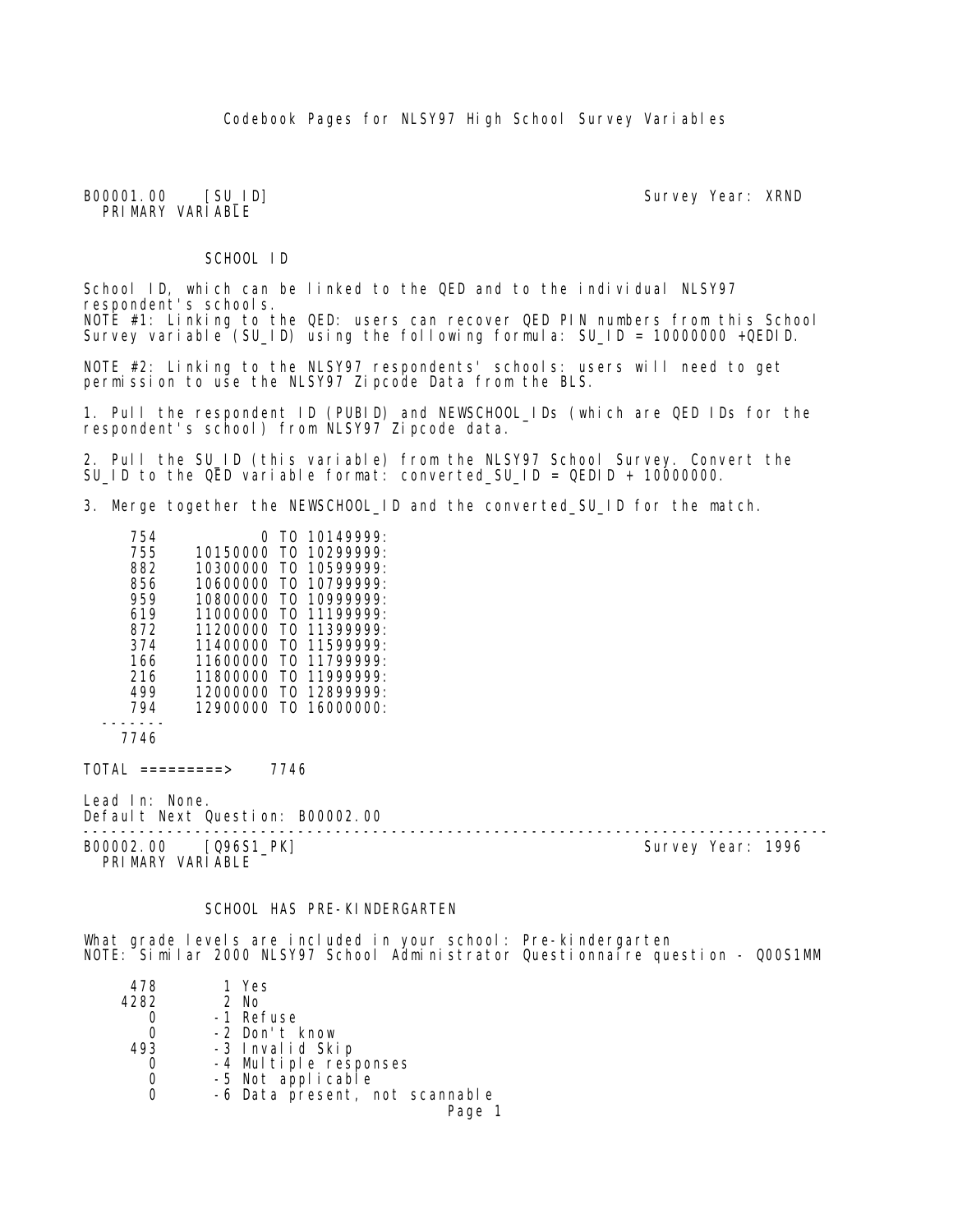| 0<br>2493        | Codebook Pages for NLSY97 High School Survey Variables<br>-7 In long form, not in short form<br>-8 Non-interview |
|------------------|------------------------------------------------------------------------------------------------------------------|
| 7746             |                                                                                                                  |
| TOTAL =========> | 7746                                                                                                             |

Lead In: B00001.00[Default] Default Next Question: B00003.00

-------------------------------------------------------------------------------- B00003.00 [Q96S1\_K] PRIMARY VARIABLE

# SCHOOL HAS KINDERGARTEN

What grade levels are included in your school: Kindergarten NOTE: Similar 2000 NLSY97 School Administrator Questionnaire question - Q00S1MN

| 791      | 1 Yes                                                  |
|----------|--------------------------------------------------------|
| 3969     | 2 No                                                   |
|          | -1 Refuse                                              |
| 0        | -2 Don't know                                          |
| 493      | -3 Invalid Skip                                        |
|          | -4 Multiple responses                                  |
|          | -5 Not applicable                                      |
|          | -6 Data present, not scannable                         |
| $\Omega$ | -7 In long form, not in short form<br>-8 Non-interview |
| 2493     |                                                        |
|          |                                                        |
| 7746     |                                                        |

TOTAL =========> 7746

Lead In: B00002.00[Default] Default Next Question: B00004.00

-------------------------------------------------------------------------------- B00004.00 [Q96S1\_1] Survey Year: 1996 PRIMARY VARIABLE

# SCHOOL HAS 1ST GRADE

What grade levels are included in your school: 1st grade NOTE: Similar 2000 NLSY97 School Administrator Questionnaire question - Q00S1MA

| 831  | 1 Yes                              |
|------|------------------------------------|
| 3929 | $2$ No                             |
|      | -1 Refuse                          |
|      | -2 Don't know                      |
| 493  | -3 Invalid Skip                    |
|      | -4 Multiple responses              |
|      | -5 Not applicable                  |
|      | -6 Data present, not scannable     |
|      | -7 In long form, not in short form |
| 2493 | -8 Non-interview                   |
|      |                                    |
| 7746 |                                    |

 $TOTAL$  ========> 7746

Lead In: B00003.00 [Default] Default Next Question: B00005.00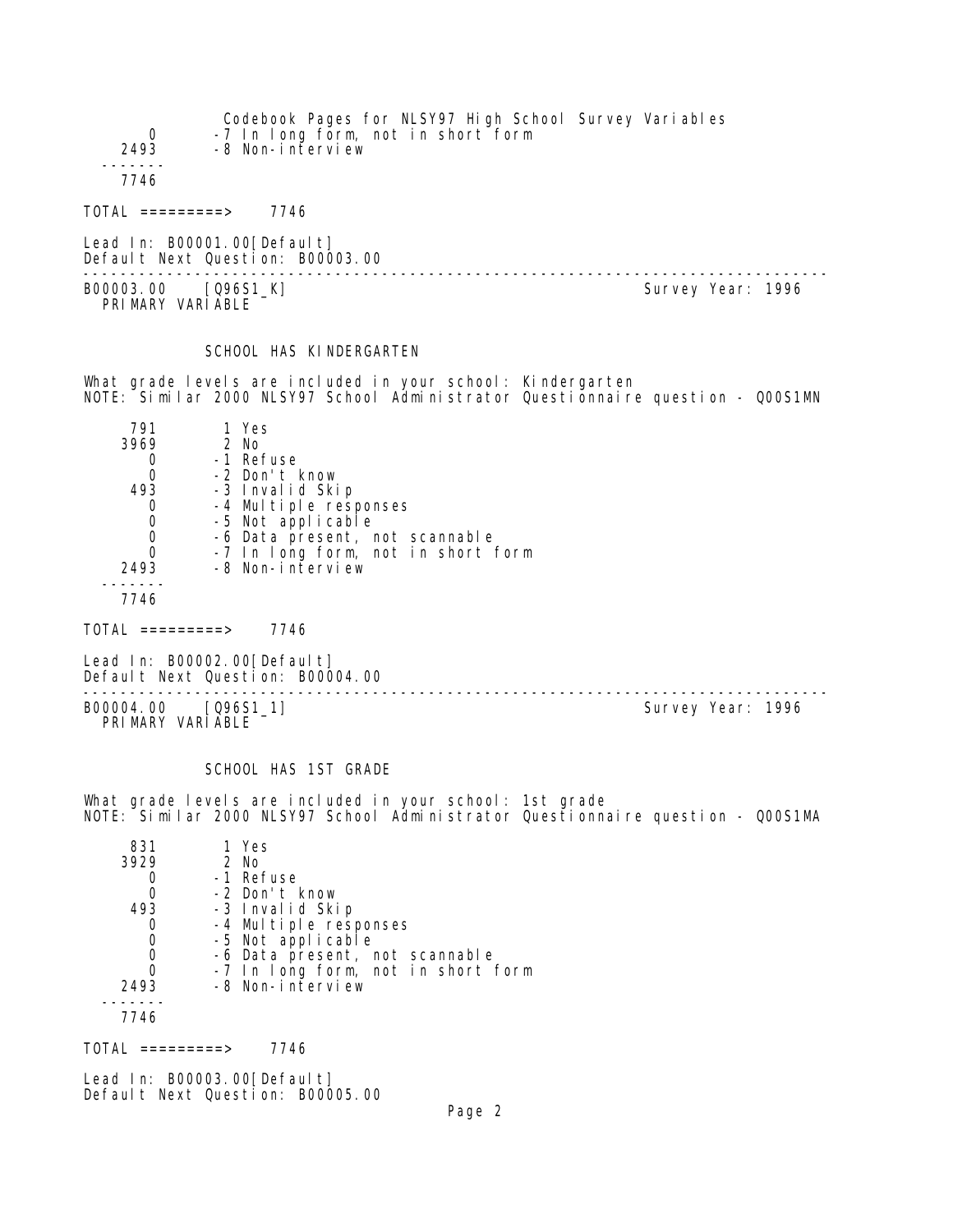-------------------------------------------------------------------------------- B00019.00 [Q96S3B] PRIMARY VARIABLE

#### YEAR ROUND SCHOOL

Which of the following characterize your school: Year round school NOTE: Similar 2000 NLSY97 School Administrator Questionnaire question - Q00S5ME

| 317        | 1 Yes |                                    |
|------------|-------|------------------------------------|
| 2759       | 2 No  |                                    |
|            |       | -1 Refuse                          |
| 5          |       | -2 Don't know                      |
| 2164       |       | -3 Invalid Skip                    |
|            |       | -4 Multiple responses              |
| 8          |       | -5 Not applicable                  |
|            |       | -6 Data present, not scannable     |
|            |       | -7 In long form, not in short form |
| 2493       |       | -8 Non-interview                   |
|            |       |                                    |
| 7746       |       |                                    |
| =========> |       | 7746                               |

Lead In: B00018.00[Default] Default Next Question: B00020.00

B00020.00 [Q96S3C] PRIMARY VARIABLE

--------------------------------------------------------------------------------

# TECHNICAL/VOCATIONAL SCHOOL

Which of the following characterize your school: Technical/vocational school NOTE: Similar 2000 NLSY97 School Administrator Questionnaire question - Q00S5MB and Q00S5MC

| 257                                            | 1 Yes                                                           |                   |  |
|------------------------------------------------|-----------------------------------------------------------------|-------------------|--|
| 2799                                           | 2 No                                                            |                   |  |
| $\begin{array}{c} 0 \\ 5 \end{array}$          | -1 Refuse                                                       |                   |  |
|                                                | -2 Don't know                                                   |                   |  |
| 2184                                           | -3 Invalid Skip                                                 |                   |  |
|                                                | -4 Multiple responses                                           |                   |  |
| $\begin{matrix} 0 \\ 8 \\ 0 \\ 0 \end{matrix}$ | -5 Not applicable                                               |                   |  |
|                                                | -6 Data present, not scannable                                  |                   |  |
|                                                | -7 In long form, not in short form                              |                   |  |
| 2493                                           | -8 Non-interview                                                |                   |  |
|                                                |                                                                 |                   |  |
| 7746                                           |                                                                 |                   |  |
| $\text{TOTAL}$ =========>                      | 7746                                                            |                   |  |
|                                                | Lead In: B00019.00[Default]<br>Default Next Question: B00021.00 |                   |  |
|                                                |                                                                 |                   |  |
| B00021.00 [Q96S3D]                             |                                                                 | Survey Year: 1996 |  |
| PRIMARY VARIABLE                               |                                                                 |                   |  |
|                                                |                                                                 |                   |  |

BOARDING SCHOOL

Which of the following characterize your school: Boarding school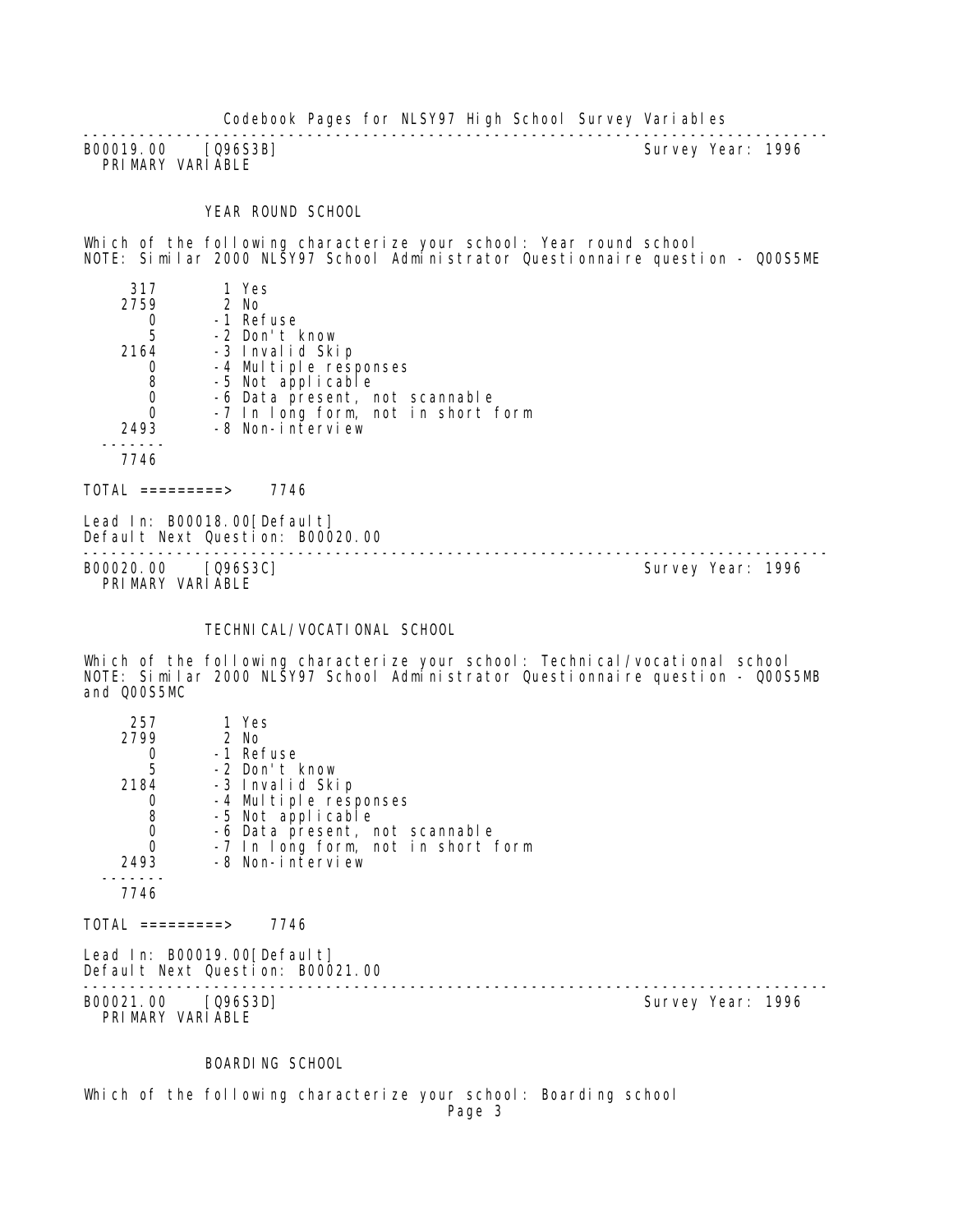Codebook Pages for NLSY97 High School Survey Variables NOTE: Similar 2000 NLSY97 School Administrator Questionnaire question - Q00S5MF 153 1 Yes  $2912$ <sup>0</sup> 0 -1 Refuse 5 -2 Don't know 2175 -3 Invalid Skip 0 -4 Multiple responses<br>8 -5 Not applicable 8 -5 Not applicable<br>0 -6 Data present. 0 -6 Data present, not scannable 0 -7 In long form, not in short form 2493 -8 Non-interview ------- 7746  $TOTAL$  =========> 7746 Lead In: B00020.00 [Default] Default Next Question: B00022.00 -------------------------------------------------------------------------------- B00022.00 [Q96S3E] PRIMARY VARIABLE

#### RESERVATION SCHOOL

Which of the following characterize your school: Indian reservation school NOTE: Similar 2000 NLSY97 School Administrator Questionnaire question - Q00S5MG

| 11   | 1 Yes                                      |
|------|--------------------------------------------|
| 3041 | $2$ No                                     |
|      | -1 Refuse                                  |
| 5    | -2 Don't know                              |
| 2188 | -3 Invalid Skip                            |
|      | -4 Multiple responses<br>-5 Not applicable |
| 8    |                                            |
|      | -6 Data present, not scannable             |
|      | -7 In long form, not in short form         |
| 2493 | -8 Non-interview                           |
|      |                                            |

7746

TOTAL =========> 7746

Lead In: B00021.00 [Default] Default Next Question: B00023.00

-------------------------------------------------------------------------------- B00005.00 [Q96S1\_2] Survey Year: 1996 PRIMARY VARIABLE

#### SCHOOL HAS 2ND GRADE

What grade levels are included in your school: 2nd grade NOTE: Similar 2000 NLSY97 School Administrator Questionnaire question - Q00S1MB

| 832  | 1 Yes                                      |
|------|--------------------------------------------|
| 3928 | 2 No                                       |
|      | -1 Refuse                                  |
| ი    | -2 Don't know                              |
| 493  | -3 Invalid Skip                            |
|      |                                            |
| U    | -4 Multiple responses<br>-5 Not applicable |
|      |                                            |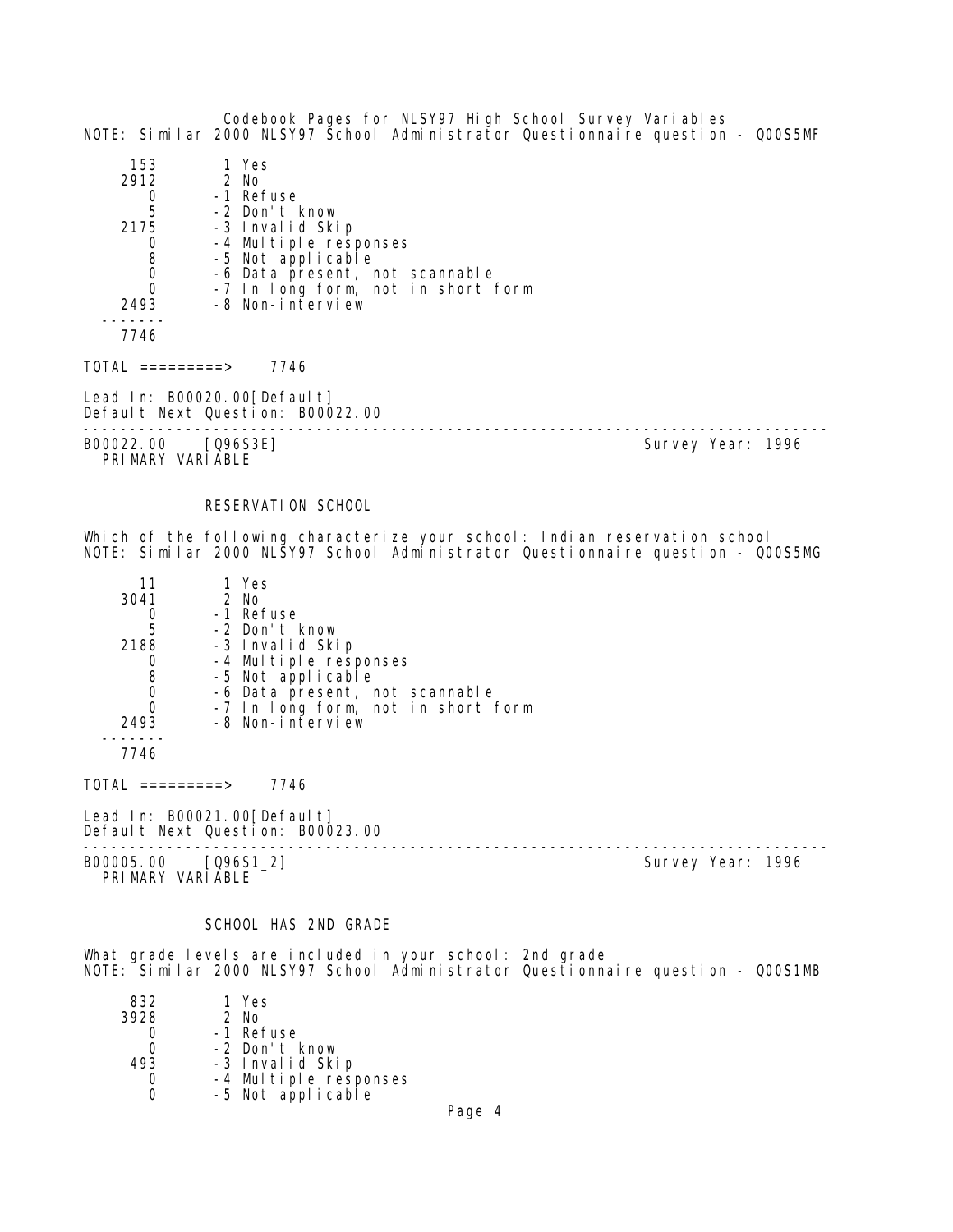| 0<br>0<br>2493                                           | Codebook Pages for NLSY97 High School Survey Variables<br>-6 Data present, not scannable<br>-7 In long form, not in short form<br>-8 Non-interview                                                       |                                                                                 |
|----------------------------------------------------------|----------------------------------------------------------------------------------------------------------------------------------------------------------------------------------------------------------|---------------------------------------------------------------------------------|
| 7746                                                     |                                                                                                                                                                                                          |                                                                                 |
| $TOTAL$ =========> 7746                                  |                                                                                                                                                                                                          |                                                                                 |
|                                                          | Lead In: B00004.00[Default]<br>Default Next Question: B00006.00                                                                                                                                          |                                                                                 |
| B00006.00 [Q96S1_3]<br>PRIMARY VARIABLE                  |                                                                                                                                                                                                          | Survey Year: 1996                                                               |
|                                                          | SCHOOL HAS 3RD GRADE                                                                                                                                                                                     |                                                                                 |
|                                                          | What grade levels are included in your school: 3rd grade                                                                                                                                                 | NOTE: Šimilar 2000 NLSY97 School Administrator Questionnaire question - QOOS1MC |
| 838<br>3922<br>0<br>0<br>493<br>0<br>0<br>0<br>0<br>2493 | 1 Yes<br>2 No<br>-1 Refuse<br>-2 Don't know<br>-3 Invalid Skip<br>-4 Multiple responses<br>-5 Not applicable<br>-6 Data present, not scannable<br>-7 In long form, not in short form<br>-8 Non-interview |                                                                                 |
| 7746                                                     |                                                                                                                                                                                                          |                                                                                 |
| $\text{TOTAL}$ =========> 7746                           |                                                                                                                                                                                                          |                                                                                 |
|                                                          | Lead In: B00005.00[Default]<br>Default Next Question: B00007.00                                                                                                                                          |                                                                                 |
| B00007.00 [Q96S1_4]<br>PRIMARY VARIABLE                  |                                                                                                                                                                                                          | Survey Year: 1996                                                               |
|                                                          | SCHOOL HAS 4TH GRADE                                                                                                                                                                                     |                                                                                 |
|                                                          | What grade levels are included in your school: 4th grade                                                                                                                                                 | NOTE: Similar 2000 NLSY97 School Administrator Questionnaire question - QOOS1MD |
| 849<br>3911<br>0<br>0<br>493<br>0<br>0<br>0<br>0         | 1 Yes<br>2 No<br>-1 Refuse<br>-2 Don't know<br>-3 Invalid Skip<br>-4 Multiple responses<br>-5 Not applicable<br>-6 Data present, not scannable<br>-7 In long form, not in short form                     |                                                                                 |

TOTAL =========> 7746

 ------- 7746

Lead In: B00006.00[Default]

2493 -8 Non-interview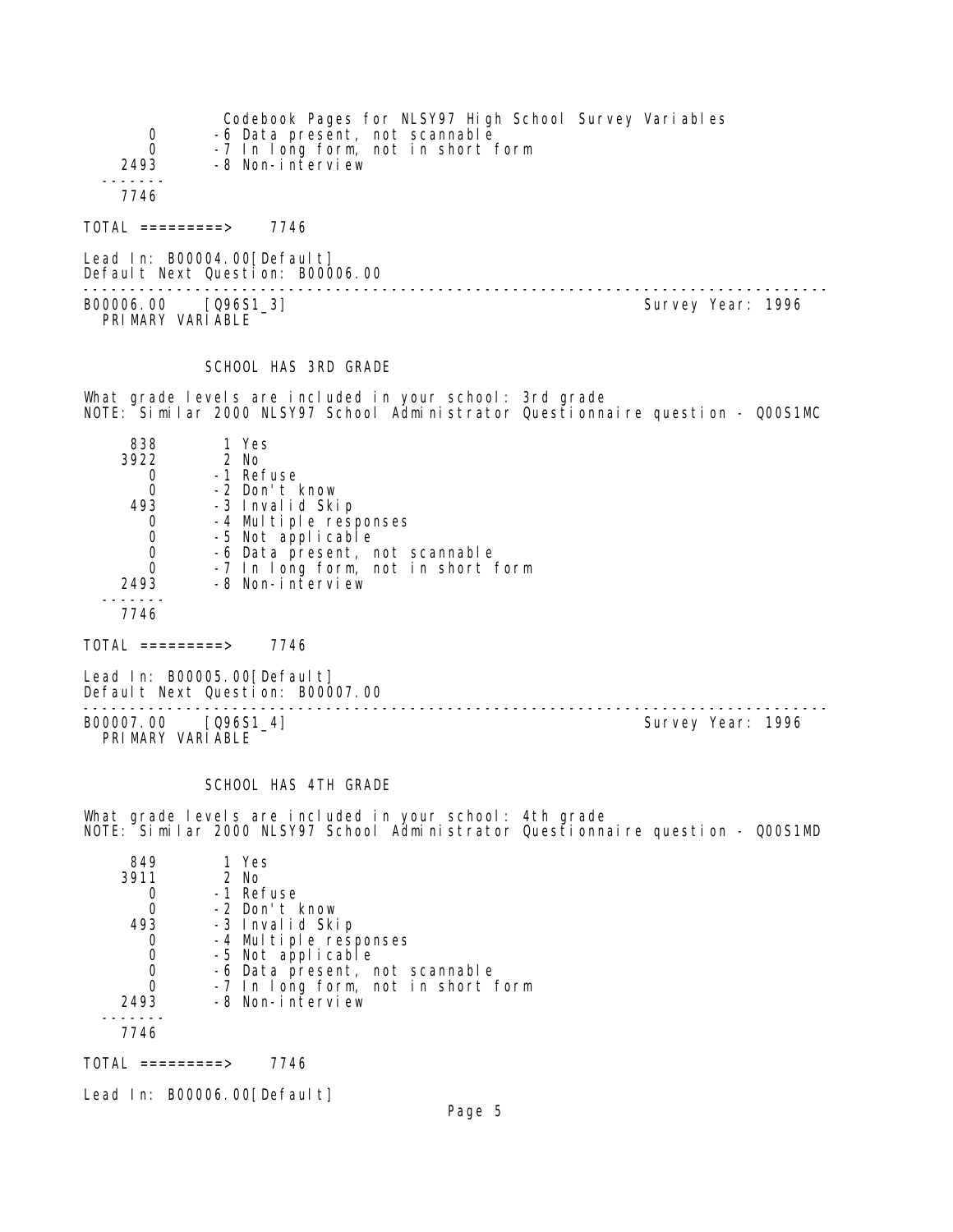Codebook Pages for NLSY97 High School Survey Variables Default Next Question: B00008.00 --------------------------------------------------------------------------------

B00008.00 [Q96S1\_5] PRIMARY VARIABLE

#### SCHOOL HAS 5TH GRADE

What grade levels are included in your school: 5th grade NOTE: Similar 2000 NLSY97 School Administrator Questionnaire question - Q00S1ME

 875 1 Yes 3885 2 No 0 -1 Refuse<br>0 -2 Don't H 0 -2 Don't know 493 -3 Invalid Skip 0 -4 Multiple responses<br>0 -5 Not applicable 0 -5 Not applicable 0 -6 Data present, not scannable 0 -7 In long form, not in short form 2493 -8 Non-interview ------- 7746

 $TOTAL$  ========> 7746

Lead In: B00007.00 [Default] Default Next Question: B00009.00

-------------------------------------------------------------------------------- B00009.00 [096S1\_6] PRIMARY VARIABLE

#### SCHOOL HAS 6TH GRADE

What grade levels are included in your school: 6th grade NOTE: Similar 2000 NLSY97 School Administrator Questionnaire question - Q00S1MF

| 983                                     | 1 Yes                                                              |                   |
|-----------------------------------------|--------------------------------------------------------------------|-------------------|
| 3777                                    | 2 No                                                               |                   |
| 0                                       | -1 Refuse                                                          |                   |
| $\mathbf 0$                             | -2 Don't know                                                      |                   |
| 493                                     | -3 Invalid Skip                                                    |                   |
| 0                                       | -4 Multiple responses                                              |                   |
| $\mathbf 0$                             | -5 Not applicable                                                  |                   |
| $\mathbf 0$                             | -6 Data present, not scannable                                     |                   |
| $\mathbf 0$                             | -7 In long form, not in short form                                 |                   |
| 2493                                    | -8 Non-interview                                                   |                   |
|                                         |                                                                    |                   |
| 7746                                    |                                                                    |                   |
| $TOTAL$ ==========>                     | 7746                                                               |                   |
|                                         | Lead In: $B00008.00$ [Default]<br>Default Next Question: B00010.00 |                   |
| B00010.00 [096S1_7]<br>PRIMARY VARIABLE |                                                                    | Survey Year: 1996 |

SCHOOL HAS 7TH GRADE

What grade levels are included in your school: 7th grade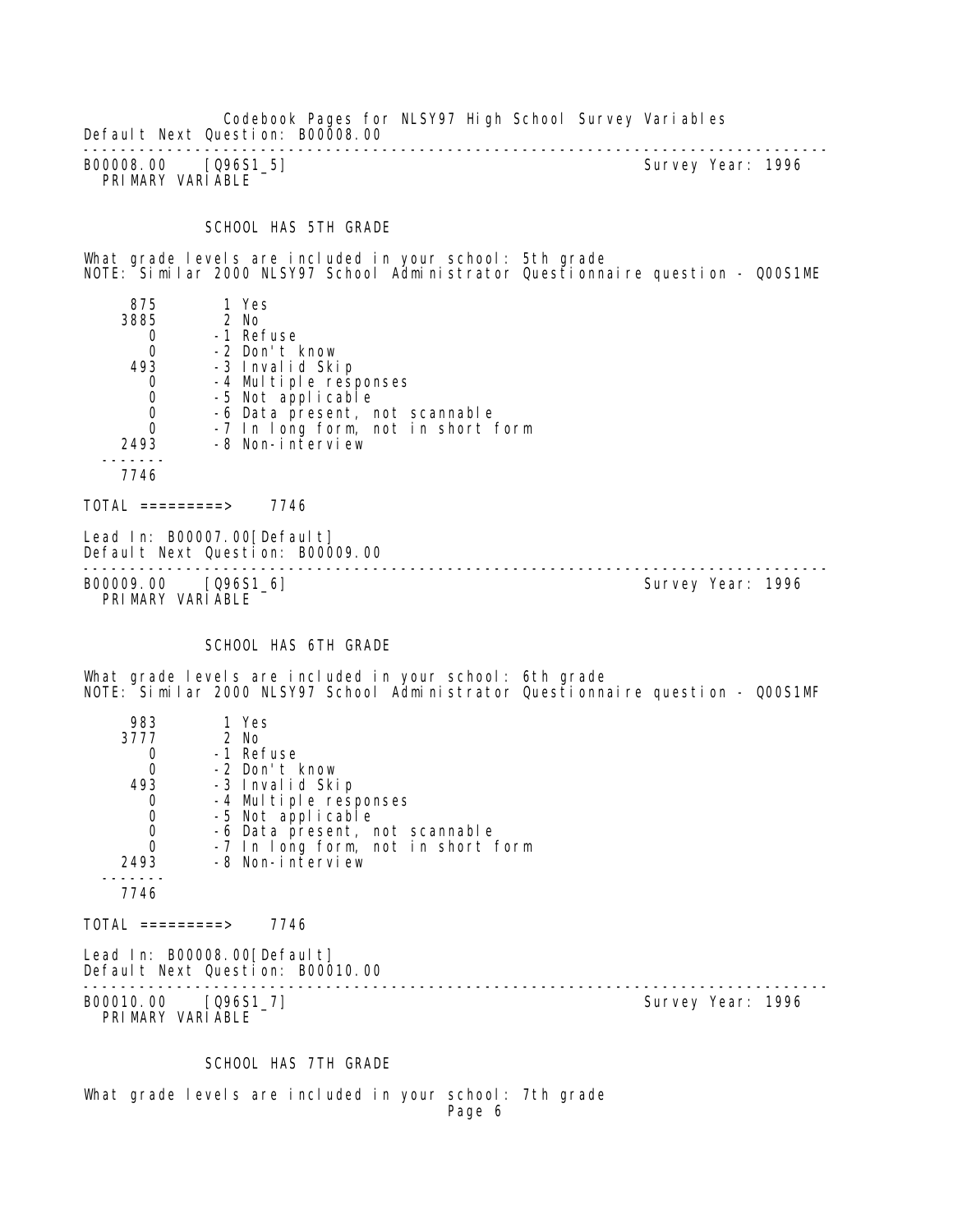Codebook Pages for NLSY97 High School Survey Variables NOTE: Similar 2000 NLSY97 School Administrator Questionnaire question - Q00S1MG 1307 1 Yes  $3453$ 0 -1 Refuse<br>0 -2 Don't I 0 -2 Don't know<br>493 -3 Invalid Ski eddard 1885 - 3 Invalid Skip<br>1936 - 4 Multiple resu 0 -4 Multiple responses<br>0 -5 Not applicable 0 -5 Not applicable<br>0 -6 Data present.r 0 -6 Data present, not scannable<br>0 -7 In Long form not in short 0 -7 In long form, not in short form<br>2493 -8 Non-interview -8 Non-interview ------- 7746  $TOTAL$  =========> 7746 Lead In: B00009.00 [Default] Default Next Question: B00011.00 -------------------------------------------------------------------------------- B00011.00 [Q96S1\_8] PRIMARY VARIABLE SCHOOL HAS 8TH GRADE What grade levels are included in your school: 8th grade NOTE: Similar 2000 NLSY97 School Administrator Questionnaire question - Q00S1MH 1384 1 Yes 3376 2 No.<br>3376 2 No.<br>3476 2 No. 0 -1 Refuse<br>0 -2 Don't I 0 -2 Don't know<br>493 -3 Invalid Sk 493 -3 Invalid Skip 0 -4 Multiple responses<br>0 -5 Not applicable 0 -5 Not applicable<br>0 -6 Data present 0 -6 Data present, not scannable 0 -7 In long form, not in short form 2493 -8 Non-interview ------- 7746 TOTAL =========> 7746 Lead In: B00010.00 [Default] Default Next Question: B00012.00 -------------------------------------------------------------------------------- B00012.00 [Q96S1\_9] PRI MARY VARI ABLE SCHOOL HAS 9TH GRADE

What grade levels are included in your school: 9th grade NOTE: Similar 2000 NLSY97 School Administrator Questionnaire question - Q00S1MI

| 4488 | 1 Yes                                      |
|------|--------------------------------------------|
| 272  | $2$ No                                     |
| O    | -1 Refuse                                  |
| O    | -2 Don't know                              |
| 493  | -3 Invalid Skip                            |
|      |                                            |
| Ω    | -4 Multiple responses<br>-5 Not applicable |
|      |                                            |

Page 7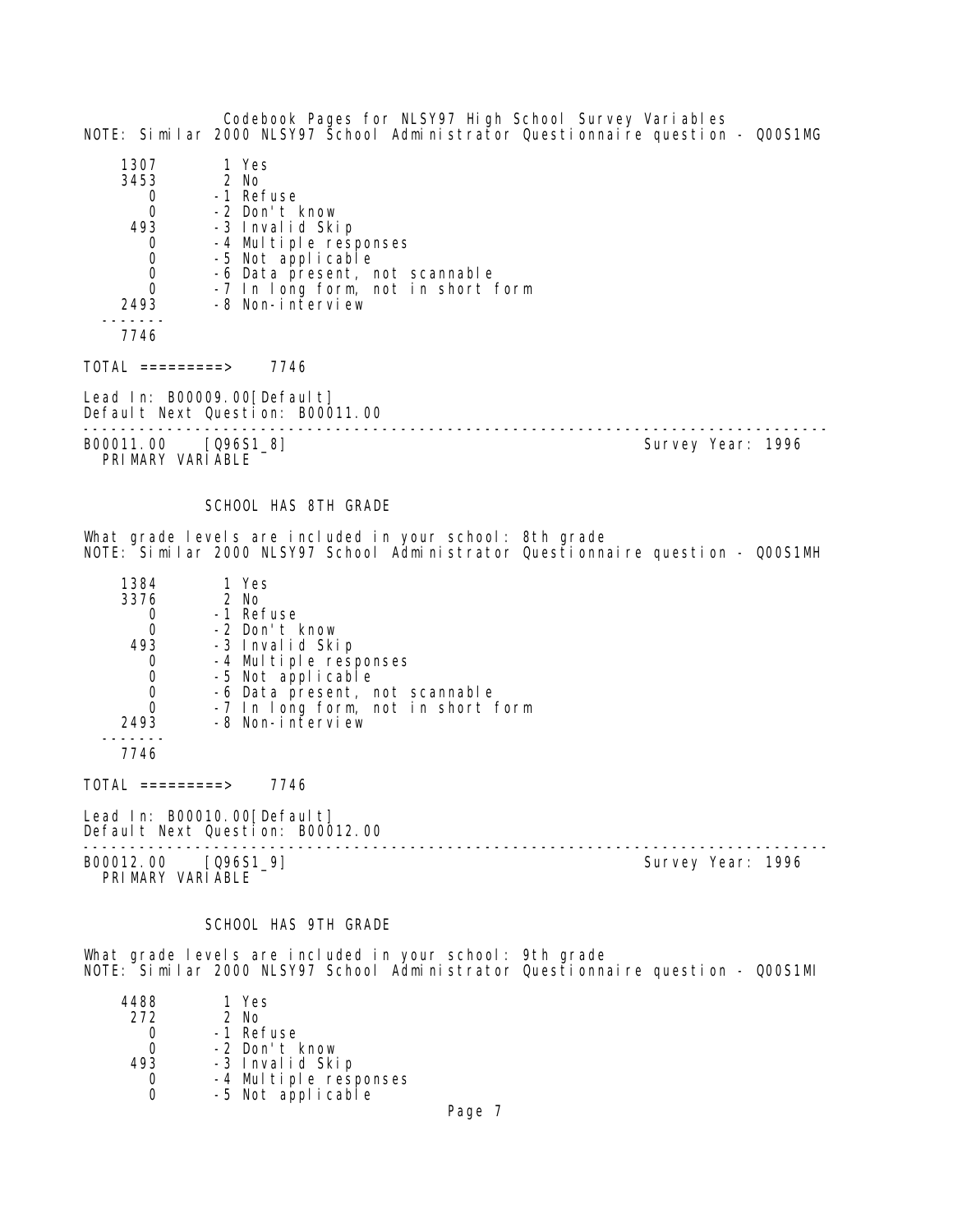| 0<br>0<br>2493<br>-8 Non-interview                                                                                                                                                           | Codebook Pages for NLSY97 High School Survey Variables<br>-6 Data present, not scannable<br>-7 In long form, not in short form               |                   |
|----------------------------------------------------------------------------------------------------------------------------------------------------------------------------------------------|----------------------------------------------------------------------------------------------------------------------------------------------|-------------------|
| 7746                                                                                                                                                                                         |                                                                                                                                              |                   |
| $TOTAL$ =========> 7746                                                                                                                                                                      |                                                                                                                                              |                   |
| Lead In: B00011.00 [Default]<br>Default Next Question: B00013.00                                                                                                                             | ---------------------------------                                                                                                            |                   |
| B00013.00 [096S1_10]<br>PRIMARY VARIABLE                                                                                                                                                     |                                                                                                                                              | Survey Year: 1996 |
| SCHOOL HAS 10TH GRADE                                                                                                                                                                        |                                                                                                                                              |                   |
|                                                                                                                                                                                              | What grade levels are included in your school: 10th grade<br>NOTE: Similar 2000 NLSY97 School Administrator Questionnaire question - QOOS1MJ |                   |
| 4607<br>1 Yes<br>2 No<br>153<br>-1 Refuse<br>0<br>-2 Don't know<br>0<br>493<br>-3 Invalid Skip<br>-4 Multiple responses<br>0<br>-5 Not applicable<br>0<br>0<br>0<br>-8 Non-interview<br>2493 | -6 Data present, not scannable<br>-7 In long form, not in short form                                                                         |                   |
| 7746                                                                                                                                                                                         |                                                                                                                                              |                   |
| TOTAL =========> 7746                                                                                                                                                                        |                                                                                                                                              |                   |
| Lead In: B00012.00 [Default]<br>Default Next Question: B00014.00                                                                                                                             | -----------------------------                                                                                                                |                   |
| [096S1_11]<br>B00014.00<br>PRIMARY VARIABLE                                                                                                                                                  |                                                                                                                                              | Survey Year: 1996 |
| SCHOOL HAS 11TH GRADE                                                                                                                                                                        | $\sim$ . The contract of the contract of the contract of the contract of $\sim$ 4.4 mHz contracts.                                           |                   |

What grade levels are included in your school: 11th grade NOTE: Similar 2000 NLSY97 School Administrator Questionnaire question - Q00S1MK

| 4618 | 1 Yes                              |
|------|------------------------------------|
| 142  | $2$ No                             |
|      | -1 Refuse                          |
|      | -2 Don't know                      |
| 493  | -3 Invalid Skip                    |
|      | -4 Multiple responses              |
|      | -5 Not applicable                  |
| 0    | -6 Data present, not scannable     |
| 0    | -7 In long form, not in short form |
| 2493 | -8 Non-interview                   |
|      |                                    |
| 7746 |                                    |

TOTAL =========> 7746

Lead In: B00013.00[Default]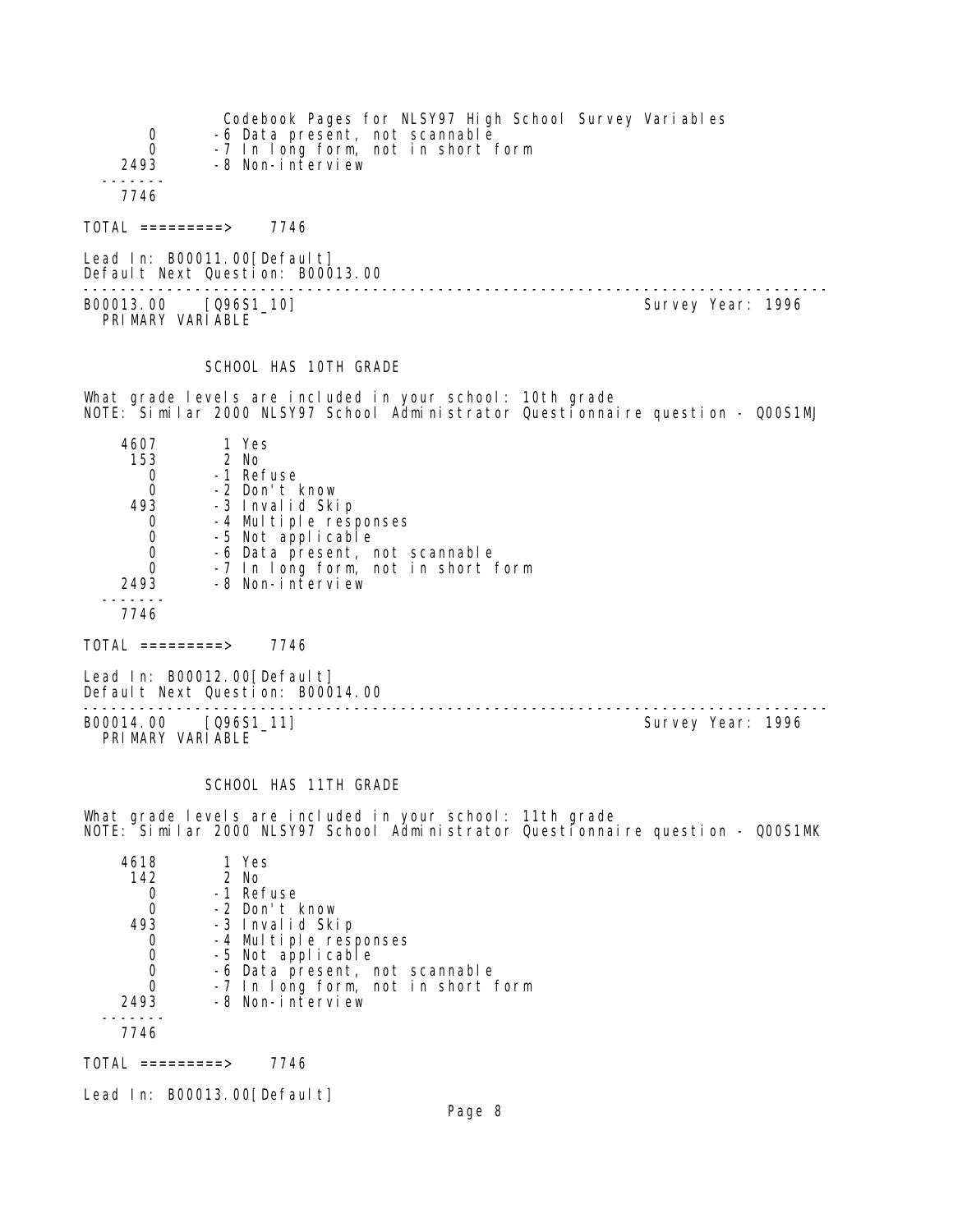Codebook Pages for NLSY97 High School Survey Variables Default Next Question: B00015.00 --------------------------------------------------------------------------------

B00015.00 [Q96S1\_12] PRIMARY VARIABLE

#### SCHOOL HAS 12TH GRADE

What grade levels are included in your school: 12th grade NOTE: Similar 2000 NLSY97 School Administrator Questionnaire question - Q00S1ML

 4696 1 Yes 64 2 No 0 -1 Refuse<br>0 -2 Don't H 0 -2 Don't know<br>493 -3 Invalid Ski eddored a serious 1<br>1931 - 20 Invalid Skip<br>1942 Multiple res 0 -4 Multiple responses<br>0 -5 Not applicable 0 -5 Not applicable 0 -6 Data present, not scannable 0 -7 In long form, not in short form 2493 -8 Non-interview ------- 7746

 $TOTAL$  ========> 7746

Lead In: B00014.00 [Default] Default Next Question: B00016.00

-------------------------------------------------------------------------------- B00016.00 [Q96S1UNG] PRIMARY VARIABLE

#### SCHOOL HAS UNGRADED

What grade levels are included in your school: Ungraded

| 189  | 1 Yes                              |
|------|------------------------------------|
| 4571 | 2 No                               |
|      | -1 Refuse                          |
|      | -2 Don't know                      |
| 493  | -3 Invalid Skip                    |
|      | -4 Multiple responses              |
|      | -5 Not applicable                  |
|      | -6 Data present, not scannable     |
|      | -7 In long form, not in short form |
| 2493 | -8 Non-interview                   |
|      |                                    |
| 7746 |                                    |

 $TOTAL$  =========> 7746

Lead In: B00015.00 [Default] Default Next Question: B00017.00

B00017.00 [Q96S2] PRIMARY VARIABLE

--------------------------------------------------------------------------------

#### BEST CHARACTERIZES SCHOOL

Which one of the following best characterizes your school? NOTE: Similar 2000 NLSY97 School Administrator Questionnaire question - Q00S2 Page 9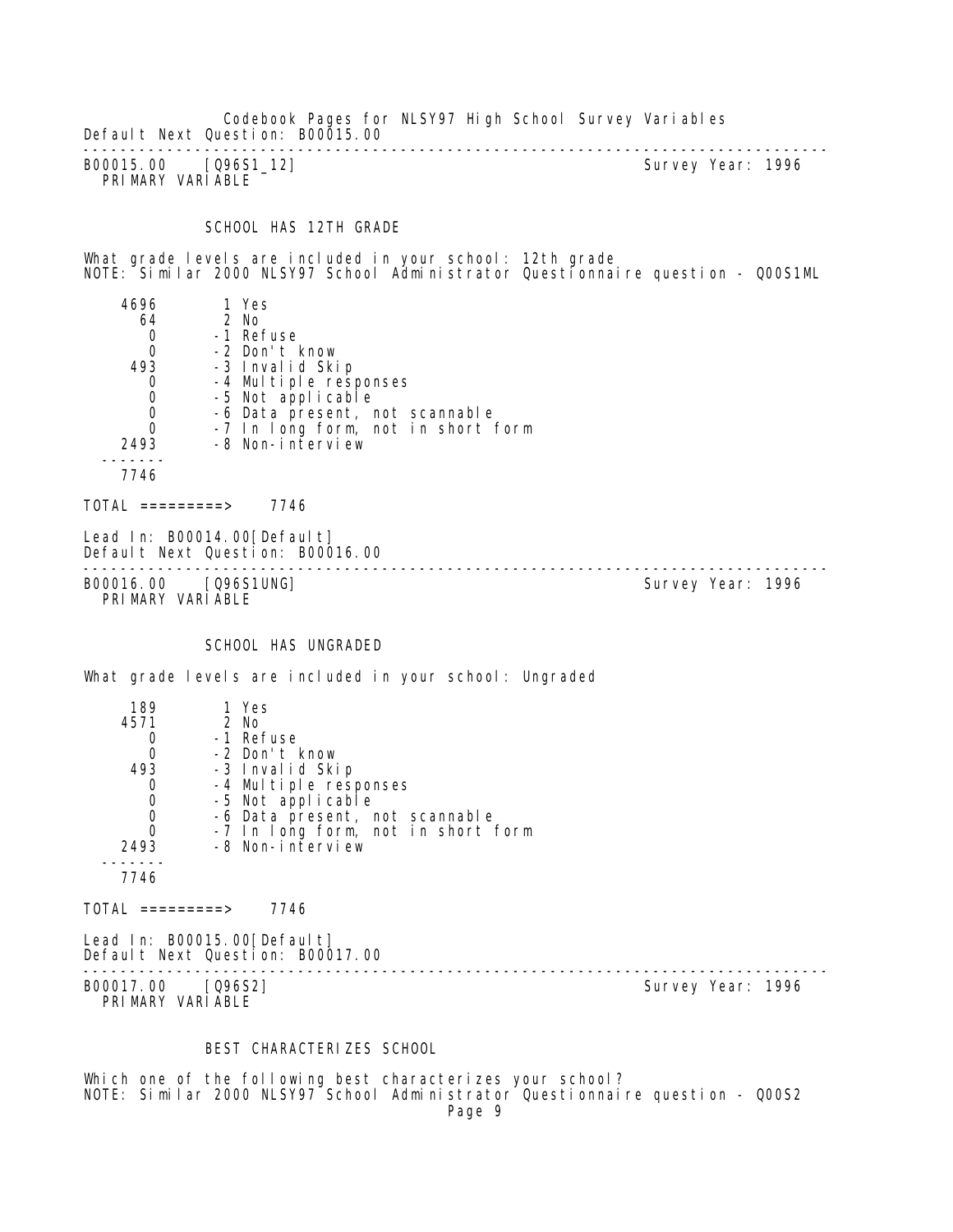|                                                                                                                  | Codebook Pages for NLSY97 High School Survey Variables                                                                                                                                                                                                                                                                                                                                                                                                            |                   |  |
|------------------------------------------------------------------------------------------------------------------|-------------------------------------------------------------------------------------------------------------------------------------------------------------------------------------------------------------------------------------------------------------------------------------------------------------------------------------------------------------------------------------------------------------------------------------------------------------------|-------------------|--|
| 2523<br>335<br>130<br>174<br>256<br>47<br>273<br>740<br>452<br>$\sigma$<br>0<br>312<br>11<br>0<br>0<br>0<br>2493 | 1 Comprehensive public school<br>2 Public school of choice<br>3 Public magnet school<br>4 Other public school<br>5 Catholic diocesan<br>6 Catholic parish<br>7 Catholic religious order<br>8 Other religious affiliation<br>9 Private school, no religious affiliation<br>-1 Refuse<br>-2 Don't know<br>-3 Invalid skip<br>-4 Multiple responses<br>-5 Not applicable<br>-6 Data present, not scannable<br>-7 In long form, not in short form<br>-8 Non-interview |                   |  |
| 7746<br>TOTAL =========> 7746                                                                                    |                                                                                                                                                                                                                                                                                                                                                                                                                                                                   |                   |  |
| Lead In: B00016.00[Default]                                                                                      | Default Next Question: B00018.00                                                                                                                                                                                                                                                                                                                                                                                                                                  |                   |  |
| B00018.00 [Q96S3A]<br>PRIMARY VARIABLE                                                                           |                                                                                                                                                                                                                                                                                                                                                                                                                                                                   | Survey Year: 1996 |  |
|                                                                                                                  | CHARTER SCHOOL                                                                                                                                                                                                                                                                                                                                                                                                                                                    |                   |  |
|                                                                                                                  | Which of the following characterize your school: Charter school<br>NOTE: Similar 2000 NLŠY97 School Adml̃nistrator Questionnaire question - Q00S5MD                                                                                                                                                                                                                                                                                                               |                   |  |
| 397<br>2688<br>O.<br>5<br>2155<br>0<br>8<br>0<br>$\overline{0}$<br>2493<br>7746                                  | 1 Yes<br>2 No<br>-1 Refuse<br>-2 Don't know<br>-3 Invalid Skip<br>-4 Multiple responses<br>-5 Not applicable<br>-6 Data present, not scannable<br>-7 In long form, not in short form<br>-8 Non-interview                                                                                                                                                                                                                                                          |                   |  |
| TOTAL =========>                                                                                                 | 7746                                                                                                                                                                                                                                                                                                                                                                                                                                                              |                   |  |
| Lead In: B00017.00[Default]                                                                                      | Default Next Question: B00019.00                                                                                                                                                                                                                                                                                                                                                                                                                                  |                   |  |
| B00035.00 [Q96S6C]<br>PRIMARY VARIABLE                                                                           |                                                                                                                                                                                                                                                                                                                                                                                                                                                                   | Survey Year: 1996 |  |
|                                                                                                                  | GRADING SCALE: PERCENTAGES                                                                                                                                                                                                                                                                                                                                                                                                                                        |                   |  |
|                                                                                                                  | What kind of grading scale does your school use (Please mark one): Percentages                                                                                                                                                                                                                                                                                                                                                                                    |                   |  |

1 Yes<br>2 No 343<br>1542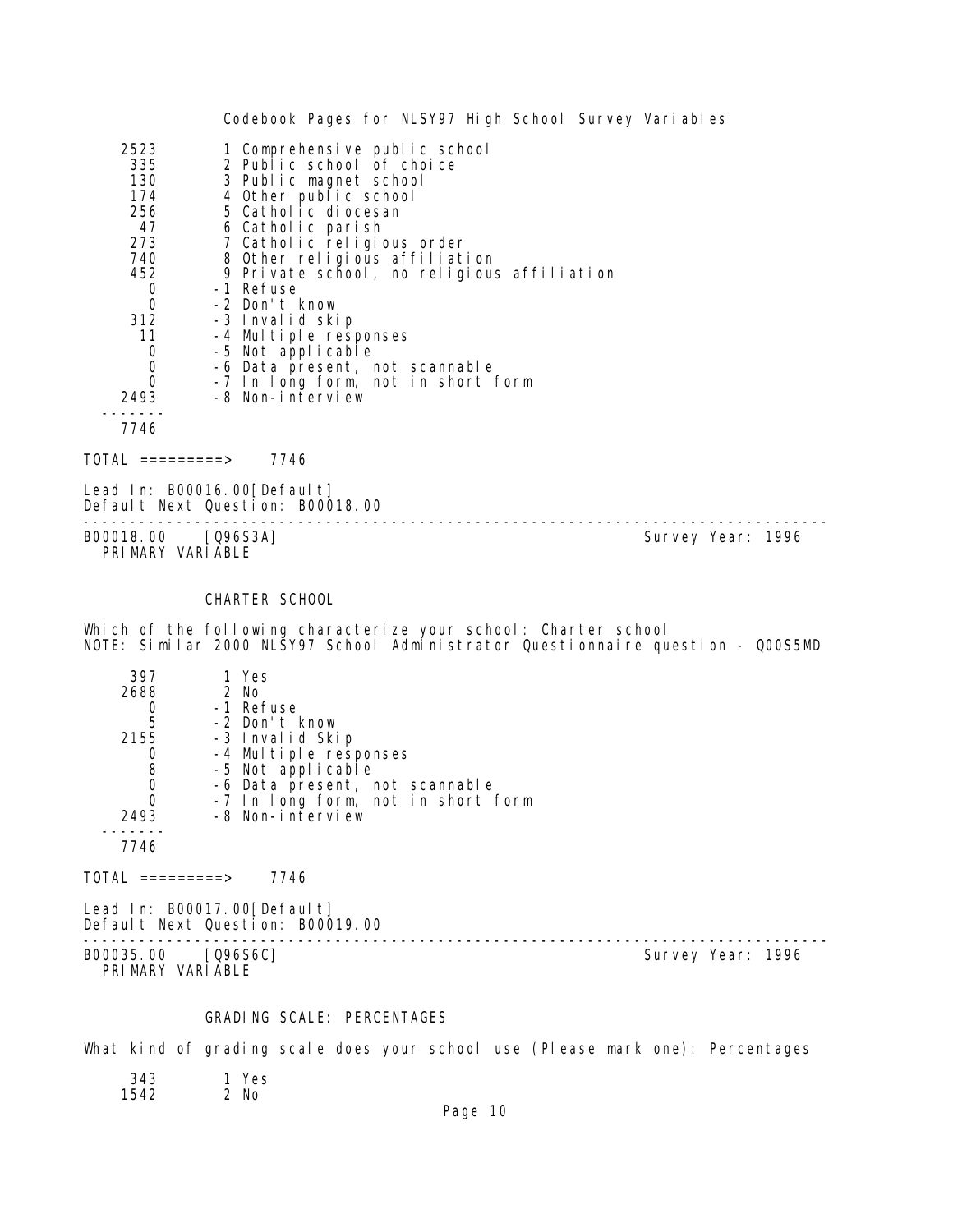Codebook Pages for NLSY97 High School Survey Variables 0 -1 Refuse<br>0 -2 Don't I 0 -2 Don't know<br>303 -3 Invalid ski 303 -3 Invalid skip 0 -4 Multiple responses 0 -5 Not applicable 0 -6 Data present, not scannable 3065 -7 In long form, not in short form 2493 -8 Non-interview ------- 7746  $TOTAL$  =========> 7746 Lead In: B00034.00 [Default] Default Next Question: B00036.00 -------------------------------------------------------------------------------- B00036.00 [Q96S6D] PRIMARY VARIABLE GRADING SCALE: OTHER NUMERICAL SCALES What kind of grading scale does your school use (Please mark one): Other numerical scales 191 1 Yes<br>1694 2 No 2 No 0 -1 Refuse<br>0 -2 Don't I 0 -2 Don't know 303 -3 Invalid skip 0 -4 Multiple responses 0 -5 Not applicable 0 -6 Data present, not scannable 3065 -7 In long form, not in short form 2493 -8 Non-interview ------- 7746  $TOTAL$  ========> 7746 Lead In: B00035.00 [Default] Default Next Question: B00037.00 -------------------------------------------------------------------------------- Survey Year: 1996 PRIMARY VARIABLE

GRADING SCALE (OTHER): LOWEST GRADE

What kind of grading scale does your school use (Please mark one): Other (Lowest grade)

| 135 | $0$ TO 3.9:       |
|-----|-------------------|
| 14  | 4 TO $6.9$ :      |
| 5   | $7$ TO $9.9$ :    |
| 31  | 10 TO 59.9:       |
| 33  | 60 TO $99.9$      |
| 17  | 100 TO 299.9:     |
|     | $300$ TO 499.9:   |
| 1   | 500 TO 999.9:     |
|     | -1: Refuse        |
|     | $-2$ : Don't know |
|     | -3: Invalid skip  |

Page 11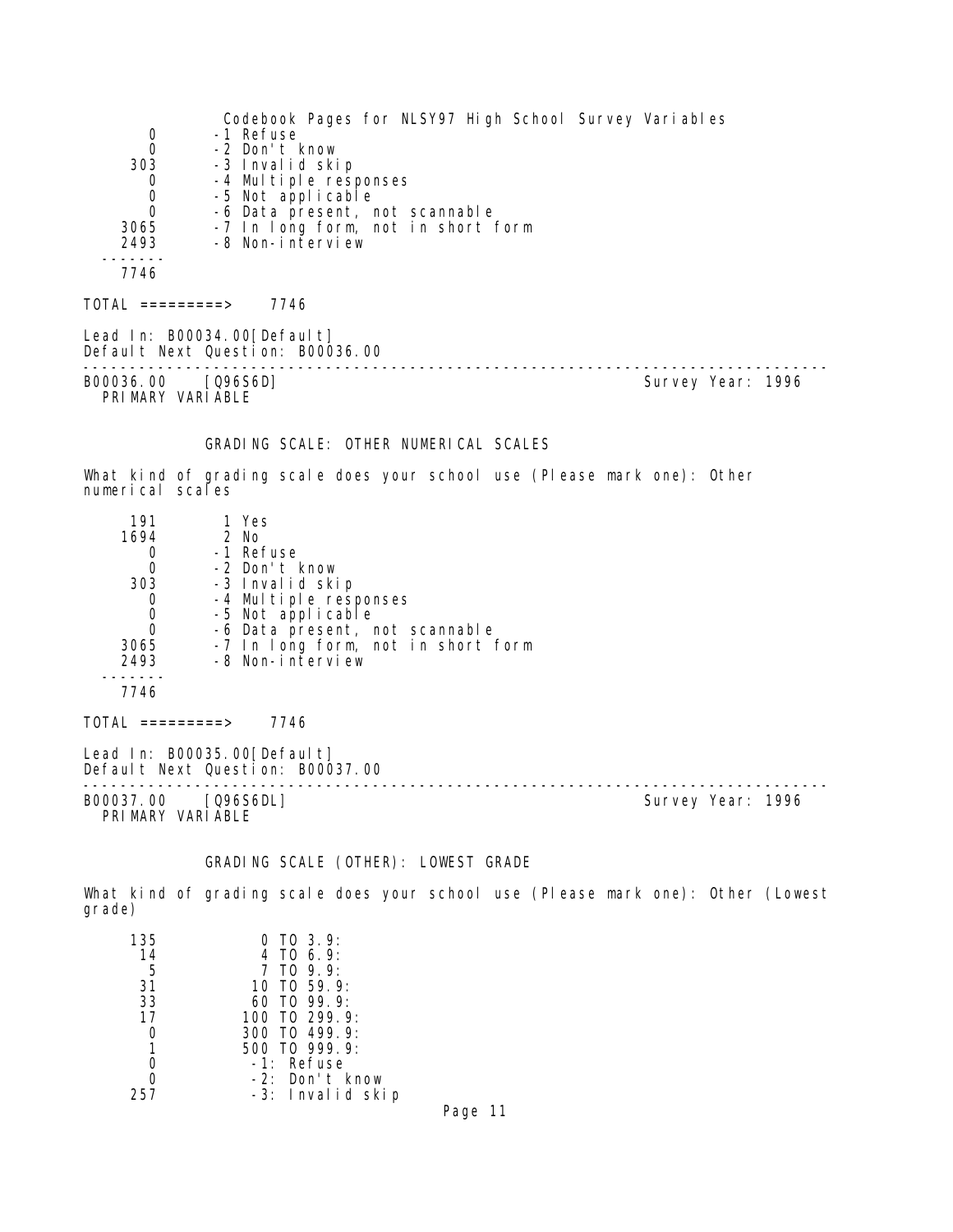| 0<br>1695<br>0<br>3065<br>2493                                                               | Codebook Pages for NLSY97 High School Survey Variables<br>-4: Multiple responses<br>-5: Not applicable<br>-6: Data present, not scannable<br>-7: In long form, not in short form<br>-8: Non-interview                                                                                                                          |  |                   |
|----------------------------------------------------------------------------------------------|--------------------------------------------------------------------------------------------------------------------------------------------------------------------------------------------------------------------------------------------------------------------------------------------------------------------------------|--|-------------------|
| 7746                                                                                         |                                                                                                                                                                                                                                                                                                                                |  |                   |
| $TOTAL$ =========> 7746                                                                      |                                                                                                                                                                                                                                                                                                                                |  |                   |
|                                                                                              | Lead In: B00036.00 [Default]<br>Default Next Question: B00038.00                                                                                                                                                                                                                                                               |  |                   |
| B00038.00 [Q96S6DH]<br>PRIMARY VARIABLE                                                      |                                                                                                                                                                                                                                                                                                                                |  | Survey Year: 1996 |
|                                                                                              | GRADING SCALE (OTHER): HIGHEST GRADE                                                                                                                                                                                                                                                                                           |  |                   |
| (Highest grade)                                                                              | What kind of grading scale does your school use (Please mark one): Other                                                                                                                                                                                                                                                       |  |                   |
| 21<br>46<br>4<br>32<br>9<br>124<br>0<br>0<br>0<br>0<br>258<br>0<br>1694<br>0<br>3065<br>2493 | $0$ TO $3.9$ :<br>$4$ TO 6.9:<br>7 TO 9.9:<br>10 TO 59.9:<br>60 TO 99.9:<br>100 TO 299.9:<br>300 TO 499.9:<br>500 TO 999.9:<br>-1: Refuse<br>-2: Don't know<br>-3: Invalid skip<br>-4: Multiple responses<br>-5: Not applicable<br>-6: Data present, not scannable<br>-7: In long form, not in short form<br>-8: Non-interview |  |                   |
| 7746                                                                                         |                                                                                                                                                                                                                                                                                                                                |  |                   |
| $TOTAL$ =========> 7746                                                                      |                                                                                                                                                                                                                                                                                                                                |  |                   |
|                                                                                              | Lead In: B00037.00 [Default]<br>Default Next Question: B00039.00                                                                                                                                                                                                                                                               |  |                   |
| B00043.00 [Q96S9A]<br>PRIMARY VARIABLE                                                       |                                                                                                                                                                                                                                                                                                                                |  | Survey Year: 1996 |
|                                                                                              | CENTRAL LIBRARY                                                                                                                                                                                                                                                                                                                |  |                   |
|                                                                                              | Does your school have the following facilities: Central library                                                                                                                                                                                                                                                                |  |                   |

NOTE: Similar 2000 NLSY97 School Administrator Questionnaire question - Q00S8MA

| 4795 | 1 Yes                          |
|------|--------------------------------|
|      |                                |
| 310  | 2 No                           |
|      | -1 Refuse                      |
|      | -2 Don't know                  |
| 147  | -3 Invalid skip                |
|      | -4 Multiple responses          |
|      | -5 Not applicable              |
|      | -6 Data present, not scannable |
|      | Page 12                        |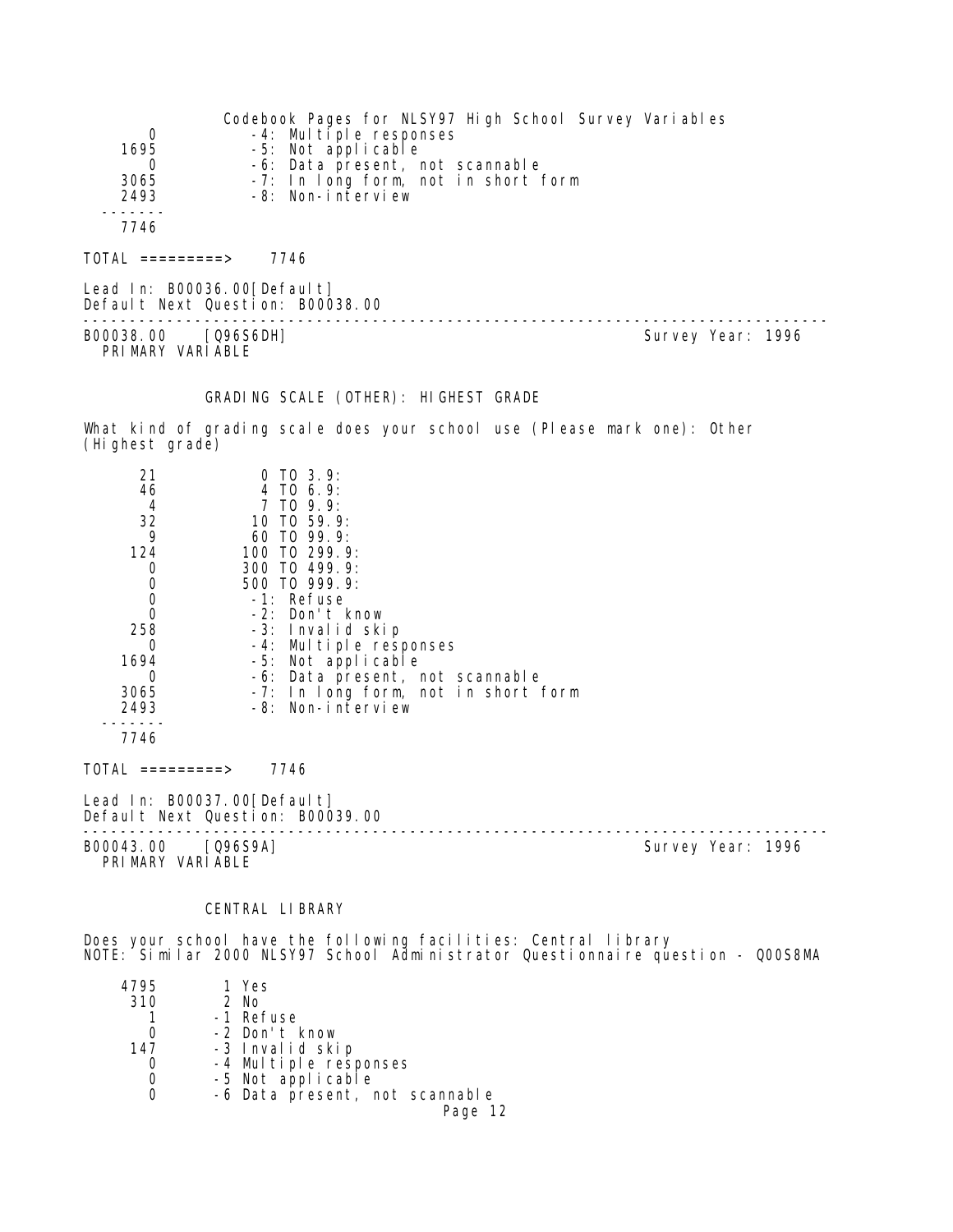| Codebook Pages for NLSY97 High School Survey Variables<br>-7 In long form, not in short form<br>-8 Non-interview |
|------------------------------------------------------------------------------------------------------------------|
|                                                                                                                  |
|                                                                                                                  |
|                                                                                                                  |

Lead In: B00042.00[Default] Default Next Question: B00044.00

B00044.00 [Q96S9B] PRIMARY VARIABLE

--------------------------------------------------------------------------------

# CAREER INFORMATION CENTER

Does your school have the following facilities: Career information center NOTE: Similar 2000 NLSY97 School Administrator Questionnaire question - Q00S8MB

| 3710     | 1 Yes                              |
|----------|------------------------------------|
| 1372     | $2$ No                             |
|          | -1 Refuse                          |
|          | -2 Don't know                      |
| 170      | -3 Invalid Skip                    |
|          | -4 Multiple responses              |
|          | -5 Not applicable                  |
| 0        | -6 Data present, not scannable     |
| $\Omega$ | -7 In long form, not in short form |
| 2493     | -8 Non-interview                   |
|          |                                    |
|          |                                    |

TOTAL =========> 7746

Lead In: B00043.00[Default] Default Next Question: B00045.00

-------------------------------------------------------------------------------- B00045.00 [Q96S9C] Survey Year: 1996 PRIMARY VARIABLE

## OCCUPATION TRAINING CENTER

Does your school have the following facilities: Occupation training center NOTE: Similar 2000 NLSY97 School Administrator Questionnaire question - Q00S8MC

| 366  | 1 Yes                              |
|------|------------------------------------|
| 1635 | $2$ No                             |
|      | -1 Refuse                          |
|      | -2 Don't know                      |
| 187  | -3 Invalid skip                    |
| O    | -4 Multiple responses              |
| 0    | -5 Not applicable                  |
| 0    | -6 Data present, not scannable     |
| 3065 | -7 In long form, not in short form |
| 2493 | -8 Non-interview                   |
|      |                                    |
| 7746 |                                    |

 $TOTAL$  ========> 7746

Lead In: B00044.00 [Default] Default Next Question: B00046.00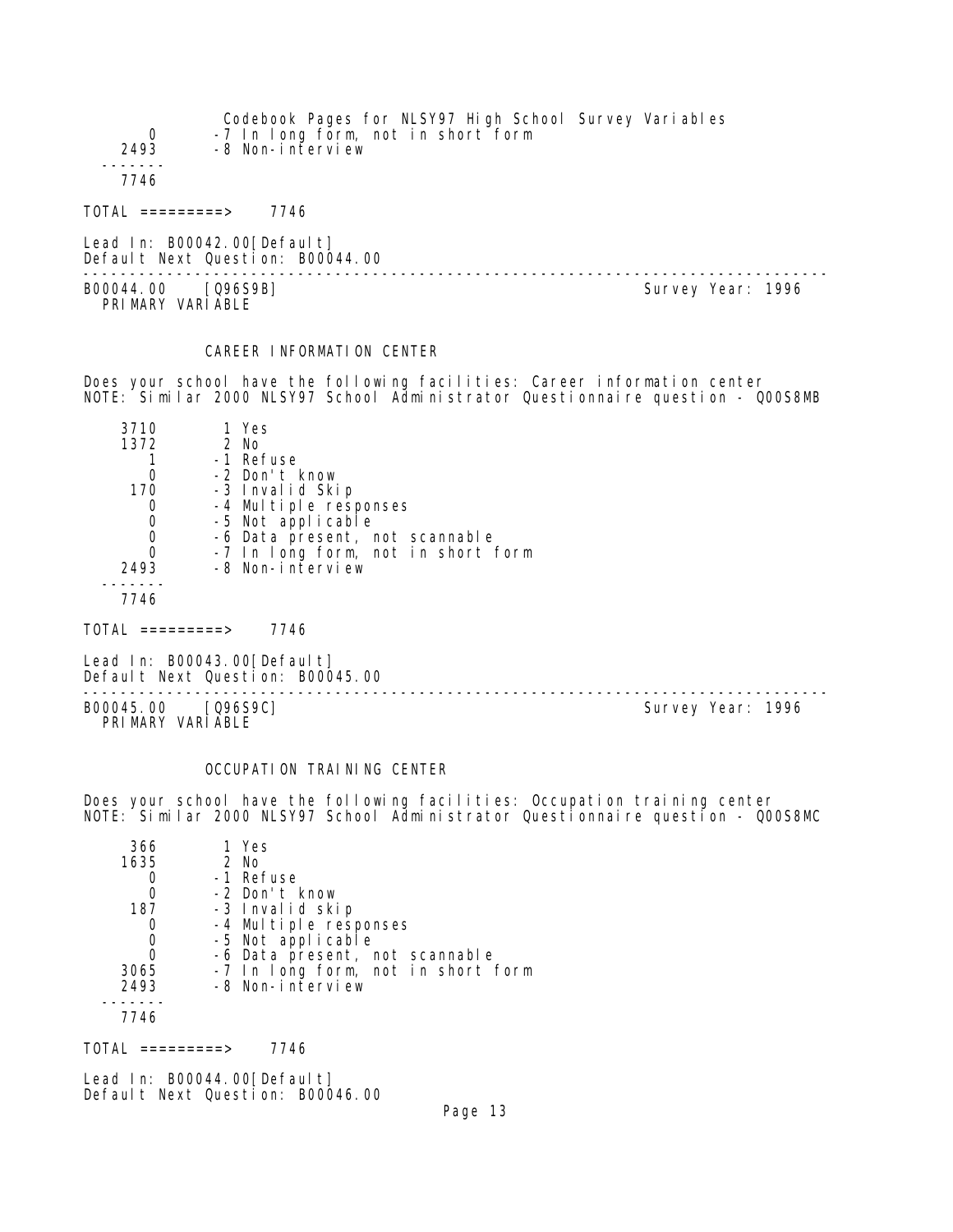-------------------------------------------------------------------------------- B00046.00 [Q96S9D] PRIMARY VARIABLE

#### COMPUTER CENTER/LAB

Does your school have the following facilities: Computer center/lab NOTE: Similar 2000 NLSY97 School Administrator Questionnaire question - Q00S8MD

| 4899       | 1 Yes                              |  |
|------------|------------------------------------|--|
| 202        | 2 No                               |  |
|            | -1 Refuse                          |  |
| 0          | -2 Don't know                      |  |
| 149        | -3 Invalid Skip                    |  |
| 2          | -4 Multiple responses              |  |
| 0          | -5 Not applicable                  |  |
| 0          | -6 Data present, not scannable     |  |
|            | -7 In long form, not in short form |  |
| 2493       | -8 Non-interview                   |  |
|            |                                    |  |
| 7746       |                                    |  |
|            |                                    |  |
| =========> | 7746                               |  |

Lead In: B00045.00 [Default] Default Next Question: B00047.00

B00047.00 [Q96S9E] PRIMARY VARIABLE

--------------------------------------------------------------------------------

#### MEDIA PRODUCTION

Does your school have the following facilities: Media production facilities NOTE: Similar 2000 NLSY97 School Administrator Questionnaire question - Q00S8ME

| 942  | 1 Yes                              |
|------|------------------------------------|
| 1081 | $2$ No                             |
|      | -1 Refuse                          |
| Ω    | -2 Don't know                      |
| 164  | -3 Invalid skip                    |
|      | -4 Multiple responses              |
|      | -5 Not applicable                  |
|      | -6 Data present, not scannable     |
| 3065 | -7 In long form, not in short form |
| 2493 | -8 Non-interview                   |
|      |                                    |
| 7746 |                                    |
|      |                                    |

 $TOTAL$  =========> 7746

Lead In: B00046.00 [Default] Default Next Question: B00048.00

-------------------------------------------------------------------------------- B00048.00 [Q96S9F] PRIMARY VARIABLE

# MEDIA RESOURCE CENTER

Does your school have the following facilities: Media resource center NOTE: Similar 2000 NLSY97 School Administrator Questionnaire question - Q00S8MF Page 14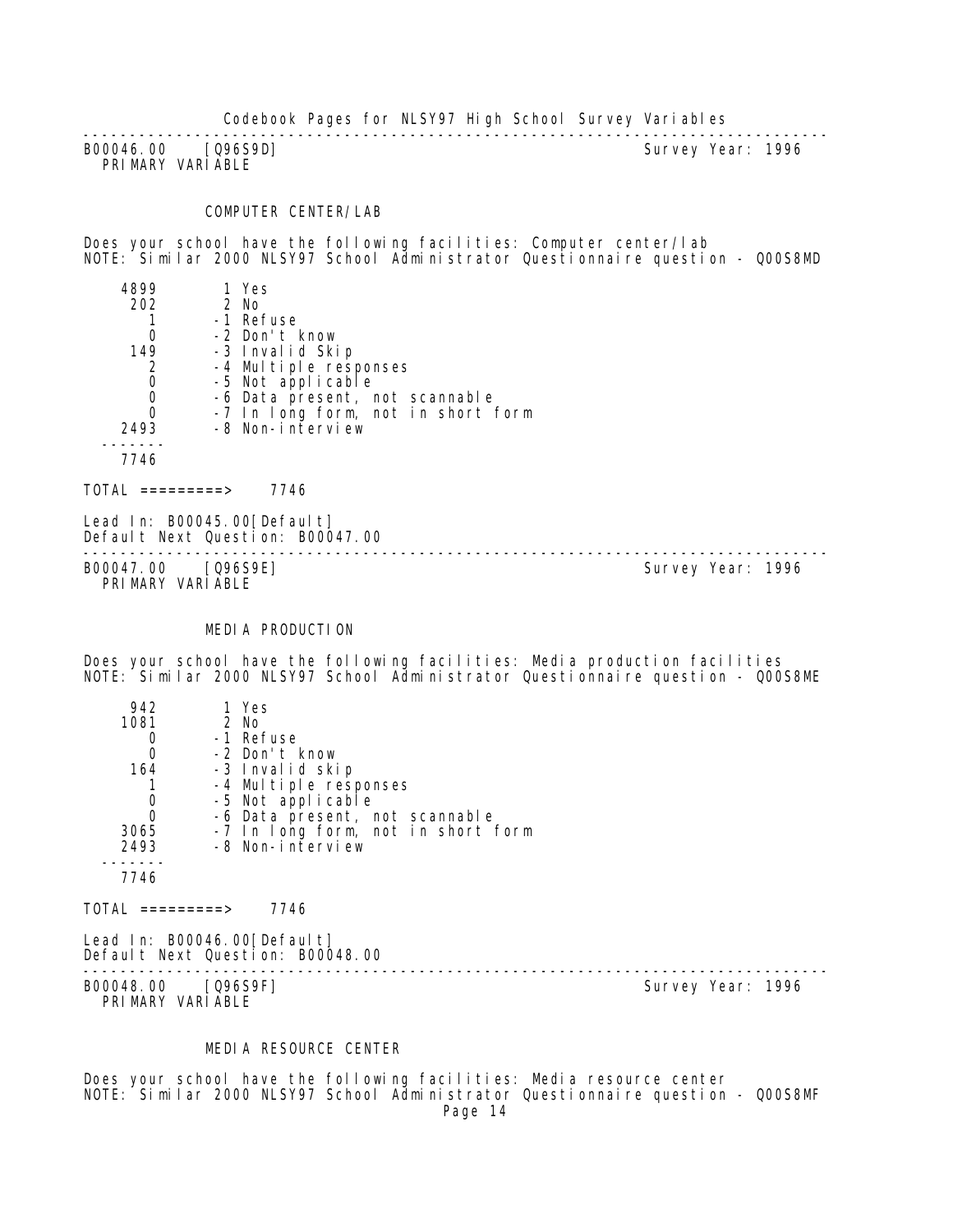| 1542                                   | 1 Yes                                                           |                   |  |
|----------------------------------------|-----------------------------------------------------------------|-------------------|--|
| 491                                    | 2 No                                                            |                   |  |
| 0                                      | -1 Refuse                                                       |                   |  |
| $\mathbf 0$                            | -2 Don't know                                                   |                   |  |
| 155                                    | -3 Invalid skip                                                 |                   |  |
| $\mathbf 0$                            | -4 Multiple responses                                           |                   |  |
| $\begin{matrix}0\\0\end{matrix}$       | -5 Not applicable                                               |                   |  |
|                                        | -6 Data present, not scannable                                  |                   |  |
| 3065                                   | -7 In long form, not in short form                              |                   |  |
| 2493                                   | -8 Non-interview                                                |                   |  |
|                                        |                                                                 |                   |  |
| 7746                                   |                                                                 |                   |  |
| TOTAL =========>                       | 7746                                                            |                   |  |
|                                        | Lead In: B00047.00[Default]<br>Default Next Question: B00049.00 |                   |  |
| B00049.00 [Q96S9G]<br>PRIMARY VARIABLE |                                                                 | Survey Year: 1996 |  |

## REMEDIAL READING

Does your school have the following facilities: Remedial reading and/or remedial mathematics laboratory NOTE: Similar 2000 NLSY97 School Administrator Questionnaire question - Q00S8MG

| 887  | 1 Yes                                      |
|------|--------------------------------------------|
| 1142 | 2 No                                       |
|      | -1 Refuse                                  |
| 0    | -2 Don't know                              |
| 159  | -3 Invalid skip                            |
| 0    | -4 Multiple responses<br>-5 Not applicable |
| 0    |                                            |
| 0    | -6 Data present, not scannable             |
| 3065 | -7 In long form, not in short form         |
| 2493 | -8 Non-interview                           |
|      |                                            |

7746

TOTAL =========> 7746

Lead In: B00048.00 [Default] Default Next Question: B00050.00

B00050.00 [Q96S9H] Survey Year: 1996 PRIMARY VARIABLE

--------------------------------------------------------------------------------

#### SUBJECT AREA RESOURCE CENTER(S) OTHER

Does your school have the following facilities: Subject area resource center(s) other than central library NOTE: Similar 2000 NLSY97 School Administrator Questionnaire question - Q00S8MH

| 1 Yes                 |
|-----------------------|
| $2$ No                |
| -1 Refuse             |
| -2 Don't know         |
| -3 Invalid Skip       |
| -4 Multiple responses |
|                       |

Page 15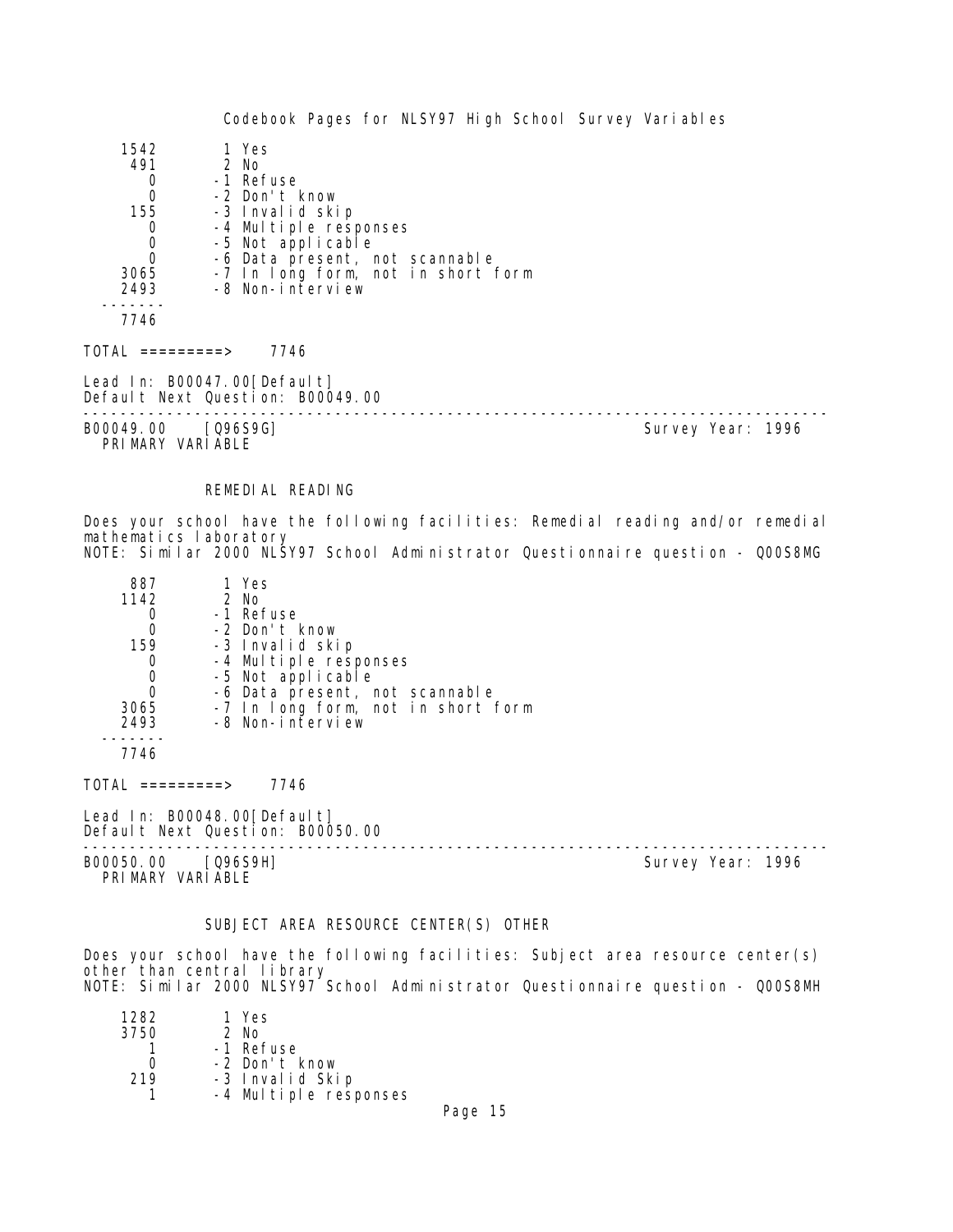| $\overline{0}$<br>0<br>$\Omega$ | Codebook Pages for NLSY97 High School Survey Variables<br>-5 Not applicable<br>-6 Data present, not scannable<br>-7 In long form, not in short form |
|---------------------------------|-----------------------------------------------------------------------------------------------------------------------------------------------------|
| 2493<br>7746                    | -8 Non-interview                                                                                                                                    |
| TOTAL =========>                | 7746                                                                                                                                                |
| Lead In: B00049.00[Default]     |                                                                                                                                                     |

Default Next Question: B00051.00 -------------------------------------------------------------------------------- B00051.00 [Q96S9I] Survey Year: 1996 PRIMARY VARIABLE

#### IN-HOUSE SUSPENSION CENTER

Does your school have the following facilities: In-house suspension center NOTE: Similar 2000 NLSY97 School Administrator Questionnaire question - Q00S8MI

| 2696 | 1 Yes                              |
|------|------------------------------------|
| 2368 | $2$ No                             |
|      | -1 Refuse                          |
|      | -2 Don't know                      |
| 188  | -3 Invalid Skip                    |
| 0    | -4 Multiple responses              |
| 0    | -5 Not applicable                  |
| 0    | -6 Data present, not scannable     |
| Ω    | -7 In long form, not in short form |
| 2493 | -8 Non-interview                   |
|      |                                    |
|      |                                    |

 $TOTAL$  =========> 7746

Lead In: B00050.00[Default] Default Next Question: B00052.00

B00052.00 [Q96S9J] Survey Year: 1996 PRIMARY VARIABLE

--------------------------------------------------------------------------------

#### HEALTH CLINIC

Does your school have the following facilities: Health clinic NOTE: Similar 2000 NLSY97 School Administrator Questionnaire question - Q00S8MJ

| 2258 | 1 Yes                              |
|------|------------------------------------|
| 2785 | $2$ No                             |
|      | -1 Refuse                          |
|      | -2 Don't know                      |
| 208  | -3 Invalid Skip                    |
|      | -4 Multiple responses              |
|      | -5 Not applicable                  |
|      | -6 Data present, not scannable     |
|      | -7 In long form, not in short form |
| 2493 | -8 Non-interview                   |
|      |                                    |
| 7746 |                                    |
|      |                                    |

TOTAL =========> 7746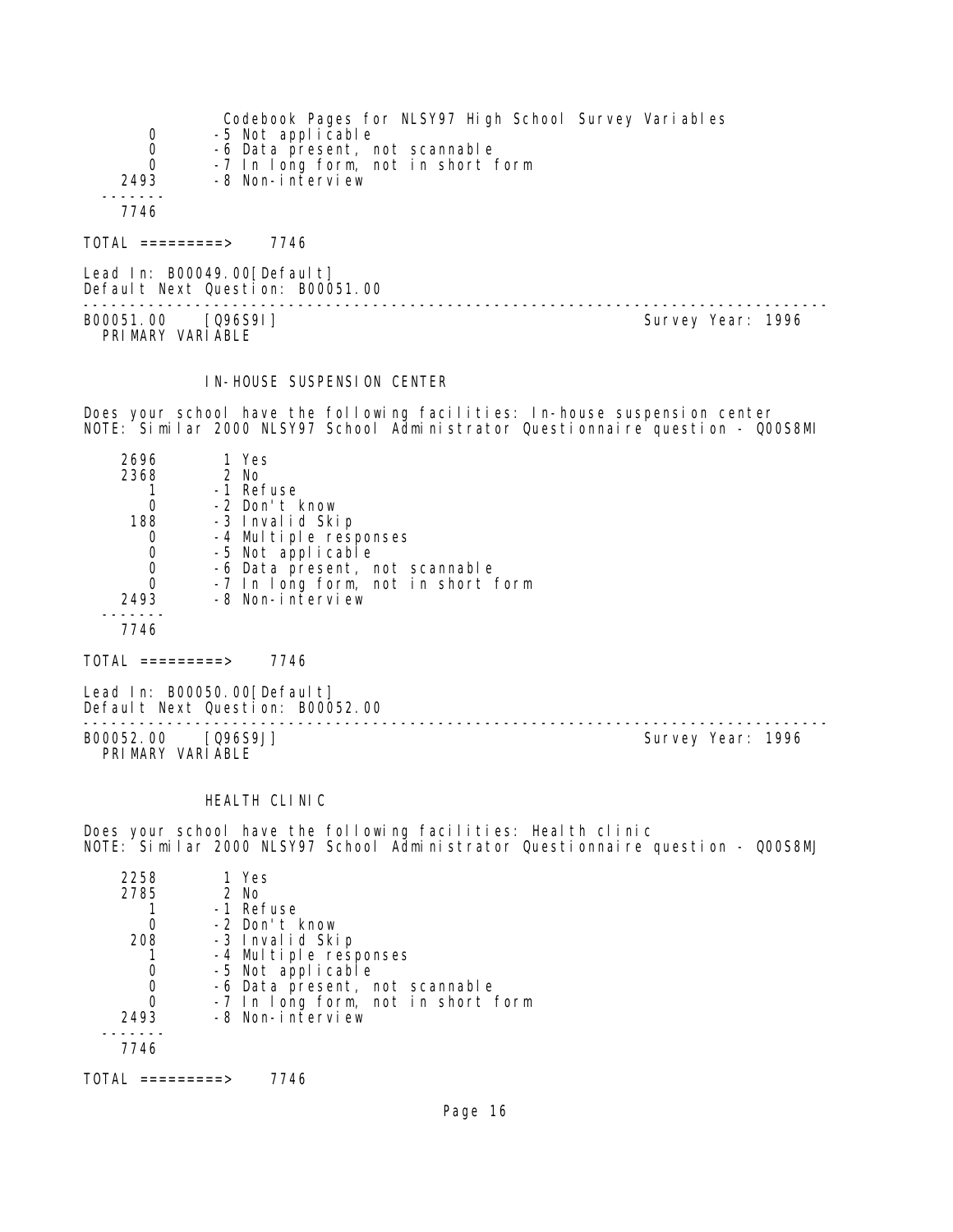Codebook Pages for NLSY97 High School Survey Variables Lead In: B00051.00 [Default] Default Next Question: B00053.00 -------------------------------------------------------------------------------- B00053.00 [Q96S9K] Survey Year: 1996

PRIMARY VARIABLE

# BIRTH CONTROL CLINIC FOR STUDENTS

Does your school have the following facilities: Birth control clinic for students

| 119                                    | 1 Yes                                                           |                   |  |
|----------------------------------------|-----------------------------------------------------------------|-------------------|--|
| 4917                                   | 2 No                                                            |                   |  |
|                                        | -1 Refuse                                                       |                   |  |
| $\mathbf 0$                            | -2 Don't know                                                   |                   |  |
| 216                                    | -3 Invalid Skip                                                 |                   |  |
| 0                                      | -4 Multiple responses                                           |                   |  |
| $\begin{matrix} 0 \\ 0 \end{matrix}$   | -5 Not applicable                                               |                   |  |
|                                        | -6 Data present, not scannable                                  |                   |  |
| $\overline{0}$                         | -7 In long form, not in short form                              |                   |  |
| 2493                                   | -8 Non-interview                                                |                   |  |
|                                        |                                                                 |                   |  |
| 7746                                   |                                                                 |                   |  |
| TOTAL =========>                       | 7746                                                            |                   |  |
|                                        | Lead In: B00052.00[Default]<br>Default Next Question: B00054.00 |                   |  |
| B00054.00 [Q96S9L]<br>PRIMARY VARIABLE |                                                                 | Survey Year: 1996 |  |

# CHILD CARE/NURSERY FOR CHILDREN OF ST

Does your school have the following facilities: Child care or nursery for children of students

| 392<br>4649                            | 1 Yes<br>2 No                                                   |                   |  |
|----------------------------------------|-----------------------------------------------------------------|-------------------|--|
|                                        | -1 Refuse                                                       |                   |  |
| 0                                      | -2 Don't know                                                   |                   |  |
| 210                                    | -3 Invalid Skip                                                 |                   |  |
|                                        | -4 Multiple responses                                           |                   |  |
| $\overline{0}$                         | -5 Not applicable                                               |                   |  |
| $\begin{matrix} 0 \\ 0 \end{matrix}$   | -6 Data present, not scannable                                  |                   |  |
|                                        | -7 In long form, not in short form                              |                   |  |
| 2493                                   | -8 Non-interview                                                |                   |  |
| 7746                                   |                                                                 |                   |  |
| TOTAL =========>                       | 7746                                                            |                   |  |
|                                        | Lead In: B00053.00[Default]<br>Default Next Question: B00055.00 |                   |  |
| B00055.00 [Q96S9M]<br>PRIMARY VARIABLE |                                                                 | Survey Year: 1996 |  |

STUDENTS CAFETERIA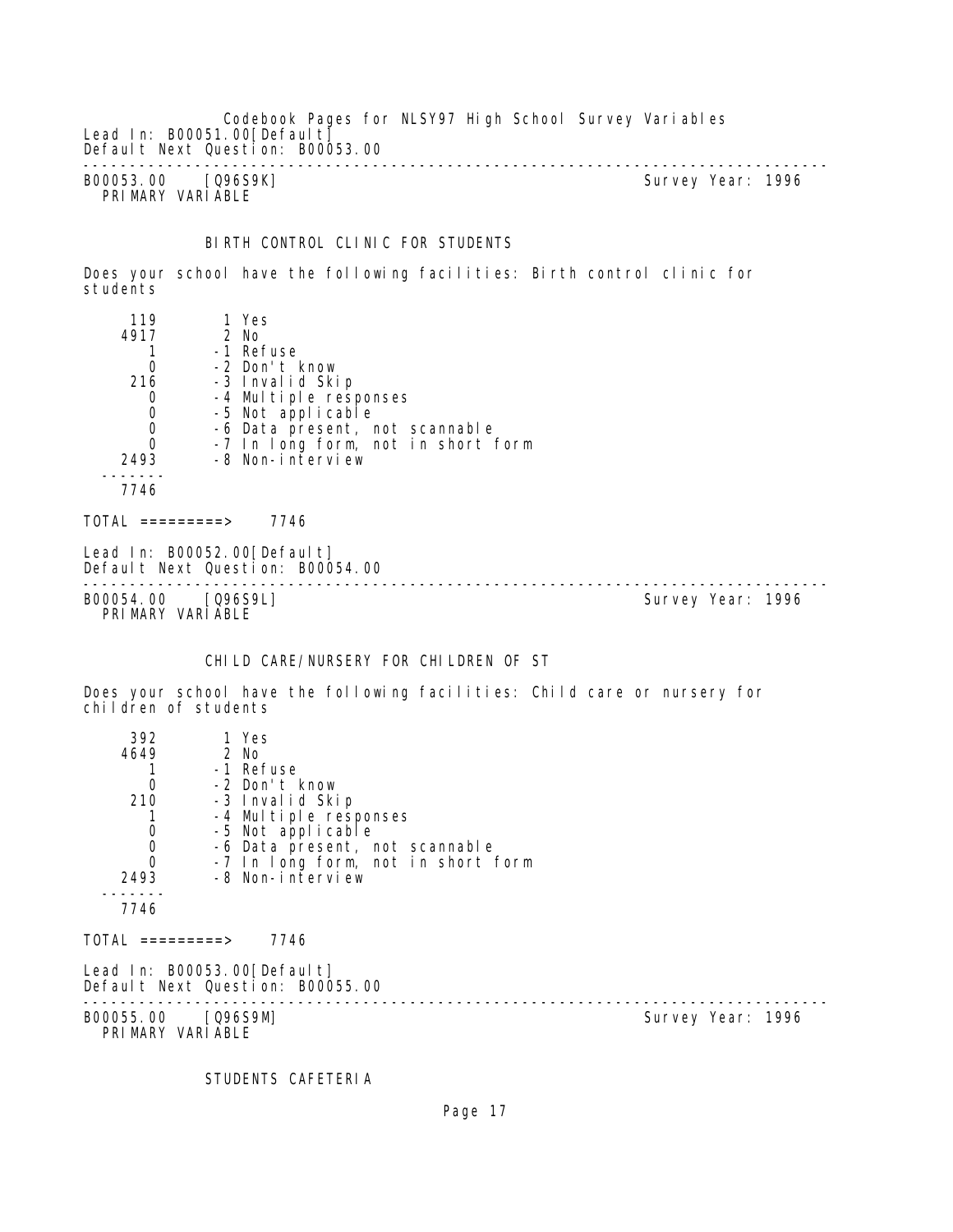Codebook Pages for NLSY97 High School Survey Variables Does your school have the following facilities: Student cafeteria NOTE: Similar 2000 NLSY97 School Administrator Questionnaire question - Q00S8MK

| 4511                             | 1 Yes                                                           |                                    |                   |  |
|----------------------------------|-----------------------------------------------------------------|------------------------------------|-------------------|--|
| 578                              | 2 No                                                            |                                    |                   |  |
|                                  | -1 Refuse                                                       |                                    |                   |  |
| $\mathbf 0$                      | -2 Don't know                                                   |                                    |                   |  |
| 163                              | -3 Invalid Skip                                                 |                                    |                   |  |
| $\mathbf 0$                      | -4 Multiple responses                                           |                                    |                   |  |
|                                  | -5 Not applicable                                               |                                    |                   |  |
| $\begin{matrix}0\\0\end{matrix}$ |                                                                 | -6 Data present, not scannable     |                   |  |
| $\overline{0}$                   |                                                                 | -7 In long form, not in short form |                   |  |
| 2493                             | -8 Non-interview                                                |                                    |                   |  |
| 7746                             |                                                                 |                                    |                   |  |
| TOTAL =========>                 | 7746                                                            |                                    |                   |  |
|                                  | Lead In: B00054.00[Default]<br>Default Next Question: B00056.00 |                                    |                   |  |
| B00039.00                        | [Q96S7NA]                                                       |                                    | Survey Year: 1996 |  |

PRIMARY VARIABLE

# MAXIMUM YEARLY TUITION - N/A

What is the maximum yearly tuition to attend your school - NOT APPLICABLE

| 2810          | 1 Yes                                      |
|---------------|--------------------------------------------|
|               | $2$ No                                     |
|               | -1 Refuse                                  |
| $\mathcal{P}$ | -2 Don't know                              |
| 254           | -3 Invalid Skip                            |
| O             |                                            |
| 2183          | -4 Multiple responses<br>-5 Not applicable |
|               | -6 Data present, not scannable             |
|               | -7 In long form, not in short form         |
| 2493          | -8 Non-interview                           |
|               |                                            |

7746

 $TOTAL$  =========> 7746

Lead In: B00038.00 [Default] Default Next Question: B00040.00

-------------------------------------------------------------------------------- B00040.00 [Q96S7] Survey Year: 1996

PRIMARY VARIABLE

## MAXI MUM YEARLY TUITION

What is the maximum yearly tuition to attend your school? NOTE: Similar 2000 NLSY97 School Administrator Questionnaire question - Q00S3

| 1407 | $\Omega$ :             |
|------|------------------------|
| 215  | 1 T <sub>0</sub> 1999: |
| 764  | 2000 TO 3999:          |
| 504  | 4000 TO 5999:          |
| 195  | 6000 TO 7999:          |
| 118  | $8000$ TO 9999:        |
| 247  | 10000 TO 19999:        |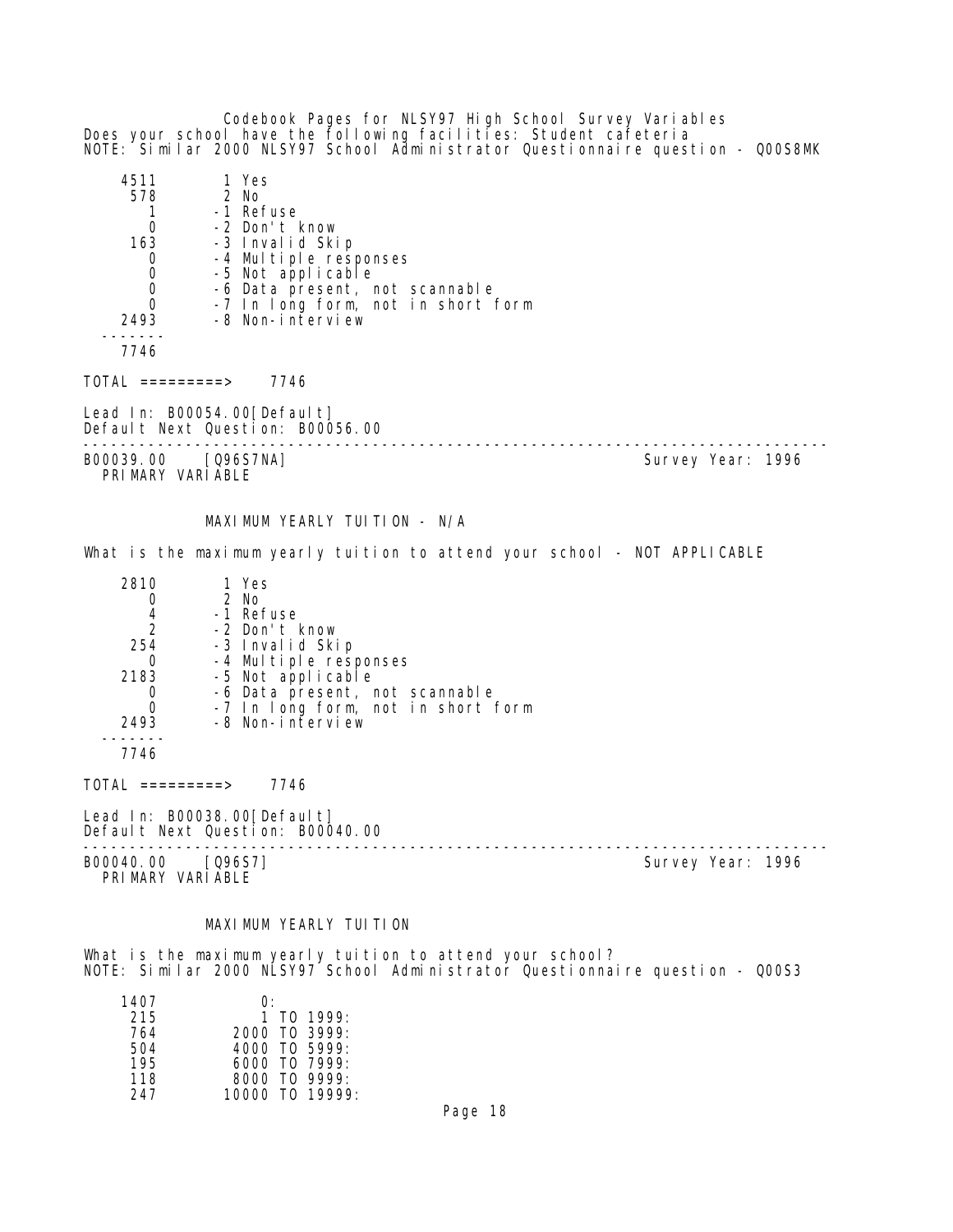Codebook Pages for NLSY97 High School Survey Variables 76 20000 TO 99999: 4 -1: Refuse 2 -2: Don't know 254 -3: Invalid skip 0 -4: Multiple responses 1464 -5: Not applicable 3 -6: Date present, not scannable<br>0 -7: In Iong form, not in short 0 -7: In long form, not in short form -8: Non-interview ------- 7746  $TOTAL$  ========> 7746 Lead In: B00039.00[Default] Default Next Question: B00041.00 -------------------------------------------------------------------------------- Survey Year: 1996 PRIMARY VARIABLE PERCENT PAYING MAXIMUM TUITION - N/A What percentage of your students pay the maximum yearly tuition - NOT APPLICABLE 2921 1 Yes 0 2 No<br>3 - 1 Ret 3 -1 Refuse 13 -2 Don't know 401 -3 Invalid Skip 0 -4 Multiple responses 1915 -5 Not applicable 0 -6 Data present, not scannable 0 -7 In long form, not in short form 2493 -8 Non-interview ------- 7746  $TOTAL$  ========> 7746 Lead In: B00040.00 [Default] Default Next Question: B00042.00 -------------------------------------------------------------------------------- Survey Year: 1996 PRIMARY VARIABLE PERCENT PAYING MAXIMUM TUITION What percentage of your students pay the maximum yearly tuition? NOTE: Similar 2000 NLSY97 School Administrator Questionnaire question - Q00S4 1547 0: percent<br>250 01 T0 9.9: 250 .01 TO 9.9: percent 106 10 TO 19.9: percent 187 20 TO 39.9: percent 185 40 TO 59.9: percent 361 60 TO 79.9: percent 718 80 TO 1000.9: percent 3 -1: Refuse<br>13 -2: Don't

Page 19

13 -2: Don't know

-3: Invalid skip 0 -4: Multiple responses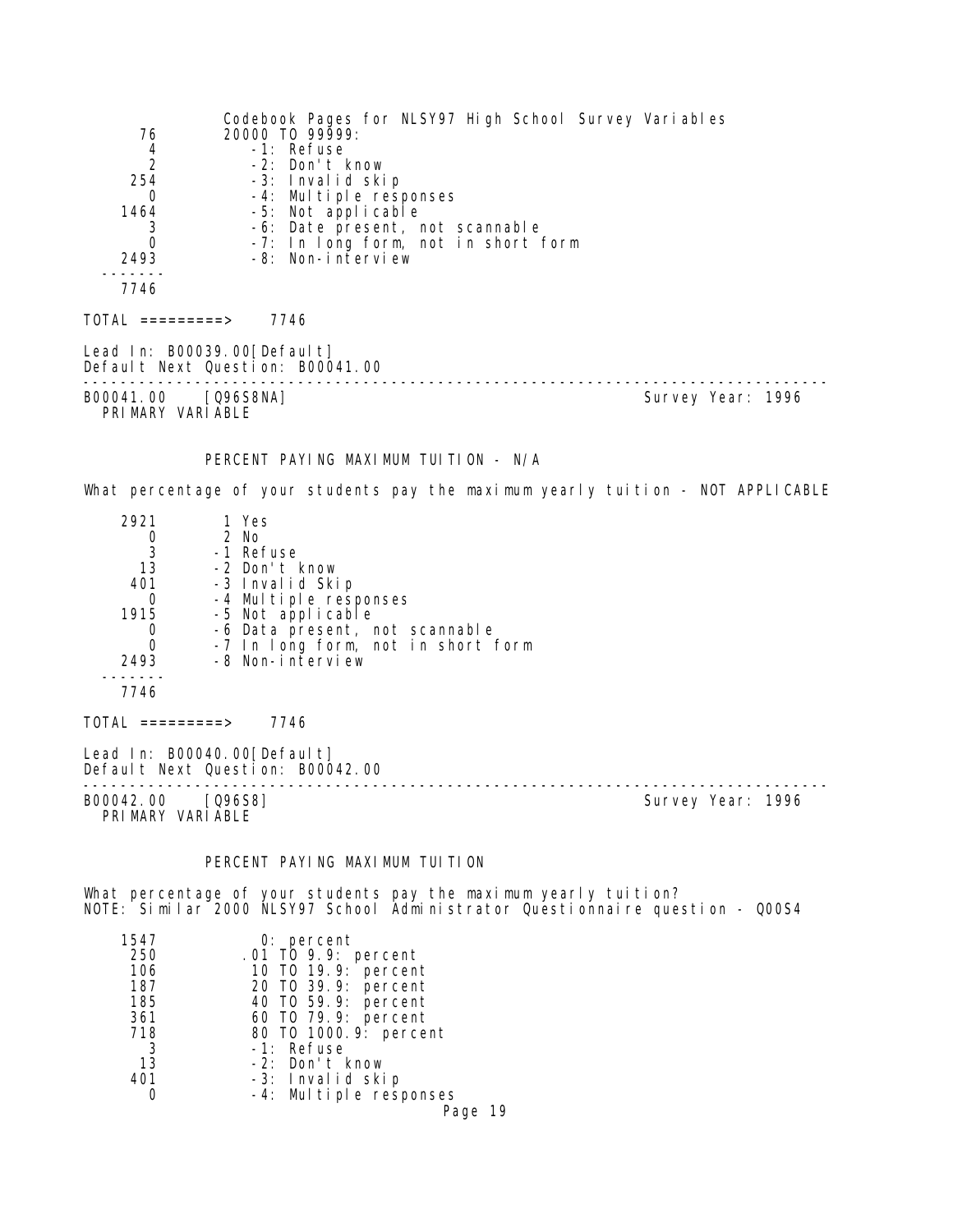| 1482<br>0<br>0<br>2493 | Codebook Pages for NLSY97 High School Survey Variables<br>-5: Not applicable<br>-6: Data present, not scannable<br>-7: In long form, not in short form<br>-8: Non-interview |
|------------------------|-----------------------------------------------------------------------------------------------------------------------------------------------------------------------------|
| 7746                   |                                                                                                                                                                             |
| TOTAI =========>       | 7746                                                                                                                                                                        |

Lead In: B00041.00[Default] Default Next Question: B00043.00 -------------------------------------------------------------------------------- B00023.00 [Q96S3F] Survey Year: 1996 PRIMARY VARIABLE

# MILITARY ACADEMY

Which of the following characterize your school: Military academy NOTE: Similar 2000 NLSY97 School Administrator Questionnaire question - Q00S5MH

| 19   | 1 Yes                              |
|------|------------------------------------|
| 3028 | $2$ No                             |
|      | -1 Refuse                          |
| 5    | -2 Don't know                      |
| 2193 | -3 Invalid Skip                    |
|      | -4 Multiple responses              |
| 8    | -5 Not applicable                  |
| 0    | -6 Data present, not scannable     |
| Ω    | -7 In long form, not in short form |
| 2493 | -8 Non-interview                   |
|      |                                    |
| 7746 |                                    |

 $TOTAL$  ========> 7746

Lead In: B00022.00 [Default] Default Next Question: B00024.00

B00024.00 [Q96S3G] Survey Year: 1996 PRIMARY VARIABLE

--------------------------------------------------------------------------------

#### CAREER ACADEMY

Which of the following characterize your school: Career academy NOTE: Similar 2000 NLSY97 School Administrator Questionnaire question - Q00S12

| 112  | 1 Yes                              |
|------|------------------------------------|
| 2935 | $2$ No                             |
|      | -1 Refuse                          |
| 5    | -2 Don't know                      |
| 2193 | -3 Invalid Skip                    |
|      | -4 Multiple responses              |
| 8    | -5 Not applicable                  |
|      | -6 Data present, not scannable     |
|      | -7 In long form, not in short form |
| 2493 | -8 Non-interview                   |
|      |                                    |
| 7746 |                                    |
|      |                                    |

TOTAL =========> 7746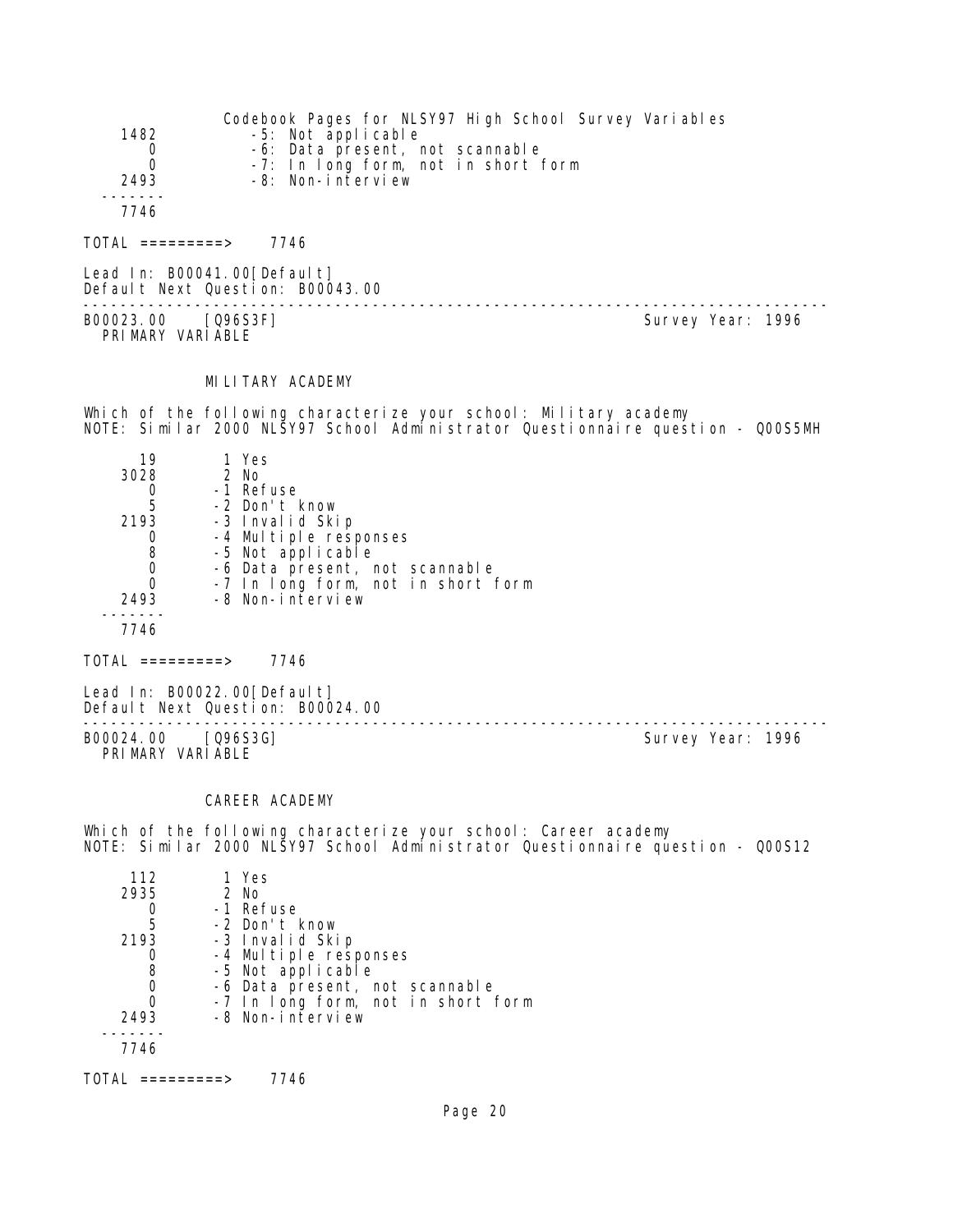Codebook Pages for NLSY97 High School Survey Variables Lead In: B00023.00 [Default] Default Next Question: B00025.00 -------------------------------------------------------------------------------- B00025.00 [Q96S3H] Survey Year: 1996 PRIMARY VARIABLE

# ALTERNATIVE SCHOOL

Which of the following characterize your school: Alternative school NOTE: Similar 2000 NLSY97 School Administrator Questionnaire question - Q00S5MI

| 300                                            | 1 Yes                                                           |                                    |                   |  |
|------------------------------------------------|-----------------------------------------------------------------|------------------------------------|-------------------|--|
| 2770                                           | 2 No                                                            |                                    |                   |  |
| $\begin{array}{c} 0 \\ 5 \end{array}$          | -1 Refuse                                                       |                                    |                   |  |
|                                                | -2 Don't know                                                   |                                    |                   |  |
| 2170                                           | -3 Invalid Skip                                                 |                                    |                   |  |
| 0                                              | -4 Multiple responses                                           |                                    |                   |  |
| $\begin{smallmatrix} 8 \\ 0 \end{smallmatrix}$ | -5 Not applicable                                               |                                    |                   |  |
|                                                | -6 Data present, not scannable                                  |                                    |                   |  |
| $\Omega$                                       |                                                                 | -7 In long form, not in short form |                   |  |
| 2493                                           | -8 Non-interview                                                |                                    |                   |  |
| 7746                                           |                                                                 |                                    |                   |  |
| TOTAL =========>                               | 7746                                                            |                                    |                   |  |
|                                                | Lead In: B00024.00[Default]<br>Default Next Question: B00026.00 |                                    |                   |  |
| B00026.00                                      | $[Q96S31]$                                                      |                                    | Survey Year: 1996 |  |

PRIMARY VARIABLE

SPECIAL EDUCATION SCHOOL

Which of the following characterize your school: Special education school NOTE: Similar 2000 NLSY97 School Administrator Questionnaire question - Q00S5MJ

| 352                                    | 1 Yes                                                           |                   |  |
|----------------------------------------|-----------------------------------------------------------------|-------------------|--|
| 2708                                   | 2 No                                                            |                   |  |
| $\mathbf 0$                            | -1 Refuse                                                       |                   |  |
| 5                                      | -2 Don't know                                                   |                   |  |
| 2180                                   | -3 Invalid Skip                                                 |                   |  |
| 0                                      | -4 Multiple responses                                           |                   |  |
| $_0^8$                                 | -5 Not applicable                                               |                   |  |
|                                        | -6 Data present, not scannable                                  |                   |  |
| $\overline{0}$                         | -7 In long form, not in short form                              |                   |  |
| 2493                                   | -8 Non-interview                                                |                   |  |
| 7746                                   |                                                                 |                   |  |
| TOTAL =========>                       | 7746                                                            |                   |  |
|                                        | Lead In: B00025.00[Default]<br>Default Next Question: B00027.00 |                   |  |
| B00027.00 [Q96S3J]<br>PRIMARY VARIABLE |                                                                 | Survey Year: 1996 |  |
|                                        |                                                                 |                   |  |

SCHOOL WITH SPECIAL PROGRAMS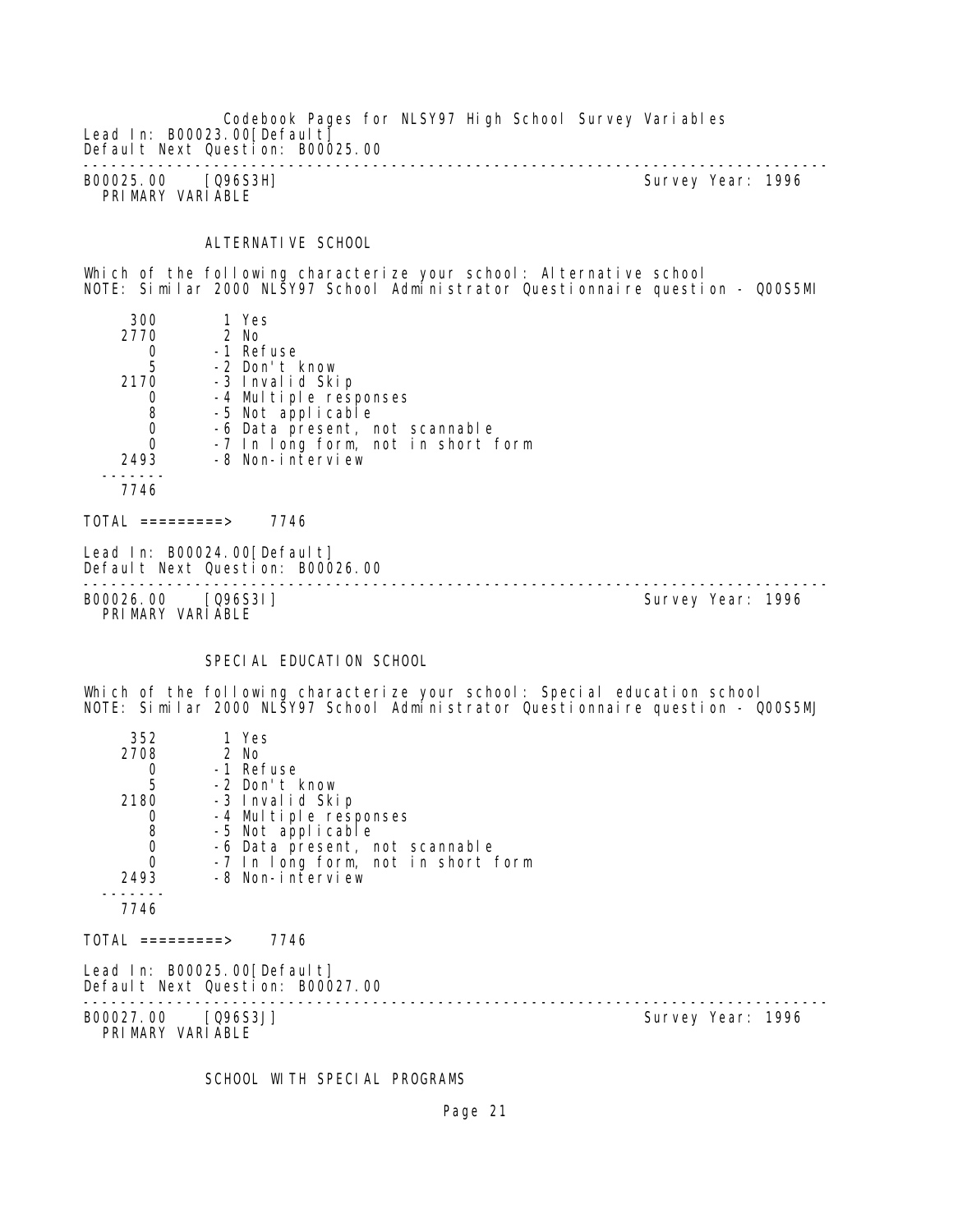Codebook Pages for NLSY97 High School Survey Variables Which of the following characterize your school: School with special programs NOTE: Similar 2000 NLSY97 School Administrator Questionnaire question - Q00S5MK

| 1392<br>1790<br>$\begin{array}{c} 0 \\ 5 \end{array}$<br>2055<br>$\begin{array}{c} 3 \\ 8 \\ 0 \\ 0 \end{array}$<br>2493 | 1 Yes<br>2 No<br>-1 Refuse<br>-2 Don't know<br>-3 Invalid Skip<br>-4 Multiple responses<br>-5 Not applicable<br>-6 Data present, not scannable<br>-7 In long form, not in short form<br>-8 Non-interview |                   |
|--------------------------------------------------------------------------------------------------------------------------|----------------------------------------------------------------------------------------------------------------------------------------------------------------------------------------------------------|-------------------|
| 7746                                                                                                                     |                                                                                                                                                                                                          |                   |
| TOTAL =========>                                                                                                         | 7746                                                                                                                                                                                                     |                   |
|                                                                                                                          | Lead In: B00026.00[Default]<br>Default Next Question: B00028.00                                                                                                                                          |                   |
| B00028.00 [Q96S4HR]<br>PRIMARY VARIABLE                                                                                  |                                                                                                                                                                                                          | Survey Year: 1996 |
|                                                                                                                          | SCHOOL DAY IN HIGHEST GRADE (HOURS)                                                                                                                                                                      |                   |

How long is the school day for students in the highest grade in your school (including instructional and noninstructional time)? Hours NOTE: Similar 2000 NLSY97 School Administrator Questionnaire question - Q00S6HR

| 116  | $0$ T $0$ 4: hours              |
|------|---------------------------------|
| 2826 | $5$ TO 6: hours                 |
| 1974 | 7 TO 8: hours                   |
| 99   | 9 TO 24: hours                  |
|      | -1: Refuse                      |
| Ω    | -2: Don't know                  |
| 236  | -3: Invalid skip                |
|      | -4: Multiple responses          |
|      | -5: Not applicable              |
|      | -6: Data present, not scannable |
| 2493 | -8: Non-interview               |
|      |                                 |
|      |                                 |

 $TOTAL$  =========> 7746

Lead In: B00027.00[Default] Default Next Question: B00029.00

-------------------------------------------------------------------------------- B00029.00 [Q96S4MIN] Survey Year: 1996 PRIMARY VARIABLE

# SCHOOL DAY IN HIGHEST GRADE (MINUTES)

How long is the school day for students in the highest grade in your school (including instructional and noninstructional time)? Minutes NOTE: Similar 2000 NLSY97 School Administrator Questionnaire question - Q00S6MIN

| 1505 | 0 TO 14: minutes  |
|------|-------------------|
| 642  | 15 TO 29: minutes |
| 1576 | 30 TO 44: minutes |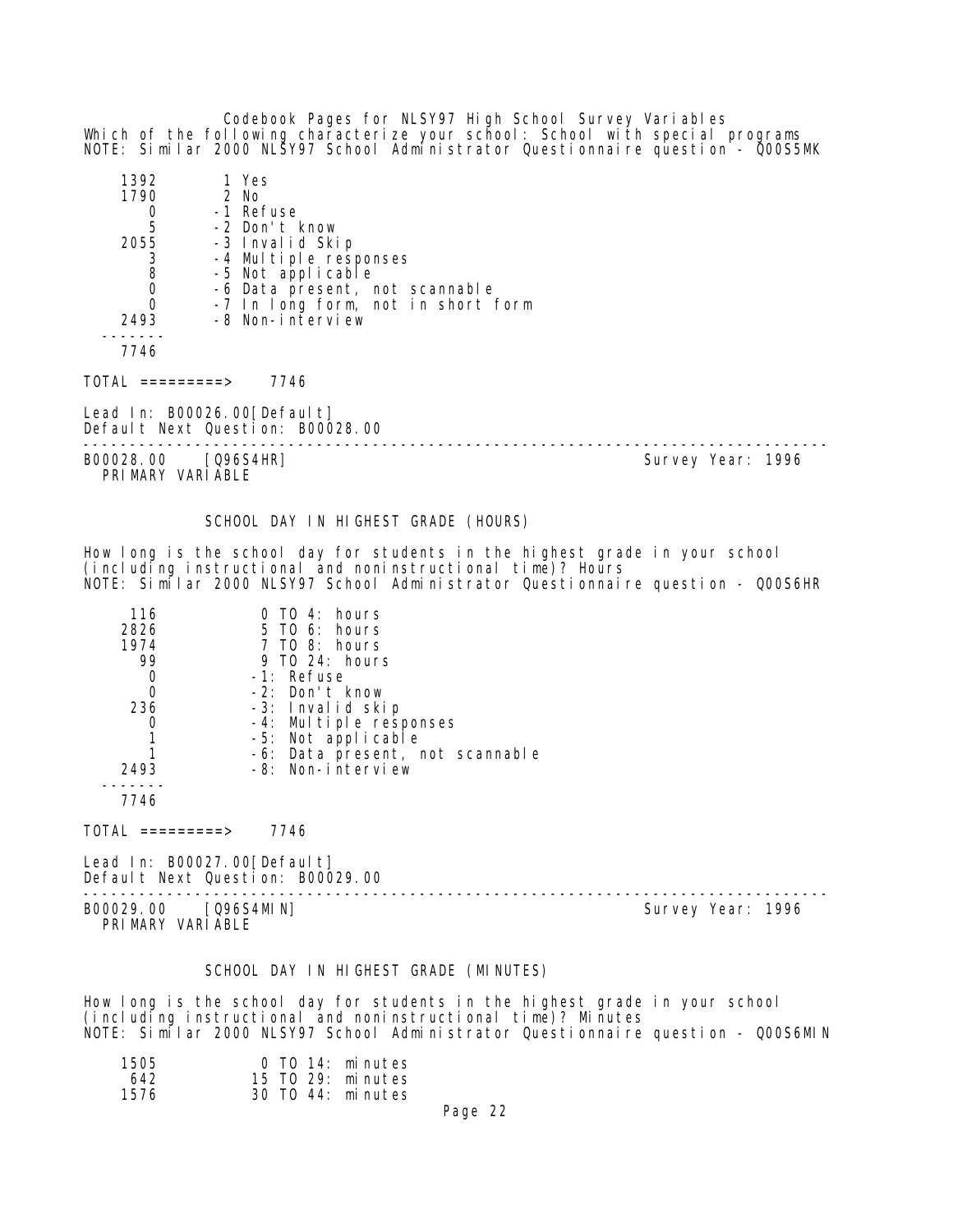|                                       | Codebook Pages for NLSY97 High School Survey Variables |                   |
|---------------------------------------|--------------------------------------------------------|-------------------|
| 880                                   | 45 TO 60: minutes                                      |                   |
| 0                                     | -1: Refuse                                             |                   |
| $\mathbf 0$                           | -2: Don't know                                         |                   |
| 648                                   | -3: Invalid skip                                       |                   |
|                                       | -4: Multiple responses                                 |                   |
|                                       | -5: Not applicable                                     |                   |
| $\Omega$                              | -6: Data present, not scannable                        |                   |
| 2493                                  | -8: Non-interview                                      |                   |
|                                       |                                                        |                   |
| 7746                                  |                                                        |                   |
| $\text{TOTAL}$ ==========>            | 7746                                                   |                   |
| Lead In: $B00028.00[Defaul t]$        | Default Next Question: B00030.00                       |                   |
| B00030.00 [Q96S5]<br>PRIMARY VARIABLE |                                                        | Survey Year: 1996 |
|                                       |                                                        |                   |

# DAYS OF INSTRUCTION IN THE YEAR

How many days of instruction are there in the regular academic year for a student at your school? NOTE: Similar 2000 NLSY97 School Administrator Questionnaire question - Q00S7

| 43<br>16<br>334<br>911<br>3428<br>358<br>64<br>0<br>87<br>0<br>2<br>3<br>2493 | 0 TO 99: days<br>100 T0 149: days<br>150 TO 174: days<br>175 TO 179: days<br>180 TO 184: days<br>185 TO 199: days<br>200 TO 365: days<br>-1: Refuse<br>$-2$ : Don't know<br>-3: Invalid skip<br>-4: Multiple responses<br>-5: Not applicable<br>-6: Data present, not scannable<br>-8: Non-interview |  |
|-------------------------------------------------------------------------------|------------------------------------------------------------------------------------------------------------------------------------------------------------------------------------------------------------------------------------------------------------------------------------------------------|--|
| 7746                                                                          |                                                                                                                                                                                                                                                                                                      |  |

 $TOTAL$  =========> 7746

Lead In: B00029.00[Default] Default Next Question: B00031.00

-------------------------------------------------------------------------------- B00031.00 [Q96S6A] Survey Year: 1996

PRIMARY VARIABLE

# GRADING SCALE: LETTER GRADES

What kind of grading scale does your school use (Please mark one): Letter grades

| 1131 | 1 Yes                 |  |
|------|-----------------------|--|
| 754  | 2 No                  |  |
|      | -1 Refuse             |  |
|      | -2 Don't know         |  |
| 303  | -3 Invalid skip       |  |
|      | -4 Multiple responses |  |
|      | -5 Not applicable     |  |
|      |                       |  |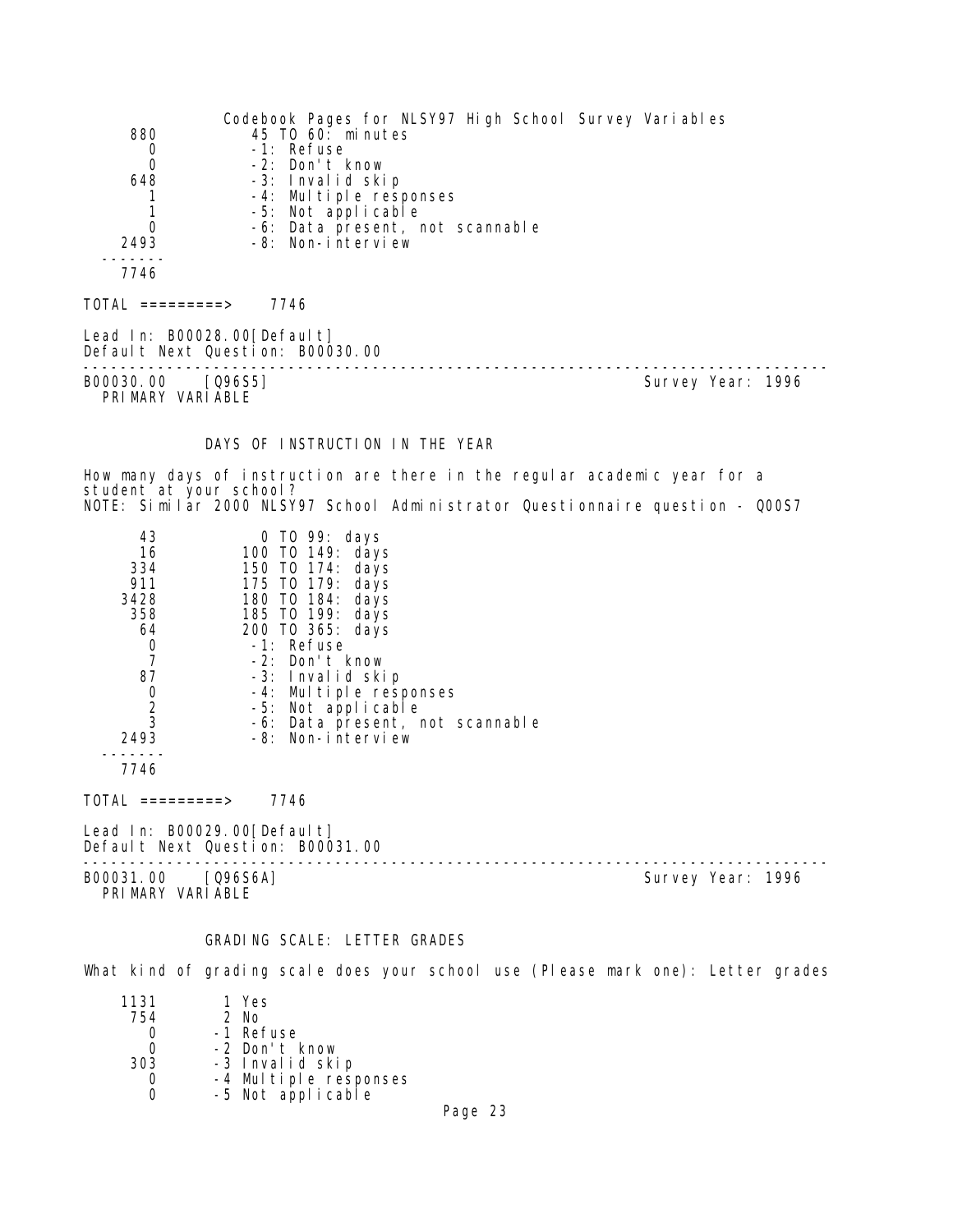| 0<br>3065<br>2493                                                                                             | Codebook Pages for NLSY97 High School Survey Variables<br>-6 Data present, not scannable<br>-7 In long form, not in short form<br>-8 Non-interview                                                                                                                                 |                                     |                   |
|---------------------------------------------------------------------------------------------------------------|------------------------------------------------------------------------------------------------------------------------------------------------------------------------------------------------------------------------------------------------------------------------------------|-------------------------------------|-------------------|
| 7746                                                                                                          |                                                                                                                                                                                                                                                                                    |                                     |                   |
| $\text{TOTAL}$ =========> 7746                                                                                |                                                                                                                                                                                                                                                                                    |                                     |                   |
|                                                                                                               | Lead In: B00030.00 [Default]<br>Default Next Question: B00032.00                                                                                                                                                                                                                   |                                     |                   |
| B00032.00 [Q96S6AL]<br>PRIMARY VARIABLE                                                                       |                                                                                                                                                                                                                                                                                    |                                     | Survey Year: 1996 |
|                                                                                                               | GRADING SCALE (LETTER): LOWEST GRADE                                                                                                                                                                                                                                               |                                     |                   |
|                                                                                                               | What kind of grading scale does your school use (Please mark one): Lowest grade                                                                                                                                                                                                    |                                     |                   |
| 980<br>100<br>3<br>40<br>83<br>24<br>2<br>0<br>0<br>0<br>796<br>1<br>158<br>1<br>3065<br>2493<br>----<br>7746 | $0$ TO 3.9:<br>4 TO 6.9:<br>7 TO 9.9:<br>10 TO 59.9:<br>60 TO 99.9:<br>100 TO 299.9:<br>300 TO 499.9:<br>500 TO 999.9:<br>-1: Refuse<br>-2: Don't know<br>-3: Invalid skip<br>-4: Multiple responses<br>-5: Not applicable<br>-6: Data present, not scannable<br>-8: Non-interview | -7: In long form, not in short form |                   |
| $\overline{\text{TOTAL}}$ =========>                                                                          | 7746                                                                                                                                                                                                                                                                               |                                     |                   |
|                                                                                                               | Lead In: B00031.00 [Default]<br>Default Next Question: B00033.00                                                                                                                                                                                                                   |                                     |                   |
| B00033.00 [Q96S6AH]<br>PRIMARY VARIABLE                                                                       |                                                                                                                                                                                                                                                                                    | --------------------                | Survey Year: 1996 |
|                                                                                                               | GRADING SCALE (LETTER): HIGHEST GRADE                                                                                                                                                                                                                                              |                                     |                   |
|                                                                                                               | What kind of grading scale does your school use (Please mark one): Highest grade                                                                                                                                                                                                   |                                     |                   |
| 84<br>889<br>8<br>38<br>16<br>187<br>14<br>3<br>0                                                             | $0$ TO $3.9$ :<br>4 TO 6.9:<br>7 TO 9.9:<br>10 TO 59.9:<br>60 TO 99.9:<br>100 TO 299.9:<br>300 TO 499.9:<br>500 TO 999.9:<br>-1: Refuse                                                                                                                                            |                                     |                   |

- 0 -2: Don't know
- 789 -3: Invalid skip
- 1 -4: Multiple responses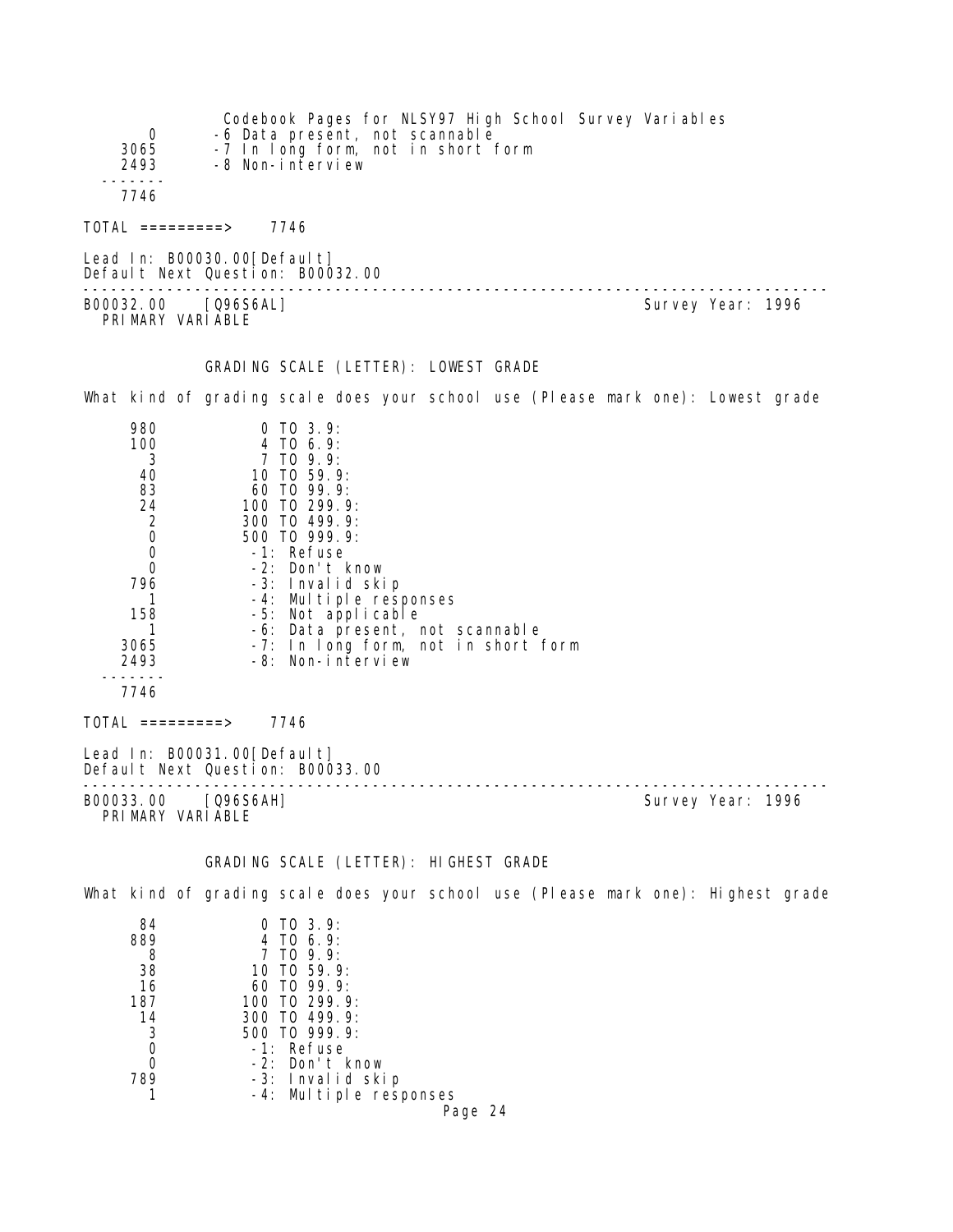| 158<br>3065<br>2493<br>7746            | Codebook Pages for NLSY97 High School Survey Variables<br>-5: Not applicable<br>-6: Data present, not scannable<br>-7: In long form, not in short form<br>-8: Non-interview |                   |  |
|----------------------------------------|-----------------------------------------------------------------------------------------------------------------------------------------------------------------------------|-------------------|--|
| TOTAL =========>                       | 7746                                                                                                                                                                        |                   |  |
| Lead In: B00032.00[Default]            | Default Next Question: B00034.00                                                                                                                                            |                   |  |
| B00034.00 [Q96S6B]<br>PRIMARY VARIABLE |                                                                                                                                                                             | Survey Year: 1996 |  |

#### GRADING SCALE: 4-POINT SCALE

What kind of grading scale does your school use (Please mark one): 4-point scale

| 547  | 1 Yes                              |
|------|------------------------------------|
| 1338 | 2 No                               |
|      | -1 Refuse                          |
|      | -2 Don't know                      |
| 303  | -3 Invalid skip                    |
|      | -4 Multiple responses              |
|      | -5 Not applicable                  |
|      | -6 Data present, not scannable     |
| 3065 | -7 In long form, not in short form |
| 2493 | -8 Non-interview                   |
|      |                                    |
| 7746 |                                    |

 $TOTAL$  =========> 7746

Lead In: B00033.00 [Default] Default Next Question: B00035.00

B00069.00 [Q96S17D] PRIMARY VARIABLE

--------------------------------------------------------------------------------

#### TEACHERS: HISPANIC

What percentage of your full-time and part-time teaching staff belong to the following racial/ethnic group: Hispanic NOTE: Similar 2000 NLSY97 School Administrator Questionnaire question - Q00S24A

Page 25

| 1244 | $0:$ percent                        |
|------|-------------------------------------|
| 1781 | .01 TO 9.9: percent                 |
| 338  | 10 T0 19.9: percent                 |
| 192  | 20 TO 39.9: percent                 |
| 60   | 40 T0 59.9: percent                 |
| 23   | 60 T0 79.9: percent                 |
| 36   | 80 T0 1000.9: percent               |
| 27   | -1: Refuse                          |
| 21   | -2: Don't know                      |
| 1518 | -3: Invalid skip                    |
| Ω    | -4: Multiple responses              |
| 12   | -5: Not applicable                  |
|      | -6: Data present, not scannable     |
|      | -7: In long form, not in short form |
| 2493 | -8: Non-interview                   |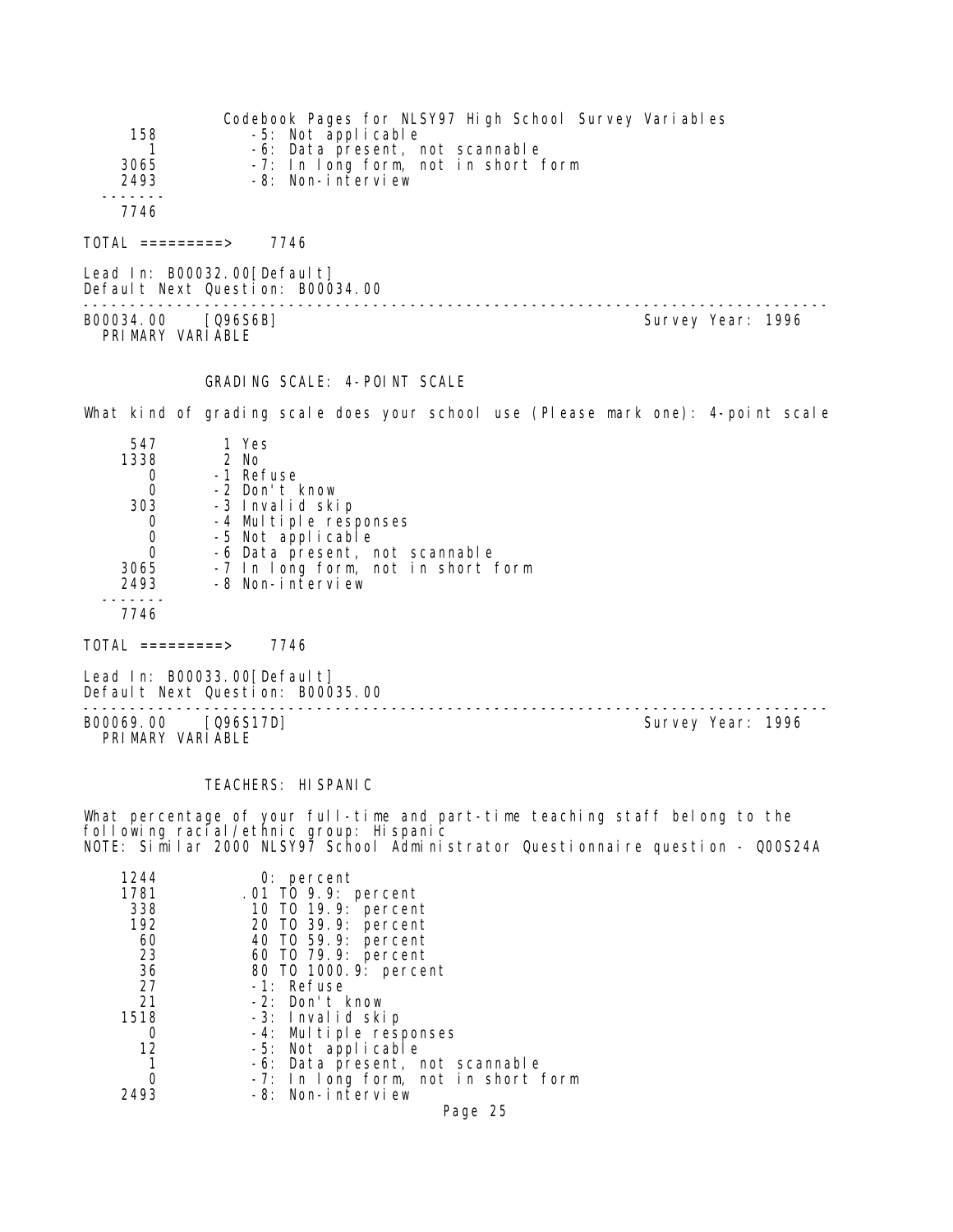------- 7746

TOTAL =========> 7746

Lead In: B00068.00[Default] Default Next Question: B00070.00

-------------------------------------------------------------------------------- B00070.00 [Q96S17E] PRIMARY VARIABLE

# TEACHERS: NATIVE AMERICAN

What percentage of your full-time and part-time teaching staff belong to the following racial/ethnic group: Native American NOTE: Similar 2000 NLSY97 School Administrator Questionnaire question - Q00S24F

| 2515<br>401 | $0:$ percent<br>.01 TO 9.9: percent |
|-------------|-------------------------------------|
| 20          | 10 T0 19.9: percent                 |
|             | 20 TO 39.9: percent                 |
|             | 40 T0 59.9: percent                 |
|             | 60 T0 79.9: percent                 |
| 12          | 80 T0 1000.9: percent               |
| 27          | $-1$ : Refuse                       |
| 21          | $-2$ : Don't know                   |
| 2231        | -3: Invalid skip                    |
|             | -4: Multiple responses              |
| 15          | -5: Not applicable                  |
| Ω           | -6: Data present, not scannable     |
|             | -7: In long form, not in short form |
| 2493        | -8: Non-interview                   |
|             |                                     |
| 7746        |                                     |

TOTAL =========> 7746

Lead In: B00069.00[Default] Default Next Question: B00071.00 B00071.00 [Q96S17F]

PRIMARY VARIABLE

--------------------------------------------------------------------------------

## TEACHERS: OTHER

What percentage of your full-time and part-time teaching staff belong to the following racial/ethnic group: Other

| 2212           | $0:$ percent                    |
|----------------|---------------------------------|
| 249            | .01 TO 9.9: percent             |
| 23             | 10 T0 19.9: percent             |
| 8              | 20 T0 39.9: percent             |
| $\overline{2}$ | 40 T0 59.9: percent             |
| $\overline{2}$ | 60 TO 79.9: percent             |
| 22             | 80 T0 1000. 9: percent          |
| 27             | -1: Refuse                      |
| 21             | -2: Don't know                  |
| 2672           | -3: Invalid skip                |
|                | -4: Multiple responses          |
| 14             | -5: Not applicable              |
|                | -6: Data present, not scannable |
|                | Page 26                         |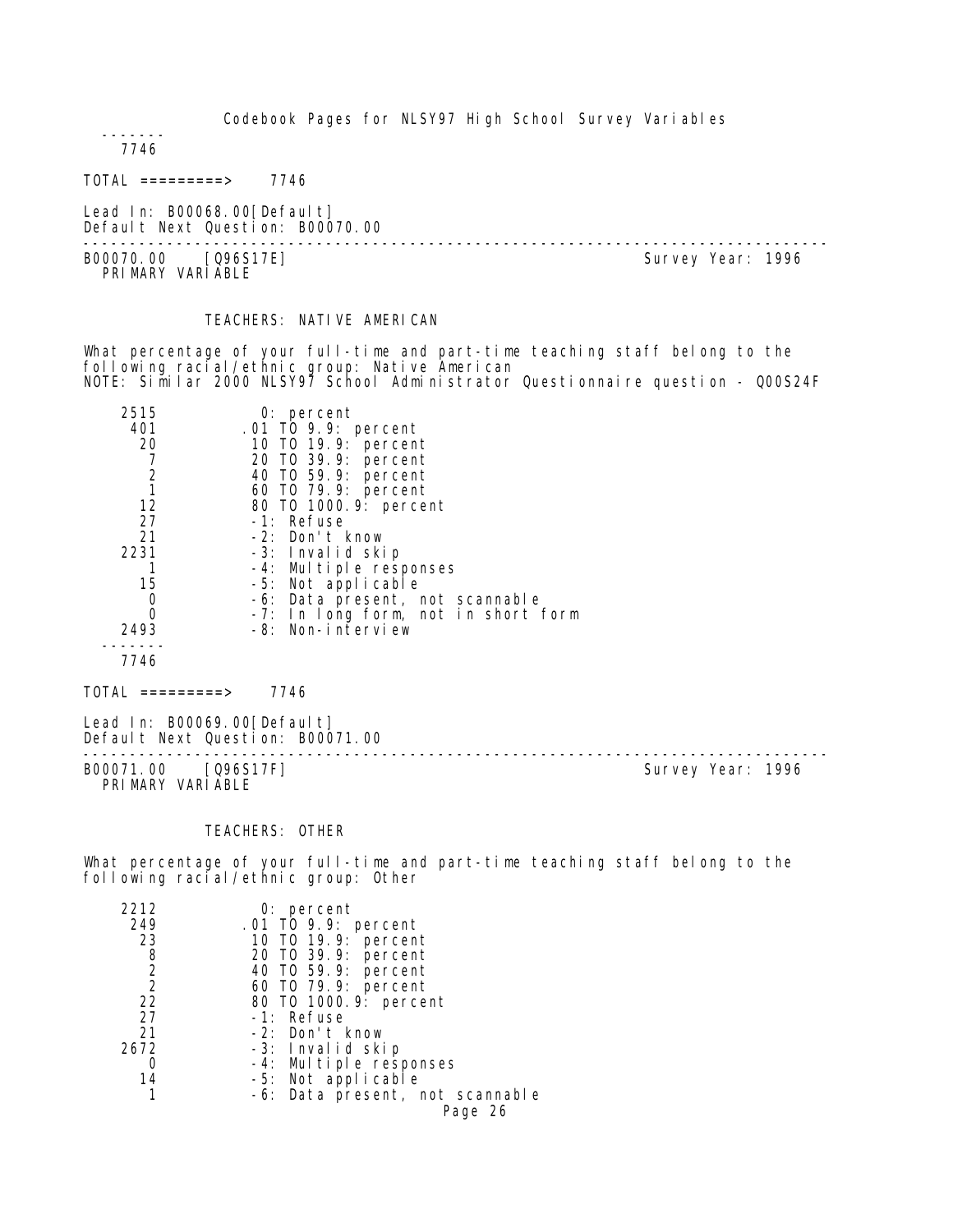| 0<br>2493                               | Codebook Pages for NLSY97 High School Survey Variables<br>-7: In long form, not in short form<br>-8: Non-interview |                   |  |
|-----------------------------------------|--------------------------------------------------------------------------------------------------------------------|-------------------|--|
| 7746                                    |                                                                                                                    |                   |  |
| TOTAL =========>                        | 7746                                                                                                               |                   |  |
|                                         | Lead In: B00070.00[Default]<br>Default Next Question: B00072.00                                                    |                   |  |
| B00072.00 [Q96S18A]<br>PRIMARY VARIABLE |                                                                                                                    | Survey Year: 1996 |  |

# TEACHERS: PERCENTAGE MALE

What percentage of your full-time and part-time teaching staff are male? NOTE: Similar 2000 NLSY97 School Administrator Questionnaire question - Q00S25\_M

| 30   | $0:$ percent                        |
|------|-------------------------------------|
| 137  | .01 TO 9.9: percent                 |
| 231  | 10 T0 19.9: percent                 |
| 1297 | 20 T0 39.9: percent                 |
| 2529 | 40 T0 59.9: percent                 |
| 492  | 60 T0 79.9: percent                 |
| 132  | 80 T0 1000.9: percent               |
| 2    | -1: Refuse                          |
| 20   | -2: Don't know                      |
| 377  | -3: Invalid skip                    |
| O    | -4: Multiple responses              |
| 6    | -5: Not applicable                  |
| 0    | -6: Data present, not scannable     |
|      | -7: In long form, not in short form |
| 2493 | -8: Non-interview                   |
|      |                                     |
| 7746 |                                     |

 $TOTAL$  =========> 7746

Lead In: B00071.00 [Default] Default Next Question: B00073.00

-------------------------------------------------------------------------------- PRIMARY VARIABLE

Survey Year: 1996

# TEACHERS: PERCENTAGE FEMALE

What percentage of your full-time and part-time teaching staff are female? NOTE: Similar 2000 NLSY97 School Administrator Questionnaire question - Q00S25\_F

| 11   | $0:$ percent                                 |
|------|----------------------------------------------|
| 50   |                                              |
| 74   | .01 TO 9.9: percent<br>10 TO 19.9: percent   |
| 337  | 20 T0 39.9: percent                          |
| 2254 | 40 T0 59.9: percent                          |
| 1617 | 60 T0 79.9: percent                          |
| 511  | 80 T0 1000. 9: percent                       |
| 2    | -1: Refuse                                   |
| 20   | -2: Don't know                               |
| 370  | -3: Invalid skip                             |
|      |                                              |
|      | -4: Multiple responses<br>-5: Not applicable |

Page 27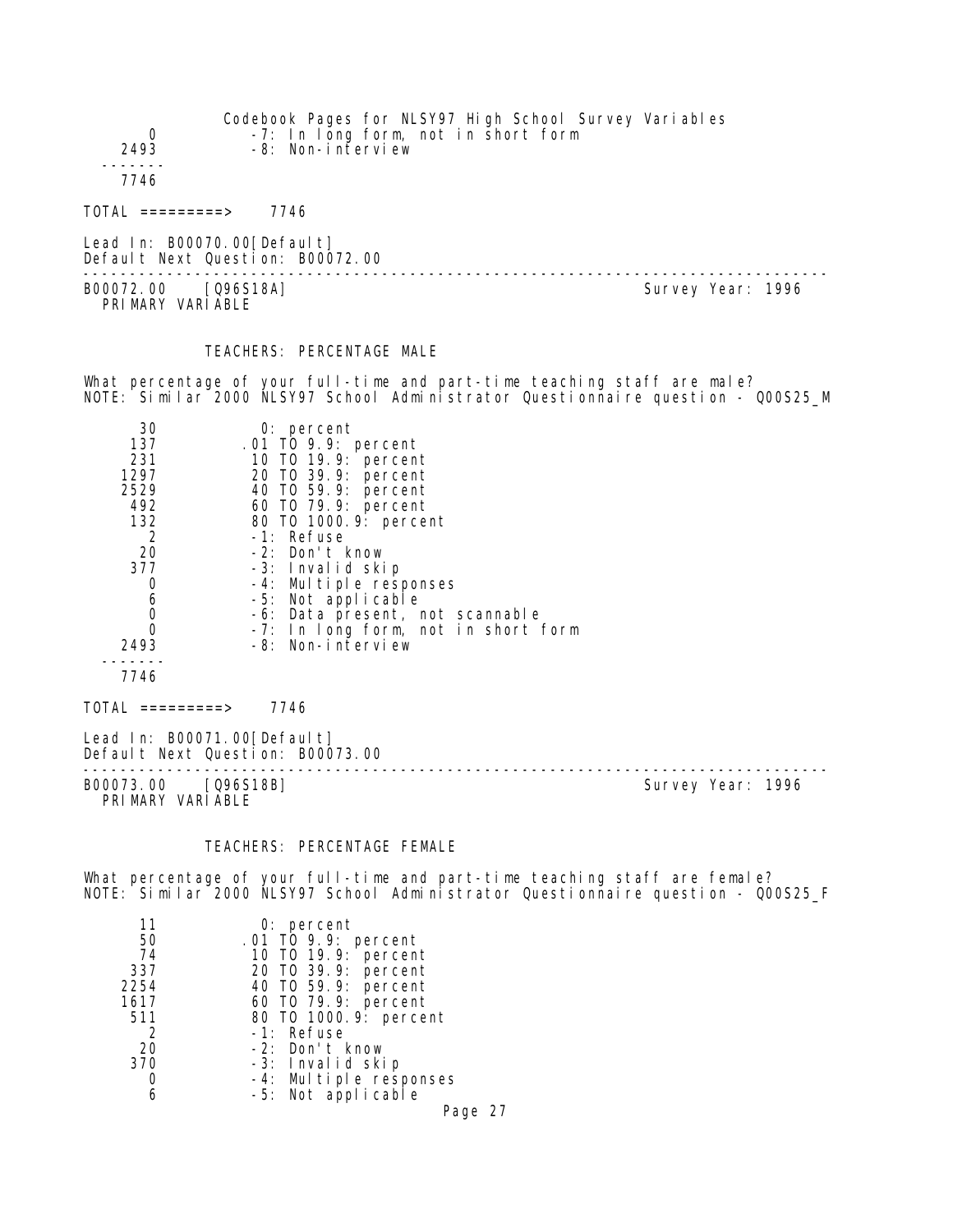| 0<br>2493                              | Codebook Pages for NLSY97 High School Survey Variables<br>-6: Data present, not scannable<br>-8: Non-interview | -7: In long form, not in short form |                   |  |
|----------------------------------------|----------------------------------------------------------------------------------------------------------------|-------------------------------------|-------------------|--|
| 7746                                   |                                                                                                                |                                     |                   |  |
| $TOTAL$ ==========>                    | 7746                                                                                                           |                                     |                   |  |
|                                        | Lead In: $B00072.00[Defaul t]$<br>Default Next Question: B00074.00                                             |                                     |                   |  |
| B00074.00 [Q96S19]<br>PRIMARY VARIABLE |                                                                                                                |                                     | Survey Year: 1996 |  |

# FTE STAFF: DEGREE BEYOND BACHELORS

How many members of your full-time regular teaching staff have a degree beyond the bachelors? NOTE: Similar 2000 NLSY97 School Administrator Questionnaire question - Q00S21

| 117<br>606<br>547<br>644<br>1237<br>829<br>428<br>137<br>31<br>$\frac{4}{3}$<br>118<br>530<br>0<br>21 | 0 TO .9: teachers<br>1 TO 5.9: teachers<br>6 TO 12.9: teachers<br>13 TO 24.9: teachers<br>25 TO 49.9: teachers<br>50 TO 74.9: teachers<br>75 TO 99.9: teachers<br>100 TO 149.9: teachers<br>150 TO 199.9: teachers<br>200 TO 1000: teachers<br>-1: Refuse<br>-2: Don't know<br>-3: Invalid skip<br>-4: Multiple responses<br>-5: Not applicable<br>-6: Data present, not scannable |
|-------------------------------------------------------------------------------------------------------|------------------------------------------------------------------------------------------------------------------------------------------------------------------------------------------------------------------------------------------------------------------------------------------------------------------------------------------------------------------------------------|
| $\Omega$<br>2493                                                                                      | -7: In long form, not in short form<br>-8: Non-interview                                                                                                                                                                                                                                                                                                                           |
| 7746                                                                                                  |                                                                                                                                                                                                                                                                                                                                                                                    |
| TOTAL =========>                                                                                      | 7746                                                                                                                                                                                                                                                                                                                                                                               |

Lead In: B00073.00[Default] Default Next Question: B00075.00

B00075.00 [Q96S20A] Survey Year: 1996 PRIMARY VARIABLE

--------------------------------------------------------------------------------

## FTE STAFF: ADMINISTRATIVE

Please indicate the number of FTE (full-time equivalent) staff members at your school in the following categories: Administrative staff

| 243  | 0 TO .9: staff     |
|------|--------------------|
| 1373 | 1 TO 5.9: staff    |
| 306  | $6$ TO 12.9: staff |
| - 50 | 13 TO 24 9: staff  |
| 10   | 25 TO 49.9: staff  |
| - 0  | 50 TO 74.9: staff  |
| O    | 75 TO 99.9: staff  |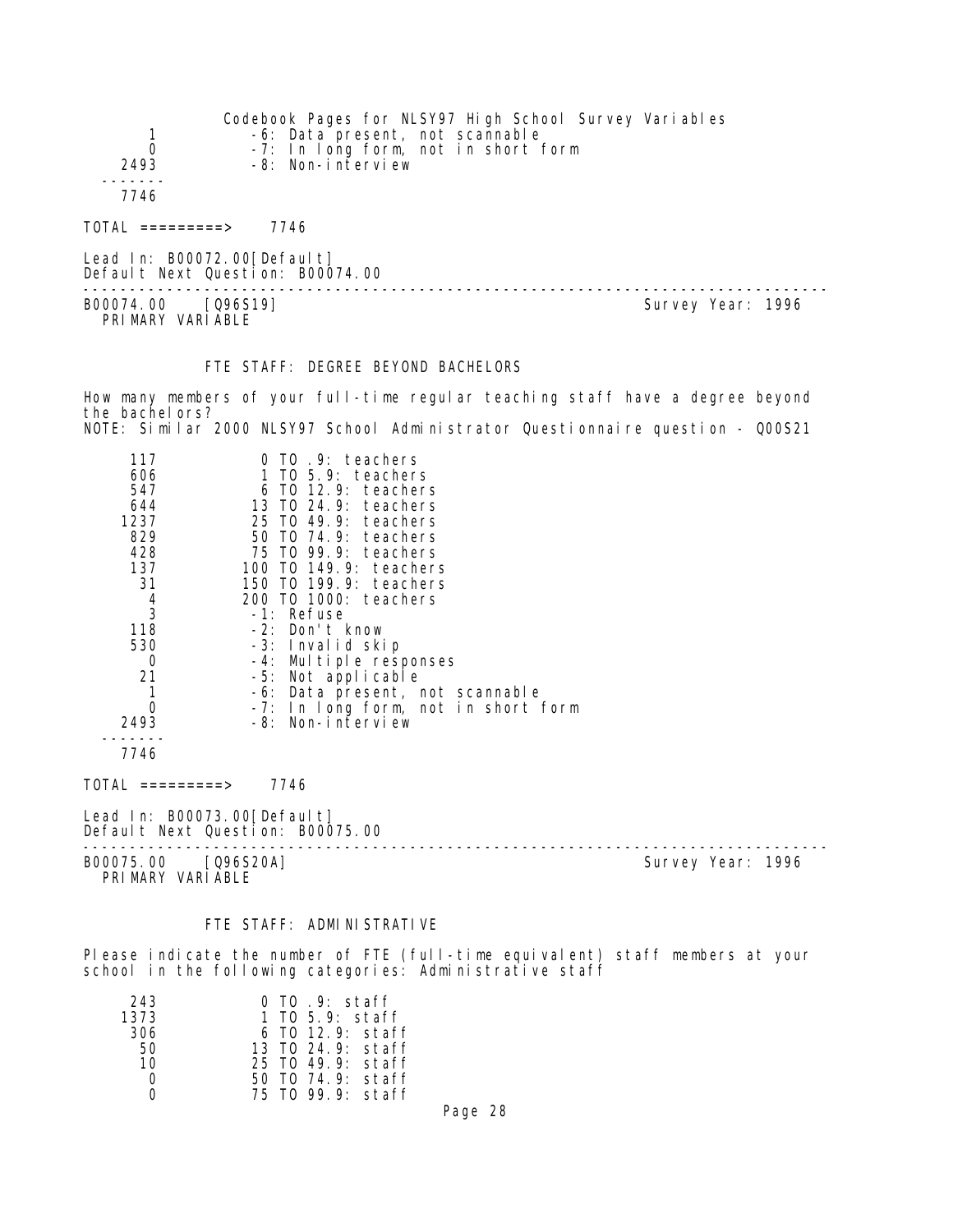|                                | Codebook Pages for NLSY97 High School Survey Variables |                   |
|--------------------------------|--------------------------------------------------------|-------------------|
|                                | 100 TO 149.9: staff                                    |                   |
| $\frac{2}{0}$                  | 150 TO 199.9: staff                                    |                   |
|                                | 200 TO 1000: staff                                     |                   |
| $\mathbf 0$                    | -1: Refuse                                             |                   |
| $\mathbf 0$                    | -2: Don't know                                         |                   |
| 199                            | -3: Invalid skip                                       |                   |
|                                | -4: Multiple responses                                 |                   |
| $\frac{0}{3}$                  | -5: Not applicable                                     |                   |
|                                | -6: Data present, not scannable                        |                   |
| 3065                           | -7: In long form, not in short form                    |                   |
| 2493                           | -8: Non-interview                                      |                   |
| 7746                           |                                                        |                   |
|                                |                                                        |                   |
| $TOTAL$ ==========>            | 7746                                                   |                   |
| Lead In: $B00074.00$ [Default] |                                                        |                   |
|                                | Default Next Question: B00076.00                       |                   |
| B00076.00 [Q96S20B]            |                                                        | Survey Year: 1996 |
| PRIMARY VARIABLE               |                                                        |                   |

#### FTE STAFF: REGULAR

Please indicate the number of FTE (full-time equivalent) staff members at your school in the following categories: Regular classroom teachers

| 59<br>162<br>165<br>232<br>480<br>369<br>245<br>161<br>47<br>6<br>0<br>$\Omega$<br>259 | 0 TO .9: staff<br>1 TO 5.9: staff<br>6 TO 12.9: staff<br>13 TO 24.9: staff<br>25 TO 49.9: staff<br>50 TO 74.9: staff<br>75 TO 99.9: staff<br>100 TO 149.9: staff<br>150 TO 199.9: staff<br>200 TO 1000: staff<br>-1: Refuse<br>-2: Don't know<br>-3: Invalid skip |
|----------------------------------------------------------------------------------------|-------------------------------------------------------------------------------------------------------------------------------------------------------------------------------------------------------------------------------------------------------------------|
|                                                                                        |                                                                                                                                                                                                                                                                   |
| 0                                                                                      | -4: Multiple responses                                                                                                                                                                                                                                            |
| 0                                                                                      | -5: Not applicable                                                                                                                                                                                                                                                |
| 3                                                                                      | -6: Data present, not scannable                                                                                                                                                                                                                                   |
| 3065                                                                                   | In long form, not in short form<br>$-7:$                                                                                                                                                                                                                          |
| 2493                                                                                   | -8: Non-interview                                                                                                                                                                                                                                                 |
|                                                                                        |                                                                                                                                                                                                                                                                   |
| 7746                                                                                   |                                                                                                                                                                                                                                                                   |

 $TOTAL$  =========> 7746

Lead In: B00075.00[Default] Default Next Question: B00077.00

-------------------------------------------------------------------------------- B00077.00 [Q96S20C] Survey Year: 1996 PRIMARY VARIABLE

# FTE STAFF: COUNSELORS

Please indicate the number of FTE (full-time equivalent) staff members at your school in the following categories: Counselors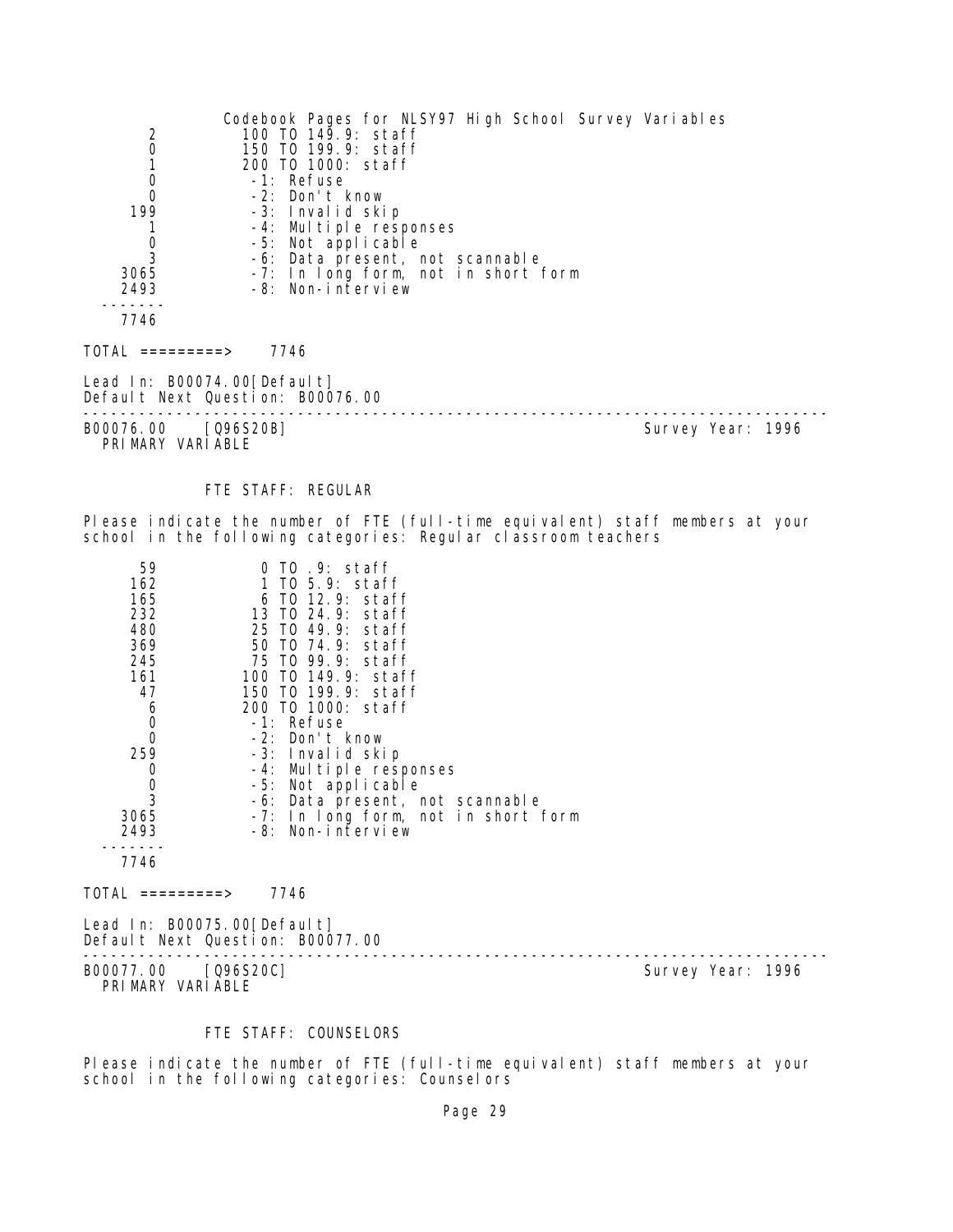|                        | Codebook Pages for NLSY97 High School Survey Variables |
|------------------------|--------------------------------------------------------|
| 378                    | 0 TO .9: staff                                         |
| 1322                   | 1 TO 5.9: staff                                        |
| 230                    | 6 TO 12.9: staff                                       |
| 5                      | 13 TO 24.9: staff                                      |
| 0                      | 25 TO 49.9: staff                                      |
| $\frac{0}{3}$          | 50 TO 74.9: staff                                      |
|                        | 75 TO 99.9: staff                                      |
|                        | 100 TO 149.9: staff                                    |
| $\mathbf 0$            | 150 TO 199.9: staff                                    |
|                        | 200 TO 1000: staff                                     |
| 0                      | -1: Refuse                                             |
| 0                      | -2: Don't know                                         |
| 245                    | -3: Invalid skip                                       |
| 0                      | -4: Multiple responses                                 |
| 0                      | -5: Not applicable                                     |
| 3                      | -6: Data present, not scannable                        |
| 3065                   | -7: In long form, not in short form                    |
| 2493                   | -8: Non-interview                                      |
|                        |                                                        |
| 7746                   |                                                        |
| TOTAL<br>$=$ ========> | 7746                                                   |

Lead In: B00076.00 [Default] Default Next Question: B00078.00

B00056.00 [Q96S9N] PRIMARY VARIABLE

--------------------------------------------------------------------------------

# RECREATIONAL FACILITIES FOR STUDENTS

Does your school have the following facilities: Recreational facilities for students' use before and after class NOTE: Similar 2000 NLSY97 School Administrator Questionnaire question - Q00S8ML

| 2819<br>2245 | 1 Yes<br>$2$ No                    |
|--------------|------------------------------------|
|              | -1 Refuse                          |
|              | -2 Don't know                      |
| 187          | -3 Invalid Skip                    |
|              | -4 Multiple responses              |
|              | -5 Not applicable                  |
|              | -6 Data present, not scannable     |
| O            | -7 In long form, not in short form |
| 2493         | -8 Non-interview                   |
|              |                                    |
| 7746         |                                    |

 $TOTAL$  =========> 7746

Lead In: B00055.00[Default] Default Next Question: B00057.00

B00057.00 [Q96S10] Survey Year: 1996 PRIMARY VARIABLE

--------------------------------------------------------------------------------

#### DRUG/ALCOHOL USE PREVENTION PROGRAM

Does this school have a drug and/or alcohol use prevention program?

4096 1 Yes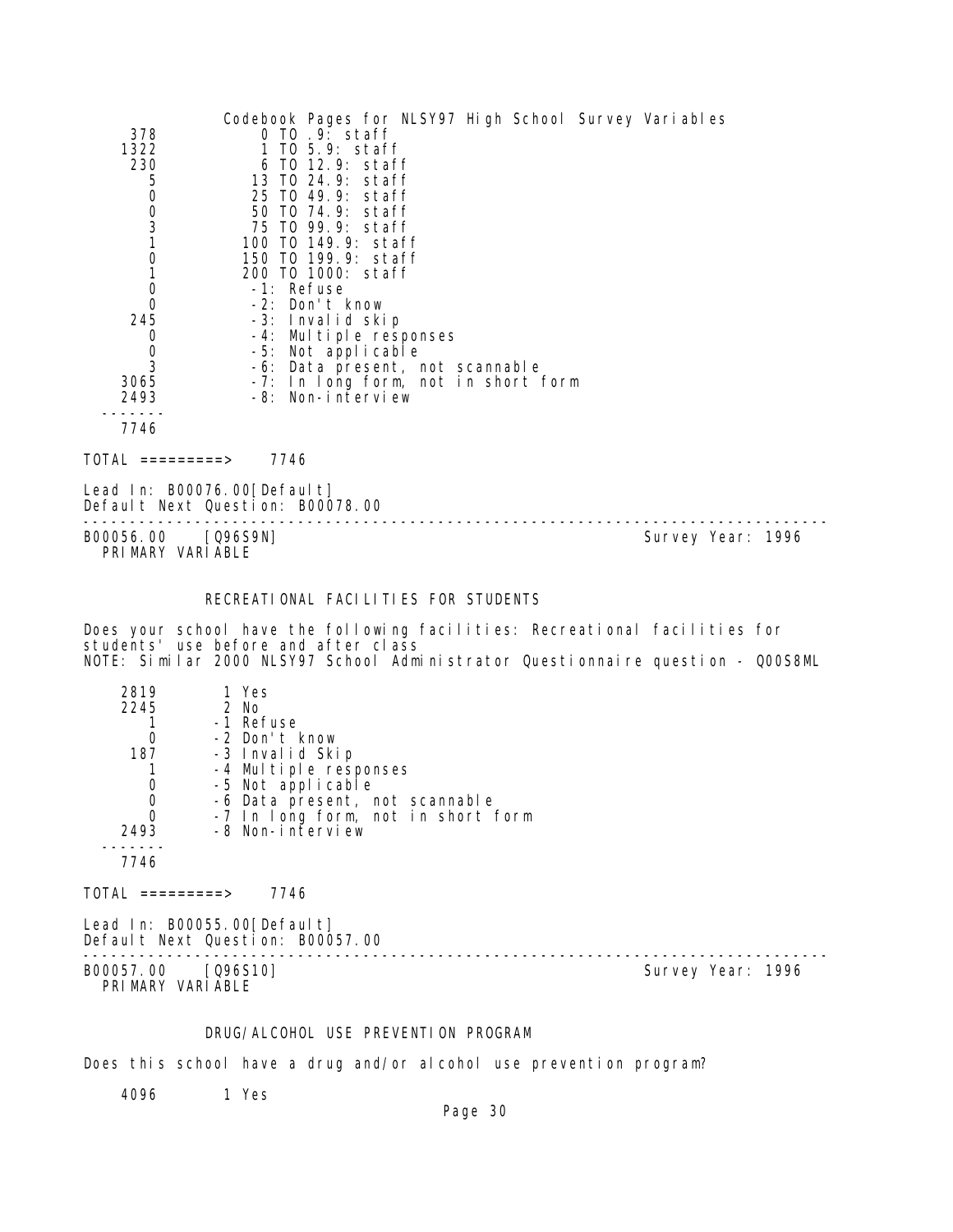|                                        | Codebook Pages for NLSY97 High School Survey Variables          |                   |  |
|----------------------------------------|-----------------------------------------------------------------|-------------------|--|
| 984                                    | 2 No                                                            |                   |  |
| 0                                      | -1 Refuse                                                       |                   |  |
|                                        | -2 Don't know                                                   |                   |  |
| 172                                    | -3 Invalid Skip                                                 |                   |  |
| 0                                      | -4 Multiple responses                                           |                   |  |
| $\boldsymbol{0}$                       | -5 Not applicable                                               |                   |  |
| $\mathbf 0$                            | -6 Data present, not scannable                                  |                   |  |
| 0                                      | -7 In long form, not in short form                              |                   |  |
| 2493                                   | -8 Non-interview                                                |                   |  |
|                                        |                                                                 |                   |  |
| 7746                                   |                                                                 |                   |  |
| TOTAL =========>                       | 7746                                                            |                   |  |
|                                        | Lead In: B00056.00[Default]<br>Default Next Question: B00058.00 |                   |  |
| B00058.00 [Q96S11]<br>PRIMARY VARIABLE |                                                                 | Survey Year: 1996 |  |

#### COMPUTERS AVAILABLE

How many computers are available for instructional or student use in your school? NOTE: Similar 2000 NLSY97 School Administrator Questionnaire question - Q00S9

| 1227<br>1131<br>1300<br>496<br>725<br>155<br>-28<br>181<br>0<br>6<br>3<br>0 | $0$ TO 39:<br>40 TO 79:<br>80 TO 149:<br>150 TO 199:<br>200 TO 399:<br>400 TO 3000:<br>$-1$ : Refuse<br>-2: Don't know<br>-3: Invalid skip<br>-4: Multiple responses<br>-5: Not applicable<br>-6: Data present, not scannable<br>-7: In long form, not in short form |
|-----------------------------------------------------------------------------|----------------------------------------------------------------------------------------------------------------------------------------------------------------------------------------------------------------------------------------------------------------------|
| 2493                                                                        | $-8$ : Non-interview                                                                                                                                                                                                                                                 |
|                                                                             |                                                                                                                                                                                                                                                                      |

7746

TOTAL =========> 7746

Lead In: B00057.00[Default] Default Next Question: B00059.00

B00059.00 [Q96S12] PRIMARY VARIABLE

--------------------------------------------------------------------------------

#### COMPUTERS LESS THAN 2 YEARS OLD

How many of the computers are less than two years old? NOTE: Similar 2000 NLSY97 School Administrator Questionnaire question - Q00S10

| 1268 | $0$ TO 39:                     |
|------|--------------------------------|
| 457  | 40 TO 79:                      |
| 197  | $80$ TO $149$ :                |
| 31   | 150 TO 199:                    |
| 40   | $200 \text{ T}0 \text{ }399$ : |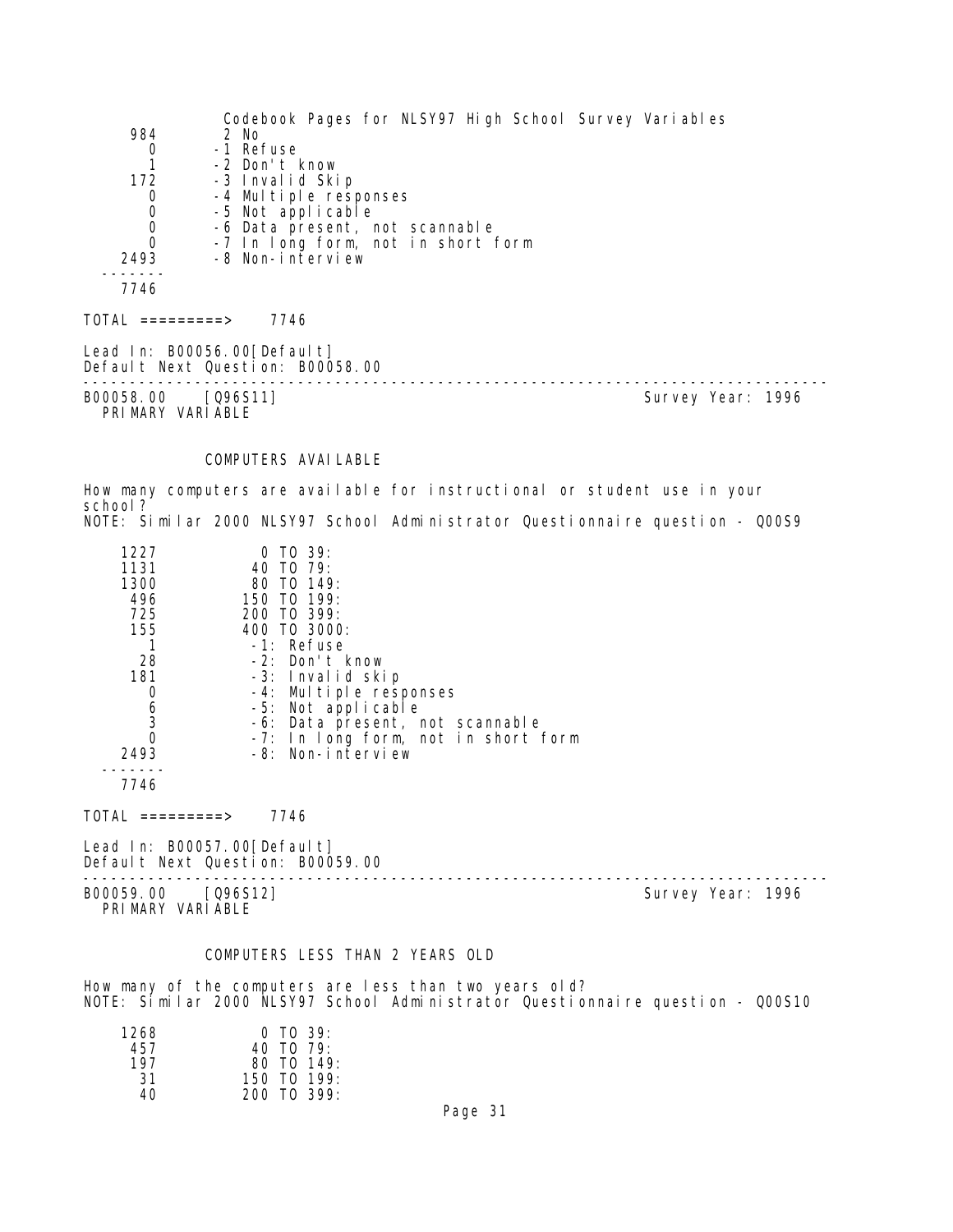Codebook Pages for NLSY97 High School Survey Variables 9 400 TO 3000: 0 -1: Refuse 0 -2: Don't know 168 -3: Invalid skip 0 -4: Multiple responses 18 -5: Not applicable 0 -6: Data present, not scannable 3065 -7: In long form, not in short form 2493 -8: Non-interview 7746  $TOTAL$  ========> 7746 Lead In: B00058.00[Default] Default Next Question: B00060.00 -------------------------------------------------------------------------------- Survey Year: 1996 PRIMARY VARIABLE FULL-TIME TEACHERS How many of these teachers currently work in your school: Full-time teachers 10 0 TO .9: teachers<br>232 1 TO 5.9: teachers 232 1 TO 5.9: teachers 345 6 TO 12.9: teachers 622 13 TO 24.9: teachers 1224 25 TO 49.9: teachers 1081 50 TO 74.9: teachers 801 75 TO 99.9: teachers 673 100 TO 149.9: teachers 158 150 TO 199.9: teachers 30 200 TO 1000: teachers 0 -1: Refuse<br>6 -2: Don't l 6 -2: Don't know 65 -3: Invalid skip 1 -4: Multiple responses 1 -5: Not applicable 4 -6: Data present, not scannable 0 -7: In long form, not in short form 2493 -8: Non-interview ------- 7746 TOTAL =========> 7746 Lead In: B00059.00 [Default] Default Next Question: B00061.00 -------------------------------------------------------------------------------- Survey Year: 1996 PRIMARY VARIABLE PART-TIME TEACHERS How many of these teachers currently work in your school: Part-time teachers

| 667  |  | 0 TO .9: teachers       |         |  |
|------|--|-------------------------|---------|--|
| 2625 |  | $1$ TO 5.9: teachers    |         |  |
| 887  |  | 6 TO 12.9: teachers     |         |  |
| 267  |  | 13 TO $24.9$ : teachers |         |  |
|      |  |                         | Page 32 |  |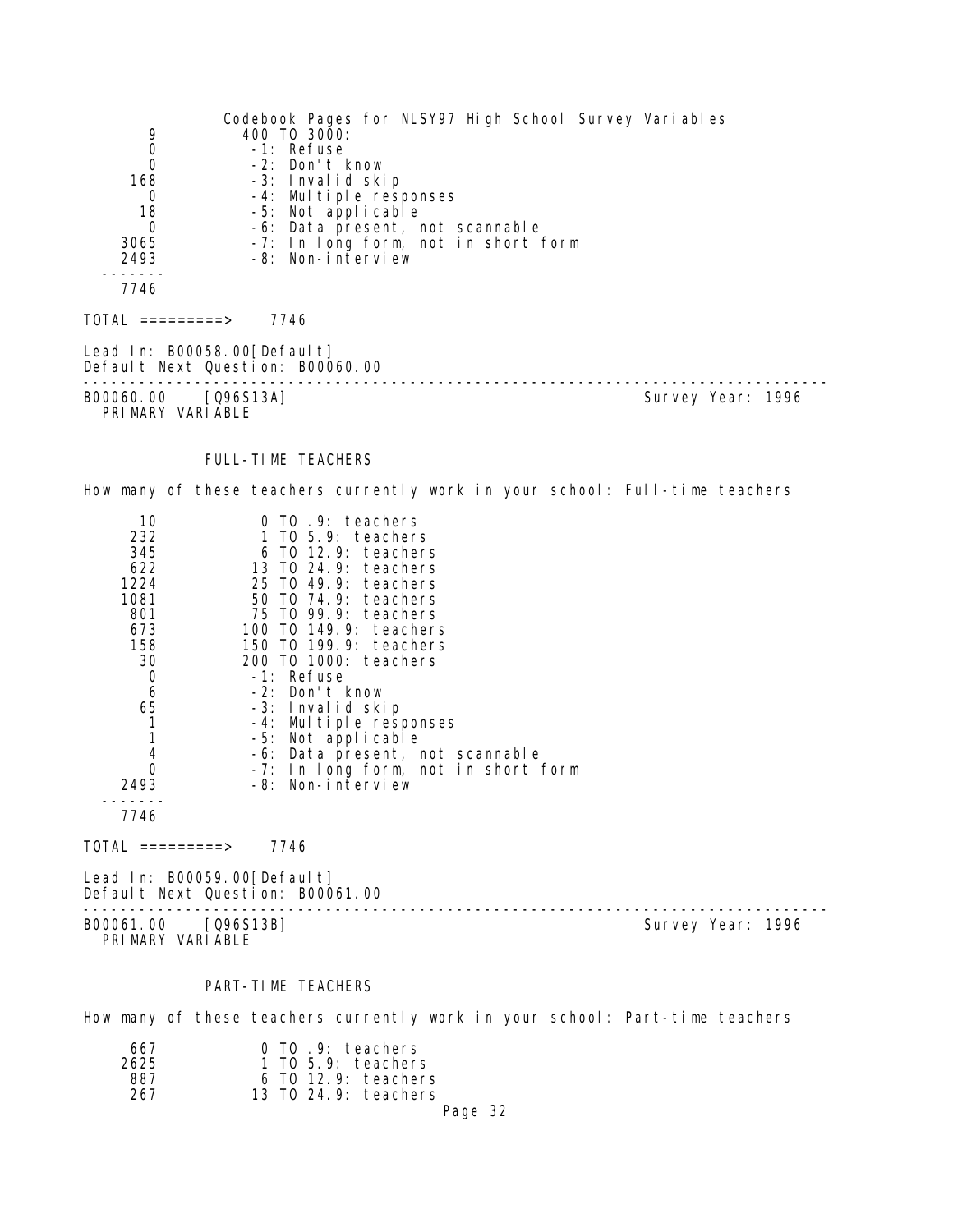|                | Codebook Pages for NLSY97 High School Survey Variables |
|----------------|--------------------------------------------------------|
| 74             | 25 TO 49.9: teachers                                   |
| 6              | 50 TO 74.9: teachers                                   |
| 4              | 75 TO 99.9: teachers                                   |
| 6              | 100 TO 149.9: teachers                                 |
|                | 150 T0 199.9: teachers                                 |
| 3              | 200 TO 1000: teachers                                  |
| 0              | -1: Refuse                                             |
| 17             | -2: Don't know                                         |
| 689            | -3: Invalid skip                                       |
| 0              | -4: Multiple responses                                 |
| 5              | -5: Not applicable                                     |
| $\overline{2}$ | -6: Data present, not scannable                        |
|                | -7: In long form, not in short form                    |
| 2493           | -8: Non-interview                                      |
|                |                                                        |
| 7746           |                                                        |
|                |                                                        |

TOTAL =========> 7746

Lead In: B00060.00[Default] Default Next Question: B00062.00

-------------------------------------------------------------------------------- B00062.00 [Q96S14] Survey Year: 1996 PRIMARY VARIABLE

#### WORKED 95-96

How many of the full-time and part-time teachers worked in your school in the 1995-1996 academic year?

| 13<br>234<br>353<br>645<br>1272<br>1078<br>745<br>538<br>108<br>19<br>0<br>43<br>199<br>$\mathbf 0$<br>$6\atop{0}$<br>$\overline{0}$<br>2493<br>7746<br>TOTAL =========> | 0 TO .9: teachers<br>$1$ TO $5.9$ : teachers<br>6 TO 12.9: teachers<br>13 TO 24.9: teachers<br>25 TO 49.9: teachers<br>50 TO 74.9: teachers<br>75 TO 99.9: teachers<br>100 T0 149.9: teachers<br>150 TO 199.9: teachers<br>200 TO 1000: teachers<br>-1: Refuse<br>-2: Don't know<br>-3: Invalid skip<br>-4: Multiple responses<br>-5: Not applicable<br>-6: Data present, not scannable<br>-7: In long form, not in short form<br>-8: Non-interview<br>7746 |                   |
|--------------------------------------------------------------------------------------------------------------------------------------------------------------------------|-------------------------------------------------------------------------------------------------------------------------------------------------------------------------------------------------------------------------------------------------------------------------------------------------------------------------------------------------------------------------------------------------------------------------------------------------------------|-------------------|
| Lead In: B00061.00[Default]                                                                                                                                              | Default Next Question: B00063.00                                                                                                                                                                                                                                                                                                                                                                                                                            |                   |
| B00063.00 [Q96S15]<br>PRIMARY VARIABLE                                                                                                                                   |                                                                                                                                                                                                                                                                                                                                                                                                                                                             | Survey Year: 1996 |

WORKED 5 YEARS AGO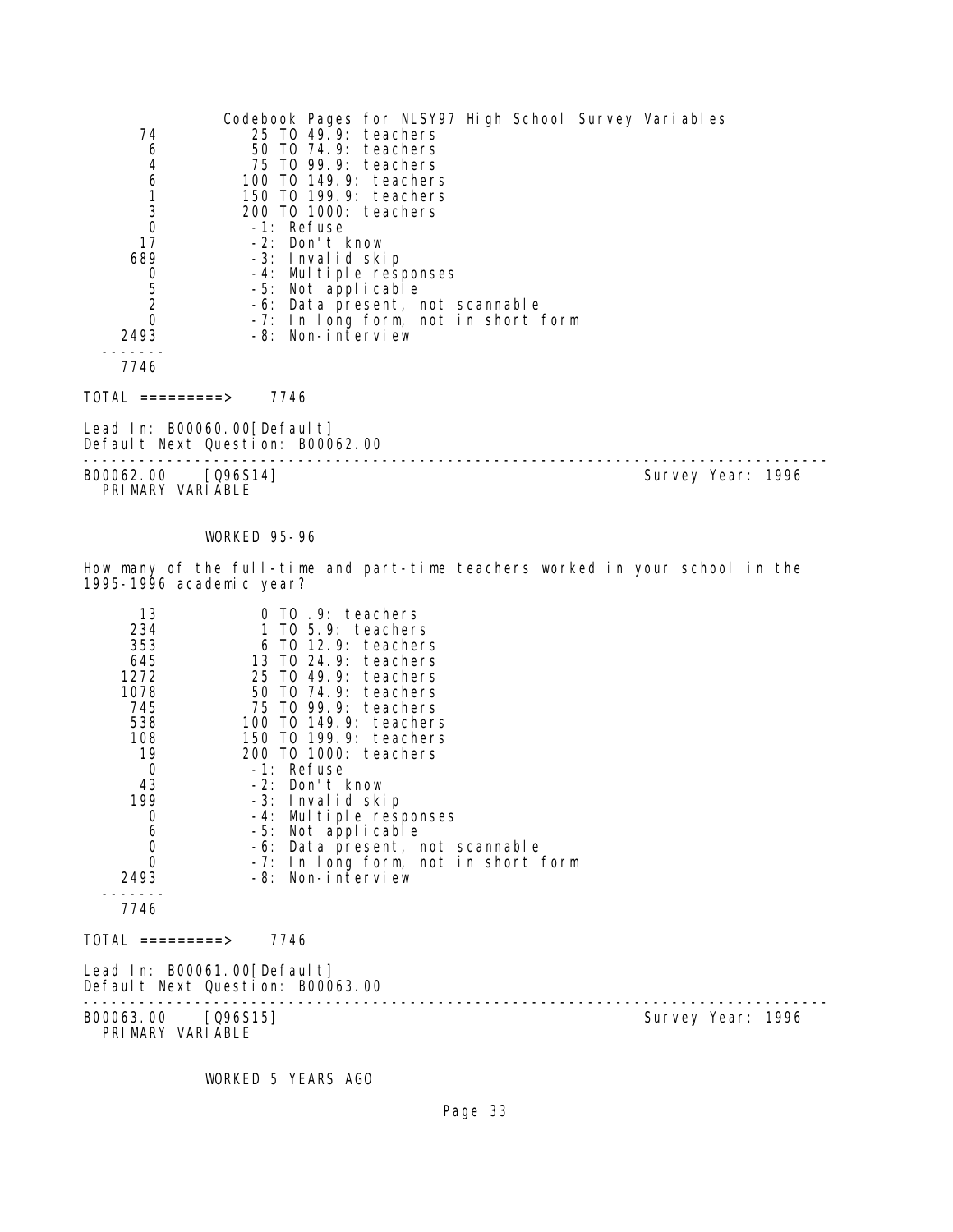Codebook Pages for NLSY97 High School Survey Variables How many of the full-time and part-time teachers currently working in your school worked in the school five years ago?

| 89   | 0 TO .9: teachers                   |
|------|-------------------------------------|
| 462  | 1 TO 5.9: teachers                  |
| 477  | 6 TO 12.9: teachers                 |
| 757  | 13 TO $24.9$ : teachers             |
| 1290 | 25 TO 49.9: teachers                |
| 965  | 50 TO 74.9: teachers                |
| 457  | 75 TO 99.9: teachers                |
| 281  | 100 TO 149.9: teachers              |
| 44   | 150 TO 199.9: teachers              |
| 9    | 200 TO 1000: teachers               |
| 0    | -1: Refuse                          |
| 107  | -2: Don't know                      |
| 258  | -3: Invalid skip                    |
| 15   | -4: Multiple responses              |
| 42   | -5: Not applicable                  |
| 0    | -6: Data present, not scannable     |
| 0    | -7: In long form, not in short form |
| 2493 | -8: Non-interview                   |
|      |                                     |
| 7746 |                                     |
|      |                                     |

 $TOTAL$  =========> 7746

Lead In: B00062.00 [Default] Default Next Question: B00064.00

-------------------------------------------------------------------------------- B00064.00 [Q96S15NO] Survey Year: 1996 PRIMARY VARIABLE

SCHOOL DID NOT EXIST 5 YEARS AGO

School did not exist five years ago. NOTE: Similar 2000 NLSY97 School Administrator Questionnaire question - Q00S19S5

| 42                                   | 1 Yes                                                           |                   |  |
|--------------------------------------|-----------------------------------------------------------------|-------------------|--|
| $\begin{matrix} 0 \\ 0 \end{matrix}$ | 2 No                                                            |                   |  |
|                                      | -1 Refuse                                                       |                   |  |
| 107                                  | -2 Don't know                                                   |                   |  |
| 258                                  | -3 Invalid skip                                                 |                   |  |
| 15                                   | -4 Multiple responses                                           |                   |  |
| 4831                                 | -5 Not applicable                                               |                   |  |
| $\begin{matrix}0\\0\end{matrix}$     | -6 Data present, not scannable                                  |                   |  |
|                                      | -7 In long form, not in short form                              |                   |  |
| 2493                                 | -8 Non-interview                                                |                   |  |
| 7746                                 |                                                                 |                   |  |
| TOTAL =========>                     | 7746                                                            |                   |  |
|                                      | Lead In: B00063.00[Default]<br>Default Next Question: B00065.00 |                   |  |
| B00065.00                            | $[Q96S16]$                                                      | Survey Year: 1996 |  |

PRIMARY VARIABLE

# 10 OR MORE YEARS AT ANY SCHOOL

How many of the full-time and part-time teachers currently working in your Page 34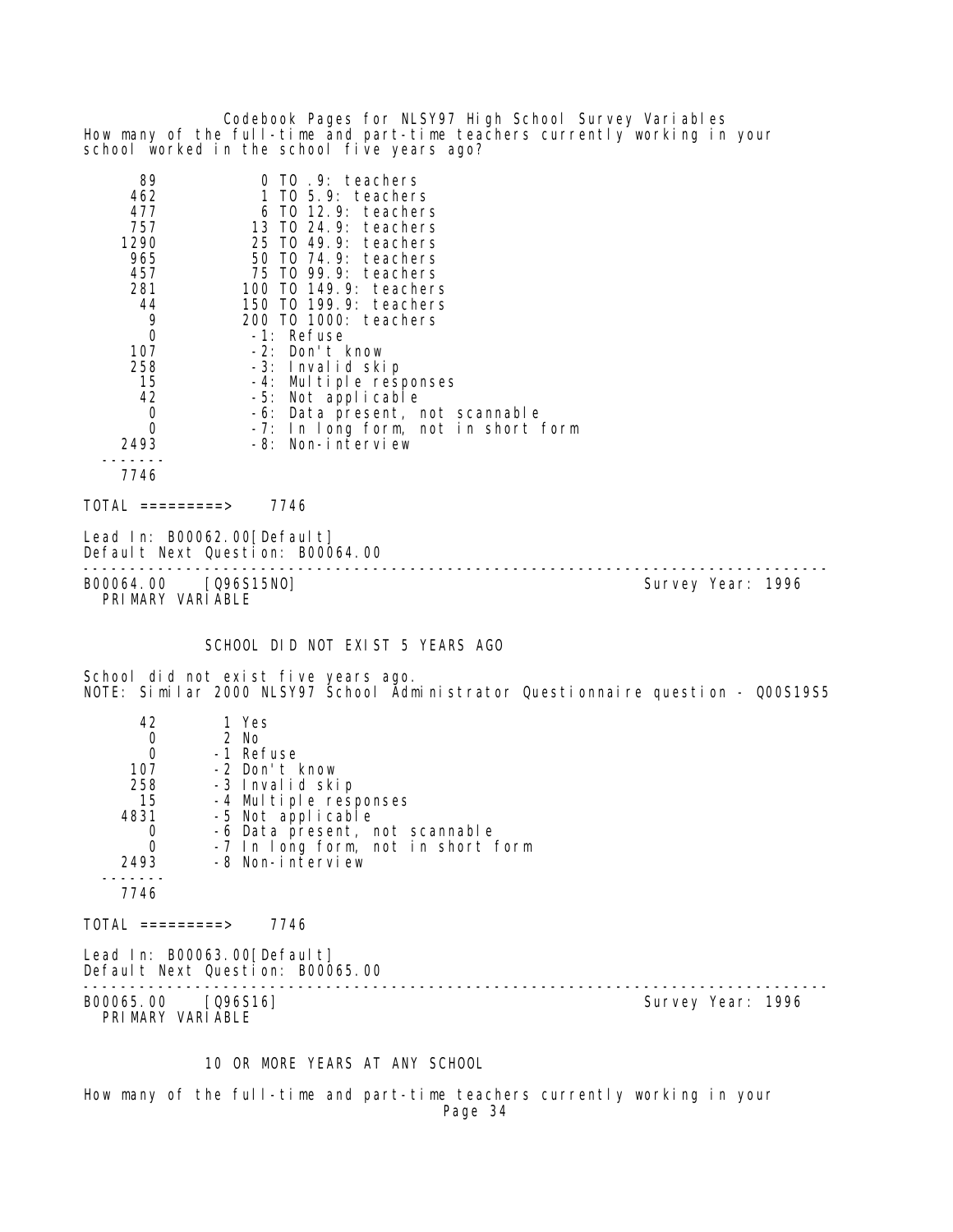|                                                                                                                |                                                                                                                                                                                                                                                                                                                                                                                                            | school have ten or more years of teaching experience at any school?<br>NOTE: Similar 2000 NLSY97 School Administrator Questionnaire question - QOOS20 |
|----------------------------------------------------------------------------------------------------------------|------------------------------------------------------------------------------------------------------------------------------------------------------------------------------------------------------------------------------------------------------------------------------------------------------------------------------------------------------------------------------------------------------------|-------------------------------------------------------------------------------------------------------------------------------------------------------|
| 90<br>431<br>545<br>838<br>1330<br>931<br>399<br>174<br>21<br>8<br>0<br>98<br>375<br>0<br>10<br>3<br>0<br>2493 | 0 TO .9: teachers<br>1 TO 5.9: teachers<br>6 TO 12.9: teachers<br>13 TO 24.9: teachers<br>25 TO 49.9:<br>teachers<br>50 T0 74.9: teachers<br>75 TO 99.9: teachers<br>100 T0 149.9: teachers<br>150 TO 199.9: teachers<br>200 T0 1000: teachers<br>-1: Refuse<br>-2: Don't know<br>-3: Invalid skip<br>-4: Multiple responses<br>-5: Not applicable<br>-6: Data present, not scannable<br>-8: Non-interview | -7: In long form, not in short form                                                                                                                   |
| 7746<br>TOTAL =========>                                                                                       | 7746                                                                                                                                                                                                                                                                                                                                                                                                       |                                                                                                                                                       |
|                                                                                                                | Lead In: B00064.00 [Default]<br>Default Next Question: B00066.00                                                                                                                                                                                                                                                                                                                                           |                                                                                                                                                       |
| B00066.00 [Q96S17A]<br>PRIMARY VARIABLE                                                                        |                                                                                                                                                                                                                                                                                                                                                                                                            | Survey Year: 1996                                                                                                                                     |
|                                                                                                                | TEACHERS: ASIAN/PACIFIC ISLANDER                                                                                                                                                                                                                                                                                                                                                                           |                                                                                                                                                       |
|                                                                                                                | following racial/ethnic group: Asian/Pacific Islander                                                                                                                                                                                                                                                                                                                                                      | What percentage of your full-time and part-time teaching staff belong to the                                                                          |
| 2121<br>1246<br>96<br>20<br>2<br>$\overline{4}$<br>3<br>27<br>22<br>1698<br>0<br>13<br>1<br>0<br>2493<br>7746  | $0:$ percent<br>.01 TO 9.9: percent<br>10 TO 19.9: percent<br>20 T0 39.9: percent<br>40 TO 59.9: percent<br>60 T0 79.9: percent<br>80 T0 1000. 9: percent<br>-1: Refuse<br>-2: Don't know<br>-3: Invalid skip<br>-4: Multiple responses<br>-5: Not applicable<br>-6: Data present, not scannable<br>-8: Non-interview                                                                                      | -7: In long form, not in short form                                                                                                                   |
| $\text{TOTAL}$ =========> 7746                                                                                 |                                                                                                                                                                                                                                                                                                                                                                                                            |                                                                                                                                                       |
|                                                                                                                | Lead In: B00065.00[Default]<br>Default Next Question: B00067.00                                                                                                                                                                                                                                                                                                                                            |                                                                                                                                                       |
| B00067.00 [Q96S17B]<br>PRIMARY VARIABLE                                                                        |                                                                                                                                                                                                                                                                                                                                                                                                            | Survey Year: 1996<br>Page 35                                                                                                                          |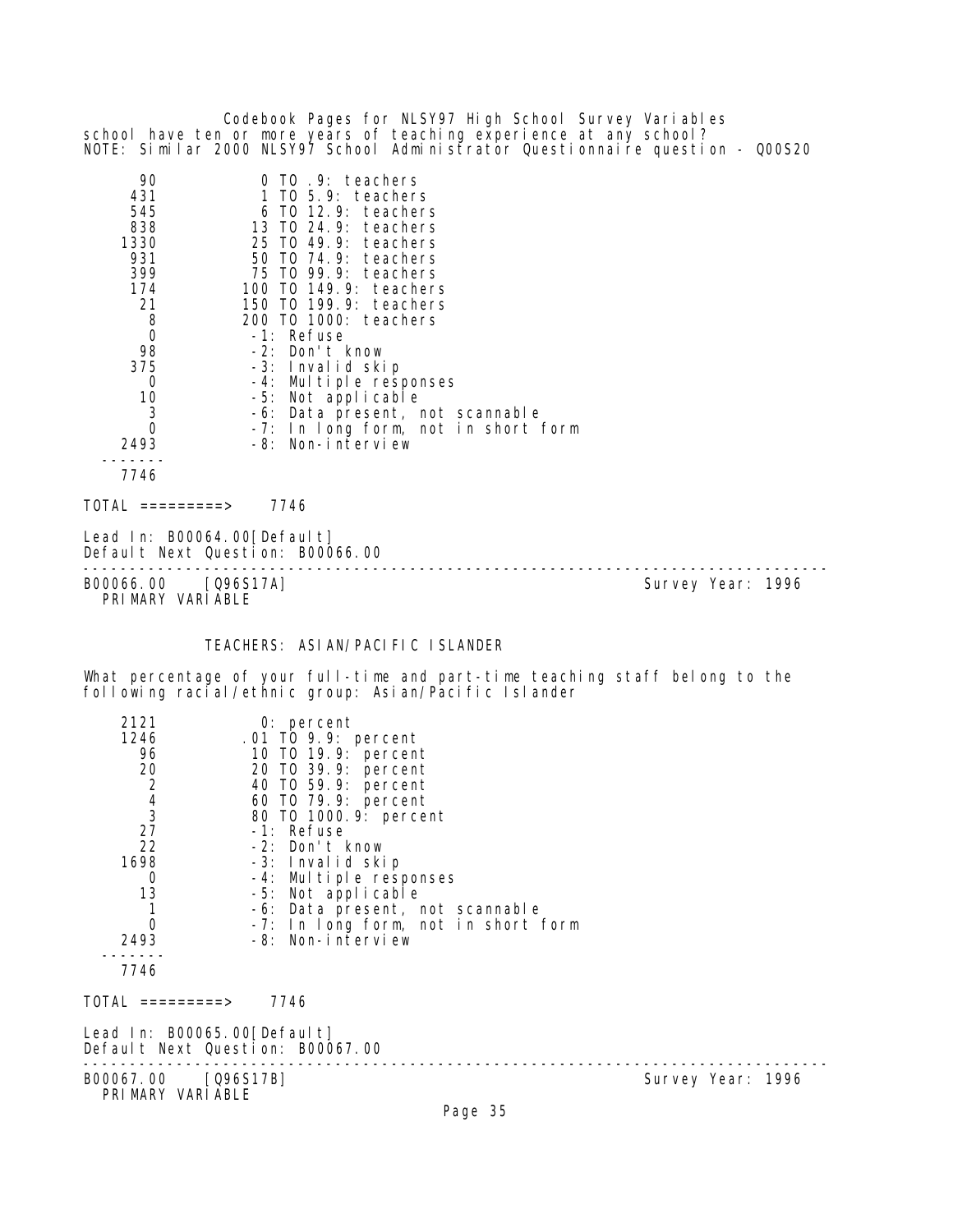TEACHERS: BLACK (NOT HISPANIC)

What percentage of your full-time and part-time teaching staff belong to the following racial/ethnic group: Black/not Hispanic NOTE: Similar 2000 NLSY97 School Administrator Questionnaire question - Q00S24C

| 1287                   | $0:$ percent                        |
|------------------------|-------------------------------------|
| 1695                   | .01 TO 9.9: percent                 |
| 403                    | 10 T0 19.9: percent                 |
| 261                    | 20 TO 39.9: percent                 |
| 124                    | 40 TO 59.9: percent                 |
| 66                     | 60 TO 79.9: percent                 |
| 80                     | 80 T0 1000. 9: percent              |
| 27                     | -1: Refuse                          |
| 21                     | -2: Don't know                      |
| 1279                   | -3: Invalid skip                    |
| 0                      | -4: Multiple responses              |
| 10                     | -5: Not applicable                  |
| $\mathbf 0$            | -6: Data present, not scannable     |
| $\overline{0}$         | -7: In long form, not in short form |
| 2493                   | -8: Non-interview                   |
|                        |                                     |
| 7746                   |                                     |
| TOTAL<br>$=$ ========> | 7746                                |

Lead In: B00066.00[Default] Default Next Question: B00068.00 -------------------------------------------------------------------------------- B00068.00 [Q96S17C]

PRIMARY VARIABLE

# TEACHERS: WHITE (NOT HISPANIC)

What percentage of your full-time and part-time teaching staff belong to the following racial/ethnic group: White/not Hispanic NOTE: Similar 2000 NLSY97 School Administrator Questionnaire question - Q00S24B

| 38            | $0:$ percent                        |
|---------------|-------------------------------------|
| 69            | .01 TO 9.9: percent                 |
| 55            | 10 T0 19.9: percent                 |
| 112           | 20 T0 39.9: percent                 |
| 245           | 40 T0 59.9: percent                 |
| 531           | 60 T0 79.9: percent                 |
| 3707          | 80 T0 1000. 9: percent              |
| 27            | -1: Refuse                          |
| 21            | -2: Don't know                      |
| 439           | -3: Invalid skip                    |
|               | -4: Multiple responses              |
| $\frac{2}{5}$ | -5: Not applicable                  |
|               | -6: Data present, not scannable     |
| 0             | -7: In long form, not in short form |
| 2493          | -8: Non-interview                   |
|               |                                     |
| 7746          |                                     |

 $TOTAL$  ========> 7746

Lead In: B00067.00 [Default] Default Next Question: B00069.00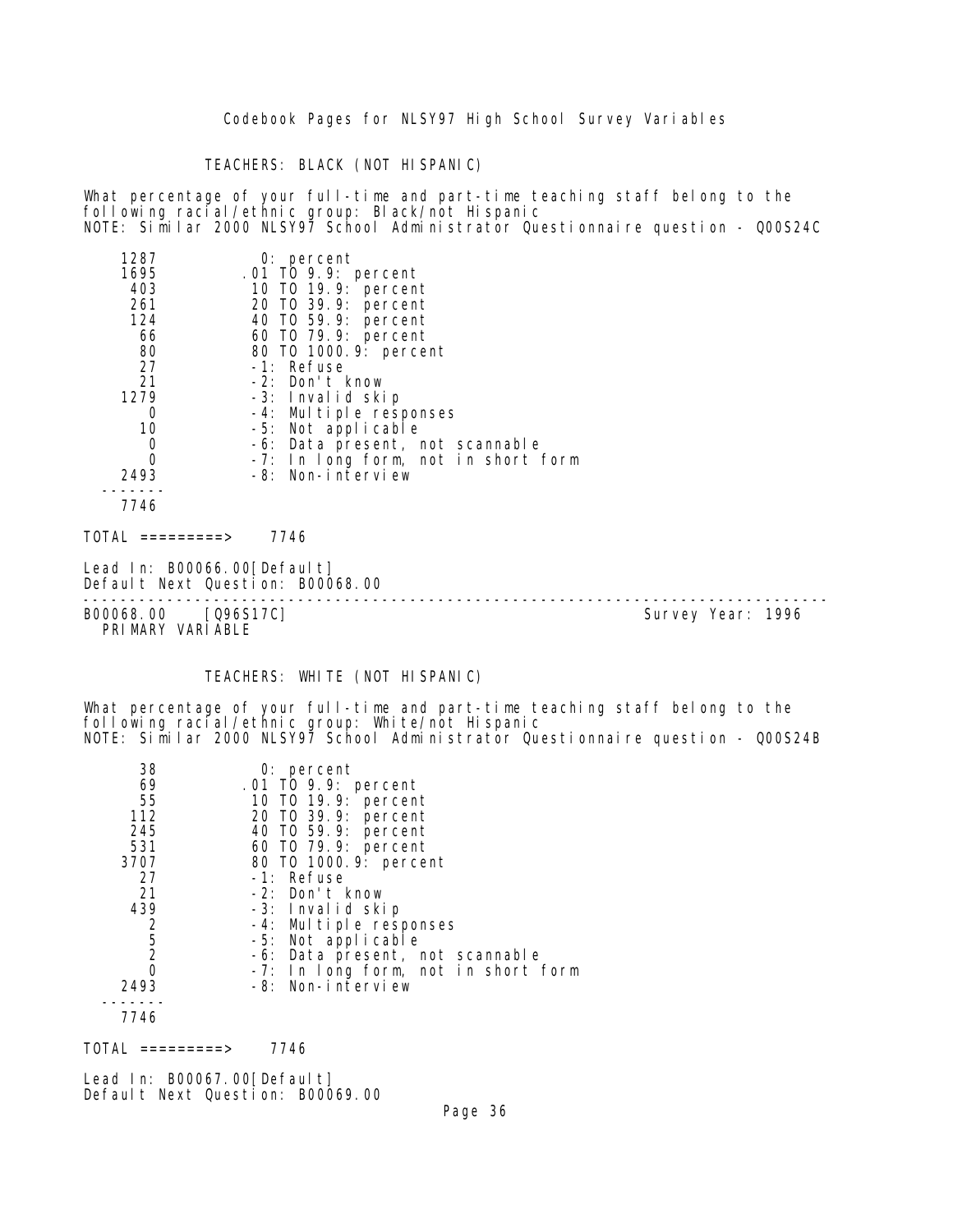B00087.00 [Q96S21F] PRIMARY VARIABLE

--------------------------------------------------------------------------------

#### FTE SUBJECT: SOCI AL STUDI ES/HI STORY

Please provide your best estimate of the number of FTE (full-time equivalent) teachers at your school teaching the following subjects: Social Studies/History

| 192  | $0$ TO $.9$ : teachers              |
|------|-------------------------------------|
| 862  | $1$ TO 5.9: teachers                |
| 697  | 6 TO 12.9: teachers                 |
| 187  | 13 TO 24.9: teachers                |
| 10   | 25 TO 49.9: teachers                |
| 0    | 50 T0 74.9: teachers                |
| 0    | 75 TO 99.9: teachers                |
|      | 100 TO 149.9: teachers              |
| 0    | 150 T0 199.9: teachers              |
|      | 200 TO 1000: teachers               |
| 0    | -1: Refuse                          |
| 0    | -2: Don't know                      |
| 234  | -3: Invalid skip                    |
|      | -4: Multiple responses              |
|      | -5: Not applicable                  |
|      | -6: Data present, not scannable     |
| 3065 | -7: In long form, not in short form |
| 2493 | -8: Non-interview                   |
|      |                                     |
|      |                                     |

7746

 $TOTAL$  =========> 7746

Lead In: B00086.00[Default] Default Next Question: B00088.00

B00088.00 [Q96S21G] PRIMARY VARIABLE

--------------------------------------------------------------------------------

FTE SUBJECT: FOREIGN LANGUAGES

Please provide your best estimate of the number of FTE (full-time equivalent) teachers at your school teaching the following subjects: Foreign Languages

| 304            | 0 TO .9: teachers                   |
|----------------|-------------------------------------|
| 1070           | 1 TO 5.9: teachers                  |
| 520            | $6$ TO 12.9: teachers               |
| 41             | 13 TO 24.9: teachers                |
|                | 25 TO 49.9: teachers                |
| 0              | 50 T0 74.9: teachers                |
| 0              | 75 TO 99.9: teachers                |
| $\overline{2}$ | 100 T0 149.9: teachers              |
| $\overline{O}$ | 150 T0 199.9: teachers              |
| 0              | 200 TO 1000: teachers               |
| 0              | -1: Refuse                          |
| 0              | -2: Don't know                      |
| 248            | -3: Invalid skip                    |
| 0              | -4: Multiple responses              |
|                | -5: Not applicable                  |
| $\frac{0}{2}$  | -6: Data present, not scannable     |
| 3065           | -7: In long form, not in short form |
| 2493           | -8: Non-interview                   |
|                | Page 37                             |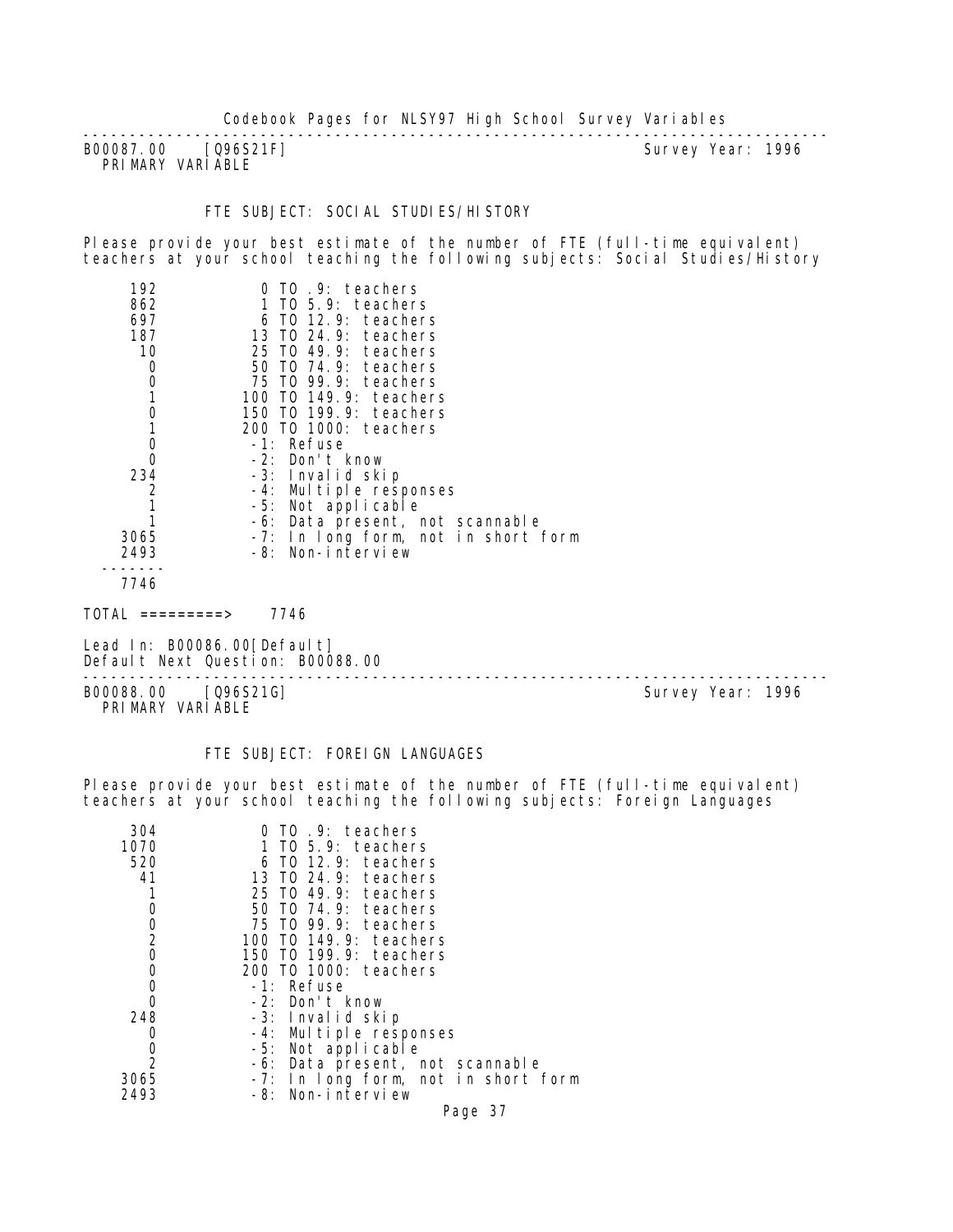------- 7746

TOTAL =========> 7746

Lead In: B00087.00[Default] Default Next Question: B00089.00

-------------------------------------------------------------------------------- B00089.00 [Q96S21H] PRI MARY VARI ABLE

FTE SUBJECT: MUSIC/ART

Please provide your best estimate of the number of FTE (full-time equivalent) teachers at your school teaching the following subjects: Music/Art

| 321                                        | TO .9: teachers                     |                   |
|--------------------------------------------|-------------------------------------|-------------------|
| 1296                                       | 1 TO 5.9: teachers                  |                   |
| 289                                        | 6 TO 12.9: teachers                 |                   |
| 18                                         | 13 TO 24.9: teachers                |                   |
| 1                                          | 25 TO 49.9: teachers                |                   |
| $\mathbf 0$                                | 50 TO 74.9: teachers                |                   |
| $\begin{smallmatrix}0\\1\end{smallmatrix}$ | 75 TO 99.9: teachers                |                   |
|                                            | 100 TO 149.9: teachers              |                   |
| $\begin{smallmatrix}0\\0\end{smallmatrix}$ | 150 TO 199.9: teachers              |                   |
|                                            | 200 TO 1000: teachers               |                   |
| $\mathbf 0$                                | -1: Refuse                          |                   |
| $\mathbf 0$                                | -2: Don't know                      |                   |
| 257                                        | -3: Invalid skip                    |                   |
|                                            | -4: Multiple responses              |                   |
| $\frac{3}{1}$                              | -5: Not applicable                  |                   |
|                                            | -6: Data present, not scannable     |                   |
| 3065                                       | -7: In long form, not in short form |                   |
| 2493                                       | -8: Non-interview                   |                   |
|                                            |                                     |                   |
| 7746                                       |                                     |                   |
| $\text{TOTAL}$ =========>                  | 7746                                |                   |
| Lead In: B00088.00[Default]                | Default Next Question: B00090.00    |                   |
| B00093.00 [Q96S22A]<br>PRIMARY VARIABLE    |                                     | Survey Year: 1996 |

#### FTE CERTIFIED: GENERAL ELEMENTARY

Of the FTE teachers reported in Q9621\*, please indicate how many held regular or standard STATE certification in their fields of assignment: General Elementary Questionnaire instructions: Count a teacher as certified if he/she has met this state's regular or standard certification requirements in his/her assigned field. Include those who have completed all necessary course work and practice teaching, and are eligible for full certification upon completion of a nonstandard certification.

| 940 | $0$ TO $.9$ : teachers |
|-----|------------------------|
| 122 | $1$ TO 5.9: teachers   |
| 84  | $6$ TO 12.9: teachers  |
| 38  | 13 TO 24.9: teachers   |
| 10  | 25 TO 49.9: teachers   |
| ѧ   | 50 TO 74.9: teachers   |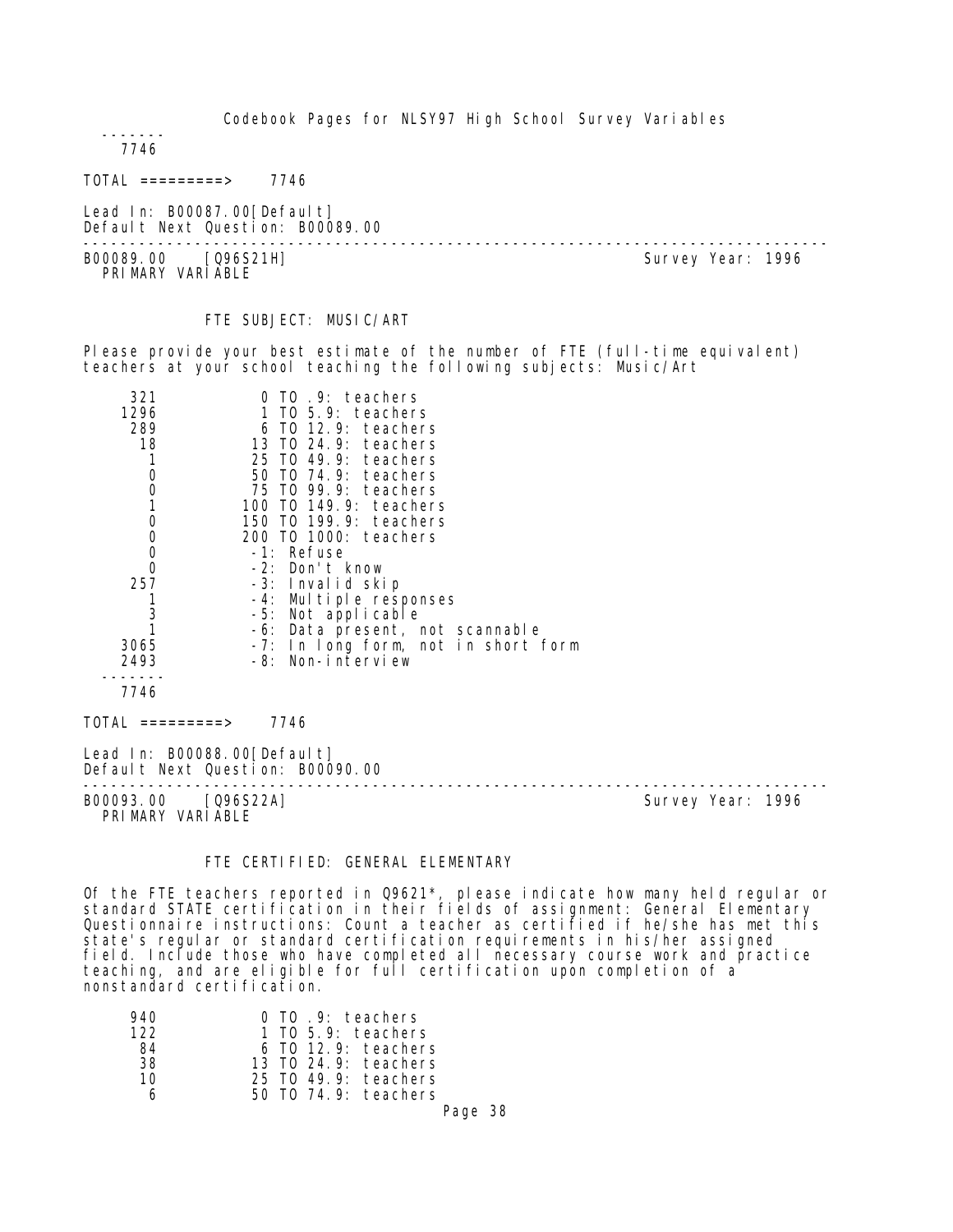| 0<br>1<br>0<br>$\mathbf 0$<br>$\mathbf 0$<br>982<br>0<br>$\begin{matrix} 4 \\ 0 \end{matrix}$<br>3065<br>2493 | Codebook Pages for NLSY97 High School Survey Variables<br>75 TO 99.9: teachers<br>100 T0 149.9: teachers<br>150 T0 199.9: teachers<br>200 TO 1000: teachers<br>-1: Refuse<br>-2: Don't know<br>-3: Invalid skip<br>-4: Multiple responses<br>-5: Not applicable<br>-6: Data present, not scannable<br>-7: In long form, not in short form<br>-8: Non-interview |                   |
|---------------------------------------------------------------------------------------------------------------|----------------------------------------------------------------------------------------------------------------------------------------------------------------------------------------------------------------------------------------------------------------------------------------------------------------------------------------------------------------|-------------------|
| 7746                                                                                                          |                                                                                                                                                                                                                                                                                                                                                                |                   |
| TOTAL =========>                                                                                              | 7746                                                                                                                                                                                                                                                                                                                                                           |                   |
| Lead In: B00092.00[Default]                                                                                   | Default Next Question: B00094.00                                                                                                                                                                                                                                                                                                                               |                   |
| B00094.00                                                                                                     | $[Q96S22B]$                                                                                                                                                                                                                                                                                                                                                    | Survey Year: 1996 |

B00094.00 [Q96S22B]

PRIMARY VARIABLE

## FTE CERTIFIED: SPECIAL EDUCATION

Of the FTE teachers reported in Q9621\*, please indicate how many held regular or standard STATE certification in their fields of assignment: Special Education Questionnaire instructions: Count a teacher as certified if he/she has met this state's regular or standard certification requirements in his/her assigned field. Include those who have completed all necessary course work and practice teaching, and are eligible for full certification upon completion of a nonstandard certification.

| 491<br>598<br>377<br>95<br>15<br>$\mathbf 0$<br>0<br>0<br>0<br>0<br>0<br>$\Omega$<br>601<br>0<br>$\begin{array}{c} 0 \\ 5 \end{array}$<br>3065<br>2493 | 0 TO .9: teachers<br>TO 5.9: teachers<br>$6$ TO 12.9: teachers<br>13 TO 24.9: teachers<br>25 TO 49.9: teachers<br>50 TO 74.9: teachers<br>75 TO 99.9: teachers<br>100 TO 149.9: teachers<br>150 TO 199.9: teachers<br>200 TO 1000: teachers<br>-1: Refuse<br>-2: Don't know<br>-3: Invalid skip<br>-4: Multiple responses<br>-5: Not applicable<br>-6: Data present, not scannable<br>-7: In long form, not in short form<br>-8: Non-interview |                   |
|--------------------------------------------------------------------------------------------------------------------------------------------------------|------------------------------------------------------------------------------------------------------------------------------------------------------------------------------------------------------------------------------------------------------------------------------------------------------------------------------------------------------------------------------------------------------------------------------------------------|-------------------|
|                                                                                                                                                        |                                                                                                                                                                                                                                                                                                                                                                                                                                                |                   |
| 7746                                                                                                                                                   |                                                                                                                                                                                                                                                                                                                                                                                                                                                |                   |
| TOTAL =========>                                                                                                                                       | 7746                                                                                                                                                                                                                                                                                                                                                                                                                                           |                   |
| Lead In: B00093.00[Default]                                                                                                                            | Default Next Question: B00095.00                                                                                                                                                                                                                                                                                                                                                                                                               |                   |
| B00095.00 [Q96S22C]<br>PRIMARY VARIABLE                                                                                                                |                                                                                                                                                                                                                                                                                                                                                                                                                                                | Survey Year: 1996 |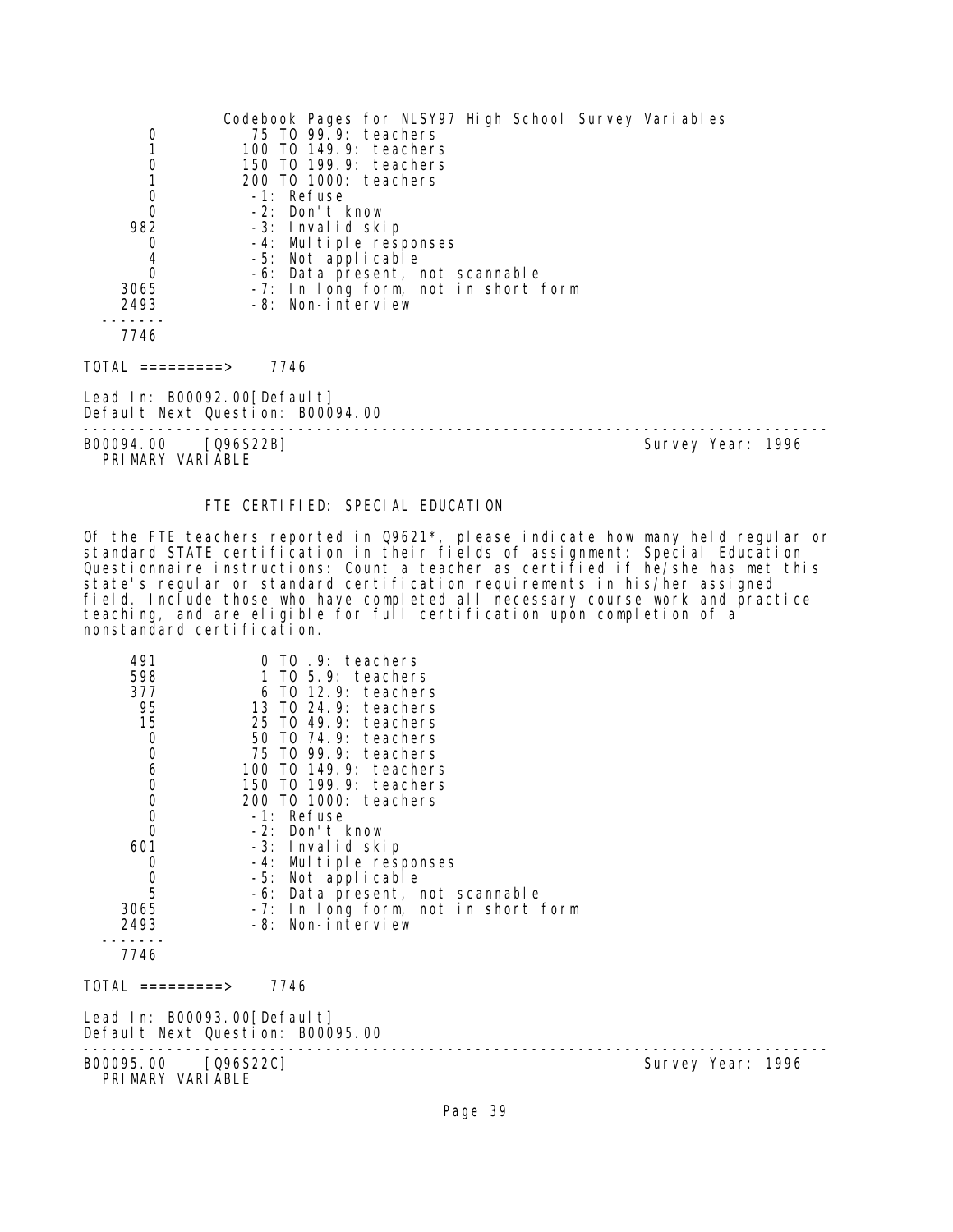## FTE CERTIFIED: ENGLISH

Of the FTE teachers reported in Q9621\*, please indicate how many held regular or standard STATE certification in their fields of assignment: English Questionnaire instructions: Count a teacher as certified if he/she has met this state's regular or standard certification requirements in his/her assigned field. Include those who have completed all necessary course work and practice teaching, and are eligible for full certification upon completion of a nonstandard certification.

| 222<br>646<br>566<br>333<br>24<br>0 | 0 TO .9: teachers<br>1 TO 5.9: teachers<br>6 TO 12.9: teachers<br>13 TO 24.9: teachers<br>25 TO 49.9: teachers<br>50 T0 74.9: teachers |
|-------------------------------------|----------------------------------------------------------------------------------------------------------------------------------------|
| 0                                   | 75 TO 99.9: teachers                                                                                                                   |
| 11                                  | 100 T0 149.9: teachers                                                                                                                 |
| 0                                   | 150 T0 199.9: teachers                                                                                                                 |
| 0                                   | 200 TO 1000: teachers                                                                                                                  |
| 0                                   | -1: Refuse                                                                                                                             |
| 0                                   | -2: Don't know                                                                                                                         |
| 382                                 | -3: Invalid skip                                                                                                                       |
| 0                                   | -4: Multiple responses                                                                                                                 |
| $\overline{2}$                      | -5: Not applicable                                                                                                                     |
| $\overline{2}$                      | -6: Data present, not scannable                                                                                                        |
| 3065                                | -7: In long form, not in short form                                                                                                    |
| 2493                                | -8: Non-interview                                                                                                                      |
| 7746                                |                                                                                                                                        |
|                                     |                                                                                                                                        |

TOTAL =========> 7746

Lead In: B00094.00 [Default] Default Next Question: B00096.00

-------------------------------------------------------------------------------- B00096.00 [Q96S22D] PRIMARY VARIABLE

## FTE CERTIFIED: MATHEMATICS

Of the FTE teachers reported in Q9621\*, please indicate how many held regular or standard STATE certification in their fields of assignment: Mathematics Questionnaire instructions: Count a teacher as certified if he/she has met this state's regular or standard certification requirements in his/her assigned field. Include those who have completed all necessary course work and practice teaching, and are eligible for full certification upon completion of a nonstandard certification.

| 238 | TO 9: teachers                        |
|-----|---------------------------------------|
| 716 | $T0$ 5.9: teachers                    |
| 608 | TO 12.9: teachers                     |
| 202 | 13 TO 24.9: teachers                  |
| 14  | 25 TO 49.9: teachers                  |
|     | $\overline{10}$ 74.9: teachers<br>50. |
|     | 75 TO 99.9: teachers                  |
| 12  | TO 149.9: teachers<br>100             |
|     | TO 199.9: teachers<br>150             |
|     | TO 1000: teachers<br>200              |
|     | Refuse<br>$-1$ .                      |
|     | -21<br>Don't know                     |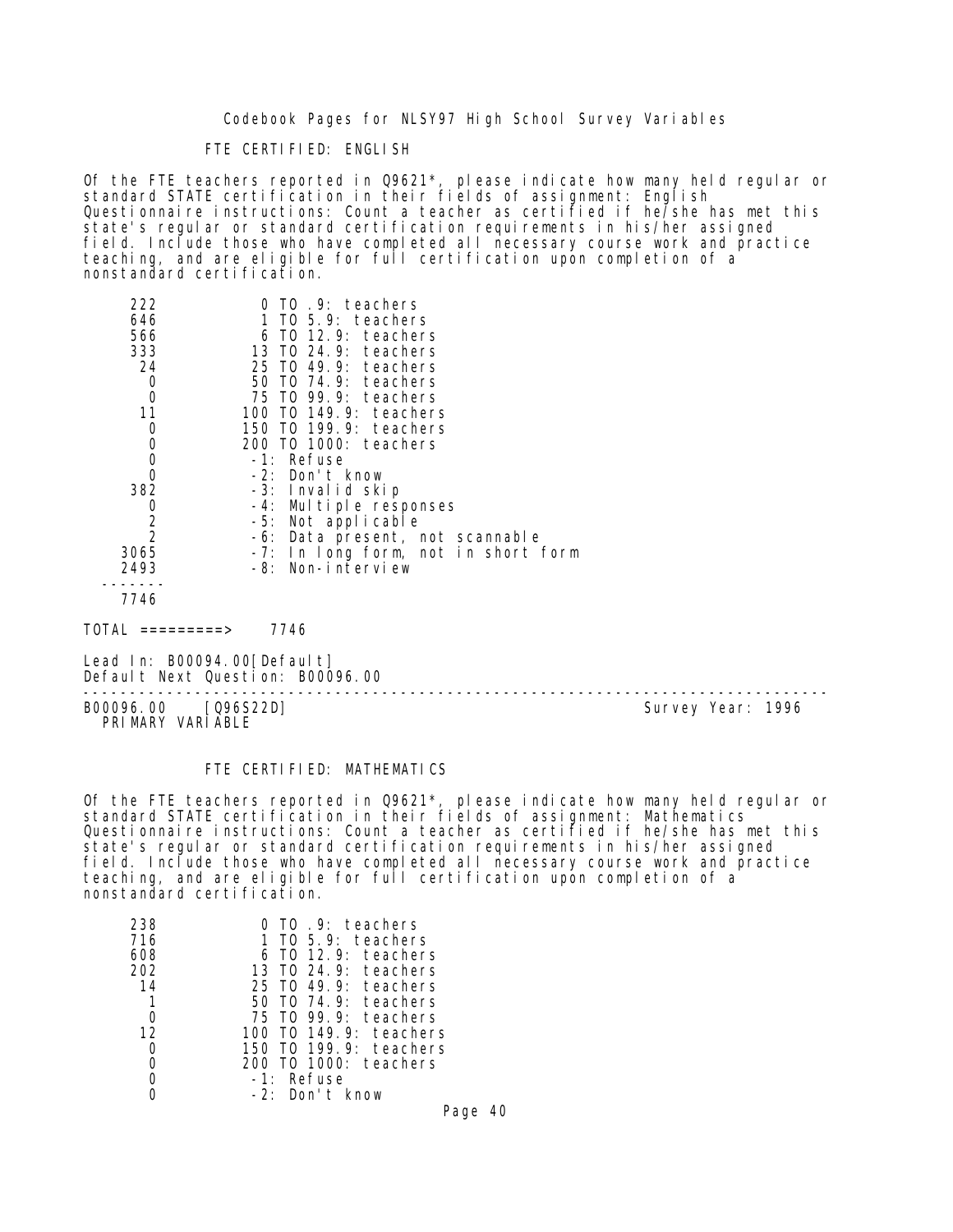| 394                            | Codebook Pages for NLSY97 High School Survey Variables |
|--------------------------------|--------------------------------------------------------|
| 0                              | -3: Invalid skip                                       |
| 0                              | -4: Multiple responses                                 |
| 3                              | -5: Not applicable                                     |
| 3065                           | -6: Data present, not scannable                        |
| 2493                           | -7: In long form, not in short form                    |
| 7746                           | -8: Non-interview                                      |
| TOTAL<br>$=$ = = = = = = = = > | 7746                                                   |

Lead In: B00095.00[Default] Default Next Question: B00097.00

B00097.00 [Q96S22E] Survey Year: 1996 PRIMARY VARIABLE

--------------------------------------------------------------------------------

#### FTE CERTIFIED: SCIENCE

Of the FTE teachers reported in Q9621\*, please indicate how many held regular or standard STATE certification in their fields of assignment: Science Questionnaire instructions: Count a teacher as certified if he/she has met this state's regular or standard certification requirements in his/her assigned field. Include those who have completed all necessary course work and practice teaching, and are eligible for full certification upon completion of a nonstandard certification.

| 256<br>749<br>595<br>171<br>10<br>O | $0$ TO $.9$ : teachers<br>1 TO $5.9$ : teachers<br>$6$ TO 12.9: teachers<br>13 TO 24.9: teachers<br>25 TO 49.9: teachers<br>50 T0 74.9: teachers |
|-------------------------------------|--------------------------------------------------------------------------------------------------------------------------------------------------|
|                                     | 75 TO 99.9: teachers                                                                                                                             |
| 10                                  | 100 TO 149.9: teachers                                                                                                                           |
|                                     | 150 T0 199.9: teachers                                                                                                                           |
|                                     |                                                                                                                                                  |
| 0                                   | 200 TO 1000: teachers                                                                                                                            |
| 0                                   | $-1$ : Refuse                                                                                                                                    |
|                                     | $-2$ : Don't know                                                                                                                                |
| 391                                 | -3: Invalid skip                                                                                                                                 |
|                                     | -4: Multiple responses                                                                                                                           |
|                                     | -5: Not applicable                                                                                                                               |
| 3                                   | -6: Data present, not scannable                                                                                                                  |
| 3065                                | -7: In long form, not in short form                                                                                                              |
|                                     |                                                                                                                                                  |
| 2493                                | -8: Non-interview                                                                                                                                |
|                                     |                                                                                                                                                  |
| 7746                                |                                                                                                                                                  |

 $TOTAL$  ========> 7746

Lead In: B00096.00[Default] Default Next Question: B00098.00

PRIMARY VARIABLE

-------------------------------------------------------------------------------- B00098.00 [Q96S22F] Survey Year: 1996

#### FTE CERTIFIED: SOCIAL STUDIES/HISTORY

Of the FTE teachers reported in Q9621\*, please indicate how many held regular or standard STATE certification in their fields of assignment: Social Studies/History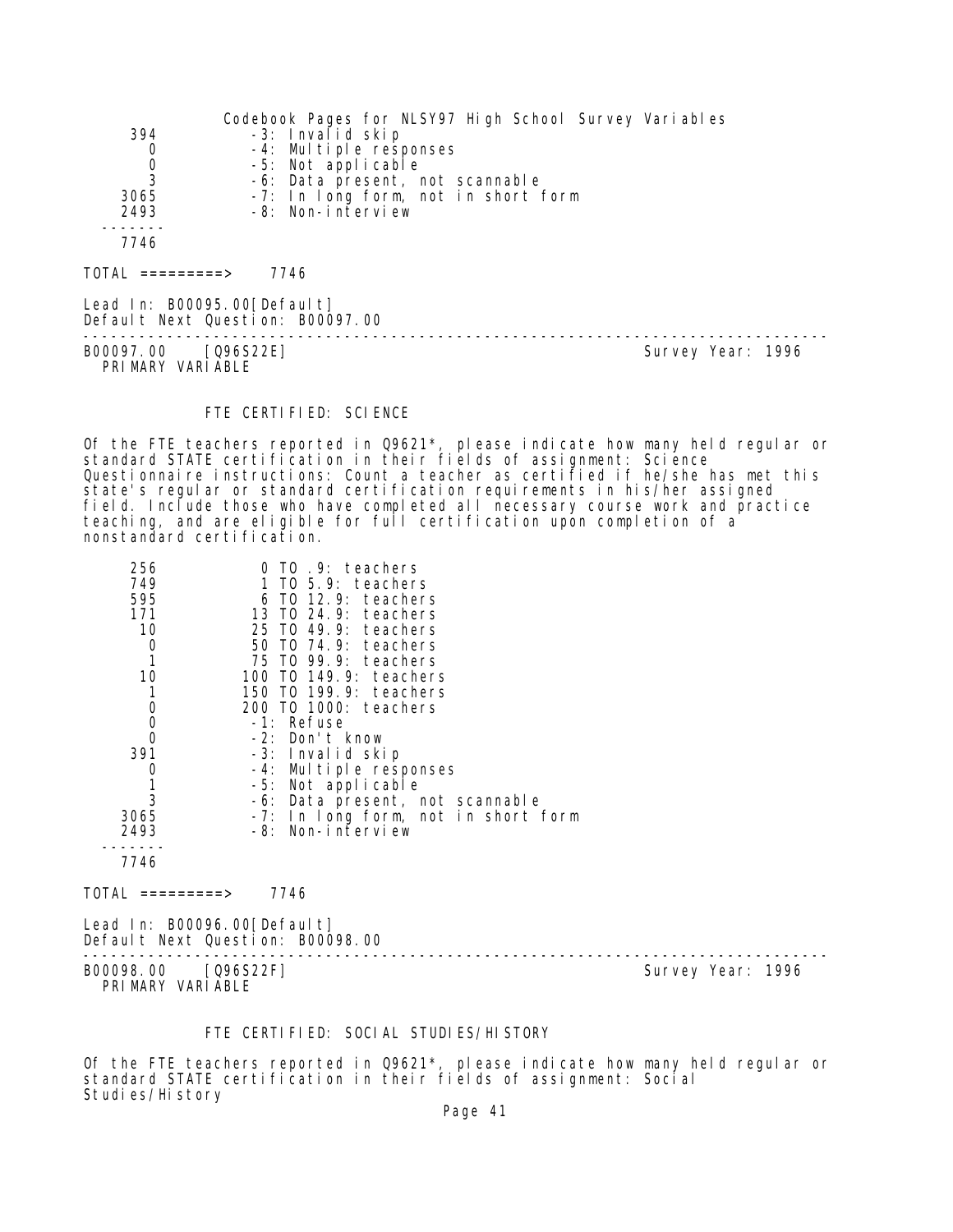Codebook Pages for NLSY97 High School Survey Variables Questionnaire instructions: Count a teacher as certified if he/she has met this state's regular or standard certification requirements in his/her assigned field. Include those who have completed all necessary course work and practice teaching, and are eligible for full certification upon completion of a nonstandard certification.

| 251<br>777                                 | 0 TO .9: teachers<br>1 TO $5.9$ : teachers            |
|--------------------------------------------|-------------------------------------------------------|
| 593                                        | $6$ TO 12.9: teachers                                 |
| 164                                        | 13 TO 24.9: teachers                                  |
| 8                                          | 25 TO 49.9: teachers                                  |
| $\begin{smallmatrix}0\\0\end{smallmatrix}$ | 50 TO 74.9: teachers                                  |
|                                            | 75 TO 99.9: teachers                                  |
| 11                                         | 100 TO 149.9: teachers                                |
| $\mathbf 0$                                | 150 TO 199.9: teachers                                |
| $\begin{matrix}0\\0\\0\end{matrix}$        | 200 TO 1000: teachers                                 |
|                                            | -1: Refuse                                            |
|                                            | -2: Don't know                                        |
| 382                                        | -3: Invalid skip                                      |
| 0<br>1                                     | -4: Multiple responses                                |
|                                            | -5: Not applicable<br>-6: Data present, not scannable |
| 3065                                       | -7: In long form, not in short form                   |
| 2493                                       | -8: Non-interview                                     |
|                                            |                                                       |
| 7746                                       |                                                       |
| TOTAL<br>========>                         | 7746                                                  |

Lead In: B00097.00[Default] Default Next Question: B00099.00

B00090.00 [Q96S21I] Survey Year: 1996 PRIMARY VARIABLE

--------------------------------------------------------------------------------

## FTE SUBJECT: PHYSICAL/HEALTH

Please provide your best estimate of the number of FTE (full-time equivalent) teachers at your school teaching the following subjects: Physical or Health Education

| 289<br>1234<br>376 | $0$ TO $.9$ : teachers<br>1 TO 5.9: teachers<br>$6$ TO 12.9: teachers |
|--------------------|-----------------------------------------------------------------------|
| 36                 | 13 TO 24.9: teachers                                                  |
| 2                  | 25 TO 49.9: teachers                                                  |
| 0                  | 50 T0 74.9: teachers                                                  |
| 0                  | 75 TO 99.9: teachers                                                  |
|                    | 100 T0 149.9: teachers                                                |
|                    | 150 TO 199.9: teachers                                                |
| 0                  | 200 TO 1000: teachers                                                 |
| 0                  | -1: Refuse                                                            |
|                    | -2: Don't know                                                        |
| 246                | -3: Invalid skip                                                      |
|                    | -4: Multiple responses                                                |
|                    | -5: Not applicable                                                    |
| 3                  | -6: Data present, not scannable                                       |
| 3065               | -7: In long form, not in short form                                   |
| 2493               | Non-interview<br>-8:                                                  |
| 7746               |                                                                       |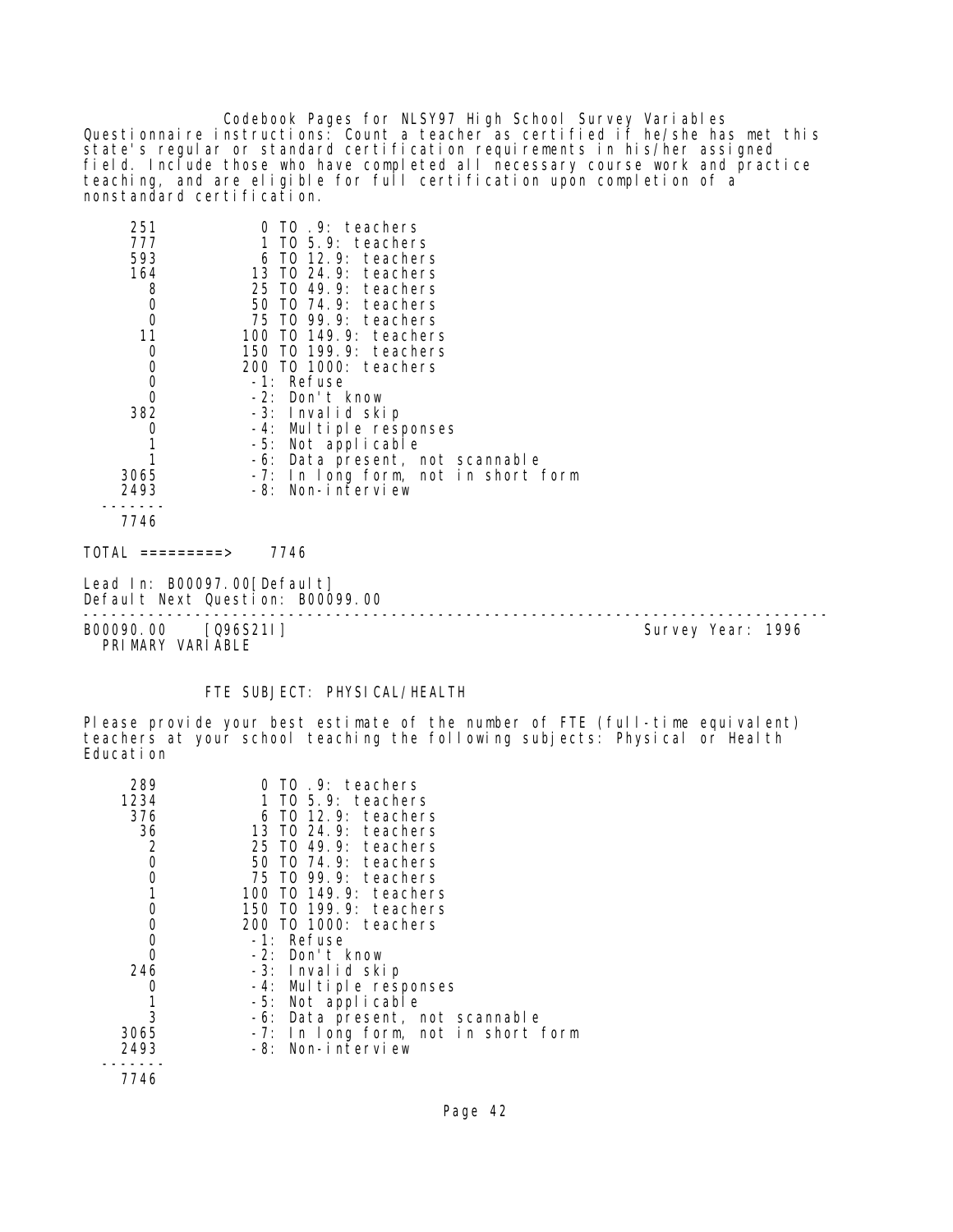Codebook Pages for NLSY97 High School Survey Variables  $TOTAL$  =========> Lead In: B00089.00[Default] Default Next Question: B00091.00 -------------------------------------------------------------------------------- B00091.00 [Q96S21J] Survey Year: 1996 PRIMARY VARIABLE

## FTE SUBJECT: VOCATIONAL EDUCATION

Please provide your best estimate of the number of FTE (full-time equivalent) teachers at your school teaching the following subjects: Vocational Education

| .9: teachers<br>TO.                 |
|-------------------------------------|
| 1 TO 5.9: teachers                  |
| 6 TO 12.9: teachers                 |
| 13 TO 24.9: teachers                |
| 25 TO 49.9: teachers                |
| 50 T0 74.9: teachers                |
| 75 TO 99.9: teachers                |
| 100 T0 149.9: teachers              |
| 150 TO 199.9: teachers              |
| 200 TO 1000: teachers               |
| -1: Refuse                          |
| -2: Don't know                      |
| -3: Invalid skip                    |
| -4: Multiple responses              |
| -5: Not applicable                  |
| -6: Data present, not scannable     |
| -7: In long form, not in short form |
| -8: Non-interview                   |
|                                     |
|                                     |
|                                     |

TOTAL =========> 7746

Lead In: B00090.00[Default] Default Next Question: B00092.00

B00092.00 [Q96S21K] Survey Year: 1996 PRIMARY VARIABLE

--------------------------------------------------------------------------------

#### FTE SUBJECT: ESL

Please provide your best estimate of the number of FTE (full-time equivalent) teachers at your school teaching the following subjects: English as a Second Language (ESL), English for Speakers of Other Languages (ESOL) or bilingual education.

|     | .9: teachers                      |
|-----|-----------------------------------|
| 434 | 5.9: teachers<br>TO.              |
| 47  | 12.9: teachers<br>- TO            |
| 8   | 13 TO 24.9: teachers              |
|     | 25 TO 49.9: teachers              |
|     | 50 TO 74.9: teachers              |
|     | 75 TO 99.9: teachers              |
|     | 149.9: teachers<br>T <sub>0</sub> |
|     | 199.9: teachers<br>150<br>T0      |
|     | TO 1000: teachers                 |
|     | Refuse<br>$-1:$                   |
|     | Don't know<br>$-2$ .              |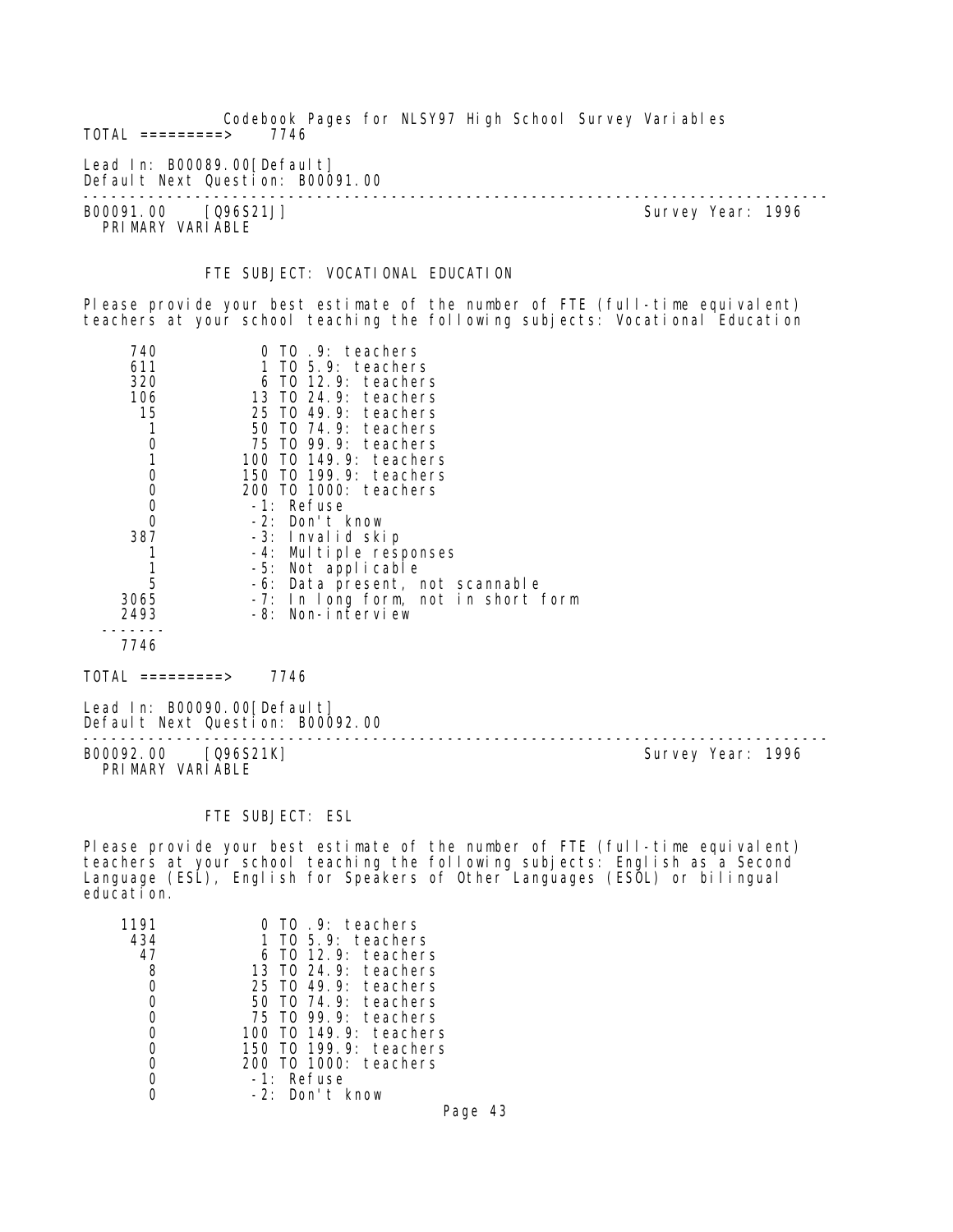|      | Codebook Pages for NLSY97 High School Survey Variables |
|------|--------------------------------------------------------|
| 505  | -3: Invalid skip                                       |
| 0    | -4: Multiple responses                                 |
|      | -5: Not applicable                                     |
|      | -6: Data present, not scannable                        |
| 3065 | -7: In long form, not in short form                    |
| 2493 | -8: Non-interview                                      |
|      |                                                        |
| 7746 |                                                        |
|      |                                                        |

 $TOTAL$  ========> 7746

Lead In: B00091.00[Default] Default Next Question: B00093.00

B00078.00 [Q96S20D] Survey Year: 1996 PRIMARY VARIABLE

--------------------------------------------------------------------------------

#### FTE STAFF: OTHER CERTIFIED

Please indicate the number of FTE (full-time equivalent) staff members at your school in the following categories: Other certified teaching staff

| 640            | 0 TO .9: staff                      |
|----------------|-------------------------------------|
| 747            | 1 TO 5.9: staff                     |
| 143            | $6$ TO 12.9: staff                  |
| 38             | 13 TO 24.9: staff                   |
| 9              | 25 TO 49.9: staff                   |
| 3              | 50 TO 74.9: staff                   |
| $\overline{2}$ | 75 TO 99.9: staff                   |
| 0              | 100 TO 149.9: staff                 |
| 0              | 150 TO 199.9: staff                 |
|                | 200 TO 1000: staff                  |
| 0              | -1: Refuse                          |
|                | -2: Don't know                      |
| 604            | -3: Invalid skip                    |
|                | -4: Multiple responses              |
|                | -5: Not applicable                  |
|                | -6: Data present, not scannable     |
| 3065           | -7: In long form, not in short form |
| 2493           | -8: Non-interview                   |
| $7711$         |                                     |

7746

 $TOTAL$  =========> 7746

Lead In: B00077.00[Default] Default Next Question: B00079.00

B00079.00 [Q96S20E] PRIMARY VARIABLE

--------------------------------------------------------------------------------

#### FTE STAFF: OTHER NON-CERTIFIED

Please indicate the number of FTE (full-time equivalent) staff members at your school in the following categories: Other non-certified teaching staff

| 873 | 0 TO .9: staff     |
|-----|--------------------|
| 413 | 1 TO 5.9: staff    |
| 152 | $6$ TO 12.9: staff |
| 72  | 13 TO 24.9: staff  |
| 39  | 25 TO 49.9: staff  |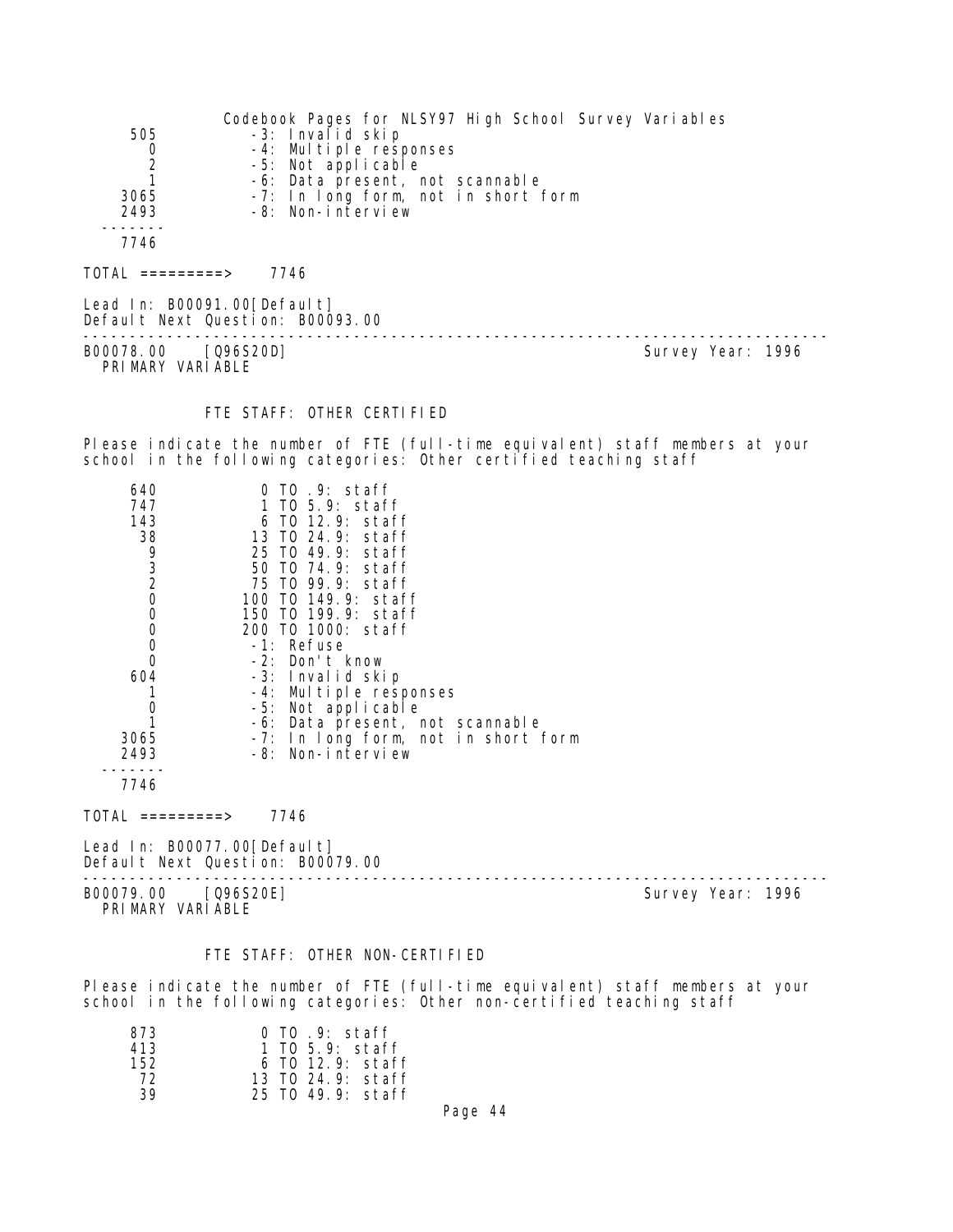| 502000<br>628<br>$\mathbf 0$            | Codebook Pages for NLSY97 High School Survey Variables<br>50 TO 74.9: staff<br>75 TO 99.9: staff<br>100 TO 149.9: staff<br>150 TO 199.9: staff<br>200 TO 1000: staff<br>-1: Refuse<br>-2: Don't know<br>-3: Invalid skip<br>-4: Multiple responses |                   |
|-----------------------------------------|----------------------------------------------------------------------------------------------------------------------------------------------------------------------------------------------------------------------------------------------------|-------------------|
| $\frac{1}{3}$<br>3065<br>2493           | -5: Not applicable<br>-6: Data present, not scannable<br>-7: In long form, not in short form<br>-8: Non-interview                                                                                                                                  |                   |
| 7746                                    |                                                                                                                                                                                                                                                    |                   |
| TOTAL =========>                        | 7746                                                                                                                                                                                                                                               |                   |
| Lead In: B00078.00[Default]             | Default Next Question: B00080.00                                                                                                                                                                                                                   |                   |
| B00080.00 [Q96S20F]<br>PRIMARY VARIABLE |                                                                                                                                                                                                                                                    | Survey Year: 1996 |

## FTE STAFF: SECURITY

Please indicate the number of FTE (full-time equivalent) staff members at your school in the following categories: Security staff

| 936<br>653<br>93<br>50001000<br>$\mathbf 0$<br>494<br>0<br>$\mathbf 0$<br>6<br>3065<br>2493<br>7746<br>$\text{TOTAL}$ =========><br>Lead In: B00079.00[Default] | 0 TO .9: staff<br>1 TO 5.9: staff<br>6 TO 12.9: staff<br>13 TO 24.9: staff<br>25 TO 49.9: staff<br>50 TO 74.9: staff<br>75 TO 99.9: staff<br>100 TO 149.9: staff<br>150 TO 199.9: staff<br>200 TO 1000: staff<br>-1: Refuse<br>-2: Don't know<br>-3: Invalid skip<br>-4: Multiple responses<br>-5: Not applicable<br>-6: Data present, not scannable<br>-7: In long form, not in short form<br>-8: Non-interview<br>7746<br>Default Next Question: B00081.00 |                   |
|-----------------------------------------------------------------------------------------------------------------------------------------------------------------|--------------------------------------------------------------------------------------------------------------------------------------------------------------------------------------------------------------------------------------------------------------------------------------------------------------------------------------------------------------------------------------------------------------------------------------------------------------|-------------------|
| B00081.00 [Q96S20G]                                                                                                                                             |                                                                                                                                                                                                                                                                                                                                                                                                                                                              | Survey Year: 1996 |
| PRIMARY VARIABLE                                                                                                                                                |                                                                                                                                                                                                                                                                                                                                                                                                                                                              |                   |

# FTE STAFF: OTHER

Please indicate the number of FTE (full-time equivalent) staff members at your Page 45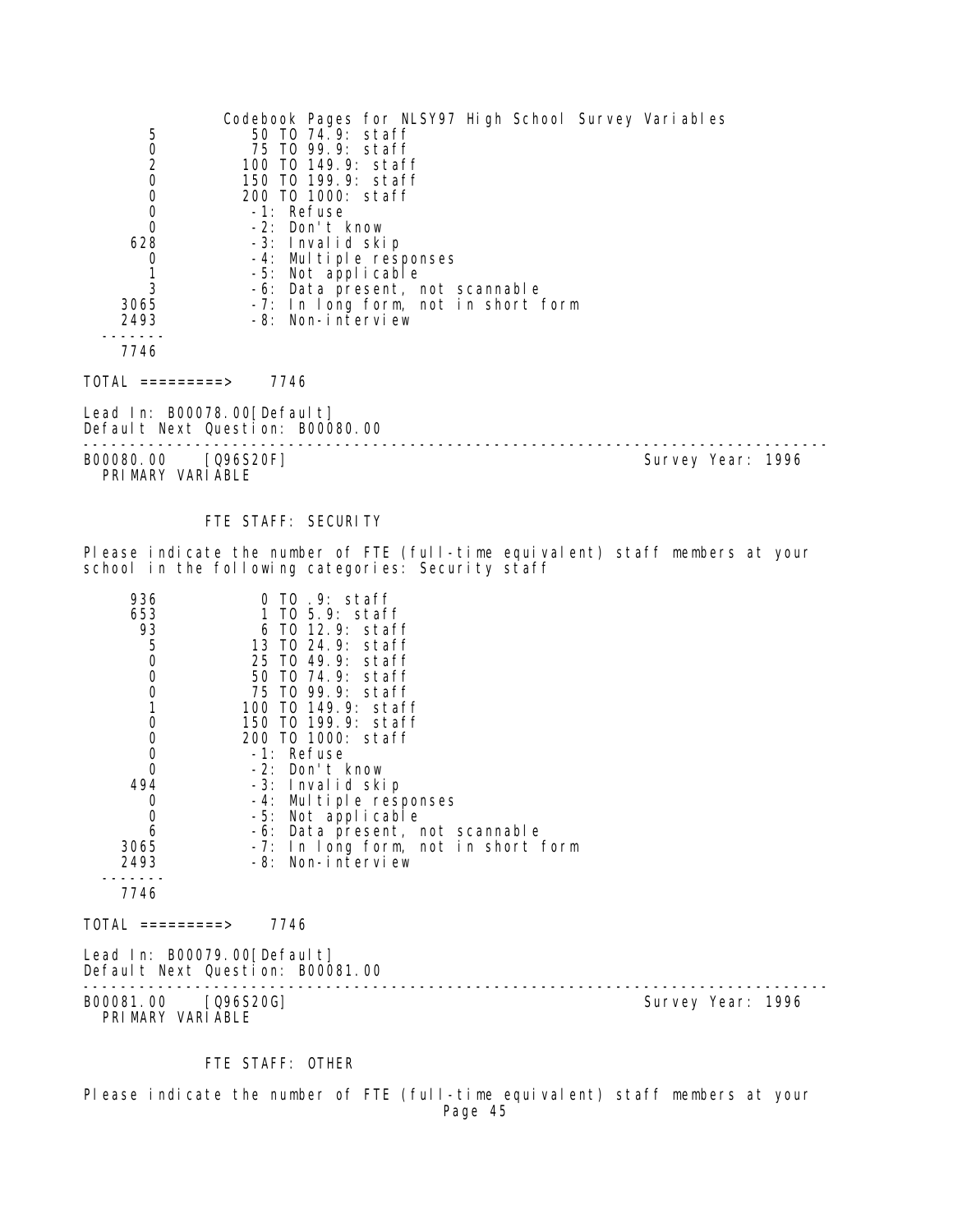|                                                                                                                                                                 | Codebook Pages for NLSY97 High School Survey Variables<br>school in the following categories: Other school staff                                                                                                                                                                                                                                                                                                                                    |                   |
|-----------------------------------------------------------------------------------------------------------------------------------------------------------------|-----------------------------------------------------------------------------------------------------------------------------------------------------------------------------------------------------------------------------------------------------------------------------------------------------------------------------------------------------------------------------------------------------------------------------------------------------|-------------------|
| 330<br>458<br>369<br>265<br>212<br>43<br>8<br>3<br>$\mathbf 0$<br>$\mathbf{1}$<br>0<br>0<br>498<br>0<br>0<br>1<br>3065<br>2493<br>7746                          | $0$ TO $.9:$ staff<br>1 TO 5.9: staff<br>6 TO 12.9: staff<br>13 TO 24.9: staff<br>25 TO 49.9: staff<br>50 TO 74.9: staff<br>75 TO 99.9: staff<br>100 T0 149.9: staff<br>150 TO 199.9: staff<br>200 TO 1000: staff<br>-1: Refuse<br>-2: Don't know<br>-3: Invalid skip<br>-4: Multiple responses<br>-5: Not applicable<br>-6: Data present, not scannable<br>-7: In long form, not in short form<br>-8: Non-interview                                |                   |
| $TOTAL$ =========>                                                                                                                                              | 7746                                                                                                                                                                                                                                                                                                                                                                                                                                                |                   |
| Lead In: B00080.00 [Default]                                                                                                                                    | Default Next Question: B00082.00                                                                                                                                                                                                                                                                                                                                                                                                                    |                   |
| B00082.00<br>PRIMARY VARIABLE                                                                                                                                   | [Q96S21A]                                                                                                                                                                                                                                                                                                                                                                                                                                           | Survey Year: 1996 |
|                                                                                                                                                                 | FTE SUBJECT: GENERAL ELEMENTARY                                                                                                                                                                                                                                                                                                                                                                                                                     |                   |
|                                                                                                                                                                 | Please provide your best estimate of the number of FTE (full-time equivalent)<br>teachers at your school teaching the following subjects: General Elementary                                                                                                                                                                                                                                                                                        |                   |
| 1120<br>101<br>124<br>72<br>24<br>8<br>$\mathbf 0$<br>0<br>$\mathbf 0$<br>1<br>$\mathbf 0$<br>0<br>$\mathbf 0$<br>$\mathbf 0$<br>1<br>0<br>3065<br>2493<br>7746 | 0 TO .9: teachers<br>$1$ TO $5.9$ : teachers<br>6 TO 12.9: teachers<br>13 TO 24.9: teachers<br>25 TO 49.9: teachers<br>50 T0 74.9: teachers<br>75 IO 99.9: teachers<br>100 T0 149.9: teachers<br>150 TO 199.9: teachers<br>200 T0 1000: teachers<br>-1: Refuse<br>-2: Don't know<br>-3: Invalid skip<br>-4: Multiple responses<br>-5: Not applicable<br>-6: Data present, not scannable<br>-7: In long form, not in short form<br>-8: Non-interview |                   |
| $TOTAL$ =========> 7746                                                                                                                                         |                                                                                                                                                                                                                                                                                                                                                                                                                                                     |                   |
| Lead In: B00081.00 [Default]<br>Default Next Question: B00083.00                                                                                                |                                                                                                                                                                                                                                                                                                                                                                                                                                                     |                   |
|                                                                                                                                                                 | Page 46                                                                                                                                                                                                                                                                                                                                                                                                                                             |                   |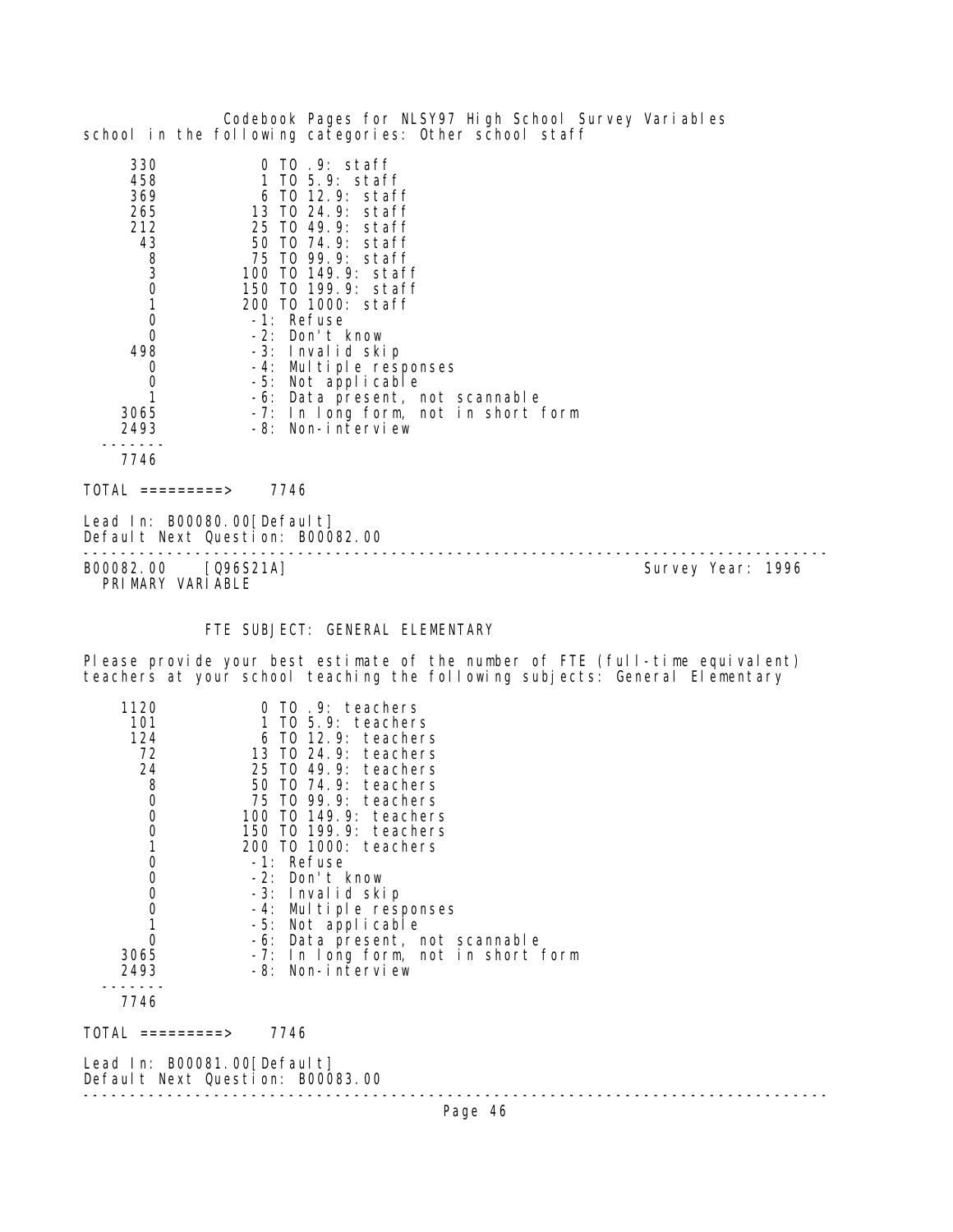Codebook Pages for NLSY97 High School Survey Variables B00083.00 [Q96S21B] Survey Year: 1996 PRIMARY VARIABLE

## FTE SUBJECT: SPECIAL EDUCATION

Please provide your best estimate of the number of FTE (full-time equivalent) teachers at your school teaching the following subjects: Special Education

| 593            | TO 9: teachers                      |
|----------------|-------------------------------------|
| 610            | 1 TO 5.9: teachers                  |
| 438            | 6 TO 12.9: teachers                 |
| 104            | 13 TO 24.9: teachers                |
| 14             | 25 TO 49.9: teachers                |
| 0              | 50 TO 74.9: teachers                |
| $\mathbf 0$    | 75 TO 99.9: teachers                |
| $\overline{2}$ | 100 T0 149.9: teachers              |
| 0              | 150 TO 199.9: teachers              |
| 0              | 200 T0 1000: teachers               |
| 0              | -1: Refuse                          |
| 0              | -2: Don't know                      |
| 424            | -3: Invalid skip                    |
|                | -4: Multiple responses              |
|                | -5: Not applicable                  |
| 2              | -6: Data present, not scannable     |
| 3065           | -7: In long form, not in short form |
| 2493           | -8: Non-interview                   |
| 7746           |                                     |
|                |                                     |

TOTAL =========> 7746

Lead In: B00082.00[Default] Default Next Question: B00084.00

--------------------------------------------------------------------------------

B00084.00 [Q96S21C] PRIMARY VARIABLE

## FTE SUBJECT: ENGLISH

Please provide your best estimate of the number of FTE (full-time equivalent) teachers at your school teaching the following subjects: English

| 161            | 0 TO .9: teachers                   |
|----------------|-------------------------------------|
| 711            | 1 TO 5.9: teachers                  |
| 673            | $6$ TO 12.9: teachers               |
| 370            | 13 TO 24.9: teachers                |
| 28             | 25 TO 49.9: teachers                |
| 0              | 50 TO 74.9: teachers                |
| 0              | 75 TO 99.9: teachers                |
| $\overline{2}$ | 100 TO 149.9: teachers              |
| 0              | 150 TO 199.9: teachers              |
|                | 200 TO 1000: teachers               |
| 0              | -1: Refuse                          |
|                | -2: Don't know                      |
| 237            | -3: Invalid skip                    |
| 0              | -4: Multiple responses              |
| $\frac{2}{3}$  | -5: Not applicable                  |
|                | -6: Data present, not scannable     |
| 3065           | -7: In long form, not in short form |
| 2493           | -8: Non-interview                   |
|                |                                     |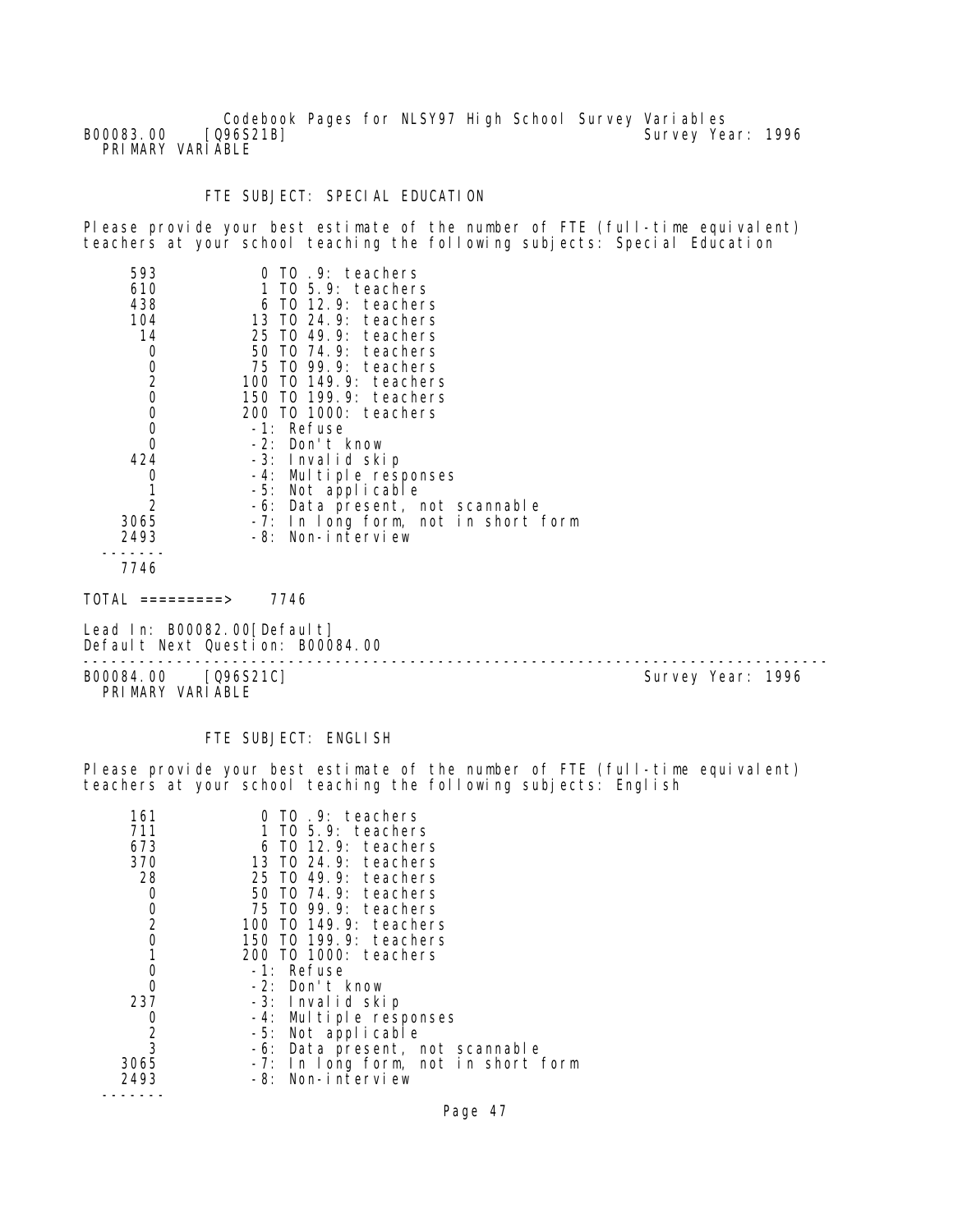7746

 $TOTAL$  ========> 7746

Lead In: B00083.00[Default] Default Next Question: B00085.00

-------------------------------------------------------------------------------- B00085.00 [Q96S21D] PRIMARY VARIABLE

#### FTE SUBJECT: MATHEMATICS

Please provide your best estimate of the number of FTE (full-time equivalent) teachers at your school teaching the following subjects: Mathematics

| 178  | TO .9: teachers                     |
|------|-------------------------------------|
| 792  | 1 TO 5.9: teachers                  |
| 711  | 6 TO 12.9: teachers                 |
| 240  | 13 TO 24.9: teachers                |
| 18   | 25 TO 49.9: teachers                |
|      | 50 TO 74.9: teachers                |
|      | 75 TO 99.9: teachers                |
|      | 100 T0 149.9: teachers              |
|      | 150 T0 199.9: teachers              |
|      | 200 TO 1000: teachers               |
| O    | -1: Refuse                          |
|      | -2: Don't know                      |
| 241  | -3: Invalid skip                    |
|      | -4: Multiple responses              |
|      | -5: Not applicable                  |
| 4    | -6: Data present, not scannable     |
| 3065 | -7: In long form, not in short form |
| 2493 | -8: Non-interview                   |
|      |                                     |
| 7746 |                                     |

 $TOTAL$  =========> 7746

Lead In: B00084.00 [Default] Default Next Question: B00086.00 -------------------------------------------------------------------------------- B00086.00 [Q96S21E] PRIMARY VARIABLE

#### FTE SUBJECT: SCIENCE

Please provide your best estimate of the number of FTE (full-time equivalent) teachers at your school teaching the following subjects: Science

| .9: teachers                  |
|-------------------------------|
| 5.9: teachers<br>TO.          |
| $12.9:$ teachers<br>T0        |
| $T0$ 24.9: teachers<br>13     |
| 49.9: teachers<br>25 TO       |
| 74.9: teachers<br>50 TO       |
| 99.9: teachers<br>75 TO       |
| 149.9: teachers<br>T0.<br>100 |
| 199.9: teachers<br>T0<br>150  |
| TO 1000: teachers<br>200      |
| Refuse<br>$-1:$               |
| $-2:$<br>Don't know           |
|                               |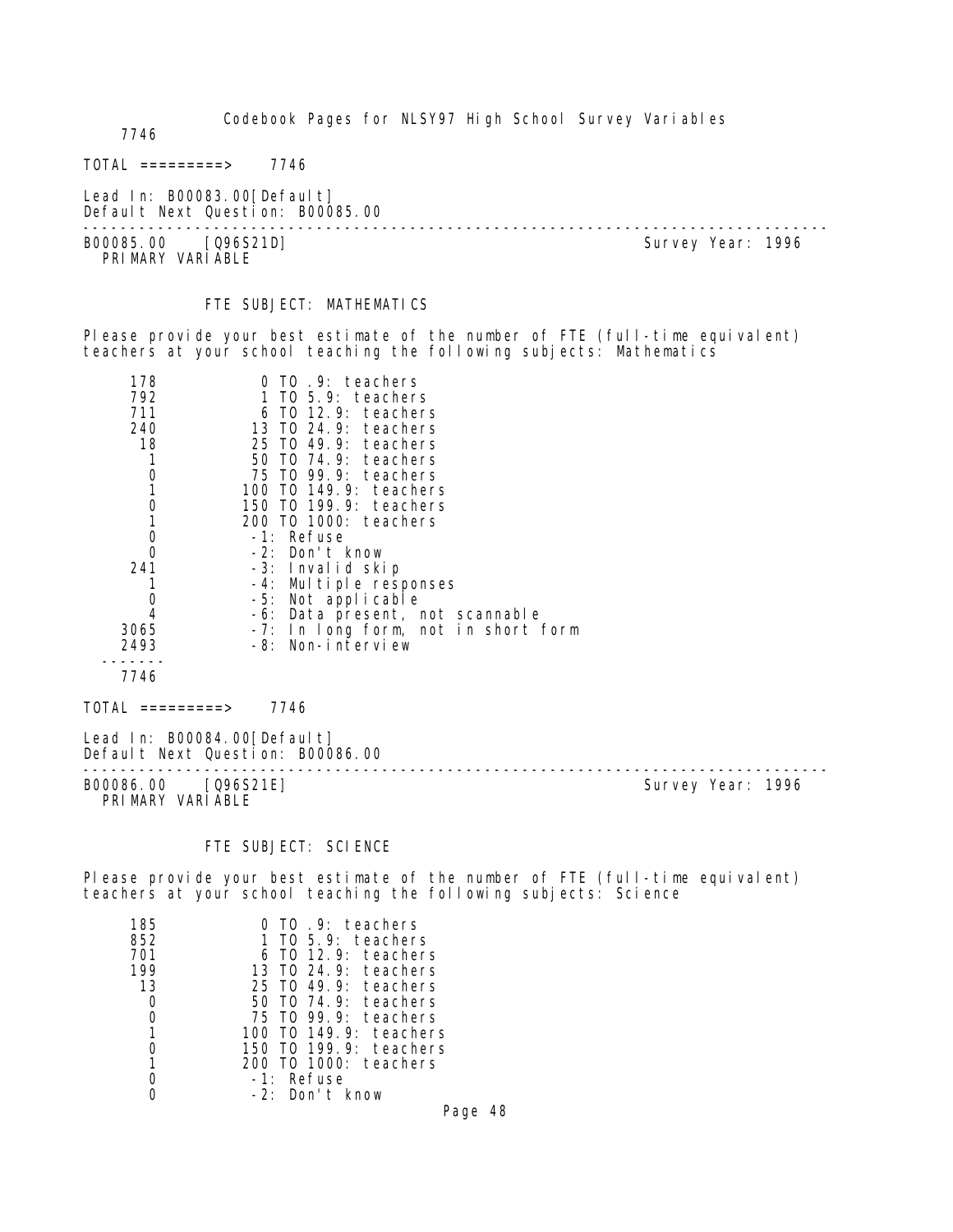|      | Codebook Pages for NLSY97 High School Survey Variables |
|------|--------------------------------------------------------|
| 233  | -3: Invalid skip                                       |
| 0    | -4: Multiple responses                                 |
| 0    | -5: Not applicable                                     |
| 3    | -6: Data present, not scannable                        |
| 3065 | -7: In long form, not in short form                    |
| 2493 | -8: Non-interview                                      |
|      |                                                        |
| 7746 |                                                        |
|      |                                                        |

 $TOTAL$  ========> 7746

Lead In: B00085.00[Default] Default Next Question: B00087.00

B00108.00 [Q96S23E] Survey Year: 1996 PRIMARY VARIABLE

--------------------------------------------------------------------------------

HIGHEST STEP ON SALARY SCHEDULE

According to the salary schedule, what is the normal yearly base salary for a teacher...at the highest step on the salary schedule? NOTE: Similar 2000 NLSY97 School Administrator Questionnaire question - Q00S26E

| 20   | TO 9999: dollars                    |
|------|-------------------------------------|
| 40   | 10000 TO 19999: dollars             |
| 112  | 20000 TO 29999: dollars             |
| 350  | 30000 TO 39999: dollars             |
| 534  | 40000 TO 49999: dollars             |
| 388  | 50000 TO 59999: dollars             |
| 160  | 60000 T0 69999: dollars             |
| 63   | 70000 T0 79999: dollars             |
| 37   | 80000 TO 199999: dollars            |
| 0    | -1: Refuse                          |
| 0    | -2: Don't know                      |
| 481  | -3: Invalid skip                    |
| 0    | -4: Multiple responses              |
|      | -5: Not applicable                  |
| 2    | -6: Data present, not scannable     |
| 3065 | -7: In long form, not in short form |
| 2493 | -8: Non-interview                   |
|      |                                     |

7746

 $TOTAL$  =========> 7746

Lead In: B00107.00 [Default] Default Next Question: B00109.00

B00109.00 [Q96S24] PRIMARY VARIABLE

--------------------------------------------------------------------------------

#### NORMAL CONTRACT: MONTHS

How many months is the normal contract year for a TEACHER in this school?

| 466 | 1 9 months      |
|-----|-----------------|
| 413 | $2, 9.5$ months |
| 937 | 3 10 months     |
| 13  | 4 11 months     |
| 179 | 5 12 months     |
|     | -1 Refuse       |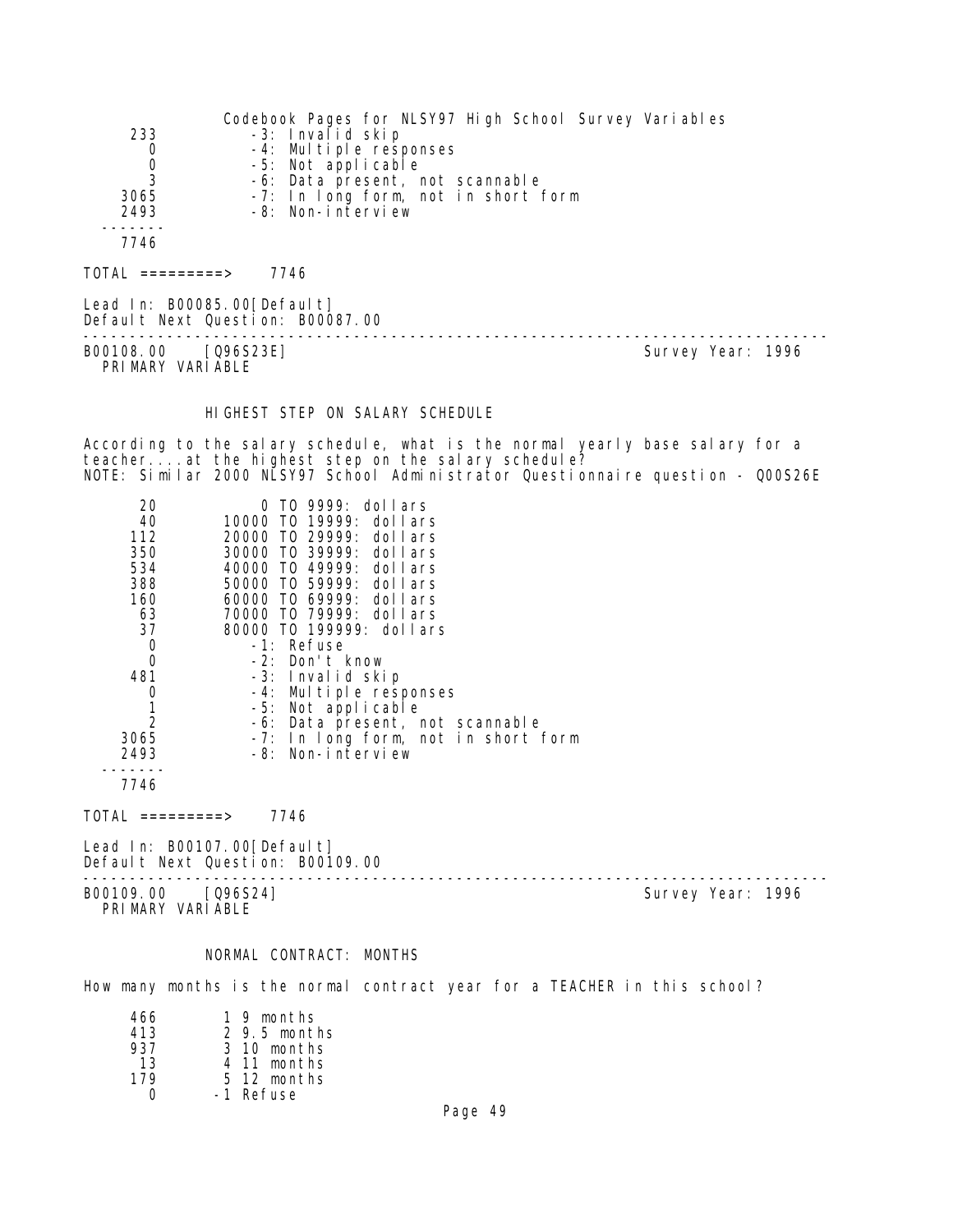|          | Codebook Pages for NLSY97 High School Survey Variables |
|----------|--------------------------------------------------------|
| 0        | -2 Don't know                                          |
| 180      | -3 Invalid skip                                        |
| $\Omega$ | -6 Data present, not scannable                         |
| 3065     | -7 In long form, not in short form                     |
| 2493     | -8 Non-interview                                       |
|          |                                                        |
| 7746     |                                                        |
|          |                                                        |

TOTAL =========> 7746

Lead In: B00108.00 [Default] Default Next Question: B00110.00 -------------------------------------------------------------------------------- B00110.00 [Q96S25] PRI MARY VARI ABLE

#### DAYS OF STAFF DEVELOP 95-96

During the 1995-1996 school year, how many days of staff development activities were teachers in your school in the core subjects (English, Math, Science, and Social Studies) required to attend?

| 370         | 0 TO .9: days                       |
|-------------|-------------------------------------|
| 129         | 1 TO 1.9: days                      |
| 278         | 2 TO 2.9: days                      |
| 258         | 3 TO 3.9: days                      |
| 481         | 4 TO 5.9: days                      |
| 304         | 6 TO 9.9: days                      |
| 101         | 10 TO 19.9: days                    |
| 16          | 20 TO 99.9: days                    |
| $\mathbf 0$ | 100 T0 299: days                    |
| $\mathbf 0$ | -1: Refuse                          |
| $\mathbf 0$ | -2: Don't know                      |
| 249         | -3: Invalid skip                    |
|             | -4: Multiple responses              |
| 0           | -5: Not applicable                  |
|             | -6: Data present, not scannable     |
| 3065        | -7: In long form, not in short form |
| 2493        | -8: Non-interview                   |
| 7746        |                                     |

 $TOTAL$  ========> 7746

Lead In: B00109.00 [Default] Default Next Question: B00111.00

--------------------------------------------------------------------------------

B00111.00 [Q96S26] Survey Year: 1996 PRIMARY VARIABLE

#### DAYS OF STAFF DEVELOP PRIOR 96-97

Prior to the 1996-1997 school year, how many days of staff development activities were teachers in your school in the core subjects (English, Math, Science, and Social Studies) required to attend?

| 547 | $0$ TO $.9$ : days |
|-----|--------------------|
| 303 | 1 TO 1.9: days     |
| 396 | 2 TO 2.9: days     |
| 214 | 3 TO 3.9: days     |
| 303 | 4 TO 5.9: days     |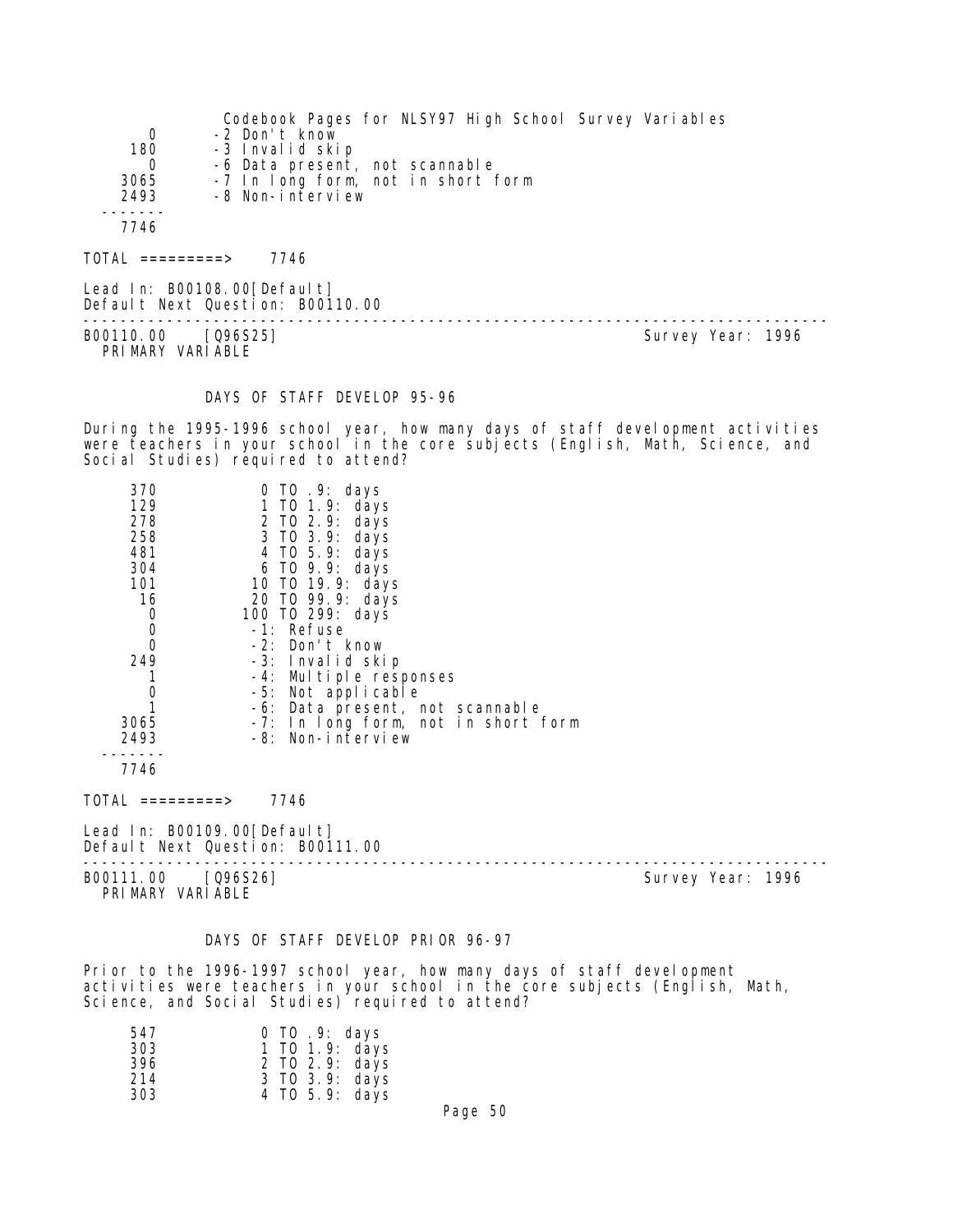|                                      | Codebook Pages for NLSY97 High School Survey Variables |                   |
|--------------------------------------|--------------------------------------------------------|-------------------|
| 117                                  | 6 TO $9.9:$ days                                       |                   |
| 38                                   | 10 T0 19.9: days                                       |                   |
| $\sqrt{5}$                           | 20 TO 99.9: days                                       |                   |
| $\mathbf 0$                          | 100 TO 299: days                                       |                   |
| $\begin{matrix} 0 \\ 0 \end{matrix}$ | -1: Refuse                                             |                   |
|                                      | -2: Don't know                                         |                   |
| 264                                  | -3: Invalid skip                                       |                   |
| 0                                    | -4: Multiple responses                                 |                   |
| 1                                    | -5: Not applicable                                     |                   |
| $\mathbf 0$                          | -6: Data present, not scannable                        |                   |
| 3065                                 | -7: In long form, not in short form                    |                   |
| 2493                                 | -8: Non-interview                                      |                   |
|                                      |                                                        |                   |
| 7746                                 |                                                        |                   |
| $\overline{O}TAL$ ==========>        | 7746                                                   |                   |
| Lead In: $B00110.00$ [Default]       |                                                        |                   |
|                                      | Default Next Question: B00112.00                       |                   |
|                                      |                                                        |                   |
| B00112.00                            | [Q96S27]                                               | Survey Year: 1996 |

PRIMARY VARIABLE

## TTL ENROLLMENT 95-96

As of one month after the start of the 1995-1996 school year (or the nearest date for which data are available), what was the total enrollment in this school?

| 137  | TO 99: students<br>O                |
|------|-------------------------------------|
| 650  | 100 TO 499: students                |
| 603  | 500 TO 999: students                |
| 531  | 1000 T0 1999: students              |
| 140  | 2000 TO 2999: students              |
| 29   | 3000 TO 4999: students              |
| 0    | 5000 TO 20000: students             |
| 0    | -1: Refuse                          |
| 0    | -2: Don't know                      |
| 96   | -3: Invalid skip                    |
| 0    | -4: Multiple responses              |
|      | -5: Not applicable                  |
|      | -6: Data present, not scannable     |
| 3065 | -7: In long form, not in short form |
| 2493 | -8: Non-interview                   |
|      |                                     |
| 7746 |                                     |

TOTAL =========> 7746

Lead In: B00111.00 [Default] Default Next Question: B00113.00

B00113.00 [Q96S28]

PRIMARY VARIABLE

--------------------------------------------------------------------------------

## STUDENTS LEFT 95-96

Please indicate how many students LEFT your school for any reason excluding graduation between one month after the start of the 1995-1996 school year (or the nearest date for which data are available) and the last day of the 1995-1996 school year.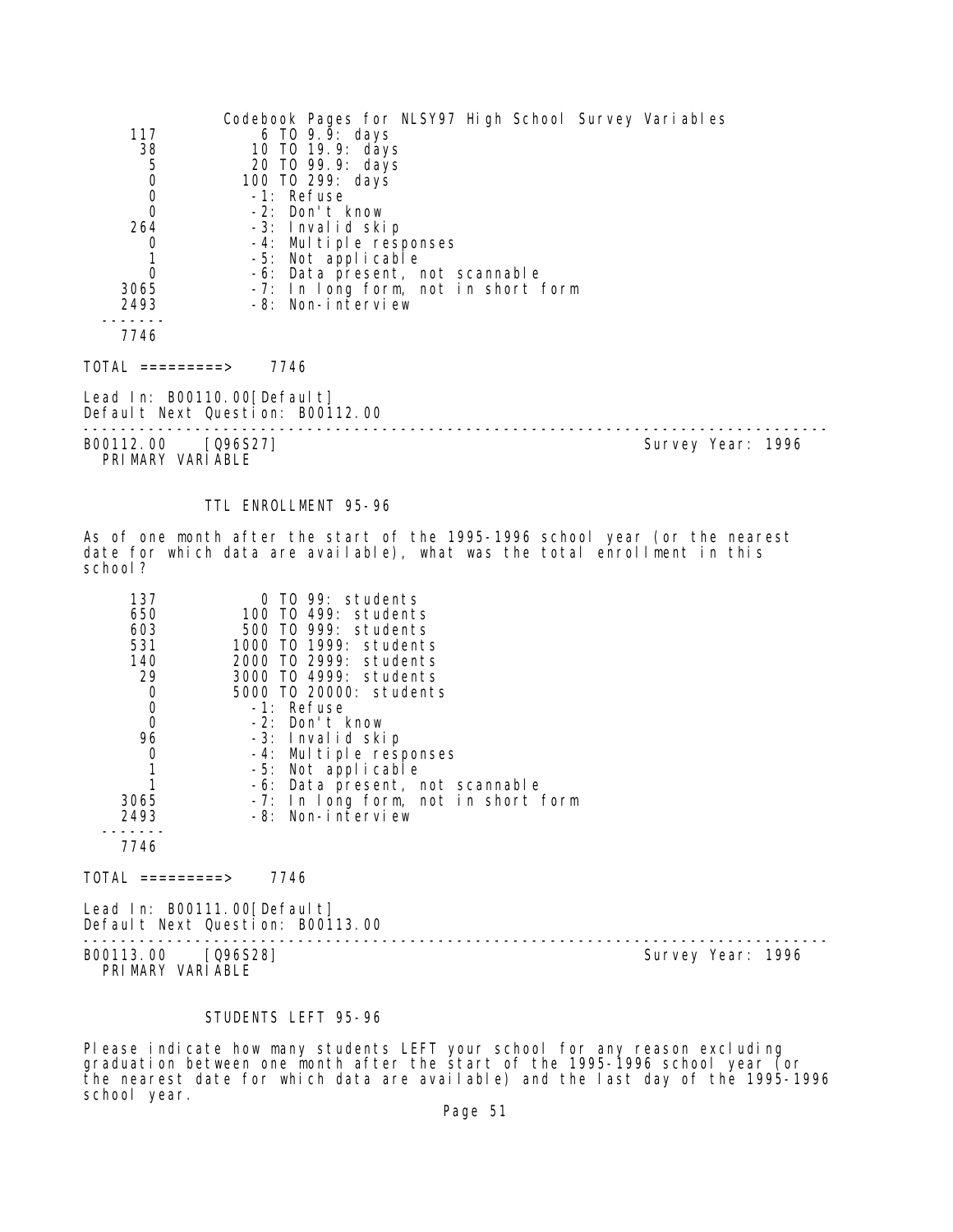|      | Codebook Pages for NLSY97 High School Survey Variables |  |
|------|--------------------------------------------------------|--|
| 1476 | $0$ TO 99: students                                    |  |
| 353  | 100 TO 499: students                                   |  |
| 37   | 500 TO 999: students                                   |  |
|      | 1000 TO 1999: students                                 |  |
|      | 2000 TO 2999: students                                 |  |
|      | 3000 TO 4999: students                                 |  |
|      | 5000 TO 20000: students                                |  |
| O    | $-1$ : Refuse                                          |  |
| 0    | $-2$ : Don't know                                      |  |
| 308  | -3: Invalid skip                                       |  |
| 0    | -4: Multiple responses                                 |  |
|      | -5: Not applicable                                     |  |
|      | -6: Data present, not scannable                        |  |
| 3065 | -7: In long form, not in short form                    |  |
| 2493 | -8: Non-interview                                      |  |
|      |                                                        |  |
|      |                                                        |  |

7746

TOTAL =========> 7746

Lead In: B00112.00[Default] Default Next Question: B00114.00

-------------------------------------------------------------------------------- PRI MARY VARI ABLE

Survey Year: 1996

## STUDENTS ENROLL 95-96

Please indicate how many students ENROLLED in your school for any reason excluding graduation between one month after the start of the 1995-1996 school year (or the nearest date for which data are available) and the last day of the 1995-1996 school year.

| 1474                                      | 0 TO 99: students                                               |                   |
|-------------------------------------------|-----------------------------------------------------------------|-------------------|
| 303                                       | 100 TO 499: students                                            |                   |
| 31                                        | 500 TO 999: students                                            |                   |
| 12                                        | 1000 TO 1999: students                                          |                   |
| 11                                        | 2000 TO 2999: students                                          |                   |
| 1                                         | 3000 TO 4999: students                                          |                   |
|                                           | 5000 TO 20000: students                                         |                   |
| $\begin{matrix} 0 \\ 0 \\ 0 \end{matrix}$ | -1: Refuse                                                      |                   |
|                                           | -2: Don't know                                                  |                   |
| 353                                       | -3: Invalid skip                                                |                   |
| $\begin{matrix} 0 \\ 0 \\ 3 \end{matrix}$ | -4: Multiple responses                                          |                   |
|                                           | -5: Not applicable                                              |                   |
|                                           | -6: Data present, not scannable                                 |                   |
| 3065                                      | -7: In long form, not in short form                             |                   |
| 2493                                      | -8: Non-interview                                               |                   |
|                                           |                                                                 |                   |
| 7746                                      |                                                                 |                   |
| TOTAL =========>                          | 7746                                                            |                   |
|                                           | Lead In: B00113.00[Default]<br>Default Next Question: B00115.00 |                   |
| B00115.00 [Q96S30]<br>PRIMARY VARIABLE    |                                                                 | Survey Year: 1996 |

ADA IN FALL 95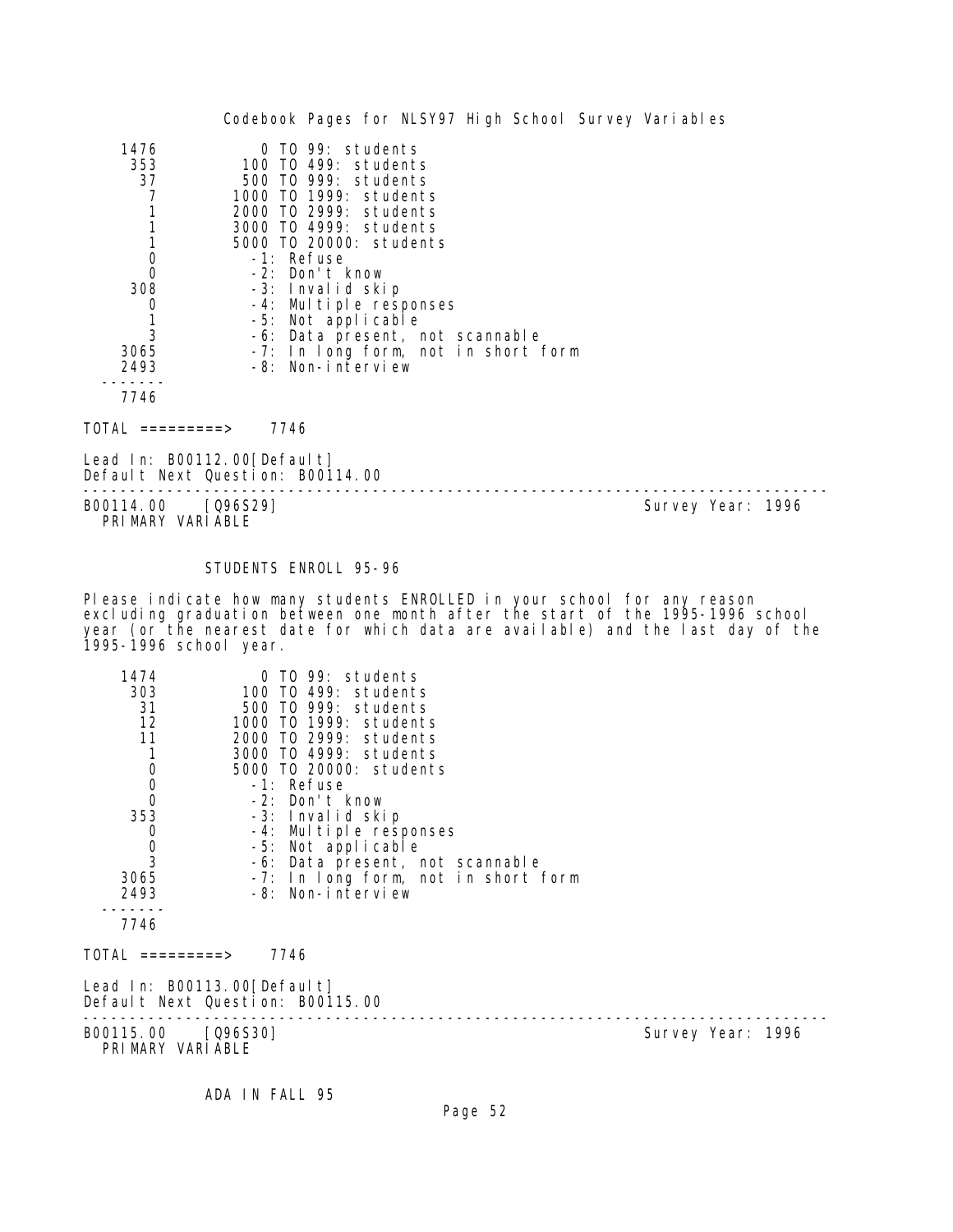What was the percent average daily attendance (ADA) of students in this school in the fall term of 1995? NOTE: Similar 2000 NLSY97 School Administrator Questionnaire question - Q00S29

| 7<br>42<br>8<br>$\overline{7}$<br>15<br>135<br>4396<br>0<br>50<br>566<br>0<br>27<br>0<br>0<br>2493          | 0: percent<br>.01 TO 9.9: percent<br>10 T0 19.9: percent<br>20 T0 39.9: percent<br>40 T0 59.9: percent<br>60 T0 79.9: percent<br>80 T0 1000. 9: percent<br>-1: Refuse<br>-2: Don't know<br>-3: Invalid skip<br>-4: Multiple responses<br>-5: Not applicable<br>-6: Data present, not scannable<br>-7: In long form, not in short form<br>-8: Non-interview                    |                   |
|-------------------------------------------------------------------------------------------------------------|-------------------------------------------------------------------------------------------------------------------------------------------------------------------------------------------------------------------------------------------------------------------------------------------------------------------------------------------------------------------------------|-------------------|
| 7746                                                                                                        |                                                                                                                                                                                                                                                                                                                                                                               |                   |
| $\text{TOTAL}$ =========>                                                                                   | 7746                                                                                                                                                                                                                                                                                                                                                                          |                   |
| Lead In: B00114.00[Default]<br>Default Next Question: B00116.00                                             |                                                                                                                                                                                                                                                                                                                                                                               |                   |
| B00116.00 [Q96S31]<br>PRIMARY VARIABLE                                                                      |                                                                                                                                                                                                                                                                                                                                                                               | Survey Year: 1996 |
|                                                                                                             |                                                                                                                                                                                                                                                                                                                                                                               |                   |
|                                                                                                             | TTL ENROLLMENT 96-97                                                                                                                                                                                                                                                                                                                                                          |                   |
| ? school                                                                                                    | As of one month after the start of the 1996-1997 school year (or the nearest<br>date for which data are available), what was the total enrollment in this                                                                                                                                                                                                                     |                   |
| 383<br>1353<br>1236<br>1464<br>450<br>75<br>1<br>0<br>2<br>285<br>0<br>4<br>0<br>0<br>2493<br>-----<br>7746 | 0 TO 99: students<br>100 TO 499: students<br>500 T0 999: students<br>1000 T0 1999: students<br>2000 TO 2999: students<br>3000 T0 4999: students<br>5000 T0 20000: students<br>-1: Refuse<br>-2: Don't know<br>-3: Invalid skip<br>-4: Multiple responses<br>-5: Not applicable<br>-6: Data present, not scannable<br>-7: In long form, not in short form<br>-8: Non-interview |                   |

 $TOTAL$  ========> 7746

Lead In: B00115.00 [Default] Default Next Question: B00117.00

-------------------------------------------------------------------------------- B00099.00 [Q96S22G] PRI MARY VARI ABLE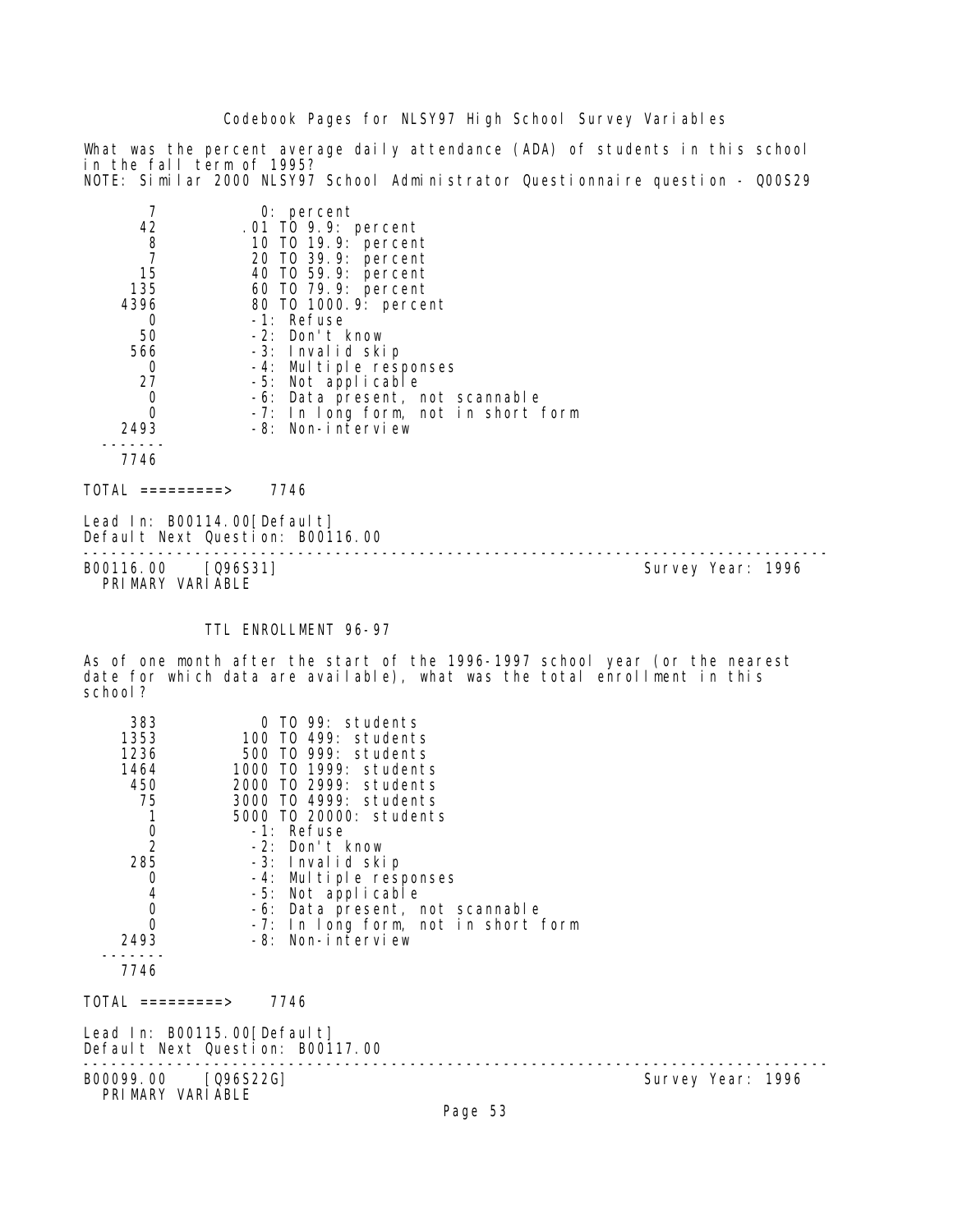#### FTE CERTIFIED: FOREIGN LANGUAGES

Of the FTE teachers reported in Q9621\*, please indicate how many held regular or standard STATE certification in their fields of assignment: Foreign Languages Questionnaire instructions: Count a teacher as certified if he/she has met this state's regular or standard certification requirements in his/her assigned field. Include those who have completed all necessary course work and practice teaching, and are eligible for full certification upon completion of a nonstandard certification.

| 356<br>952    | TO 9: teachers<br>1 TO 5.9: teachers |
|---------------|--------------------------------------|
| 426           | $6$ TO 12.9: teachers                |
| 28            | 13 TO 24.9: teachers                 |
| 0             | 25 TO 49.9: teachers                 |
| 0             | 50 T0 74.9: teachers                 |
| 1             | 75 TO 99.9: teachers                 |
| 10            | 100 T0 149.9: teachers               |
| 0             | 150 TO 199.9: teachers               |
| 0             | 200 TO 1000: teachers                |
| 0             | -1: Refuse                           |
| 0             | -2: Don't know                       |
| 409           | -3: Invalid skip                     |
|               | -4: Multiple responses               |
| $\frac{0}{3}$ | -5: Not applicable                   |
|               | -6: Data present, not scannable      |
| 3065          | -7: In long form, not in short form  |
| 2493          | -8: Non-interview                    |
|               |                                      |
| 7746          |                                      |

 $TOTAL$  =========> 7746

Lead In: B00098.00 [Default] Default Next Question: B00100.00

B00100.00 [Q96S22H] PRIMARY VARIABLE

--------------------------------------------------------------------------------

#### FTE CERTIFIED: MUSIC/ART

Of the FTE teachers reported in Q9621\*, please indicate how many held regular or standard STATE certification in their fields of assignment: Music/Art Questionnaire instructions: Count a teacher as certified if he/she has met this state's regular or standard certification requirements in his/her assigned field. Include those who have completed all necessary course work and practice teaching, and are eligible for full certification upon completion of a nonstandard certification.

| 383  | TO 9: teachers           |
|------|--------------------------|
| 1103 | 1 TO 5.9: teachers       |
| 240  | TO 12.9: teachers        |
| 14   | 13 TO 24.9: teachers     |
|      | TO 49.9: teachers<br>25. |
|      | TO 74.9: teachers<br>50. |
|      | 75 TO 99.9: teachers     |
| 11   | $T0$ 149.9: teachers     |
|      | 150 TO 199.9: teachers   |
|      | TO 1000: teachers        |
|      | Refuse                   |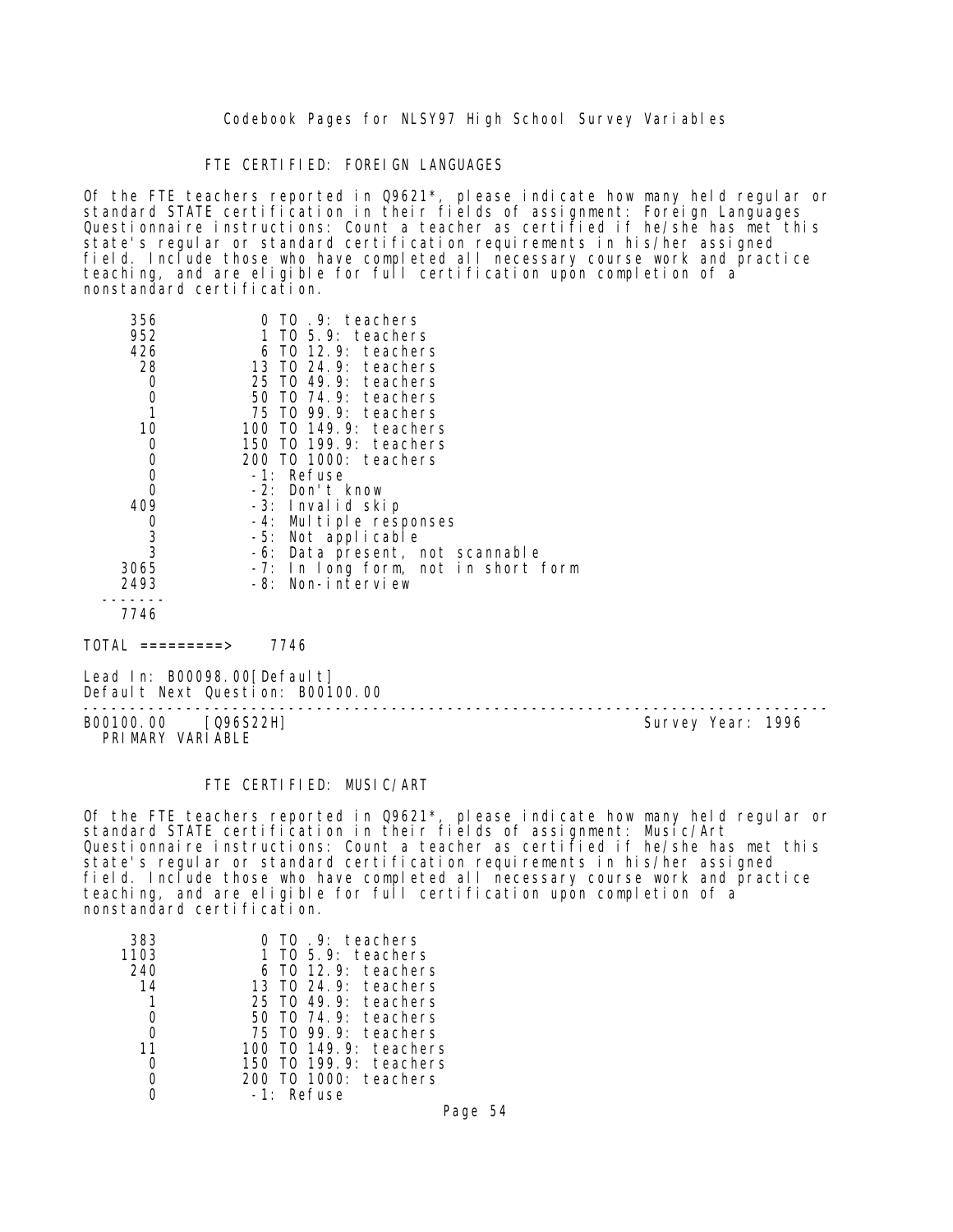| 0<br>429<br>$\begin{array}{c} 0 \\ 2 \\ 5 \end{array}$<br>3065<br>2493<br>7746 | Codebook Pages for NLSY97 High School Survey Variables<br>-2: Don't know<br>-3: Invalid skip<br>-4: Multiple responses<br>-5: Not applicable<br>-6: Data present, not scannable<br>-7: In long form, not in short form<br>-8: Non-interview |                   |
|--------------------------------------------------------------------------------|---------------------------------------------------------------------------------------------------------------------------------------------------------------------------------------------------------------------------------------------|-------------------|
| TOTAL =========>                                                               | 7746                                                                                                                                                                                                                                        |                   |
| Lead In: B00099.00[Default]                                                    | Default Next Question: B00101.00                                                                                                                                                                                                            |                   |
| B00101.00 [Q96S22I]<br>PRIMARY VARIABLE                                        |                                                                                                                                                                                                                                             | Survey Year: 1996 |

## FTE CERTIFIED: PHYSICAL/HEALTH

Of the FTE teachers reported in Q9621\*, please indicate how many held regular or standard STATE certification in their fields of assignment: Physical or Health Education

Questionnaire instructions: Count a teacher as certified if he/she has met this state's regular or standard certification requirements in his/her assigned field. Include those who have completed all necessary course work and practice teaching, and are eligible for full certification upon completion of a nonstandard certification.

| 339<br>1044<br>340<br>34<br>$\begin{matrix} 2 \\ 0 \\ 0 \end{matrix}$<br>11<br>$\begin{smallmatrix}0\0\0\end{smallmatrix}$<br>$\overline{0}$<br>413<br>1<br>3<br>3065<br>2493<br>7746 | 0 TO .9: teachers<br>1 TO 5.9: teachers<br>$6$ TO 12.9: teachers<br>13 TO 24.9: teachers<br>25 TO 49.9: teachers<br>50 TO 74.9: teachers<br>75 TO 99.9: teachers<br>100 TO 149.9: teachers<br>150 TO 199.9: teachers<br>200 TO 1000: teachers<br>-1: Refuse<br>-2: Don't know<br>-3: Invalid skip<br>-4: Multiple responses<br>-5: Not applicable<br>-6: Data present, not scannable<br>-7: In long form, not in short form<br>-8: Non-interview |                   |  |
|---------------------------------------------------------------------------------------------------------------------------------------------------------------------------------------|--------------------------------------------------------------------------------------------------------------------------------------------------------------------------------------------------------------------------------------------------------------------------------------------------------------------------------------------------------------------------------------------------------------------------------------------------|-------------------|--|
| TOTAL =========>                                                                                                                                                                      | 7746                                                                                                                                                                                                                                                                                                                                                                                                                                             |                   |  |
|                                                                                                                                                                                       |                                                                                                                                                                                                                                                                                                                                                                                                                                                  |                   |  |
| Lead In: B00100.00[Default]                                                                                                                                                           | Default Next Question: B00102.00                                                                                                                                                                                                                                                                                                                                                                                                                 |                   |  |
| B00102.00 [Q96S22J]<br>PRIMARY VARIABLE                                                                                                                                               |                                                                                                                                                                                                                                                                                                                                                                                                                                                  | Survey Year: 1996 |  |

#### FTE CERTIFIED: VOCATIONAL

Of the FTE teachers reported in Q9621\*, please indicate how many held regular or Page 55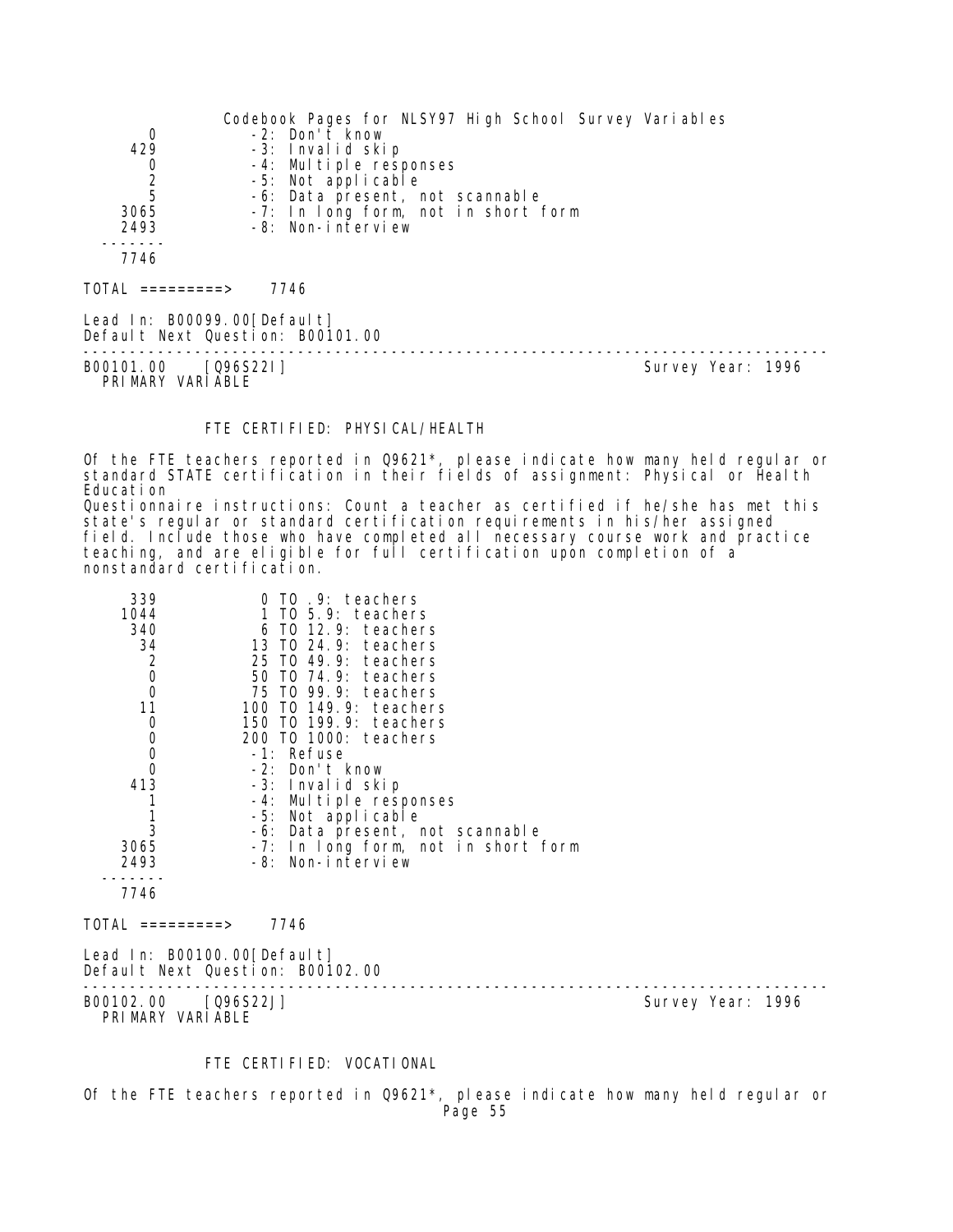Codebook Pages for NLSY97 High School Survey Variables standard STATE certification in their fields of assignment: Vocational Education Questionnaire instructions: Count a teacher as certified if he/she has met this state's regular or standard certification requirements in his/her assigned field. Include those who have completed all necessary course work and practice teaching, and are eligible for full certification upon completion of a nonstandard certification.

| 629                         | TO .9: teachers                     |  |
|-----------------------------|-------------------------------------|--|
| 561                         | 1 TO 5.9: teachers                  |  |
| 310                         | 6 TO 12.9: teachers                 |  |
| 97                          | 13 TO 24.9: teachers                |  |
| 12                          | 25 TO 49.9: teachers                |  |
| 1                           | 50 TO 74.9: teachers                |  |
|                             | 75 TO 99.9: teachers                |  |
|                             | 100 TO 149.9: teachers              |  |
|                             | 150 TO 199.9: teachers              |  |
| 06000                       | 200 TO 1000: teachers               |  |
|                             | -1: Refuse                          |  |
| $\overline{0}$              | -2: Don't know                      |  |
| 569                         | -3: Invalid skip                    |  |
| 0                           | -4: Multiple responses              |  |
|                             | -5: Not applicable                  |  |
| $\overline{2}$              | -6: Data present, not scannable     |  |
| 3065                        | -7: In long form, not in short form |  |
| 2493                        | -8: Non-interview                   |  |
| 7746                        |                                     |  |
| TOTAL =========>            | 7746                                |  |
| Lead In: B00101.00[Default] | Default Next Question: B00103.00    |  |

B00103.00 [Q96S22K] Survey Year: 1996 PRIMARY VARIABLE

--------------------------------------------------------------------------------

#### FTE CERTIFIED: ESL

Of the FTE teachers reported in Q9621\*, please indicate how many held regular or standard STATE certification in their fields of assignment: English as a Second Language (ESL), English for Speakers of Other Languages (ESOL) or bilingual education. Questionnaire instructions: Count a teacher as certified if he/she has met this

state's regular or standard certification requirements in his/her assigned field. Include those who have completed all necessary course work and practice teaching, and are eligible for full certification upon completion of a nonstandard certification.

| 1046 | TO 9: teachers            |
|------|---------------------------|
| 386  | 1 TO $5.9$ : teachers     |
| 39   | 6 TO 12.9: teachers       |
| 6    | 13 TO 24.9: teachers      |
|      | 25 TO 49.9: teachers      |
|      | 50 T0 74.9: teachers      |
|      | 75 TO 99.9: teachers      |
| 4    | 100 TO 149.9: teachers    |
| 0    | 150 T0 199.9: teachers    |
|      | 200 TO 1000: teachers     |
|      | -1: Refuse                |
|      | -2: Don't know            |
| 701  | -3: Invalid skip          |
|      | Multiple responses<br>-4: |
|      | Page 56                   |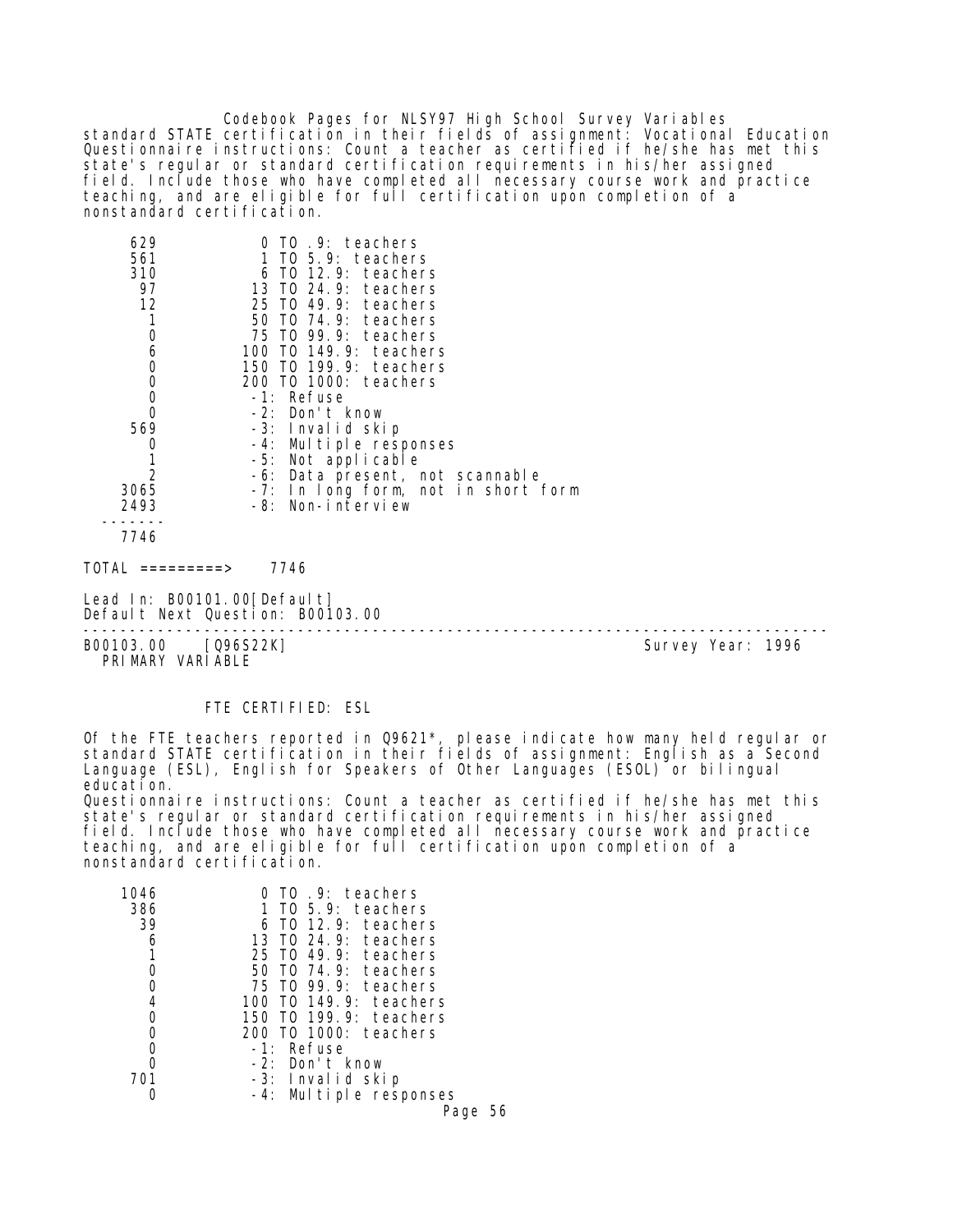|                     | Codebook Pages for NLSY97 High School Survey Variables |
|---------------------|--------------------------------------------------------|
|                     | -5: Not applicable                                     |
| 4                   | -6: Data present, not scannable                        |
| 3065                | -7: In long form, not in short form                    |
| 2493                | -8: Non-interview                                      |
|                     |                                                        |
| 7746                |                                                        |
| $TOTAL$ ==========> | 7746                                                   |

Lead In: B00102.00[Default] Default Next Question: B00104.00

B00104.00 [Q96S23A] Survey Year: 1996 PRIMARY VARIABLE

--------------------------------------------------------------------------------

#### YR SALARY BA W/ NO EXPERIENCE

According to the salary schedule, what is the normal yearly base salary for a teacher....with a bachelor's degree and no teaching experience? NOTE: Similar 2000 NLSY97 School Administrator Questionnaire question - Q00S26A

| 27          | TO 9999: dollars                    |
|-------------|-------------------------------------|
| 368         | 10000 T0 19999: dollars             |
| 1248        | 20000 TO 29999: dollars             |
| 196         | 30000 TO 39999: dollars             |
| 2           | 40000 TO 49999: dollars             |
| $\mathbf 0$ | 50000 TO 59999: dollars             |
| $\mathbf 0$ | 60000 TO 69999: dollars             |
| 0           | 70000 TO 79999: dollars             |
| $\mathbf 0$ | 80000 TO 199999: dollars            |
| $\mathbf 0$ | -1: Refuse                          |
| $\Omega$    | -2: Don't know                      |
| 343         | -3: Invalid skip                    |
| 0           | -4: Multiple responses              |
| 0           | -5: Not applicable                  |
| 4           | -6: Data present, not scannable     |
| 3065        | -7: In long form, not in short form |
| 2493        | -8: Non-interview                   |
|             |                                     |
| 7746        |                                     |
|             |                                     |

TOTAL =========> 7746

Lead In: B00103.00 [Default] Default Next Question: B00105.00

-------------------------------------------------------------------------------- B00105.00 [Q96S23B] Survey Year: 1996

PRIMARY VARIABLE

## YR SALARY MA W/ NO EXPERIENCE

According to the salary schedule, what is the normal yearly base salary for a teacher....with a master's degree or equivalent and no teaching experience? NOTE: Similar 2000 NLSY97 School Administrator Questionnaire question - Q00S26B

| 16   | 0 TO 9999: dollars      |
|------|-------------------------|
| 246  | 10000 TO 19999: dollars |
| 1077 | 20000 TO 29999: dollars |
| 370  | 30000 TO 39999: dollars |
| 34   | 40000 T0 49999: dollars |
| ્ર   | 50000 TO 59999: dollars |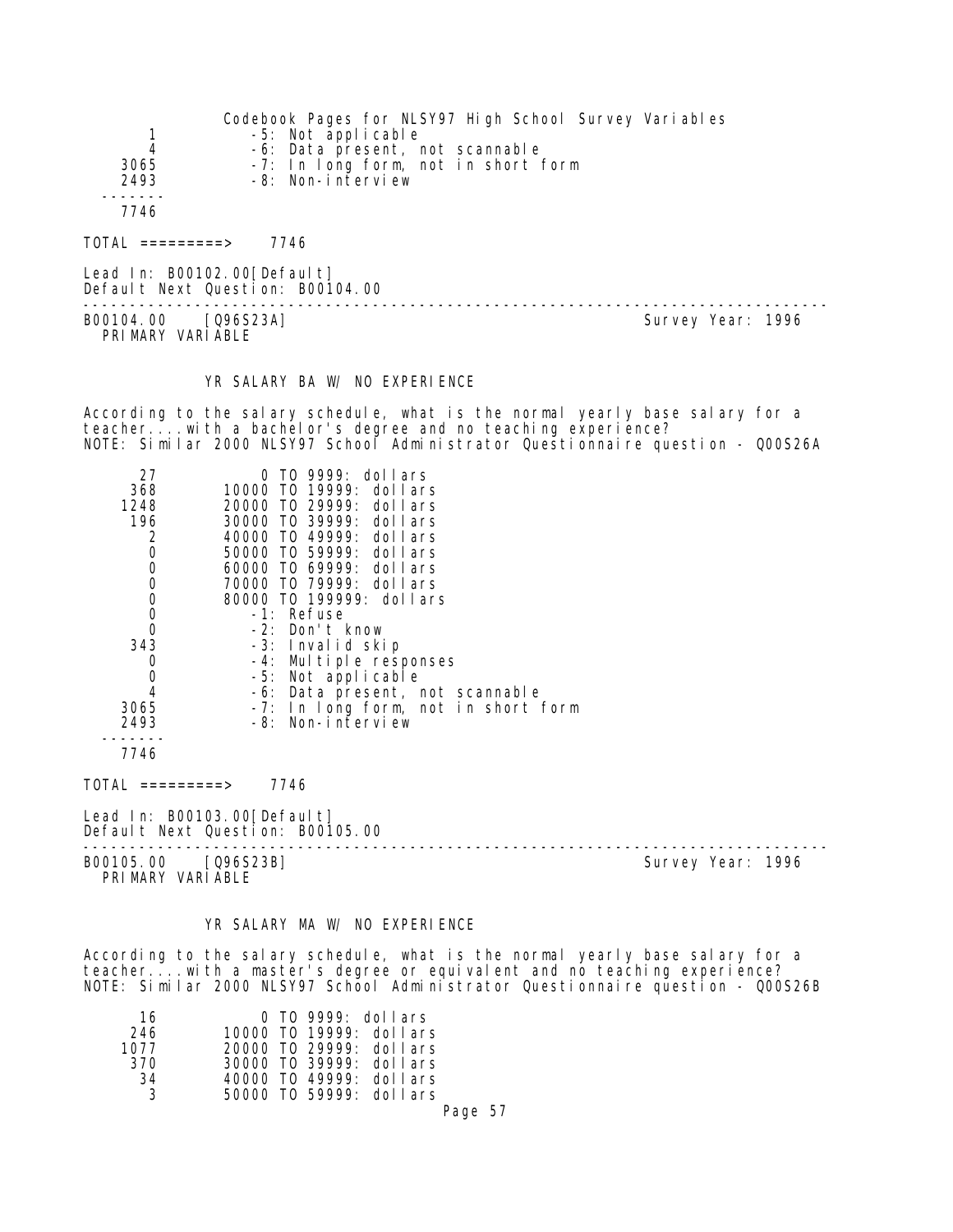|                                         | Codebook Pages for NLSY97 High School Survey Variables |                   |
|-----------------------------------------|--------------------------------------------------------|-------------------|
| 0                                       | 60000 TO 69999: dollars                                |                   |
| $\boldsymbol{0}$                        | 70000 TO 79999: dollars                                |                   |
|                                         | 80000 T0 199999: dollars                               |                   |
| $\begin{matrix}0\\0\\0\end{matrix}$     | -1: Refuse                                             |                   |
|                                         | -2: Don't know                                         |                   |
| 434                                     | -3: Invalid skip                                       |                   |
| 0                                       | -4: Multiple responses                                 |                   |
| $\overline{1}$                          | -5: Not applicable                                     |                   |
| 7                                       | -6: Data present, not scannable                        |                   |
| 3065                                    | -7: In long form, not in short form                    |                   |
| 2493                                    | -8: Non-interview                                      |                   |
| 7746                                    |                                                        |                   |
|                                         |                                                        |                   |
| TOTAL =========>                        | 7746                                                   |                   |
|                                         | Lead In: B00104.00[Default]                            |                   |
|                                         | Default Next Question: B00106.00                       |                   |
| B00106.00 [Q96S23C]<br>PRIMARY VARIABLE |                                                        | Survey Year: 1996 |

## YR SALARY BA 10YR EXPERIENCE

According to the salary schedule, what is the normal yearly base salary for a teacher....with a bachelor's degree and 10 years teaching experience? NOTE: Similar 2000 NLSY97 School Administrator Questionnaire question - Q00S26C

| 24                                   | TO 9999: dollars<br>O               |
|--------------------------------------|-------------------------------------|
| 114                                  | 10000 T0 19999: dollars             |
| 605                                  | 20000 T0 29999: dollars             |
| 709                                  | 30000 TO 39999: dollars             |
| 232                                  | 40000 TO 49999: dollars             |
| 34                                   | 50000 TO 59999: dollars             |
| 0                                    | 60000 TO 69999: dollars             |
| 0                                    | 70000 TO 79999: dollars             |
| 0                                    | 80000 TO 199999: dollars            |
| $\begin{matrix} 0 \\ 0 \end{matrix}$ | -1: Refuse                          |
|                                      | -2: Don't know                      |
| 465                                  | -3: Invalid skip                    |
| 0                                    | -4: Multiple responses              |
| 0                                    | -5: Not applicable                  |
| $\overline{5}$                       | -6: Data present, not scannable     |
| 3065                                 | -7: In long form, not in short form |
| 2493                                 | -8: Non-interview                   |
|                                      |                                     |
| 7746                                 |                                     |

 $TOTAL$  =========> 7746

Lead In: B00105.00[Default] Default Next Question: B00107.00

-------------------------------------------------------------------------------- B00107.00 [Q96S23D] Survey Year: 1996 PRIMARY VARIABLE

## YR SALARY MA 10YR EXPERIENCE

According to the salary schedule, what is the normal yearly base salary for a teacher....with a master's degree or equivalent and 10 years teaching experience?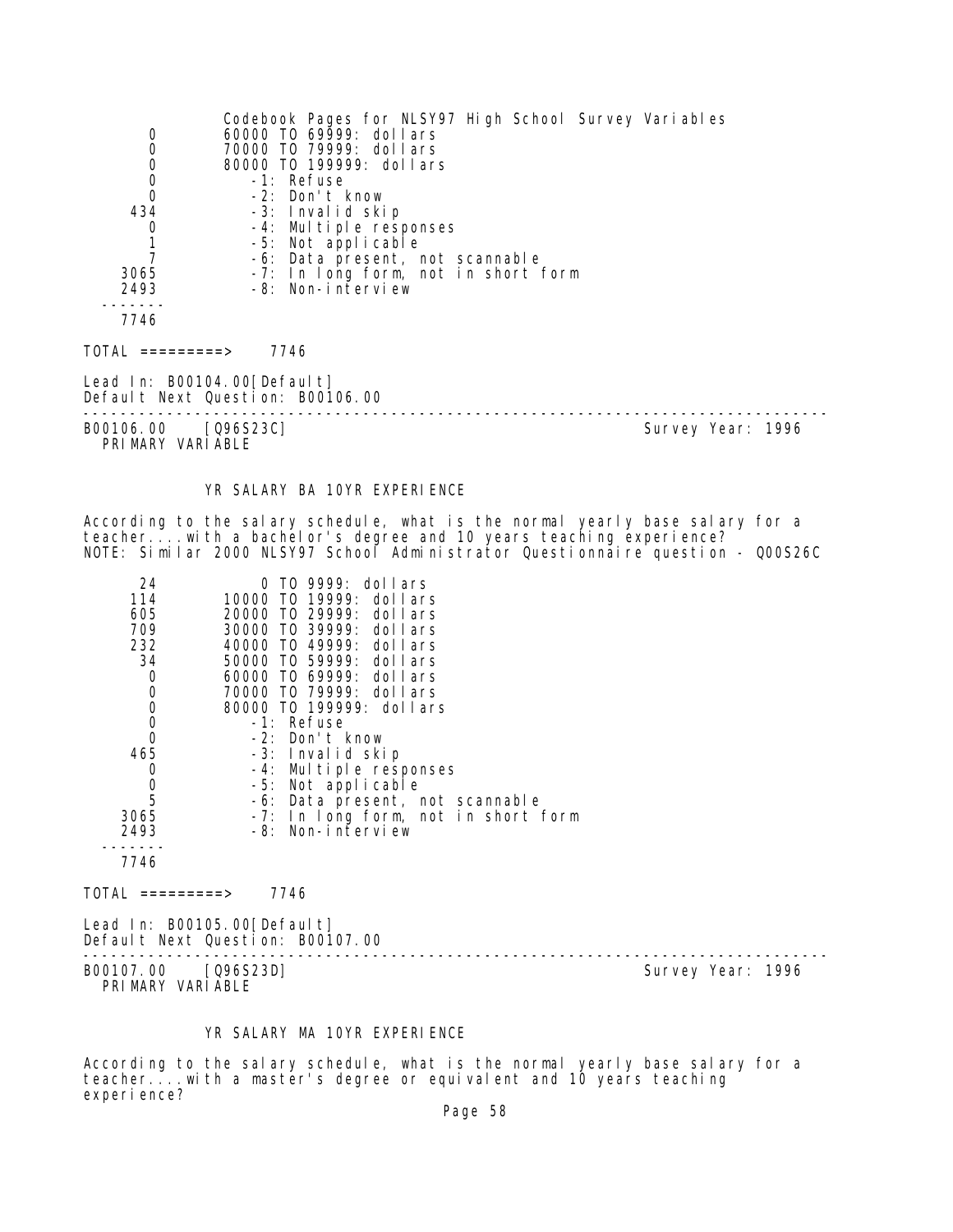|                                                                                                                                                                                                     | Codebook Pages for NLSY97 High School Survey Variables<br>NOTE: Similar 2000 NLSY97 School Administrator Questionnaire question - Q00S26D                                                                                                                                                                                                                                                                                                      |
|-----------------------------------------------------------------------------------------------------------------------------------------------------------------------------------------------------|------------------------------------------------------------------------------------------------------------------------------------------------------------------------------------------------------------------------------------------------------------------------------------------------------------------------------------------------------------------------------------------------------------------------------------------------|
| 17<br>83<br>403<br>705<br>390<br>87<br>17<br>$\begin{smallmatrix}0\0\0\end{smallmatrix}$<br>$\overline{0}$<br>485<br>$\boldsymbol{0}$<br>$\begin{smallmatrix}0\\1\end{smallmatrix}$<br>3065<br>2493 | 0 TO 9999: dollars<br>10000 TO 19999: dollars<br>20000 TO 29999: dollars<br>30000 TO 39999: dollars<br>40000 TO 49999: dollars<br>50000 TO 59999: dollars<br>60000 TO 69999: dollars<br>70000 TO 79999: dollars<br>80000 TO 199999: dollars<br>-1: Refuse<br>-2: Don't know<br>-3: Invalid skip<br>-4: Multiple responses<br>-5: Not applicable<br>-6: Data present, not scannable<br>-7: In long form, not in short form<br>-8: Non-interview |
| 7746                                                                                                                                                                                                |                                                                                                                                                                                                                                                                                                                                                                                                                                                |
| $\overline{IO}AL$ =========>                                                                                                                                                                        | 7746                                                                                                                                                                                                                                                                                                                                                                                                                                           |
| Lead In: B00106.00 [Default]                                                                                                                                                                        | Default Next Question: B00108.00                                                                                                                                                                                                                                                                                                                                                                                                               |
|                                                                                                                                                                                                     |                                                                                                                                                                                                                                                                                                                                                                                                                                                |

PRIMARY VARIABLE

B00126.00 [Q96S35A] Survey Year: 1996

## PARTICIPATED REMEDIAL MATH

As of one month after the start of the school year, how many students enrolled in your school were participating in the following programs: Remedial Math? QUESTIONNAIRE NOTE: If program is offered but no students were participating in it, enter 0.

| 918                  | 0 TO 99: students                   |                   |
|----------------------|-------------------------------------|-------------------|
| 148                  | 100 TO 499: students                |                   |
| 5400000              | 500 TO 999: students                |                   |
|                      | 1000 TO 1999: students              |                   |
|                      | 2000 TO 2999: students              |                   |
|                      | 3000 TO 4999: students              |                   |
|                      | 5000 TO 20000: students             |                   |
|                      | -1: Refuse                          |                   |
|                      | -2: Don't know                      |                   |
| 209                  | -3: Invalid skip                    |                   |
| 0                    | -4: Multiple responses              |                   |
| 901                  | -5: Not applicable                  |                   |
| 3                    | -6: Data present, not scannable     |                   |
| 3065                 | -7: In long form, not in short form |                   |
| 2493                 | -8: Non-interview                   |                   |
|                      |                                     |                   |
| 7746                 |                                     |                   |
|                      |                                     |                   |
| TOTAL =========>     | 7746                                |                   |
|                      | Lead In: B00125.00[Default]         |                   |
|                      | Default Next Question: B00127.00    |                   |
|                      |                                     |                   |
| B00127.00 [Q96S35AN] |                                     | Survey Year: 1996 |
| PRIMARY VARIABLE     |                                     |                   |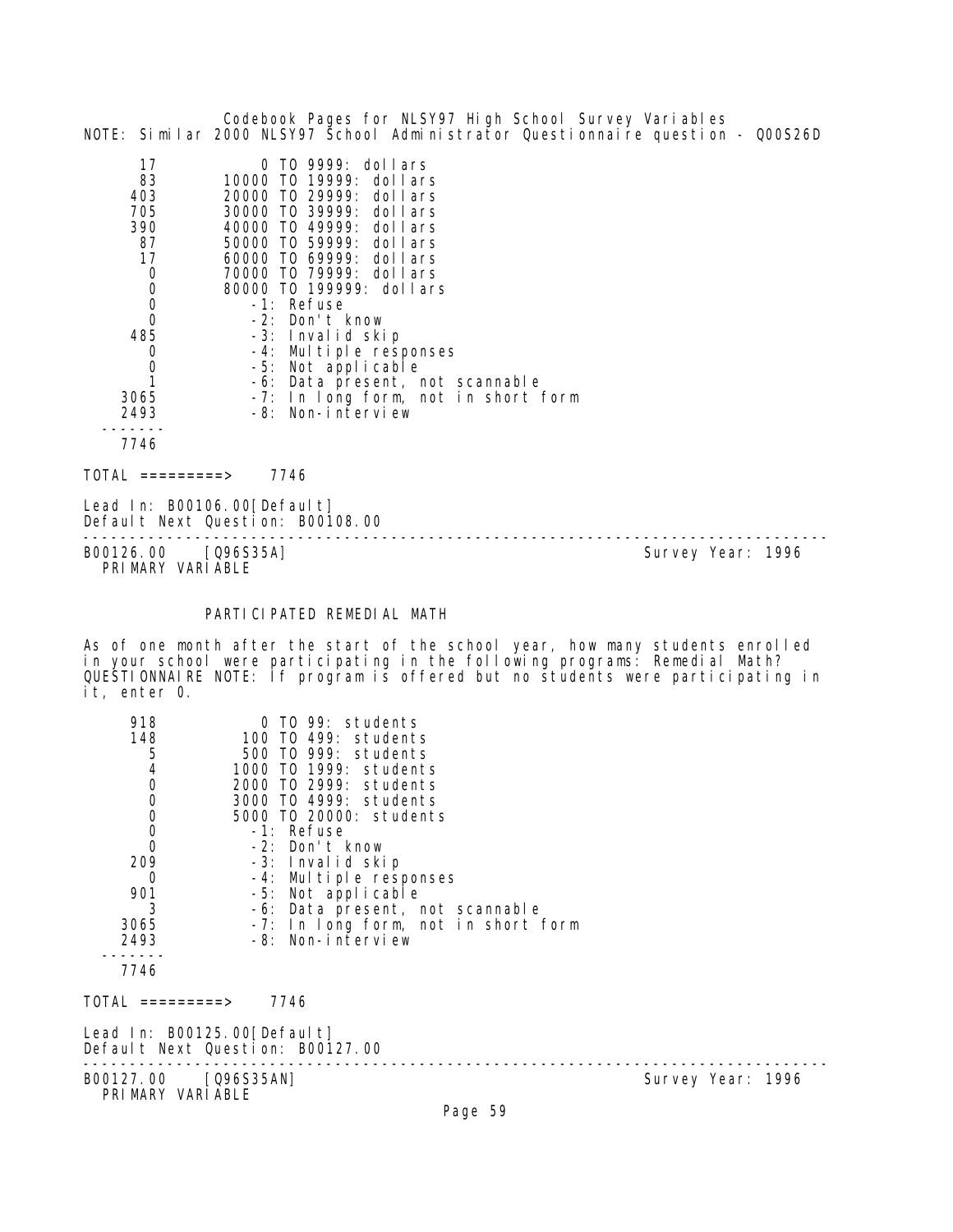#### REMEDIAL MATH NOT OFFERED

Remedial Math program not offered. NOTE: Similar 2000 NLSY97 School Administrator Questionnaire question - Q00S35MA

| 2922<br>2004  | 1 Program offered<br>2 Program not offered             |
|---------------|--------------------------------------------------------|
|               |                                                        |
|               | -1 Refuse                                              |
| $\mathcal{P}$ | -2 Don't know                                          |
| 325           | -3 Invalid skip                                        |
|               | -6 Data present, not scannable                         |
|               | -7 In long form, not in short form<br>-8 Non-interview |
| 2493          |                                                        |
|               |                                                        |
|               |                                                        |

 $TOTAL$  =========> 7746

Lead In: B00126.00[Default] Default Next Question: B00128.00

-------------------------------------------------------------------------------- B00128.00 [Q96S35B] PRIMARY VARIABLE

## PARTICIPATED REMEDIAL ENGLISH/LANGUAGE

As of one month after the start of the school year, how many students enrolled in your school were participating in the following programs: Remedial Reading/English/Language Arts? QUESTIONNAIRE NOTE: If program is offered but no students were participating in it, enter 0.

| 927<br>169<br>$\begin{array}{c} 8 \\ 1 \end{array}$<br>$\mathbf 0$<br>$\begin{matrix} 0 \\ 0 \\ 0 \end{matrix}$<br>$\mathbf 0$<br>218<br>0<br>864<br>3065<br>2493<br>7746<br>TOTAL =========> 7746 | 0 TO 99: students<br>100 TO 499: students<br>500 TO 999: students<br>1000 TO 1999: students<br>2000 TO 2999: students<br>3000 TO 4999: students<br>5000 TO 20000: students<br>-1: Refuse<br>-2: Don't know<br>-3: Invalid skip<br>-4: Multiple responses<br>-5: Not applicable<br>-6: Data present, not scannable<br>-7: In long form, not in short form<br>-8: Non-interview<br>Lead In: B00127.00[Default] |                   |  |
|----------------------------------------------------------------------------------------------------------------------------------------------------------------------------------------------------|--------------------------------------------------------------------------------------------------------------------------------------------------------------------------------------------------------------------------------------------------------------------------------------------------------------------------------------------------------------------------------------------------------------|-------------------|--|
| Default Next Question: B00129.00                                                                                                                                                                   |                                                                                                                                                                                                                                                                                                                                                                                                              |                   |  |
| B00129.00 [Q96S35BN]<br>PRIMARY VARIABLE                                                                                                                                                           |                                                                                                                                                                                                                                                                                                                                                                                                              | Survey Year: 1996 |  |

REMEDIAL READING/ENGLISH/LANGUAGE ARTS NOT OFFERED Page 60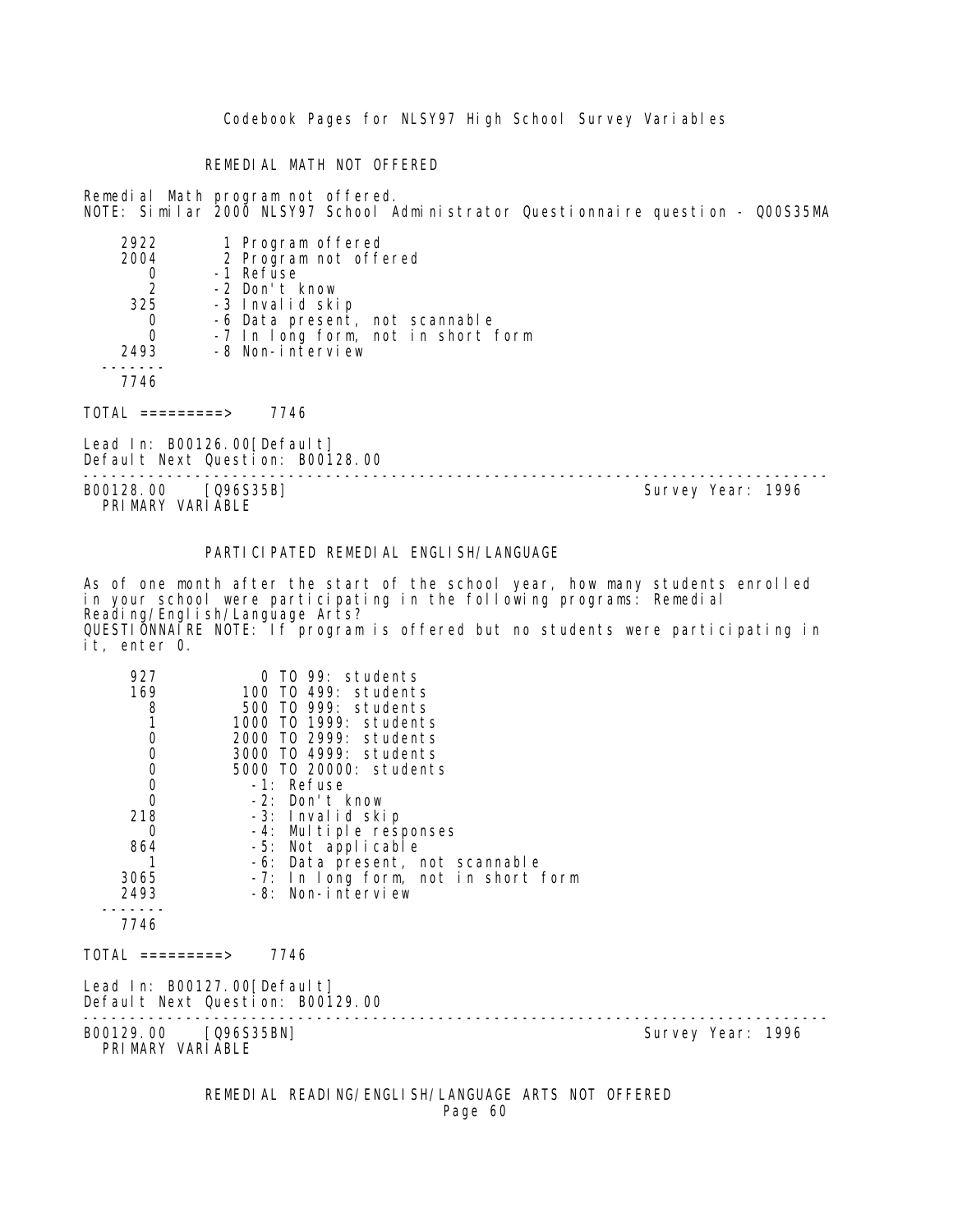Remedial Reading/English/Language Arts program not offered. NOTE: Similar 2000 NLSY97 School Administrator Questionnaire question - Q00S35MB

| 2896 | 1 Program offered<br>2 Program not offered |
|------|--------------------------------------------|
| 2021 |                                            |
|      | -1 Refuse                                  |
| 2    | -2 Don't know                              |
| 334  | -3 Invalid skip                            |
|      | -6 Data present, not scannable             |
|      | -7 In long form, not in short form         |
| 2493 | -8 Non-interview                           |
|      |                                            |
| 7746 |                                            |
|      |                                            |

 $TOTAL$  =========> 7746

Lead In: B00128.00[Default] Default Next Question: B00130.00

B00134.00 [Q96S35E] PRI MARY VARI ABLE

--------------------------------------------------------------------------------

#### PARTICIPATED REMEDIATION POORLY SCORED

As of one month after the start of the school year, how many students enrolled in your school were participating in the following programs: a state or locally funded program for remediation of students who score poorly on a state or local minimum competency test? QUESTIONNAIRE NOTE: If program is offered but no students were participating in it, enter 0.

| 527<br>107<br>20<br>7<br>$\begin{smallmatrix}0\\1\end{smallmatrix}$<br>$\begin{matrix} 0 \\ 0 \\ 0 \end{matrix}$<br>207<br>0<br>1318<br>3065<br>2493<br>7746<br>TOTAL =========> | 0 TO 99: students<br>100 TO 499: students<br>500 TO 999: students<br>1000 TO 1999: students<br>2000 TO 2999: students<br>3000 TO 4999: students<br>5000 TO 20000: students<br>-1: Refuse<br>-2: Don't know<br>-3: Invalid skip<br>-4: Multiple responses<br>-5: Not applicable<br>-6: Data present, not scannable<br>-7: In long form, not in short form<br>-8: Non-interview<br>7746 |                   |
|----------------------------------------------------------------------------------------------------------------------------------------------------------------------------------|---------------------------------------------------------------------------------------------------------------------------------------------------------------------------------------------------------------------------------------------------------------------------------------------------------------------------------------------------------------------------------------|-------------------|
|                                                                                                                                                                                  | Lead In: B00133.00[Default]<br>Default Next Question: B00135.00                                                                                                                                                                                                                                                                                                                       |                   |
| B00135.00 [Q96S35EN]<br>PRIMARY VARIABLE                                                                                                                                         |                                                                                                                                                                                                                                                                                                                                                                                       | Survey Year: 1996 |

## REMEDIATION POORLY SCORED PROGRAM NOT OFFERED

A state or locally funded program for remediation of students who score poorly Page 61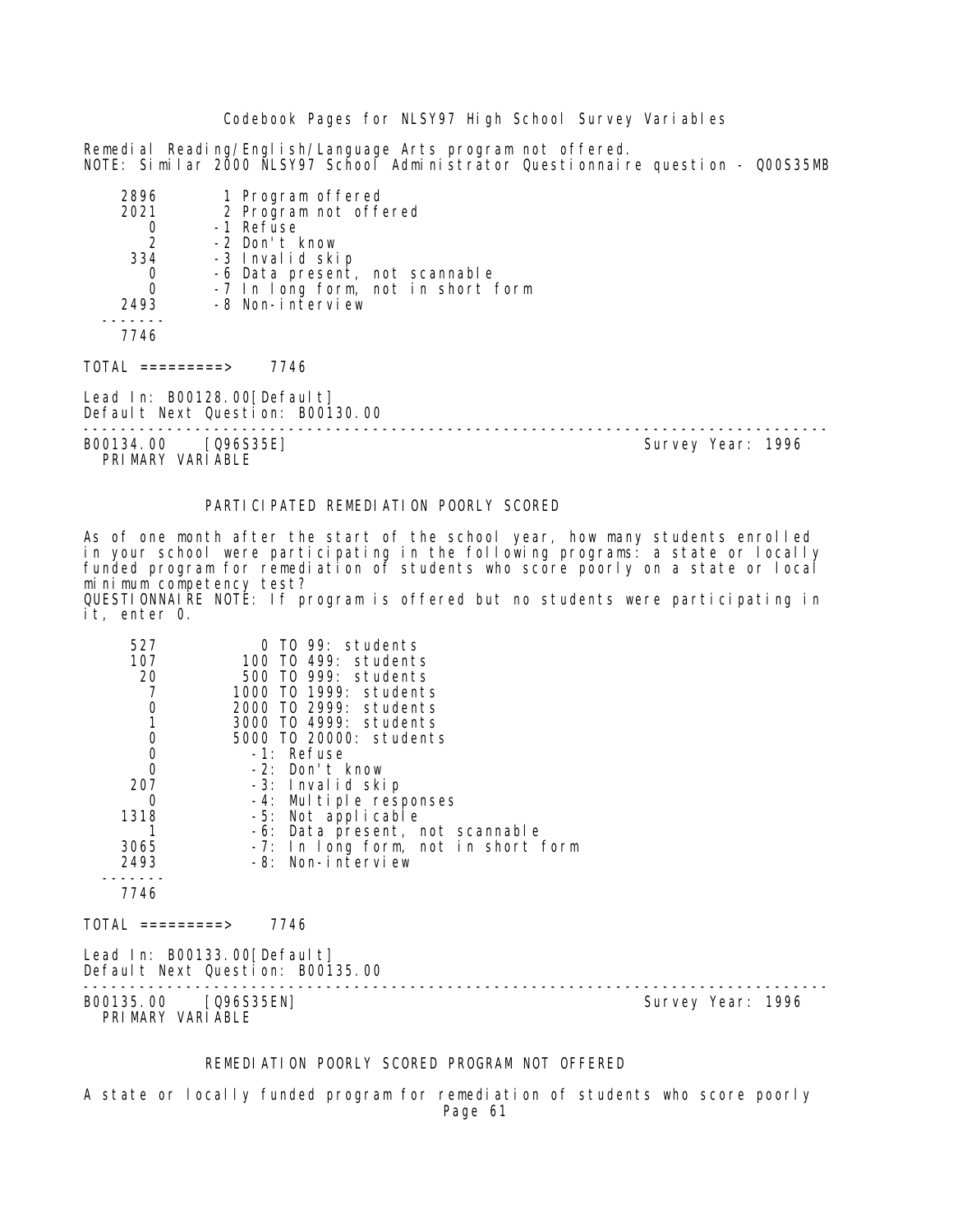|                                                                            | Codebook Pages for NLSY97 High School Survey Variables<br>on a state or local minimum competency test program not offered.                                                              |                   |  |
|----------------------------------------------------------------------------|-----------------------------------------------------------------------------------------------------------------------------------------------------------------------------------------|-------------------|--|
| 659<br>1322<br>0<br>$\mathbf 0$<br>207<br>$\Omega$<br>3065<br>2493<br>7746 | 1 Program offered<br>2 Program not offered<br>-1 Refuse<br>-2 Don't know<br>-3 Invalid skip<br>-6 Data present, not scannable<br>-7 In long form, not in short form<br>-8 Non-interview |                   |  |
| $\text{TOTAL}$ ==========>                                                 | 7746                                                                                                                                                                                    |                   |  |
|                                                                            | Lead In: B00134.00 [Default]<br>Default Next Question: B00136.00                                                                                                                        |                   |  |
| B00136.00 [Q96S35F]<br>PRIMARY VARIABLE                                    |                                                                                                                                                                                         | Survey Year: 1996 |  |

## PARTICIPATED SUMMER SCHOOL

As of one month after the start of the school year, how many students enrolled in your school were participating in the following programs: Summer school (report for summer immediately prior to the current school year)? QUESTIONNAIRE NOTE: If program is offered but no students were participating in it, enter 0.

| 715         | $0$ TO 99: students                 |
|-------------|-------------------------------------|
| 366         | 100 TO 499: students                |
| 93          | 500 T0 999: students                |
| 40          | 1000 TO 1999: students              |
| 3           | 2000 TO 2999: students              |
| $\mathbf 0$ | 3000 T0 4999: students              |
| 0           | 5000 TO 20000: students             |
| 0           | -1: Refuse                          |
| 0           | -2: Don't know                      |
| 303         | -3: Invalid skip                    |
| 0           | -4: Multiple responses              |
| 667         | -5: Not applicable                  |
|             | -6: Data present, not scannable     |
| 3065        | -7: In long form, not in short form |
| 2493        | -8: Non-interview                   |
|             |                                     |
| 7746        |                                     |

 $TOTAL$  =========> 7746

Lead In: B00135.00 [Default] Default Next Question: B00137.00

B00137.00 [Q96S35FN] PRIMARY VARIABLE

--------------------------------------------------------------------------------

## SUMMER SCHOOL NOT OFFERED

Summer school program not offered. NOTE: Similar 2000 NLSY97 School Administrator Questionnaire question - Q00S35MD

2979 1 Program offered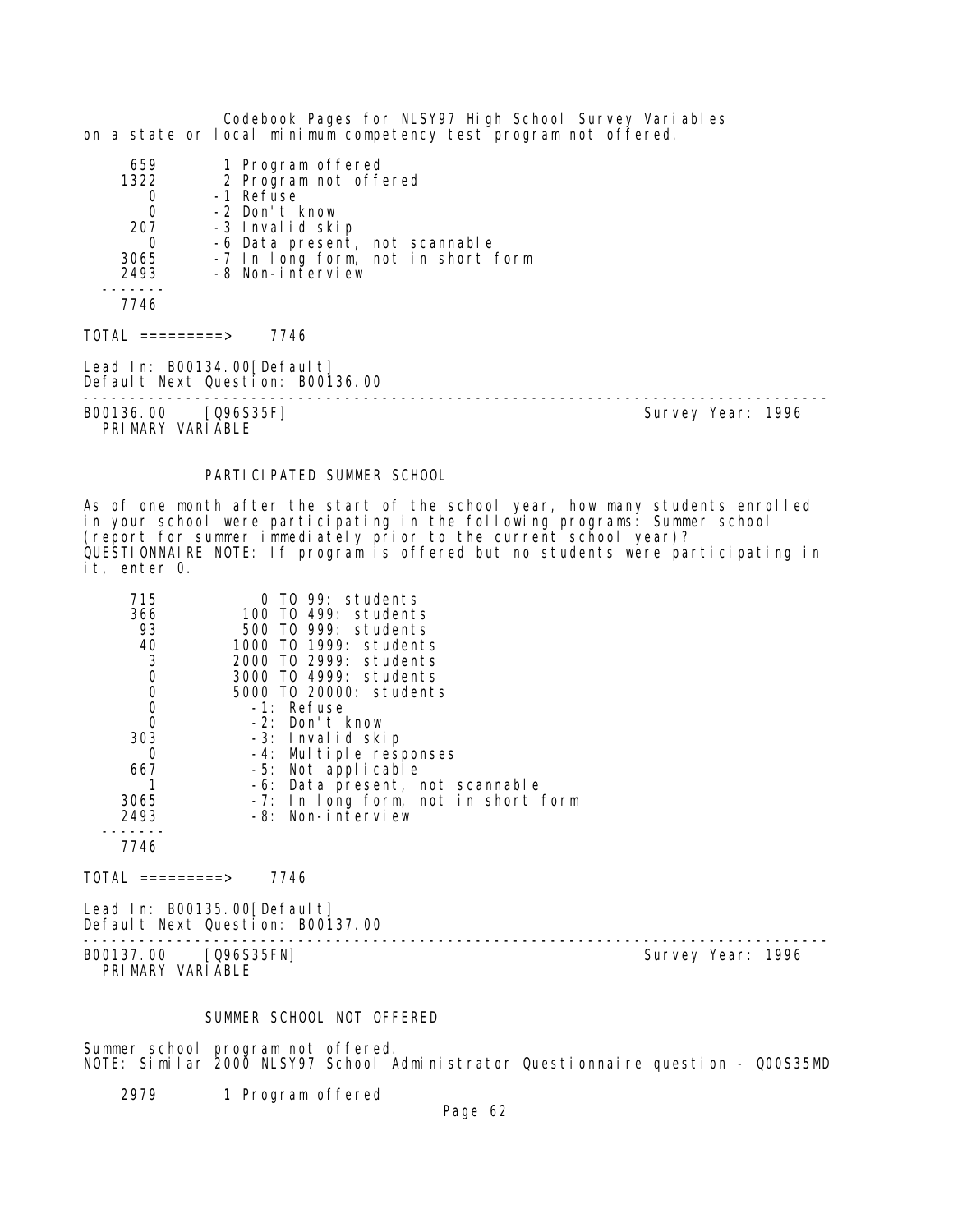|                  | Codebook Pages for NLSY97 High School Survey Variables          |  |
|------------------|-----------------------------------------------------------------|--|
| 1853             | 2 Program not offered                                           |  |
| 0                | -1 Refuse                                                       |  |
| $\overline{2}$   | -2 Don't know                                                   |  |
| 419              | -3 Invalid skip                                                 |  |
| 0                | -6 Data present, not scannable                                  |  |
| $\Omega$         | -7 In long form, not in short form                              |  |
| 2493             | -8 Non-interview                                                |  |
|                  |                                                                 |  |
| 7746             |                                                                 |  |
| TOTAL =========> | 7746                                                            |  |
|                  | Lead In: B00136.00[Default]<br>Default Next Question: B00138.00 |  |

-------------------------------------------------------------------------------- B00138.00 [Q96S35G] PRIMARY VARIABLE

## PARTICIPATED GIFTED AND TALENTED

As of one month after the start of the school year, how many students enrolled in your school were participating in the following programs: Gifted and tal ented? QUESTIONNAIRE NOTE: If program is offered but no students were participating in

it, enter 0.

| 534  | 0 TO 99: students                   |
|------|-------------------------------------|
| 312  | 100 TO 499: students                |
| 31   | 500 T0 999: students                |
| 9    | 1000 TO 1999: students              |
|      | 2000 TO 2999: students              |
|      | 3000 TO 4999: students              |
| 0    | 5000 TO 20000: students             |
| 0    | -1: Refuse                          |
| ∩    | -2: Don't know                      |
| 271  | -3: Invalid skip                    |
| 0    | -4: Multiple responses              |
| 1027 | -5: Not applicable                  |
| - 3  | -6: Data present, not scannable     |
| 3065 | -7: In long form, not in short form |
| 2493 | -8: Non-interview                   |
|      |                                     |

7746

TOTAL =========> 7746

Lead In: B00137.00[Default] Default Next Question: B00139.00

-------------------------------------------------------------------------------- B00139.00 [Q96S35GN] Survey Year: 1996 PRIMARY VARIABLE

#### GIFTED AND TALENTED NOT OFFERED

Gifted and talented program not offered. NOTE: Similar 2000 NLSY97 School Administrator Questionnaire question - Q00S35ME

| 2655 |          | 1 Program offered     |
|------|----------|-----------------------|
| 2209 |          | 2 Program not offered |
|      | 1 Dofuso |                       |

- 0 -1 Refuse 2 -2 Don't know
- Page 63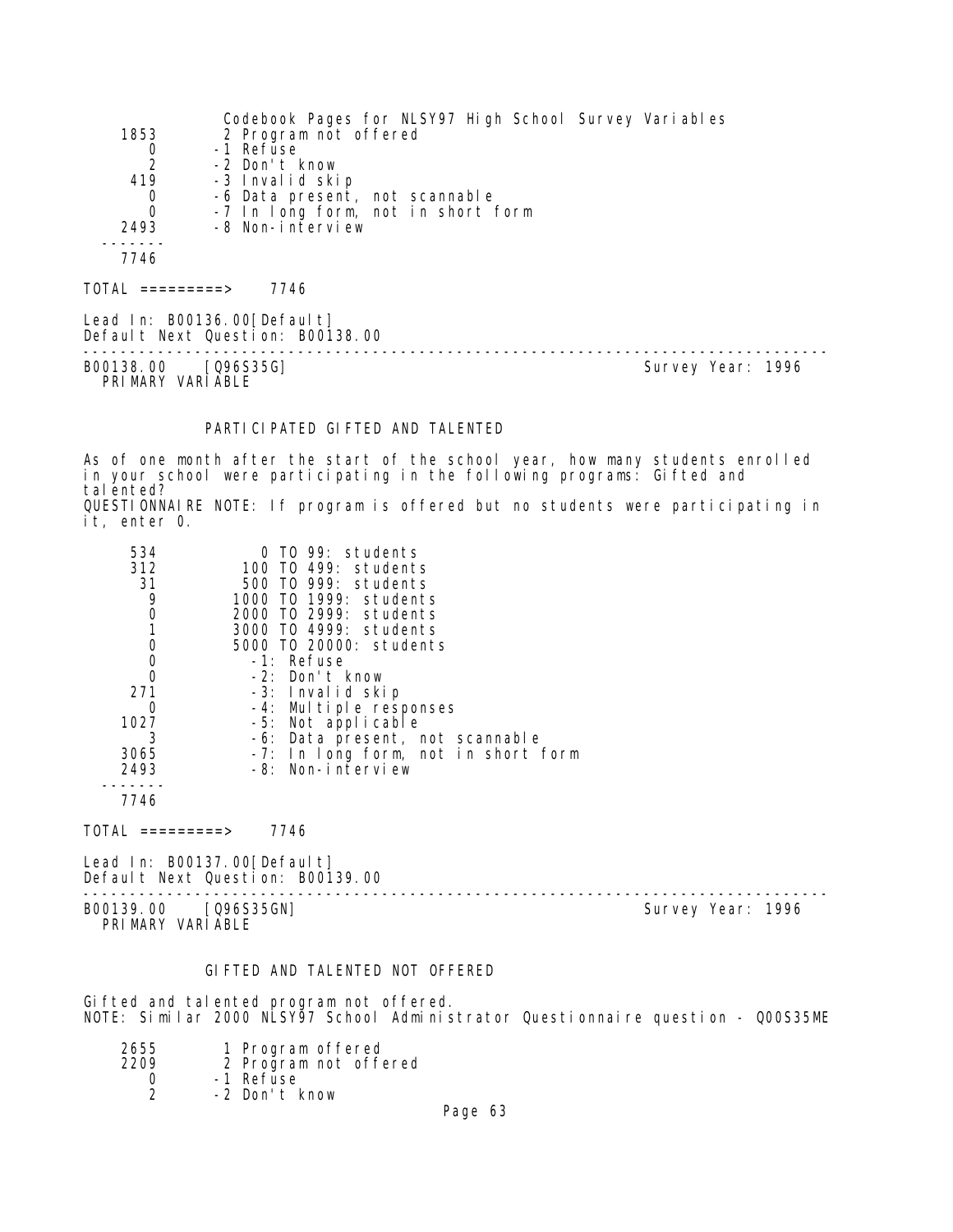|          | Codebook Pages for NLSY97 High School Survey Variables |
|----------|--------------------------------------------------------|
| 387      | -3 Invalid skip                                        |
| 0        | -6 Data present, not scannable                         |
| $\Omega$ | -7 In long form, not in short form                     |
| 2493     | -8 Non-interview                                       |
|          |                                                        |
| 7746     |                                                        |
|          |                                                        |

 $TOTAL$  ========> 7746

Lead In: B00138.00 [Default] Default Next Question: B00140.00 -------------------------------------------------------------------------------- B00140.00 [Q96S35H] Survey Year: 1996 PRIMARY VARIABLE

#### PARTICIPATED JOB PLACEMENT

As of one month after the start of the school year, how many students enrolled in your school were participating in the following programs: Job placement program for seniors? QUESTIONNAIRE NOTE: If program is offered but no students were participating in it, enter 0.

| 545  | $0$ TO 99: students                 |  |
|------|-------------------------------------|--|
| 83   | 100 TO 499: students                |  |
| 3    | 500 TO 999: students                |  |
|      | 1000 T0 1999: students              |  |
| 0    | 2000 TO 2999: students              |  |
| 0    | 3000 TO 4999: students              |  |
| 0    | 5000 TO 20000: students             |  |
| 0    | $-1$ : Refuse                       |  |
| 0    | -2: Don't know                      |  |
| 244  | -3: Invalid skip                    |  |
| 0    | -4: Multiple responses              |  |
| 1311 | -5: Not applicable                  |  |
|      | -6: Data present, not scannable     |  |
| 3065 | -7: In long form, not in short form |  |
| 2493 | -8: Non-interview                   |  |
|      |                                     |  |
| 7746 |                                     |  |

TOTAL =========> 7746

Lead In: B00139.00 [Default] Default Next Question: B00141.00

-------------------------------------------------------------------------------- B00141.00 [Q96S35HN] Survey Year: 1996

PRIMARY VARIABLE

## JOB PLACEMENT NOT OFFERED

Job placement program for seniors not offered. NOTE: Similar 2000 NLSY97 School Administrator Questionnaire question - Q00S35MF

|  | 1714 | 1 Program offered |  |
|--|------|-------------------|--|
|--|------|-------------------|--|

- 3177 2 Program not offered
	- 0 -1 Refuse
- 2 -2 Don't know
- 3 Invalid skip<br>0 -6 Data present,
- 0 -6 Data present, not scannable<br>0 -7 In Iong form, not in short 1
	- 0 -7 In long form, not in short form

```
Page 64
```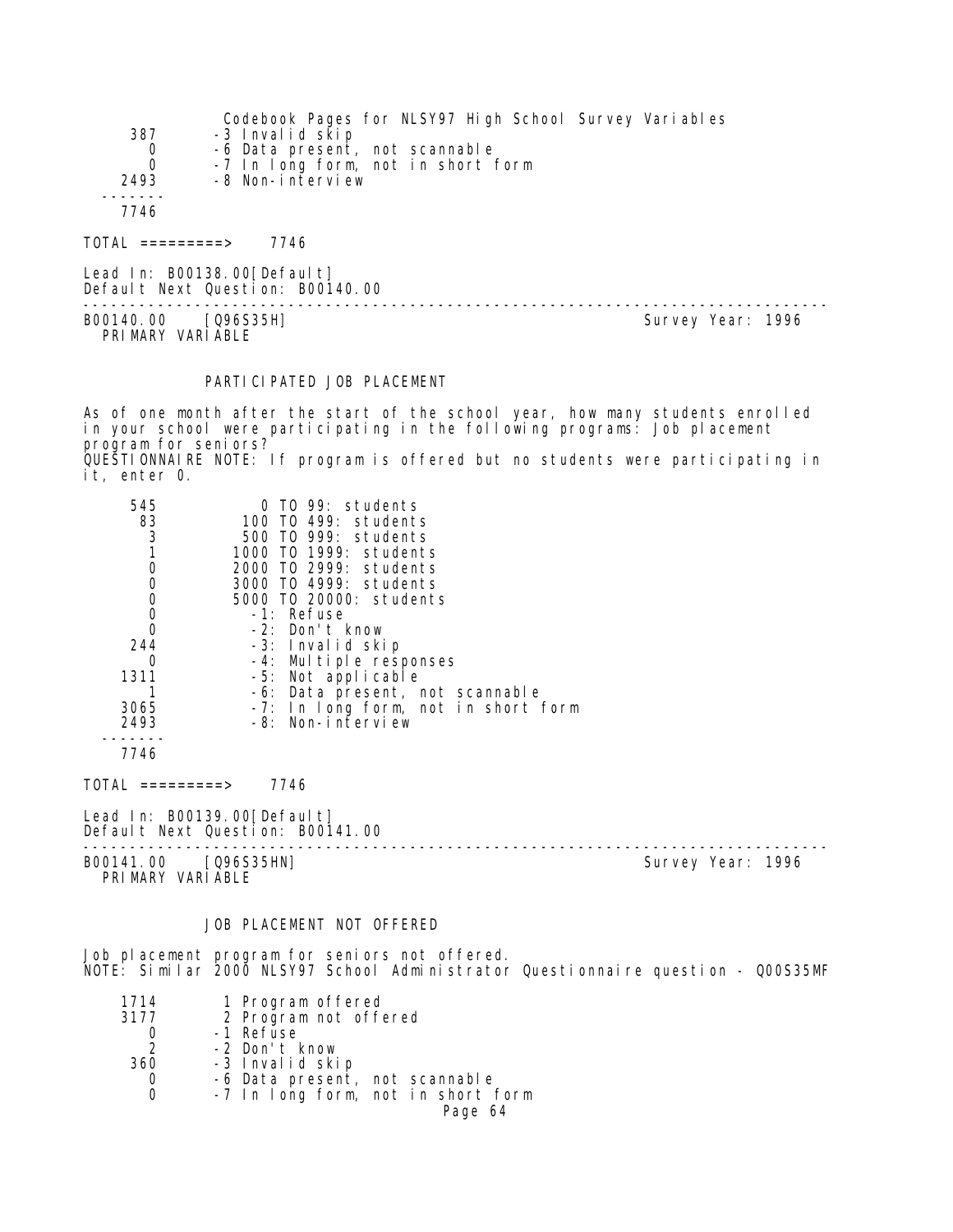Codebook Pages for NLSY97 High School Survey Variables 2493 -8 Non-interview ------- 7746 TOTAL =========> 7746 Lead In: B00140.00 [Default] Default Next Question: B00142.00 -------------------------------------------------------------------------------- B00142.00 [Q96S35I]

PRIMARY VARIABLE

## PARTICI PATED SCHOOL BREAKFAST

As of one month after the start of the school year, how many students enrolled in your school were participating in the following programs: School breakfast program? QUESTIONNAIRE NOTE: If program is offered but no students were participating in

it, enter 0.

| 419                 | TO 99: students                                                  |
|---------------------|------------------------------------------------------------------|
| 290                 | 100 TO 499: students                                             |
| 43                  | 500 TO 999: students                                             |
| 31                  | 1000 TO 1999: students                                           |
|                     | 2000 TO 2999: students                                           |
| $\frac{2}{0}$       | 3000 TO 4999: students                                           |
|                     | 5000 TO 20000: students                                          |
| $\mathbf 0$         | -1: Refuse                                                       |
| $\overline{0}$      | -2: Don't know                                                   |
| 260                 | -3: Invalid skip                                                 |
|                     | -4: Multiple responses                                           |
| 1142                | -5: Not applicable                                               |
| 0                   | -6: Data present, not scannable                                  |
| 3065                | -7: In long form, not in short form                              |
| 2493                | -8: Non-interview                                                |
|                     |                                                                  |
| 7746                |                                                                  |
| $TOTAL$ ==========> | 7746                                                             |
|                     | Lead In: B00141.00 [Default]<br>Default Next Question: B00143.00 |
|                     |                                                                  |

B00143.00 [Q96S35IN] Survey Year: 1996 PRIMARY VARIABLE

#### SCHOOL BREAKFAST NOT OFFERED

School breakfast program not offered. NOTE: Similar 2000 NLSY97 School Administrator Questionnaire question - Q00S35MG

| 2261          | 1 Program offered                  |
|---------------|------------------------------------|
| 2614          | 2 Program not offered              |
|               | -1 Refuse                          |
| $\mathcal{P}$ | -2 Don't know                      |
| 376           | -3 Invalid skip                    |
| 0             | -6 Data present, not scannable     |
| 0             | -7 In long form, not in short form |
| 2493          | -8 Non-interview                   |
|               |                                    |
| 7746          |                                    |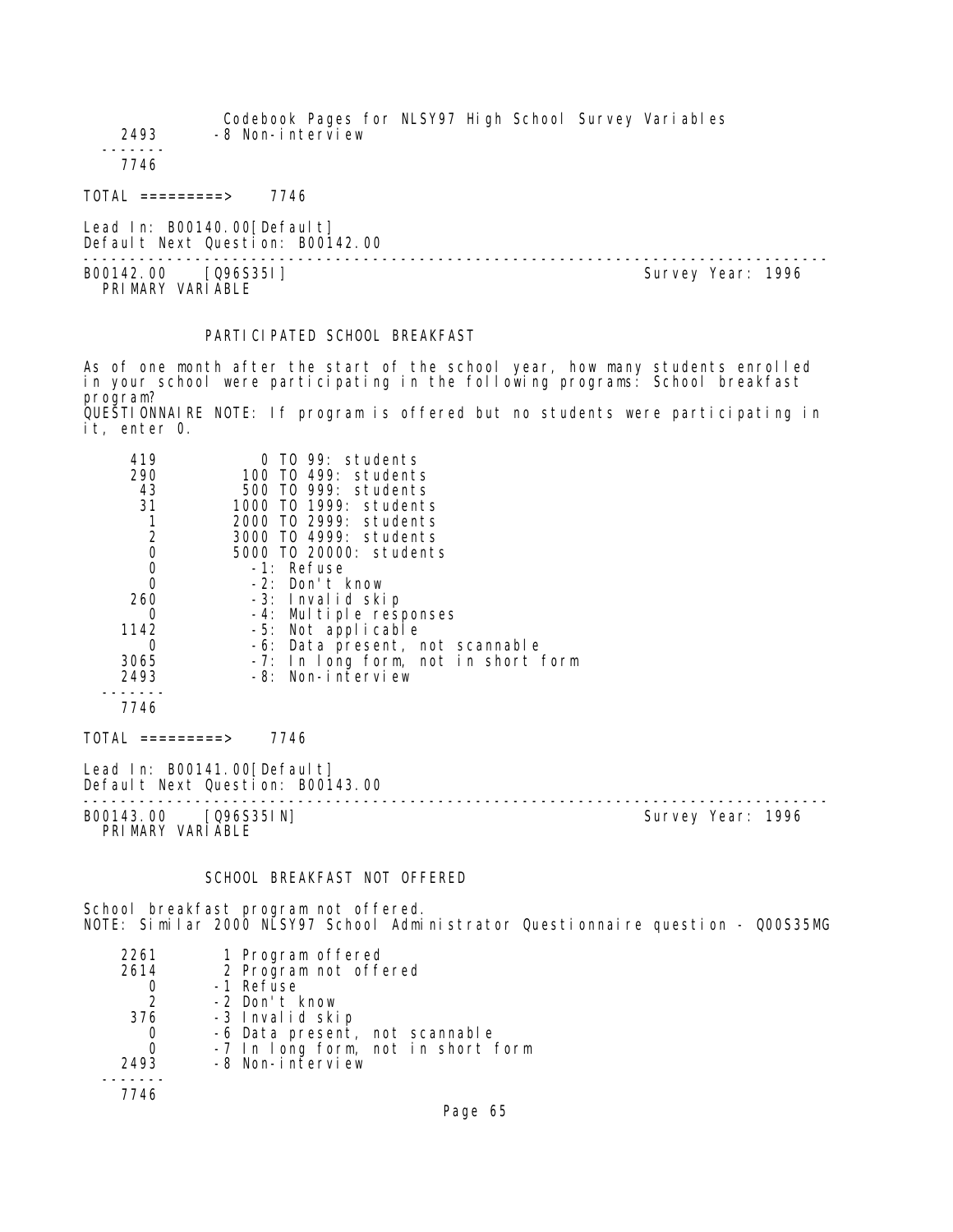$TOTAL$  =========> 7746

Lead In: B00142.00 [Default] Default Next Question: B00144.00

-------------------------------------------------------------------------------- B00144.00 [Q96S35J] PRIMARY VARIABLE

## PARTICIPATED SCHOOL LUNCH

As of one month after the start of the school year, how many students enrolled in your school were participating in the following programs: National School Lunch Program? QUESTIONNAIRE NOTE: If program is offered but no students were participating in it, enter 0.

| 396<br>467     | $0$ TO 99: students<br>100 TO 499: students |
|----------------|---------------------------------------------|
| 156            | 500 TO 999: students                        |
| 77             | 1000 TO 1999: students                      |
| 6              | 2000 TO 2999: students                      |
| 4              | 3000 TO 4999: students                      |
| 0              | 5000 TO 20000: students                     |
| 0              | -1: Refuse                                  |
| $\overline{0}$ | -2: Don't know                              |
| 277            | -3: Invalid skip                            |
| 0              | -4: Multiple responses                      |
| 803            | -5: Not applicable                          |
|                | -6: Data present, not scannable             |
| 3065           | -7: In long form, not in short form         |
| 2493           | -8: Non-interview                           |
| 7746           |                                             |
|                |                                             |

TOTAL =========> 7746

Lead In: B00143.00 [Default] Default Next Question: B00145.00 --------------------------------------------------------------------------------

B00130.00 [Q96S35C] PRI MARY VARI ABLE

## PARTICIPATED ESL

As of one month after the start of the school year, how many students enrolled in your school were participating in the following programs: ESL (English as a Second Language)/bilingual? QUESTIONNAIRE NOTE: If program is offered but no students were participating in it, enter 0.

| TO 99: students         |
|-------------------------|
| TO 499: students        |
| 500 TO 999: students    |
| 1000 TO 1999: students  |
| 2000 TO 2999: students  |
| 3000 TO 4999: students  |
| 5000 TO 20000: students |
| -1: Refuse              |
| -2: Don't know          |
| -3: Invalid skip        |
|                         |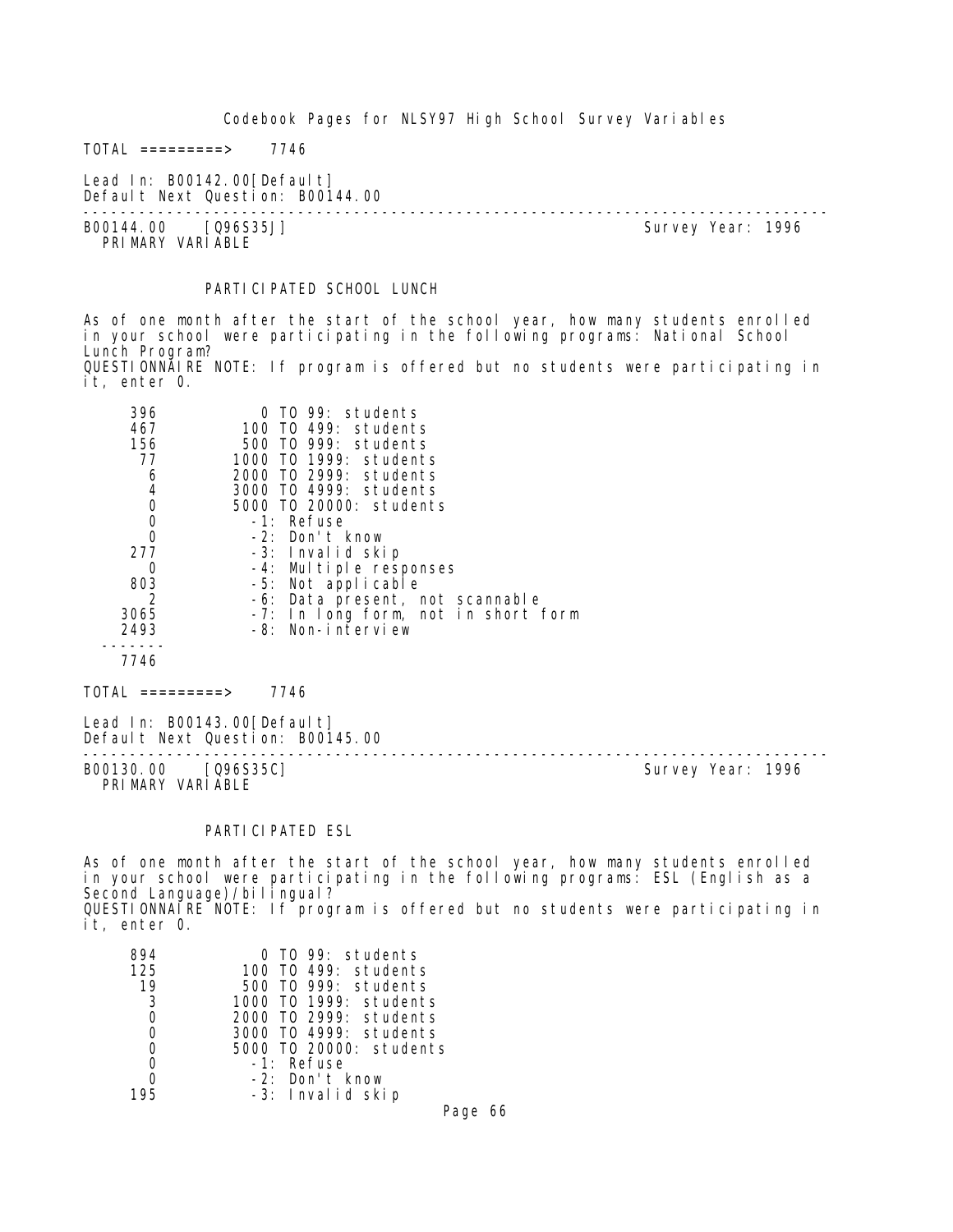| 0<br>949            | Codebook Pages for NLSY97 High School Survey Variables<br>-4: Multiple responses<br>-5: Not applicable |
|---------------------|--------------------------------------------------------------------------------------------------------|
| 3065<br>2493        | -6: Data present, not scannable<br>-7: In long form, not in short form<br>-8: Non-interview            |
| 7746                |                                                                                                        |
| $TOTAL$ ==========> | 7746                                                                                                   |

Lead In: B00129.00 [Default] Default Next Question: B00131.00 -------------------------------------------------------------------------------- B00131.00 [Q96S35CN]

PRI MARY VARI ABLE

#### ESL NOT OFFERED

ESL program not offered. NOTE: Similar 2000 NLSY97 School Administrator Questionnaire question - Q00S35MC

| 2455          | 1 Program offered                  |
|---------------|------------------------------------|
| 2485          | 2 Program not offered              |
|               | -1 Refuse                          |
| $\mathcal{P}$ | -2 Don't know                      |
| 311           | -3 Invalid skip                    |
| 0             | -6 Data present, not scannable     |
| 0             | -7 In long form, not in short form |
| 2493          | -8 Non-interview                   |
|               |                                    |
| 7746          |                                    |

 $TOTAL$  =========> 7746

Lead In: B00130.00 [Default] Default Next Question: B00132.00

B00132.00 [Q96S35D] PRIMARY VARIABLE

--------------------------------------------------------------------------------

#### PARTICIPATED MIGRANT EDUCATION

As of one month after the start of the school year, how many students enrolled in your school were participating in the following programs: Migrant education? QUESTIONNAIRE NOTE: If program is offered but no students were participating in it, enter 0.

| 451  | TO 99: students                     |
|------|-------------------------------------|
| 16   | 100 TO 499: students                |
| 3    | 500 TO 999: students                |
|      | 1000 TO 1999: students              |
|      | 2000 TO 2999: students              |
|      | 3000 T0 4999: students              |
|      | 5000 TO 20000: students             |
|      | -1: Refuse                          |
|      | -2: Don't know                      |
| 184  | -3: Invalid skip                    |
|      | -4: Multiple responses              |
| 1532 | -5: Not applicable                  |
|      | -6: Data present, not scannable     |
| 3065 | -7: In long form, not in short form |
|      | Page 67                             |
|      |                                     |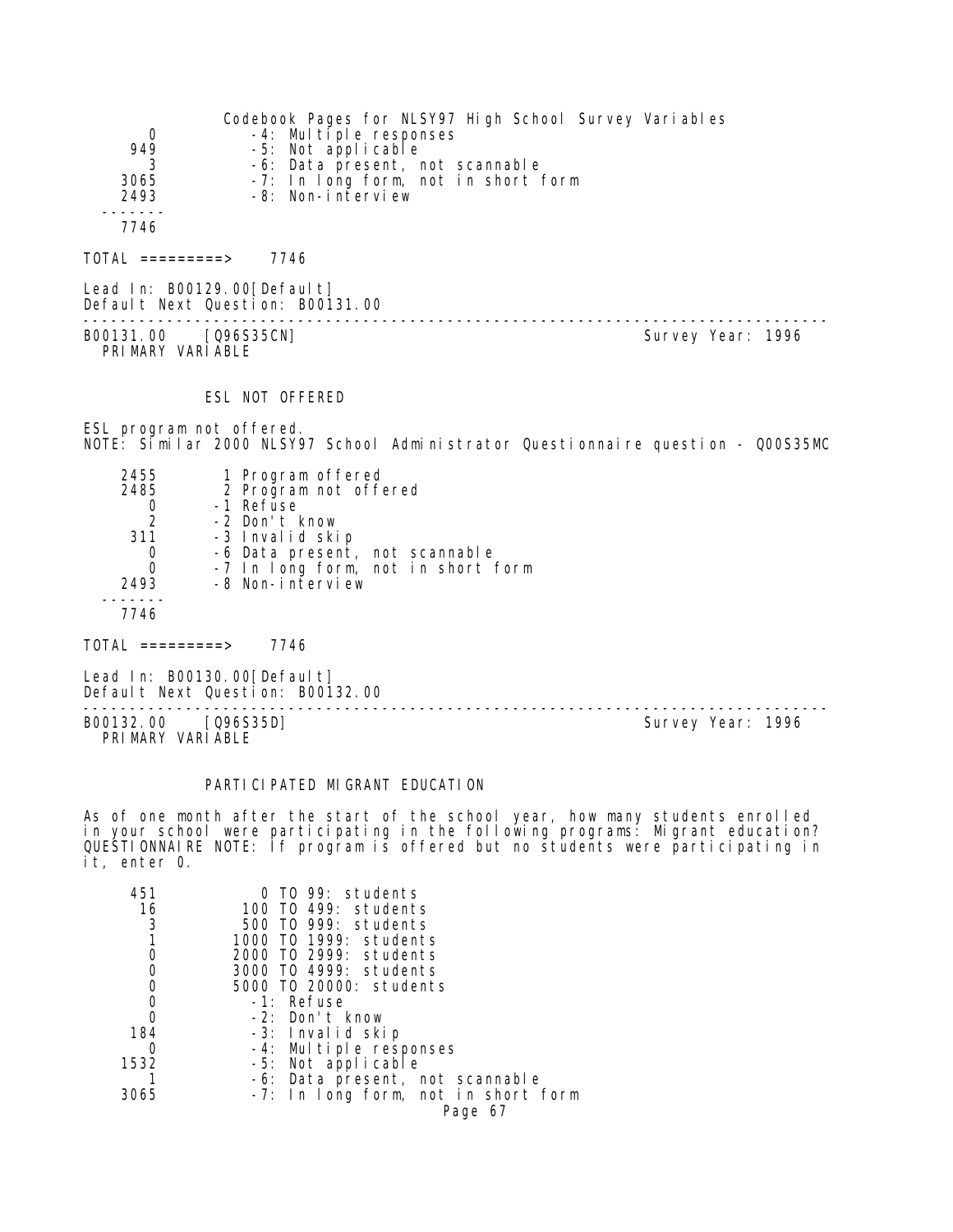| 2493                                     | Codebook Pages for NLSY97 High School Survey Variables<br>-8: Non-interview                                                                                                                        |                   |
|------------------------------------------|----------------------------------------------------------------------------------------------------------------------------------------------------------------------------------------------------|-------------------|
| 7746                                     |                                                                                                                                                                                                    |                   |
| $TOTAL$ =========> 7746                  |                                                                                                                                                                                                    |                   |
|                                          | Lead In: B00131.00 [Default]<br>Default Next Question: B00133.00                                                                                                                                   |                   |
| B00133.00 [Q96S35DN]<br>PRIMARY VARIABLE |                                                                                                                                                                                                    | Survey Year: 1996 |
|                                          | MIGRANT EDUCATION PROGRAM NOT OFFERED                                                                                                                                                              |                   |
|                                          | Migrant education program not offered.                                                                                                                                                             |                   |
| 471<br>1533<br>0<br>0<br>2493            | 1 Program offered<br>2 Program not offered<br>-1 Refuse<br>-2 Don't know<br>184 -3 Invalid skip<br>0 -6 Data present, not scannable<br>3065 -7 In long form, not in short form<br>-8 Non-interview |                   |
| 7746                                     |                                                                                                                                                                                                    |                   |
| $TOTAI = = = = = = = = > 7746$           |                                                                                                                                                                                                    |                   |
|                                          | Lead In: B00132.00 [Default]<br>Default Next Question: B00134.00                                                                                                                                   |                   |
| B00117.00 [Q96S32A]<br>PRIMARY VARIABLE  |                                                                                                                                                                                                    | Survey Year: 1996 |

# STUDENTS: ASIAN/PACIFIC ISLANDER

What percentage of your students belong to the following racial/ethnic group: Asian/Pacific Islander

| 698           | $0:$ percent                        |
|---------------|-------------------------------------|
| 2705          | .01 TO 9.9: percent                 |
| 451           | 10 T0 19.9: percent                 |
| 186           | 20 T0 39.9: percent                 |
| 27            | 40 T0 59.9: percent                 |
| $\frac{8}{7}$ | 60 T0 79.9: percent                 |
|               | 80 T0 1000.9: percent               |
| 21            | -1: Refuse                          |
| 25            | -2: Don't know                      |
| 1112          | -3: Invalid skip                    |
| Ő             | -4: Multiple responses              |
| 9             | -5: Not applicable                  |
| 4             | -6: Data present, not scannable     |
|               | -7: In long form, not in short form |
| 2493          | -8: Non-interview                   |
|               |                                     |
| 7746          |                                     |

TOTAL =========> 7746

Lead In: B00116.00[Default]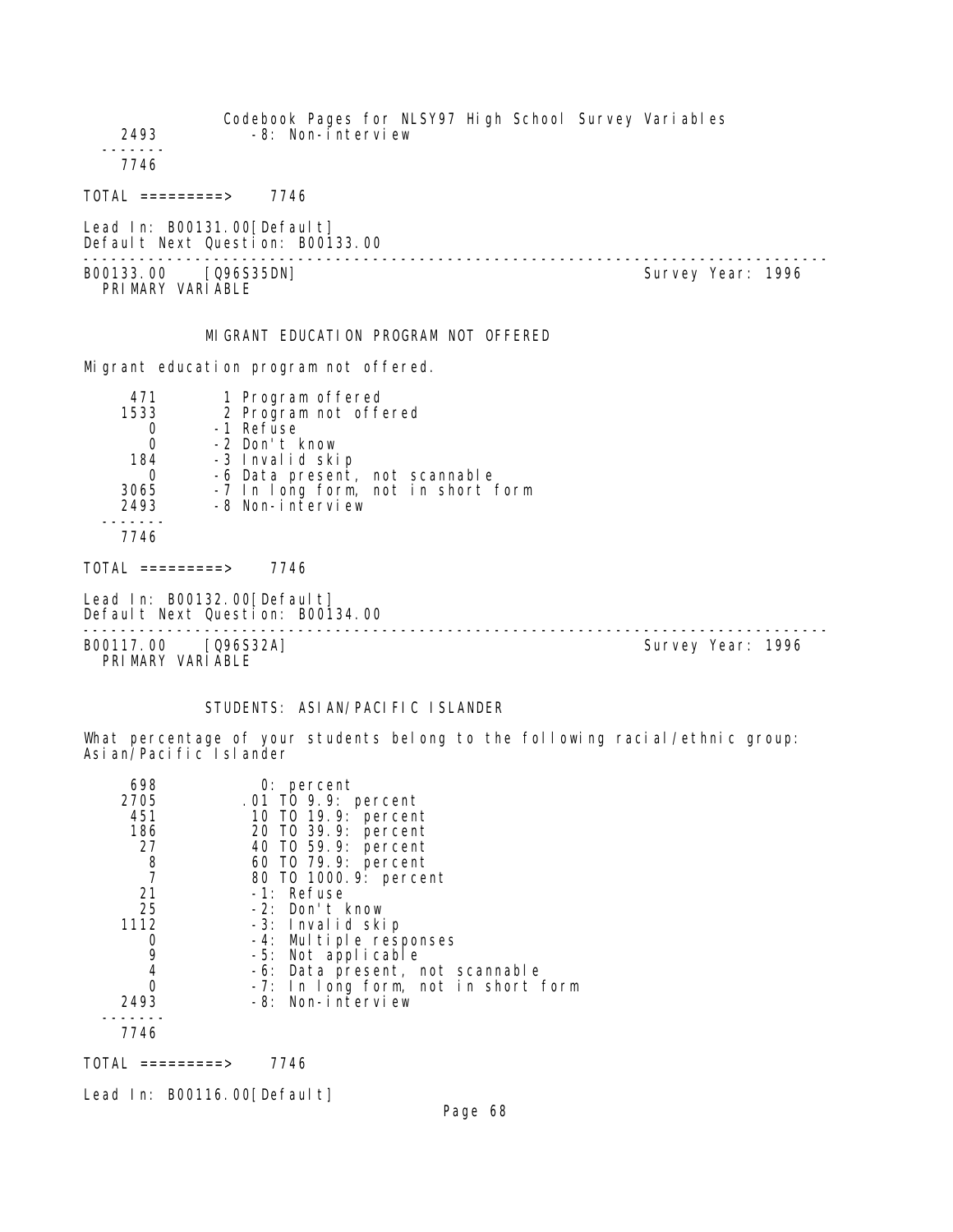Codebook Pages for NLSY97 High School Survey Variables Default Next Question: B00118.00 --------------------------------------------------------------------------------

B00118.00 [Q96S32B] PRIMARY VARIABLE

## STUDENTS: BLACK (NOT HISPANIC)

What percentage of your students belong to the following racial/ethnic group: Black/not Hispanic NOTE: Similar<sup>'</sup> 2000 NLSY97 School Administrator Questionnaire question - Q00S30C

| 295<br>2460<br>676<br>554<br>221<br>134<br>254<br>21<br>25<br>602<br>8<br>$\overline{2}$<br>0 | $0:$ percent<br>.01 TO 9.9: percent<br>10 T0 19.9: percent<br>20 TO 39.9: percent<br>40 TO 59.9: percent<br>60 TO 79.9: percent<br>80 T0 1000. 9: percent<br>-1: Refuse<br>-2: Don't know<br>-3: Invalid skip<br>-4: Multiple responses<br>-5: Not applicable<br>-6: Data present, not scannable<br>-7: In long form, not in short form |  |
|-----------------------------------------------------------------------------------------------|-----------------------------------------------------------------------------------------------------------------------------------------------------------------------------------------------------------------------------------------------------------------------------------------------------------------------------------------|--|
| 2493                                                                                          | -8: Non-interview                                                                                                                                                                                                                                                                                                                       |  |
| 7746                                                                                          |                                                                                                                                                                                                                                                                                                                                         |  |
| ᆍᅎᆍᄭ                                                                                          | 77 <i>11</i>                                                                                                                                                                                                                                                                                                                            |  |

 $TOTAL$  =========> 7746

Lead In: B00117.00 [Default] Default Next Question: B00119.00

--------------------------------------------------------------------------------

B00119.00 [Q96S32C] PRIMARY VARIABLE

#### STUDENTS: WHITE (NOT HISPANIC)

What percentage of your students belong to the following racial/ethnic group: White/not Hispanic NOTE: Similar 2000 NLSY97 School Administrator Questionnaire question - Q00S30B

| 74<br>342<br>197<br>414<br>549<br>923<br>2253<br>21<br>25<br>449<br>0<br>6<br>2493 | $0:$ percent<br>.01 TO 9.9: percent<br>10 T0 19.9: percent<br>20 T0 39.9: percent<br>40 T0 59.9: percent<br>60 T0 79.9: percent<br>80 T0 1000.9: percent<br>-1: Refuse<br>-2: Don't know<br>-3: Invalid skip<br>-4: Multiple responses<br>-5: Not applicable<br>-6: Data present, not scannable<br>-7: In long form, not in short form<br>-8: Non-interview |
|------------------------------------------------------------------------------------|-------------------------------------------------------------------------------------------------------------------------------------------------------------------------------------------------------------------------------------------------------------------------------------------------------------------------------------------------------------|
| 7746                                                                               |                                                                                                                                                                                                                                                                                                                                                             |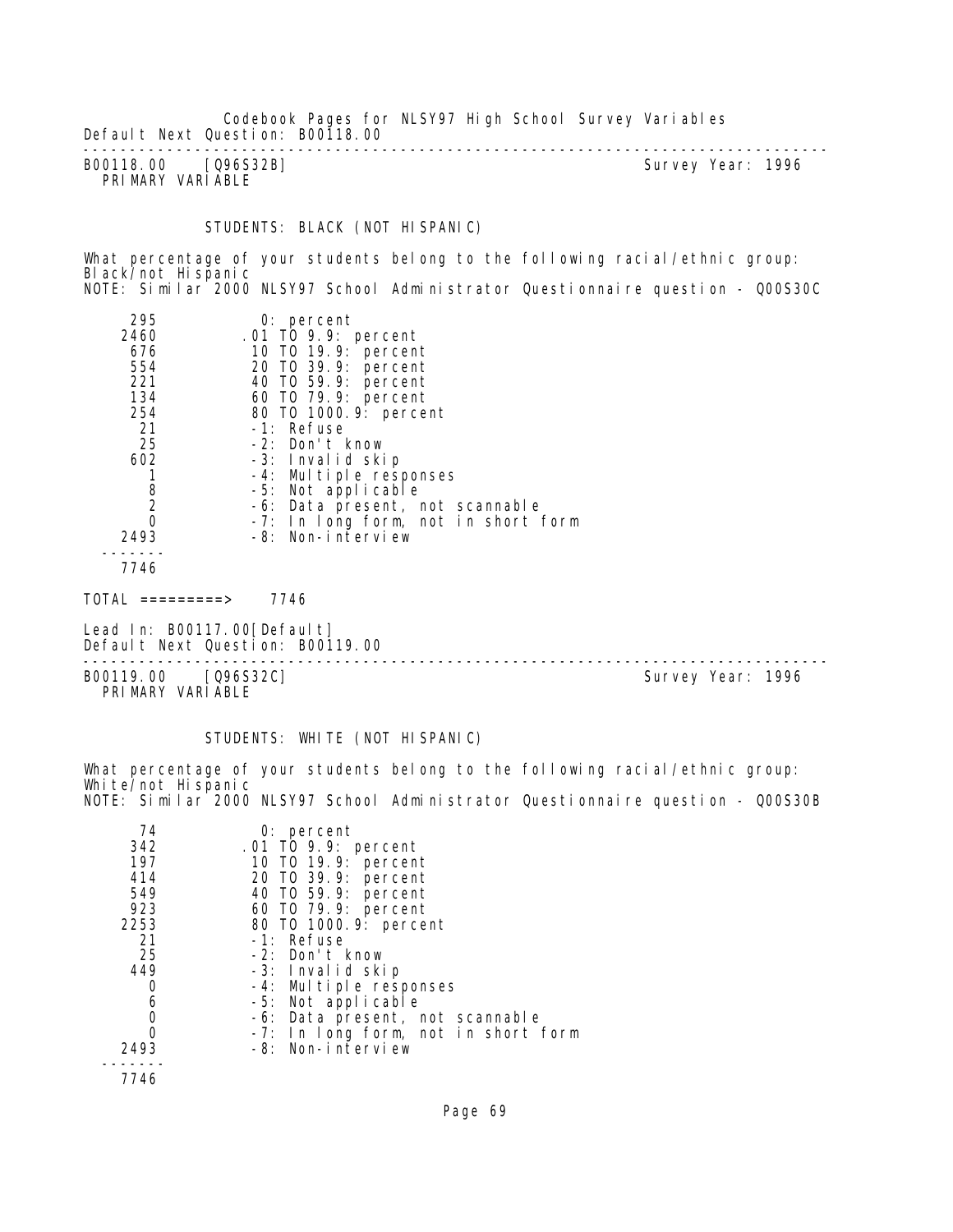Codebook Pages for NLSY97 High School Survey Variables  $TOTAL$  =========> Lead In: B00118.00 [Default] Default Next Question: B00120.00 -------------------------------------------------------------------------------- B00120.00 [Q96S32D] Survey Year: 1996 PRIMARY VARIABLE

STUDENTS: HISPANIC

What percentage of your students belong to the following racial/ethnic group: Hispanic NOTE: Similar 2000 NLSY97 School Administrator Questionnaire question - Q00S30A

| 414  | $0:$ percent                        |
|------|-------------------------------------|
| 2268 | .01 TO 9.9: percent                 |
| 606  | 10 T0 19.9: percent                 |
| 516  | 20 T0 39.9: percent                 |
| 226  | 40 T0 59.9: percent                 |
| 148  | 60 T0 79.9: percent                 |
| 154  | 80 T0 1000. 9: percent              |
| 21   | -1: Refuse                          |
| 25   | -2: Don't know                      |
| 864  | -3: Invalid skip                    |
| O    | -4: Multiple responses              |
| 9    | -5: Not applicable                  |
| 2    | -6: Data present, not scannable     |
| 0    | -7: In long form, not in short form |
| 2493 | -8: Non-interview                   |
|      |                                     |
| 7746 |                                     |

 $TOTAL$  =========> 7746

Lead In: B00119.00 [Default] Default Next Question: B00121.00

B00121.00 [Q96S32E] PRIMARY VARIABLE

--------------------------------------------------------------------------------

#### STUDENTS: NATIVE AMERICAN

What percentage of your students belong to the following racial/ethnic group: Native American NOTE: Similar 2000 NLSY97 School Administrator Questionnaire question - Q00S30F

| 1792 | $0:$ percent                        |
|------|-------------------------------------|
| 1286 | .01 TO 9.9: percent                 |
| 37   | 10 T0 19.9: percent                 |
| 12   | 20 T0 39.9: percent                 |
| 3    | 40 T0 59.9: percent                 |
|      | 60 T0 79.9: percent                 |
| 20   | 80 T0 1000.9: percent               |
| 21   | -1: Refuse                          |
| 25   | -2: Don't know                      |
| 2039 | -3: Invalid skip                    |
| O    | -4: Multiple responses              |
| 15   | -5: Not applicable                  |
| 2    | -6: Data present, not scannable     |
| Ω    | -7: In long form, not in short form |
| 2493 | -8: Non-interview                   |
|      | Page 70                             |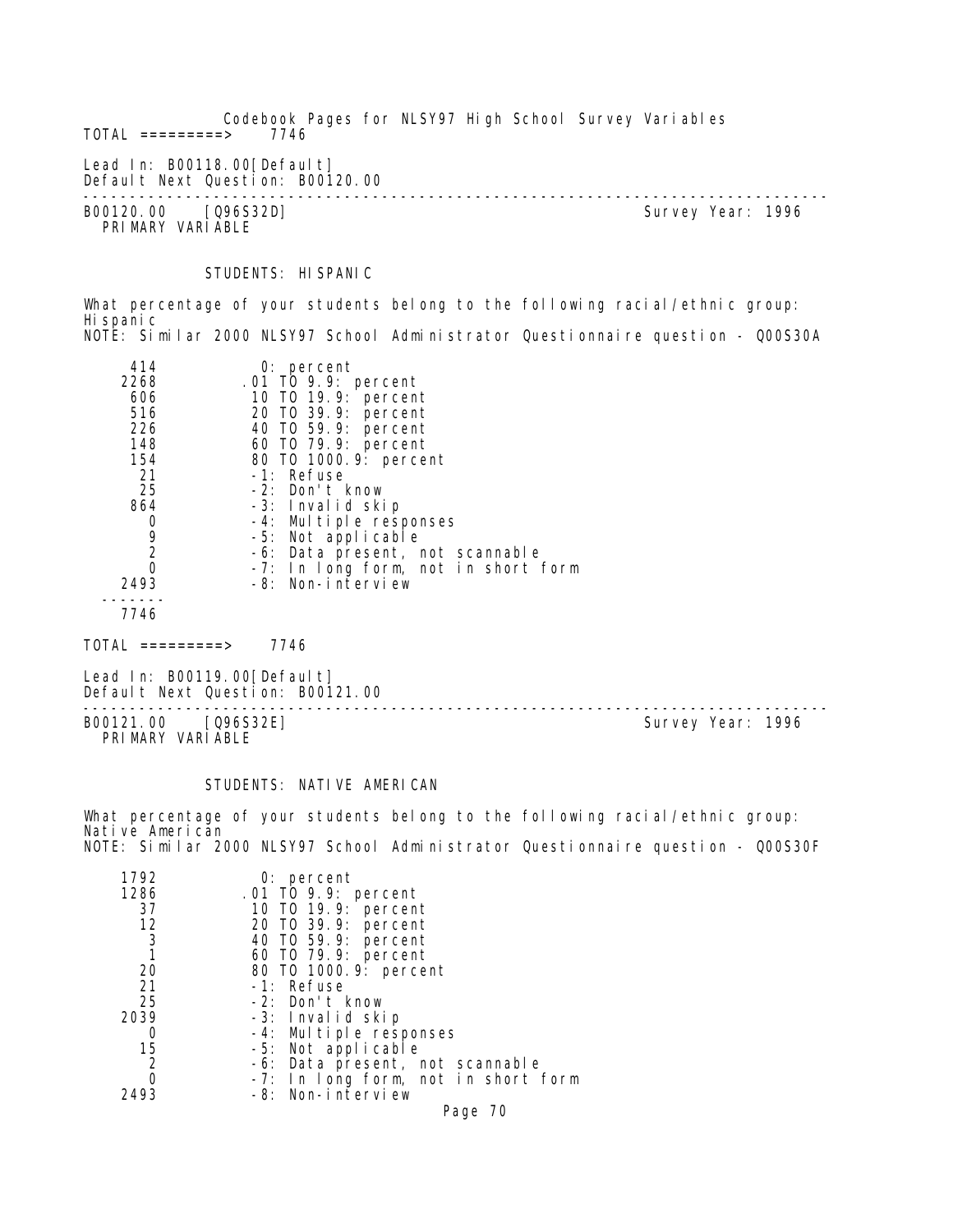7746

 $TOTAL$  =========> 7746

Lead In: B00120.00 [Default] Default Next Question: B00122.00

-------------------------------------------------------------------------------- B00122.00 [Q96S32F] PRI MARY VARI ABLE

STUDENTS: OTHER

What percentage of your students belong to the following racial/ethnic group: Other

| 1708                                        | $0:$ percent                        |
|---------------------------------------------|-------------------------------------|
| 638                                         | .01 TO 9.9: percent                 |
| 73                                          | 10 T0 19.9: percent                 |
| 26                                          | 20 TO 39.9: percent                 |
|                                             | 40 T0 59.9: percent                 |
| $\begin{array}{c} 6 \\ 3 \\ 18 \end{array}$ | 60 TO 79.9: percent                 |
|                                             | 80 T0 1000. 9: percent              |
| 21                                          | -1: Refuse                          |
| 25                                          | -2: Don't know                      |
| 2715                                        | -3: Invalid skip                    |
|                                             | -4: Multiple responses              |
| 18                                          | -5: Not applicable                  |
|                                             | -6: Data present, not scannable     |
|                                             | -7: In long form, not in short form |
| 2493                                        | -8: Non-interview                   |
|                                             |                                     |
| 7746                                        |                                     |

 $TOTAL$  =========> 7746

Lead In: B00121.00[Default] Default Next Question: B00123.00

B00123.00 [Q96S33A] Survey Year: 1996 PRIMARY VARIABLE

--------------------------------------------------------------------------------

#### STUDENTS: PERCENTAGE MALE

What percentage of your students at this school are male? NOTE: Similar 2000 NLSY97 School Administrator Questionnaire question - Q00S31\_M

| 136  | $0:$ percent                    |
|------|---------------------------------|
| 14   | .01 TO 9.9: percent             |
| 8    | 10 T0 19.9: percent             |
| 106  | 20 T0 39.9: percent             |
| 4049 | 40 T0 59.9: percent             |
| 265  | 60 T0 79.9: percent             |
| 46   | 80 T0 99.9: percent             |
| 187  | 100 T0 1000. 9: percent         |
| 0    | -1: Refuse                      |
| 30   | -2: Don't know                  |
| 401  | -3: Invalid skip                |
| Ω    | -4: Multiple responses          |
| 11   | -5: Not applicable              |
|      | -6: Data present, not scannable |
|      | Page 71                         |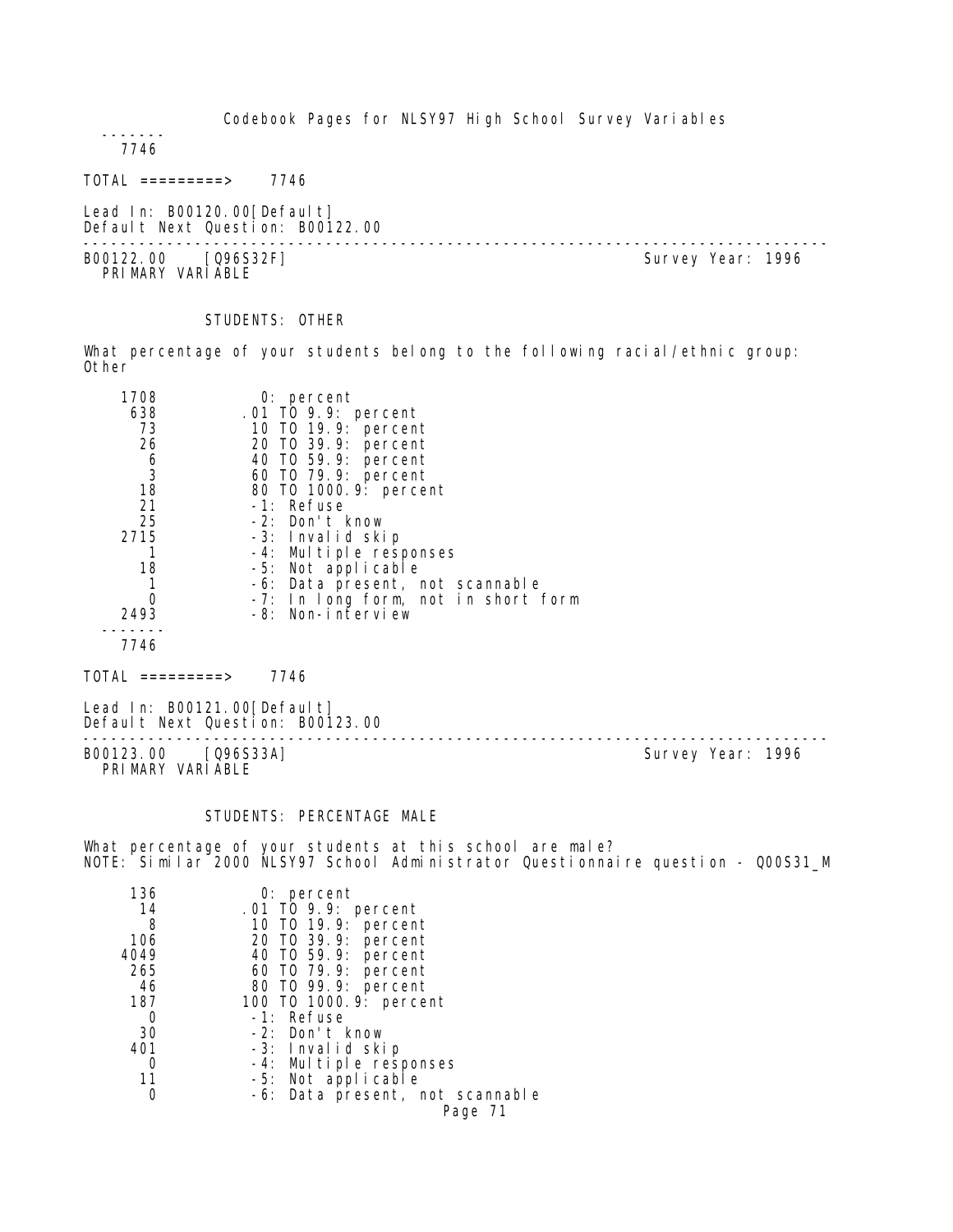| 0<br>2493                                                                                                            | -7: In long form, not in short form<br>-8: Non-interview                                                                                                                                                                                                                                                                                                                             | Codebook Pages for NLSY97 High School Survey Variables                           |                   |
|----------------------------------------------------------------------------------------------------------------------|--------------------------------------------------------------------------------------------------------------------------------------------------------------------------------------------------------------------------------------------------------------------------------------------------------------------------------------------------------------------------------------|----------------------------------------------------------------------------------|-------------------|
| - - - - - -<br>7746                                                                                                  |                                                                                                                                                                                                                                                                                                                                                                                      |                                                                                  |                   |
| $\text{TOTAL}$ =========> 7746                                                                                       |                                                                                                                                                                                                                                                                                                                                                                                      |                                                                                  |                   |
| Lead In: B00122.00[Default]                                                                                          | Default Next Question: B00124.00<br>------------------------------                                                                                                                                                                                                                                                                                                                   |                                                                                  |                   |
| B00124.00 [Q96S33B]<br>PRIMARY VARIABLE                                                                              |                                                                                                                                                                                                                                                                                                                                                                                      |                                                                                  | Survey Year: 1996 |
|                                                                                                                      | STUDENTS: PERCENTAGE FEMALE                                                                                                                                                                                                                                                                                                                                                          |                                                                                  |                   |
|                                                                                                                      | What percentage of your students at this school are female?                                                                                                                                                                                                                                                                                                                          | NOTE: Similar 2000 NLSY97 School Administrator Questionnaire question - QOOS31_F |                   |
| 96<br>15<br>21<br>163<br>3987<br>280<br>19<br>239<br>$\Omega$<br>30<br>393<br>0<br>10<br>0<br>0<br>2493<br>.<br>7746 | $0:$ percent<br>.01 TO 9.9: percent<br>10 T0 19.9: percent<br>20 T0 39.9: percent<br>40 T0 59.9: percent<br>60 TO 79.9: percent<br>80 T0 99.9: percent<br>100 T0 1000. 9: percent<br>-1: Refuse<br>-2: Don't know<br>-3: Invalid skip<br>-4: Multiple responses<br>-5: Not applicable<br>-6: Data present, not scannable<br>-7: In long form, not in short form<br>-8: Non-interview |                                                                                  |                   |
| $\text{TOTAL}$ =========> 7746                                                                                       |                                                                                                                                                                                                                                                                                                                                                                                      |                                                                                  |                   |
| Lead In: B00123.00[Default]                                                                                          | Default Next Question: B00125.00                                                                                                                                                                                                                                                                                                                                                     | --------------------------------                                                 |                   |
| B00125.00 [096S34]<br>PRIMARY VARIABLE                                                                               |                                                                                                                                                                                                                                                                                                                                                                                      |                                                                                  | Survey Year: 1996 |
|                                                                                                                      | STUDENTS WITH LEP                                                                                                                                                                                                                                                                                                                                                                    |                                                                                  |                   |

As of one month after the start of the school year, how many students enrolled in your school were limited English proficient (LEP)? NOTE: Similar 2000 NLSY97 School Administrator Questionnaire question - Q00S32

| 4169 | 0 TO 99: students       |
|------|-------------------------|
| 489  | 100 T0 499: students    |
| 63   | 500 T0 999: students    |
|      | 1000 TO 1999: students  |
|      | 2000 TO 2999: students  |
| 0    | 3000 TO 4999: students  |
|      | 5000 T0 20000: students |
| Ω    | $-1$ : Refuse           |
| 32   | -2: Don't know          |
| 475  | -3: Invalid skip        |
|      |                         |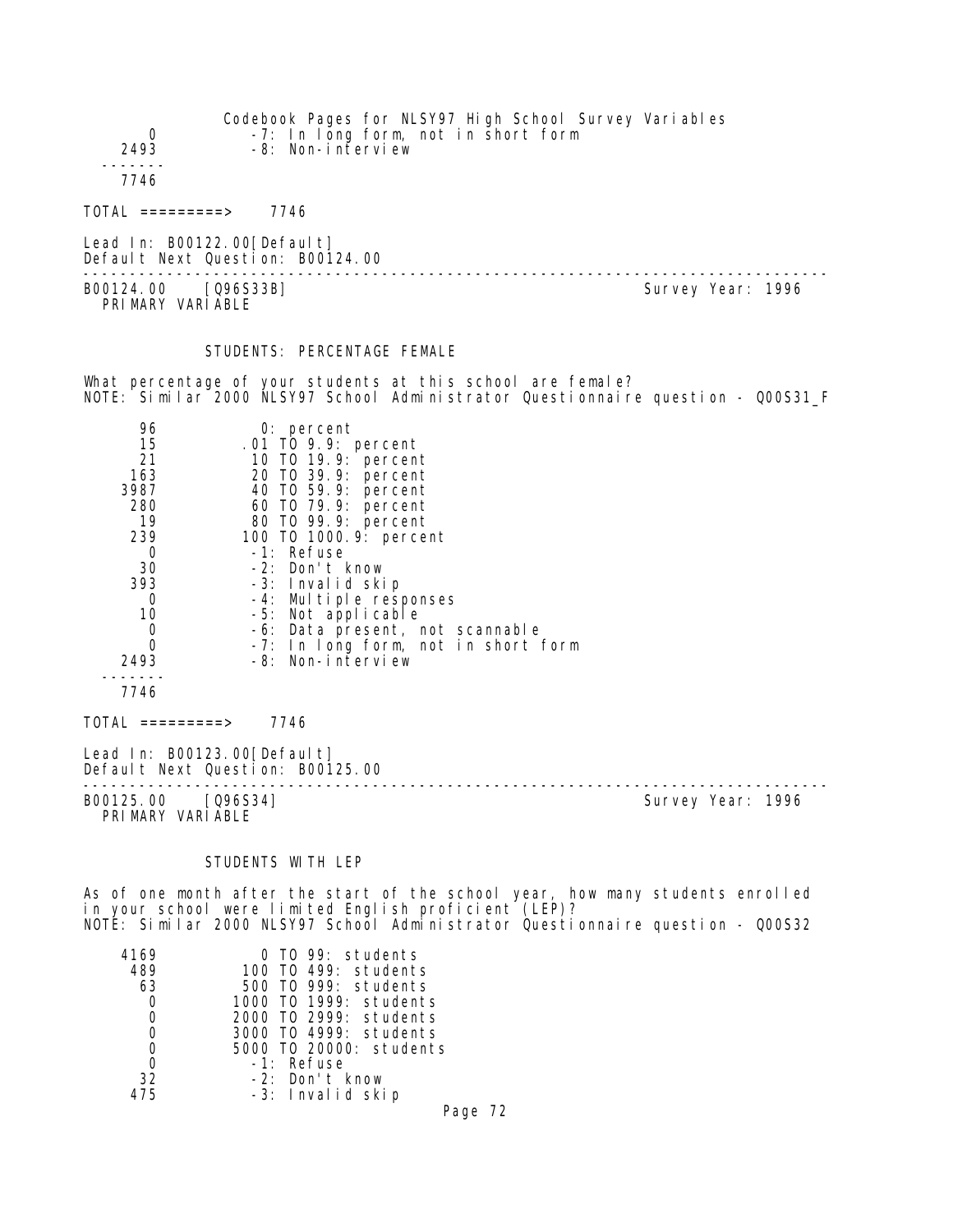|                                | Codebook Pages for NLSY97 High School Survey Variables |
|--------------------------------|--------------------------------------------------------|
| 0                              | -4: Multiple responses                                 |
| 23                             | -5: Not applicable                                     |
| $\overline{2}$                 | -6: Data present, not scannable                        |
|                                | -7: In long form, not in short form                    |
| 2493                           | -8: Non-interview                                      |
|                                |                                                        |
| 7746                           |                                                        |
|                                |                                                        |
| TOTAL<br>$=$ = = = = = = = = > | 7746                                                   |

Lead In: B00124.00 [Default] Default Next Question: B00126.00

-------------------------------------------------------------------------------- B00161.00 [Q96S37] PRIMARY VARIABLE

# PERCENT OF 96 GRADS TOOK SAT

What percentage of 1996 graduating seniors at this school took the SAT at any time during high school? QUESTIONNAIRE NOTE: The information requested in these questions about college entrance examinations should be included on reports provided to your school by the organizations administering the examinations.

NOTE: Similar 2000 NLSY97 School Administrator Questionnaire question - Q00S60

| 317<br>430<br>232<br>584<br>593<br>721<br>1718<br>69<br>540 | $0:$ percent<br>.01 TO 9.9: percent<br>10 T0 19.9: percent<br>20 T0 39.9: percent<br>40 T0 59.9: percent<br>60 T0 79.9: percent<br>80 T0 1000. 9: percent<br>-1: Refuse<br>-2: Don't know<br>-3: Invalid skip |
|-------------------------------------------------------------|---------------------------------------------------------------------------------------------------------------------------------------------------------------------------------------------------------------|
| 0                                                           | -4: Multiple responses                                                                                                                                                                                        |
| 48                                                          | -5: Not applicable                                                                                                                                                                                            |
| 0                                                           | -6: Data present, not scannable                                                                                                                                                                               |
| O                                                           | -7: In long form, not in short form                                                                                                                                                                           |
| 2493                                                        | -8: Non-interview                                                                                                                                                                                             |
| 7746                                                        |                                                                                                                                                                                                               |

TOTAL =========> 7746

Lead In: B00160.00[Default] Default Next Question: B00162.00

-------------------------------------------------------------------------------- PRI MARY VARI ABLE

Survey Year: 1996

### AVERAGE SAT 96 MATH

What were the average SAT scores for 1996 graduating seniors in this school: SAT mathematics score QUESTIONNAIRE NOTE: The information requested in these questions about college entrance examinations should be included on reports provided to your school by the organizations administering the examinations.

NOTE: Similar 2000 NLSY97 School Administrator Questionnaire question - Q00S61MA Page 73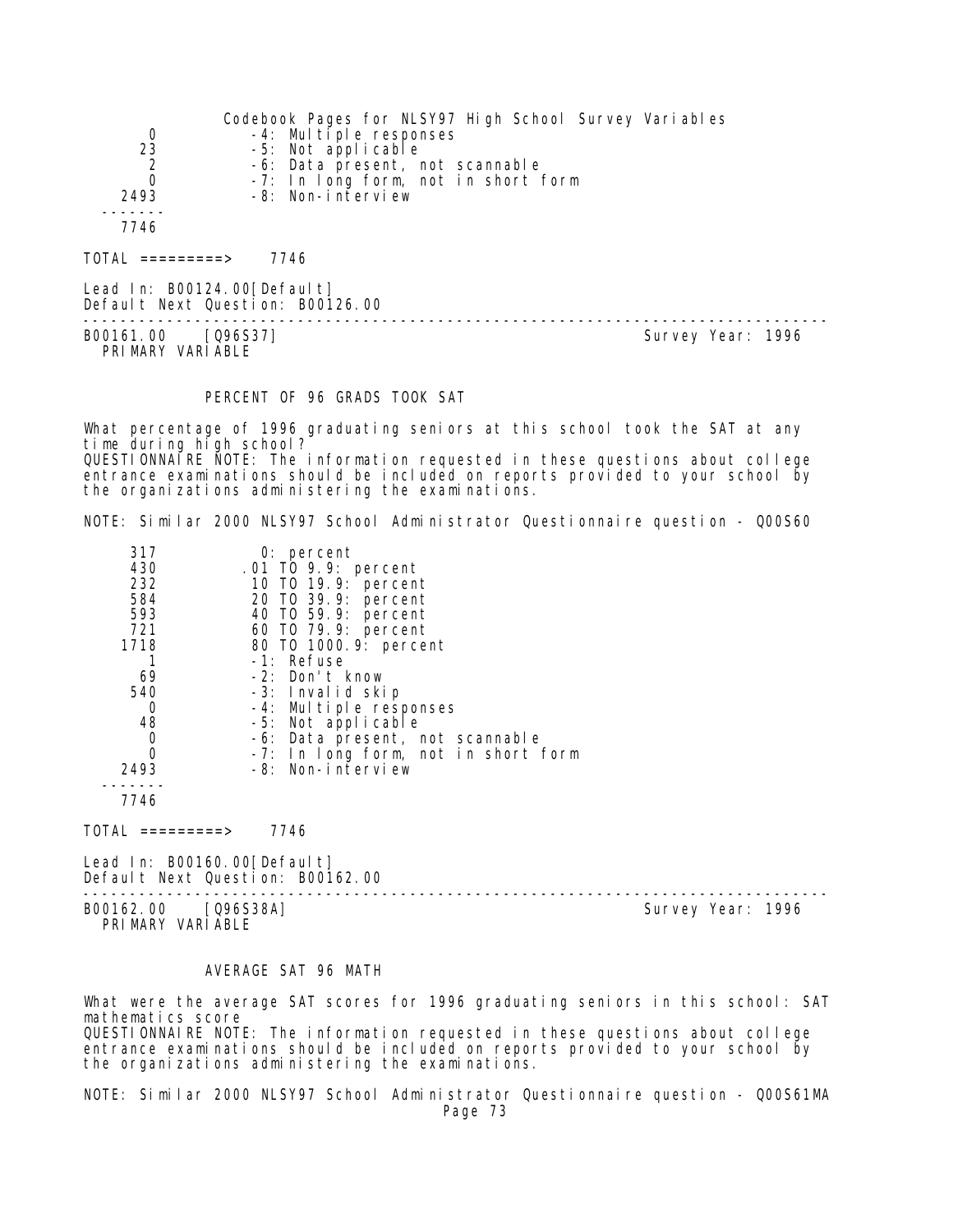|                                                                                         |                                                                                                                                      |                                                                                                                                                           |  |  | Codebook Pages for NLSY97 High School Survey Variables |
|-----------------------------------------------------------------------------------------|--------------------------------------------------------------------------------------------------------------------------------------|-----------------------------------------------------------------------------------------------------------------------------------------------------------|--|--|--------------------------------------------------------|
| 122<br>146<br>1111<br>659<br>416<br>583<br>302<br>45<br>188<br>1544<br>0<br>135<br>2493 | $\Omega$<br>300 TO 399:<br>400 TO<br>500 TO 524:<br>525 TO 549:<br>550 TO 599:<br>600 TO 699:<br>700 TO 999:<br>$-1$ : Refuse<br>-6: | TO 299:<br>499:<br>-2: Don't know<br>-3: Invalid skip<br>-4: Multiple responses<br>-5: Not applicable<br>Data present. not scannable<br>-8: Non-interview |  |  |                                                        |
| 7746                                                                                    |                                                                                                                                      |                                                                                                                                                           |  |  |                                                        |

TOTAL =========> 7746

Lead In: B00161.00[Default] Default Next Question: B00163.00

-------------------------------------------------------------------------------- PRIMARY VARIABLE

Survey Year: 1996

# AVERAGE SAT 96 VERBAL

What were the average SAT scores for 1996 graduating seniors in this school: SAT verbal score QUESTIONNAIRE NOTE: The information requested in these questions about college

entrance examinations should be included on reports provided to your school by the organizations administering the examinations.

NOTE: Similar 2000 NLSY97 School Administrator Questionnaire question - Q00S61VE

| 130<br>185<br>1117<br>655<br>467<br>509<br>288<br>34<br>$\mathbf{1}$<br>183<br>1551<br>0<br>133<br>0 | $0$ TO 299:<br>300 TO 399:<br>400 TO 499:<br>500 TO 524:<br>525 TO 549:<br>550 TO 599:<br>600 TO 699:<br>700 TO 999:<br>-1: Refuse<br>-2: Don't know<br>-3: Invalid skip<br>-4: Multiple responses<br>-5: Not applicable<br>-6: Data present. not scannable |                   |
|------------------------------------------------------------------------------------------------------|-------------------------------------------------------------------------------------------------------------------------------------------------------------------------------------------------------------------------------------------------------------|-------------------|
| 2493                                                                                                 | -8: Non-interview                                                                                                                                                                                                                                           |                   |
| 7746                                                                                                 |                                                                                                                                                                                                                                                             |                   |
| TOTAL =========>                                                                                     | 7746                                                                                                                                                                                                                                                        |                   |
| Lead In: B00162.00[Default]<br>Default Next Question: B00164.00                                      |                                                                                                                                                                                                                                                             |                   |
| B00164.00 [Q96S39]<br>PRIMARY VARIABLE                                                               | <b>D.</b> 74                                                                                                                                                                                                                                                | Survey Year: 1996 |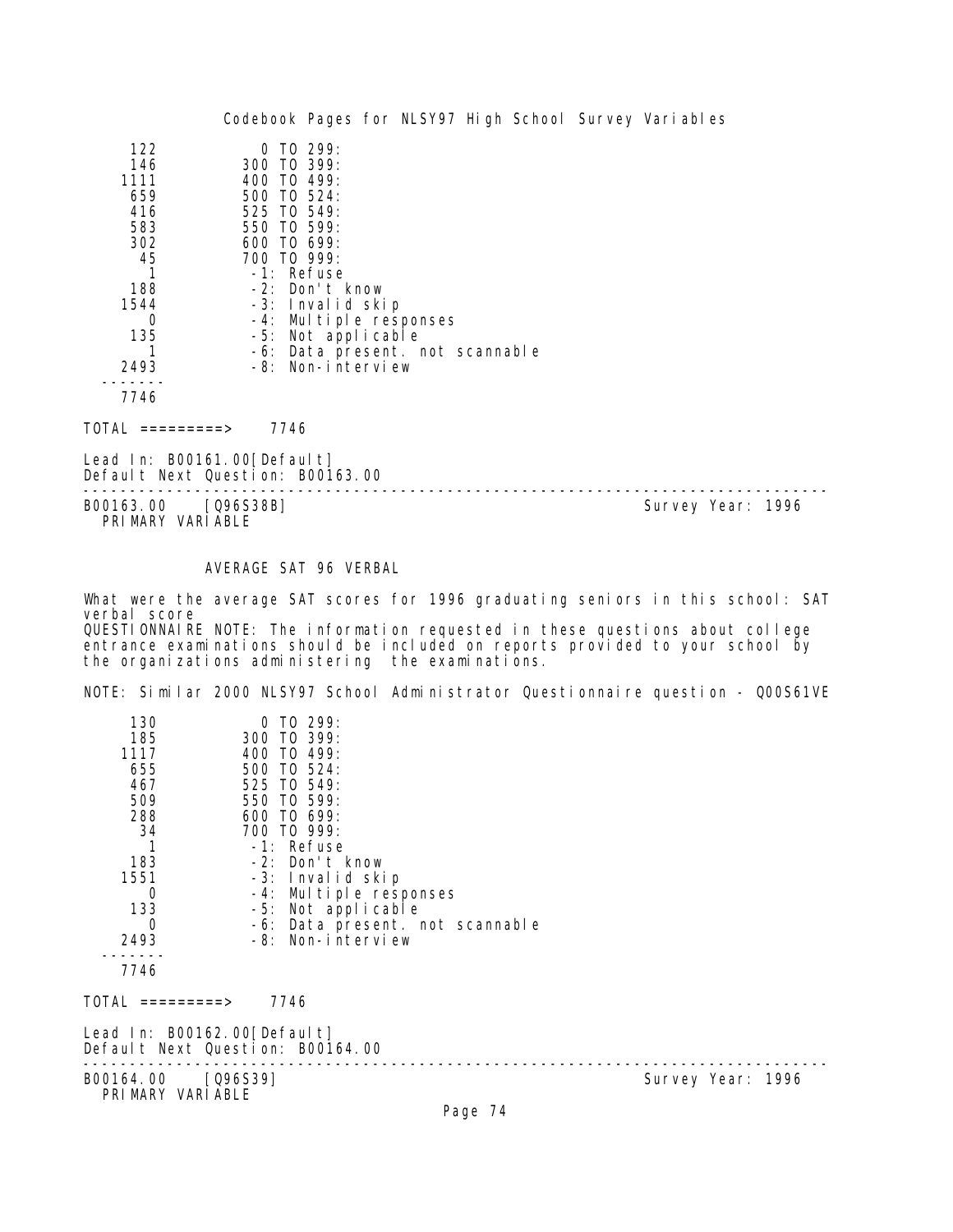Codebook Pages for NLSY97 High School Survey Variables

PERCENT OF 96 GRADS TOOK ACT

What percentage of 1996 graduating seniors took the ACT at any time during high school? QUESTIONNAIRE NOTE: The information requested in these questions about college entrance examinations should be included on reports provided to your school by the organizations administering the examinations.

NOTE: Similar 2000 NLSY97 School Administrator Questionnaire question - Q00S62

| 816  | $0:$ percent                        |  |
|------|-------------------------------------|--|
| 692  | .01 TO 9.9: percent                 |  |
| 434  | 10 T0 19.9: percent                 |  |
| 524  | 20 TO 39.9: percent                 |  |
| 429  | 40 TO 59.9: percent                 |  |
| 426  | 60 T0 79.9: percent                 |  |
| 651  | 80 T0 1000.9: percent               |  |
|      | -1: Refuse                          |  |
| 113  | -2: Don't know                      |  |
| 1071 | -3: Invalid skip                    |  |
| 0    | -4: Multiple responses              |  |
| 95   | -5: Not applicable                  |  |
|      | -6: Data present, not scannable     |  |
|      | -7: In long form, not in short form |  |
| 2493 | -8: Non-interview                   |  |
|      |                                     |  |
| 7746 |                                     |  |
| ---- | -- - -                              |  |

TOTAL =========> 7746

Lead In: B00163.00 [Default] Default Next Question: B00165.00

B00165.00 [Q96S40A] PRIMARY VARIABLE

--------------------------------------------------------------------------------

### AVERAGE ACT 96 COMPOSITE

the organizations administering the examinations.

What were the average ACT scores for 1996 graduating seniors in this school: Composite score QUESTIONNAIRE NOTE: The information requested in these questions about college entrance examinations should be included on reports provided to your school by

NOTE: Similar 2000 NLSY97 School Administrator Questionnaire question - Q00S63

| 96   |                                 |
|------|---------------------------------|
| 4    | 1 TO 9:                         |
| 28   | 10 TO $14$ :                    |
| 432  | 15 TO 19:                       |
| 1514 | 20 TO 24:                       |
| 159  | 25 TO 29:                       |
| 9    | 30 TO 36:                       |
| 2    | $-1$ : Refuse                   |
| 184  | $-2$ : Don't know               |
| 2558 | -3: Invalid skip                |
|      | -4: Multiple responses          |
| 267  | -5: Not applicable              |
|      | -6: Data present, not scannable |
| 2493 | -8: Non-interview               |
|      | Page 75                         |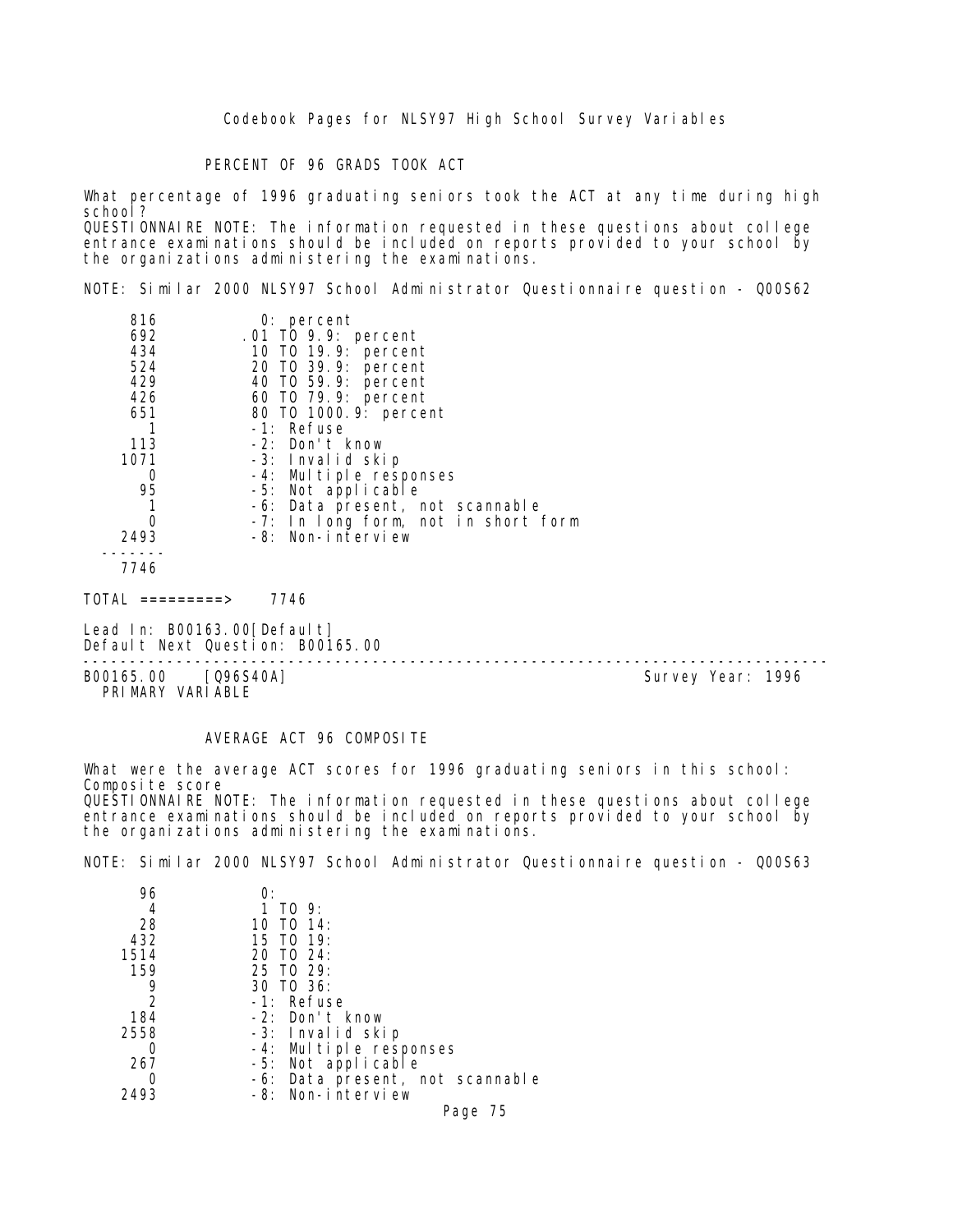Codebook Pages for NLSY97 High School Survey Variables

 ------- 7746

TOTAL =========> 7746

Lead In: B00164.00 [Default] Default Next Question: B00166.00

-------------------------------------------------------------------------------- B00166.00 [Q96S40B] PRIMARY VARIABLE

### AVERAGE ACT 96 ENGLISH

What were the average ACT scores for 1996 graduating seniors in this school: English score QUESTIONNAIRE NOTE: The information requested in these questions about college entrance examinations should be included on reports provided to your school by the organizations administering the examinations.

| 95   | O.                              |
|------|---------------------------------|
| 13   | 1 TO 9:                         |
| 54   | 10 TO 14:                       |
| 440  | 15 TO 19:                       |
| 1211 | $20$ TO $24$ :                  |
| 129  | $25$ TO $29$ :                  |
| 8    | 30 TO 36:                       |
| -2   | $-1$ : Refuse                   |
| 196  | $-2$ : Don't know               |
| 2837 | -3: Invalid skip                |
|      | -4: Multiple responses          |
| 268  | -5: Not applicable              |
| O    | -6: Data present, not scannable |
| 2493 | -8: Non-interview               |
|      |                                 |
| 7746 |                                 |
|      |                                 |

 $TOTAL$  ========> 7746

Lead In: B00165.00 [Default] Default Next Question: B00167.00

-------------------------------------------------------------------------------- B00167.00 [Q96S40C] PRIMARY VARIABLE

# AVERAGE ACT 96 MATH

What were the average ACT scores for 1996 graduating seniors in this school: Mathematics score QUESTIONNAIRE NOTE: The information requested in these questions about college entrance examinations should be included on reports provided to your school by the organizations administering the examinations.

| 95   | O:                |
|------|-------------------|
| 17   | 1 TO 9:           |
| 40   | 10 TO $14$ :      |
| 517  | 15 TO 19:         |
| 1139 | 20 TO 24:         |
| 130  | $25$ TO $29$ :    |
|      | 30 TO 36:         |
|      | $-1$ : Refuse     |
| 195  | $-2$ : Don't know |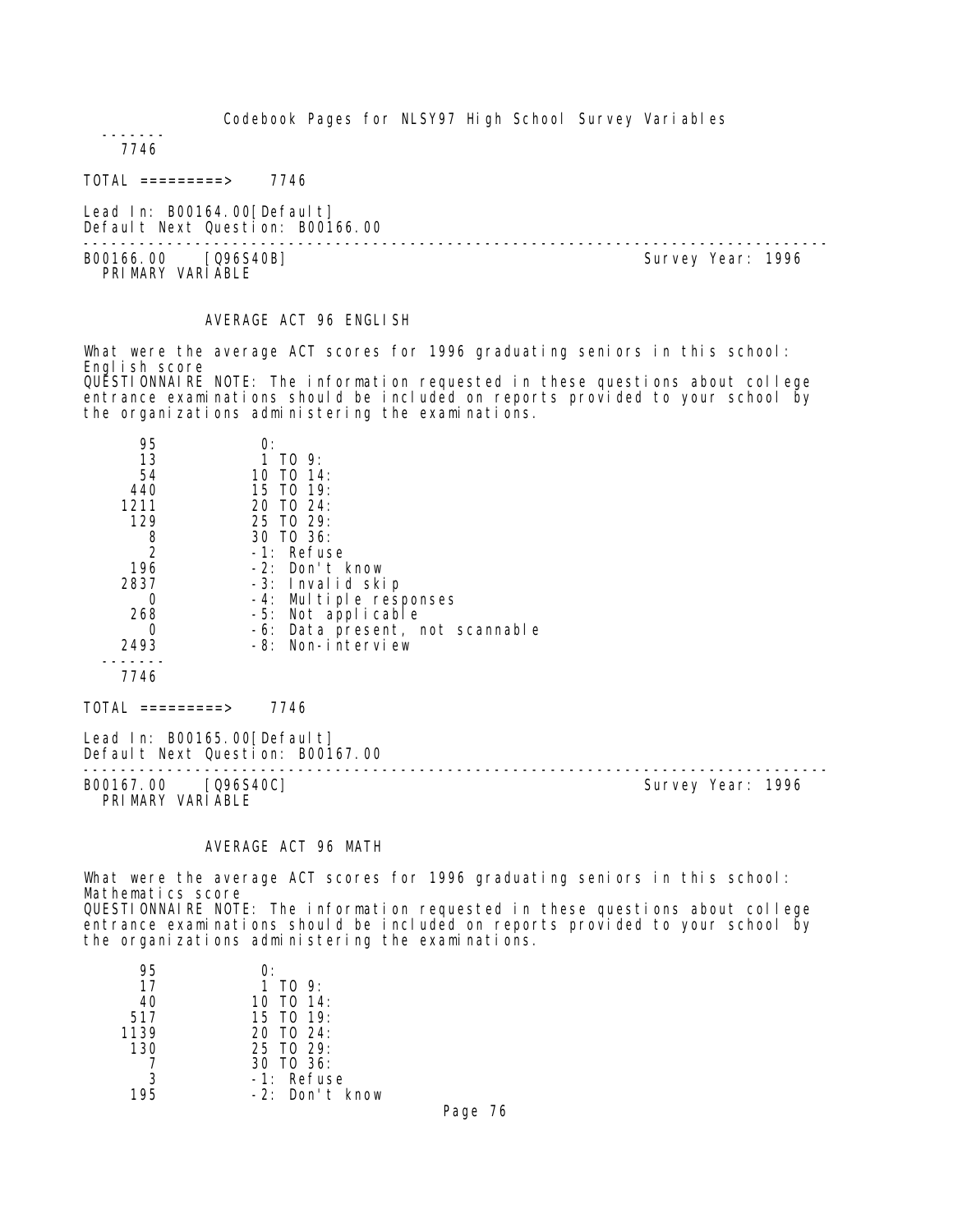| 2841<br>0<br>269<br>0<br>2493<br>7746 | Codebook Pages for NLSY97 High School Survey Variables<br>-3: Invalid skip<br>-4: Multiple responses<br>-5: Not applicable<br>-6: Data present, not scannable<br>-8: Non-interview |  |
|---------------------------------------|------------------------------------------------------------------------------------------------------------------------------------------------------------------------------------|--|
| TOTAI =========>                      | 7746                                                                                                                                                                               |  |

Lead In: B00166.00 [Default] Default Next Question: B00168.00

-------------------------------------------------------------------------------- B00168.00 [Q96S40D] PRIMARY VARIABLE

#### AVERAGE ACT 96 READING

What were the average ACT scores for 1996 graduating seniors in this school: Reading score QUESTIONNAIRE NOTE: The information requested in these questions about college entrance examinations should be included on reports provided to your school by the organizations administering the examinations.

| 97   | О:                              |
|------|---------------------------------|
| 10   | 1 TO 9:                         |
| 36   | 10 TO 14:                       |
| 322  | 15 TO 19:                       |
| 1223 | $20 \text{ T}0 \text{ }24:$     |
| 201  | 25 TO 29:                       |
| 25   | 30 TO 36:                       |
| 2    | -1: Refuse                      |
| 195  | -2: Don't know                  |
| 2873 | -3: Invalid skip                |
|      | -4: Multiple responses          |
| 269  | -5: Not applicable              |
|      | -6: Data present, not scannable |
| 2493 | -8: Non-interview               |
|      |                                 |
| 7746 |                                 |

TOTAL =========> 7746

Lead In: B00167.00 [Default] Default Next Question: B00169.00

B00169.00 [Q96S40E] Survey Year: 1996 PRIMARY VARIABLE

--------------------------------------------------------------------------------

### AVERAGE ACT 96 SCIENCE REASONING

What were the average ACT scores for 1996 graduating seniors in this school: Science reasoning score QUESTIONNAIRE NOTE: The information requested in these questions about college entrance examinations should be included on reports provided to your school by the organizations administering the examinations.

| 97  | O.           |
|-----|--------------|
| 12  | 1 TO 9:      |
| 30  | 10 TO $14$ : |
| 399 | 15 TO 19:    |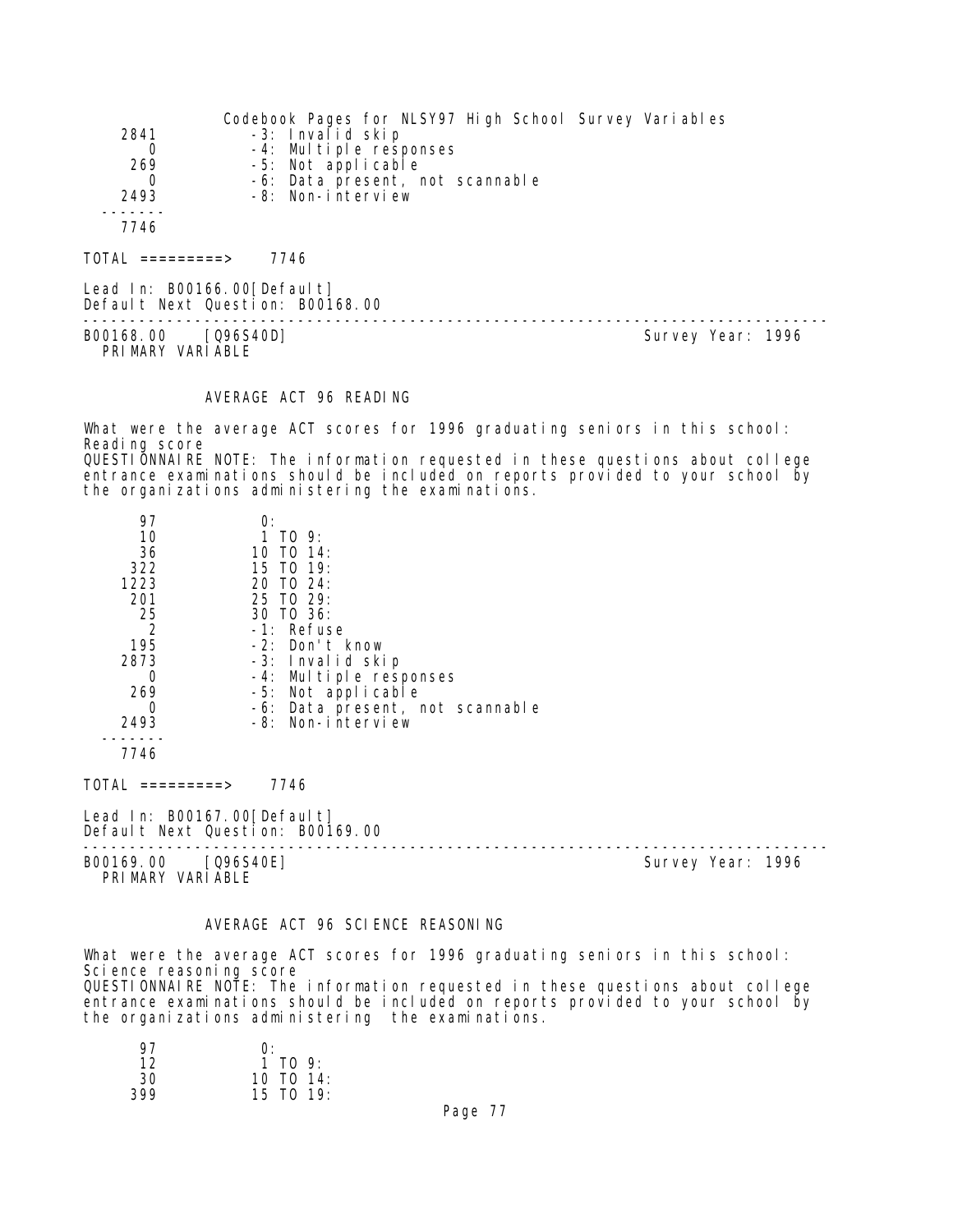| 1269<br>97<br>11<br>$\overline{2}$<br>197<br>2873<br>$\Omega$<br>266<br>0<br>2493<br>$\frac{1}{2}$<br>7746 | Codebook Pages for NLSY97 High School Survey Variables<br>20 TO 24:<br>25 TO 29:<br>30 TO 36:<br>-1: Refuse<br>-2: Don't know<br>-3: Invalid skip<br>-4: Multiple responses<br>-5: Not applicable<br>-6: Data present, not scannable<br>-8: Non-interview |                   |
|------------------------------------------------------------------------------------------------------------|-----------------------------------------------------------------------------------------------------------------------------------------------------------------------------------------------------------------------------------------------------------|-------------------|
| $TOTAL$ =========> 7746                                                                                    |                                                                                                                                                                                                                                                           |                   |
|                                                                                                            | Lead In: B00168.00 [Default]<br>Default Next Question: B00170.00                                                                                                                                                                                          |                   |
| B00145.00 [Q96S35JN]<br>PRIMARY VARIABLE                                                                   |                                                                                                                                                                                                                                                           | Survey Year: 1996 |
|                                                                                                            | NATIONAL LUNCH NOT OFFERED                                                                                                                                                                                                                                |                   |
|                                                                                                            | National School Lunch program not offered.                                                                                                                                                                                                                |                   |
| 2891<br>1967<br>0<br>$2^{\circ}$<br>393<br>0<br>$\Omega$<br>2493<br>7746                                   | 1 Program offered<br>2 Program not offered<br>-1 Refuse<br>-2 Don't know<br>-3 Invalid skip<br>-6 Data present, not scannable<br>-7 In long form, not in short form<br>-8 Non-interview                                                                   |                   |
| $\overline{10}TAL$ =========> 7746                                                                         |                                                                                                                                                                                                                                                           |                   |
|                                                                                                            | Lead In: B00144.00 [Default]<br>Default Next Question: B00146.00<br>--------------------------------                                                                                                                                                      |                   |
| B00146.00 [Q96S35K]<br>PRIMARY VARIABLE                                                                    |                                                                                                                                                                                                                                                           | Survey Year: 1996 |
|                                                                                                            | PARTI CI PATED TI TLE 1                                                                                                                                                                                                                                   |                   |
|                                                                                                            | As of one month after the start of the school year, how many students enrolled                                                                                                                                                                            |                   |

in your school were participating in the following programs: Title 1? QUESTIONNAIRE NOTE: If program is offered but no students were participating in it, enter 0.

| 333            | 0 TO 99: students       |
|----------------|-------------------------|
| 76             | 100 TO 499: students    |
| 22             | 500 T0 999: students    |
| 21             | 1000 T0 1999: students  |
| 5              | 2000 TO 2999: students  |
| $\overline{2}$ | 3000 T0 4999: students  |
|                | 5000 T0 20000: students |
|                | -1: Refuse              |
|                | $-2$ : Don't know       |
| 346            | -3: Invalid skip        |
|                | Page                    |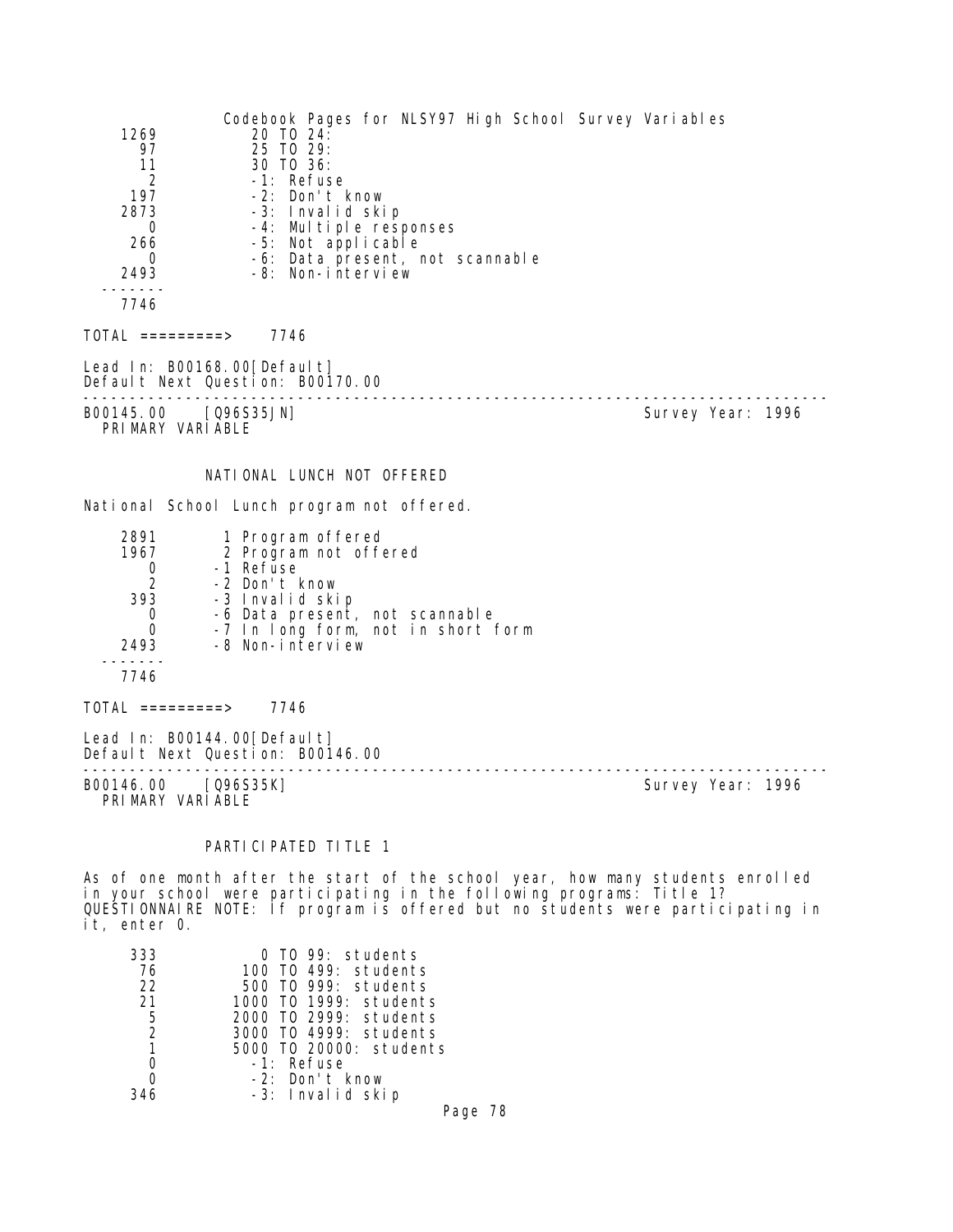| 0<br>1382<br>3065<br>2493<br>7746 | Codebook Pages for NLSY97 High School Survey Variables<br>-4: Multiple responses<br>-5: Not applicable<br>-6: Data present, not scannable<br>-7: In long form, not in short form<br>-8: Non-interview |  |
|-----------------------------------|-------------------------------------------------------------------------------------------------------------------------------------------------------------------------------------------------------|--|
| TOTAL =========>                  | 7746                                                                                                                                                                                                  |  |
| Lead In: B00145.00[Default]       | Default Next Question: B00147.00                                                                                                                                                                      |  |

B00147.00 [Q96S35KN] PRIMARY VARIABLE

--------------------------------------------------------------------------------

# TITLE 1 NOT OFFERED

Title 1 program not offered.

| 1417 | 1 Program offered                                      |
|------|--------------------------------------------------------|
| 3372 | 2 Program not offered                                  |
|      | -1 Refuse                                              |
| 2    | -2 Don't know                                          |
| 462  | -3 Invalid skip                                        |
|      | -6 Data present, not scannable                         |
| Ω    | -7 In long form, not in short form<br>-8 Non-interview |
| 2493 |                                                        |
|      |                                                        |
| 7746 |                                                        |

TOTAL =========> 7746

Lead In: B00146.00 [Default] Default Next Question: B00148.00

-------------------------------------------------------------------------------- B00148.00 [Q96S35L] Survey Year: 1996 PRIMARY VARIABLE

# PARTICIPATED DROPOUT PREVENTION

As of one month after the start of the school year, how many students enrolled in your school were participating in the following programs: Dropout prevention program? QUESTIONNAIRE NOTE: If program is offered but no students were participating in

it, enter 0.

| TO 99: students                     |
|-------------------------------------|
| 100 T0 499: students                |
| 500 TO 999: students                |
| 1000 T0 1999: students              |
| 2000 TO 2999: students              |
| 3000 TO 4999: students              |
| 5000 TO 20000: students             |
| -1: Refuse                          |
| -2: Don't know                      |
| -3: Invalid skip                    |
| -4: Multiple responses              |
| -5: Not applicable                  |
| -6: Data present, not scannable     |
| -7: In long form, not in short form |
| Page 79                             |
|                                     |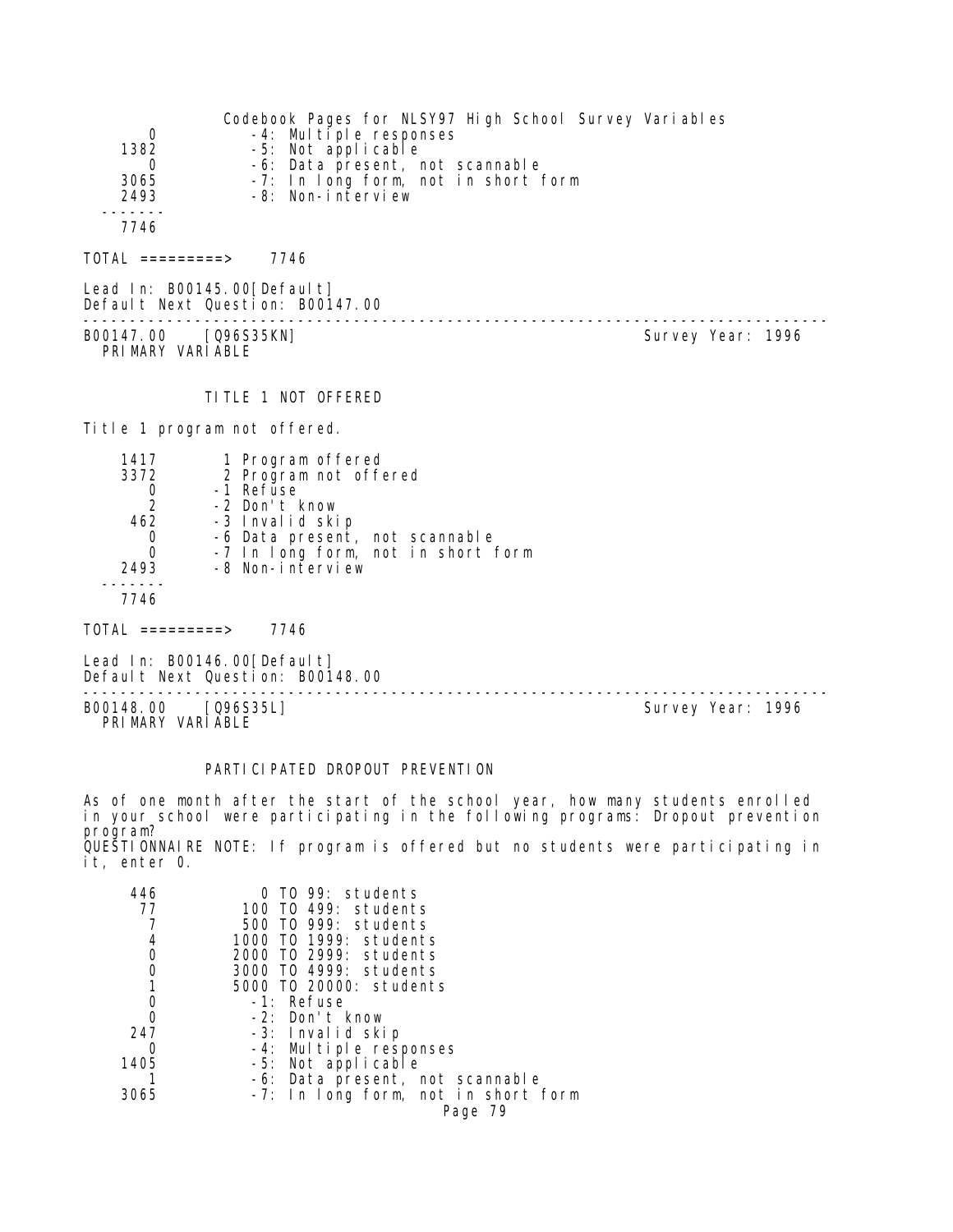| 2493<br>7746                  | Codebook Pages for NLSY97 High School Survey Variables<br>-8: Non-interview |  |                   |  |
|-------------------------------|-----------------------------------------------------------------------------|--|-------------------|--|
| $TOTAL$ ==========>           | 7746                                                                        |  |                   |  |
| Lead In: B00147.00 [Defaul t] | Default Next Question: B00149.00                                            |  |                   |  |
| B00149.00<br>PRIMARY VARIABLE | [Q96S35LN]                                                                  |  | Survey Year: 1996 |  |

# DROPOUT PREVENTION NOT OFFERED

Dropout prevention program not offered. NOTE: Similar 2000 NLSY97 School Administrator Questionnaire question - Q00S35MH

| 1781          | 1 Program offered                  |
|---------------|------------------------------------|
| 3107          | 2 Program not offered              |
|               | -1 Refuse                          |
| $\mathcal{P}$ | -2 Don't know                      |
| 363           | -3 Invalid skip                    |
| O             | -6 Data present, not scannable     |
|               | -7 In long form, not in short form |
| 2493          | -8 Non-interview                   |
|               |                                    |
|               |                                    |

7746

 $TOTAL$  =========> 7746

Lead In: B00148.00 [Default] Default Next Question: B00150.00

-------------------------------------------------------------------------------- B00150.00 [Q96S35M] PRIMARY VARIABLE

# PARTICIPATED PREGNANCY/PARENTING CNS

As of one month after the start of the school year, how many students enrolled in your school were participating in the following programs: Pregnancy/parenting counsel ing? QUESTIONNAIRE NOTE: If program is offered but no students were participating in it, enter 0.

| 640<br>18<br>2 | 0 TO 99: students<br>100 TO 499: students<br>500 TO 999: students |
|----------------|-------------------------------------------------------------------|
| 0              | 1000 T0 1999: students                                            |
| 0              | 2000 TO 2999: students                                            |
| 0              | 3000 T0 4999: students                                            |
| 0              | 5000 TO 20000: students                                           |
| 0              | -1: Refuse                                                        |
| 0              | $-2$ : Don't know                                                 |
| 254            | -3: Invalid skip                                                  |
|                | -4: Multiple responses                                            |
| 1274           | -5: Not applicable                                                |
|                | -6: Data present, not scannable                                   |
| 3065           | -7: In long form, not in short form                               |
| 2493           | -8: Non-interview                                                 |
|                |                                                                   |
| 7746           |                                                                   |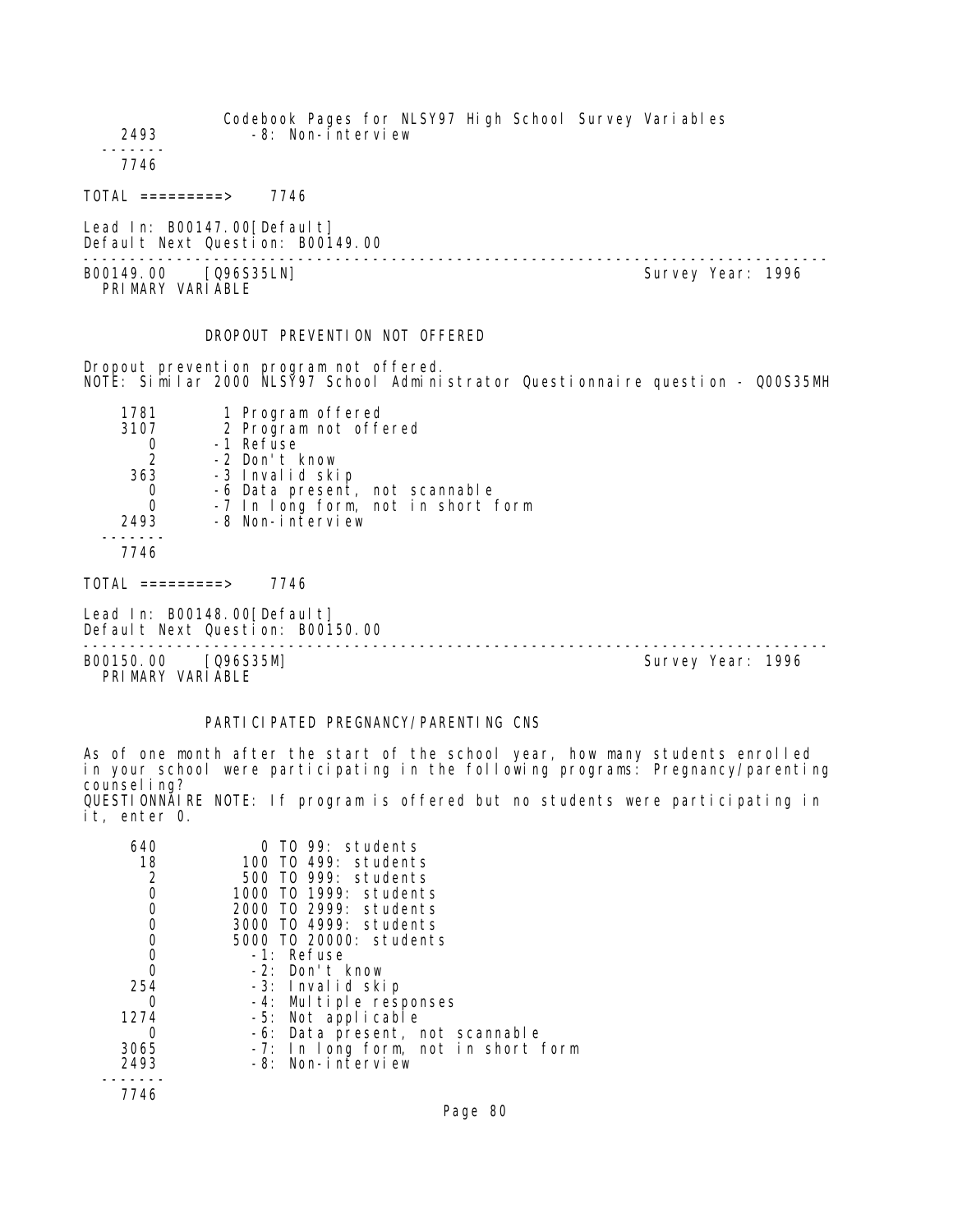Codebook Pages for NLSY97 High School Survey Variables  $TOTAL$  =========> 7746 Lead In: B00149.00[Default] Default Next Question: B00151.00 -------------------------------------------------------------------------------- Survey Year: 1996 PRIMARY VARIABLE PREGNANCY/PARENTING CNS NOT OFFERED Pregnancy/parenting counseling program not offered. 1846 1 Program offered<br>3035 2 Program not offe 3035 2 Program not offered 0 -1 Refuse 2 -2 Don't know 370 -3 Invalid skip 0 -6 Data present, not scannable 0 -7 In long form, not in short form 2493 -8 Non-interview ------- 7746  $TOTAL$  =========> 7746 Lead In: B00150.00 [Default] Default Next Question: B00152.00 -------------------------------------------------------------------------------- B00152.00 [Q96S35N] PRIMARY VARIABLE

# PARTICI PATED ADVANCED PLACEMENT

As of one month after the start of the school year, how many students enrolled in your school were participating in the following programs: Advanced Placement courses?

QUESTIONNAIRE NOTE: If program is offered but no students were participating in it, enter 0.

| 911  | TO 99: students                     |
|------|-------------------------------------|
| 568  | 100 TO 499: students                |
| 26   | 500 T0 999: students                |
|      | 1000 T0 1999: students              |
|      | 2000 TO 2999: students              |
|      | 3000 TO 4999: students              |
| 0    | 5000 TO 20000: students             |
| 0    | -1: Refuse                          |
| 0    | $-2$ : Don't know                   |
| 290  | -3: Invalid skip                    |
| Ω    | -4: Multiple responses              |
| 384  | -5: Not applicable                  |
|      | -6: Data present, not scannable     |
| 3065 | -7: In long form, not in short form |
| 2493 | -8: Non-interview                   |
|      |                                     |
| 7746 |                                     |

 $TOTAL$  ========> 7746

Lead In: B00151.00 [Default]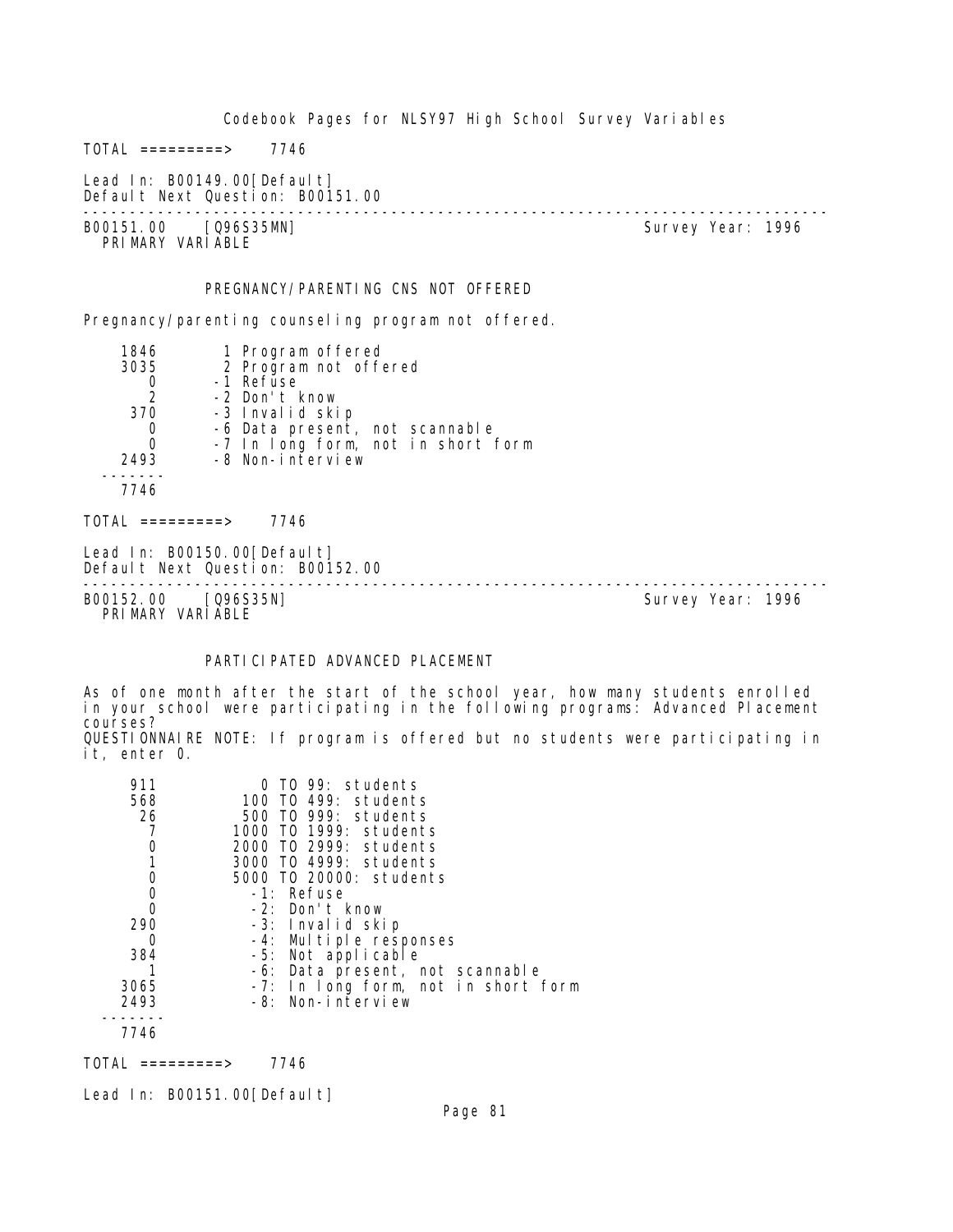Codebook Pages for NLSY97 High School Survey Variables Default Next Question: B00153.00 --------------------------------------------------------------------------------

B00153.00 [Q96S35NN] PRIMARY VARIABLE

## ADVANCED PLACEMENT NOT OFFERED

Advanced placement program not offered.

| 3750          | 1 Program offered                  |
|---------------|------------------------------------|
| 1095          | 2 Program not offered              |
|               | -1 Refuse                          |
| $\mathcal{P}$ | -2 Don't know                      |
| 406           | -3 Invalid skip                    |
| 0             | -6 Data present, not scannable     |
|               | -7 In long form, not in short form |
| 2493          | -8 Non-interview                   |
|               |                                    |
| 7746          |                                    |
|               |                                    |

TOTAL =========> 7746

Lead In: B00152.00 [Default] Default Next Question: B00154.00

B00154.00 [Q96S350] PRIMARY VARIABLE

--------------------------------------------------------------------------------

# PARTICIPATED FIRST TYPE SPECIAL

As of one month after the start of the school year, how many students enrolled in your school were participating in the following programs: First type of Special Education? QUESTIONNAIRE NOTE: If program is offered but no students were participating in it, enter 0.

NOTE: Similar 2000 NLSY97 School Administrator Questionnaire question - Q00S33

| 860  | TO 99: students                     |
|------|-------------------------------------|
| 253  | 100 TO 499: students                |
|      | 500 TO 999: students                |
|      | 1000 T0 1999: students              |
|      | 2000 TO 2999: students              |
|      | 3000 TO 4999: students              |
| 0    | 5000 TO 20000: students             |
| 0    | -1: Refuse                          |
| 0    | -2: Don't know                      |
| 403  | -3: Invalid skip                    |
|      | -4: Multiple responses              |
| 666  | -5: Not applicable                  |
| 3    | -6: Data present, not scannable     |
| 3065 | -7: In long form, not in short form |
| 2493 | -8: Non-interview                   |
|      |                                     |
| 7711 |                                     |

7746

TOTAL =========> 7746

Lead In: B00153.00 [Default] Default Next Question: B00155.00 --------------------------------------------------------------------------------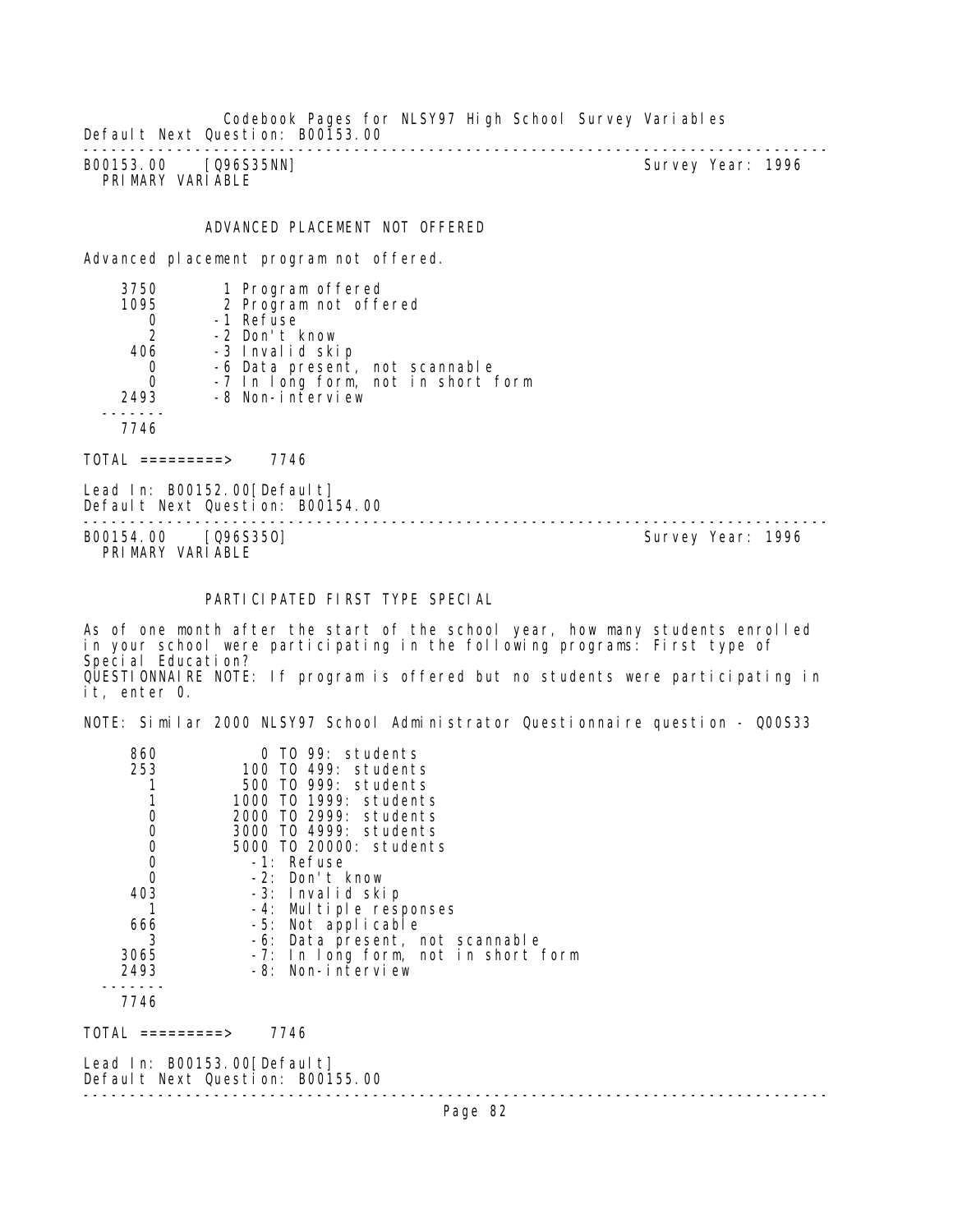Codebook Pages for NLSY97 High School Survey Variables<br>[Q96S350N] Survey Yea B00155.00 [Q96S350N] Survey Year: 1996 PRIMARY VARIABLE

## FIRST TYPE SPECIAL NOT OFFERED

First type of Special Education program not offered.

| -6 Data present, not scannable     |
|------------------------------------|
| -7 In long form, not in short form |
|                                    |
|                                    |
|                                    |
|                                    |

TOTAL =========> 7746

Lead In: B00154.00[Default] Default Next Question: B00156.00

-------------------------------------------------------------------------------- PRIMARY VARIABLE

Survey Year: 1996

# PARTICIPATED SECOND TYPE SPECIAL

As of one month after the start of the school year, how many students enrolled in your school were participating in the following programs: Second type of Special Education? QUESTIONNAIRE NOTE: If program is offered but no students were participating in it, enter 0.

| 767<br>65<br>000000<br>817<br>$\Omega$<br>539<br>$\Omega$<br>3065<br>2493<br>7746 | $0$ TO 99: students<br>100 TO 499: students<br>500 TO 999: students<br>1000 TO 1999: students<br>2000 TO 2999: students<br>3000 T0 4999: students<br>5000 TO 20000: students<br>-1: Refuse<br>-2: Don't know<br>-3: Invalid skip<br>-4: Multiple responses<br>-5: Not applicable<br>-6: Data present, not scannable<br>-7: In long form, not in short form<br>-8: Non-interview |                   |
|-----------------------------------------------------------------------------------|---------------------------------------------------------------------------------------------------------------------------------------------------------------------------------------------------------------------------------------------------------------------------------------------------------------------------------------------------------------------------------|-------------------|
| TOTAL =========>                                                                  | 7746                                                                                                                                                                                                                                                                                                                                                                            |                   |
|                                                                                   | Lead In: B00155.00[Default]<br>Default Next Question: B00157.00                                                                                                                                                                                                                                                                                                                 |                   |
| B00157.00 [Q96S35PN]<br>PRIMARY VARIABLE                                          |                                                                                                                                                                                                                                                                                                                                                                                 | Survey Year: 1996 |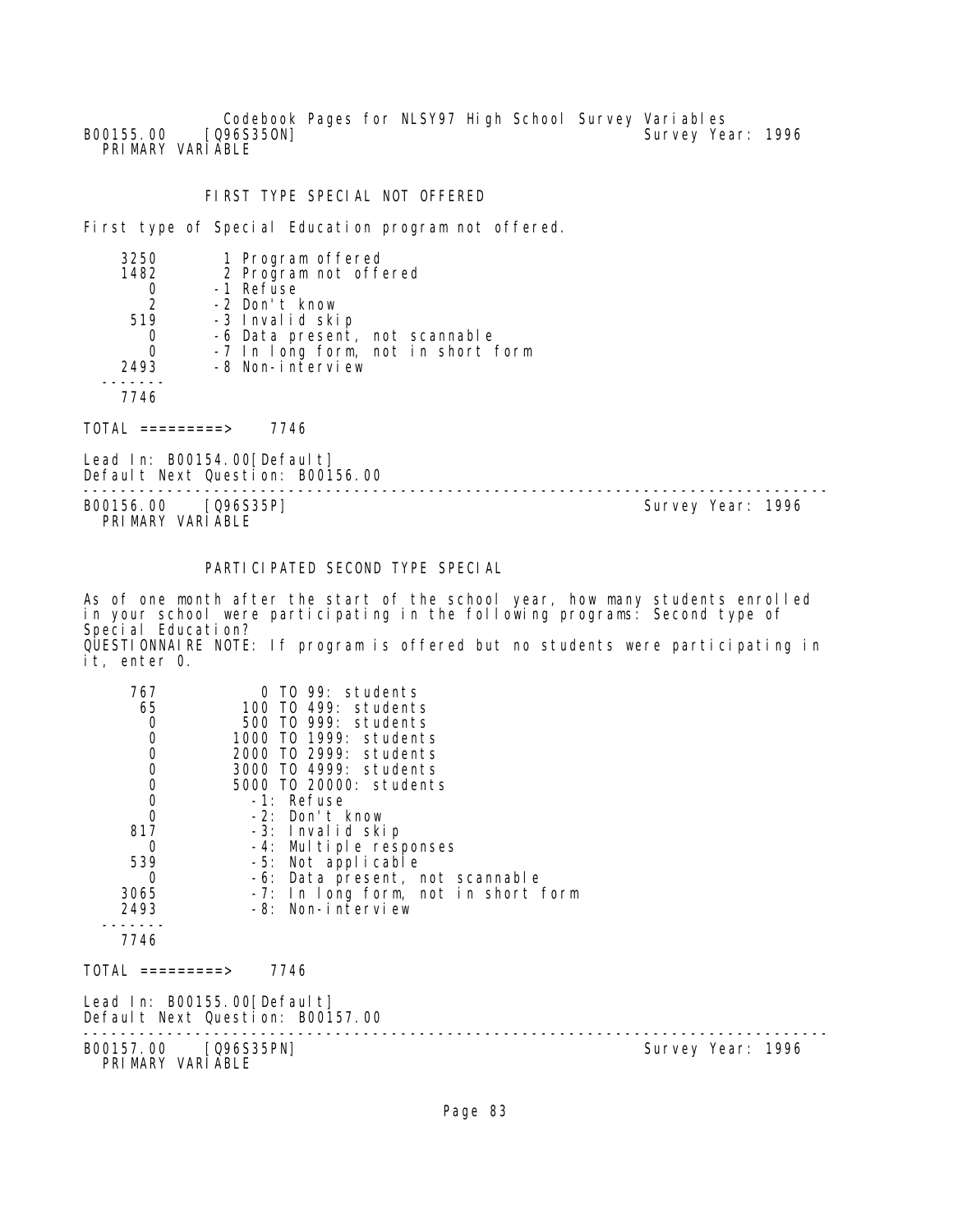Codebook Pages for NLSY97 High School Survey Variables SECOND TYPE SPECIAL NOT OFFERED

Second type of Special Education program not offered.

| 829<br>542<br>0<br>$\overline{0}$<br>817<br>0 | 1 Program offered<br>2 Program not offered<br>-1 Refuse<br>-2 Don't know<br>-3 Invalid skip<br>-6 Data present, not scannable |                   |  |
|-----------------------------------------------|-------------------------------------------------------------------------------------------------------------------------------|-------------------|--|
| 3065<br>2493<br>7746                          | -7 In long form, not in short form<br>-8 Non-interview                                                                        |                   |  |
| TOTAI =========>                              | 7746                                                                                                                          |                   |  |
|                                               | Lead In: B00156.00[Default]<br>Default Next Question: B00158.00                                                               |                   |  |
| B00158.00 [Q96S35Q]<br>PRIMARY VARIABLE       |                                                                                                                               | Survey Year: 1996 |  |

# PARTICIPATED THIRD TYPE SPECIAL

As of one month after the start of the school year, how many students enrolled in your school were participating in the following programs: Third type of Special Education? QUESTIONNAIRE NOTE: If program is offered but no students were participating in it, enter 0.

| 564<br>19<br>0<br>0<br>$\mathbf 0$<br>$\mathbf 0$<br>$\mathbf 0$<br>$\mathbf 0$<br>0<br>955<br>0<br>650<br>0<br>3065<br>2493<br>7746 | 0 TO 99: students<br>100 TO 499: students<br>500 TO 999: students<br>1000 TO 1999: students<br>2000 TO 2999: students<br>3000 TO 4999: students<br>5000 TO 20000: students<br>-1: Refuse<br>-2: Don't know<br>-3: Invalid skip<br>-4: Multiple responses<br>-5: Not applicable<br>-6: Data present, not scannable<br>-7: In long form, not in short form<br>-8: Non-interview |  |  |
|--------------------------------------------------------------------------------------------------------------------------------------|-------------------------------------------------------------------------------------------------------------------------------------------------------------------------------------------------------------------------------------------------------------------------------------------------------------------------------------------------------------------------------|--|--|
| $TOTAL$ ==========>                                                                                                                  | 7746                                                                                                                                                                                                                                                                                                                                                                          |  |  |
| Lead In: B00157.00 [Default]                                                                                                         |                                                                                                                                                                                                                                                                                                                                                                               |  |  |
|                                                                                                                                      | Default Next Question: B00159.00                                                                                                                                                                                                                                                                                                                                              |  |  |

-------------------------------------------------------------------------------- B00159.00 [Q96S35QN]

PRIMARY VARIABLE

## THIRD TYPE SPECIAL NOT OFFERED

Third type of Special Education program not offered.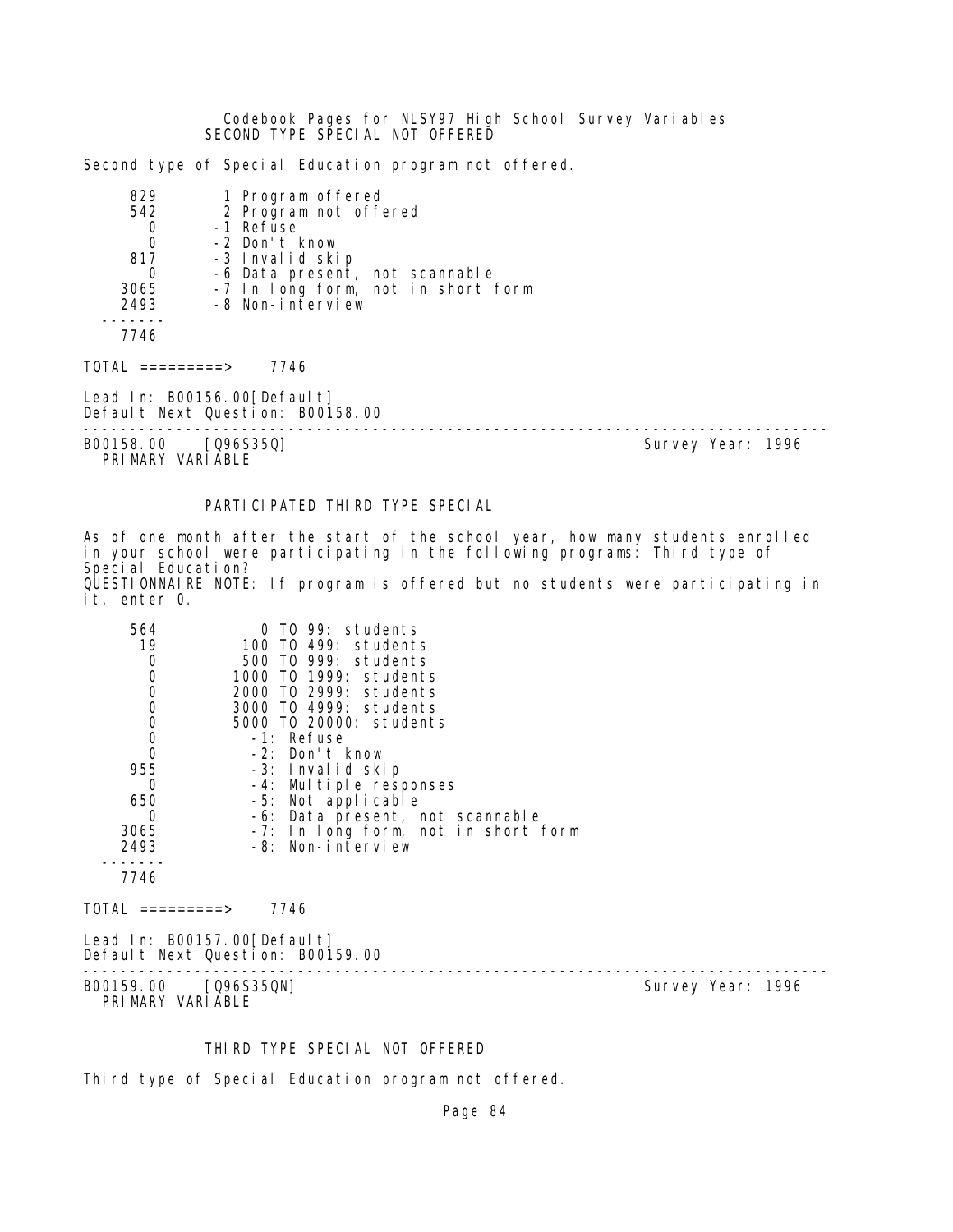Codebook Pages for NLSY97 High School Survey Variables 576 1 Program offered 657 2 Program not offered 0 -1 Refuse 0 -2 Don't know 55 -3 Invalid skip<br>0 -6 Data present 0 -6 Data present, not scannable 3065 -7 In long form, not in short form 2493 -8 Non-interview ------- 7746  $TOTAL$  ========> 7746 Lead In: B00158.00 [Default] Default Next Question: B00160.00 --------------------------------------------------------------------------------

B00160.00 [Q96S36] PRIMARY VARIABLE

#### PERCENT TENTH 93-94 GRADUATED 96

What percentage of the students in your school who were in the tenth grade in the 1993-1994 school year graduated with their class in the spring of 1996? NOTE: Similar 2000 NLSY97 School Administrator Questionnaire question - Q00S59

| 44       | $0:$ percent                        |
|----------|-------------------------------------|
| 53       | .01 TO 9.9: percent                 |
| 31       | 10 T0 19.9: percent                 |
| 73       | 20 T0 39.9: percent                 |
| 191      | 40 T0 59.9: percent                 |
| 585      | 60 T0 79.9: percent                 |
| 3505     | 80 T0 1000. 9: percent              |
|          | -1: Refuse                          |
| 47       | -2: Don't know                      |
| 664      | -3: Invalid skip                    |
| 0        | -4: Multiple responses              |
| 60       | -5: Not applicable                  |
| 0        | -6: Data present, not scannable     |
| $\Omega$ | -7: In long form, not in short form |
| 2493     | -8: Non-interview                   |
|          |                                     |

7746

 $TOTAL$  ========> 7746

Lead In: B00159.00 [Default] Default Next Question: B00161.00

B00179.00 [Q96S42F] PRIMARY VARIABLE

--------------------------------------------------------------------------------

#### ALTERNATI VE PROGRAM

Please indicate the percentage of your current 10th grade students in the following instructional programs: Alternative program

| 1183 | $0:$ percent        |  |
|------|---------------------|--|
| 266  | .01 TO 9.9: percent |  |
| -21  | 10 T0 19.9: percent |  |
| 4    | 20 T0 39.9: percent |  |
| 1    | 40 TO 59.9: percent |  |
|      | $\sim$ $\sim$       |  |

Page 85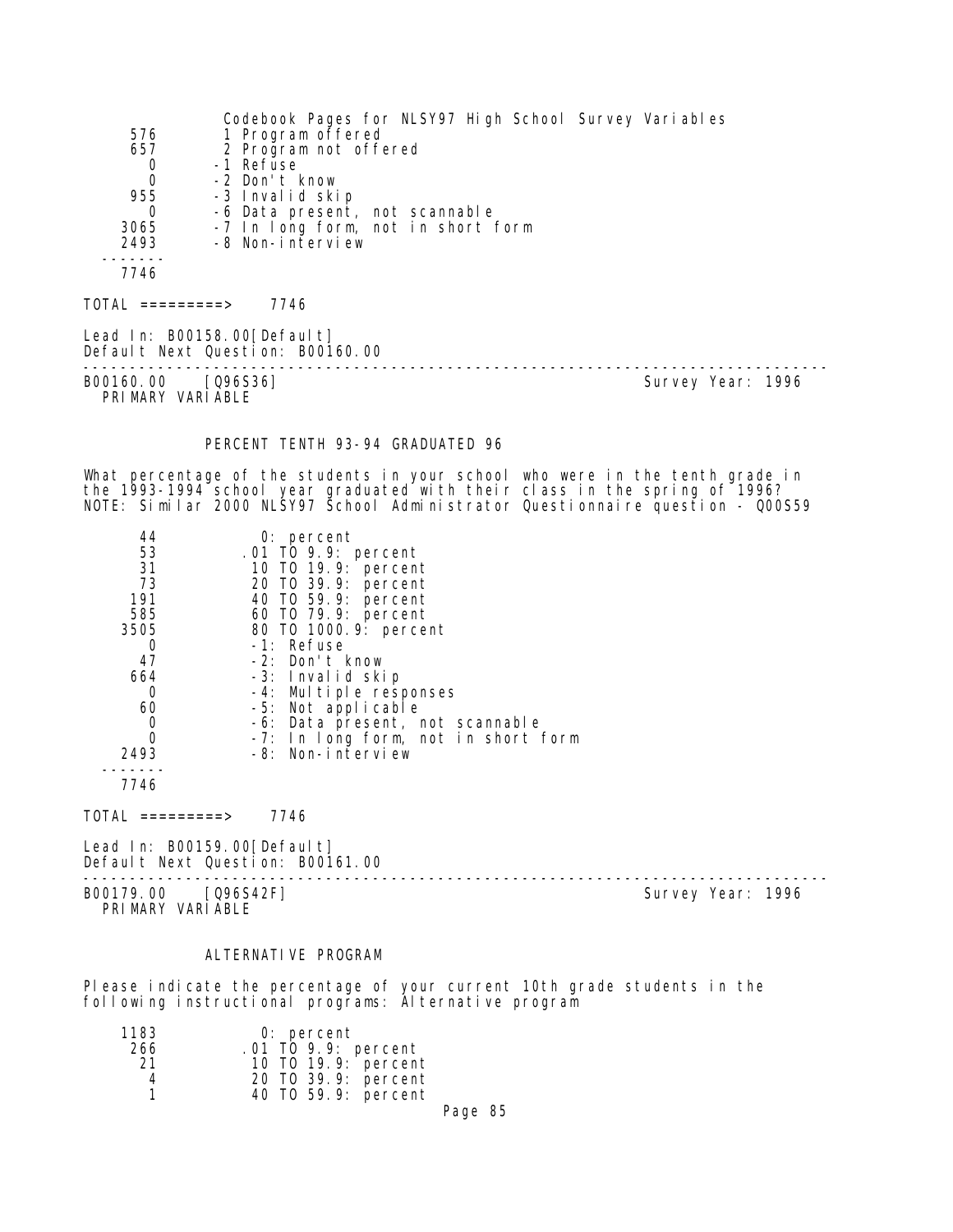|                                  | Codebook Pages for NLSY97 High School Survey Variables |                   |
|----------------------------------|--------------------------------------------------------|-------------------|
|                                  | 60 TO 79.9: percent                                    |                   |
| 20                               | 80 TO 1000. 9: percent                                 |                   |
| $\begin{matrix}0\\0\end{matrix}$ | -1: Refuse                                             |                   |
|                                  | -2: Don't know                                         |                   |
| 692                              | -3: Invalid skip                                       |                   |
| 0                                | -4: Multiple responses                                 |                   |
|                                  | -5: Not applicable                                     |                   |
| $\begin{matrix}0\\0\end{matrix}$ | -6: Data present, not scannable                        |                   |
| 3065                             | -7: In long form, not in short form                    |                   |
| 2493                             | -8: Non-interview                                      |                   |
|                                  |                                                        |                   |
| 7746                             |                                                        |                   |
|                                  |                                                        |                   |
| TOTAL =========>                 | 7746                                                   |                   |
| Lead In: B00178.00[Default]      | Default Next Question: B00180.00                       |                   |
|                                  |                                                        |                   |
| B00180.00 [Q96S42G]              |                                                        | Survey Year: 1996 |
| PRIMARY VARIABLE                 |                                                        |                   |
|                                  |                                                        |                   |
|                                  |                                                        |                   |

# OTHER PROGRAM

Please indicate the percentage of your current 10th grade students in the following instructional programs: Other

| 1130           | $0:$ percent                        |
|----------------|-------------------------------------|
| 31             | .01 TO 9.9: percent                 |
| 10             | 10 T0 19.9: percent                 |
| 12             | 20 TO 39.9: percent                 |
|                | 40 T0 59.9: percent                 |
| $\overline{2}$ | 60 T0 79.9: percent                 |
| 12             | 80 T0 1000.9: percent               |
| 0              | -1: Refuse                          |
| 0              | -2: Don't know                      |
| 988            | -3: Invalid skip                    |
|                | -4: Multiple responses              |
| 0              | -5: Not applicable                  |
| $\overline{2}$ | -6: Data present, not scannable     |
| 3065           | -7: In long form, not in short form |
| 2493           | -8: Non-interview                   |
|                |                                     |
| 7746           |                                     |

 $TOTAL$  ========> 7746

Lead In: B00179.00[Default] Default Next Question: B00181.00

-------------------------------------------------------------------------------- B00181.00 [Q96S43A] Survey Year: 1996 PRIMARY VARIABLE

# STANDARDIZED TEST RESULTS

Indicate which of the following are used to assign students to high school courses/programs at this school: Standardized test results

| 1428 | 1 Yes         |
|------|---------------|
| 443  | $2$ No        |
| Ω    | -1 Refuse     |
| U    | -2 Don't know |
|      |               |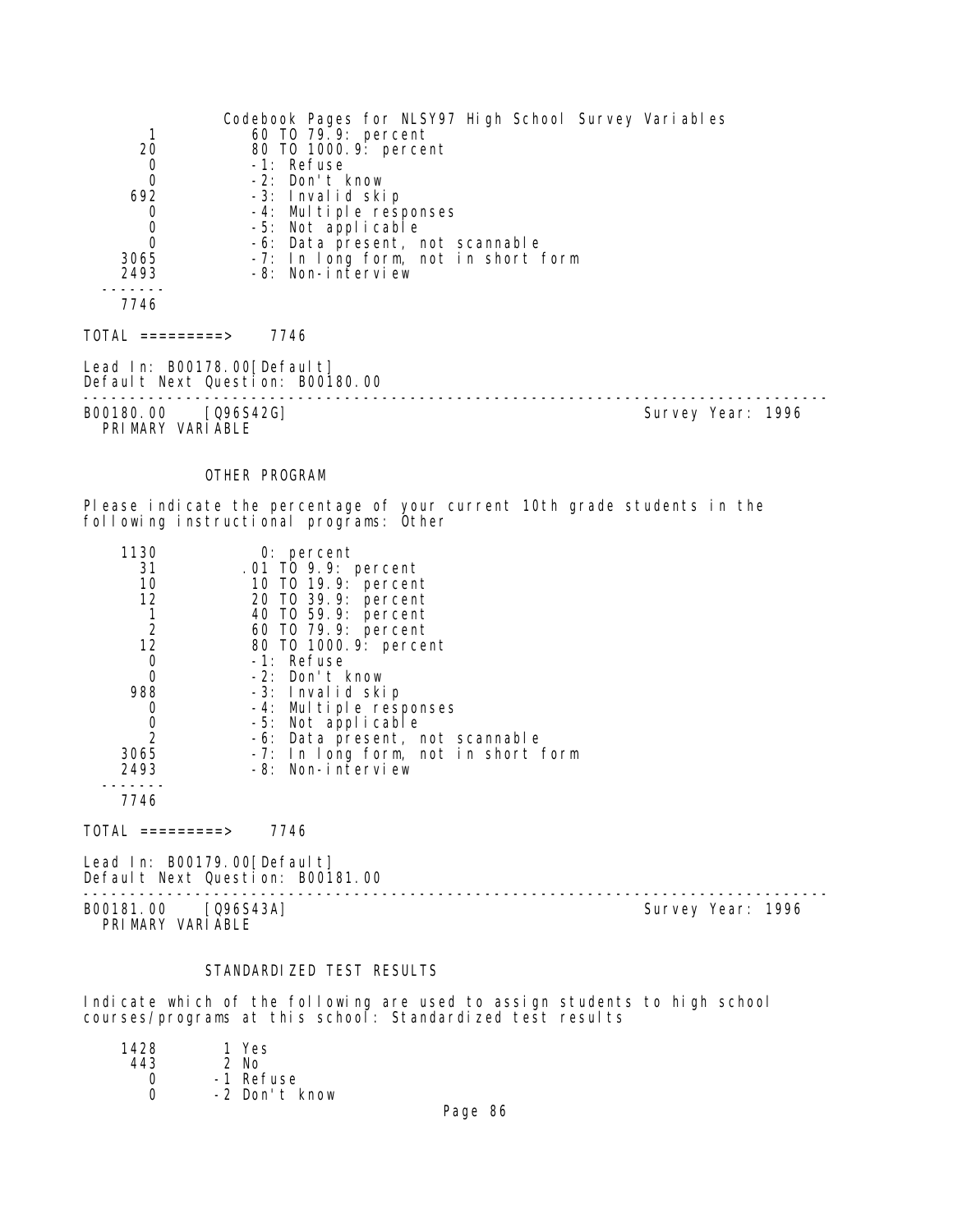|                | Codebook Pages for NLSY97 High School Survey Variables |
|----------------|--------------------------------------------------------|
| 317            | -3 Invalid skip                                        |
| 0              | -4 Multiple responses                                  |
| $\overline{0}$ | -5 Not applicable                                      |
| $\Omega$       | -6 Data present, not scannable                         |
| 3065           | -7 In long form, not in short form                     |
| 2493           | -8 Non-interview                                       |
|                |                                                        |
| 7746           |                                                        |
|                |                                                        |

 $TOTAL$  ========> 7746

Lead In: B00180.00[Default] Default Next Question: B00182.00 -------------------------------------------------------------------------------- B00182.00 [Q96S43B] Survey Year: 1996 PRIMARY VARIABLE

# GRADE POINT AVERAGE

Indicate which of the following are used to assign students to high school courses/programs at this school: Grade point average

| 1327 | 1 Yes                              |
|------|------------------------------------|
| 522  | 2 No                               |
|      | -1 Refuse                          |
|      | -2 Don't know                      |
| 338  | -3 Invalid skip                    |
|      | -4 Multiple responses              |
|      | -5 Not applicable                  |
|      | -6 Data present, not scannable     |
| 3065 | -7 In long form, not in short form |
| 2493 | -8 Non-interview                   |
|      |                                    |
| 7746 |                                    |

TOTAL =========> 7746

Lead In: B00181.00[Default] Default Next Question: B00183.00

B00188.00 [Q96S44] PRI MARY VARI ABLE

--------------------------------------------------------------------------------

# RETAINED AFTER 96-97

How many 10th and 11th graders were retained after the 1995-1996 school year?

| 813 | 0 TO .9: teachers          |
|-----|----------------------------|
| 189 | $T0$ 5.9: teachers         |
| 146 | 6 T0 12.9: teachers        |
| 114 | TO 24.9: teachers<br>13    |
| 135 | 25 TO 49.9: teachers       |
| 72  | 50 TO 74.9: teachers       |
| 80  | 75 TO 99.9: teachers       |
| 73  | TO 149.9: teachers<br>100. |
| 31  | 150 TO 199.9: teachers     |
| 113 | 200 TO 1000: teachers      |
|     | -1: Refuse                 |
| Ω   | -2: Don't know             |
| 419 | -3: Invalid skip           |
|     | -4: Multiple responses     |
|     | Page 87                    |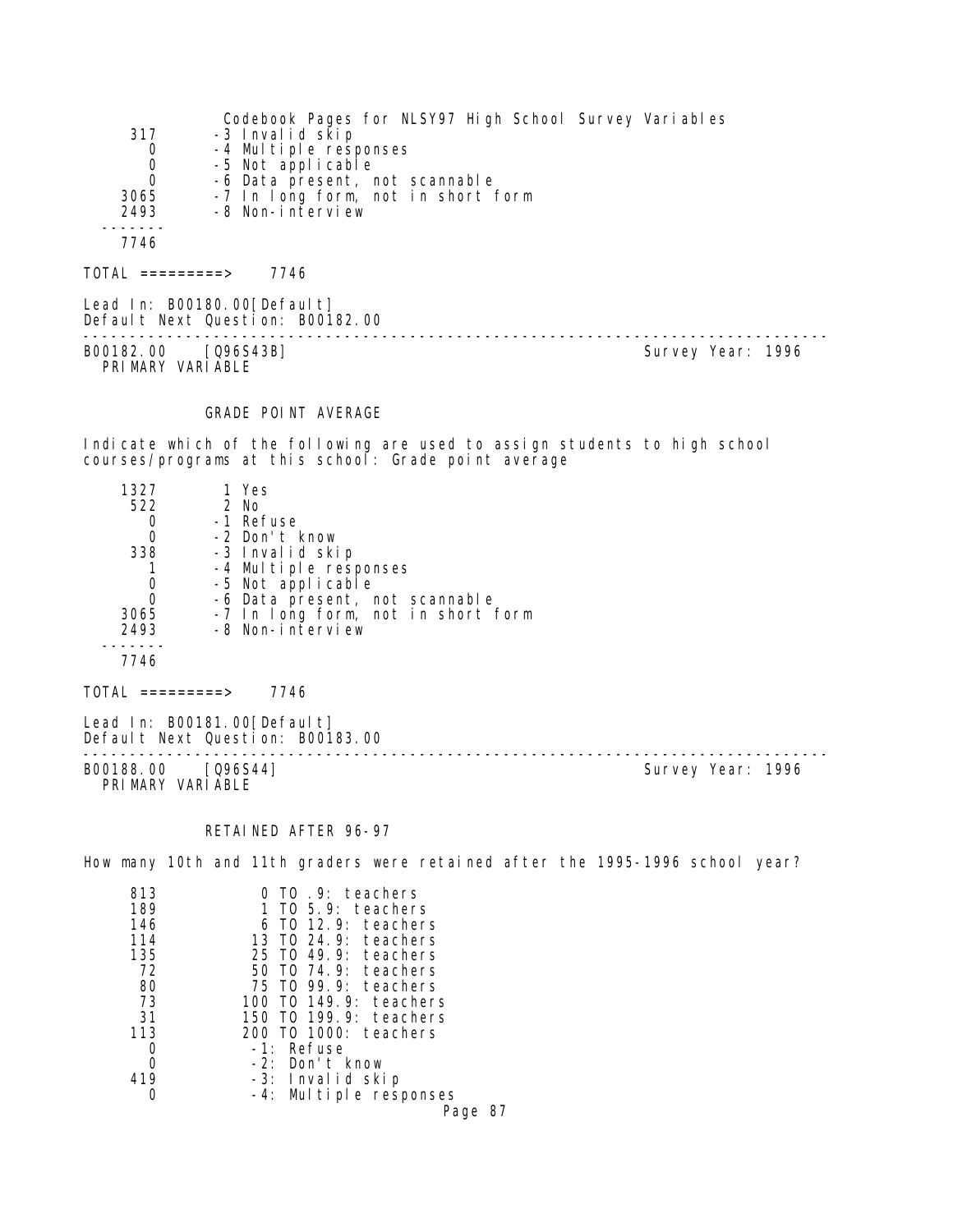|                  | Codebook Pages for NLSY97 High School Survey Variables |
|------------------|--------------------------------------------------------|
|                  | -5: Not applicable                                     |
|                  | -6: Data present, not scannable                        |
| 3065             | -7: In long form, not in short form                    |
| 2493             | -8: Non-interview                                      |
|                  |                                                        |
| 7746             |                                                        |
|                  |                                                        |
| TOTAL =========> | 7746                                                   |
|                  |                                                        |

Lead In: B00187.00[Default] Default Next Question: B00189.00 -------------------------------------------------------------------------------- B00189.00 [Q96S45] Survey Year: 1996 PRIMARY VARIABLE

#### **OTHER**

Is it a required part of your school's grade retention policy for grades 10 and 11 that students be promoted to the next grade, repeating lower level courses as necessary?

| 646      | 1 Yes, all students                |  |
|----------|------------------------------------|--|
| 389      | 2 Yes, with some exceptions        |  |
| 822      | 3 No                               |  |
| 0        | -1 Refuse                          |  |
| 0        | -2 Don't know                      |  |
| 330      | -3 Invalid skip                    |  |
|          | -4 Multiple responses              |  |
| 0        | -5 Not applicable                  |  |
| $\Omega$ | -6 Data present, not scannable     |  |
| 3065     | -7 In long form, not in short form |  |
| 2493     | -8 Non-interview                   |  |
|          |                                    |  |
| 7746     |                                    |  |
| TOTAL    | 7746<br>$=$ ========>              |  |

Lead In: B00188.00[Default] Default Next Question: B00190.00

B00190.00 [Q96S46] PRIMARY VARIABLE

--------------------------------------------------------------------------------

# CREDITS PER YEAR ACADEMIC COURSE

At your school, how many credits are awarded for the successful completion of a one year academic course that meets for five periods each week? NOTE: Similar 2000 NLSY97 School Administrator Questionnaire question - Q00S65

| 3189 | 0 TO 1: credits      |
|------|----------------------|
| 201  | 1.1 TO 2: credits    |
| -38  | $2.1$ TO 3: credits  |
| 476  | $3.1$ TO 5: credits  |
| 153  | $5.1$ TO 7: credits  |
| 663  | 7.1 TO 10: credits   |
| 36   | 10.1 TO 20: credits  |
| 32   | 20.1 TO 40: credits  |
| 56   | 40.1 TO 999: credits |
| O    | -1: Refuse           |
|      | -2: Don't know       |
|      | -3: Invalid skip     |

Page 88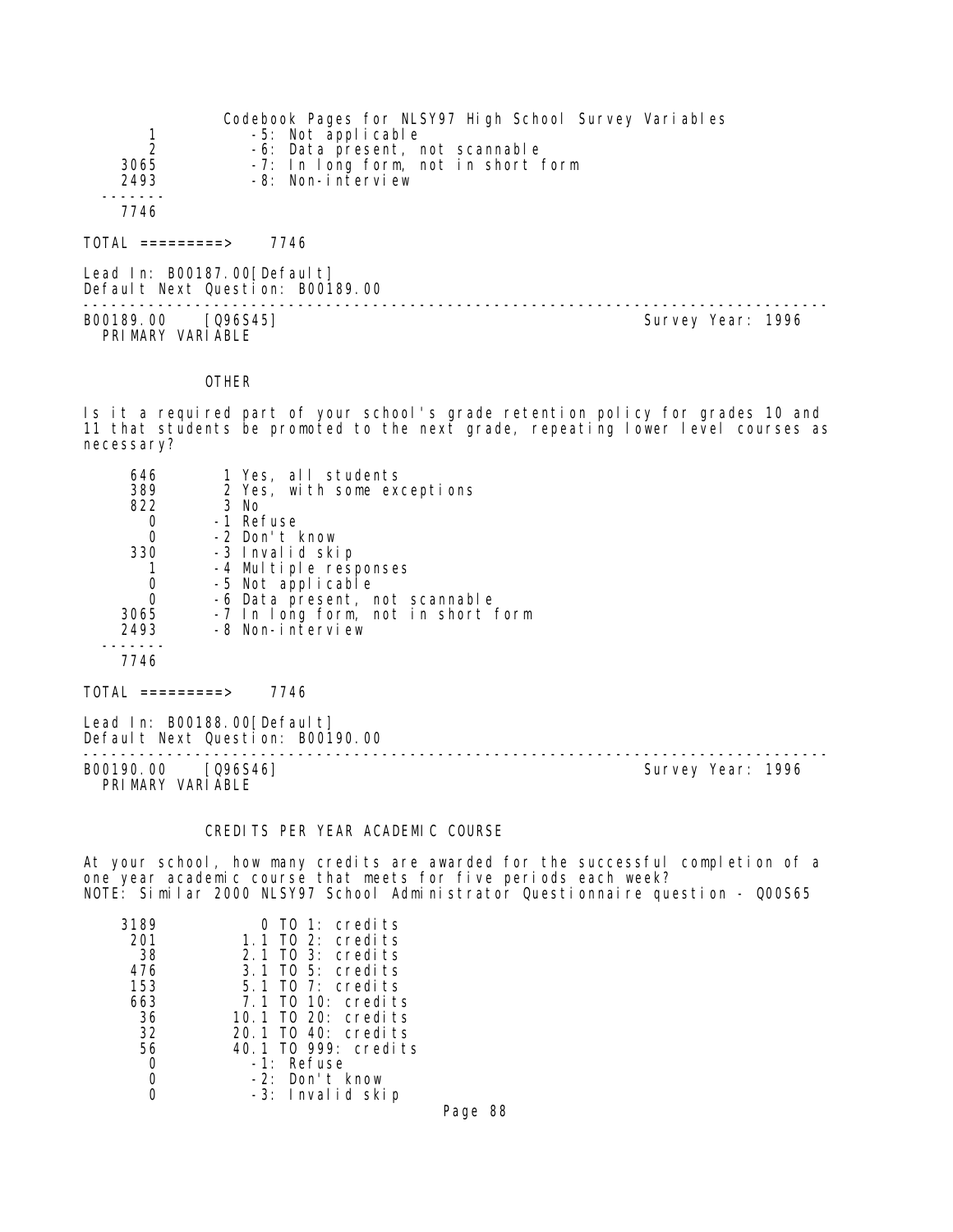| 0<br>26<br>0<br>2493<br>7746 | Codebook Pages for NLSY97 High School Survey Variables<br>$-4$ : Multiple responses<br>-5: Not applicable<br>-6: Data present, not scannable<br>-7: In long form, not in short form<br>-8: Non-interview |
|------------------------------|----------------------------------------------------------------------------------------------------------------------------------------------------------------------------------------------------------|
| $TOTAL$ ==========>          | 7746                                                                                                                                                                                                     |
|                              |                                                                                                                                                                                                          |

Lead In: B00189.00 [Default] Default Next Question: B00191.00

-------------------------------------------------------------------------------- B00191.00 [Q96S47] PRIMARY VARIABLE

### TOTAL CREDITS REQUIRED FOR GRADUATION

How many total credits in all subject areas are required for graduation? NOTE: Similar 2000 NLSY97 School Administrator Questionnaire question - Q00S66

| 13<br>23       | $0$ TO 1: credits<br>$1.1$ TO 2: credits |
|----------------|------------------------------------------|
| 105            | $2.1$ TO 3: credits                      |
| 18             | $3.1$ TO 5: credits                      |
| 5              | 5.1 TO 7: credits                        |
| 6              | 7.1 TO 10: credits                       |
| 613            | 10.1 TO 20: credits                      |
| 2758           | 20.1 TO 40: credits                      |
| 1337           | 40.1 TO 999: credits                     |
| 0              | $-1$ : Refuse                            |
| 18             | $-2$ : Don't know                        |
| 334            | -3: Invalid skip                         |
| 0              | -4: Multiple responses                   |
| 21             | -5: Not applicable                       |
| $\overline{2}$ | -6: Data present, not scannable          |
| $\Omega$       | -7: In long form, not in short form      |
| 2493           | $-8$ : Non-interview                     |
|                |                                          |
| 7746           |                                          |
|                |                                          |

TOTAL =========> 7746

Lead In: B00190.00 [Default] Default Next Question: B00192.00

B00192.00 [Q96S48AC] Survey Year: 1996 PRIMARY VARIABLE

--------------------------------------------------------------------------------

## CREDITS REQUIRED ENGLISH

How many credits in the following subjects are required for graduation from your school: English QUESTIONNAIRE NOTE: Enter credits in column 1 (Q96S48AC) or years in column 2 (Q96S48AY) on each line. If there is no minimum course requirement in a subject area, enter "000.0" in column 1 (Q96S48AC). If students are required to take a minimum number of courses in a subject area but do not receive credit for the coursework, enter the number of years or fraction of a year required in column 2. For fractions of a year, enter one semester as 0.50 year, one quarter as 0.25 year, and one trimester as 0.33 year.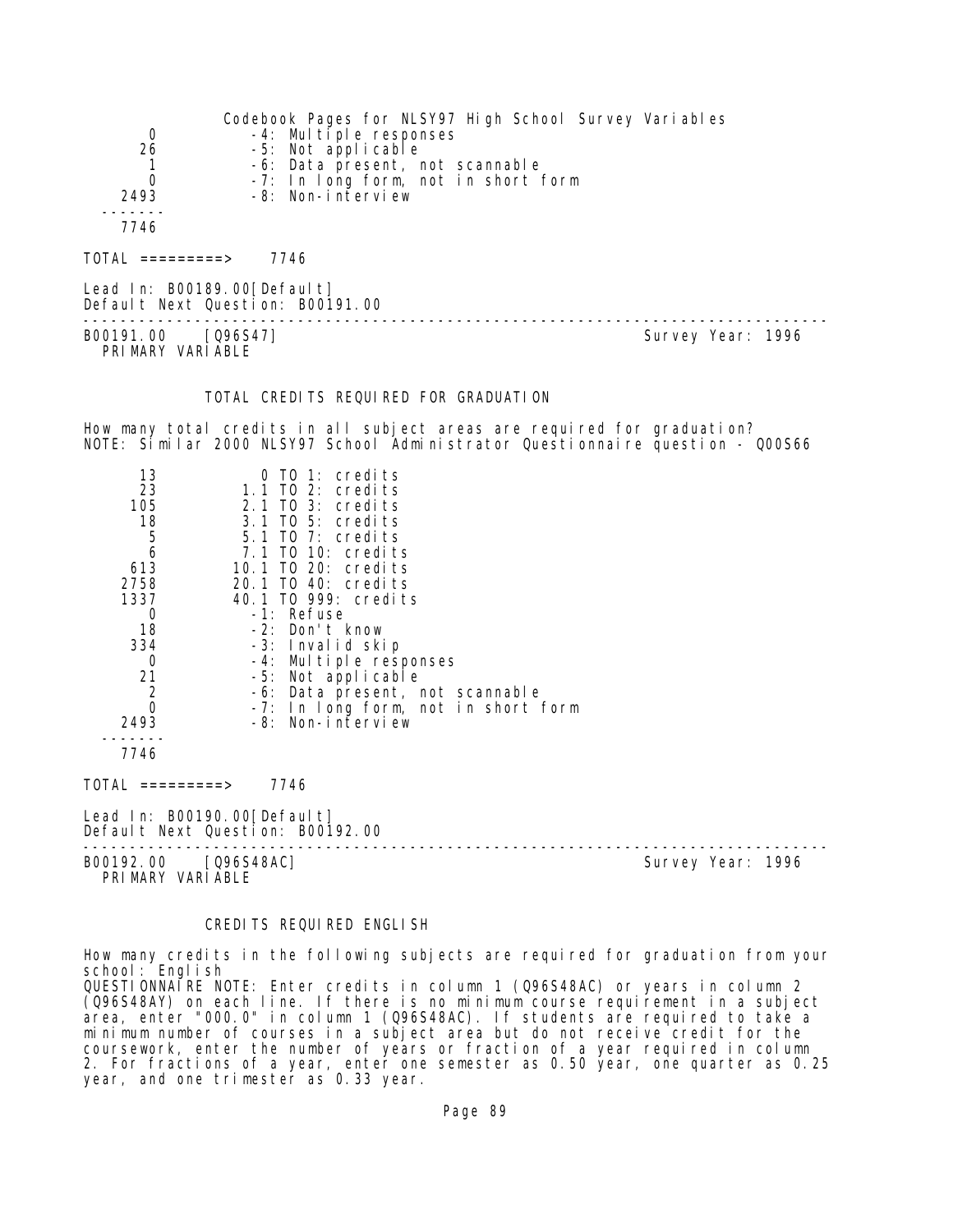|      | Codebook Pages for NLSY97 High School Survey Variables |
|------|--------------------------------------------------------|
| 68   | $0$ TO 1: credits                                      |
| 8    | 1.1 TO 2: credits                                      |
| 36   | 2.1 TO 3: credits                                      |
| 871  | 3.1 TO 5: credits                                      |
| 5    | $5.1$ TO 7: credits                                    |
| 48   | 7.1 TO 10: credits                                     |
| 60   | 10.1 TO 20: credits                                    |
| 151  | 20.1 TO 40: credits                                    |
| 5    | 40.1 TO 999: credits                                   |
| 0    | -1: Refuse                                             |
| 0    | -2: Don't know                                         |
| 196  | -3: Invalid skip                                       |
|      | -4: Multiple responses                                 |
| 738  | -5: Not applicable                                     |
|      | -6: Data present, not scannable                        |
| 3065 | -7: In long form, not in short form                    |
| 2493 | -8: Non-interview                                      |
|      |                                                        |
| 7746 |                                                        |
|      | 7746                                                   |

Lead In: B00191.00 [Default] Default Next Question: B00193.00

-------------------------------------------------------------------------------- PRIMARY VARIABLE

Survey Year: 1996

### YEARS REQUIRED ENGLISH

How many years in the following subjects are required for graduation from your school: Engl i sh QUESTIONNAIRE NOTE: Enter credits in column 1 (Q96S48\*C) or years in column 2 (Q96S48\*Y) on each line. If there is no minimum course requirement in a subject area, enter "000.0" in column 1  $(0.96548<sup>*</sup>C)$ . If students are required to take a minimum number of courses in a subject area but do not receive credit for the coursework, enter the number of years or fraction of a year required in column 2. For fractions of a year, enter one semester as 0.50 year, one quarter as 0.25 year, and one trimester as 0.33 year.

NOTE: Similar 2000 NLSY97 School Administrator Questionnaire question - Q00S67A

| 155  | 0 TO 1: years                       |
|------|-------------------------------------|
| 15   | 1.01 TO 2: years                    |
| 184  | 2.01 TO 3: years                    |
| 3386 | 3.01 TO 5: years                    |
| 9    | 5.01 TO 7: years                    |
| 10   | 7.01 TO 10: years                   |
| 0    | -1: Refuse                          |
|      | $-2$ : Don't know                   |
| 638  | -3: Invalid skip                    |
| 0    | -4: Multiple responses              |
| 849  | -5: Not applicable                  |
|      | -6: Data present, not scannable     |
|      | -7: In long form, not in short form |
| 2493 | -8: Non-interview                   |
|      |                                     |
| 7746 |                                     |

TOTAL =========> 7746

Lead In: B00192.00 [Default]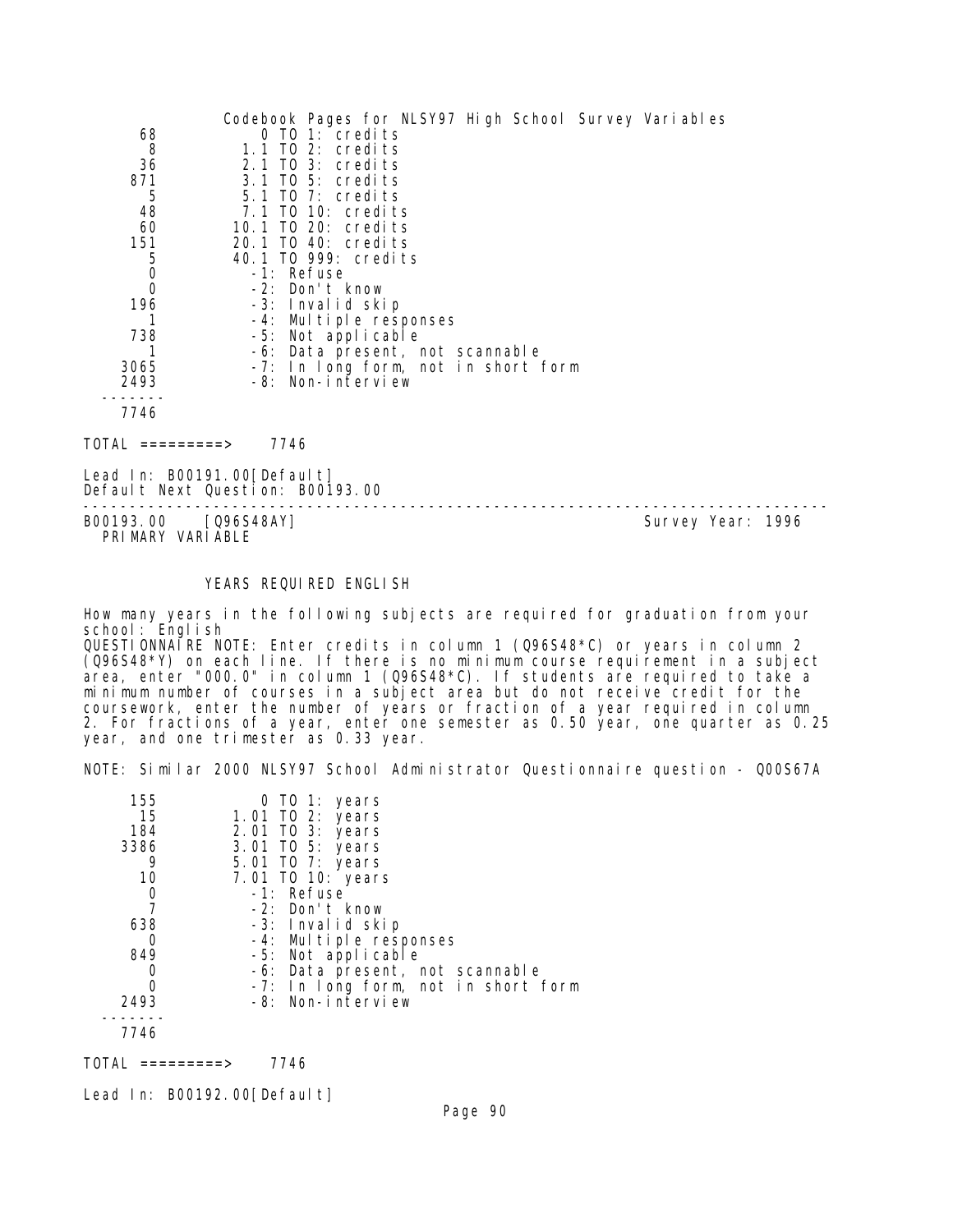Codebook Pages for NLSY97 High School Survey Variables Default Next Question: B00194.00

-------------------------------------------------------------------------------- Survey Year: 1996 PRIMARY VARIABLE

### CREDITS REQUIRED MATH

How many credits in the following subjects are required for graduation from your school: Mathematics QUESTIONNAIRE NOTE: Enter credits in column 1 (Q96S48AC) or years in column 2 (Q96S48AY) on each line. If there is no minimum course requirement in a subject area, enter "000.0" in column 1 (Q96S48AC). If students are required to take a

minimum number of courses in a subject area but do not receive credit for the coursework, enter the number of years or fraction of a year required in column 2. For fractions of a year, enter one semester as 0.50 year, one quarter as 0.25 year, and one trimester as 0.33 year.

| 78<br>300                                 | TO 1: credits<br>0<br>1.1 TO 2: credits                          |                   |
|-------------------------------------------|------------------------------------------------------------------|-------------------|
| 534                                       | 2.1 TO 3: credits<br>3.1 TO 5: credits                           |                   |
| 101<br>25                                 | 5.1 TO 7: credits                                                |                   |
| 16                                        | 7.1 TO 10: credits                                               |                   |
| 148                                       | 10.1 TO 20: credits                                              |                   |
| 54                                        | 20.1 TO 40: credits                                              |                   |
|                                           | 40.1 TO 999: credits                                             |                   |
| $\begin{matrix} 2 \\ 0 \\ 0 \end{matrix}$ | -1: Refuse                                                       |                   |
|                                           | -2: Don't know                                                   |                   |
| 208                                       | -3: Invalid skip                                                 |                   |
| 0                                         | -4: Multiple responses                                           |                   |
| 721                                       | -5: Not applicable                                               |                   |
|                                           | -6: Data present, not scannable                                  |                   |
| 3065                                      | -7: In long form, not in short form                              |                   |
| 2493                                      | -8: Non-interview                                                |                   |
|                                           |                                                                  |                   |
| 7746                                      |                                                                  |                   |
| $\overline{TOTAL}$ =========>             | 7746                                                             |                   |
|                                           | Lead In: B00193.00 [Default]<br>Default Next Question: B00195.00 |                   |
| B00183.00                                 | 096S43C] <sup>-</sup>                                            | Survey Year: 1996 |

PRIMARY VARIABLE

### DEPARTMENT RECOMMENDATIONS

Indicate which of the following are used to assign students to high school courses/programs at this school: Guidance department recommendations

| 1656 | 1 Yes                              |
|------|------------------------------------|
| 236  | 2 No                               |
|      | -1 Refuse                          |
| 0    | -2 Don't know                      |
| 294  | -3 Invalid skip                    |
| 2    | -4 Multiple responses              |
| 0    | -5 Not applicable                  |
| 0    | -6 Data present, not scannable     |
| 3065 | -7 In long form, not in short form |
| 2493 | -8 Non-interview                   |
|      |                                    |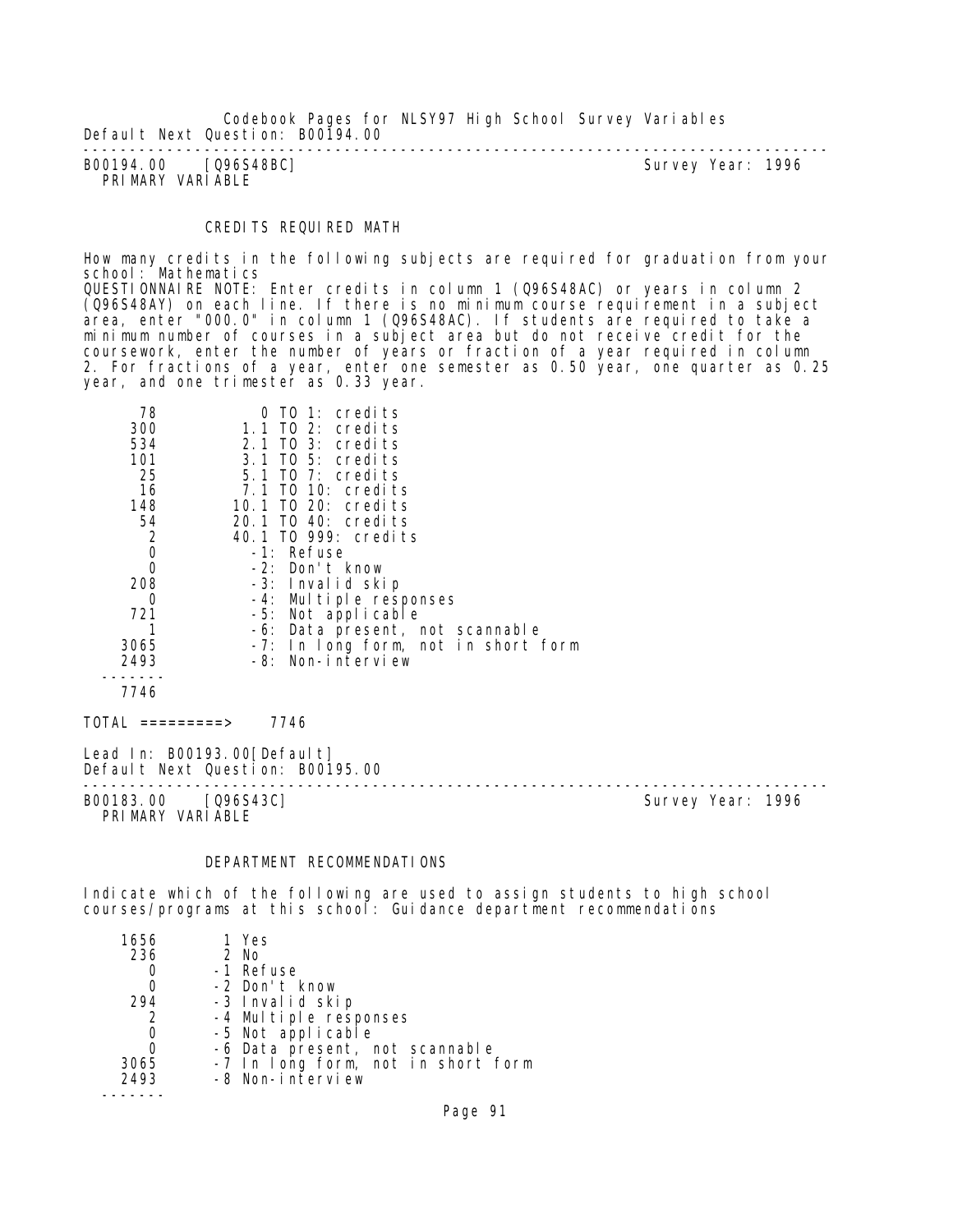Codebook Pages for NLSY97 High School Survey Variables

7746

 $TOTAL$  ========> 7746

Lead In: B00182.00[Default] Default Next Question: B00184.00

B00184.00 [Q96S43D] PRIMARY VARIABLE

--------------------------------------------------------------------------------

#### TEACHER RECOMMENDATIONS

Indicate which of the following are used to assign students to high school courses/programs at this school: Teacher recommendations

| 1857 | 1 Yes                              |
|------|------------------------------------|
| 71   | 2 No                               |
|      | -1 Refuse                          |
|      | -2 Don't know                      |
| 260  | -3 Invalid skip                    |
|      | -4 Multiple responses              |
|      | -5 Not applicable                  |
|      | -6 Data present, not scannable     |
| 3065 | -7 In long form, not in short form |
| 2493 | -8 Non-interview                   |
|      |                                    |

7746

TOTAL =========> 7746

Lead In: B00183.00 [Default] Default Next Question: B00185.00

-------------------------------------------------------------------------------- B00185.00 [Q96S43E] PRIMARY VARIABLE

#### PARENT REQUEST

Indicate which of the following are used to assign students to high school courses/programs at this school: Parent request

| 1725<br>151<br>$\begin{matrix}0\\0\end{matrix}$<br>312<br>$\mathbf 0$<br>$\overline{0}$<br>3065<br>2493<br>7746 | 1 Yes<br>2 No<br>-1 Refuse<br>-2 Don't know<br>-3 Invalid skip<br>-4 Multiple responses<br>-5 Not applicable<br>-6 Data present, not scannable<br>-7 In long form, not in short form<br>-8 Non-interview |                   |  |
|-----------------------------------------------------------------------------------------------------------------|----------------------------------------------------------------------------------------------------------------------------------------------------------------------------------------------------------|-------------------|--|
| TOTAL =========>                                                                                                | 7746                                                                                                                                                                                                     |                   |  |
|                                                                                                                 | Lead In: B00184.00[Default]<br>Default Next Question: B00186.00                                                                                                                                          |                   |  |
| B00186.00 [Q96S43F]<br>PRIMARY VARIABLE                                                                         |                                                                                                                                                                                                          | Survey Year: 1996 |  |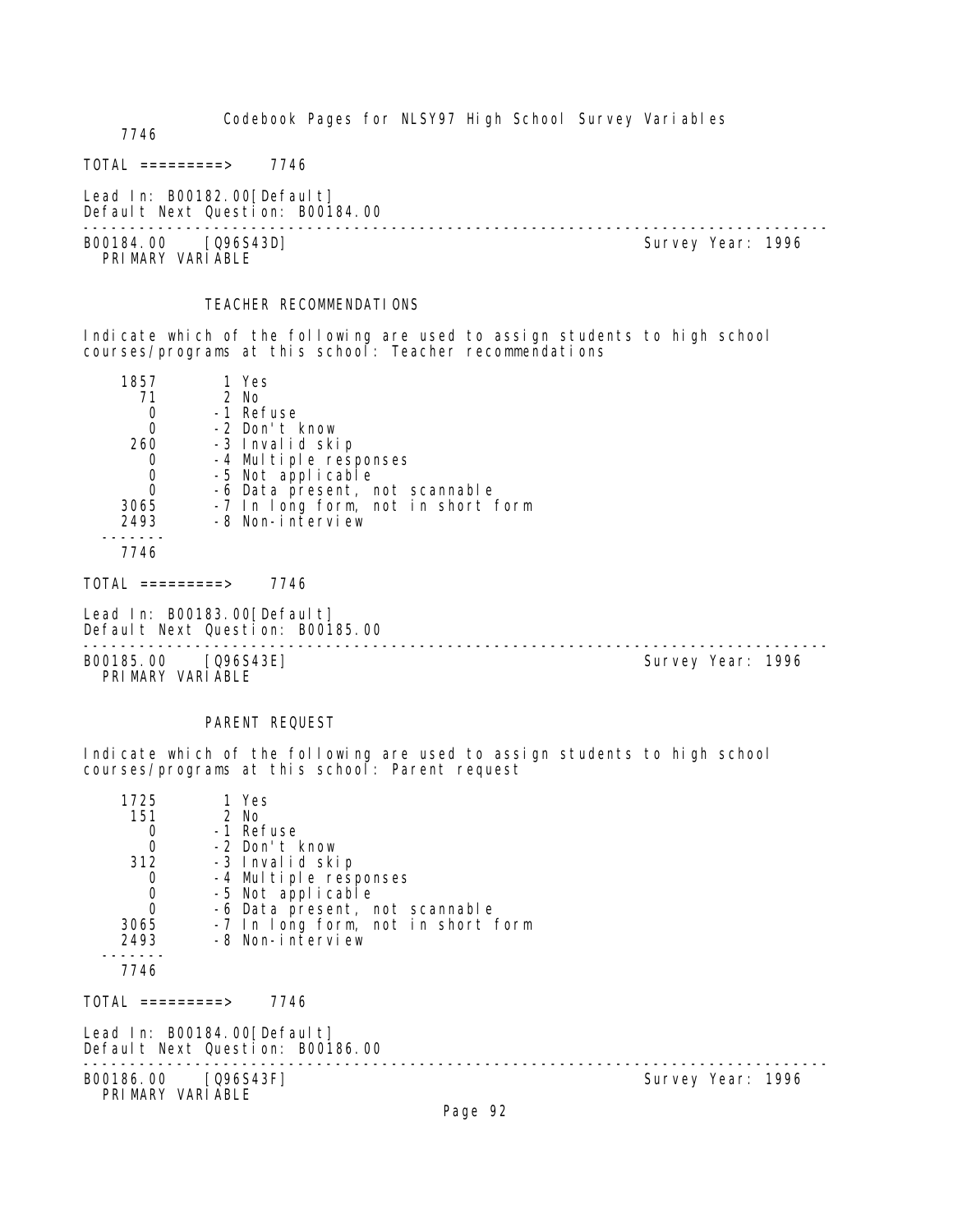Codebook Pages for NLSY97 High School Survey Variables

# STUDENT REQUEST

Indicate which of the following are used to assign students to high school courses/programs at this school: Student request

| 1767 | 1 Yes                              |
|------|------------------------------------|
| 123  | $2$ No                             |
|      | -1 Refuse                          |
| Ω    | -2 Don't know                      |
| 298  | -3 Invalid skip                    |
|      | -4 Multiple responses              |
|      | -5 Not applicable                  |
|      | -6 Data present, not scannable     |
| 3065 | -7 In long form, not in short form |
| 2493 | -8 Non-interview                   |
|      |                                    |
| 7746 |                                    |
|      |                                    |

 $TOTAL$  ========> 7746

Lead In: B00185.00 [Default] Default Next Question: B00187.00

B00187.00 [Q96S43G] PRIMARY VARIABLE

--------------------------------------------------------------------------------

#### OTHER

Indicate which of the following are used to assign students to high school courses/programs at this school: Other

| 223  | 1 Yes                              |
|------|------------------------------------|
| 989  | $2$ No                             |
|      | -1 Refuse                          |
| 0    | -2 Don't know                      |
| 976  | -3 Invalid skip                    |
|      | -4 Multiple responses              |
|      | -5 Not applicable                  |
|      | -6 Data present, not scannable     |
| 3065 | -7 In long form, not in short form |
| 2493 | -8 Non-interview                   |
|      |                                    |
| 7746 |                                    |
|      |                                    |

 $TOTAL$  =========> 7746

Lead In: B00186.00 [Default] Default Next Question: B00188.00

-------------------------------------------------------------------------------- B00170.00 [Q96S41A] PRIMARY VARIABLE

# ENROLLED 4 YR COLLEGE

By the fall following high school graduation, what percentage of your 1996 graduating class ...enrolled in a 4-year college? NOTE: Similar 2000 NLSY97 School Administrator Questionnaire question - Q00S64A

152 0: percent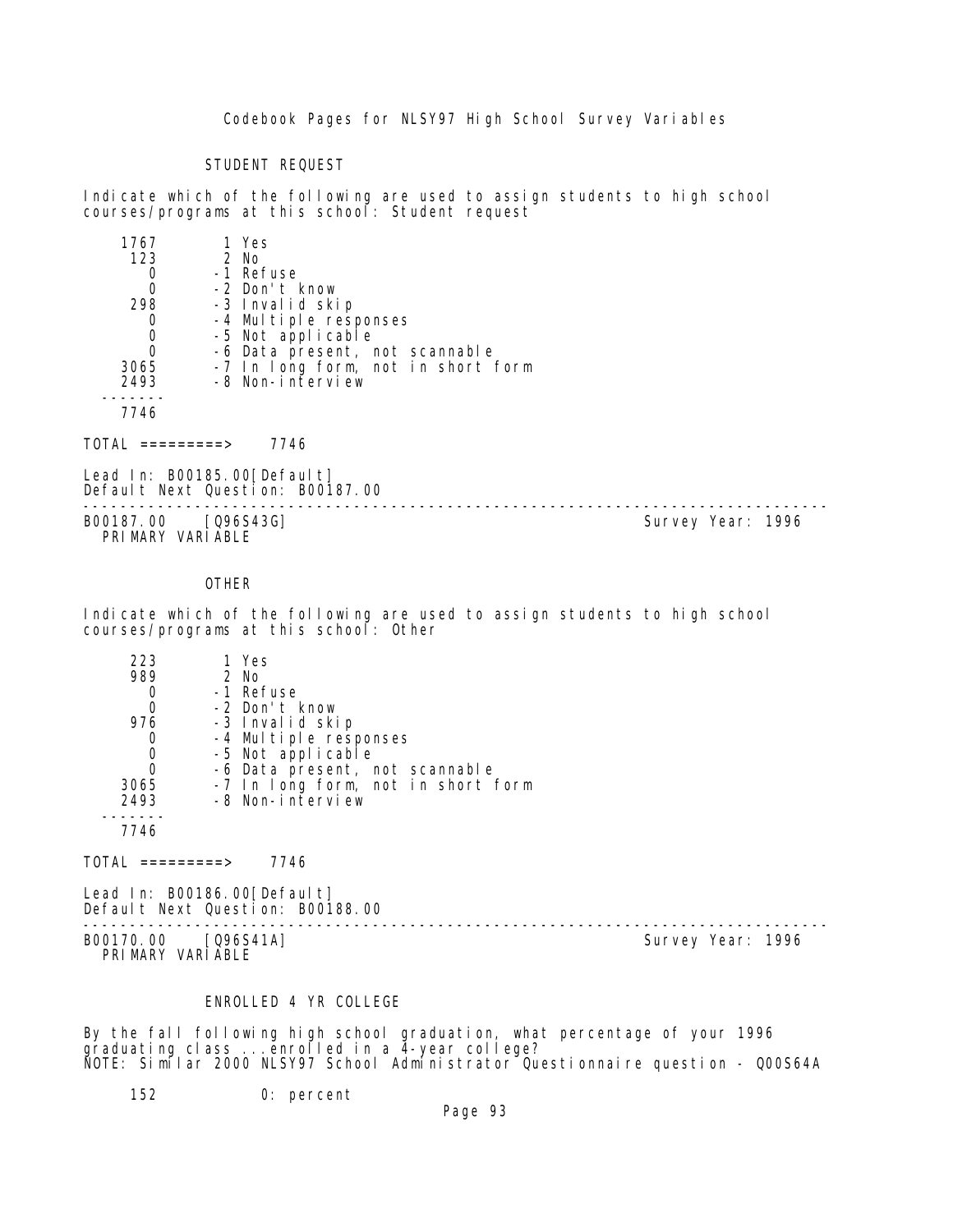|                        | Codebook Pages for NLSY97 High School Survey Variables |
|------------------------|--------------------------------------------------------|
| 106                    | .01 TO 9.9: percent                                    |
| 235                    | 10 T0 19.9: percent                                    |
| 946                    | 20 TO 39.9: percent                                    |
| 1055                   | 40 TO 59.9: percent                                    |
| 859                    | 60 TO 79.9: percent                                    |
| 1139                   | 80 TO 1000. 9: percent                                 |
| 0                      | -1: Refuse                                             |
| 57                     | -2: Don't know                                         |
| 667                    | -3: Invalid skip                                       |
| 0                      | -4: Multiple responses                                 |
| 37                     | -5: Not applicable                                     |
| 0                      | -6: Data present, not scannable                        |
| 0                      | -7: In long form, not in short form                    |
| 2493                   | -8: Non-interview                                      |
|                        |                                                        |
| 7746                   |                                                        |
| TOTAL<br>$=$ ========> | 7746                                                   |

Lead In: B00169.00[Default] Default Next Question: B00171.00

-------------------------------------------------------------------------------- B00171.00 [Q96S41B] Survey Year: 1996 PRIMARY VARIABLE

#### ENROLLED 2 YR COLLEGE

By the fall following high school graduation, what percentage of your 1996 graduating class ...enrolled in a 2-year junior or community college? NOTE: Similar 2000 NLSY97 School Administrator Questionnaire question - Q00S64B

| 331      | $0:$ percent                        |
|----------|-------------------------------------|
| 729      | .01 TO 9.9: percent                 |
| 972      | 10 T0 19.9: percent                 |
| 1481     | 20 T0 39.9: percent                 |
| 606      | 40 T0 59.9: percent                 |
| 96       | 60 T0 79.9: percent                 |
| 46       | 80 T0 1000.9: percent               |
| 0        | $-1$ : Refuse                       |
| 70       | $-2$ : Don't know                   |
| 887      | -3: Invalid skip                    |
| 0        | -4: Multiple responses              |
| 35       | -5: Not applicable                  |
| 0        | -6: Data present, not scannable     |
| $\Omega$ | -7: In long form, not in short form |
| 2493     | -8: Non-interview                   |
|          |                                     |
| 7746     |                                     |
|          |                                     |

 $TOTAL$  =========> 7746

Lead In: B00170.00 [Default] Default Next Question: B00172.00

-------------------------------------------------------------------------------- B00172.00 [Q96S41C] Survey Year: 1996 PRIMARY VARIABLE

### ENROLLED VOC/BUS/TECH/TRD SCHOOL

By the fall following high school graduation, what percentage of your 1996 graduating class ...enrolled in a vocational, technical, trade, or business Page 94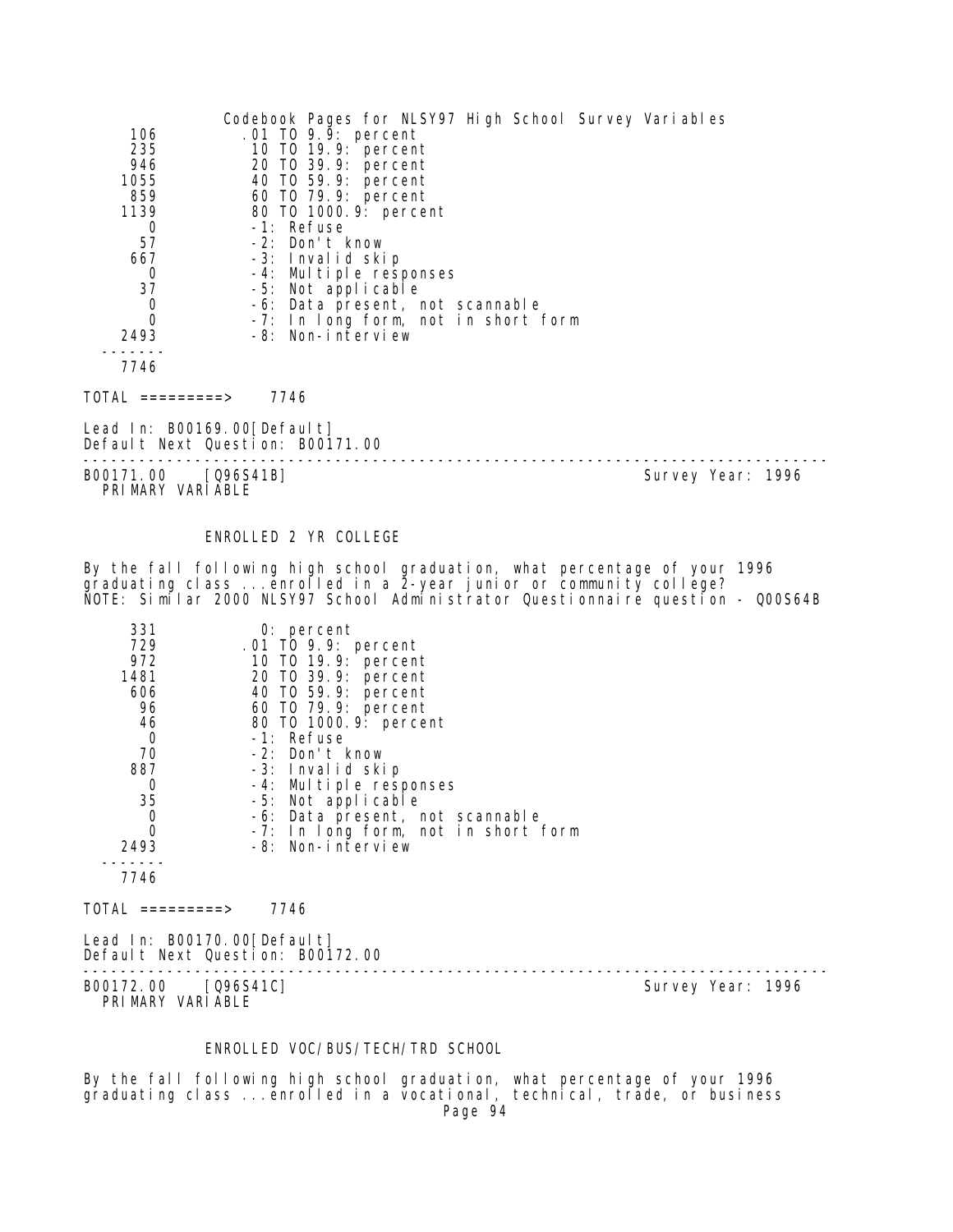Codebook Pages for NLSY97 High School Survey Variables school? NOTE: Similar 2000 NLSY97 School Administrator Questionnaire question - Q00S64C

| 920            | $0:$ percent                        |
|----------------|-------------------------------------|
| 1961           | .01 TO 9.9: percent                 |
| 749            | 10 T0 19.9: percent                 |
| 233            | 20 T0 39.9: percent                 |
| 34             | 40 T0 59.9: percent                 |
| 6              | 60 TO 79.9: percent                 |
| 8              | 80 T0 1000.9: percent               |
| $\Omega$       | -1: Refuse                          |
| 87             | $-2$ : Don't know                   |
| 1210           | -3: Invalid skip                    |
| O              | -4: Multiple responses              |
| 43             | -5: Not applicable                  |
| $\overline{2}$ | -6: Data present, not scannable     |
| $\Omega$       | -7: In long form, not in short form |
| 2493           | -8: Non-interview                   |
|                |                                     |
| 7746           |                                     |

TOTAL =========> 7746

Lead In: B00171.00 [Default] Default Next Question: B00173.00

-------------------------------------------------------------------------------- B00173.00 [Q96S41D] PRI MARY VARI ABLE

# ENTERED ARMED FORCES

By the fall following high school graduation, what percentage of your 1996 graduating class ...entered the Armed Services? NOTE: Similar 2000 NLSY97 School Administrator Questionnaire question - Q00S64D

| 1032<br>2569<br>309<br>47<br>1<br>$\mathbf{1}$<br>$\mathbf 0$<br>88<br>1153<br>44<br>1<br>0<br>2493 | $0:$ percent<br>.01 TO 9.9: percent<br>10 T0 19.9: percent<br>20 TO 39.9: percent<br>40 TO 59.9: percent<br>60 T0 79.9: percent<br>80 T0 1000. 9: percent<br>-1: Refuse<br>-2: Don't know<br>-3: Invalid skip<br>-4: Multiple responses<br>-5: Not applicable<br>-6: Data present, not scannable<br>-7: In long form, not in short form<br>-8: Non-interview |                   |  |
|-----------------------------------------------------------------------------------------------------|--------------------------------------------------------------------------------------------------------------------------------------------------------------------------------------------------------------------------------------------------------------------------------------------------------------------------------------------------------------|-------------------|--|
| 7746                                                                                                |                                                                                                                                                                                                                                                                                                                                                              |                   |  |
| TOTAL =========>                                                                                    | 7746                                                                                                                                                                                                                                                                                                                                                         |                   |  |
| Lead In: B00172.00[Default]                                                                         | Default Next Question: B00174.00                                                                                                                                                                                                                                                                                                                             |                   |  |
| B00174.00 [Q96S42A]<br>PRIMARY VARIABLE                                                             |                                                                                                                                                                                                                                                                                                                                                              | Survey Year: 1996 |  |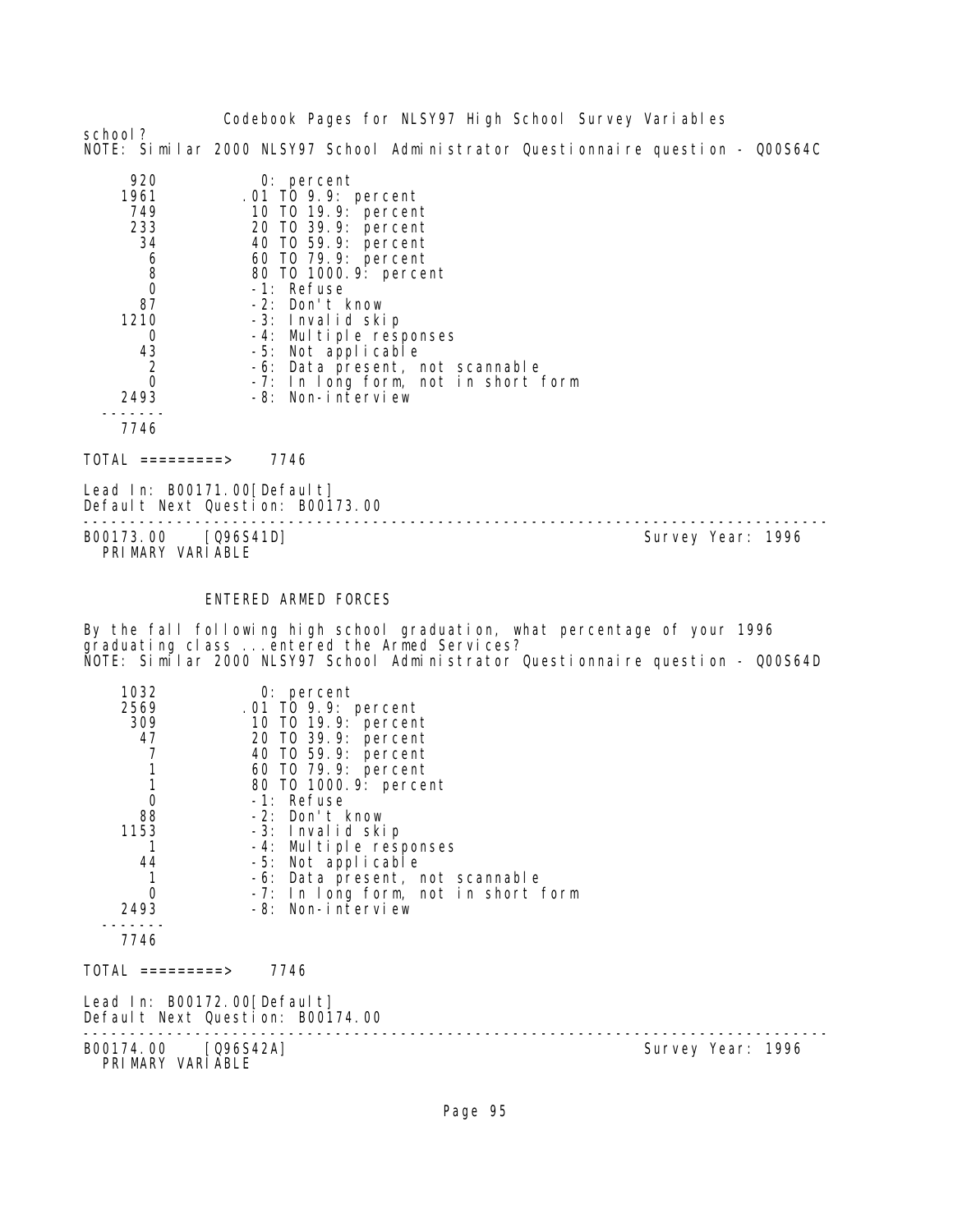### Codebook Pages for NLSY97 High School Survey Variables GENERAL HIGH SCHOOL PROGRAM

Please indicate the percentage of your current 10th grade students in the following instructional programs: General high school program NOTE: Similar 2000 NLSY97 School Administrator Questionnaire question - Q00S34A

| 643         | $0:$ percent                        |
|-------------|-------------------------------------|
| 123         | .01 TO 9.9: percent                 |
| 196         | 10 TO 19.9: percent                 |
| 288         | 20 TO 39.9: percent                 |
| 148         | 40 TO 59.9: percent                 |
| 76          | 60 TO 79.9: percent                 |
| 170         | 80 TO 1000. 9: percent              |
| 0           | -1: Refuse                          |
| $\mathbf 0$ | -2: Don't know                      |
| 544         | -3: Invalid skip                    |
| 0           | -4: Multiple responses              |
| 0           | -5: Not applicable                  |
| 0           | -6: Data present, not scannable     |
| 3065        | -7: In long form, not in short form |
| 2493        | -8: Non-interview                   |
|             |                                     |
| 7746        |                                     |
|             |                                     |

 $TOTAL$  ========> 7746

Lead In: B00173.00 [Default] Default Next Question: B00175.00

-------------------------------------------------------------------------------- B00175.00 [Q96S42B] Survey Year: 1996 PRIMARY VARIABLE

#### COLLEGE PREPARATORY PROGRAM

Please indicate the percentage of your current 10th grade students in the following instructional programs: College preparatory or academic program NOTE: Similar 2000 NLSY97 School Administrator Questionnaire question - Q00S34B

| 103  | $0:$ percent                        |
|------|-------------------------------------|
| 11   | .01 TO 9.9: percent                 |
| 31   | 10 T0 19.9: percent                 |
| 156  | 20 TO 39.9: percent                 |
| 200  | 40 T0 59.9: percent                 |
| 309  | 60 T0 79.9: percent                 |
| 981  | 80 T0 1000.9: percent               |
|      | -1: Refuse                          |
| 0    | $-2$ : Don't know                   |
| 396  | -3: Invalid skip                    |
|      | -4: Multiple responses              |
| Ω    | -5: Not applicable                  |
|      | -6: Data present, not scannable     |
| 3065 | -7: In long form, not in short form |
| 2493 | -8: Non-interview                   |
|      |                                     |
| 7746 |                                     |

TOTAL =========> 7746

Lead In: B00174.00 [Default] Default Next Question: B00176.00 -------------------------------------------------------------------------------- B00176.00 [Q96S42C]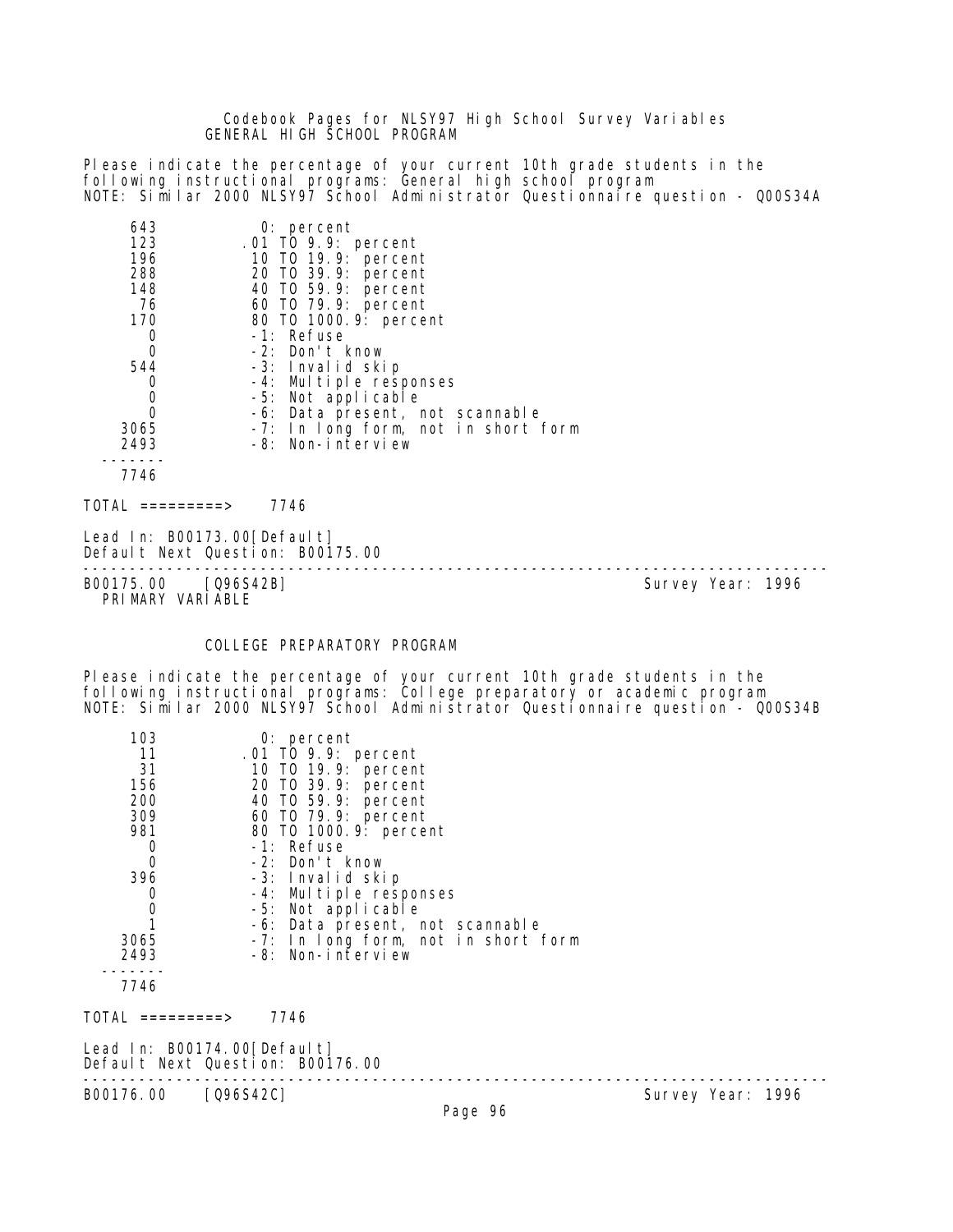Codebook Pages for NLSY97 High School Survey Variables PRIMARY VARIABLE

### VOCATIONAL/TECH/BUSINESS PROGRAM

Please indicate the percentage of your current 10th grade students in the following instructional programs: Vocational, technical, or business program NOTE: Similar 2000 NLSY97 School Administrator Questionnaire question - Q00S34C

| 957  | $0:$ percent                        |
|------|-------------------------------------|
| 219  | .01 TO 9.9: percent                 |
| 192  | 10 TO 19.9: percent                 |
| 150  | 20 TO 39.9: percent                 |
| 51   | 40 TO 59.9: percent                 |
| 5    | 60 TO 79.9: percent                 |
| 14   | 80 TO 1000.9: percent               |
| 0    | -1: Refuse                          |
| 0    | -2: Don't know                      |
| 596  | -3: Invalid skip                    |
| 0    | -4: Multiple responses              |
| 0    | -5: Not applicable                  |
|      | -6: Data present, not scannable     |
| 3065 | -7: In long form, not in short form |
| 2493 | -8: Non-interview                   |
|      |                                     |
| 7746 |                                     |

 $TOTAL$  ========> 7746

Lead In: B00175.00[Default] Default Next Question: B00177.00

B00177.00 [Q96S42D] Survey Year: 1996 PRIMARY VARIABLE

--------------------------------------------------------------------------------

# OTHER SPECIALIZED PROGRAM

Please indicate the percentage of your current 10th grade students in the following instructional programs: Other specialized high school program (such as Fine Arts)

| 1247          | $0:$ percent                               |
|---------------|--------------------------------------------|
| 102           | .01 TO 9.9: percent                        |
| 46            | 10 T0 19.9: percent                        |
| 29            |                                            |
| 8             | 20 T0 39.9: percent<br>40 T0 59.9: percent |
| 4             | 60 T0 79.9: percent                        |
| 10            | 80 T0 1000. 9: percent                     |
| 0             | -1: Refuse                                 |
| 0             | -2: Don't know                             |
| 740           | -3: Invalid skip                           |
|               | -4: Multiple responses                     |
| 0             | -5: Not applicable                         |
| $\mathcal{P}$ | -6: Data present, not scannable            |
| 3065          | -7: In long form, not in short form        |
| 2493          | -8: Non-interview                          |
|               |                                            |
| 7746          |                                            |

TOTAL =========> 7746

Lead In: B00176.00[Default]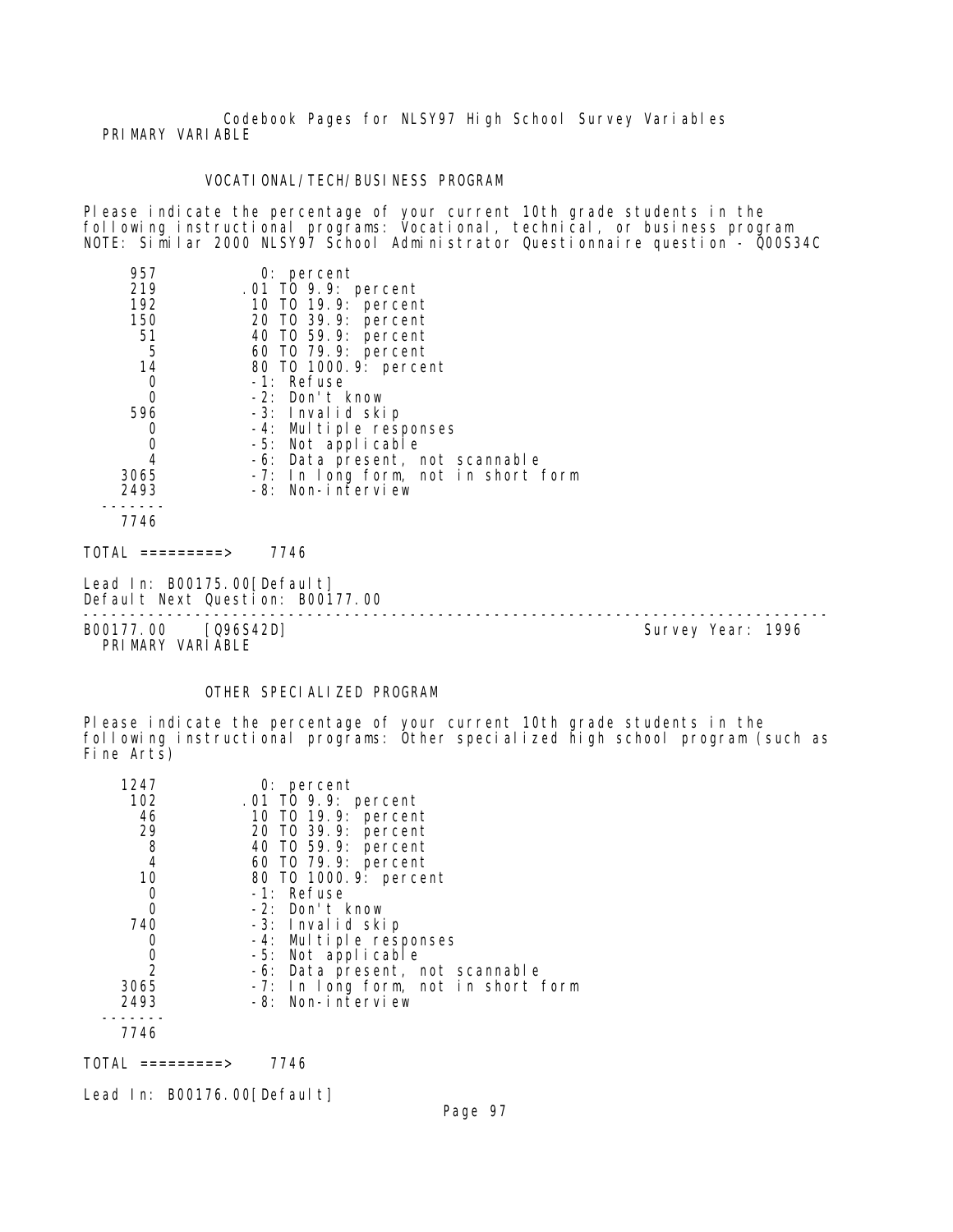Codebook Pages for NLSY97 High School Survey Variables Default Next Question: B00178.00

-------------------------------------------------------------------------------- B00178.00 [Q96S42E] PRIMARY VARIABLE

### SPECIAL EDUCATION PROGRAM

Please indicate the percentage of your current 10th grade students in the following instructional programs: Special education program

| 720<br>$0:$ percent                         |  |
|---------------------------------------------|--|
| 539<br>.01 TO 9.9: percent                  |  |
| 298<br>10 T0 19.9: percent                  |  |
| 37<br>20 TO 39.9: percent                   |  |
| $\frac{5}{4}$<br>40 TO 59.9: percent        |  |
| 60 T0 79.9: percent                         |  |
| 24<br>80 TO 1000.9: percent                 |  |
| -1: Refuse<br>0                             |  |
| O<br>-2: Don't know                         |  |
| 558<br>-3: Invalid skip                     |  |
| -4: Multiple responses                      |  |
| -5: Not applicable                          |  |
| -6: Data present, not scannable             |  |
| 3065<br>-7: In long form, not in short form |  |
| 2493<br>-8: Non-interview                   |  |
|                                             |  |

 $TOTAL$  =========> 7746

Lead In: B00177.00 [Default] Default Next Question: B00179.00

B00203.00 [Q96S48FY] PRI MARY VARI ABLE

--------------------------------------------------------------------------------

# YEARS REQUIRED VOCATIONAL

How many years in the following subjects are required for graduation from your school: Vocational Education QUESTIONNAIRE NOTE: Enter credits in column 1 (Q96S48\*C) or years in column 2 (Q96S48\*Y) on each line. If there is no minimum course requirement in a subject area, enter "000.0" in column 1 (Q96S48\*C). If students are required to take a minimum number of courses in a subject area but do not receive credit for the coursework, enter the number of years or fraction of a year required in column 2. For fractions of a year, enter one semester as 0.50 year, one quarter as 0.25 year, and one trimester as 0.33 year.

NOTE: Similar 2000 NLSY97 School Administrator Questionnaire question - Q00S67F

| 423 | 0 TO 1: years                                |
|-----|----------------------------------------------|
| 23  | 1.01 TO 2: years                             |
| 6   | 2.01 TO 3: years                             |
| 9   | 3.01 TO 5: years                             |
| 0   | 5.01 TO 7: years                             |
| 0   | 7.01 TO 10: years                            |
| 0   | -1: Refuse                                   |
| Ω   | -2: Don't know                               |
| 780 | -3: Invalid skip                             |
| O   | -4: Multiple responses<br>-5: Not applicable |
|     |                                              |

Page 98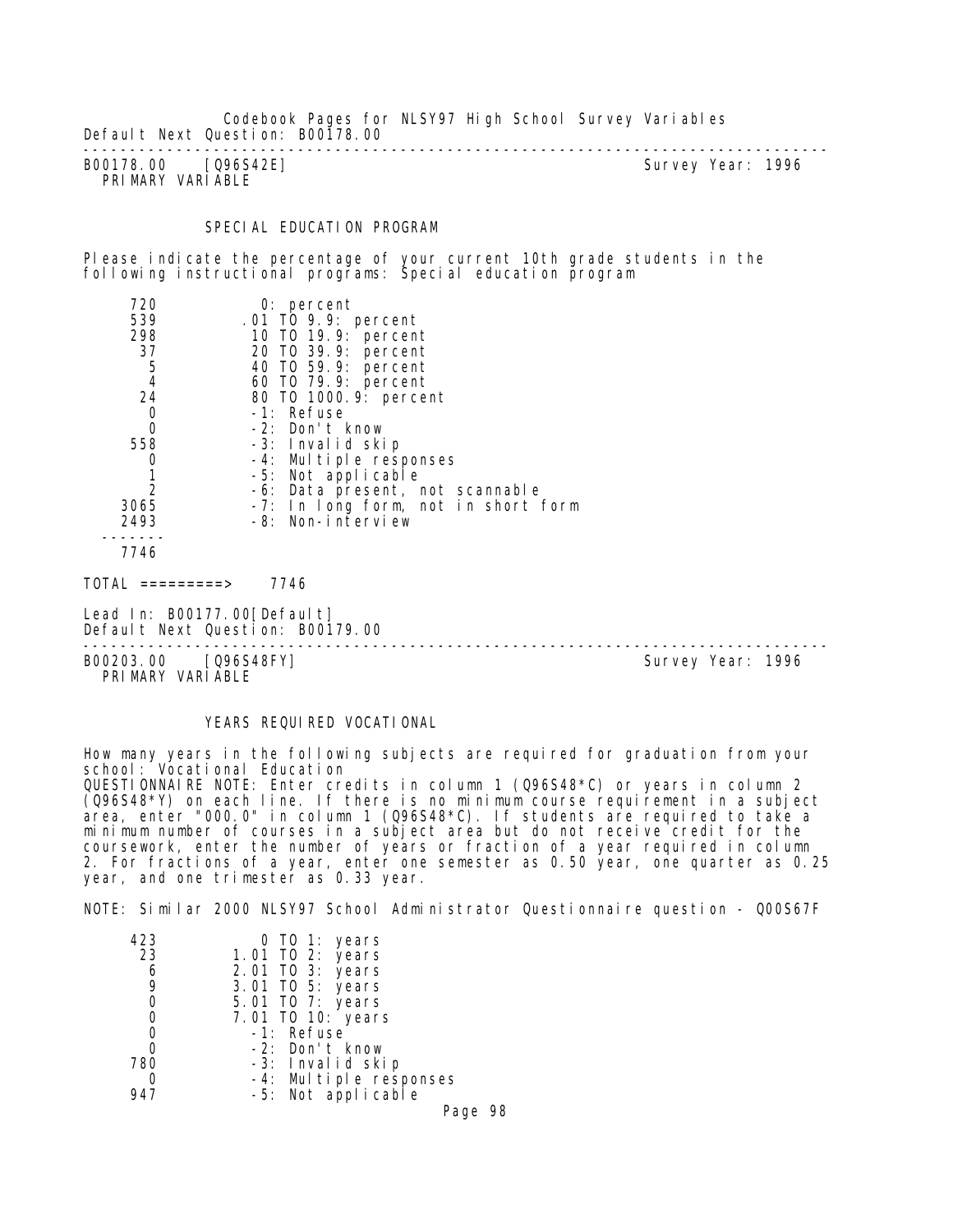|                                | Codebook Pages for NLSY97 High School Survey Variables |
|--------------------------------|--------------------------------------------------------|
| 0                              | -6: Data present, not scannable                        |
| 3065                           | -7: In long form, not in short form                    |
| 2493                           | -8: Non-interview                                      |
|                                |                                                        |
| 7746                           |                                                        |
| $\text{TOTAI}$ =========>      | 7746                                                   |
| Lead In: $B00202.00$ [Default] | Default Next Question: B00204.00                       |

B00204.00 [Q96S48GC] PRIMARY VARIABLE

--------------------------------------------------------------------------------

## CREDITS REQUIRED COMPUTER

How many credits in the following subjects are required for graduation from your school: Computer Education QUESTIONNAIRE NOTE: Enter credits in column 1 (Q96S48AC) or years in column 2 (Q96S48AY) on each line. If there is no minimum course requirement in a subject area, enter "000.0" in column 1 (Q96S48AC). If students are required to take a minimum number of courses in a subject area but do not receive credit for the coursework, enter the number of years or fraction of a year required in column 2. For fractions of a year, enter one semester as 0.50 year, one quarter as 0.25 year, and one trimester as 0.33 year.

| 1213                                           | $0$ TO 1: credits                   |
|------------------------------------------------|-------------------------------------|
| 28                                             | 1.1 TO 2: credits                   |
| 17                                             | 2.1 TO 3: credits                   |
| 49                                             | 3.1 TO 5: credits                   |
| $\overline{2}$                                 | 5.1 TO 7: credits                   |
| 21                                             | 7.1 TO 10: credits                  |
| 6                                              | 10.1 TO 20: credits                 |
|                                                | 20.1 TO 40: credits                 |
| $\begin{matrix} 0 \\ 3 \\ 0 \\ 0 \end{matrix}$ | 40.1 TO 999: credits                |
|                                                | -1: Refuse                          |
|                                                | -2: Don't know                      |
| 408                                            | -3: Invalid skip                    |
| 2                                              | -4: Multiple responses              |
| 439                                            | -5: Not applicable                  |
| 0                                              | -6: Data present, not scannable     |
| 3065                                           | -7: In long form, not in short form |
| 2493                                           | -8: Non-interview                   |
|                                                |                                     |
| 7746                                           |                                     |

 $TOTAL$  =========> 7746

Lead In: B00203.00 [Default] Default Next Question: B00205.00

-------------------------------------------------------------------------------- B00205.00 [Q96S48GY]

PRIMARY VARIABLE

### YEARS REQUIRED COMPUTER

How many years in the following subjects are required for graduation from your school: Computer Education QUESTIONNAIRE NOTE: Enter credits in column 1 (Q96S48\*C) or years in column 2 (Q96S48\*Y) on each line. If there is no minimum course requirement in a subject area, enter "000.0" in column 1 (Q96S48\*C). If students are required to take a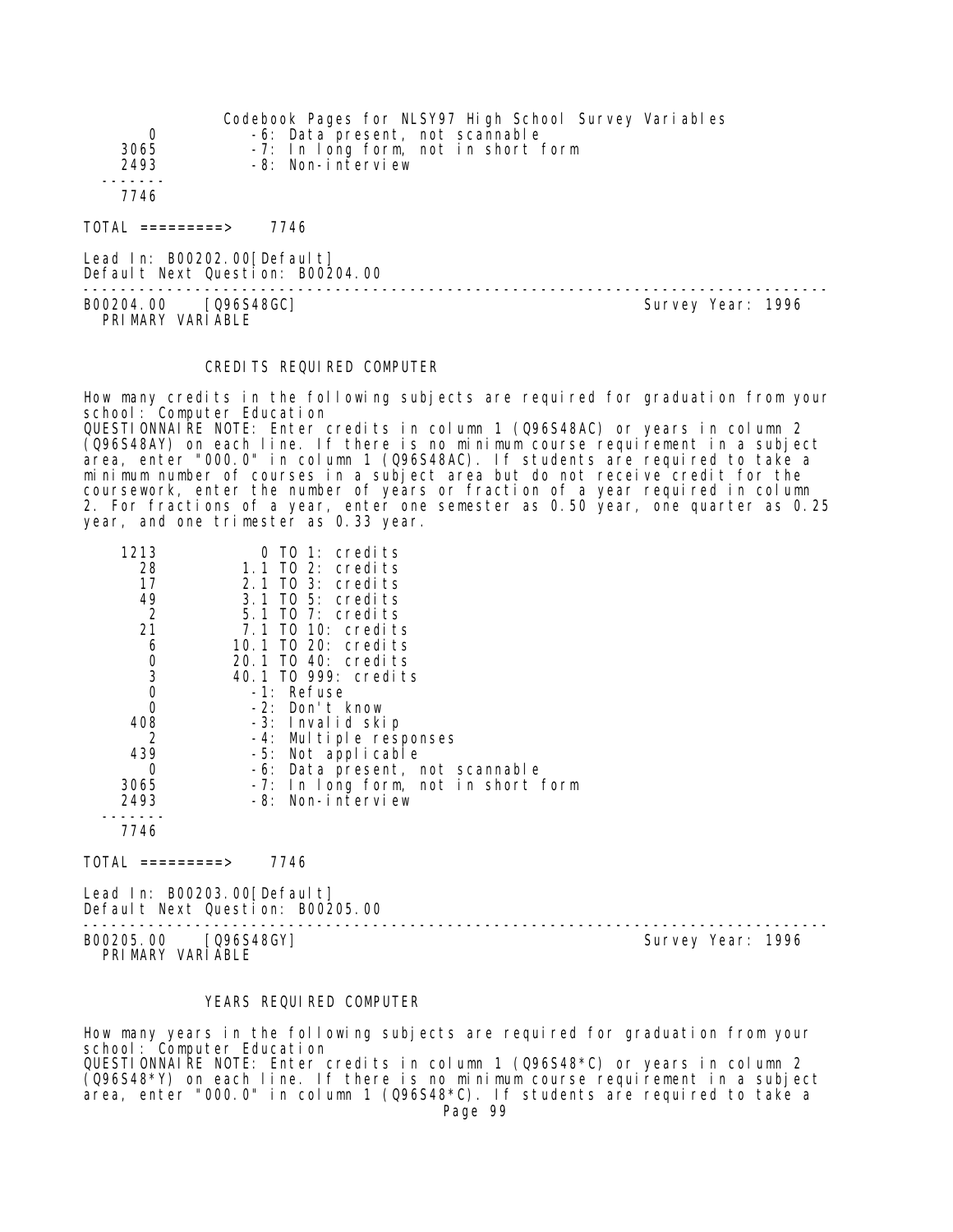Codebook Pages for NLSY97 High School Survey Variables minimum number of courses in a subject area but do not receive credit for the coursework, enter the number of years or fraction of a year required in column 2. For fractions of a year, enter one semester as 0.50 year, one quarter as 0.25 year, and one trimester as 0.33 year.

NOTE: Similar 2000 NLSY97 School Administrator Questionnaire question - Q00S67G

| 559  | 0 TO 1: years                       |
|------|-------------------------------------|
| 22   | 1.01 TO 2: years                    |
| 4    | 2.01 TO 3: years                    |
|      | 3.01 TO 5: years                    |
| 0    | 5.01 TO 7: years                    |
| 0    | 7.01 TO 10: years                   |
| 0    | -1: Refuse                          |
|      | -2: Don't know                      |
| 680  | -3: Invalid skip                    |
|      | -4: Multiple responses              |
| 916  | -5: Not applicable                  |
|      | -6: Data present, not scannable     |
| 3065 | -7: In long form, not in short form |
| 2493 | -8: Non-interview                   |
|      |                                     |
| 7746 |                                     |
|      |                                     |

 $TOTAL$  ========> 7746

Lead In: B00204.00 [Default] Default Next Question: B00206.00

-------------------------------------------------------------------------------- B00206.00 [Q96S48HC] PRIMARY VARIABLE

### CREDITS REQUIRED ART

How many credits in the following subjects are required for graduation from your school: Art

QUESTIONNAIRE NOTE: Enter credits in column 1 (Q96S48AC) or years in column 2 (Q96S48AY) on each line. If there is no minimum course requirement in a subject area, enter "000.0" in column 1 (Q96S48AC). If students are required to take a minimum number of courses in a subject area but do not receive credit for the coursework, enter the number of years or fraction of a year required in column 2. For fractions of a year, enter one semester as 0.50 year, one quarter as 0.25 year, and one trimester as 0.33 year.

| 1085     | $0$ TO 1: credits                   |
|----------|-------------------------------------|
| 38       | 1.1 TO 2: credits                   |
| 17       | 2.1 TO 3: credits                   |
| 40       | 3.1 TO 5: credits                   |
|          | $5.1$ TO 7: credits                 |
| 67       | 7.1 TO 10: credits                  |
| 8        | 10.1 TO 20: credits                 |
| 1        | 20.1 TO 40: credits                 |
| 0        | 40.1 TO 999: credits                |
| 0        | -1: Refuse                          |
| $\Omega$ | -2: Don't know                      |
| 470      | -3: Invalid skip                    |
| O        | -4: Multiple responses              |
| 461      | -5: Not applicable                  |
| Ω        | -6: Data present, not scannable     |
| 3065     | -7: In long form, not in short form |
| 2493     | -8: Non-interview                   |
|          |                                     |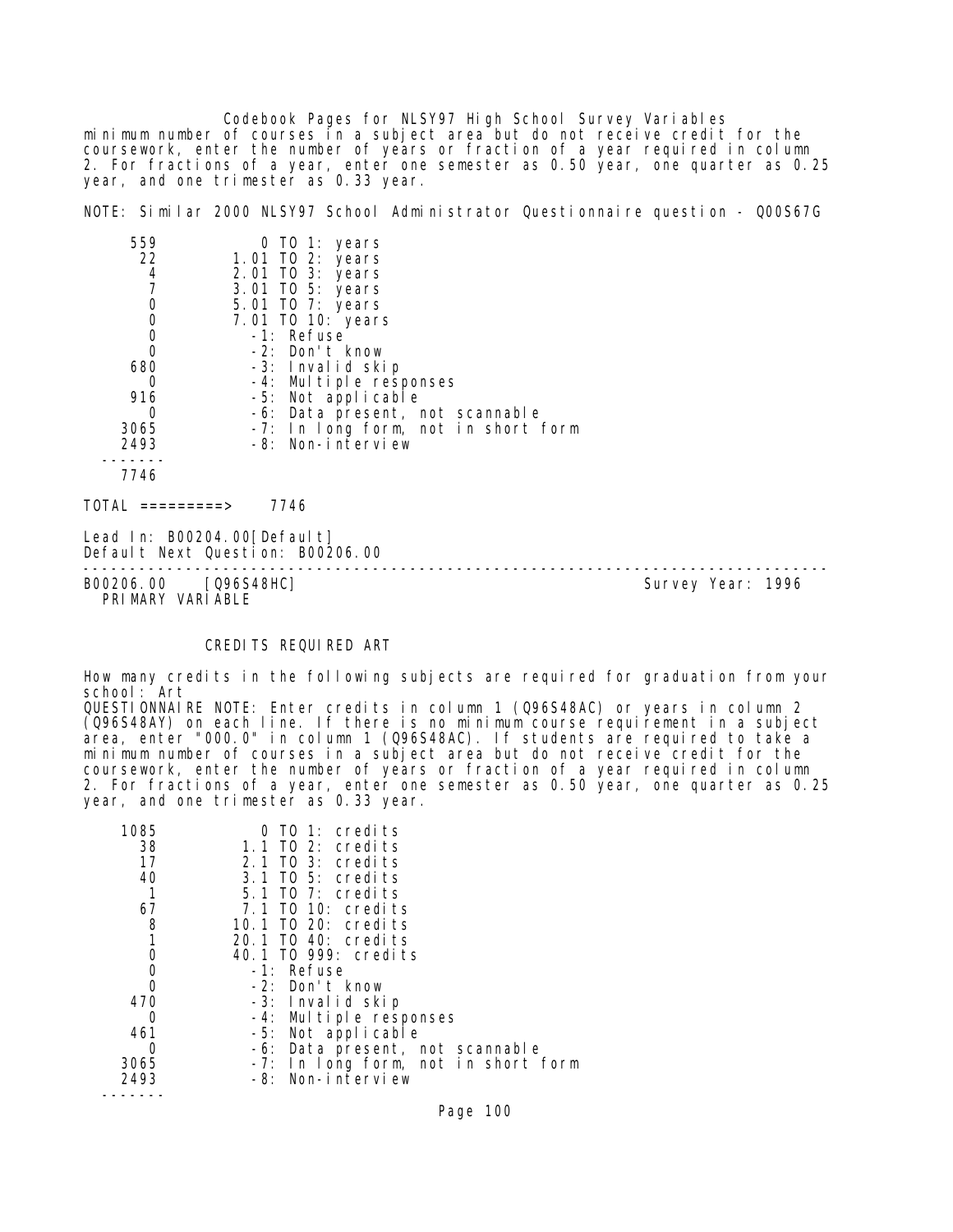Codebook Pages for NLSY97 High School Survey Variables

7746

 $TOTAL$  ========> 7746

Lead In: B00205.00 [Default] Default Next Question: B00207.00

-------------------------------------------------------------------------------- PRI MARY VARI ABLE

Survey Year: 1996

#### YEARS REQUIRED ART

How many years in the following subjects are required for graduation from your school: Art QUESTIONNAIRE NOTE: Enter credits in column 1 (Q96S48\*C) or years in column 2  $(0.96548<sup>*</sup>Y)$  on each line. If there is no minimum course requirement in a subject area, enter "000.0" in column 1 (096S48\*C). If students are required to take a minimum number of courses in a subject area but do not receive credit for the coursework, enter the number of years or fraction of a year required in column 2. For fractions of a year, enter one semester as 0.50 year, one quarter as 0.25 year, and one trimester as 0.33 year.

NOTE: Similar 2000 NLSY97 School Administrator Questionnaire question - Q00S67H

| 519  | 0 TO 1: years                       |
|------|-------------------------------------|
| 42   | 1.01 TO 2: years                    |
|      | 2.01 TO 3: years                    |
| 13   | 3.01 TO 5: years                    |
| 0    | 5.01 TO 7: years                    |
| 0    | 7.01 TO 10: years                   |
|      | -1: Refuse                          |
|      | -2: Don't know                      |
| 719  | -3: Invalid skip                    |
| 0    | -4: Multiple responses              |
| 888  | -5: Not applicable                  |
|      | -6: Data present, not scannable     |
| 3065 | -7: In long form, not in short form |
| 2493 | -8: Non-interview                   |
|      |                                     |
| 7746 |                                     |
|      |                                     |

TOTAL =========> 7746

Lead In: B00206.00 [Default] Default Next Question: B00208.00

B00208.00 [Q96S48IC] PRIMARY VARIABLE

--------------------------------------------------------------------------------

#### CREDITS REQUIRED MUSIC

How many credits in the following subjects are required for graduation from your school: Music QUESTIONNAIRE NOTE: Enter credits in column 1 (Q96S48AC) or years in column 2 (Q96S48AY) on each line. If there is no minimum course requirement in a subject area, enter "000.0" in column 1 (Q96S48AC). If students are required to take a minimum number of courses in a subject area but do not receive credit for the coursework, enter the number of years or fraction of a year required in column 2. For fractions of a year, enter one semester as 0.50 year, one quarter as 0.25 year, and one trimester as 0.33 year.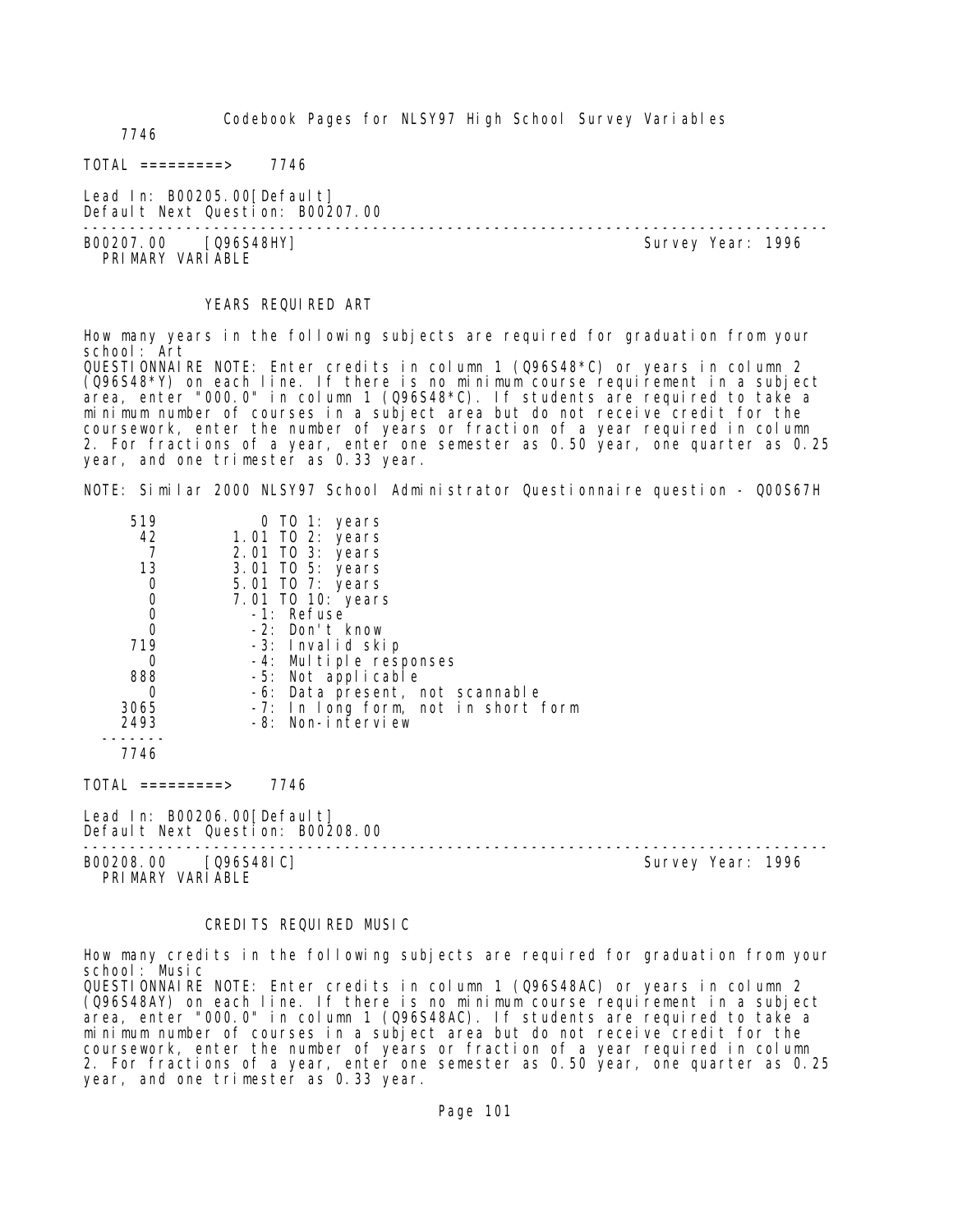|                | Codebook Pages for NLSY97 High School Survey Variables |
|----------------|--------------------------------------------------------|
| 1175           | $0$ TO 1: credits                                      |
| 12             | $1.1$ TO 2: credits                                    |
| 8              | 2.1 TO 3: credits                                      |
| 23             | 3.1 TO 5: credits                                      |
| 1              | $5.1$ TO 7: credits                                    |
| 12             | 7.1 TO 10: credits                                     |
| $\overline{2}$ | 10.1 TO 20: credits                                    |
|                | 20.1 TO 40: credits                                    |
|                | 40.1 TO 999: credits                                   |
| 0              | -1: Refuse                                             |
| 0              | -2: Don't know                                         |
| 585            | -3: Invalid skip                                       |
|                | -4: Multiple responses                                 |
| 362            | -5: Not applicable                                     |
| 5              | -6: Data present, not scannable                        |
| 3065           | -7: In long form, not in short form                    |
| 2493           | -8: Non-interview                                      |
|                |                                                        |
| 7746           |                                                        |
| 10 LAI         | 7746                                                   |

Lead In: B00207.00 [Default] Default Next Question: B00209.00

-------------------------------------------------------------------------------- PRIMARY VARIABLE

Survey Year: 1996

### YEARS REQUIRED MATH

How many years in the following subjects are required for graduation from your school: Mathematics QUESTIONNAIRE NOTE: Enter credits in column 1 (Q96S48\*C) or years in column 2 (Q96S48\*Y) on each line. If there is no minimum course requirement in a subject area, enter "000.0" in column 1 (096S48\*C). If students are required to take a minimum number of courses in a subject area but do not receive credit for the coursework, enter the number of years or fraction of a year required in column 2. For fractions of a year, enter one semester as 0.50 year, one quarter as 0.25 year, and one trimester as 0.33 year.

NOTE: Similar 2000 NLSY97 School Administrator Questionnaire question - Q00S67B

| 167  | 0 TO 1: years                       |
|------|-------------------------------------|
| 1174 | 1.01 TO 2: years                    |
| 1933 | 2.01 TO 3: years                    |
| 456  | 3.01 TO 5: years                    |
|      | 5.01 TO 7: years                    |
|      | 7.01 TO 10: years                   |
|      | -1: Refuse                          |
|      | $-2$ : Don't know                   |
| 685  | -3: Invalid skip                    |
|      | -4: Multiple responses              |
| 823  | -5: Not applicable                  |
|      | -6: Data present, not scannable     |
|      | -7: In long form, not in short form |
| 2493 | -8: Non-interview                   |
|      |                                     |
| 7746 |                                     |

TOTAL =========> 7746

Lead In: B00194.00 [Default]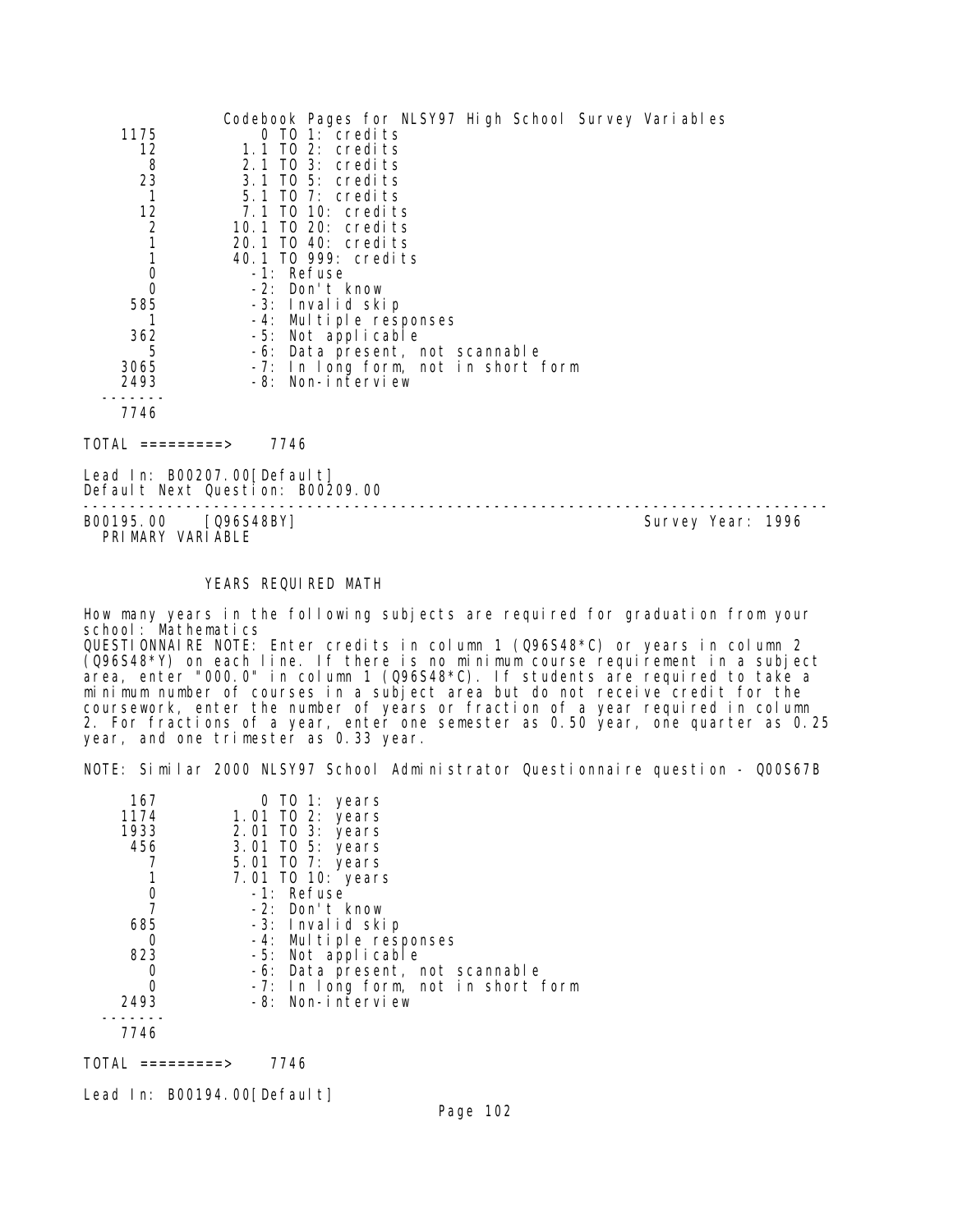Codebook Pages for NLSY97 High School Survey Variables Default Next Question: B00196.00

-------------------------------------------------------------------------------- Survey Year: 1996 PRIMARY VARIABLE

### CREDITS REQUIRED SCIENCE

How many credits in the following subjects are required for graduation from your school: Science

QUESTIONNAIRE NOTE: Enter credits in column 1 (Q96S48AC) or years in column 2 (Q96S48AY) on each line. If there is no minimum course requirement in a subject area, enter "000.0" in column 1 (Q96S48AC). If students are required to take a minimum number of courses in a subject area but do not receive credit for the coursework, enter the number of years or fraction of a year required in column 2. For fractions of a year, enter one semester as 0.50 year, one quarter as 0.25 year, and one trimester as 0.33 year.

| 104<br>433<br>421<br>68<br>19<br>36       | $0$ TO 1: credits<br>1.1 TO 2: credits<br>$2.1$ TO $3:$ credits<br>3.1 TO 5: credits<br>5.1 TO 7: credits<br>7.1 TO 10: credits |                   |
|-------------------------------------------|---------------------------------------------------------------------------------------------------------------------------------|-------------------|
| 154                                       | 10.1 TO 20: credits                                                                                                             |                   |
| 23                                        | 20.1 TO 40: credits                                                                                                             |                   |
| $\begin{matrix} 2 \\ 0 \\ 0 \end{matrix}$ | 40.1 TO 999: credits                                                                                                            |                   |
|                                           | -1: Refuse                                                                                                                      |                   |
| 204                                       | -2: Don't know<br>-3: Invalid skip                                                                                              |                   |
| 0                                         | -4: Multiple responses                                                                                                          |                   |
| 718                                       | -5: Not applicable                                                                                                              |                   |
| 6                                         | -6: Data present, not scannable                                                                                                 |                   |
| 3065                                      | -7: In long form, not in short form                                                                                             |                   |
| 2493                                      | -8: Non-interview                                                                                                               |                   |
| 7746                                      |                                                                                                                                 |                   |
| TOTAL =========>                          | 7746                                                                                                                            |                   |
|                                           | Lead In: B00195.00[Default]<br>Default Next Question: B00197.00                                                                 |                   |
| B00197.00 [Q96S48CY]<br>PRIMARY VARIABLE  |                                                                                                                                 | Survey Year: 1996 |

YEARS REQUIRED SCIENCE

How many years in the following subjects are required for graduation from your school: Science QUESTIONNAIRE NOTE: Enter credits in column 1 (Q96S48\*C) or years in column 2  $(0.96548*)$  on each line. If there is no minimum course requirement in a subject  $\arccos$ , enter "000.0" in column 1 (096S48\*C). If students are required to take a minimum number of courses in a subject area but do not receive credit for the coursework, enter the number of years or fraction of a year required in column 2. For fractions of a year, enter one semester as 0.50 year, one quarter as 0.25

NOTE: Similar 2000 NLSY97 School Administrator Questionnaire question - Q00S67C

| 226  | $0$ TO 1: years  |  |
|------|------------------|--|
| 1828 | 1.01 TO 2: years |  |

year, and one trimester as 0.33 year.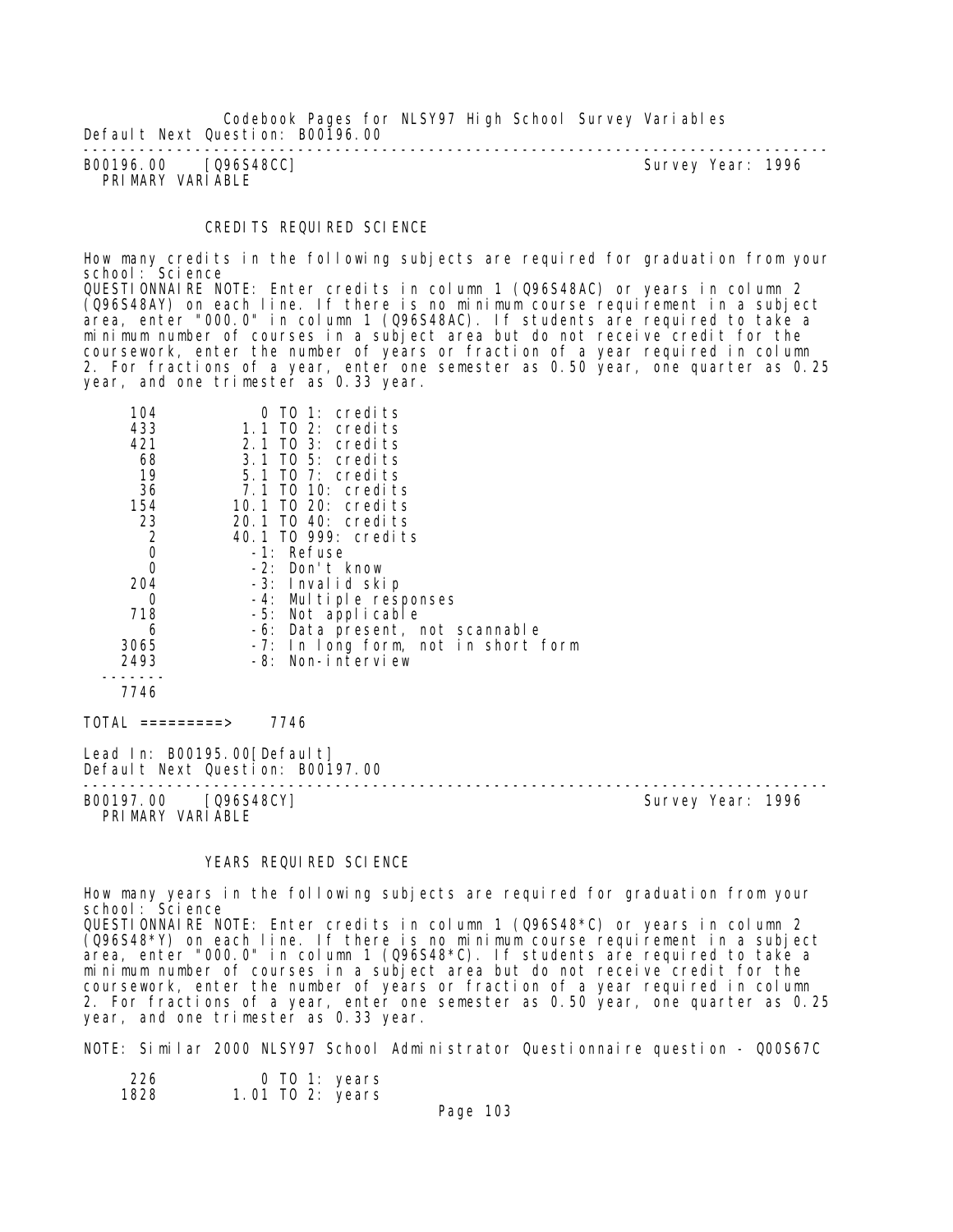|                                           | Codebook Pages for NLSY97 High School Survey Variables          |                   |
|-------------------------------------------|-----------------------------------------------------------------|-------------------|
| 1421                                      | 2.01 TO 3: years                                                |                   |
| 242                                       | 3.01 TO 5: years                                                |                   |
| 8                                         | 5.01 TO 7: years                                                |                   |
| $\begin{matrix} 0 \\ 0 \\ 9 \end{matrix}$ | 7.01 TO 10: years                                               |                   |
|                                           | -1: Refuse                                                      |                   |
|                                           | -2: Don't know                                                  |                   |
| 683                                       | -3: Invalid skip                                                |                   |
| 0                                         | -4: Multiple responses                                          |                   |
| 836                                       | -5: Not applicable                                              |                   |
| 0                                         | -6: Data present, not scannable                                 |                   |
| 0                                         | -7: In long form, not in short form                             |                   |
| 2493                                      | -8: Non-interview                                               |                   |
|                                           |                                                                 |                   |
| 7746                                      |                                                                 |                   |
| TOTAL =========>                          | 7746                                                            |                   |
|                                           | Lead In: B00196.00[Default]<br>Default Next Question: B00198.00 |                   |
| B00198.00<br>. <i>.</i> .                 | [Q96S48DC]                                                      | Survey Year: 1996 |

PRIMARY VARIABLE

# CREDITS REQUIRED SOCIAL STUDIES/HISTORY

How many credits in the following subjects are required for graduation from your school: Social Studies/History

QUESTIONNAIRE NOTE: Enter credits in column 1 (Q96S48AC) or years in column 2 (Q96S48AY) on each line. If there is no minimum course requirement in a subject area, enter "000.0" in column 1 (Q96S48AC). If students are required to take a minimum number of courses in a subject area but do not receive credit for the coursework, enter the number of years or fraction of a year required in column 2. For fractions of a year, enter one semester as 0.50 year, one quarter as 0.25 year, and one trimester as 0.33 year.

| 71<br>71<br>553<br>309<br>25<br>22<br>65<br>141<br>$\begin{smallmatrix} 0\\0 \end{smallmatrix}$<br>215<br>0<br>715<br>0<br>3065<br>2493 | TO 1: credits<br>1.1 TO 2: credits<br>$2.1$ TO $3:$ credits<br>3.1 TO 5: credits<br>5.1 TO 7: credits<br>7.1 TO 10: credits<br>10.1 TO 20: credits<br>20.1 TO 40: credits<br>40.1 TO 999: credits<br>-1: Refuse<br>-2: Don't know<br>-3: Invalid skip<br>-4: Multiple responses<br>-5: Not applicable<br>-6: Data present, not scannable<br>-7: In long form, not in short form<br>-8: Non-interview |                   |
|-----------------------------------------------------------------------------------------------------------------------------------------|------------------------------------------------------------------------------------------------------------------------------------------------------------------------------------------------------------------------------------------------------------------------------------------------------------------------------------------------------------------------------------------------------|-------------------|
| 7746                                                                                                                                    |                                                                                                                                                                                                                                                                                                                                                                                                      |                   |
| TOTAL =========>                                                                                                                        | 7746                                                                                                                                                                                                                                                                                                                                                                                                 |                   |
|                                                                                                                                         | Lead In: B00197.00[Default]<br>Default Next Question: B00199.00                                                                                                                                                                                                                                                                                                                                      |                   |
| B00199.00 [Q96S48DY]<br>PRIMARY VARIABLE                                                                                                |                                                                                                                                                                                                                                                                                                                                                                                                      | Survey Year: 1996 |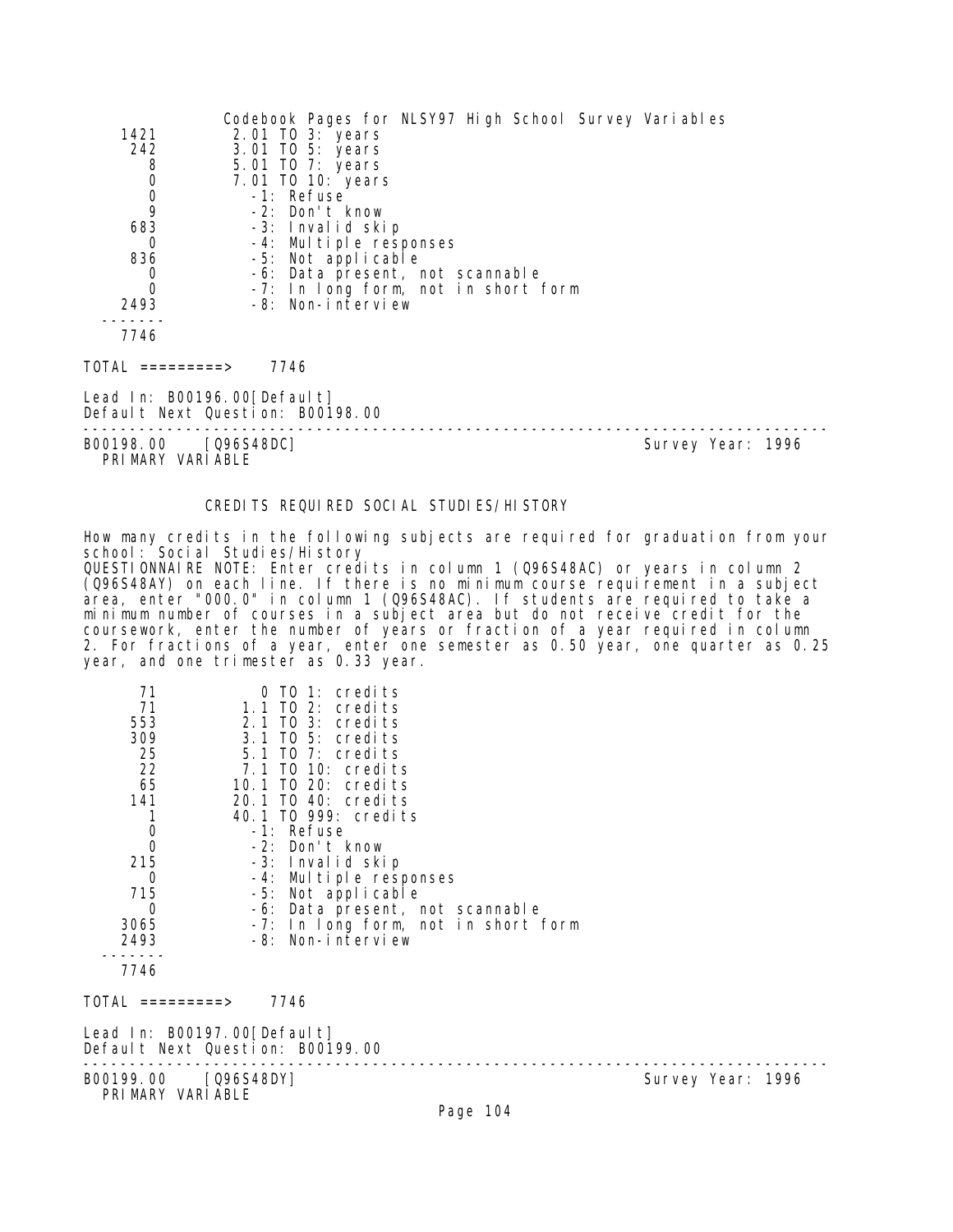Codebook Pages for NLSY97 High School Survey Variables

YEARS REQUIRED SOCIAL STUDIES/HISTORY

How many years in the following subjects are required for graduation from your school: Social Studies/History

QUESTIONNAIRE NOTE: Enter credits in column 1 (Q96S48\*C) or years in column 2 (Q96S48\*Y) on each line. If there is no minimum course requirement in a subject area, enter "000.0" in column 1 (Q96S48\*C). If students are required to take a minimum number of courses in a subject area but do not receive credit for the coursework, enter the number of years or fraction of a year required in column 2. For fractions of a year, enter one semester as 0.50 year, one quarter as 0.25 year, and one trimester as 0.33 year.

NOTE: Similar 2000 NLSY97 School Administrator Questionnaire question - Q00S67D

| 151  | 0 TO 1: years                       |
|------|-------------------------------------|
| 353  | 1.01 TO 2: years                    |
| 2104 | 2.01 TO 3: years                    |
| 1093 | 3.01 TO 5: years                    |
| 11   | 5.01 TO 7: years                    |
| 2    | 7.01 TO 10: years                   |
| 0    | -1: Refuse                          |
| 10   | -2: Don't know                      |
| 706  | -3: Invalid skip                    |
|      | -4: Multiple responses              |
| 823  | -5: Not applicable                  |
|      | -6: Data present, not scannable     |
|      | -7: In long form, not in short form |
| 2493 | -8: Non-interview                   |
| 7746 |                                     |
|      |                                     |

 $TOTAL$  ========> 7746

Lead In: B00198.00 [Default] Default Next Question: B00200.00

B00200.00 [Q96S48EC] PRIMARY VARIABLE

--------------------------------------------------------------------------------

#### CREDITS REQUIRED FOREIGN LANGUAGE

How many credits in the following subjects are required for graduation from your school: Foreign Language QUESTIONNAIRE NOTE: Enter credits in column 1 (Q96S48AC) or years in column 2 (Q96S48AY) on each line. If there is no minimum course requirement in a subject area, enter "000.0" in column 1 (Q96S48AC). If students are required to take a minimum number of courses in a subject area but do not receive credit for the coursework, enter the number of years or fraction of a year required in column

2. For fractions of a year, enter one semester as 0.50 year, one quarter as 0.25 year, and one trimester as 0.33 year.

| 833           | $0$ TO 1: credits     |
|---------------|-----------------------|
| 231           | $1.1$ TO 2: credits   |
| - 75          | $2.1$ TO $3:$ credits |
| 31            | 3.1 TO 5: credits     |
| -6            | 5.1 TO 7: credits     |
| 58            | 7.1 TO 10: credits    |
| 34            | 10.1 TO 20: credits   |
| -3            | 20.1 TO 40: credits   |
| $\mathcal{D}$ | 40.1 TO 999: credits  |

Page 105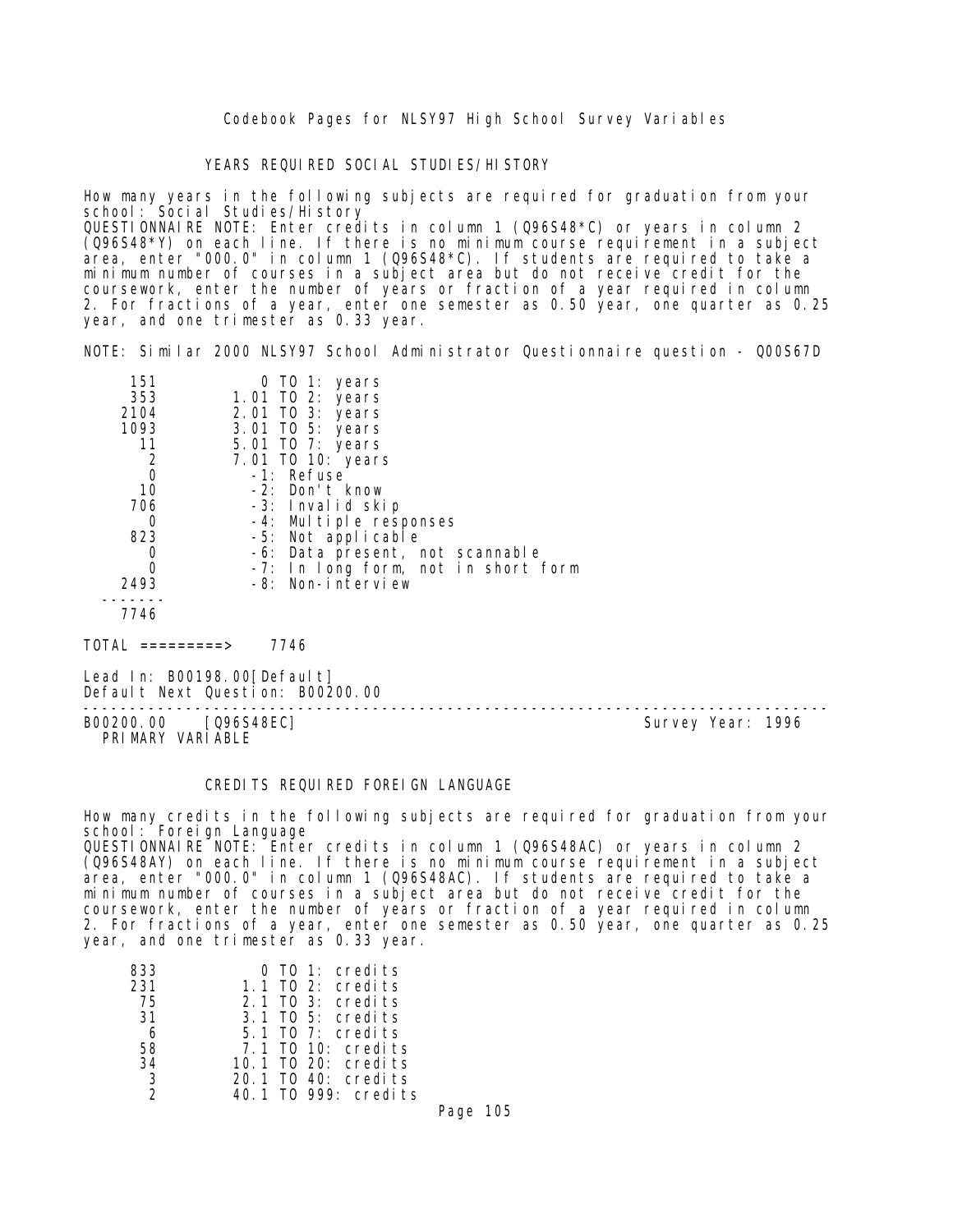|                                  | Codebook Pages for NLSY97 High School Survey Variables |                   |
|----------------------------------|--------------------------------------------------------|-------------------|
| $\begin{matrix}0\\0\end{matrix}$ | -1: Refuse                                             |                   |
|                                  | -2: Don't know                                         |                   |
| 364                              | -3: Invalid skip                                       |                   |
| 0                                | -4: Multiple responses                                 |                   |
| 549                              | -5: Not applicable                                     |                   |
|                                  | -6: Data present, not scannable                        |                   |
| 3065                             | -7: In long form, not in short form                    |                   |
| 2493                             | -8: Non-interview                                      |                   |
|                                  |                                                        |                   |
| 7746                             |                                                        |                   |
|                                  | 7746                                                   |                   |
|                                  |                                                        |                   |
| Lead In: B00199.00[Default]      |                                                        |                   |
|                                  | Default Next Question: B00201.00                       |                   |
|                                  |                                                        |                   |
| B00201.00 [Q96S48EY]             |                                                        | Survey Year: 1996 |
| PRIMARY VARIABLE                 |                                                        |                   |

### YEARS REQUIRED FOREIGN LANGUAGE

How many years in the following subjects are required for graduation from your school: Foreign Language QUESTIONNAIRE NOTE: Enter credits in column 1 (Q96S48\*C) or years in column 2 (Q96S48\*Y) on each line. If there is no minimum course requirement in a subject area, enter "000.0" in column 1 (Q96S48\*C). If students are required to take a minimum number of courses in a subject area but do not receive credit for the coursework, enter the number of years or fraction of a year required in column 2. For fractions of a year, enter one semester as 0.50 year, one quarter as 0.25 year, and one trimester as 0.33 year.

NOTE: Similar 2000 NLSY97 School Administrator Questionnaire question - Q00S67E

| 1982<br>967<br>308<br>75<br>$\begin{array}{c} 4 \\ 3 \\ 0 \\ 9 \end{array}$ | 0 TO 1: years<br>1.01 TO 2: years<br>2.01 TO 3: years<br>3.01 TO 5: years<br>5.01 TO 7: years<br>7.01 TO 10: years<br>-1: Refuse |                   |
|-----------------------------------------------------------------------------|----------------------------------------------------------------------------------------------------------------------------------|-------------------|
| 961                                                                         | -2: Don't know<br>-3: Invalid skip                                                                                               |                   |
|                                                                             | -4: Multiple responses                                                                                                           |                   |
| 943                                                                         | -5: Not applicable                                                                                                               |                   |
| 0                                                                           | -6: Data present, not scannable                                                                                                  |                   |
| 0                                                                           | -7: In long form, not in short form                                                                                              |                   |
| 2493                                                                        | -8: Non-interview                                                                                                                |                   |
| 7746                                                                        |                                                                                                                                  |                   |
| TOTAL =========>                                                            | 7746                                                                                                                             |                   |
|                                                                             | Lead In: B00200.00[Default]<br>Default Next Question: B00202.00                                                                  |                   |
| B00202.00 [Q96S48FC]<br>PRIMARY VARIABLE                                    |                                                                                                                                  | Survey Year: 1996 |

## CREDITS REQUIRED VOCATIONAL

How many credits in the following subjects are required for graduation from your Page 106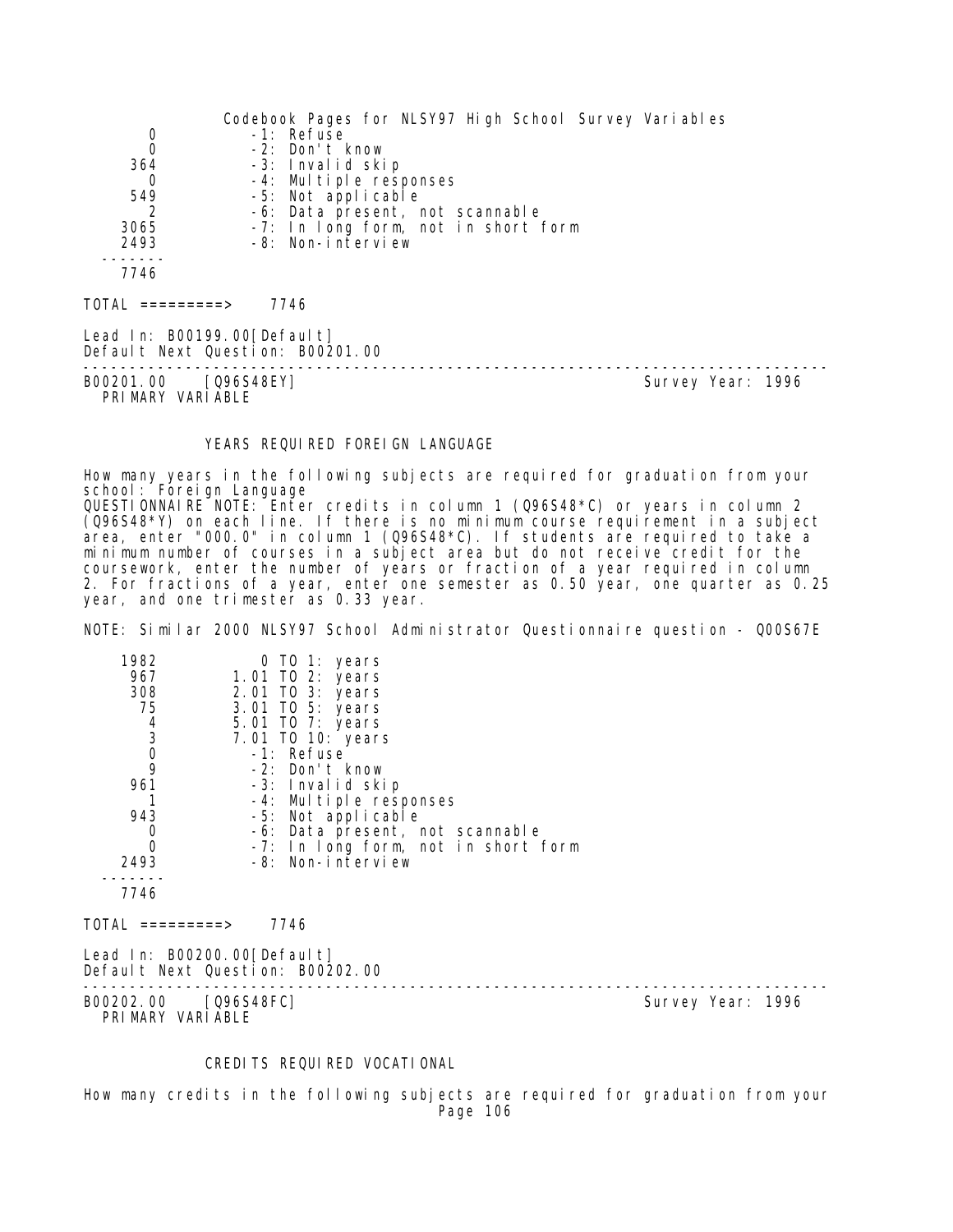Codebook Pages for NLSY97 High School Survey Variables school: Vocational Education QUESTIONNAIRE NOTE: Enter credits in column 1 (Q96S48AC) or years in column 2 (Q96S48AY) on each line. If there is no minimum course requirement in a subject area, enter "000.0" in column 1 (Q96S48AC). If students are required to take a minimum number of courses in a subject area but do not receive credit for the coursework, enter the number of years or fraction of a year required in column 2. For fractions of a year, enter one semester as 0.50 year, one quarter as 0.25 year, and one trimester as 0.33 year.

| 1157 | TO 1: credits                                                                                                                             |
|------|-------------------------------------------------------------------------------------------------------------------------------------------|
|      | 1.1 TO 2: credits                                                                                                                         |
|      | 2.1 TO 3: credits                                                                                                                         |
|      | $3.1$ TO 5: credits                                                                                                                       |
|      | $5.1$ TO 7: credits                                                                                                                       |
|      | 7.1 TO 10: credits                                                                                                                        |
|      | 10.1 TO 20: credits                                                                                                                       |
|      | 20.1 TO 40: credits                                                                                                                       |
|      | 40.1 TO 999: credits                                                                                                                      |
|      | -1: Refuse                                                                                                                                |
| 0    | -2: Don't know                                                                                                                            |
|      | -3: Invalid skip                                                                                                                          |
| 0    | -4: Multiple responses                                                                                                                    |
|      | -5: Not applicable                                                                                                                        |
| 2    | -6: Data present, not scannable                                                                                                           |
|      | -7: In long form, not in short form                                                                                                       |
|      | -8: Non-interview                                                                                                                         |
|      |                                                                                                                                           |
|      |                                                                                                                                           |
|      | 23<br>10<br>21<br>$\overline{2}$<br>32<br>$\begin{array}{c} 9 \\ 3 \\ 2 \end{array}$<br>$\mathbf 0$<br>552<br>375<br>3065<br>2493<br>7746 |

 $TOTAL$  =========> 7746

Lead In: B00201.00[Default] Default Next Question: B00203.00

-------------------------------------------------------------------------------- PRIMARY VARIABLE

Survey Year: 1996

### YEARS REQUIRED RELIGIOUS/MORAL

How many years in the following subjects are required for graduation from your school: Religious/Moral/Ethics Education QUESTIONNAIRE NOTE: Enter credits in column 1 (Q96S48\*C) or years in column 2 (Q96S48\*Y) on each line. If there is no minimum course requirement in a subject area, enter "000.0" in column 1 (Q96S48\*C). If students are required to take a minimum number of courses in a subject area but do not receive credit for the coursework, enter the number of years or fraction of a year required in column 2. For fractions of a year, enter one semester as 0.50 year, one quarter as 0.25 year, and one trimester as 0.33 year.

NOTE: Similar 2000 NLSY97 School Administrator Questionnaire question - Q00S67L

| 308 | 0 TO 1: years                                |
|-----|----------------------------------------------|
| 12  | 1.01 TO 2: years                             |
| 3   | 2.01 TO 3: years                             |
| 223 | 3.01 TO 5: years                             |
|     | 5.01 TO 7: years                             |
|     | 7.01 TO 10: years                            |
| 0   | -1: Refuse                                   |
| 0   | -2: Don't know                               |
| 712 | -3: Invalid skip                             |
|     | -4: Multiple responses<br>-5: Not applicable |
| 930 |                                              |

Page 107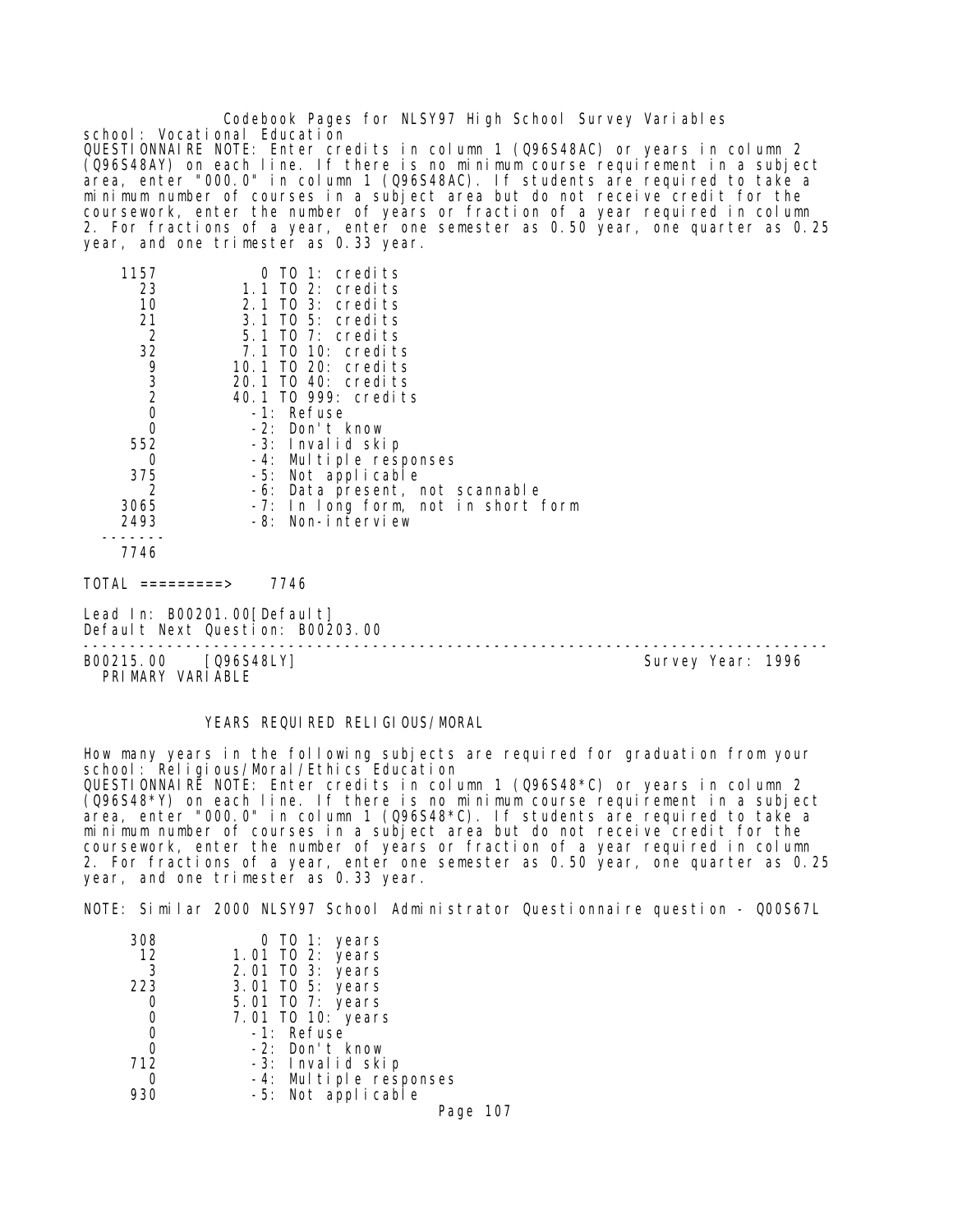|                              | Codebook Pages for NLSY97 High School Survey Variables |
|------------------------------|--------------------------------------------------------|
| 0                            | -6: Data present, not scannable                        |
| 3065                         | -7: In long form, not in short form                    |
| 2493                         | -8: Non-interview                                      |
|                              |                                                        |
| 7746                         |                                                        |
| $\text{TOTAL}$ ==========>   | 7746                                                   |
| Lead In: B00214.00 [Default] | Default Next Question: B00216.00                       |

B00216.00 [Q96S48MC] PRIMARY VARIABLE

--------------------------------------------------------------------------------

# CREDITS REQUIRED OTHER (SPECIFY)

How many credits in the following subjects are required for graduation from your school: Other (Please specify below) QUESTIONNAIRE NOTE: Enter credits in column 1 (Q96S48AC) or years in column 2 (Q96S48AY) on each line. If there is no minimum course requirement in a subject area, enter "000.0" in column 1 (Q96S48AC). If students are required to take a minimum number of courses in a subject area but do not receive credit for the coursework, enter the number of years or fraction of a year required in column 2. For fractions of a year, enter one semester as 0.50 year, one quarter as 0.25 year, and one trimester as 0.33 year.

| 456      | TO 1: credits                       |
|----------|-------------------------------------|
| 47       | 1.1 TO 2: credits                   |
| 45       | 2.1 TO 3: credits                   |
| 87       | 3.1 TO 5: credits                   |
| 86       | 5.1 TO 7: credits                   |
| 89       | 7.1 TO 10: credits                  |
| 35       | 10.1 TO 20: credits                 |
| 18       | 20.1 TO 40: credits                 |
| 46       | 40.1 TO 999: credits                |
| 0        | -1: Refuse                          |
| $\Omega$ | -2: Don't know                      |
| 1006     | -3: Invalid skip                    |
| Ω        | -4: Multiple responses              |
| 272      | -5: Not applicable                  |
|          | -6: Data present, not scannable     |
| 3065     | -7: In long form, not in short form |
| 2493     | -8: Non-interview                   |
|          |                                     |
| 7746     |                                     |
|          |                                     |

 $TOTAL$  =========> 7746

Lead In: B00215.00 [Default] Default Next Question: B00217.00

B00220.00 [Q96S51] PRIMARY VARIABLE

--------------------------------------------------------------------------------

### STANDARDIZED TEST REQUIRED

Are students required to pass a standardized test to receive a high school diploma at this school? NOTE: Similar 2000 NLSY97 School Administrator Questionnaire question - Q00S69

2002 1 Yes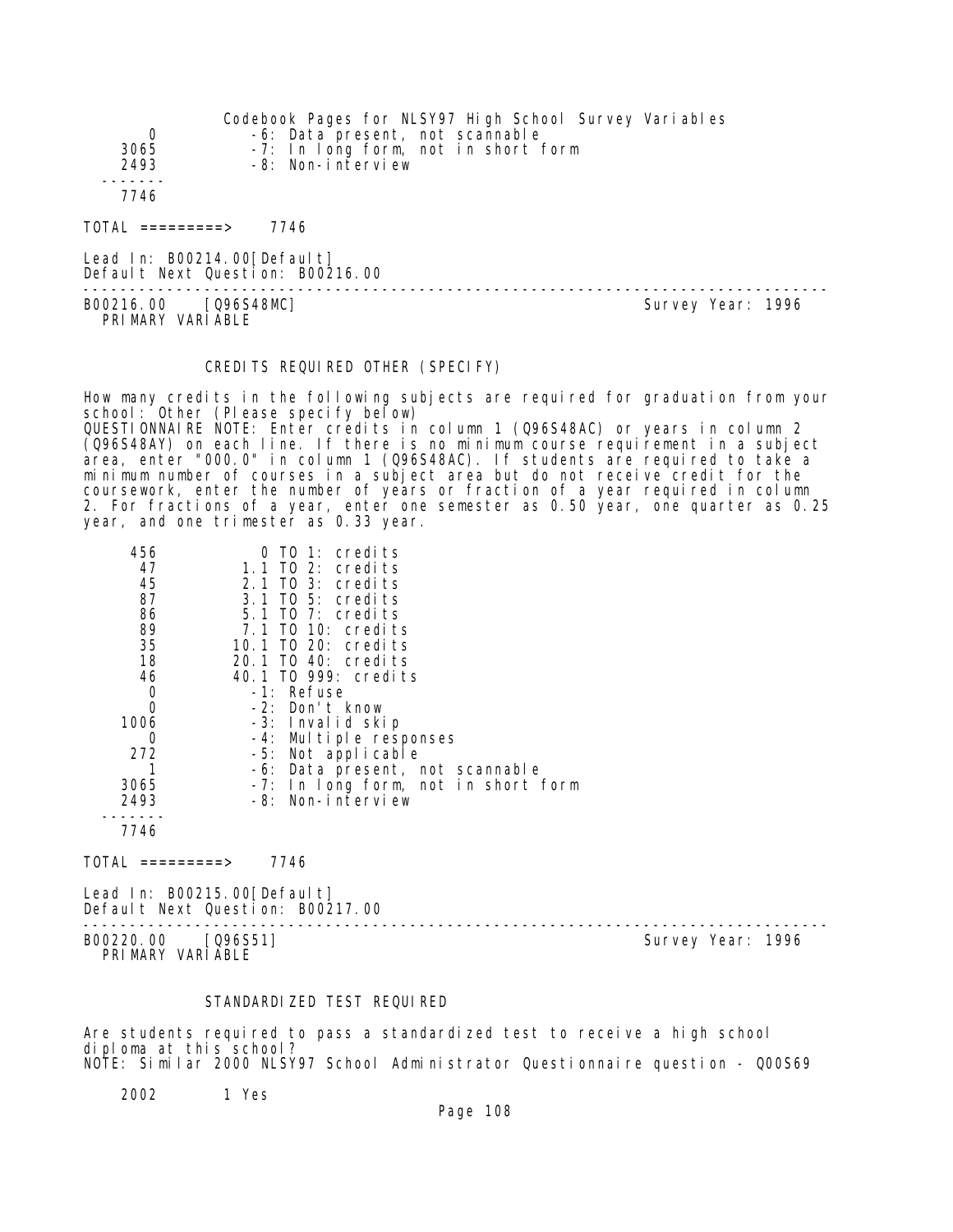|                                          | Codebook Pages for NLSY97 High School Survey Variables          |                   |
|------------------------------------------|-----------------------------------------------------------------|-------------------|
| 2961                                     | 2 No                                                            |                   |
| 0                                        | -1 Refuse                                                       |                   |
| $\overline{2}$                           | -2 Don't know                                                   |                   |
| 281                                      | -3 Invalid skip                                                 |                   |
| 0                                        | -4 Multiple responses                                           |                   |
|                                          | -5 Not applicable                                               |                   |
| $\begin{matrix}0\\0\end{matrix}$         | -6 Data present, not scannable                                  |                   |
|                                          | -7 In long form, not in short form                              |                   |
| 2493                                     | -8 Non-interview                                                |                   |
|                                          |                                                                 |                   |
| 7746                                     |                                                                 |                   |
| TOTAL =========>                         | 7746                                                            |                   |
|                                          | Lead In: B00219.00[Default]<br>Default Next Question: B00221.00 |                   |
|                                          |                                                                 |                   |
| B00221.00 [Q96S52A1]<br>PRIMARY VARIABLE |                                                                 | Survey Year: 1996 |
|                                          |                                                                 |                   |

#### MATH GENERAL GRADE 9 NOT OFFERED

Please indicate below which math courses are offered at your school, and the levels at which they are offered: General mathematics, grade 9: Course not offered

| 978  | 1 Yes                              |
|------|------------------------------------|
| 841  | 2 No                               |
|      | -1 Refuse                          |
|      | -2 Don't know                      |
| 369  | -3 Invalid skip                    |
|      | -4 Multiple responses              |
|      | -5 Not applicable                  |
|      | -6 Data present, not scannable     |
| 3065 | -7 In long form, not in short form |
| 2493 | -8 Non-interview                   |
|      |                                    |
| 7746 |                                    |
|      |                                    |

TOTAL =========> 7746

Lead In: B00220.00[Default] Default Next Question: B00222.00

B00222.00 [Q96S52A2] PRIMARY VARIABLE

--------------------------------------------------------------------------------

# MATH GENERAL GRADE 9 REGULAR

Please indicate below which math courses are offered at your school, and the levels at which they are offered: General mathematics, grade 9: Regular course

| 837  | 1 Yes                              |
|------|------------------------------------|
| 982  | 2 No                               |
| 0    | -1 Refuse                          |
|      | -2 Don't know                      |
| 369  | -3 Invalid skip                    |
| 0    | -4 Multiple responses              |
| 0    | -5 Not applicable                  |
| 0    | -6 Data present, not scannable     |
| 3065 | -7 In long form, not in short form |
|      | Page 109                           |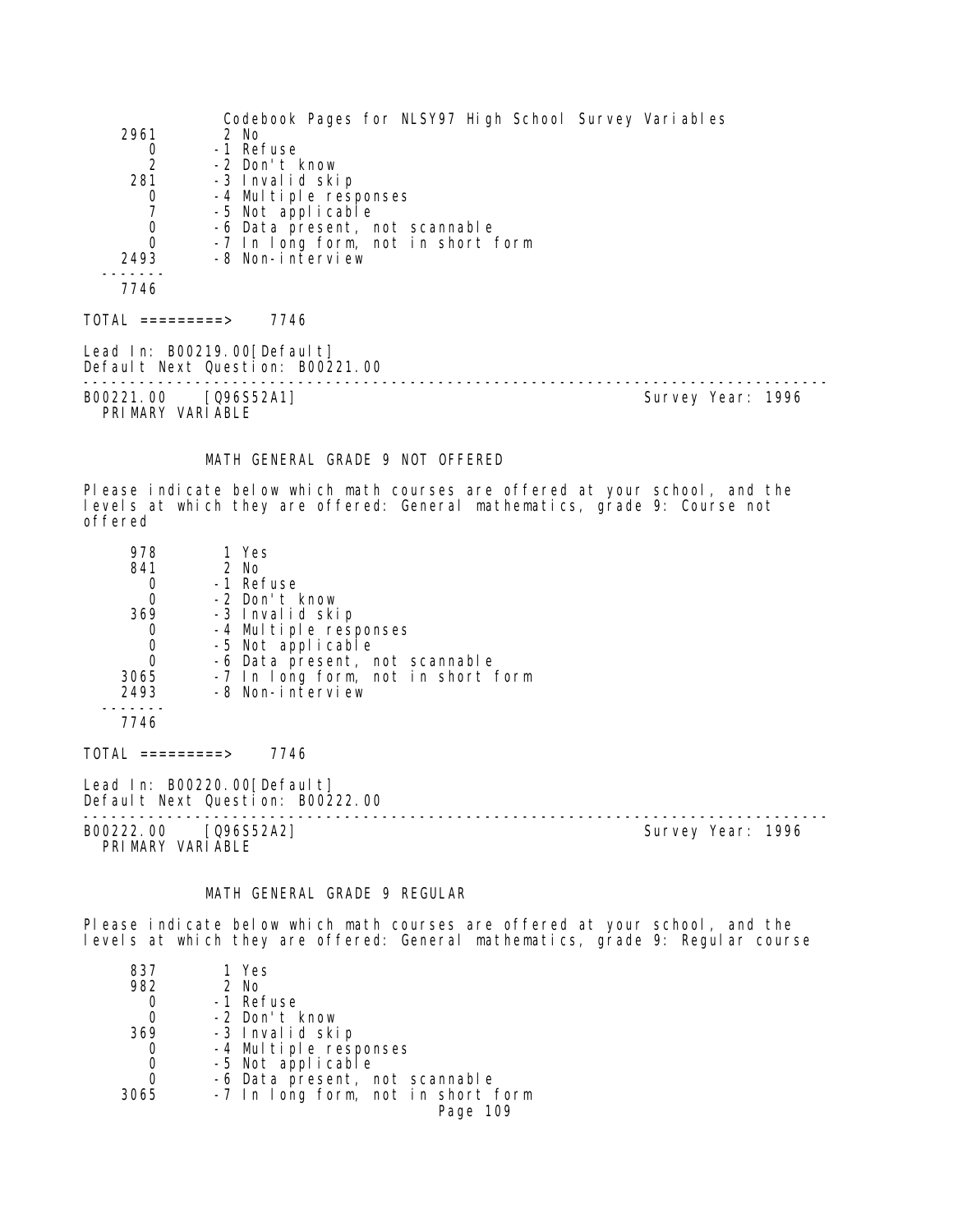Codebook Pages for NLSY97 High School Survey Variables 2493 -8 Non-interview ------- 7746 TOTAL =========> 7746 Lead In: B00221.00 [Default]

Default Next Question: B00223.00 B00223.00 [Q96S52A3]

PRIMARY VARIABLE

--------------------------------------------------------------------------------

# MATH GENERAL GRADE 9 HONORS

Please indicate below which math courses are offered at your school, and the levels at which they are offered: General mathematics, grade 9: Honors course

| 63   | 1 Yes                              |
|------|------------------------------------|
| 1756 | $2$ No                             |
|      | -1 Refuse                          |
|      | -2 Don't know                      |
| 369  | -3 Invalid skip                    |
|      | -4 Multiple responses              |
|      | -5 Not applicable                  |
|      | -6 Data present, not scannable     |
| 3065 | -7 In long form, not in short form |
| 2493 | -8 Non-interview                   |
|      |                                    |

7746

 $TOTAL$  =========> 7746

Lead In: B00222.00 [Default] Default Next Question: B00224.00

B00224.00 [Q96S52A4] PRIMARY VARIABLE

--------------------------------------------------------------------------------

# MATH GENERAL GRADE 9 UNIVERSITY

Please indicate below which math courses are offered at your school, and the levels at which they are offered: General mathematics, grade 9: University/college level course

|      | 1 Yes                              |
|------|------------------------------------|
| 1812 | $2$ No                             |
|      | -1 Refuse                          |
|      | -2 Don't know                      |
| 369  | -3 Invalid skip                    |
|      | -4 Multiple responses              |
| 0    | -5 Not applicable                  |
| 0    | -6 Data present, not scannable     |
| 3065 | -7 In long form, not in short form |
| 2493 | -8 Non-interview                   |
|      |                                    |
| 7746 |                                    |

 $TOTAL$  ========> 7746

Lead In: B00223.00 [Default] Default Next Question: B00225.00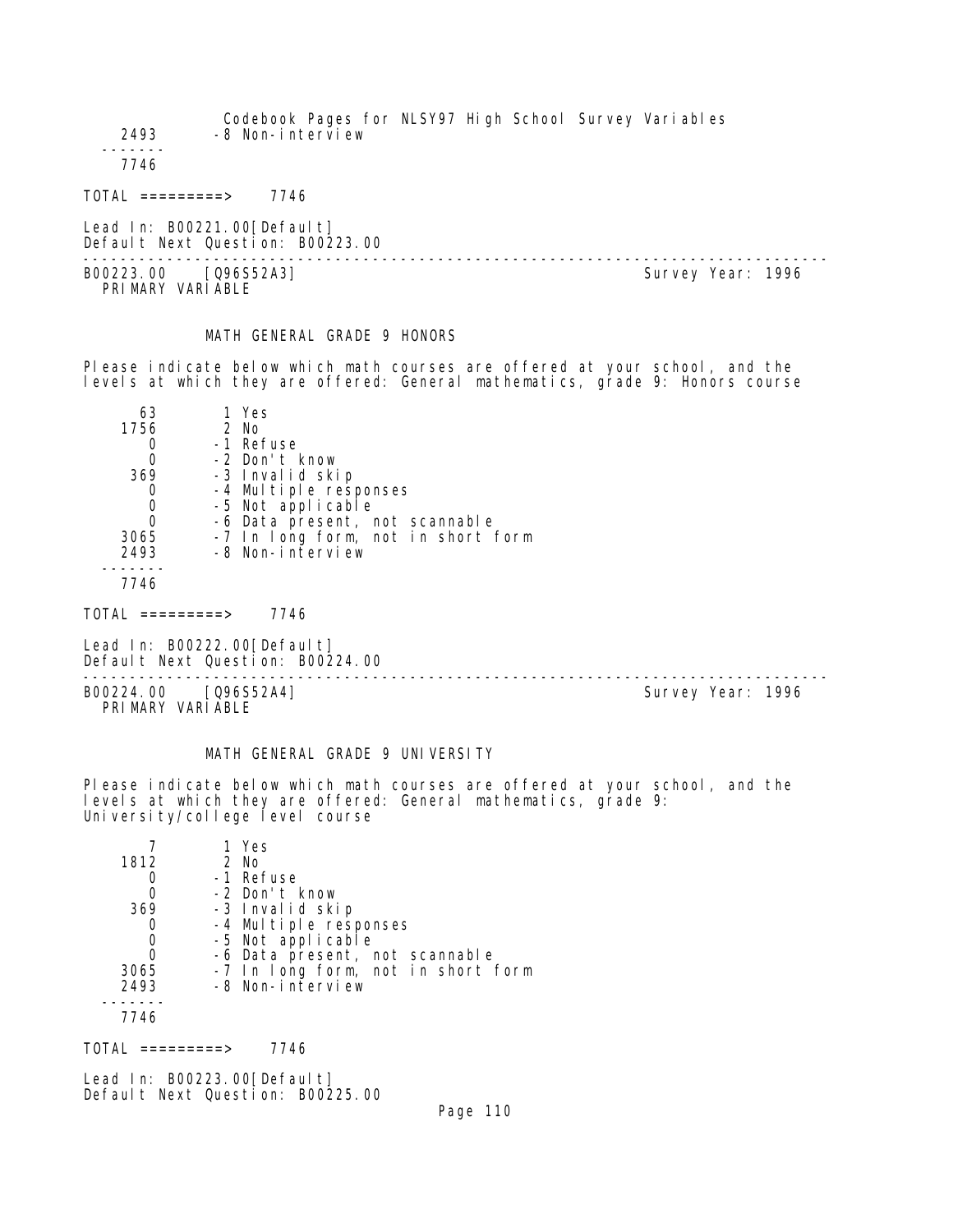B00225.00 [Q96S52B1] PRIMARY VARIABLE

--------------------------------------------------------------------------------

#### MATH GENERAL GRADES 10-12 NOT OFFERED

Please indicate below which math courses are offered at your school, and the levels at which they are offered: General mathematics, grades 10-12: Course not offered

| 1050 | 1 Yes                              |
|------|------------------------------------|
| 714  | 2 No                               |
|      | -1 Refuse                          |
| 0    | -2 Don't know                      |
| 424  | -3 Invalid skip                    |
|      | -4 Multiple responses              |
| 0    | -5 Not applicable                  |
| Ω    | -6 Data present, not scannable     |
| 3065 | -7 In long form, not in short form |
| 2493 | -8 Non-interview                   |
|      |                                    |
| 7746 |                                    |
|      |                                    |

 $TOTAL$  ========> 7746

Lead In: B00224.00 [Default] Default Next Question: B00226.00

-------------------------------------------------------------------------------- B00226.00 [Q96S52B2] Survey Year: 1996 PRIMARY VARIABLE

#### MATH GENERAL GRADES 10-12 REGULAR

Please indicate below which math courses are offered at your school, and the levels at which they are offered: General mathematics, grades 10-12: Regular course

| 708                                      | 1 Yes                                                           |                   |  |
|------------------------------------------|-----------------------------------------------------------------|-------------------|--|
| 1056                                     | 2 No                                                            |                   |  |
| 0                                        | -1 Refuse                                                       |                   |  |
| $\boldsymbol{0}$                         | -2 Don't know                                                   |                   |  |
| 424                                      | -3 Invalid skip                                                 |                   |  |
| 0                                        | -4 Multiple responses                                           |                   |  |
| $\begin{matrix}0\\0\end{matrix}$         | -5 Not applicable                                               |                   |  |
|                                          | -6 Data present, not scannable                                  |                   |  |
| 3065                                     | -7 In long form, not in short form                              |                   |  |
| 2493                                     | -8 Non-interview                                                |                   |  |
|                                          |                                                                 |                   |  |
| 7746                                     |                                                                 |                   |  |
| TOTAL =========>                         | 7746                                                            |                   |  |
|                                          | Lead In: B00225.00[Default]<br>Default Next Question: B00227.00 |                   |  |
| B00227.00 [Q96S52B3]<br>PRIMARY VARIABLE |                                                                 | Survey Year: 1996 |  |

MATH GENERAL GRADES 10-12 HONORS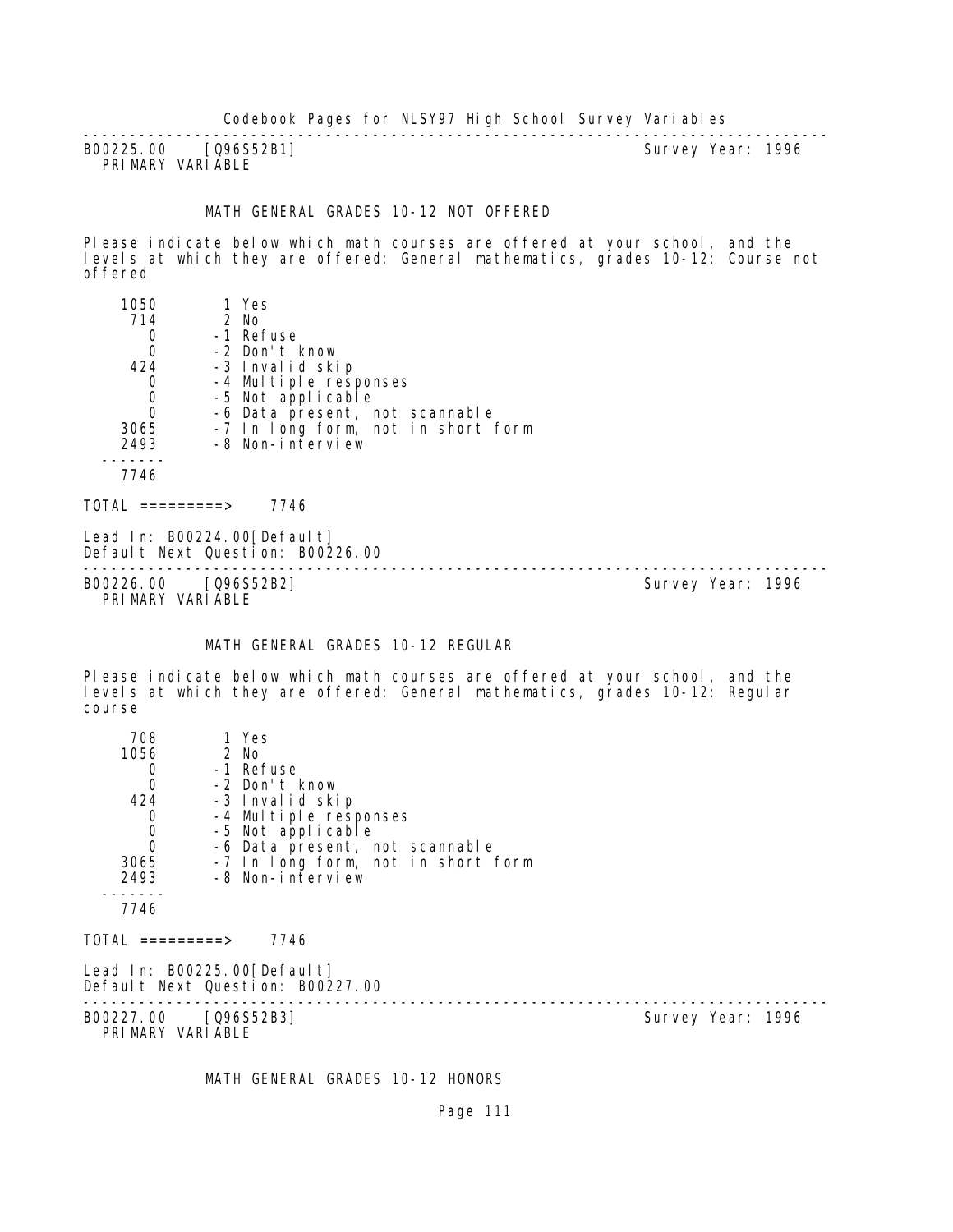Codebook Pages for NLSY97 High School Survey Variables Please indicate below which math courses are offered at your school, and the levels at which they are offered: General mathematics, grades 10-12: Honors course

| 68   | 1 Yes                                      |
|------|--------------------------------------------|
| 1696 | 2 No                                       |
|      | -1 Refuse                                  |
|      | -2 Don't know                              |
| 424  | -3 Invalid skip                            |
|      | -4 Multiple responses<br>-5 Not applicable |
|      |                                            |
| Ω    | -6 Data present, not scannable             |
| 3065 | -7 In long form, not in short form         |
| 2493 | -8 Non-interview                           |
|      |                                            |
| 7746 |                                            |

TOTAL =========> 7746

Lead In: B00226.00 [Default] Default Next Question: B00228.00

-------------------------------------------------------------------------------- B00228.00 [Q96S52B4] Survey Year: 1996 PRIMARY VARIABLE

#### MATH GENERAL GRADES 10-12 UNIVERSITY

Please indicate below which math courses are offered at your school, and the levels at which they are offered: General mathematics, grades 10-12: University/college level course

| 28   | 1 Yes                              |
|------|------------------------------------|
| 1736 | $2$ No                             |
|      | -1 Refuse                          |
|      | -2 Don't know                      |
| 424  | -3 Invalid skip                    |
|      | -4 Multiple responses              |
|      | -5 Not applicable                  |
|      | -6 Data present, not scannable     |
| 3065 | -7 In long form, not in short form |
| 2493 | -8 Non-interview                   |
|      |                                    |
| 7746 |                                    |

 $TOTAL$  =========> 7746

Lead In: B00227.00[Default] Default Next Question: B00229.00

-------------------------------------------------------------------------------- B00229.00 [Q96S52C1] Survey Year: 1996 PRIMARY VARIABLE

#### MATH BUSINESS NOT OFFERED

Please indicate below which math courses are offered at your school, and the levels at which they are offered: Business mathematics: Course not offered

| 1131 | 1 Yes         |
|------|---------------|
| 609  | $2$ No        |
| Ω    | -1 Refuse     |
| ∩    | -2 Don't know |
|      |               |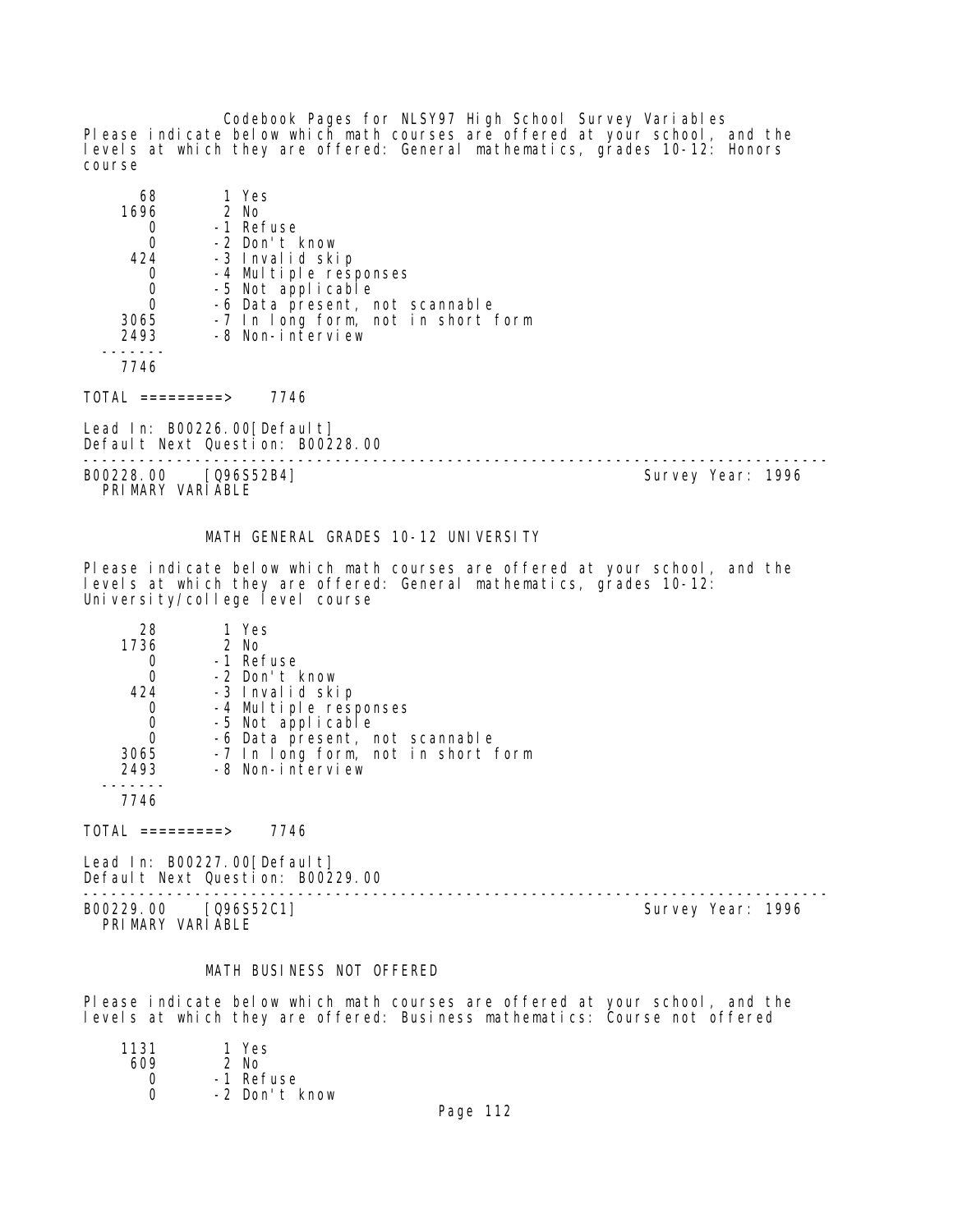|             | Codebook Pages for NLSY97 High School Survey Variables |
|-------------|--------------------------------------------------------|
| 448         | -3 Invalid skip                                        |
| $\mathbf 0$ | -4 Multiple responses                                  |
| $\Omega$    | -5 Not applicable                                      |
| 0           | -6 Data present, not scannable                         |
| 3065        | -7 In long form, not in short form                     |
| 2493        | -8 Non-interview                                       |
|             |                                                        |
| 7746        |                                                        |
|             |                                                        |

TOTAL =========> 7746

Lead In: B00228.00[Default] Default Next Question: B00230.00 -------------------------------------------------------------------------------- B00230.00 [Q96S52C2] Survey Year: 1996 PRIMARY VARIABLE

# MATH BUSINESS REGULAR

Please indicate below which math courses are offered at your school, and the levels at which they are offered: Business mathematics: Regular course

| 600  | 1 Yes                              |
|------|------------------------------------|
| 1140 | 2 No                               |
|      | -1 Refuse                          |
|      | -2 Don't know                      |
| 448  | -3 Invalid skip                    |
|      | -4 Multiple responses              |
|      | -5 Not applicable                  |
|      | -6 Data present, not scannable     |
| 3065 | -7 In long form, not in short form |
| 2493 | -8 Non-interview                   |
|      |                                    |
| 7746 |                                    |

TOTAL =========> 7746

Lead In: B00229.00[Default] Default Next Question: B00231.00

B00231.00 [Q96S52C3] PRIMARY VARIABLE

--------------------------------------------------------------------------------

# MATH BUSINESS HONORS

Please indicate below which math courses are offered at your school, and the levels at which they are offered: Business mathematics: Honors course

| 13   | 1 Yes                              |
|------|------------------------------------|
| 1727 | 2 No                               |
|      | -1 Refuse                          |
|      | -2 Don't know                      |
| 448  | -3 Invalid skip                    |
|      | -4 Multiple responses              |
|      | -5 Not applicable                  |
|      | -6 Data present, not scannable     |
| 3065 | -7 In long form, not in short form |
| 2493 | -8 Non-interview                   |
|      |                                    |
| 7746 |                                    |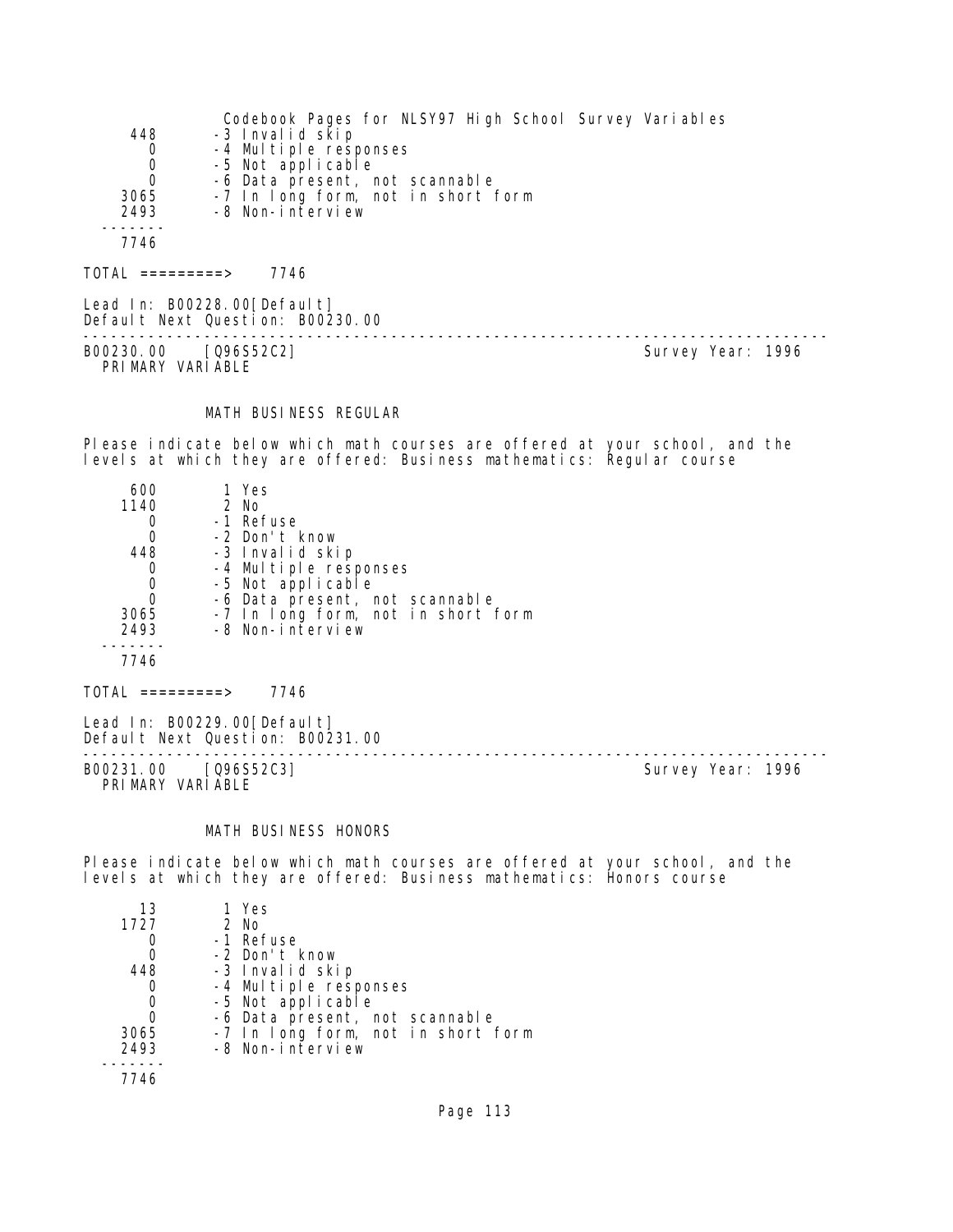Codebook Pages for NLSY97 High School Survey Variables  $TOTAL$  =========>

Lead In: B00230.00 [Default] Default Next Question: B00232.00

B00217.00 [Q96S48MY] PRIMARY VARIABLE

--------------------------------------------------------------------------------

# YEARS REQUIRED OTHER

How many years in the following subjects are required for graduation from your school: Other (Please specify below) QUESTIONNAIRE NOTE: Enter credits in column 1 (Q96S48\*C) or years in column 2 (Q96S48\*Y) on each line. If there is no minimum course requirement in a subject area, enter "000.0" in column 1 (Q96S48\*C). If students are required to take a minimum number of courses in a subject area but do not receive credit for the coursework, enter the number of years or fraction of a year required in column 2. For fractions of a year, enter one semester as 0.50 year, one quarter as 0.25 year, and one trimester as 0.33 year.

NOTE: Similar 2000 NLSY97 School Administrator Questionnaire question - Q00S67M

| 201         | 0 TO 1: years                       |
|-------------|-------------------------------------|
| 21          | 1.01 TO 2: years                    |
| 19          | 2.01 TO 3: years                    |
| 67          | 3.01 TO 5: years                    |
| 9<br>5      | 5.01 TO 7: years                    |
|             | 7.01 TO 10: years                   |
| $\mathbf 0$ | $-1$ : Refuse                       |
| 0           | -2: Don't know                      |
| 1261        | -3: Invalid skip                    |
| 0           | -4: Multiple responses              |
| 605         | -5: Not applicable                  |
| 0           | -6: Data present, not scannable     |
| 3065        | -7: In long form, not in short form |
| 2493        | -8: Non-interview                   |
|             |                                     |
| 7746        |                                     |
|             |                                     |

 $TOTAL$  =========> 7746

Lead In: B00216.00 [Default] Default Next Question: B00218.00

B00218.00 [Q96S49] PRIMARY VARIABLE

--------------------------------------------------------------------------------

# REQUIRED SEX/AIDS/OTHER EDUCATION

Does your school require that students participate in sex education, family education, or education about human sexuality and/or AIDS or other sexually transmitted diseases?

| 3267 | 1 Yes                          |
|------|--------------------------------|
| 1701 | $2$ No                         |
|      | -1 Refuse                      |
| 3    | -2 Don't know                  |
| 276  | -3 Invalid skip                |
|      | -4 Multiple responses          |
| 5    | -5 Not applicable              |
|      | -6 Data present, not scannable |
|      | Page 114                       |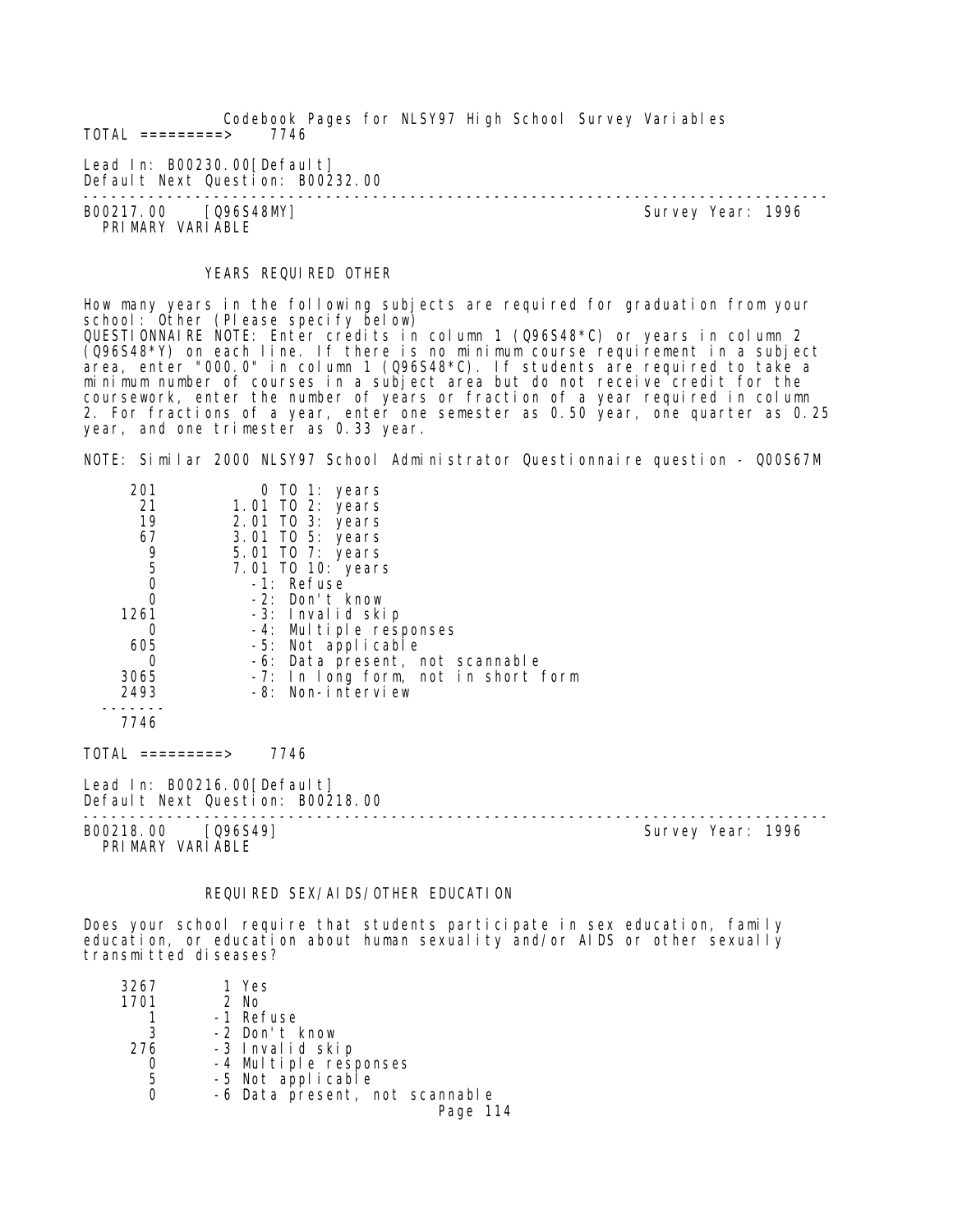| 0<br>2493        | Codebook Pages for NLSY97 High School Survey Variables<br>-7 In long form, not in short form<br>-8 Non-interview |                   |
|------------------|------------------------------------------------------------------------------------------------------------------|-------------------|
| 7746             |                                                                                                                  |                   |
| TOTAI =========> | 7746                                                                                                             |                   |
|                  | Lead In: B00217.00[Default]<br>Default Next Question: B00219.00                                                  |                   |
| B00219.00        | [096S50]                                                                                                         | Survey Year: 1996 |

B00219.00 [Q96S50] PRIMARY VARIABLE

# COMMUNITY HOURS REQUIRED

How many hours of community service are required for graduation? (IF NONE, ENTER "000.0".) NOTE: Similar 2000 NLSY97 School Administrator Questionnaire question - Q00S68

| 1426<br>12<br>30                          | $0:$ no hours<br>.1 TO 1: hours            |
|-------------------------------------------|--------------------------------------------|
| 116                                       | 1.1 TO 5: hours<br>5.1 TO 20: hours        |
| 132                                       | 20.1 TO 40: hours                          |
| 73                                        | 40.1 TO 60: hours                          |
| 96<br>46                                  | 60.1 TO 80: hours<br>80.1 TO 100: hours    |
| 49                                        | 100.1 TO 500: hours                        |
| $\begin{matrix} 0 \\ 0 \\ 0 \end{matrix}$ | 500.1 TO 1000: hours                       |
|                                           | -1: Refuse                                 |
|                                           | -2: Don't know                             |
| 203                                       | -3: Invalid skip<br>-4: Multiple responses |
| 0                                         | -5: Not applicable                         |
| $\begin{array}{c} 4 \\ 1 \end{array}$     | -6: Data present, not scannable            |
| 3065                                      | -7: In long form, not in short form        |
| 2493                                      | -8: Non-interview                          |
| 7746                                      |                                            |
| TOTAL =========>                          | 7746                                       |
|                                           | $1 \circ 1 \circ 1$ in: DOO210 OOFDofoult1 |

Lead In: B00218.00 [Default] Default Next Question: B00220.00 --------------------------------------------------------------------------------

B00209.00 [Q96S48IY] PRIMARY VARIABLE

#### YEARS REQUIRED MUSIC

How many years in the following subjects are required for graduation from your school: Music QUESTIONNAIRE NOTE: Enter credits in column 1 (Q96S48\*C) or years in column 2 (Q96S48\*Y) on each line. If there is no minimum course requirement in a subject area, enter "000.0" in column 1 (Q96S48\*C). If students are required to take a minimum number of courses in a subject area but do not receive credit for the coursework, enter the number of years or fraction of a year required in column 2. For fractions of a year, enter one semester as 0.50 year, one quarter as 0.25 year, and one trimester as 0.33 year.

NOTE: Similar 2000 NLSY97 School Administrator Questionnaire question - Q00S67I Page 115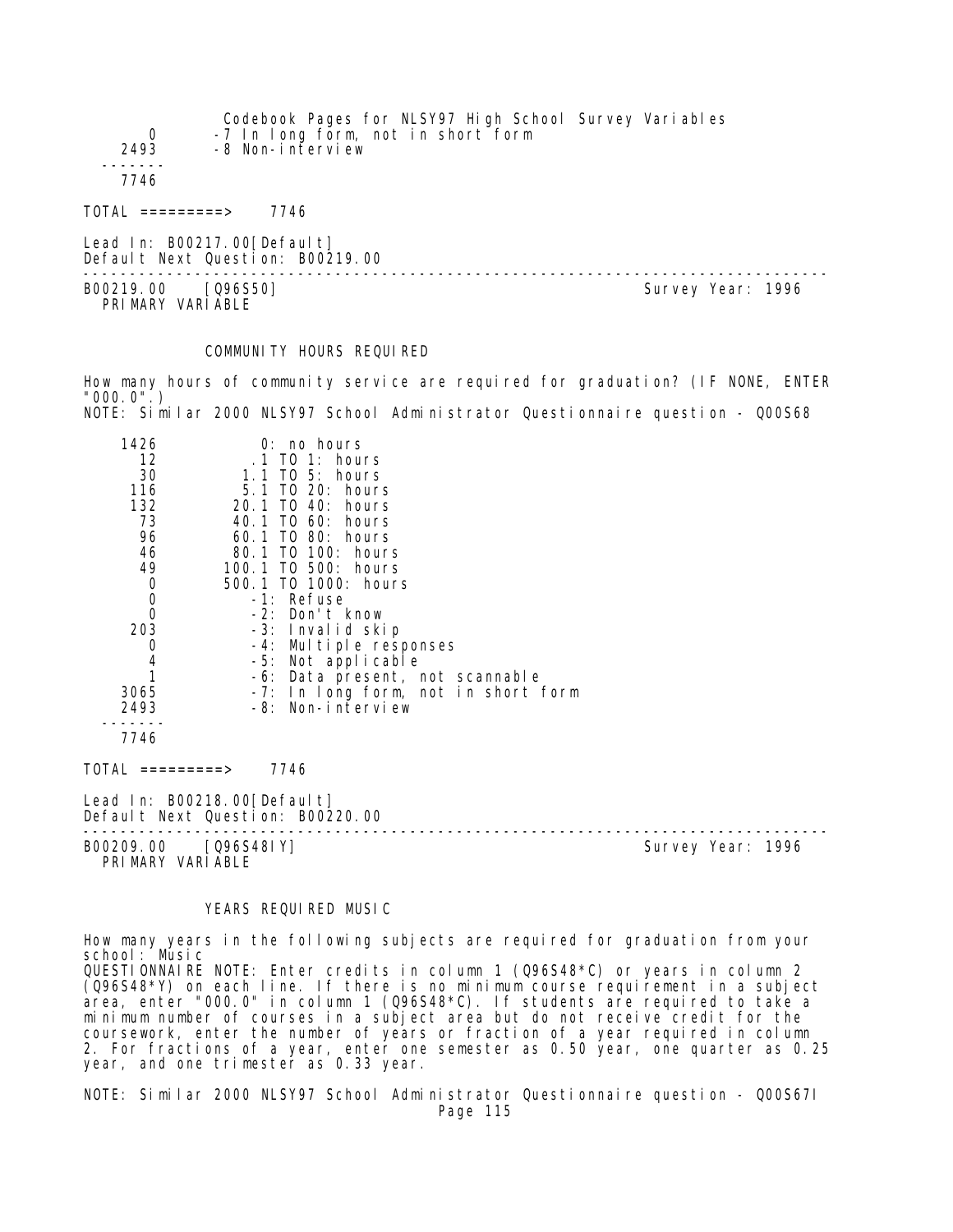| 445            | 0 TO 1: years                       |
|----------------|-------------------------------------|
| 22             | 1.01 TO 2: years                    |
| $\overline{c}$ | 2.01 TO 3: years                    |
| 9              | 3.01 TO 5: years                    |
| 0              | 5.01 TO 7: years                    |
| 0              | 7.01 TO 10: years                   |
| 0              | -1: Refuse                          |
| 0              | -2: Don't know                      |
| 798            | -3: Invalid skip                    |
|                | -4: Multiple responses              |
| 912            | -5: Not applicable                  |
|                | -6: Data present, not scannable     |
| 3065           | -7: In long form, not in short form |
| 2493           | -8: Non-interview                   |
|                |                                     |
| 7746           |                                     |

 $TOTAL$  =========> 7746

Lead In: B00208.00 [Default] Default Next Question: B00210.00

-------------------------------------------------------------------------------- Survey Year: 1996 PRIMARY VARIABLE

CREDITS REQUIRED PHYSICAL

How many credits in the following subjects are required for graduation from your school: Physical Education QUESTIONNAIRE NOTE: Enter credits in column 1 (Q96S48AC) or years in column 2

(Q96S48AY) on each line. If there is no minimum course requirement in a subject area, enter "000.0" in column 1 (Q96S48AC). If students are required to take a minimum number of courses in a subject area but do not receive credit for the coursework, enter the number of years or fraction of a year required in column 2. For fractions of a year, enter one semester as 0.50 year, one quarter as 0.25 year, and one trimester as 0.33 year.

| 590            | $0$ TO 1: credits                   |
|----------------|-------------------------------------|
| 357            | $1.1$ TO 2: credits                 |
| 20             | 2.1 TO 3: credits                   |
| 47             | 3.1 TO 5: credits                   |
| 8              | $5.1$ TO 7: credits                 |
| 28             | 7.1 TO 10: credits                  |
| 132            | 10.1 TO 20: credits                 |
| 26             | 20.1 TO 40: credits                 |
| 3              | 40.1 TO 999: credits                |
| $\mathbf 0$    | -1: Refuse                          |
| 0              | $-2$ : Don't know                   |
| 257            | -3: Invalid skip                    |
| Ω              | -4: Multiple responses              |
| 719            | -5: Not applicable                  |
|                | -6: Data present, not scannable     |
| 3065           | -7: In long form, not in short form |
| 2493           | -8: Non-interview                   |
| – – <i>. .</i> |                                     |

7746

TOTAL =========> 7746

Lead In: B00209.00 [Default] Default Next Question: B00211.00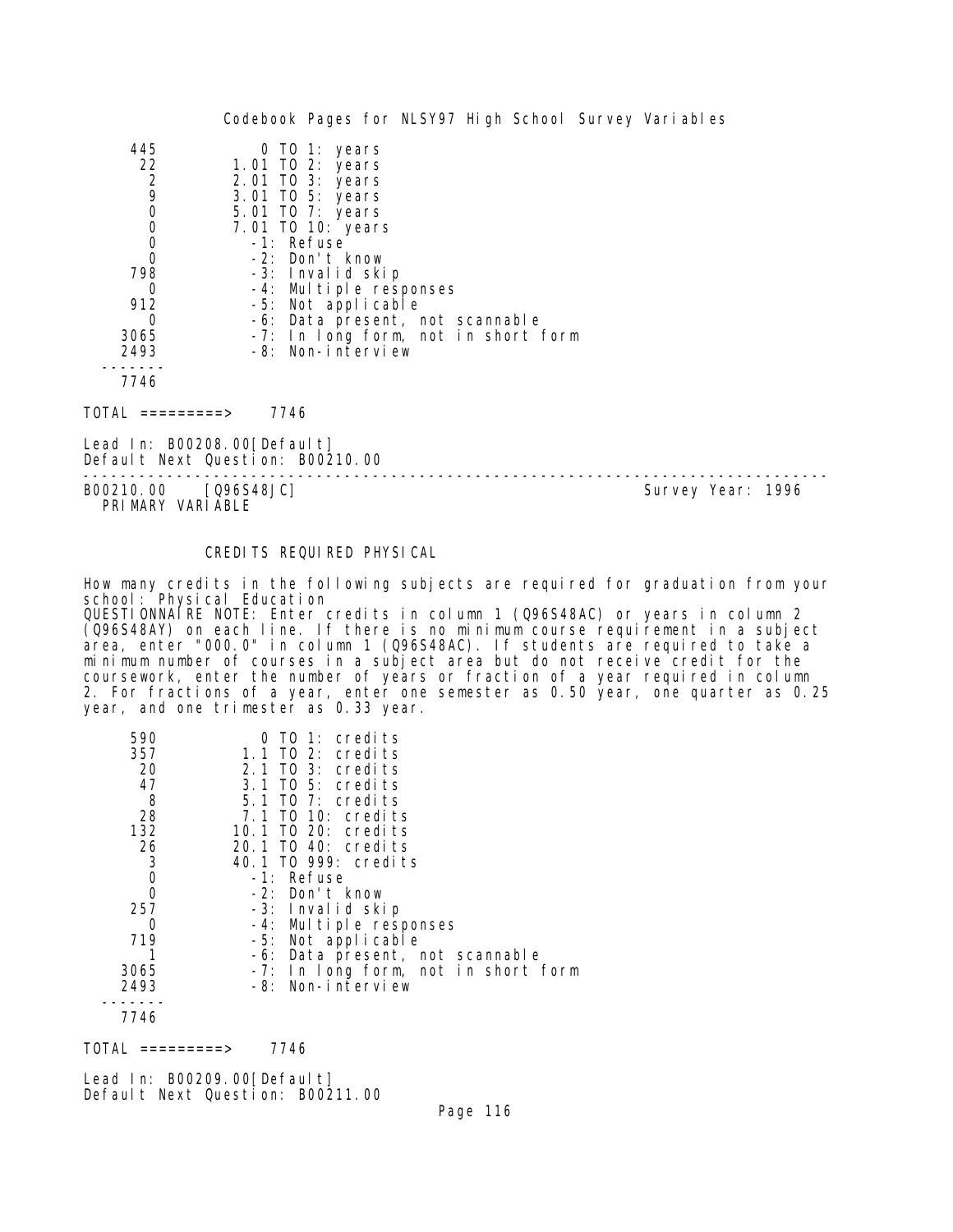| B00211.00 [Q96S48JY] |  | Survey Year: 1996 |  |
|----------------------|--|-------------------|--|
| PRIMARY VARIABLE     |  |                   |  |

#### YEARS REQUIRED PHYSICAL

How many years in the following subjects are required for graduation from your school: Physical Education QUESTIONNAIRE NOTE: Enter credits in column 1 (Q96S48\*C) or years in column 2 (Q96S48\*Y) on each line. If there is no minimum course requirement in a subject area, enter "000.0" in column 1 (Q96S48\*C). If students are required to take a minimum number of courses in a subject area but do not receive credit for the coursework, enter the number of years or fraction of a year required in column 2. For fractions of a year, enter one semester as 0.50 year, one quarter as 0.25 year, and one trimester as 0.33 year.

NOTE: Similar 2000 NLSY97 School Administrator Questionnaire question - Q00S67J

| 267  | 0 TO 1: years                       |
|------|-------------------------------------|
| 228  | 1.01 TO 2: years                    |
| 58   | 2.01 TO 3: years                    |
| 238  | 3.01 TO 5: years                    |
| 3    | 5.01 TO 7: years                    |
| 0    | 7.01 TO 10: years                   |
| 0    | -1: Refuse                          |
|      | $-2$ : Don't know                   |
| 586  | -3: Invalid skip                    |
|      | -4: Multiple responses              |
| 808  | -5: Not applicable                  |
| O    | -6: Data present, not scannable     |
| 3065 | -7: In long form, not in short form |
| 2493 | $-8$ : Non-interview                |
|      |                                     |
| 7746 |                                     |
|      |                                     |

TOTAL =========> 7746

Lead In: B00210.00 [Default] Default Next Question: B00212.00

-------------------------------------------------------------------------------- PRIMARY VARIABLE

Survey Year: 1996

#### CREDITS REQUIRED HEALTH

How many credits in the following subjects are required for graduation from your school: Health Education QUESTIONNAIRE NOTE: Enter credits in column 1 (Q96S48AC) or years in column 2 (Q96S48AY) on each line. If there is no minimum course requirement in a subject area, enter "000.0" in column 1 (Q96S48AC). If students are required to take a minimum number of courses in a subject area but do not receive credit for the coursework, enter the number of years or fraction of a year required in column 2. For fractions of a year, enter one semester as 0.50 year, one quarter as 0.25 year, and one trimester as 0.33 year.

| 1123          | $0$ TO 1: credits   |
|---------------|---------------------|
| 26            | $1.1$ TO 2: credits |
| -26           | $2.1$ TO 3: credits |
| 139           | $3.1$ TO 5: credits |
| $\mathcal{D}$ | $5.1$ TO 7: credits |
| 15.           | 7.1 TO 10: credits  |

Page 117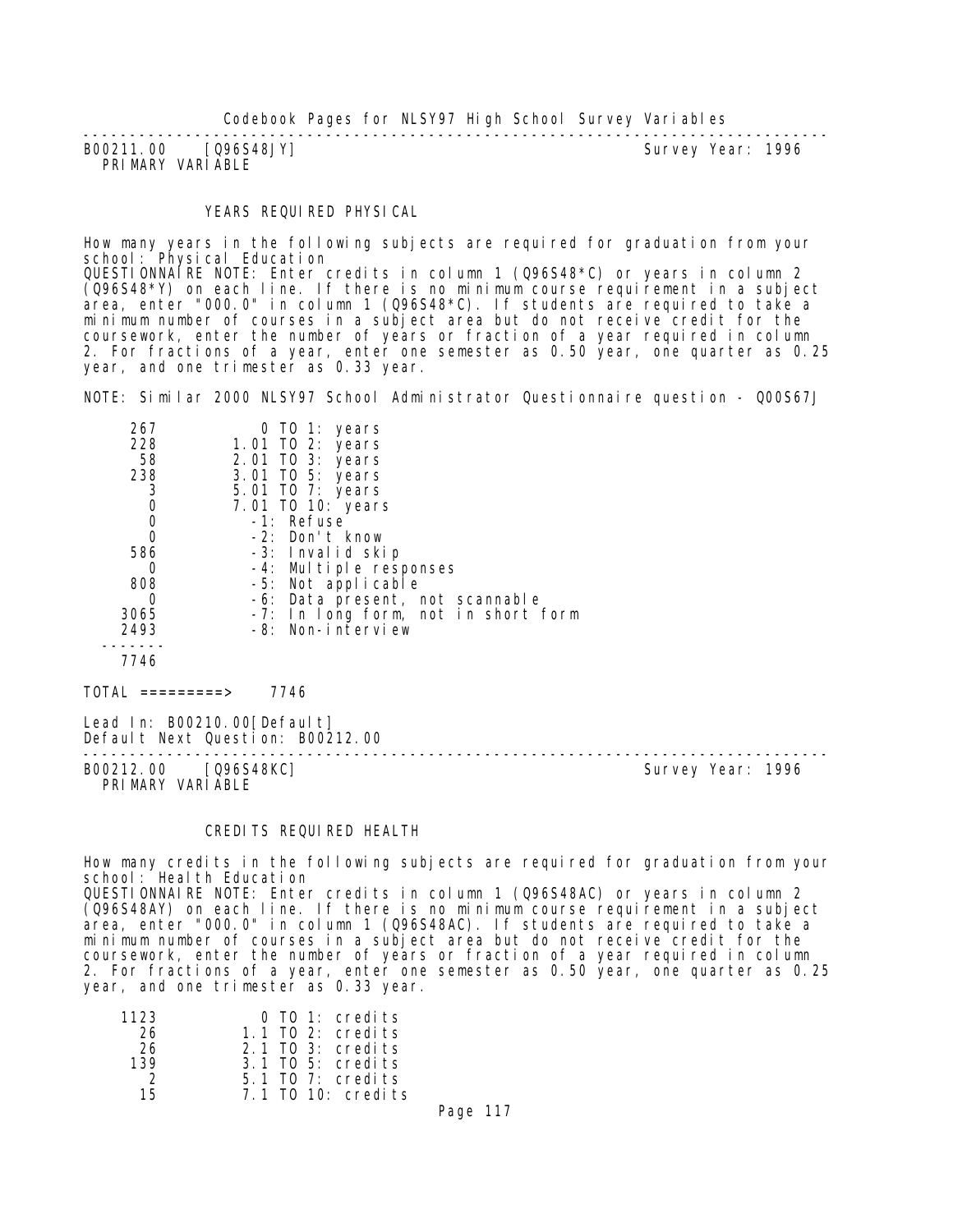|                                           | Codebook Pages for NLSY97 High School Survey Variables |                   |  |
|-------------------------------------------|--------------------------------------------------------|-------------------|--|
| 3                                         | 10.1 TO 20: credits                                    |                   |  |
| $\mathbf 0$                               | 20.1 TO 40: credits                                    |                   |  |
| $\begin{matrix} 1 \\ 0 \\ 0 \end{matrix}$ | 40.1 TO 999: credits                                   |                   |  |
|                                           | -1: Refuse                                             |                   |  |
|                                           | -2: Don't know                                         |                   |  |
| 394                                       | -3: Invalid skip                                       |                   |  |
| -3                                        | -4: Multiple responses                                 |                   |  |
| 453                                       | -5: Not applicable                                     |                   |  |
| 3                                         | -6: Data present, not scannable                        |                   |  |
| 3065                                      | -7: In long form, not in short form                    |                   |  |
| 2493                                      | -8: Non-interview                                      |                   |  |
| 7746                                      |                                                        |                   |  |
|                                           |                                                        |                   |  |
| TOTAL =========>                          | 7746                                                   |                   |  |
| Lead In: B00211.00[Default]               |                                                        |                   |  |
|                                           | Default Next Question: B00213.00                       |                   |  |
| B00213.00 [Q96S48KY]                      |                                                        | Survey Year: 1996 |  |
| PRIMARY VARIABLE                          |                                                        |                   |  |

YEARS REQUIRED HEALTH

How many years in the following subjects are required for graduation from your school: Health Education QUESTIONNAIRE NOTE: Enter credits in column 1 (Q96S48\*C) or years in column 2 (Q96S48\*Y) on each line. If there is no minimum course requirement in a subject area, enter "000.0" in column 1 (Q96S48\*C). If students are required to take a minimum number of courses in a subject area but do not receive credit for the coursework, enter the number of years or fraction of a year required in column 2. For fractions of a year, enter one semester as 0.50 year, one quarter as 0.25 year, and one trimester as 0.33 year.

NOTE: Similar 2000 NLSY97 School Administrator Questionnaire question - Q00S67K

| 592<br>29<br>7<br>48<br>$\begin{matrix} 0 \\ 0 \\ 0 \\ 0 \end{matrix}$<br>693<br>0<br>819<br>$\Omega$<br>3065<br>2493<br>7746 | 0 TO 1: years<br>1.01 TO 2: years<br>2.01 TO 3: years<br>3.01 TO 5: years<br>5.01 TO 7: years<br>7.01 TO 10: years<br>-1: Refuse<br>-2: Don't know<br>-3: Invalid skip<br>-4: Multiple responses<br>-5: Not applicable<br>-6: Data present, not scannable<br>-7: In long form, not in short form<br>-8: Non-interview |                   |
|-------------------------------------------------------------------------------------------------------------------------------|-----------------------------------------------------------------------------------------------------------------------------------------------------------------------------------------------------------------------------------------------------------------------------------------------------------------------|-------------------|
| TOTAL =========>                                                                                                              | 7746                                                                                                                                                                                                                                                                                                                  |                   |
| Lead In: B00212.00[Default]                                                                                                   | Default Next Question: B00214.00                                                                                                                                                                                                                                                                                      |                   |
| B00214.00 [Q96S48LC]<br>PRIMARY VARIABLE                                                                                      |                                                                                                                                                                                                                                                                                                                       | Survey Year: 1996 |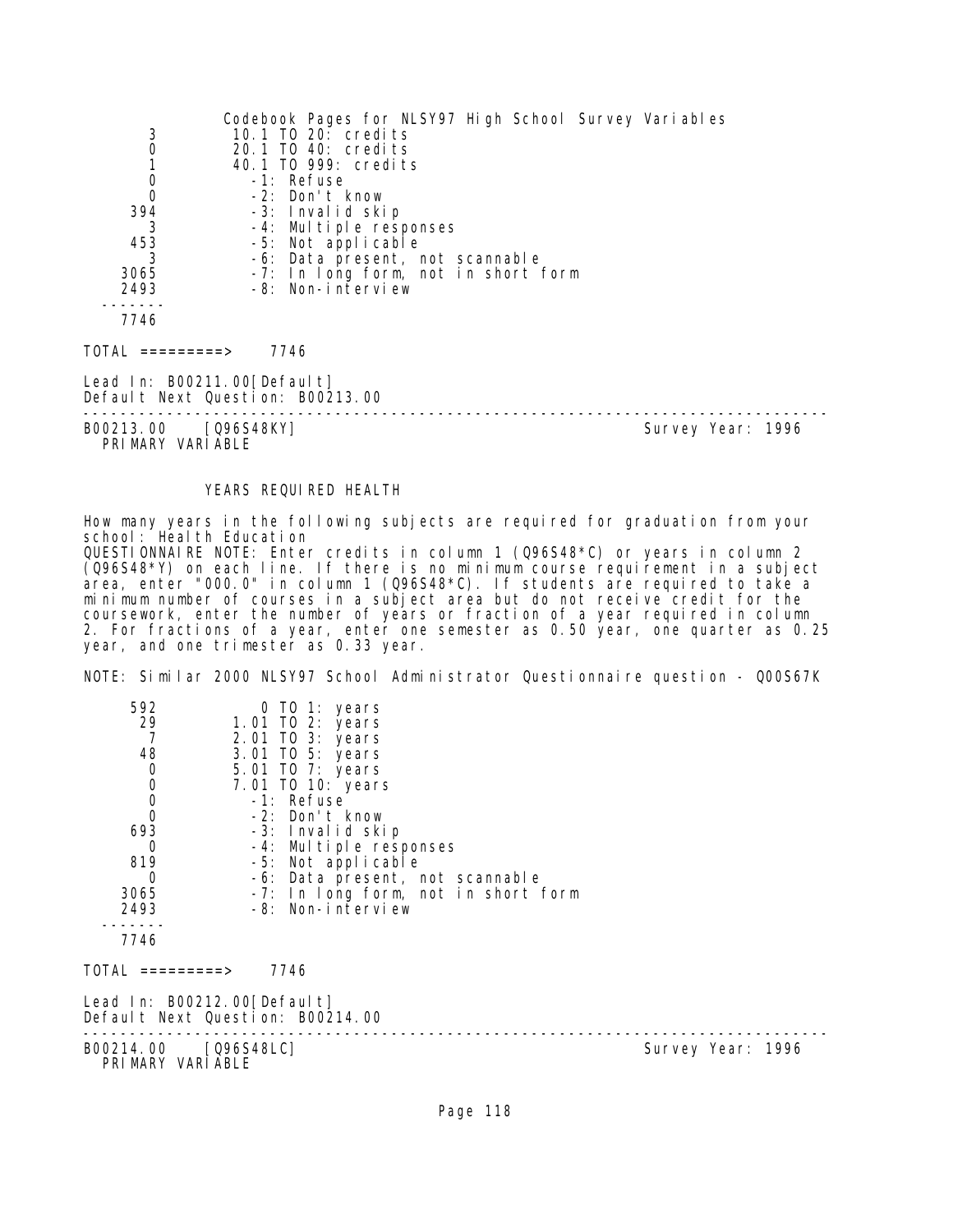Codebook Pages for NLSY97 High School Survey Variables CREDITS REQUIRED RELIGIOUS/MORAL

How many credits in the following subjects are required for graduation from your school: Religious/Moral/Ethics Education QUESTIONNAIRE NOTE: Enter credits in column 1 (Q96S48AC) or years in column 2 (Q96S48AY) on each line. If there is no minimum course requirement in a subject area, enter "000.0" in column 1 (Q96S48AC). If students are required to take a minimum number of courses in a subject area but do not receive credit for the coursework, enter the number of years or fraction of a year required in column 2. For fractions of a year, enter one semester as 0.50 year, one quarter as 0.25 year, and one trimester as 0.33 year.

| 891<br>44<br>18<br>221<br>9<br>22<br>42<br>$\overline{2}$<br>$\overline{0}$<br>0<br>475<br>0<br>462 | $0$ TO 1: credits<br>1.1 TO 2: credits<br>2.1 TO 3: credits<br>3.1 TO 5: credits<br>5.1 TO 7: credits<br>7.1 TO 10: credits<br>10.1 TO 20: credits<br>20.1 TO 40: credits<br>40.1 TO 999: credits<br>-1: Refuse<br>$-2$ : Don't know<br>-3: Invalid skip<br>Multiple responses<br>$-4:$<br>-5: Not applicable<br>-6: Data present, not scannable |
|-----------------------------------------------------------------------------------------------------|--------------------------------------------------------------------------------------------------------------------------------------------------------------------------------------------------------------------------------------------------------------------------------------------------------------------------------------------------|
| 3065<br>2493                                                                                        | -7: In long form, not in short form<br>-8: Non-interview                                                                                                                                                                                                                                                                                         |
| 7746                                                                                                |                                                                                                                                                                                                                                                                                                                                                  |

TOTAL =========> 7746

Lead In: B00213.00 [ Default] Default Next Question: B00215.00

-------------------------------------------------------------------------------- B00248.00 [Q96S52G4] PRIMARY VARIABLE

# MATH ALGEBRA 1ST UNIVERSITY

Please indicate below which math courses are offered at your school, and the levels at which they are offered: Algebra, 1st year: University/college level course

| 243  | 1 Yes                              |
|------|------------------------------------|
| 4708 | 2 No                               |
|      | -1 Refuse                          |
| 6    | -2 Don't know                      |
| 291  | -3 Invalid skip                    |
|      | -4 Multiple responses              |
| 5    | -5 Not applicable                  |
| 0    | -6 Data present, not scannable     |
| O    | -7 In long form, not in short form |
| 2493 | -8 Non-interview                   |
|      |                                    |
| 7746 |                                    |

TOTAL =========> 7746

Lead In: B00247.00 [Default]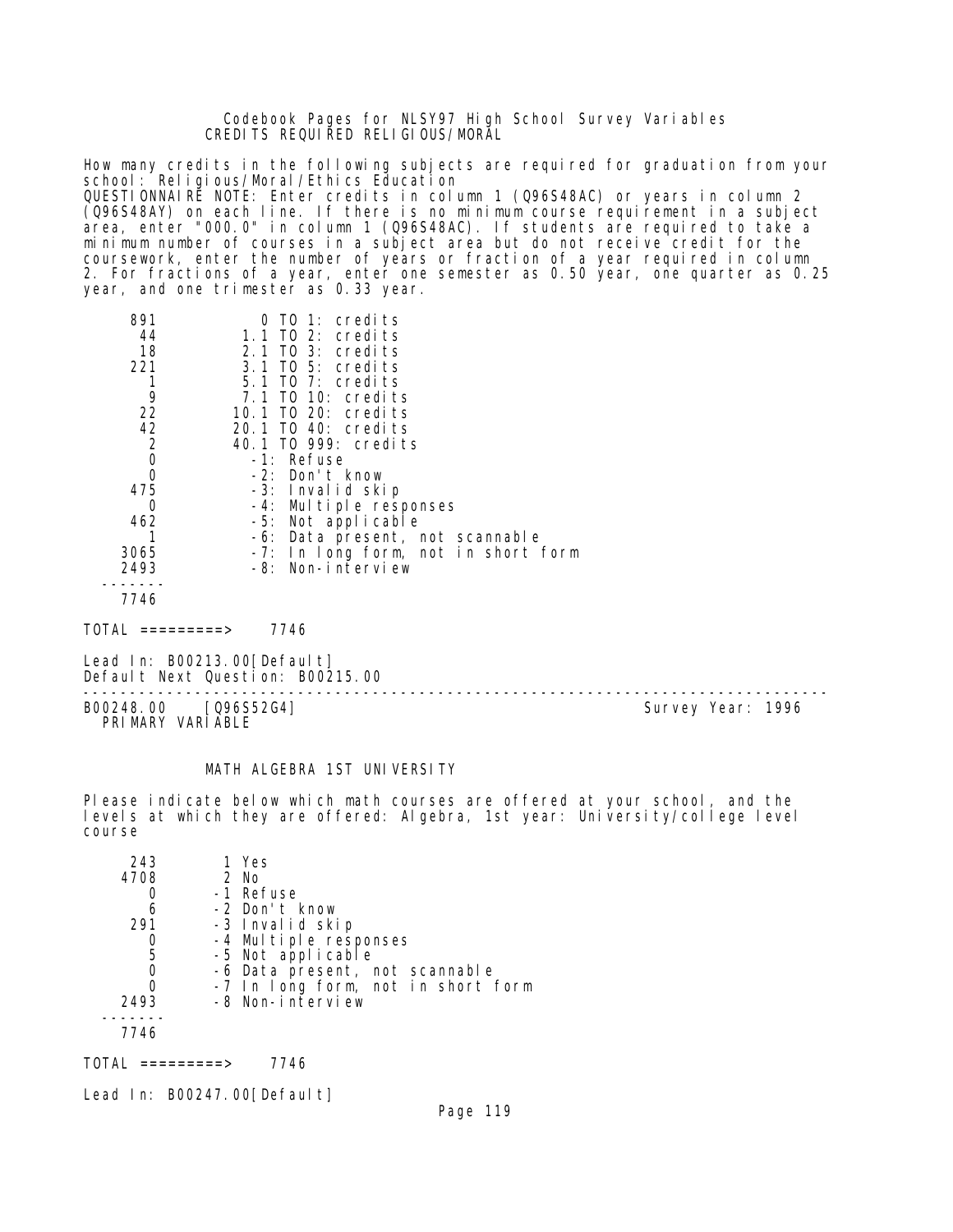Codebook Pages for NLSY97 High School Survey Variables Default Next Question: B00249.00

-------------------------------------------------------------------------------- B00249.00 [Q96S52H1] PRIMARY VARIABLE

#### MATH ALGEBRA 2ND NOT OFFERED

Please indicate below which math courses are offered at your school, and the levels at which they are offered: Algebra, 2nd year: Course not offered

| 119      | 1 Yes                              |
|----------|------------------------------------|
| 4759     | 2 No                               |
|          | -1 Refuse                          |
|          | -2 Don't know                      |
| 363      | -3 Invalid skip                    |
|          | -4 Multiple responses              |
| 5        | -5 Not applicable                  |
| 0        | -6 Data present, not scannable     |
| $\Omega$ | -7 In long form, not in short form |
| 2493     | -8 Non-interview                   |
|          |                                    |
| 7746     |                                    |
|          |                                    |

 $TOTAL$  ========> 7746

Lead In: B00248.00 [Default] Default Next Question: B00250.00

-------------------------------------------------------------------------------- B00250.00 [Q96S52H2] Survey Year: 1996 PRIMARY VARIABLE

#### MATH ALGEBRA 2ND REGULAR

Please indicate below which math courses are offered at your school, and the levels at which they are offered: Algebra, 2nd year: Regular course

| 4486                                            | 1 Yes                                                           |                                    |                   |  |
|-------------------------------------------------|-----------------------------------------------------------------|------------------------------------|-------------------|--|
| 392                                             | 2 No                                                            |                                    |                   |  |
| $\frac{0}{7}$                                   | -1 Refuse                                                       |                                    |                   |  |
|                                                 | -2 Don't know                                                   |                                    |                   |  |
| 363                                             | -3 Invalid skip                                                 |                                    |                   |  |
|                                                 | -4 Multiple responses                                           |                                    |                   |  |
|                                                 | -5 Not applicable                                               |                                    |                   |  |
| $\begin{array}{c} 0 \\ 5 \\ 0 \\ 0 \end{array}$ |                                                                 | -6 Data present, not scannable     |                   |  |
|                                                 |                                                                 | -7 In long form, not in short form |                   |  |
| 2493                                            | -8 Non-interview                                                |                                    |                   |  |
|                                                 |                                                                 |                                    |                   |  |
| 7746                                            |                                                                 |                                    |                   |  |
| TOTAL =========>                                | 7746                                                            |                                    |                   |  |
|                                                 | Lead In: B00249.00[Default]<br>Default Next Question: B00251.00 |                                    |                   |  |
| B00251.00 [Q96S52H3]<br>PRIMARY VARIABLE        |                                                                 |                                    | Survey Year: 1996 |  |

#### MATH ALGEBRA 2ND HONORS

Please indicate below which math courses are offered at your school, and the Page 120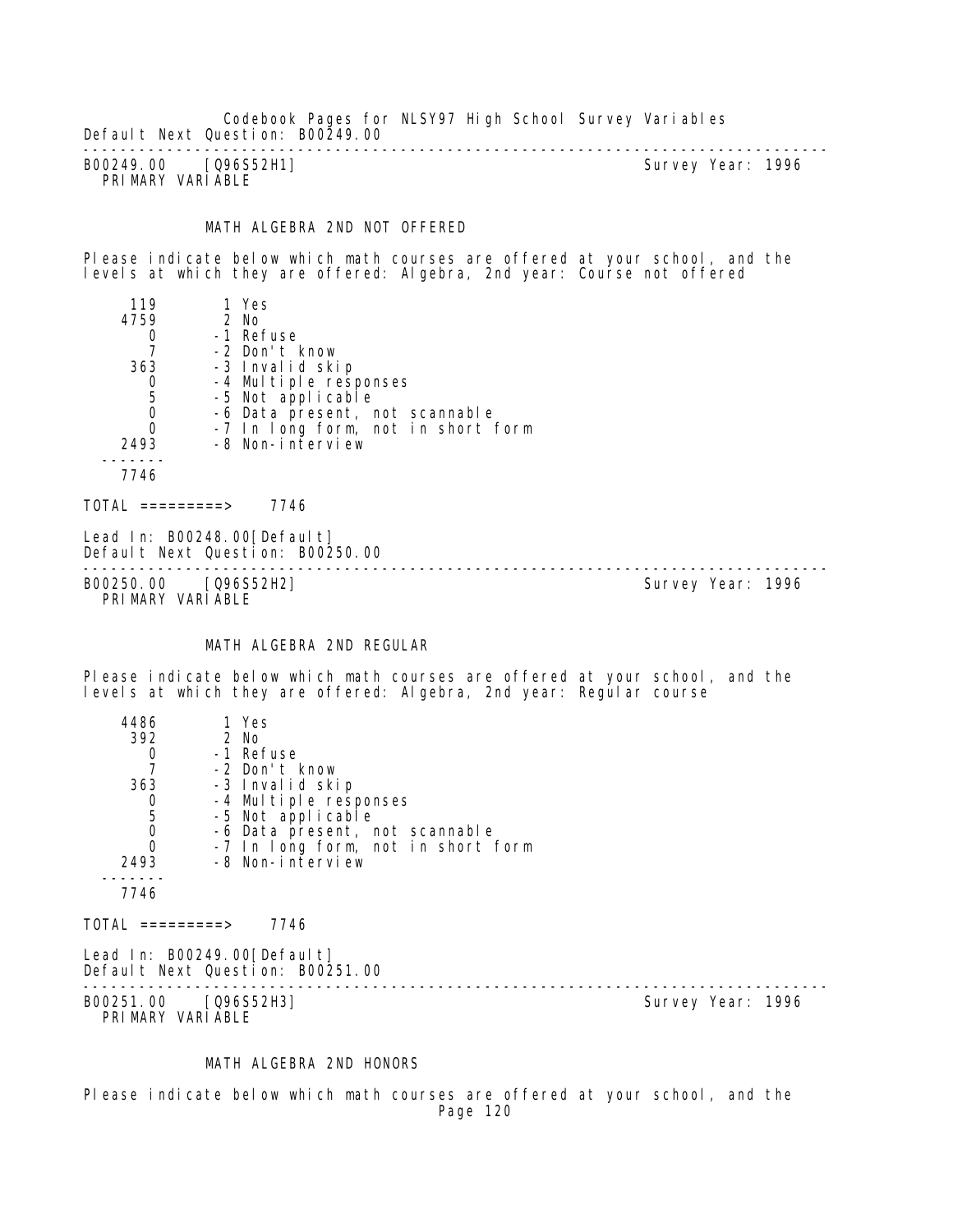Codebook Pages for NLSY97 High School Survey Variables levels at which they are offered: Algebra, 2nd year: Honors course

| 2309 | 1 Yes                              |
|------|------------------------------------|
| 2569 | $2$ No                             |
|      | -1 Refuse                          |
|      | -2 Don't know                      |
| 363  | -3 Invalid skip                    |
|      | -4 Multiple responses              |
| 5    | -5 Not applicable                  |
|      | -6 Data present, not scannable     |
|      | -7 In long form, not in short form |
| 2493 | -8 Non-interview                   |
|      |                                    |
| 7746 |                                    |

 $TOTAL$  =========> 7746

Lead In: B00250.00[Default] Default Next Question: B00252.00

--------------------------------------------------------------------------------

B00252.00 [Q96S52H4] PRIMARY VARIABLE

#### MATH ALGEBRA 2ND UNIVERSITY

Please indicate below which math courses are offered at your school, and the levels at which they are offered: Algebra, 2nd year: University/college level course

| 284  | 1 Yes                              |  |
|------|------------------------------------|--|
| 4594 | 2 No                               |  |
|      | -1 Refuse                          |  |
|      | -2 Don't know                      |  |
| 363  | -3 Invalid skip                    |  |
| 0    | -4 Multiple responses              |  |
| 5    | -5 Not applicable                  |  |
| 0    | -6 Data present, not scannable     |  |
| 0    | -7 In long form, not in short form |  |
| 2493 | -8 Non-interview                   |  |
|      |                                    |  |
| 7746 |                                    |  |

 $TOTAL$  =========> 7746

Lead In: B00251.00 [Default] Default Next Question: B00253.00

-------------------------------------------------------------------------------- B00253.00 [Q96S52I1] Survey Year: 1996

PRIMARY VARIABLE

#### MATH GEOMETRY NOT OFFERED

Please indicate below which math courses are offered at your school, and the levels at which they are offered: Geometry: Course not offered NOTE: Similar 2000 NLSY97 School Administrator Questionnaire question - Q00S70MA

| 108  | 1 Yes           |
|------|-----------------|
| 4790 | $2$ No          |
|      | -1 Refuse       |
|      | -2 Don't know   |
| 343  | -3 Invalid skip |
|      |                 |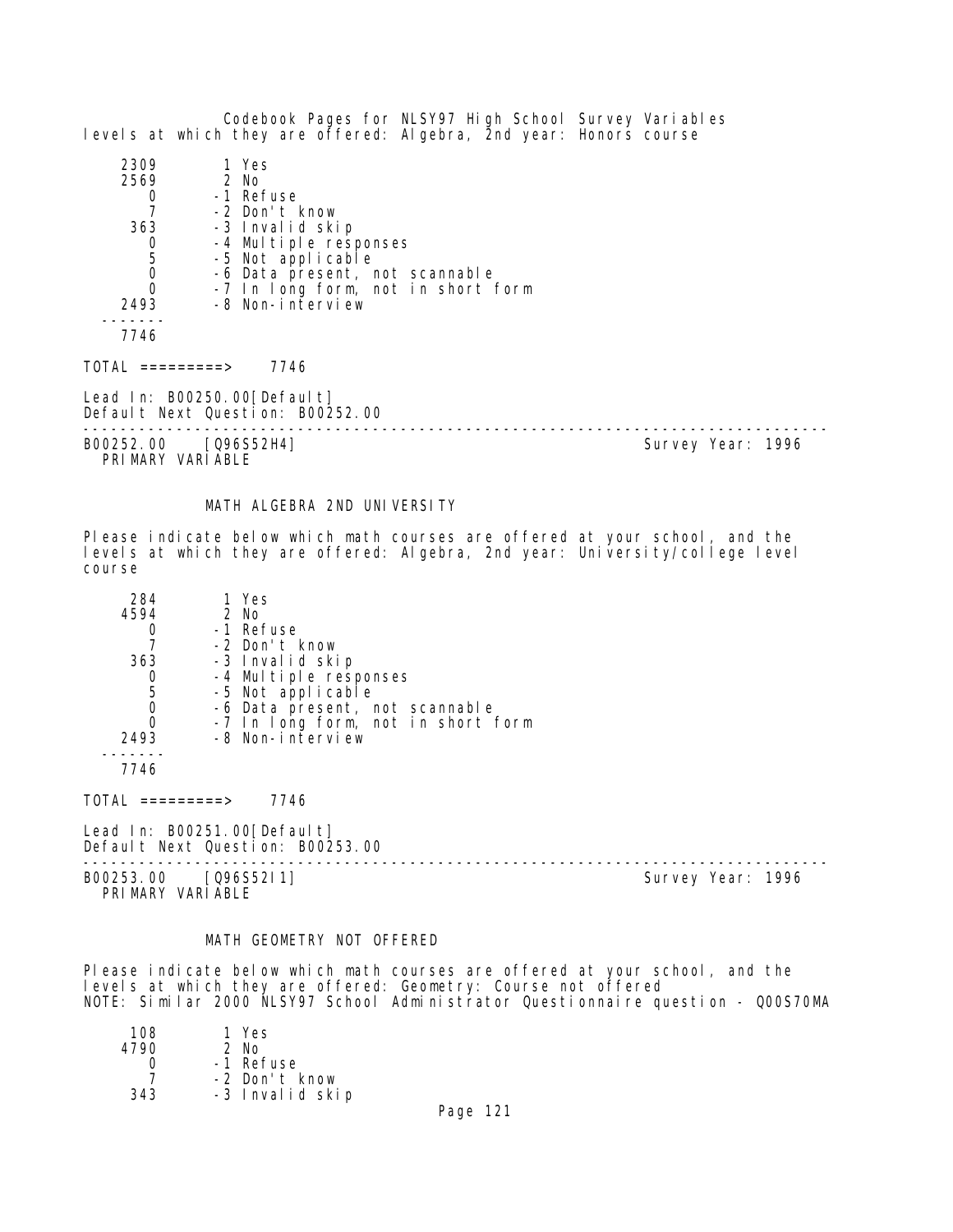|                     | Codebook Pages for NLSY97 High School Survey Variables |
|---------------------|--------------------------------------------------------|
| 0                   | -4 Multiple responses                                  |
| 5                   | -5 Not applicable                                      |
| 0                   | -6 Data present, not scannable                         |
| $\Omega$            | -7 In long form, not in short form                     |
| 2493                | -8 Non-interview                                       |
|                     |                                                        |
| 7746                |                                                        |
| $101AL$ ==========> | 7746                                                   |

Lead In: B00252.00 [Default] Default Next Question: B00254.00 -------------------------------------------------------------------------------- B00254.00 [Q96S52I2] PRI MARY VARI ABLE

#### MATH GEOMETRY REGULAR

Please indicate below which math courses are offered at your school, and the levels at which they are offered: Geometry: Regular course

| 4546 | 1 Yes                              |
|------|------------------------------------|
| 352  | 2 No                               |
|      | -1 Refuse                          |
|      | -2 Don't know                      |
| 343  | -3 Invalid skip                    |
|      | -4 Multiple responses              |
| 5    | -5 Not applicable                  |
|      | -6 Data present, not scannable     |
|      | -7 In long form, not in short form |
| 2493 | -8 Non-interview                   |
|      |                                    |
| 7746 |                                    |
|      |                                    |

 $TOTAL$  =========> 7746

Lead In: B00253.00[Default] Default Next Question: B00255.00

-------------------------------------------------------------------------------- B00255.00 [Q96S52I3] Survey Year: 1996 PRIMARY VARIABLE

# MATH GEOMETRY HONORS

Please indicate below which math courses are offered at your school, and the levels at which they are offered: Geometry: Honors course

| 2295 | 1 Yes                              |
|------|------------------------------------|
| 2603 | $2$ No                             |
|      | -1 Refuse                          |
|      | -2 Don't know                      |
| 343  | -3 Invalid skip                    |
|      | -4 Multiple responses              |
| 5    | -5 Not applicable                  |
|      | -6 Data present, not scannable     |
|      | -7 In long form, not in short form |
| 2493 | -8 Non-interview                   |
|      |                                    |
| 7746 |                                    |
|      |                                    |

TOTAL =========> 7746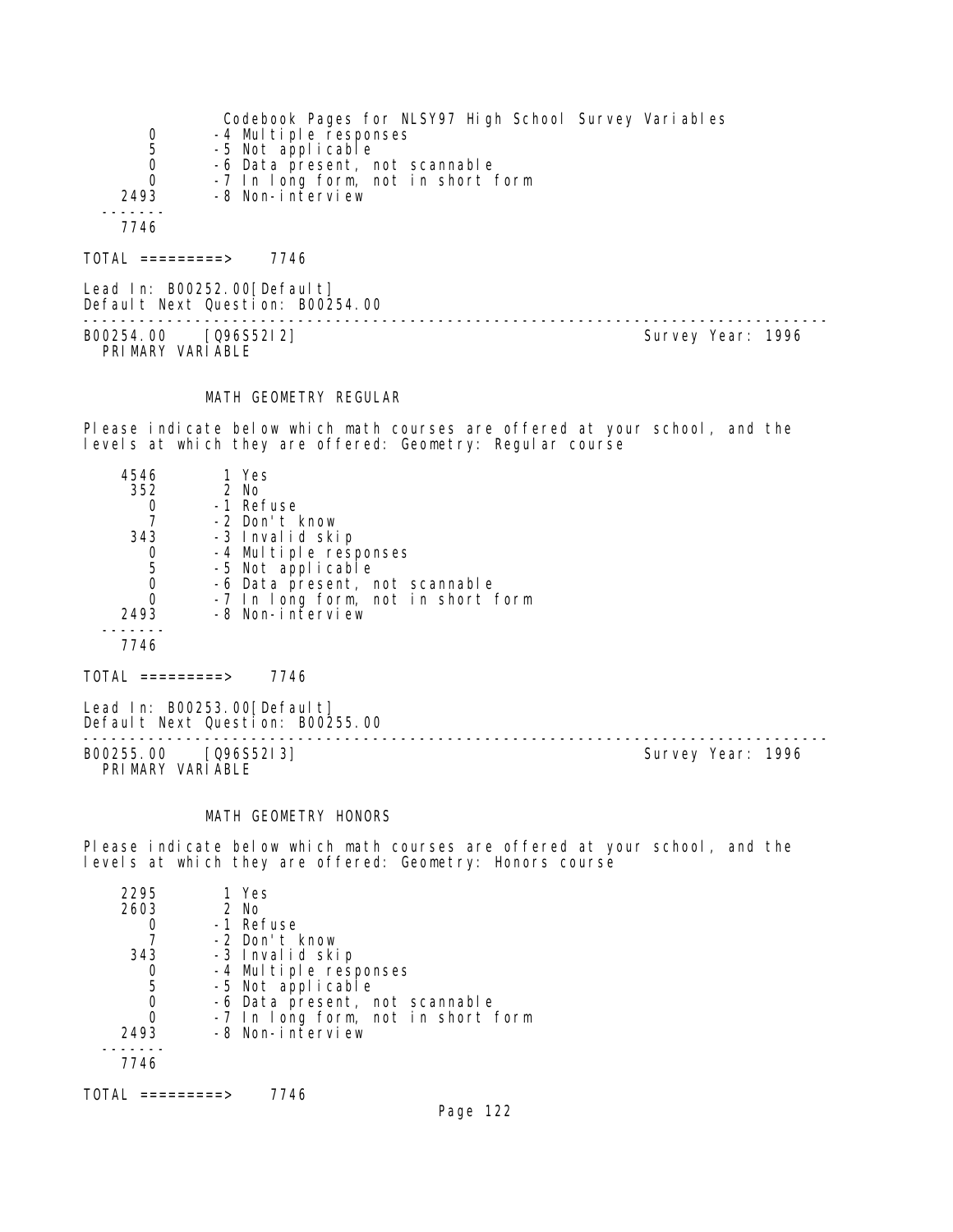Lead In: B00254.00 [Default]

Default Next Question: B00256.00 -------------------------------------------------------------------------------- B00256.00 [Q96S52I4] Survey Year: 1996 PRIMARY VARIABLE

# MATH GEOMETRY UNIVERSITY

Please indicate below which math courses are offered at your school, and the levels at which they are offered: Geometry: University/college level course

| 263  | 1 Yes                              |
|------|------------------------------------|
| 4635 | 2 No                               |
|      | -1 Refuse                          |
|      | -2 Don't know                      |
| 343  | -3 Invalid skip                    |
| 0    | -4 Multiple responses              |
| 5    | -5 Not applicable                  |
| 0    | -6 Data present, not scannable     |
|      | -7 In long form, not in short form |
| 2493 | -8 Non-interview                   |
|      |                                    |
| 7746 |                                    |
|      |                                    |

TOTAL =========> 7746

Lead In: B00255.00[Default] Default Next Question: B00257.00

-------------------------------------------------------------------------------- B00257.00 [Q96S52J1]

PRIMARY VARIABLE

# MATH TRIGONOMETRY NOT OFFERED

Please indicate below which math courses are offered at your school, and the levels at which they are offered: Trigonometry: Course not offered NOTE: Similar 2000 NLSY97 School Administrator Questionnaire question - Q00S70MB

| 507                                       | 1 Yes                                                           |                   |
|-------------------------------------------|-----------------------------------------------------------------|-------------------|
| 3932                                      | 2 No                                                            |                   |
| $\frac{0}{8}$                             | -1 Refuse                                                       |                   |
|                                           | -2 Don't know                                                   |                   |
| 801                                       | -3 Invalid skip                                                 |                   |
| $\begin{matrix} 0 \\ 5 \\ 0 \end{matrix}$ | -4 Multiple responses                                           |                   |
|                                           | -5 Not applicable                                               |                   |
|                                           | -6 Data present, not scannable                                  |                   |
| $\overline{0}$                            | -7 In long form, not in short form                              |                   |
| 2493                                      | -8 Non-interview                                                |                   |
| 7746                                      |                                                                 |                   |
|                                           | TOTAL =========>        7746                                    |                   |
|                                           | Lead In: B00256.00[Default]<br>Default Next Question: B00258.00 |                   |
|                                           | B00258.00 [Q96S52J2]<br>PRIMARY VARIABLE                        | Survey Year: 1996 |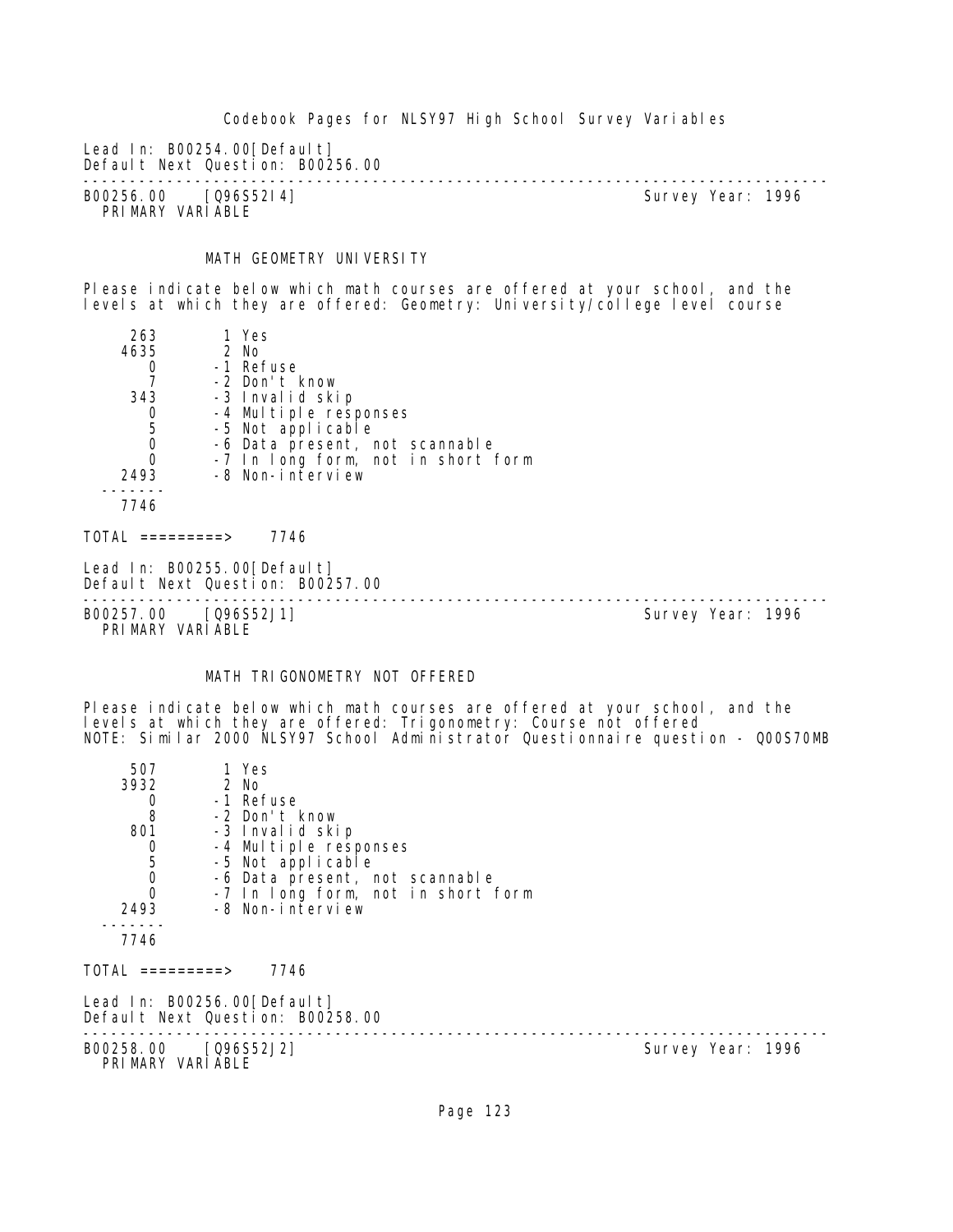Codebook Pages for NLSY97 High School Survey Variables MATH TRIGONOMETRY REGULAR

Please indicate below which math courses are offered at your school, and the levels at which they are offered: Trigonometry: Regular course

| 3216 | 1 Yes                              |
|------|------------------------------------|
| 1223 | 2 No                               |
|      | -1 Refuse                          |
| 8    | -2 Don't know                      |
| 801  | -3 Invalid skip                    |
|      | -4 Multiple responses              |
| 5    | -5 Not applicable                  |
| 0    | -6 Data present, not scannable     |
| 0    | -7 In long form, not in short form |
| 2493 | -8 Non-interview                   |
|      |                                    |
|      |                                    |

 $TOTAL$  =========> 7746

Lead In: B00257.00 [Default] Default Next Question: B00259.00

-------------------------------------------------------------------------------- B00259.00 [Q96S52J3]

PRIMARY VARIABLE

#### MATH TRIGONOMETRY HONORS

Please indicate below which math courses are offered at your school, and the levels at which they are offered: Trigonometry: Honors course

| 1851 | 1 Yes                              |
|------|------------------------------------|
| 2588 | 2 No                               |
|      | -1 Refuse                          |
| 8    | -2 Don't know                      |
| 801  | -3 Invalid skip                    |
|      | -4 Multiple responses              |
| 5    | -5 Not applicable                  |
|      | -6 Data present, not scannable     |
|      | -7 In long form, not in short form |
| 2493 | -8 Non-interview                   |
|      |                                    |
| 7746 |                                    |
|      |                                    |

 $TOTAL$  =========> 7746

Lead In: B00258.00[Default] Default Next Question: B00260.00

-------------------------------------------------------------------------------- B00232.00 [Q96S52C4] Survey Year: 1996 PRIMARY VARIABLE

# MATH BUSINESS UNIVERSITY

Please indicate below which math courses are offered at your school, and the levels at which they are offered: Business mathematics: University/college level course

| Q    | 1 Yes     |
|------|-----------|
| 1731 | $2$ No    |
| O    | -1 Refuse |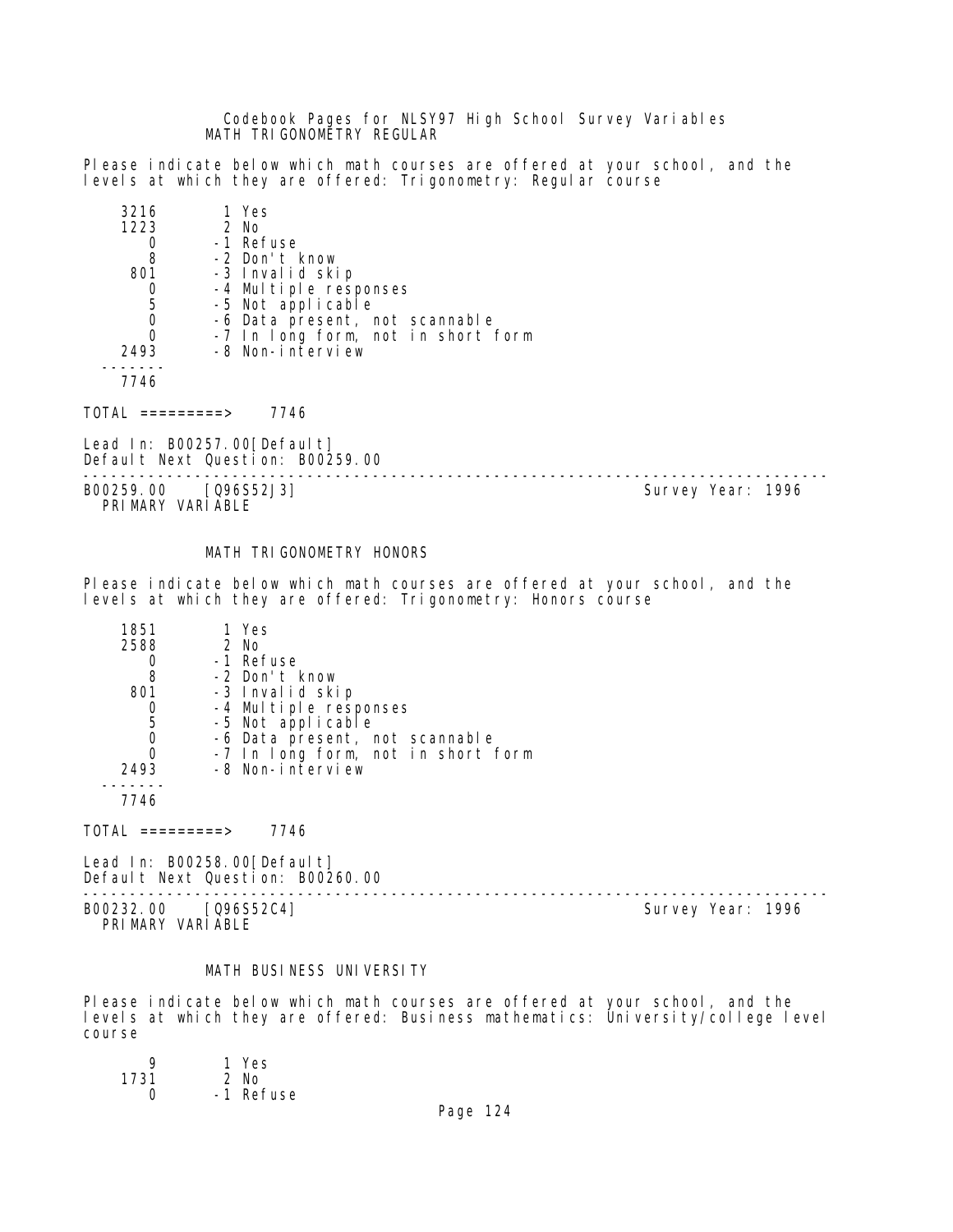|                  | Codebook Pages for NLSY97 High School Survey Variables                                                                                                                                                                                                                                                                                                                                                                                                                                     |
|------------------|--------------------------------------------------------------------------------------------------------------------------------------------------------------------------------------------------------------------------------------------------------------------------------------------------------------------------------------------------------------------------------------------------------------------------------------------------------------------------------------------|
| 0                | -2 Don't know                                                                                                                                                                                                                                                                                                                                                                                                                                                                              |
| 448              | -3 Invalid skip                                                                                                                                                                                                                                                                                                                                                                                                                                                                            |
| 0                | -4 Multiple responses                                                                                                                                                                                                                                                                                                                                                                                                                                                                      |
| 0                | -5 Not applicable                                                                                                                                                                                                                                                                                                                                                                                                                                                                          |
| $\Omega$         | -6 Data present, not scannable                                                                                                                                                                                                                                                                                                                                                                                                                                                             |
| 3065             | -7 In long form, not in short form                                                                                                                                                                                                                                                                                                                                                                                                                                                         |
| 2493             | -8 Non-interview                                                                                                                                                                                                                                                                                                                                                                                                                                                                           |
|                  |                                                                                                                                                                                                                                                                                                                                                                                                                                                                                            |
| 7746             |                                                                                                                                                                                                                                                                                                                                                                                                                                                                                            |
| TOTAL =========> | 7746                                                                                                                                                                                                                                                                                                                                                                                                                                                                                       |
|                  | $\blacksquare$ $\blacksquare$ $\blacksquare$ $\blacksquare$ $\blacksquare$ $\blacksquare$ $\blacksquare$ $\blacksquare$ $\blacksquare$ $\blacksquare$ $\blacksquare$ $\blacksquare$ $\blacksquare$ $\blacksquare$ $\blacksquare$ $\blacksquare$ $\blacksquare$ $\blacksquare$ $\blacksquare$ $\blacksquare$ $\blacksquare$ $\blacksquare$ $\blacksquare$ $\blacksquare$ $\blacksquare$ $\blacksquare$ $\blacksquare$ $\blacksquare$ $\blacksquare$ $\blacksquare$ $\blacksquare$ $\blacks$ |

Lead In: B00231.00[Default] Default Next Question: B00233.00

B00233.00 [Q96S52D1] Survey Year: 1996 PRIMARY VARIABLE

--------------------------------------------------------------------------------

# MATH CONSUMER NOT OFFERED

Please indicate below which math courses are offered at your school, and the levels at which they are offered: Consumer mathematics: Course not offered

| 1023 | 1 Yes                              |
|------|------------------------------------|
| 706  | 2 No                               |
|      | -1 Refuse                          |
| 0    | -2 Don't know                      |
| 459  | -3 Invalid skip                    |
|      | -4 Multiple responses              |
| O    | -5 Not applicable                  |
|      | -6 Data present, not scannable     |
| 3065 | -7 In long form, not in short form |
| 2493 | -8 Non-interview                   |
|      |                                    |
| 7746 |                                    |
|      |                                    |

Lead In: B00232.00[Default]

 $TOTAL$  =========> 7746

Default Next Question: B00234.00 --------------------------------------------------------------------------------

B00234.00 [Q96S52D2] PRIMARY VARIABLE

# MATH CONSUMER REGULAR

Please indicate below which math courses are offered at your school, and the levels at which they are offered: Consumer mathematics: Regular course

| 710  | 1 Yes                              |
|------|------------------------------------|
| 1019 | 2 No                               |
|      | -1 Refuse                          |
|      | -2 Don't know                      |
| 459  | -3 Invalid skip                    |
| O    | -4 Multiple responses              |
| 0    | -5 Not applicable                  |
| 0    | -6 Data present, not scannable     |
| 3065 | -7 In long form, not in short form |
| 2493 | -8 Non-interview                   |
|      |                                    |
| 7746 |                                    |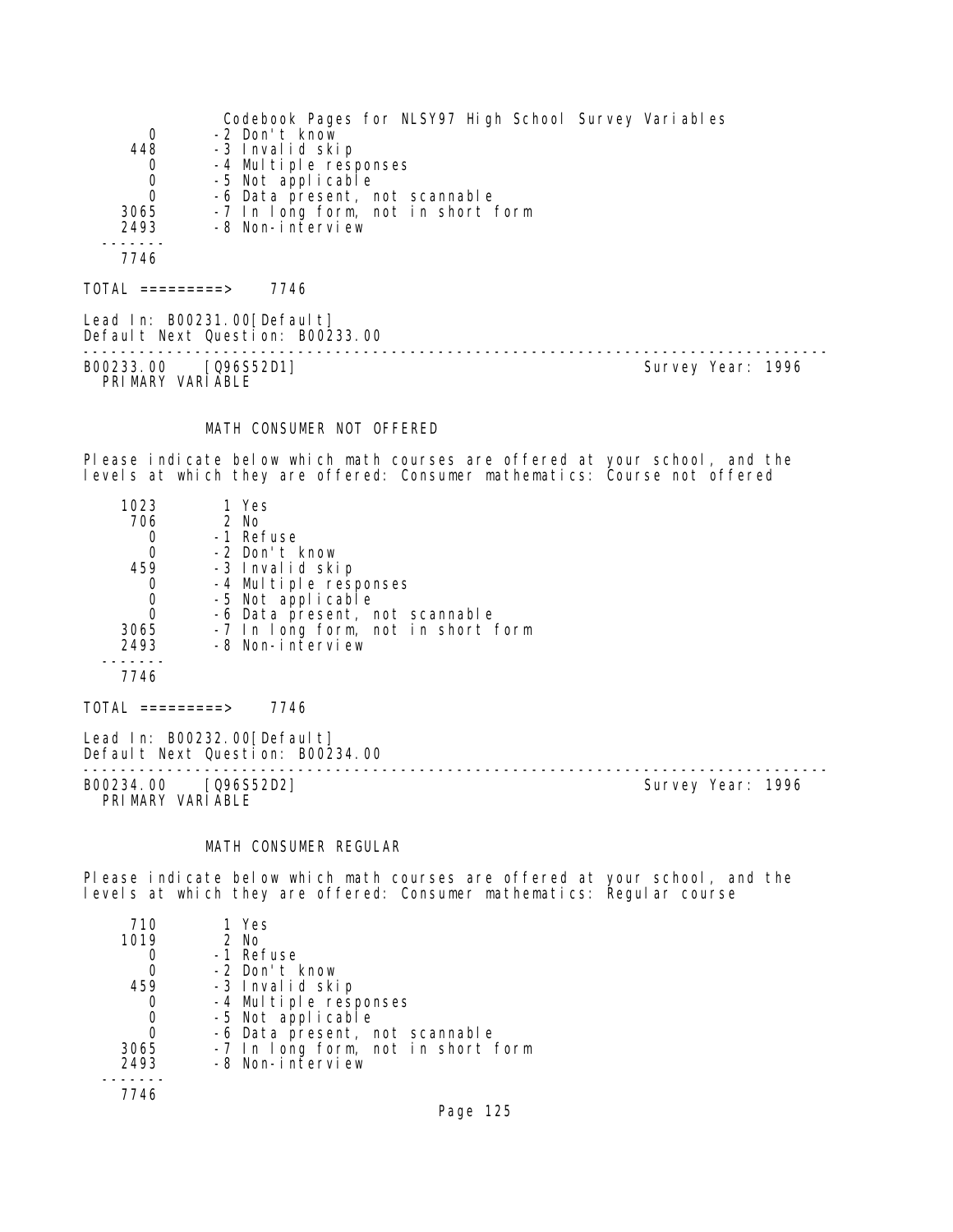$TOTAL$  =========> 7746

Lead In: B00233.00[Default] Default Next Question: B00235.00

-------------------------------------------------------------------------------- B00235.00 [Q96S52D3] PRIMARY VARIABLE

# MATH CONSUMER HONORS

Please indicate below which math courses are offered at your school, and the levels at which they are offered: Consumer mathematics: Honors course

| 6                | 1 Yes                                                           |
|------------------|-----------------------------------------------------------------|
| 1723             | 2 No                                                            |
| 0                | -1 Refuse                                                       |
| 0                | -2 Don't know                                                   |
| 459              | -3 Invalid skip                                                 |
| 0                | -4 Multiple responses                                           |
| $\mathbf 0$      | -5 Not applicable                                               |
| $\overline{0}$   | -6 Data present, not scannable                                  |
| 3065             | -7 In long form, not in short form                              |
| 2493             | -8 Non-interview                                                |
|                  |                                                                 |
| 7746             |                                                                 |
| TOTAL =========> | 7746                                                            |
|                  | Lead In: B00234.00[Default]<br>Default Next Question: B00236.00 |
|                  |                                                                 |

B00236.00 [Q96S52D4] Survey Year: 1996 PRIMARY VARIABLE

#### MATH CONSUMER UNIVERSITY

Please indicate below which math courses are offered at your school, and the levels at which they are offered: Consumer mathematics: University/college level course

| 3<br>1726                                | 1 Yes<br>2 No                                                   |                                    |                   |  |
|------------------------------------------|-----------------------------------------------------------------|------------------------------------|-------------------|--|
| 0                                        | -1 Refuse                                                       |                                    |                   |  |
| $\mathbf 0$                              | -2 Don't know                                                   |                                    |                   |  |
| 459                                      | -3 Invalid Skip                                                 |                                    |                   |  |
| 0                                        | -4 Multiple responses                                           |                                    |                   |  |
| $\begin{matrix}0\\0\end{matrix}$         | -5 Not applicable                                               |                                    |                   |  |
|                                          | -6 Data present, not scannable                                  |                                    |                   |  |
| 3065                                     |                                                                 | -7 In long form, not in short form |                   |  |
| 2493                                     | -8 Non-interview                                                |                                    |                   |  |
|                                          |                                                                 |                                    |                   |  |
| 7746                                     |                                                                 |                                    |                   |  |
| TOTAL =========>                         | 7746                                                            |                                    |                   |  |
|                                          | Lead In: B00235.00[Default]<br>Default Next Question: B00237.00 |                                    |                   |  |
| B00237.00 [Q96S52E1]<br>PRIMARY VARIABLE |                                                                 |                                    | Survey Year: 1996 |  |
|                                          |                                                                 | $D_{0.92}$ 194                     |                   |  |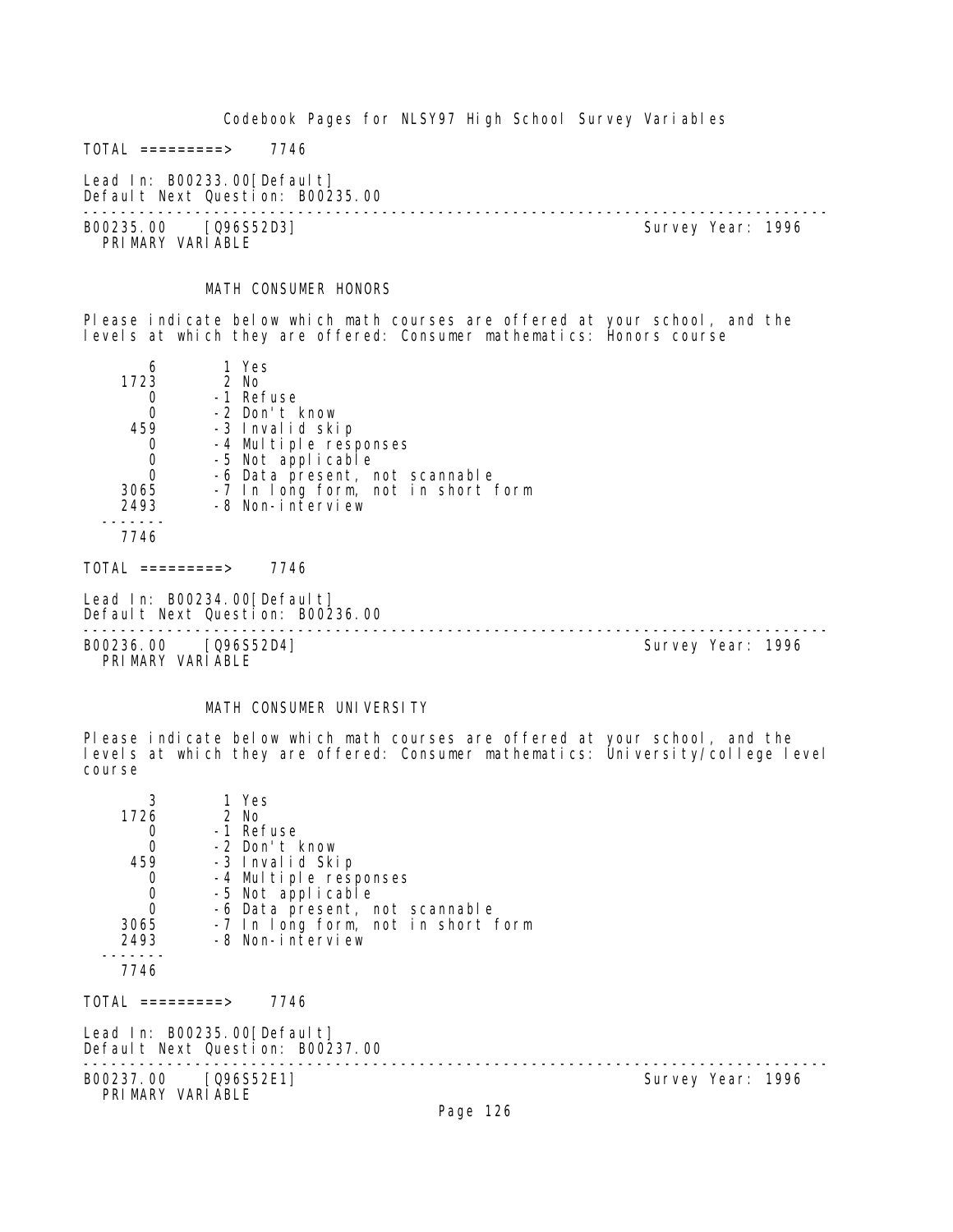#### MATH REMEDIAL NOT OFFERED

Please indicate below which math courses are offered at your school, and the levels at which they are offered: Remedial mathematics: Course not offered

| 1032 | 1 Yes                              |
|------|------------------------------------|
| 638  | 2 No                               |
|      | -1 Refuse                          |
|      | -2 Don't know                      |
| 518  | -3 Invalid Skip                    |
|      | -4 Multiple responses              |
|      | -5 Not applicable                  |
|      | -6 Data present, not scannable     |
| 3065 | -7 In long form, not in short form |
| 2493 | -8 Non-interview                   |
|      |                                    |
| 7746 |                                    |
|      |                                    |

 $TOTAL$  ========> 7746

Lead In: B00236.00 [Default] Default Next Question: B00238.00

B00238.00 [Q96S52E2] PRIMARY VARIABLE

--------------------------------------------------------------------------------

# MATH REMEDIAL REGULAR

Please indicate below which math courses are offered at your school, and the levels at which they are offered: Remedial mathematics: Regular course

| 644  | 1 Yes                              |
|------|------------------------------------|
| 1026 | 2 No                               |
|      | -1 Refuse                          |
| 0    | -2 Don't know                      |
| 518  | -3 Invalid Skip                    |
|      | -4 Multiple responses              |
|      | -5 Not applicable                  |
|      | -6 Data present, not scannable     |
| 3065 | -7 In long form, not in short form |
| 2493 | -8 Non-interview                   |
|      |                                    |
| 7746 |                                    |

 $TOTAL$  =========> 7746

Lead In: B00237.00 [Default] Default Next Question: B00239.00

B00239.00 [Q96S52E3] PRI MARY VARI ABLE

--------------------------------------------------------------------------------

# MATH REMEDIAL HONORS

Please indicate below which math courses are offered at your school, and the levels at which they are offered: Remedial mathematics: Honors course

1 Yes<br>2 No  $1667$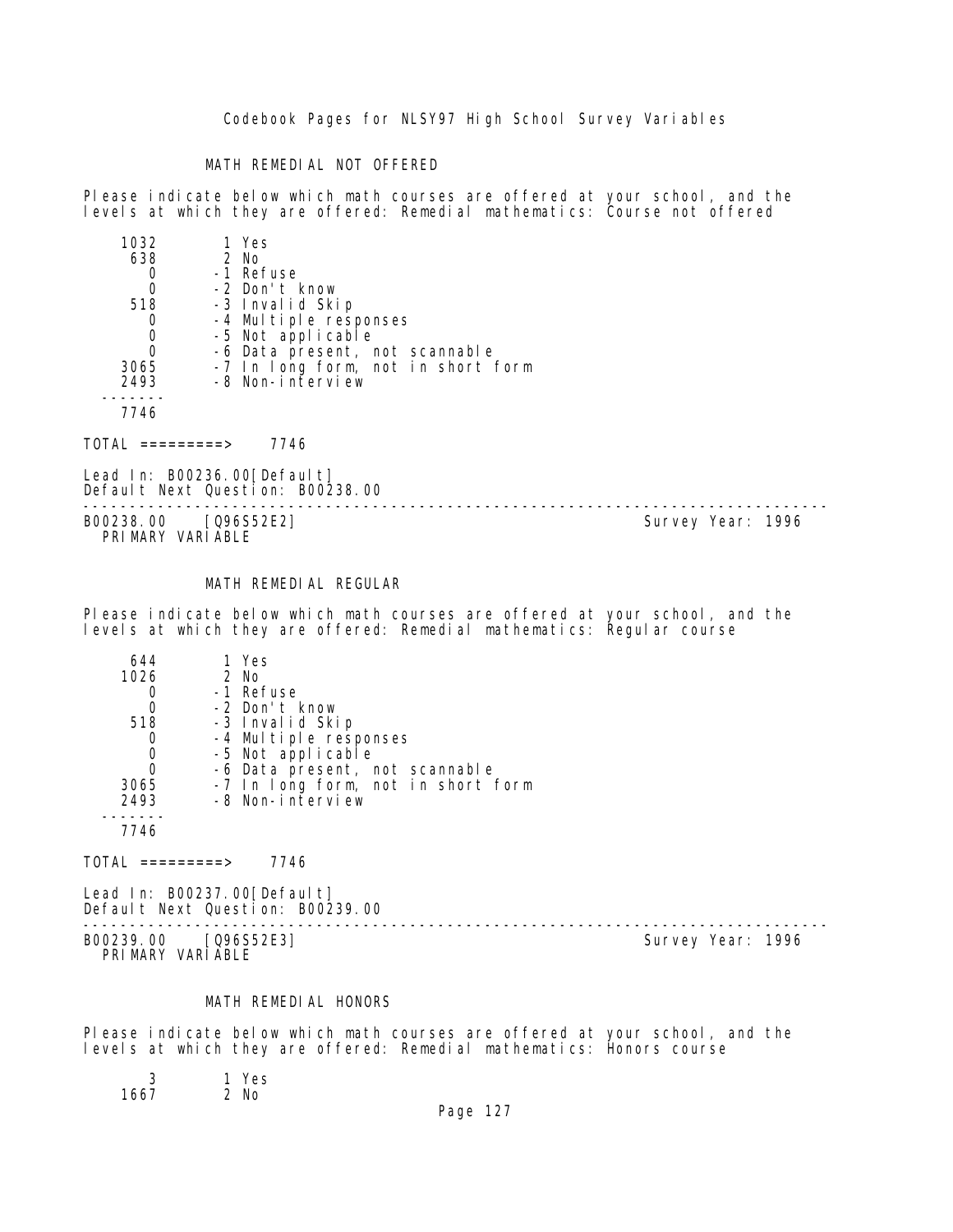Codebook Pages for NLSY97 High School Survey Variables 0 -1 Refuse<br>0 -2 Don't H 0 -2 Don't know<br>518 -3 Invalid Ski 8 -3 Invalid Skip<br>0 -4 Multiple resp 0 -4 Multiple responses 0 -5 Not applicable 0 -6 Data present, not scannable 3065 -7 In long form, not in short form 2493 -8 Non-interview ------- 7746  $TOTAL$  =========> 7746 Lead In: B00238.00 [Default] Default Next Question: B00240.00

-------------------------------------------------------------------------------- B00240.00 [Q96S52E4] PRIMARY VARIABLE

#### MATH REMEDIAL UNIVERSITY

Please indicate below which math courses are offered at your school, and the levels at which they are offered: Remedial mathematics: University/college level course

| 1668<br>O<br>0<br>518<br>0<br>0<br>0<br>3065<br>2493<br>7746 | 1 Yes<br>2 No<br>-1 Refuse<br>-2 Don't know<br>-3 Invalid skip<br>-4 Multiple responses<br>-5 Not applicable<br>-6 Data present, not scannable<br>-7 In long form, not in short form<br>-8 Non-interview |  |
|--------------------------------------------------------------|----------------------------------------------------------------------------------------------------------------------------------------------------------------------------------------------------------|--|
| TOTAL =========>                                             | 7746                                                                                                                                                                                                     |  |
|                                                              |                                                                                                                                                                                                          |  |

Lead In: B00239.00[Default] Default Next Question: B00241.00

-------------------------------------------------------------------------------- B00241.00 [Q96S52F1] PRIMARY VARIABLE

# MATH PRE-ALGEBRA NOT OFFERED

Please indicate below which math courses are offered at your school, and the levels at which they are offered: Pre-algebra/Introduction to algebra: Course not offered

| 446  | 1 Yes                              |
|------|------------------------------------|
| 1397 | 2 No                               |
|      | -1 Refuse                          |
|      | -2 Don't know                      |
| 345  | -3 Invalid skip                    |
| 0    | -4 Multiple responses              |
| 0    | -5 Not applicable                  |
| 0    | -6 Data present, not scannable     |
| 3065 | -7 In long form, not in short form |
|      | Page 128                           |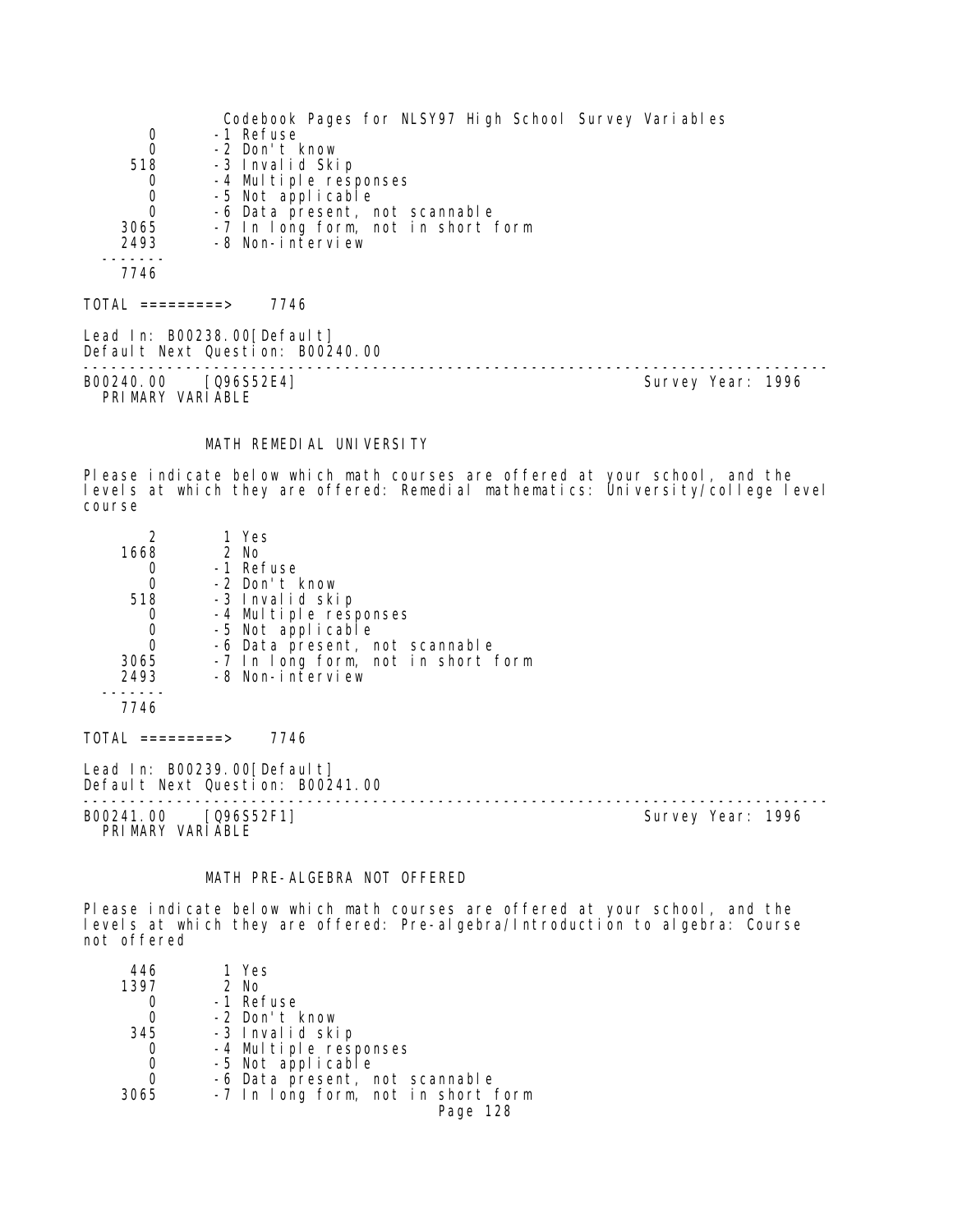Codebook Pages for NLSY97 High School Survey Variables 2493 -8 Non-interview ------- 7746 TOTAL =========> 7746 Lead In: B00240.00 [Default] Default Next Question: B00242.00 -------------------------------------------------------------------------------- B00242.00 [Q96S52F2] PRIMARY VARIABLE

# MATH PRE-ALGEBRA REGULAR

Please indicate below which math courses are offered at your school, and the levels at which they are offered: Pre-algebra/Introduction to algebra: Regular course

| 1384 | 1 Yes                              |
|------|------------------------------------|
| 459  | $2$ No                             |
|      | -1 Refuse                          |
| 0    | -2 Don't know                      |
| 345  | -3 Invalid skip                    |
|      | -4 Multiple responses              |
| 0    | -5 Not applicable                  |
|      | -6 Data present, not scannable     |
| 3065 | -7 In long form, not in short form |
| 2493 | -8 Non-interview                   |
|      |                                    |
| 7746 |                                    |

| TOTAL | 7746 |
|-------|------|
|-------|------|

Lead In: B00241.00 [Default] Default Next Question: B00243.00

-------------------------------------------------------------------------------- B00243.00 [Q96S52F3] Survey Year: 1996 PRIMARY VARIABLE

#### MATH PRE-ALGEBRA HONORS

Please indicate below which math courses are offered at your school, and the levels at which they are offered: Pre-algebra/Introduction to algebra: Honors course

| 71   | 1 Yes                                      |
|------|--------------------------------------------|
| 1772 | 2 No                                       |
|      | -1 Refuse                                  |
|      | -2 Don't know                              |
| 345  | -3 Invalid skip                            |
|      | -4 Multiple responses<br>-5 Not applicable |
|      |                                            |
|      | -6 Data present, not scannable             |
| 3065 | -7 In long form, not in short form         |
| 2493 | -8 Non-interview                           |
|      |                                            |
| 7746 |                                            |
|      |                                            |

TOTAL =========> 7746

Lead In: B00242.00 [Default]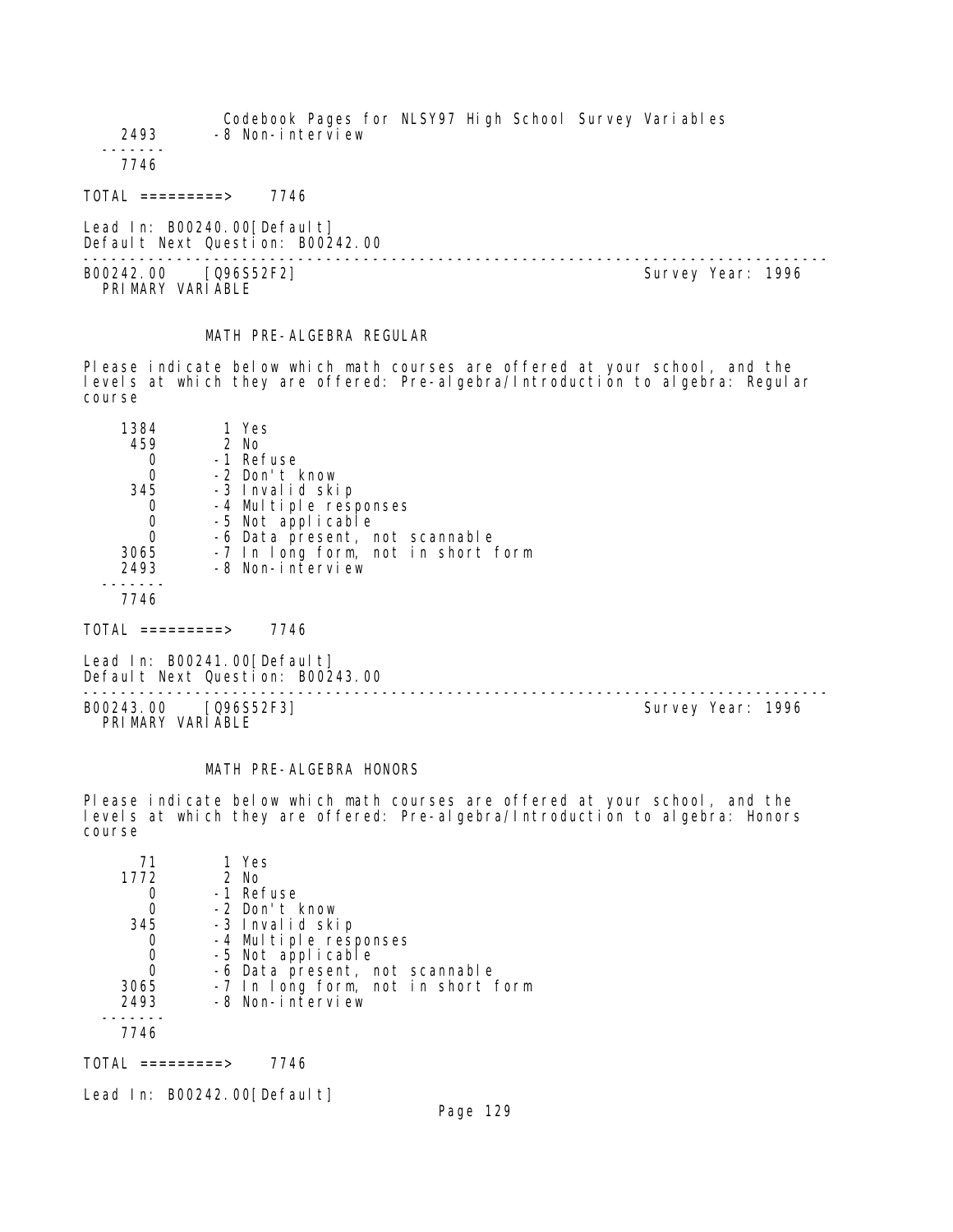Codebook Pages for NLSY97 High School Survey Variables Default Next Question: B00244.00

-------------------------------------------------------------------------------- B00244.00 [Q96S52F4] PRIMARY VARIABLE

#### MATH PRE-ALGEBRA UNIVERSITY

Please indicate below which math courses are offered at your school, and the levels at which they are offered: Pre-algebra/Introduction to algebra: University/college level course

| 22                                       | 1 Yes                                                           |                   |  |
|------------------------------------------|-----------------------------------------------------------------|-------------------|--|
| 1821                                     | 2 No                                                            |                   |  |
| 0                                        | -1 Refuse                                                       |                   |  |
| $\boldsymbol{0}$                         | -2 Don't know                                                   |                   |  |
| 345                                      | -3 Invalid skip                                                 |                   |  |
| 0                                        | -4 Multiple responses                                           |                   |  |
| $\begin{matrix}0\\0\end{matrix}$         | -5 Not applicable                                               |                   |  |
|                                          | -6 Data present, not scannable                                  |                   |  |
| 3065                                     | -7 In long form, not in short form                              |                   |  |
| 2493                                     | -8 Non-interview                                                |                   |  |
|                                          |                                                                 |                   |  |
| 7746                                     |                                                                 |                   |  |
| TOTAL =========>                         | 7746                                                            |                   |  |
|                                          | Lead In: B00243.00[Default]<br>Default Next Question: B00245.00 |                   |  |
| B00245.00 [Q96S52G1]<br>PRIMARY VARIABLE |                                                                 | Survey Year: 1996 |  |

# MATH ALGEBRA 1ST NOT OFFERED

Please indicate below which math courses are offered at your school, and the levels at which they are offered: Algebra, 1st year: Course not offered

| 83                                        | 1 Yes                                                           |                   |
|-------------------------------------------|-----------------------------------------------------------------|-------------------|
| 4868                                      | 2 No                                                            |                   |
| 0                                         | -1 Refuse                                                       |                   |
| 6                                         | -2 Don't know                                                   |                   |
| 291                                       | -3 Invalid skip                                                 |                   |
|                                           | -4 Multiple responses                                           |                   |
| $\begin{matrix} 0 \\ 5 \\ 0 \end{matrix}$ | -5 Not applicable                                               |                   |
|                                           | -6 Data present, not scannable                                  |                   |
| $\overline{0}$                            | -7 In long form, not in short form                              |                   |
| 2493                                      | -8 Non-interview                                                |                   |
|                                           |                                                                 |                   |
| 7746                                      |                                                                 |                   |
| $\text{TOTAL}$ =========>                 | 7746                                                            |                   |
|                                           | Lead In: B00244.00[Default]<br>Default Next Question: B00246.00 |                   |
|                                           | B00246.00 [Q96S52G2]<br>PRIMARY VARIABLE                        | Survey Year: 1996 |

MATH ALGEBRA 1ST REGULAR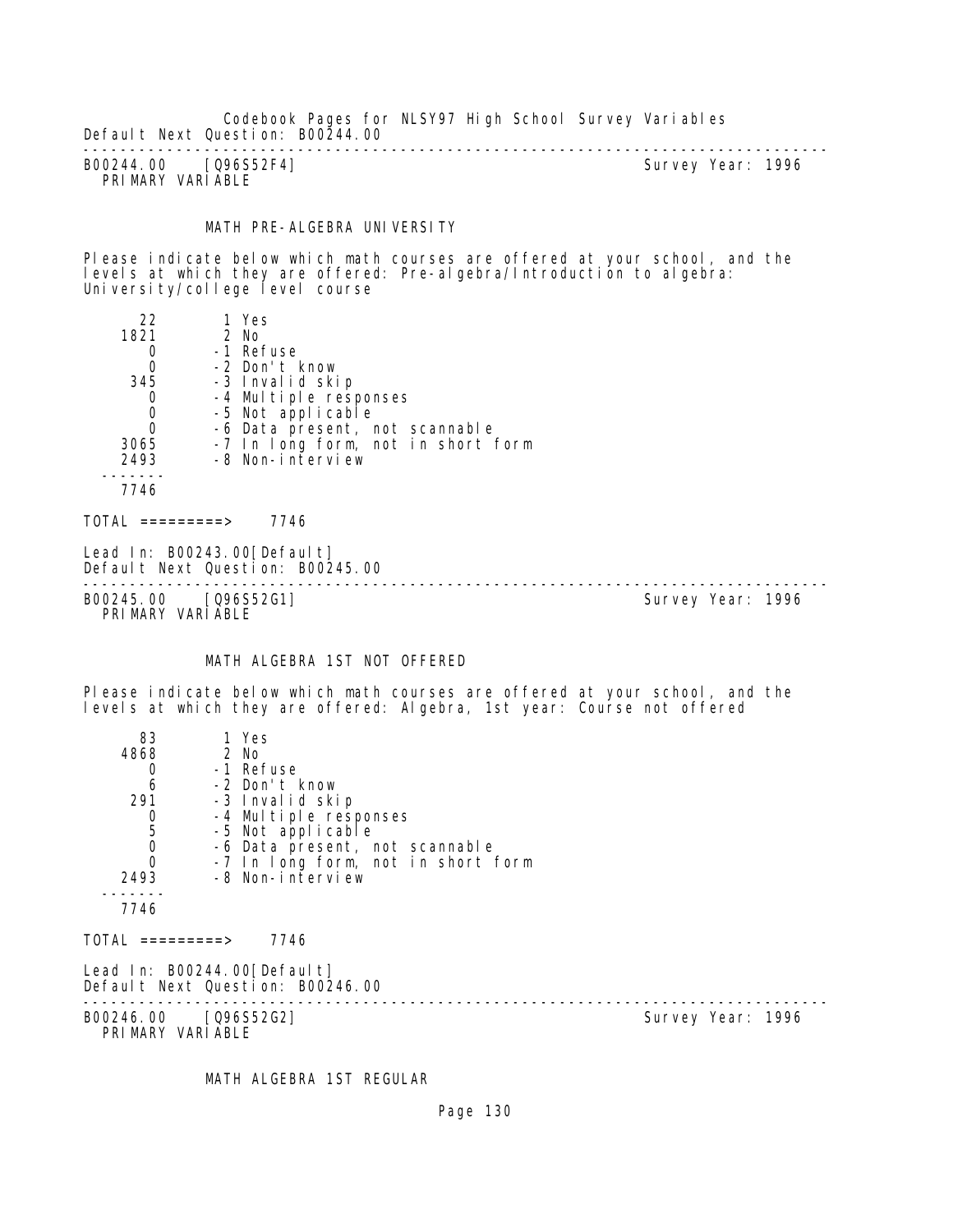Codebook Pages for NLSY97 High School Survey Variables Please indicate below which math courses are offered at your school, and the levels at which they are offered: Algebra, 1st year: Regular course

| 4705                                      | 1 Yes                                                           |                   |  |
|-------------------------------------------|-----------------------------------------------------------------|-------------------|--|
| 246                                       | 2 No                                                            |                   |  |
| 0                                         | -1 Refuse                                                       |                   |  |
| 6                                         | -2 Don't know                                                   |                   |  |
| 291                                       | -3 Invalid skip                                                 |                   |  |
|                                           | -4 Multiple responses                                           |                   |  |
| $\begin{matrix} 0 \\ 5 \\ 0 \end{matrix}$ | -5 Not applicable                                               |                   |  |
|                                           | -6 Data present, not scannable                                  |                   |  |
| $\Omega$                                  | -7 In long form, not in short form                              |                   |  |
| 2493                                      | -8 Non-interview                                                |                   |  |
| 7746                                      |                                                                 |                   |  |
| TOTAL =========>                          | 7746                                                            |                   |  |
|                                           | Lead In: B00245.00[Default]<br>Default Next Question: B00247.00 |                   |  |
| B00247.00                                 | [Q96S52G3]                                                      | Survey Year: 1996 |  |

PRIMARY VARIABLE

# MATH ALGEBRA 1ST HONORS

Please indicate below which math courses are offered at your school, and the levels at which they are offered: Algebra, 1st year: Honors course

| 1750 | 1 Yes                              |  |
|------|------------------------------------|--|
| 3201 | 2 No                               |  |
|      | -1 Refuse                          |  |
| 6    | -2 Don't know                      |  |
| 291  | -3 Invalid skip                    |  |
|      | -4 Multiple responses              |  |
| 5    | -5 Not applicable                  |  |
|      | -6 Data present, not scannable     |  |
|      | -7 In long form, not in short form |  |
| 2493 | -8 Non-interview                   |  |
|      |                                    |  |
| 7746 |                                    |  |

 $TOTAL$  =========> 7746

Lead In: B00246.00 [Default] Default Next Question: B00248.00

B00272.00 [Q96S52M4] Survey Year: 1996 PRIMARY VARIABLE

--------------------------------------------------------------------------------

#### MATH ADVANCED (NO CALCULUS) UNIVERSITY

Please indicate below which math courses are offered at your school, and the levels at which they are offered: Advanced senior mathematics, not including calculus: University/college level course

| 100  | 1 Yes           |
|------|-----------------|
| 1591 | 2 No            |
|      | -1 Refuse       |
| ∩    | -2 Don't know   |
| 497  | -3 Invalid skip |
|      |                 |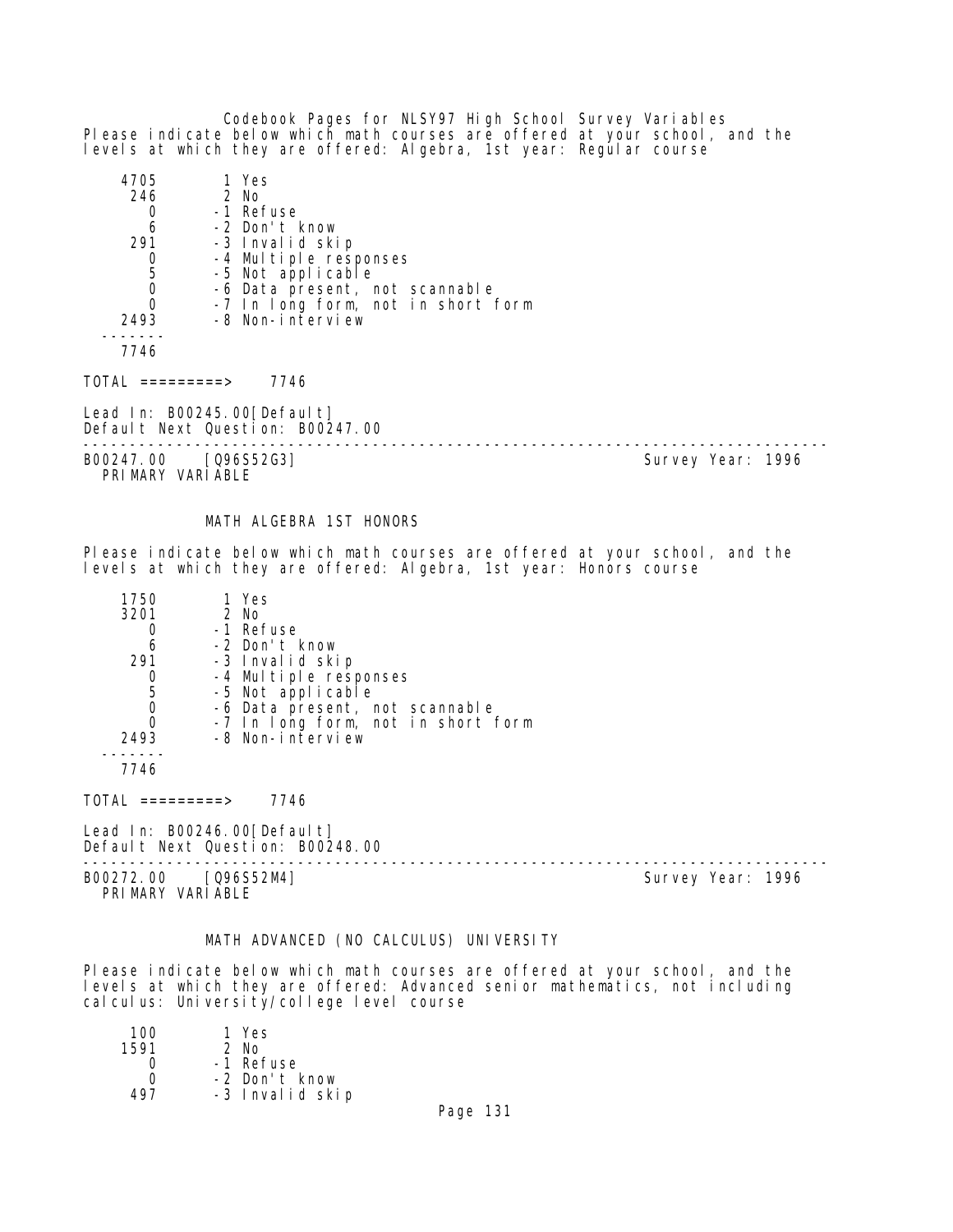|                              | Codebook Pages for NLSY97 High School Survey Variables |
|------------------------------|--------------------------------------------------------|
| 0                            | -4 Multiple responses                                  |
| 0                            | -5 Not applicable                                      |
| $\Omega$                     | -6 Data present, not scannable                         |
| 3065                         | -7 In long form, not in short form                     |
| 2493                         | -8 Non-interview                                       |
|                              |                                                        |
| 7746                         |                                                        |
|                              |                                                        |
| $\overline{O}TAL$ =========> | 7746                                                   |

Lead In: B00271.00 [Default] Default Next Question: B00273.00 -------------------------------------------------------------------------------- B00273.00 [Q96S52N1] PRI MARY VARI ABLE

MATH ADVANCED (SOME CALCULUS) NOT OFFERED

Please indicate below which math courses are offered at your school, and the levels at which they are offered: Advanced senior mathematics, including some cal culus: Course not offered

| 729  | 1 Yes                              |
|------|------------------------------------|
| 958  | $2$ No                             |
|      | -1 Refuse                          |
| 0    | -2 Don't know                      |
| 501  | -3 Invalid skip                    |
| 0    | -4 Multiple responses              |
| 0    | -5 Not applicable                  |
| 0    | -6 Data present, not scannable     |
| 3065 | -7 In long form, not in short form |
| 2493 | -8 Non-interview                   |
|      |                                    |
| 7746 |                                    |

TOTAL =========> 7746

Lead In: B00272.00 [Default] Default Next Question: B00274.00

B00274.00 [Q96S52N2] PRIMARY VARIABLE

--------------------------------------------------------------------------------

# MATH ADVANCED (SOME CALCULUS) REGULAR

Please indicate below which math courses are offered at your school, and the levels at which they are offered: Advanced senior mathematics, including some calculus: Regular course

| 554  | 1 Yes                                      |
|------|--------------------------------------------|
| 1133 | $2$ No                                     |
|      | -1 Refuse                                  |
|      | -2 Don't know                              |
| 501  | -3 Invalid skip                            |
|      | -4 Multiple responses<br>-5 Not applicable |
| 0    |                                            |
| O    | -6 Data present, not scannable             |
| 3065 | -7 In long form, not in short form         |
| 2493 | -8 Non-interview                           |
|      |                                            |
| 7746 |                                            |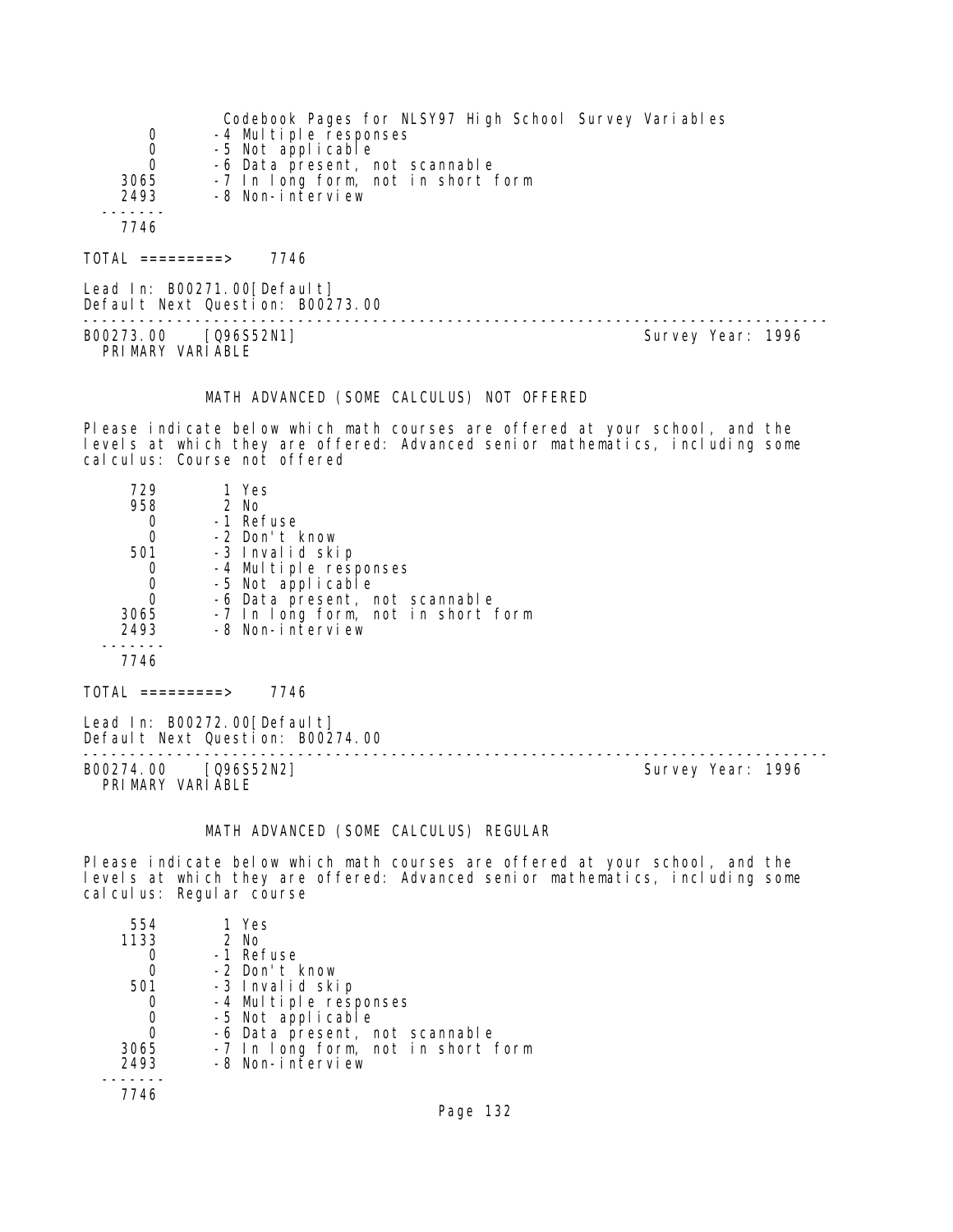$TOTAL$  =========> 7746

Lead In: B00273.00[Default] Default Next Question: B00275.00

-------------------------------------------------------------------------------- B00275.00 [Q96S52N3] PRIMARY VARIABLE

#### MATH ADVANCED (SOME CALCULUS) HONORS

Please indicate below which math courses are offered at your school, and the levels at which they are offered: Advanced senior mathematics, including some cal cul us: Honors course

| 440  | 1 Yes                              |
|------|------------------------------------|
| 1247 | 2 No                               |
|      | -1 Refuse                          |
|      | -2 Don't know                      |
| 501  | -3 Invalid skip                    |
|      | -4 Multiple responses              |
|      | -5 Not applicable                  |
|      | -6 Data present, not scannable     |
| 3065 | -7 In long form, not in short form |
| 2493 | -8 Non-interview                   |
|      |                                    |

7746

 $TOTAL$  =========> 7746

Lead In: B00274.00[Default] Default Next Question: B00276.00

-------------------------------------------------------------------------------- B00280.00 [Q96S5204] PRI MARY VARI ABLE

# MATH PRECALCULUS UNIVERSITY

Please indicate below which math courses are offered at your school, and the levels at which they are offered: Precalculus: University/college level course

| 374<br>4083<br>$\frac{0}{8}$<br>782<br>$\mathbf 0$<br>$\begin{matrix} 6 \\ 0 \\ 0 \end{matrix}$<br>2493 | 1 Yes<br>2 No<br>-1 Refuse<br>-2 Don't know<br>-3 Invalid skip<br>-4 Multiple responses<br>-5 Not applicable<br>-6 Data present, not scannable<br>-7 In long form, not in short form<br>-8 Non-interview |                   |
|---------------------------------------------------------------------------------------------------------|----------------------------------------------------------------------------------------------------------------------------------------------------------------------------------------------------------|-------------------|
| 7746                                                                                                    |                                                                                                                                                                                                          |                   |
| TOTAL =========>                                                                                        | 7746                                                                                                                                                                                                     |                   |
|                                                                                                         | Lead In: B00279.00 [Default]<br>Default Next Question: B00281.00                                                                                                                                         |                   |
| B00281.00 [Q96S52P1]<br>PRIMARY VARIABLE                                                                |                                                                                                                                                                                                          | Survey Year: 1996 |
|                                                                                                         | Page 133                                                                                                                                                                                                 |                   |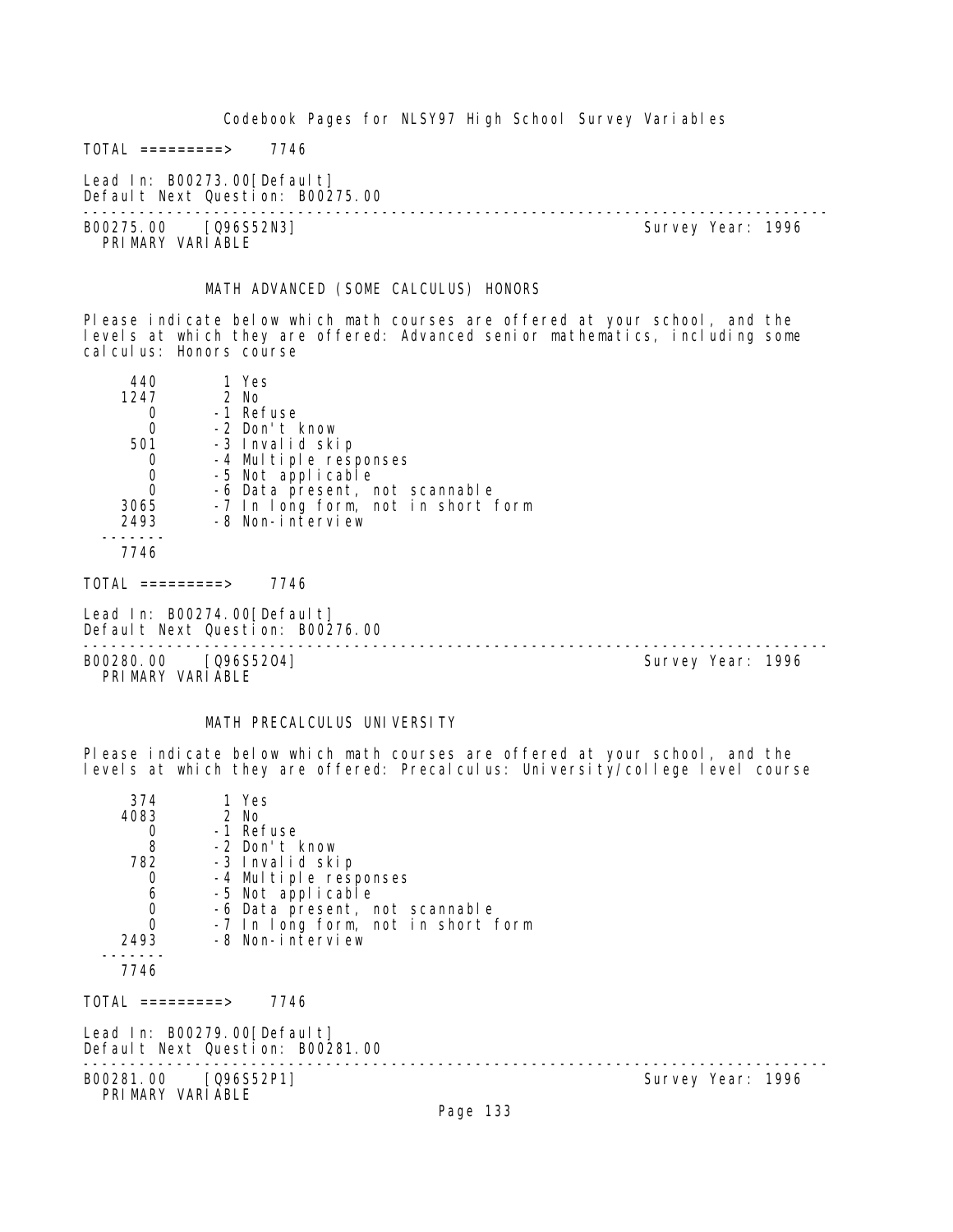#### MATH CALCULUS NOT OFFERED

Please indicate below which math courses are offered at your school, and the levels at which they are offered: Calculus: Course not offered NOTE: Similar 2000 NLSY97 School Administrator Questionnaire question - Q00S70MF

| 450  | 1 Yes                              |
|------|------------------------------------|
| 4096 | 2 No                               |
|      | -1 Refuse                          |
| 9    | -2 Don't know                      |
| 694  | -3 Invalid skip                    |
|      | -4 Multiple responses              |
| 4    | -5 Not applicable                  |
| 0    | -6 Data present, not scannable     |
| 0    | -7 In long form, not in short form |
| 2493 | -8 Non-interview                   |
|      |                                    |
| 7746 |                                    |
|      |                                    |

TOTAL =========> 7746

Lead In: B00280.00 [Default] Default Next Question: B00282.00

-------------------------------------------------------------------------------- B00282.00 [Q96S52P2] PRIMARY VARIABLE

# MATH CALCULUS REGULAR

Please indicate below which math courses are offered at your school, and the levels at which they are offered: Calculus: Regular course

| 1858 | 1 Yes                              |
|------|------------------------------------|
| 2688 | 2 No                               |
|      | -1 Refuse                          |
|      | -2 Don't know                      |
| 694  | -3 Invalid skip                    |
|      | -4 Multiple responses              |
| 4    | -5 Not applicable                  |
|      | -6 Data present, not scannable     |
| O    | -7 In long form, not in short form |
| 2493 | -8 Non-interview                   |
|      |                                    |
| 7746 |                                    |
|      |                                    |

 $TOTAL$  =========> 7746

Lead In: B00281.00 [Default] Default Next Question: B00283.00

B00283.00 [Q96S52P3] PRIMARY VARIABLE

--------------------------------------------------------------------------------

# MATH CALCULUS HONORS

Please indicate below which math courses are offered at your school, and the levels at which they are offered: Calculus: Honors course

2185 1 Yes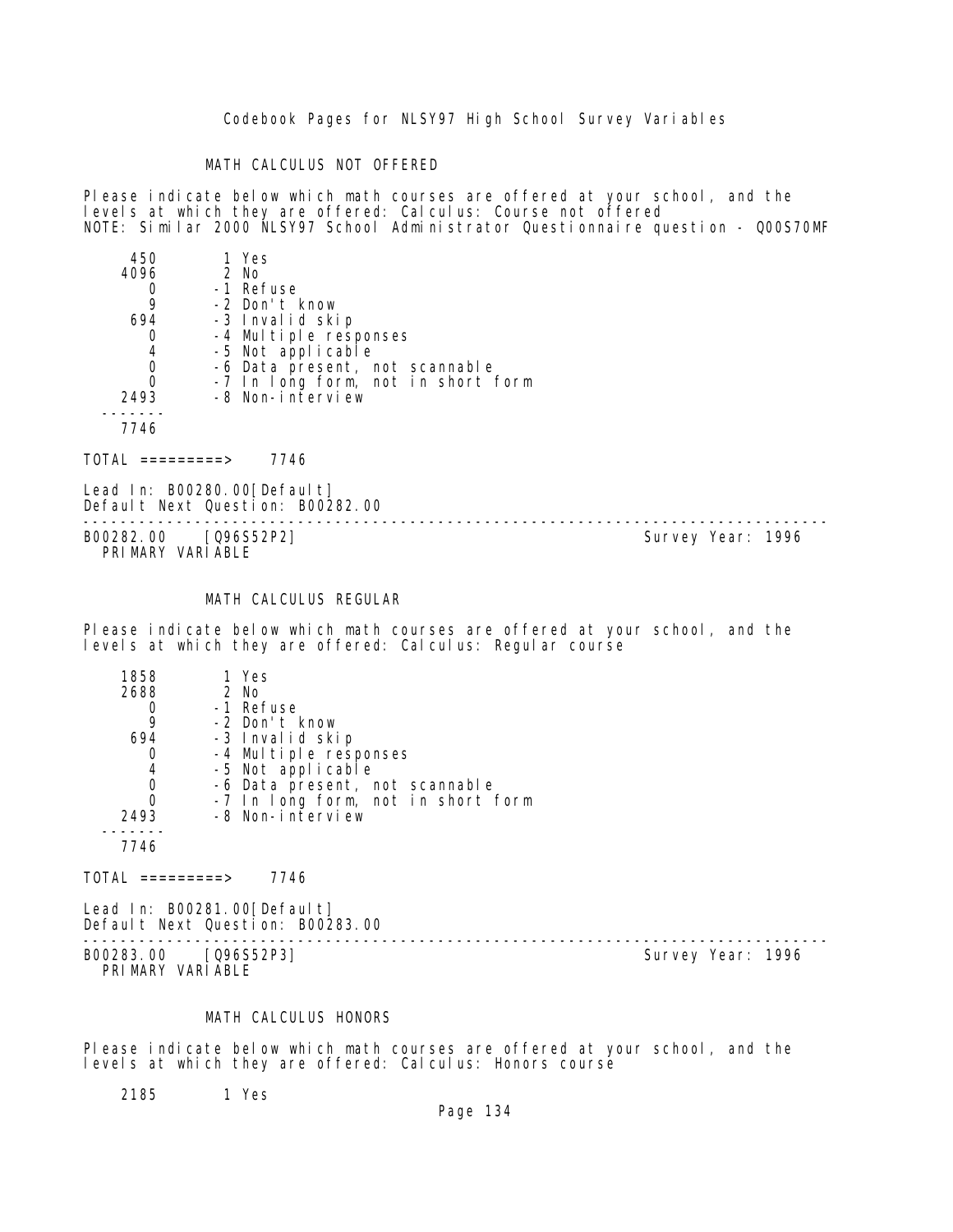| 2361<br>0<br>9<br>694<br>0<br>4<br>0<br>$\Omega$<br>2493                    | Codebook Pages for NLSY97 High School Survey Variables<br>2 No<br>-1 Refuse<br>-2 Don't know<br>-3 Invalid skip<br>-4 Multiple responses<br>-5 Not applicable<br>-6 Data present, not scannable<br>-7 In long form, not in short form<br>-8 Non-interview |                   |  |
|-----------------------------------------------------------------------------|-----------------------------------------------------------------------------------------------------------------------------------------------------------------------------------------------------------------------------------------------------------|-------------------|--|
| 7746                                                                        |                                                                                                                                                                                                                                                           |                   |  |
| TOTAL =========>         7746                                               |                                                                                                                                                                                                                                                           |                   |  |
|                                                                             | Lead In: B00282.00[Default]<br>Default Next Question: B00284.00                                                                                                                                                                                           |                   |  |
| B00284.00 [Q96S52P4]<br>PRIMARY VARIABLE                                    |                                                                                                                                                                                                                                                           | Survey Year: 1996 |  |
|                                                                             | MATH CALCULUS UNIVERSITY                                                                                                                                                                                                                                  |                   |  |
|                                                                             | Please indicate below which math courses are offered at your school, and the<br>levels at which they are offered: Calculus: University/college level course                                                                                               |                   |  |
| 1958<br>2588<br>0<br>9<br>694<br>$\mathbf{0}$<br>4<br>0<br>$\Omega$<br>2493 | 1 Yes<br>2 No<br>-1 Refuse<br>-2 Don't know<br>-3 Invalid skip<br>-4 Multiple responses<br>-5 Not applicable<br>-6 Data present, not scannable<br>-7 In long form, not in short form<br>-8 Non-interview                                                  |                   |  |
| 7746                                                                        |                                                                                                                                                                                                                                                           |                   |  |
| TOTAL =========>                                                            | 7746                                                                                                                                                                                                                                                      |                   |  |

Lead In: B00283.00[Default] Default Next Question: B00285.00

B00285.00 [Q96S52Q1] Survey Year: 1996 PRIMARY VARIABLE

--------------------------------------------------------------------------------

# MATH OTHER NOT OFFERED

Please indicate below which math courses are offered at your school, and the levels at which they are offered: Other mathematics: Course not offered NOTE: Similar 2000 NLSY97 School Administrator Questionnaire question - Q00S70MG

| 825  | 1 Yes                              |
|------|------------------------------------|
| 523  | 2 No                               |
| 0    | -1 Refuse                          |
|      | -2 Don't know                      |
| 840  | -3 Invalid skip                    |
| 0    | -4 Multiple responses              |
| 0    | -5 Not applicable                  |
| 0    | -6 Data present, not scannable     |
| 3065 | -7 In long form, not in short form |
|      | Page 135                           |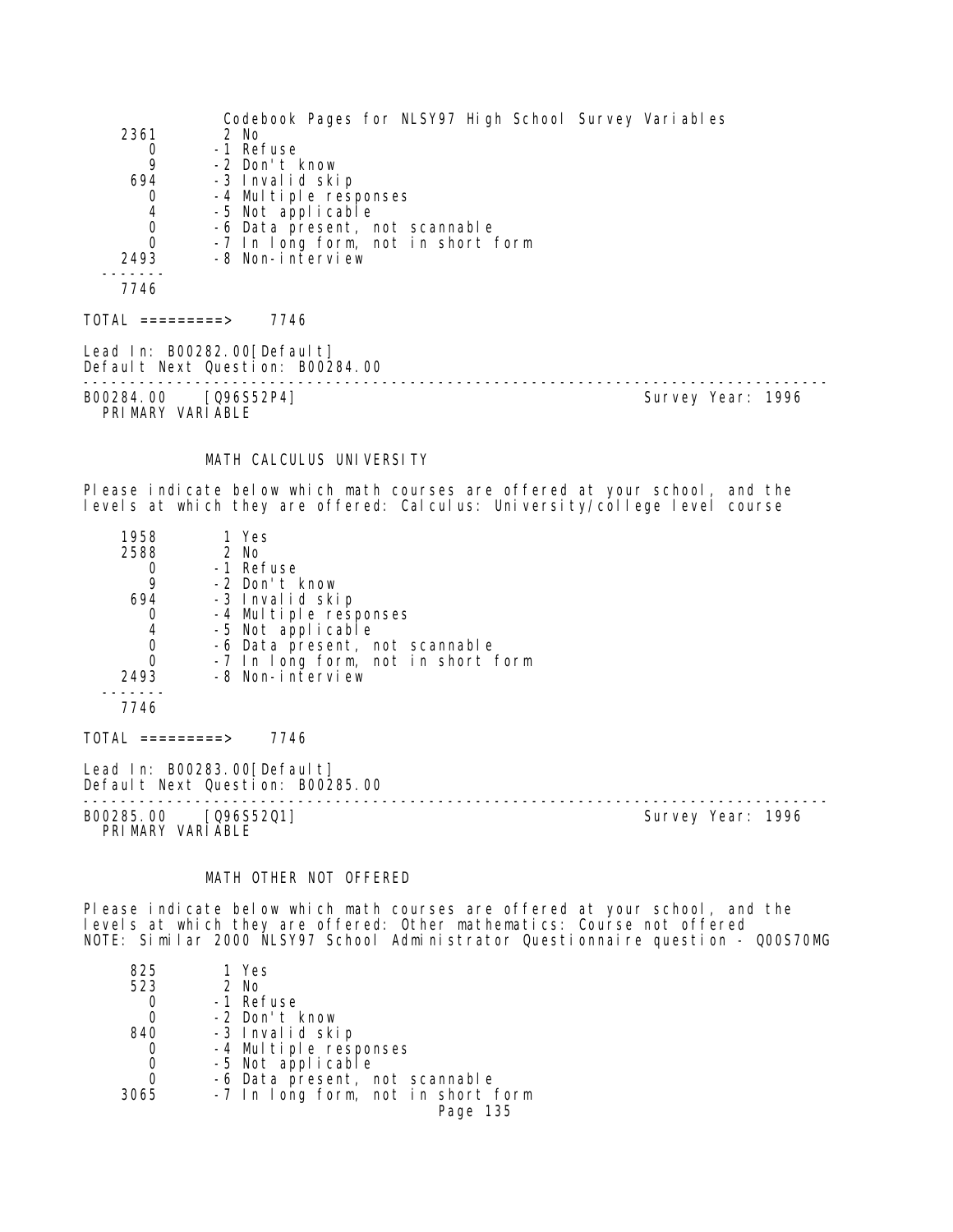Codebook Pages for NLSY97 High School Survey Variables 2493 -8 Non-interview ------- 7746

TOTAL =========> 7746

Lead In: B00284.00 [Default] Default Next Question: B00286.00

-------------------------------------------------------------------------------- B00286.00 [Q96S52Q2] PRIMARY VARIABLE

# MATH OTHER REGULAR

Please indicate below which math courses are offered at your school, and the levels at which they are offered: Other mathematics: Regular course

| 420  | 1 Yes                              |
|------|------------------------------------|
| 928  | 2 No                               |
|      | -1 Refuse                          |
|      | -2 Don't know                      |
| 840  | -3 Invalid skip                    |
|      | -4 Multiple responses              |
|      | -5 Not applicable                  |
|      | -6 Data present, not scannable     |
| 3065 | -7 In long form, not in short form |
| 2493 | -8 Non-interview                   |
|      |                                    |

7746

 $TOTAL$  =========> 7746

Lead In: B00285.00 [Default] Default Next Question: B00287.00

B00287.00 [Q96S52Q3] PRI MARY VARI ABLE

--------------------------------------------------------------------------------

#### MATH OTHER HONORS

Please indicate below which math courses are offered at your school, and the levels at which they are offered: Other mathematics: Honors course

| 77   | 1 Yes                              |
|------|------------------------------------|
| 1271 | $2$ No                             |
|      | -1 Refuse                          |
|      | -2 Don't know                      |
| 840  | -3 Invalid skip                    |
|      | -4 Multiple responses              |
|      | -5 Not applicable                  |
|      | -6 Data present, not scannable     |
| 3065 | -7 In long form, not in short form |
| 2493 | -8 Non-interview                   |
|      |                                    |
| 7746 |                                    |

TOTAL =========> 7746

Lead In: B00286.00 [Default] Default Next Question: B00288.00 --------------------------------------------------------------------------------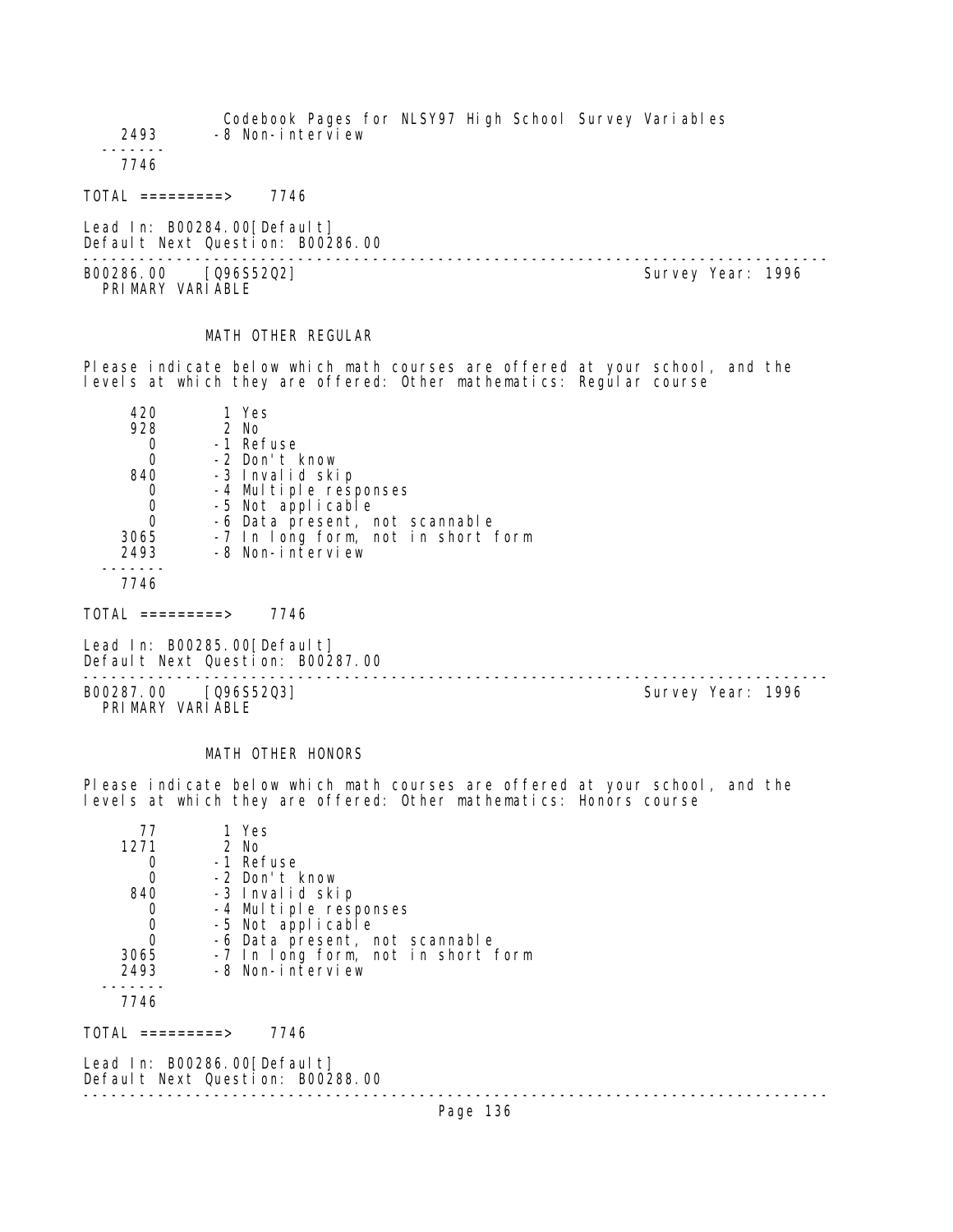Codebook Pages for NLSY97 High School Survey Variables<br>[096S5204] Survey Yea B00288.00 [Q96S52Q4] Survey Year: 1996 PRI MARY VARI ABLE

# MATH OTHER UNIVERSITY

Please indicate below which math courses are offered at your school, and the levels at which they are offered: Other mathematics: University/college level course

| 78          | 1 Yes                              |
|-------------|------------------------------------|
| 1270        | 2 No                               |
| 0           | -1 Refuse                          |
| 0           | -2 Don't know                      |
| 840         | -3 Invalid skip                    |
| 0           | -4 Multiple responses              |
| $\mathbf 0$ | -5 Not applicable                  |
| $\Omega$    | -6 Data present, not scannable     |
| 3065        | -7 In long form, not in short form |
| 2493        | -8 Non-interview                   |
|             |                                    |
| 7746        |                                    |
|             | 7746<br>=========>                 |

Lead In: B00287.00[Default] Default Next Question: B00289.00 B00289.00 [Q96S52R1]

PRIMARY VARIABLE

--------------------------------------------------------------------------------

#### MATH COMPUTER PROGRAMMING NOT OFFERED

Please indicate below which math courses are offered at your school, and the levels at which they are offered: Computer programming: Course not offered

| 876  | 1 Yes                              |
|------|------------------------------------|
| 3414 | $2$ No                             |
|      | -1 Refuse                          |
|      | -2 Don't know                      |
| 952  | -3 Invalid skip                    |
|      | -4 Multiple responses              |
| 4    | -5 Not applicable                  |
|      | -6 Data present, not scannable     |
|      | -7 In long form, not in short form |
| 2493 | -8 Non-interview                   |
|      |                                    |
| 7746 |                                    |
|      |                                    |

 $TOTAL$  =========> 7746

Lead In: B00288.00 [Default] Default Next Question: B00290.00

-------------------------------------------------------------------------------- B00290.00 [Q96S52R2] PRIMARY VARIABLE

#### MATH COMPUTER PROGRAMMING REGULAR

Please indicate below which math courses are offered at your school, and the levels at which they are offered: Computer programming: Regular course Page 137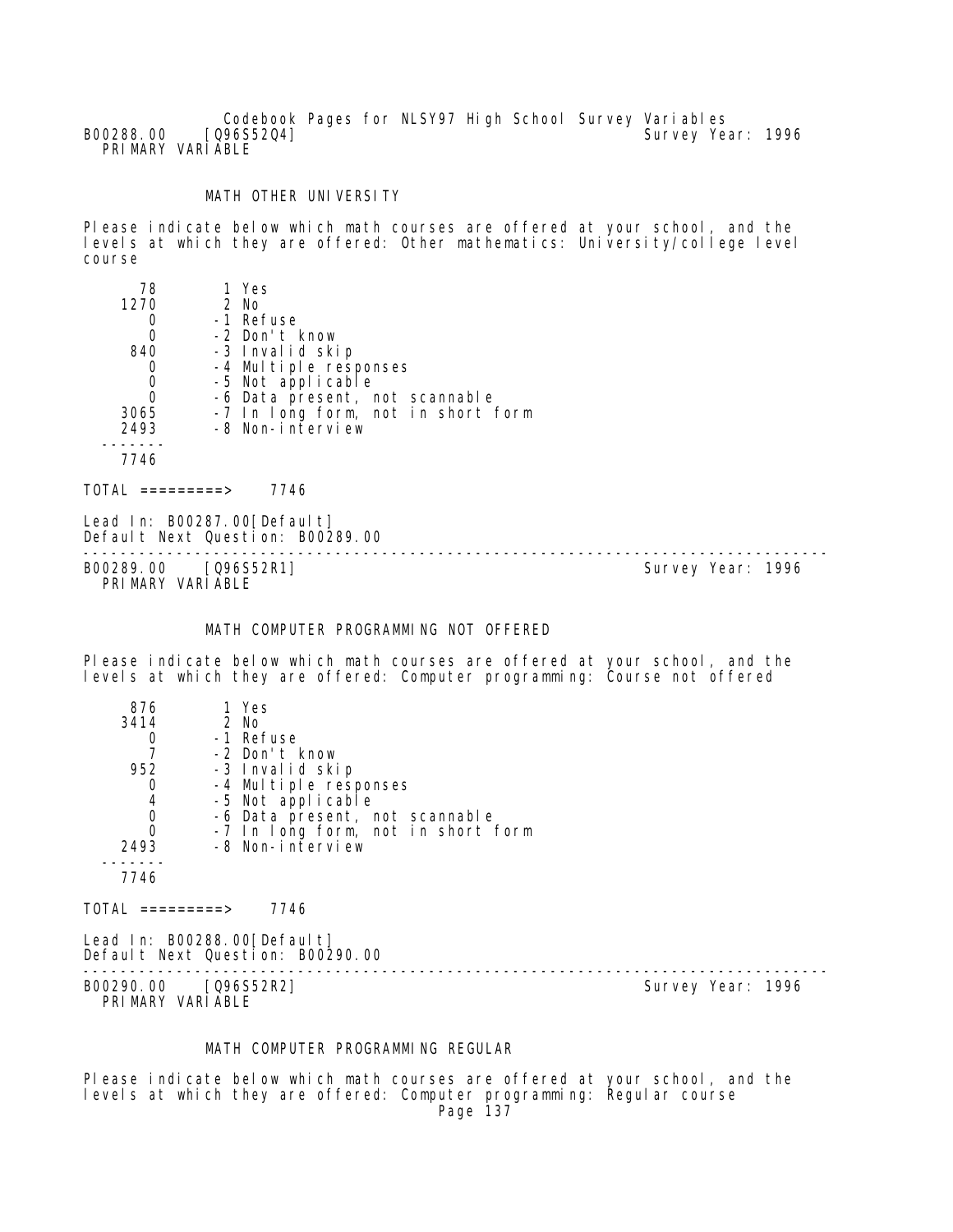| 3078<br>1212<br>0<br>952<br>$\mathbf 0$<br>$\begin{array}{c} 4 \\ 0 \\ 0 \end{array}$<br>2493<br>7746 | 1 Yes<br>2 No<br>-1 Refuse<br>-2 Don't know<br>-3 Invalid skip<br>-4 Multiple responses<br>-5 Not applicable<br>-6 Data present, not scannable<br>-7 In long form, not in short form<br>-8 Non-interview |                   |  |
|-------------------------------------------------------------------------------------------------------|----------------------------------------------------------------------------------------------------------------------------------------------------------------------------------------------------------|-------------------|--|
| TOTAL =========>                                                                                      | 7746                                                                                                                                                                                                     |                   |  |
| Lead In: B00289.00[Default]                                                                           | Default Next Question: B00291.00                                                                                                                                                                         |                   |  |
| B00291.00 [Q96S52R3]<br>PRIMARY VARIABLE                                                              |                                                                                                                                                                                                          | Survey Year: 1996 |  |

# MATH COMPUTER PROGRAMMING HONORS

Please indicate below which math courses are offered at your school, and the levels at which they are offered: Computer programming: Honors course

| 841<br>3449 | 1 Yes<br>$2$ No                    |  |
|-------------|------------------------------------|--|
|             | -1 Refuse                          |  |
|             | -2 Don't know                      |  |
| 952         | -3 Invalid skip                    |  |
| O           | -4 Multiple responses              |  |
| 4           | -5 Not applicable                  |  |
| 0           | -6 Data present, not scannable     |  |
| 0           | -7 In long form, not in short form |  |
| 2493        | -8 Non-interview                   |  |
|             |                                    |  |
| 7746        |                                    |  |

TOTAL =========> 7746

Lead In: B00290.00 [Default] Default Next Question: B00292.00

-------------------------------------------------------------------------------- B00276.00 [Q96S52N4] PRIMARY VARIABLE

# MATH ADVANCED (SOME CALCULUS) UNIVERSITY

Please indicate below which math courses are offered at your school, and the levels at which they are offered: Advanced senior mathematics, including some calculus: University/college level course

| 211  | 1 Yes                                      |  |
|------|--------------------------------------------|--|
| 1476 | 2 No                                       |  |
|      | -1 Refuse                                  |  |
|      | -2 Don't know                              |  |
| 501  | -3 Invalid skip                            |  |
|      |                                            |  |
|      | -4 Multiple responses<br>-5 Not applicable |  |
|      |                                            |  |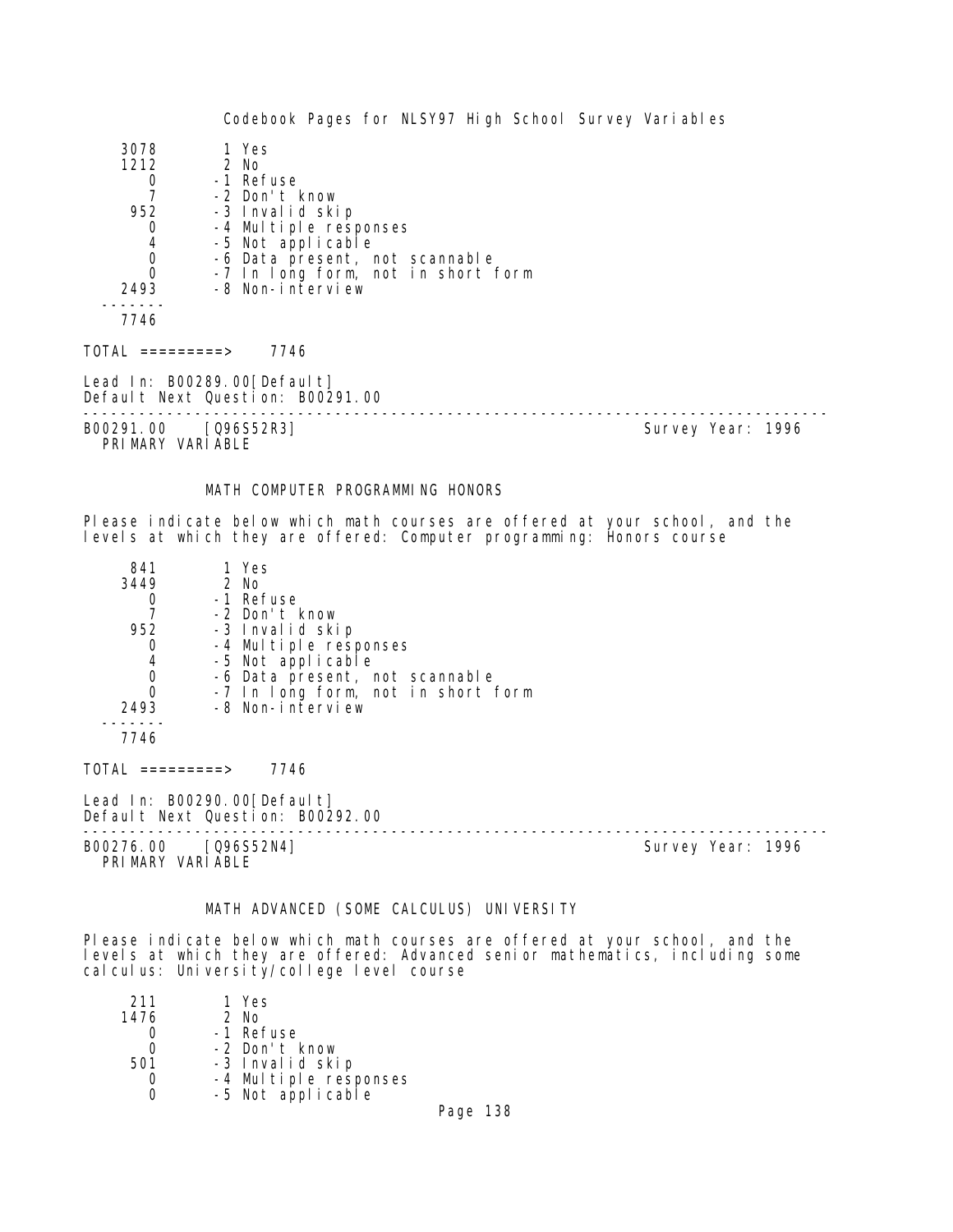| 0<br>3065<br>2493 | Codebook Pages for NLSY97 High School Survey Variables<br>-6 Data present, not scannable<br>-7 In long form, not in short form<br>-8 Non-interview |                   |
|-------------------|----------------------------------------------------------------------------------------------------------------------------------------------------|-------------------|
| 7746              |                                                                                                                                                    |                   |
| TOTAL =========>  | 7746                                                                                                                                               |                   |
|                   | Lead In: B00275.00[Default]<br>Default Next Question: B00277.00                                                                                    |                   |
| B00277.00         | [096S5201]                                                                                                                                         | Survey Year: 1996 |

PRIMARY VARIABLE

#### MATH PRECALCULUS NOT OFFERED

Please indicate below which math courses are offered at your school, and the levels at which they are offered: Precalculus: Course not offered NOTE: Similar 2000 NLSY97 School Administrator Questionnaire question - Q00S70ME

| 536  | 1 Yes                              |
|------|------------------------------------|
| 3921 | 2 No                               |
|      | -1 Refuse                          |
| 8    | -2 Don't know                      |
| 782  | -3 Invalid skip                    |
|      | -4 Multiple responses              |
| 6    | -5 Not applicable                  |
| 0    | -6 Data present, not scannable     |
| 0    | -7 In long form, not in short form |
| 2493 | -8 Non-interview                   |
|      |                                    |
| 7746 |                                    |

 $TOTAL$  =========> 7746

Lead In: B00276.00[Default] Default Next Question: B00278.00

-------------------------------------------------------------------------------- B00278.00 [Q96S52O2] Survey Year: 1996 PRIMARY VARIABLE

#### MATH PRECALCULUS REGULAR

Please indicate below which math courses are offered at your school, and the levels at which they are offered: Precalculus: Regular course

| 2827 | 1 Yes                              |
|------|------------------------------------|
| 1630 | $2$ No                             |
|      | -1 Refuse                          |
| 8    | -2 Don't know                      |
| 782  | -3 Invalid skip                    |
|      | -4 Multiple responses              |
| 6    | -5 Not applicable                  |
|      | -6 Data present, not scannable     |
|      | -7 In long form, not in short form |
| 2493 | -8 Non-interview                   |
|      |                                    |
| 7746 |                                    |
|      |                                    |

 $TOTAL$  =========> 7746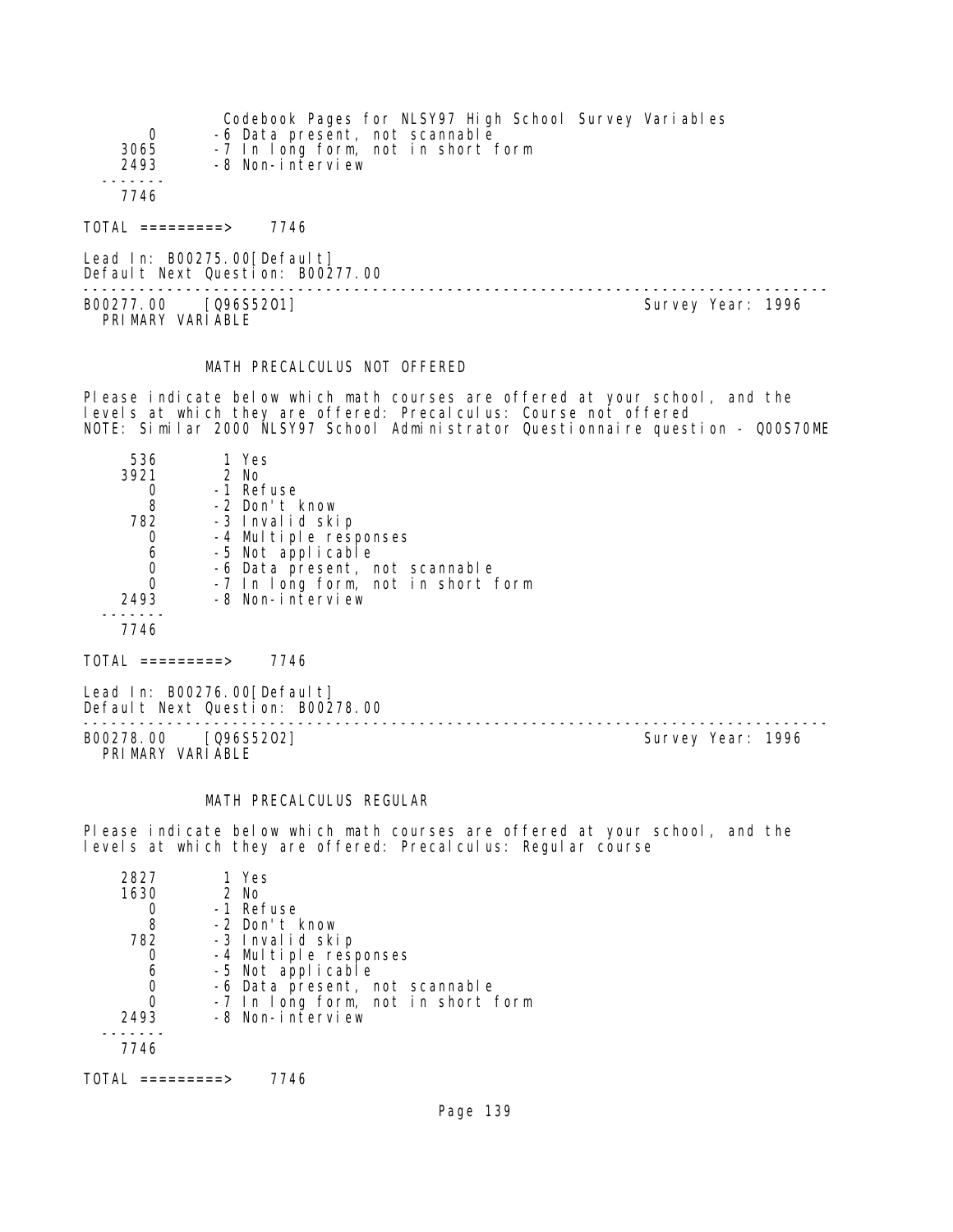Codebook Pages for NLSY97 High School Survey Variables Lead In: B00277.00[Default] Default Next Question: B00279.00 -------------------------------------------------------------------------------- B00279.00 [Q96S52O3] Survey Year: 1996

PRIMARY VARIABLE

#### MATH PRECALCULUS HONORS

Please indicate below which math courses are offered at your school, and the levels at which they are offered: Precalculus: Honors course

| 2022                                 | 1 Yes                                                           |                   |
|--------------------------------------|-----------------------------------------------------------------|-------------------|
| 2435                                 | 2 No                                                            |                   |
| 0                                    | -1 Refuse                                                       |                   |
| 8                                    | -2 Don't know                                                   |                   |
| 782                                  | -3 Invalid skip                                                 |                   |
| 0                                    | -4 Multiple responses                                           |                   |
| $\begin{matrix} 6 \\ 0 \end{matrix}$ | -5 Not applicable                                               |                   |
|                                      | -6 Data present, not scannable                                  |                   |
| $\Omega$                             | -7 In long form, not in short form                              |                   |
| 2493                                 | -8 Non-interview                                                |                   |
| 7746                                 |                                                                 |                   |
| TOTAL =========>                     | 7746                                                            |                   |
|                                      | Lead In: B00278.00[Default]<br>Default Next Question: B00280.00 |                   |
| B00260.00                            | $[096552J4]$                                                    | Survey Year: 1996 |

PRIMARY VARIABLE

# MATH TRIGONOMETRY UNIVERSITY

Please indicate below which math courses are offered at your school, and the levels at which they are offered: Trigonometry: University/college level course

| 1 Yes            |                                                                                                                                                                                                                                                                          |                   |
|------------------|--------------------------------------------------------------------------------------------------------------------------------------------------------------------------------------------------------------------------------------------------------------------------|-------------------|
| 2 No             |                                                                                                                                                                                                                                                                          |                   |
| -1 Refuse        |                                                                                                                                                                                                                                                                          |                   |
| -2 Don't know    |                                                                                                                                                                                                                                                                          |                   |
|                  |                                                                                                                                                                                                                                                                          |                   |
|                  |                                                                                                                                                                                                                                                                          |                   |
|                  |                                                                                                                                                                                                                                                                          |                   |
|                  |                                                                                                                                                                                                                                                                          |                   |
|                  |                                                                                                                                                                                                                                                                          |                   |
|                  |                                                                                                                                                                                                                                                                          |                   |
|                  |                                                                                                                                                                                                                                                                          |                   |
| 7746             |                                                                                                                                                                                                                                                                          |                   |
|                  |                                                                                                                                                                                                                                                                          |                   |
| PRIMARY VARIABLE |                                                                                                                                                                                                                                                                          |                   |
|                  | -3 Invalid skip<br>-4 Multiple responses<br>-5 Not applicable<br>-6 Data present, not scannable<br>-7 In long form, not in short form<br>-8 Non-interview<br>TOTAL =========><br>Lead In: B00259.00[Default]<br>Default Next Question: B00261.00<br>B00261.00 [Q96S52K1] | Survey Year: 1996 |

# MATH ANALYTIC GEOMETRY NOT OFFERED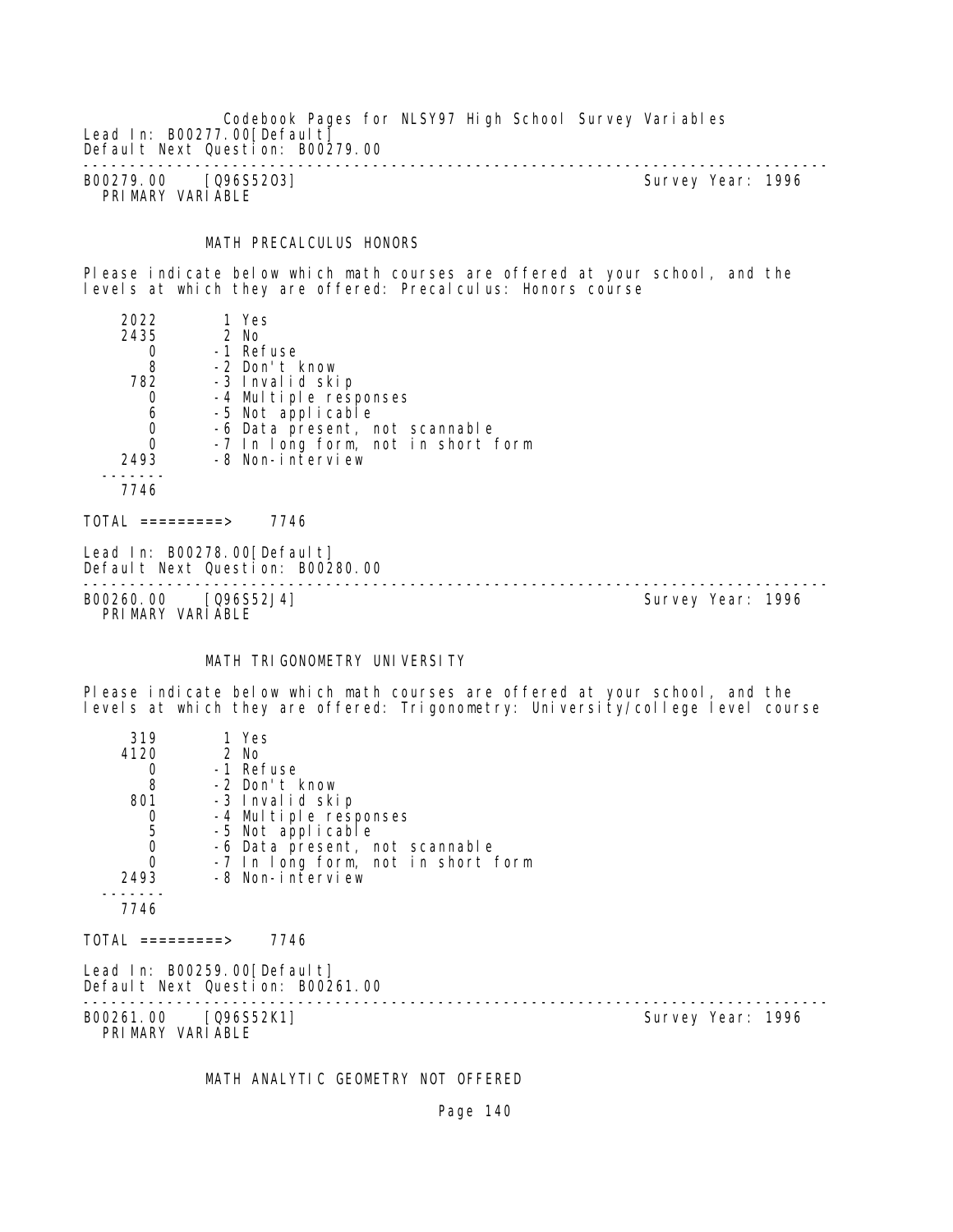Codebook Pages for NLSY97 High School Survey Variables Please indicate below which math courses are offered at your school, and the levels at which they are offered: Analytic geometry: Course not offered NOTE: Similar 2000 NLSY97 School Administrator Questionnaire question - Q00S70MC

| 861  | 1 Yes                              |
|------|------------------------------------|
| 759  | $2$ No                             |
|      | -1 Refuse                          |
|      | -2 Don't know                      |
| 568  | -3 Invalid skip                    |
|      | -4 Multiple responses              |
|      | -5 Not applicable                  |
|      | -6 Data present, not scannable     |
| 3065 | -7 In long form, not in short form |
| 2493 | -8 Non-interview                   |
|      |                                    |
| 7746 |                                    |

TOTAL =========> 7746

Lead In: B00260.00 [Default] Default Next Question: B00262.00

B00262.00 [Q96S52K2] Survey Year: 1996 PRIMARY VARIABLE

--------------------------------------------------------------------------------

#### MATH ANALYTIC GEOMETRY REGULAR

Please indicate below which math courses are offered at your school, and the levels at which they are offered: Analytic geometry: Regular course

| 564  | 1 Yes                              |
|------|------------------------------------|
| 1056 | 2 No                               |
|      | -1 Refuse                          |
|      | -2 Don't know                      |
| 568  | -3 Invalid skip                    |
|      | -4 Multiple responses              |
| 0    | -5 Not applicable                  |
|      | -6 Data present, not scannable     |
| 3065 | -7 In long form, not in short form |
| 2493 | -8 Non-interview                   |
|      |                                    |

7746

 $TOTAL$  =========> 7746

Lead In: B00261.00 [Default] Default Next Question: B00263.00

B00263.00 [Q96S52K3] PRIMARY VARIABLE

--------------------------------------------------------------------------------

#### MATH ANALYTIC GEOMETRY HONORS

Please indicate below which math courses are offered at your school, and the levels at which they are offered: Analytic geometry: Honors course

| 77   | 1 Yes           |
|------|-----------------|
| 1271 | $2$ No          |
| Ω    | -1 Refuse       |
| n    | -2 Don't know   |
| 840  | -3 Invalid skip |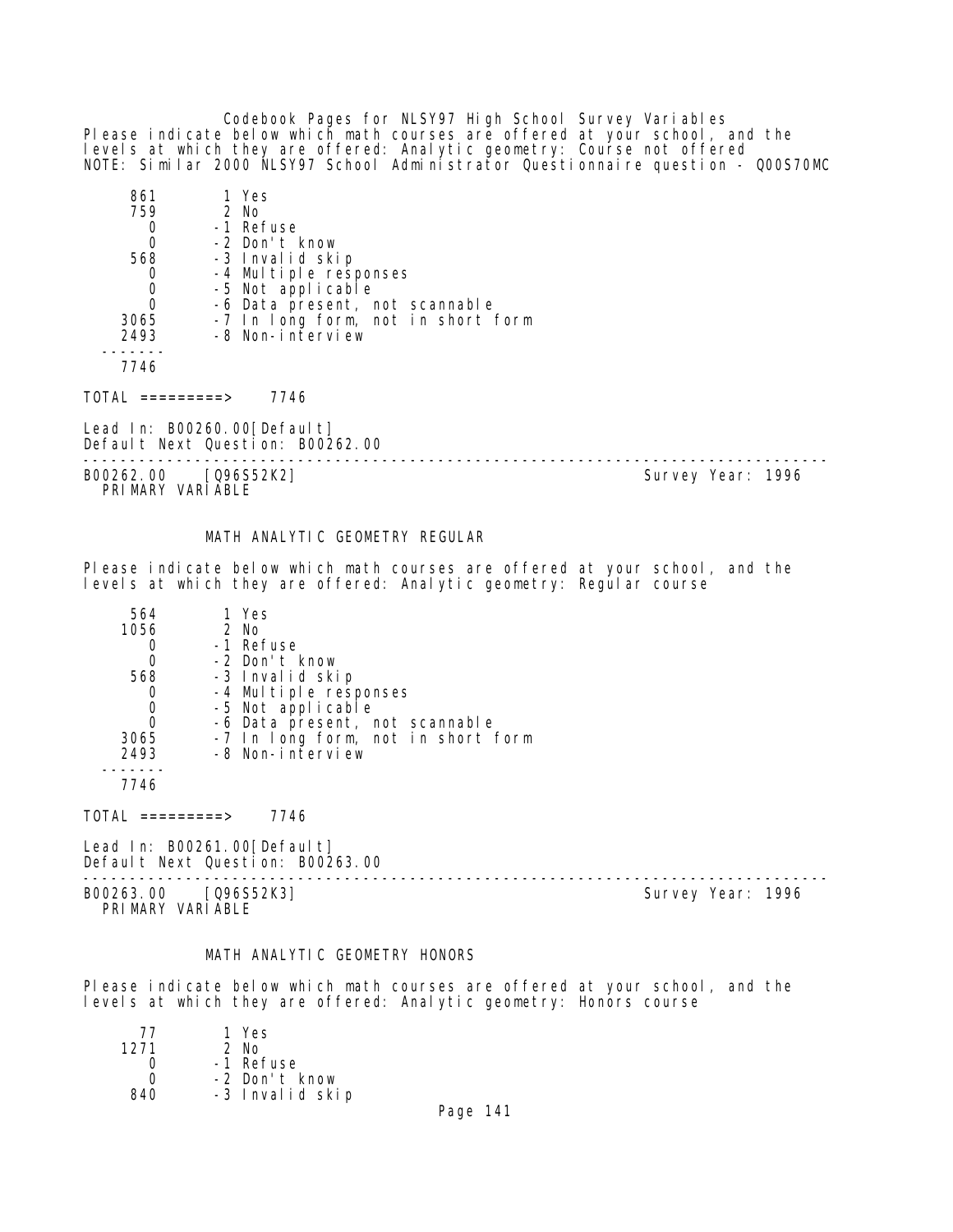|      | Codebook Pages for NLSY97 High School Survey Variables |
|------|--------------------------------------------------------|
| 0    | -4 Multiple responses                                  |
| 0    | -5 Not applicable                                      |
| 0    | -6 Data present, not scannable                         |
| 3065 | -7 In long form, not in short form                     |
| 2493 | -8 Non-interview                                       |
|      |                                                        |
| 7746 |                                                        |
|      |                                                        |

TOTAL =========> 7746

Lead In: B00262.00 [Default] Default Next Question: B00264.00

-------------------------------------------------------------------------------- B00264.00 [Q96S52K4] PRI MARY VARI ABLE

# MATH ANALYTIC GEOMETRY UNIVERSITY

Please indicate below which math courses are offered at your school, and the levels at which they are offered: Analytic geometry: University/college level course

| 69   | 1 Yes                              |
|------|------------------------------------|
| 1551 | 2 No                               |
|      | -1 Refuse                          |
|      | -2 Don't know                      |
| 568  | -3 Invalid skip                    |
|      | -4 Multiple responses              |
| O    | -5 Not applicable                  |
| O    | -6 Data present, not scannable     |
| 3065 | -7 In long form, not in short form |
| 2493 | -8 Non-interview                   |
|      |                                    |
| 7746 |                                    |

TOTAL =========> 7746

Lead In: B00263.00[Default] Default Next Question: B00265.00

B00265.00 [Q96S52L1] PRIMARY VARIABLE

--------------------------------------------------------------------------------

# MATH PROBABILITY/STATISTICS NOT OFFERED

Please indicate below which math courses are offered at your school, and the levels at which they are offered: Probability/Statistics: Course not offered NOTE: Similar 2000 NLSY97 School Administrator Questionnaire question - Q00S70MD

| 963  | 1 Yes                              |
|------|------------------------------------|
| 679  | $2$ No                             |
|      | -1 Refuse                          |
| 0    | -2 Don't know                      |
| 546  | -3 Invalid skip                    |
|      | -4 Multiple responses              |
| 0    | -5 Not applicable                  |
| 0    | -6 Data present, not scannable     |
| 3065 | -7 In long form, not in short form |
| 2493 | -8 Non-interview                   |
|      |                                    |
| 7746 |                                    |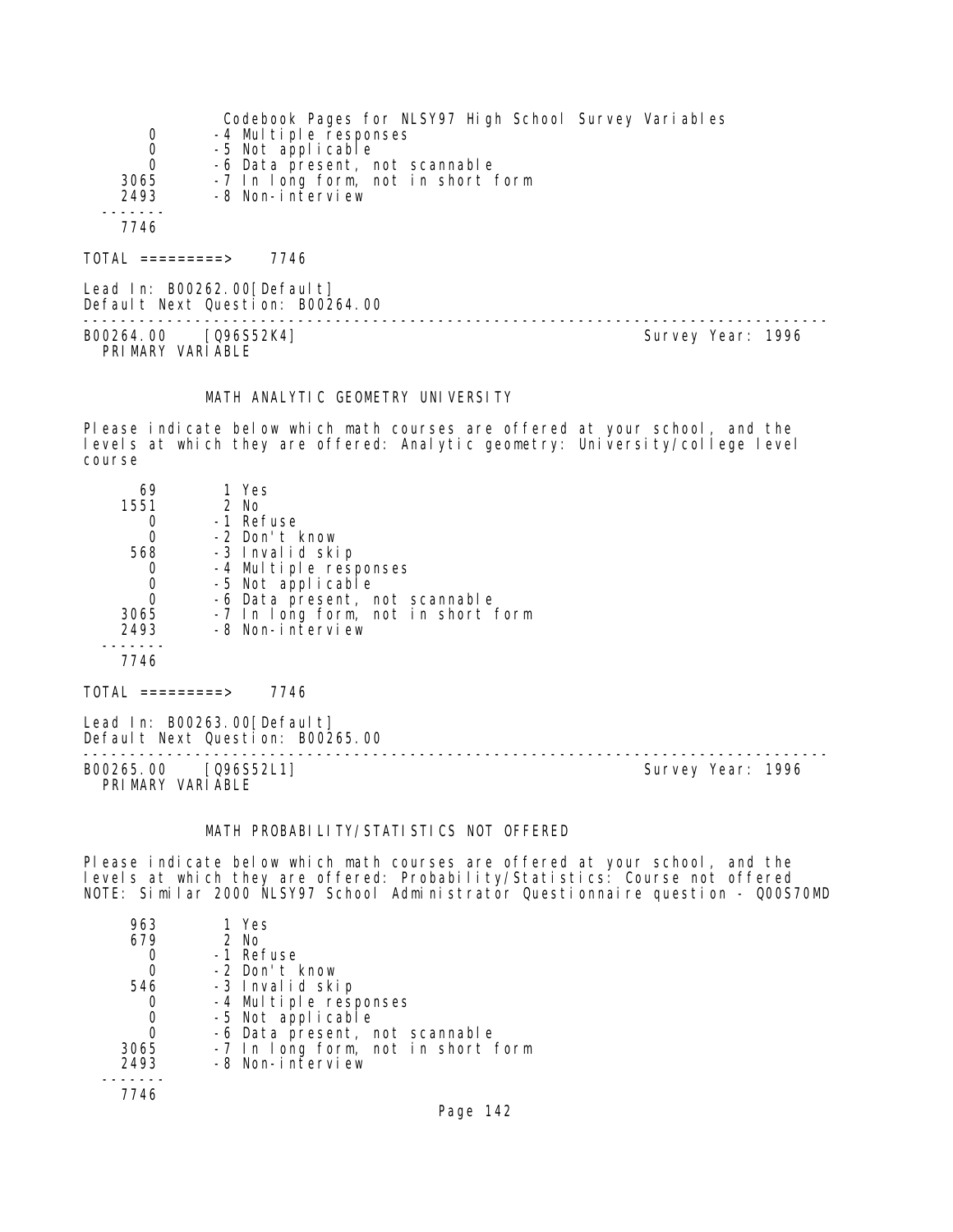$TOTAL$  =========> 7746

Lead In: B00264.00[Default] Default Next Question: B00266.00

-------------------------------------------------------------------------------- B00266.00 [Q96S52L2] PRIMARY VARIABLE

#### MATH PROBABILITY/STATISTICS REGULAR

Please indicate below which math courses are offered at your school, and the levels at which they are offered: Probability/Statistics: Regular course

| 482                                      | 1 Yes                                                           |  |                   |
|------------------------------------------|-----------------------------------------------------------------|--|-------------------|
| 1160                                     | 2 No                                                            |  |                   |
| 0                                        | -1 Refuse                                                       |  |                   |
| $\overline{0}$                           | -2 Don't know                                                   |  |                   |
| 546                                      | -3 Invalid skip                                                 |  |                   |
| 0                                        | -4 Multiple responses                                           |  |                   |
| $\begin{matrix}0\\0\end{matrix}$         | -5 Not applicable                                               |  |                   |
|                                          | -6 Data present, not scannable                                  |  |                   |
| 3065                                     | -7 In long form, not in short form                              |  |                   |
| 2493                                     | -8 Non-interview                                                |  |                   |
|                                          |                                                                 |  |                   |
| 7746                                     |                                                                 |  |                   |
| TOTAL =========>                         | 7746                                                            |  |                   |
|                                          | Lead In: B00265.00[Default]<br>Default Next Question: B00267.00 |  |                   |
| B00267.00 [Q96S52L3]<br>PRIMARY VARIABLE |                                                                 |  | Survey Year: 1996 |

#### MATH PROBABILITY/STATISTICS HONORS

Please indicate below which math courses are offered at your school, and the levels at which they are offered: Probability/Statistics: Honors course

| 209                                       | 1 Yes                              |                   |  |  |
|-------------------------------------------|------------------------------------|-------------------|--|--|
| 1432                                      | 2 No                               |                   |  |  |
| 0                                         | -1 Refuse                          |                   |  |  |
| $\overline{0}$                            | -2 Don't know                      |                   |  |  |
| 546                                       | -3 Invalid skip                    |                   |  |  |
|                                           | -4 Multiple responses              |                   |  |  |
|                                           | -5 Not applicable                  |                   |  |  |
| $\begin{matrix} 0 \\ 0 \\ 0 \end{matrix}$ | -6 Data present, not scannable     |                   |  |  |
| 3065                                      | -7 In long form, not in short form |                   |  |  |
| 2493                                      | -8 Non-interview                   |                   |  |  |
|                                           |                                    |                   |  |  |
| 7746                                      |                                    |                   |  |  |
|                                           |                                    |                   |  |  |
| TOTAL =========>                          | 7746                               |                   |  |  |
|                                           |                                    |                   |  |  |
|                                           | Lead In: B00266.00[Default]        |                   |  |  |
|                                           | Default Next Question: B00268.00   |                   |  |  |
| B00268.00 [Q96S52L4]                      |                                    | Survey Year: 1996 |  |  |
| PRIMARY VARIABLE                          |                                    |                   |  |  |
|                                           |                                    |                   |  |  |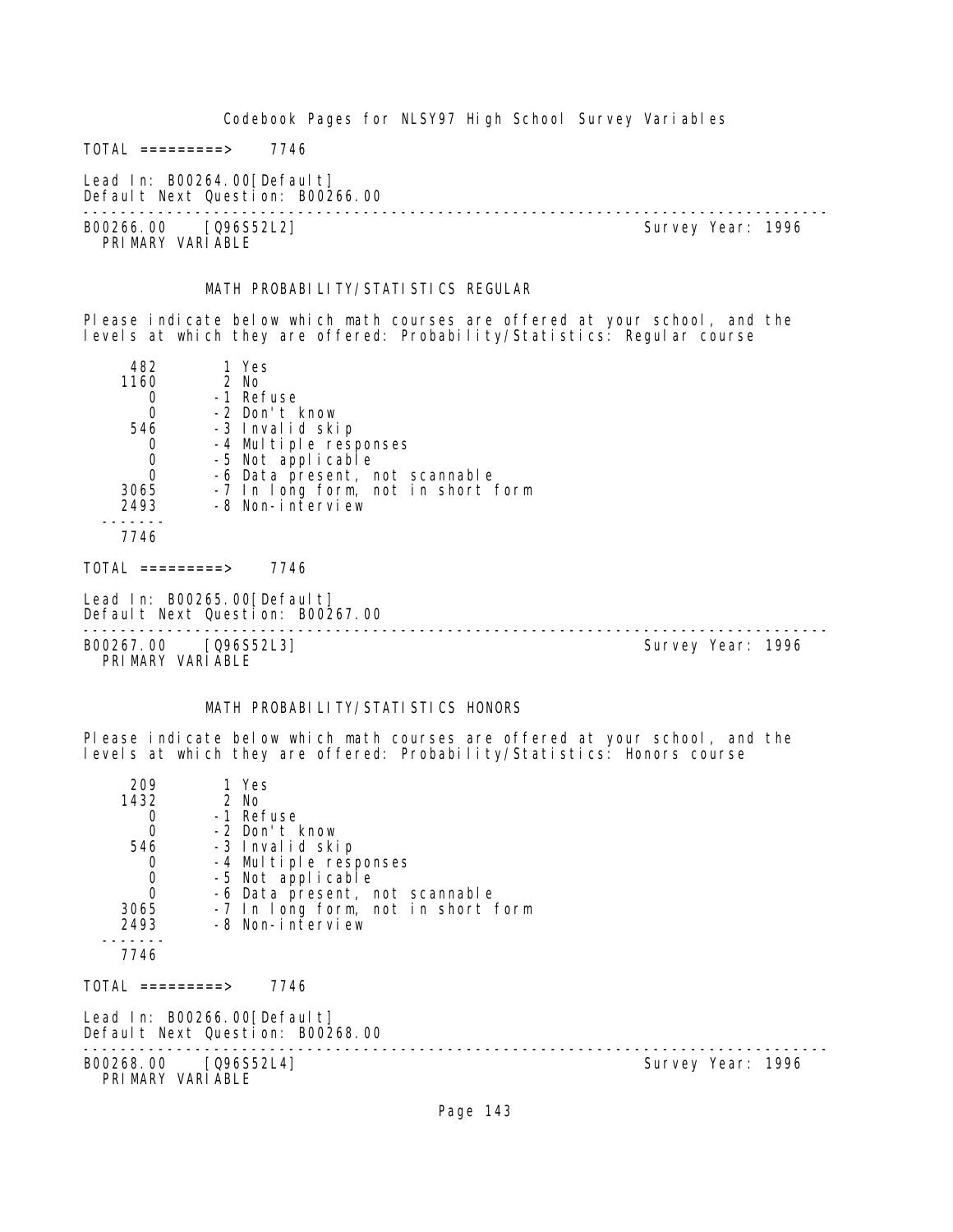# MATH PROBABILITY/STATISTICS UNIVERSITY

Please indicate below which math courses are offered at your school, and the levels at which they are offered: Probability/Statistics: University/college level course

| 109  | 1 Yes                              |
|------|------------------------------------|
| 1533 | $2$ No                             |
|      | -1 Refuse                          |
|      | -2 Don't know                      |
| 546  | -3 Invalid skip                    |
|      | -4 Multiple responses              |
|      | -5 Not applicable                  |
|      | -6 Data present, not scannable     |
| 3065 | -7 In long form, not in short form |
| 2493 | -8 Non-interview                   |
|      |                                    |
| 7746 |                                    |
|      |                                    |

 $TOTAL$  ========> 7746

Lead In: B00267.00 [Default] Default Next Question: B00269.00

B00269.00 [Q96S52M1] PRIMARY VARIABLE

--------------------------------------------------------------------------------

#### MATH ADVANCED (NO CALCULUS) NOT OFFERED

Please indicate below which math courses are offered at your school, and the levels at which they are offered: Advanced senior mathematics, not including calculus: Course not offered

| 815      | 1 Yes                              |
|----------|------------------------------------|
| 876      | $2$ No                             |
|          | -1 Refuse                          |
|          | -2 Don't know                      |
| 497      | -3 Invalid skip                    |
|          | -4 Multiple responses              |
|          | -5 Not applicable                  |
| $\Omega$ | -6 Data present, not scannable     |
| 3065     | -7 In long form, not in short form |
| 2493     | -8 Non-interview                   |
|          |                                    |
| 7746     |                                    |

 $TOTAL$  =========> 7746

Lead In: B00268.00[Default] Default Next Question: B00270.00

B00270.00 [Q96S52M2] PRIMARY VARIABLE

--------------------------------------------------------------------------------

# MATH ADVANCED (NO CALCULUS) REGULAR

Please indicate below which math courses are offered at your school, and the levels at which they are offered: Advanced senior mathematics, not including cal cul us: Regul ar course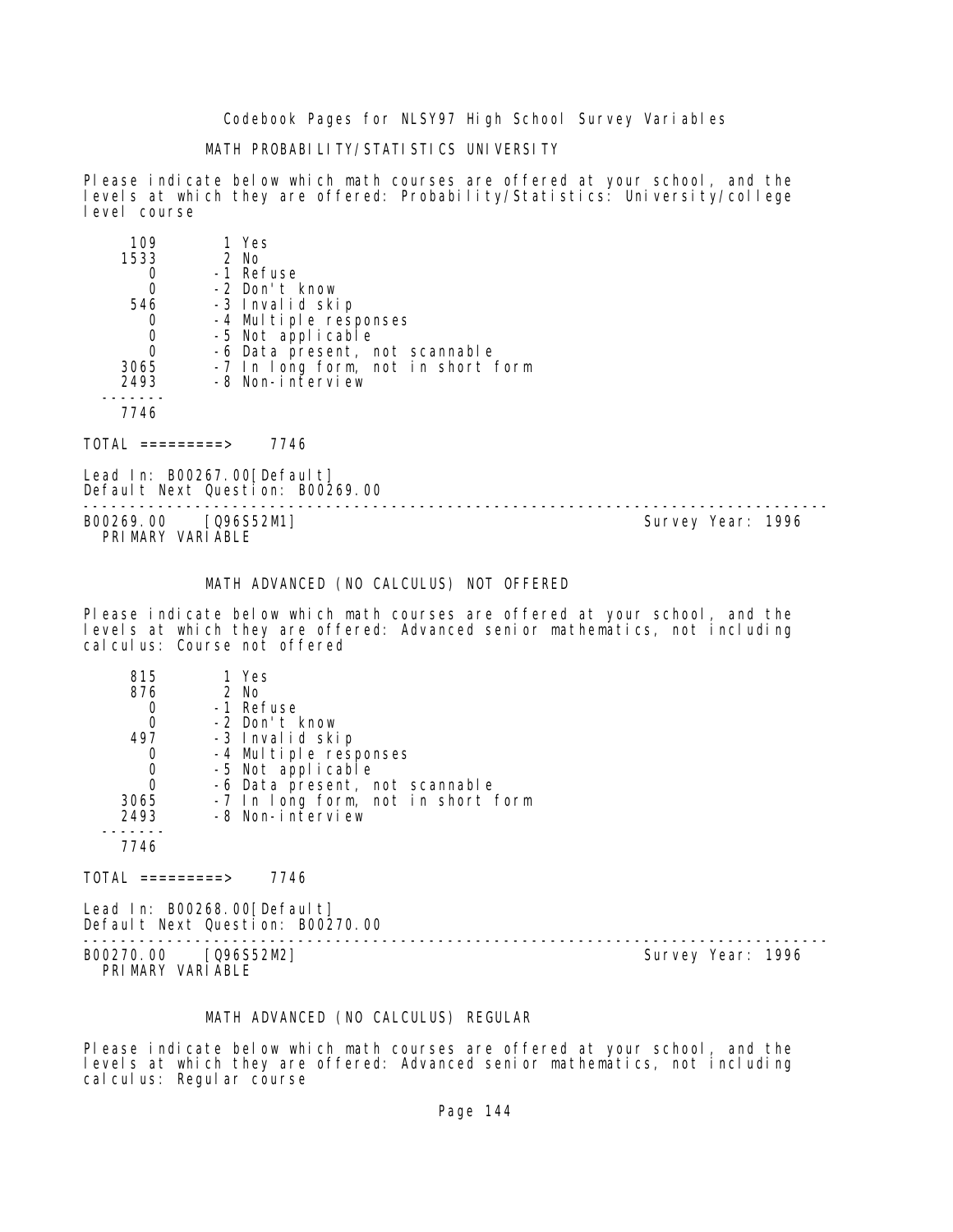|                                          | Codebook Pages for NLSY97 High School Survey Variables                                                                                                       |                   |  |
|------------------------------------------|--------------------------------------------------------------------------------------------------------------------------------------------------------------|-------------------|--|
| 623                                      | 1 Yes                                                                                                                                                        |                   |  |
| 1068                                     | 2 No                                                                                                                                                         |                   |  |
| 0                                        | -1 Refuse                                                                                                                                                    |                   |  |
| 0                                        | -2 Don't know                                                                                                                                                |                   |  |
| 497                                      | -3 Invalid skip                                                                                                                                              |                   |  |
| 0<br>$\mathbf 0$                         | -4 Multiple responses<br>-5 Not applicable                                                                                                                   |                   |  |
| $\overline{O}$                           | -6 Data present, not scannable                                                                                                                               |                   |  |
| 3065                                     | -7 In long form, not in short form                                                                                                                           |                   |  |
| 2493                                     | -8 Non-interview                                                                                                                                             |                   |  |
|                                          |                                                                                                                                                              |                   |  |
| 7746                                     |                                                                                                                                                              |                   |  |
|                                          | TOTAL =========> 7746                                                                                                                                        |                   |  |
|                                          | Lead In: B00269.00[Default]<br>Default Next Question: B00271.00                                                                                              |                   |  |
| B00271.00 [Q96S52M3]<br>PRIMARY VARIABLE |                                                                                                                                                              | Survey Year: 1996 |  |
|                                          | MATH ADVANCED (NO CALCULUS) HONORS                                                                                                                           |                   |  |
|                                          |                                                                                                                                                              |                   |  |
| cal cul us: Honors course                | Please indicate below which math courses are offered at your school, and the<br>levels at which they are offered: Advanced senior mathematics, not including |                   |  |

| 337  | 1 Yes                              |
|------|------------------------------------|
| 1354 | 2 No                               |
|      | -1 Refuse                          |
|      | -2 Don't know                      |
| 497  | -3 Invalid skip                    |
|      | -4 Multiple responses              |
|      | -5 Not applicable                  |
| O    | -6 Data present, not scannable     |
| 3065 | -7 In long form, not in short form |
| 2493 | -8 Non-interview                   |
|      |                                    |

7746

TOTAL =========> 7746

Lead In: B00270.00[Default] Default Next Question: B00272.00

B00312.00 [Q96S54C] Survey Year: 1996 PRIMARY VARIABLE

--------------------------------------------------------------------------------

# ADVANCED PLACEMENT - BIOLOGY

Does this school offer Advanced Placement courses in: Biology NOTE: Similar 2000 NLSY97 School Administrator Questionnaire question - Q00S71MC

| 2426 | 1 Yes                          |
|------|--------------------------------|
| 1723 | $2$ No                         |
|      | -1 Refuse                      |
|      | -2 Don't know                  |
| 1076 | -3 Invalid skip                |
|      | -4 Multiple responses          |
| -21  | -5 Not applicable              |
|      | -6 Data present, not scannable |
|      | Page 145                       |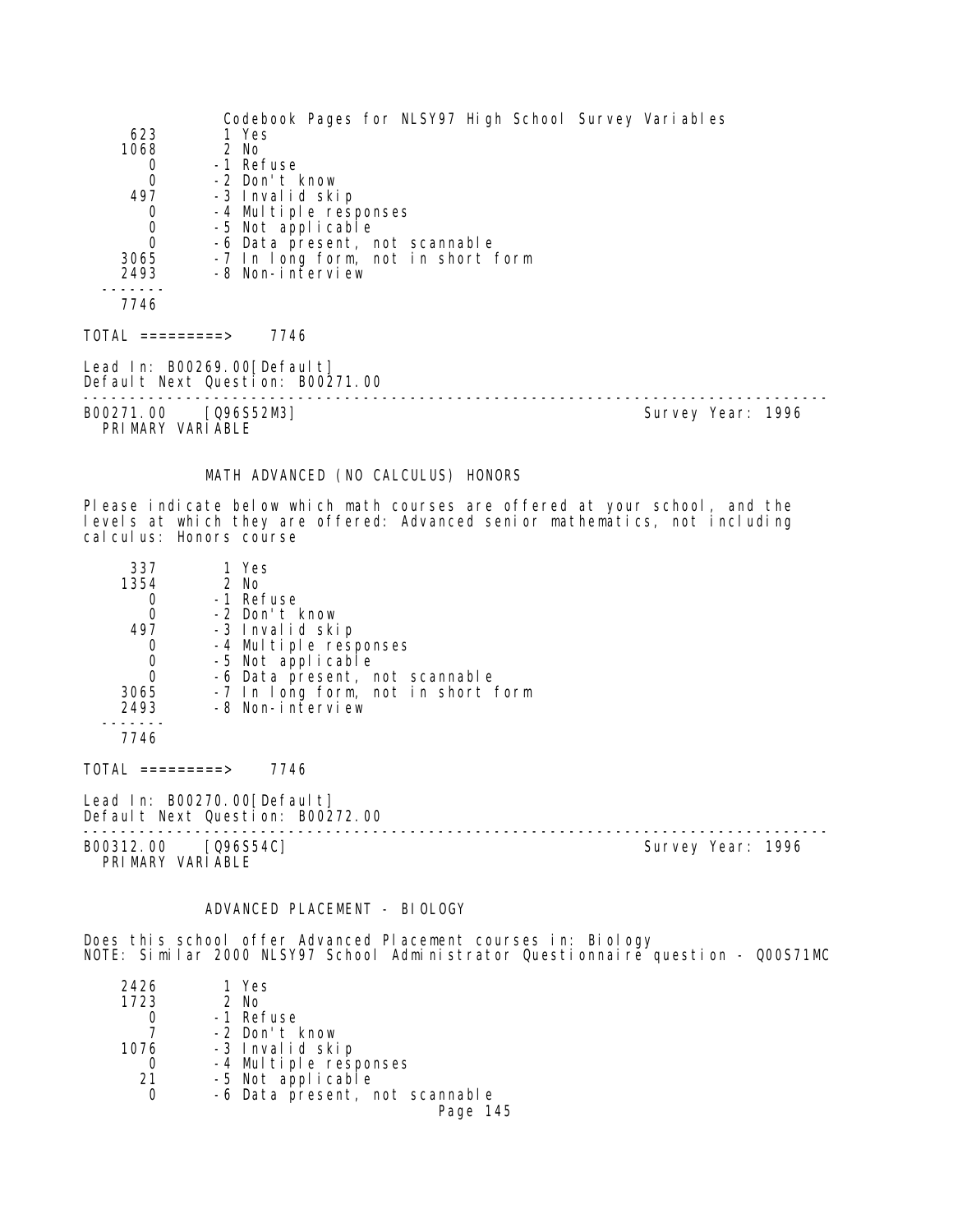Codebook Pages for NLSY97 High School Survey Variables 0 -7 In long form, not in short form<br>2493 -8 Non-interview -8 Non-interview ------- 7746 TOTAL =========> 7746

Lead In: B00311.00 [Default] Default Next Question: B00313.00

-------------------------------------------------------------------------------- B00313.00 [Q96S54D] PRI MARY VARI ABLE

ADVANCED PLACEMENT - CALCULUS

Does this school offer Advanced Placement courses in: Calculus NOTE: Similar 2000 NLSY97 School Administrator Questionnaire question - Q00S71ME

| 1282         | 1 Yes                              |
|--------------|------------------------------------|
| 670          | 2 No                               |
|              | -1 Refuse                          |
| 0            | -2 Don't know                      |
| 236          | -3 Invalid skip                    |
|              | -4 Multiple responses              |
| 0            | -5 Not applicable                  |
| $\mathbf{0}$ | -6 Data present, not scannable     |
| 3065         | -7 In long form, not in short form |
| 2493         | -8 Non-interview                   |
|              |                                    |
|              |                                    |

TOTAL =========> 7746

Lead In: B00312.00 [Default] Default Next Question: B00314.00

-------------------------------------------------------------------------------- B00314.00 [Q96S54E] Survey Year: 1996 PRIMARY VARIABLE

# ADVANCED PLACEMENT - COMPUTER SCIENCE

Does this school offer Advanced Placement courses in: Computer Science NOTE: Similar 2000 NLSY97 School Administrator Questionnaire question - Q00S71MD

| 390  | 1 Yes                              |
|------|------------------------------------|
| 1501 | $2$ No                             |
|      | -1 Refuse                          |
|      | -2 Don't know                      |
| 297  | -3 Invalid skip                    |
|      | -4 Multiple responses              |
|      | -5 Not applicable                  |
| O    | -6 Data present, not scannable     |
| 3065 | -7 In long form, not in short form |
| 2493 | -8 Non-interview                   |
|      |                                    |
| 7746 |                                    |

 $TOTAL$  ========> 7746

Lead In: B00313.00[Default] Default Next Question: B00315.00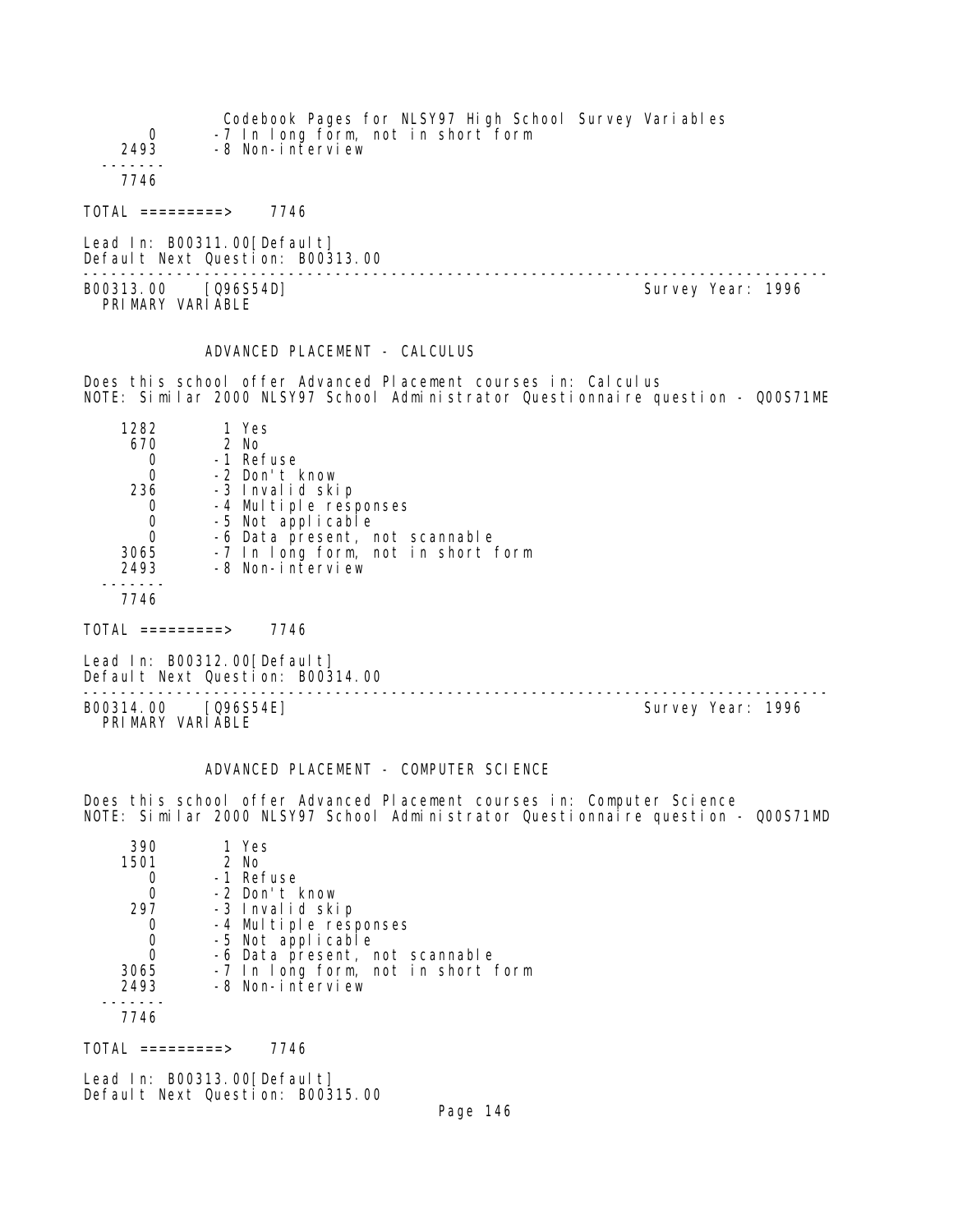B00315.00 [Q96S54F] PRIMARY VARIABLE

--------------------------------------------------------------------------------

# ADVANCED PLACEMENT - ECONOMICS

Does this school offer Advanced Placement courses in: Economics NOTE: Similar 2000 NLSY97 School Administrator Questionnaire question - Q00S71MG

| 2308 | 1 Yes                              |
|------|------------------------------------|
| 1772 | $2$ No                             |
|      | -1 Refuse                          |
|      | -2 Don't know                      |
| 1145 | -3 Invalid skip                    |
|      | -4 Multiple responses              |
| 21   | -5 Not applicable                  |
| 0    | -6 Data present, not scannable     |
| O    | -7 In long form, not in short form |
| 2493 | -8 Non-interview                   |
|      |                                    |
| 7746 |                                    |
|      |                                    |

 $TOTAL$  =========> 7746

Lead In: B00314.00 [Default] Default Next Question: B00316.00

B00316.00 [Q96S54G] PRIMARY VARIABLE

--------------------------------------------------------------------------------

#### ADVANCED PLACEMENT - ENGLISH

Does this school offer Advanced Placement courses in: English NOTE: Similar 2000 NLSY97 School Administrator Questionnaire question - Q00S71MH

| 3048 | 1 Yes                              |
|------|------------------------------------|
| 1119 | 2 No                               |
|      | -1 Refuse                          |
|      | -2 Don't know                      |
| 1056 | -3 Invalid skip                    |
| 2    | -4 Multiple responses              |
| 21   | -5 Not applicable                  |
| O    | -6 Data present, not scannable     |
| 0    | -7 In long form, not in short form |
| 2493 | -8 Non-interview                   |
|      |                                    |
| 7746 |                                    |

 $TOTAL$  =========> 7746

Lead In: B00315.00 [Default] Default Next Question: B00317.00

-------------------------------------------------------------------------------- B00317.00 [Q96S54H] PRIMARY VARIABLE

#### ADVANCED PLACEMENT - US HISTORY

Does this school offer Advanced Placement courses in: U.S. History NOTE: Similar 2000 NLSY97 School Administrator Questionnaire question - Q00S71MI Page 147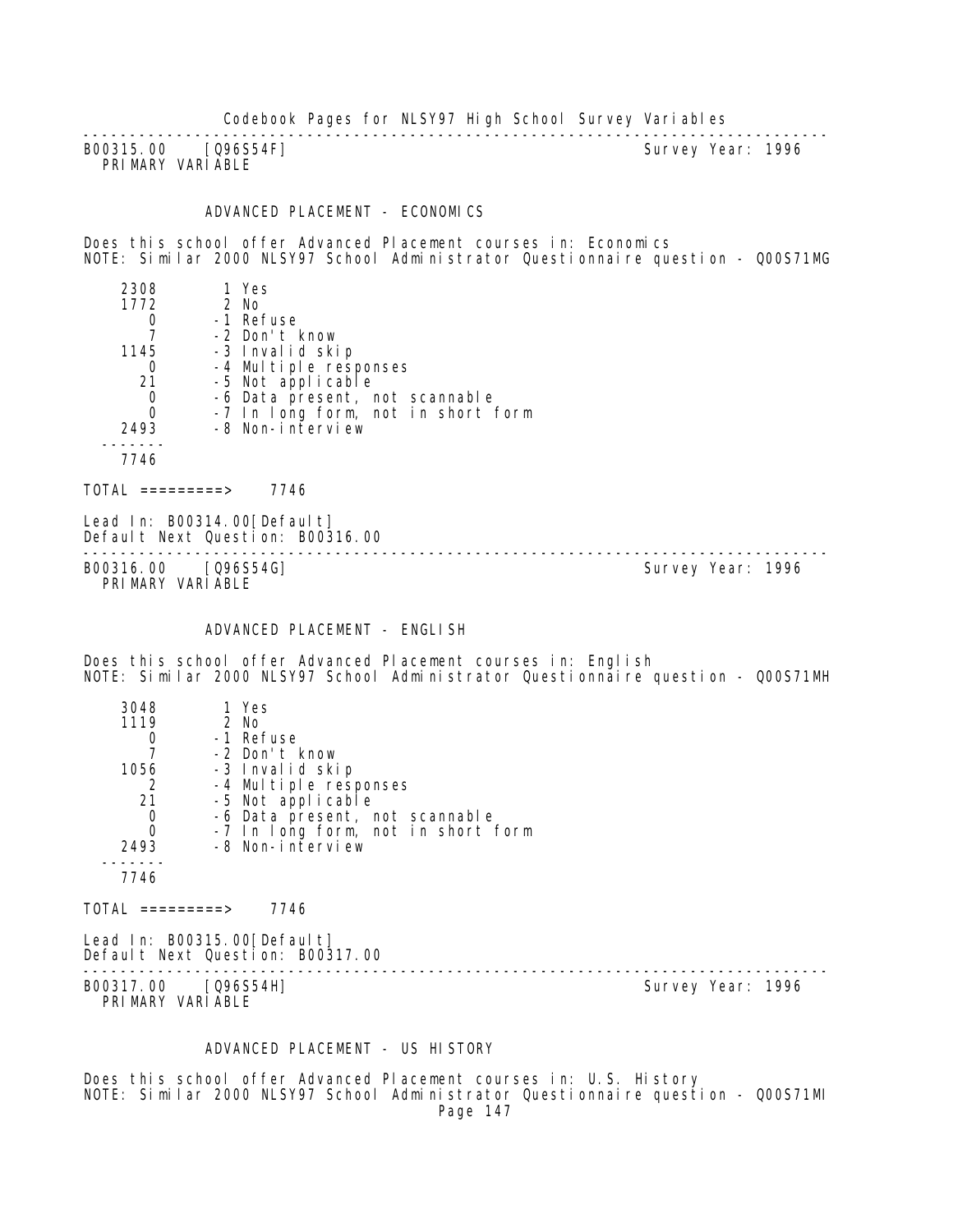| 1140                                | 1 Yes                                                           |                   |
|-------------------------------------|-----------------------------------------------------------------|-------------------|
| 806                                 | 2 No                                                            |                   |
| $\mathbf 0$                         | -1 Refuse                                                       |                   |
| $\mathbf 0$                         | -2 Don't know                                                   |                   |
| 242                                 | -3 Invalid skip                                                 |                   |
|                                     | -4 Multiple responses                                           |                   |
| $\begin{matrix}0\\0\\0\end{matrix}$ | -5 Not applicable                                               |                   |
|                                     | -6 Data present, not scannable                                  |                   |
| 3065                                | -7 In long form, not in short form                              |                   |
| 2493                                | -8 Non-interview                                                |                   |
| 7746                                |                                                                 |                   |
| TOTAL =========>                    | 7746                                                            |                   |
|                                     | Lead In: B00316.00[Default]<br>Default Next Question: B00318.00 |                   |
| B00318.00                           | [Q96S541]                                                       | Survey Year: 1996 |

PRIMARY VARIABLE

## ADVANCED PLACEMENT - US POLITICS

Does this school offer Advanced Placement courses in: U.S. Government/Politics NOTE: Similar 2000 NLSY97 School Administrator Questionnaire question - Q00S71MJ

| 519      | 1 Yes                              |
|----------|------------------------------------|
| 1389     | 2 No                               |
|          | -1 Refuse                          |
| $\Omega$ | -2 Don't know                      |
| 280      | -3 Invalid skip                    |
| 0        | -4 Multiple responses              |
| 0        | -5 Not applicable                  |
| Ω        | -6 Data present, not scannable     |
| 3065     | -7 In long form, not in short form |
| 2493     | -8 Non-interview                   |
|          |                                    |
| 7746     |                                    |

 $TOTAL$  ========> 7746

Lead In: B00317.00 [Default] Default Next Question: B00319.00

B00319.00 [Q96S54J] PRIMARY VARIABLE

--------------------------------------------------------------------------------

# ADVANCED PLACEMENT - COMPARATIVE POLITICS

Does this school offer Advanced Placement courses in: Comparative Government/Politics NOTE: Similar 2000 NLSY97 School Administrator Questionnaire question - Q00S71MK

| 1 Yes                 |
|-----------------------|
| 2 No                  |
| -1 Refuse             |
| -2 Don't know         |
| -3 Invalid skip       |
| -4 Multiple responses |
| -5 Not applicable     |
|                       |

Page 148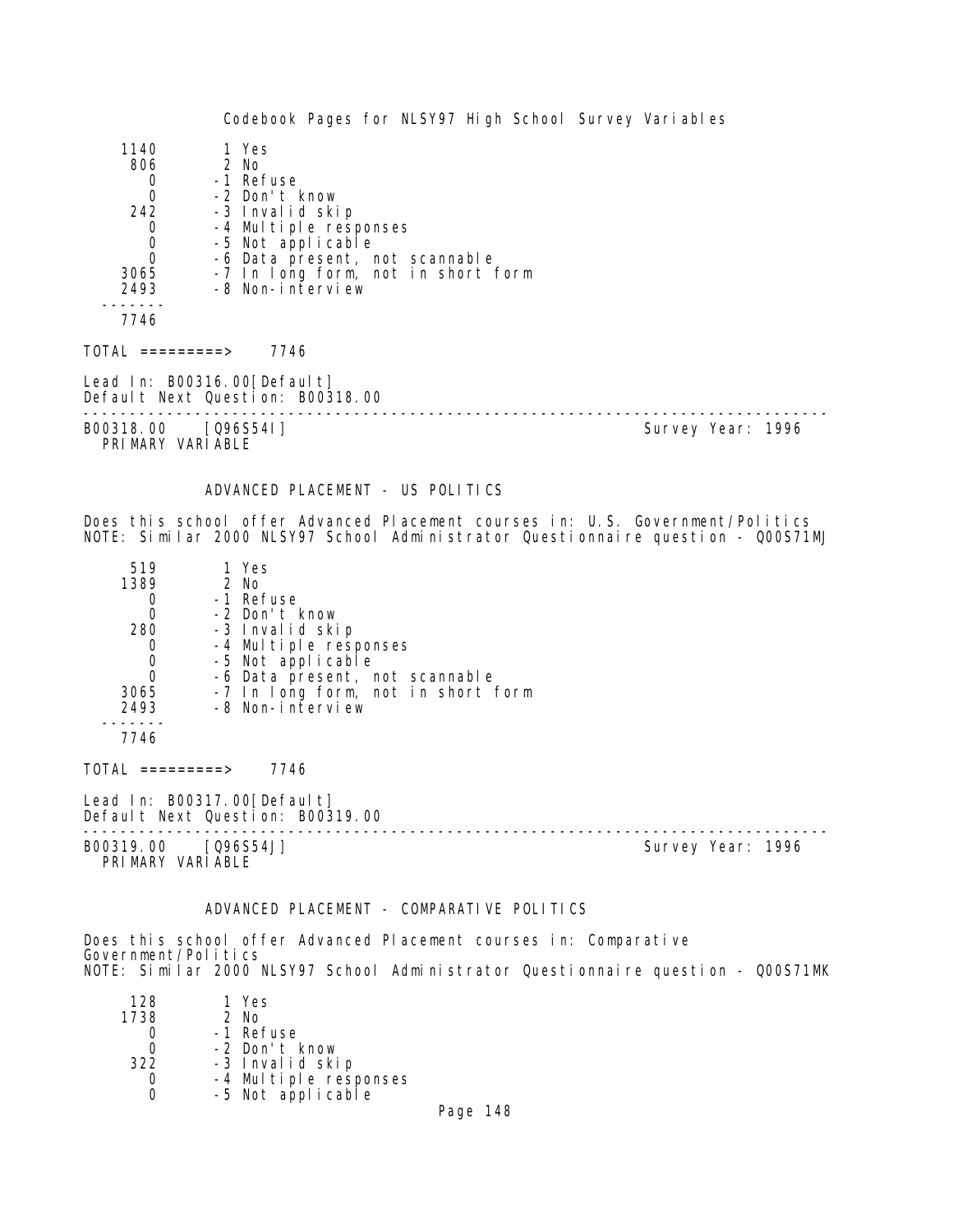| 0<br>3065<br>2493                       | -6 Data present, not scannable<br>-7 In long form, not in short form<br>-8 Non-interview | Codebook Pages for NLSY97 High School Survey Variables |                   |  |
|-----------------------------------------|------------------------------------------------------------------------------------------|--------------------------------------------------------|-------------------|--|
| 7746                                    |                                                                                          |                                                        |                   |  |
| TOTAL =========>                        | 7746                                                                                     |                                                        |                   |  |
|                                         | Lead In: B00318.00[Default]<br>Default Next Question: B00320.00                          |                                                        |                   |  |
| B00320.00 [Q96S54K]<br>PRIMARY VARIABLE |                                                                                          |                                                        | Survey Year: 1996 |  |

## ADVANCED PLACEMENT - PSYCHOLOGY

Does this school offer Advanced Placement courses in: Psychology NOTE: Similar 2000 NLSY97 School Administrator Questionnaire question - Q00S71MM

| 970  | 1 Yes                                      |
|------|--------------------------------------------|
| 3119 | $2$ No                                     |
|      | -1 Refuse                                  |
|      | -2 Don't know                              |
| 1135 | -3 Invalid skip                            |
|      |                                            |
| 21   | -4 Multiple responses<br>-5 Not applicable |
| O    | -6 Data present, not scannable             |
| 0    | -7 In long form, not in short form         |
| 2493 | -8 Non-interview                           |
|      |                                            |
|      |                                            |

 $TOTAL$  =========> 7746

Lead In: B00319.00 [Default] Default Next Question: B00321.00

B00321.00 [Q96S54L] PRIMARY VARIABLE

--------------------------------------------------------------------------------

### ADVANCED PLACEMENT - EUROPEAN HISTORY

Does this school offer Advanced Placement courses in: European History NOTE: Similar 2000 NLSY97 School Administrator Questionnaire question - Q00S71ML

| 1 Yes                              |
|------------------------------------|
| $2$ No                             |
| -1 Refuse                          |
| -2 Don't know                      |
| -3 Invalid skip                    |
| -4 Multiple responses              |
| -5 Not applicable                  |
| -6 Data present, not scannable     |
| -7 In long form, not in short form |
| -8 Non-interview                   |
|                                    |
|                                    |
|                                    |

 $TOTAL$  =========> 7746

Lead In: B00320.00[Default]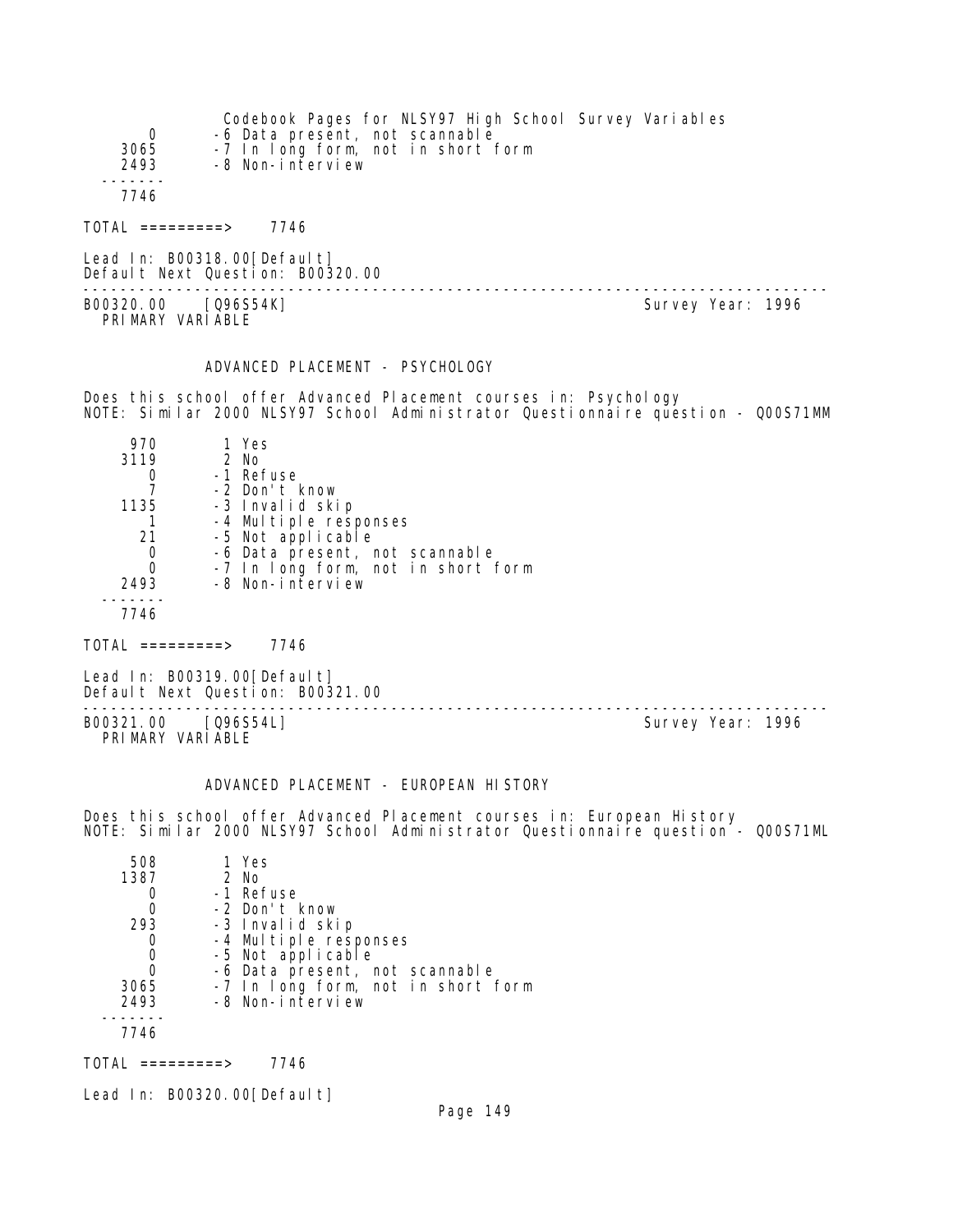Codebook Pages for NLSY97 High School Survey Variables Default Next Question: B00322.00

-------------------------------------------------------------------------------- B00322.00 [Q96S54M] PRIMARY VARIABLE

#### ADVANCED PLACEMENT - FRENCH

Does this school offer Advanced Placement courses in: French NOTE: Similar 2000 NLSY97 School Administrator Questionnaire question - Q00S71MN

 593 1 Yes 1312 2 No 0 -1 Refuse 0 -2 Don't know 282 -3 Invalid skip 1 -4 Multiple responses<br>0 -5 Not applicable 0 -5 Not applicable 0 -6 Data present, not scannable 3065 -7 In long form, not in short form 2493 -8 Non-interview ------- 7746

 $TOTAL$  ========> 7746

Lead In: B00321.00 [Default] Default Next Question: B00323.00

-------------------------------------------------------------------------------- B00323.00 [Q96S54N] PRIMARY VARIABLE

#### ADVANCED PLACEMENT - GERMAN

Does this school offer Advanced Placement courses in: German NOTE: Similar 2000 NLSY97 School Administrator Questionnaire question - Q00S71MP

| 227<br>1653                              | 1 Yes<br>2 No                                                    |  |                   |  |
|------------------------------------------|------------------------------------------------------------------|--|-------------------|--|
| $\begin{matrix} 0 \\ 0 \end{matrix}$     | -1 Refuse                                                        |  |                   |  |
|                                          | -2 Don't know                                                    |  |                   |  |
| 308                                      | -3 Invalid skip                                                  |  |                   |  |
| 0                                        | -4 Multiple responses                                            |  |                   |  |
| $\mathbf 0$                              | -5 Not applicable                                                |  |                   |  |
| $\mathbf 0$                              | -6 Data present, not scannable                                   |  |                   |  |
| 3065                                     | -7 In long form, not in short form                               |  |                   |  |
| 2493                                     | -8 Non-interview                                                 |  |                   |  |
| 7746                                     |                                                                  |  |                   |  |
| TOTAL =========>                         | 7746                                                             |  |                   |  |
|                                          | Lead In: B00322.00 [Default]<br>Default Next Question: B00324.00 |  |                   |  |
| B00292.00 [Q96S52R4]<br>PRIMARY VARIABLE |                                                                  |  | Survey Year: 1996 |  |

## MATH COMPUTER PROGRAMMING UNIVERSITY

Please indicate below which math courses are offered at your school, and the Page 150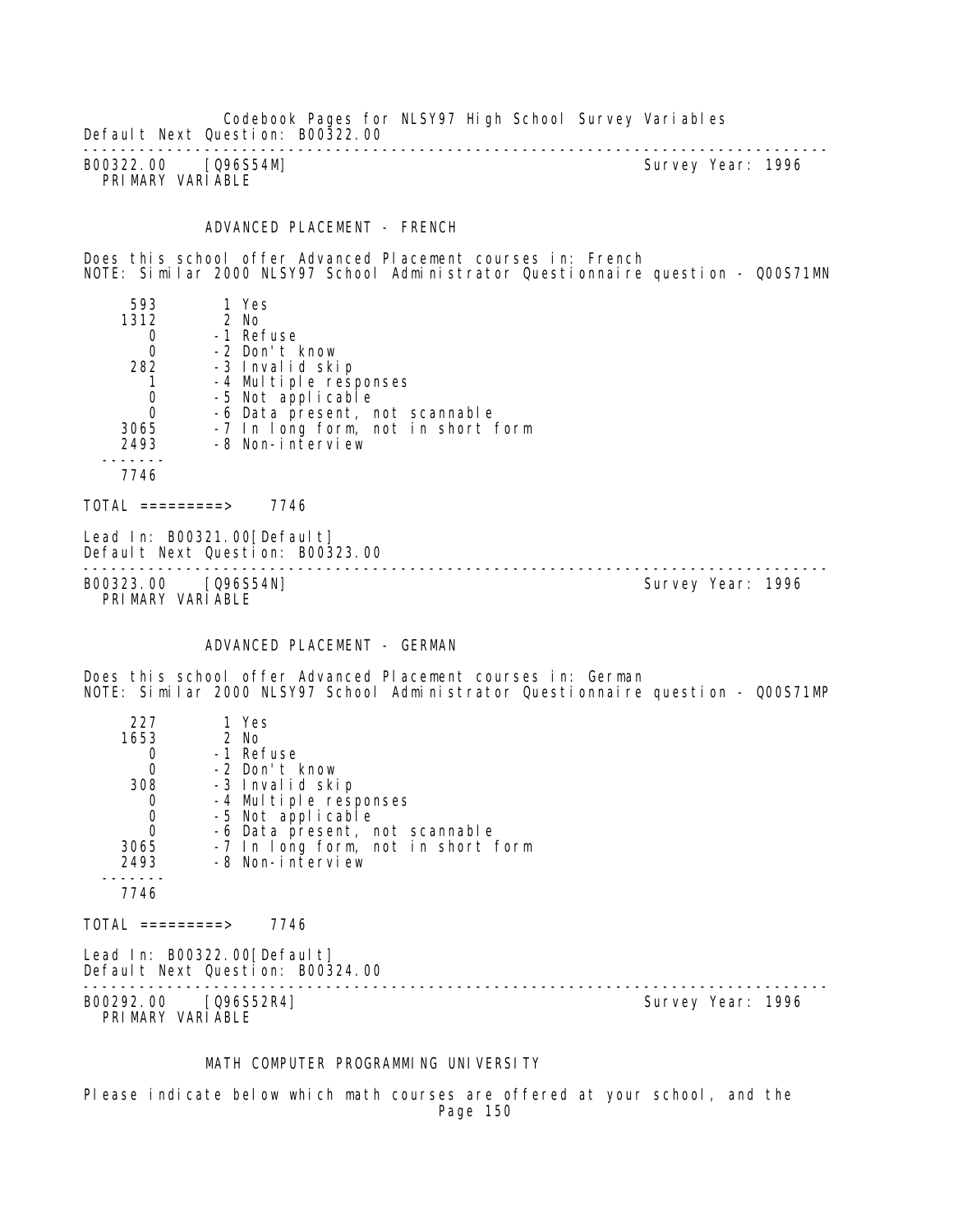Codebook Pages for NLSY97 High School Survey Variables levels at which they are offered: Computer programming: University/college level course

| 537<br>3753<br>0<br>$\overline{7}$<br>952<br>0<br>4<br>0<br>0<br>2493               | 1 Yes<br>2 No<br>-1 Refuse<br>-2 Don't know<br>-3 Invalid skip<br>-4 Multiple responses<br>-5 Not applicable<br>-6 Data present, not scannable<br>-7 In long form, not in short form<br>-8 Non-interview |                   |
|-------------------------------------------------------------------------------------|----------------------------------------------------------------------------------------------------------------------------------------------------------------------------------------------------------|-------------------|
| 7746                                                                                |                                                                                                                                                                                                          |                   |
| TOTAL =========> 7746                                                               |                                                                                                                                                                                                          |                   |
|                                                                                     | Lead In: B00291.00[Default]<br>Default Next Question: B00293.00<br>______________________                                                                                                                |                   |
| B00293.00 [Q96S53A]<br>PRIMARY VARIABLE                                             |                                                                                                                                                                                                          | Survey Year: 1996 |
|                                                                                     | HONOR COURSES - ENGLISH 9TH GRADE                                                                                                                                                                        |                   |
|                                                                                     | Does this school offer honors courses in: 9th grade English                                                                                                                                              |                   |
| 1268<br>703<br>0<br>$\overline{0}$<br>216<br>$\mathbf{1}$<br>0<br>0<br>3065<br>2493 | 1 Yes<br>2 No<br>-1 Refuse<br>-2 Don't know<br>-3 Invalid skip<br>-4 Multiple responses<br>-5 Not applicable<br>-6 Data present, not scannable<br>-7 In long form, not in short form<br>-8 Non-interview |                   |
| 7746                                                                                |                                                                                                                                                                                                          |                   |
| TOTAL =========> 7746                                                               |                                                                                                                                                                                                          |                   |
|                                                                                     | Lead In: B00292.00[Default]<br>Default Next Question: B00294.00                                                                                                                                          |                   |
| B00294.00<br>PRIMARY VARIABLE                                                       | [Q96S53B]                                                                                                                                                                                                | Survey Year: 1996 |
|                                                                                     | HONOR COURSES - ENGLISH 10TH GRADE                                                                                                                                                                       |                   |
|                                                                                     | Does this school offer honors courses in: 10th grade English                                                                                                                                             |                   |
| 1408<br>572<br>0<br>0<br>207                                                        | 1 Yes<br>2 No<br>-1 Refuse<br>-2 Don't know<br>-3 Invalid skip                                                                                                                                           |                   |

Page 151

 1 -4 Multiple responses 0 -5 Not applicable

0 -6 Data present, not scannable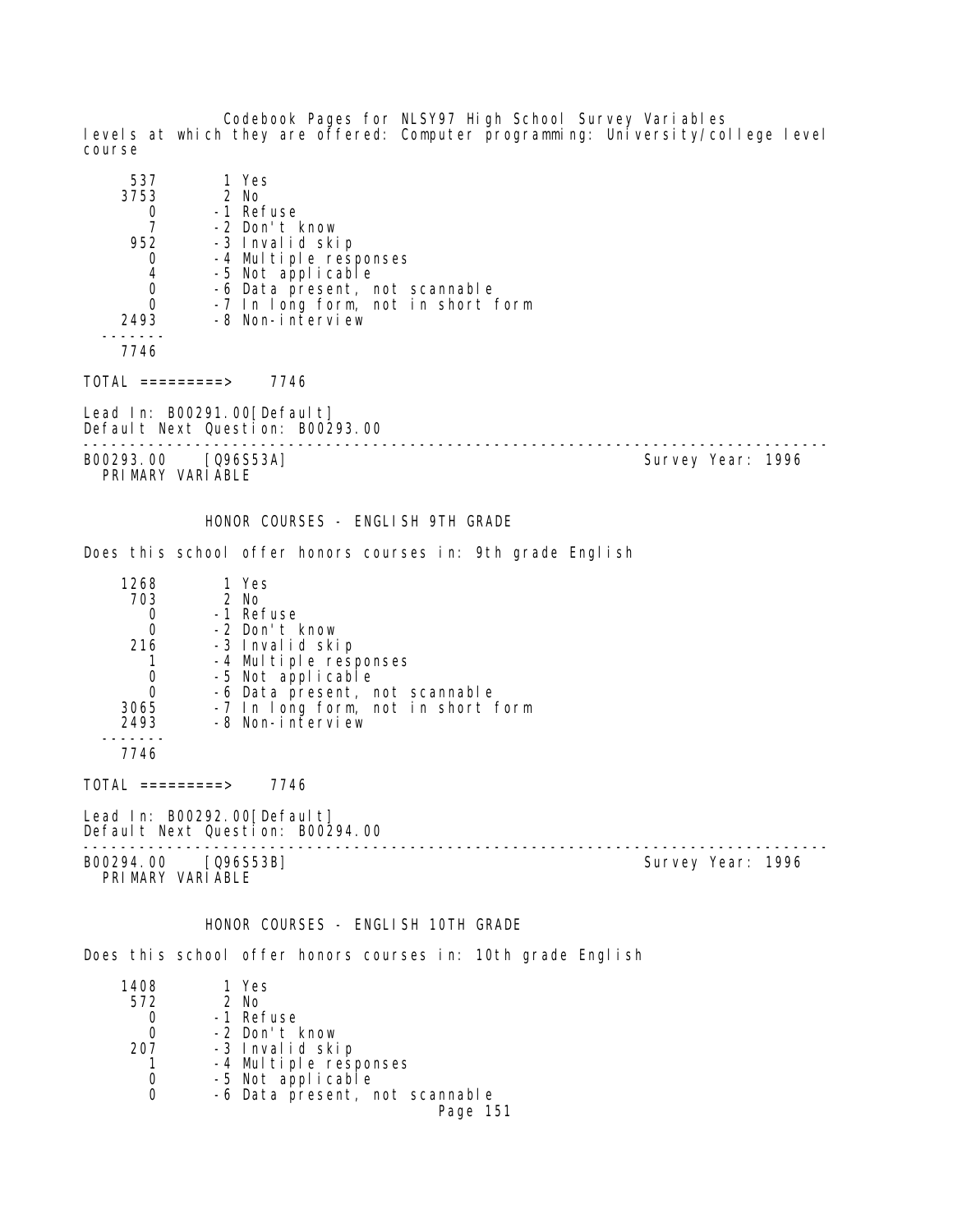| 3065<br>2493                                                               | -8 Non-interview                                                                                                                     | Codebook Pages for NLSY97 High School Survey Variables<br>-7 In long form, not in short form |                   |  |
|----------------------------------------------------------------------------|--------------------------------------------------------------------------------------------------------------------------------------|----------------------------------------------------------------------------------------------|-------------------|--|
| 7746                                                                       |                                                                                                                                      |                                                                                              |                   |  |
|                                                                            | $TOTAL$ =========> 7746                                                                                                              |                                                                                              |                   |  |
|                                                                            | Lead In: B00293.00 [Default]<br>Default Next Question: B00295.00                                                                     |                                                                                              |                   |  |
|                                                                            | B00295.00 [096S53C]<br>PRIMARY VARIABLE                                                                                              |                                                                                              | Survey Year: 1996 |  |
|                                                                            |                                                                                                                                      | HONOR COURSES - ENGLISH 11TH GRADE                                                           |                   |  |
|                                                                            |                                                                                                                                      | Does this school offer honors courses in: 11th grade English                                 |                   |  |
| 1506<br>476<br>0<br>$\mathbf{0}$<br>$\mathbf{1}$<br>0<br>0<br>3065<br>2493 | 1 Yes<br>2 No<br>-1 Refuse<br>-2 Don't know<br>205 -3 Invalid skip<br>-4 Multiple responses<br>-5 Not applicable<br>-8 Non-interview | -6 Data present, not scannable<br>-7 In long form, not in short form                         |                   |  |
| 7746                                                                       |                                                                                                                                      |                                                                                              |                   |  |
|                                                                            | TOTAL =========> 7746                                                                                                                |                                                                                              |                   |  |
|                                                                            | Lead In: B00294.00 [Default]<br>Default Next Question: B00296.00                                                                     |                                                                                              |                   |  |
|                                                                            | B00296.00 [Q96S53D]<br>PRIMARY VARIABLE                                                                                              |                                                                                              | Survey Year: 1996 |  |
|                                                                            |                                                                                                                                      | HONOR COURSES - ENGLISH 12TH GRADE                                                           |                   |  |
|                                                                            |                                                                                                                                      | Does this school offer honors courses in: 12th grade English                                 |                   |  |
| 3723<br>642<br>0<br>6<br>864<br>1<br>17<br>0<br>0<br>2493                  | 1 Yes<br>2 No<br>-1 Refuse<br>-2 Don't know<br>-3 Invalid skip<br>-4 Multiple responses<br>-5 Not applicable<br>-8 Non-interview     | -6 Data present, not scannable<br>-7 In long form, not in short form                         |                   |  |
| 7746                                                                       |                                                                                                                                      |                                                                                              |                   |  |
|                                                                            | $TOTAL$ =========> 7746                                                                                                              |                                                                                              |                   |  |
|                                                                            | Lead In: B00295.00 [Default]<br>Default Next Question: B00297.00                                                                     |                                                                                              |                   |  |
| B00297.00                                                                  | [Q96S53E]                                                                                                                            | Page 152                                                                                     | Survey Year: 1996 |  |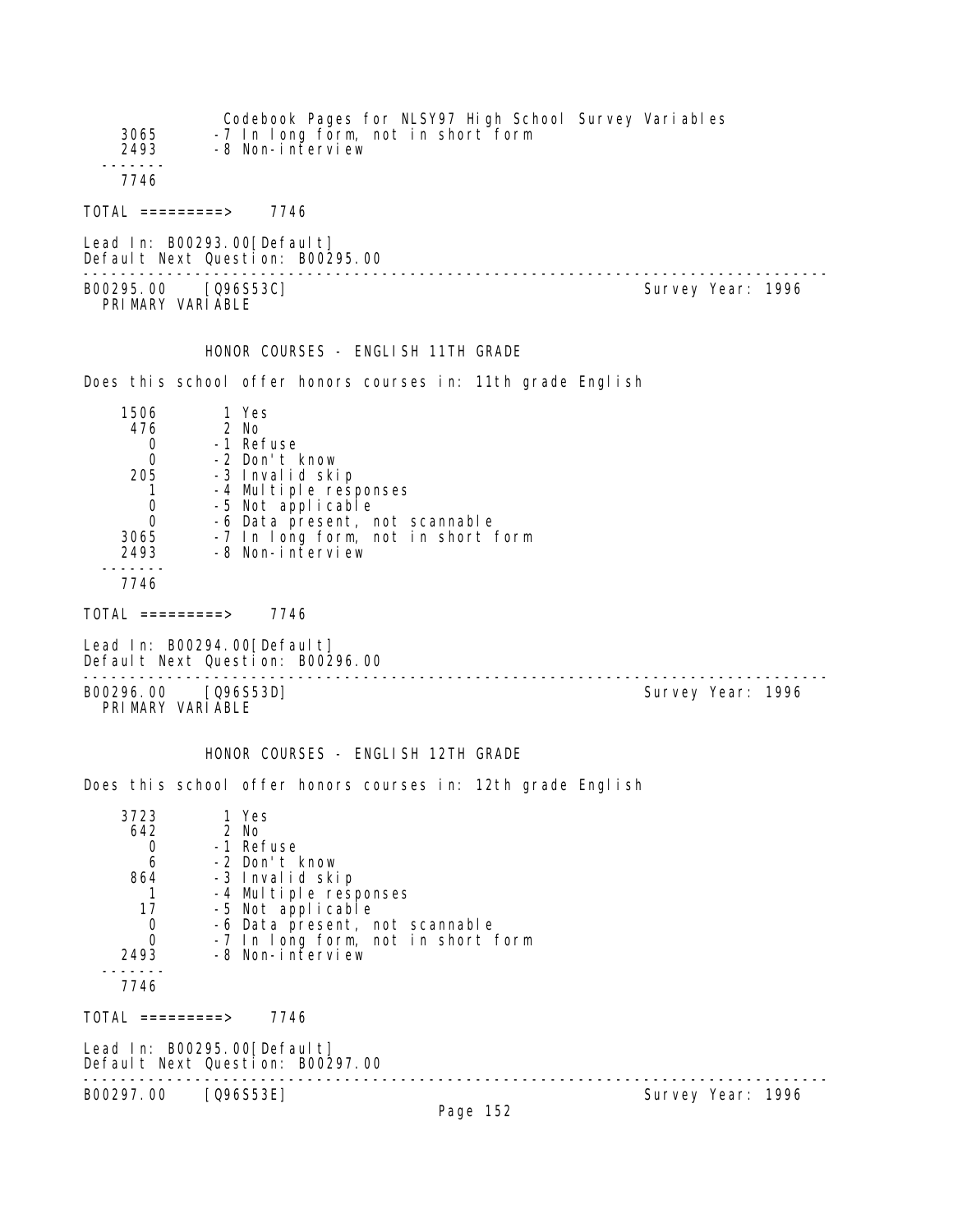Codebook Pages for NLSY97 High School Survey Variables PRI MARY VARI ABLE

HONOR COURSES - US HISTORY

Does this school offer honors courses in: U.S. History

| 3197 | 1 Yes                              |
|------|------------------------------------|
| 1154 | $2$ No                             |
|      | -1 Refuse                          |
| 6    | -2 Don't know                      |
| 878  | -3 Invalid skip                    |
|      | -4 Multiple responses              |
| 17   | -5 Not applicable                  |
|      | -6 Data present, not scannable     |
|      | -7 In long form, not in short form |
| 2493 | -8 Non-interview                   |
|      |                                    |
| 7746 |                                    |

 $TOTAL$  ========> 7746

Lead In: B00296.00 [Default] Default Next Question: B00298.00

-------------------------------------------------------------------------------- B00298.00 [Q96S53F] PRIMARY VARIABLE

HONOR COURSES - EUROPEAN HISTORY

Does this school offer honors courses in: European History

| 1776 | 1 Yes                              |
|------|------------------------------------|
| 2496 | 2 No                               |
|      | -1 Refuse                          |
| 6    | -2 Don't know                      |
| 958  | -3 Invalid skip                    |
|      | -4 Multiple responses              |
| 17   | -5 Not applicable                  |
| O    | -6 Data present, not scannable     |
| Ω    | -7 In long form, not in short form |
| 2493 | -8 Non-interview                   |
|      |                                    |

7746

 $TOTAL$  =========> 7746

Lead In: B00297.00[Default] Default Next Question: B00299.00

B00299.00 [Q96S53G] Survey Year: 1996 PRIMARY VARIABLE

--------------------------------------------------------------------------------

# HONOR COURSES- ECONOMICS

Does this school offer honors courses in: Economics

| 683  | 1 Yes         |
|------|---------------|
| 1230 | $2$ No        |
| Ω    | -1 Refuse     |
| O    | -2 Don't know |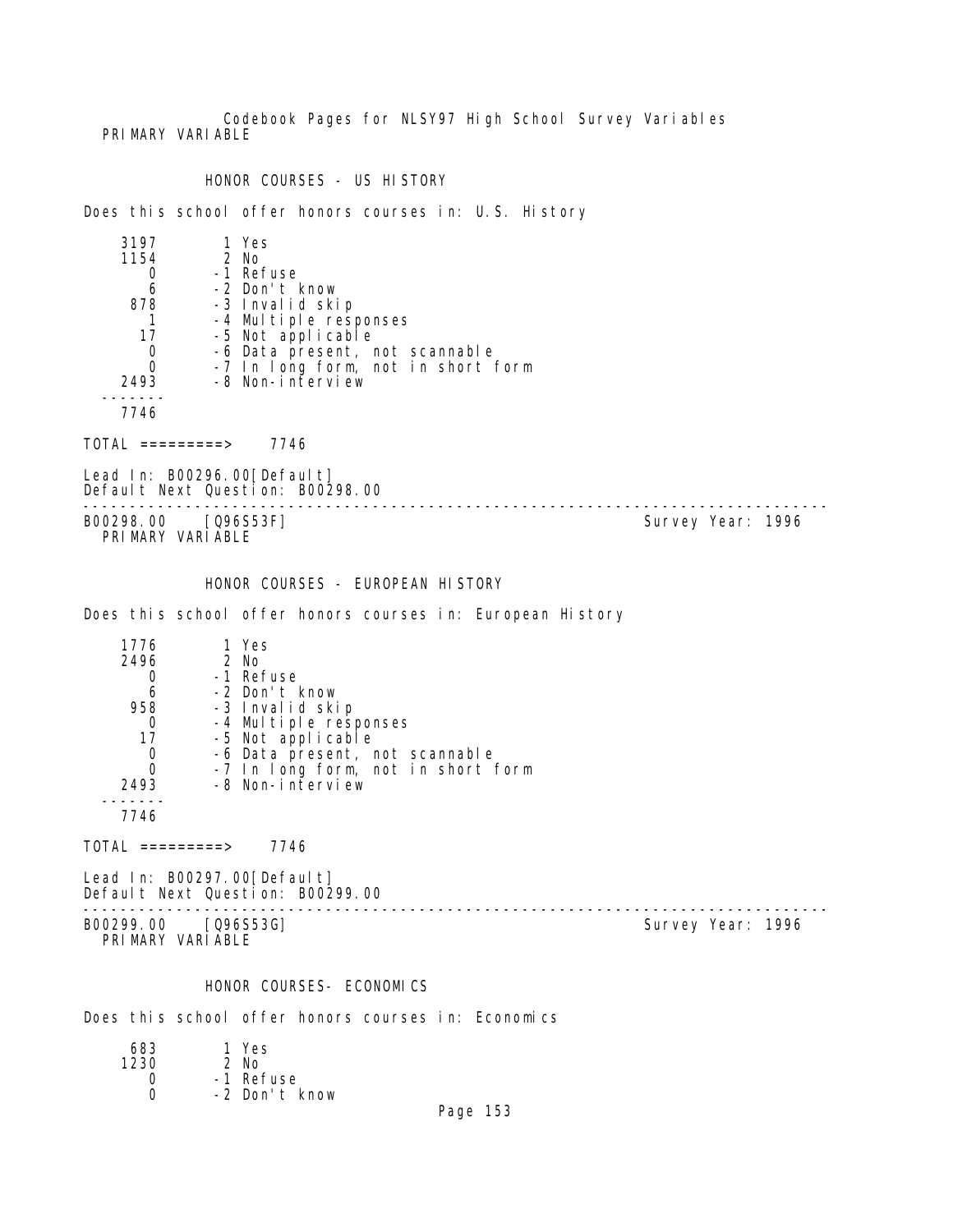| 274<br>Ŧ<br>0<br>0<br>3065<br>2493                                             | Codebook Pages for NLSY97 High School Survey Variables<br>-3 Invalid skip<br>-4 Multiple responses<br>-5 Not applicable<br>-6 Data present, not scannable<br>-7 In long form, not in short form<br>-8 Non-interview |                   |  |
|--------------------------------------------------------------------------------|---------------------------------------------------------------------------------------------------------------------------------------------------------------------------------------------------------------------|-------------------|--|
| 7746                                                                           |                                                                                                                                                                                                                     |                   |  |
| $TOTAL$ =========> 7746                                                        |                                                                                                                                                                                                                     |                   |  |
| Lead In: B00298.00 [Default]<br>Default Next Question: B00300.00               | ---------------------------                                                                                                                                                                                         |                   |  |
| B00300.00 [Q96S53H]<br>PRIMARY VARIABLE                                        |                                                                                                                                                                                                                     | Survey Year: 1996 |  |
|                                                                                | HONOR COURSES - POLITICS                                                                                                                                                                                            |                   |  |
|                                                                                | Does this school offer honors courses in: Government/Politics/Civics                                                                                                                                                |                   |  |
| 893<br>1 Yes<br>1043<br>$2$ No<br>0<br>0<br>251<br>1<br>0<br>0<br>3065<br>2493 | -1 Refuse<br>-2 Don't know<br>-3 Invalid skip<br>-4 Multiple responses<br>-5 Not applicable<br>-6 Data present, not scannable<br>-7 In long form, not in short form<br>-8 Non-interview                             |                   |  |
| 7746                                                                           |                                                                                                                                                                                                                     |                   |  |
| $TOTAL$ =========> 7746                                                        |                                                                                                                                                                                                                     |                   |  |
| Lead In: B00299.00 [Default]<br>Default Next Question: B00301.00               | --------------                                                                                                                                                                                                      |                   |  |
| B00301.00 [Q96S53I]<br>PRIMARY VARIABLE                                        |                                                                                                                                                                                                                     | Survey Year: 1996 |  |
|                                                                                | HONOR COURSES - FRENCH                                                                                                                                                                                              |                   |  |
|                                                                                | Does this school offer honors courses in: French                                                                                                                                                                    |                   |  |
| 912<br>1 Yes<br>2 No<br>1016<br>0<br>0<br>260<br>0<br>0<br>0<br>3065<br>2493   | -1 Refuse<br>-2 Don't know<br>-3 Invalid skip<br>-4 Multiple responses<br>-5 Not applicable<br>-6 Data present, not scannable<br>-7 In long form, not in short form<br>-8 Non-interview                             |                   |  |

7746

 $TOTAL$  ========> 7746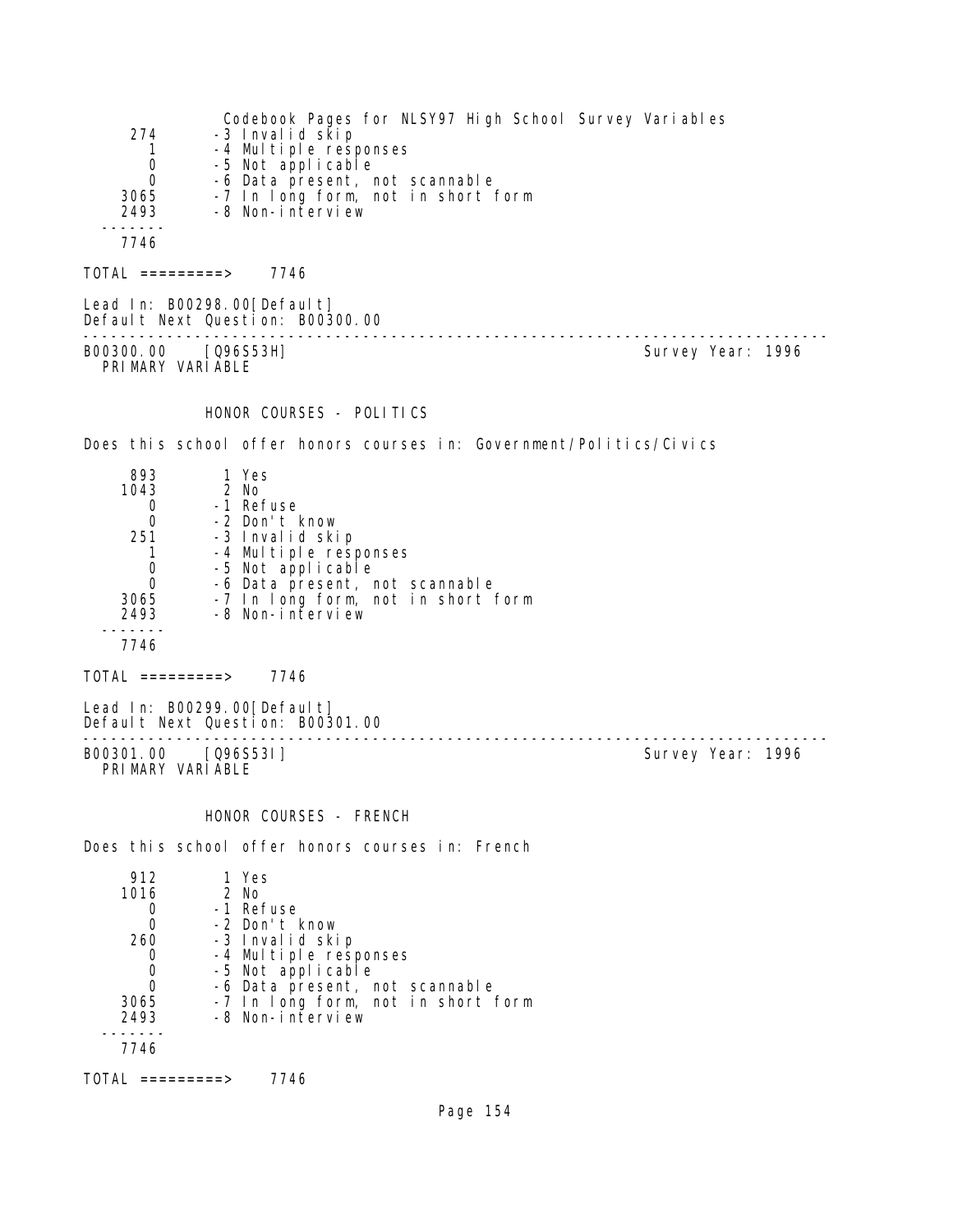Codebook Pages for NLSY97 High School Survey Variables Lead In: B00300.00 [Default] Default Next Question: B00302.00 -------------------------------------------------------------------------------- B00302.00 [Q96S53J] Survey Year: 1996 PRIMARY VARIABLE

## HONOR COURSES - GERMAN

Does this school offer honors courses in: German

 392 1 Yes 1495 2 No 0 -1 Refuse<br>0 -2 Don't H  $0$   $-2$  Don't know<br>301  $-3$  Invalid ski 301 -3 Invalid skip 0 -4 Multiple responses<br>0 -5 Not applicable 0 -5 Not applicable 0 -6 Data present, not scannable 3065 -7 In long form, not in short form 2493 -8 Non-interview ------- 7746

 $TOTAL$  ========> 7746

Lead In: B00301.00 [Default] Default Next Question: B00303.00

-------------------------------------------------------------------------------- B00303.00 [Q96S53K] Survey Year: 1996 PRIMARY VARIABLE

#### HONOR COURSES - SPANISH

Does this school offer honors courses in: Spanish

| 2598 | 1 Yes                              |
|------|------------------------------------|
| 1728 | $2$ No                             |
|      | -1 Refuse                          |
| 6    | -2 Don't know                      |
| 903  | -3 Invalid skip                    |
|      | -4 Multiple responses              |
| 17   | -5 Not applicable                  |
|      | -6 Data present, not scannable     |
|      | -7 In long form, not in short form |
| 2493 | -8 Non-interview                   |
|      |                                    |
| 7746 |                                    |
|      |                                    |

 $TOTAL$  =========> 7746

Lead In: B00302.00 [Default] Default Next Question: B00304.00 -------------------------------------------------------------------------------- B00304.00 [Q96S53L]

PRIMARY VARIABLE

#### HONOR COURSES - LATIN

Does this school offer honors courses in: Latin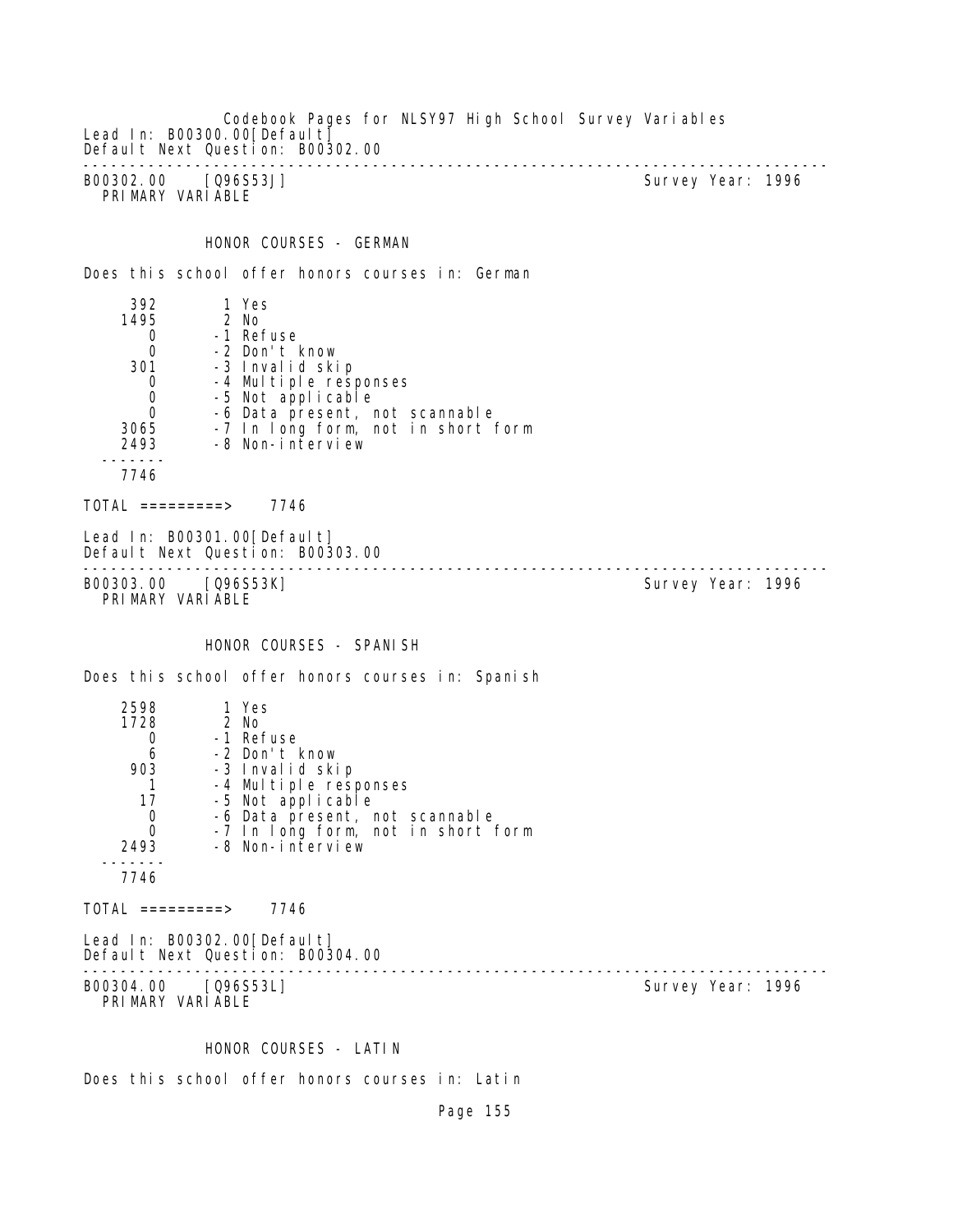Codebook Pages for NLSY97 High School Survey Variables 394 1 Yes<br>1483 2 No 1483 2 No 0 -1 Refuse<br>0 -2 Don't H 0 -2 Don't know 311 -3 Invalid skip 0 -4 Multiple responses 0 -5 Not applicable<br>0 -6 Data present 0 -6 Data present, not scannable<br>3065 -7 In Long form, not in short 3065 -7 In long form, not in short form -8 Non-interview 7746 TOTAL =========> 7746 Lead In: B00303.00[Default] Default Next Question: B00305.00 -------------------------------------------------------------------------------- B00305.00 [Q96S53M] PRI MARY VARI ABLE HONOR COURSES - NON-EUROPEAN LANGUAGE Does this school offer honors courses in: A non-European language 147 1 Yes 01 2 No<br>0 -1 Re1 0 -1 Refuse 0 -2 Don't know 339 -3 Invalid skip 1 -4 Multiple responses 0 -5 Not applicable<br>0 -6 Data present r 0 -6 Data present, not scannable<br>3065 -7 In Iong form, not in short 3065 -7 In long form, not in short form -8 Non-interview ------- 7746 TOTAL =========> 7746 Lead In: B00304.00 [Default] Default Next Question: B00306.00 -------------------------------------------------------------------------------- Survey Year: 1996 PRIMARY VARIABLE HONOR COURSES - CHEMISTRY Does this school offer honors courses in: Chemistry 3127 1 Yes 2 No 0 -1 Refuse<br>6 -2 Don't H 6 -2 Don't know ed the same set of the set of the set of the set of the set of the set of the set of the set of the set of the<br>The set of the set of the set of the set of the set of the set of the set of the set of the set of the set of<br>T 1 -4 Multiple responses

- 17 -5 Not applicable 0 -6 Data present, not scannable<br>0 -7 In Long form, not in short 1
	- 0 -7 In long form, not in short form<br>2493 -8 Non-interview -8 Non-interview
- -------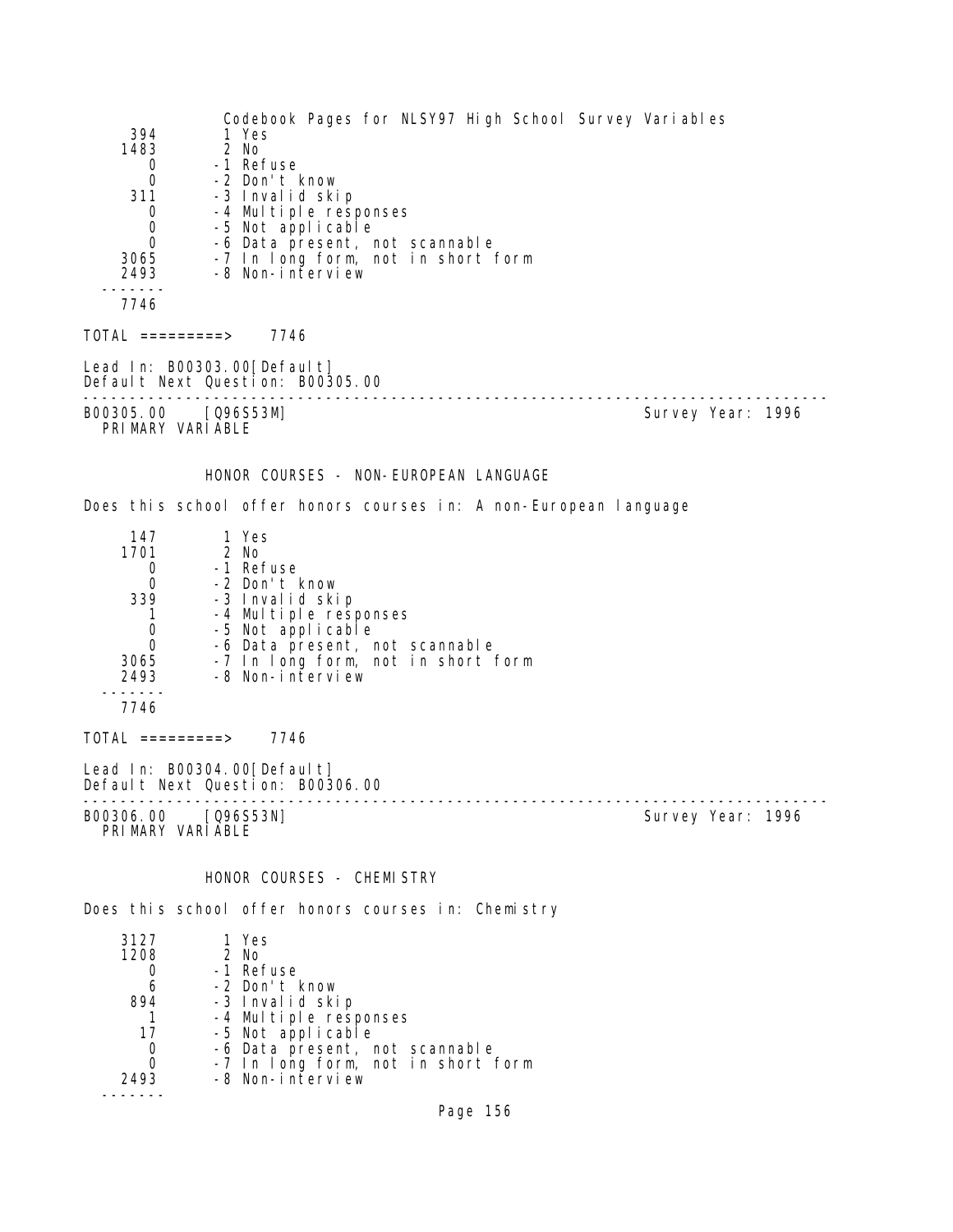Codebook Pages for NLSY97 High School Survey Variables 7746  $TOTAL$  ========> 7746 Lead In: B00305.00 [Default] Default Next Question: B00307.00 -------------------------------------------------------------------------------- B00307.00 [Q96S530] PRIMARY VARIABLE HONOR COURSES - PHYSICS Does this school offer honors courses in: Physics 1223 1 Yes 723 2 No 0 -1 Refuse 0 -2 Don't know<br>241 -3 Invalid ski 241 -3 Invalid skip 1 -4 Multiple responses 0 -5 Not applicable 0 -6 Data present, not scannable 3065 -7 In long form, not in short form 2493 -8 Non-interview ------- 7746 TOTAL =========> 7746 Lead In: B00306.00 [Default] Default Next Question: B00308.00 -------------------------------------------------------------------------------- B00308.00 [Q96S53P] PRIMARY VARIABLE HONOR COURSES - BIOLOGY Does this school offer honors courses in: Biology 1342 1 Yes<br>621 2 No 2 No 0 -1 Refuse 0 -2 Don't know 25 -3 Invalid skip<br>O -4 Multiple resu 0 -4 Multiple responses<br>0 -5 Not applicable 0 -5 Not applicable 0 -6 Data present, not scannable 3065 -7 In long form, not in short form 2493 -8 Non-interview ------- 7746  $TOTAL$  =========> 7746 Lead In: B00307.00[Default] Default Next Question: B00309.00 -------------------------------------------------------------------------------- B00309.00 [Q96S53Q] PRIMARY VARIABLE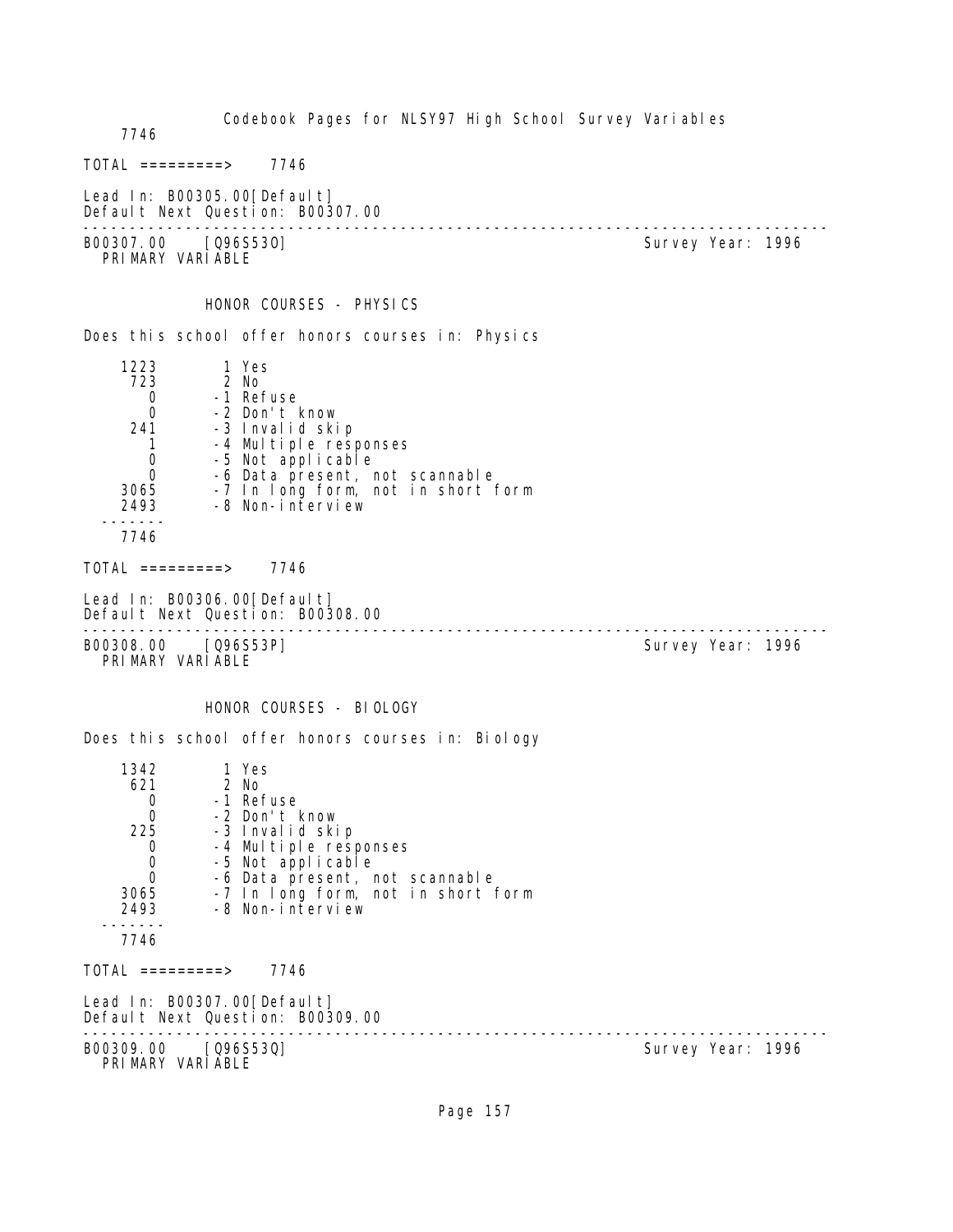Codebook Pages for NLSY97 High School Survey Variables HONOR COURSES - OTHER SCIENCES

Does this school offer honors courses in: Other science

| 709  | 1 Yes                                      |
|------|--------------------------------------------|
| 1118 | $2$ No                                     |
|      | -1 Refuse                                  |
|      | -2 Don't know                              |
| 360  | -3 Invalid skip                            |
|      | -4 Multiple responses<br>-5 Not applicable |
|      |                                            |
|      | -6 Data present, not scannable             |
| 3065 | -7 In long form, not in short form         |
| 2493 | -8 Non-interview                           |
|      |                                            |
| 7746 |                                            |

TOTAL =========> 7746

Lead In: B00308.00[Default] Default Next Question: B00310.00

B00310.00 [Q96S54A] Survey Year: 1996 PRIMARY VARIABLE

--------------------------------------------------------------------------------

#### ADVANCED PLACEMENT - PHYSICS

Does this school offer Advanced Placement courses in: Physics NOTE: Similar 2000 NLSY97 School Administrator Questionnaire question - Q00S71MA

| 674  | 1 Yes                              |
|------|------------------------------------|
| 1245 | 2 No                               |
|      | -1 Refuse                          |
|      | -2 Don't know                      |
| 267  | -3 Invalid skip                    |
|      | -4 Multiple responses              |
|      | -5 Not applicable                  |
|      | -6 Data present, not scannable     |
| 3065 | -7 In long form, not in short form |
| 2493 | -8 Non-interview                   |
|      |                                    |

7746

 $TOTAL$  =========> 7746

Lead In: B00309.00[Default] Default Next Question: B00311.00

B00311.00 [Q96S54B] PRIMARY VARIABLE

--------------------------------------------------------------------------------

#### ADVANCED PLACEMENT - CHEMISTRY

Does this school offer Advanced Placement courses in: Chemistry NOTE: Similar 2000 NLSY97 School Administrator Questionnaire question - Q00S71MB

| 785  | 1 Yes           |
|------|-----------------|
| 1147 | $2$ No          |
| Ω    | -1 Refuse       |
| O    | -2 Don't know   |
| 256  | -3 Invalid skip |
|      |                 |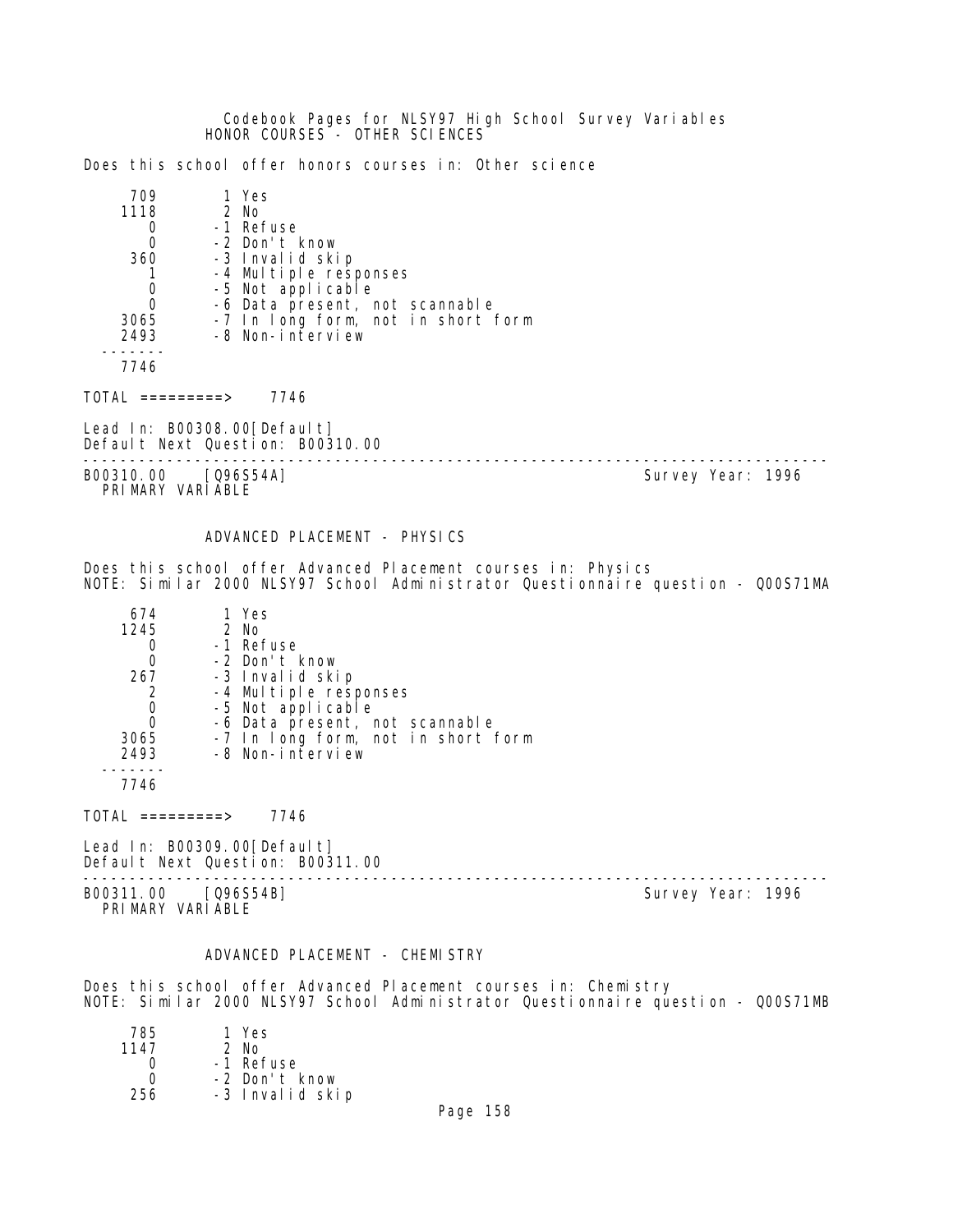|          | Codebook Pages for NLSY97 High School Survey Variables |
|----------|--------------------------------------------------------|
| 0        | -4 Multiple responses                                  |
| 0        | -5 Not applicable                                      |
| $\Omega$ | -6 Data present, not scannable                         |
| 3065     | -7 In long form, not in short form                     |
| 2493     | -8 Non-interview                                       |
|          |                                                        |
| 7746     |                                                        |
|          |                                                        |

TOTAL =========> 7746

Lead In: B00310.00 [Default] Default Next Question: B00312.00

B00337.00 [Q96S59] PRIMARY VARIABLE

--------------------------------------------------------------------------------

#### DEVELOPED INDIVIDUALIZED PLANS

Have the students in your school developed individualized career plans or other written plans describing their career or occupational interests? NOTE: Similar 2000 NLSY97 School Administrator Questionnaire question - Q00S40

| 2112 | 1 Yes                              |
|------|------------------------------------|
| 2895 | $2$ No                             |
|      | -1 Refuse                          |
| 8    | -2 Don't know                      |
| 235  | -3 Invalid skip                    |
|      | -4 Multiple responses              |
| 3    | -5 Not applicable                  |
| 0    | -6 Data present, not scannable     |
| 0    | -7 In long form, not in short form |
| 2493 | -8 Non-interview                   |
|      |                                    |
| 7746 |                                    |

TOTAL =========> 7746

Lead In: B00336.00[Default] Default Next Question: B00338.00

B00338.00 [Q96S60] PRIMARY VARIABLE

--------------------------------------------------------------------------------

## HOW OFTEN PLAN UPDATED

How often are these plans updated? NOTE: Similar 2000 NLSY97 School Administrator Questionnaire question - Q00S41

| 1543 | 1 Every year                               |
|------|--------------------------------------------|
| 192  | 2 Every other year                         |
| 291  | 3 Other                                    |
|      | -1 Refuse                                  |
| 5    | -2 Don't know                              |
| 313  | -3 Invalid skip                            |
|      |                                            |
| 2908 | -4 Multiple responses<br>-5 Not applicable |
| 2493 | -8 Non-interview                           |
|      |                                            |
| 7746 |                                            |
|      |                                            |

TOTAL =========> 7746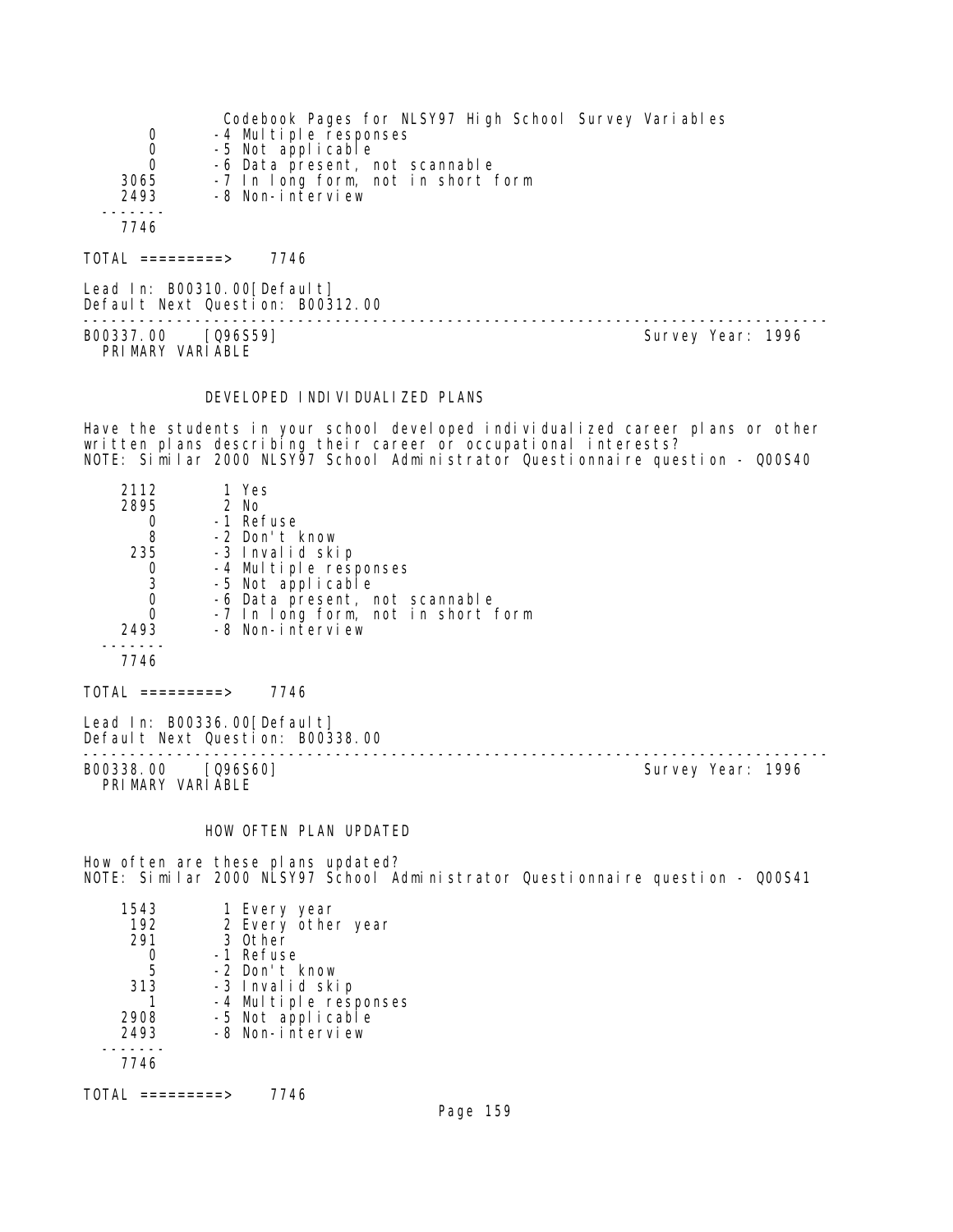Codebook Pages for NLSY97 High School Survey Variables Lead In: B00337.00[Default] Default Next Question: B00339.00 -------------------------------------------------------------------------------- B00339.00 [Q96S61] PRIMARY VARIABLE PARENT INVOLVEMENT Are parents involved in the development of students' plans? NOTE: Similar 2000 NLSY97 School Administrator Questionnaire question - Q00S42 1676 1 Yes<br>406 2 No 06 2 No<br>0 - 1 Ret 0 -1 Refuse<br>2 -2 Don't H 2 -2 Don't know 263 -3 Invalid Skip 0 -4 Multiple responses 2906 -5 Not applicable 0 -6 Data present, not scannable 0 -7 In long form, not in short form 2493 -8 Non-interview ------- 7746  $TOTAL$  =========> 7746 Lead In: B00338.00[Default] Default Next Question: B00340.00 -------------------------------------------------------------------------------- B00340.00 [Q96S62] PRIMARY VARIABLE PARENT INVOLVEMENT What is the extent of parent involvement in the development of students' career/occupational interest plans? NOTE: Similar 2000 NLSY97 School Administrator Questionnaire question - Q00S43 358 1 Home discussion only 460 2 Parent sign off only 3 Parents meet with teacher and student 0 -1 Refuse<br>4 -2 Don't l 4 -2 Don't know 406 -3 Invalid skip 19 -4 Multiple responses 3317 -5 Not applicable 2493 -8 Non-interview ------- 7746 TOTAL =========> 7746 Lead In: B00339.00[Default] Default Next Question: B00341.00 -------------------------------------------------------------------------------- B00345.00 [Q96S63E] Survey Year: 1996 PRIMARY VARIABLE

 DEVELOPMENT OF EMPLOYER LINKAGES Page 160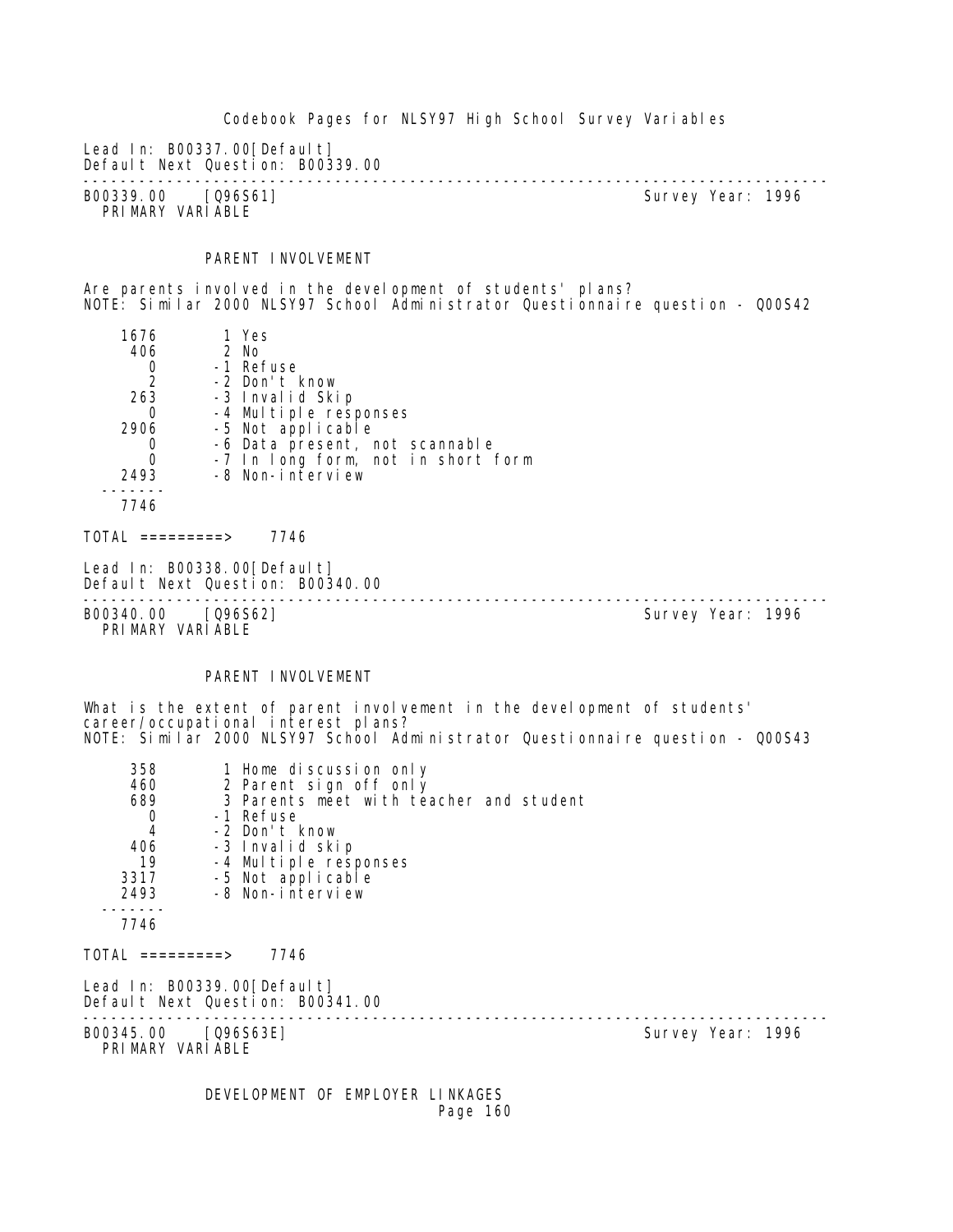In the last 12 months, has your school provided or paid for any of the following professional development activities for teachers, counselors, or other school staff: Attendance at conferences or workshops devoted to the development of employer linkages NOTE: Similar 2000 NLSY97 School Administrator Questionnaire question - Q00S45ME

| 2421 | 1 Yes                              |
|------|------------------------------------|
| 2012 | 2 No                               |
|      | -1 Refuse                          |
| 16   | -2 Don't know                      |
| 799  | -3 Invalid skip                    |
|      | -4 Multiple responses              |
| -5   | -5 Not applicable                  |
|      | -6 Data present, not scannable     |
|      | -7 In long form, not in short form |
| 2493 | -8 Non-interview                   |
|      |                                    |
| 7746 |                                    |
|      |                                    |

 $TOTAL$  ========> 7746

Lead In: B00344.00 [Default] Default Next Question: B00346.00

-------------------------------------------------------------------------------- B00346.00 [Q96S63F] PRIMARY VARIABLE

#### POSTSECONDARY ATTENDANCE

In the last 12 months, has your school provided or paid for any of the following professional development activities for teachers, counselors, or other school staff: Attendance at conferences or workshops devoted to the development of linkages with postsecondary education NOTE: Similar 2000 NLSY97 School Administrator Questionnaire question - Q00S45MF

| 3297<br>1131<br>16<br>804<br>5 | 1 Yes<br>$2$ No<br>-1 Refuse<br>-2 Don't know<br>-3 Invalid skip<br>-4 Multiple responses<br>-5 Not applicable<br>-6 Data present, not scannable |
|--------------------------------|--------------------------------------------------------------------------------------------------------------------------------------------------|
| 2493                           | -7 In long form, not in short form<br>-8 Non-interview                                                                                           |
| 7746                           |                                                                                                                                                  |

 $TOTAL$  =========> 7746

Lead In: B00345.00 [Default] Default Next Question: B00347.00

B00347.00 [Q96S63G] PRIMARY VARIABLE

--------------------------------------------------------------------------------

## WORK PROGRAMS ATTENDANCE

In the last 12 months, has your school provided or paid for any of the following professional development activities for teachers, counselors, or other school Page 161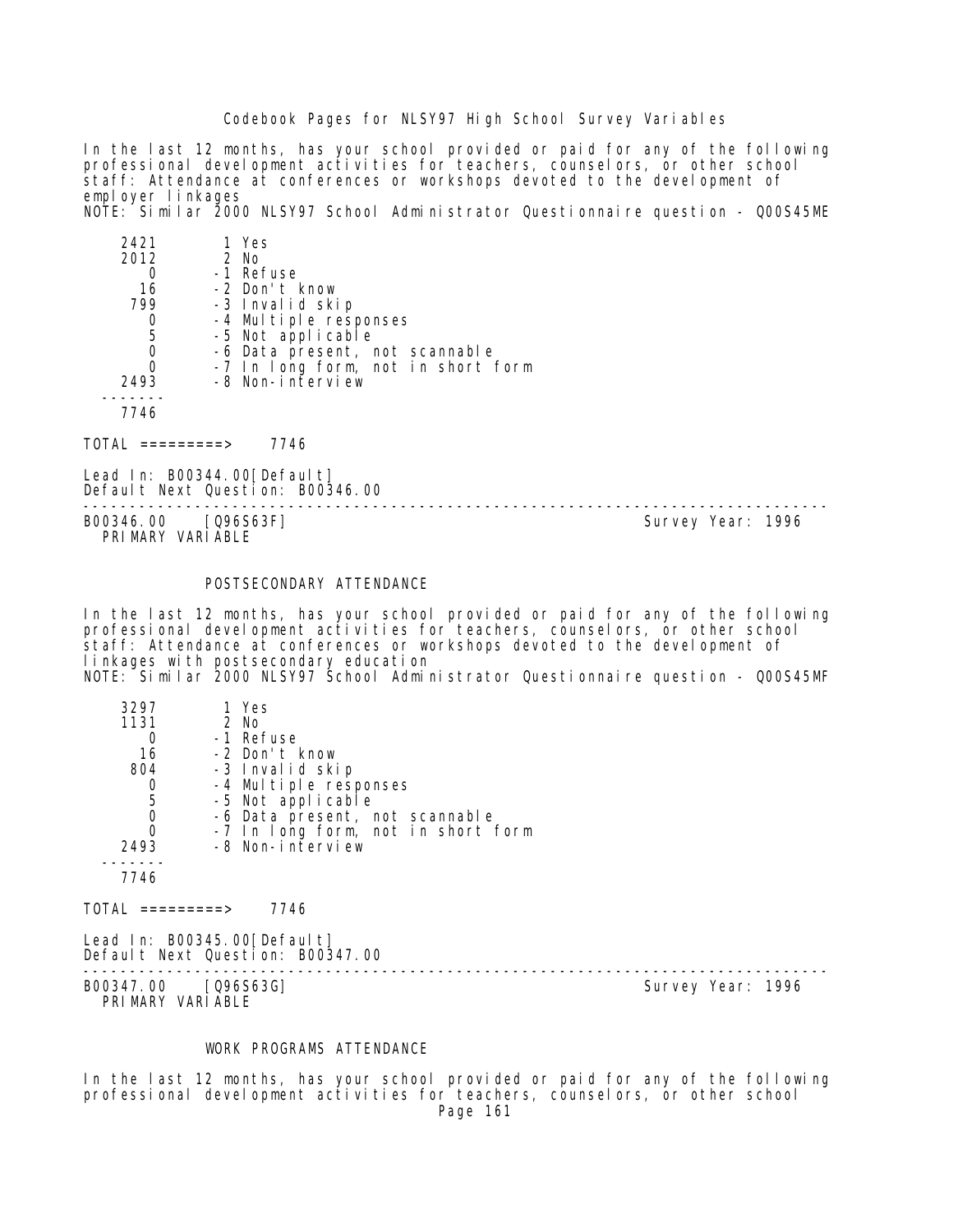Codebook Pages for NLSY97 High School Survey Variables staff: Attendance at conferences or workshops devoted to the development and/or implementation of school-to-work programs NOTE: Similar 2000 NLSY97 School Administrator Questionnaire question - Q00S45MF

| 2796 | 1 Yes                              |
|------|------------------------------------|
| 1631 | $2$ No                             |
|      | -1 Refuse                          |
| 16   | -2 Don't know                      |
| 805  | -3 Invalid skip                    |
|      | -4 Multiple responses              |
| 5    | -5 Not applicable                  |
|      | -6 Data present, not scannable     |
|      | -7 In long form, not in short form |
| 2493 | -8 Non-interview                   |
|      |                                    |
|      |                                    |

TOTAL =========> 7746

Lead In: B00346.00 [Default] Default Next Question: B00348.00

B00348.00 [Q96S64] Survey Year: 1996 PRIMARY VARIABLE

--------------------------------------------------------------------------------

#### ANY WORK-BASED ACTIVITIES

Does your school offer any work-based learning activities which are coordinated with local employers or organizations? NOTE: Similar 2000 NLSY97 School Administrator Questionnaire question - Q00S47MA

| 2808 | 1 Yes                              |
|------|------------------------------------|
| 2210 | 2 No                               |
|      | -1 Refuse                          |
| 6    | -2 Don't know                      |
| 227  | -3 Invalid skip                    |
|      | -4 Multiple responses              |
|      | -5 Not applicable                  |
|      | -6 Data present, not scannable     |
|      | -7 In long form, not in short form |
| 2493 | -8 Non-interview                   |
|      |                                    |
|      |                                    |

 $TOTAL$  =========> 7746

Lead In: B00347.00[Default] Default Next Question: B00349.00

-------------------------------------------------------------------------------- B00349.00 [Q96S65A] Survey Year: 1996 PRIMARY VARIABLE

#### STRUCTURED LEARNING AT SCHOOL

Which of the following are features of these work-based learning activities: Structured work-based learning during school hours

| 2121 | 1 Yes         |
|------|---------------|
| 596  | $2$ No        |
| Ω    | -1 Refuse     |
|      | -2 Don't know |
|      |               |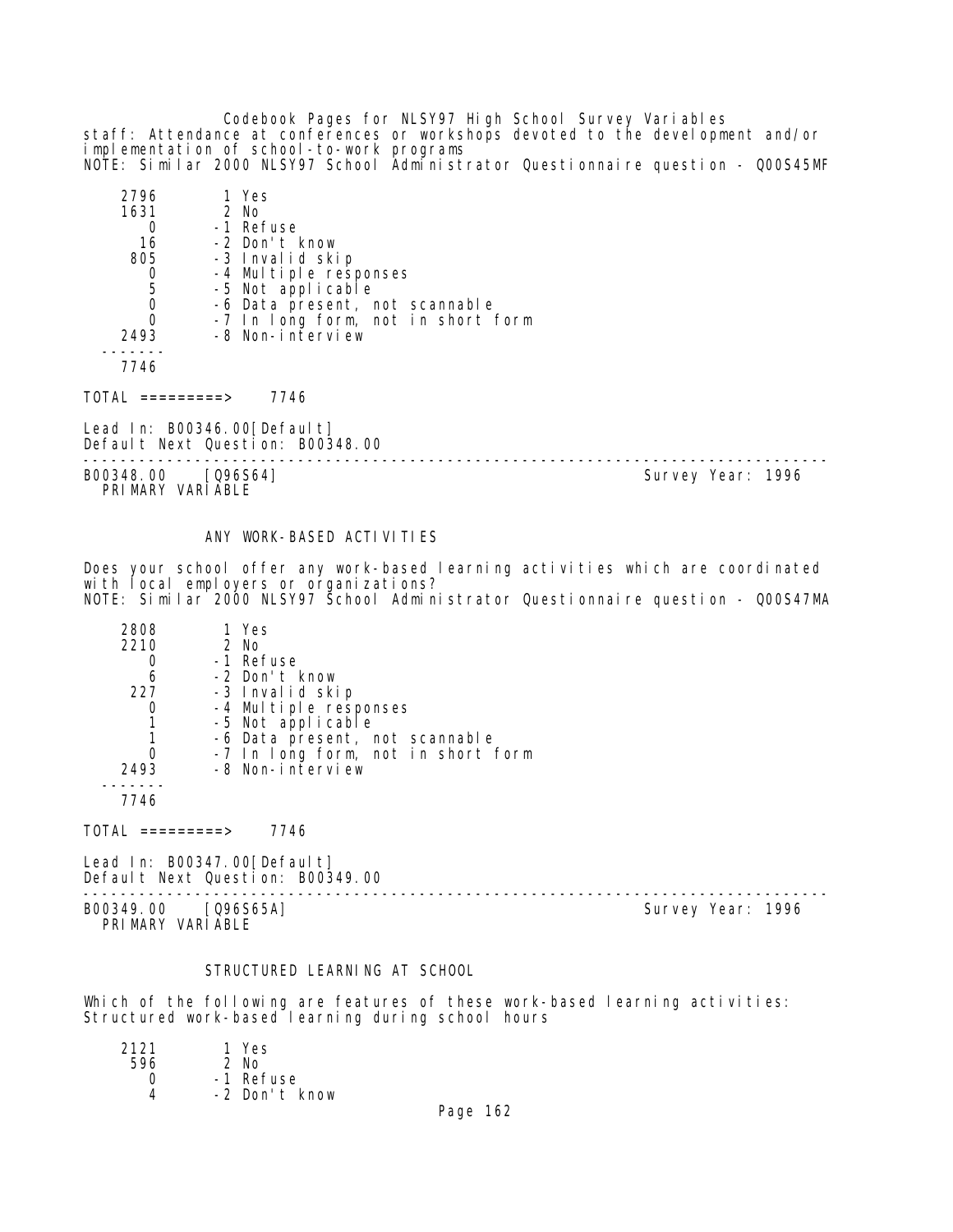|      | Codebook Pages for NLSY97 High School Survey Variables |
|------|--------------------------------------------------------|
| 320  | -3 Invalid skip                                        |
| 0    | -4 Multiple responses                                  |
| 2212 | -5 Not applicable                                      |
| 0    | -6 Data present, not scannable                         |
| 0    | -7 In long form, not in short form                     |
| 2493 | -8 Non-interview                                       |
|      |                                                        |
| 7746 |                                                        |
|      |                                                        |

 $TOTAL$  ========> 7746

Lead In: B00348.00[Default] Default Next Question: B00350.00 B00350.00 [Q96S65B] Survey Year: 1996

PRIMARY VARIABLE

--------------------------------------------------------------------------------

## CURRICULUM ON WORK EXPERIENCE

Which of the following are features of these work-based learning activities: School curriculum builds on work experience NOTE: Similar 2000 NLSY97 School Administrator Questionnaire question - Q00S47MF

| 1883<br>825<br>329<br>2212<br>2493 | 1 Yes<br>$2$ No<br>-1 Refuse<br>-2 Don't know<br>-3 Invalid skip<br>-4 Multiple responses<br>-5 Not applicable<br>-6 Data present, not scannable<br>-7 In long form, not in short form<br>-8 Non-interview |
|------------------------------------|------------------------------------------------------------------------------------------------------------------------------------------------------------------------------------------------------------|
| 7746                               |                                                                                                                                                                                                            |

Lead In: B00349.00 [Default] Default Next Question: B00351.00

-------------------------------------------------------------------------------- PRIMARY VARIABLE

 $TOTAL$  =========> 7746

Survey Year: 1996

# PAID WORK EXPERIENCE

Which of the following are features of these work-based learning activities: Paid work experience NOTE: Similar 2000 NLSY97 School Administrator Questionnaire question - Q00S47MB

| 2115 | 1 Yes                              |
|------|------------------------------------|
| 693  | $2$ No                             |
|      | -1 Refuse                          |
| 4    | -2 Don't know                      |
| 229  | -3 Invalid skip                    |
|      | -4 Multiple responses              |
| 2212 | -5 Not applicable                  |
|      | -6 Data present, not scannable     |
|      | -7 In long form, not in short form |
| 2493 | -8 Non-interview                   |
|      |                                    |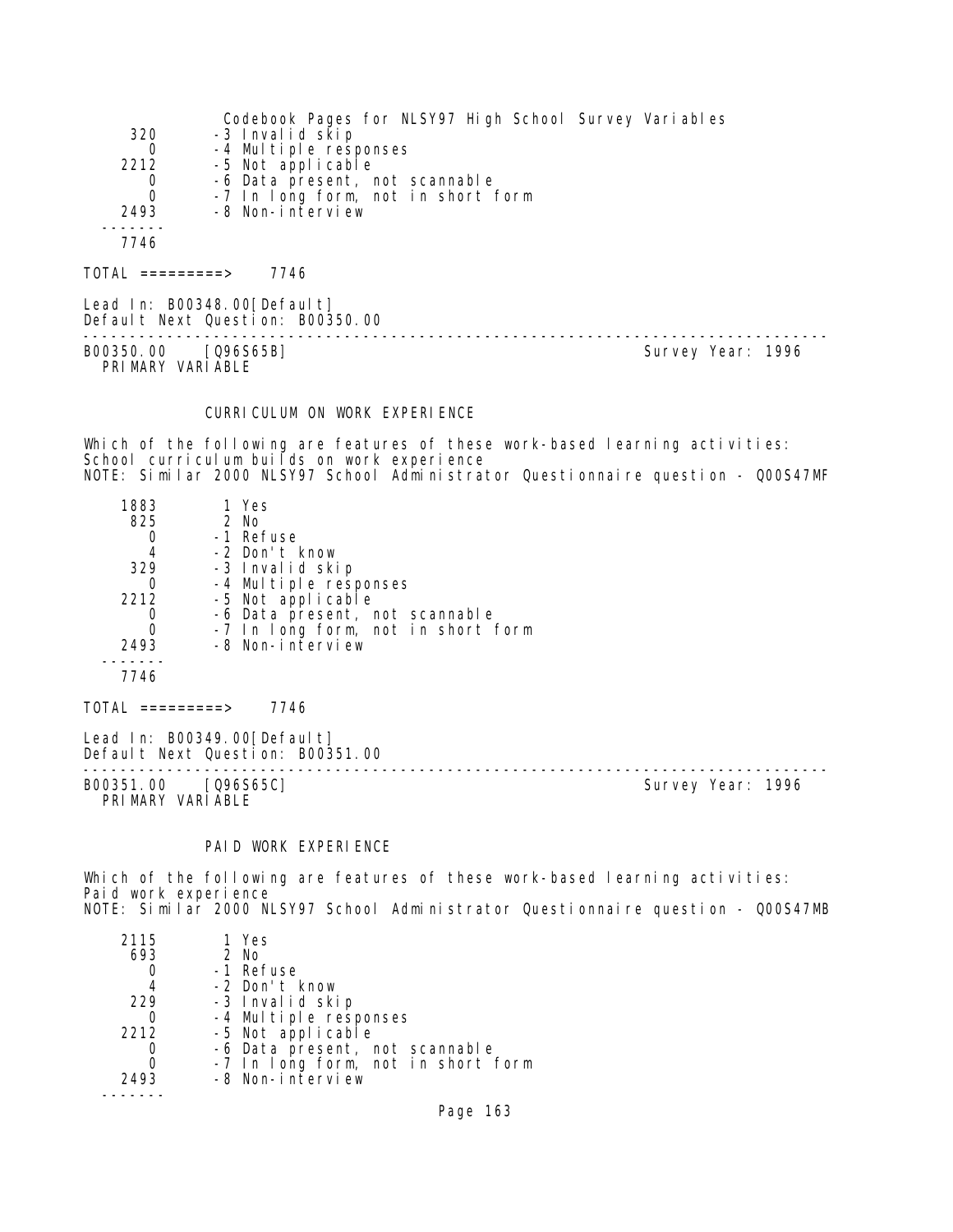7746

 $TOTAL$  ========> 7746

Lead In: B00350.00[Default] Default Next Question: B00352.00

B00352.00 [Q96S65D] PRIMARY VARIABLE

--------------------------------------------------------------------------------

PAID PROGRAM COORDINATOR

Which of the following are features of these work-based learning activities: Paid program coordinator NOTE: Similar 2000 NLSY97 School Administrator Questionnaire question - Q00S47MC

| 1843 | 1 Yes                              |
|------|------------------------------------|
| 865  | $2$ No                             |
|      | -1 Refuse                          |
|      | -2 Don't know                      |
| 328  | -3 Invalid skip                    |
|      | -4 Multiple responses              |
| 2212 | -5 Not applicable                  |
|      | -6 Data present, not scannable     |
|      | -7 In long form, not in short form |
| 2493 | -8 Non-interview                   |
|      |                                    |
| 7746 |                                    |

TOTAL =========> 7746

Lead In: B00351.00 [Default] Default Next Question: B00353.00

-------------------------------------------------------------------------------- B00353.00 [Q96S65E] PRIMARY VARIABLE

## PROGRAM WORK PLACEMENT

Which of the following are features of these work-based learning activities: Program arranges student work placements

| 2111                                                            | 1 Yes             |                                    |  |
|-----------------------------------------------------------------|-------------------|------------------------------------|--|
| 687                                                             | 2 No              |                                    |  |
| 0                                                               | -1 Refuse         |                                    |  |
| $\overline{4}$                                                  | -2 Don't know     |                                    |  |
| 238                                                             | -3 Invalid skip   |                                    |  |
|                                                                 |                   | -4 Multiple responses              |  |
| 2212                                                            | -5 Not applicable |                                    |  |
| 0                                                               |                   | -6 Data present, not scannable     |  |
| $\mathbf 0$                                                     |                   | -7 In long form, not in short form |  |
| 2493                                                            | -8 Non-interview  |                                    |  |
| 7746                                                            |                   |                                    |  |
| TOTAL =========>                                                | 7746              |                                    |  |
| Lead In: B00352.00[Default]<br>Default Next Question: B00354.00 |                   |                                    |  |
| B00354.00                                                       | $[Q96S65F]$       | Survey Year: 1996                  |  |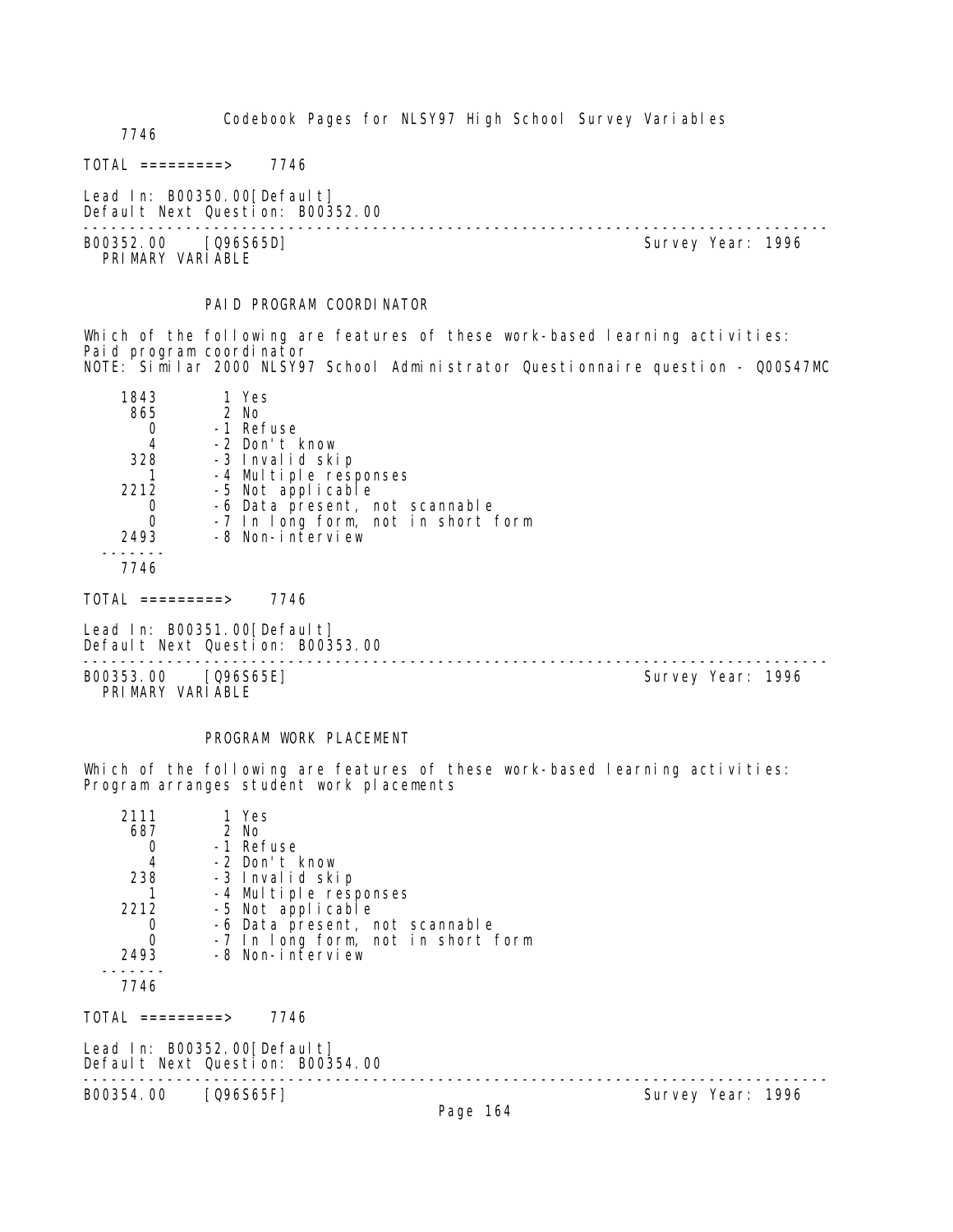Codebook Pages for NLSY97 High School Survey Variables PRIMARY VARIABLE

## EMPLOYER INVOLVEMENT

Which of the following are features of these work-based learning activities: Employer involvement in curriculum design NOTE: Similar 2000 NLSY97 School Administrator Questionnaire question - Q00S47MK

| 1117 | 1 Yes                              |
|------|------------------------------------|
| 1580 | $2$ No                             |
|      | -1 Refuse                          |
|      | -2 Don't know                      |
| 339  | -3 Invalid skip                    |
|      | -4 Multiple responses              |
| 2213 | -5 Not applicable                  |
|      | -6 Data present, not scannable     |
|      | -7 In long form, not in short form |
| 2493 | -8 Non-interview                   |
|      |                                    |
| 7746 |                                    |

 $TOTAL$  =========> 7746

Lead In: B00353.00[Default] Default Next Question: B00355.00

-------------------------------------------------------------------------------- B00355.00 [Q96S65G] PRIMARY VARIABLE

#### INTEGRATED CURRICULUM

Which of the following are features of these work-based learning activities: Integrated vocational and academic curriculum

| 1776 | 1 Yes                              |
|------|------------------------------------|
| 930  | $2$ No                             |
|      | -1 Refuse                          |
| 4    | -2 Don't know                      |
| 330  | -3 Invalid skip                    |
|      | -4 Multiple responses              |
| 2213 | -5 Not applicable                  |
|      | -6 Data present, not scannable     |
| 0    | -7 In long form, not in short form |
| 2493 | -8 Non-interview                   |
|      |                                    |
|      |                                    |

 $TOTAL$  ========> 7746

Lead In: B00354.00[Default] Default Next Question: B00356.00

-------------------------------------------------------------------------------- B00356.00 [Q96S65H] Survey Year: 1996 PRIMARY VARIABLE

#### LINK TO POSTSECONDARY

Which of the following are features of these work-based learning activities: Formal link to postsecondary education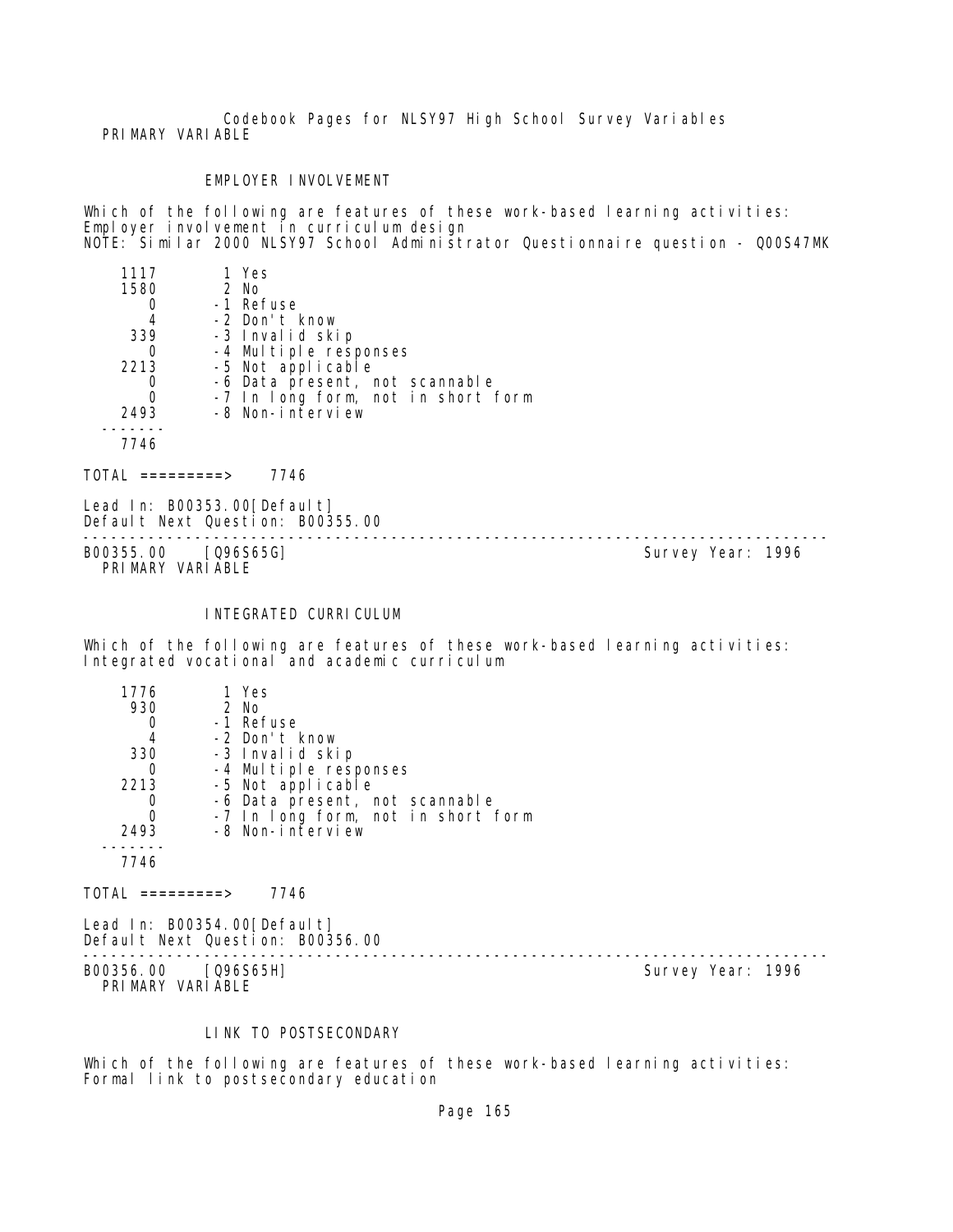|                                         | Codebook Pages for NLSY97 High School Survey Variables          |                   |
|-----------------------------------------|-----------------------------------------------------------------|-------------------|
| 1552                                    | 1 Yes                                                           |                   |
| 1148                                    | 2 No                                                            |                   |
| 0                                       | -1 Refuse                                                       |                   |
| 4                                       | -2 Don't know                                                   |                   |
| 337                                     | -3 Invalid skip                                                 |                   |
| 0                                       | -4 Multiple responses                                           |                   |
| 2212                                    | -5 Not applicable                                               |                   |
| 0                                       | -6 Data present, not scannable                                  |                   |
| $\Omega$                                | -7 In long form, not in short form                              |                   |
| 2493                                    | -8 Non-interview                                                |                   |
| 7746                                    |                                                                 |                   |
| TOTAL =========>                        | 7746                                                            |                   |
|                                         | Lead In: B00355.00[Default]<br>Default Next Question: B00357.00 |                   |
| B00341.00 [Q96S63A]<br>PRIMARY VARIABLE |                                                                 | Survey Year: 1996 |

#### UNPAID SUMMER INTERNSHIP

In the last 12 months, has your school provided or paid for any of the following professional development activities for teachers, counselors, or other school staff: Unpaid summer internships in business or at work sites NOTE: Similar 2000 NLSY97 School Administrator Questionnaire question - Q00S45MA

| 847  | 1 Yes                              |
|------|------------------------------------|
| 3562 | $2$ No                             |
|      | -1 Refuse                          |
| 16   | -2 Don't know                      |
| 822  | -3 Invalid skip                    |
|      | -4 Multiple responses              |
| 5    | -5 Not applicable                  |
| O    | -6 Data present, not scannable     |
|      | -7 In long form, not in short form |
| 2493 | -8 Non-interview                   |
|      |                                    |

7746

TOTAL =========> 7746

Lead In: B00340.00 [Default] Default Next Question: B00342.00

B00342.00 [Q96S63B] Survey Year: 1996 PRIMARY VARIABLE

--------------------------------------------------------------------------------

#### PAID SUMMER INTERNSHIP

In the last 12 months, has your school provided or paid for any of the following professional development activities for teachers, counselors, or other school staff: Paid summer internships in businesses or at work sites NOTE: Similar 2000 NLSY97 School Administrator Questionnaire question - Q00S45MB

| 893  | 1 Yes           |
|------|-----------------|
| 3515 | 2 No            |
| Ω    | -1 Refuse       |
| 16   | -2 Don't know   |
| 824  | -3 Invalid skip |
|      |                 |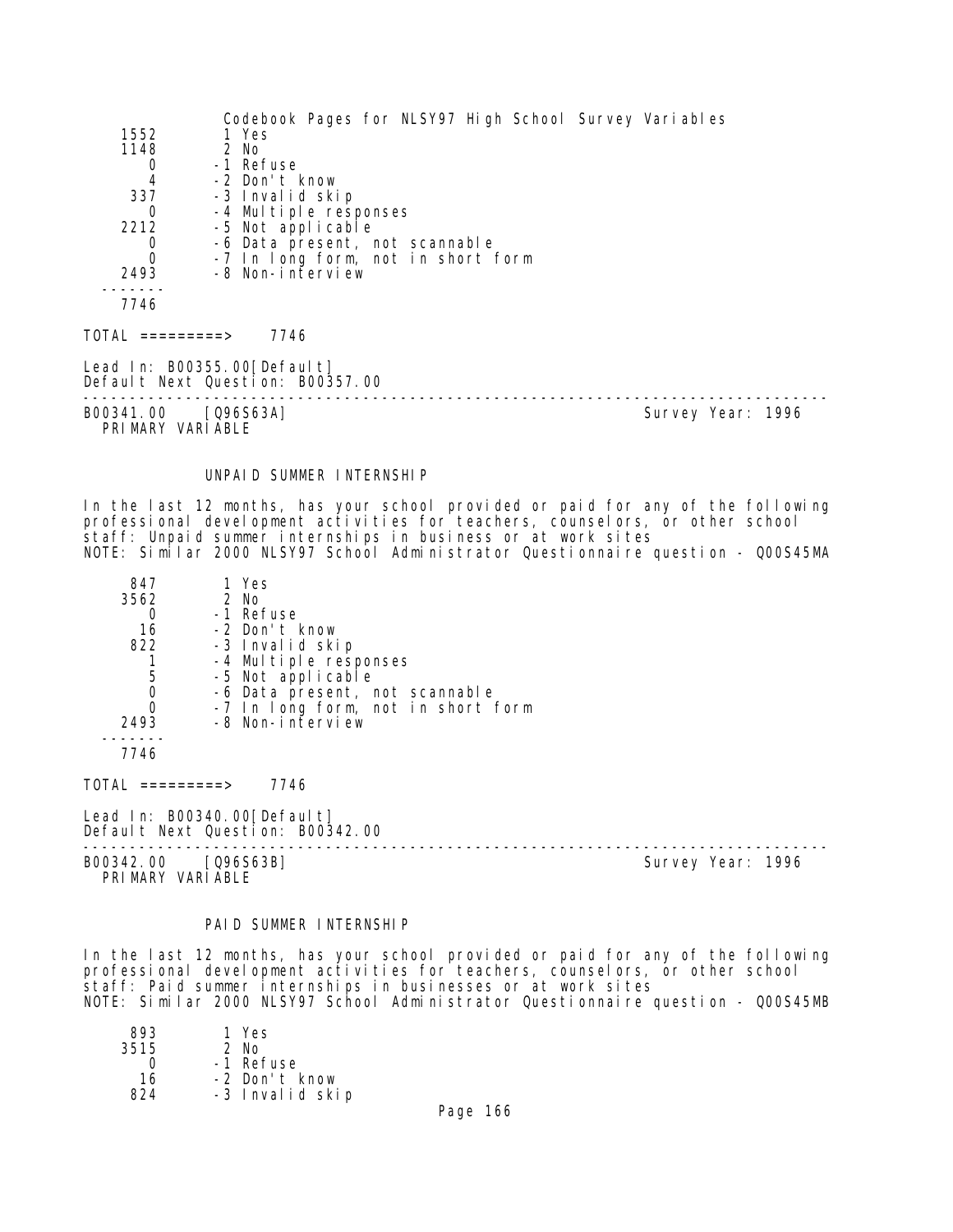|                  | Codebook Pages for NLSY97 High School Survey Variables |
|------------------|--------------------------------------------------------|
| 0                | -4 Multiple responses                                  |
| 5                | -5 Not applicable                                      |
| 0                | -6 Data present, not scannable                         |
| 0                | -7 In long form, not in short form                     |
| 2493             | -8 Non-interview                                       |
|                  |                                                        |
| 7746             |                                                        |
|                  |                                                        |
| TOTAL =========> | 7746                                                   |
|                  |                                                        |

Lead In: B00341.00[Default] Default Next Question: B00343.00 -------------------------------------------------------------------------------- B00343.00 [Q96S63C] PRI MARY VARI ABLE

#### INTERNSHIP IN BUSINESS

In the last 12 months, has your school provided or paid for any of the following professional development activities for teachers, counselors, or other school staff: Internships in businesses or at work sites during the school year NOTE: Similar 2000 NLSY97 School Administrator Questionnaire question - Q00S45MC

| 645<br>3760 | 1 Yes<br>2 No                      |
|-------------|------------------------------------|
| 16          | -1 Refuse<br>-2 Don't know         |
| 827         | -3 Invalid skip                    |
|             | -4 Multiple responses              |
| 5           | -5 Not applicable                  |
| 0           | -6 Data present, not scannable     |
| Ω           | -7 In long form, not in short form |
| 2493        | -8 Non-interview                   |
| 7746        |                                    |

 $TOTAL$  =========> 7746

Lead In: B00342.00 [Default] Default Next Question: B00344.00

-------------------------------------------------------------------------------- PRIMARY VARIABLE

Survey Year: 1996

# INTEGRATING ACADEMIC AND VOCATIONAL

In the last 12 months, has your school provided or paid for any of the following professional development activities for teachers, counselors, or other school staff: Attendance at conferences or workshops devoted to integrating academic and vocational education NOTE: Similar 2000 NLSY97 School Administrator Questionnaire question - Q00S45MD

| 1 Yes                              |
|------------------------------------|
| 2 No                               |
| -1 Refuse                          |
| -2 Don't know                      |
| -3 Invalid skip                    |
| -4 Multiple responses              |
| -5 Not applicable                  |
| -6 Data present, not scannable     |
| -7 In long form, not in short form |
| Page 167                           |
|                                    |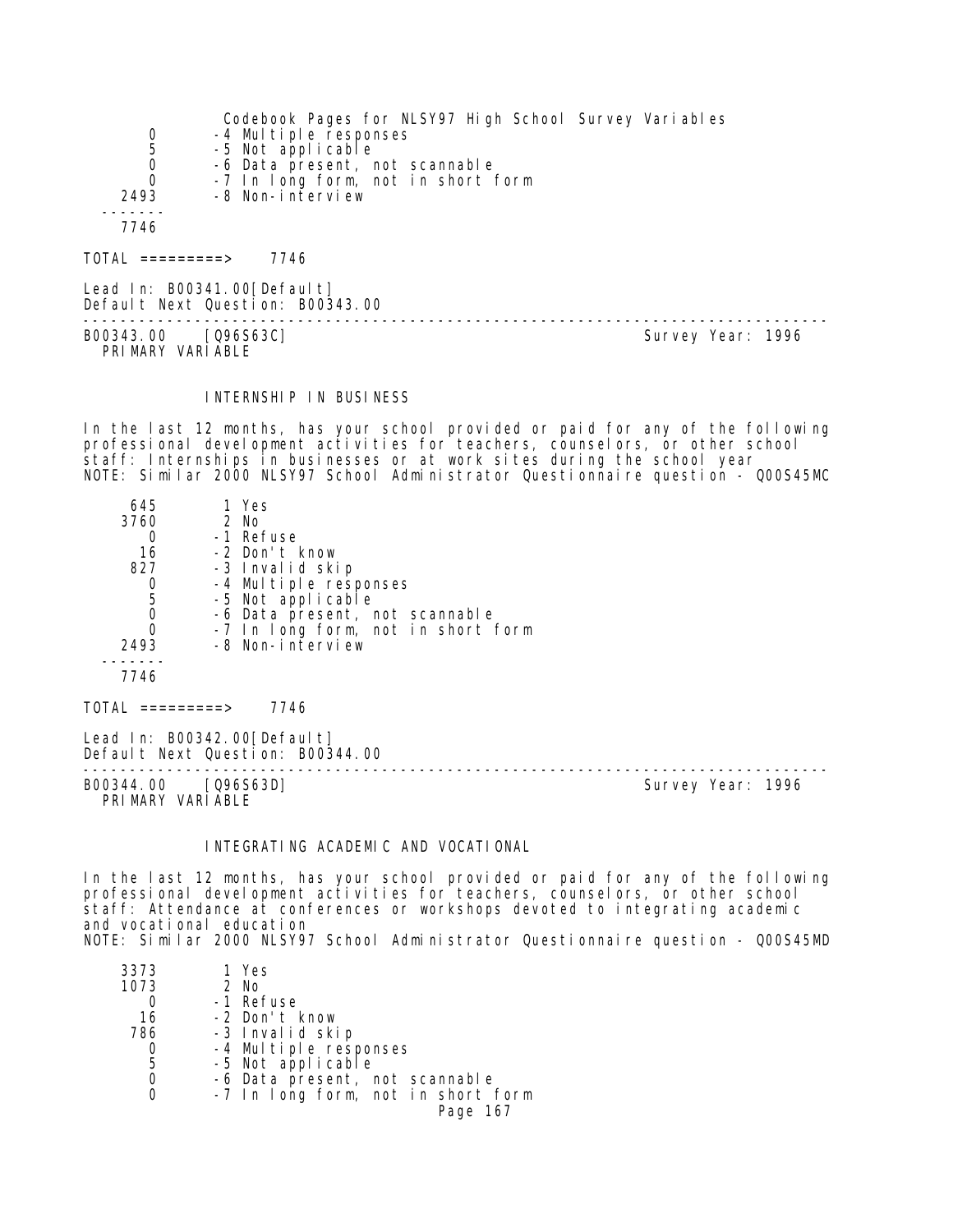Codebook Pages for NLSY97 High School Survey Variables 2493 -8 Non-interview ------- 7746 TOTAL =========> 7746 Lead In: B00343.00 [Default] Default Next Question: B00345.00 -------------------------------------------------------------------------------- B00324.00 [Q96S540] PRIMARY VARIABLE

# ADVANCED PLACEMENT - LATIN

Does this school offer Advanced Placement courses in: Latin NOTE: Similar 2000 NLSY97 School Administrator Questionnaire question - Q00S71MQ

| 1405 | 1 Yes                              |
|------|------------------------------------|
| 2679 | 2 No                               |
|      | -1 Refuse                          |
|      | -2 Don't know                      |
| 1141 | -3 Invalid skip                    |
|      | -4 Multiple responses              |
| 21   | -5 Not applicable                  |
|      | -6 Data present, not scannable     |
|      | -7 In long form, not in short form |
| 2493 | -8 Non-interview                   |
|      |                                    |

7746

 $TOTAL$  =========> 7746

Lead In: B00323.00 [Default] Default Next Question: B00325.00

B00325.00 [Q96S54P] PRIMARY VARIABLE

--------------------------------------------------------------------------------

# ADVANCED PLACEMENT - SPANISH

Does this school offer Advanced Placement courses in: Spanish NOTE: Similar 2000 NLSY97 School Administrator Questionnaire question - Q00S71MO

| 788  | 1 Yes                              |
|------|------------------------------------|
| 1135 | 2 No                               |
|      | -1 Refuse                          |
|      | -2 Don't know                      |
| 265  | -3 Invalid skip                    |
|      | -4 Multiple responses              |
|      | -5 Not applicable                  |
|      | -6 Data present, not scannable     |
| 3065 | -7 In long form, not in short form |
| 2493 | -8 Non-interview                   |
|      |                                    |
| 7711 |                                    |

7746

TOTAL =========> 7746

Lead In: B00324.00 [Default] Default Next Question: B00326.00 --------------------------------------------------------------------------------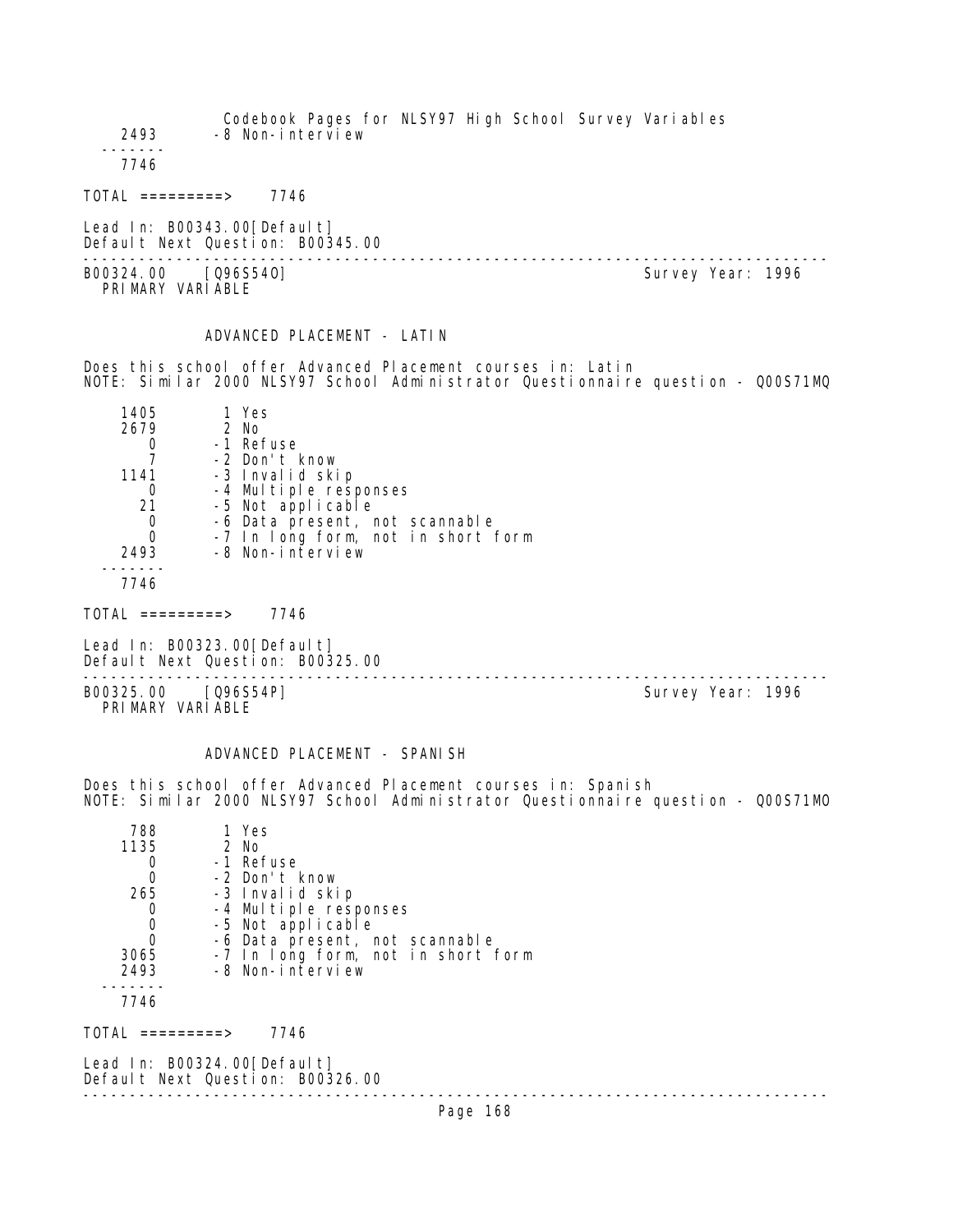Codebook Pages for NLSY97 High School Survey Variables<br>[Q96S55] Survey Ye B00326.00 [Q96S55] [2012] [2012] [2012] [2012] [2012] [2012] [2012] [3012] [3012] [3012] [3012] [3012] [3012] [ PRIMARY VARIABLE

## HAVE CAREER PROGRAMS

Does your school have a program that provides career awareness, career exploration, or career counseling to help students identify and choose career goals and educational programs needed to achieve those goals?

| 4267      | 1 Yes                              |  |
|-----------|------------------------------------|--|
| 843       | 2 No                               |  |
|           | -1 Refuse                          |  |
|           | -2 Don't know                      |  |
| 139       | -3 Invalid skip                    |  |
|           | -4 Multiple responses              |  |
|           | -5 Not applicable                  |  |
| 0         | -6 Data present, not scannable     |  |
|           | -7 In long form, not in short form |  |
| 2493      | -8 Non-interview                   |  |
|           |                                    |  |
| 7746      |                                    |  |
|           |                                    |  |
| ========> | 7746                               |  |

Lead In: B00325.00 [Default] Default Next Question: B00327.00

B00327.00 [Q96S56A] PRIMARY VARIABLE

--------------------------------------------------------------------------------

JOB SITE VISITS

Does your school: have job site visits NOTE: Similar 2000 NLSY97 School Administrator Questionnaire question - Q00S37MA

| 3096 | 1 Yes                              |
|------|------------------------------------|
| 1843 | $2$ No                             |
|      | -1 Refuse                          |
| 4    | -2 Don't know                      |
| 307  | -3 Invalid skip                    |
|      | -4 Multiple responses              |
| 3    | -5 Not applicable                  |
|      | -6 Data present, not scannable     |
|      | -7 In long form, not in short form |
| 2493 | -8 Non-interview                   |
|      |                                    |
| 7746 |                                    |
|      |                                    |

 $TOTAL$  =========> 7746

Lead In: B00326.00 [Default] Default Next Question: B00328.00

B00328.00 [Q96S56B] PRIMARY VARIABLE

--------------------------------------------------------------------------------

#### INDIVIDUAL VISITS

Does your school: have school visits by individuals in various occupations NOTE: Similar 2000 NLSY97 School Administrator Questionnaire question - Q00S37MB Page 169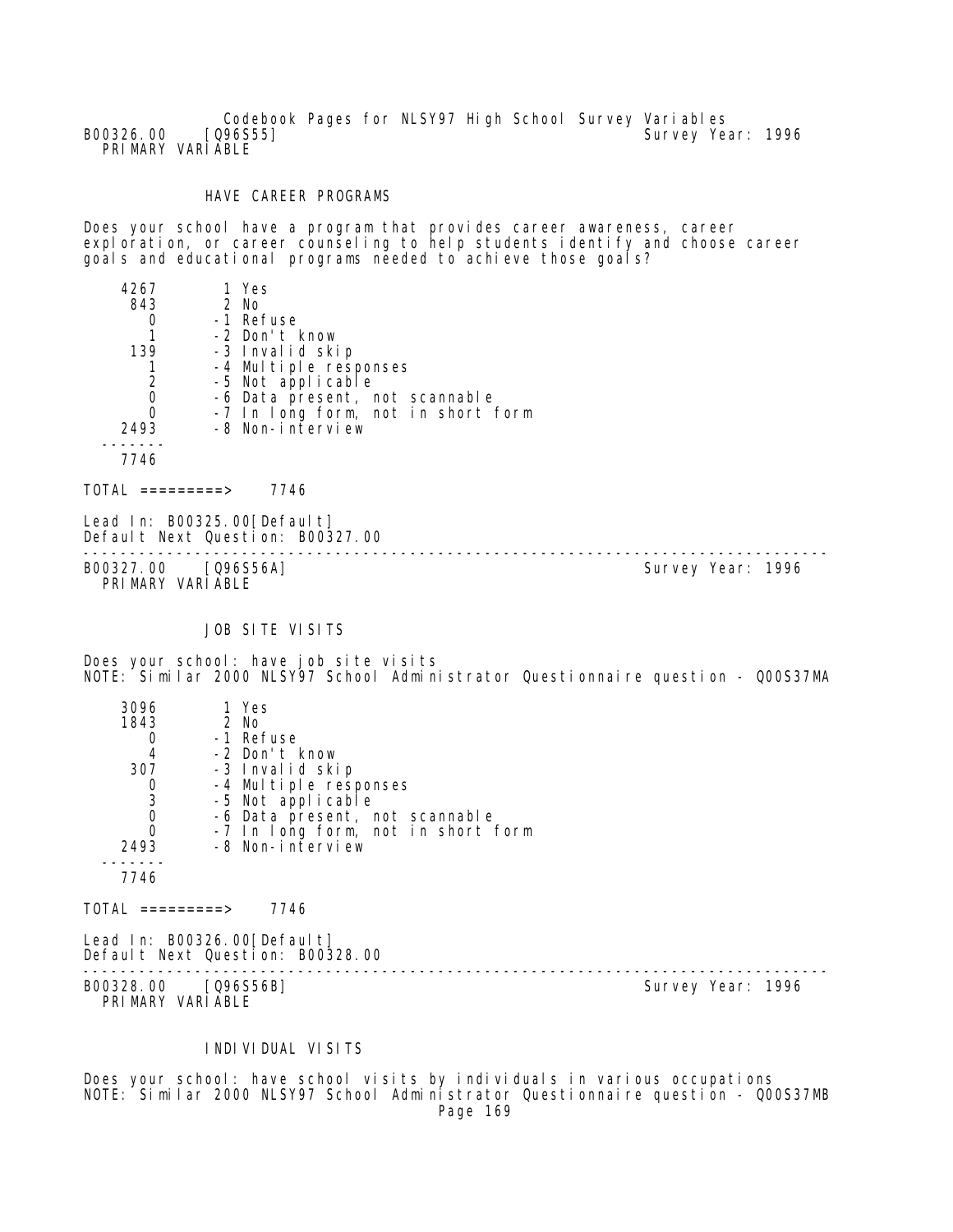| 4162                        | 1 Yes                              |
|-----------------------------|------------------------------------|
| 795                         | $2$ No                             |
| 0                           | -1 Refuse                          |
| 4                           | -2 Don't know                      |
| 288                         | -3 Invalid skip                    |
| 0                           | -4 Multiple responses              |
| 4                           | -5 Not applicable                  |
| $\mathbf 0$                 | -6 Data present, not scannable     |
| $\Omega$                    | -7 In long form, not in short form |
| 2493                        | -8 Non-interview                   |
|                             |                                    |
| 7746                        |                                    |
| TOTAL =========>            | 7746                               |
| Lead In: B00327.00[Default] | Default Next Question: B00329.00   |
|                             |                                    |

B00329.00 [Q96S56C] Survey Year: 1996 PRIMARY VARIABLE

# COLLEGE AWARENESS

Does your school: have college awareness and preparation guidance counseling NOTE: Similar 2000 NLSY97 School Administrator Questionnaire question - Q00S37MC

| 4777 | 1 Yes                              |  |
|------|------------------------------------|--|
| 191  | 2 No                               |  |
|      | -1 Refuse                          |  |
|      | -2 Don't know                      |  |
| 278  | -3 Invalid skip                    |  |
|      | -4 Multiple responses              |  |
| 3    | -5 Not applicable                  |  |
|      | -6 Data present, not scannable     |  |
|      | -7 In long form, not in short form |  |
| 2493 | -8 Non-interview                   |  |
|      |                                    |  |
| 7746 |                                    |  |

TOTAL =========> 7746

Lead In: B00328.00 [Default] Default Next Question: B00330.00

B00330.00 [Q96S56D] PRIMARY VARIABLE

--------------------------------------------------------------------------------

# OCCUPATIONAL AWARENESS

Does your school: have occupational awareness and preparation awareness counsel ing NOTE: Similar 2000 NLSY97 School Administrator Questionnaire question - Q00S37MD

| 3626 | 1 Yes                 |  |  |
|------|-----------------------|--|--|
| 1230 | $2$ No                |  |  |
|      | -1 Refuse             |  |  |
| 4    | -2 Don't know         |  |  |
| 390  | -3 Invalid skip       |  |  |
|      | -4 Multiple responses |  |  |
| 3    | -5 Not applicable     |  |  |
|      |                       |  |  |

Page 170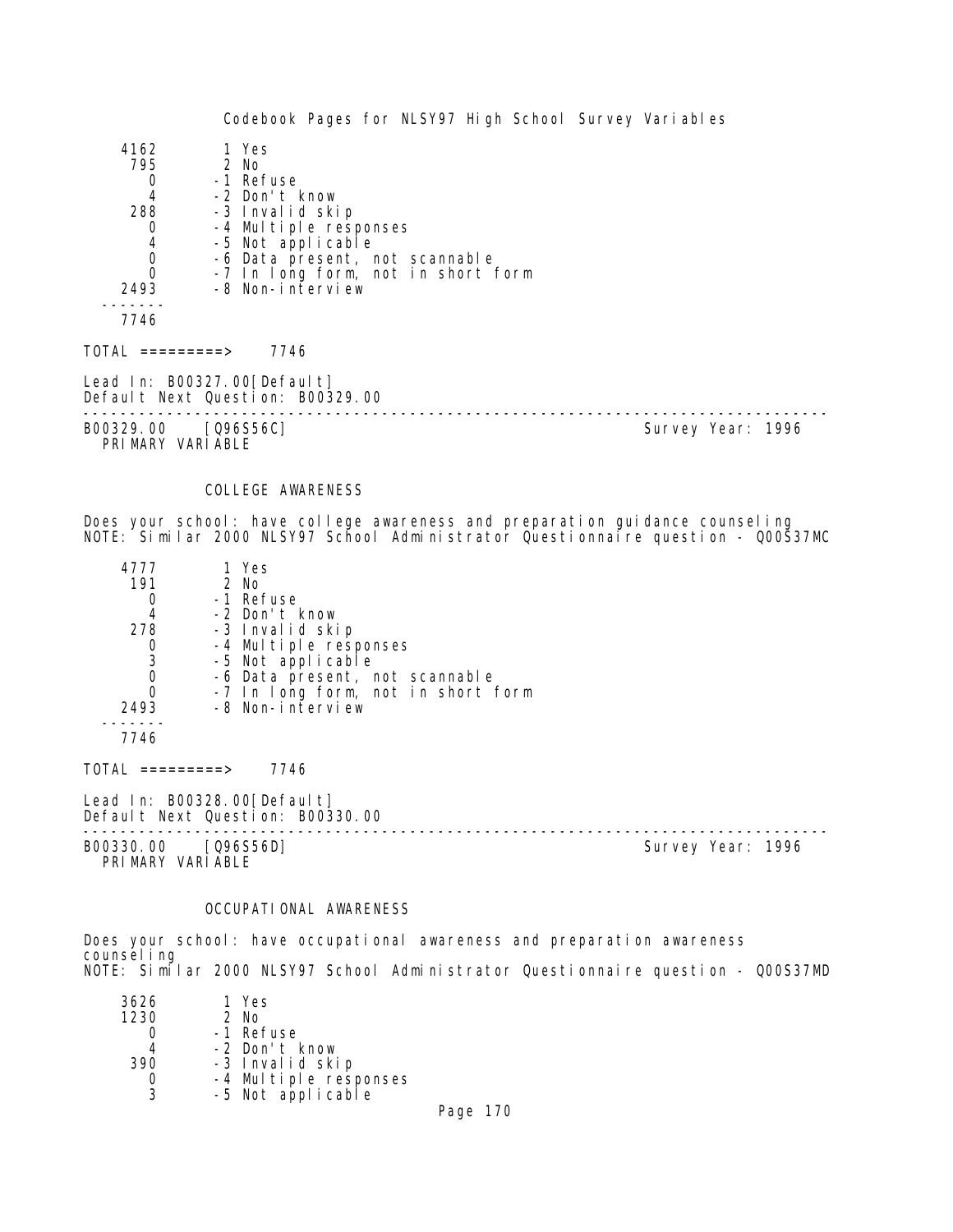| $\overline{0}$<br>$\Omega$<br>2493 | Codebook Pages for NLSY97 High School Survey Variables<br>-6 Data present, not scannable<br>-7 In long form, not in short form<br>-8 Non-interview |                   |
|------------------------------------|----------------------------------------------------------------------------------------------------------------------------------------------------|-------------------|
| 7746                               |                                                                                                                                                    |                   |
| TOTAL =========>                   | 7746                                                                                                                                               |                   |
|                                    | Lead In: B00329.00[Default]<br>Default Next Question: B00331.00                                                                                    |                   |
| B00331.00                          | [096S56E]                                                                                                                                          | Survey Year: 1996 |

#### SKILL CERTIFICATES

Does your school: offer skill certificates NOTE: Similar 2000 NLSY97 School Administrator Questionnaire question - Q00S37ME

| 959  | 1 Yes                                      |
|------|--------------------------------------------|
| 3945 | $2$ No                                     |
|      | -1 Refuse                                  |
| 4    | -2 Don't know                              |
| 342  | -3 Invalid skip                            |
|      | -4 Multiple responses<br>-5 Not applicable |
| 3    |                                            |
|      | -6 Data present, not scannable             |
|      | -7 In long form, not in short form         |
| 2493 | -8 Non-interview                           |
|      |                                            |
| 7746 |                                            |

 $TOTAL$  =========> 7746

PRIMARY VARIABLE

Lead In: B00330.00[Default] Default Next Question: B00332.00

B00332.00 [Q96S56F] PRIMARY VARIABLE

--------------------------------------------------------------------------------

#### SKI LL STANDARDS

Does your school: have established skill standards

| 1291 | 1 Yes                              |
|------|------------------------------------|
| 3601 | $2$ No                             |
|      | -1 Refuse                          |
|      | -2 Don't know                      |
| 353  | -3 Invalid skip                    |
|      | -4 Multiple responses              |
| 3    | -5 Not applicable                  |
|      | -6 Data present, not scannable     |
|      | -7 In long form, not in short form |
| 2493 | -8 Non-interview                   |
|      |                                    |
| 7746 |                                    |

 $TOTAL$  =========> 7746

Lead In: B00331.00[Default] Default Next Question: B00333.00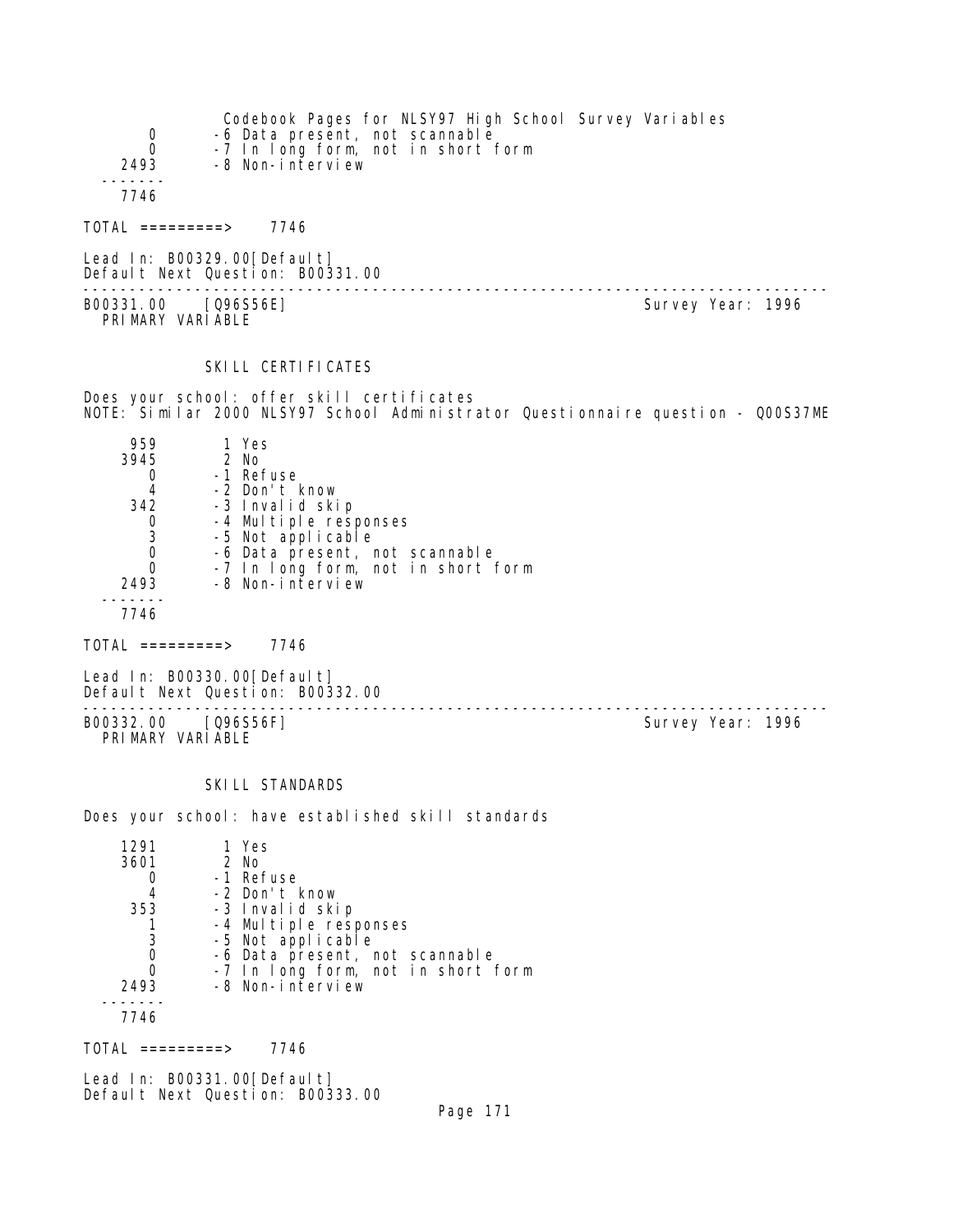-------------------------------------------------------------------------------- B00333.00 [Q96S56G] PRIMARY VARIABLE

## INSTRUCTION IN GENERAL

Does your school: provide instruction in general workplace competencies NOTE: Similar 2000 NLSY97 School Administrator Questionnaire question - Q00S37MF

| 2378 | 1 Yes                              |  |
|------|------------------------------------|--|
| 2541 | 2 No                               |  |
|      | -1 Refuse                          |  |
| 4    | -2 Don't know                      |  |
| 327  | -3 Invalid skip                    |  |
| 0    | -4 Multiple responses              |  |
| 3    | -5 Not applicable                  |  |
| 0    | -6 Data present, not scannable     |  |
|      | -7 In long form, not in short form |  |
| 2493 | -8 Non-interview                   |  |
|      |                                    |  |
| 7746 |                                    |  |
|      |                                    |  |
|      | 7746<br>=======>                   |  |

Lead In: B00332.00 [Default] Default Next Question: B00334.00 B00334.00 [Q96S56H]

PRIMARY VARIABLE

--------------------------------------------------------------------------------

# INSTRUCTION IN ALL ASPECTS

Does your school: provide instruction in all aspects of an industry NOTE: Similar 2000 NLSY97 School Administrator Questionnaire question - Q00S37MG

| 782  | 1 Yes                              |
|------|------------------------------------|
| 4037 | $2$ No                             |
|      | -1 Refuse                          |
| 4    | -2 Don't know                      |
| 426  | -3 Invalid skip                    |
|      | -4 Multiple responses              |
| 3    | -5 Not applicable                  |
|      | -6 Data present, not scannable     |
| 0    | -7 In long form, not in short form |
| 2493 | -8 Non-interview                   |
|      |                                    |
| 7746 |                                    |
|      |                                    |

 $TOTAL$  =========> 7746

Lead In: B00333.00 [Default] Default Next Question: B00335.00

-------------------------------------------------------------------------------- B00335.00 [Q96S57] PRIMARY VARIABLE

#### ASSESSMENT - INTEREST INVENTORY

Does your school offer assessments such as an interest inventory to help students determine career interests and skills? Page 172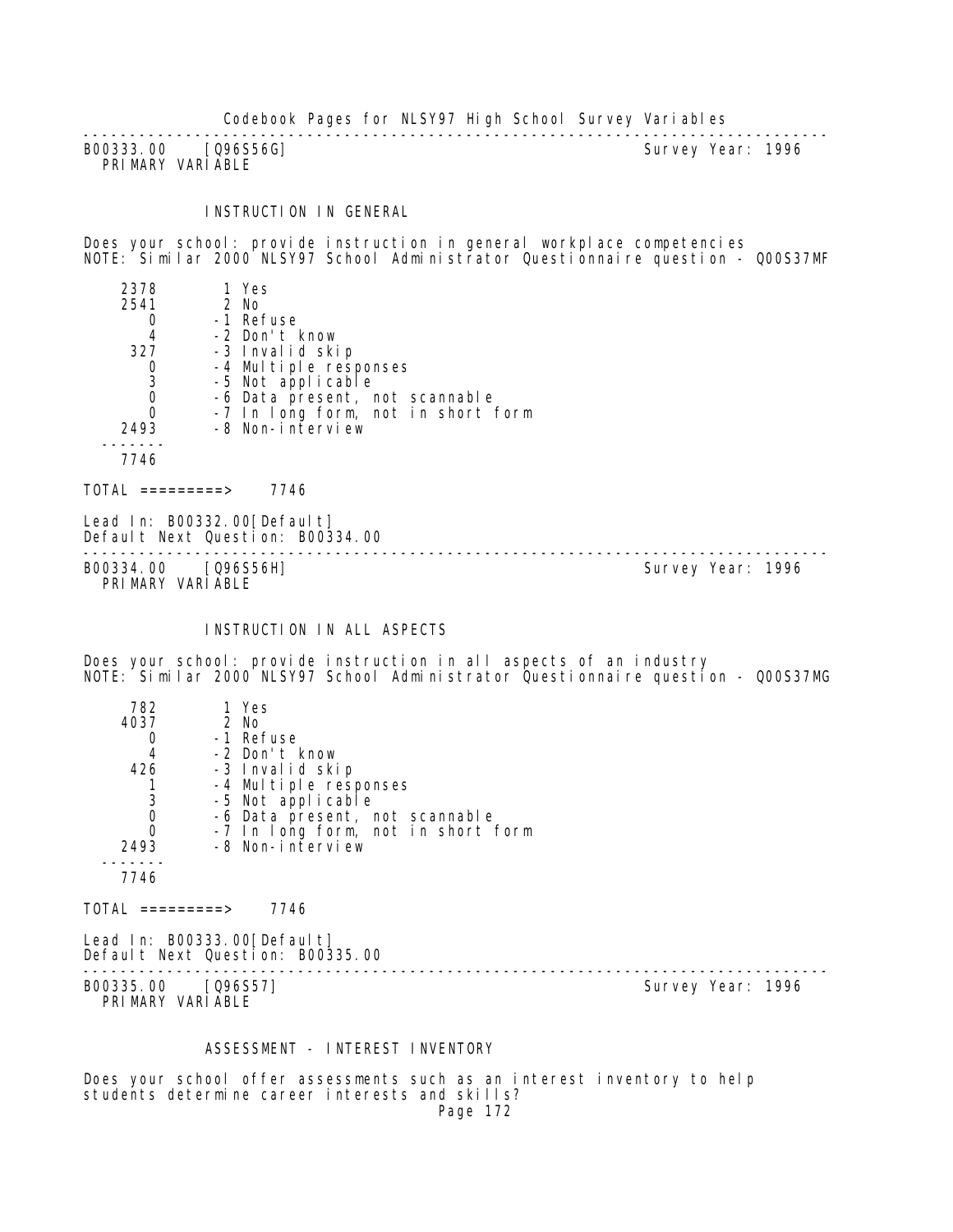Codebook Pages for NLSY97 High School Survey Variables NOTE: Similar 2000 NLSY97 School Administrator Questionnaire question - Q00S38

| 4259 | 1 Yes                              |
|------|------------------------------------|
| 823  | $2$ No                             |
|      | -1 Refuse                          |
| 5    | -2 Don't know                      |
| 163  | -3 Invalid skip                    |
|      | -4 Multiple responses              |
| 2    | -5 Not applicable                  |
|      | -6 Data present, not scannable     |
|      | -7 In long form, not in short form |
| 2493 | -8 Non-interview                   |
|      |                                    |
| 7746 |                                    |

 $TOTAL$  =========> 7746

Lead In: B00334.00[Default] Default Next Question: B00336.00

B00336.00 [Q96S58]

PRI MARY VARI ABLE

--------------------------------------------------------------------------------

#### ASSESSMENT - SKILL INVENTORY

Does your school offer assessments to students to determine what skills or capabilities they need to improve in order to be employed in an occupation or career? NOTE: Similar 2000 NLSY97 School Administrator Questionnaire question - Q00S39

| 2971<br>2031 | 1 Yes<br>2 No                      |
|--------------|------------------------------------|
|              | -1 Refuse                          |
|              | -2 Don't know                      |
| 238          | -3 Invalid skip                    |
|              | -4 Multiple responses              |
| 5            | -5 Not applicable                  |
|              | -6 Data present, not scannable     |
| O            | -7 In long form, not in short form |
| 2493         | -8 Non-interview                   |
|              |                                    |

7746

 $TOTAL$  =========> 7746

Lead In: B00335.00[Default] Default Next Question: B00337.00

B00374.00 [Q96S66G] PRIMARY VARIABLE

--------------------------------------------------------------------------------

#### SEPARATE COURSE - APPRENTICESHIP

Apprenticeship: In order to participate, is it true that the student must complete a separate course of related instruction?

| 354  | 1 Yes           |
|------|-----------------|
| 323  | $2$ No          |
| O    | -1 Refuse       |
| O    | -2 Don't know   |
| 652. | -3 Invalid skip |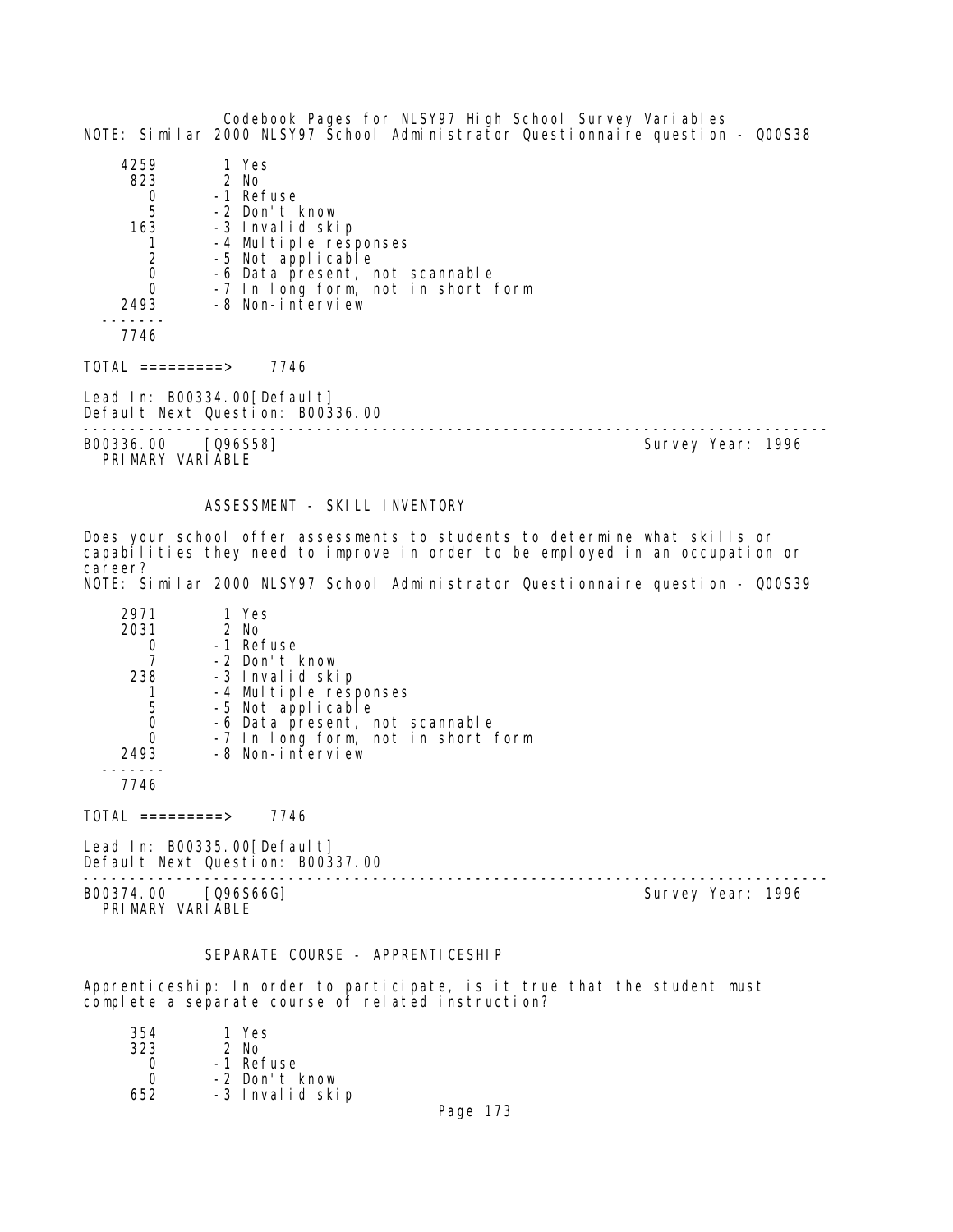|          | Codebook Pages for NLSY97 High School Survey Variables |
|----------|--------------------------------------------------------|
| 0        | -4 Multiple responses                                  |
| 3924     | -5 Not applicable                                      |
| 0        | -6 Data present, not scannable                         |
| $\Omega$ | -7 In long form, not in short form                     |
| 2493     | -8 Non-interview                                       |
|          |                                                        |
| 7746     |                                                        |
|          |                                                        |

TOTAL =========> 7746

Lead In: B00373.00 [Default] Default Next Question: B00375.00 -------------------------------------------------------------------------------- B00375.00 [Q96S66H] PRI MARY VARI ABLE

#### GPA REQUIRED - APPRENTICESHIP

Apprenticeship: In order to participate, is it true that the student must have a minimum grade-point average?

| 189  | 1 Yes                              |
|------|------------------------------------|
| 497  | $2$ No                             |
|      | -1 Refuse                          |
|      | -2 Don't know                      |
| 643  | -3 Invalid skip                    |
|      | -4 Multiple responses              |
| 3924 | -5 Not applicable                  |
|      | -6 Data present, not scannable     |
|      | -7 In long form, not in short form |
| 2493 | -8 Non-interview                   |
|      |                                    |
| 7746 |                                    |
|      |                                    |

 $TOTAL$  =========> 7746

Lead In: B00374.00[Default] Default Next Question: B00376.00

B00376.00 [Q96S66I] Survey Year: 1996 PRIMARY VARIABLE

--------------------------------------------------------------------------------

## GPA REQUIRED - APPRENTICESHIP

Apprenticeship: If Yes to Q96S66H, enter the minimum grade point average requi red NOTE: Similar 2000 NLSY97 School Administrator Questionnaire question - Q00S51G

| 8    | TO .99: GPA                     |
|------|---------------------------------|
| 8    | 1 TO 1.99: GPA                  |
| 128  | 2 TO 2.99: GPA                  |
| 11   | 3 TO 3.99: GPA                  |
|      | 4 TO 4.99: GPA                  |
| 13   | 5 TO 99: GPA                    |
|      | -1: Refuse                      |
|      | -2: Don't know                  |
| 661  | -3: Invalid skip                |
|      | -4: Multiple responses          |
| 4423 | -5: Not applicable              |
|      | -6: Data present, not scannable |
| 2493 | -8: Non-interview               |
|      | Page 174                        |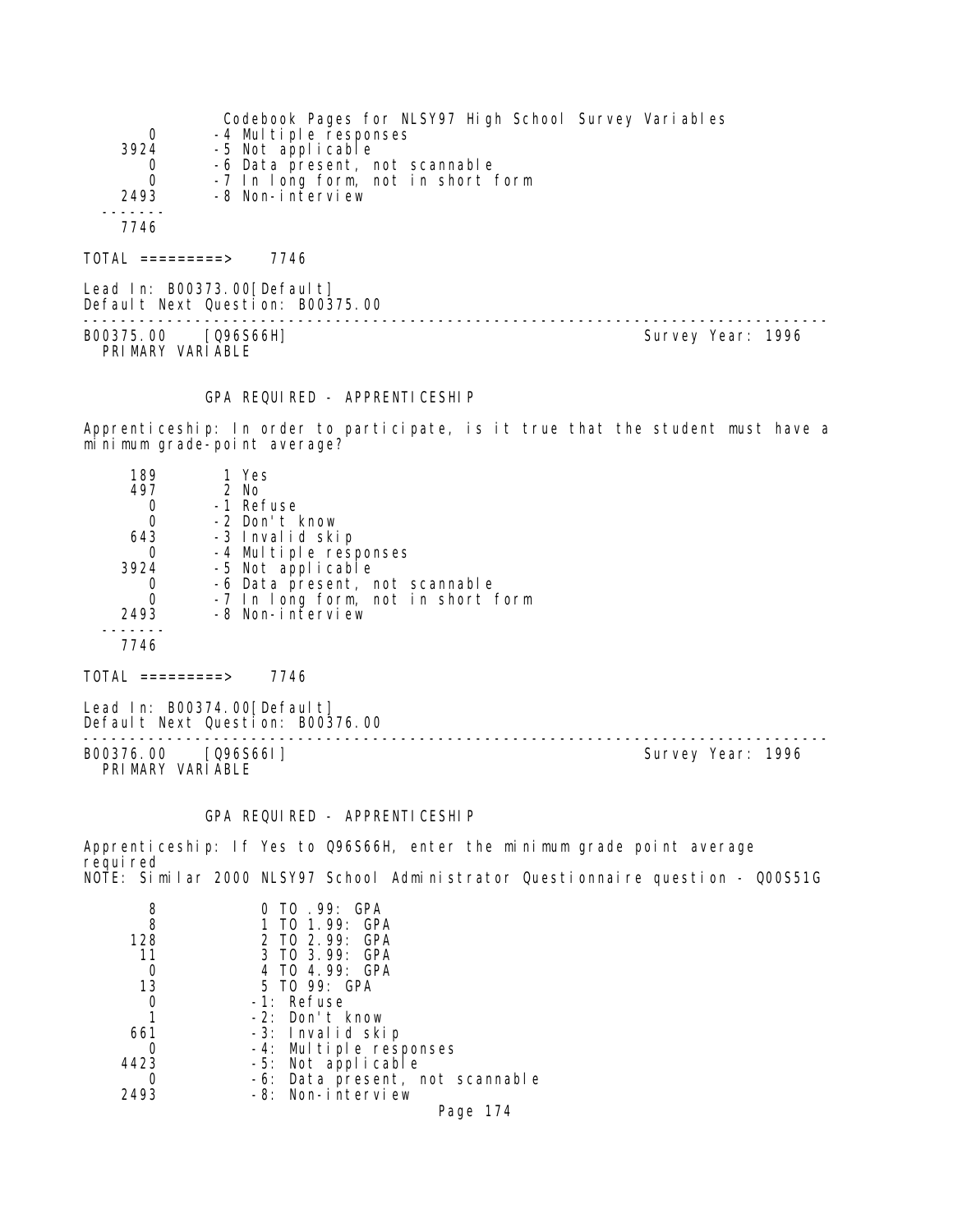------- 7746

 $TOTAL$  =========> 7746

Lead In: B00375.00 [Default] Default Next Question: B00377.00

-------------------------------------------------------------------------------- B00377.00 [Q96S67A] PRI MARY VARI ABLE

# OFFERING BLOCK SCHEDULING

Do you offer this activity: Block scheduling NOTE: Similar 2000 NLSY97 School Administrator Questionnaire question - Q00S11

| 1468 | 1 Yes                                      |
|------|--------------------------------------------|
| 3222 | 2 No                                       |
|      | -1 Refuse                                  |
| 3    | -2 Don't know                              |
| 553  | -3 Invalid skip                            |
|      | -4 Multiple responses<br>-5 Not applicable |
| 6    |                                            |
|      | -6 Data present, not scannable             |
|      | -7 In long form, not in short form         |
| 2493 | -8 Non-interview                           |
|      |                                            |
| 7746 |                                            |

TOTAL =========> 7746

Lead In: B00376.00 [Default] Default Next Question: B00378.00

-------------------------------------------------------------------------------- B00378.00 [Q96S67B] Survey Year: 1996

PRIMARY VARIABLE

NUMBER OF STUDENTS - BLOCK SCHEDULING

Block scheduling: Number of students participating in Fall 1996

| 167  | TO 49: students                |
|------|--------------------------------|
| 107  | 50 TO 99: students             |
| 82   | 100 T0 149: students           |
| 121  | 150 TO 249: students           |
| 214  | 250 TO 499: students           |
| 123  | 500 TO 749: students           |
| 86   | 750 TO 999: students           |
| 436  | 1000 TO 20000: students        |
| 0    | -1: Refuse                     |
| 3    | -2: Don't know                 |
| 682  | -3: Invalid skip               |
| O    | -4: Multiple responses         |
| 3232 | -5: Not applicable             |
| O    | -6: Data present not scannable |
| 2493 | -8: Non-interview              |
|      |                                |
| 7746 |                                |
|      |                                |

TOTAL =========> 7746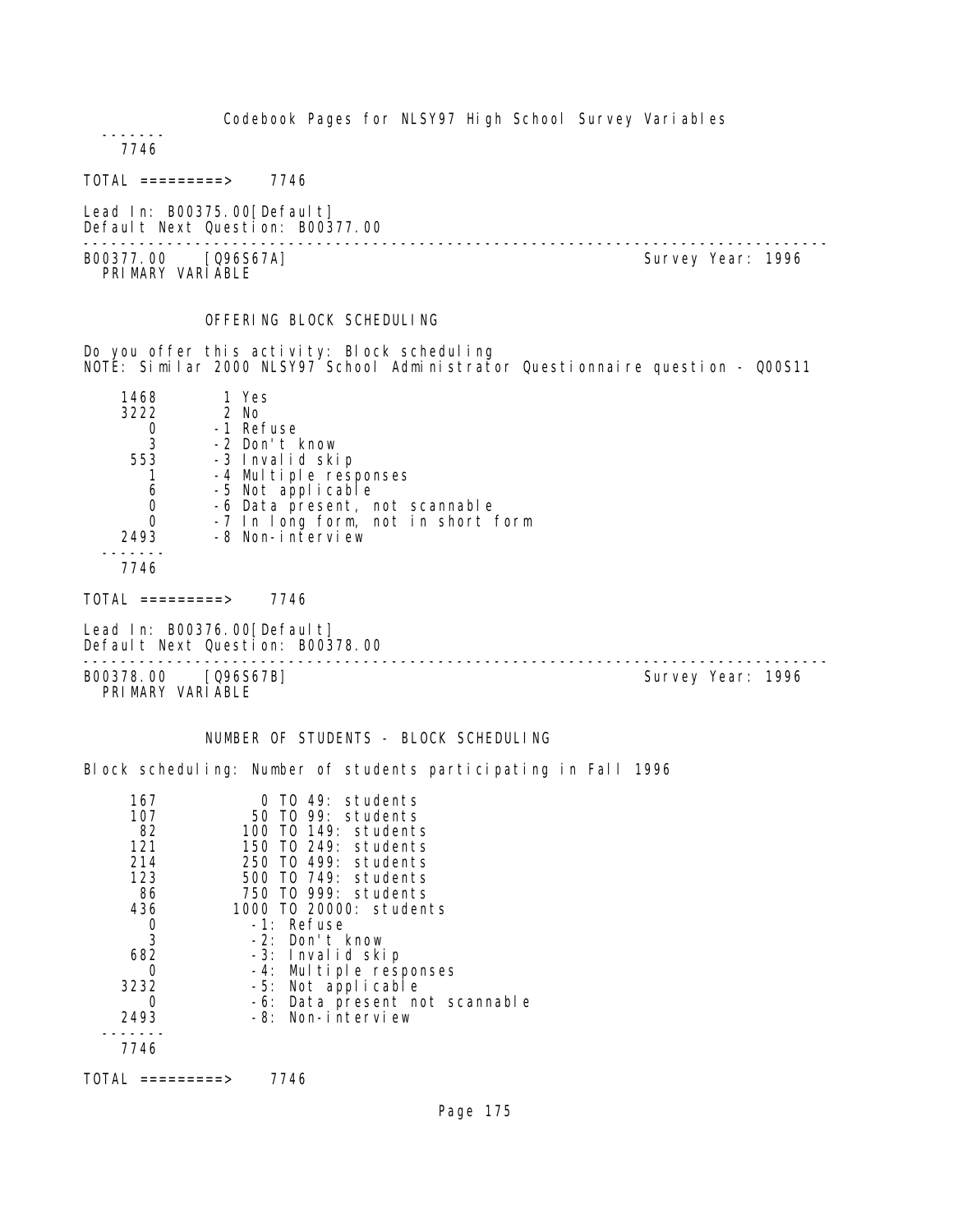Codebook Pages for NLSY97 High School Survey Variables Lead In: B00377.00 [Default] Default Next Question: B00379.00 -------------------------------------------------------------------------------- B00379.00 [Q96S67C] PRI MARY VARI ABLE YEAR FIRST IMPLEMENTED - BLOCK SCHEDULING Block scheduling: Year the activity was first implemented 19<sup>\*\*</sup> 50 0 TO 69: years 72 70 TO 79: years 30 80 TO 84: years 44 85 TO 89: years 484 90 TO 94: years 675 95 TO 99: years 0 -1: Refuse<br>7 -2: Don't 7 -2: Don't know 658 -3: Invalid skip 0 -4: Multiple responses 3233 -5: Not applicable 0 -6: Data present, not scannable 2493 -8: Non-interview ------- 7746  $TOTAL$  ========> 7746 Lead In: B00378.00 [Default] Default Next Question: B00380.00 -------------------------------------------------------------------------------- B00380.00 [Q96S67D1] PRIMARY VARIABLE BLOCK SCHEDULING - 9 Block scheduling: Mark the grade levels in which students may participate: 9 1089 1 Yes<br>265 2 No 55 2 No 0 -1 Refuse 0 -2 Don't know 601 -3 Invalid skip 0 -4 Multiple responses<br>3236 -5 Not applicable 3236 -5 Not applicable 62 -6 Data present, not scannable 0 -7 In long form, not in short form 2493 -8 Non-interview ------- 7746 TOTAL =========> 7746 Lead In: B00379.00[Default] Default Next Question: B00381.00 -------------------------------------------------------------------------------- B00381.00 [Q96S67D2] PRIMARY VARIABLE

BLOCK SCHEDULING - 10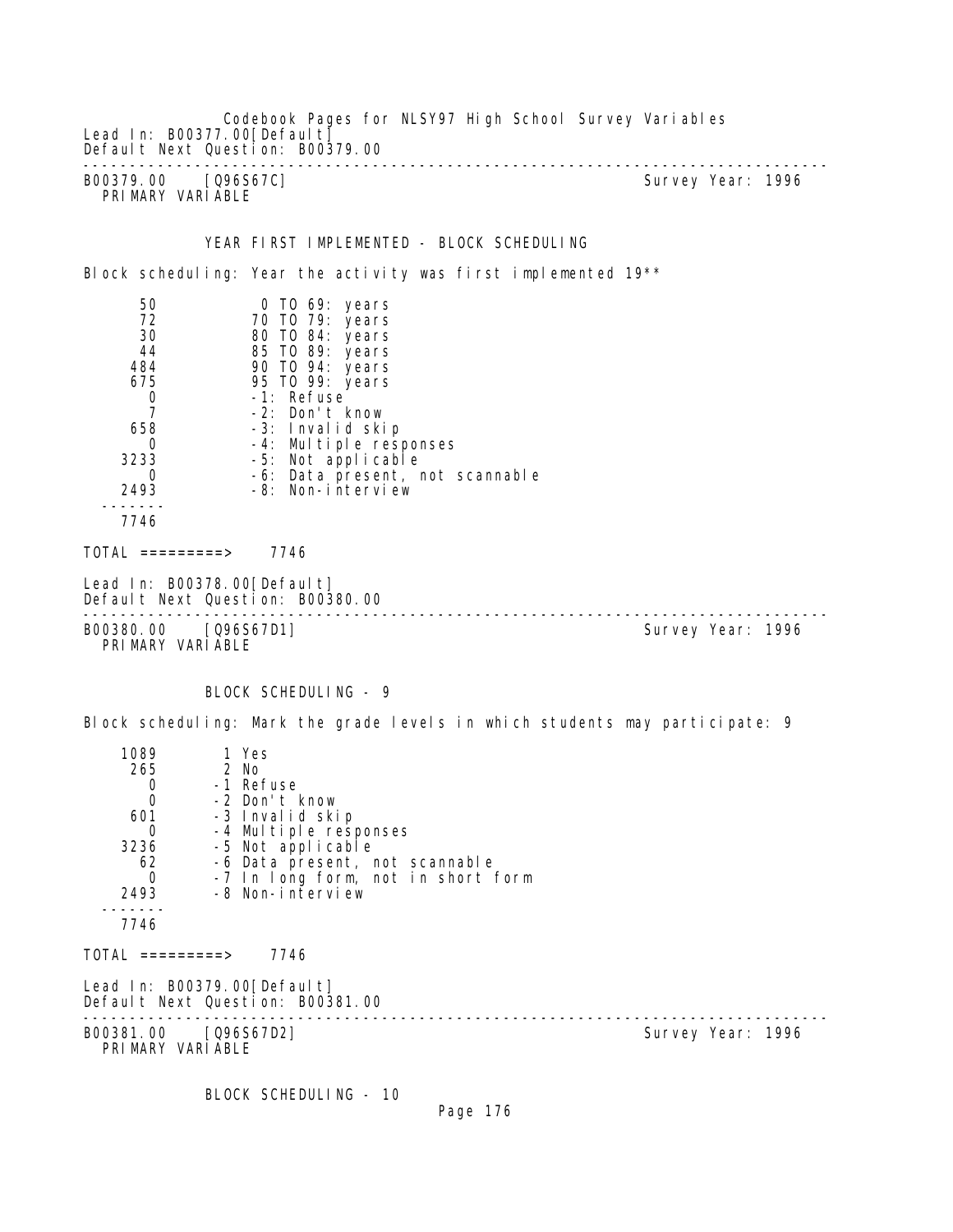Block scheduling: Mark the grade levels in which students may participate: 10

| 1141                                     | 1 Yes                                                           |                   |
|------------------------------------------|-----------------------------------------------------------------|-------------------|
| 209                                      | 2 No                                                            |                   |
| $\mathbf 0$                              | -1 Refuse                                                       |                   |
| $\mathbf 0$                              | -2 Don't know                                                   |                   |
| 601                                      | -3 Invalid skip                                                 |                   |
| 0                                        | -4 Multiple responses                                           |                   |
| 3240                                     | -5 Not applicable                                               |                   |
| 62                                       | -6 Data present, not scannable                                  |                   |
| $\Omega$                                 | -7 In long form, not in short form                              |                   |
| 2493                                     | -8 Non-interview                                                |                   |
|                                          |                                                                 |                   |
| 7746                                     |                                                                 |                   |
| TOTAL =========>                         | 7746                                                            |                   |
|                                          | Lead In: B00380.00[Default]<br>Default Next Question: B00382.00 |                   |
| B00382.00 [Q96S67D3]<br>PRIMARY VARIABLE |                                                                 | Survey Year: 1996 |
|                                          |                                                                 |                   |

BLOCK SCHEDULING - 11

Block scheduling: Mark the grade levels in which students may participate: 11

| 1240 | 1 Yes                              |
|------|------------------------------------|
| 113  | $2$ No                             |
|      | -1 Refuse                          |
|      | -2 Don't know                      |
| 601  | -3 Invalid skip                    |
|      | -4 Multiple responses              |
| 3237 | -5 Not applicable                  |
| 62   | -6 Data present, not scannable     |
|      | -7 In long form, not in short form |
| 2493 | -8 Non-interview                   |
|      |                                    |
| 7746 |                                    |

 $TOTAL$  =========> 7746

Lead In: B00381.00 [Default] Default Next Question: B00383.00

-------------------------------------------------------------------------------- B00383.00 [Q96S67D4] Survey Year: 1996

PRIMARY VARIABLE

BLOCK SCHEDULING - 12

Block scheduling: Mark the grade levels in which students may participate: 12

| 1236 | 1 Yes                          |
|------|--------------------------------|
| 115  | $2$ No                         |
|      | -1 Refuse                      |
|      | -2 Don't know                  |
| 601  | -3 Invalid skip                |
|      | -4 Multiple responses          |
| 3239 | -5 Not applicable              |
| 62   | -6 Data present, not scannable |
|      | Page 177                       |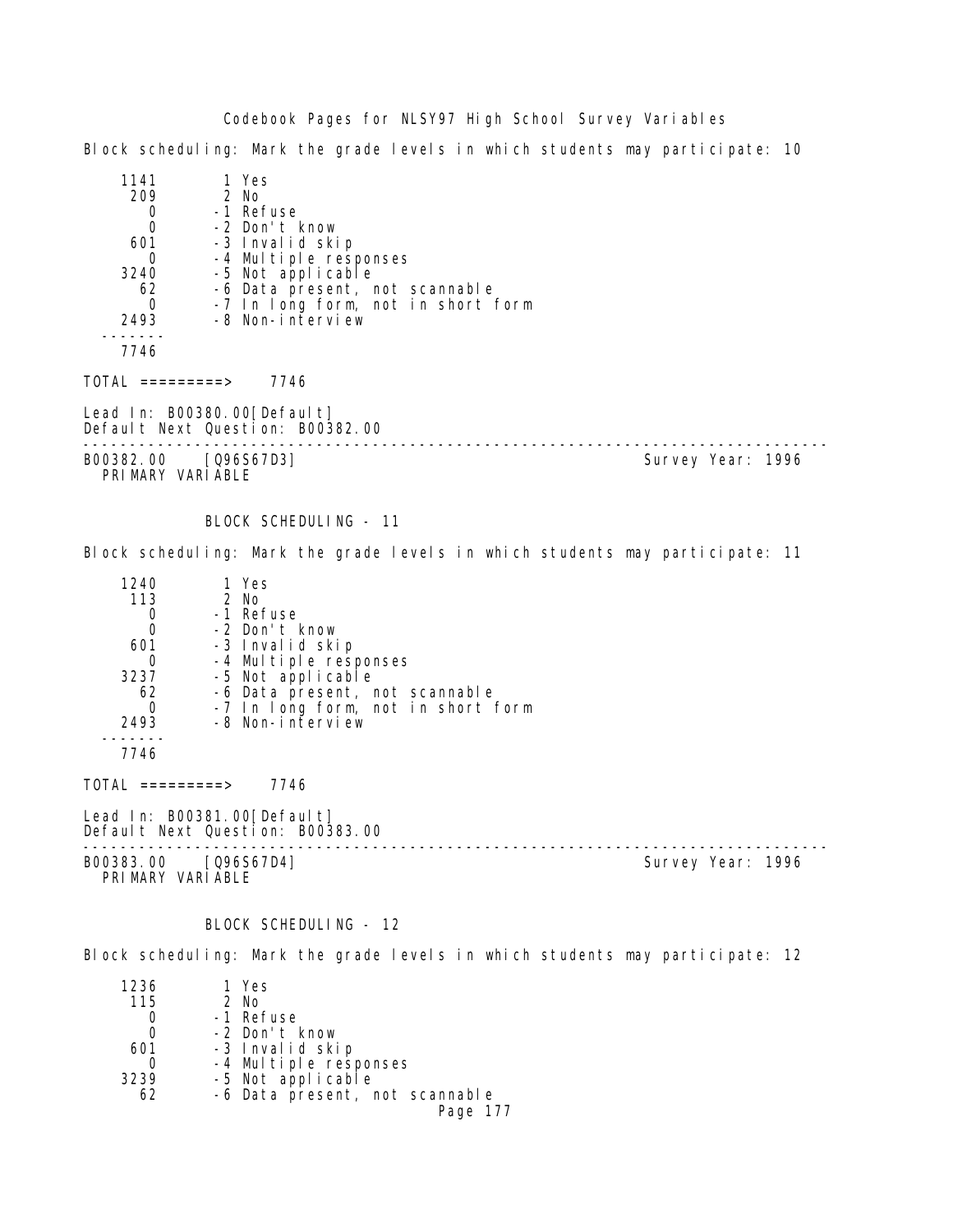| $\Omega$<br>2493              | Codebook Pages for NLSY97 High School Survey Variables<br>-7 In long form, not in short form<br>-8 Non-interview |  |                   |  |
|-------------------------------|------------------------------------------------------------------------------------------------------------------|--|-------------------|--|
| 7746                          |                                                                                                                  |  |                   |  |
| TOTAL =========>              | 7746                                                                                                             |  |                   |  |
|                               | Lead In: B00382.00[Default]<br>Default Next Question: B00384.00                                                  |  |                   |  |
| B00384.00<br>PRIMARY VARIABLE | $[Q96S67E]$                                                                                                      |  | Survey Year: 1996 |  |

# AT RISK - BLOCK SCHEDULING

Block scheduling: In order to participate, is it true that the student must be considered at risk?

| 37   | 1 Yes                              |
|------|------------------------------------|
| 1392 | $2$ No                             |
|      | -1 Refuse                          |
|      | -2 Don't know                      |
| 592  | -3 Invalid skip                    |
|      | -4 Multiple responses              |
| 3231 | -5 Not applicable                  |
|      | -6 Data present, not scannable     |
|      | -7 In long form, not in short form |
| 2493 | -8 Non-interview                   |
|      |                                    |
| 7746 |                                    |

 $TOTAL$  =========> 7746

Lead In: B00383.00[Default] Default Next Question: B00385.00

-------------------------------------------------------------------------------- B00385.00 [Q96S67F] Survey Year: 1996 PRIMARY VARIABLE

## NON-COLLEGE BOUND - BLOCK SCHEDULING

Block scheduling: In order to participate, is it true that the student must be non-college bound?

| 14   | 1 Yes                              |
|------|------------------------------------|
| 1419 | 2 No                               |
|      | -1 Refuse                          |
|      | -2 Don't know                      |
| 589  | -3 Invalid skip                    |
|      | -4 Multiple responses              |
| 3231 | -5 Not applicable                  |
|      | -6 Data present, not scannable     |
|      | -7 In long form, not in short form |
| 2493 | -8 Non-interview                   |
|      |                                    |
| 7746 |                                    |

 $TOTAL$  =========> 7746

Lead In: B00384.00[Default] Default Next Question: B00386.00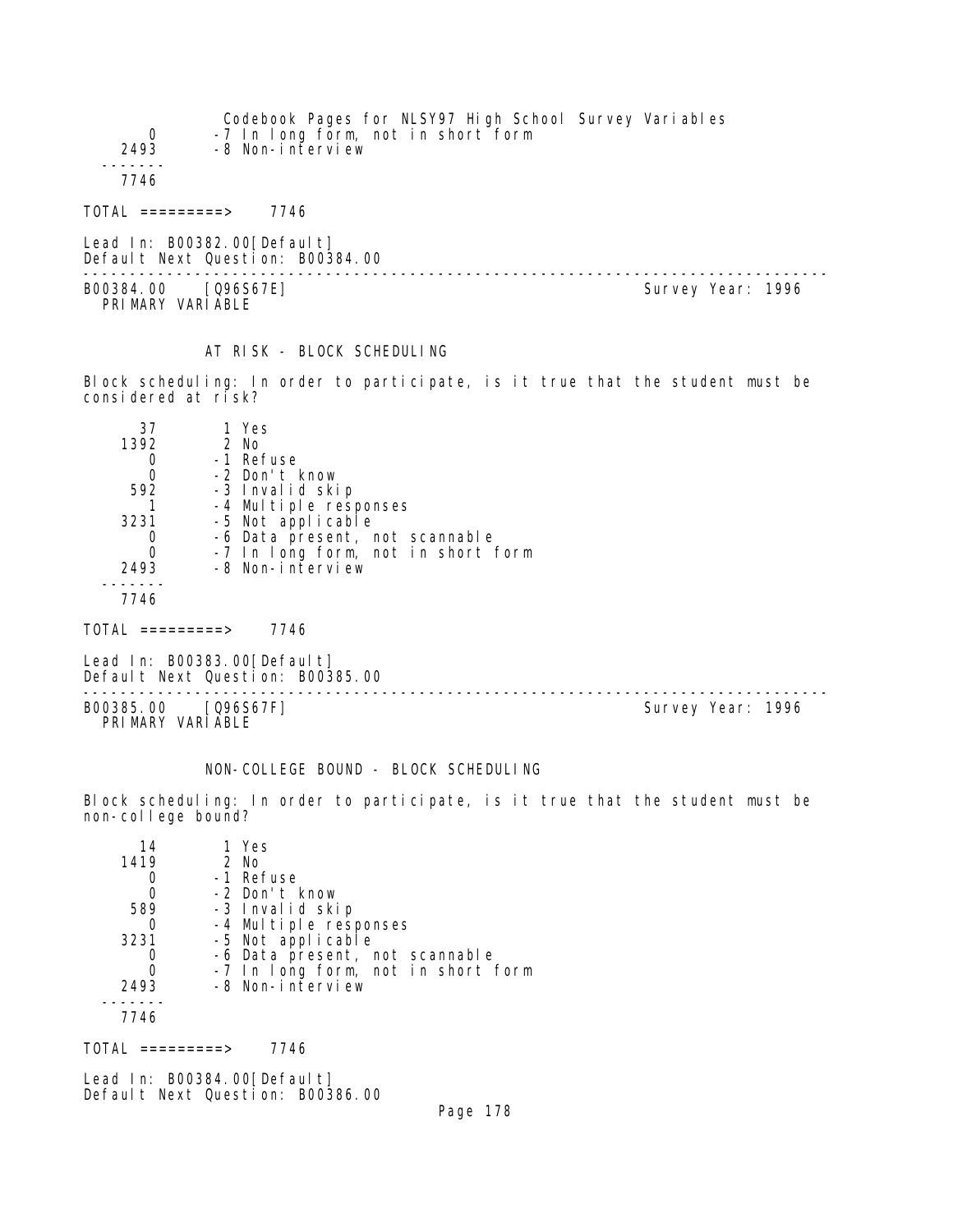B00386.00 [Q96S67G] PRIMARY VARIABLE

--------------------------------------------------------------------------------

#### SEPARATE COURSE - BLOCK SCHEDULING

Block scheduling: In order to participate, is it true that the student must complete a separate course of related instruction?

| 145              | 1 Yes                                                           |  |
|------------------|-----------------------------------------------------------------|--|
| 1269             | 2 No                                                            |  |
| 0                | -1 Refuse                                                       |  |
| $\overline{0}$   | -2 Don't know                                                   |  |
| 608              | -3 Invalid skip                                                 |  |
| 0                | -4 Multiple responses                                           |  |
| 3231             | -5 Not applicable                                               |  |
| 0                | -6 Data present, not scannable                                  |  |
| $\overline{0}$   | -7 In long form, not in short form                              |  |
| 2493             | -8 Non-interview                                                |  |
|                  |                                                                 |  |
| 7746             |                                                                 |  |
| TOTAL =========> | 7746                                                            |  |
|                  | Lead In: B00385.00[Default]<br>Default Next Question: B00387.00 |  |

-------------------------------------------------------------------------------- B00357.00 [Q96S65I] Survey Year: 1996 PRIMARY VARIABLE

#### MENTORS AT WORK SITE

Which of the following are features of these work-based learning activities: Students have mentors at work site NOTE: Similar 2000 NLSY97 School Administrator Questionnaire question - Q00S47MD

| 1730<br>1054                         | 1 Yes<br>2 No                                                   |                   |
|--------------------------------------|-----------------------------------------------------------------|-------------------|
|                                      | -1 Refuse                                                       |                   |
| $\begin{matrix} 0 \\ 4 \end{matrix}$ | -2 Don't know                                                   |                   |
| 253                                  | -3 Invalid skip                                                 |                   |
| 0                                    | -4 Multiple responses                                           |                   |
| 2212                                 | -5 Not applicable                                               |                   |
| 0                                    | -6 Data present, not scannable                                  |                   |
| $\overline{0}$                       | -7 In long form, not in short form                              |                   |
| 2493                                 | -8 Non-interview                                                |                   |
| 7746                                 |                                                                 |                   |
| $\text{TOTAL}$ =========>            | 7746                                                            |                   |
|                                      | Lead In: B00356.00[Default]<br>Default Next Question: B00358.00 |                   |
| B00358.00                            | $[Q96S65J]$                                                     | Survey Year: 1996 |

PRIMARY VARIABLE

## OCCUPATIONAL CERTIFICATES

Which of the following are features of these work-based learning activities: Page 179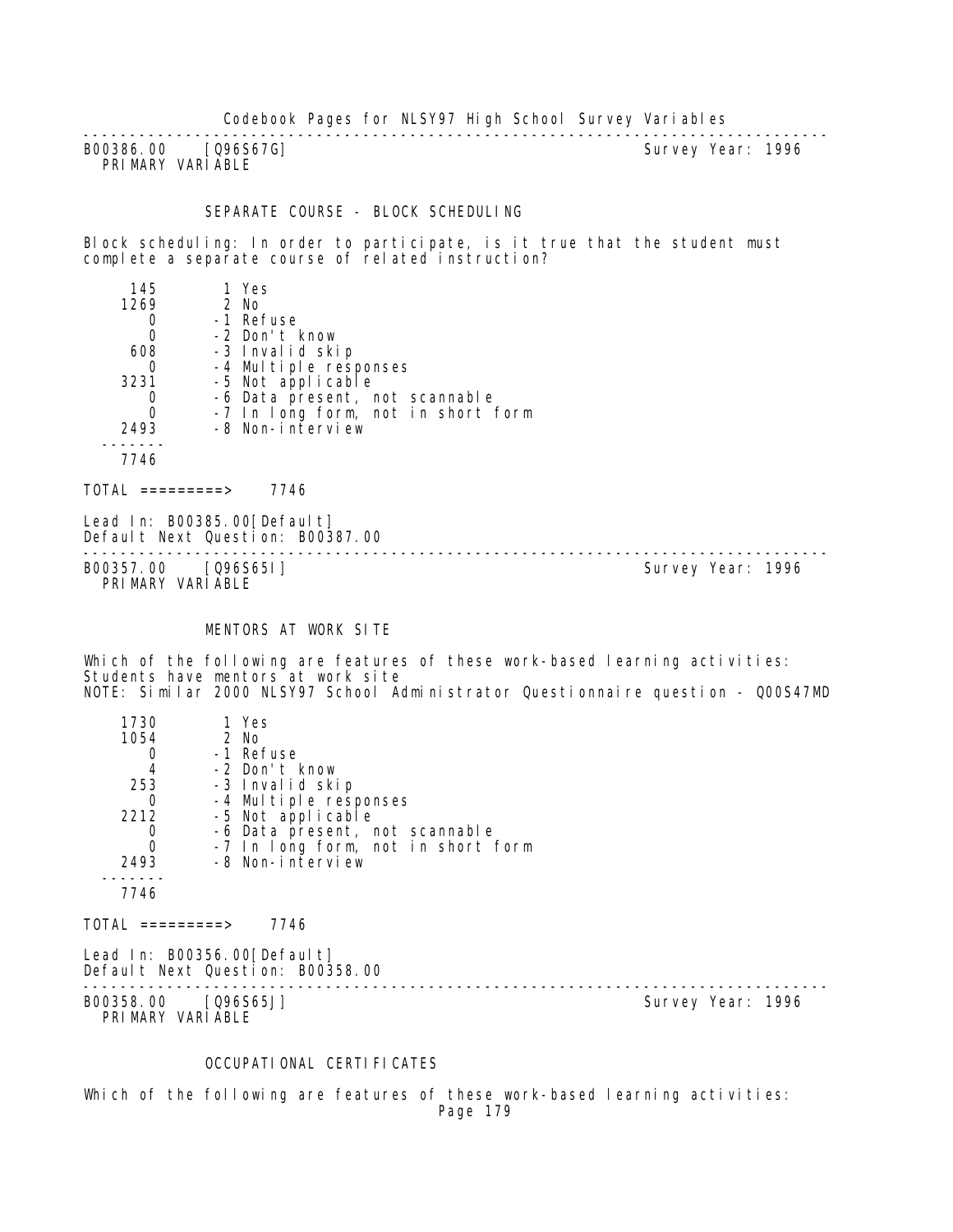Codebook Pages for NLSY97 High School Survey Variables Students earn occupational certification

| -7 In long form, not in short form |
|------------------------------------|
|                                    |
|                                    |
|                                    |
|                                    |

 $TOTAL$  =========> 7746

Lead In: B00357.00[Default] Default Next Question: B00359.00

-------------------------------------------------------------------------------- B00359.00 [Q96S65K]

PRIMARY VARIABLE

# TRAINING PLANS

Which of the following are features of these work-based learning activities: Students have written training plans

| 1300 | 1 Yes                              |
|------|------------------------------------|
| 1396 | 2 No                               |
|      | -1 Refuse                          |
| 4    | -2 Don't know                      |
| 341  | -3 Invalid skip                    |
|      | -4 Multiple responses              |
| 2212 | -5 Not applicable                  |
|      | -6 Data present, not scannable     |
|      | -7 In long form, not in short form |
| 2493 | -8 Non-interview                   |
|      |                                    |

7746

TOTAL =========> 7746

Lead In: B00358.00 [Default] Default Next Question: B00360.00

B00360.00 [Q96S65L] Survey Year: 1996 PRIMARY VARIABLE

--------------------------------------------------------------------------------

# SCHOOL STAFF TEACH

Which of the following are features of these work-based learning activities: School staff supervise/teach students at work site

| 1382 | 1 Yes                                      |  |
|------|--------------------------------------------|--|
| 1324 | 2 No                                       |  |
|      | -1 Refuse                                  |  |
|      | -2 Don't know                              |  |
| 330  | -3 Invalid skip                            |  |
|      |                                            |  |
| 2213 | -4 Multiple responses<br>-5 Not applicable |  |
|      |                                            |  |

Page 180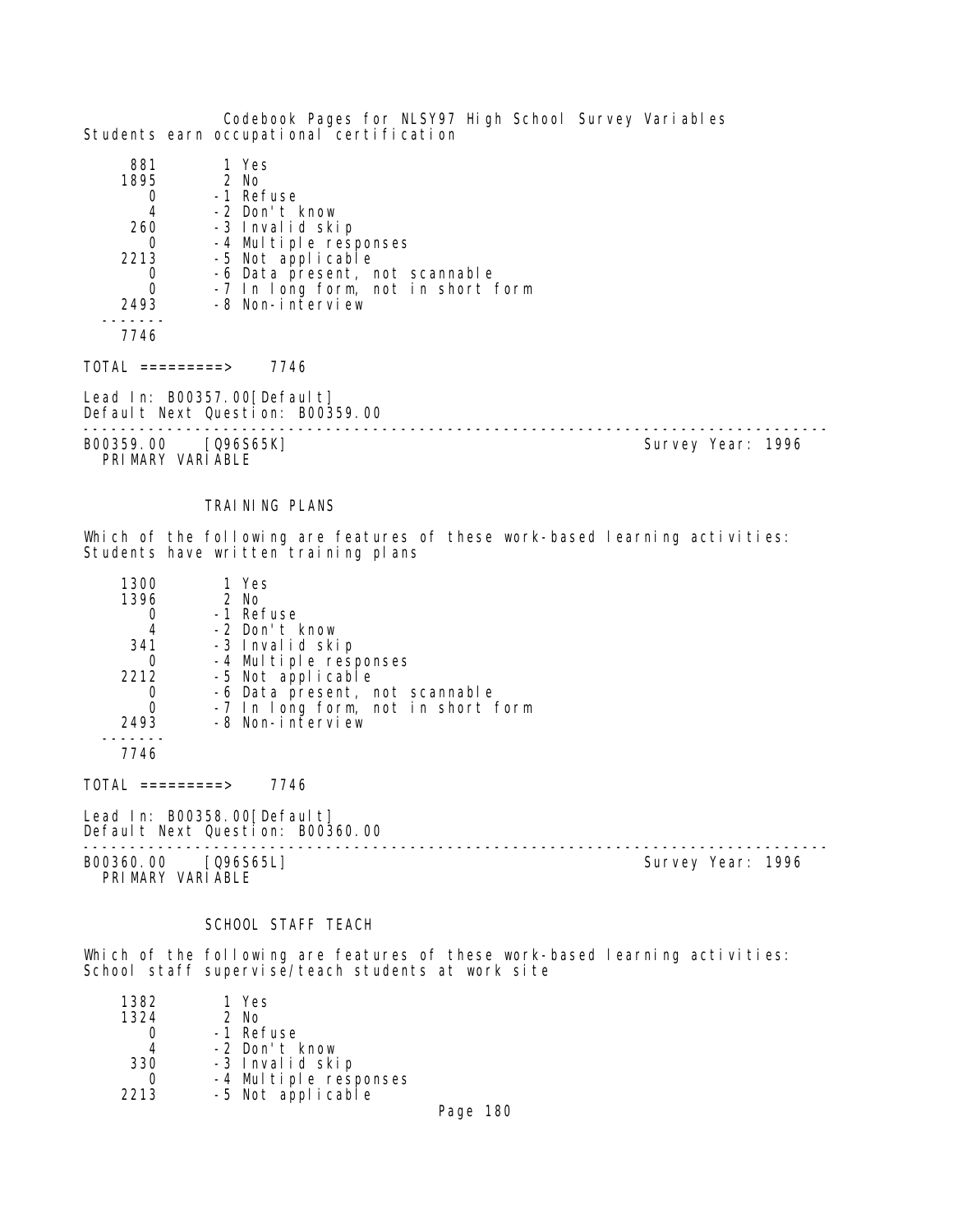| $\begin{matrix} 0 \\ 0 \end{matrix}$<br>2493 | Codebook Pages for NLSY97 High School Survey Variables<br>-6 Data present, not scannable<br>-7 In long form, not in short form<br>-8 Non-interview |                   |
|----------------------------------------------|----------------------------------------------------------------------------------------------------------------------------------------------------|-------------------|
| 7746                                         |                                                                                                                                                    |                   |
| $\text{DTAI}$ =========>                     | 7746                                                                                                                                               |                   |
|                                              | Lead In: $B00359.00[Defaul t]$<br>Default Next Question: B00361.00                                                                                 |                   |
| B00361.00 [Q96S65M]<br>PRIMARY VARIABLE      |                                                                                                                                                    | Survey Year: 1996 |

## TRAINING AGREEMENTS

Which of the following are features of these work-based learning activities: Written training agreements with employers

| 1622 | 1 Yes                              |
|------|------------------------------------|
| 1079 | 2 No                               |
|      | -1 Refuse                          |
| 4    | -2 Don't know                      |
| 335  | -3 Invalid skip                    |
|      | -4 Multiple responses              |
| 2213 | -5 Not applicable                  |
|      | -6 Data present, not scannable     |
|      | -7 In long form, not in short form |
| 2493 | -8 Non-interview                   |
|      |                                    |
|      |                                    |

 $TOTAL$  =========> 7746

Lead In: B00360.00 [Default] Default Next Question: B00362.00

B00362.00 [Q96S65N] PRIMARY VARIABLE

--------------------------------------------------------------------------------

#### SCHOOL STAFF DEVELOPMENT

Which of the following are features of these work-based learning activities: School staff development (e.g., teacher internships)

| 1 Yes                              |
|------------------------------------|
| 2 No                               |
| -1 Refuse                          |
| -2 Don't know                      |
| -3 Invalid skip                    |
| -4 Multiple responses              |
| -5 Not applicable                  |
| -6 Data present, not scannable     |
| -7 In long form, not in short form |
| -8 Non-interview                   |
|                                    |
|                                    |
|                                    |

TOTAL =========> 7746

Lead In: B00361.00[Default]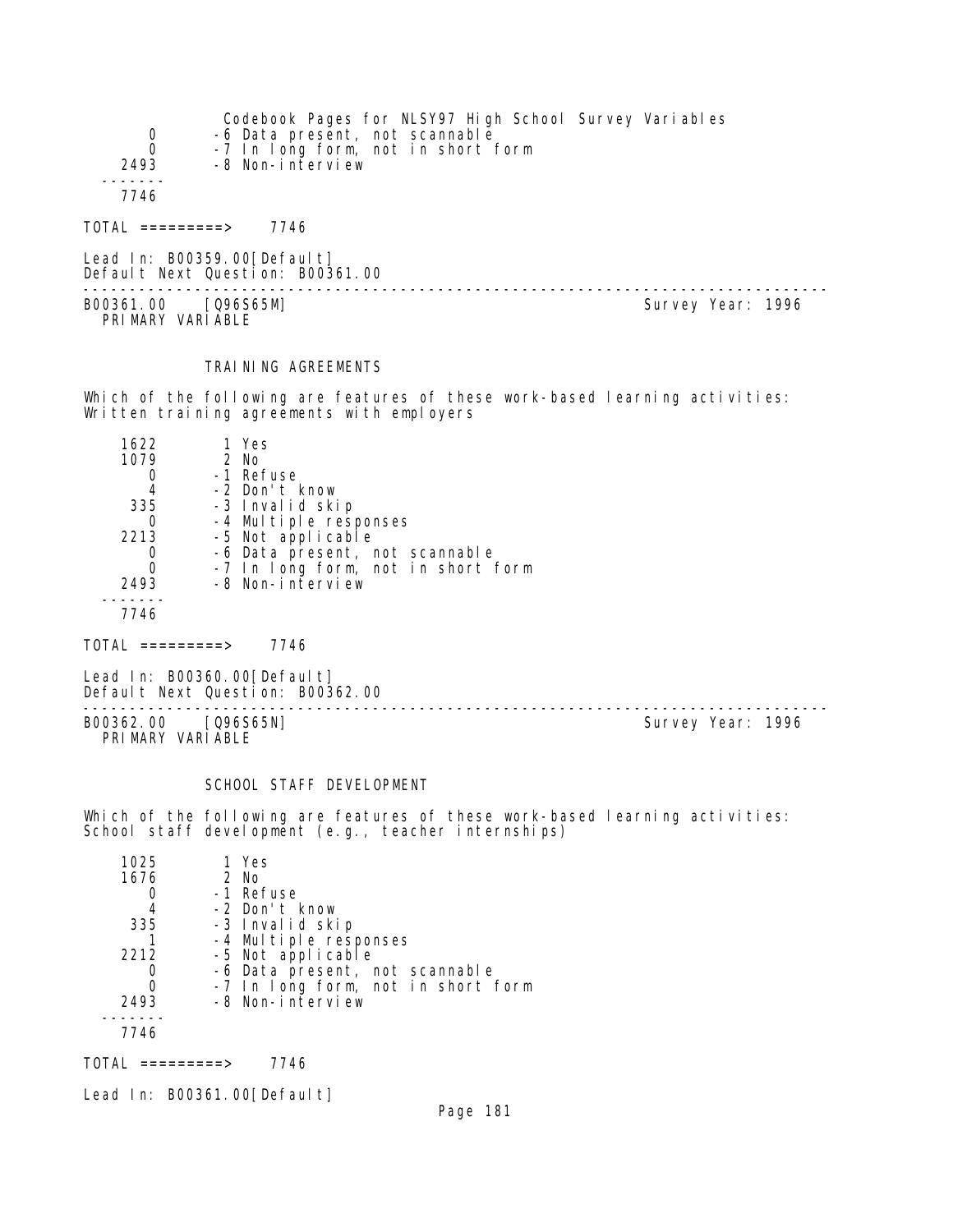Codebook Pages for NLSY97 High School Survey Variables Default Next Question: B00363.00

-------------------------------------------------------------------------------- B00363.00 [Q96S650] PRIMARY VARIABLE

#### MENTORSHIP TRAINING

Which of the following are features of these work-based learning activities: Mentorship/Supervision training for employers and employees NOTE: Similar 2000 NLSY97 School Administrator Questionnaire question - Q00S47ME

| 944              | 1 Yes                                                           |  |
|------------------|-----------------------------------------------------------------|--|
| 1835             | 2 No                                                            |  |
| 0                | -1 Refuse                                                       |  |
| 4                | -2 Don't know                                                   |  |
| 258              | -3 Invalid skip                                                 |  |
| 0                | -4 Multiple responses                                           |  |
| 2212             | -5 Not applicable                                               |  |
| 0                | -6 Data present, not scannable                                  |  |
| $\mathbf 0$      | -7 In long form, not in short form                              |  |
| 2493             | -8 Non-interview                                                |  |
|                  |                                                                 |  |
| 7746             |                                                                 |  |
| TOTAL =========> | 7746                                                            |  |
|                  | Lead In: B00362.00[Default]<br>Default Next Question: B00364.00 |  |

B00364.00 [Q96S65P] Survey Year: 1996 PRIMARY VARIABLE

--------------------------------------------------------------------------------

#### EMPLOYERS EVALUATION

Which of the following are features of these work-based learning activities: Employers evaluations influence students' grades NOTE: Similar 2000 NLSY97 School Administrator Questionnaire question - Q00S47ML

| 1923                                    | 1 Yes                                                           |                                    |  |
|-----------------------------------------|-----------------------------------------------------------------|------------------------------------|--|
| 873                                     | 2 No                                                            |                                    |  |
| 0                                       | -1 Refuse                                                       |                                    |  |
| $\overline{4}$                          | -2 Don't know                                                   |                                    |  |
| 240                                     | -3 Invalid skip                                                 |                                    |  |
| 0                                       | -4 Multiple responses                                           |                                    |  |
| 2213                                    | -5 Not applicable                                               |                                    |  |
| 0                                       |                                                                 | -6 Data present, not scannable     |  |
| $\overline{0}$                          |                                                                 | -7 In long form, not in short form |  |
| 2493                                    | -8 Non-interview                                                |                                    |  |
| 7746                                    |                                                                 |                                    |  |
|                                         |                                                                 |                                    |  |
| TOTAL =========>                        | 7746                                                            |                                    |  |
|                                         | Lead In: B00363.00[Default]<br>Default Next Question: B00365.00 |                                    |  |
| B00365.00 [Q96S66A]<br>PRIMARY VARIABLE |                                                                 | Survey Year: 1996                  |  |

OFFERING APPRENTICESHIP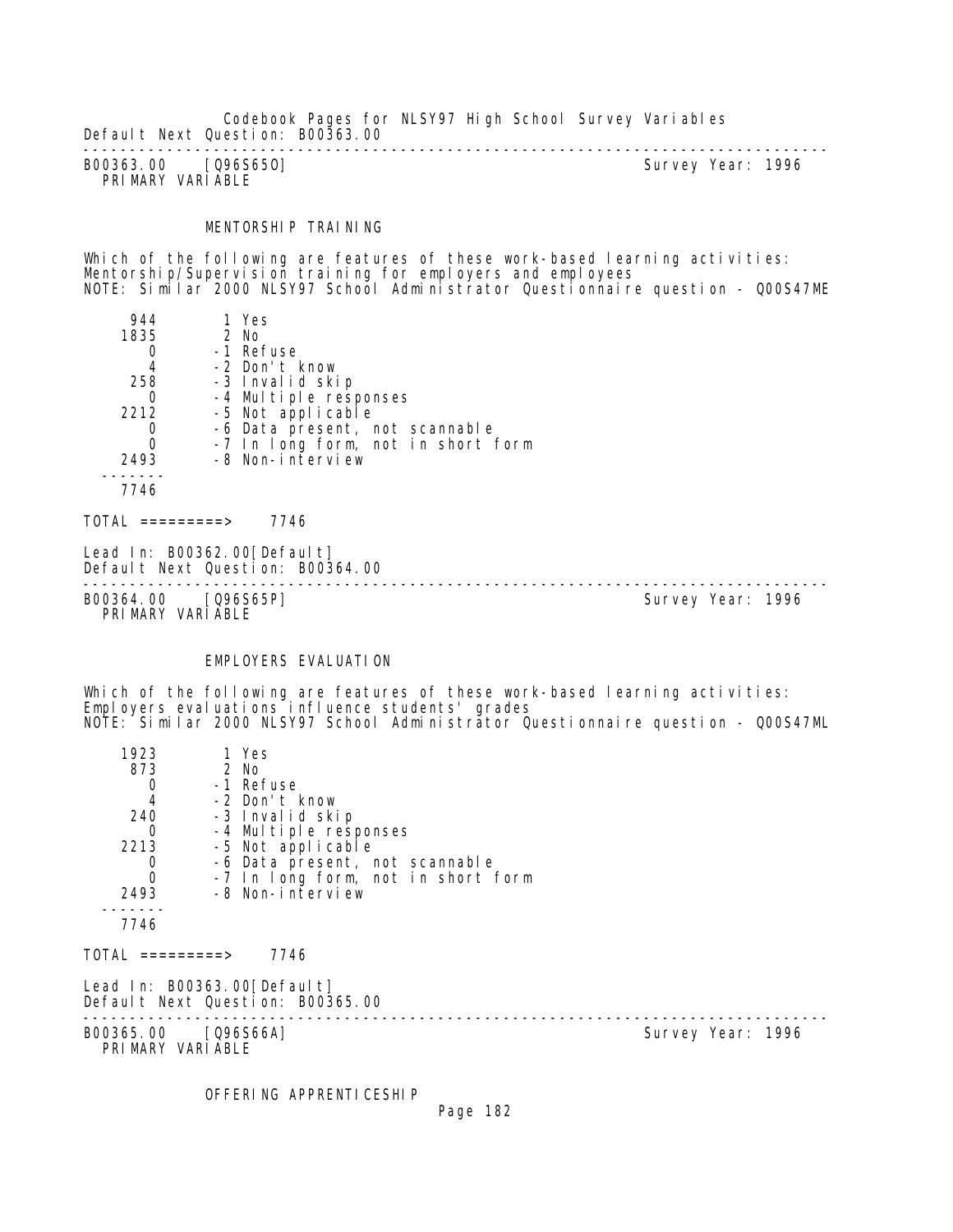Do you offer this activity: Apprenticeship NOTE: Similar 2000 NLSY97 School Administrator Questionnaire question - Q00S51A

| 679  | 1 Yes                              |
|------|------------------------------------|
| 3914 | 2 No                               |
|      | -1 Refuse                          |
| 4    | -2 Don't know                      |
| 650  | -3 Invalid skip                    |
|      | -4 Multiple responses              |
| 5    | -5 Not applicable                  |
|      | -6 Data present, not scannable     |
|      | -7 In long form, not in short form |
| 2493 | -8 Non-interview                   |
|      |                                    |
| 7746 |                                    |

TOTAL =========> 7746

Lead In: B00364.00 [Default] Default Next Question: B00366.00 --------------------------------------------------------------------------------

B00366.00 [Q96S66B] Survey Year: 1996 PRIMARY VARIABLE

# NUMBER OF STUDENTS - APPRENTICESHIP

Apprenticeship: Number of students participating in Fall 1996 NOTE: Similar 2000 NLSY97 School Administrator Questionnaire question - Q00S51B

| 447           | TO 49: students                |
|---------------|--------------------------------|
| 73            | 50 TO 99: students             |
| 40            | 100 TO 149: students           |
| 29            | 150 TO 249: students           |
| 26            | 250 TO 499: students           |
| 4             | 500 TO 749: students           |
| 0             | 750 TO 999: students           |
| 5             | 1000 TO 20000: students        |
| $\mathbf 0$   | -1: Refuse                     |
| $\mathcal{P}$ | -2: Don't know                 |
| 701           | -3: Invalid skip               |
| 0             | -4: Multiple responses         |
| 3925          | -5: Not applicable             |
|               | -6: Data present not scannable |
| 2493          | -8: Non-interview              |
|               |                                |
| 7746          |                                |

 $TOTAL$  ========> 7746

Lead In: B00365.00[Default] Default Next Question: B00367.00

--------------------------------------------------------------------------------

PRIMARY VARIABLE

B00367.00 [Q96S66C] Survey Year: 1996

YEAR FIRST IMPLEMENTED - APPRENTICESHIP

Apprenticeship: Year the activity was first implemented 19\*\* NOTE: Similar 2000 NLSY97 School Administrator Questionnaire question - Q00S51C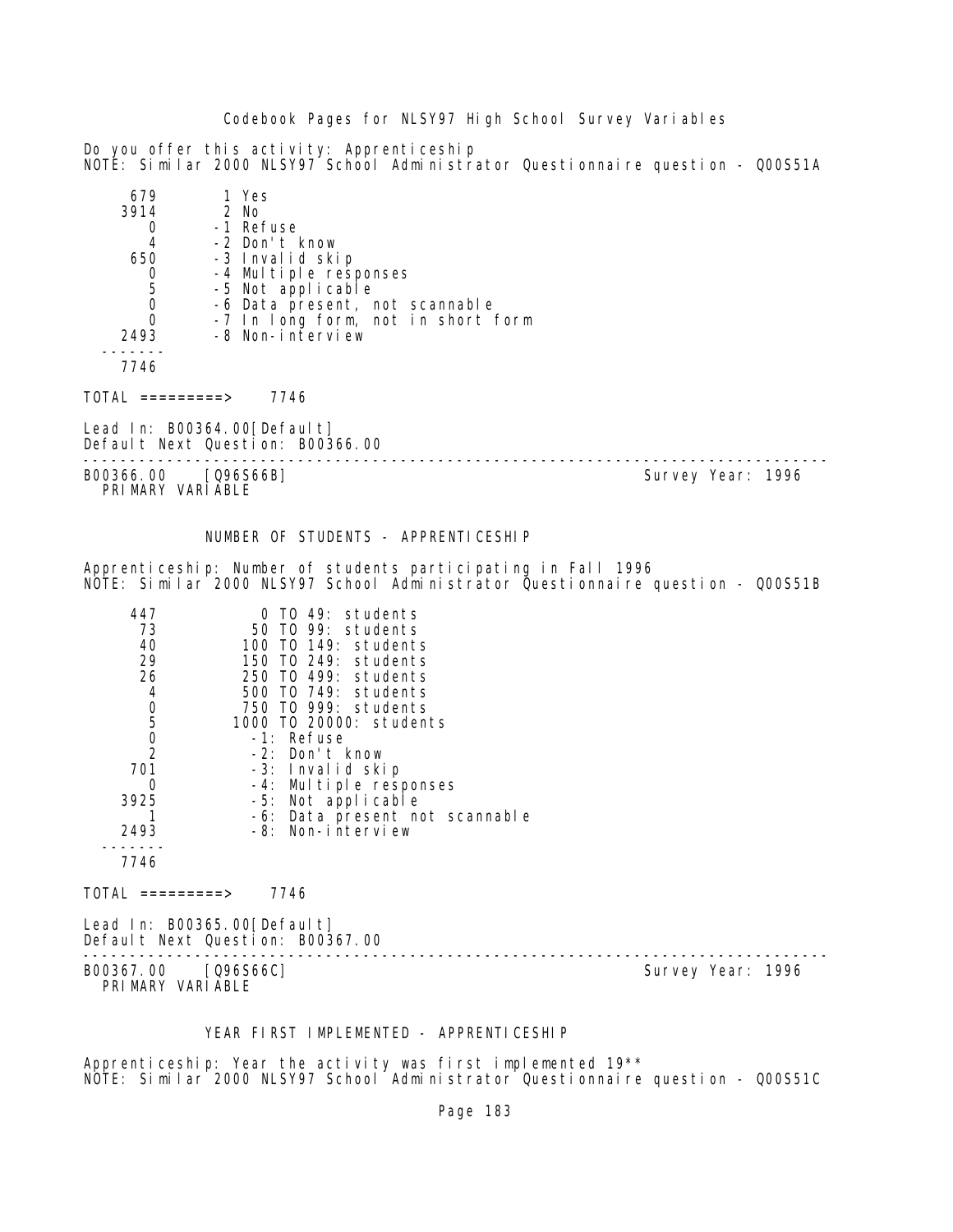|                                          | Codebook Pages for NLSY97 High School Survey Variables |                   |  |
|------------------------------------------|--------------------------------------------------------|-------------------|--|
| 36                                       | 0 TO 69: years                                         |                   |  |
| 50                                       | 70 TO 79: years                                        |                   |  |
| 39                                       | 80 TO 84: years                                        |                   |  |
| 60                                       | 85 TO 89: years                                        |                   |  |
| 207                                      | 90 TO 94: years                                        |                   |  |
| 197                                      | 95 TO 99: years                                        |                   |  |
| 0                                        | -1: Refuse                                             |                   |  |
| 6                                        | -2: Don't know                                         |                   |  |
| 734<br>0                                 | -3: Invalid skip<br>-4: Multiple responses             |                   |  |
| 3924                                     | -5: Not applicable                                     |                   |  |
| 0                                        | -6: Data present, not scannable                        |                   |  |
| 2493                                     | -8: Non-interview                                      |                   |  |
|                                          |                                                        |                   |  |
| 7746                                     |                                                        |                   |  |
| TOTAL =========>                         | 7746                                                   |                   |  |
| Lead In: B00366.00[Default]              | Default Next Question: B00368.00                       |                   |  |
| B00368.00 [Q96S66D1]<br>PRIMARY VARIABLE |                                                        | Survey Year: 1996 |  |

APPRENTICESHIP - 9

Apprenticeship: Mark the grade levels in which students may participate: 9 NOTE: Similar 2000 NLSY97 School Administrator Questionnaire question - Q00S51D

| 79   | 1 Yes                              |
|------|------------------------------------|
| 581  | $2$ No                             |
|      | -1 Refuse                          |
| 0    | -2 Don't know                      |
| 645  | -3 Invalid skip                    |
| O    | -4 Multiple responses              |
| 3930 | -5 Not applicable                  |
| 18   | -6 Data present, not scannable     |
| 0    | -7 In long form, not in short form |
| 2493 | -8 Non-interview                   |
|      |                                    |
|      |                                    |

 $TOTAL$  =========> 7746

Lead In: B00367.00[Default]

Default Next Question: B00369.00

B00369.00 [Q96S66D2] Survey Year: 1996 PRIMARY VARIABLE

--------------------------------------------------------------------------------

## APPRENTICESHIP - 10

Apprenticeship: Mark the grade levels in which students may participate: 10 NOTE: Similar 2000 NLSY97 School Administrator Questionnaire question - Q00S51D2

| 149 | 1 Yes                 |  |
|-----|-----------------------|--|
| 510 | $2$ No                |  |
|     | -1 Refuse             |  |
| Ω   | -2 Don't know         |  |
| 645 | -3 Invalid skip       |  |
|     | -4 Multiple responses |  |
|     |                       |  |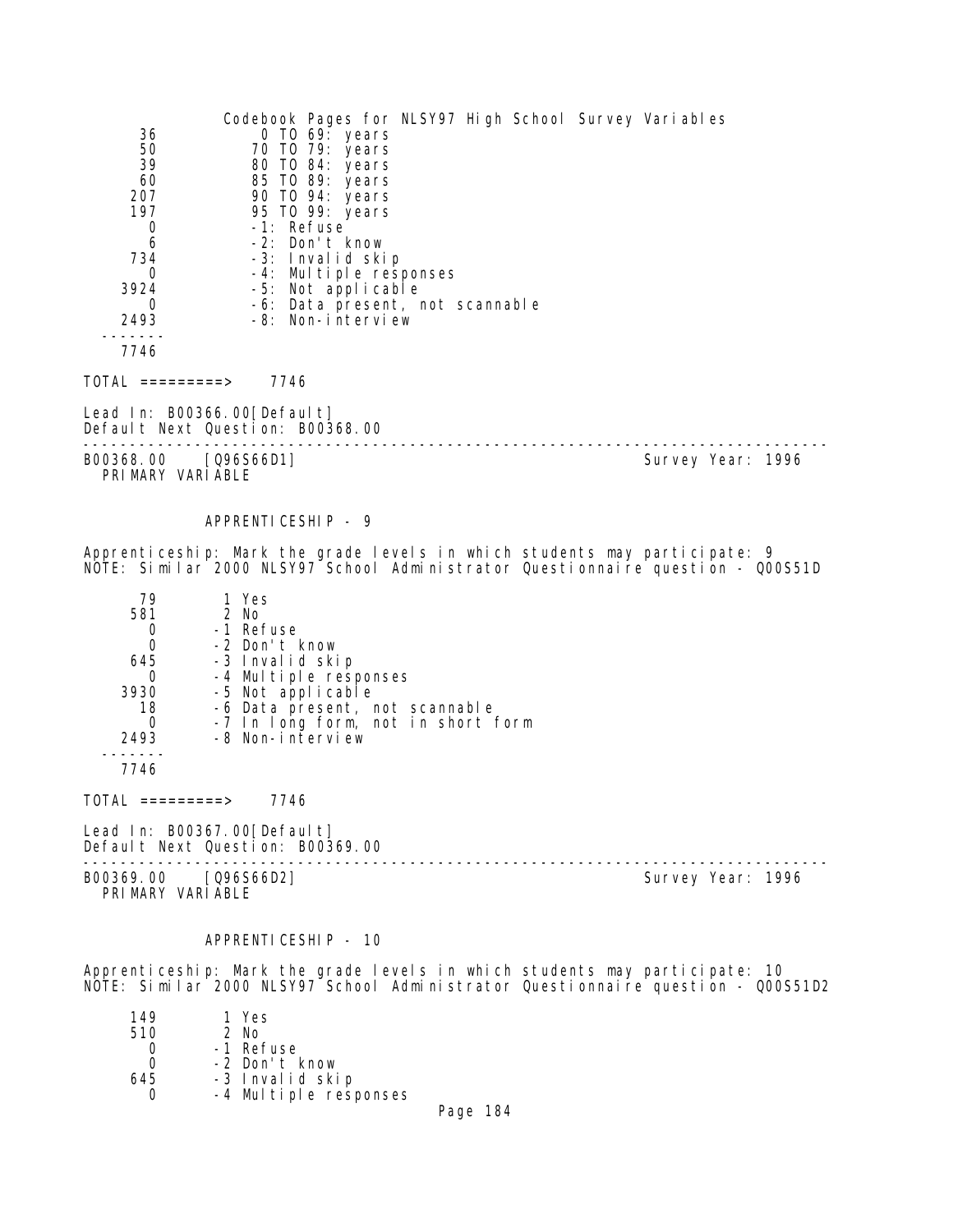| 3931<br>18       | Codebook Pages for NLSY97 High School Survey Variables<br>-5 Not applicable<br>-6 Data present, not scannable |
|------------------|---------------------------------------------------------------------------------------------------------------|
| $\Omega$<br>2493 | -7 In long form, not in short form<br>-8 Non-interview                                                        |
| 7746             |                                                                                                               |
| TOTAL =========> | 7746                                                                                                          |

Lead In: B00368.00[Default] Default Next Question: B00370.00 -------------------------------------------------------------------------------- B00370.00 [Q96S66D3] Survey Year: 1996 PRIMARY VARIABLE

## APPRENTICESHIP - 11

Apprenticeship: Mark the grade levels in which students may participate: 11 NOTE: Similar 2000 NLSY97 School Administrator Questionnaire question - Q00S51D3

| 523  | 1 Yes                              |
|------|------------------------------------|
| 136  | 2 No                               |
|      | -1 Refuse                          |
| 0    | -2 Don't know                      |
| 645  | -3 Invalid skip                    |
| Ω    | -4 Multiple responses              |
| 3931 | -5 Not applicable                  |
| 18   | -6 Data present, not scannable     |
| Ω    | -7 In long form, not in short form |
| 2493 | -8 Non-interview                   |
|      |                                    |
| 7746 |                                    |

 $TOTAL$  ========> 7746

Lead In: B00369.00[Default] Default Next Question: B00371.00

-------------------------------------------------------------------------------- B00371.00 [Q96S66D4] Survey Year: 1996 PRIMARY VARIABLE

#### APPRENTICESHIP - 12

Apprenticeship: Mark the grade levels in which students may participate: 12 NOTE: Similar 2000 NLSY97 School Administrator Questionnaire question - Q00S51D4

| 634  | 1 Yes                              |
|------|------------------------------------|
| 31   | 2 No                               |
|      | -1 Refuse                          |
| 0    | -2 Don't know                      |
| 645  | -3 Invalid skip                    |
|      | -4 Multiple responses              |
| 3925 | -5 Not applicable                  |
| 18   | -6 Data present, not scannable     |
|      | -7 In long form, not in short form |
| 2493 | -8 Non-interview                   |
|      |                                    |
| 7746 |                                    |
|      |                                    |

TOTAL =========> 7746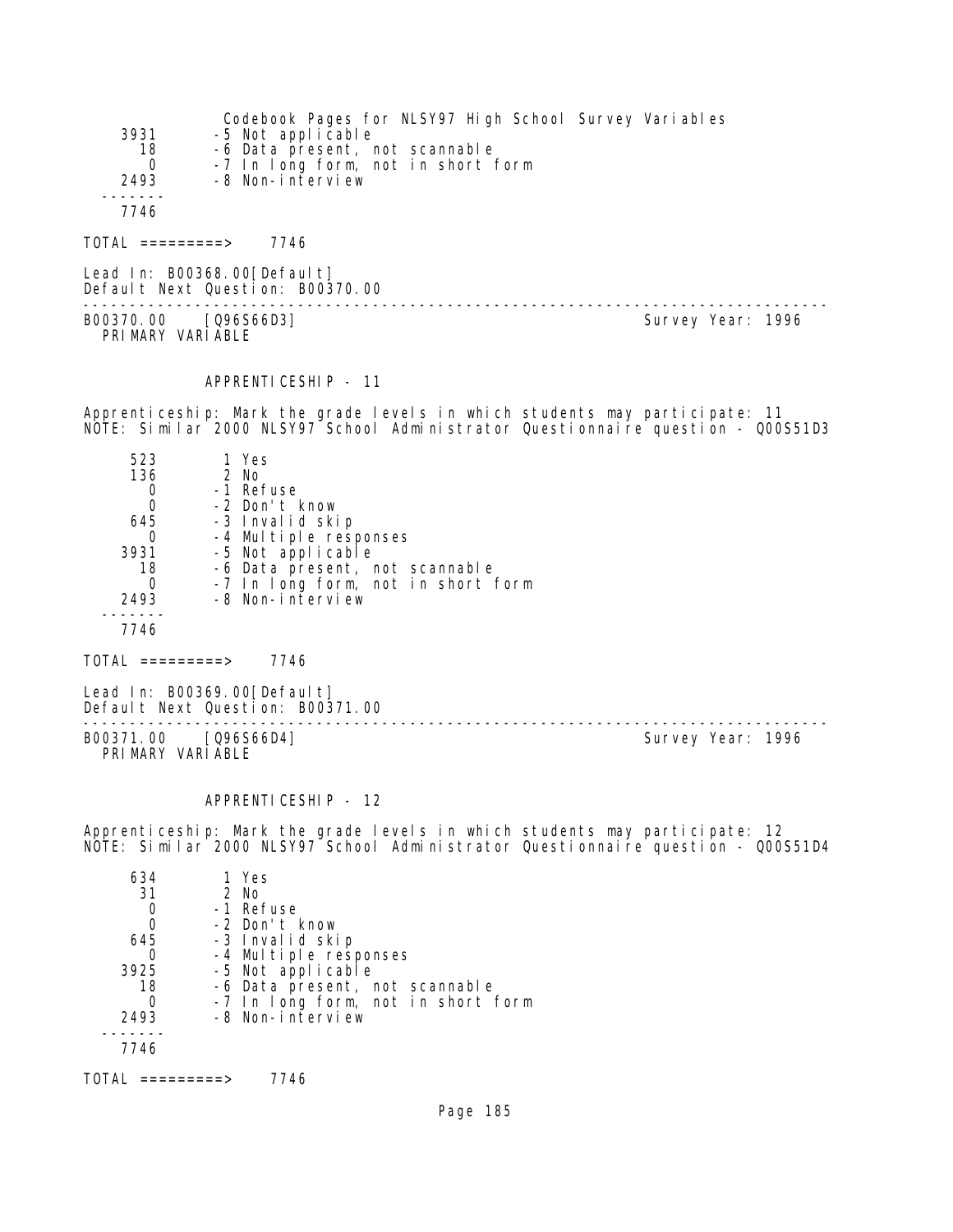Codebook Pages for NLSY97 High School Survey Variables Lead In: B00370.00 [Default] Default Next Question: B00372.00 -------------------------------------------------------------------------------- B00372.00 [Q96S66E] Survey Year: 1996 PRIMARY VARIABLE

# AT RISK - APPRENTICESHIP

Apprenticeship: In order to participate, is it true that the student must be considered at risk? NOTE: Similar 2000 NLSY97 School Administrator Questionnaire question - Q00S51E

| 26<br>661<br>0<br>0<br>640<br>2<br>3924<br>0<br>$\Omega$<br>2493 | 1 Yes<br>2 No<br>-1 Refuse<br>-2 Don't know<br>-3 Invalid skip<br>-4 Multiple responses<br>-5 Not applicable<br>-6 Data present, not scannable<br>-7 In long form, not in short form<br>-8 Non-interview |  |
|------------------------------------------------------------------|----------------------------------------------------------------------------------------------------------------------------------------------------------------------------------------------------------|--|
| 7746                                                             |                                                                                                                                                                                                          |  |

TOTAL =========> 7746

```
Lead In: B00371.00 [Default]
Default Next Question: B00373.00
```
-------------------------------------------------------------------------------- B00373.00 [Q96S66F]

PRIMARY VARIABLE

# NON-COLLEGE BOUND - APPRENTICESHIP

Apprenticeship: In order to participate, is it true that the student must be non-college bound? NOTE: Similar 2000 NLSY97 School Administrator Questionnaire question - Q00S51F

| 13                               | 1 Yes                                                            |                   |
|----------------------------------|------------------------------------------------------------------|-------------------|
| 673                              | 2 No                                                             |                   |
| $\begin{matrix}0\\0\end{matrix}$ | -1 Refuse                                                        |                   |
|                                  | -2 Don't know                                                    |                   |
| 643                              | -3 Invalid skip                                                  |                   |
| $\Omega$                         | -4 Multiple responses                                            |                   |
| 3924                             | -5 Not applicable                                                |                   |
| 0                                | -6 Data present, not scannable                                   |                   |
| $\mathbf 0$                      | -7 In long form, not in short form                               |                   |
| 2493                             | -8 Non-interview                                                 |                   |
|                                  |                                                                  |                   |
| 7746                             |                                                                  |                   |
| $\text{TOTAL}$ =========>        | 7746                                                             |                   |
|                                  | Lead In: B00372.00 [Default]<br>Default Next Question: B00374.00 |                   |
|                                  | B00399.00 [Q96S68H]<br>PRIMARY VARIABLE                          | Survey Year: 1996 |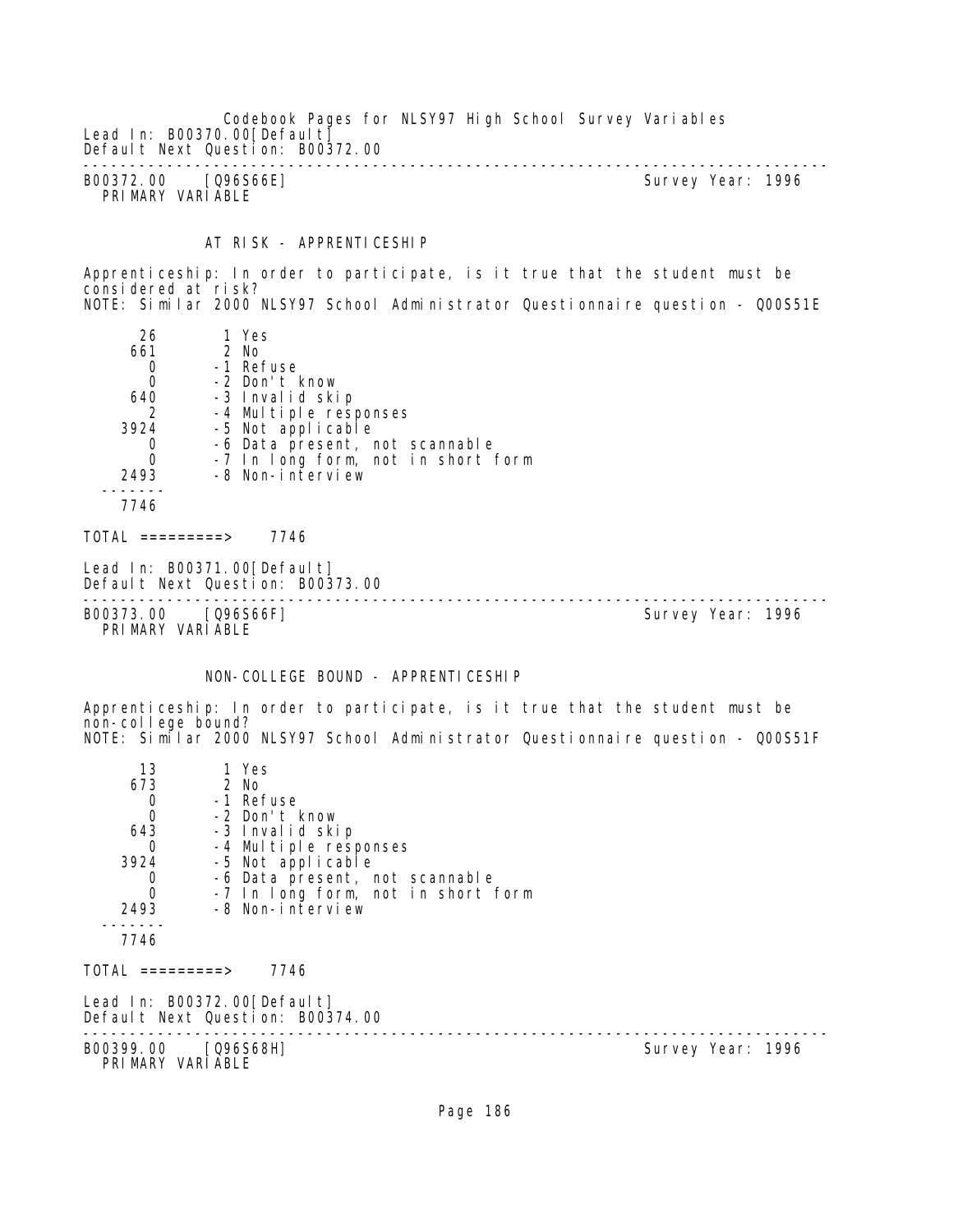Codebook Pages for NLSY97 High School Survey Variables GPA REQUIRED - CAREER MAJOR

Career Major: In order to participate, is it true that the student must have a minimum grade-point average?

| 93   | 1 Yes                              |
|------|------------------------------------|
| 662  | 2 No                               |
|      | -1 Refuse                          |
| 0    | -2 Don't know                      |
| 733  | -3 Invalid skip                    |
|      | -4 Multiple responses              |
| 3765 | -5 Not applicable                  |
|      | -6 Data present, not scannable     |
| 0    | -7 In long form, not in short form |
| 2493 | -8 Non-interview                   |
|      |                                    |
|      |                                    |

 $TOTAL$  =========> 7746

Lead In: B00398.00[Default] Default Next Question: B00400.00

B00400.00 [Q96S68I] PRIMARY VARIABLE

--------------------------------------------------------------------------------

GPA REQUIRED - CAREER MAJOR

Career Major: If Yes to Q96S66H, enter the minimum grade point average required NOTE: Similar 2000 NLSY97 School Administrator Questionnaire question - Q00S54G

| 5    | TO .99: GPA                     |
|------|---------------------------------|
| 5    | 1 TO 1.99: GPA                  |
| 58   | 2 TO 2.99: GPA                  |
| 6    | 3 TO 3.99: GPA                  |
| 0    | 4 TO 4.99: GPA                  |
| 10   | 5 TO 99: GPA                    |
|      | -1: Refuse                      |
|      | -2: Don't know                  |
| 741  | -3: Invalid skip                |
|      | -4: Multiple responses          |
| 4427 | -5: Not applicable              |
|      | -6: Data present, not scannable |
| 2493 | -8: Non-interview               |
|      |                                 |
| 7746 |                                 |

 $TOTAL$  =========> 7746

Lead In: B00399.00[Default] Default Next Question: B00401.00

B00401.00 [Q96S69A]

PRIMARY VARIABLE

--------------------------------------------------------------------------------

# OFFERING COOPERATIVE EDUCATION

Do you offer this activity: Cooperative Education NOTE: Similar 2000 NLSY97 School Administrator Questionnaire question - Q00S57A

1710 1 Yes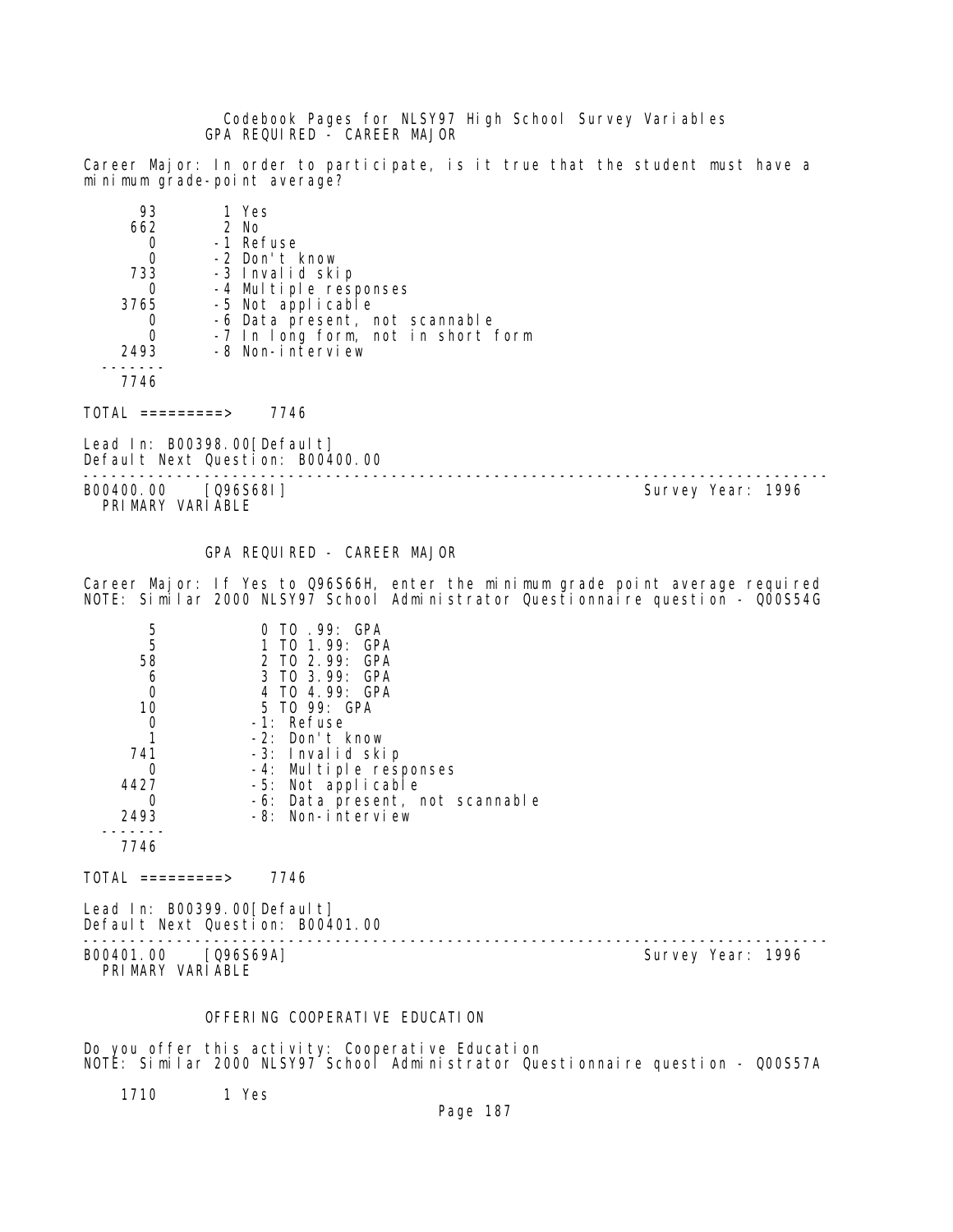Codebook Pages for NLSY97 High School Survey Variables 2909 2 No 0 -1 Refuse<br>3 -2 Don't 3 -2 Don't know 626 -3 Invalid skip 0 -4 Multiple responses 5 -5 Not applicable<br>0 -6 Data present 0 -6 Data present, not scannable<br>0 -7 In Long form, not in short 0 -7 In long form, not in short form<br>2493 -8 Non-interview -8 Non-interview ------- 7746  $TOTAL$  ========> 7746 Lead In: B00400.00 [Default] Default Next Question: B00402.00 -------------------------------------------------------------------------------- Survey Year: 1996 PRIMARY VARIABLE NUMBER OF STUDENTS - COOPERATIVE EDUCATION Cooperative Education: Number of students participating in Fall 1996 NOTE: Similar 2000 NLSY97 School Administrator Questionnaire question - Q00S57B 697 0 TO 49: students 373 50 TO 99: students 179 100 TO 149: students 125 150 TO 249: students 67 250 TO 499: students 11 500 TO 749: students 5 750 TO 999: students 17 1000 TO 20000: students 0 -1: Refuse 10 -2: Don't know 846 -3: Invalid skip 0 -4: Multiple responses 2923 -5: Not applicable 0 -6: Data present not scannable 2493 -8: Non-interview ------- 7746  $TOTAL$  ========> 7746 Lead In: B00401.00[Default] Default Next Question: B00403.00 -------------------------------------------------------------------------------- Survey Year: 1996 PRIMARY VARIABLE

## COOPERATIVE EDUCATION - 12

Cooperative Education: Mark the grade levels in which students may participate: 12 NOTE: Similar 2000 NLSY97 School Administrator Questionnaire question - Q00S57D4

| 1 Yes         |
|---------------|
| $2$ No        |
| -1 Refuse     |
| -2 Don't know |
|               |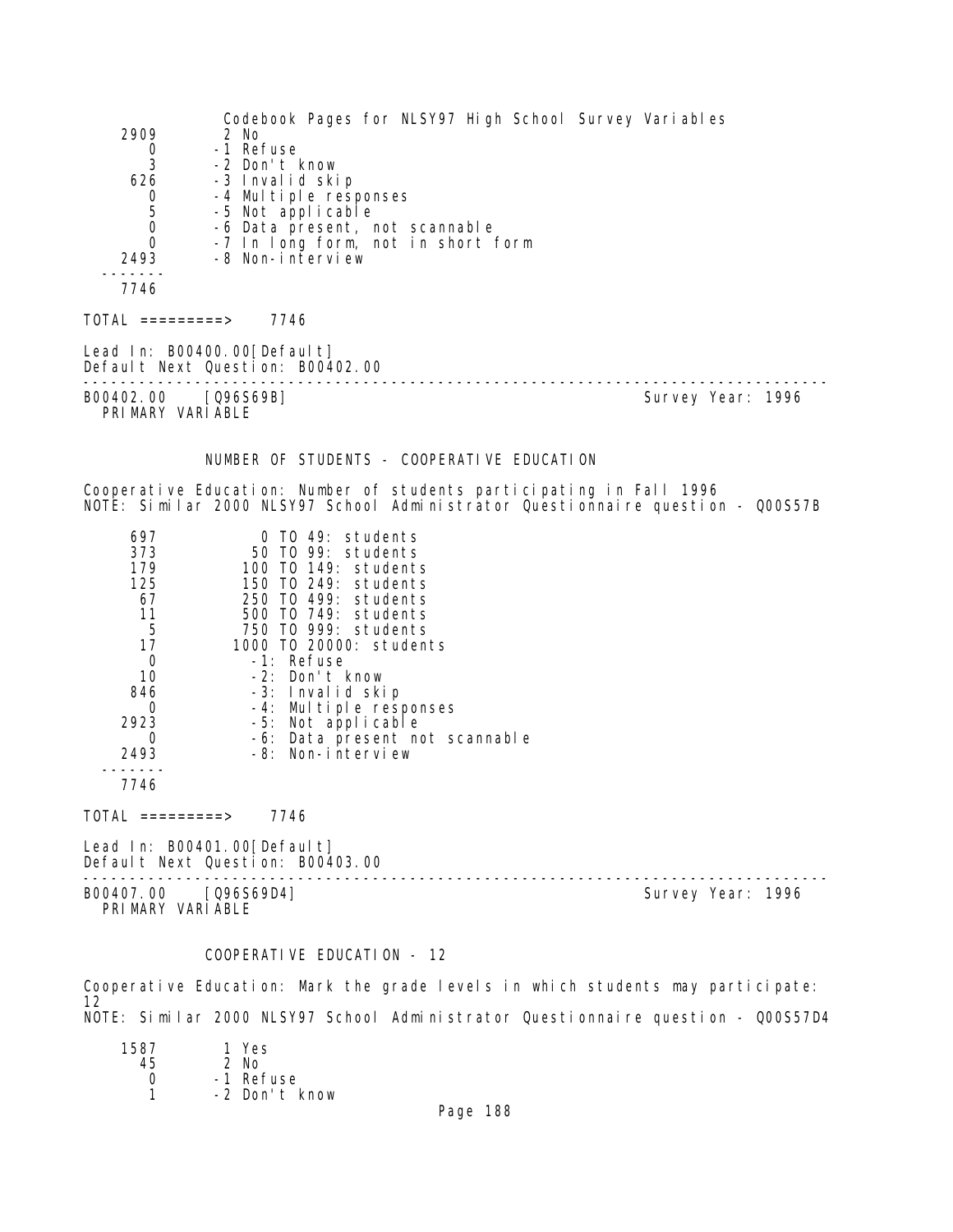|          | Codebook Pages for NLSY97 High School Survey Variables |
|----------|--------------------------------------------------------|
| 646      | -3 Invalid skip                                        |
| $\Omega$ | -4 Multiple responses                                  |
| 2923     | -5 Not applicable                                      |
| 51       | -6 Data present, not scannable                         |
| $\Omega$ | -7 In long form, not in short form                     |
| 2493     | -8 Non-interview                                       |
|          |                                                        |
| 7746     |                                                        |
|          |                                                        |

TOTAL =========> 7746

Lead In: B00406.00[Default] Default Next Question: B00408.00 -------------------------------------------------------------------------------- B00408.00 [Q96S69E] Survey Year: 1996 PRIMARY VARIABLE

## AT RISK - COOPERATIVE EDUCATION

Cooperative Education: In order to participate, is it true that the student must be considered at risk? NOTE: Similar 2000 NLSY97 School Administrator Questionnaire question - Q00S57E

| 61<br>1626<br>647<br>2918<br>2493 | 1 Yes<br>$2$ No<br>-1 Refuse<br>-2 Don't know<br>-3 Invalid skip<br>-4 Multiple responses<br>-5 Not applicable<br>-6 Data present, not scannable<br>-7 In long form, not in short form<br>-8 Non-interview |
|-----------------------------------|------------------------------------------------------------------------------------------------------------------------------------------------------------------------------------------------------------|
| 7746                              |                                                                                                                                                                                                            |
|                                   |                                                                                                                                                                                                            |

Lead In: B00407.00 [Default] Default Next Question: B00409.00

-------------------------------------------------------------------------------- B00409.00 [Q96S69F]

 $TOTAL$  =========> 7746

PRIMARY VARIABLE

### NON-COLLEGE BOUND - COOPERATIVE EDUCATION

Cooperative Education: In order to participate, is it true that the student must be non-college bound? NOTE: Similar 2000 NLSY97 School Administrator Questionnaire question - Q00S57F

| 40   | 1 Yes                              |
|------|------------------------------------|
| 1654 | 2 No                               |
|      | -1 Refuse                          |
|      | -2 Don't know                      |
| 641  | -3 Invalid skip                    |
|      | -4 Multiple responses              |
| 2918 | -5 Not applicable                  |
|      | -6 Data present, not scannable     |
|      | -7 In long form, not in short form |
| 2493 | -8 Non-interview                   |
|      |                                    |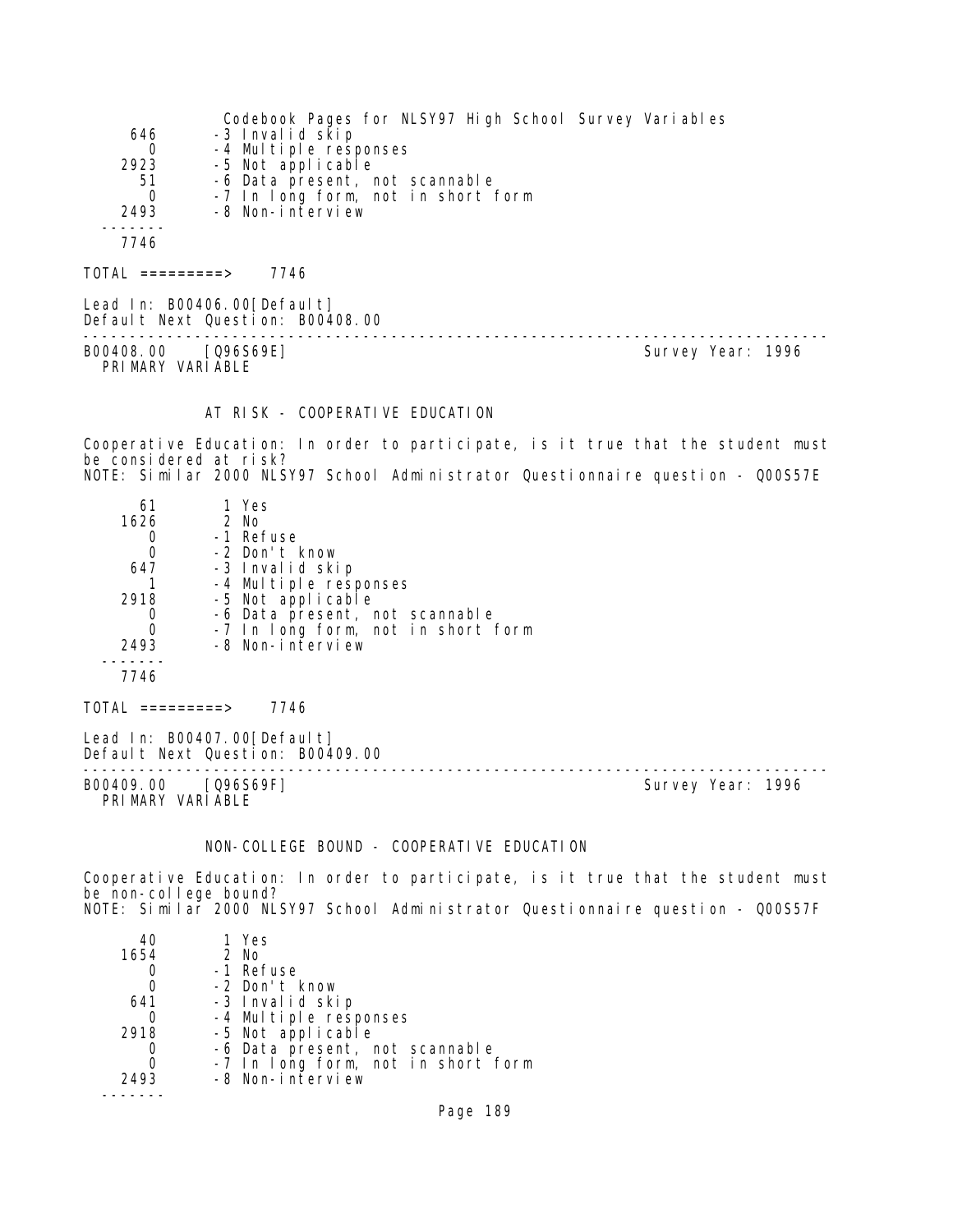Codebook Pages for NLSY97 High School Survey Variables 7746  $TOTAL$  ========> 7746 Lead In: B00408.00 [Default] Default Next Question: B00410.00 -------------------------------------------------------------------------------- Survey Year: 1996 PRI MARY VARI ABLE SEPARATE COURSE - COOPERATIVE EDUCATION Cooperative Education: In order to participate, is it true that the student must complete a separate course of related instruction? 1006 1 Yes 670 2 No 0 -1 Refuse<br>0 -2 Don't H 0 -2 Don't know<br>657 -3 Invalid ski -3 Invalid skip 1 -4 Multiple responses 2919 -5 Not applicable 0 -6 Data present, not scannable 0 -7 In long form, not in short form 2493 -8 Non-interview ------- 7746  $TOTAL$  =========> 7746 Lead In: B00409.00 [Default] Default Next Question: B00411.00 -------------------------------------------------------------------------------- B00411.00 [Q96S69H] PRIMARY VARIABLE GPA REQUIRED - COOPERATIVE EDUCATION Cooperative Education: In order to participate, is it true that the student must have a minimum grade-point average? 288 1 Yes 39 2 No<br>0 -1 Re1 0 -1 Refuse<br>1 -2 Don't k 1 -2 Don't know 655 -3 Invalid skip 0 -4 Multiple responses 2920 -5 Not applicable 0 -6 Data present, not scannable<br>0 -7 In Iong form, not in short 1 0 -7 In long form, not in short form<br>2493 -8 Non-interview -8 Non-interview ------- 7746 TOTAL =========> 7746 Lead In: B00410.00 [Default] Default Next Question: B00412.00 -------------------------------------------------------------------------------- B00412.00 [Q96S69I] PRIMARY VARIABLE Page 190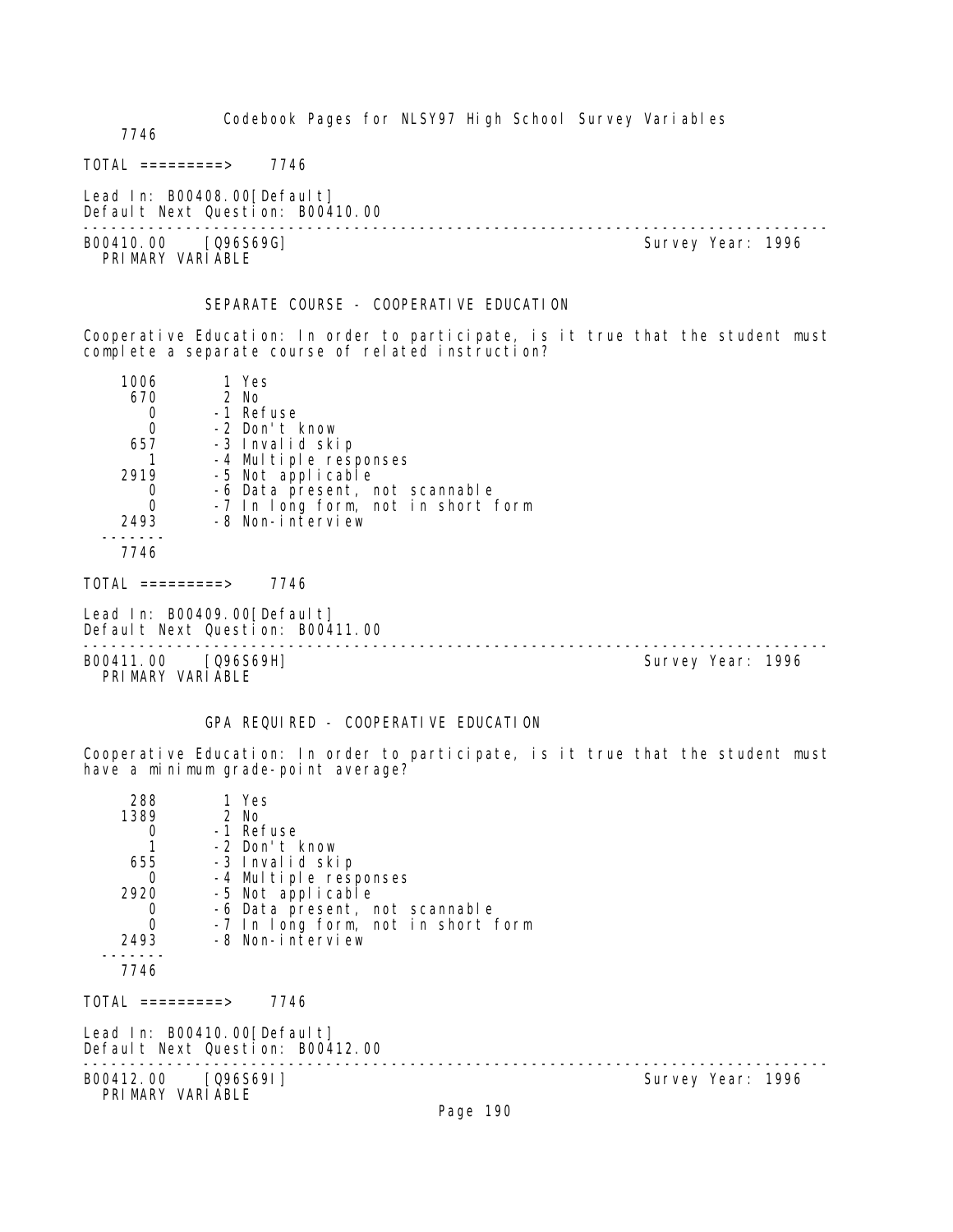## GPA REQUIRED - COOPERATIVE EDUCATION

Cooperative Education: If Yes to Q96S66H, enter the minimum grade point average requi red NOTE: Similar 2000 NLSY97 School Administrator Questionnaire question - Q00S57G

| 9<br>15<br>81<br>9<br>0<br>23<br>0<br>$\mathcal{P}$<br>701<br>0 | TO 99: GPA<br>1 TO 1.99: GPA<br>2 TO 2.99: GPA<br>3 TO 3.99: GPA<br>4 TO 4.99: GPA<br>5 TO 99: GPA<br>$-1$ : Refuse<br>$-2$ : Don't know<br>-3: Invalid skip<br>-4: Multiple responses |
|-----------------------------------------------------------------|----------------------------------------------------------------------------------------------------------------------------------------------------------------------------------------|
| 4413                                                            | -5: Not applicable                                                                                                                                                                     |
| O<br>2493                                                       | -6: Data present, not scannable<br>-8: Non-interview                                                                                                                                   |
| 7746                                                            |                                                                                                                                                                                        |
| =========>                                                      | 7746                                                                                                                                                                                   |

Lead In: B00411.00 [Default] Default Next Question: B00413.00

-------------------------------------------------------------------------------- B00413.00 [Q96S70A] Survey Year: 1996 PRIMARY VARIABLE

### OFFERING INTERNSHIP

Do you offer this activity: Internship NOTE: Similar 2000 NLSY97 School Administrator Questionnaire question - Q00S53A

| 1057                                            | 1 Yes                                                           |                   |  |
|-------------------------------------------------|-----------------------------------------------------------------|-------------------|--|
| 3438                                            | 2 No                                                            |                   |  |
| $\frac{0}{2}$                                   | -1 Refuse                                                       |                   |  |
|                                                 | -2 Don't know                                                   |                   |  |
| 751                                             | -3 Invalid skip                                                 |                   |  |
|                                                 | -4 Multiple responses                                           |                   |  |
| $\begin{array}{c} 0 \\ 5 \\ 0 \\ 0 \end{array}$ | -5 Not applicable                                               |                   |  |
|                                                 | -6 Data present, not scannable                                  |                   |  |
|                                                 | -7 In long form, not in short form                              |                   |  |
| 2493                                            | -8 Non-interview                                                |                   |  |
|                                                 |                                                                 |                   |  |
| 7746                                            |                                                                 |                   |  |
| TOTAL =========>                                | 7746                                                            |                   |  |
|                                                 | Lead In: B00412.00[Default]<br>Default Next Question: B00414.00 |                   |  |
| B00414.00 [Q96S70B]<br>PRIMARY VARIABLE         |                                                                 | Survey Year: 1996 |  |

### NUMBER OF STUDENTS - INTERNSHIP

Internship: Number of students participating in Fall 1996 Page 191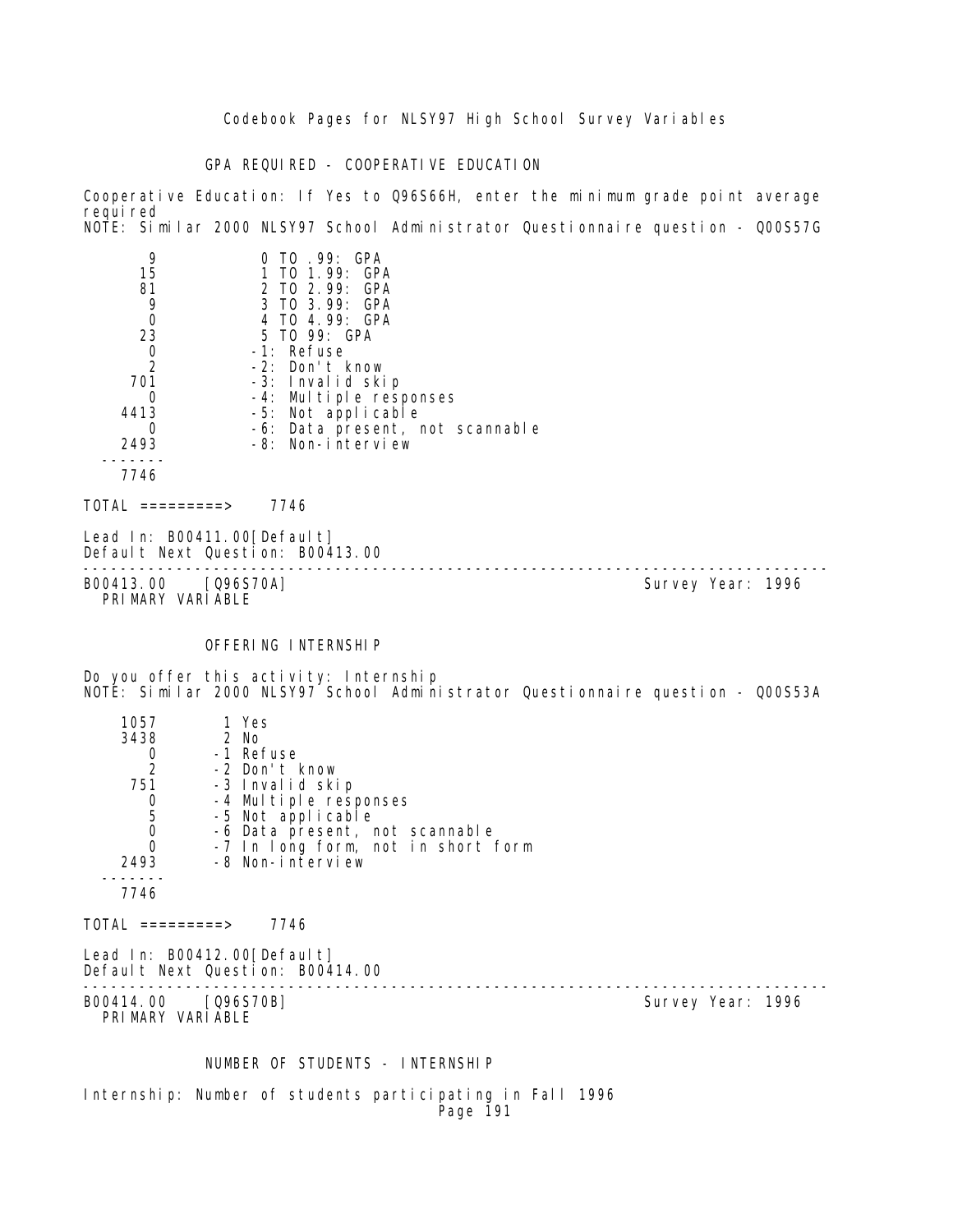| Codebook Pages for NLSY97 High School Survey Variables<br>NOTE: Similar 2000 NLSY97 School Administrator Questionnaire question - Q00S53B                                                                                                                                                                                                                                                                                                                          |                   |
|--------------------------------------------------------------------------------------------------------------------------------------------------------------------------------------------------------------------------------------------------------------------------------------------------------------------------------------------------------------------------------------------------------------------------------------------------------------------|-------------------|
| 725<br>0 TO 49: students<br>134<br>50 TO 99: students<br>53<br>100 T0 149: students<br>150 TO 249: students<br>40<br>15<br>250 TO 499: students<br>$\mathbf{1}$<br>500 TO 749: students<br>1<br>750 TO 999: students<br>3<br>1000 T0 20000: students<br>0<br>-1: Refuse<br>-2: Don't know<br>4<br>829<br>-3: Invalid skip<br>0<br>-4: Multiple responses<br>3447<br>-5: Not applicable<br>-6: Data present not scannable<br>Τ<br>-8: Non-interview<br>2493<br>7746 |                   |
| $\overline{\text{TOTAL}}$ =========><br>7746                                                                                                                                                                                                                                                                                                                                                                                                                       |                   |
| Lead In: B00413.00 [Default]<br>Default Next Question: B00415.00                                                                                                                                                                                                                                                                                                                                                                                                   |                   |
| B00415.00<br>[Q96S70C]<br>PRIMARY VARIABLE                                                                                                                                                                                                                                                                                                                                                                                                                         | Survey Year: 1996 |
| YEAR FIRST IMPLEMENTED - INTERNSHIP                                                                                                                                                                                                                                                                                                                                                                                                                                |                   |
| Internship: Year the activity was first implemented 19 <sup>**</sup><br>NOTE: Similar 2000 NLSY97 School Administrator Questionnaire question - Q00S53C                                                                                                                                                                                                                                                                                                            |                   |
| 30<br>0 TO 69: years<br>85<br>70 T0 79: years<br>72<br>80 TO 84: years<br>110<br>85 TO 89: years<br>317<br>90 TO 94: years<br>292<br>95 TO 99: years<br>-1: Refuse<br>0<br>-2: Don't know<br>6<br>894<br>-3: Invalid skip<br>-4: Multiple responses<br>$\overline{0}$<br>3447<br>-5: Not applicable<br>-6: Data present, not scannable<br>0<br>2493<br>-8: Non-interview<br>7746                                                                                   |                   |
| $\text{TOTAL}$ =========> 7746                                                                                                                                                                                                                                                                                                                                                                                                                                     |                   |
| Lead In: B00414.00 [Default]<br>Default Next Question: B00416.00<br>-------------------------                                                                                                                                                                                                                                                                                                                                                                      |                   |
| B00416.00 [Q96S70D1]<br>PRIMARY VARIABLE                                                                                                                                                                                                                                                                                                                                                                                                                           | Survey Year: 1996 |
| INTERNSHIP - 9                                                                                                                                                                                                                                                                                                                                                                                                                                                     |                   |

Internship: Mark the grade levels in which students may participate: 9 NOTE: Similar 2000 NLSY97 School Administrator Questionnaire question - Q00S53D Page 192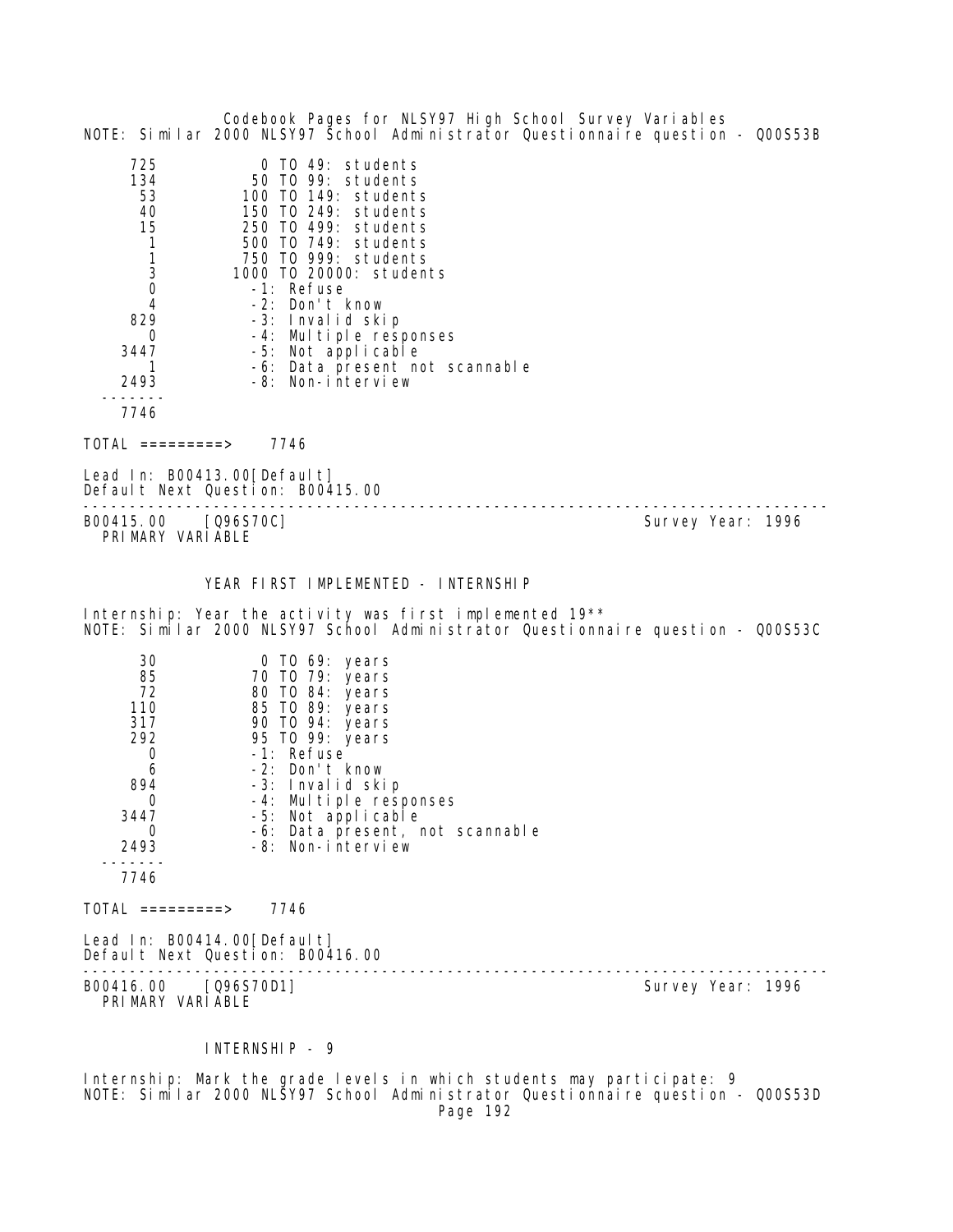| 117    | 1 Yes                              |  |
|--------|------------------------------------|--|
| 874    | 2 No                               |  |
| 0      | -1 Refuse                          |  |
| 0      | -2 Don't know                      |  |
| 776    | -3 Invalid skip                    |  |
| 0      | -4 Multiple responses              |  |
| 3462   | -5 Not applicable                  |  |
| 24     | -6 Data present, not scannable     |  |
| 0      | -7 In long form, not in short form |  |
| 2493   | -8 Non-interview                   |  |
|        |                                    |  |
| 7746   |                                    |  |
| TO1 AL | 7746<br>$=========>)$              |  |

Lead In: B00415.00 [Default] Default Next Question: B00417.00

B00417.00 [Q96S70D2] PRIMARY VARIABLE

--------------------------------------------------------------------------------

INTERNSHIP - 10

Internship: Mark the grade levels in which students may participate: 10 NOTE: Similar 2000 NLSY97 School Administrator Questionnaire question - Q00S53D2

| 221      | 1 Yes                              |
|----------|------------------------------------|
| 769      | 2 No                               |
|          | -1 Refuse                          |
| 0        | -2 Don't know                      |
| 776      | -3 Invalid skip                    |
|          | -4 Multiple responses              |
| 3463     | -5 Not applicable                  |
| 24       | -6 Data present, not scannable     |
| $\Omega$ | -7 In long form, not in short form |
| 2493     | -8 Non-interview                   |
|          |                                    |

7746

 $TOTAL$  =========> 7746

Lead In: B00416.00 [Default] Default Next Question: B00418.00

B00418.00 [Q96S70D3] PRIMARY VARIABLE

--------------------------------------------------------------------------------

INTERNSHIP - 11

Internship: Mark the grade levels in which students may participate: 11 NOTE: Similar 2000 NLSY97 School Administrator Questionnaire question - Q00S53D3

| 692  | 1 Yes                          |
|------|--------------------------------|
| 298  | 2 No                           |
|      | -1 Refuse                      |
|      | -2 Don't know                  |
| 776  | -3 Invalid skip                |
|      | -4 Multiple responses          |
| 3463 | -5 Not applicable              |
| 24   | -6 Data present, not scannable |
|      | Page 193                       |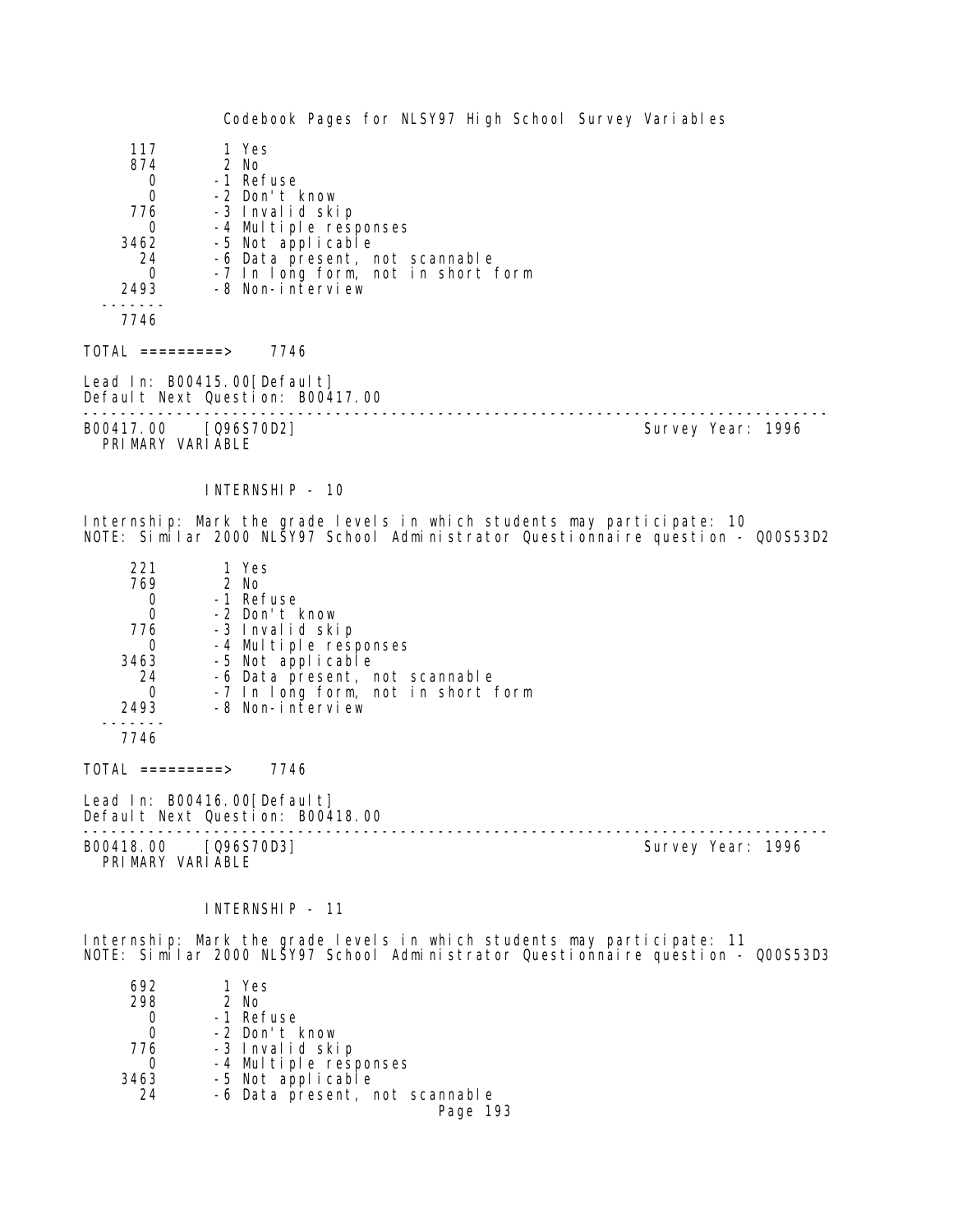| 0<br>2493                                                                                                                   | Codebook Pages for NLSY97 High School Survey Variables<br>-7 In long form, not in short form<br>-8 Non-interview                                                                                                                                                            |                   |  |
|-----------------------------------------------------------------------------------------------------------------------------|-----------------------------------------------------------------------------------------------------------------------------------------------------------------------------------------------------------------------------------------------------------------------------|-------------------|--|
| 7746                                                                                                                        |                                                                                                                                                                                                                                                                             |                   |  |
| $TOTAL$ =========> 7746                                                                                                     |                                                                                                                                                                                                                                                                             |                   |  |
|                                                                                                                             | Lead In: B00417.00 [Default]<br>Default Next Question: B00419.00<br>---------------------------------                                                                                                                                                                       |                   |  |
| B00403.00 [Q96S69C]<br>PRIMARY VARIABLE                                                                                     |                                                                                                                                                                                                                                                                             | Survey Year: 1996 |  |
|                                                                                                                             | YEAR FIRST IMPLEMENTED - COOPERATIVE EDUCATION                                                                                                                                                                                                                              |                   |  |
|                                                                                                                             | Cooperative Education: Year the activity was first implemented $19**$<br>NOTE: Similar 2000 NLSY97 School Administrator Questionnaire question - Q00S57C                                                                                                                    |                   |  |
| 297<br>347<br>169<br>134<br>216<br>119<br>$\mathbf{O}$<br>29<br>1018 70<br>$\overline{0}$<br>2924<br>$\overline{0}$<br>2493 | $0$ TO 69: years<br>70 T0 79: years<br>80 TO 84: years<br>85 TO 89: years<br>90 TO 94: years<br>95 TO 99: years<br>-1: Refuse<br>-2: Don't know<br>-3: Invalid skip<br>-4: Multiple responses<br>-5: Not applicable<br>-6: Data present, not scannable<br>-8: Non-interview |                   |  |
| 7746                                                                                                                        |                                                                                                                                                                                                                                                                             |                   |  |
| $TOTAL$ =========> 7746                                                                                                     |                                                                                                                                                                                                                                                                             |                   |  |
|                                                                                                                             | Lead In: B00402.00 [Default]<br>Default Next Question: B00404.00                                                                                                                                                                                                            |                   |  |

-------------------------------------------------------------------------------- B00404.00 [Q96S69D1] Survey Year: 1996 PRIMARY VARIABLE

# COOPERATIVE EDUCATION - 9

Cooperative Education: Mark the grade levels in which students may participate: 9 NOTE: Similar 2000 NLSY97 School Administrator Questionnaire question - Q00S57D

| 171  | 1 Yes                              |
|------|------------------------------------|
| 1438 | $2$ No                             |
|      | -1 Refuse                          |
|      | -2 Don't know                      |
| 646  | -3 Invalid skip                    |
|      | -4 Multiple responses              |
| 2946 | -5 Not applicable                  |
| 51   | -6 Data present, not scannable     |
|      | -7 In long form, not in short form |
| 2493 | -8 Non-interview                   |
|      |                                    |
| 7746 |                                    |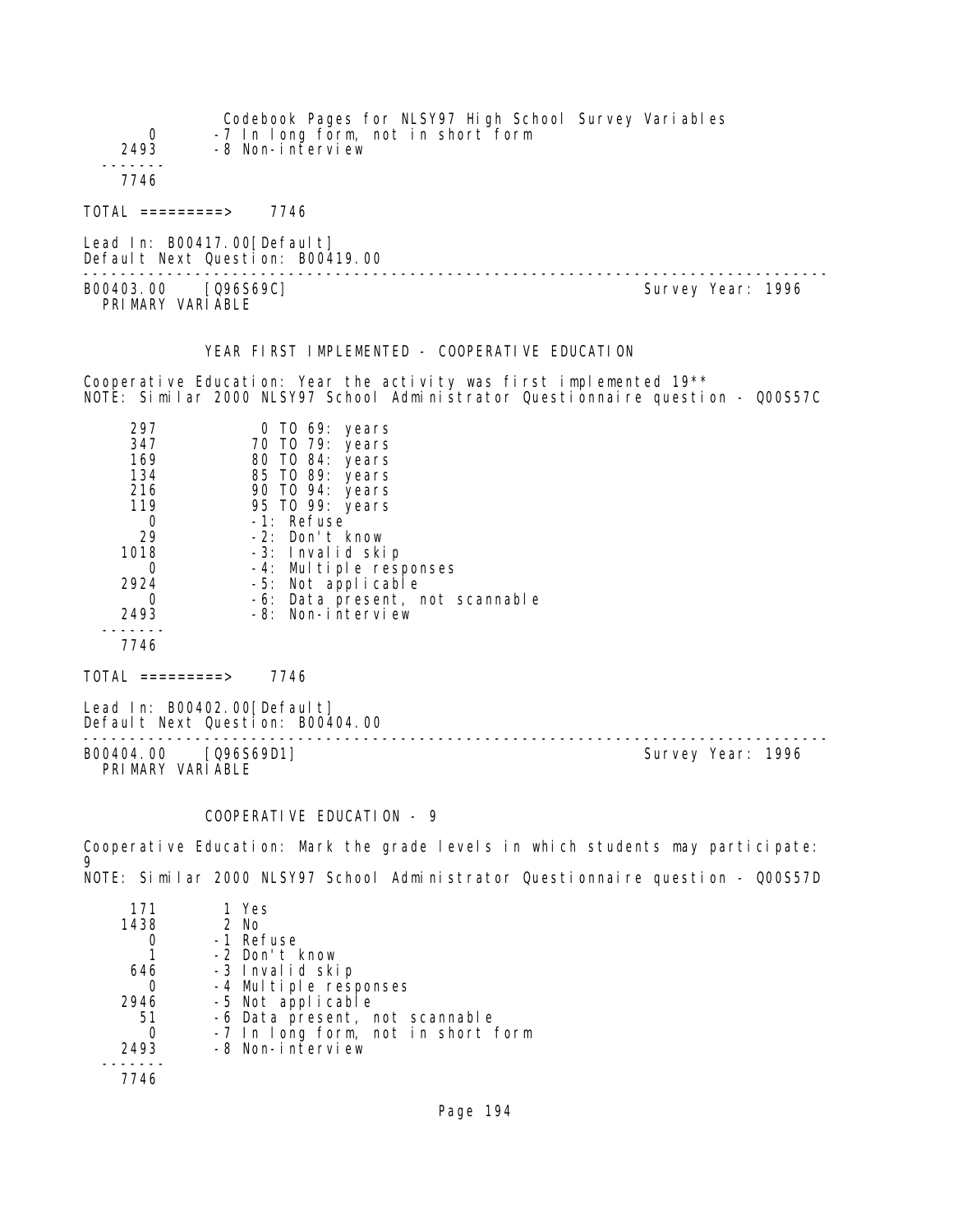Codebook Pages for NLSY97 High School Survey Variables  $TOTAL$  =========> Lead In: B00403.00 [Default] Default Next Question: B00405.00 -------------------------------------------------------------------------------- B00405.00 [Q96S69D2] Survey Year: 1996 PRIMARY VARIABLE

## COOPERATIVE EDUCATION - 10

Cooperative Education: Mark the grade levels in which students may participate: 10 NOTE: Similar 2000 NLSY97 School Administrator Questionnaire question - Q00S57D2

| 364<br>1244<br>$\Omega$<br>646                      | 1 Yes<br>2 No<br>-1 Refuse<br>-2 Don't know<br>-3 Invalid skip                                                                         |                   |  |
|-----------------------------------------------------|----------------------------------------------------------------------------------------------------------------------------------------|-------------------|--|
| $\Omega$<br>2947<br>-51<br>$\Omega$<br>2493<br>7746 | -4 Multiple responses<br>-5 Not applicable<br>-6 Data present, not scannable<br>-7 In long form, not in short form<br>-8 Non-interview |                   |  |
| $\text{TOTAL}$ =========>                           | 7746                                                                                                                                   |                   |  |
|                                                     | Lead In: B00404.00[Default]<br>Default Next Question: B00406.00                                                                        |                   |  |
| PRIMARY VARIABLE                                    | B00406.00 [Q96S69D3]                                                                                                                   | Survey Year: 1996 |  |

### COOPERATIVE EDUCATION - 11

Cooperative Education: Mark the grade levels in which students may participate: 11 NOTE: Similar 2000 NLSY97 School Administrator Questionnaire question - Q00S57D3

| 1210<br>401<br>0<br>646<br>0<br>2944<br>51<br>$\Omega$<br>2493<br>7746<br>TOTAL =========> | 1 Yes<br>2 No<br>-1 Refuse<br>-2 Don't know<br>-3 Invalid skip<br>-4 Multiple responses<br>-5 Not applicable<br>-6 Data present, not scannable<br>-7 In long form, not in short form<br>-8 Non-interview<br>7746 |          |                   |
|--------------------------------------------------------------------------------------------|------------------------------------------------------------------------------------------------------------------------------------------------------------------------------------------------------------------|----------|-------------------|
|                                                                                            | Lead In: B00405.00[Default]                                                                                                                                                                                      |          |                   |
|                                                                                            | Default Next Question: B00407.00                                                                                                                                                                                 |          |                   |
| B00387.00 [Q96S67H]<br>PRIMARY VARIABLE                                                    |                                                                                                                                                                                                                  |          | Survey Year: 1996 |
|                                                                                            |                                                                                                                                                                                                                  | Page 195 |                   |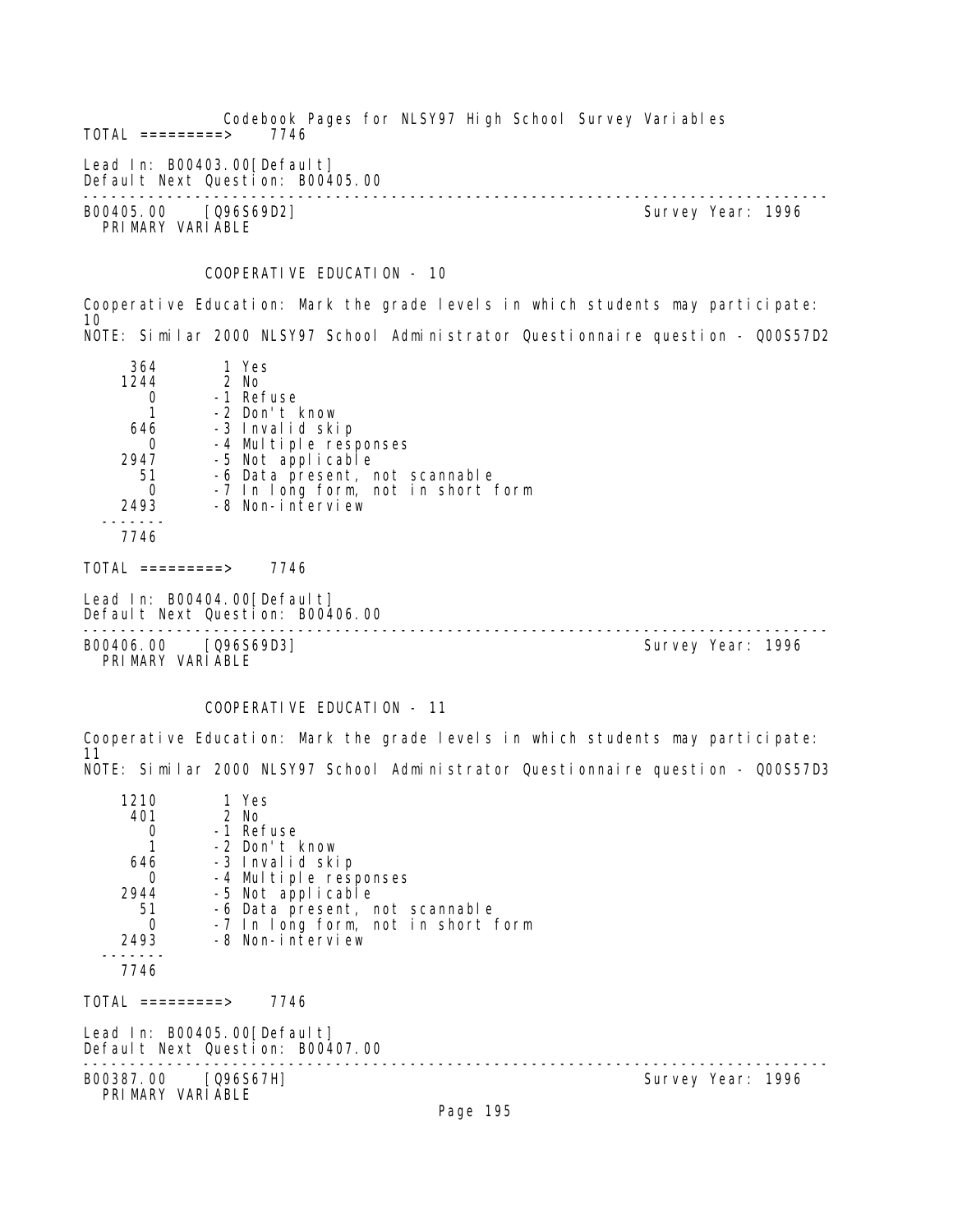GPA REQUIRED - BLOCK SCHEDULING

Block scheduling: In order to participate, is it true that the student must have a minimum grade-point average?

| 61   | 1 Yes                              |
|------|------------------------------------|
| 1363 | $2$ No                             |
|      | -1 Refuse                          |
|      | -2 Don't know                      |
| 597  | -3 Invalid skip                    |
|      | -4 Multiple responses              |
| 3232 | -5 Not applicable                  |
|      | -6 Data present, not scannable     |
|      | -7 In long form, not in short form |
| 2493 | -8 Non-interview                   |
|      |                                    |
| 7746 |                                    |
|      |                                    |

 $TOTAL$  ========> 7746

Lead In: B00386.00 [Default] Default Next Question: B00388.00

B00388.00 [Q96S67I] PRIMARY VARIABLE

--------------------------------------------------------------------------------

#### GPA REQUIRED - BLOCK SCHEDULING

Block scheduling: If Yes to Q96S66H, enter the minimum grade point average requi red

|      | 0 TO .99: GPA<br>1 TO 1.99: GPA |
|------|---------------------------------|
| 31   | 2 TO 2.99: GPA                  |
| 3    | 3 TO 3.99: GPA                  |
|      | 4 TO 4.99: GPA                  |
| 12   | 5 TO 99: GPA                    |
|      | $-1$ : Refuse                   |
|      | $-2$ : Don't know               |
| 605  | -3: Invalid skip                |
|      | -4: Multiple responses          |
| 4595 | -5: Not applicable              |
|      | -6: Data present, not scannable |
| 2493 | -8: Non-interview               |
|      |                                 |
| 7746 |                                 |
|      |                                 |

 $TOTAL$  =========> 7746

Lead In: B00387.00 [Default] Default Next Question: B00389.00 --------------------------------------------------------------------------------

B00389.00 [Q96S68A] PRIMARY VARIABLE

### OFFERING CAREER MAJOR

Do you offer this activity: Career Major NOTE: Similar 2000 NLSY97 School Administrator Questionnaire question - Q00S54A Page 196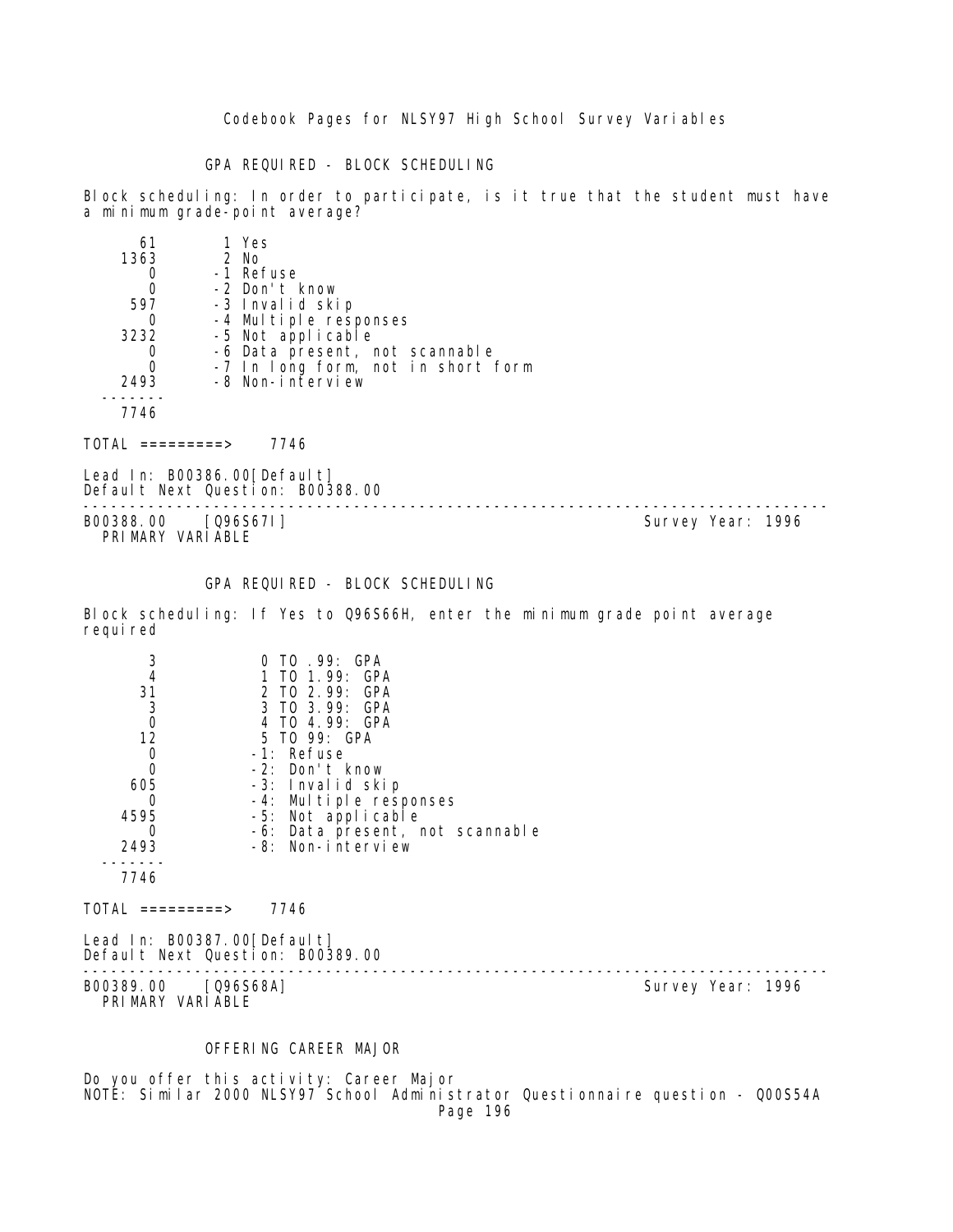Codebook Pages for NLSY97 High School Survey Variables 767 1 Yes 3755 2 No 0 -1 Refuse<br>3 -2 Don't k 3 -2 Don't know 722 -3 Invalid skip 0 -4 Multiple responses<br>6 -5 Not applicable 6 -5 Not applicable 0 -6 Data present, not scannable<br>0 -7 In Iong form, not in short 0 -7 In long form, not in short form -8 Non-interview ------- 7746 TOTAL =========> 7746 Lead In: B00388.00 [Default] Default Next Question: B00390.00 -------------------------------------------------------------------------------- Survey Year: 1996 PRIMARY VARIABLE NUMBER OF STUDENTS - CAREER MAJOR Career Major: Number of students participating in Fall 1996 NOTE: Similar 2000 NLSY97 School Administrator Questionnaire question - Q00S54B 152 0 TO 49: students 85 50 TO 99: students 74 100 TO 149: students 76 150 TO 249: students 100 250 TO 499: students 49 500 TO 749: students 35 750 TO 999: students 87 1000 TO 20000: students 0 -1: Refuse 6 -2: Don't know 823 -3: Invalid skip 0 -4: Multiple responses 3765 -5: Not applicable 1 -6: Data present not scannable 2493 -8: Non-interview ------- 7746 TOTAL =========> 7746 Lead In: B00389.00 [Default] Default Next Question: B00391.00 -------------------------------------------------------------------------------- Survey Year: 1996 PRIMARY VARIABLE YEAR FIRST IMPLEMENTED - CAREER MAJOR Career Major: Year the activity was first implemented 19\*\*

NOTE: Similar 2000 NLSY97 School Administrator Questionnaire question - Q00S54C

| .51 | $0$ TO 69: years |
|-----|------------------|
| 64  | 70 TO 79: years  |
| 38  | 80 TO 84: years  |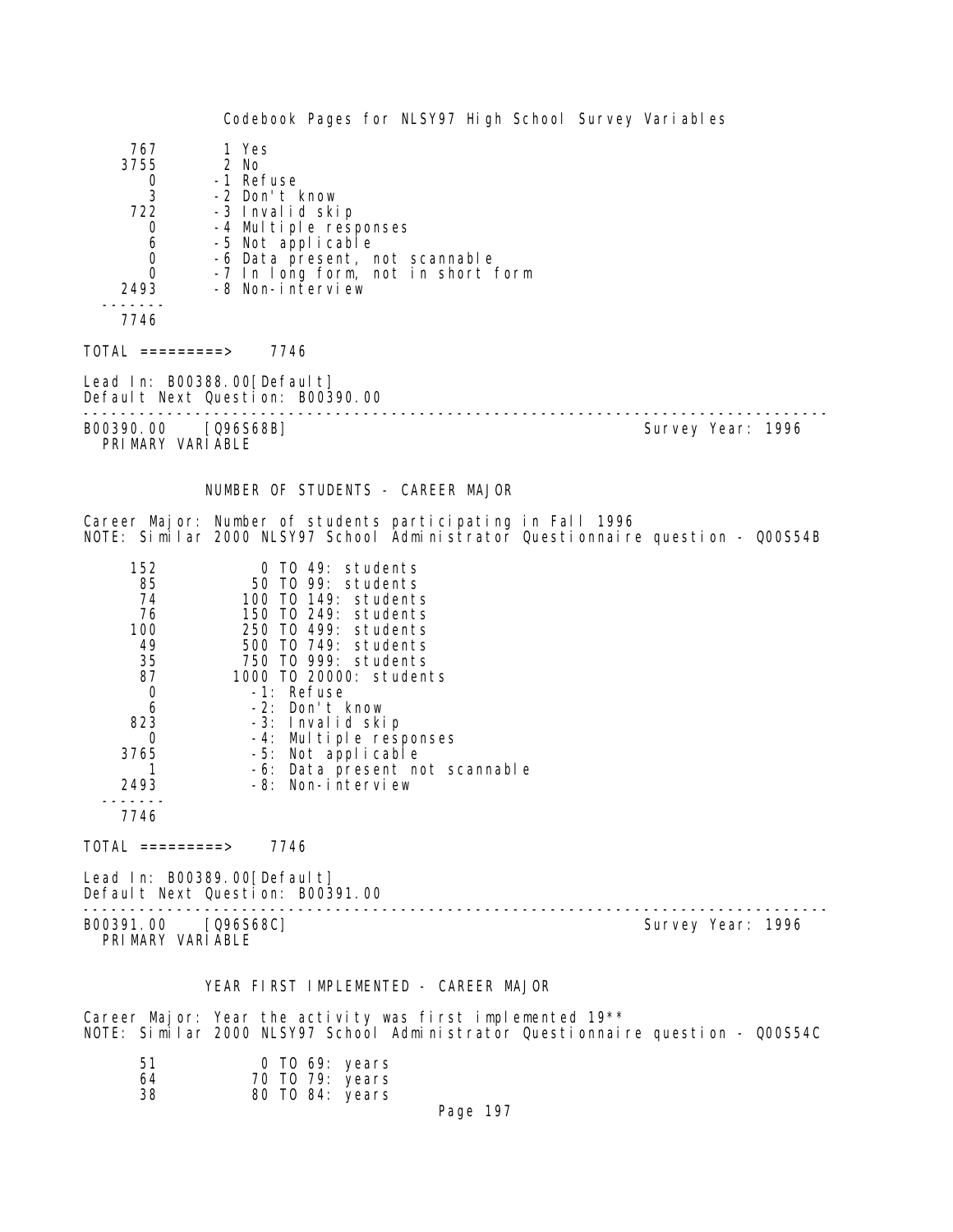| Codebook Pages for NLSY97 High School Survey Variables<br>64<br>85 TO 89: years<br>224<br>90 TO 94: years<br>173<br>95 TO 99: years<br>-1: Refuse<br>0<br>-2: Don't know<br>13<br>859<br>-3: Invalid skip<br>-4: Multiple responses<br>0<br>3767<br>-5: Not applicable<br>-6: Data present, not scannable<br>0<br>2493<br>-8: Non-interview |                   |
|---------------------------------------------------------------------------------------------------------------------------------------------------------------------------------------------------------------------------------------------------------------------------------------------------------------------------------------------|-------------------|
| 7746                                                                                                                                                                                                                                                                                                                                        |                   |
| $TOTAL$ =========> 7746                                                                                                                                                                                                                                                                                                                     |                   |
| Lead In: B00390.00 [Default]<br>Default Next Question: B00392.00                                                                                                                                                                                                                                                                            |                   |
| B00392.00 [Q96S68D1]<br>PRIMARY VARIABLE                                                                                                                                                                                                                                                                                                    | Survey Year: 1996 |
| CAREER MAJOR - 9                                                                                                                                                                                                                                                                                                                            |                   |
| Career Major: Mark the grade levels in which students may participate: 9<br>NOTE: Similar 2000 NLSY97 School Administrator Questionnaire question - Q00S54D                                                                                                                                                                                 |                   |
| 1 Yes<br>355<br>369<br>2 No<br>-1 Refuse<br>0<br>-2 Don't know<br>0<br>747<br>-3 Invalid skip<br>-4 Multiple responses<br>$\sigma$<br>-5 Not applicable<br>3765<br>17<br>-6 Data present, not scannable<br>0<br>-7 In long form, not in short form<br>-8 Non-interview<br>2493                                                              |                   |
| 7746                                                                                                                                                                                                                                                                                                                                        |                   |
| $TOTAL$ =========> 7746                                                                                                                                                                                                                                                                                                                     |                   |
| Lead In: B00391.00 [Default]<br>Default Next Question: B00393.00                                                                                                                                                                                                                                                                            |                   |
| B00393.00 [Q96S68D2]<br>PRIMARY VARIABLE                                                                                                                                                                                                                                                                                                    | Survey Year: 1996 |
| CAREER MAJOR - 10                                                                                                                                                                                                                                                                                                                           |                   |
| Career Major: Mark the grade levels in which students may participate: 10<br>NOTE: Similar 2000 NLSY97 School Administrator Questionnaire question - Q00S54D2                                                                                                                                                                               |                   |

| 474  | 1 Yes                              |
|------|------------------------------------|
| 248  | 2 No                               |
| O    | -1 Refuse                          |
| O    | -2 Don't know                      |
| 746  | -3 Invalid skip                    |
| O    | -4 Multiple responses              |
| 3768 | -5 Not applicable                  |
| 17   | -6 Data present, not scannable     |
|      | -7 In long form, not in short form |
|      | Page 198                           |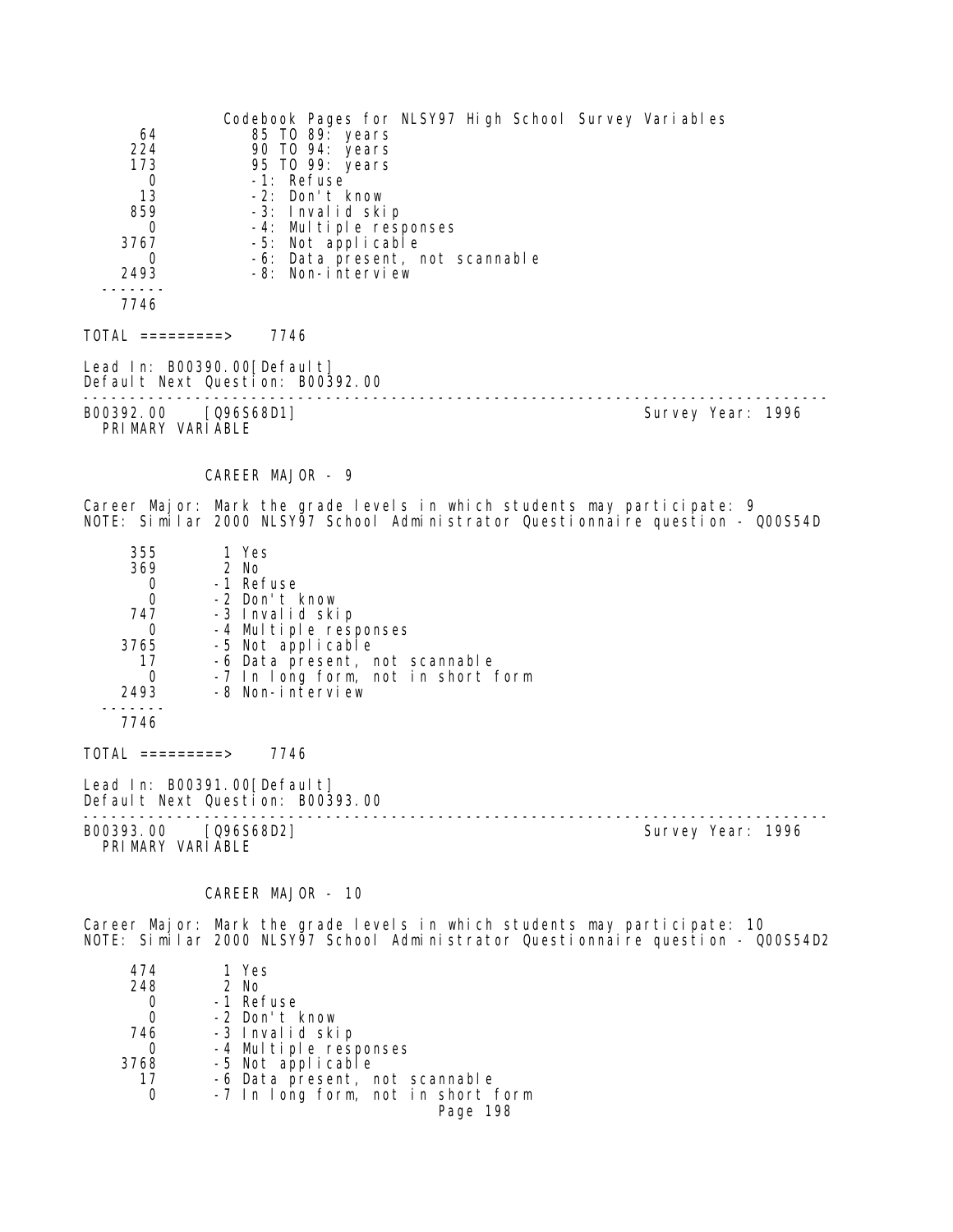Codebook Pages for NLSY97 High School Survey Variables 2493 -8 Non-interview ------- 7746 TOTAL =========> 7746 Lead In: B00392.00 [Default] Default Next Question: B00394.00 -------------------------------------------------------------------------------- B00394.00 [Q96S68D3] PRIMARY VARIABLE CAREER MAJOR - 11 Career Major: Mark the grade levels in which students may participate: 11 NOTE: Similar 2000 NLSY97 School Administrator Questionnaire question - Q00S54D3 660 1 Yes 61 2 No 0 -1 Refuse<br>0 -2 Don't H 0 -2 Don't know 747 -3 Invalid skip 0 -4 Multiple responses<br>3768 -5 Not applicable 3768 -5 Not applicable 17 -6 Data present, not scannable<br>19 -7 In Long form, not in short 0 -7 In long form, not in short form<br>2493 -8 Non-interview -8 Non-interview ------- 7746 TOTAL =========> 7746 Lead In: B00393.00 [Default] Default Next Question: B00395.00 -------------------------------------------------------------------------------- B00395.00 [Q96S68D4] PRIMARY VARIABLE CAREER MAJOR - 12 Career Major: Mark the grade levels in which students may participate: 12 NOTE: Similar 2000 NLSY97 School Administrator Questionnaire question - Q00S54D4 664 1 Yes 57 2 No -1 Refuse 0 -2 Don't know 747 -3 Invalid skip 0 -4 Multiple responses<br>3768 -5 Not applicable 3768 -5 Not applicable 17 -6 Data present, not scannable<br>0 -7 In long form, not in short 0 -7 In long form, not in short form -8 Non-interview -------

7746

TOTAL =========> 7746

Lead In: B00394.00[Default] Default Next Question: B00396.00

--------------------------------------------------------------------------------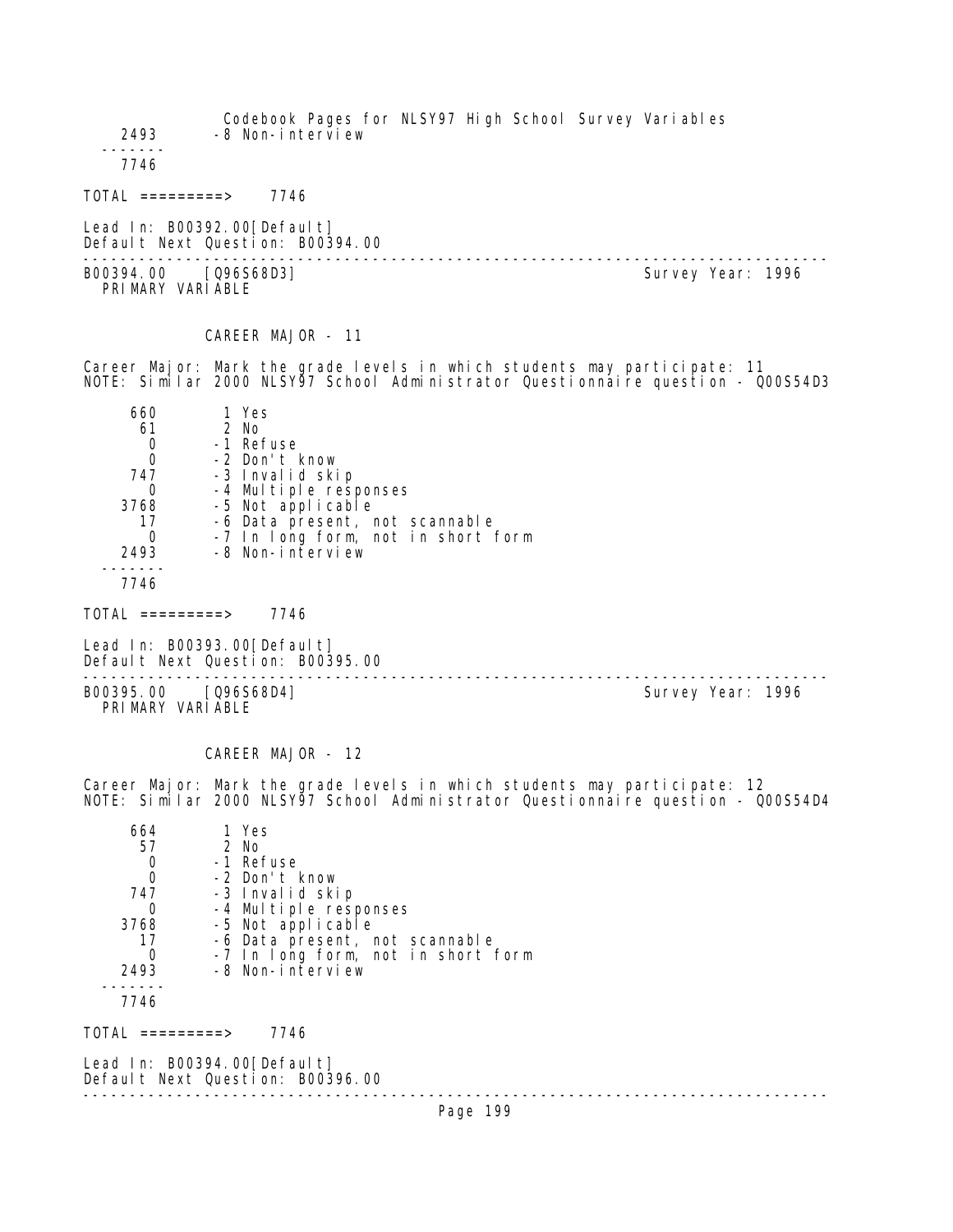Codebook Pages for NLSY97 High School Survey Variables<br>[Q96S68E] Survey Yea B00396.00 [Q96S68E] Survey Year: 1996 PRIMARY VARIABLE

AT RISK - CAREER MAJOR

Career Major: In order to participate, is it true that the student must be considered at risk? NOTE: Similar 2000 NLSY97 School Administrator Questionnaire question - Q00S54E

| 16<br>740<br>0<br>$\mathbf 0$<br>731<br>3765<br>0<br>$\Omega$<br>2493<br>7746 | 1 Yes<br>2 No<br>-1 Refuse<br>-2 Don't know<br>-3 Invalid skip<br>-4 Multiple responses<br>-5 Not applicable<br>-6 Data present, not scannable<br>-7 In long form, not in short form<br>-8 Non-interview |                   |
|-------------------------------------------------------------------------------|----------------------------------------------------------------------------------------------------------------------------------------------------------------------------------------------------------|-------------------|
| $\overline{TOTAI}$ =========>                                                 | 7746                                                                                                                                                                                                     |                   |
|                                                                               | Lead In: $B00395.00$ [Default]<br>Default Next Question: B00397.00                                                                                                                                       |                   |
| B00397.00                                                                     | [Q96S68F]                                                                                                                                                                                                | Survey Year: 1996 |

PRIMARY VARIABLE

## NON-COLLEGE BOUND - CAREER MAJOR

Career Major: In order to participate, is it true that the student must be non-college bound? NOTE: Similar 2000 NLSY97 School Administrator Questionnaire question - Q00S54F

| 13<br>742<br>$\begin{matrix}0\\0\end{matrix}$<br>733<br>0<br>3765<br>$\mathbf 0$<br>$\overline{0}$<br>2493<br>7746<br>$TOTAL$ =========><br>Lead In: B00396.00[Default] | 1 Yes<br>2 No<br>-1 Refuse<br>-2 Don't know<br>-3 Invalid skip<br>-4 Multiple responses<br>-5 Not applicable<br>-6 Data present, not scannable<br>-7 In long form, not in short form<br>-8 Non-interview<br>7746<br>Default Next Question: B00398.00 |                   |  |
|-------------------------------------------------------------------------------------------------------------------------------------------------------------------------|------------------------------------------------------------------------------------------------------------------------------------------------------------------------------------------------------------------------------------------------------|-------------------|--|
| B00398.00 [Q96S68G]<br>PRIMARY VARIABLE                                                                                                                                 |                                                                                                                                                                                                                                                      | Survey Year: 1996 |  |

# SEPARATE COURSE - CAREER MAJOR

Career Major: In order to participate, is it true that the student must complete Page 200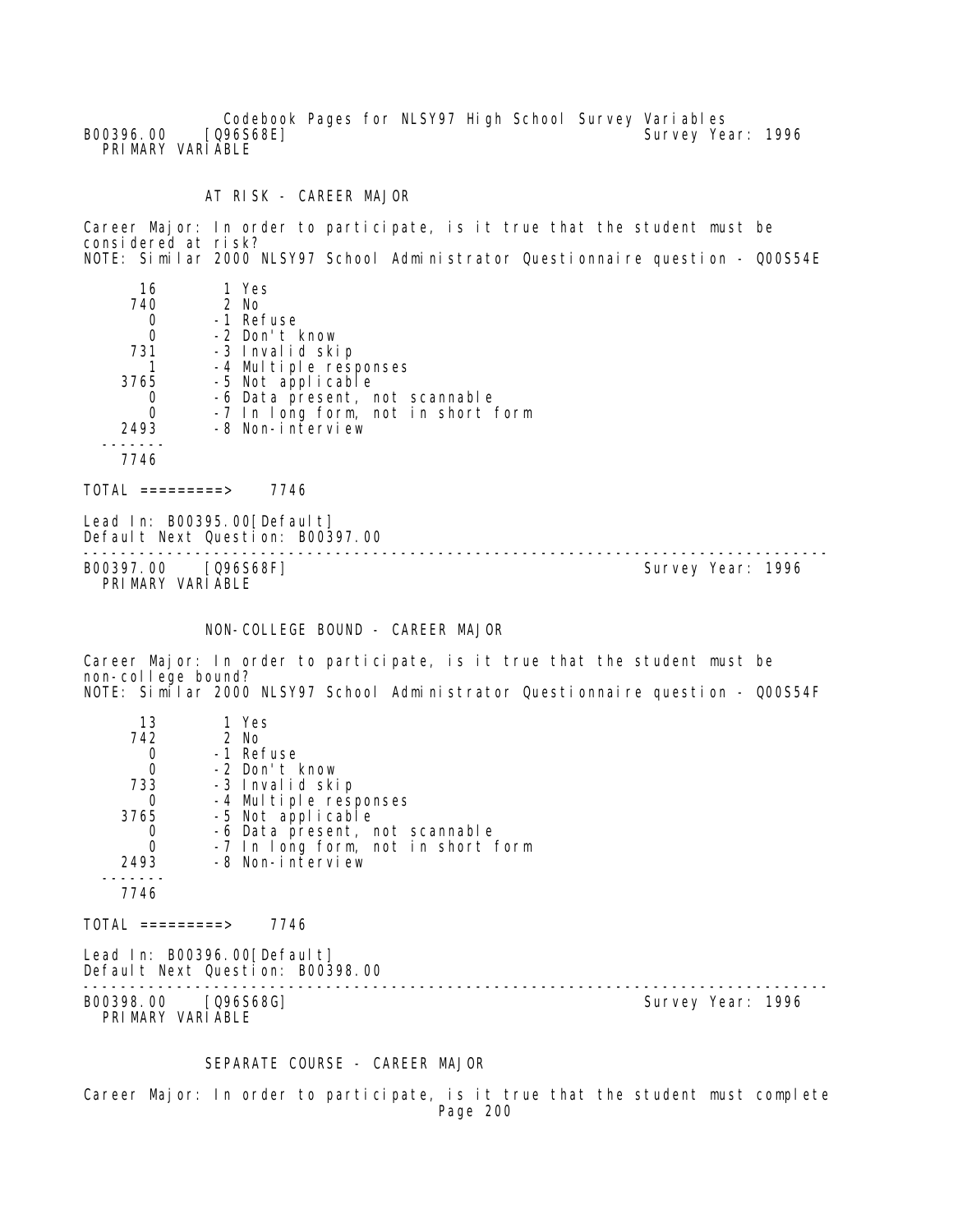Codebook Pages for NLSY97 High School Survey Variables a separate course of related instruction? 326 1 Yes 19 2 No.<br>1 Re 0 -1 Refuse<br>0 -2 Don't l 0 -2 Don't know 741 -3 Invalid skip 1 -4 Multiple responses<br>3766 -5 Not applicable -5 Not applicable 0 -6 Data present, not scannable 0 -7 In long form, not in short form 2493 -8 Non-interview ------- 7746  $TOTAL$  =========> 7746 Lead In: B00397.00 [Default] Default Next Question: B00399.00 -------------------------------------------------------------------------------- B00801.00 [Q00S51F] PRIMARY VARIABLE APP TRNG PRGRMS TARGTD AT NON-COLL STUD Apprenticeship: Are these programs targeted at non-college bound students? NOTE: Similar 1996 NLSY97 School Administrator Questionnaire question - Q96S66F

| 494  | 1 Yes                              |
|------|------------------------------------|
| 746  | $2$ No                             |
|      | -1 Refuse                          |
| 4    | -2 Don't know                      |
| 182  | -3 Invalid Skip                    |
|      | -4 Multiple responses              |
| 0    | -5 Not applicable                  |
|      | -6 Data present, not scannable     |
|      | -7 In long form, not in short form |
| 6320 | -8 Non-interview                   |
|      |                                    |

7746

TOTAL =========> 7746

Lead In: B00800.00 [Default] Default Next Question: B00802.00

B00802.00 [Q00S51G] PRIMARY VARIABLE

--------------------------------------------------------------------------------

## APP TRNG MIN GPA REQUIRED PARTCPTE

Apprenticeship: Do students need to have a minimum grade-point average to qualify to participate in these programs? NOTE: Similar 1996 NLSY97 School Administrator Questionnaire question - Q96S66I

| 482. | 1 Yes                 |
|------|-----------------------|
| 756  | $2$ No                |
| O    | -1 Refuse             |
| 11   | -2 Don't know         |
| 177  | -3 Invalid Skip       |
|      | -4 Multiple responses |

Page 201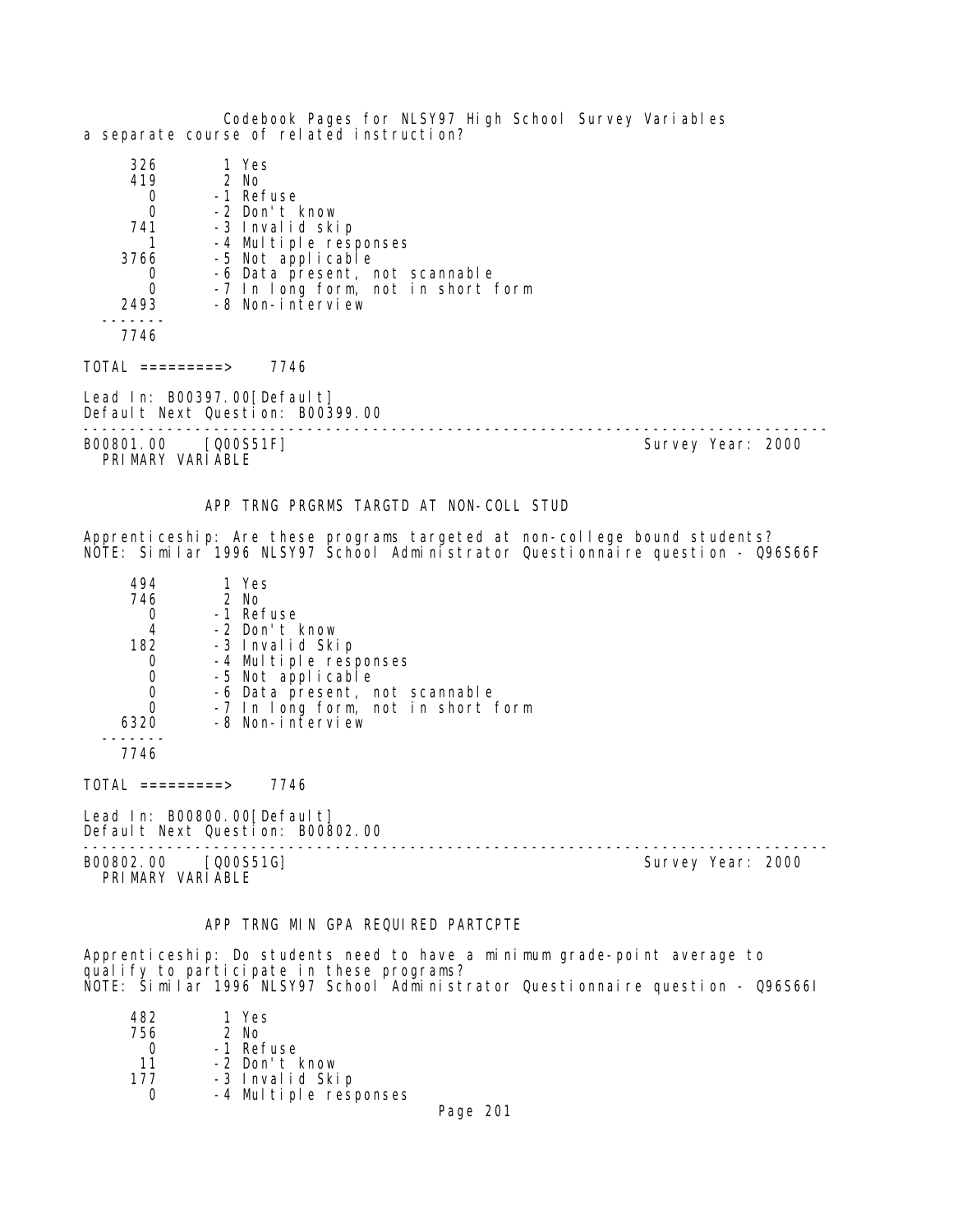| 0<br>$\mathbf 0$<br>$\mathbf 0$<br>6320<br>7746 | Codebook Pages for NLSY97 High School Survey Variables<br>-5 Not applicable<br>-6 Data present, not scannable<br>-7 In long form, not in short form<br>-8 Non-interview |                   |
|-------------------------------------------------|-------------------------------------------------------------------------------------------------------------------------------------------------------------------------|-------------------|
| TOTAL =========>                                | 7746                                                                                                                                                                    |                   |
|                                                 | Lead In: B00801.00[Default]<br>Default Next Question: B00803.00                                                                                                         |                   |
| B00803.00 [Q00S52A]<br>PRIMARY VARIABLE         |                                                                                                                                                                         | Survey Year: 2000 |

## JOB SHDW DOES SCH OFFER?

Does your school offer Job Shadowing Programs NOTE: Similar 1996 NLSY97 School Administrator Questionnaire question - Q96S71A

| 3025 | 1 Yes                              |  |
|------|------------------------------------|--|
| 3223 | 2 No                               |  |
|      | -1 Refuse                          |  |
| 8    | -2 Don't know                      |  |
| 136  | -3 Invalid Skip                    |  |
| 0    | -4 Multiple responses              |  |
| 0    | -5 Not applicable                  |  |
| 0    | -6 Data present, not scannable     |  |
| 0    | -7 In long form, not in short form |  |
| 1353 | -8 Non-interview                   |  |
|      |                                    |  |
| 7746 |                                    |  |
|      |                                    |  |

 $TOTAL$  =========> 7746

Lead In: B00802.00[Default] Default Next Question: B00804.00

B00804.00 [Q00S52B] Survey Year: 2000 PRIMARY VARIABLE

--------------------------------------------------------------------------------

### JOB SHDW NUM STUD PARTICIPANTS/FALL 1999

Job Shadowing: About how many students participated in these programs in the Fall of 1999 NOTE: Similar 1996 NLSY97 School Administrator Questionnaire question - Q96S71B

| 1638 | TO 49: students                |
|------|--------------------------------|
| 525  | 50 TO 99: students             |
| 306  | 100 TO 149: students           |
| 247  | 150 TO 249: students           |
| 151  | 250 TO 499: students           |
| 36   | 500 TO 749: students           |
| 11   | 750 TO 999: students           |
| 15   | 1000 T0 20000: students        |
| 0    | -1: Refuse                     |
| 52   | -2: Don't know                 |
| 189  | -3: Invalid skip               |
| Ω    | -4: Multiple responses         |
| Ω    | -5: Not applicable             |
|      | -6: Data present not scannable |
|      | Page 202                       |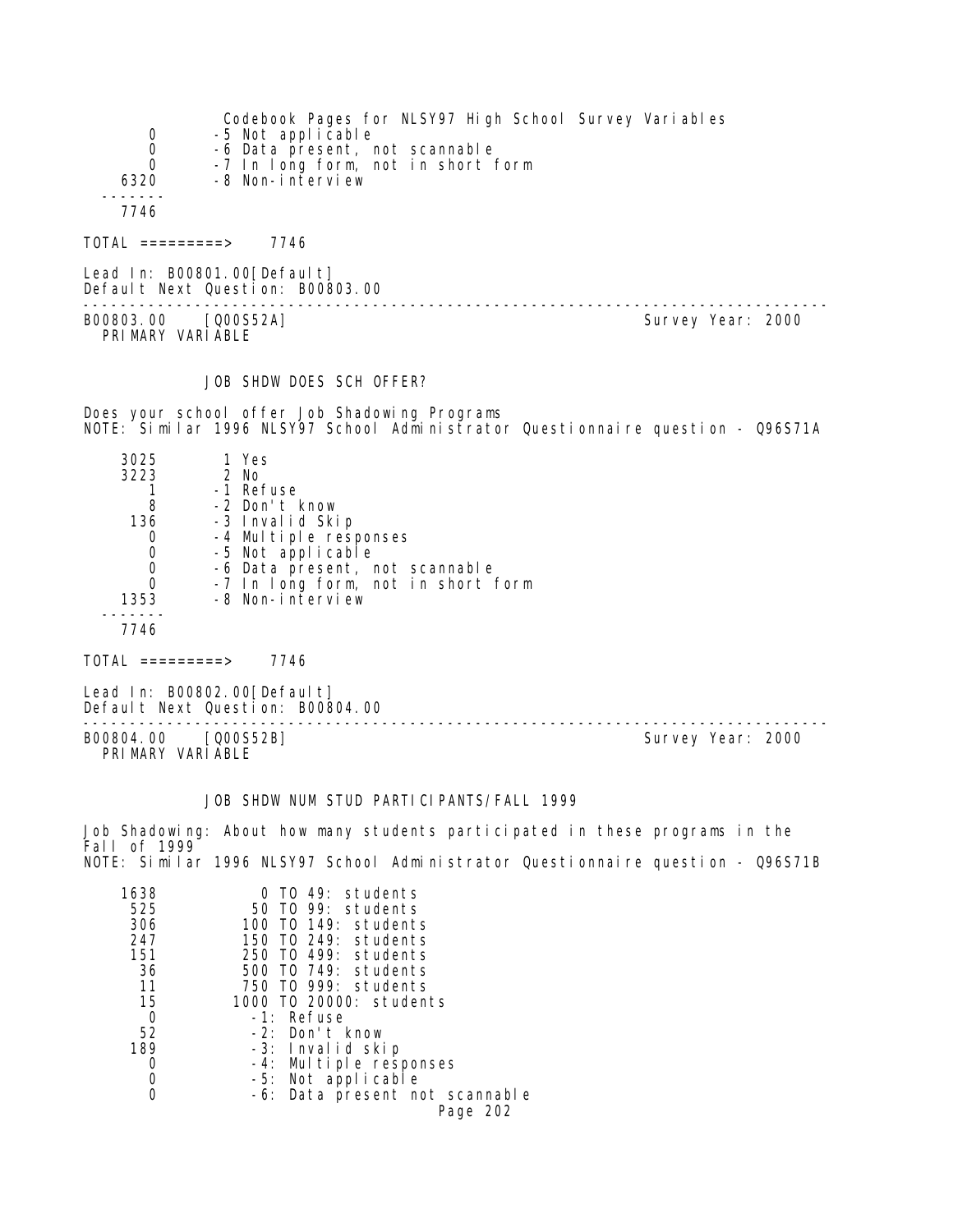| 4576                                                                          | -8: Non-interview                                                                                                                                                                                        | Codebook Pages for NLSY97 High School Survey Variables                                                                                                       |
|-------------------------------------------------------------------------------|----------------------------------------------------------------------------------------------------------------------------------------------------------------------------------------------------------|--------------------------------------------------------------------------------------------------------------------------------------------------------------|
| 7746                                                                          |                                                                                                                                                                                                          |                                                                                                                                                              |
|                                                                               | $TOTAL$ =========> 7746                                                                                                                                                                                  |                                                                                                                                                              |
|                                                                               | Lead In: B00803.00 [Default]<br>Default Next Question: B00805.00                                                                                                                                         |                                                                                                                                                              |
| B00866.00 [Q00S57E]<br>PRIMARY VARIABLE                                       |                                                                                                                                                                                                          | Survey Year: 2000                                                                                                                                            |
|                                                                               | COOP ED PRGRMS TARGTD AT AT-RISK STUD                                                                                                                                                                    |                                                                                                                                                              |
|                                                                               |                                                                                                                                                                                                          | Cooperative Education: Are these programs targeted at 'at risk' students?<br>NOTE: Similar 1996 NLSY97 School Administrator Questionnaire question - Q96S69E |
| 576<br>1860<br>0<br>3<br>167 — 167<br>0<br>0<br>0<br>$\Omega$<br>5140<br>7746 | 1 Yes<br>2 No<br>-1 Refuse<br>-2 Don't know<br>-3 Invalid Skip<br>-4 Multiple responses<br>-5 Not applicable<br>-6 Data present, not scannable<br>-7 In long form, not in short form<br>-8 Non-interview |                                                                                                                                                              |
|                                                                               | $TOTAL$ =========> 7746                                                                                                                                                                                  |                                                                                                                                                              |
|                                                                               | Lead In: B00865.00 [Default]<br>Default Next Question: B00867.00                                                                                                                                         | --------------------------------                                                                                                                             |
| B00867.00 [Q00S57F]<br>PRIMARY VARIABLE                                       |                                                                                                                                                                                                          | Survey Year: 2000                                                                                                                                            |
|                                                                               | COOP ED PRGRMS TARGTD AT NON-COLL STUD                                                                                                                                                                   |                                                                                                                                                              |
|                                                                               |                                                                                                                                                                                                          | Cooperative Education: Are these programs targeted at non-college bound                                                                                      |

students? NOTE: Similar 1996 NLSY97 School Administrator Questionnaire question - Q96S69F

| 806  | 1 Yes                              |
|------|------------------------------------|
| 1627 | $2$ No                             |
|      | -1 Refuse                          |
| 3    | -2 Don't know                      |
| 170  | -3 Invalid Skip                    |
| O    | -4 Multiple responses              |
| 0    | -5 Not applicable                  |
| 0    | -6 Data present, not scannable     |
| 0    | -7 In long form, not in short form |
| 5140 | -8 Non-interview                   |
|      |                                    |
| 7746 |                                    |

TOTAL =========> 7746

Lead In: B00866.00[Default] Default Next Question: B00868.00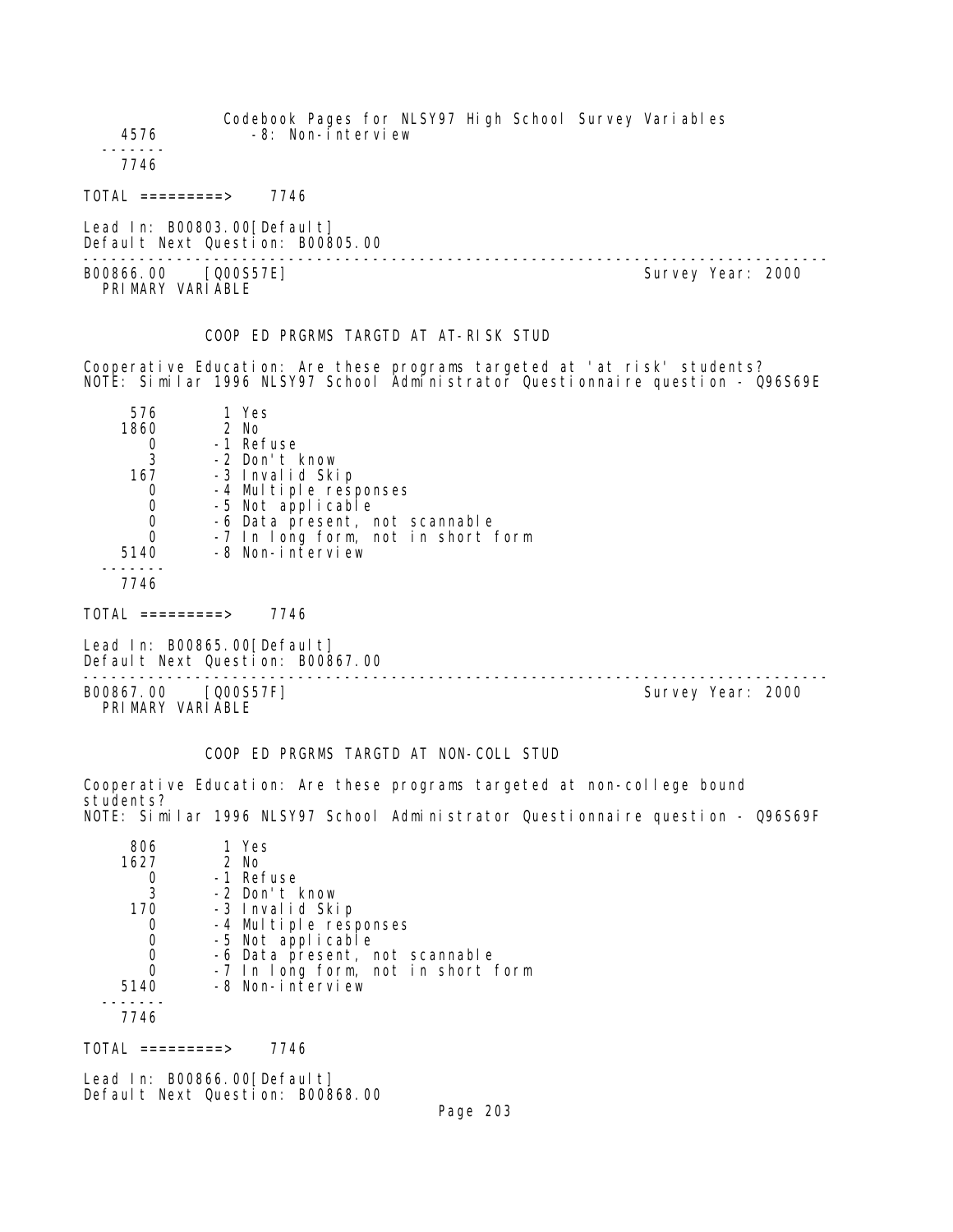-------------------------------------------------------------------------------- B00868.00 [Q00S57G] PRIMARY VARIABLE

#### COOP ED MIN GPA REQUIRED PARTCPTE

Cooperative Education: Do students need to have a minimum grade-point average to qualify to participate in these programs? NOTE: Similar 1996 NLSY97 School Administrator Questionnaire question - Q96S69I

| 629<br>1812 | 1 Yes<br>$2$ No<br>-1 Refuse       |
|-------------|------------------------------------|
| 9           | -2 Don't know                      |
| 156         | -3 Invalid Skip                    |
|             | -4 Multiple responses              |
|             | -5 Not applicable                  |
| 0           | -6 Data present, not scannable     |
| 0           | -7 In long form, not in short form |
| 5140        | -8 Non-interview                   |
|             |                                    |
| 7746        |                                    |
|             |                                    |

 $TOTAL$  ========> 7746

Lead In: B00867.00 [Default] Default Next Question: B00869.00

-------------------------------------------------------------------------------- B00869.00 [Q00S58A] Survey Year: 2000 PRIMARY VARIABLE

### TCH PRP DOES SCH OFFER?

Does your school offer Tech-Prep Programs? NOTE: Similar 1996 NLSY97 School Administrator Questionnaire question - Q96S74A

| 2281                                 | 1 Yes                                                           |                   |
|--------------------------------------|-----------------------------------------------------------------|-------------------|
| 3963                                 | 2 No                                                            |                   |
|                                      | -1 Refuse                                                       |                   |
| 12                                   | -2 Don't know                                                   |                   |
| 136                                  | -3 Invalid Skip                                                 |                   |
| $\mathbf 0$                          | -4 Multiple responses                                           |                   |
| $\mathbf 0$                          | -5 Not applicable                                               |                   |
| $\begin{matrix} 0 \\ 0 \end{matrix}$ | -6 Data present, not scannable                                  |                   |
|                                      | -7 In long form, not in short form                              |                   |
| 1353                                 | -8 Non-interview                                                |                   |
|                                      |                                                                 |                   |
| 7746                                 |                                                                 |                   |
|                                      |                                                                 |                   |
| TOTAL =========>                     | 7746                                                            |                   |
|                                      | Lead In: B00868.00[Default]<br>Default Next Question: B00870.00 |                   |
| B00683.00                            | [Q00S30D]                                                       | Survey Year: 2000 |
|                                      |                                                                 |                   |

PRIMARY VARIABLE

### PCT STUDENTS ASIAN

Approximately what percentage of your students belongs to each of the following Page 204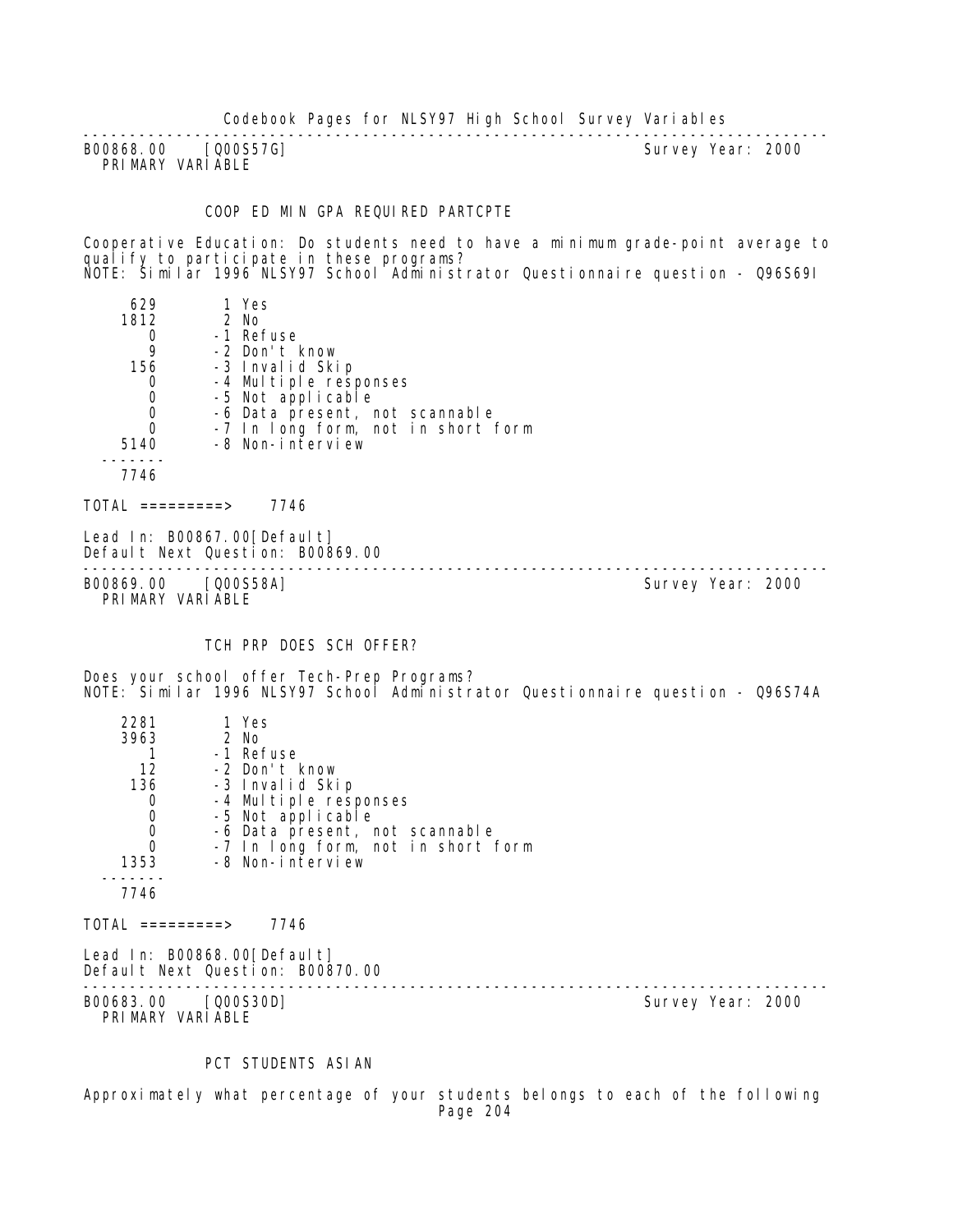Codebook Pages for NLSY97 High School Survey Variables racial/ethnic groups: Asian

| $0:$ percent                        |
|-------------------------------------|
| .01 TO 9.9: percent                 |
| 10 T0 19.9: percent                 |
| 20 T0 39.9: percent                 |
| 40 TO 59.9: percent                 |
| 60 TO 79.9: percent                 |
| 80 T0 1000.9: percent               |
| -1: Refuse                          |
| -2: Don't know                      |
| -3: Invalid skip                    |
| -4: Multiple responses              |
| -5: Not applicable                  |
| -6: Data present, not scannable     |
| -7: In long form, not in short form |
| -8: Non-interview                   |
|                                     |
|                                     |
|                                     |

 $TOTAL$  =========> 7746

Lead In: B00682.00 [Default] Default Next Question: B00684.00

B00684.00 [Q00S30E] PRIMARY VARIABLE

--------------------------------------------------------------------------------

## PCT STUDENTS HAWAIIAN/PAC ISLANDER

Approximately what percentage of your students belongs to each of the following racial/ethnic groups: Native Hawaiian or other Pacific Islander

| 3465<br>1201<br>53<br>17<br>$\begin{array}{c} 2 \\ 0 \\ 1 \\ 7 \end{array}$<br>113<br>1534<br>0<br>$\begin{smallmatrix}0\\0\end{smallmatrix}$<br>$\mathbf 0$<br>1353 | $0:$ percent<br>.01 TO 9.9: percent<br>10 T0 19.9: percent<br>20 TO 39.9: percent<br>40 TO 59.9: percent<br>60 T0 79.9: percent<br>80 T0 1000.9: percent<br>-1: Refuse<br>-2: Don't know<br>-3: Invalid skip<br>-4: Multiple responses<br>-5: Not applicable<br>-6: Data present, not scannable<br>-7: In long form, not in short form<br>-8: Non-interview |                   |  |
|----------------------------------------------------------------------------------------------------------------------------------------------------------------------|-------------------------------------------------------------------------------------------------------------------------------------------------------------------------------------------------------------------------------------------------------------------------------------------------------------------------------------------------------------|-------------------|--|
| 7746                                                                                                                                                                 |                                                                                                                                                                                                                                                                                                                                                             |                   |  |
| TOTAL =========>                                                                                                                                                     | 7746                                                                                                                                                                                                                                                                                                                                                        |                   |  |
| Lead In: B00683.00[Default]<br>Default Next Question: B00685.00                                                                                                      |                                                                                                                                                                                                                                                                                                                                                             |                   |  |
| B00685.00 [Q00S30F]<br>PRIMARY VARIABLE                                                                                                                              |                                                                                                                                                                                                                                                                                                                                                             | Survey Year: 2000 |  |

PCT STUDENTS AMER INDIAN/ALASKAN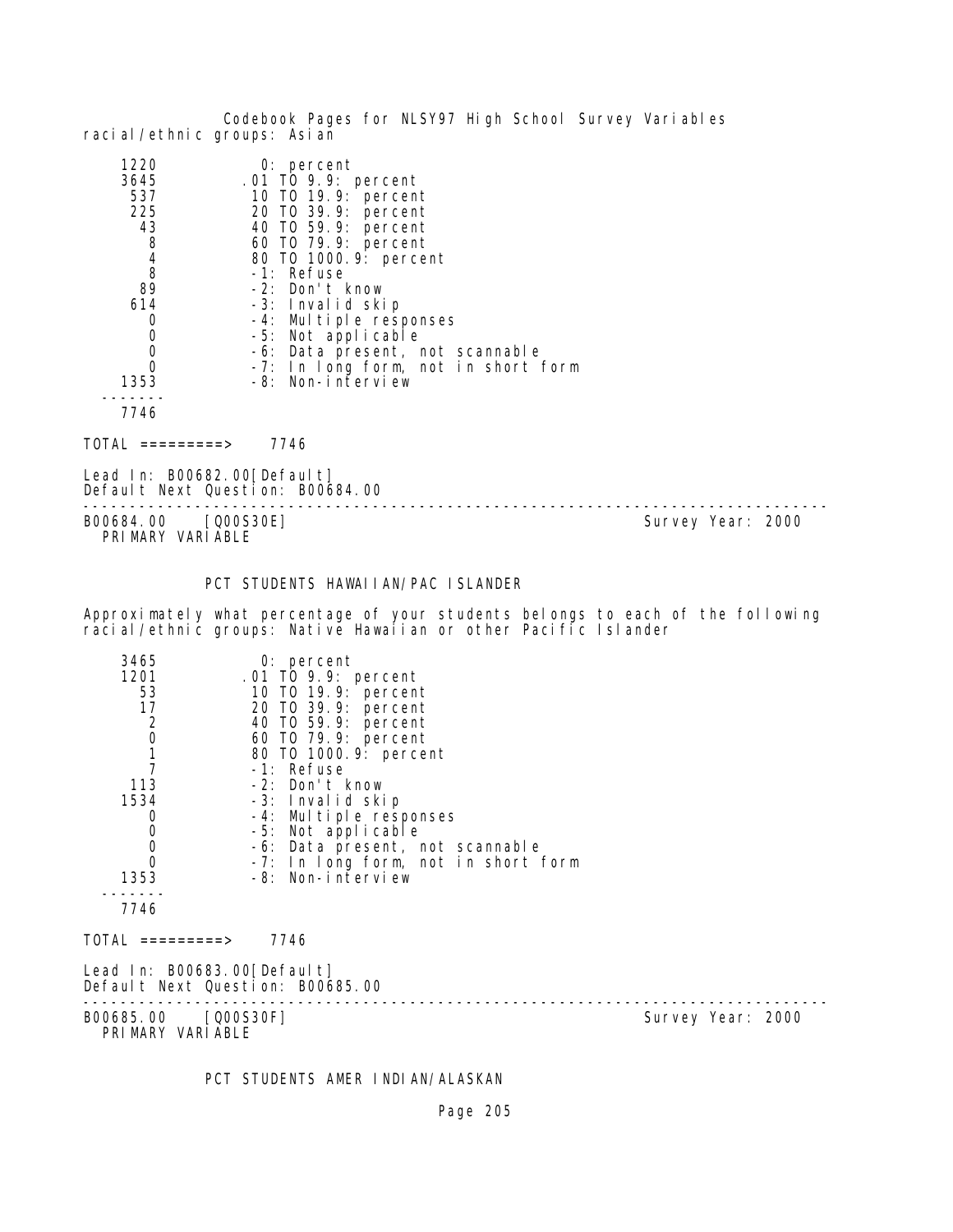Codebook Pages for NLSY97 High School Survey Variables Approximately what percentage of your students belongs to each of the following racial/ethnic groups: American Indian or Alaska Native NOTE: Similar 1996 NLSY97 School Administrator Questionnaire question - Q96S32E

| 3189           | $0:$ percent                        |
|----------------|-------------------------------------|
| 1695           | .01 TO 9.9: percent                 |
| 43             | 10 T0 19.9: percent                 |
| 16             | 20 TO 39.9: percent                 |
| 3              | 40 T0 59.9: percent                 |
| $\overline{2}$ | 60 TO 79.9: percent                 |
| 11             | 80 T0 1000.9: percent               |
|                | -1: Refuse                          |
| 104            | -2: Don't know                      |
| 1323           | -3: Invalid skip                    |
| O              | -4: Multiple responses              |
|                | -5: Not applicable                  |
|                | -6: Data present, not scannable     |
|                | -7: In long form, not in short form |
| 1353           | -8: Non-interview                   |
|                |                                     |
| 7746           |                                     |

 $TOTAL$  =========> 7746

Lead In: B00684.00 [Default] Default Next Question: B00686.00

B00736.00 [Q00S45ME] PRIMARY VARIABLE

--------------------------------------------------------------------------------

ACAD DEV CONF WKSHOPS EMPLOYER LINKAGES

In the last 12 months, which of the following professional development activities has your school paid for or provided for academic teachers or counselors: Attendance at conferences or workshops devoted to the development of employer linkages NOTE: Similar 1996 NLSY97 School Administrator Questionnaire question - Q96S63E

| 2355<br>3832                             | 1 Yes<br>2 No                                                   |                   |  |
|------------------------------------------|-----------------------------------------------------------------|-------------------|--|
| 32                                       | -1 Refuse<br>-2 Don't know                                      |                   |  |
| 96                                       | -3 Invalid Skip                                                 |                   |  |
| $\mathbf 0$                              | -4 Multiple responses                                           |                   |  |
| 77                                       | -5 Not applicable                                               |                   |  |
| $\overline{0}$                           | -6 Data present, not scannable                                  |                   |  |
| $\mathbf 0$                              | -7 In long form, not in short form                              |                   |  |
| 1353                                     | -8 Non-interview                                                |                   |  |
| 7746                                     |                                                                 |                   |  |
| $\text{TOTAL}$ =========>                | 7746                                                            |                   |  |
|                                          | Lead In: B00735.00[Default]<br>Default Next Question: B00737.00 |                   |  |
| B00737.00 [Q00S45MF]<br>PRIMARY VARIABLE |                                                                 | Survey Year: 2000 |  |

ACAD DEV CONF WKSHOPS POST 2RY LINKAGES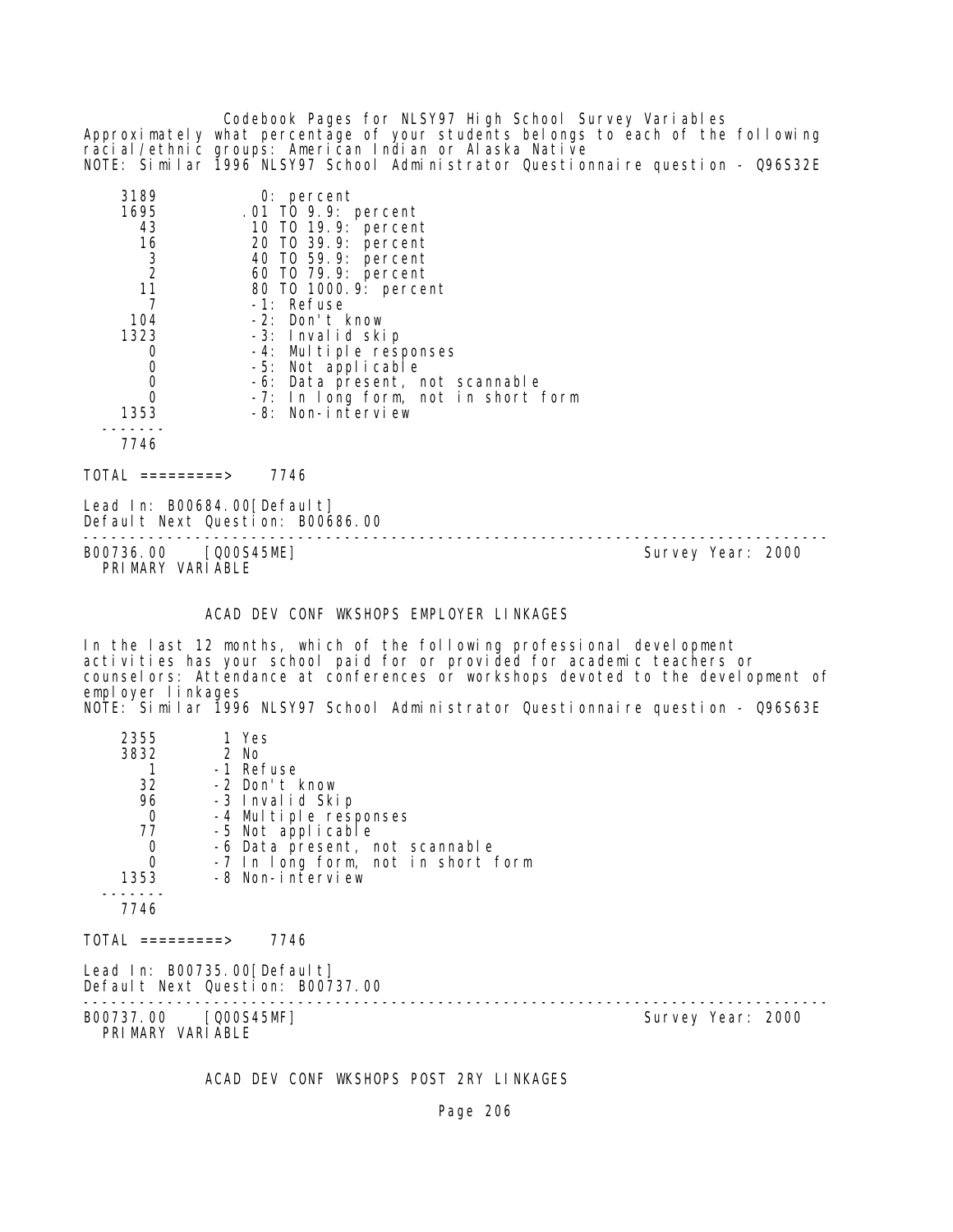Codebook Pages for NLSY97 High School Survey Variables In the last 12 months, which of the following professional development activities has your school paid for or provided for academic teachers or counselors: Attendance at conferences or workshops devoted to the development of linkages with postsecondary education NOTE: Similar 1996 NLSY97 School Administrator Questionnaire question - Q96S63F

| 1 Yes                              |
|------------------------------------|
| 2 No                               |
| -1 Refuse                          |
| -2 Don't know                      |
| -3 Invalid Skip                    |
| -4 Multiple responses              |
| -5 Not applicable                  |
| -6 Data present, not scannable     |
| -7 In long form, not in short form |
| -8 Non-interview                   |
|                                    |
|                                    |

7746

TOTAL =========> 7746

Lead In: B00736.00[Default] Default Next Question: B00738.00

-------------------------------------------------------------------------------- PRIMARY VARIABLE

Survey Year: 2000

### ACAD DEV CONF WKSHOPS SCHOOL TO WORK

In the last 12 months, which of the following professional development activities has your school paid for or provided for academic teachers or counselors: Attendance at conferences or workshops devoted to the development and/or implementation of school-to-work programs NOTE: Similar 1996 NLSY97 School Administrator Questionnaire question - Q96S63G

| 3225 | 1 Yes                              |
|------|------------------------------------|
| 2962 | $2$ No                             |
|      | -1 Refuse                          |
| 32   | -2 Don't know                      |
| 96   | -3 Invalid Skip                    |
| 0    | -4 Multiple responses              |
| 77   | -5 Not applicable                  |
| 0    | -6 Data present, not scannable     |
| Ω    | -7 In long form, not in short form |
| 1353 | -8 Non-interview                   |
|      |                                    |
|      |                                    |

 $TOTAL$  ========> 7746

Lead In: B00737.00[Default] Default Next Question: B00739.00

B00739.00 [Q00S45MH] PRIMARY VARIABLE

--------------------------------------------------------------------------------

## ACAD DEV NONE OF THE ABOVE

In the last 12 months, which of the following professional development activities has your school paid for or provided for academic teachers or counselors: None of the above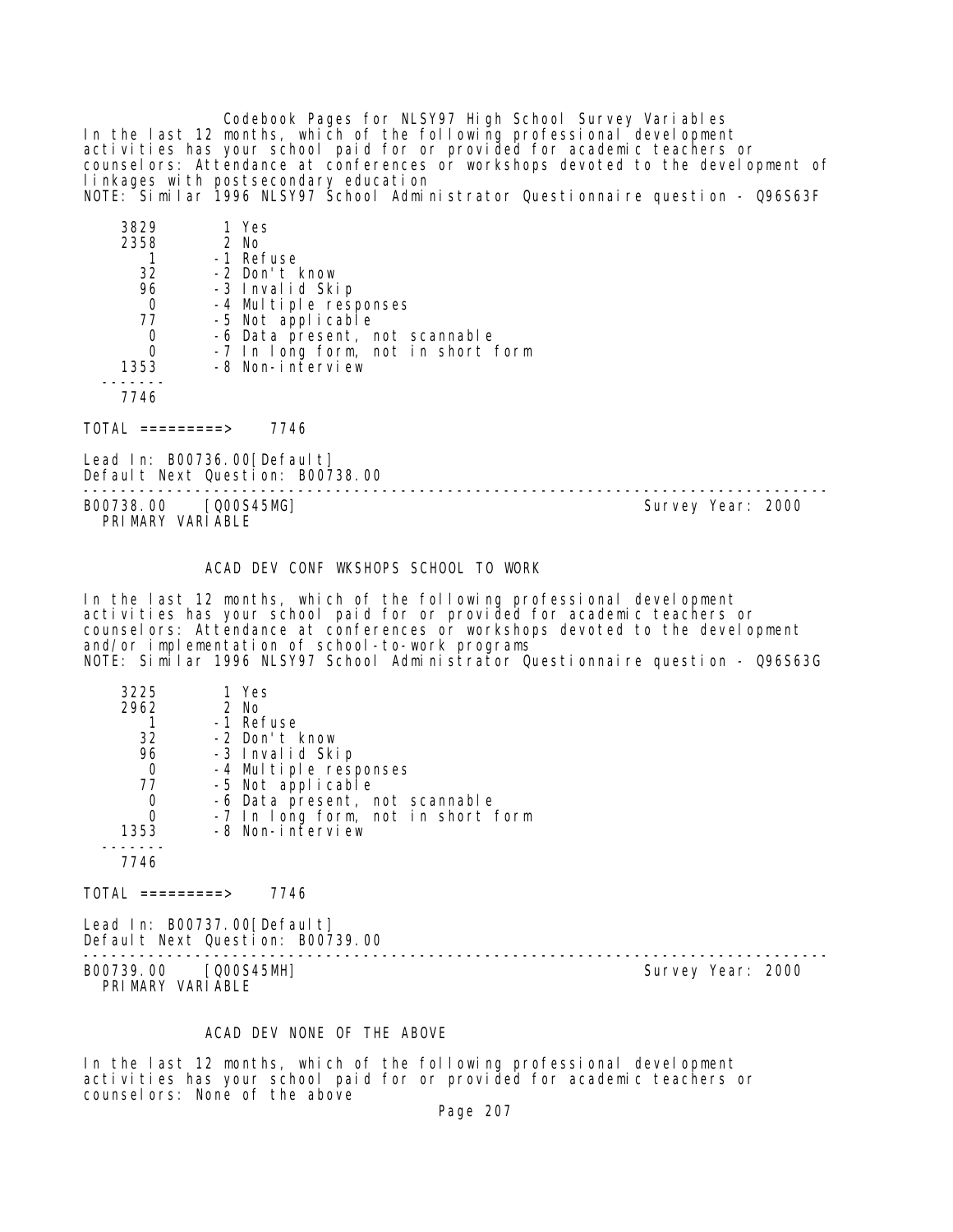Codebook Pages for NLSY97 High School Survey Variables 894 1 Yes<br>293 2 No  $5293$  1 1 -1 Refuse<br>32 -2 Don't H 32 -2 Don't know 96 -3 Invalid Skip 0 -4 Multiple responses<br>77 -5 Not applicable 77 -5 Not applicable 0 -6 Data present, not scannable<br>0 -7 In Iong form, not in short 0 -7 In long form, not in short form -8 Non-interview ------- 7746 TOTAL =========> 7746 Lead In: B00738.00 [Default] Default Next Question: B00740.00 -------------------------------------------------------------------------------- Survey Year: 2000 PRIMARY VARIABLE JOB SHDW YR PRGRMS 1ST IMPLEMENTED Job Shadowing: In what year were these programs first implemented NOTE: Similar 1996 NLSY97 School Administrator Questionnaire question - Q96S71C 19 1900 TO 1969:<br>72 1970 TO 1979: 72 1970 TO 1979: 90 1980 TO 1984: 143 1985 TO 1989:<br>529 1990 TO 1994: 529 1990 TO 1994: 1711 1995 TO 2000: 0 -1: Refuse<br>276 -2: Don't 276 -2: Don't know 330 -3: Invalid skip 0 -4: Multiple responses 0 -5: Not applicable<br>0 -6: Data present, r 0 -6: Data present, not scannable 4576 -8: Non-interview ------- 7746  $TOTAL$  ========> 7746 Lead In: B00804.00[Default] Default Next Question: B00806.00 -------------------------------------------------------------------------------- B00806.00 [Q00S52D] PRIMARY VARIABLE

## JOB SHDW PARTIC ALLOWED: 9TH GRD

Job Shadowing: On what grade levels may students participate in these programs: 9th NOTE: Similar 1996 NLSY97 School Administrator Questionnaire question - Q96S71D1

| 885  | 1 Yes         |
|------|---------------|
| 2118 | $2$ No        |
| Ω    | -1 Refuse     |
| ѧ    | -2 Don't know |
|      |               |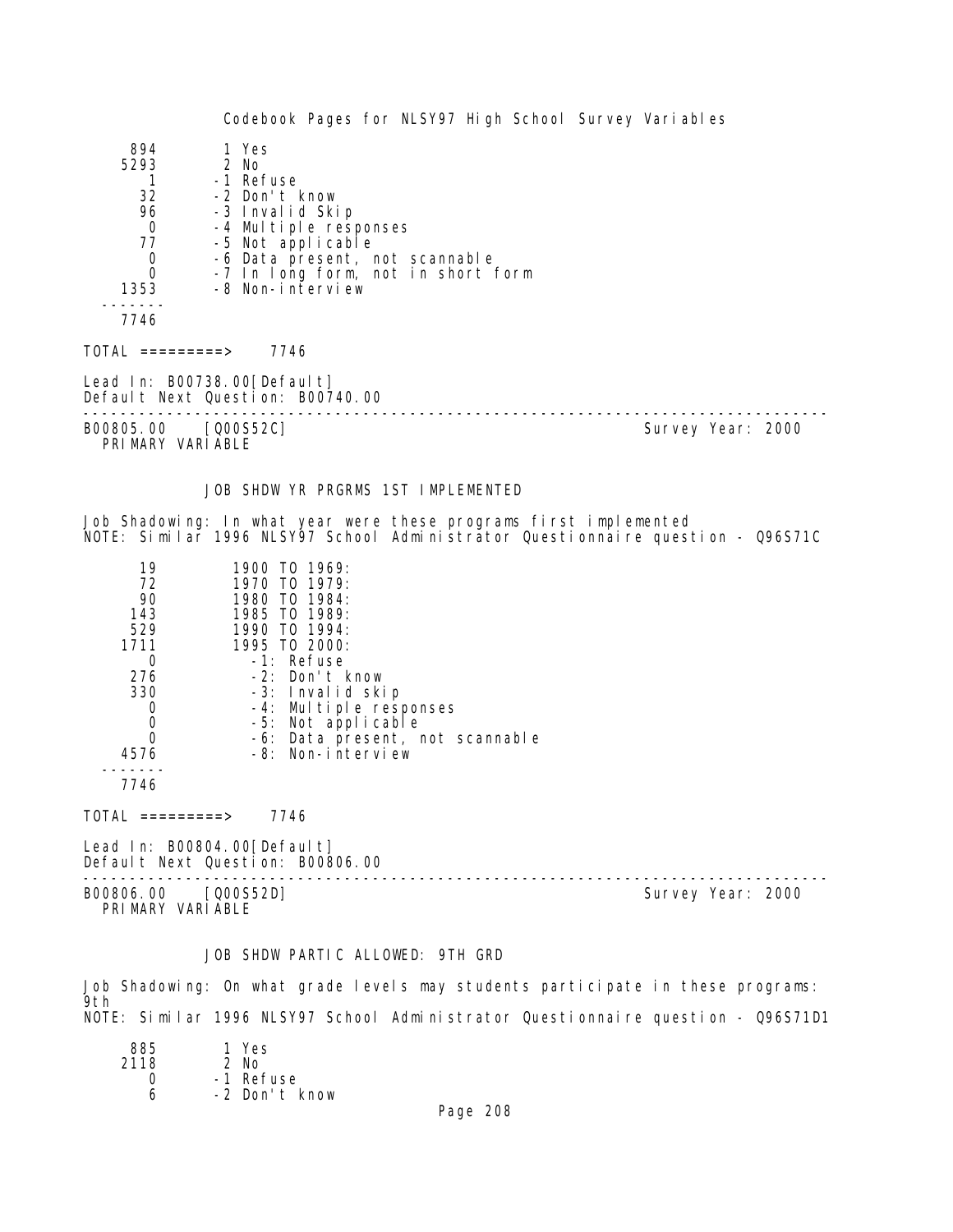|      | Codebook Pages for NLSY97 High School Survey Variables |
|------|--------------------------------------------------------|
| 161  | -3 Invalid Skip                                        |
| 0    | -4 Multiple responses                                  |
| 0    | -5 Not applicable                                      |
| 0    | -6 Data present, not scannable                         |
| 0    | -7 In long form, not in short form                     |
| 4576 | -8 Non-interview                                       |
|      |                                                        |
| 7746 |                                                        |
|      |                                                        |

 $TOTAL$  ========> 7746

Lead In: B00805.00[Default] Default Next Question: B00807.00 -------------------------------------------------------------------------------- B00807.00 [Q00S52D2] Survey Year: 2000 PRIMARY VARIABLE

## JOB SHDW PARTIC ALLOWED: 10TH GRD

Job Shadowing: On what grade levels may students participate in these programs: 10th NOTE: Similar 1996 NLSY97 School Administrator Questionnaire question - Q96S71D2

| 1417<br>1586<br>6<br>161<br>Ω<br>4576 | 1 Yes<br>2 No<br>-1 Refuse<br>-2 Don't know<br>-3 Invalid Skip<br>-4 Multiple responses<br>-5 Not applicable<br>-6 Data present, not scannable<br>-7 In long form, not in short form<br>-8 Non-interview |  |
|---------------------------------------|----------------------------------------------------------------------------------------------------------------------------------------------------------------------------------------------------------|--|
| 7746                                  |                                                                                                                                                                                                          |  |

 $TOTAL$  =========> 7746

Lead In: B00806.00 [Default] Default Next Question: B00808.00

-------------------------------------------------------------------------------- PRIMARY VARIABLE

Survey Year: 2000

# JOB SHDW PARTIC ALLOWED: 11TH GRD

Job Shadowing: On what grade levels may students participate in these programs: 11th NOTE: Similar 1996 NLSY97 School Administrator Questionnaire question - Q96S71D3

| 2371 | 1 Yes                              |
|------|------------------------------------|
| 632  | 2 No                               |
|      | -1 Refuse                          |
| 6    | -2 Don't know                      |
| 161  | -3 Invalid Skip                    |
|      | -4 Multiple responses              |
| 0    | -5 Not applicable                  |
|      | -6 Data present, not scannable     |
|      | -7 In long form, not in short form |
| 4576 | -8 Non-interview                   |
|      |                                    |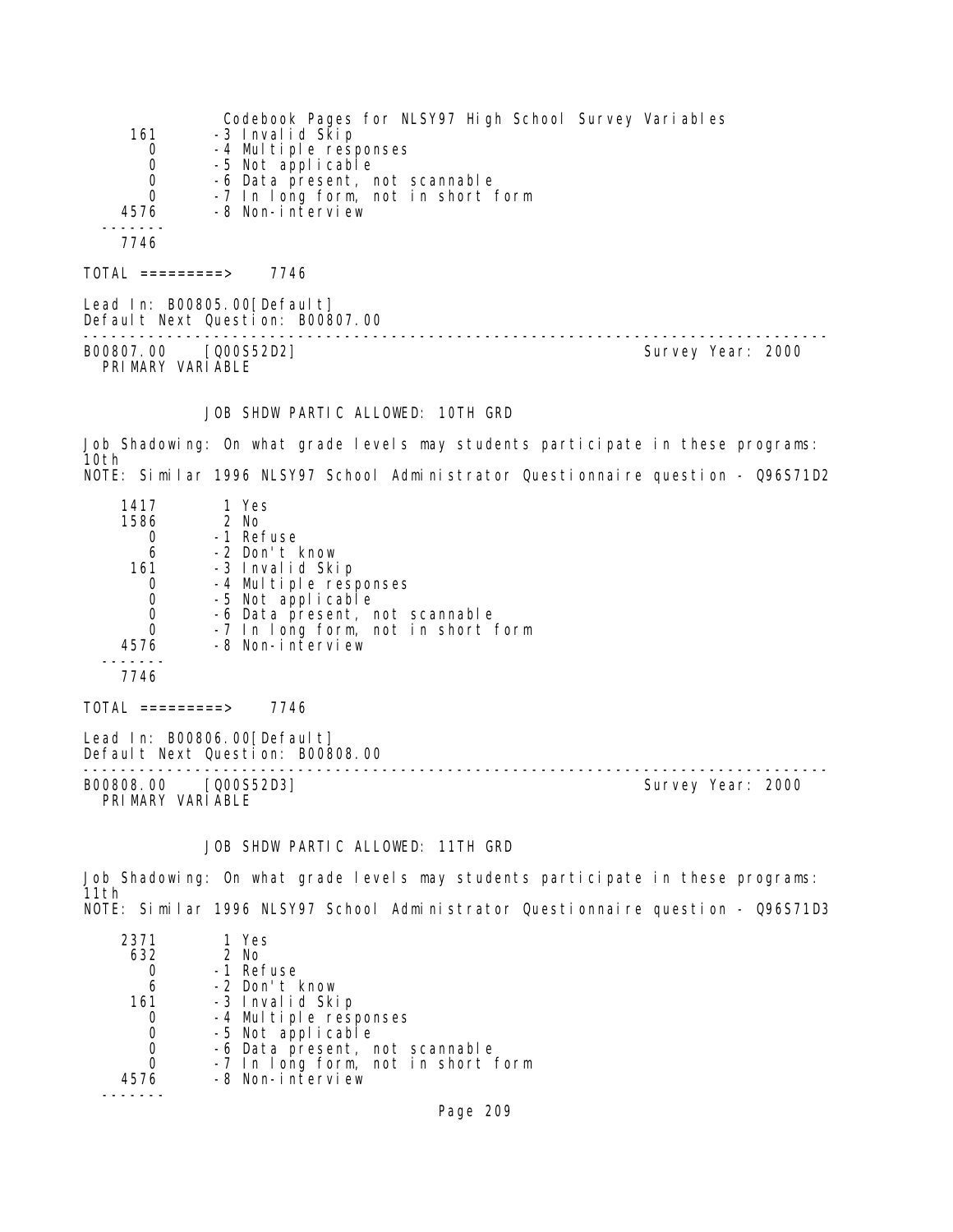Codebook Pages for NLSY97 High School Survey Variables 7746  $TOTAL$  ========> 7746 Lead In: B00807.00 [Default] Default Next Question: B00809.00 -------------------------------------------------------------------------------- Survey Year: 2000 PRI MARY VARI ABLE TCH PRP NUM STUD PARTICIPANTS/FALL 1999 Tech-Prep: About how many students participated in these programs in the Fall of 1999 NOTE: Similar 1996 NLSY97 School Administrator Questionnaire question - Q96S74B 881 0 TO 49: students 411 50 TO 99: students 238 100 TO 149: students 256 150 TO 249: students 230 250 TO 499: students 83 500 TO 749: students 29 750 TO 999: students 46 1000 TO 20000: students 0 -1: Refuse<br>67 -2: Don't I 67 -2: Don't know 39 -3: Invalid skip<br>0 -4: Multiple resu 0 -4: Multiple responses 0 -5: Not applicable 0 -6: Data present not scannable 5316 -8: Non-interview ------- 7746 TOTAL =========> 7746 Lead In: B00869.00 [Default] Default Next Question: B00871.00 -------------------------------------------------------------------------------- B00871.00 [Q00S58C] PRIMARY VARIABLE

# TCH PRP YR PRGRMS 1ST IMPLEMENTED

Tech-Prep: In what year were these programs first implemented NOTE: Similar 1996 NLSY97 School Administrator Questionnaire question - Q96S74C

| 25<br>42<br>72<br>109 | 1900 TO 1969:<br>1970 TO 1979:<br>1980 TO 1984:<br>1985 TO 1989: |
|-----------------------|------------------------------------------------------------------|
| 659                   | 1990 TO 1994:                                                    |
| 998                   | 1995 TO 2000:                                                    |
| Ω                     | -1: Refuse                                                       |
| 230                   | $-2$ : Don't know                                                |
| 295                   | -3: Invalid skip                                                 |
|                       | -4: Multiple responses                                           |
|                       | -5: Not applicable                                               |
|                       | -6: Data present, not scannable                                  |
| 5316                  | -8: Non-interview                                                |
|                       |                                                                  |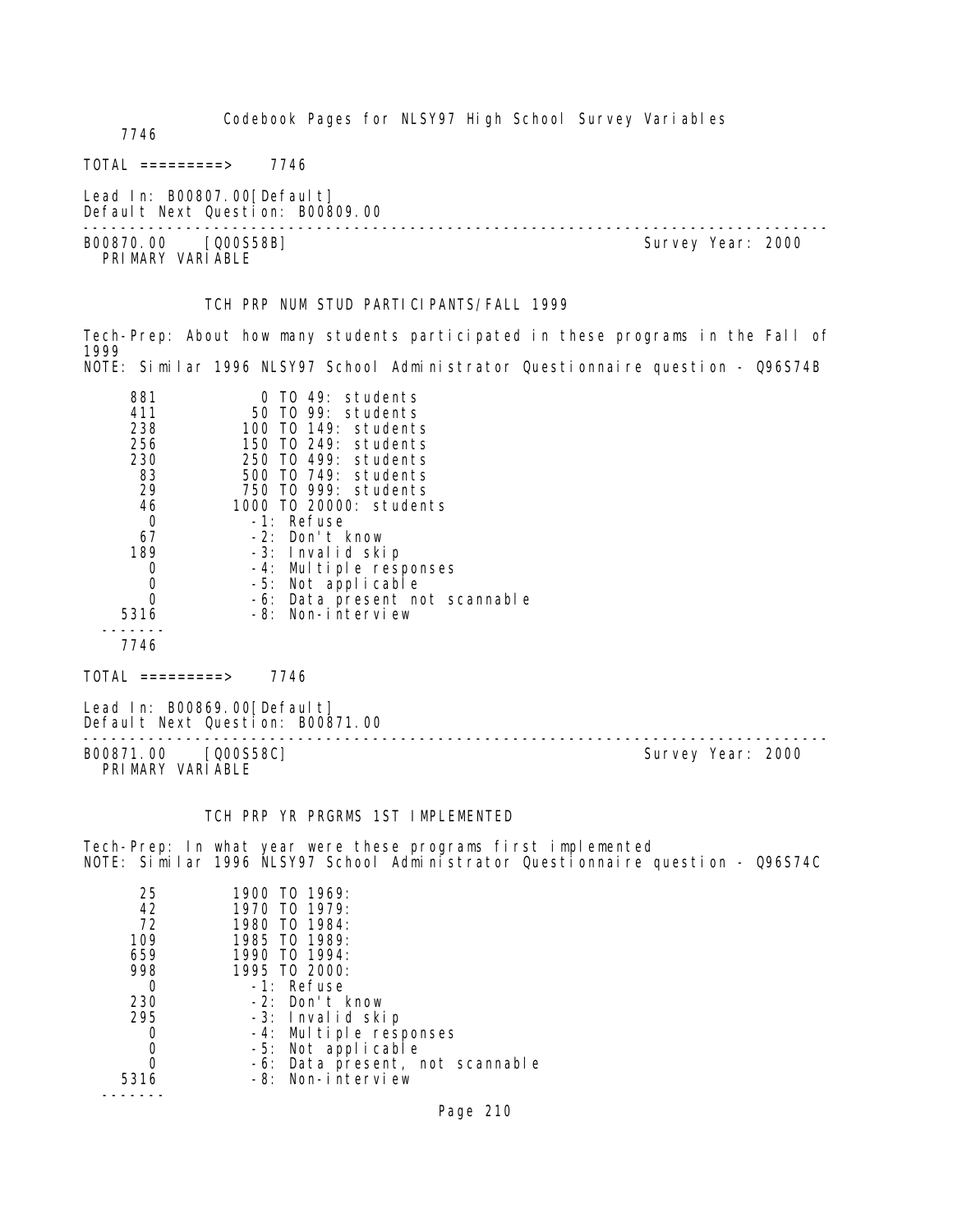Codebook Pages for NLSY97 High School Survey Variables 7746  $TOTAL$  ========> 7746 Lead In: B00870.00 [Default] Default Next Question: B00872.00 -------------------------------------------------------------------------------- Survey Year: 2000 PRI MARY VARI ABLE TCH PRP PARTIC ALLOWED: 9TH GRD Tech-Prep: On what grade levels may students participate in these programs: 9th NOTE: Similar 1996 NLSY97 School Administrator Questionnaire question - Q96S74D1 811 1 Yes<br>1446 2 No 2 No 0 -1 Refuse<br>7 -2 Don't H 7 -2 Don't know 166 -3 Invalid Skip 0 -4 Multiple responses 0 -5 Not applicable 0 -6 Data present, not scannable 0 -7 In long form, not in short form 5316 -8 Non-interview ------- 7746  $TOTAL$  =========> 7746 Lead In: B00871.00 [Default] Default Next Question: B00873.00 -------------------------------------------------------------------------------- B00873.00 [Q00S58D2] PRIMARY VARIABLE TCH PRP PARTIC ALLOWED: 10TH GRD Tech-Prep: On what grade levels may students participate in these programs: 10th NOTE: Similar 1996 NLSY97 School Administrator Questionnaire question - Q96S74D2 1156 1 Yes 1101 2 No 0 -1 Refuse<br>7 -2 Don't H 7 -2 Don't know 166 -3 Invalid Skip 0 -4 Multiple responses 0 -5 Not applicable 0 -6 Data present, not scannable<br>0 -7 In Iong form, not in short 1 0 -7 In long form, not in short form<br>5316 -8 Non-interview -8 Non-interview ------- 7746 TOTAL =========> 7746 Lead In: B00872.00 [Default] Default Next Question: B00874.00 -------------------------------------------------------------------------------- B00686.00 [Q00S31\_M] PRIMARY VARIABLE Page 211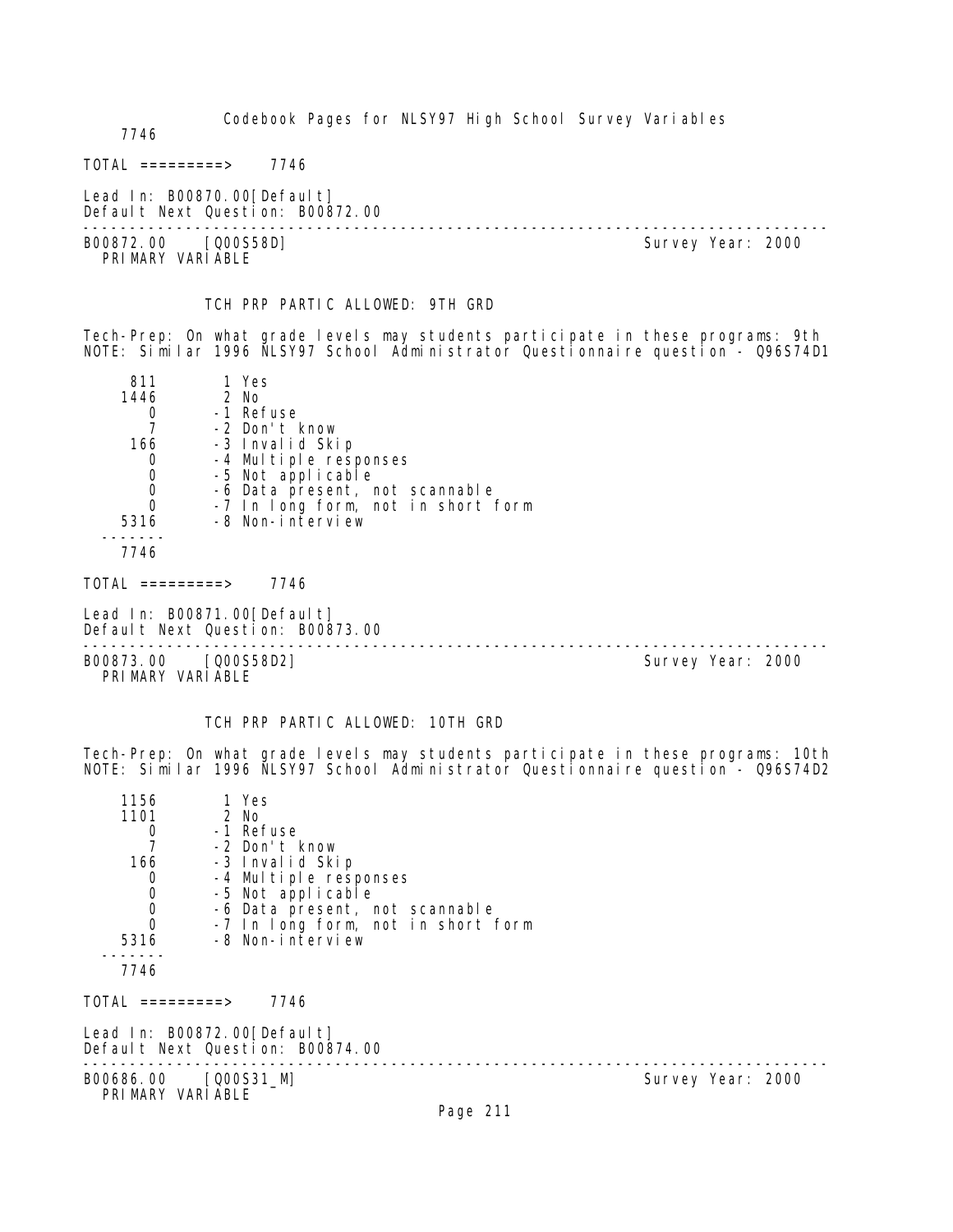## PCT STUDENTS MALE

Approximately what percentage of the students at this school are male? NOTE: Similar 1996 NLSY97 School Administrator Questionnaire question - Q96S33A

| 173                          | $0:$ percent                        |
|------------------------------|-------------------------------------|
| 3                            | .01 TO 9.9: percent                 |
| 8                            | 10 T0 19.9: percent                 |
| 148                          | 20 TO 39.9: percent                 |
| 5058                         | 40 TO 59.9: percent                 |
| 549                          | 60 T0 79.9: percent                 |
| 76                           | 80 TO 99.9: percent                 |
| 179                          | 100 T0 1000. 9: percent             |
| $\overline{2}$               | -1: Refuse                          |
| 34                           | -2: Don't know                      |
| 163                          | -3: Invalid skip                    |
| 0                            | -4: Multiple responses              |
| $\mathbf 0$                  | -5: Not applicable                  |
| $\mathbf 0$                  | -6: Data present, not scannable     |
| 0                            | -7: In long form, not in short form |
| 1353                         | -8: Non-interview                   |
|                              |                                     |
| 7746                         |                                     |
| TOTAL<br>$=$ = = = = = = = > | 7746                                |

Lead In: B00685.00[Default] Default Next Question: B00687.00

B00687.00 [Q00S31\_F] PRIMARY VARIABLE

--------------------------------------------------------------------------------

# PCT STUDENTS FEMALE

Approximately what percentage of the students at this school are female? NOTE: Similar 1996 NLSY97 School Administrator Questionnaire question - Q96S33B

| 128  | $0:$ percent                               |
|------|--------------------------------------------|
| 12   | .01 TO 9.9: percent                        |
| 34   | 10 T0 19.9: percent                        |
| 285  |                                            |
| 4981 | 20 T0 39.9: percent<br>40 T0 59.9: percent |
| 505  | 60 T0 79.9: percent                        |
| 21   | 80 T0 99.9: percent                        |
| 229  | 100 T0 1000. 9: percent                    |
| -2   | -1: Refuse                                 |
| 34   | -2: Don't know                             |
| 162  | -3: Invalid skip                           |
| 0    | -4: Multiple responses                     |
| 0    | -5: Not applicable                         |
| 0    | -6: Data present, not scannable            |
| 0    | -7: In long form, not in short form        |
| 1353 | -8: Non-interview                          |
|      |                                            |
| 7716 |                                            |

7746

 $TOTAL$  ========> 7746

Lead In: B00686.00 [Default] Default Next Question: B00688.00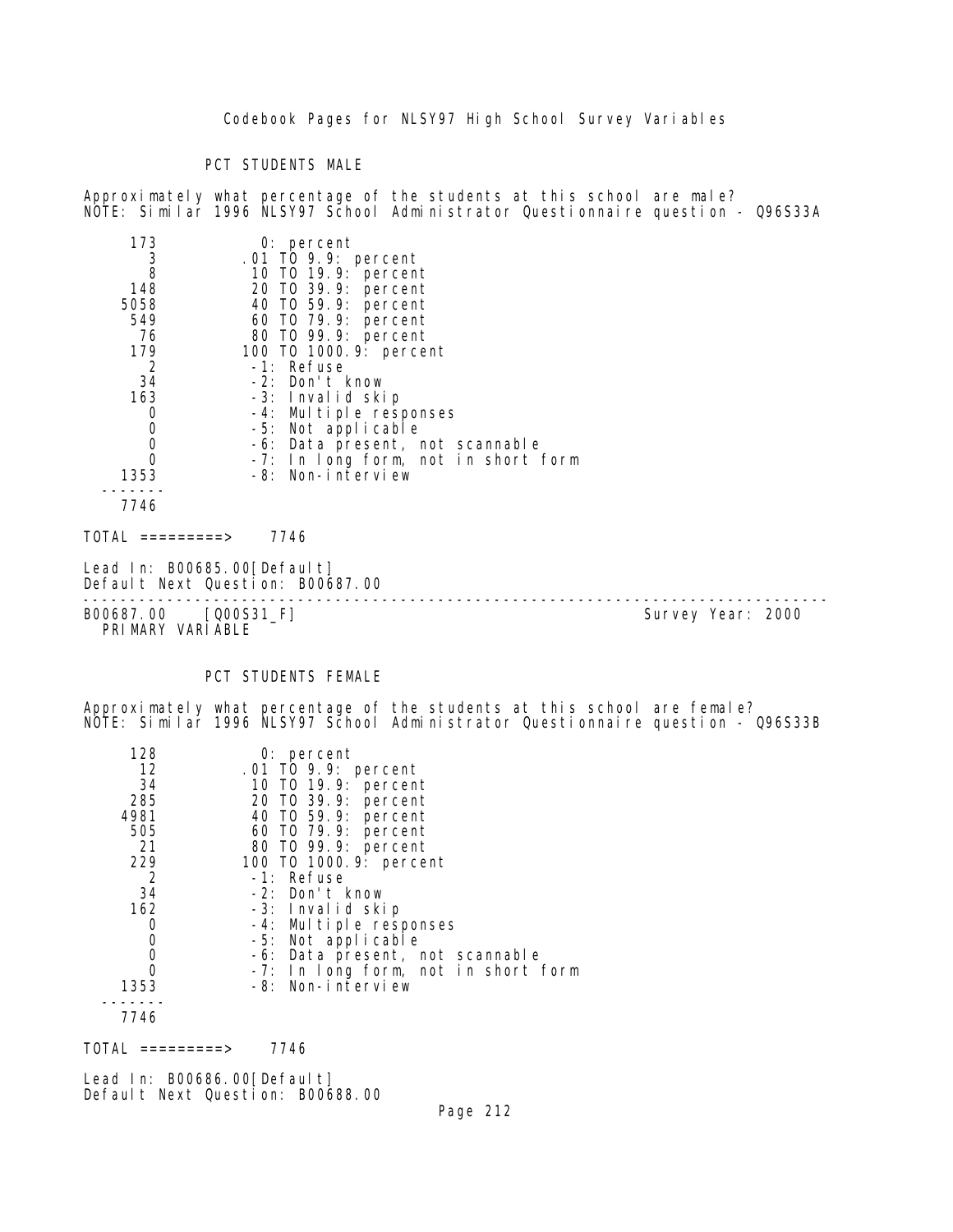-------------------------------------------------------------------------------- B00688.00 [Q00S32] PRIMARY VARIABLE

## PCT STUDENTS LEP

Approximately what percentage of the students enrolled in your school are limited English proficient (LEP)? NOTE: Similar 1996 NLSY97 School Administrator Questionnaire question - Q96S34

| 2361        | 0: percent                          |
|-------------|-------------------------------------|
| 2773        | .01 TO 9.9: percent                 |
| 551         | 10 T0 19.9: percent                 |
| 340         | 20 TO 39.9: percent                 |
| 73          | 40 TO 59.9: percent                 |
| 28          | 60 T0 79.9: percent                 |
| 47          | 80 TO 1000.9: percent               |
|             | -1: Refuse                          |
| 58          | -2: Don't know                      |
| 161         | -3: Invalid skip                    |
| 0           | -4: Multiple responses              |
| $\mathbf 0$ | -5: Not applicable                  |
|             | -6: Data present, not scannable     |
|             | -7: In long form, not in short form |
| 1353        | -8: Non-interview                   |
|             |                                     |
| 7746        |                                     |

TOTAL =========> 7746

Lead In: B00687.00[Default] Default Next Question: B00689.00 --------------------------------------------------------------------------------

B00740.00 [Q00S46MA] PRIMARY VARIABLE

VOC DEV UNPAID SUMMER INTERNSHIPS

In the last 12 months, which of the following professional development activities has your school paid for or provided for vocational teachers or counselors: Unpaid summer internships in business or at work sites

| 803<br>3660<br>-31 | 1 Yes<br>2 No<br>-1 Refuse<br>-2 Don't know                        |              |
|--------------------|--------------------------------------------------------------------|--------------|
| 365                | -3 Invalid Skip                                                    |              |
| 0                  | -4 Multiple responses                                              |              |
| 1533               | -5 Not applicable                                                  |              |
| O<br>0             | -6 Data present, not scannable                                     |              |
| 1353               | -7 In long form, not in short form<br>-8 Non-interview             |              |
| 7746               |                                                                    |              |
| $TOTAL$ =========> | 7746                                                               |              |
|                    | Lead In: $B00739.00$ [Default]<br>Default Next Question: B00741.00 |              |
| B00741.00          | [Q00S46MB]                                                         | Survey Year: |

Survey Year: 2000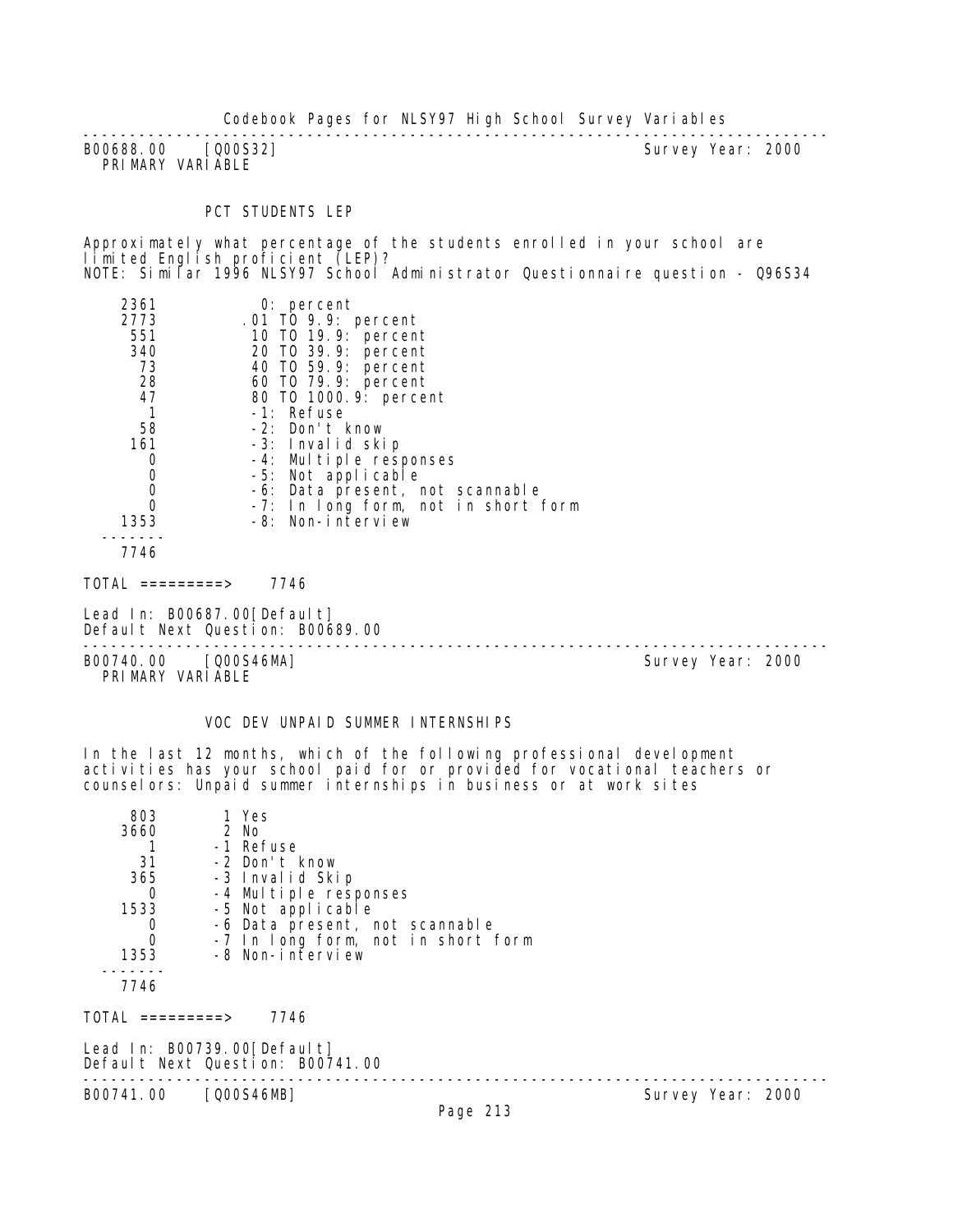Codebook Pages for NLSY97 High School Survey Variables PRIMARY VARIABLE

## VOC DEV PAID SUMMER INTERNSHIPS

In the last 12 months, which of the following professional development activities has your school paid for or provided for vocational teachers or counselors: Paid summer internships in businesses or at work sites

| 1098 | 1 Yes                              |
|------|------------------------------------|
| 3365 | 2 No                               |
|      | -1 Refuse                          |
| 31   | -2 Don't know                      |
| 365  | -3 Invalid Skip                    |
|      | -4 Multiple responses              |
| 1533 | -5 Not applicable                  |
|      | -6 Data present, not scannable     |
|      | -7 In long form, not in short form |
| 1353 | -8 Non-interview                   |
|      |                                    |
| 7746 |                                    |
|      |                                    |

 $TOTAL$  ========> 7746

Lead In: B00740.00 [Default] Default Next Question: B00742.00

B00742.00 [Q00S46MC] PRIMARY VARIABLE

--------------------------------------------------------------------------------

### VOC DEV SCHOOL YEAR INTERNSHIPS

In the last 12 months, which of the following professional development activities has your school paid for or provided for vocational teachers or counselors: Internships in businesses or at work sites during the school year

| 635  | 1 Yes                              |
|------|------------------------------------|
| 3828 | $2$ No                             |
|      | -1 Refuse                          |
| 31   | -2 Don't know                      |
| 365  | -3 Invalid Skip                    |
| O    | -4 Multiple responses              |
| 1533 | -5 Not applicable                  |
|      | -6 Data present, not scannable     |
| Ω    | -7 In long form, not in short form |
| 1353 | -8 Non-interview                   |
|      |                                    |
| 7746 |                                    |
|      |                                    |

 $TOTAL$  =========> 7746

Lead In: B00741.00 [Default] Default Next Question: B00743.00

B00743.00 [Q00S46MD] PRIMARY VARIABLE

--------------------------------------------------------------------------------

### VOC DEV CONFS WKSHOPS ACAD/VOC ED

In the last 12 months, which of the following professional development activities has your school paid for or provided for vocational teachers or Page 214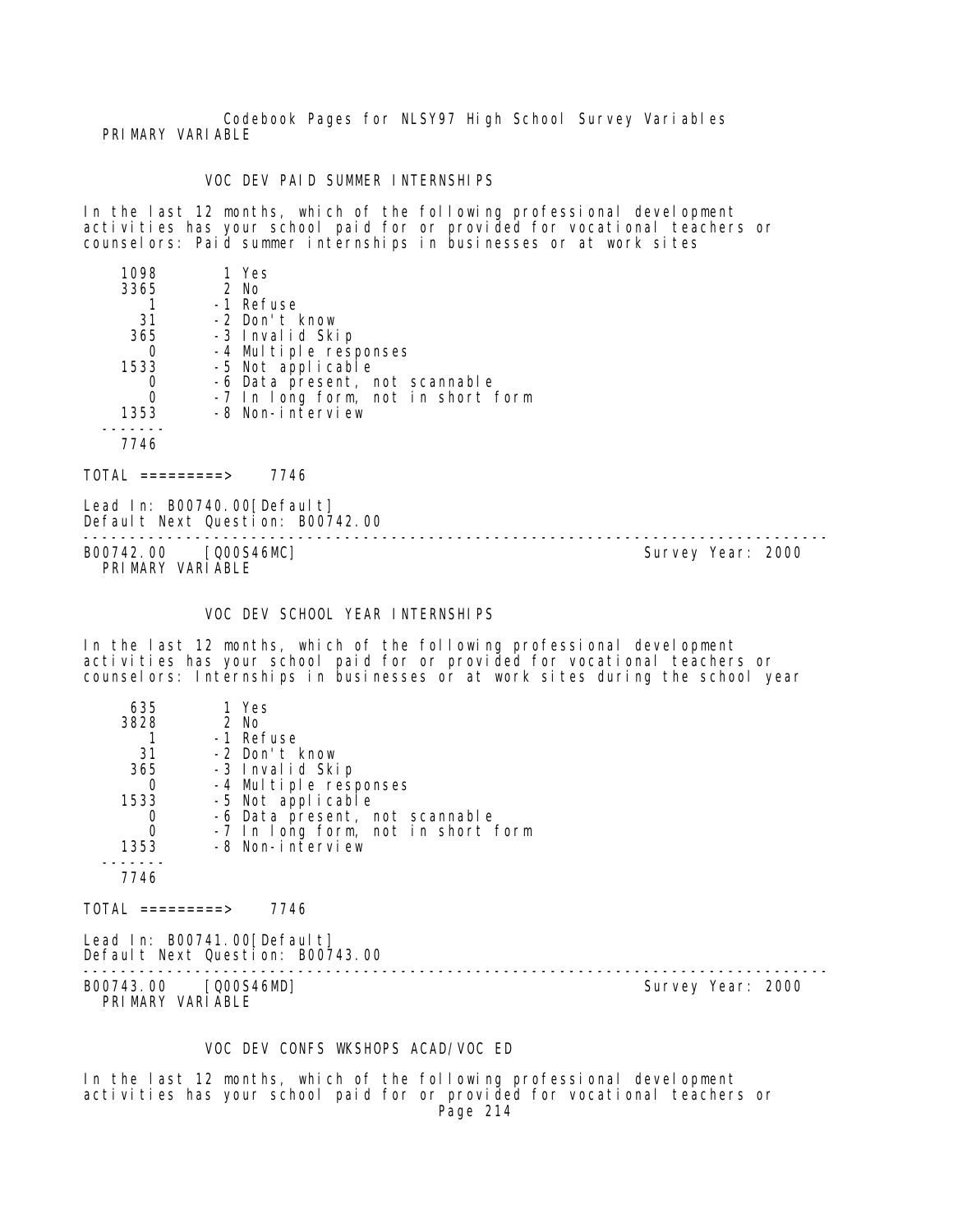Codebook Pages for NLSY97 High School Survey Variables counselors: Attendance at conferences or workshops devoted to integrating academic and vocational education

| 3353                             | 1 Yes                                                           |                   |
|----------------------------------|-----------------------------------------------------------------|-------------------|
| 1110                             | 2 No                                                            |                   |
|                                  | -1 Refuse                                                       |                   |
| -31                              | -2 Don't know                                                   |                   |
| 365                              | -3 Invalid Skip                                                 |                   |
| 0                                | -4 Multiple responses                                           |                   |
| 1533                             | -5 Not applicable                                               |                   |
| $\begin{matrix}0\\0\end{matrix}$ | -6 Data present, not scannable                                  |                   |
|                                  | -7 In long form, not in short form                              |                   |
| 1353                             | -8 Non-interview                                                |                   |
| 7746                             |                                                                 |                   |
| TOTAL =========>                 | 7746                                                            |                   |
|                                  | Lead In: B00742.00[Default]<br>Default Next Question: B00744.00 |                   |
| B00809.00                        | [Q00S52D4]                                                      | Survey Year: 2000 |

PRIMARY VARIABLE

JOB SHDW PARTIC ALLOWED: 12TH GRD

Job Shadowing: On what grade levels may students participate in these programs: 12th NOTE: Similar 1996 NLSY97 School Administrator Questionnaire question - Q96S71D4

| 2515 | 1 Yes                                      |
|------|--------------------------------------------|
| 488  | $2$ No                                     |
|      | -1 Refuse                                  |
| 6    | -2 Don't know                              |
| 161  | -3 Invalid Skip                            |
|      | -4 Multiple responses<br>-5 Not applicable |
|      |                                            |
|      | -6 Data present, not scannable             |
|      | -7 In long form, not in short form         |
| 4576 | -8 Non-interview                           |
|      |                                            |
|      |                                            |

7746

TOTAL =========> 7746

Lead In: B00808.00[Default] Default Next Question: B00810.00

B00810.00 [Q00S52D5] PRIMARY VARIABLE

--------------------------------------------------------------------------------

# JOB SHDW PARTIC ALLOWED: OTHER GRD

Job Shadowing: On what grade levels may students participate in these programs: Other

| 81   | 1 Yes           |
|------|-----------------|
| 2922 | $2$ No          |
| Ω    | -1 Refuse       |
| 6    | -2 Don't know   |
| 161  | -3 Invalid Skip |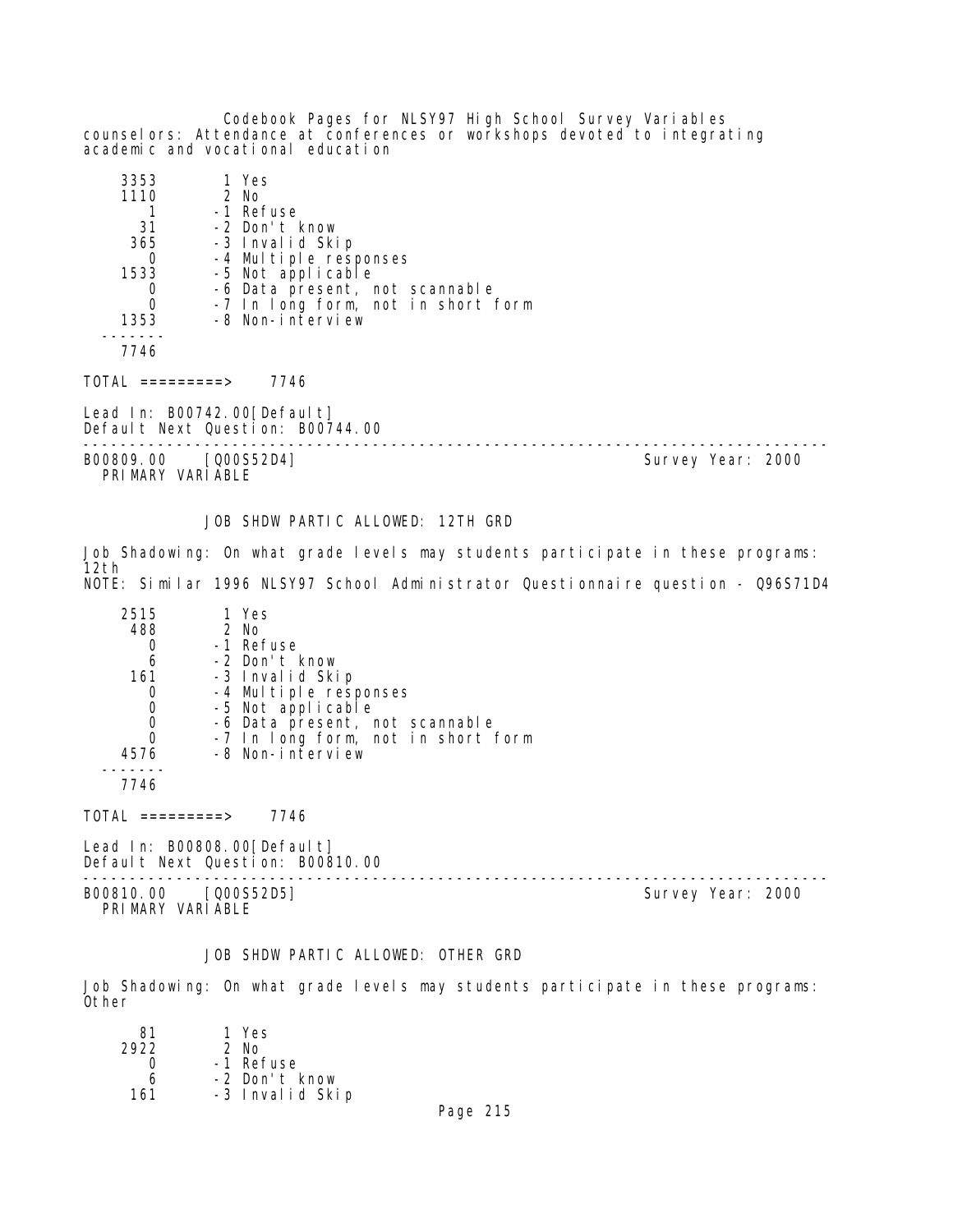| 0<br>0<br>0<br>0<br>4576                                 | Codebook Pages for NLSY97 High School Survey Variables<br>-4 Multiple responses<br>-5 Not applicable<br>-6 Data present, not scannable<br>-7 In long form, not in short form<br>-8 Non-interview         |                   |
|----------------------------------------------------------|----------------------------------------------------------------------------------------------------------------------------------------------------------------------------------------------------------|-------------------|
| 7746<br>$TOTAL$ =========> 7746                          |                                                                                                                                                                                                          |                   |
|                                                          | Lead In: B00809.00 [Default]<br>Default Next Question: B00811.00                                                                                                                                         |                   |
| B00811.00 [Q00S52E]<br>PRIMARY VARIABLE                  |                                                                                                                                                                                                          | Survey Year: 2000 |
|                                                          | JOB SHDW PRGRMS TARGTD AT AT-RISK STUD                                                                                                                                                                   |                   |
|                                                          | Job Shadowing: Are these programs targeted at 'at risk' students?<br>NOTE: Similar 1996 NLSY97 School Administrator Questionnaire question - Q96S71E                                                     |                   |
| 600<br>2388<br>0<br>5<br>177<br>0<br>0<br>0<br>0<br>4576 | 1 Yes<br>2 No<br>-1 Refuse<br>-2 Don't know<br>-3 Invalid Skip<br>-4 Multiple responses<br>-5 Not applicable<br>-6 Data present, not scannable<br>-7 In long form, not in short form<br>-8 Non-interview |                   |
| 7746                                                     |                                                                                                                                                                                                          |                   |
| $TOTAL$ =========> 7746                                  |                                                                                                                                                                                                          |                   |
|                                                          | Lead In: B00810.00 [Default]<br>Default Next Question: B00812.00                                                                                                                                         |                   |
| B00812.00 [Q00S52F]<br>PRIMARY VARIABLE                  |                                                                                                                                                                                                          | Survey Year: 2000 |
|                                                          | JOB SHDW PRGRMS TARGTD AT NON-COLL STUD                                                                                                                                                                  |                   |
|                                                          | Job Shadowing: Are these programs targeted at non-college bound students?<br>NOTE: Similar 1996 NLSY97 School Administrator Questionnaire question - Q96S71F                                             |                   |
| 726<br>2254<br>0<br>6<br>184                             | 1 Yes<br>2 No<br>-1 Refuse<br>-2 Don't know<br>-3 Invalid Skip                                                                                                                                           |                   |

- 0 -4 Multiple responses 0 -5 Not applicable
- 0 -6 Data present, not scannable
- 0 -7 In long form, not in short form
- 4576 -8 Non-interview -------
	- 7746
- TOTAL =========> 7746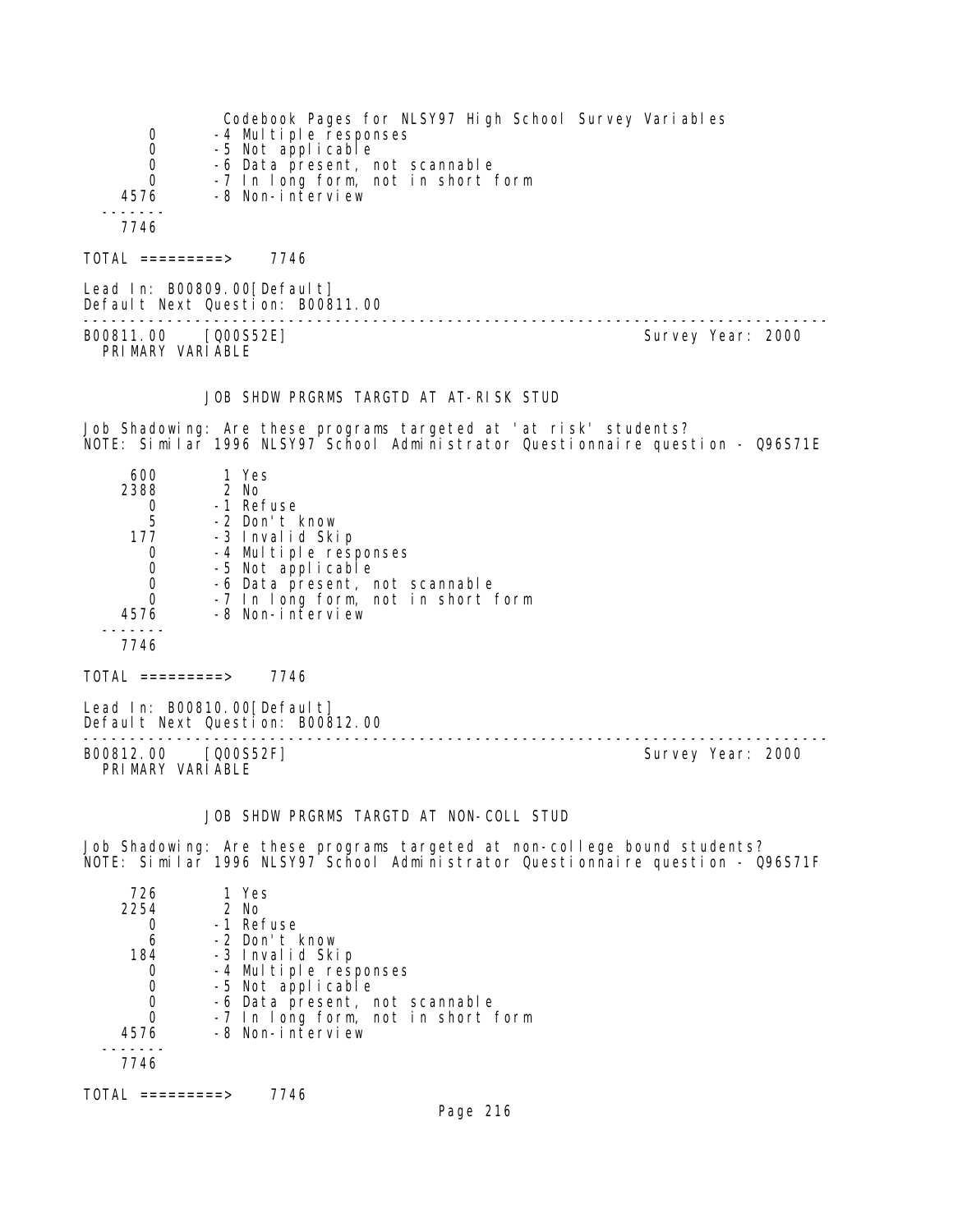Codebook Pages for NLSY97 High School Survey Variables Lead In: B00811.00 [Default] Default Next Question: B00813.00 -------------------------------------------------------------------------------- B00874.00 [Q00S58D3] PRIMARY VARIABLE TCH PRP PARTIC ALLOWED: 11TH GRD Tech-Prep: On what grade levels may students participate in these programs: 11th NOTE: Similar 1996 NLSY97 School Administrator Questionnaire question - Q96S74D3 2066 1 Yes<br>191 2 No 0 2 No<br>0 -1 Ret 0 -1 Refuse<br>7 -2 Don't H 7 -2 Don't know -3 Invalid Skip 0 -4 Multiple responses<br>0 -5 Not applicable 0 -5 Not applicable<br>0 -6 Data present, r 0 -6 Data present, not scannable 0 -7 In long form, not in short form 5316 -8 Non-interview ------- 7746  $TOTAL$  =========> 7746 Lead In: B00873.00 [Default] Default Next Question: B00875.00 -------------------------------------------------------------------------------- B00875.00 [Q00S58D4] PRIMARY VARIABLE TCH PRP PARTIC ALLOWED: 12TH GRD Tech-Prep: On what grade levels may students participate in these programs: 12th NOTE: Similar 1996 NLSY97 School Administrator Questionnaire question - Q96S74D4 2113 1 Yes<br>144 2 No 14 2 No<br>0 -1 Ret 0 -1 Refuse<br>7 -2 Don't F 7 -2 Don't know 166 -3 Invalid Skip 0 -4 Multiple responses<br>0 -5 Not applicable 0 -5 Not applicable<br>0 -6 Data present in 0 -6 Data present, not scannable 0 -7 In long form, not in short form 5316 -8 Non-interview ------- 7746 TOTAL =========> 7746 Lead In: B00874.00[Default] Default Next Question: B00876.00 -------------------------------------------------------------------------------- B00876.00 [Q00S58D5] PRIMARY VARIABLE TCH PRP PARTIC ALLOWED: OTHER GRD Page 217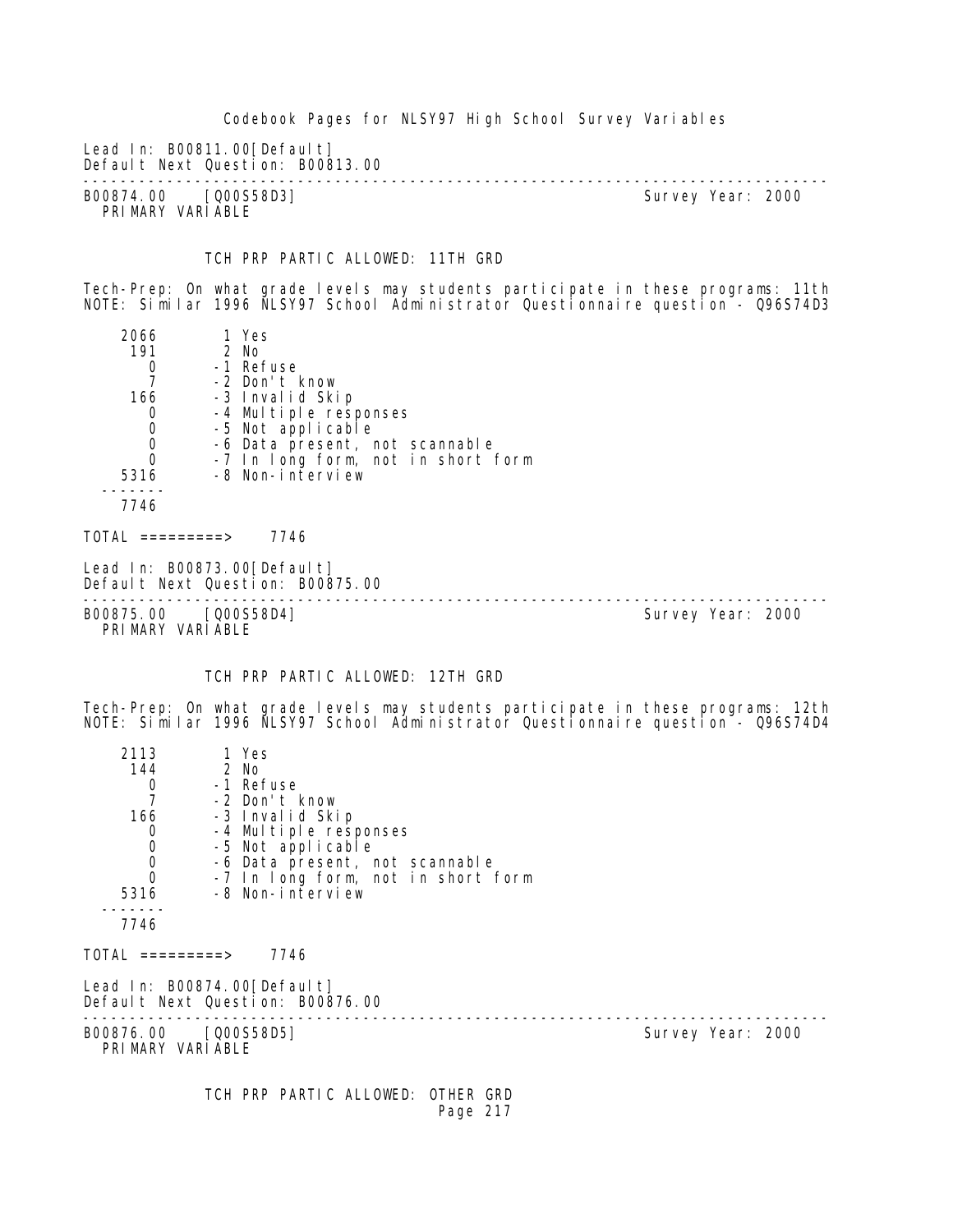Tech-Prep: On what grade levels may students participate in these programs: Other

| 43   | 1 Yes                              |
|------|------------------------------------|
| 2214 | 2 No                               |
|      | -1 Refuse                          |
|      | -2 Don't know                      |
| 166  | -3 Invalid Skip                    |
|      | -4 Multiple responses              |
| 0    | -5 Not applicable                  |
| O    | -6 Data present, not scannable     |
| Ω    | -7 In long form, not in short form |
| 5316 | -8 Non-interview                   |
|      |                                    |
| 7746 |                                    |

TOTAL =========> 7746

Lead In: B00875.00[Default] Default Next Question: B00877.00

B00877.00 [Q00S58E] Survey Year: 2000 PRIMARY VARIABLE

--------------------------------------------------------------------------------

# TCH PRP PRGRMS TARGTD AT AT-RISK STUD

Tech-Prep: Are these programs targeted at 'at risk' students? NOTE: Similar 1996 NLSY97 School Administrator Questionnaire question - Q96S74E

| 433  | 1 Yes                              |
|------|------------------------------------|
| 1809 | 2 No                               |
|      | -1 Refuse                          |
| 5    | -2 Don't know                      |
| 183  | -3 Invalid Skip                    |
|      | -4 Multiple responses              |
| 0    | -5 Not applicable                  |
| O    | -6 Data present, not scannable     |
|      | -7 In long form, not in short form |
| 5316 | -8 Non-interview                   |
|      |                                    |

7746

 $TOTAL$  =========> 7746

Lead In: B00876.00 [Default] Default Next Question: B00878.00

B00689.00 [Q00S33] PRIMARY VARIABLE

--------------------------------------------------------------------------------

# PCT STUDENTS SPECIAL ED

Approximately what percentage of your students are special education students? NOTE: Similar 1996 NLSY97 School Administrator Questionnaire question - Q96S35O

| 1256 | $0:$ percent        |  |
|------|---------------------|--|
| 1869 | .01 TO 9.9: percent |  |
| 2217 | 10 T0 19.9: percent |  |
| 638  | 20 TO 39.9: percent |  |
| 74   | 40 TO 59.9: percent |  |
|      |                     |  |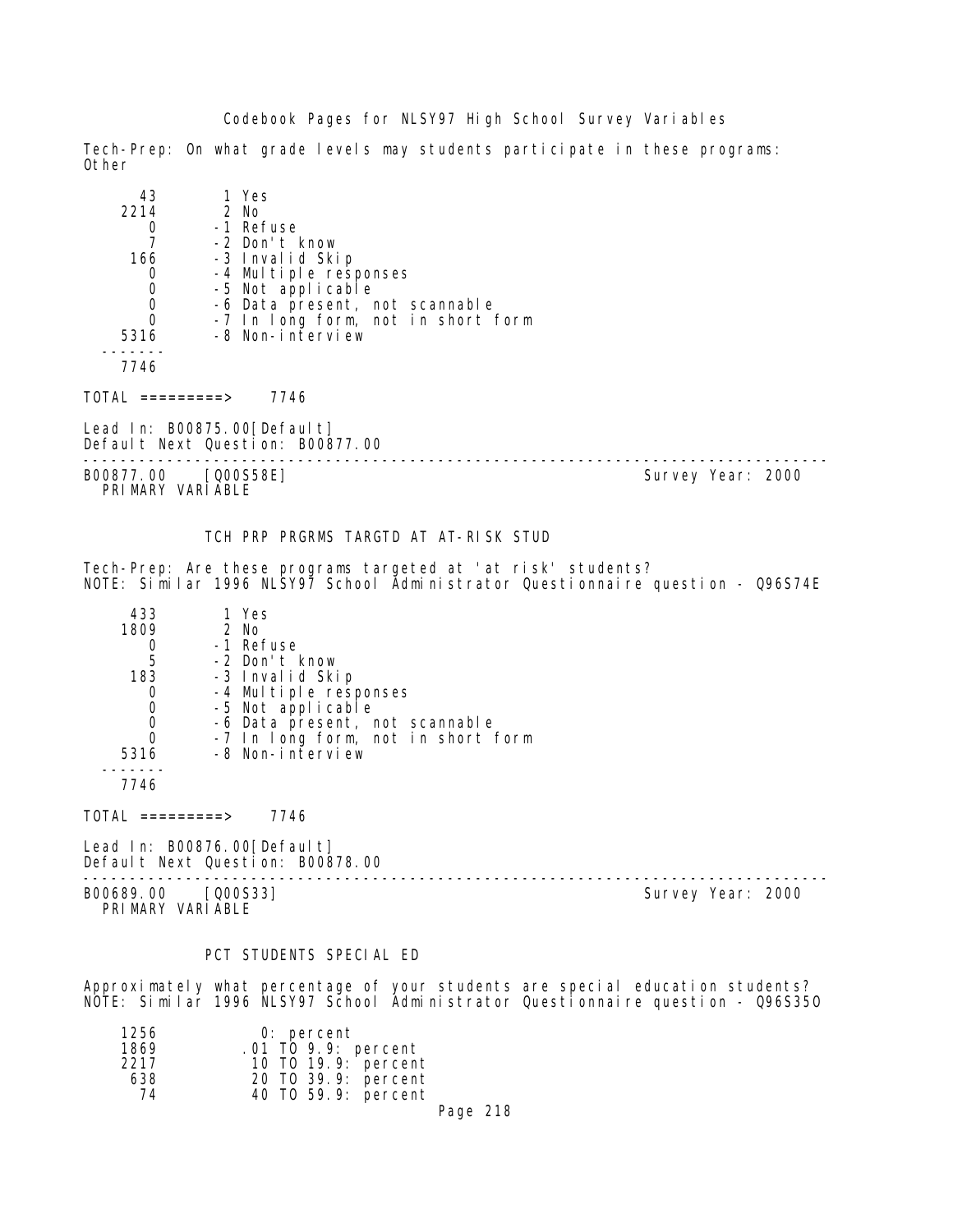| 18<br>109<br>0<br>70<br>142<br>0<br>0<br>0<br>0<br>1353<br>7746                                             | Codebook Pages for NLSY97 High School Survey Variables<br>60 T0 79.9: percent<br>80 T0 1000. 9: percent<br>-1: Refuse<br>-2: Don't know<br>-3: Invalid skip<br>-4: Multiple responses<br>-5: Not applicable<br>-6: Data present, not scannable<br>-7: In long form, not in short form<br>-8: Non-interview                                                   |                   |
|-------------------------------------------------------------------------------------------------------------|--------------------------------------------------------------------------------------------------------------------------------------------------------------------------------------------------------------------------------------------------------------------------------------------------------------------------------------------------------------|-------------------|
| $TOTAL$ =========> 7746                                                                                     |                                                                                                                                                                                                                                                                                                                                                              |                   |
| Lead In: B00688.00 [Default]<br>Default Next Question: B00690.00<br>B00690.00 [Q00S34A]<br>PRIMARY VARIABLE |                                                                                                                                                                                                                                                                                                                                                              | Survey Year: 2000 |
|                                                                                                             | PCT 9-12 GRADERS GEN HIGH SCHOOL PRGRM                                                                                                                                                                                                                                                                                                                       |                   |
|                                                                                                             | Approximately what percentage of your 9th to 12th graders are in the following<br>instructional programs: General high school program<br>NOTE: Similar 1996 NLSY97 School Administrator Questionnaire question - Q96S42A                                                                                                                                     |                   |
| 1320<br>401<br>630<br>915<br>559<br>480<br>938<br>2<br>58<br>1090<br>0<br>0<br>0<br>0<br>1353<br>----       | $0:$ percent<br>.01 TO 9.9: percent<br>10 T0 19.9: percent<br>20 TO 39.9: percent<br>40 TO 59.9: percent<br>60 TO 79.9: percent<br>80 T0 1000. 9: percent<br>-1: Refuse<br>-2: Don't know<br>-3: Invalid skip<br>-4: Multiple responses<br>-5: Not applicable<br>-6: Data present, not scannable<br>-7: In long form, not in short form<br>-8: Non-interview |                   |
| 7746                                                                                                        |                                                                                                                                                                                                                                                                                                                                                              |                   |
| $\overline{TOTAL}$ ==========>                                                                              | 7746                                                                                                                                                                                                                                                                                                                                                         |                   |
| Lead In: B00689.00 [Default]<br>Default Next Question: B00691.00                                            |                                                                                                                                                                                                                                                                                                                                                              |                   |
| B00691.00 [Q00S34B]<br>PRIMARY VARIABLE                                                                     |                                                                                                                                                                                                                                                                                                                                                              | Survey Year: 2000 |

# PCT 9-12 GRADERS COLLEGE PREP ETC PRGRM

Approximately what percentage of your 9th to 12th graders are in the following instructional programs: College preparatory academic or specialized program NOTE: Similar 1996 NLSY97 School Administrator Questionnaire question - Q96S42B

| 402. | 0: percent            |  |
|------|-----------------------|--|
| 119  | $.01$ TO 9.9: percent |  |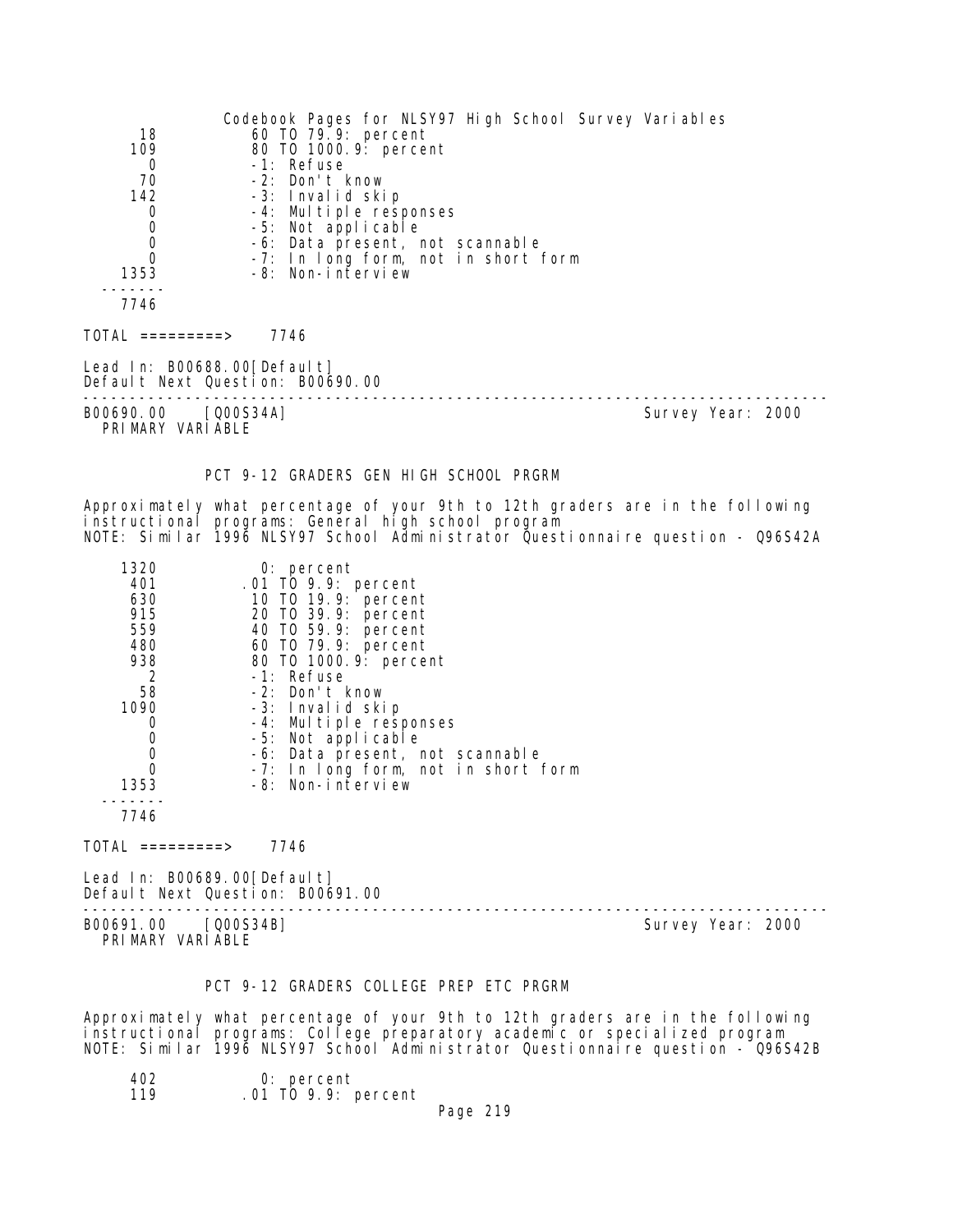| 229<br>698<br>671<br>995<br>2771<br>2      | Codebook Pages for NLSY97 High School Survey Variables<br>10 TO 19.9: percent<br>20 TO 39.9: percent<br>40 TO 59.9: percent<br>60 T0 79.9: percent<br>80 TO 1000.9: percent<br>-1: Refuse |                   |
|--------------------------------------------|-------------------------------------------------------------------------------------------------------------------------------------------------------------------------------------------|-------------------|
| 58                                         | -2: Don't know                                                                                                                                                                            |                   |
| 448                                        | -3: Invalid skip                                                                                                                                                                          |                   |
| $\mathbf 0$                                | -4: Multiple responses<br>-5: Not applicable                                                                                                                                              |                   |
| $\begin{smallmatrix}0\\0\end{smallmatrix}$ | -6: Data present, not scannable                                                                                                                                                           |                   |
| $\overline{0}$                             | -7: In long form, not in short form                                                                                                                                                       |                   |
| 1353                                       | -8: Non-interview                                                                                                                                                                         |                   |
| 7746                                       |                                                                                                                                                                                           |                   |
| TOTAL =========>                           | 7746                                                                                                                                                                                      |                   |
| Lead In: B00690.00[Default]                | Default Next Question: B00692.00                                                                                                                                                          |                   |
| B00744.00 [Q00S46ME]<br>PRIMARY VARIABLE   |                                                                                                                                                                                           | Survey Year: 2000 |

# VOC DEV CONF WKSHOPS EMPLOYER LINKAGES

In the last 12 months, which of the following professional development activities has your school paid for or provided for vocational teachers or counselors: Attendance at conferences or workshops devoted to the development of employer linkages

| 2366 | 1 Yes                              |
|------|------------------------------------|
| 2097 | 2 No                               |
|      | -1 Refuse                          |
| 31   | -2 Don't know                      |
| 365  | -3 Invalid Skip                    |
|      | -4 Multiple responses              |
| 1533 | -5 Not applicable                  |
|      | -6 Data present, not scannable     |
|      | -7 In long form, not in short form |
| 1353 | -8 Non-interview                   |
|      |                                    |
| 7746 |                                    |

 $TOTAL$  =========> 7746

Lead In: B00743.00[Default] Default Next Question: B00745.00

-------------------------------------------------------------------------------- B00745.00 [Q00S46MF] Survey Year: 2000 PRIMARY VARIABLE

# VOC DEV CONF WKSHOPS POST 2RY LINKAGES

In the last 12 months, which of the following professional development activities has your school paid for or provided for vocational teachers or counselors: Attendance at conferences or workshops devoted to the development of linkages with postsecondary education

| 2656 | 1 Yes |  |
|------|-------|--|
| 1807 | 2 No  |  |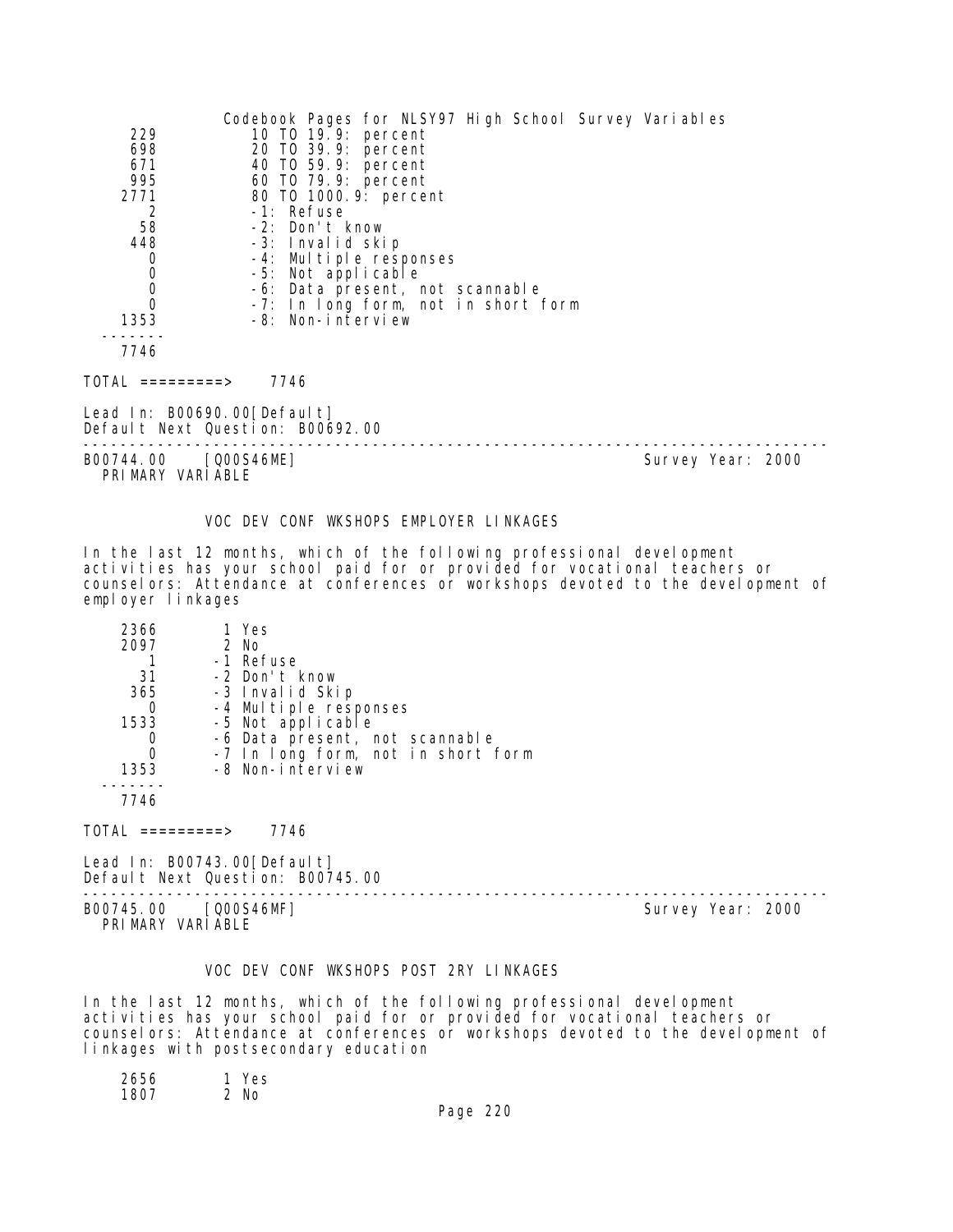Codebook Pages for NLSY97 High School Survey Variables 1 -1 Refuse<br>31 -2 Don't H 31 -2 Don't know 365 -3 Invalid Skip 0 -4 Multiple responses 1533 -5 Not applicable 0 -6 Data present, not scannable 0 -7 In long form, not in short form 1353 -8 Non-interview ------- 7746  $TOTAL$  =========> 7746 Lead In: B00744.00 [Default] Default Next Question: B00746.00 -------------------------------------------------------------------------------- B00746.00 [Q00S46MG] PRIMARY VARIABLE

#### VOC DEV CONF WKSHOPS SCHOOL TO WORK

In the last 12 months, which of the following professional development activities has your school paid for or provided for vocational teachers or counselors: Attendance at conferences or workshops devoted to the development and/or implementation of school-to-work programs

| 2965             | 1 Yes                                                           |  |
|------------------|-----------------------------------------------------------------|--|
| 1498             | 2 No                                                            |  |
|                  | -1 Refuse                                                       |  |
| 31               | -2 Don't know                                                   |  |
| 365              | -3 Invalid Skip                                                 |  |
| 0                | -4 Multiple responses                                           |  |
| 1533             | -5 Not applicable                                               |  |
| 0                | -6 Data present, not scannable                                  |  |
| $\Omega$         | -7 In long form, not in short form                              |  |
| 1353             | -8 Non-interview                                                |  |
|                  |                                                                 |  |
| 7746             |                                                                 |  |
| TOTAL =========> | 7746                                                            |  |
|                  | Lead In: B00745.00[Default]<br>Default Next Ouestion: ROO747 OO |  |

Default Next Question: B00747.00 -------------------------------------------------------------------------------- B00747.00 [Q00S46MH] Survey Year: 2000

# PRIMARY VARIABLE

# VOC DEV NONE OF THE ABOVE

In the last 12 months, which of the following professional development activities has your school paid for or provided for vocational teachers or counselors: None of the above

| 641  | 1 Yes                          |
|------|--------------------------------|
| 3822 | 2 No                           |
|      | -1 Refuse                      |
| 31   | -2 Don't know                  |
| 365  | -3 Invalid Skip                |
|      | -4 Multiple responses          |
| 1533 | -5 Not applicable              |
|      | -6 Data present, not scannable |
|      | Page 221                       |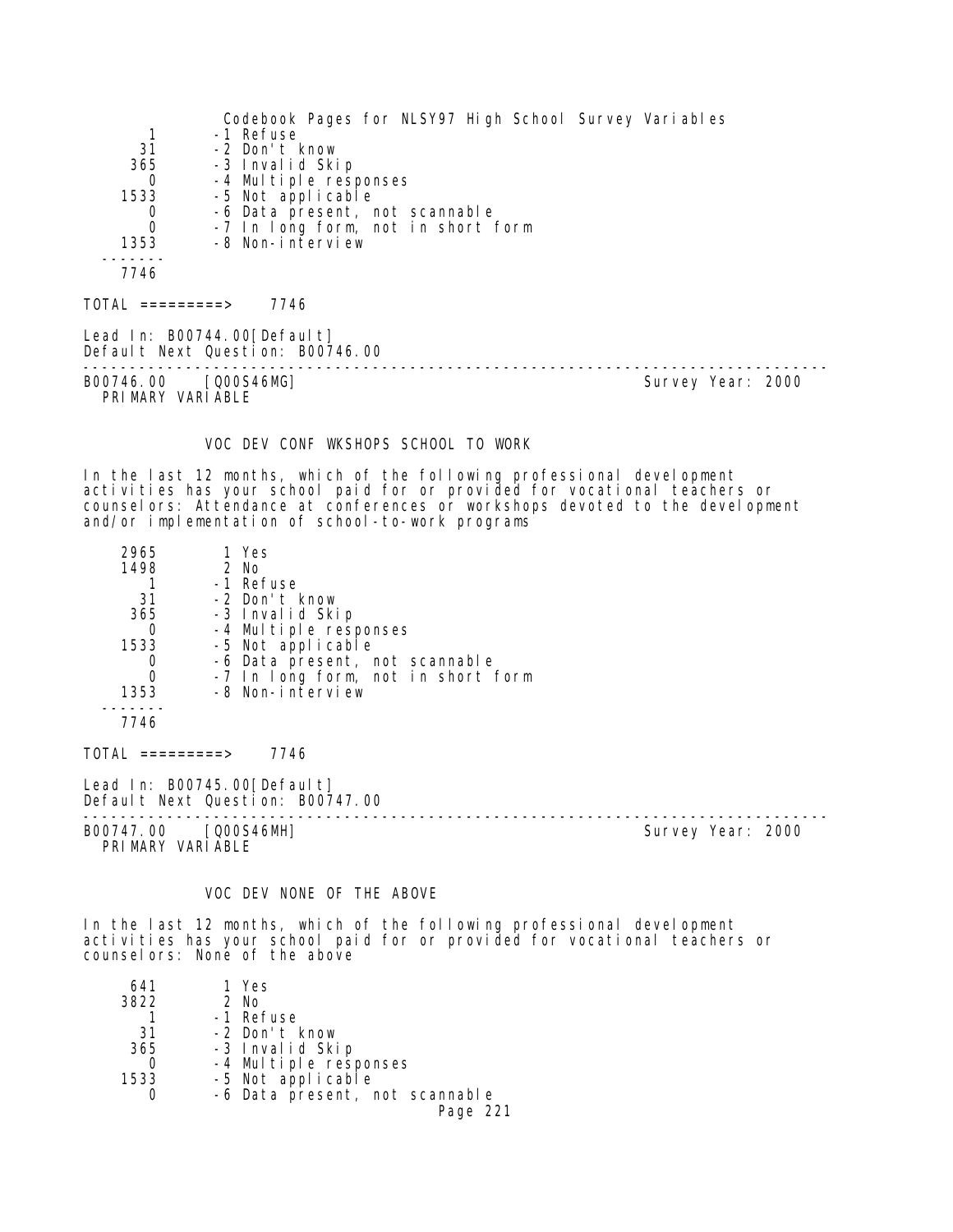| 0<br>1353           | Codebook Pages for NLSY97 High School Survey Variables<br>-7 In long form, not in short form<br>-8 Non-interview |  |
|---------------------|------------------------------------------------------------------------------------------------------------------|--|
| 7746                |                                                                                                                  |  |
| $TOTAL$ ==========> | 7746                                                                                                             |  |
|                     | Lead In: $B00746.00[Defaul t]$<br>Default Next Question: B00748.00                                               |  |

-------------------------------------------------------------------------------- B00813.00 [Q00S52G] PRIMARY VARIABLE

# JOB SHDW MIN GPA REQUIRED PARTCPTE

Job Shadowing: Do students need to have a minimum grade-point average to qualify to participate in these programs? NOTE: Similar 1996 NLSY97 School Administrator Questionnaire question - Q96S71I

| 525  | 1 Yes                              |
|------|------------------------------------|
| 2461 | $2$ No                             |
|      | -1 Refuse                          |
| 17   | -2 Don't know                      |
| 167  | -3 Invalid Skip                    |
|      | -4 Multiple responses              |
|      | -5 Not applicable                  |
|      | -6 Data present, not scannable     |
|      | -7 In long form, not in short form |
| 4576 | -8 Non-interview                   |
|      |                                    |
| 7746 |                                    |

 $TOTAL$  =========> 7746

Lead In: B00812.00 [Default] Default Next Question: B00814.00

B00814.00 [Q00S53A] PRIMARY VARIABLE

--------------------------------------------------------------------------------

#### INTERNS DOES SCH OFFER?

Does your school offer Internships? NOTE: Similar 1996 NLSY97 School Administrator Questionnaire question - Q96S70A

| 2182 | 1 Yes                              |
|------|------------------------------------|
| 4058 | $2$ No                             |
|      | -1 Refuse                          |
| 15   | -2 Don't know                      |
| 137  | -3 Invalid Skip                    |
|      | -4 Multiple responses              |
|      | -5 Not applicable                  |
| O    | -6 Data present, not scannable     |
| 0    | -7 In long form, not in short form |
| 1353 | -8 Non-interview                   |
|      |                                    |
| 7746 |                                    |
|      |                                    |

 $TOTAL$  =========> 7746

Lead In: B00813.00[Default]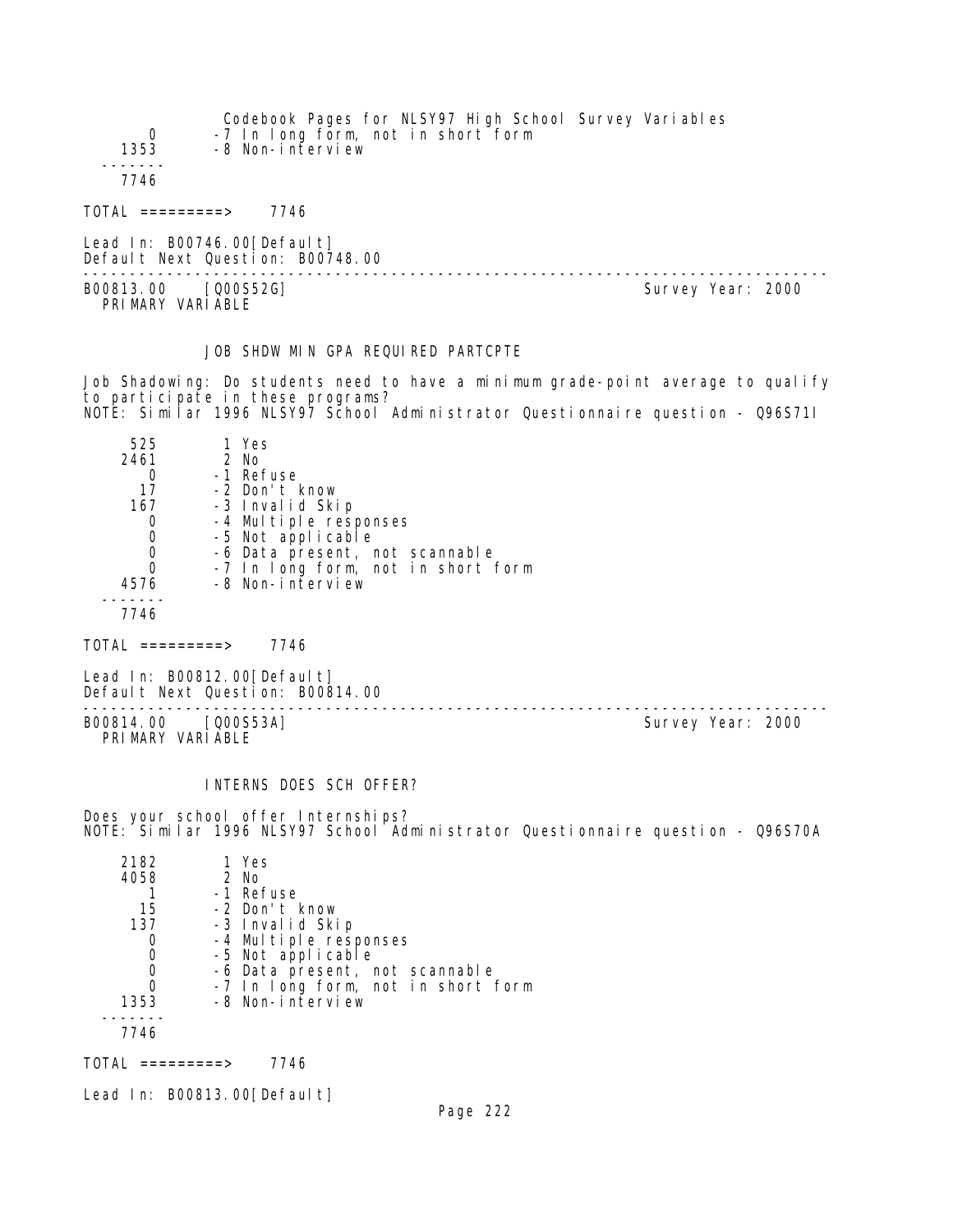Codebook Pages for NLSY97 High School Survey Variables Default Next Question: B00815.00 --------------------------------------------------------------------------------

B00815.00 [Q00S53B] PRIMARY VARIABLE

#### INTERNS NUM STUD PARTICIPANTS/FALL 1999

Internships: About how many students participated in these programs in the Fall of 1999 NOTE: Similar 1996 NLSY97 School Administrator Questionnaire question - Q96S70B

| 1528 | $0$ TO 49: students            |
|------|--------------------------------|
| 334  | 50 TO 99: students             |
| 118  | 100 TO 149: students           |
| 61   | 150 TO 249: students           |
| 42   | 250 TO 499: students           |
| 14   | 500 TO 749: students           |
| 4    | 750 TO 999: students           |
|      | 1000 TO 20000: students        |
| 0    | -1: Refuse                     |
| 32   | -2: Don't know                 |
| 195  | -3: Invalid skip               |
| 0    | -4: Multiple responses         |
| 0    | -5: Not applicable             |
|      | -6: Data present not scannable |
| 5411 | -8: Non-interview              |
|      |                                |
| 7714 |                                |

7746

TOTAL =========> 7746

Lead In: B00814.00 [Default] Default Next Question: B00816.00

--------------------------------------------------------------------------------

B00816.00 [Q00S53C] Survey Year: 2000 PRIMARY VARIABLE

# INTERNS YR PRGRMS 1ST IMPLEMENTED

Internships: In what year were these programs first implemented NOTE: Similar 1996 NLSY97 School Administrator Questionnaire question - Q96S70C

| 43   | 1900 TO 1969:                   |
|------|---------------------------------|
| 140  | 1970 TO 1979:                   |
| 95   | 1980 TO 1984:                   |
| 141  | 1985 TO 1989:                   |
| 399  | 1990 TO 1994:                   |
| 1016 | 1995 TO 2000:                   |
|      | -1: Refuse                      |
| 212  | -2: Don't know                  |
| 289  | -3: Invalid skip                |
|      | -4: Multiple responses          |
|      | -5: Not applicable              |
|      | -6: Data present, not scannable |
| 5411 | -8: Non-interview               |
|      |                                 |
| 7746 |                                 |

TOTAL =========> 7746

Lead In: B00815.00 [Default]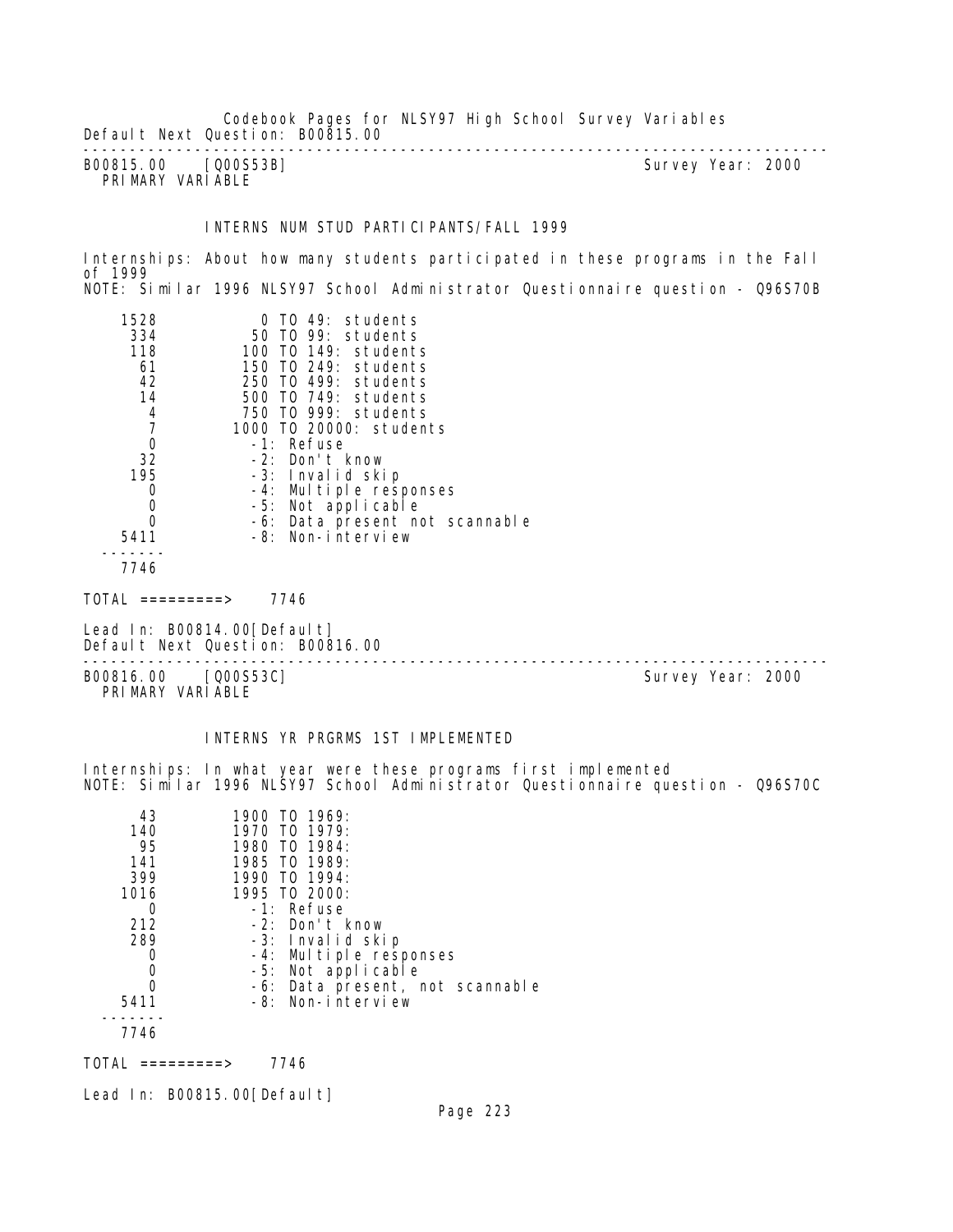Codebook Pages for NLSY97 High School Survey Variables Default Next Question: B00817.00

-------------------------------------------------------------------------------- B00878.00 [Q00S58F] PRIMARY VARIABLE

#### TCH PRP PRGRMS TARGTD AT NON-COLL STUD

Tech-Prep: Are these programs targeted at non-college bound students? NOTE: Similar 1996 NLSY97 School Administrator Questionnaire question - Q96S74F

| 638  | 1 Yes                              |
|------|------------------------------------|
| 1596 | 2 No                               |
|      | -1 Refuse                          |
|      | -2 Don't know                      |
| 189  | -3 Invalid Skip                    |
|      | -4 Multiple responses              |
| 0    | -5 Not applicable                  |
| 0    | -6 Data present, not scannable     |
| 0    | -7 In long form, not in short form |
| 5316 | -8 Non-interview                   |
|      |                                    |
| 7746 |                                    |
|      |                                    |

 $TOTAL$  ========> 7746

Lead In: B00877.00 [Default] Default Next Question: B00879.00

-------------------------------------------------------------------------------- B00879.00 [Q00S58G] Survey Year: 2000 PRIMARY VARIABLE

#### TCH PRP MIN GPA REQUIRED PARTCPTE

Tech-Prep: Do students need to have a minimum grade-point average to qualify to participate in these programs? NOTE: Similar 1996 NLSY97 School Administrator Questionnaire question - Q96S74I

| 457<br>1785<br>$\Omega$<br>16<br>172<br>0<br>$\boldsymbol{0}$<br>$\begin{matrix}0\\0\end{matrix}$<br>5316<br>7746 | 1 Yes<br>2 No<br>-1 Refuse<br>-2 Don't know<br>-3 Invalid Skip<br>-4 Multiple responses<br>-5 Not applicable<br>-6 Data present, not scannable<br>-7 In long form, not in short form<br>-8 Non-interview |                   |  |
|-------------------------------------------------------------------------------------------------------------------|----------------------------------------------------------------------------------------------------------------------------------------------------------------------------------------------------------|-------------------|--|
| TOTAL =========>                                                                                                  | 7746                                                                                                                                                                                                     |                   |  |
| Lead In: B00878.00[Default]<br>Default Next Question: B00880.00                                                   |                                                                                                                                                                                                          |                   |  |
| B00880.00 [Q00S59]<br>PRIMARY VARIABLE                                                                            |                                                                                                                                                                                                          | Survey Year: 2000 |  |

PCT 96-97 10TH GRDRS GRADUATED W/CLASS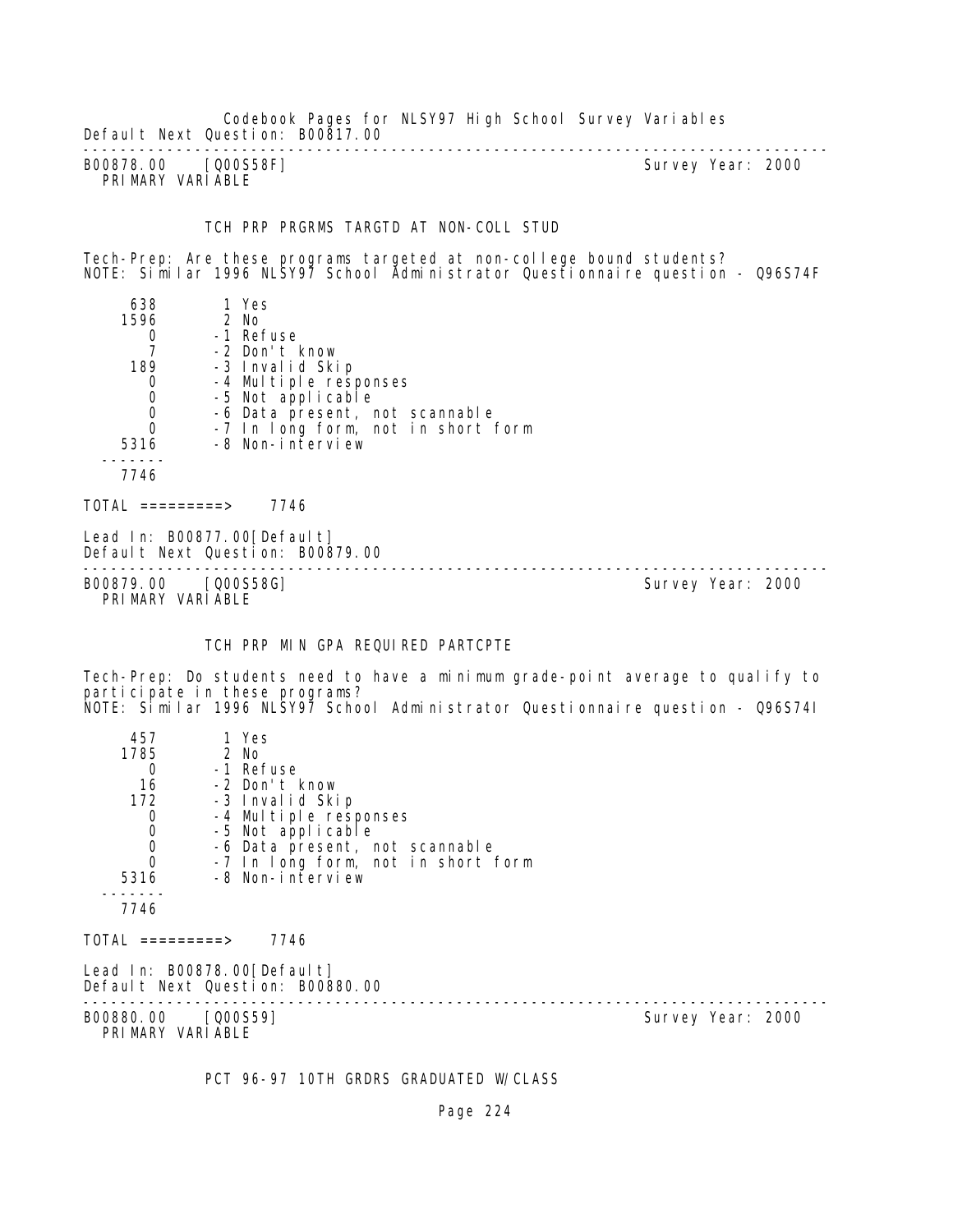Codebook Pages for NLSY97 High School Survey Variables What percentage of the students in your school who were in the tenth grade in the 1996-1997 school year graduated with their class in the spring of 1999? NOTE: Similar 1996 NLSY97 School Administrator Questionnaire question - Q96S36

| 62   | $0:$ percent                        |
|------|-------------------------------------|
| 42   | .01 TO 9.9: percent                 |
| 26   | 10 T0 19.9: percent                 |
| 86   | 20 TO 39.9: percent                 |
| 193  | 40 T0 59.9: percent                 |
| 718  | 60 T0 79.9: percent                 |
| 4575 | 80 T0 1000. 9: percent              |
| 2    | -1: Refuse                          |
| 324  | -2: Don't know                      |
| 237  | -3: Invalid skip                    |
| Ω    | -4: Multiple responses              |
| 128  | -5: Not applicable                  |
|      | -6: Data present, not scannable     |
| 0    | -7: In long form, not in short form |
| 1353 | -8: Non-interview                   |
|      |                                     |
| 7746 |                                     |

 $TOTAL$  =========> 7746

Lead In: B00879.00 [Default] Default Next Question: B00881.00

B00692.00 [Q00S34C] PRIMARY VARIABLE

--------------------------------------------------------------------------------

PCT 9-12 GRADERS VOC TECH BUSINESS PRGRM

Approximately what percentage of your 9th to 12th graders are in the following instructional programs: Vocational technical or business program NOTE: Similar 1996 NLSY97 School Administrator Questionnaire question - Q96S42C

| 1706                                                            | $0:$ percent                                             |
|-----------------------------------------------------------------|----------------------------------------------------------|
| 737                                                             | .01 TO 9.9: percent                                      |
| 1067                                                            | 10 TO 19.9: percent                                      |
| 906                                                             | 20 T0 39.9: percent                                      |
| 227                                                             | 40 TO 59.9: percent                                      |
| 84                                                              | 60 TO 79.9: percent                                      |
| 321                                                             | 80 T0 1000. 9: percent                                   |
| $\overline{2}$                                                  | -1: Refuse                                               |
| 62                                                              | -2: Don't know                                           |
| 1281                                                            | -3: Invalid skip                                         |
| 0                                                               | -4: Multiple responses                                   |
| $\begin{matrix} 0 \\ 0 \end{matrix}$                            | -5: Not applicable                                       |
| $\overline{0}$                                                  | -6: Data present, not scannable                          |
| 1353                                                            | -7: In long form, not in short form<br>-8: Non-interview |
|                                                                 |                                                          |
| 7746                                                            |                                                          |
|                                                                 |                                                          |
| TOTAL =========>                                                | 7746                                                     |
| Lead In: B00691.00[Default]<br>Default Next Question: B00693.00 |                                                          |
|                                                                 |                                                          |

B00693.00 [Q00S34D] Survey Year: 2000 PRIMARY VARIABLE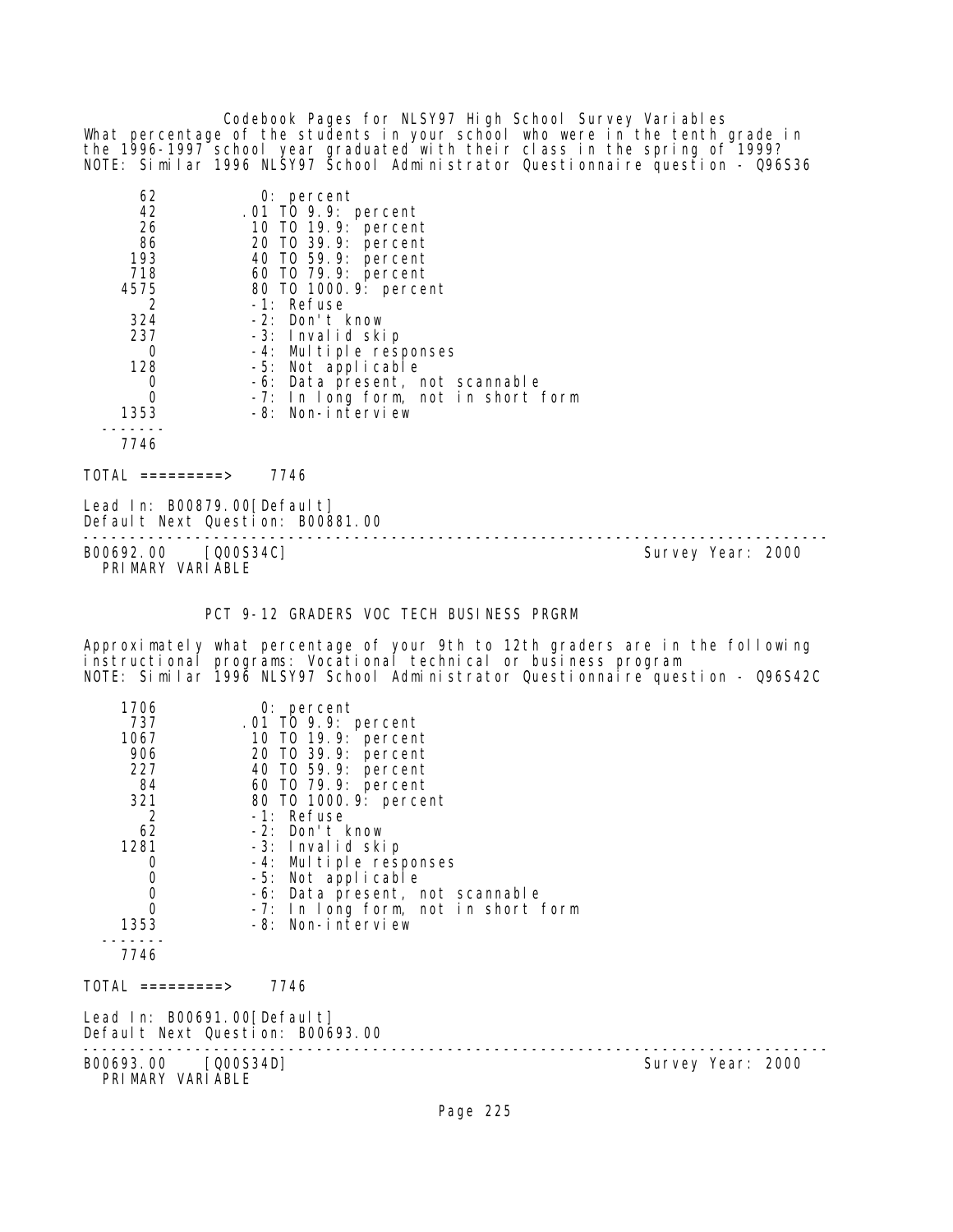# PCT 9-12 GRADERS ANOTHER INSTRUCT PRGRM

Approximately what percentage of your 9th to 12th graders are in the following instructional programs: another instructional program

|             | $0:$ percent                        |
|-------------|-------------------------------------|
| 6368        | $.01$ TO 9.9: percent               |
|             | 10 TO 19.9: percent                 |
| 0           | 20 TO 39.9: percent                 |
| $\mathbf 0$ | 40 TO 59.9: percent                 |
| 0           | 60 TO 79.9: percent                 |
| 0           | 80 T0 1000. 9: percent              |
|             | -1: Refuse                          |
| 0           | -2: Don't know                      |
| 24          | -3: Invalid skip                    |
| 0           | -4: Multiple responses              |
| $\mathbf 0$ | -5: Not applicable                  |
| $\mathbf 0$ | -6: Data present, not scannable     |
| $\Omega$    | -7: In long form, not in short form |
| 1353        | -8: Non-interview                   |
|             |                                     |
| 7746        |                                     |
| 101AI       | 7746                                |

Lead In: B00692.00 [Default] Default Next Question: B00694.00

-------------------------------------------------------------------------------- B00694.00 [Q00S34E] Survey Year: 2000 PRIMARY VARIABLE

PCT 9-12 GRADERS OTHER INSTRUCT PRGRM 1

Approximately what percentage of your 9th to 12th graders are in the following instructional programs: other instructional program 1

| 11<br>200<br>96<br>58<br>10<br>10<br>70<br>$\begin{array}{c} 1 \\ 1 \end{array}$<br>53<br>$\begin{matrix} 0 \\ 0 \\ 0 \\ 0 \end{matrix}$<br>7236<br>7746 | $0:$ percent<br>.01 TO 9.9: percent<br>10 T0 19.9: percent<br>20 T0 39.9: percent<br>40 TO 59.9: percent<br>60 TO 79.9: percent<br>80 T0 1000. 9: percent<br>-1: Refuse<br>-2: Don't know<br>-3: Invalid skip<br>-4: Multiple responses<br>-5: Not applicable<br>-6: Data present, not scannable<br>-7: In long form, not in short form<br>-8: Non-interview |                   |  |
|----------------------------------------------------------------------------------------------------------------------------------------------------------|--------------------------------------------------------------------------------------------------------------------------------------------------------------------------------------------------------------------------------------------------------------------------------------------------------------------------------------------------------------|-------------------|--|
| TOTAL =========>                                                                                                                                         | 7746                                                                                                                                                                                                                                                                                                                                                         |                   |  |
| Lead In: B00693.00[Default]<br>Default Next Question: B00695.00                                                                                          |                                                                                                                                                                                                                                                                                                                                                              |                   |  |
| B00748.00 [Q00S47MA]<br>PRIMARY VARIABLE                                                                                                                 |                                                                                                                                                                                                                                                                                                                                                              | Survey Year: 2000 |  |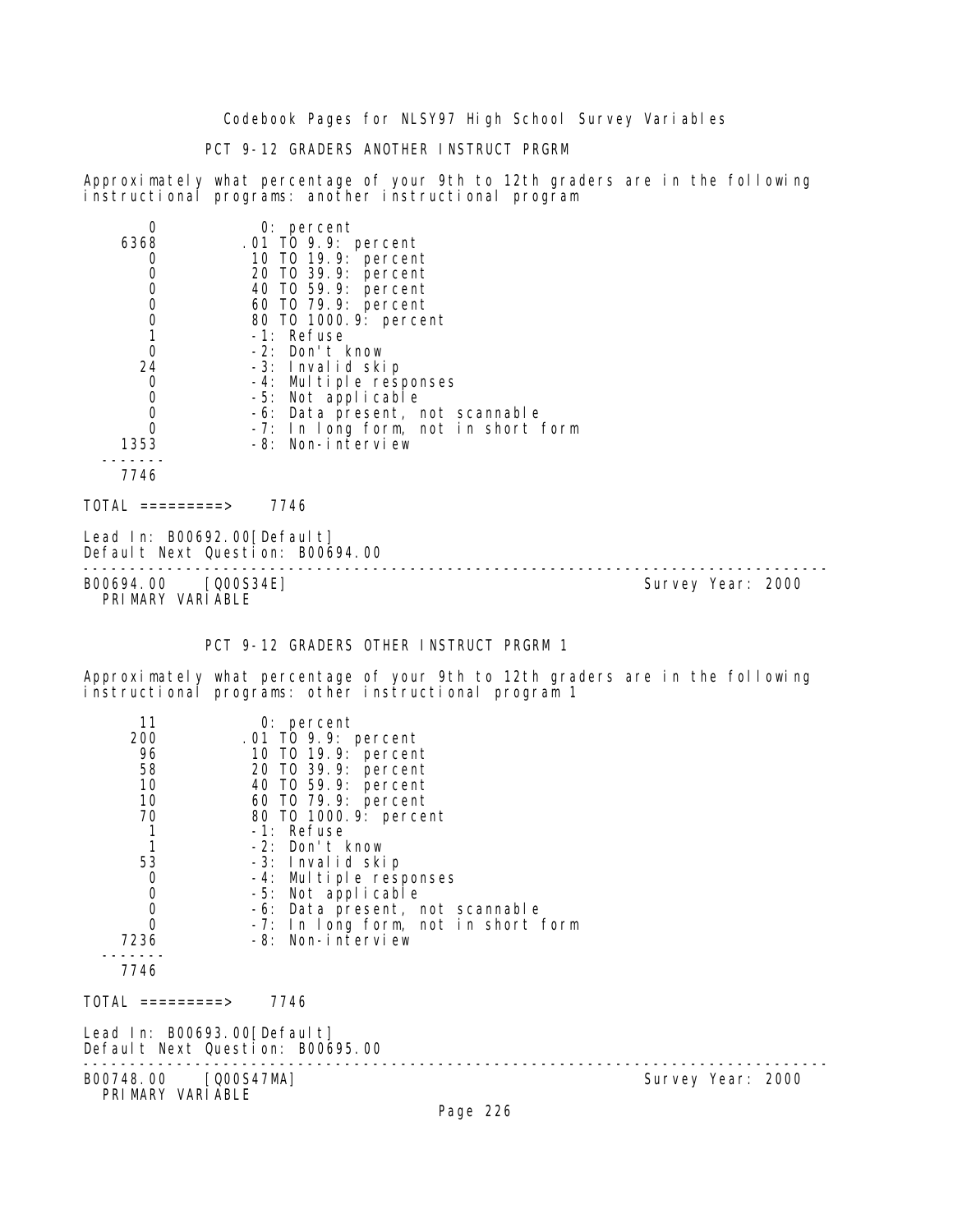SCH/WK WORK SITE LEARNING DURING SCH HRS

Which of the following are features of your school-based and work-based learning activities: Work site learning experiences are offered during school hours. NOTE: Similar 1996 NLSY97 School Administrator Questionnaire question - Q96S64

| 3595 | 1 Yes                                      |
|------|--------------------------------------------|
| 2719 | 2 No                                       |
|      | -1 Refuse                                  |
| 20   | -2 Don't know                              |
| 57   | -3 Invalid Skip                            |
| 0    |                                            |
| 0    | -4 Multiple responses<br>-5 Not applicable |
| 0    | -6 Data present, not scannable             |
| 0    | -7 In long form, not in short form         |
| 1353 | -8 Non-interview                           |
|      |                                            |
| 7746 |                                            |

TOTAL =========> 7746

Lead In: B00747.00 [Default] Default Next Question: B00749.00

-------------------------------------------------------------------------------- B00749.00 [Q00S47MB] PRIMARY VARIABLE

# SCH/WK PAID WORK EXPERIENCES

Which of the following are features of your school-based and work-based learning activities: Paid work experiences are offered NOTE: Similar 1996 NLSY97 School Administrator Questionnaire question - Q96S65C

| 2998 | 1 Yes                              |
|------|------------------------------------|
| 3316 | 2 No                               |
| 2    | -1 Refuse                          |
| 20   | -2 Don't know                      |
| 57   | -3 Invalid Skip                    |
| 0    | -4 Multiple responses              |
| 0    | -5 Not applicable                  |
| 0    | -6 Data present, not scannable     |
| Ω    | -7 In long form, not in short form |
| 1353 | -8 Non-interview                   |
|      |                                    |
|      |                                    |

 $TOTAL$  ========> 7746

Lead In: B00748.00 [Default] Default Next Question: B00750.00

B00750.00 [Q00S47MC] PRIMARY VARIABLE

--------------------------------------------------------------------------------

#### SCH/WK PAID STUD WK COORDINATOR

Which of the following are features of your school-based and work-based learning activities: A paid coordinator arranges student work placements NOTE: Similar 1996 NLSY97 School Administrator Questionnaire question - Q96S65D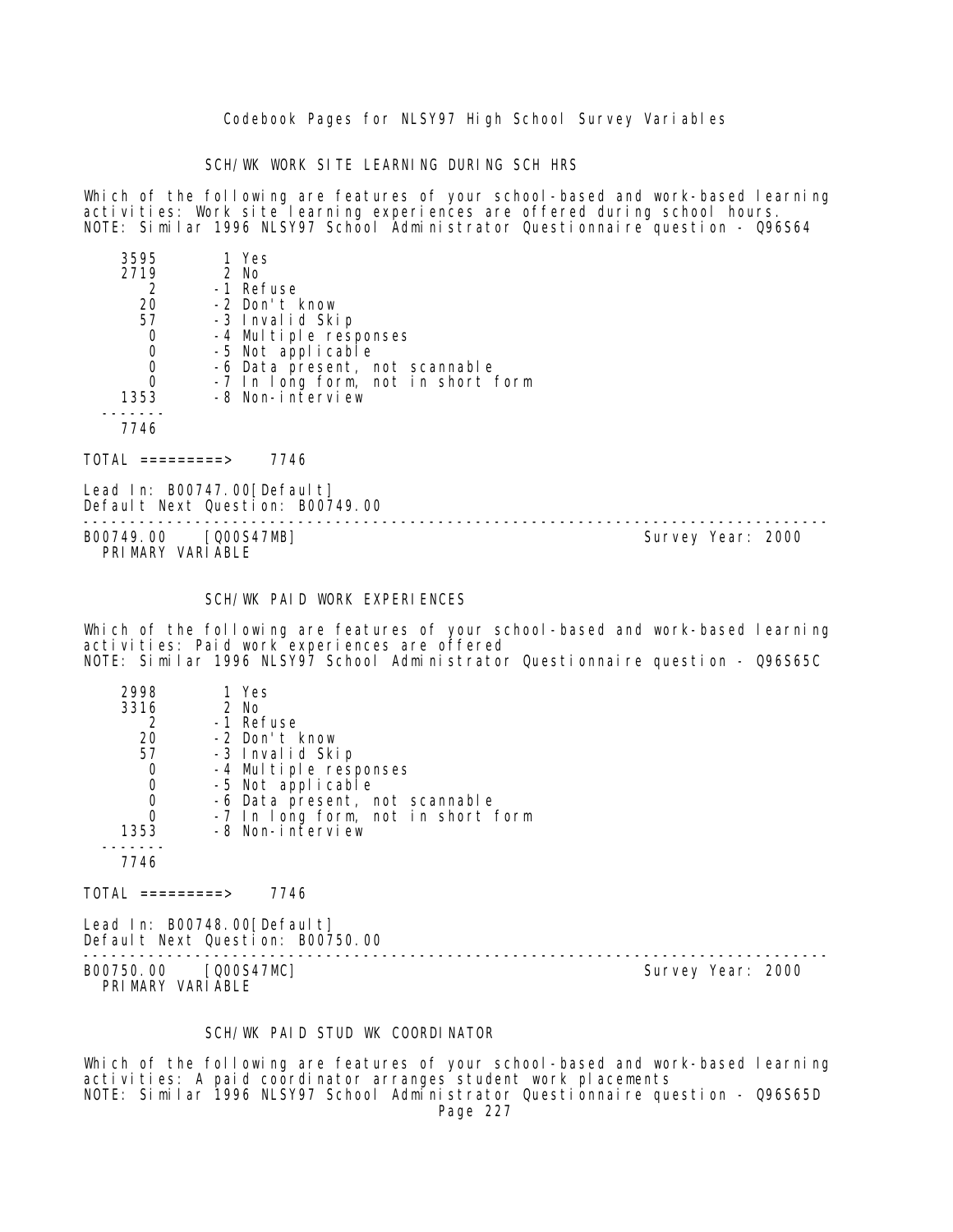| 3187                                 | 1 Yes                                                           |                   |  |
|--------------------------------------|-----------------------------------------------------------------|-------------------|--|
| 3127                                 | 2 No                                                            |                   |  |
| 2                                    | -1 Refuse                                                       |                   |  |
| 20                                   | -2 Don't know                                                   |                   |  |
| 57                                   | -3 Invalid Skip                                                 |                   |  |
| $\begin{matrix} 0 \\ 0 \end{matrix}$ | -4 Multiple responses                                           |                   |  |
|                                      | -5 Not applicable                                               |                   |  |
| $\begin{matrix}0\\0\end{matrix}$     | -6 Data present, not scannable                                  |                   |  |
|                                      | -7 In long form, not in short form                              |                   |  |
| 1353                                 | -8 Non-interview                                                |                   |  |
| 7746                                 |                                                                 |                   |  |
| TOTAL =========>                     | 7746                                                            |                   |  |
|                                      | Lead In: B00749.00[Default]<br>Default Next Question: B00751.00 |                   |  |
| B00751.00                            | [Q00S47MD]                                                      | Survey Year: 2000 |  |

PRIMARY VARIABLE

# SCH/WK WORK SITE MENTORS

Which of the following are features of your school-based and work-based learning activities: Students have work site mentors NOTE: Similar 1996 NLSY97 School Administrator Questionnaire question - Q96S65I

| 2958 | 1 Yes                              |
|------|------------------------------------|
| 3356 | 2 No                               |
|      | -1 Refuse                          |
| 20   | -2 Don't know                      |
| 57   | -3 Invalid Skip                    |
| 0    | -4 Multiple responses              |
| 0    | -5 Not applicable                  |
| O    | -6 Data present, not scannable     |
|      | -7 In long form, not in short form |
| 1353 | -8 Non-interview                   |
|      |                                    |

7746

TOTAL =========> 7746

Lead In: B00750.00 [Default] Default Next Question: B00752.00

-------------------------------------------------------------------------------- B00817.00 [Q00S53D] Survey Year: 2000

PRIMARY VARIABLE

# INTERNS PARTIC ALLOWED: 9TH GRD

Internships: On what grade levels may students participate in these programs: 9th NOTE: Similar 1996 NLSY97 School Administrator Questionnaire question - Q96S70D1

| 176  | 1 Yes                 |   |  |
|------|-----------------------|---|--|
| 1994 | $2$ No                |   |  |
|      | -1 Refuse             |   |  |
| 5    | -2 Don't know         |   |  |
| 160  | -3 Invalid Skip       |   |  |
|      | -4 Multiple responses |   |  |
|      |                       | - |  |

Page 228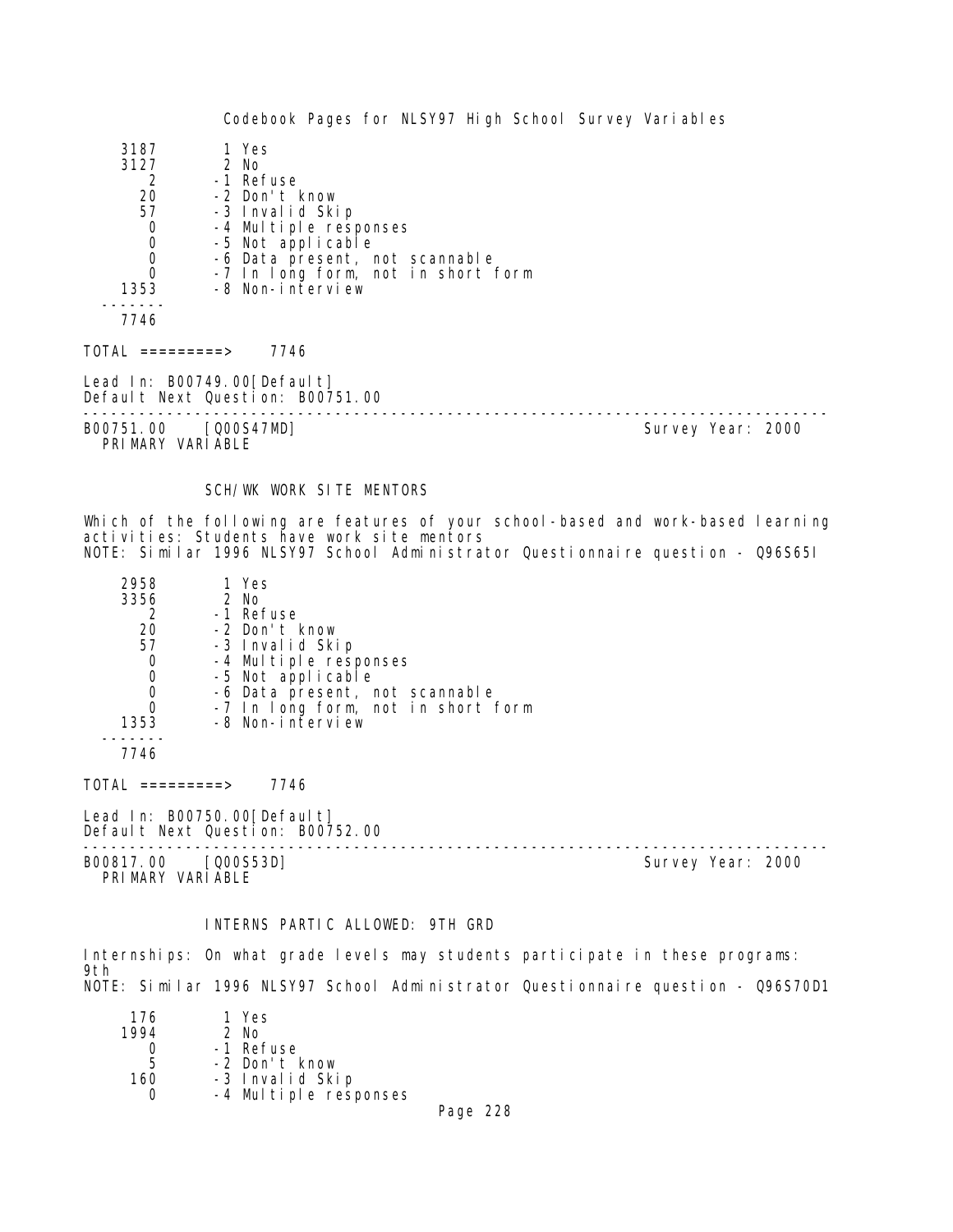| 0<br>0<br>$\Omega$ | Codebook Pages for NLSY97 High School Survey Variables<br>-5 Not applicable<br>-6 Data present, not scannable<br>-7 In long form, not in short form                                                                                                                                                                                                                                                                                                                                        |
|--------------------|--------------------------------------------------------------------------------------------------------------------------------------------------------------------------------------------------------------------------------------------------------------------------------------------------------------------------------------------------------------------------------------------------------------------------------------------------------------------------------------------|
| 5411<br>7746       | -8 Non-interview                                                                                                                                                                                                                                                                                                                                                                                                                                                                           |
| TOTAL =========>   | 7746                                                                                                                                                                                                                                                                                                                                                                                                                                                                                       |
|                    | $\blacksquare$ $\blacksquare$ $\blacksquare$ $\blacksquare$ $\blacksquare$ $\blacksquare$ $\blacksquare$ $\blacksquare$ $\blacksquare$ $\blacksquare$ $\blacksquare$ $\blacksquare$ $\blacksquare$ $\blacksquare$ $\blacksquare$ $\blacksquare$ $\blacksquare$ $\blacksquare$ $\blacksquare$ $\blacksquare$ $\blacksquare$ $\blacksquare$ $\blacksquare$ $\blacksquare$ $\blacksquare$ $\blacksquare$ $\blacksquare$ $\blacksquare$ $\blacksquare$ $\blacksquare$ $\blacksquare$ $\blacks$ |

Lead In: B00816.00 [Default] Default Next Question: B00818.00 -------------------------------------------------------------------------------- B00818.00 [Q00S53D2] Survey Year: 2000 PRIMARY VARIABLE

#### INTERNS PARTIC ALLOWED: 10TH GRD

Internships: On what grade levels may students participate in these programs: 10th NOTE: Similar 1996 NLSY97 School Administrator Questionnaire question - Q96S70D2

| 1 Yes                              |
|------------------------------------|
| $2$ No                             |
| -1 Refuse                          |
| -2 Don't know                      |
| -3 Invalid Skip                    |
| -4 Multiple responses              |
| -5 Not applicable                  |
| -6 Data present, not scannable     |
| -7 In long form, not in short form |
| -8 Non-interview                   |
|                                    |
|                                    |
|                                    |

 $TOTAL$  =========> 7746

Lead In: B00817.00 [Default] Default Next Question: B00819.00

B00819.00 [Q00S53D3] PRIMARY VARIABLE

--------------------------------------------------------------------------------

# INTERNS PARTIC ALLOWED: 11TH GRD

Internships: On what grade levels may students participate in these programs: 11th NOTE: Similar 1996 NLSY97 School Administrator Questionnaire question - Q96S70D3

| 1416 | 1 Yes                              |
|------|------------------------------------|
| 754  | 2 No                               |
|      | -1 Refuse                          |
| -5   | -2 Don't know                      |
| 160  | -3 Invalid Skip                    |
|      | -4 Multiple responses              |
|      | -5 Not applicable                  |
|      | -6 Data present, not scannable     |
|      | -7 In long form, not in short form |
| 5411 | -8 Non-interview                   |
|      |                                    |
|      |                                    |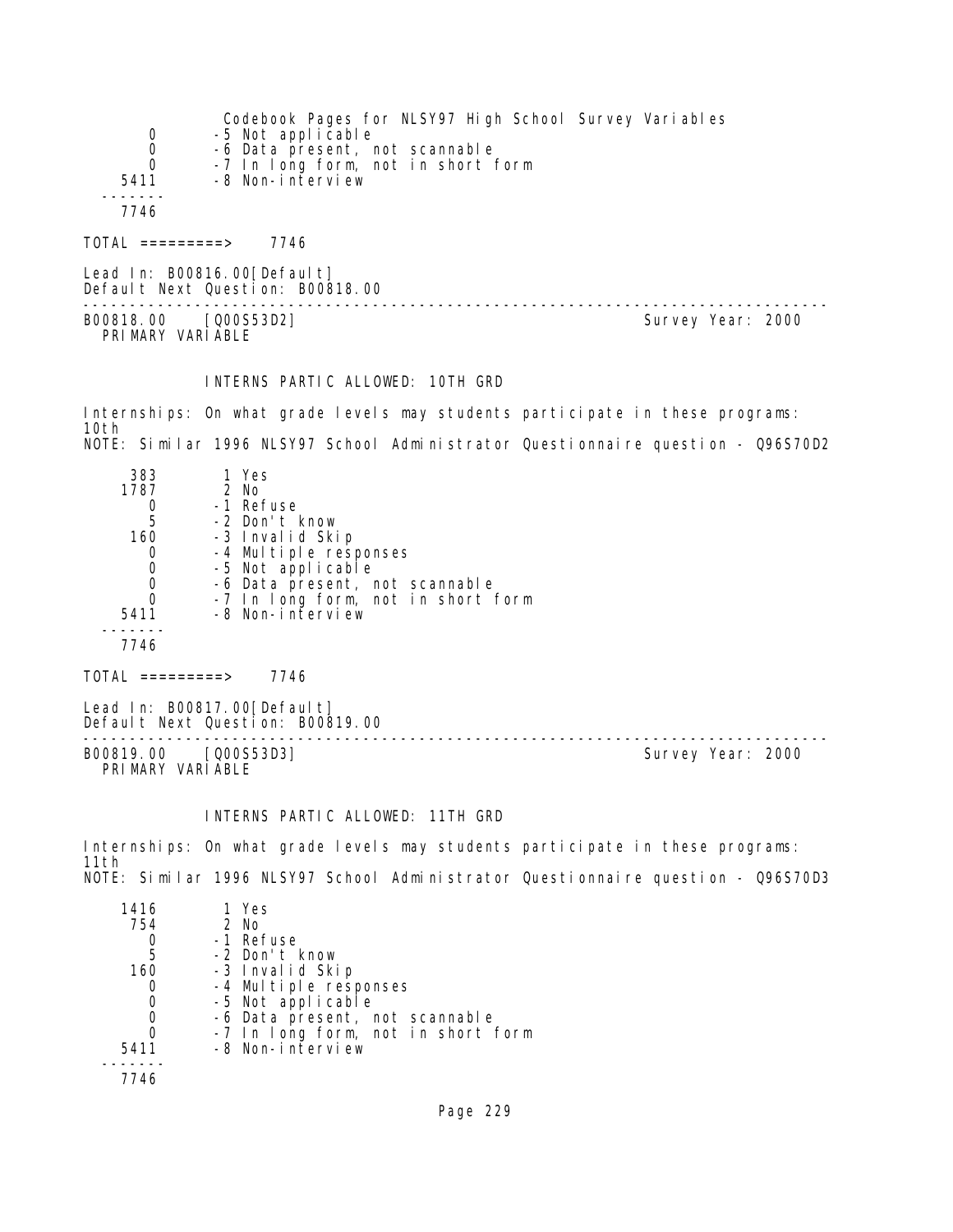Codebook Pages for NLSY97 High School Survey Variables  $TOTAL$  =========> Lead In: B00818.00 [Default] Default Next Question: B00820.00 -------------------------------------------------------------------------------- B00820.00 [Q00S53D4] Survey Year: 2000 PRIMARY VARIABLE

# INTERNS PARTIC ALLOWED: 12TH GRD

Internships: On what grade levels may students participate in these programs: 12th NOTE: Similar 1996 NLSY97 School Administrator Questionnaire question - Q96S70D4

| 2050<br>120<br>2 No<br>$\begin{array}{c} 0 \\ 5 \end{array}$<br>160<br>$\begin{matrix} 0 \\ 0 \\ 0 \\ 0 \end{matrix}$<br>5411<br>7746<br>$\text{TOTAL}$ =========><br>Lead In: B00819.00[Default] | 1 Yes<br>-1 Refuse<br>-2 Don't know<br>-3 Invalid Skip<br>-4 Multiple responses<br>-5 Not applicable<br>-6 Data present, not scannable<br>-7 In long form, not in short form<br>-8 Non-interview<br>7746<br>Default Next Question: B00821.00 |                   |  |
|---------------------------------------------------------------------------------------------------------------------------------------------------------------------------------------------------|----------------------------------------------------------------------------------------------------------------------------------------------------------------------------------------------------------------------------------------------|-------------------|--|
| B00881.00 [Q00S60]<br>PRIMARY VARIABLE                                                                                                                                                            |                                                                                                                                                                                                                                              | Survey Year: 2000 |  |

#### PCT 1999 GRADUATING SRS TOOK SAT

What percentage of 1999 graduating seniors at this school took the SAT at any time during high school? NOTE: Similar 1996 NLSY97 School Administrator Questionnaire question - Q96S37

| 405<br>675<br>377<br>712<br>656<br>876<br>2138<br>3<br>222<br>329<br>1353 | $0:$ percent<br>.01 TO 9.9: percent<br>10 T0 19.9: percent<br>20 T0 39.9: percent<br>40 T0 59.9: percent<br>60 T0 79.9: percent<br>80 T0 1000. 9: percent<br>$-1$ : Refuse<br>-2: Don't know<br>-3: Invalid skip<br>-4: Multiple responses<br>-5: Not applicable<br>-6: Data present, not scannable<br>-7: In long form, not in short form<br>-8: Non-interview |
|---------------------------------------------------------------------------|-----------------------------------------------------------------------------------------------------------------------------------------------------------------------------------------------------------------------------------------------------------------------------------------------------------------------------------------------------------------|
| 7746                                                                      |                                                                                                                                                                                                                                                                                                                                                                 |
|                                                                           |                                                                                                                                                                                                                                                                                                                                                                 |

TOTAL =========> 7746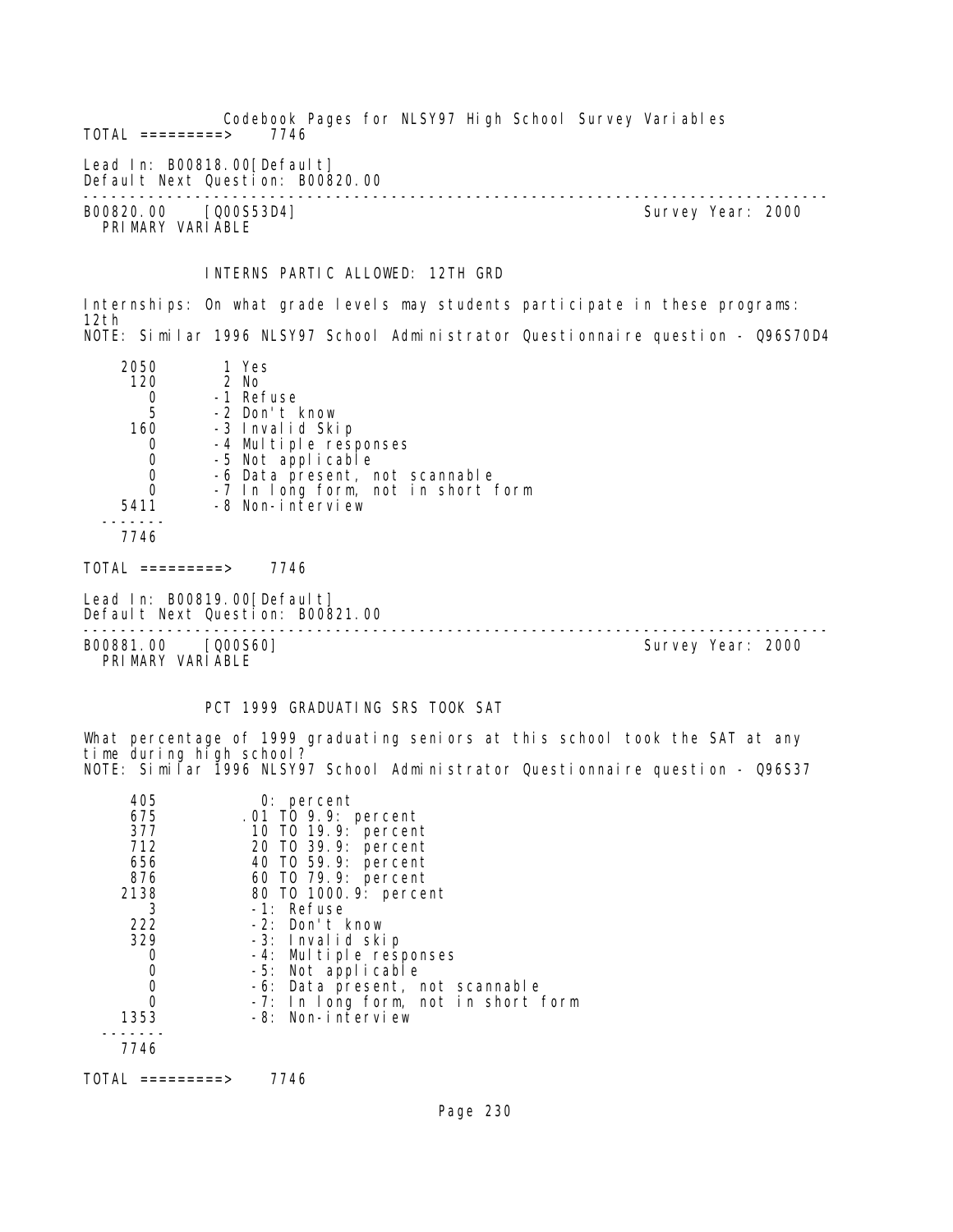|                                          | Codebook Pages for NLSY97 High School Survey Variables |                   |  |
|------------------------------------------|--------------------------------------------------------|-------------------|--|
| Lead In: B00880.00 [Default]             |                                                        |                   |  |
| Default Next Question: B00882.00         |                                                        |                   |  |
| B00882.00 [Q00S61MA]<br>PRIMARY VARIABLE |                                                        | Survey Year: 2000 |  |

# AVG SAT MATH SCORES/GRADUATING 1999 SRS

What were the average SAT scores for 1999 graduating seniors in this school: SAT mathematics score NOTE: Similar 1996 NLSY97 School Administrator Questionnaire question - Q96S38A

| 11<br>145<br>1094<br>872<br>423<br>730<br>465<br>54<br>2<br>1160<br>1032 | $0$ TO 299:<br>300 TO 399:<br>400 TO 499:<br>500 TO 524:<br>525 TO 549:<br>550 TO 599:<br>$600$ TO $699$ :<br>700 TO 999:<br>$-1$ : Refuse<br>$-2$ : Don't know<br>-3: Invalid skip |
|--------------------------------------------------------------------------|-------------------------------------------------------------------------------------------------------------------------------------------------------------------------------------|
|                                                                          | -4: Multiple responses                                                                                                                                                              |
| 0                                                                        | -5: Not applicable                                                                                                                                                                  |
| 0                                                                        | -6: Data present. not scannable                                                                                                                                                     |
| 1758                                                                     | -8: Non-interview                                                                                                                                                                   |
| 7746                                                                     |                                                                                                                                                                                     |

 $TOTAL$  =========> 7746

Lead In: B00881.00[Default] Default Next Question: B00883.00

-------------------------------------------------------------------------------- B00883.00 [Q00S61VE] PRIMARY VARIABLE

#### AVG SAT VRBL SCORE/1999 GRADUATING SRS

What were the average SAT scores for 1996 graduating seniors in this school: SAT verbal score NOTE: Similar 1996 NLSY97 School Administrator Questionnaire question - Q96S38B

| 11<br>139<br>1098<br>862<br>473<br>719<br>423<br>59<br>3<br>1162<br>1039 | $0$ TO 299:<br>300 TO 399:<br>400 TO 499:<br>500 TO 524:<br>525 TO 549:<br>550 TO 599:<br>$600$ TO $699$ :<br>700 TO 999:<br>-1: Refuse<br>$-2$ : Don't know<br>-3: Invalid skip<br>-4: Multiple responses<br>-5: Not applicable<br>-6: Data present. not scannable |
|--------------------------------------------------------------------------|---------------------------------------------------------------------------------------------------------------------------------------------------------------------------------------------------------------------------------------------------------------------|
| 1758                                                                     | $-8$ : Non-interview                                                                                                                                                                                                                                                |
|                                                                          |                                                                                                                                                                                                                                                                     |
| 7746                                                                     |                                                                                                                                                                                                                                                                     |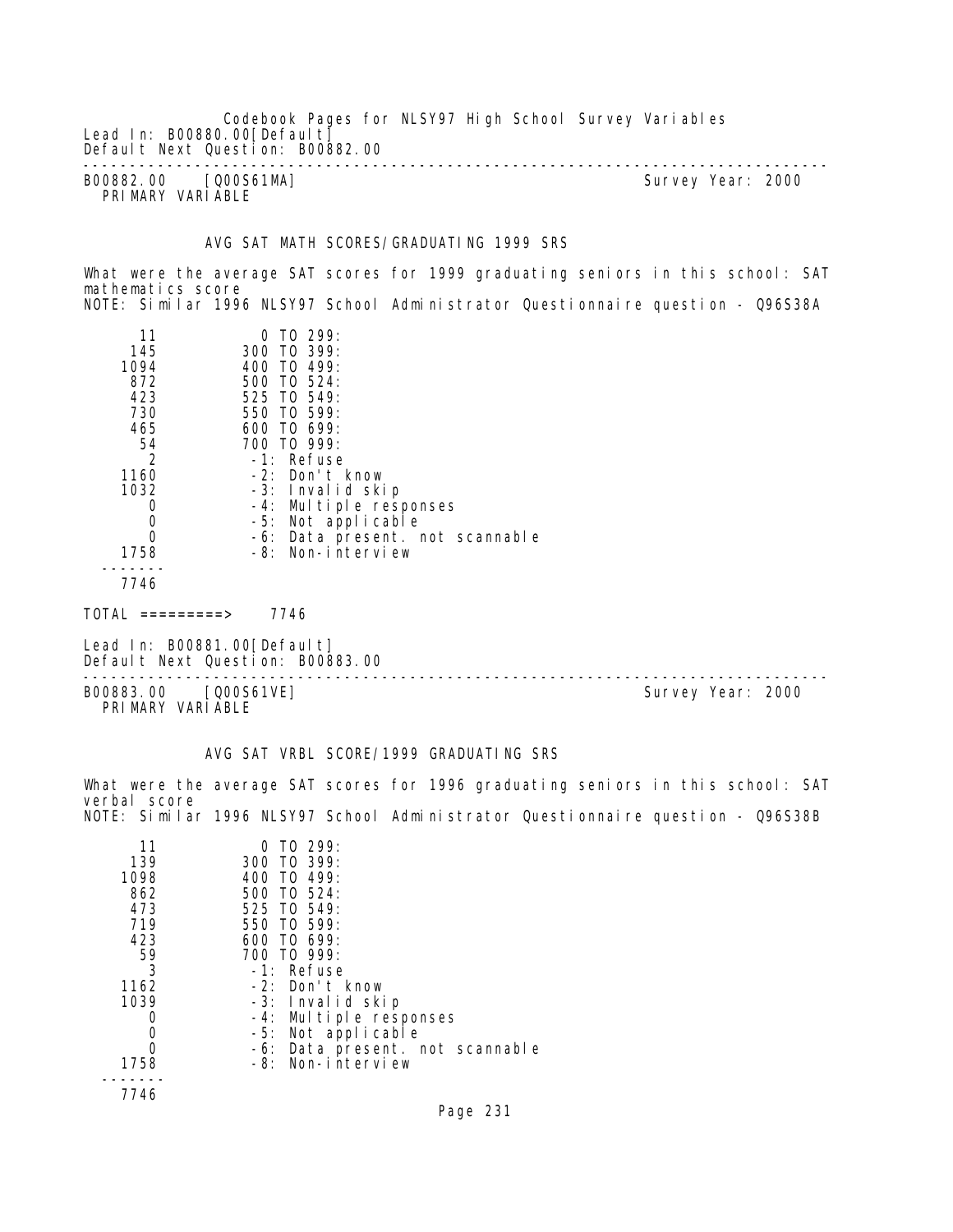Codebook Pages for NLSY97 High School Survey Variables  $TOTAL$  ========> 7746 Lead In: B00882.00[Default] Default Next Question: B00884.00 -------------------------------------------------------------------------------- Survey Year: 2000 PRIMARY VARIABLE PCT 9-12 GRADERS OTHER INSTRUCT PRGRM 1 Approximately what percentage of your 9th to 12th graders are in the following instructional programs: other instructional program 2 126 0: percent 23 .01 TO 9.9: percent 15 10 TO 19.9: percent 11 20 TO 39.9: percent 5 40 TO 59.9: percent 0 60 TO 79.9: percent 4 80 TO 1000.9: percent 1 -1: Refuse 0 -2: Don't know 325 -3: Invalid skip<br>0 -4: Multiple resu 0 -4: Multiple responses<br>0 -5: Not applicable 0 -5: Not applicable<br>0 -6: Data present i 0 -6: Data present, not scannable 0 -7: In long form, not in short form 7236 -8: Non-interview ------- 7746  $TOTAL$  =========> 7746 Lead In: B00694.00 [Default] Default Next Question: B00696.00 -------------------------------------------------------------------------------- B00696.00 [Q00S35MA] PRIMARY VARIABLE

#### SCH OFFERS REMEDIAL MATH

Which of the following course or programs does your school offer: Remedial Math? NOTE: Similar 1996 NLSY97 School Administrator Questionnaire question - Q96S35AN

| 3767 | 1 Yes                              |
|------|------------------------------------|
| 2469 | 2 No                               |
|      | -1 Refuse                          |
| 3    | -2 Don't know                      |
| 153  | -3 Invalid Skip                    |
|      | -4 Multiple responses              |
|      | -5 Not applicable                  |
| O    | -6 Data present, not scannable     |
| 0    | -7 In long form, not in short form |
| 1353 | -8 Non-interview                   |
|      |                                    |
| 7746 |                                    |
|      |                                    |

 $TOTAL$  ========> 7746

Lead In: B00695.00[Default]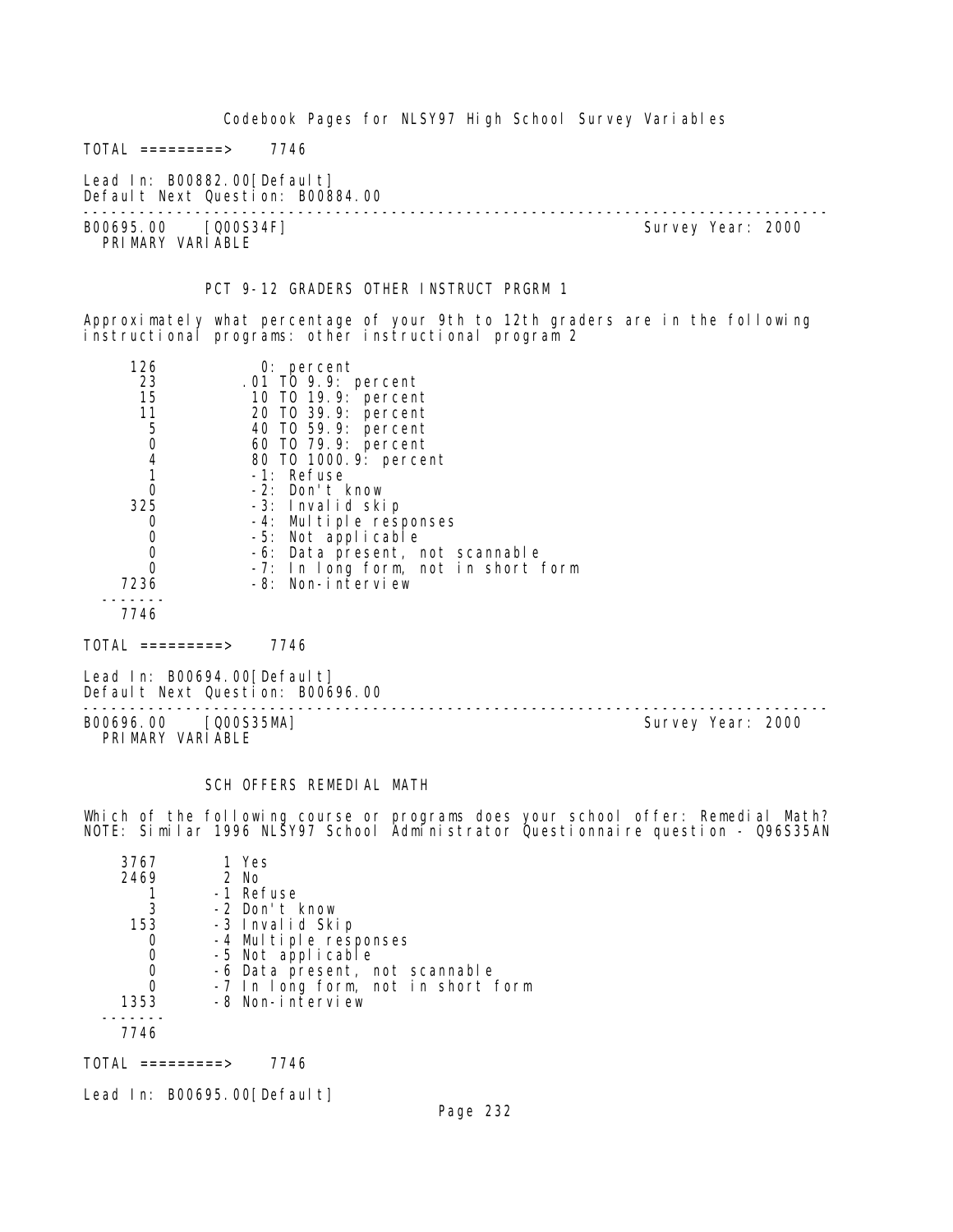Codebook Pages for NLSY97 High School Survey Variables Default Next Question: B00697.00 --------------------------------------------------------------------------------

B00697.00 [Q00S35MB] PRIMARY VARIABLE

#### SCH OFFERS REMEDIAL READING/LANGUAGE ARTS

Which of the following course or programs does your school offer: Remedial reading/English/language Art?

| 3867 | 1 Yes                              |
|------|------------------------------------|
| 2369 | $2$ No                             |
|      | -1 Refuse                          |
| 3    | -2 Don't know                      |
| 153  | -3 Invalid Skip                    |
|      | -4 Multiple responses              |
|      | -5 Not applicable                  |
|      | -6 Data present, not scannable     |
|      | -7 In long form, not in short form |
| 1353 | -8 Non-interview                   |
|      |                                    |
| 7746 |                                    |
|      |                                    |

 $TOTAL$  ========> 7746

Lead In: B00696.00 [Default] Default Next Question: B00698.00

-------------------------------------------------------------------------------- B00698.00 [Q00S35MC] Survey Year: 2000 PRIMARY VARIABLE

#### SCH OFFERS ESL/BILINGUAL

Which of the following course or programs does your school offer: ESL (English as a Second Language) 7bilingual? NOTE: Similar 1996 NLSY97 School Administrator Questionnaire question - Q96S35CN

| 2905                                     | 1 Yes                                                           |  |                   |  |
|------------------------------------------|-----------------------------------------------------------------|--|-------------------|--|
| 3331                                     | 2 No                                                            |  |                   |  |
|                                          | -1 Refuse                                                       |  |                   |  |
| 3                                        | -2 Don't know                                                   |  |                   |  |
| 153                                      | -3 Invalid Skip                                                 |  |                   |  |
| 0                                        | -4 Multiple responses                                           |  |                   |  |
| $\begin{matrix}0\\0\end{matrix}$         | -5 Not applicable                                               |  |                   |  |
|                                          | -6 Data present, not scannable                                  |  |                   |  |
| $\overline{0}$                           | -7 In long form, not in short form                              |  |                   |  |
| 1353                                     | -8 Non-interview                                                |  |                   |  |
|                                          |                                                                 |  |                   |  |
| 7746                                     |                                                                 |  |                   |  |
| TOTAL =========>                         | 7746                                                            |  |                   |  |
|                                          | Lead In: B00697.00[Default]<br>Default Next Question: B00699.00 |  |                   |  |
| B00752.00 [Q00S47ME]<br>PRIMARY VARIABLE |                                                                 |  | Survey Year: 2000 |  |

SCH/WK WORK SITE MENTORS TRAINED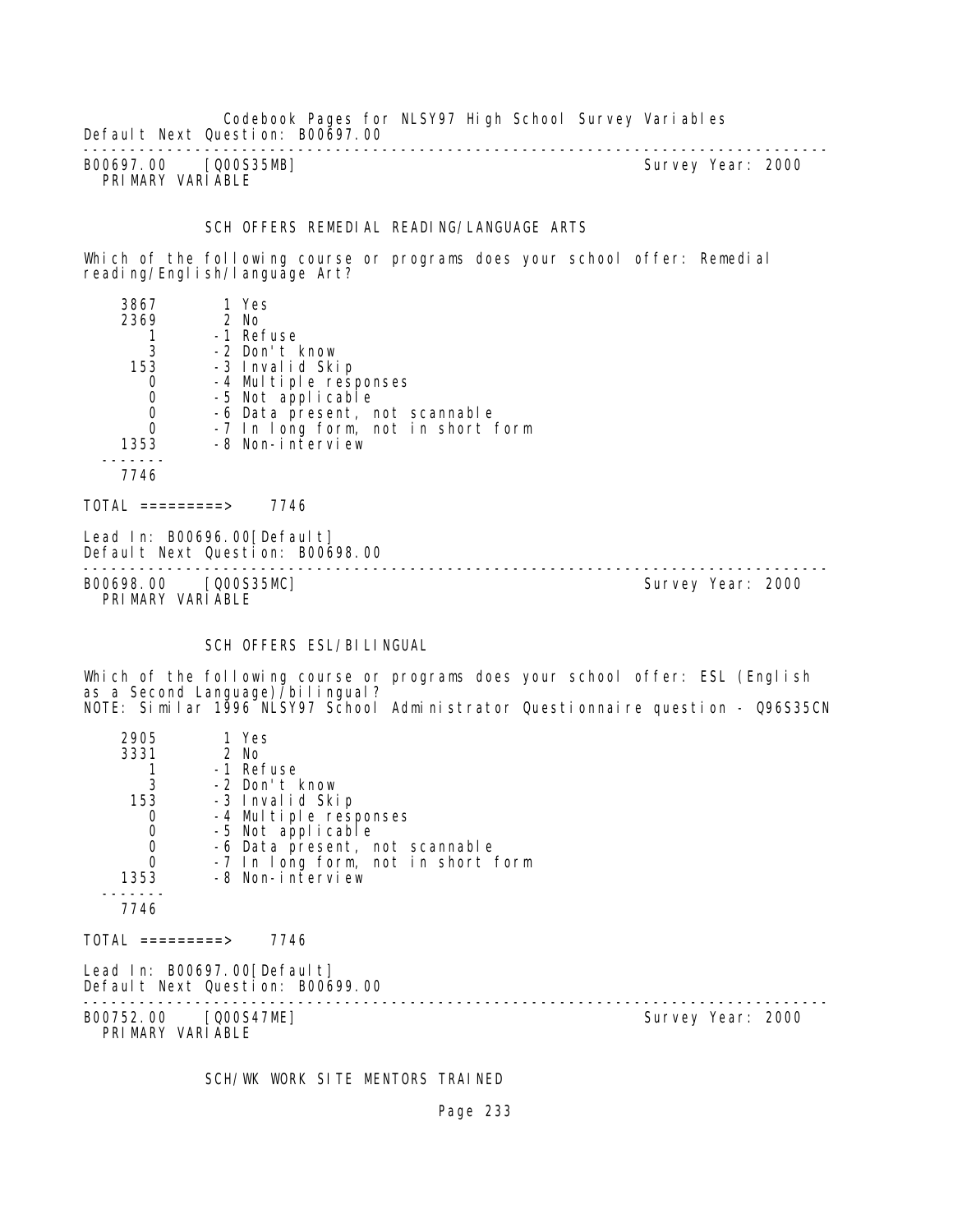Codebook Pages for NLSY97 High School Survey Variables Which of the following are features of your school-based and work-based learning activities: Work site mentors receive formal training NOTE: Similar 1996 NLSY97 School Administrator Questionnaire question - Q96S65O

| 1145<br>5169 | 1 Yes<br>2 No                      |
|--------------|------------------------------------|
| 2            | -1 Refuse                          |
| 20           | -2 Don't know                      |
| 57           | -3 Invalid Skip                    |
|              | -4 Multiple responses              |
| 0            | -5 Not applicable                  |
| 0            | -6 Data present, not scannable     |
|              | -7 In long form, not in short form |
| 1353         | -8 Non-interview                   |
|              |                                    |
| 7746         |                                    |

TOTAL =========> 7746

Lead In: B00751.00 [Default] Default Next Question: B00753.00

B00753.00 [Q00S47MF] Survey Year: 2000 PRIMARY VARIABLE

--------------------------------------------------------------------------------

#### SCH/WK SCHOOL CURRICULUM BUILDS ON WORK

Which of the following are features of your school-based and work-based learning activities: School curriculum builds on students' work learning experiences NOTE: Similar 1996 NLSY97 School Administrator Questionnaire question - Q96S65B

| 2568 | 1 Yes                              |
|------|------------------------------------|
| 3746 | 2 No                               |
| 2    | -1 Refuse                          |
| 20   | -2 Don't know                      |
| 57   | -3 Invalid Skip                    |
| O    | -4 Multiple responses              |
| O    | -5 Not applicable                  |
| 0    | -6 Data present, not scannable     |
|      | -7 In long form, not in short form |
| 1353 | -8 Non-interview                   |
|      |                                    |
| 7746 |                                    |
|      |                                    |

 $TOTAL$  ========> 7746

Lead In: B00752.00[Default] Default Next Question: B00754.00

-------------------------------------------------------------------------------- B00754.00 [Q00S47MG] Survey Year: 2000 PRIMARY VARIABLE

## SCH/WK GRADUATION CREDIT FOR WORK

Which of the following are features of your school-based and work-based learning activities: Students earn graduation credit for work site learning experiences

| 3629 | 1 Yes         |
|------|---------------|
| 2685 | $2$ No        |
| 2    | -1 Refuse     |
| 20   | -2 Don't know |
|      |               |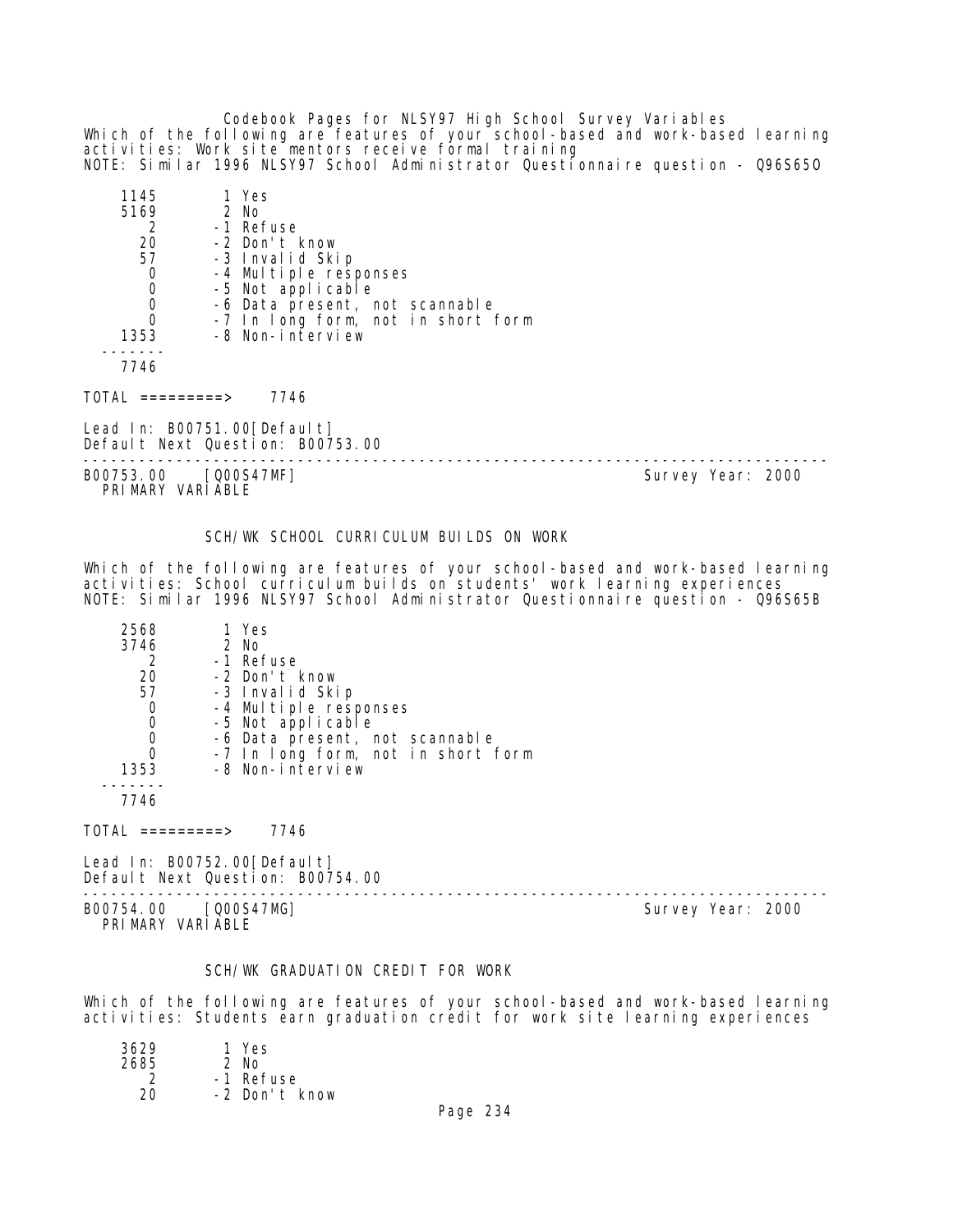|                     | Codebook Pages for NLSY97 High School Survey Variables |
|---------------------|--------------------------------------------------------|
| 57                  | -3 Invalid Skip                                        |
| 0                   | -4 Multiple responses                                  |
| 0                   | -5 Not applicable                                      |
| 0                   | -6 Data present, not scannable                         |
| 0                   | -7 In long form, not in short form                     |
| 1353                | -8 Non-interview                                       |
|                     |                                                        |
| 7746                |                                                        |
|                     |                                                        |
| $101AL$ ==========> | 7746                                                   |

Lead In: B00753.00[Default] Default Next Question: B00755.00 -------------------------------------------------------------------------------- B00755.00 [Q00S47MH] Survey Year: 2000 PRIMARY VARIABLE

# SCH/WK ACAD SKILLS IN OCCUP COURSES

Which of the following are features of your school-based and work-based learning activities: Academic skills are taught in the context of occupational courses

| 3157 | 1 Yes                              |  |
|------|------------------------------------|--|
| 3157 | 2 No                               |  |
|      | -1 Refuse                          |  |
| 20   | -2 Don't know                      |  |
| 57   | -3 Invalid Skip                    |  |
| 0    | -4 Multiple responses              |  |
| 0    | -5 Not applicable                  |  |
| 0    | -6 Data present, not scannable     |  |
| O    | -7 In long form, not in short form |  |
| 1353 | -8 Non-interview                   |  |
|      |                                    |  |
| 7746 |                                    |  |
|      |                                    |  |
|      | 746<br>========>                   |  |

Lead In: B00754.00[Default] Default Next Question: B00756.00

B00821.00 [Q00S53D5] PRI MARY VARI ABLE

--------------------------------------------------------------------------------

# INTERNS PARTIC ALLOWED: OTHER GRD

Internships: On what grade levels may students participate in these programs: Other

| 40   | 1 Yes                              |
|------|------------------------------------|
| 2130 | 2 No                               |
|      | -1 Refuse                          |
| 5    | -2 Don't know                      |
| 160  | -3 Invalid Skip                    |
|      | -4 Multiple responses              |
|      | -5 Not applicable                  |
|      | -6 Data present, not scannable     |
|      | -7 In long form, not in short form |
| 5411 | -8 Non-interview                   |
|      |                                    |
| 7746 |                                    |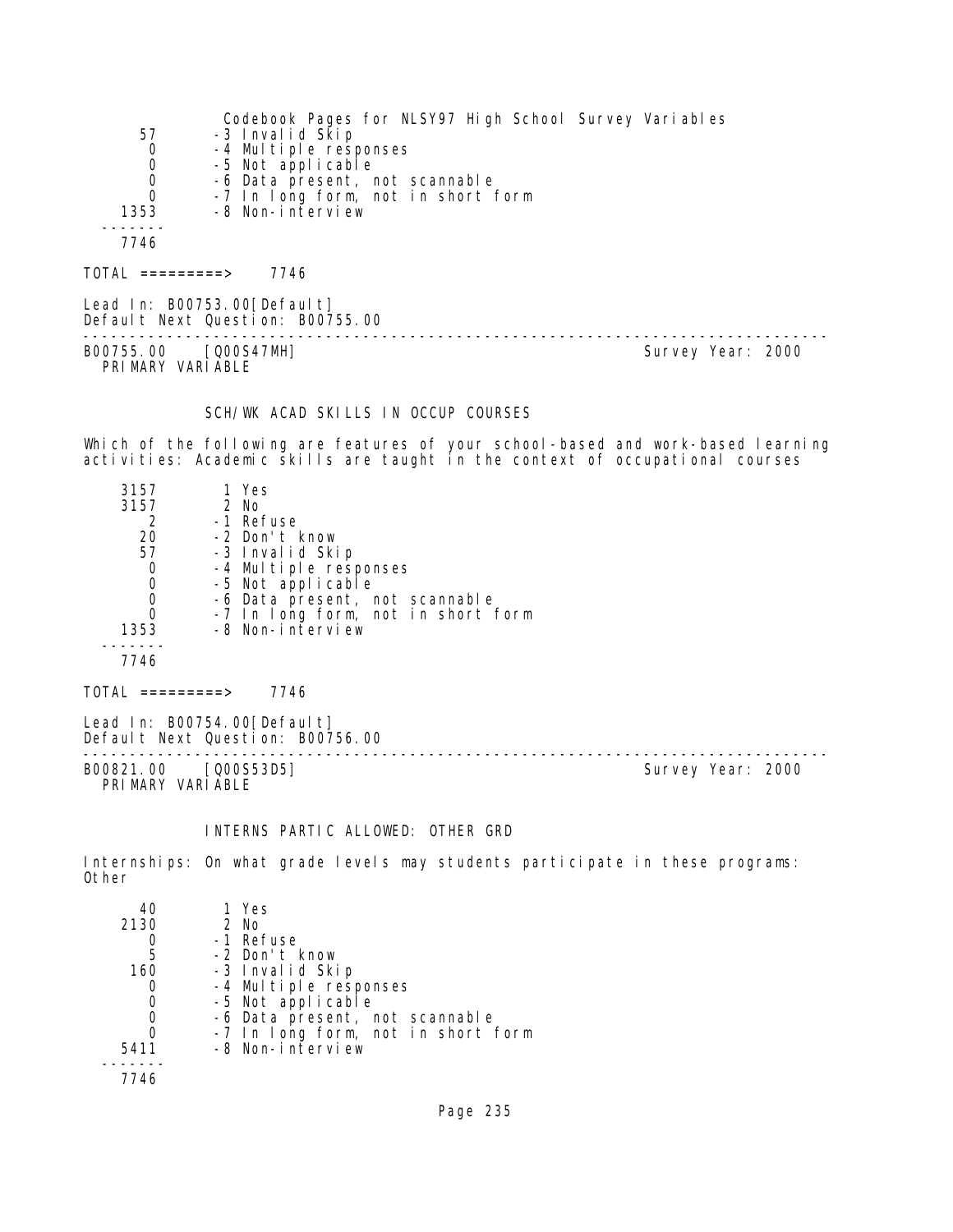Codebook Pages for NLSY97 High School Survey Variables  $TOTAL$  =========> Lead In: B00820.00 [Default] Default Next Question: B00822.00 -------------------------------------------------------------------------------- B00822.00 [Q00S53E] PRIMARY VARIABLE INTERNS PRGRMS TARGTD AT AT-RISK STUD Internships: Are these programs targeted at 'at risk' students? NOTE: Similar 1996 NLSY97 School Administrator Questionnaire question - Q96S70E 365 1 Yes 1785 2 No 0 -1 Refuse<br>5 -2 Don't I 5 -2 Don't know .<br>180 -3 Invalid Skip<br>190 -4 Multiple resu 0 -4 Multiple responses<br>0 -5 Not applicable 0 -5 Not applicable<br>0 -6 Data present, m 0 -6 Data present, not scannable 0 -7 In long form, not in short form 5411 -8 Non-interview ------- 7746  $TOTAL$  ========> 7746 Lead In: B00821.00 [Default] Default Next Question: B00823.00 -------------------------------------------------------------------------------- B00823.00 [Q00S53F] PRIMARY VARIABLE INTERNS PRGRMS TARGTD AT NON-COLL STUD Internships: Are these programs targeted at non-college bound students? NOTE: Similar 1996 NLSY97 School Administrator Questionnaire question - Q96S70F 456 1 Yes<br>1690 2 No 2 No 0 -1 Refuse 4 -2 Don't know 35 -3 Invalid Skip<br>0 -4 Multiple resu 0 -4 Multiple responses<br>0 -5 Not applicable 0 -5 Not applicable 0 -6 Data present, not scannable 0 -7 In long form, not in short form 5411 -8 Non-interview ------- 7746  $TOTAL$  ========> 7746 Lead In: B00822.00 [Default] Default Next Question: B00824.00 -------------------------------------------------------------------------------- Survey Year: 2000 PRIMARY VARIABLE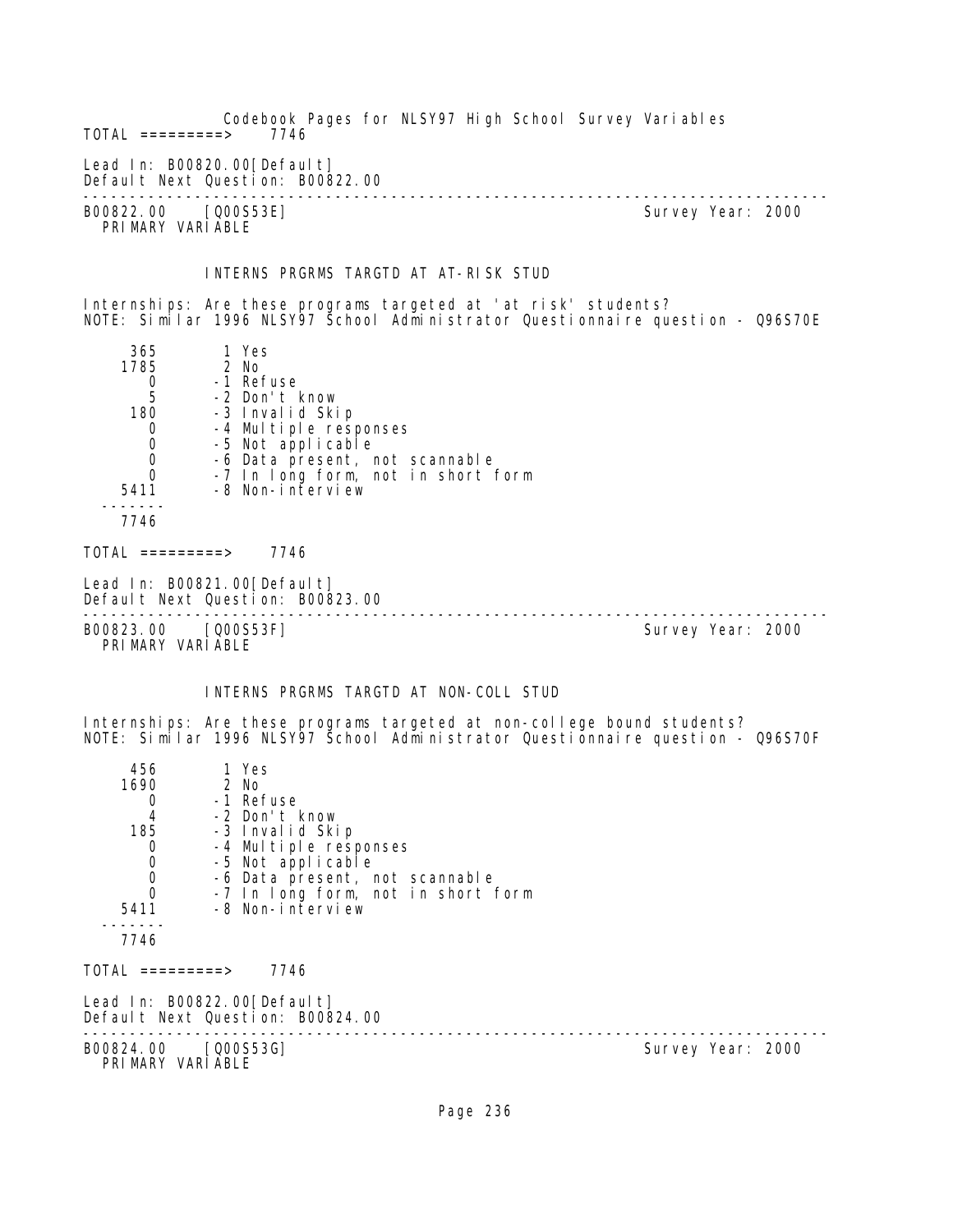Codebook Pages for NLSY97 High School Survey Variables INTERNS MIN GPA REQUIRED PARTCPTE

Internships: Do students need to have a minimum grade-point average to qualify to participate in these programs?

NOTE: Similar 1996 NLSY97 School Administrator Questionnaire question - Q96S70I 754 1 Yes

| 794  | כטו ו                              |
|------|------------------------------------|
| 1399 | 2 No                               |
|      | -1 Refuse                          |
| 12   | -2 Don't know                      |
| 170  | -3 Invalid Skip                    |
| O    | -4 Multiple responses              |
|      | -5 Not applicable                  |
| O    | -6 Data present, not scannable     |
|      | -7 In long form, not in short form |
| 5411 | -8 Non-interview                   |
|      |                                    |
|      |                                    |

7746

TOTAL =========> 7746

Lead In: B00823.00[Default] Default Next Question: B00825.00

-------------------------------------------------------------------------------- PRIMARY VARIABLE

Survey Year: 2000

# NUM YRS REQUIRED GRAD/FOREIGN LANG

How many years in the following subjects are required for graduation from your school: Foreign Language QUESTIONNAIRE NOTE: If there is no minimum course requirement in a subject area, enter "0". For fractions of a year, enter one semester as 0.50 year, one quarter as 0.25 year, and one trimester as 0.33 year.

NOTE: Similar 1996 NLSY97 School Administrator Questionnaire question - Q96S48EY

| 3247<br>1770<br>524<br>111<br>7<br>9<br>1 | 0 TO 1: years<br>1.01 TO 2: years<br>2.01 TO 3: years<br>3.01 TO 5: years<br>5.01 TO 7: years<br>7.01 TO 10: years<br>-1: Refuse |                   |
|-------------------------------------------|----------------------------------------------------------------------------------------------------------------------------------|-------------------|
| 35<br>624                                 | -2: Don't know                                                                                                                   |                   |
| 0                                         | -3: Invalid skip<br>-4: Multiple responses                                                                                       |                   |
| 65                                        | -5: Not applicable                                                                                                               |                   |
| $\mathbf 0$                               | -6: Data present, not scannable                                                                                                  |                   |
| 0                                         | -7: In long form, not in short form<br>-8: Non-interview                                                                         |                   |
| 1353                                      |                                                                                                                                  |                   |
| 7746                                      |                                                                                                                                  |                   |
| TOTAL =========>                          | 7746                                                                                                                             |                   |
|                                           | Lead In: B00895.00[Default]<br>Default Next Question: B00897.00                                                                  |                   |
| B00897.00 [Q00S67F]<br>PRIMARY VARIABLE   |                                                                                                                                  | Survey Year: 2000 |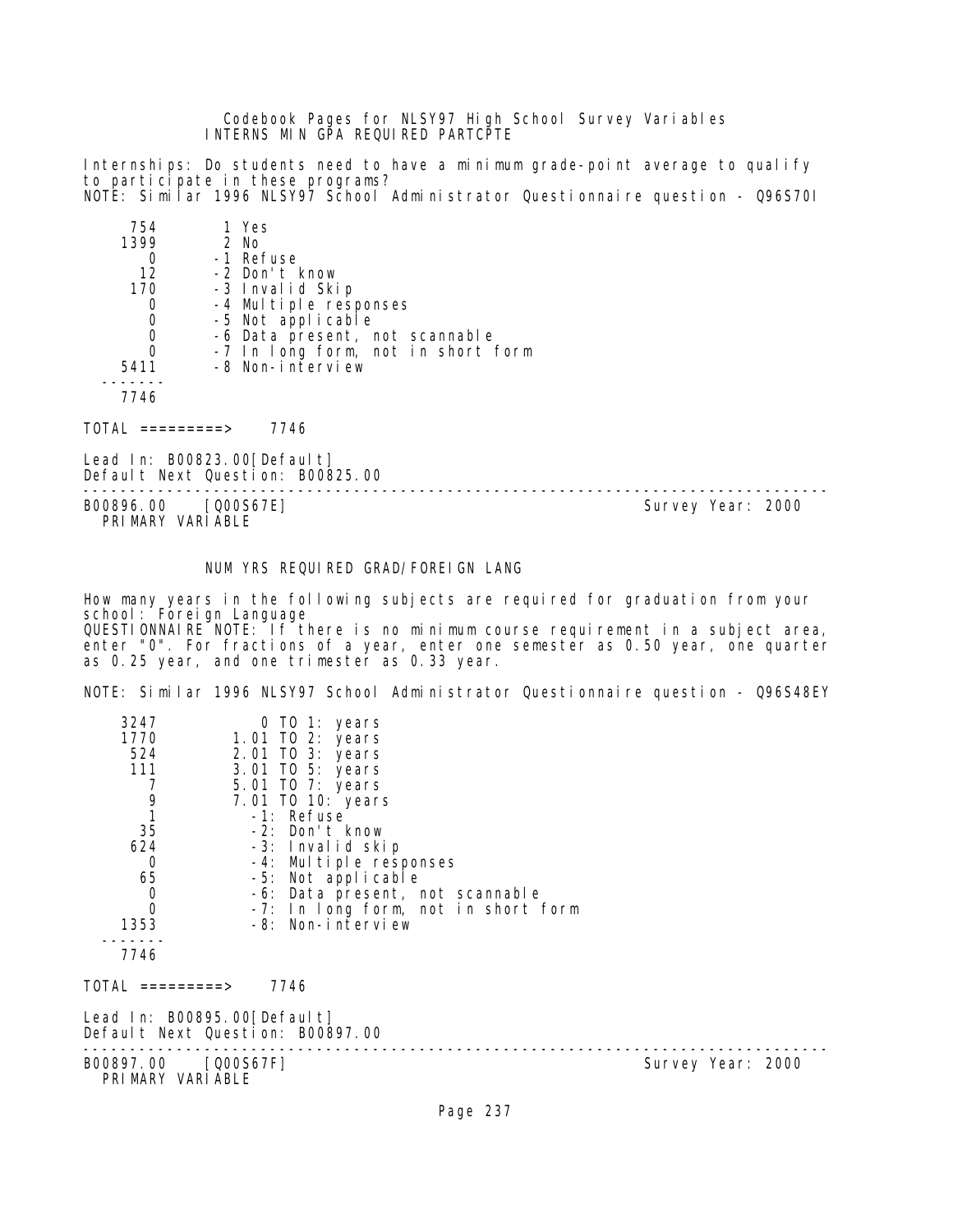NUM YRS REQUIRED GRAD/VOC ED

How many years in the following subjects are required for graduation from your school: Vocational Education QUESTIONNAIRE NOTE: If there is no minimum course requirement in a subject area, enter "0". For fractions of a year, enter one semester as 0.50 year, one quarter as 0.25 year, and one trimester as 0.33 year.

NOTE: Similar 1996 NLSY97 School Administrator Questionnaire question - Q96S48FY

| 4669                             | 0 TO 1: years                                                   |  |
|----------------------------------|-----------------------------------------------------------------|--|
| 217                              | 1.01 TO 2: years                                                |  |
| 82                               | 2.01 TO 3: years                                                |  |
| 165                              | 3.01 TO 5: years                                                |  |
| 15                               | 5.01 TO 7: years                                                |  |
| 21                               | 7.01 TO 10: years                                               |  |
|                                  | -1: Refuse                                                      |  |
| 38                               | -2: Don't know                                                  |  |
| 1120                             | -3: Invalid skip                                                |  |
| 0                                | -4: Multiple responses                                          |  |
| 65                               | -5: Not applicable                                              |  |
| $\begin{matrix}0\\0\end{matrix}$ | -6: Data present, not scannable                                 |  |
|                                  | -7: In long form, not in short form                             |  |
| 1353                             | -8: Non-interview                                               |  |
|                                  |                                                                 |  |
| 7746                             |                                                                 |  |
| TOTAL =========>                 | 7746                                                            |  |
|                                  | Lead In: B00896.00[Default]<br>Default Next Question: B00898.00 |  |
|                                  |                                                                 |  |

B00898.00 [Q00S67G] Survey Year: 2000 PRIMARY VARIABLE

NUM YRS REQUIRED GRAD/COMPUTER ED

How many years in the following subjects are required for graduation from your school: Computer Education QUESTIONNAIRE NOTE: If there is no minimum course requirement in a subject area, enter "0". For fractions of a year, enter one semester as 0.50 year, one quarter as 0.25 year, and one trimester as 0.33 year.

NOTE: Similar 1996 NLSY97 School Administrator Questionnaire question - Q96S48GY

| 5194<br>267<br>39 | 0 TO 1: years<br>1.01 TO 2: years<br>2.01 TO 3: years |
|-------------------|-------------------------------------------------------|
| 62                | 3.01 TO 5: years                                      |
| 2                 | 5.01 TO 7: years                                      |
| 4                 | 7.01 TO 10: years                                     |
|                   | -1: Refuse                                            |
| 36                | -2: Don't know                                        |
| 723               | -3: Invalid skip                                      |
| 0                 | -4: Multiple responses                                |
| 65                | -5: Not applicable                                    |
| O                 | -6: Data present, not scannable                       |
|                   | -7: In long form, not in short form                   |
| 1353              | -8: Non-interview                                     |
|                   |                                                       |
| 7746              |                                                       |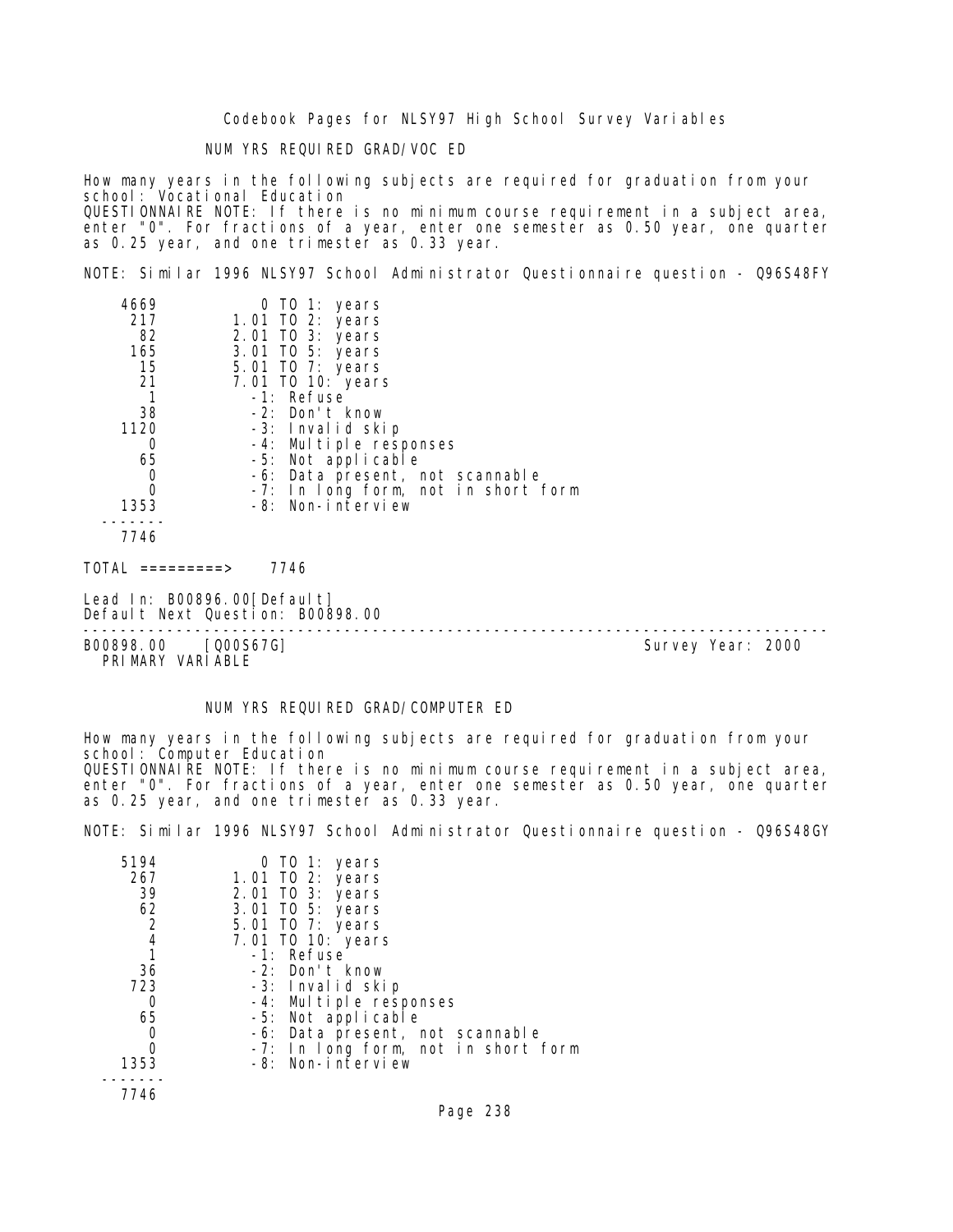$TOTAL$  =========> 7746

Lead In: B00897.00[Default] Default Next Question: B00899.00

-------------------------------------------------------------------------------- B00699.00 [Q00S35MD] PRIMARY VARIABLE

SCH OFFERS SUMMER SCHOOL

Which of the following course or programs does your school offer: Summer school? NOTE: Similar 1996 NLSY97 School Administrator Questionnaire question - Q96S35FN

| 4040                             | 1 Yes                                                           |  |
|----------------------------------|-----------------------------------------------------------------|--|
| 2196                             | 2 No                                                            |  |
|                                  | -1 Refuse                                                       |  |
| 3                                | -2 Don't know                                                   |  |
| 153                              | -3 Invalid Skip                                                 |  |
| 0                                | -4 Multiple responses                                           |  |
| $\mathbf 0$                      | -5 Not applicable                                               |  |
| $\begin{matrix}0\\0\end{matrix}$ | -6 Data present, not scannable                                  |  |
|                                  | -7 In long form, not in short form                              |  |
| 1353                             | -8 Non-interview                                                |  |
|                                  |                                                                 |  |
| 7746                             |                                                                 |  |
| TOTAL =========>                 | 7746                                                            |  |
|                                  | Lead In: B00698.00[Default]<br>Default Next Question: B00700.00 |  |

-------------------------------------------------------------------------------- B00700.00 [Q00S35ME] Survey Year: 2000

PRIMARY VARIABLE

# SCH OFFERS GIFTED AND TALENTED

Which of the following course or programs does your school offer: Gifted and talented? NOTE: Similar 1996 NLSY97 School Administrator Questionnaire question - Q96S35GN

| $\mathbf{3}$<br>-2 Don't know<br>153<br>-3 Invalid Skip<br>0<br>-4 Multiple responses<br>$\mathbf 0$<br>-5 Not applicable<br>$\begin{matrix}0\\0\end{matrix}$<br>-6 Data present, not scannable<br>-7 In long form, not in short form<br>-8 Non-interview<br>1353<br>7746<br>TOTAL =========><br>7746<br>Lead In: B00699.00[Default]<br>Default Next Question: B00701.00 |                   |  |
|--------------------------------------------------------------------------------------------------------------------------------------------------------------------------------------------------------------------------------------------------------------------------------------------------------------------------------------------------------------------------|-------------------|--|
| B00701.00 [Q00S35MF]<br>PRIMARY VARIABLE<br>D <sub>2</sub> 220                                                                                                                                                                                                                                                                                                           | Survey Year: 2000 |  |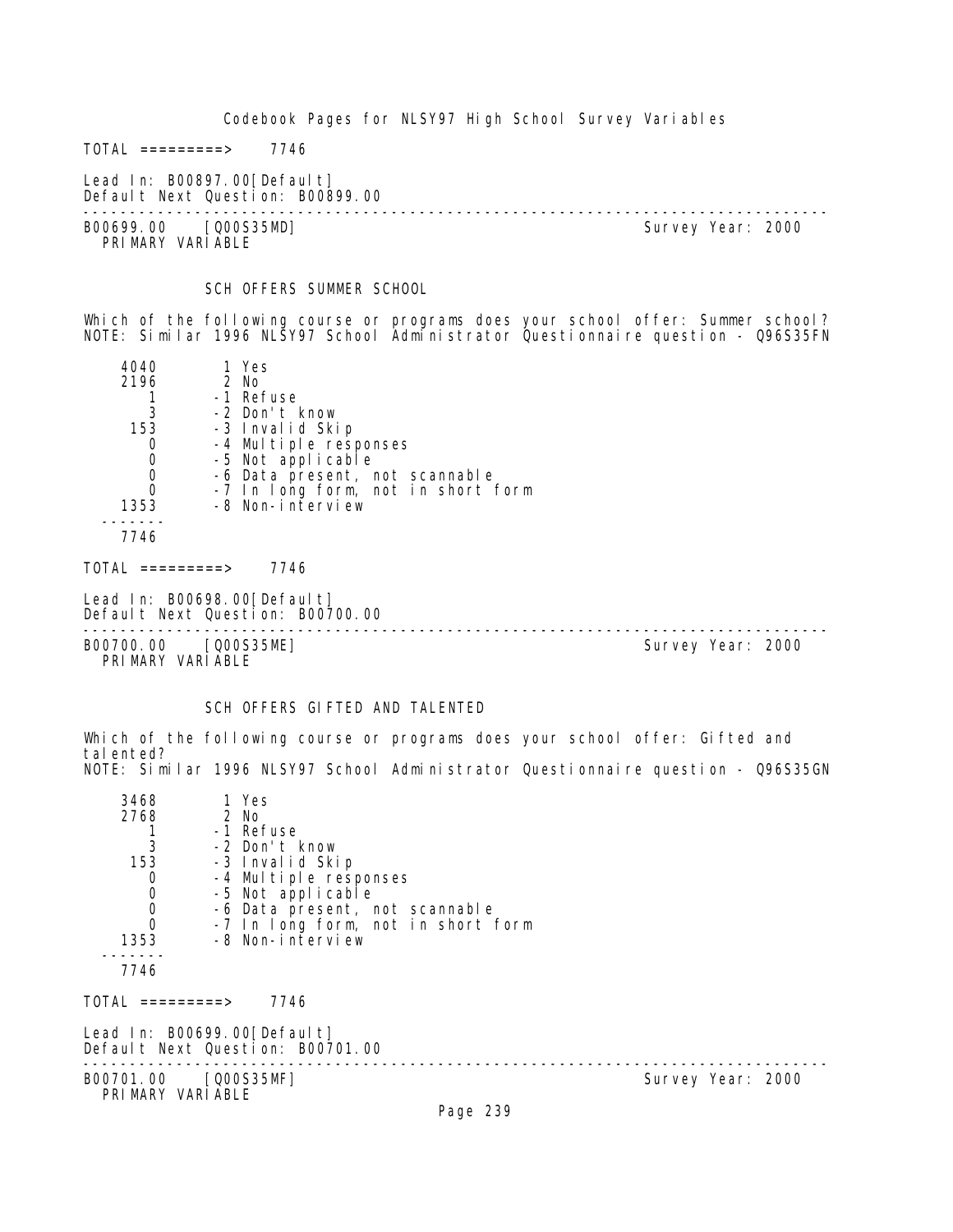SCH OFFERS GRAD SRS JOB PLACEMENT PRGRM

Which of the following course or programs does your school offer: Job placement program for graduating seniors? NOTE: Similar 1996 NLSY97 School Administrator Questionnaire question - Q96S35HN

| 1564 | 1 Yes                              |
|------|------------------------------------|
| 4672 | $2$ No                             |
|      | -1 Refuse                          |
| 3    | -2 Don't know                      |
| 153  | -3 Invalid Skip                    |
|      | -4 Multiple responses              |
| 0    | -5 Not applicable                  |
| 0    | -6 Data present, not scannable     |
| 0    | -7 In long form, not in short form |
| 1353 | -8 Non-interview                   |
|      |                                    |
| 7746 |                                    |

TOTAL =========> 7746

Lead In: B00700.00 [Default] Default Next Question: B00702.00

-------------------------------------------------------------------------------- B00702.00 [Q00S35MG] PRIMARY VARIABLE

# SCH OFFERS SCHOOL BREAKFAST PROGRAM

Which of the following course or programs does your school offer: School breakfast program? NOTE: Similar 1996 NLSY97 School Administrator Questionnaire question - Q96S35IN

| 3022<br>3214 | 1 Yes<br>2 No                      |
|--------------|------------------------------------|
|              | -1 Refuse                          |
| 3            | -2 Don't know                      |
| 153          | -3 Invalid Skip                    |
|              | -4 Multiple responses              |
| 0            | -5 Not applicable                  |
|              | -6 Data present, not scannable     |
| Ω            | -7 In long form, not in short form |
| 1353         | -8 Non-interview                   |
|              |                                    |
|              |                                    |

 $TOTAL$  ========> 7746

Lead In: B00701.00[Default] Default Next Question: B00703.00

B00756.00 [Q00S47MI] Survey Year: 2000 PRIMARY VARIABLE

--------------------------------------------------------------------------------

#### SCH/WK OCCUP SKILLS IN ACAD COURSES

Which of the following are features of your school-based and work-based learning activities: Occupational skills are taught in the context of academic courses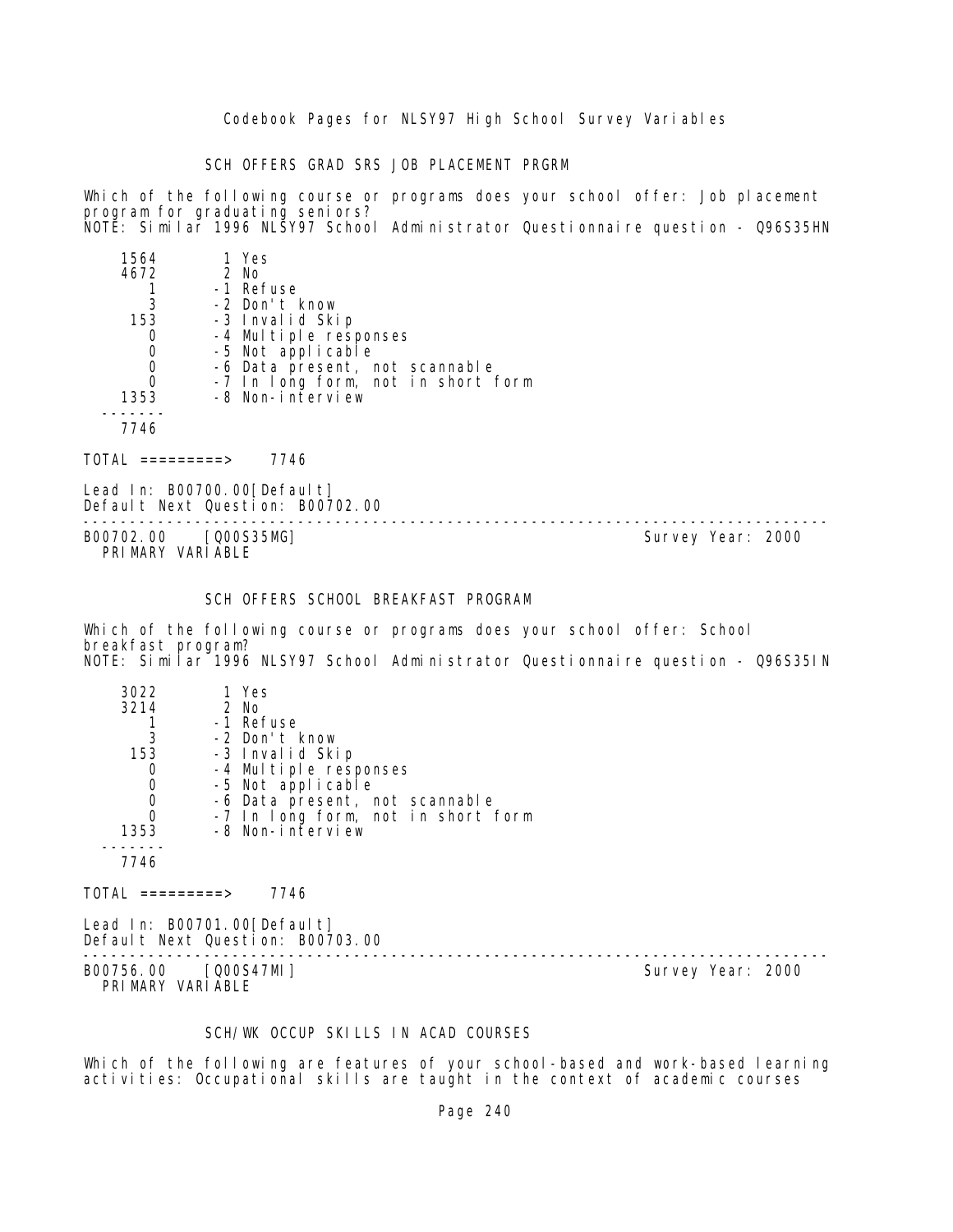| 3100<br>3214<br>2<br>20<br>57<br>0<br>0<br>0<br>0<br>1353<br>7746              | Codebook Pages for NLSY97 High School Survey Variables<br>1 Yes<br>$2$ No<br>-1 Refuse<br>-2 Don't know<br>-3 Invalid Skip<br>-4 Multiple responses<br>-5 Not applicable<br>-6 Data present, not scannable<br>-7 In long form, not in short form<br>-8 Non-interview |                                                                                                                                                                  |  |
|--------------------------------------------------------------------------------|----------------------------------------------------------------------------------------------------------------------------------------------------------------------------------------------------------------------------------------------------------------------|------------------------------------------------------------------------------------------------------------------------------------------------------------------|--|
| $\text{TOTAL}$ =========>                                                      | 7746                                                                                                                                                                                                                                                                 |                                                                                                                                                                  |  |
|                                                                                | Lead In: B00755.00 [Default]<br>Default Next Question: B00757.00                                                                                                                                                                                                     |                                                                                                                                                                  |  |
| B00757.00 [Q00S47MJ]<br>PRIMARY VARIABLE                                       |                                                                                                                                                                                                                                                                      | Survey Year: 2000                                                                                                                                                |  |
|                                                                                | SCH/WK JOINT ACAD VOC PLANNING TIME                                                                                                                                                                                                                                  | Which of the following are features of your school-based and work-based learning<br>activities: Academic and vocational teachers have joint lesson planning time |  |
| 1227<br>5087<br>2<br>20<br>57<br>0<br>0<br>0<br>0<br>1353<br>- - - - -<br>7746 | 1 Yes<br>2 No<br>-1 Refuse<br>-2 Don't know<br>-3 Invalid Skip<br>-4 Multiple responses<br>-5 Not applicable<br>-6 Data present, not scannable<br>-7 In long form, not in short form<br>-8 Non-interview                                                             |                                                                                                                                                                  |  |
| $TOTAL$ =========> 7746                                                        |                                                                                                                                                                                                                                                                      |                                                                                                                                                                  |  |
|                                                                                | Lead In: B00756.00 [Default]<br>Default Next Question: B00758.00<br>.                                                                                                                                                                                                |                                                                                                                                                                  |  |
| B00758.00<br>PRIMARY VARIABLE                                                  | [QOOS47MK]                                                                                                                                                                                                                                                           | Survey Year: 2000                                                                                                                                                |  |
|                                                                                |                                                                                                                                                                                                                                                                      |                                                                                                                                                                  |  |

SCH/WK EMPLOYERS INVOLVED IN CURRIC

Which of the following are features of your school-based and work-based learning activities: Employers are involved in curriculum development NOTE: Similar 1996 NLSY97 School Administrator Questionnaire question - Q96S65F

| 1427 | 1 Yes                          |
|------|--------------------------------|
| 4887 | 2 No                           |
|      | -1 Refuse                      |
| 20   | -2 Don't know                  |
| 57   | -3 Invalid Skip                |
|      | -4 Multiple responses          |
|      | -5 Not applicable              |
|      | -6 Data present, not scannable |
|      | Page 241                       |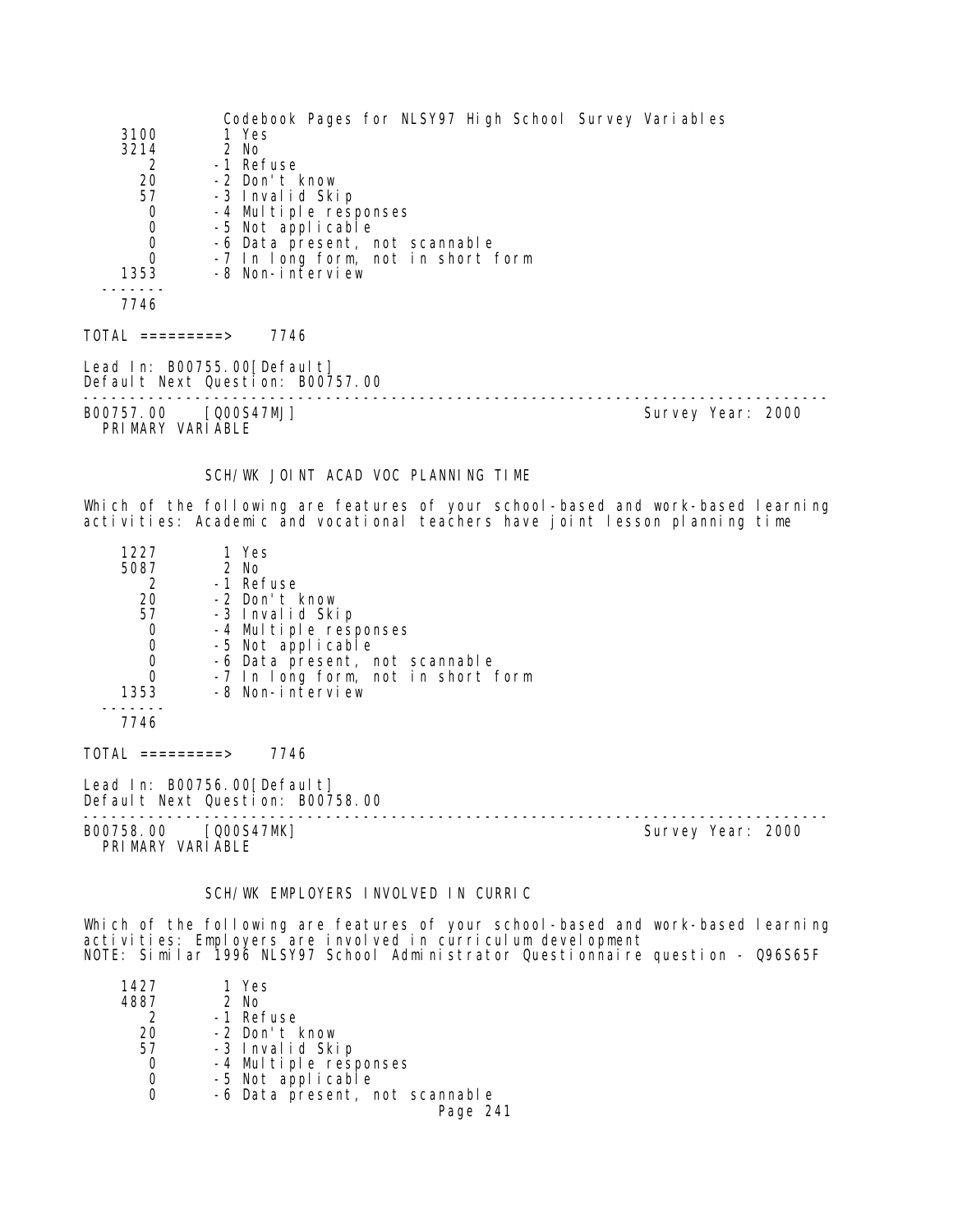|            | Codebook Pages for NLSY97 High School Survey Variables |
|------------|--------------------------------------------------------|
| $^{\circ}$ | -7 In long form, not in short form                     |
| 1353       | -8 Non-interview                                       |
|            |                                                        |
| 7746       |                                                        |
|            |                                                        |

TOTAL =========> 7746

Lead In: B00757.00 [Default] Default Next Question: B00759.00

-------------------------------------------------------------------------------- B00759.00 [Q00S47ML] PRIMARY VARIABLE

# SCH/WK EMPLOYERS EVALUATE STUDENTS

Which of the following are features of your school-based and work-based learning activities: Employers' evaluations of students are included in the calculation of students' grades NOTE: Similar 1996 NLSY97 School Administrator Questionnaire question - Q96S65P

| 2582 | 1 Yes                              |
|------|------------------------------------|
| 3732 | 2 No                               |
|      | -1 Refuse                          |
| 20   | -2 Don't know                      |
| 57   | -3 Invalid Skip                    |
| 0    | -4 Multiple responses              |
| 0    | -5 Not applicable                  |
|      | -6 Data present, not scannable     |
|      | -7 In long form, not in short form |
| 1353 | -8 Non-interview                   |
|      |                                    |
| 7746 |                                    |

 $TOTAL$  =========> 7746

Lead In: B00758.00 [Default] Default Next Question: B00760.00

B00825.00 [Q00S54A] Survey Year: 2000 PRIMARY VARIABLE

--------------------------------------------------------------------------------

#### CAR MAJ DOES SCH OFFER?

Does your school offer a Career Major/Pathways Program? NOTE: Similar 1996 NLSY97 School Administrator Questionnaire question - Q96S68A

| 1486 | 1 Yes                              |
|------|------------------------------------|
| 4740 | $2$ No                             |
|      | -1 Refuse                          |
| 21   | -2 Don't know                      |
| 145  | -3 Invalid Skip                    |
|      | -4 Multiple responses              |
|      | -5 Not applicable                  |
|      | -6 Data present, not scannable     |
|      | -7 In long form, not in short form |
| 1353 | -8 Non-interview                   |
|      |                                    |
| 7746 |                                    |
|      |                                    |

TOTAL =========> 7746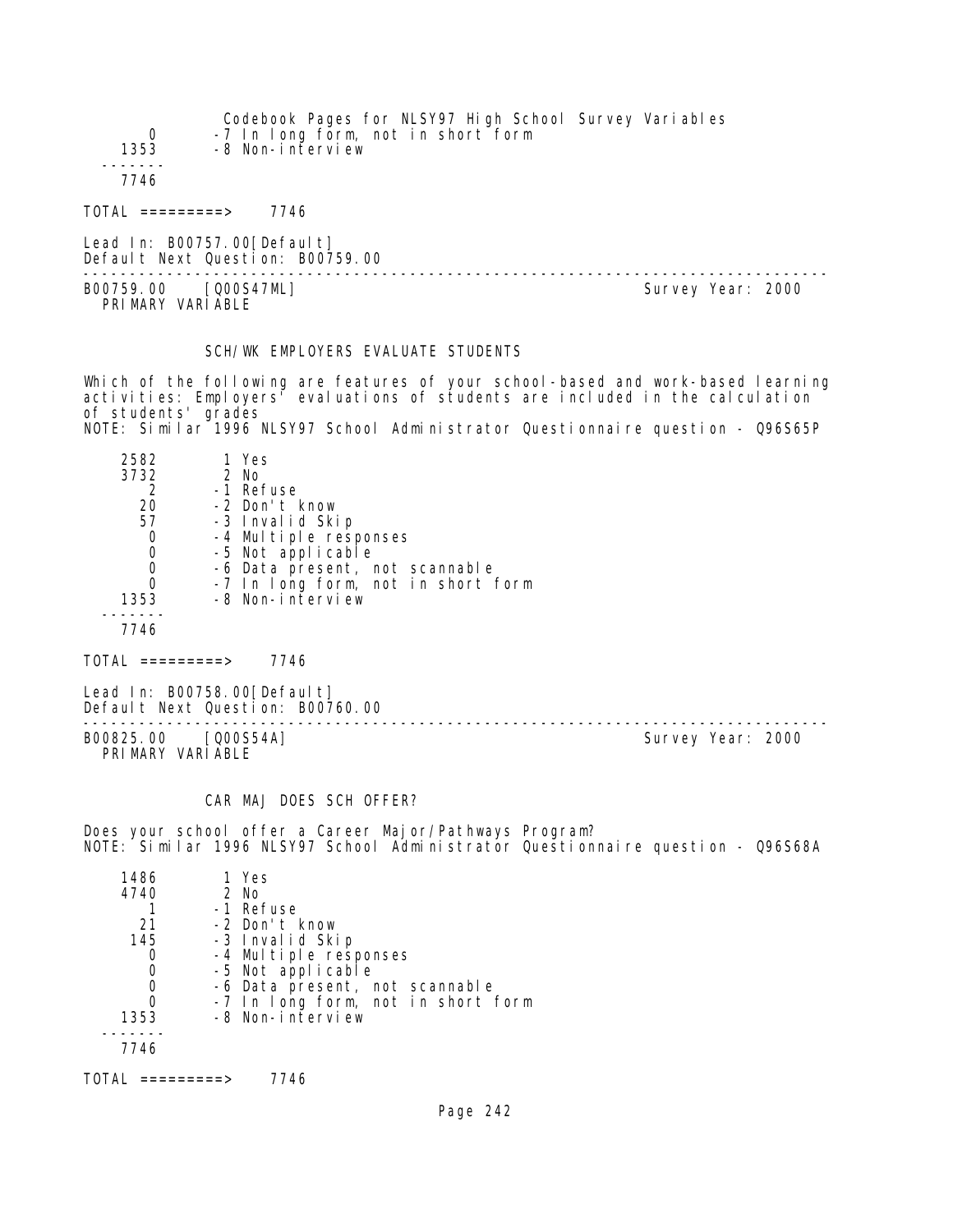Codebook Pages for NLSY97 High School Survey Variables Lead In: B00824.00 [Default] Default Next Question: B00826.00 -------------------------------------------------------------------------------- B00826.00 [Q00S54B] Survey Year: 2000 PRIMARY VARIABLE

CAR MAJ NUM STUD PARTICIPANTS/FALL 1999

Career Major: About how many students participated in these programs in the Fall of 1999 NOTE: Similar 1996 NLSY97 School Administrator Questionnaire question - Q96S68B

| 357<br>165<br>136<br>152<br>180 | $0$ TO 49: students<br>50 TO 99: students<br>100 TO 149: students<br>150 TO 249: students<br>250 TO 499: students |  |
|---------------------------------|-------------------------------------------------------------------------------------------------------------------|--|
| 118                             | 500 TO 749: students                                                                                              |  |
| 78                              | 750 TO 999: students                                                                                              |  |
| 210                             | 1000 TO 20000: students                                                                                           |  |
| 0                               | -1: Refuse                                                                                                        |  |
| 47                              | -2: Don't know                                                                                                    |  |
| 210                             | -3: Invalid skip                                                                                                  |  |
| 0                               | -4: Multiple responses                                                                                            |  |
| $\mathbf 0$                     | -5: Not applicable                                                                                                |  |
| $\overline{0}$                  | -6: Data present not scannable                                                                                    |  |
| 6093                            | -8: Non-interview                                                                                                 |  |
| 7746                            |                                                                                                                   |  |

 $TOTAL$  =========> 7746

Lead In: B00825.00 [Default] Default Next Question: B00827.00

B00827.00 [Q00S54C] PRIMARY VARIABLE

--------------------------------------------------------------------------------

CAR MAJ YR PRGRMS 1ST IMPLEMENTED

Career Major: In what year were these programs first implemented NOTE: Similar 1996 NLSY97 School Administrator Questionnaire question - Q96S68C

| 28   | 1900 TO 1969:                   |
|------|---------------------------------|
| 47   | 1970 TO 1979:                   |
| 36   | 1980 TO 1984:                   |
| 40   | 1985 TO 1989:                   |
| 250  | 1990 TO 1994:                   |
| 890  | 1995 TO 2000:                   |
| ∩    | -1: Refuse                      |
| 124  | -2: Don't know                  |
| 238  | -3: Invalid skip                |
|      | -4: Multiple responses          |
|      | -5: Not applicable              |
| O    | -6: Data present, not scannable |
| 6093 | -8: Non-interview               |
|      |                                 |
| 7746 |                                 |
|      |                                 |

TOTAL =========> 7746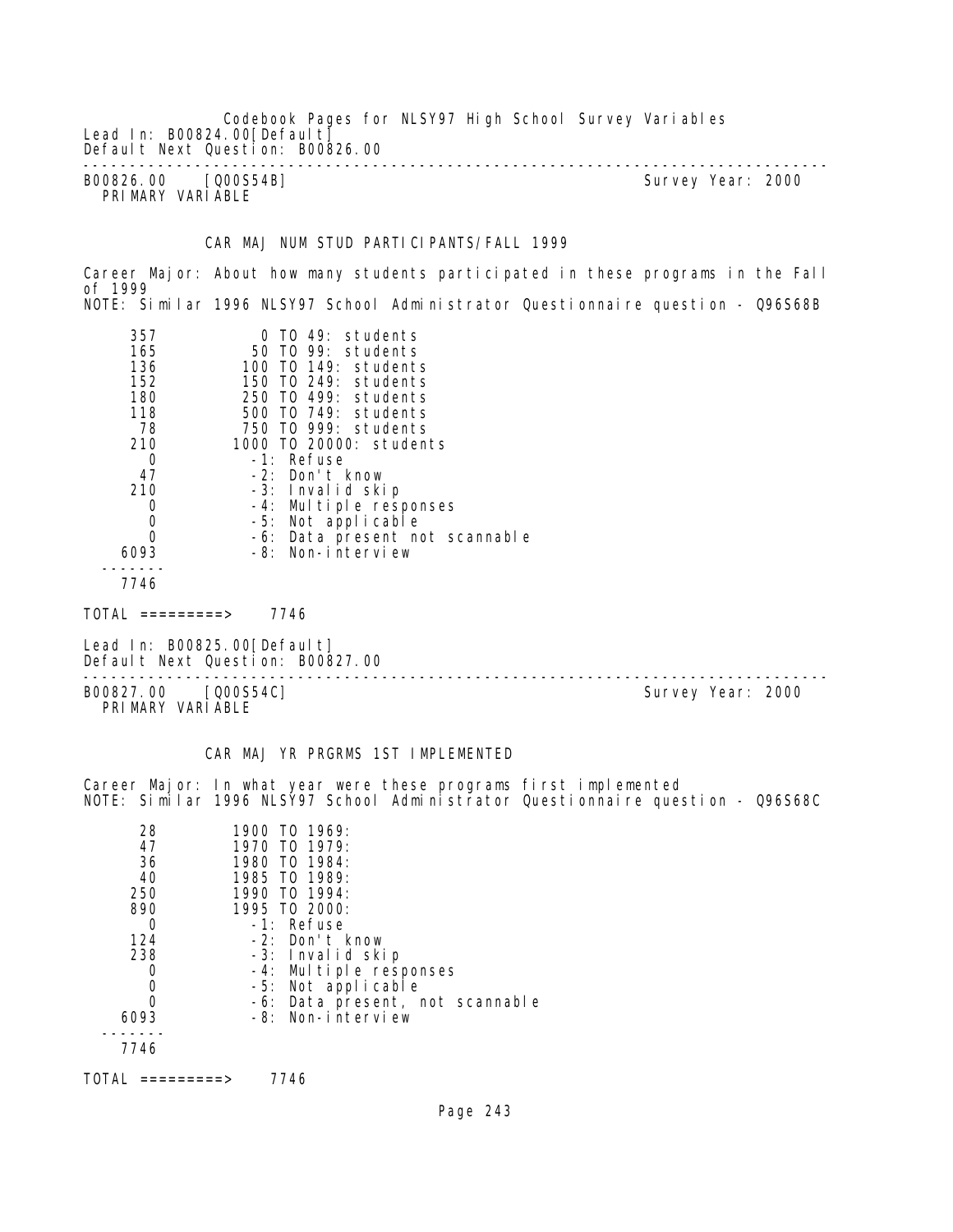Codebook Pages for NLSY97 High School Survey Variables Lead In: B00826.00 [Default] Default Next Question: B00828.00 -------------------------------------------------------------------------------- B00828.00 [Q00S54D] Survey Year: 2000 PRIMARY VARIABLE

### CAR MAJ PARTIC ALLOWED: 9TH GRD

Career Major: On what grade levels may students participate in these programs: 9th NOTE: Similar 1996 NLSY97 School Administrator Questionnaire question - Q96S68D1

| 781<br>693 | 1 Yes<br>2 No                      |
|------------|------------------------------------|
| 0          | -1 Refuse                          |
| 2          | -2 Don't know                      |
| 177        | -3 Invalid Skip                    |
| 0          | -4 Multiple responses              |
| 0          | -5 Not applicable                  |
| 0          | -6 Data present, not scannable     |
|            | -7 In long form, not in short form |
| 6093       | -8 Non-interview                   |
|            |                                    |
| 7746       |                                    |
|            |                                    |

TOTAL =========> 7746

Lead In: B00827.00 [Default] Default Next Question: B00829.00

-------------------------------------------------------------------------------- B00884.00 [Q00S62] PRIMARY VARIABLE

#### PCT GRADUATING SRS TOOK ACT

What percentage of 1999 graduating seniors at this school took the ACT at any time during high school? NOTE: Similar 1996 NLSY97 School Administrator Questionnaire question - Q96S39

| 896<br>953 | $0:$ percent<br>.01 TO 9.9: percent |
|------------|-------------------------------------|
| 659<br>812 | 10 T0 19.9: percent                 |
|            | 20 TO 39.9: percent                 |
| 626        | 40 T0 59.9: percent                 |
| 639        | 60 T0 79.9: percent                 |
| 891        | 80 T0 1000.9: percent               |
| 4          | -1: Refuse                          |
| 395        | -2: Don't know                      |
| 518        | -3: Invalid skip                    |
|            | -4: Multiple responses              |
|            | -5: Not applicable                  |
| 0          | -6: Data present, not scannable     |
|            | -7: In long form, not in short form |
| 1353       | -8: Non-interview                   |
|            |                                     |
| 7746       |                                     |

 $TOTAL$  =========> 7746

Lead In: B00883.00[Default] Default Next Question: B00885.00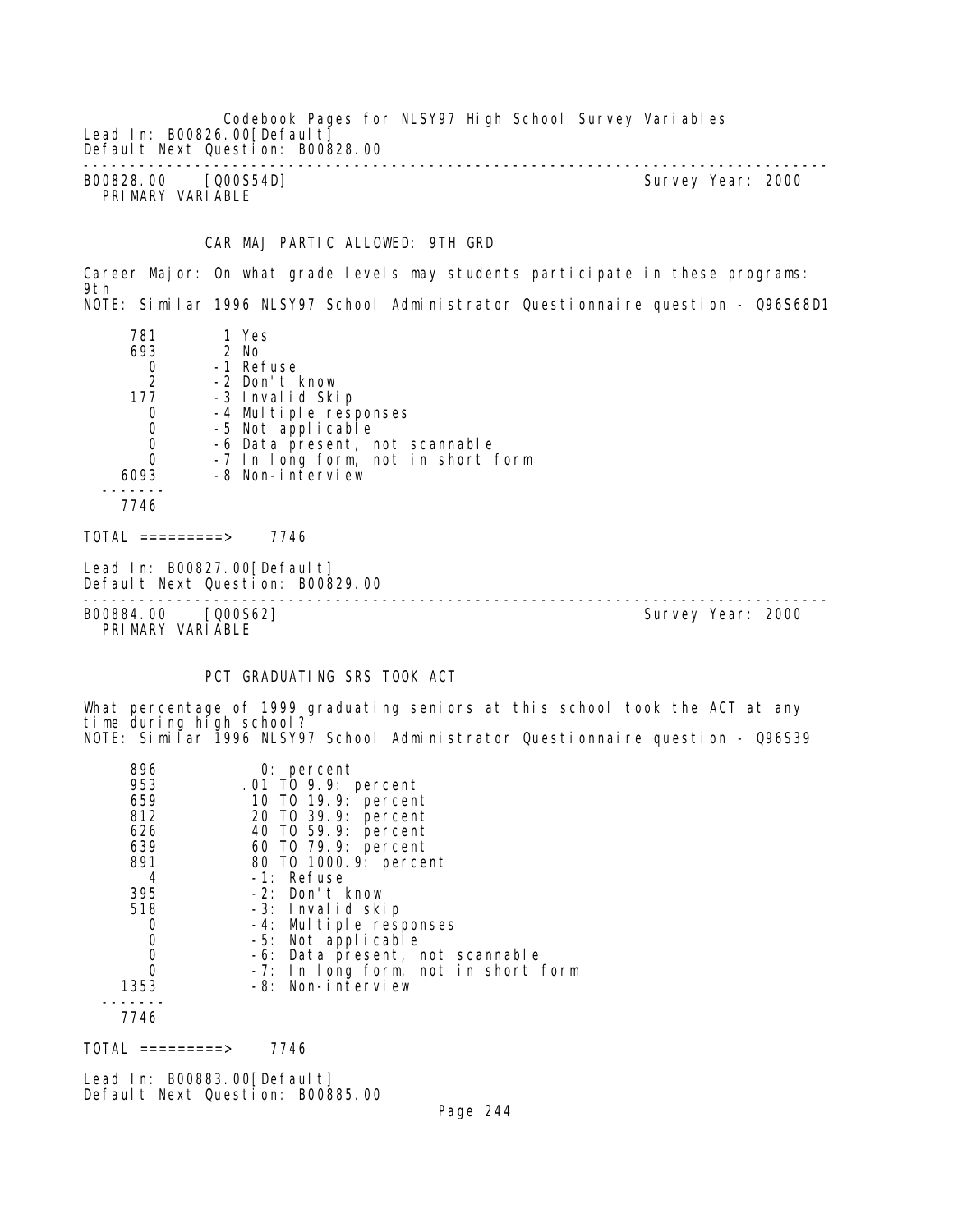| B00885.00 [000S63] |  | Survey Year: | 2000 |
|--------------------|--|--------------|------|
| PRIMARY VARIABLE   |  |              |      |

#### AVG ACT COMP SCORE/1999 GRADUATING SRS

What were the average ACT composite score for 1999 graduating seniors in this school: Composite score QUESTIONNAIRE NOTE: The information requested in these questions about college entrance examinations should be included on reports provided to your school by the organizations administering the examinations.

NOTE: Similar 1996 NLSY97 School Administrator Questionnaire question - Q96S40A

|               | 0:                              |
|---------------|---------------------------------|
| 5             | 1 TO 9:                         |
| 53            | 10 TO 14:                       |
| 671           | 15 TO 19:                       |
| 1970          | 20 TO 24:                       |
| 289           | 25 TO 29:                       |
| 19            | 30 TO 36:                       |
| $\mathcal{P}$ | -1: Refuse                      |
| 978           | -2: Don't know                  |
| 1510          | -3: Invalid skip                |
|               | -4: Multiple responses          |
|               | -5: Not applicable              |
|               | -6: Data present, not scannable |
| 2249          | -8: Non-interview               |
|               |                                 |
|               |                                 |

TOTAL =========> 7746

Lead In: B00884.00 [Default] Default Next Question: B00886.00

-------------------------------------------------------------------------------- B00886.00 [Q00S64A] Survey Year: 2000 PRIMARY VARIABLE

# PCT 1999 GRDUATNG CLASS/4-YR COLLEGE

By the fall following high school graduation, approximately what percentage of your 1999 graduating class ...enrolled in a 4-year college? NOTE: Similar 1996 NLSY97 School Administrator Questionnaire question - Q96S41A

| 224            | 0: percent                          |
|----------------|-------------------------------------|
| 199            | .01 TO 9.9: percent                 |
| 379            | 10 T0 19.9: percent                 |
| 1263           | 20 TO 39.9: percent                 |
| 1280           | 40 T0 59.9: percent                 |
| 1222           | 60 T0 79.9: percent                 |
| 1410           | 80 TO 1000. 9: percent              |
| $\overline{2}$ | -1: Refuse                          |
| 204            | -2: Don't know                      |
| 122            | -3: Invalid skip                    |
| O              | -4: Multiple responses              |
| 88             | -5: Not applicable                  |
| O              | -6: Data present, not scannable     |
| Ω              | -7: In long form, not in short form |
| 1353           | -8: Non-interview                   |
|                |                                     |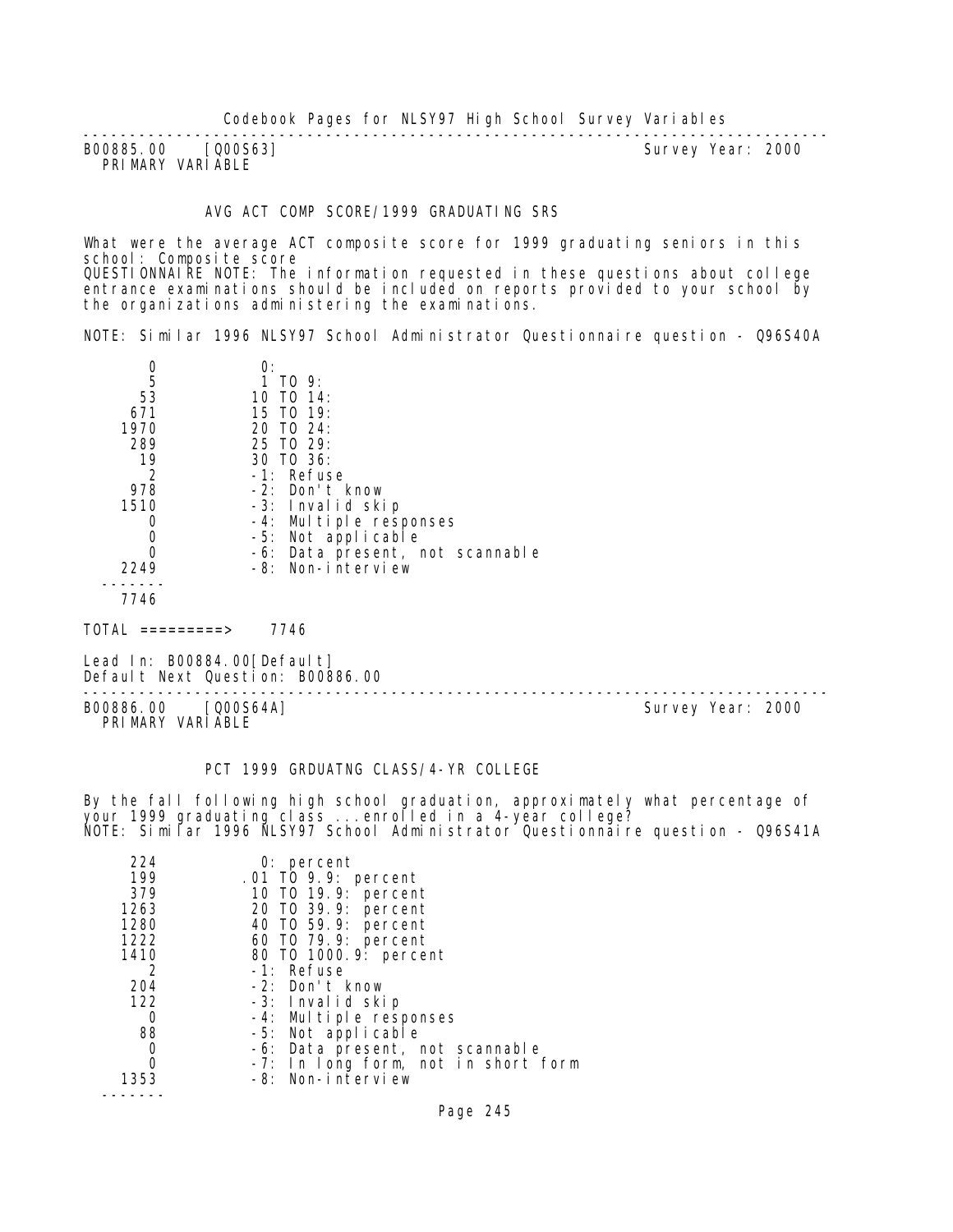7746

 $TOTAL$  ========> 7746

Lead In: B00885.00 [Default] Default Next Question: B00887.00

-------------------------------------------------------------------------------- PRIMARY VARIABLE

Survey Year: 2000

#### SCH OFFERS DROPOUT PREVENTION PRGRM

Which of the following course or programs does your school offer: Dropout prevention program? NOTE: Similar 1996 NLSY97 School Administrator Questionnaire question - Q96S35LN

| 2437<br>3799 | 1 Yes<br>$2$ No<br>-1 Refuse       |
|--------------|------------------------------------|
|              | -2 Don't know                      |
| 153          | -3 Invalid Skip                    |
|              | -4 Multiple responses              |
|              | -5 Not applicable                  |
|              | -6 Data present, not scannable     |
|              | -7 In long form, not in short form |
| 1353         | -8 Non-interview                   |
| 7746         |                                    |

TOTAL =========> 7746

Lead In: B00702.00 [Default] Default Next Question: B00704.00

B00704.00 [Q00S35MI] PRIMARY VARIABLE

--------------------------------------------------------------------------------

## SCH OFFERS TRIO PRGRMS/UPWD BD/TAL SRCH

Which of the following course or programs does your school offer: Trio programs such as Upward Bound or Talent Search?

| 1103             | 1 Yes                                                           |  |
|------------------|-----------------------------------------------------------------|--|
| 5133             | 2 No                                                            |  |
|                  | -1 Refuse                                                       |  |
| 3                | -2 Don't know                                                   |  |
| 153              | -3 Invalid Skip                                                 |  |
| 0                | -4 Multiple responses                                           |  |
| 0                | -5 Not applicable                                               |  |
| 0                | -6 Data present, not scannable                                  |  |
| $\Omega$         | -7 In long form, not in short form                              |  |
| 1353             | -8 Non-interview                                                |  |
|                  |                                                                 |  |
| 7746             |                                                                 |  |
| TOTAL =========> | 7746                                                            |  |
|                  | Lead In: B00703.00[Default]<br>Default Next Question: B00705.00 |  |

-------------------------------------------------------------------------------- Survey Year: 2000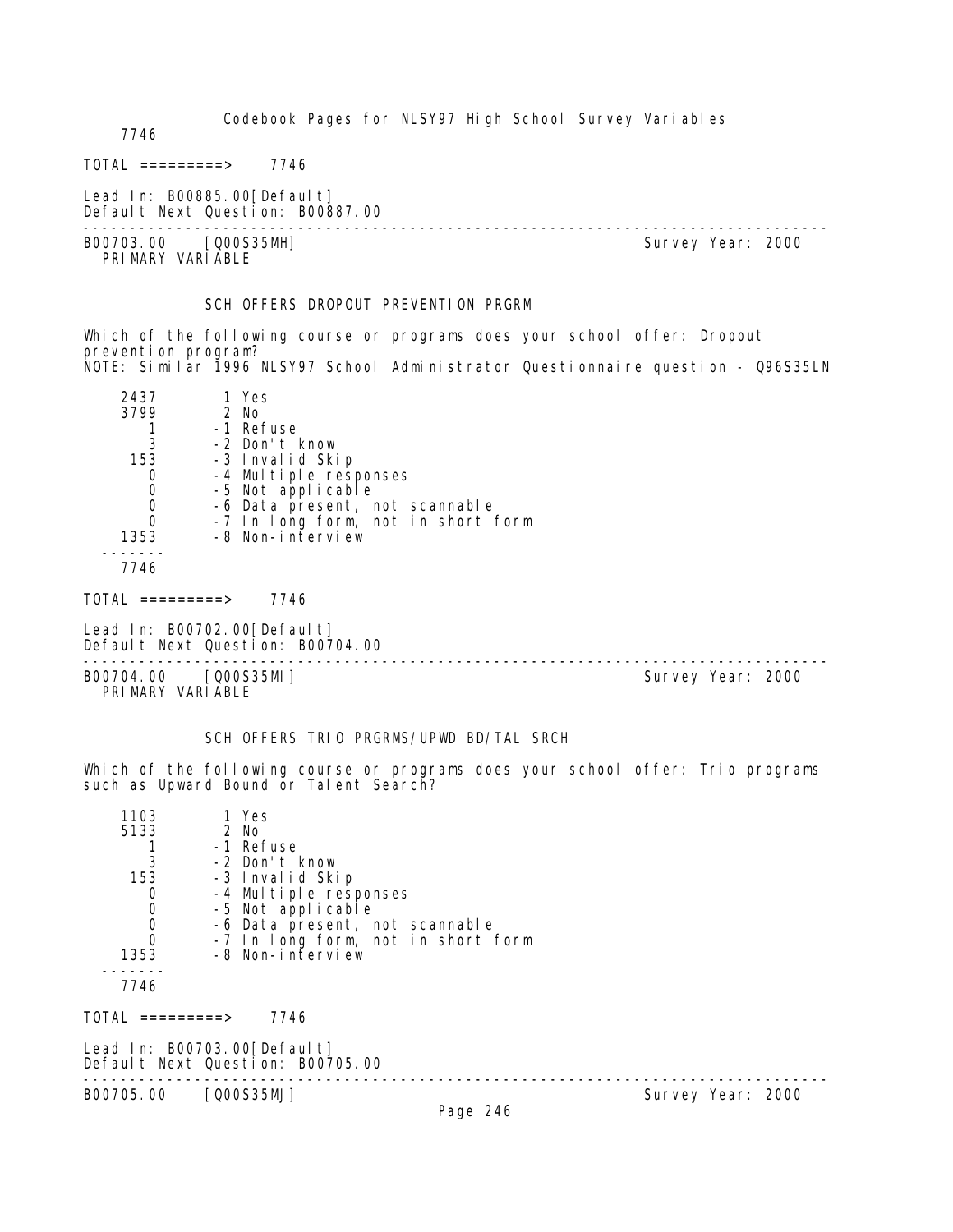Codebook Pages for NLSY97 High School Survey Variables PRIMARY VARIABLE

## SCH OFFERS DUAL ENROLLMNT ACAD POST 2RY

Which of the following course or programs does your school offer: Dual enrollment in post-secondary institutions for academic courses

| 4274 | 1 Yes                              |
|------|------------------------------------|
| 1962 | 2 No                               |
|      | -1 Refuse                          |
| 3    | -2 Don't know                      |
| 153  | -3 Invalid Skip                    |
|      | -4 Multiple responses              |
| 0    | -5 Not applicable                  |
| 0    | -6 Data present, not scannable     |
| 0    | -7 In long form, not in short form |
| 1353 | -8 Non-interview                   |
|      |                                    |
| 7746 |                                    |

TOTAL =========> 7746

Lead In: B00704.00 [Default] Default Next Question: B00706.00

-------------------------------------------------------------------------------- B00706.00 [Q00S35MK] PRIMARY VARIABLE

# SCH OFFERS DUAL ENROLLMENT VOC POST 2RY

Which of the following course or programs does your school offer: Dual enrollment in post-secondary institutions for vocational courses

| 2402 | 1 Yes                                      |
|------|--------------------------------------------|
| 3834 | 2 No                                       |
|      | -1 Refuse                                  |
| 3    | -2 Don't know                              |
| 153  | -3 Invalid Skip                            |
|      | -4 Multiple responses<br>-5 Not applicable |
| O    |                                            |
| 0    | -6 Data present, not scannable             |
| 0    | -7 In long form, not in short form         |
| 1353 | -8 Non-interview                           |
|      |                                            |
| 7746 |                                            |

 $TOTAL$  =========> 7746

Lead In: B00705.00 [Default] Default Next Question: B00707.00

B00760.00 [Q00S47MM] PRIMARY VARIABLE

--------------------------------------------------------------------------------

# SCH/WK NONE OF THE ABOVE

Which of the following are features of your school-based and work-based learning activities: None of the above

1410 1 Yes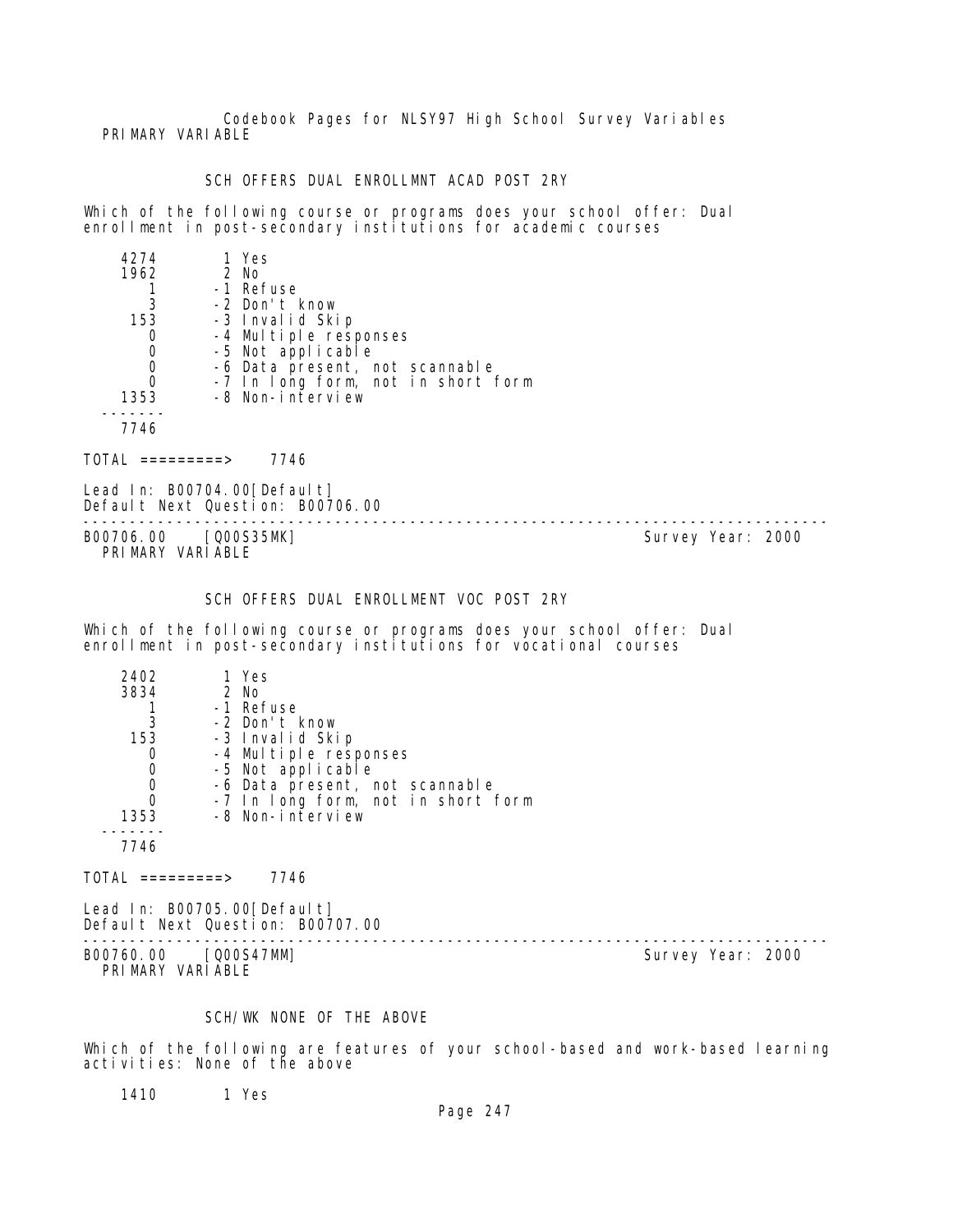|                                            | Codebook Pages for NLSY97 High School Survey Variables          |                   |
|--------------------------------------------|-----------------------------------------------------------------|-------------------|
| 4904                                       | 2 No                                                            |                   |
| 2                                          | -1 Refuse                                                       |                   |
| 20                                         | -2 Don't know                                                   |                   |
| 57                                         | -3 Invalid Skip                                                 |                   |
| $\begin{smallmatrix}0\\0\end{smallmatrix}$ | -4 Multiple responses                                           |                   |
|                                            | -5 Not applicable                                               |                   |
| $\begin{smallmatrix}0\\0\end{smallmatrix}$ | -6 Data present, not scannable                                  |                   |
|                                            | -7 In long form, not in short form                              |                   |
| 1353                                       | -8 Non-interview                                                |                   |
|                                            |                                                                 |                   |
| 7746                                       |                                                                 |                   |
| TOTAL =========>                           | 7746                                                            |                   |
|                                            | Lead In: B00759.00[Default]<br>Default Next Question: B00761.00 |                   |
| B00761.00<br>PRIMARY VARIABLE              | [Q00S48MA]                                                      | Survey Year: 2000 |

#### FULL PGM AGRICULTURE/RENEWABLE RESOURCES

In which of the following vocational areas does your school offer a full program of courses (i.e., a sequence of courses that prepares students for job entry): Agriculture and renewable resources

| 1123             | 1 Yes                              |  |
|------------------|------------------------------------|--|
| 4657             | 2 No                               |  |
|                  | -1 Refuse                          |  |
| 8                | -2 Don't know                      |  |
| 604              | -3 Invalid Skip                    |  |
| 0                | -4 Multiple responses              |  |
| 0                | -5 Not applicable                  |  |
| 0                | -6 Data present, not scannable     |  |
| 0                | -7 In long form, not in short form |  |
| 1353             | -8 Non-interview                   |  |
|                  |                                    |  |
| 7746             |                                    |  |
| TOTAI =========> | 7746                               |  |
|                  | Lead In: B00760.00[Default]        |  |

Default Next Question: B00762.00 -------------------------------------------------------------------------------- B00762.00 [Q00S48MB] Survey Year: 2000

PRIMARY VARIABLE

FULL PGM BUSINESS

In which of the following vocational areas does your school offer a full program of courses (i.e., a sequence of courses that prepares students for job entry): Business

| 3480 | 1 Yes                          |
|------|--------------------------------|
| 2300 | 2 No                           |
|      | -1 Refuse                      |
| 8    | -2 Don't know                  |
| 604  | -3 Invalid Skip                |
|      | -4 Multiple responses          |
|      | -5 Not applicable              |
|      | -6 Data present, not scannable |
|      | Page 248                       |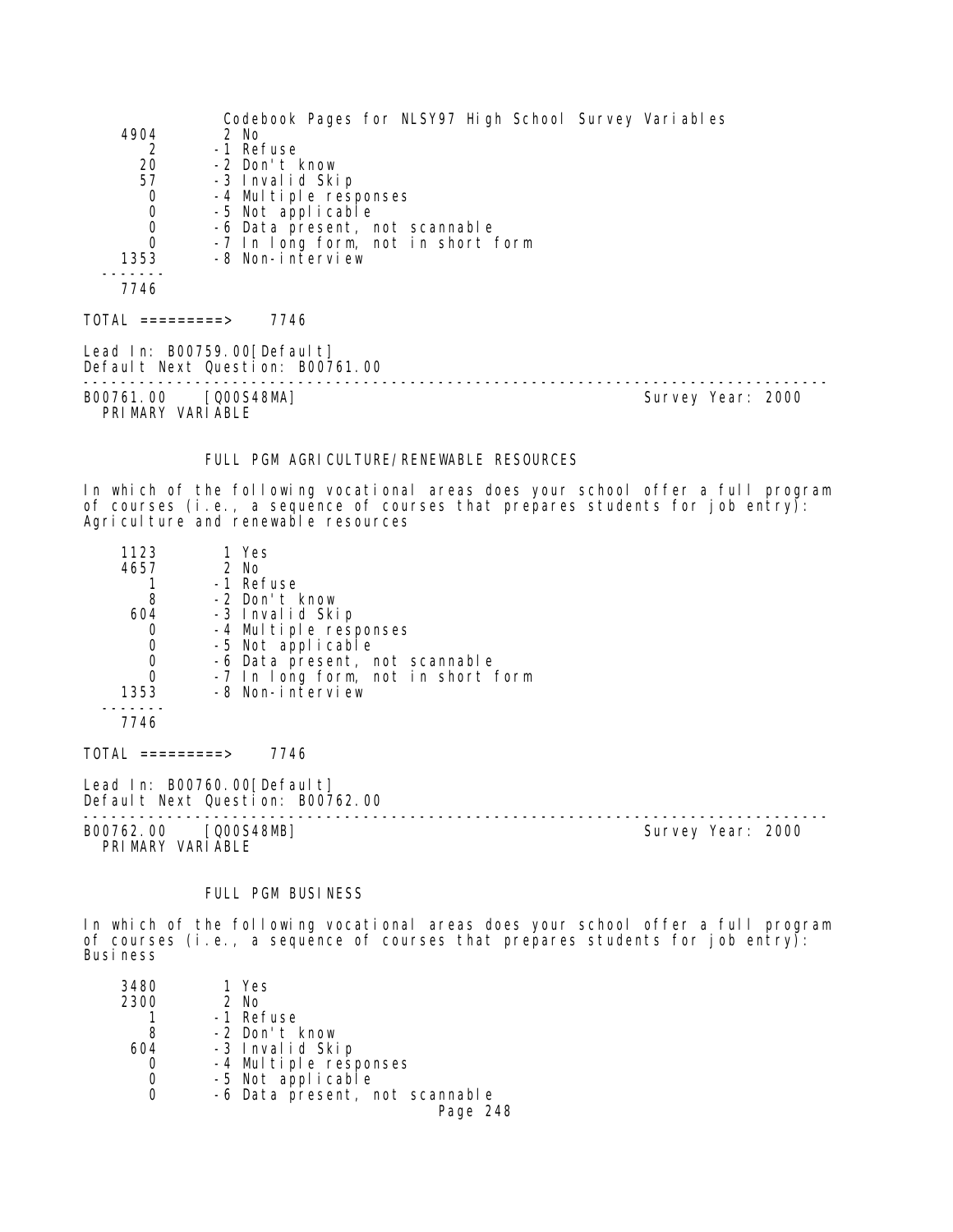| $\Omega$<br>1353 | Codebook Pages for NLSY97 High School Survey Variables<br>-7 In long form, not in short form<br>-8 Non-interview |
|------------------|------------------------------------------------------------------------------------------------------------------|
| 7746             |                                                                                                                  |
| TOTAL =========> | 7746                                                                                                             |

Lead In: B00761.00 [Default] Default Next Question: B00763.00

B00763.00 [Q00S48MC] Survey Year: 2000 PRIMARY VARIABLE

--------------------------------------------------------------------------------

# FULL PGM MARKETING AND DISTRIBUTION

In which of the following vocational areas does your school offer a full program of courses (i.e., a sequence of courses that prepares students for job entry): Marketing and distribution

| 2020<br>3760 | 1 Yes<br>2 No<br>-1 Refuse         |
|--------------|------------------------------------|
| 8            | -2 Don't know                      |
| 604          | -3 Invalid Skip                    |
|              | -4 Multiple responses              |
|              | -5 Not applicable                  |
|              | -6 Data present, not scannable     |
|              | -7 In long form, not in short form |
| 1353         | -8 Non-interview                   |
|              |                                    |
|              |                                    |

 $TOTAL$  =========> 7746

Lead In: B00762.00 [Default] Default Next Question: B00764.00

B00829.00 [Q00S54D2] PRIMARY VARIABLE

--------------------------------------------------------------------------------

#### CAR MAJ PARTIC ALLOWED: 10TH GRD

Career Major: On what grade levels may students participate in these programs: 10th NOTE: Similar 1996 NLSY97 School Administrator Questionnaire question - Q96S68D2

| 998           | 1 Yes                              |
|---------------|------------------------------------|
| 476           | 2 No                               |
|               | -1 Refuse                          |
| $\mathcal{P}$ | -2 Don't know                      |
| 177           | -3 Invalid Skip                    |
|               | -4 Multiple responses              |
|               | -5 Not applicable                  |
|               | -6 Data present, not scannable     |
|               | -7 In long form, not in short form |
| 6093          | -8 Non-interview                   |
|               |                                    |
| 7746          |                                    |
|               |                                    |

TOTAL =========> 7746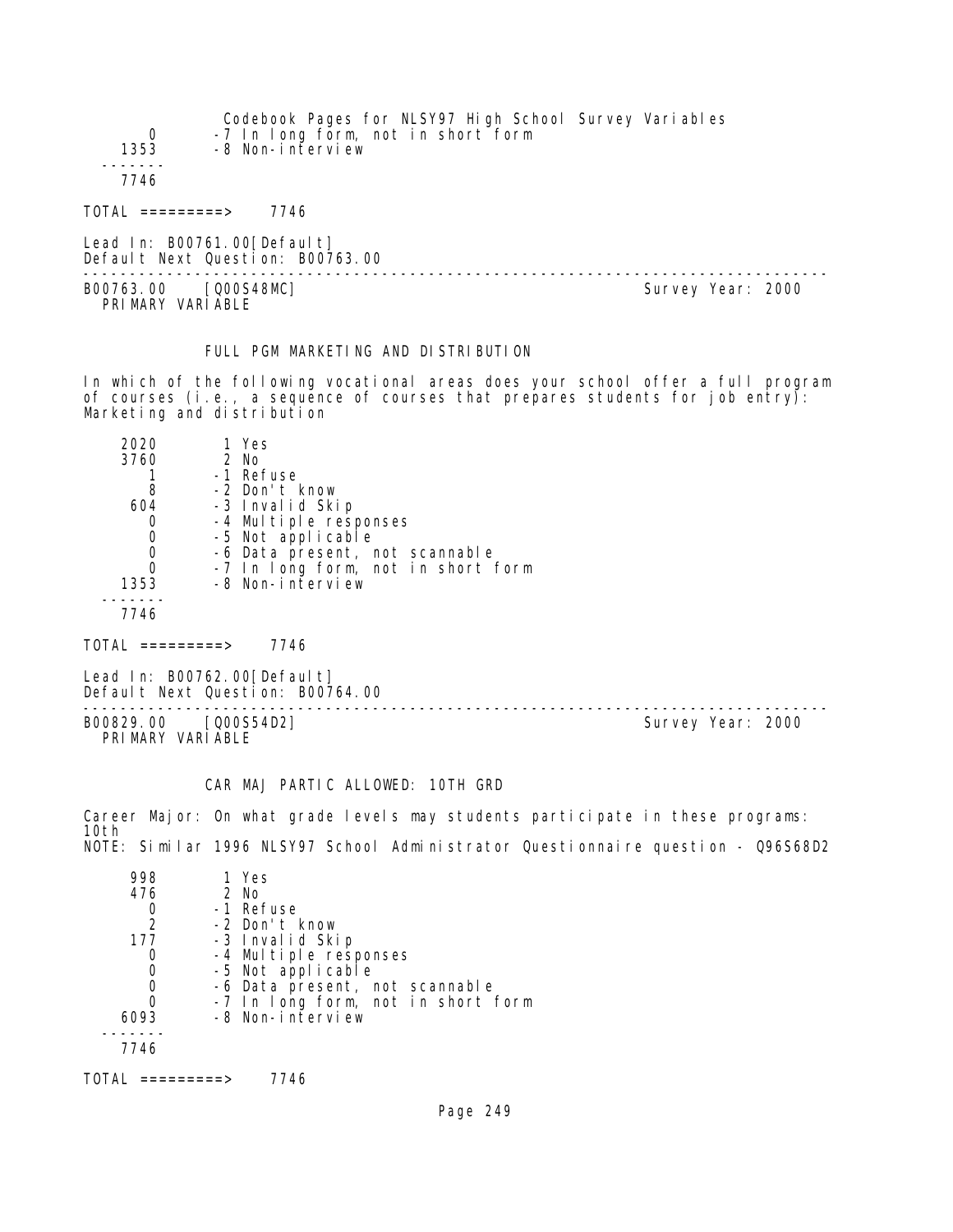Codebook Pages for NLSY97 High School Survey Variables Lead In: B00828.00 [Default] Default Next Question: B00830.00 -------------------------------------------------------------------------------- B00830.00 [Q00S54D3] Survey Year: 2000 PRIMARY VARIABLE

CAR MAJ PARTIC ALLOWED: 11TH GRD

Career Major: On what grade levels may students participate in these programs: 11th NOTE: Similar 1996 NLSY97 School Administrator Questionnaire question - Q96S68D3

| 1293<br>181<br>0<br>2<br>177<br>0<br>0<br>0<br>0<br>6093 | 1 Yes<br>2 No<br>-1 Refuse<br>-2 Don't know<br>-3 Invalid Skip<br>-4 Multiple responses<br>-5 Not applicable<br>-6 Data present, not scannable<br>-7 In long form, not in short form<br>-8 Non-interview |  |
|----------------------------------------------------------|----------------------------------------------------------------------------------------------------------------------------------------------------------------------------------------------------------|--|
| 7746                                                     |                                                                                                                                                                                                          |  |
|                                                          |                                                                                                                                                                                                          |  |

 $TOTAL$  =========> 7746

Lead In: B00829.00[Default] Default Next Question: B00831.00

B00831.00 [Q00S54D4] PRIMARY VARIABLE

--------------------------------------------------------------------------------

# CAR MAJ PARTIC ALLOWED: 12TH GRD

Career Major: On what grade levels may students participate in these programs: 12th NOTE: Similar 1996 NLSY97 School Administrator Questionnaire question - Q96S68D4

| 1310                                       | 1 Yes                                                           |                   |  |
|--------------------------------------------|-----------------------------------------------------------------|-------------------|--|
| 164                                        | 2 No                                                            |                   |  |
|                                            | -1 Refuse                                                       |                   |  |
|                                            | -2 Don't know                                                   |                   |  |
| $0$<br>$0$<br>$0$                          | -3 Invalid Skip                                                 |                   |  |
|                                            | -4 Multiple responses                                           |                   |  |
| $\begin{smallmatrix}0\\0\end{smallmatrix}$ | -5 Not applicable                                               |                   |  |
|                                            | -6 Data present, not scannable                                  |                   |  |
| 0                                          | -7 In long form, not in short form                              |                   |  |
| 6093                                       | -8 Non-interview                                                |                   |  |
| 7746                                       |                                                                 |                   |  |
| TOTAL =========>                           | 7746                                                            |                   |  |
|                                            | Lead In: B00830.00[Default]<br>Default Next Question: B00832.00 |                   |  |
| B00832.00 [Q00S54D5]<br>PRIMARY VARIABLE   |                                                                 | Survey Year: 2000 |  |
|                                            |                                                                 |                   |  |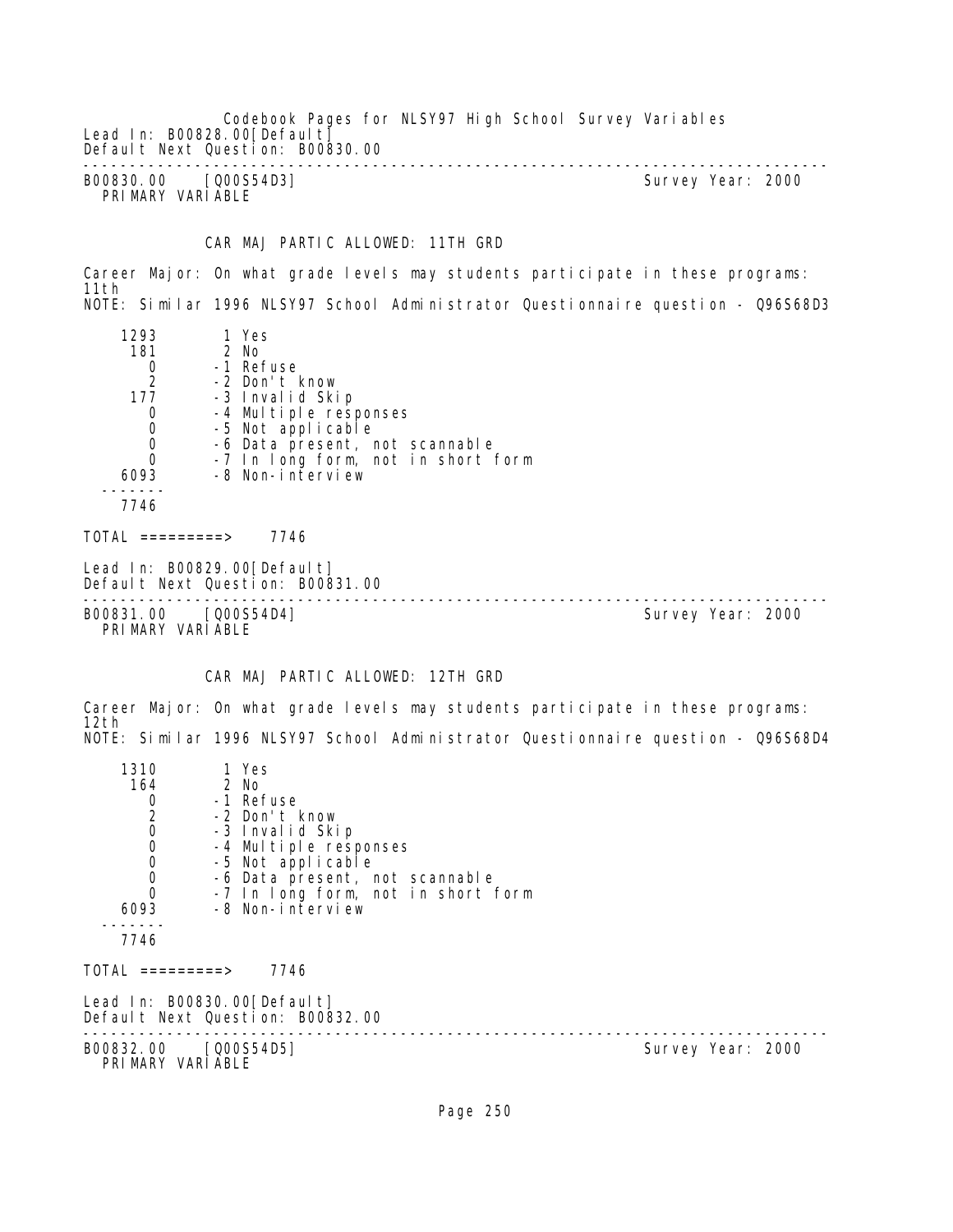Codebook Pages for NLSY97 High School Survey Variables CAR MAJ PARTIC ALLOWED: OTHER GRD

Career Major: On what grade levels may students participate in these programs: Other

| 40   | 1 Yes                              |
|------|------------------------------------|
| 1434 | 2 No                               |
|      | -1 Refuse                          |
| 2    | -2 Don't know                      |
| 177  | -3 Invalid Skip                    |
|      | -4 Multiple responses              |
|      | -5 Not applicable                  |
| 0    | -6 Data present, not scannable     |
| 0    | -7 In long form, not in short form |
| 6093 | -8 Non-interview                   |
|      |                                    |
|      |                                    |

 $TOTAL$  =========> 7746

Lead In: B00831.00[Default] Default Next Question: B00833.00

-------------------------------------------------------------------------------- B00890.00 [Q00S65] PRIMARY VARIABLE

### NUM CREDITS AWARDED/COURSE MEETS 5X/WK

At your school, how many credits are awarded for the successful completion of a one year academic course that meets for five periods each week? NOTE: Similar 1996 NLSY97 School Administrator Questionnaire question - Q96S46

| 3915                                   | 0 TO 1: credits                                                 |                   |
|----------------------------------------|-----------------------------------------------------------------|-------------------|
| 340                                    | $1.1$ TO 2: credits                                             |                   |
| 74                                     | 2.1 TO 3: credits                                               |                   |
| 623                                    | 3.1 TO 5: credits                                               |                   |
| 176                                    | 5.1 TO 7: credits                                               |                   |
| 781                                    | 7.1 TO 10: credits                                              |                   |
| 43                                     | 10.1 TO 20: credits                                             |                   |
| 39                                     | 20.1 TO 40: credits                                             |                   |
| 70<br>$\mathbf 1$                      | 40.1 TO 999: credits<br>-1: Refuse                              |                   |
| 78                                     | -2: Don't know                                                  |                   |
| 141                                    | -3: Invalid skip                                                |                   |
| 0                                      | -4: Multiple responses                                          |                   |
| 112                                    | -5: Not applicable                                              |                   |
| 0                                      | -6: Data present, not scannable                                 |                   |
| 0                                      | -7: In long form, not in short form                             |                   |
| 1353                                   | -8: Non-interview                                               |                   |
|                                        |                                                                 |                   |
| 7746                                   |                                                                 |                   |
| TOTAL =========>                       | 7746                                                            |                   |
|                                        | Lead In: B00889.00[Default]<br>Default Next Question: B00891.00 |                   |
| B00891.00 [Q00S66]<br>PRIMARY VARIABLE |                                                                 | Survey Year: 2000 |
|                                        |                                                                 |                   |

 NUM TOTAL CREDITS REQUIRED FOR GRAD Page 251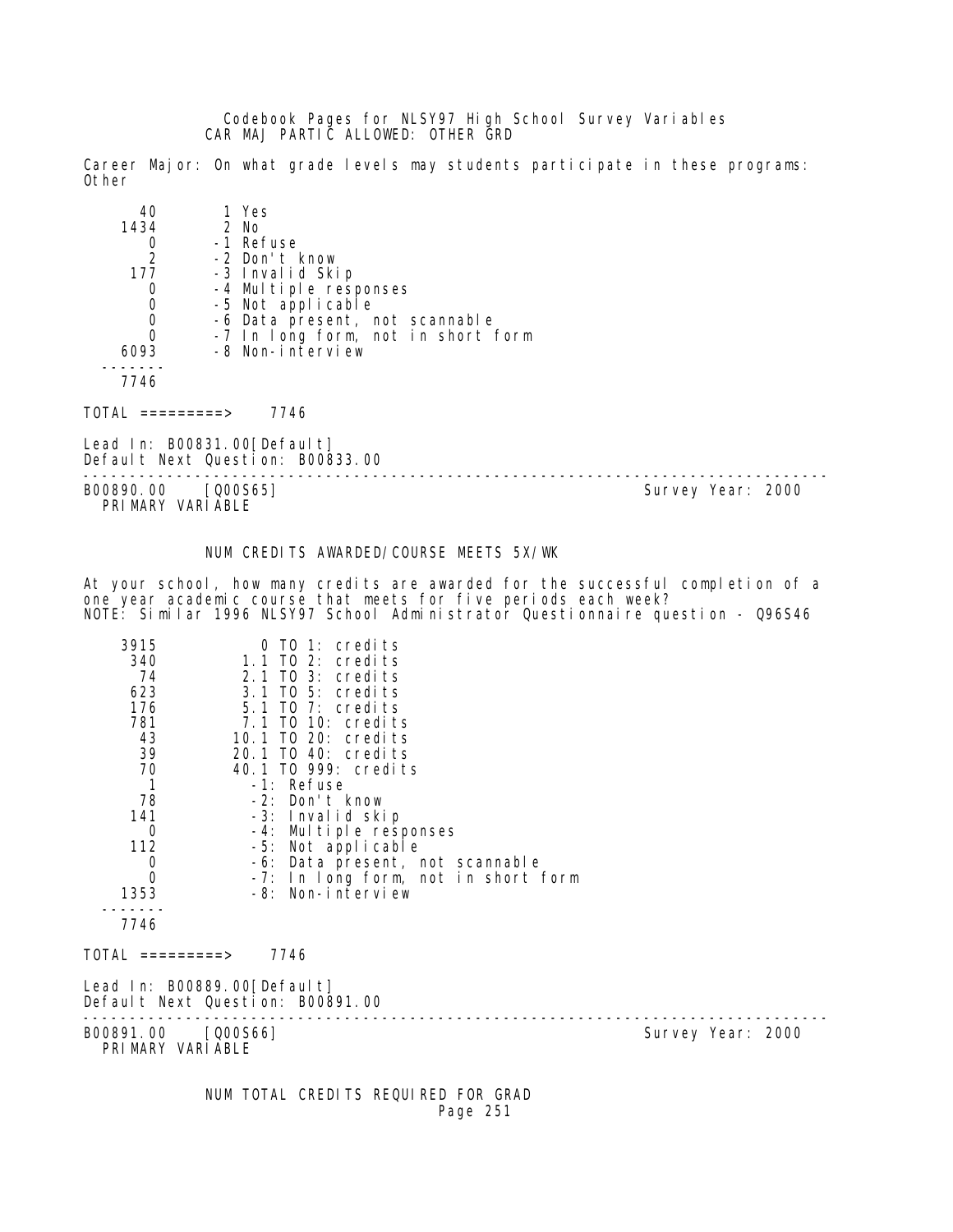How many total credits in all subject areas are required for graduation? NOTE: Similar 1996 NLSY97 School Administrator Questionnaire question - Q96S47

| $\frac{8}{3}$  | TO 1: credits                       |
|----------------|-------------------------------------|
|                | 1.1 TO 2: credits                   |
| $\mathbf{1}$   | 2.1 TO 3: credits                   |
| 10             | 3.1 TO 5: credits                   |
| 6              | $5.1$ TO 7: credits                 |
| $\overline{2}$ | 7.1 TO 10: credits                  |
| 516            | 10.1 TO 20: credits                 |
| 3925           | 20.1 TO 40: credits                 |
| 1595           | 40.1 TO 999: credits                |
|                | -1: Refuse                          |
| 80             | $-2$ : Don't know                   |
| 151            | -3: Invalid skip                    |
| 0              | -4: Multiple responses              |
| 95             | -5: Not applicable                  |
| 0              | -6: Data present, not scannable     |
|                | -7: In long form, not in short form |
| 1353           | -8: Non-interview                   |
|                |                                     |
| 7746           |                                     |
|                |                                     |

 $TOTAL$  ========> 7746

Lead In: B00890.00 [Default] Default Next Question: B00892.00

-------------------------------------------------------------------------------- B00892.00 [Q00S67A] PRIMARY VARIABLE

#### NUM YRS REQUIRED GRAD/ENGLISH

How many years in the following subjects are required for graduation from your school: English QUESTIONNAIRE NOTE: If there is no minimum course requirement in a subject area, enter "0". For fractions of a year, enter one semester as 0.50 year, one quarter as 0.25 year, and one trimester as 0.33 year.

NOTE: Similar 1996 NLSY97 School Administrator Questionnaire question - Q96S48AY

| 71   | 0 TO 1: years                       |
|------|-------------------------------------|
| 24   | 1.01 TO 2: years                    |
| 281  | 2.01 TO 3: years                    |
| 5745 | 3.01 TO 5: years                    |
| 11   | 5.01 TO 7: years                    |
| 30   | 7.01 TO 10: years                   |
|      | -1: Refuse                          |
| 30   | -2: Don't know                      |
| 135  | -3: Invalid skip                    |
| 0    | -4: Multiple responses              |
| 65   | -5: Not applicable                  |
|      | -6: Data present, not scannable     |
| 0    | -7: In long form, not in short form |
| 1353 | -8: Non-interview                   |
|      |                                     |
| 7746 |                                     |

TOTAL =========> 7746

Lead In: B00891.00 [Default]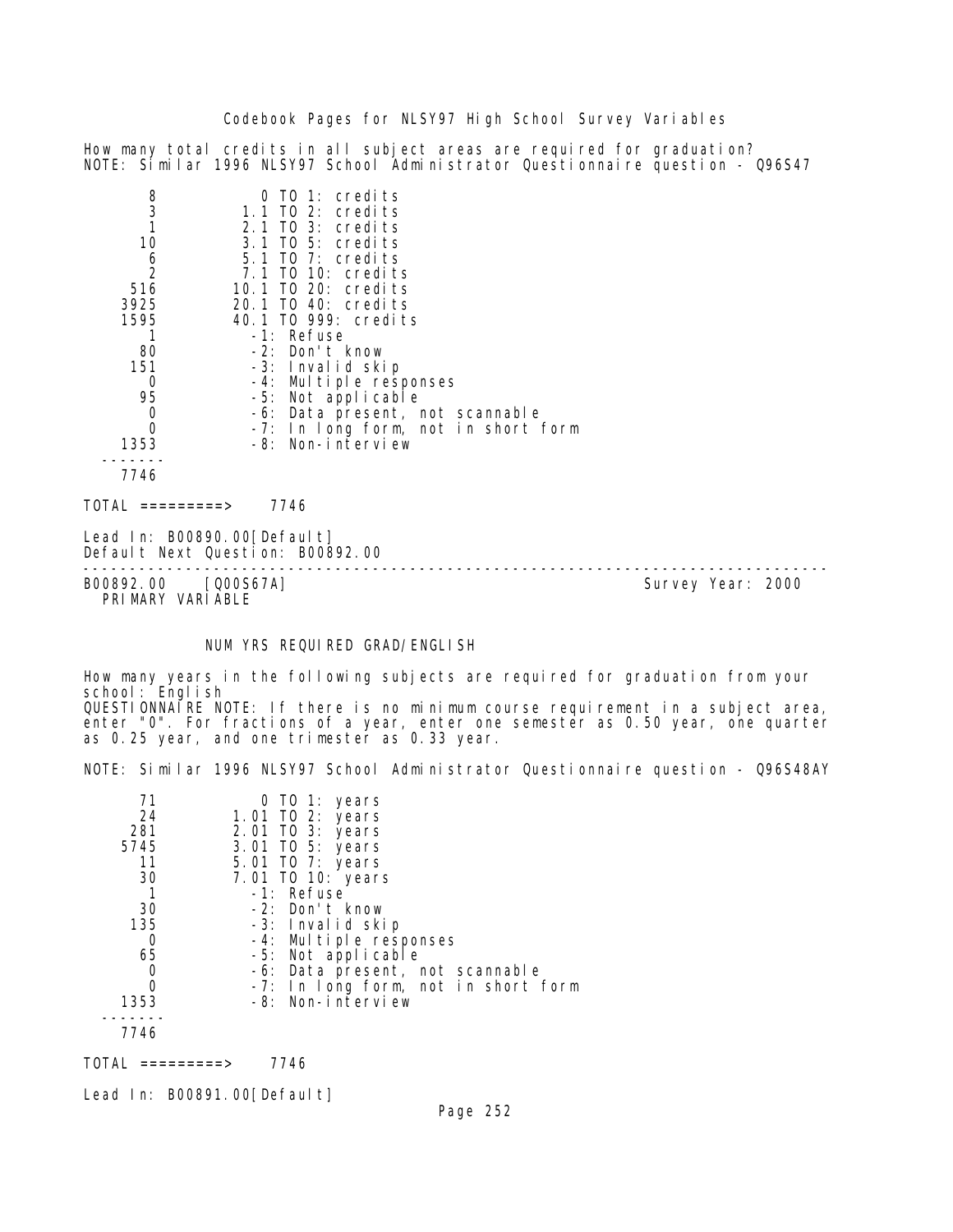Codebook Pages for NLSY97 High School Survey Variables Default Next Question: B00893.00 --------------------------------------------------------------------------------

B00707.00 [Q00S35ML] PRIMARY VARIABLE

#### SCH OFFERS INTERNATIONAL BACCALAUREATE

Which of the following course or programs does your school offer: International Baccal aureate

| 289  | 1 Yes                              |
|------|------------------------------------|
| 5947 | 2 No                               |
|      | -1 Refuse                          |
| 3    | -2 Don't know                      |
| 153  | -3 Invalid Skip                    |
|      | -4 Multiple responses              |
|      | -5 Not applicable                  |
|      | -6 Data present, not scannable     |
|      | -7 In long form, not in short form |
| 1353 | -8 Non-interview                   |
|      |                                    |
| 7746 |                                    |
|      |                                    |

 $TOTAL$  ========> 7746

Lead In: B00706.00 [Default] Default Next Question: B00708.00

-------------------------------------------------------------------------------- B00708.00 [Q00S35MM] Survey Year: 2000 PRIMARY VARIABLE

### SCH OFFERS NONE OF THE ABOVE

Which of the following course or programs does your school offer: None of the above

| 141                | 1 Yes                                                             |                   |
|--------------------|-------------------------------------------------------------------|-------------------|
| 6095               | 2 No                                                              |                   |
|                    | -1 Refuse                                                         |                   |
| 3                  | -2 Don't know                                                     |                   |
| 153                | -3 Invalid Skip                                                   |                   |
| 0                  | -4 Multiple responses                                             |                   |
| $\mathbf 0$        | -5 Not applicable                                                 |                   |
| $\mathbf 0$        | -6 Data present, not scannable                                    |                   |
| 0                  | -7 In long form, not in short form                                |                   |
| 1353               | -8 Non-interview                                                  |                   |
|                    |                                                                   |                   |
| 7746               |                                                                   |                   |
| $TOTAL$ =========> | 7746                                                              |                   |
|                    | Lead In: B00707.00 [Defaul t]<br>Default Next Question: B00709.00 |                   |
| B00709, 00         | [Q00S36A]                                                         | Survey Year: 2000 |

PRIMARY VARIABLE

### PCT STUDENTS INVLVD SCH-SPNSRD ATHLETICS

Estimate the percentage of your students who were involved in the following Page 253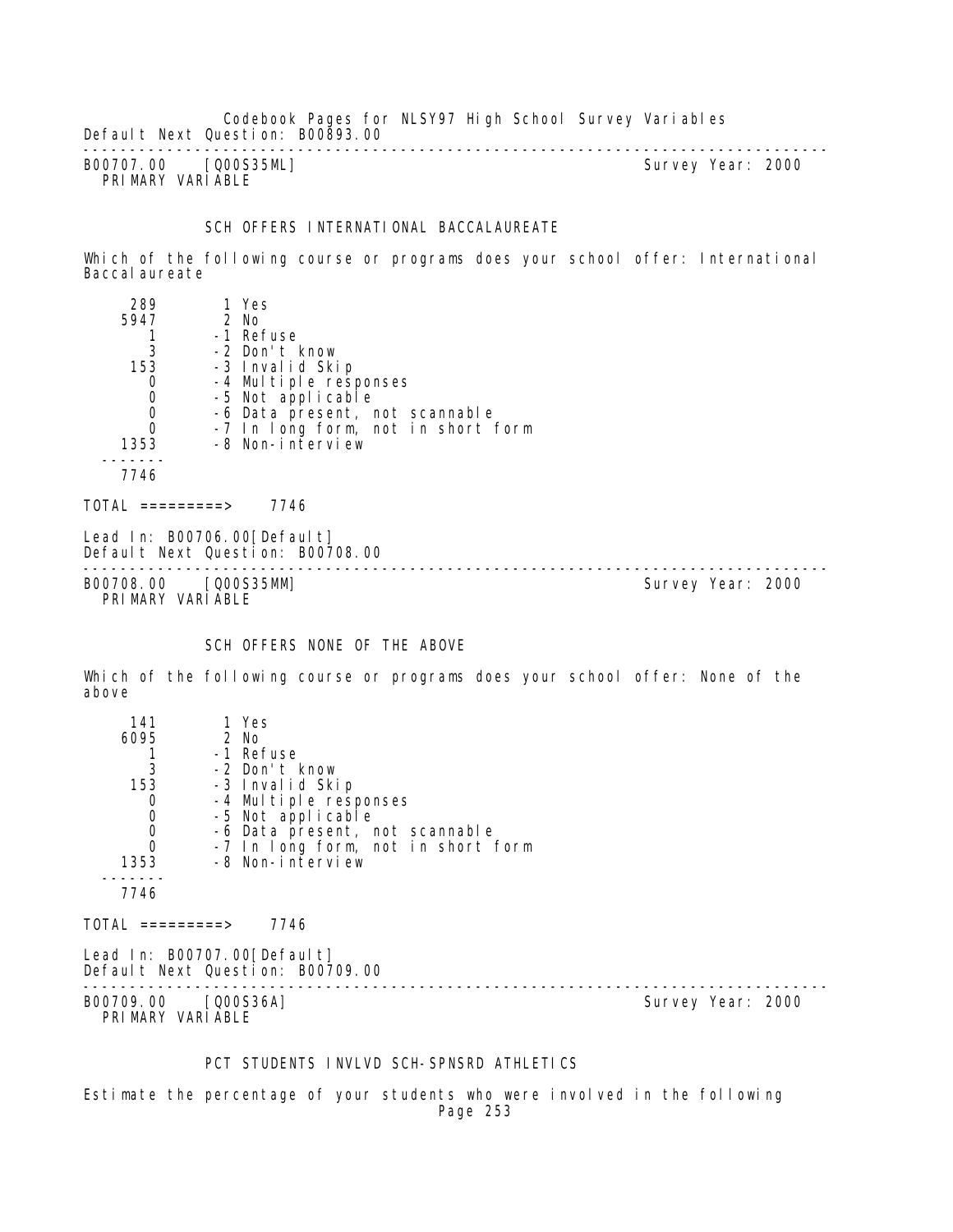|                                                                                                       | Codebook Pages for NLSY97 High School Survey Variables<br>activities during the fall term of 1999: School-sponsored athletics                                                                                                                                                                                                                                |                   |
|-------------------------------------------------------------------------------------------------------|--------------------------------------------------------------------------------------------------------------------------------------------------------------------------------------------------------------------------------------------------------------------------------------------------------------------------------------------------------------|-------------------|
| 296<br>98<br>387<br>1696<br>1372<br>1371<br>913<br>0<br>53<br>207<br>0<br>0<br>0<br>0<br>1353<br>7746 | 0: percent<br>.01 TO 9.9: percent<br>10 T0 19.9: percent<br>20 TO 39.9: percent<br>40 T0 59.9: percent<br>60 T0 79.9: percent<br>80 TO 1000. 9: percent<br>-1: Refuse<br>-2: Don't know<br>-3: Invalid skip<br>-4: Multiple responses<br>-5: Not applicable<br>-6: Data present, not scannable<br>-7: In long form, not in short form<br>-8: Non-interview   |                   |
| $TOTAI = = = = = = = = > 7746$                                                                        |                                                                                                                                                                                                                                                                                                                                                              |                   |
| Lead In: B00708.00 [Default]<br>Default Next Question: B00710.00                                      |                                                                                                                                                                                                                                                                                                                                                              |                   |
| B00710.00 [Q00S36B]<br>PRIMARY VARIABLE                                                               |                                                                                                                                                                                                                                                                                                                                                              | Survey Year: 2000 |
|                                                                                                       | PCT STUDENTS INVLVD PERFORMING ARTS                                                                                                                                                                                                                                                                                                                          |                   |
|                                                                                                       | Estimate the percentage of your students who were involved in the following<br>activities during the fall term of 1999: Performing arts activities                                                                                                                                                                                                           |                   |
| 524<br>728<br>1459<br>2158<br>724<br>267<br>216<br>0<br>54<br>263<br>0<br>0<br>0<br>0<br>1353<br>7746 | $0:$ percent<br>.01 TO 9.9: percent<br>10 T0 19.9: percent<br>20 TO 39.9: percent<br>40 TO 59.9: percent<br>60 TO 79.9: percent<br>80 TO 1000. 9: percent<br>-1: Refuse<br>-2: Don't know<br>-3: Invalid skip<br>-4: Multiple responses<br>-5: Not applicable<br>-6: Data present, not scannable<br>-7: In long form, not in short form<br>-8: Non-interview |                   |
| $\overline{O}TAL$ =========>                                                                          | 7746                                                                                                                                                                                                                                                                                                                                                         |                   |

Lead In: B00709.00[Default]

Default Next Question: B00711.00

-------------------------------------------------------------------------------- B00764.00 [Q00S48MD] Survey Year: 2000

PRIMARY VARIABLE

FULL PGM HEALTH CARE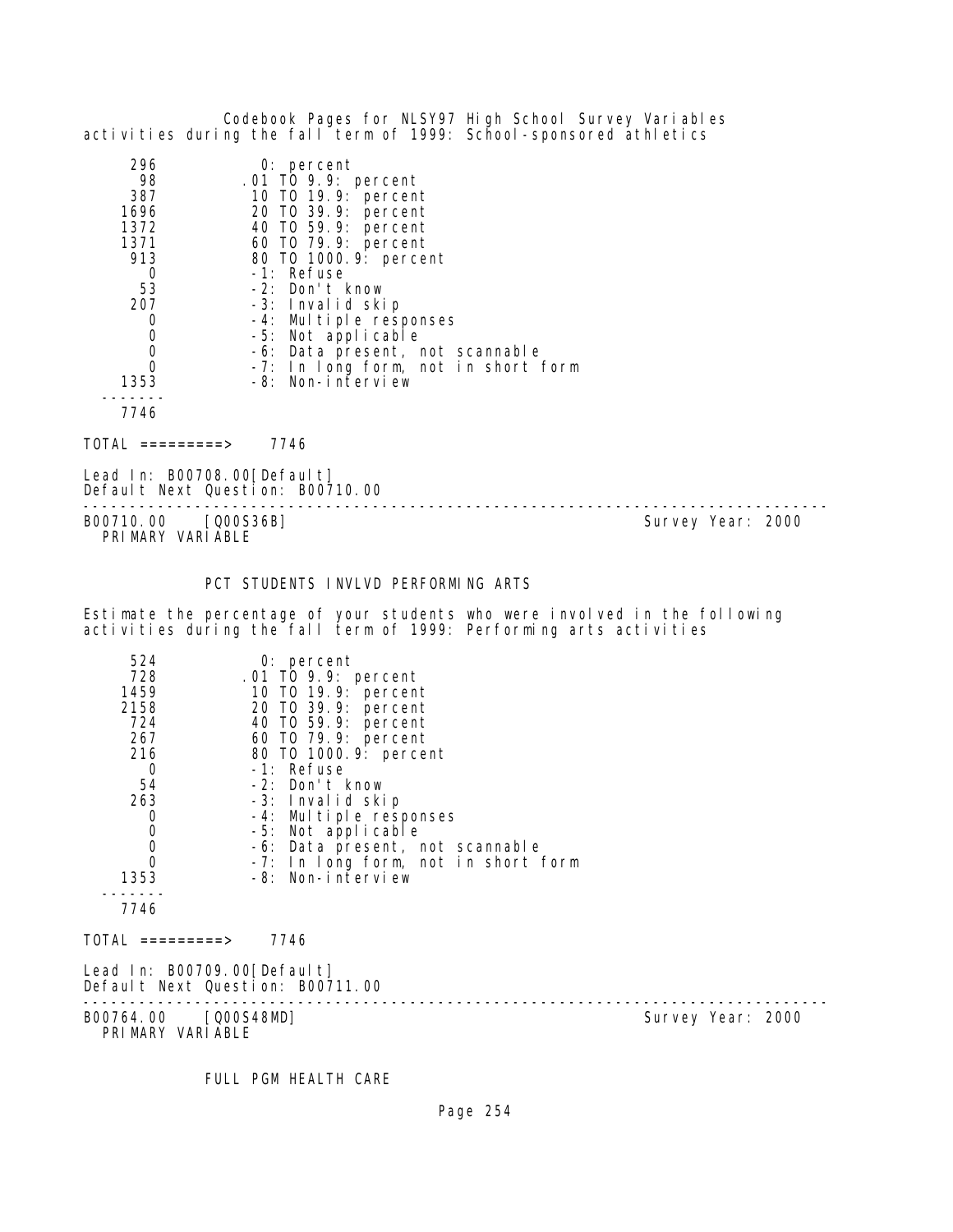Codebook Pages for NLSY97 High School Survey Variables In which of the following vocational areas does your school offer a full program of courses (i.e., a sequence of courses that prepares students for job entry): Heal th care

| 1793 | 1 Yes                              |
|------|------------------------------------|
| 3987 | $2$ No                             |
|      | -1 Refuse                          |
| 8    | -2 Don't know                      |
| 604  | -3 Invalid Skip                    |
|      | -4 Multiple responses              |
|      | -5 Not applicable                  |
|      | -6 Data present, not scannable     |
| O    | -7 In long form, not in short form |
| 1353 | -8 Non-interview                   |
|      |                                    |
| 7746 |                                    |

TOTAL =========> 7746

Lead In: B00763.00 [Default] Default Next Question: B00765.00

-------------------------------------------------------------------------------- B00765.00 [Q00S48ME] Survey Year: 2000 PRIMARY VARIABLE

### FULL PGM PUBLIC AND PROTECTIVE SERVICES

In which of the following vocational areas does your school offer a full program of courses (i.e., a sequence of courses that prepares students for job entry): Public and protective services

| 582  | 1 Yes                              |
|------|------------------------------------|
| 5198 | 2 No                               |
|      | -1 Refuse                          |
| 8    | -2 Don't know                      |
| 604  | -3 Invalid Skip                    |
|      | -4 Multiple responses              |
|      | -5 Not applicable                  |
|      | -6 Data present, not scannable     |
|      | -7 In long form, not in short form |
| 1353 | -8 Non-interview                   |
|      |                                    |
| 7746 |                                    |

 $TOTAL$  =========> 7746

Lead In: B00764.00[Default] Default Next Question: B00766.00

-------------------------------------------------------------------------------- B00766.00 [Q00S48MF] Survey Year: 2000 PRIMARY VARIABLE

#### FULL PGM TRADE AND INDUSTRY

In which of the following vocational areas does your school offer a full program of courses (i.e., a sequence of courses that prepares students for job entry): Trade and industry

| 1950 | 1 Yes     |
|------|-----------|
| 3830 | $2$ No    |
|      | -1 Refuse |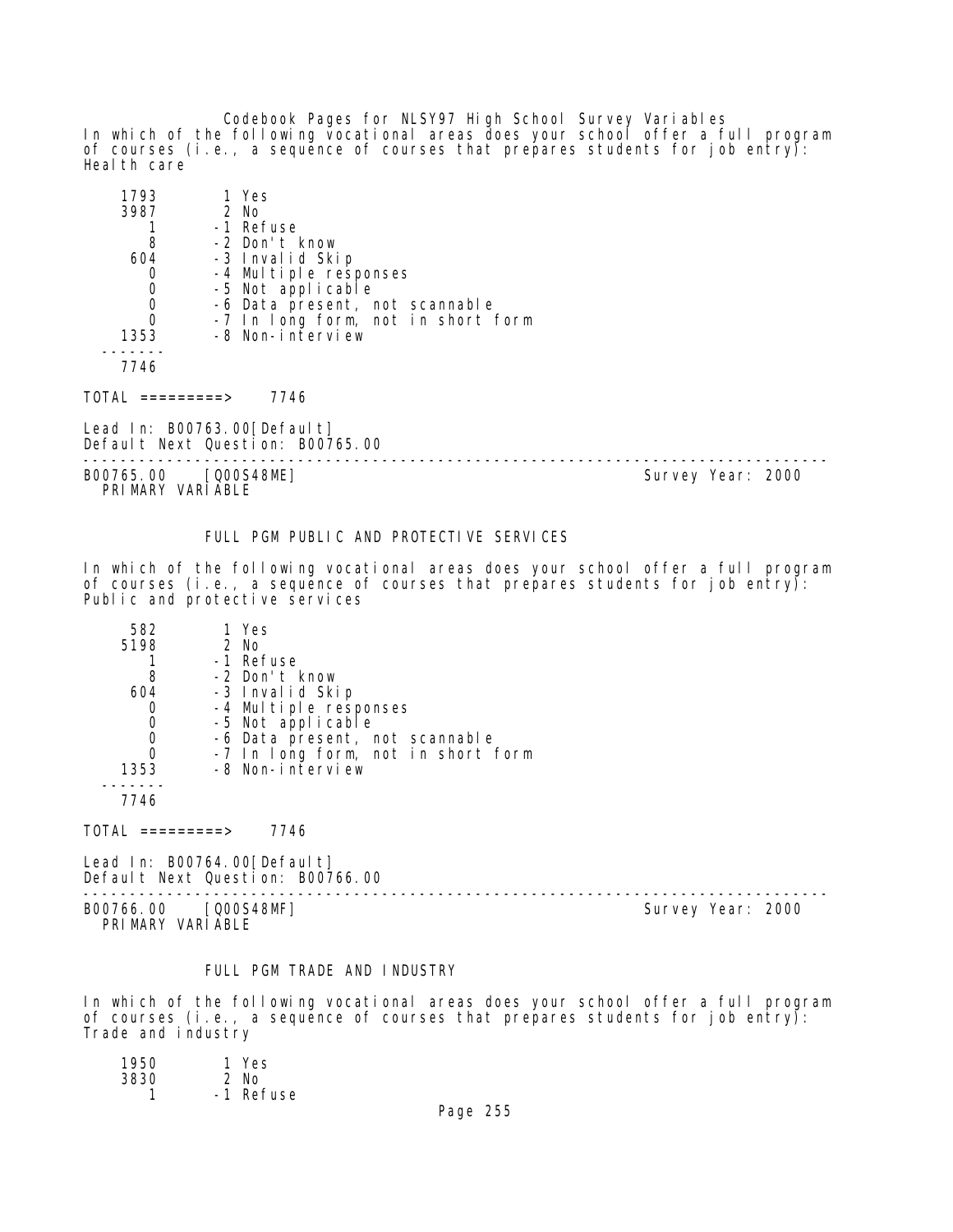|                  | Codebook Pages for NLSY97 High School Survey Variables          |
|------------------|-----------------------------------------------------------------|
| 8                | -2 Don't know                                                   |
| 604              | -3 Invalid Skip                                                 |
| $\mathbf 0$      | -4 Multiple responses                                           |
| $\mathbf 0$      | -5 Not applicable                                               |
| $\boldsymbol{0}$ | -6 Data present, not scannable                                  |
| 0                | -7 In long form, not in short form                              |
| 1353             | -8 Non-interview                                                |
|                  |                                                                 |
| 7746             |                                                                 |
| TOTAL =========> | 7746                                                            |
|                  | Lead In: B00765.00[Default]<br>Default Next Question: B00767.00 |

B00767.00 [Q00S48MG] Survey Year: 2000 PRIMARY VARIABLE

--------------------------------------------------------------------------------

## FULL PGM TECHNOLOGY AND COMMUNICATIONS

In which of the following vocational areas does your school offer a full program of courses (i.e., a sequence of courses that prepares students for job entry): Technology and communications

| 2845                                    | 1 Yes                                                           |  |                   |  |
|-----------------------------------------|-----------------------------------------------------------------|--|-------------------|--|
| 2935                                    | 2 No                                                            |  |                   |  |
|                                         | -1 Refuse                                                       |  |                   |  |
| 8                                       | -2 Don't know                                                   |  |                   |  |
| 604                                     | -3 Invalid Skip                                                 |  |                   |  |
| 0                                       | -4 Multiple responses                                           |  |                   |  |
| $\mathbf 0$                             | -5 Not applicable                                               |  |                   |  |
| $\mathbf 0$                             | -6 Data present, not scannable                                  |  |                   |  |
| $\mathbf 0$                             | -7 In long form, not in short form                              |  |                   |  |
| 1353                                    | -8 Non-interview                                                |  |                   |  |
| 7746                                    |                                                                 |  |                   |  |
| TOTAL =========>                        | 7746                                                            |  |                   |  |
|                                         | Lead In: B00766.00[Default]<br>Default Next Question: B00768.00 |  |                   |  |
| B00833.00 [Q00S54E]<br>PRIMARY VARIABLE |                                                                 |  | Survey Year: 2000 |  |

#### CAR MAJ PRGRMS TARGTD AT AT-RISK STUD

Career Major: Are these programs targeted at 'at risk' students? NOTE: Similar 1996 NLSY97 School Administrator Questionnaire question - Q96S68E

| 338  | 1 Yes                              |
|------|------------------------------------|
| 1130 | 2 No                               |
|      | -1 Refuse                          |
| 2    | -2 Don't know                      |
| 183  | -3 Invalid Skip                    |
| O    | -4 Multiple responses              |
| O    | -5 Not applicable                  |
| 0    | -6 Data present, not scannable     |
| O    | -7 In long form, not in short form |
|      | -8 Non-interview                   |
|      |                                    |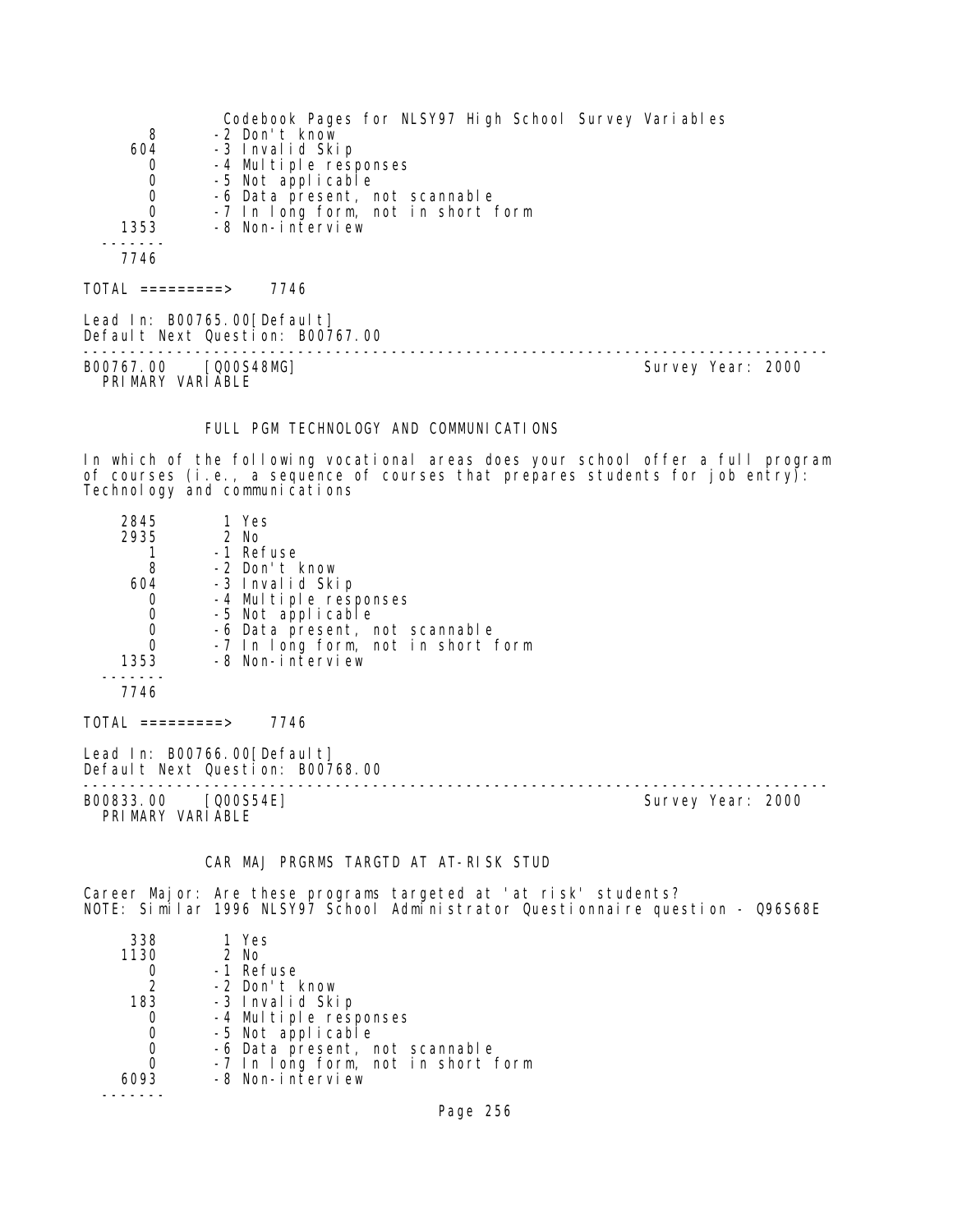| 7746                                                             |                                                                                                                                  | Codebook Pages for NLSY97 High School Survey Variables                                                                                                             |  |                   |  |
|------------------------------------------------------------------|----------------------------------------------------------------------------------------------------------------------------------|--------------------------------------------------------------------------------------------------------------------------------------------------------------------|--|-------------------|--|
| $\text{TOTAL}$ =========> 7746                                   |                                                                                                                                  |                                                                                                                                                                    |  |                   |  |
|                                                                  | Lead In: B00832.00 [Default]<br>Default Next Question: B00834.00                                                                 |                                                                                                                                                                    |  |                   |  |
| B00834.00 [Q00S54F]<br>PRIMARY VARIABLE                          |                                                                                                                                  |                                                                                                                                                                    |  | Survey Year: 2000 |  |
|                                                                  |                                                                                                                                  | CAR MAJ PRGRMS TARGTD AT NON-COLL STUD                                                                                                                             |  |                   |  |
|                                                                  |                                                                                                                                  | Career Major: Are these programs targeted at non-college bound students?<br>NOTE: Similar 1996 NLSY97 School Administrator Questionnaire question - Q96S68F        |  |                   |  |
| 418<br>1047<br>0<br>3<br>185<br>0<br>0<br>0<br>0<br>6093<br>7746 | 1 Yes<br>2 No<br>-1 Refuse<br>-2 Don't know<br>-3 Invalid Skip<br>-4 Multiple responses<br>-5 Not applicable<br>-8 Non-interview | -6 Data present, not scannable<br>-7 In long form, not in short form                                                                                               |  |                   |  |
| TOTAL =========> 7746                                            |                                                                                                                                  |                                                                                                                                                                    |  |                   |  |
|                                                                  | Lead In: B00833.00[Default]<br>Default Next Question: B00835.00                                                                  |                                                                                                                                                                    |  |                   |  |
| B00835.00 [Q00S54G]<br>PRIMARY VARIABLE                          |                                                                                                                                  |                                                                                                                                                                    |  | Survey Year: 2000 |  |
|                                                                  |                                                                                                                                  | CAR MAJ MIN GPA REQUIRED PARTCPTE                                                                                                                                  |  |                   |  |
|                                                                  | to participate in these programs?                                                                                                | Career Major: Do students need to have a minimum grade-point average to qualify<br>NOTE: Similar 1996 NLSY97 School Administrator Questionnaire question - Q96S68I |  |                   |  |
| 274<br>1195<br>0<br>9<br>175<br>0<br>0<br>0<br>0<br>6093<br>7746 | 1 Yes<br>2 No<br>-1 Refuse<br>-2 Don't know<br>-3 Invalid Skip<br>-4 Multiple responses<br>-5 Not applicable<br>-8 Non-interview | -6 Data present, not scannable<br>-7 In long form, not in short form                                                                                               |  |                   |  |
| TOTAL =========> 7746                                            |                                                                                                                                  |                                                                                                                                                                    |  |                   |  |
|                                                                  | Lead In: B00834.00[Default]                                                                                                      |                                                                                                                                                                    |  |                   |  |
|                                                                  | Default Next Question: B00836.00                                                                                                 |                                                                                                                                                                    |  |                   |  |
| B00836.00 [Q00S55A]                                              |                                                                                                                                  | Page 257                                                                                                                                                           |  | Survey Year: 2000 |  |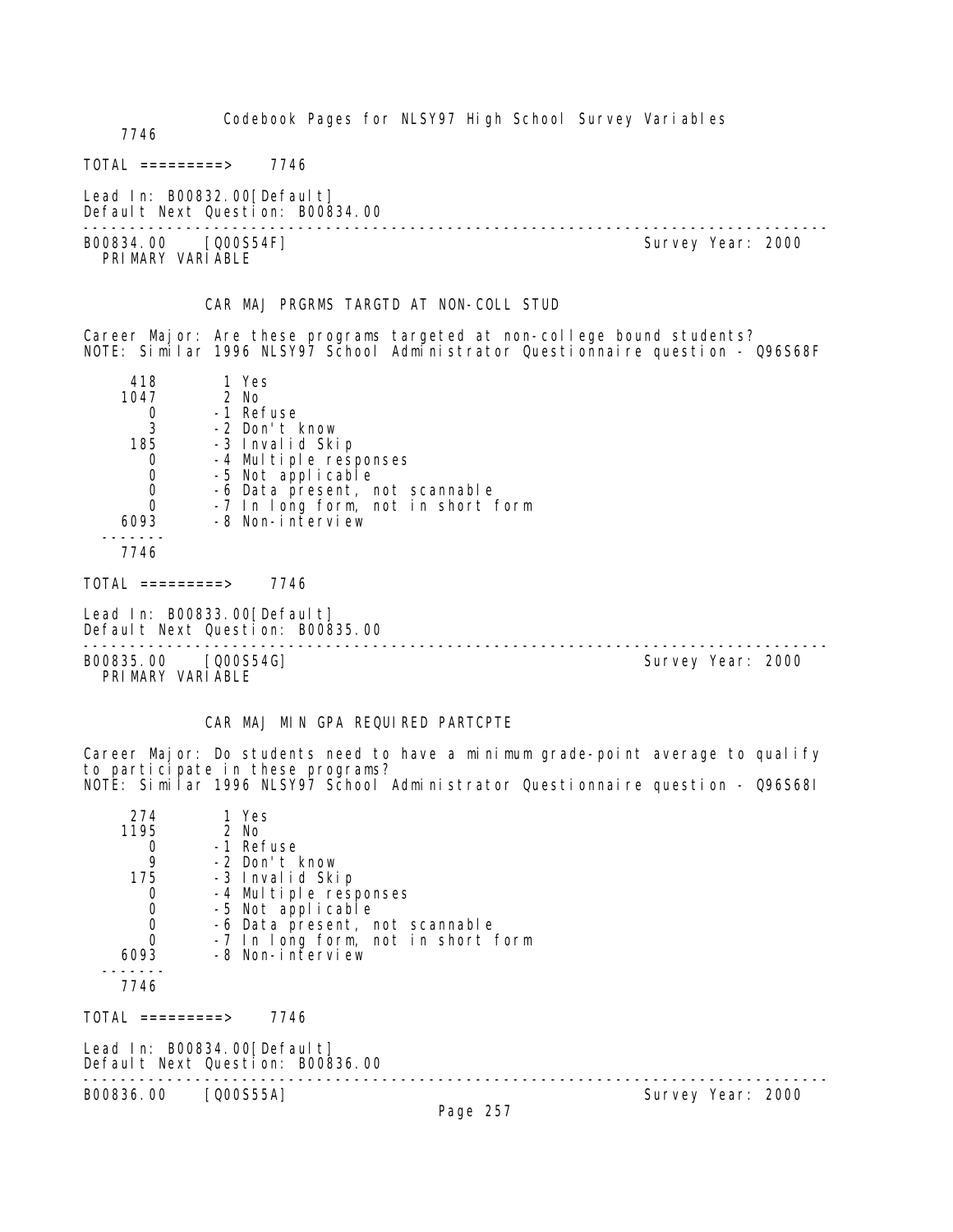Codebook Pages for NLSY97 High School Survey Variables PRI MARY VARI ABLE

## CAR ACAD DOES SCH OFFER?

Does your school offer Career Academy Programs?

| 764  | 1 Yes                              |
|------|------------------------------------|
| 5485 | 2 No                               |
|      | -1 Refuse                          |
|      | -2 Don't know                      |
| 134  | -3 Invalid Skip                    |
|      | -4 Multiple responses              |
|      | -5 Not applicable                  |
|      | -6 Data present, not scannable     |
|      | -7 In long form, not in short form |
| 1353 | -8 Non-interview                   |
|      |                                    |
| 7746 |                                    |
|      |                                    |

 $TOTAL$  ========> 7746

Lead In: B00835.00 [Default] Default Next Question: B00837.00

B00899.00 [Q00S67H] PRIMARY VARIABLE

--------------------------------------------------------------------------------

## NUM YRS REQUIRED GRAD/ART

How many years in the following subjects are required for graduation from your school: Art QUESTIONNAIRE NOTE: If there is no minimum course requirement in a subject area, enter "0". For fractions of a year, enter one semester as 0.50 year, one quarter as 0.25 year, and one trimester as 0.33 year.

NOTE: Similar 1996 NLSY97 School Administrator Questionnaire question - Q96S48HY

| 5225                        | 0 TO 1: years                       |                   |
|-----------------------------|-------------------------------------|-------------------|
| 263                         | 1.01 TO 2: years                    |                   |
| 37                          | 2.01 TO 3: years                    |                   |
| 49                          | 3.01 TO 5: years                    |                   |
|                             | 5.01 TO 7: years                    |                   |
| 14                          | 7.01 TO 10: years                   |                   |
|                             | -1: Refuse                          |                   |
| 46                          | -2: Don't know                      |                   |
| 692                         | -3: Invalid skip                    |                   |
| 0                           | -4: Multiple responses              |                   |
| 65                          | -5: Not applicable                  |                   |
| $\overline{0}$              | -6: Data present, not scannable     |                   |
| 0                           | -7: In long form, not in short form |                   |
| 1353                        | -8: Non-interview                   |                   |
|                             |                                     |                   |
| 7746                        |                                     |                   |
| TOTAL =========>            | 7746                                |                   |
| Lead In: B00898.00[Default] |                                     |                   |
|                             | Default Next Question: B00900.00    |                   |
|                             |                                     |                   |
| B00900.00 [Q00S67I]         |                                     | Survey Year: 2000 |
| PRIMARY VARIABLE            |                                     |                   |
|                             | <b>D.J. OFO</b>                     |                   |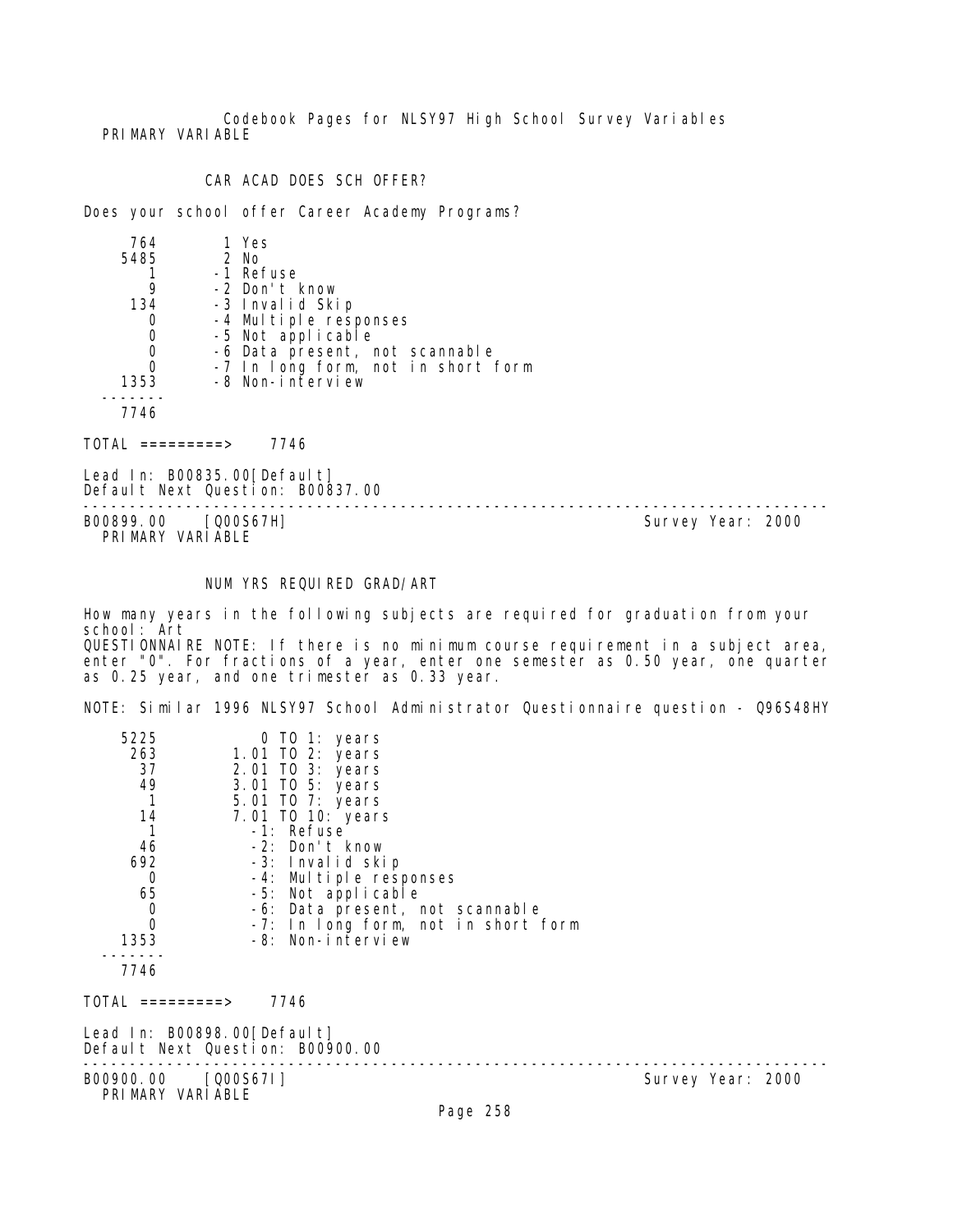#### NUM YRS REQUIRED GRAD/MUSIC

How many years in the following subjects are required for graduation from your school: Music QUESTIONNAIRE NOTE: If there is no minimum course requirement in a subject area, enter "0". For fractions of a year, enter one semester as 0.50 year, one quarter as 0.25 year, and one trimester as 0.33 year.

NOTE: Similar 1996 NLSY97 School Administrator Questionnaire question - Q96S48IY

| 5098 | 0 TO 1: years                       |  |
|------|-------------------------------------|--|
| 159  | 1.01 TO 2: years                    |  |
| 24   | 2.01 TO 3: years                    |  |
| 42   | 3.01 TO 5: years                    |  |
|      | 5.01 TO 7: years                    |  |
|      | 7.01 TO 10: years                   |  |
|      | -1: Refuse                          |  |
| 47   | -2: Don't know                      |  |
| 949  | -3: Invalid skip                    |  |
| 0    | -4: Multiple responses              |  |
| 65   | -5: Not applicable                  |  |
| 0    | -6: Data present, not scannable     |  |
| 0    | -7: In long form, not in short form |  |
| 1353 | -8: Non-interview                   |  |
|      |                                     |  |
| 7746 |                                     |  |

 $TOTAL$  =========> 7746

Lead In: B00899.00[Default] Default Next Question: B00901.00

B00901.00 [Q00S67J] PRIMARY VARIABLE

--------------------------------------------------------------------------------

#### NUM YRS REQUIRED GRAD/PHYS ED

How many years in the following subjects are required for graduation from your school: Physical Education QUESTIONNAIRE NOTE: If there is no minimum course requirement in a subject area, enter "0". For fractions of a year, enter one semester as 0.50 year, one quarter as 0.25 year, and one trimester as 0.33 year.

NOTE: Similar 1996 NLSY97 School Administrator Questionnaire question - Q96S48JY

| 2607 | 0 TO 1: years                       |
|------|-------------------------------------|
| 2206 | 1.01 TO 2: years                    |
| 264  | 2.01 TO 3: years                    |
| 959  | 3.01 TO 5: years                    |
| 10   | 5.01 TO 7: years                    |
| 16   | 7.01 TO 10: years                   |
|      | -1: Refuse                          |
| 38   | -2: Don't know                      |
| 227  | -3: Invalid skip                    |
| O    | -4: Multiple responses              |
| 65   | -5: Not applicable                  |
|      | -6: Data present, not scannable     |
|      | -7: In long form, not in short form |
| 1353 | -8: Non-interview                   |
|      |                                     |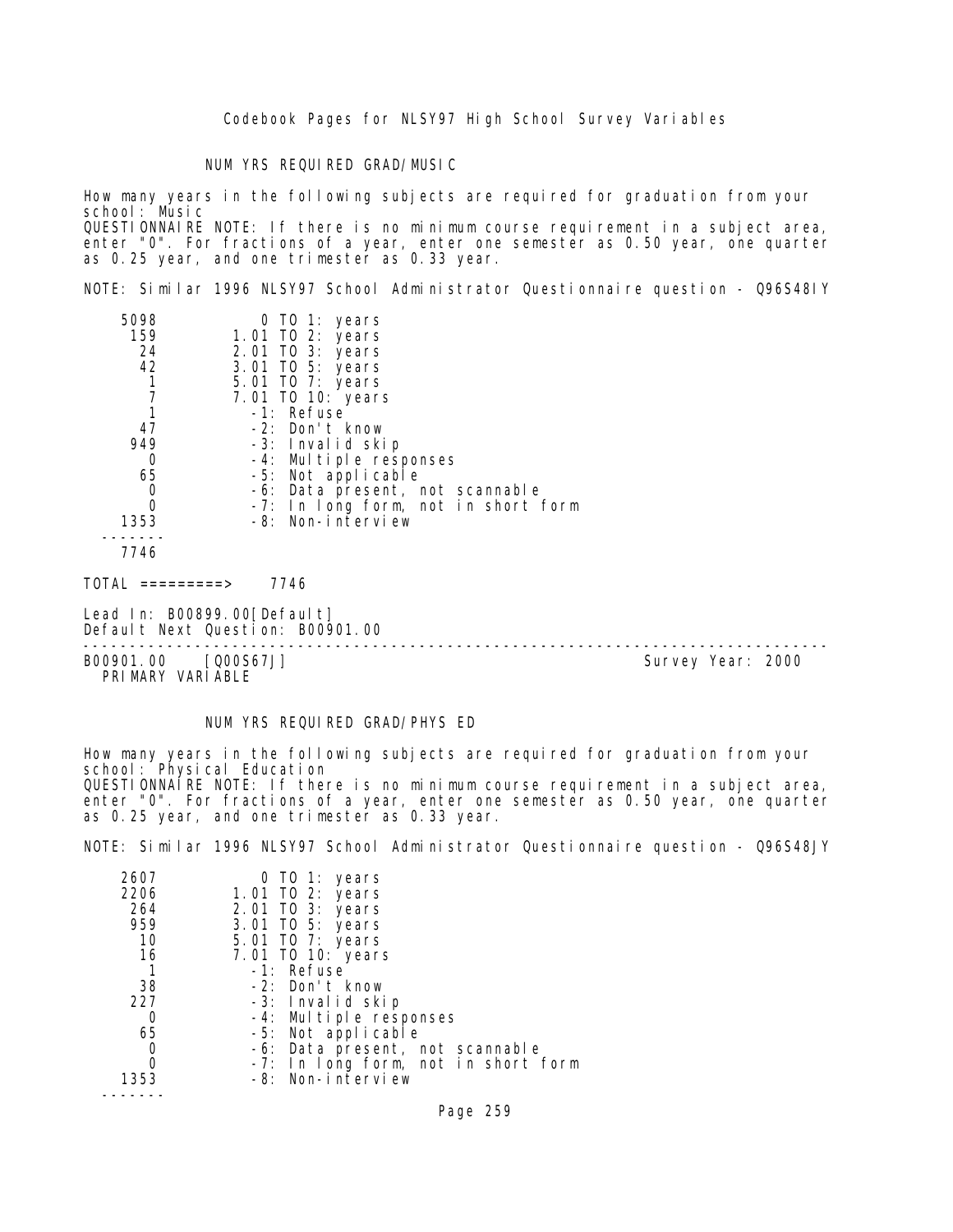7746

 $TOTAL$  ========> 7746

Lead In: B00900.00[Default] Default Next Question: B00902.00

-------------------------------------------------------------------------------- PRIMARY VARIABLE

Survey Year: 2000

#### PCT STUDENTS INVLVD VOLUNTEER ACTIVITIES

Estimate the percentage of your students who were involved in the following activities during the fall term of 1999: Volunteer activities

| 276  | $0:$ percent                        |
|------|-------------------------------------|
| 810  | .01 TO 9.9: percent                 |
| 1242 | 10 T0 19.9: percent                 |
| 1522 | 20 T0 39.9: percent                 |
| 749  | 40 TO 59.9: percent                 |
| 378  | 60 T0 79.9: percent                 |
| 1015 | 80 T0 1000. 9: percent              |
|      | -1: Refuse                          |
| 116  | -2: Don't know                      |
| 285  | -3: Invalid skip                    |
|      | -4: Multiple responses              |
|      | -5: Not applicable                  |
|      | -6: Data present, not scannable     |
|      | -7: In long form, not in short form |
| 1353 | -8: Non-interview                   |
|      |                                     |

7746

 $TOTAL$  =========> 7746

Lead In: B00710.00 [Default] Default Next Question: B00712.00

B00712.00 [Q00S36D] Survey Year: 2000 PRIMARY VARIABLE

--------------------------------------------------------------------------------

#### PCT STUDENTS INVLVD CHRONIC TRUANCY

Estimate the percentage of your students who were involved in the following activities during the fall term of 1999: Chronic truancy

| 1544<br>3426<br>682<br>250<br>38<br>13<br>10<br>$\overline{2}$<br>86 | $0:$ percent<br>.01 TO 9.9: percent<br>10 T0 19.9: percent<br>20 T0 39.9: percent<br>40 T0 59.9: percent<br>60 T0 79.9: percent<br>80 T0 1000.9: percent<br>-1: Refuse<br>$-2$ : Don't know |
|----------------------------------------------------------------------|---------------------------------------------------------------------------------------------------------------------------------------------------------------------------------------------|
| 342                                                                  | -3: Invalid skip                                                                                                                                                                            |
| O                                                                    | -4: Multiple responses                                                                                                                                                                      |
| 0                                                                    | -5: Not applicable                                                                                                                                                                          |
|                                                                      | -6: Data present, not scannable                                                                                                                                                             |
| 0                                                                    | -7: In long form, not in short form                                                                                                                                                         |
| 1353                                                                 | -8: Non-interview                                                                                                                                                                           |
|                                                                      | Page 260                                                                                                                                                                                    |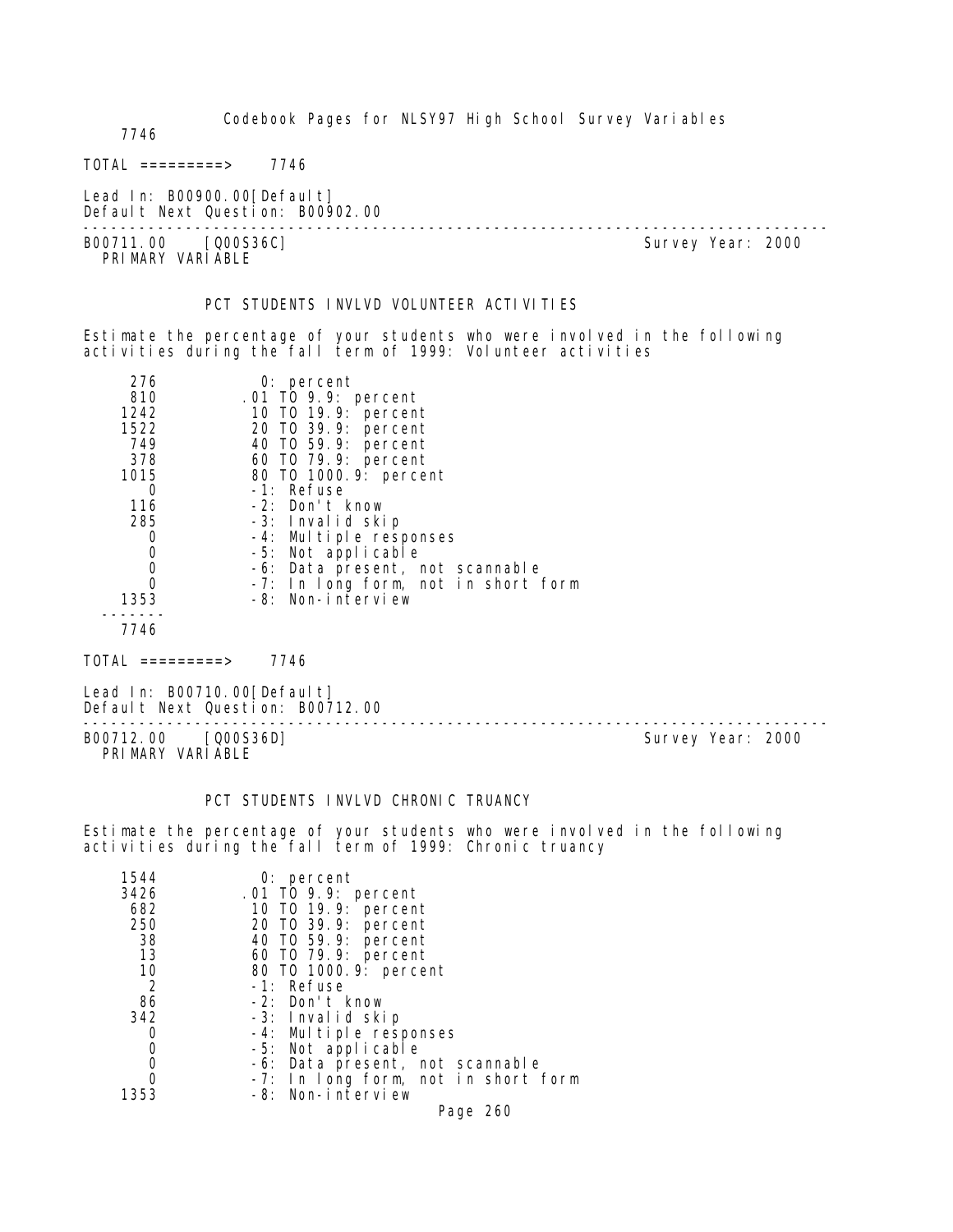------- 7746

TOTAL =========> 7746

Lead In: B00711.00 [Default] Default Next Question: B00713.00

-------------------------------------------------------------------------------- B00713.00 [Q00S36E] PRI MARY VARI ABLE

## PCT GIRLS INVLVD PREGNANCY

Estimate the percentage of your students who were involved in the following activities during the fall term of 1999: Pregnancy (% of girls only)

| 2156                                  | $0:$ percent                        |
|---------------------------------------|-------------------------------------|
| 3416                                  | .01 TO 9.9: percent                 |
| 179                                   | 10 T0 19.9: percent                 |
| 62                                    | 20 TO 39.9: percent                 |
| 10                                    | 40 T0 59.9: percent                 |
| 5                                     | 60 TO 79.9: percent                 |
| $\begin{array}{c} 6 \\ 3 \end{array}$ | 80 T0 1000. 9: percent              |
|                                       | -1: Refuse                          |
| 164                                   | -2: Don't know                      |
| 392                                   | -3: Invalid skip                    |
|                                       | -4: Multiple responses              |
| 0                                     | -5: Not applicable                  |
| 0                                     | -6: Data present, not scannable     |
|                                       | -7: In long form, not in short form |
| 1353                                  | -8: Non-interview                   |
|                                       |                                     |
| 7746                                  |                                     |

TOTAL =========> 7746

Lead In: B00712.00 [Default] Default Next Question: B00714.00

B00768.00 [Q00S48MH] Survey Year: 2000 PRIMARY VARIABLE

--------------------------------------------------------------------------------

#### FULL PGM PERSONAL AND OTHER SERVICES

In which of the following vocational areas does your school offer a full program of courses (i.e., a sequence of courses that prepares students for job entry): Personal and other services

| 917  | 1 Yes                              |
|------|------------------------------------|
| 4863 | $2$ No                             |
|      | -1 Refuse                          |
| 8    | -2 Don't know                      |
| 604  | -3 Invalid Skip                    |
|      | -4 Multiple responses              |
|      | -5 Not applicable                  |
|      | -6 Data present, not scannable     |
|      | -7 In long form, not in short form |
| 1353 | -8 Non-interview                   |
|      |                                    |
| 7746 |                                    |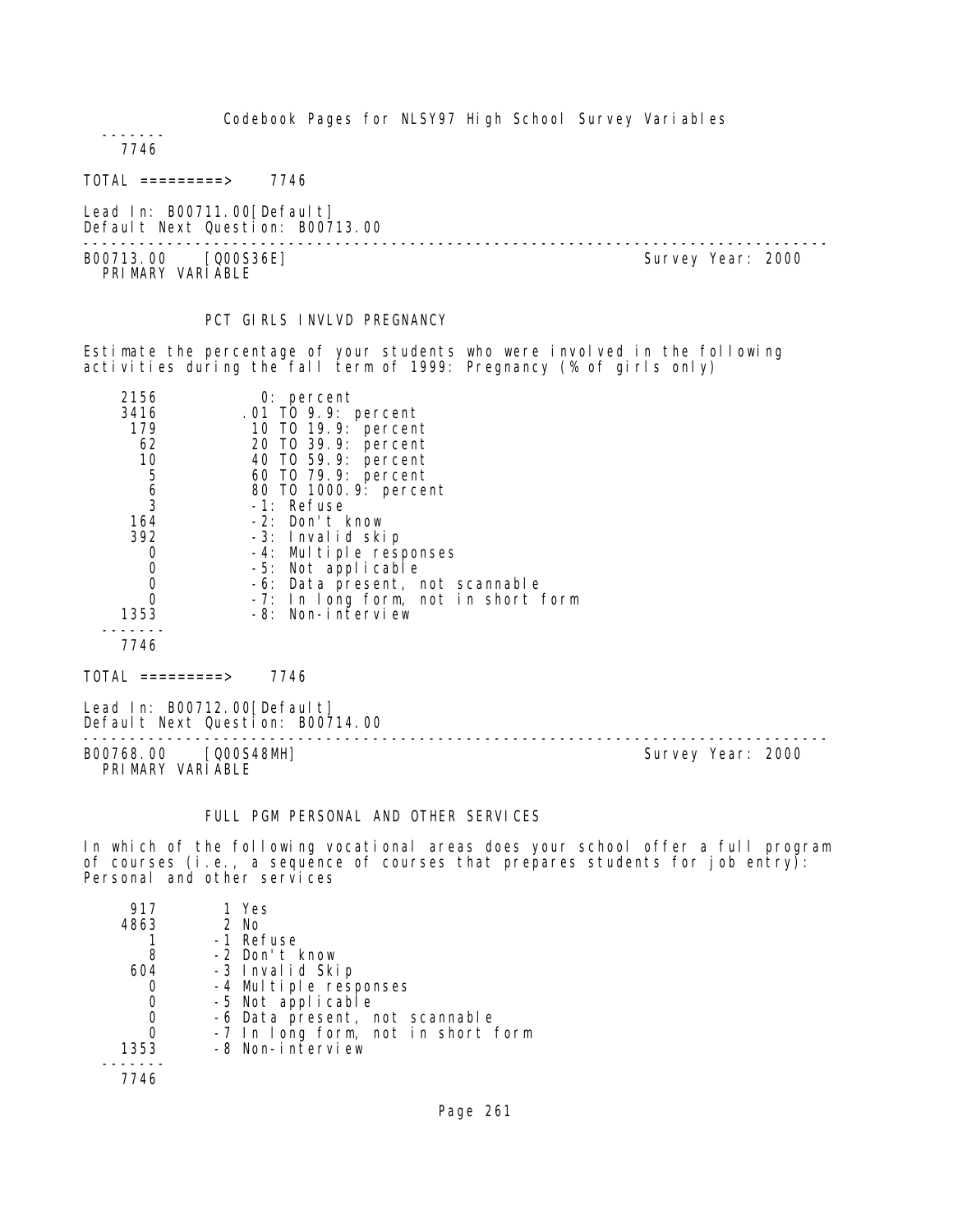Codebook Pages for NLSY97 High School Survey Variables  $TOTAL$  =========> Lead In: B00767.00 [Default] Default Next Question: B00769.00 -------------------------------------------------------------------------------- B00769.00 [Q00S48MI] Survey Year: 2000 PRIMARY VARIABLE FULL PGM FOOD SERVICE AND HOSPITALITY In which of the following vocational areas does your school offer a full program of courses (i.e., a sequence of courses that prepares students for job entry): Food service and hospitality

| 1821                                      | 1 Yes                                                           |                   |  |
|-------------------------------------------|-----------------------------------------------------------------|-------------------|--|
| 3959                                      | 2 No                                                            |                   |  |
|                                           | -1 Refuse                                                       |                   |  |
| 8                                         | -2 Don't know                                                   |                   |  |
| 604                                       | -3 Invalid Skip                                                 |                   |  |
| $\mathbf 0$                               | -4 Multiple responses                                           |                   |  |
|                                           | -5 Not applicable                                               |                   |  |
| $\begin{matrix} 0 \\ 0 \\ 0 \end{matrix}$ | -6 Data present, not scannable                                  |                   |  |
|                                           | -7 In long form, not in short form                              |                   |  |
| 1353                                      | -8 Non-interview                                                |                   |  |
| 7746                                      |                                                                 |                   |  |
| TOTAL =========>                          | 7746                                                            |                   |  |
|                                           | Lead In: B00768.00[Default]<br>Default Next Question: B00770.00 |                   |  |
| B00770.00 [Q00S48MJ]<br>PRIMARY VARIABLE  |                                                                 | Survey Year: 2000 |  |

## FULL PGM CHILD CARE AND EDUCATION

In which of the following vocational areas does your school offer a full program of courses (i.e., a sequence of courses that prepares students for job entry): Child care and education

| 2156<br>3624<br>8<br>604<br>0<br>$\mathbf 0$<br>$\begin{matrix}0\\0\end{matrix}$<br>1353<br>7746 | 1 Yes<br>2 No<br>-1 Refuse<br>-2 Don't know<br>-3 Invalid Skip<br>-4 Multiple responses<br>-5 Not applicable<br>-6 Data present, not scannable<br>-7 In long form, not in short form<br>-8 Non-interview |                   |  |
|--------------------------------------------------------------------------------------------------|----------------------------------------------------------------------------------------------------------------------------------------------------------------------------------------------------------|-------------------|--|
| TOTAL =========>                                                                                 | 7746                                                                                                                                                                                                     |                   |  |
| Lead In: B00769.00[Default]                                                                      | Default Next Question: B00771.00                                                                                                                                                                         |                   |  |
| B00771.00 [Q00S48MK]<br>PRIMARY VARIABLE                                                         |                                                                                                                                                                                                          | Survey Year: 2000 |  |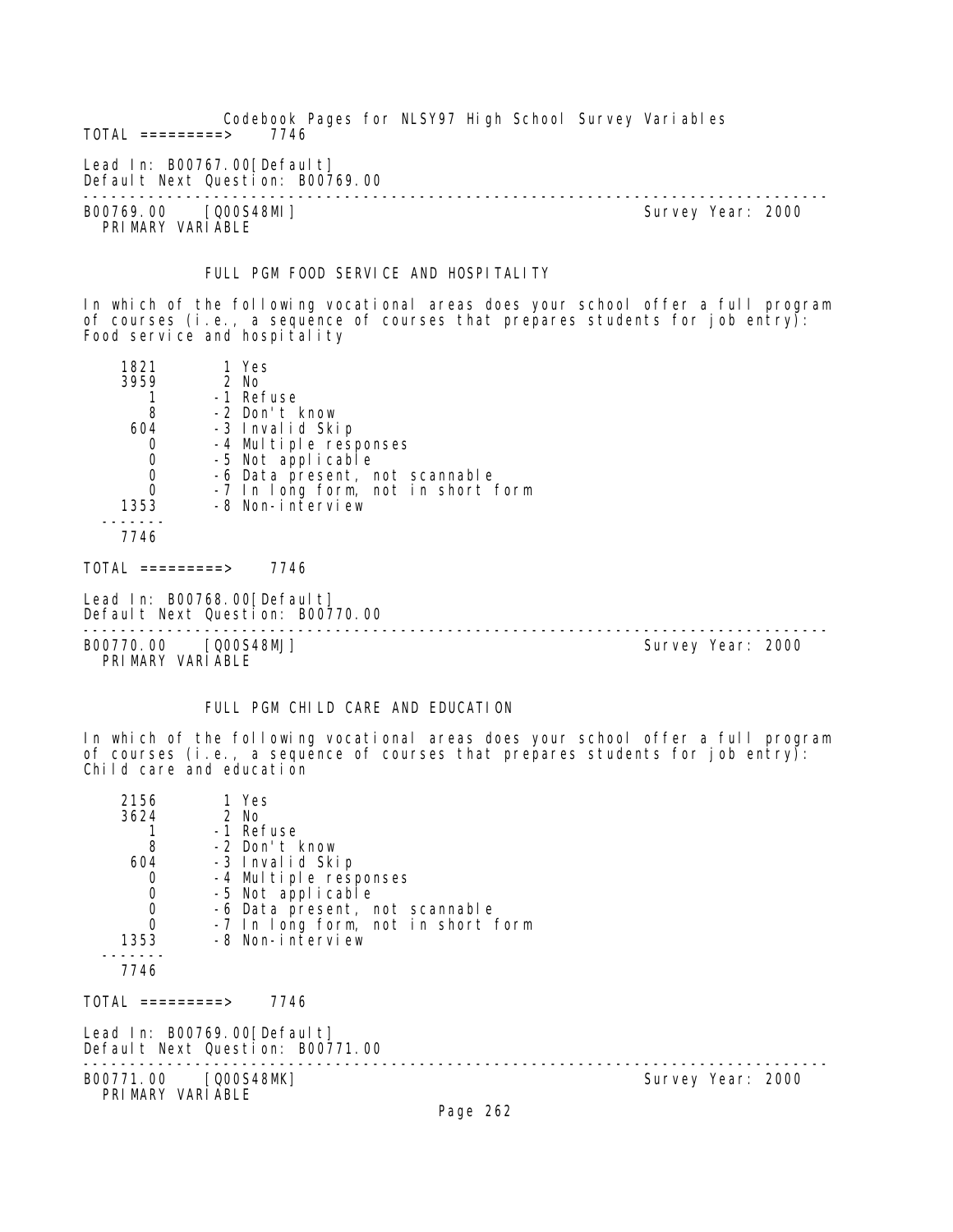### FULL PGM NONE OF THE ABOVE

In which of the following vocational areas does your school offer a full program of courses (i.e., a sequence of courses that prepares students for job entry): None of the above

| 1503     | 1 Yes                              |  |
|----------|------------------------------------|--|
| 4277     | 2 No                               |  |
|          | -1 Refuse                          |  |
| 8        | -2 Don't know                      |  |
| 604      | -3 Invalid Skip                    |  |
| 0        | -4 Multiple responses              |  |
| 0        | -5 Not applicable                  |  |
| 0        | -6 Data present, not scannable     |  |
| $\Omega$ | -7 In long form, not in short form |  |
| 1353     | -8 Non-interview                   |  |
|          |                                    |  |
| 7746     |                                    |  |
|          | 7746<br>=========>                 |  |

Lead In: B00770.00[Default] Default Next Question: B00772.00

-------------------------------------------------------------------------------- B00837.00 [Q00S55B] PRIMARY VARIABLE

## CAR ACAD NUM STUD PARTICIPANTS/FALL 1999

Career Academy: About how many students participated in these programs in the Fall of 1999

| 170<br>136<br>84<br>110<br>120<br>42<br>26<br>50<br>$\frac{0}{9}$<br>161<br>0<br>$\mathbf 0$<br>$\Omega$<br>6838 | 0 TO 49: students<br>50 TO 99: students<br>100 T0 149: students<br>150 TO 249: students<br>250 TO 499: students<br>500 TO 749: students<br>750 TO 999: students<br>1000 TO 20000: students<br>-1: Refuse<br>-2: Don't know<br>-3: Invalid skip<br>-4: Multiple responses<br>-5: Not applicable<br>-6: Data present not scannable<br>-8: Non-interview |                   |
|------------------------------------------------------------------------------------------------------------------|-------------------------------------------------------------------------------------------------------------------------------------------------------------------------------------------------------------------------------------------------------------------------------------------------------------------------------------------------------|-------------------|
| 7746                                                                                                             |                                                                                                                                                                                                                                                                                                                                                       |                   |
| TOTAL =========>                                                                                                 | 7746                                                                                                                                                                                                                                                                                                                                                  |                   |
|                                                                                                                  | Lead In: B00836.00[Default]<br>Default Next Question: B00838.00                                                                                                                                                                                                                                                                                       |                   |
| B00838.00 [Q00S55C]<br>PRIMARY VARIABLE                                                                          |                                                                                                                                                                                                                                                                                                                                                       | Survey Year: 2000 |

 CAR ACAD YR PRGRMS 1ST IMPLEMENTED Page 263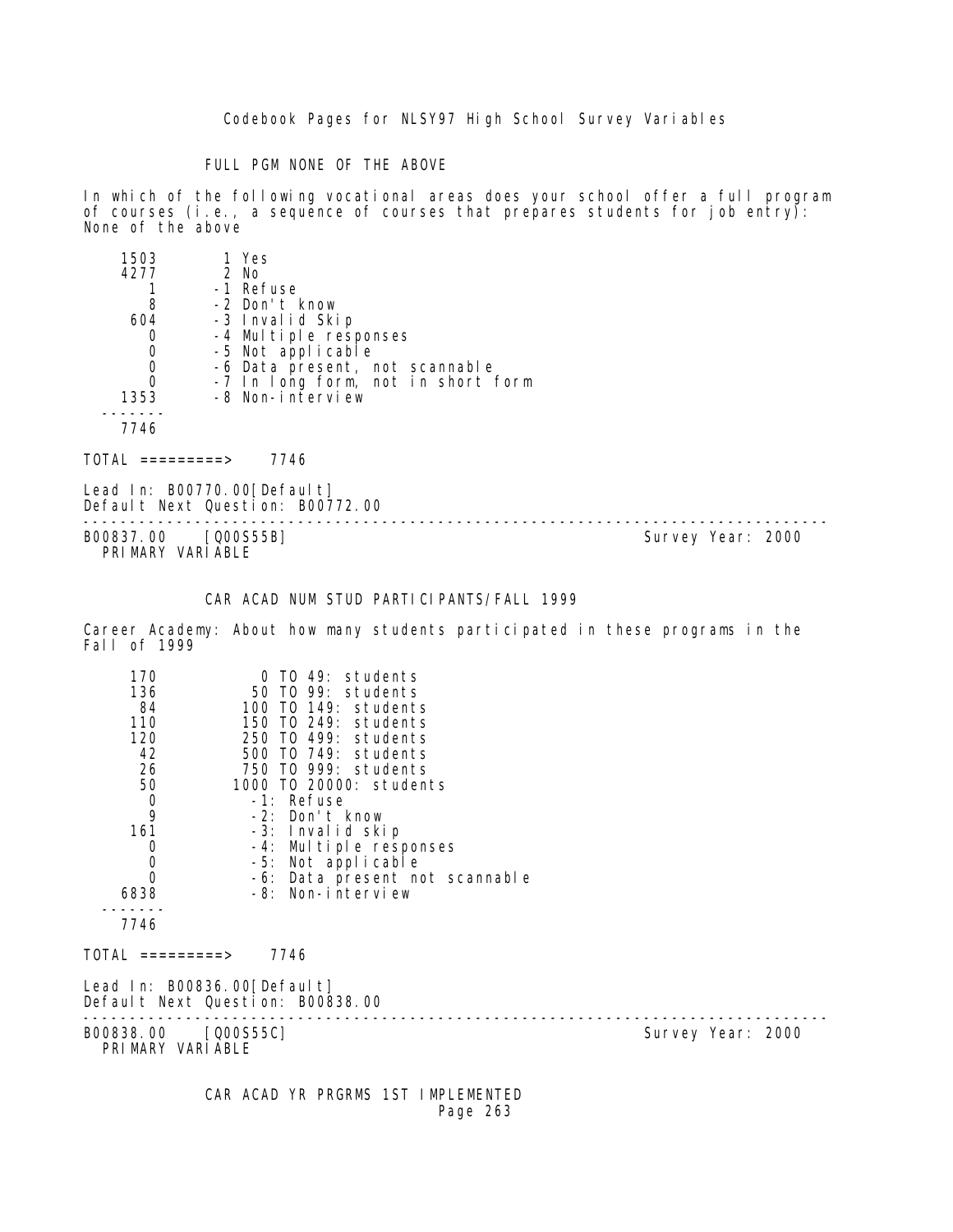Codebook Pages for NLSY97 High School Survey Variables Career Academy: In what year were these programs first implemented

| 11   | 1900 TO 1969:                   |
|------|---------------------------------|
| 21   | 1970 TO 1979:                   |
| 19   | 1980 TO 1984:                   |
| 38   | 1985 TO 1989:                   |
| 138  | 1990 TO 1994:                   |
| 479  | 1995 TO 2000:                   |
|      | -1: Refuse                      |
| 38   | -2: Don't know                  |
| 164  | -3: Invalid skip                |
|      | -4: Multiple responses          |
|      | -5: Not applicable              |
|      | -6: Data present, not scannable |
| 6838 | -8: Non-interview               |
|      |                                 |

7746

TOTAL =========> 7746

Lead In: B00837.00[Default] Default Next Question: B00839.00

-------------------------------------------------------------------------------- Survey Year: 2000 PRIMARY VARIABLE

## CAR ACAD PARTIC ALLOWED: 9TH GRD

Career Academy: On what grade levels may students participate in these programs: 9th

| 376  | 1 Yes                              |  |
|------|------------------------------------|--|
| 381  | 2 No                               |  |
|      | -1 Refuse                          |  |
|      | -2 Don't know                      |  |
| 150  | -3 Invalid Skip                    |  |
|      | -4 Multiple responses              |  |
|      | -5 Not applicable                  |  |
|      | -6 Data present, not scannable     |  |
|      | -7 In long form, not in short form |  |
| 6838 | -8 Non-interview                   |  |
|      |                                    |  |
|      |                                    |  |

 $TOTAL$  =========> 7746

Lead In: B00838.00 [Default] Default Next Question: B00840.00

B00840.00 [Q00S55D2] Survey Year: 2000 PRIMARY VARIABLE

--------------------------------------------------------------------------------

## CAR ACAD PARTIC ALLOWED: 10TH GRD

Career Academy: On what grade levels may students participate in these programs: 10th

| 549 | 1 Yes     |
|-----|-----------|
| 208 | 2 No      |
| O   | -1 Refuse |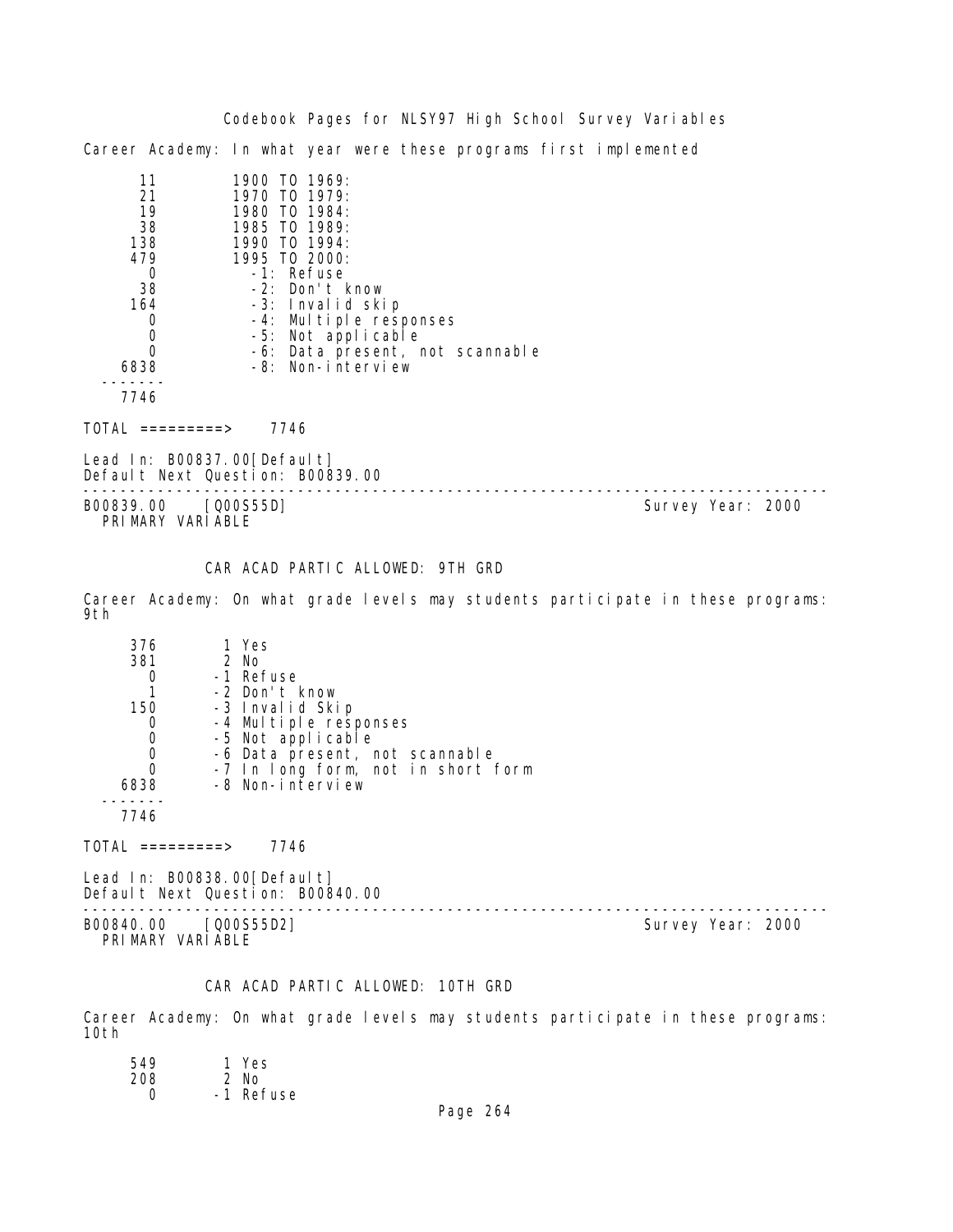|                  | Codebook Pages for NLSY97 High School Survey Variables |
|------------------|--------------------------------------------------------|
|                  | -2 Don't know                                          |
| 150              | -3 Invalid Skip                                        |
| 0                | -4 Multiple responses                                  |
| 0                | -5 Not applicable                                      |
| 0                | -6 Data present, not scannable                         |
| $\Omega$         | -7 In long form, not in short form                     |
| 6838             | -8 Non-interview                                       |
|                  |                                                        |
| 7746             |                                                        |
| TOTAL =========> | 7746                                                   |

Lead In: B00839.00[Default] Default Next Question: B00841.00

B00887.00 [Q00S64B] PRIMARY VARIABLE

--------------------------------------------------------------------------------

### PCT 1999 GRDUATNG CLASS/2-YR JR COLLGE

By the fall following high school graduation, approximately what percentage of your 1999 graduating class ...enrolled in a 2-year junior or community college? NOTE: Similar 1996 NLSY97 School Administrator Questionnaire question - Q96S41B

| 540           | $0:$ percent                                             |  |
|---------------|----------------------------------------------------------|--|
| 927           | .01 TO 9.9: percent                                      |  |
| 1293          | 10 T0 19.9: percent                                      |  |
| 2154          | 20 TO 39.9: percent                                      |  |
| 766           | 40 TO 59.9: percent                                      |  |
| 179           | 60 T0 79.9: percent                                      |  |
| 59            | 80 T0 1000. 9: percent                                   |  |
| 2             | -1: Refuse                                               |  |
| 229           | -2: Don't know                                           |  |
| 156           | -3: Invalid skip                                         |  |
| 0             | -4: Multiple responses                                   |  |
| 88            | -5: Not applicable                                       |  |
| 0<br>$\Omega$ | -6: Data present, not scannable                          |  |
|               | -7: In long form, not in short form<br>-8: Non-interview |  |
| 1353          |                                                          |  |
| 7746          |                                                          |  |
| <b>TATA1</b>  | 77 <i>11</i>                                             |  |

 $TOTAL$  ========> 7746

Lead In: B00886.00 [Default] Default Next Question: B00888.00

-------------------------------------------------------------------------------- B00888.00 [Q00S64C]

PRIMARY VARIABLE

#### PCT 1999 GRDUATNG CLASS/VOC TECH BUS SCH

By the fall following high school graduation, approximately what percentage of your 1999 graduating class ...enrolled in a vocational, technical, trade, or business school? NOTE: Similar 1996 NLSY97 School Administrator Questionnaire question - Q96S41C

| 1380<br>2436 | $0:$ percent<br>$.01$ TO 9.9: percent |  |
|--------------|---------------------------------------|--|
| 1342         | 10 T0 19.9: percent                   |  |
| 448          | 20 TO 39.9: percent                   |  |

Page 265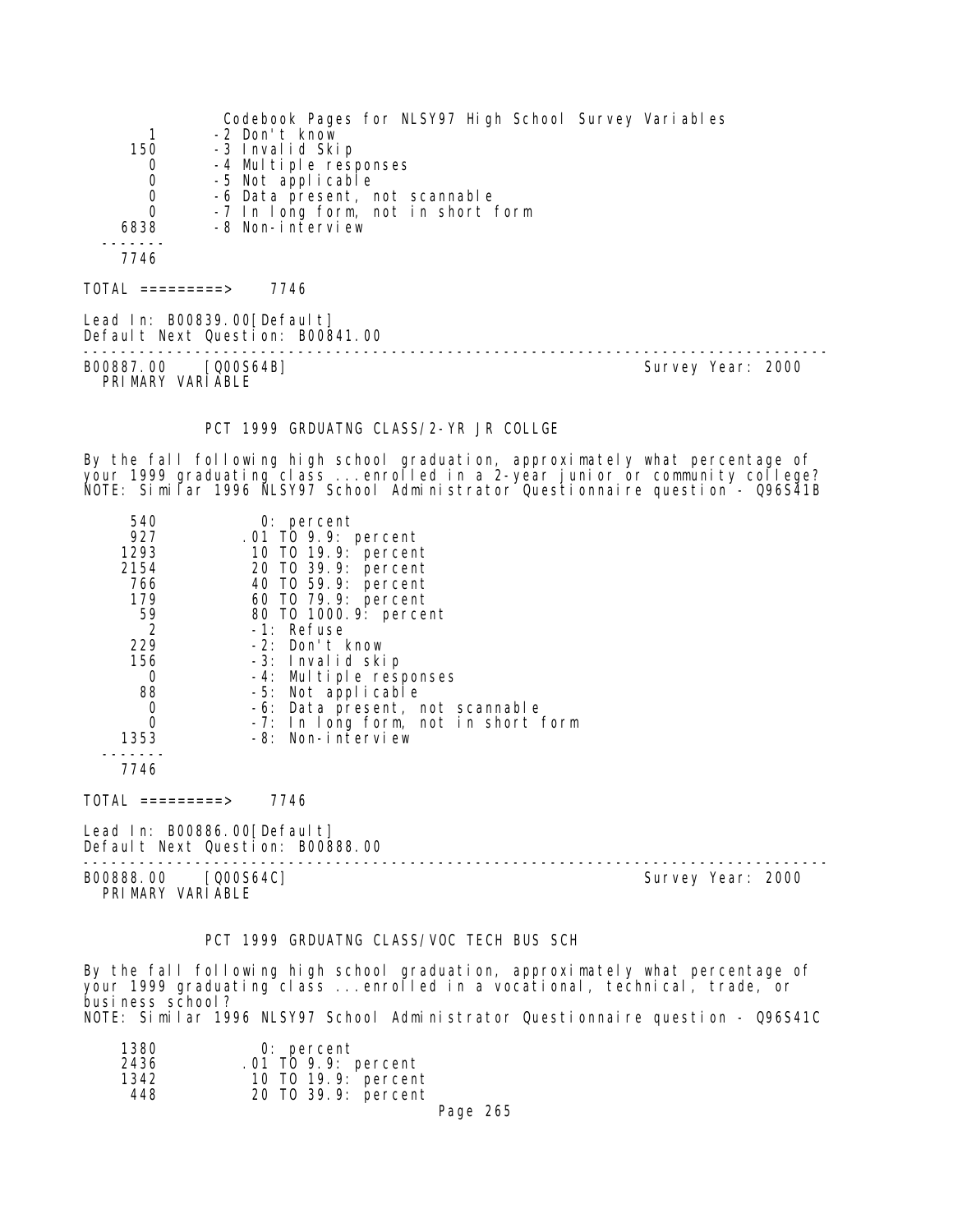| 53<br>13<br>11<br>3<br>338<br>270<br>0<br>99<br>$\begin{matrix}0\\0\end{matrix}$<br>1353 | Codebook Pages for NLSY97 High School Survey Variables<br>40 TO 59.9: percent<br>60 T0 79.9: percent<br>80 TO 1000. 9: percent<br>-1: Refuse<br>-2: Don't know<br>-3: Invalid skip<br>-4: Multiple responses<br>-5: Not applicable<br>-6: Data present, not scannable<br>-7: In long form, not in short form<br>-8: Non-interview |                   |  |
|------------------------------------------------------------------------------------------|-----------------------------------------------------------------------------------------------------------------------------------------------------------------------------------------------------------------------------------------------------------------------------------------------------------------------------------|-------------------|--|
| 7746                                                                                     |                                                                                                                                                                                                                                                                                                                                   |                   |  |
| TOTAL =========>                                                                         | 7746                                                                                                                                                                                                                                                                                                                              |                   |  |
| Lead In: B00887.00[Default]                                                              | Default Next Question: B00889.00                                                                                                                                                                                                                                                                                                  |                   |  |
| B00889.00 [Q00S64D]<br>PRIMARY VARIABLE                                                  |                                                                                                                                                                                                                                                                                                                                   | Survey Year: 2000 |  |

### PCT 1999 GRDUATNG CLASS/ARMED SERVICES

By the fall following high school graduation, approximately what percentage of your 1999 graduating class ...entered the Armed Services? NOTE: Similar 1996 NLSY97 School Administrator Questionnaire question - Q96S41D

| $0:$ percent                        |
|-------------------------------------|
| .01 TO 9.9: percent                 |
| 10 T0 19.9: percent                 |
| 20 TO 39.9: percent                 |
| 40 T0 59.9: percent                 |
| 60 T0 79.9: percent                 |
| 80 T0 1000.9: percent               |
| -1: Refuse                          |
| -2: Don't know                      |
| -3: Invalid skip                    |
| -4: Multiple responses              |
| -5: Not applicable                  |
| -6: Data present, not scannable     |
| -7: In long form, not in short form |
| -8: Non-interview                   |
|                                     |
|                                     |
|                                     |

 $TOTAL$  =========> 7746

Lead In: B00888.00[Default] Default Next Question: B00890.00

-------------------------------------------------------------------------------- B00714.00 [Q00S36F] PRIMARY VARIABLE

## PCT STUDENTS POSS ALCOHOL ON SCH PROPRTY

Estimate the percentage of your students who were involved in the following activities during the fall term of 1999: Possession or use of alcohol on school property NOTE: Similar 1996 NLSY97 School Administrator Questionnaire question - Q96S83H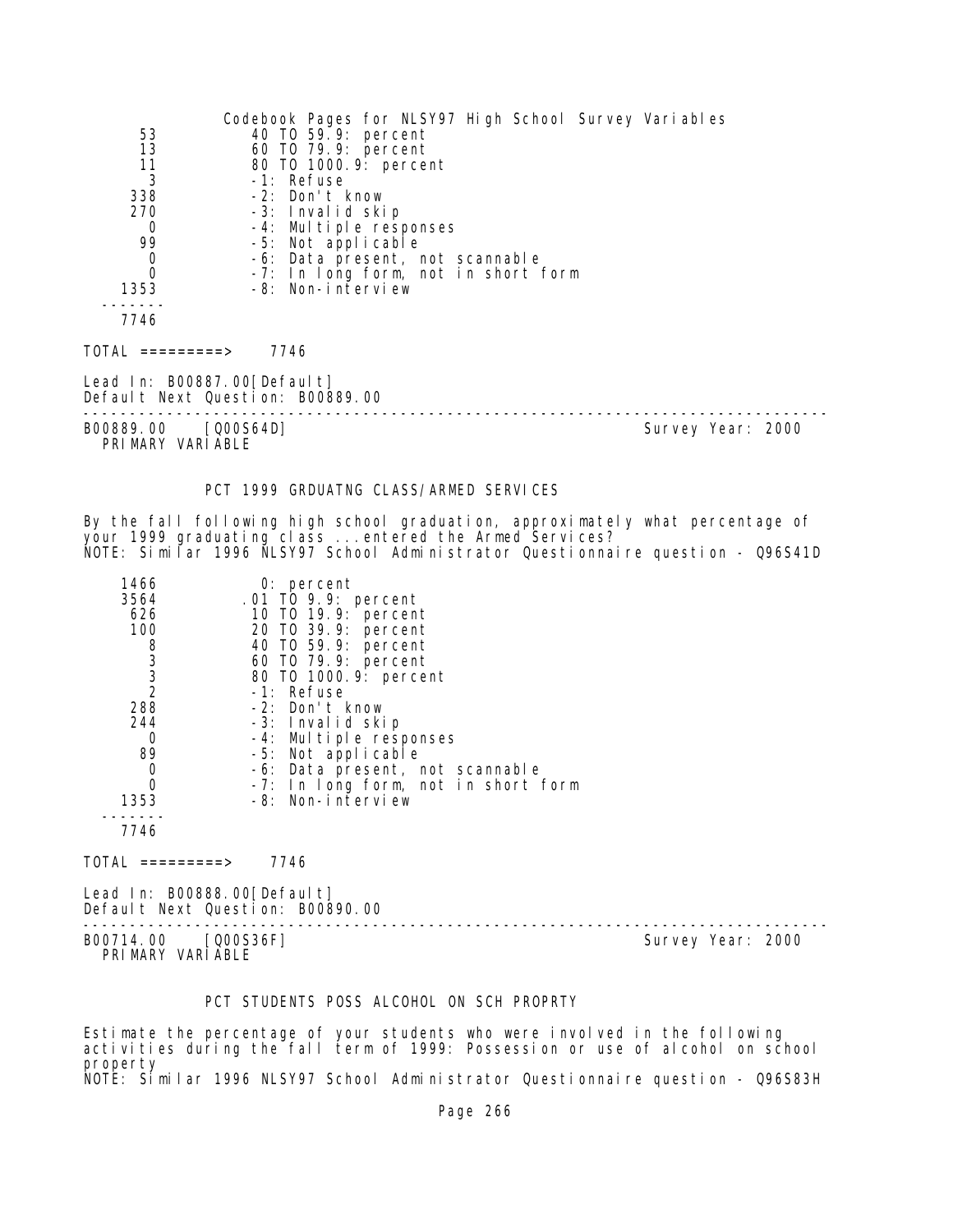|                                            | Codebook Pages for NLSY97 High School Survey Variables |  |
|--------------------------------------------|--------------------------------------------------------|--|
| 3020                                       | $0:$ percent                                           |  |
| 2790                                       | .01 TO 9.9: percent                                    |  |
| 73                                         | 10 T0 19.9: percent                                    |  |
| 35                                         | 20 TO 39.9: percent                                    |  |
| $\frac{3}{1}$                              | 40 T0 59.9: percent                                    |  |
|                                            | 60 TO 79.9: percent                                    |  |
| $\frac{6}{3}$                              | 80 T0 1000. 9: percent                                 |  |
|                                            | -1: Refuse                                             |  |
| 132                                        | -2: Don't know                                         |  |
| 330                                        | -3: Invalid skip                                       |  |
| 0                                          | -4: Multiple responses                                 |  |
| $\begin{smallmatrix}0\\0\end{smallmatrix}$ | -5: Not applicable                                     |  |
|                                            | -6: Data present, not scannable                        |  |
| $\mathbf 0$                                | -7: In long form, not in short form                    |  |
| 1353                                       | -8: Non-interview                                      |  |
| 7746                                       |                                                        |  |
| TOTAL =========>                           | 7746                                                   |  |
| Lead In: B00713.00[Default]                | Default Next Question: B00715.00                       |  |

-------------------------------------------------------------------------------- B00715.00 [Q00S36G] Survey Year: 2000 PRIMARY VARIABLE

PCT STUDENTS POSS ILG DRUGS ON SCH PROP

Estimate the percentage of your students who were involved in the following activities during the fall term of 1999: Possession or use of illegal drugs on school property NOTE: Similar 1996 NLSY97 School Administrator Questionnaire question - Q96S83I

| 2657<br>3107<br>103<br>46<br>8<br>0<br>4<br>4<br>143<br>321<br>0<br>$\begin{matrix}0\\0\\0\end{matrix}$<br>1353<br>7746 | $0:$ percent<br>.01 TO 9.9: percent<br>10 T0 19.9: percent<br>20 TO 39.9: percent<br>40 TO 59.9: percent<br>60 TO 79.9: percent<br>80 T0 1000.9: percent<br>-1: Refuse<br>-2: Don't know<br>-3: Invalid skip<br>-4: Multiple responses<br>-5: Not applicable<br>-6: Data present, not scannable<br>-7: In long form, not in short form<br>-8: Non-interview |                   |  |
|-------------------------------------------------------------------------------------------------------------------------|-------------------------------------------------------------------------------------------------------------------------------------------------------------------------------------------------------------------------------------------------------------------------------------------------------------------------------------------------------------|-------------------|--|
| TOTAL =========>                                                                                                        | 7746                                                                                                                                                                                                                                                                                                                                                        |                   |  |
| Lead In: B00714.00[Default]                                                                                             | Default Next Question: B00716.00                                                                                                                                                                                                                                                                                                                            |                   |  |
| B00716.00 [Q00S36H]<br>PRIMARY VARIABLE                                                                                 |                                                                                                                                                                                                                                                                                                                                                             | Survey Year: 2000 |  |

PCT STUDENTS POSS WEAPONS ON SCH PROPERTY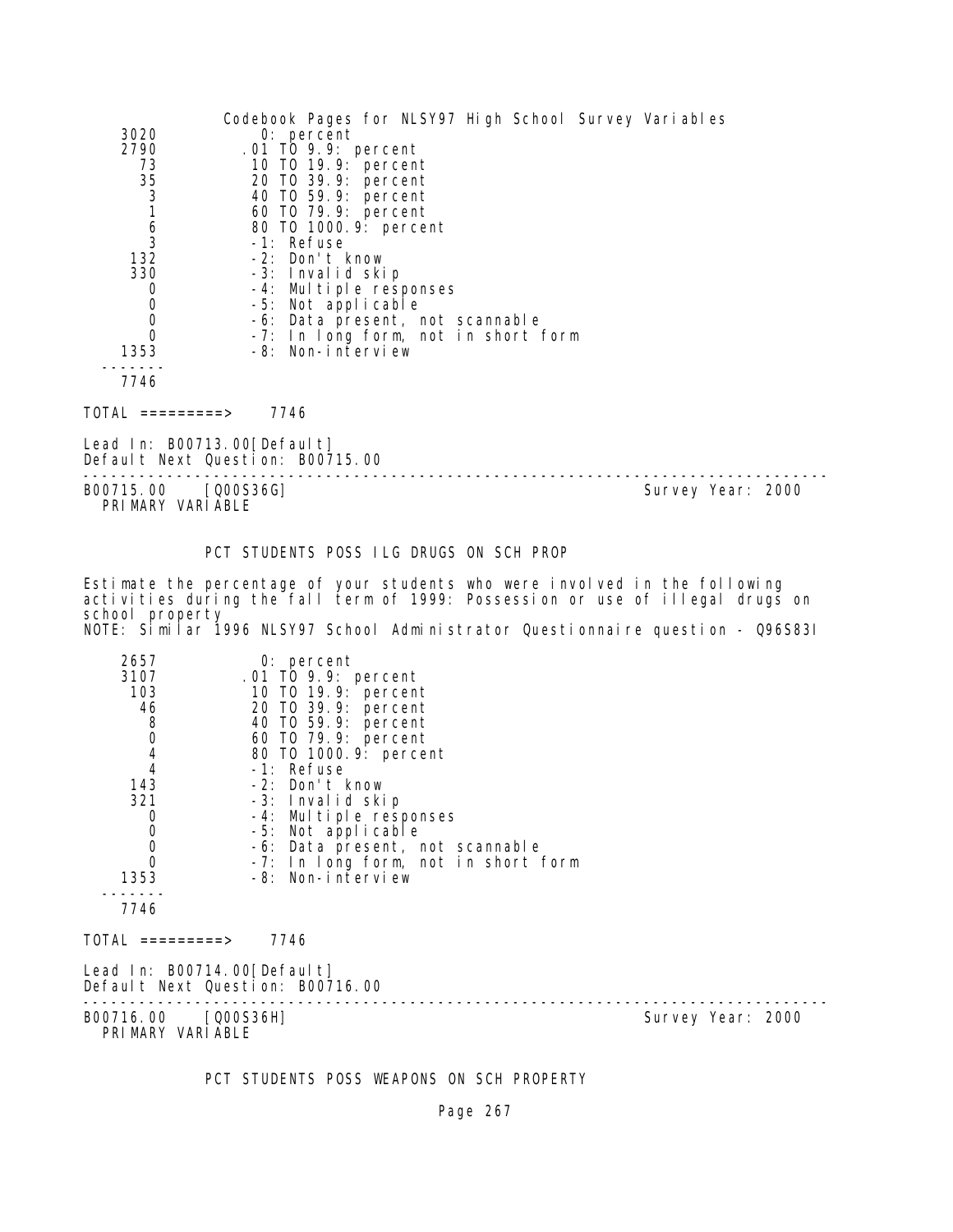Codebook Pages for NLSY97 High School Survey Variables Estimate the percentage of your students who were involved in the following activities during the fall term of 1999: Possession of weapons on school property

NOTE: Similar 1996 NLSY97 School Administrator Questionnaire question - Q96S83G

| 4271                                                            | $0:$ percent                        |
|-----------------------------------------------------------------|-------------------------------------|
| 1623                                                            | .01 TO 9.9: percent                 |
| 28                                                              | 10 TO 19.9: percent                 |
|                                                                 | 20 TO 39.9: percent                 |
| $\begin{array}{c} 4 \\ 3 \\ 1 \end{array}$                      | 40 T0 59.9: percent                 |
|                                                                 | 60 T0 79.9: percent                 |
|                                                                 | 80 TO 1000.9: percent               |
| 4                                                               | -1: Refuse                          |
| 118                                                             | -2: Don't know                      |
| 340                                                             | -3: Invalid skip                    |
| 0                                                               | -4: Multiple responses              |
| $\begin{smallmatrix}0\\0\end{smallmatrix}$                      | -5: Not applicable                  |
|                                                                 | -6: Data present, not scannable     |
| $\mathbf 0$                                                     | -7: In long form, not in short form |
| 1353                                                            | -8: Non-interview                   |
| 7746                                                            |                                     |
| TOTAL =========>                                                | 7746                                |
| Lead In: B00715.00[Default]<br>Default Next Question: B00717.00 |                                     |

-------------------------------------------------------------------------------- B00772.00 [Q00S49A] PRIMARY VARIABLE

# PST 5 YRS/CHNG STUDENT ENRLMTS

In the past five years (between the 1994-95 and 1999-2000 academic years) how have the following enrollments changed at your school: Total student enrollment

| 4002<br>1153<br>1012<br>35<br>1481 | 1 Increase<br>2 No change<br>3 Decrease<br>4 Not applicable<br>-8 Non-interview |
|------------------------------------|---------------------------------------------------------------------------------|
| 7746                               |                                                                                 |

 $TOTAL$  =========> 7746

Lead In: B00771.00[Default] Default Next Question: B00773.00

-------------------------------------------------------------------------------- B00773.00 [Q00S49B] Survey Year: 2000 PRIMARY VARIABLE

## PST 5 YRS/CHNG VOCATIONAL ENRLMTS

In the past five years (between the 1994-95 and 1999-2000 academic years) how have the following enrollments changed at your school: Total vocational enrollment

| 1953 | 1 Increase  |
|------|-------------|
| 1385 | 2 No change |
| 726  | 3 Decrease  |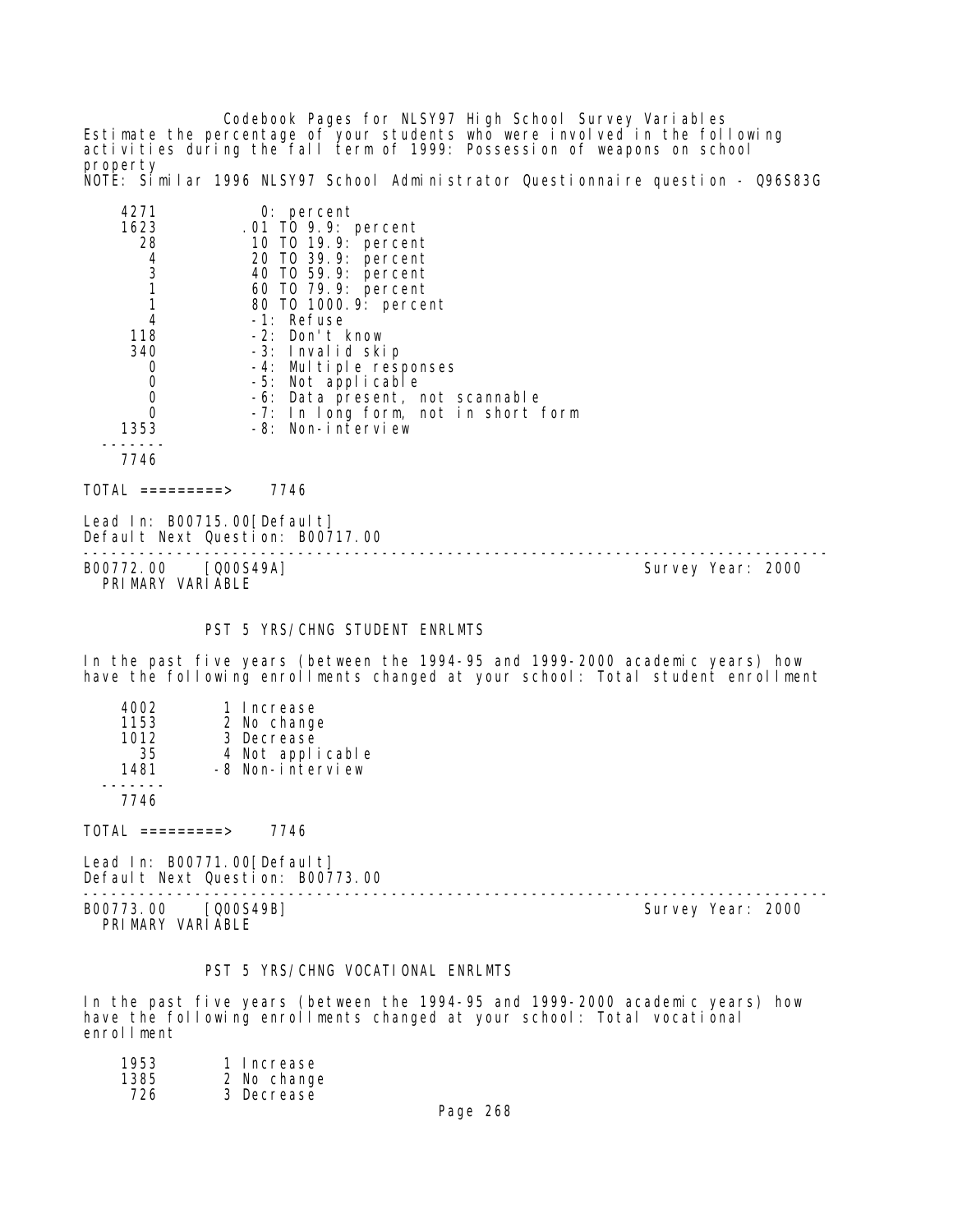| 1919<br>1481     | Codebook Pages for NLSY97 High School Survey Variables<br>4 Not applicable<br>-8 Non-interview |  |  |  |
|------------------|------------------------------------------------------------------------------------------------|--|--|--|
| 7746             |                                                                                                |  |  |  |
| TOTAL =========> | 7746                                                                                           |  |  |  |

Lead In: B00772.00 [Default] Default Next Question: B00774.00

B00774.00 [Q00S49C] Survey Year: 2000 PRIMARY VARIABLE

--------------------------------------------------------------------------------

### PST 5 YRS/CHNG VOCATNL ENRLMT DISADVT

In the past five years (between the 1994-95 and 1999-2000 academic years) how have the following enrollments changed at your school: Vocational enrollment among educationally or economically disadvantaged students

| 1626 | 1 Increase       |
|------|------------------|
| 1847 | 2 No change      |
| 279  | 3 Decrease       |
| 2142 | 4 Not applicable |
| 1481 | -8 Non-interview |
| 7746 |                  |

TOTAL =========> 7746

Lead In: B00773.00 [Default] Default Next Question: B00775.00

-------------------------------------------------------------------------------- B00775.00 [Q00S49D] Survey Year: 2000 PRIMARY VARIABLE

#### PST 5 YRS/CHNG VOCATNL ENRLMT DI SABLED

In the past five years (between the 1994-95 and 1999-2000 academic years) how have the following enrollments changed at your school: Vocational enrollment among disabled students

| 1374<br>1972        | 1 Increase<br>2 No change                          |
|---------------------|----------------------------------------------------|
| 182<br>2362<br>1481 | 3 Decrease<br>4 Not applicable<br>-8 Non-interview |
| 7746                |                                                    |

 $TOTAL$  =========> 7746

|  | Lead In: $B00774.00$ [Default]   |  |
|--|----------------------------------|--|
|  | Default Next Question: B00776.00 |  |

-------------------------------------------------------------------------------- B00776.00 [Q00S49E] Survey Year: 2000 PRIMARY VARIABLE

#### PST 5 YRS/CHNG AGRI EDUTN ENROLLMNTS

In the past five years (between the 1994-95 and 1999-2000 academic years) how Page 269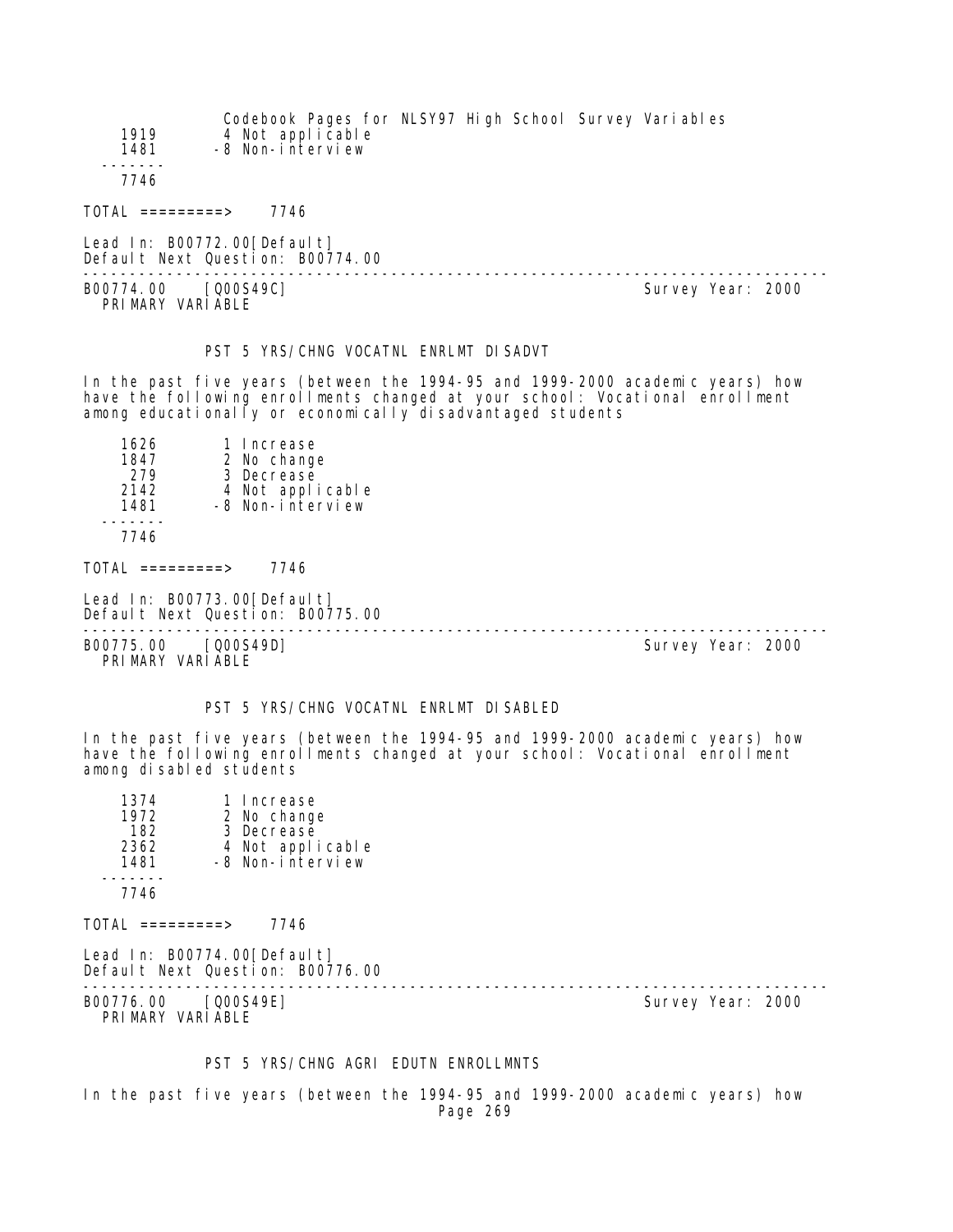Codebook Pages for NLSY97 High School Survey Variables have the following enrollments changed at your school: Enrollment in agricultural education

| 528<br>653<br>347<br>4353<br>1481 | 1 Increase<br>2 No change<br>3 Decrease<br>4 Not applicable<br>-8 Non-interview |
|-----------------------------------|---------------------------------------------------------------------------------|
| 7746                              |                                                                                 |

 $TOTAL$  =========> 7746

Lead In: B00775.00 [Default] Default Next Question: B00777.00 -------------------------------------------------------------------------------- B00777.00 [Q00S49F] PRIMARY VARIABLE

### PST 5 YRS/CHNG BUSN/OFFICE ENROLLMNTS

In the past five years (between the 1994-95 and 1999-2000 academic years) how have the following enrollments changed at your school: Enrollment in business and office education

| 1 Increase                           |
|--------------------------------------|
| 2 No change                          |
| 3 Decrease                           |
| 4 Not applicable<br>-8 Non-interview |
|                                      |
|                                      |
|                                      |
|                                      |

 $TOTAL$  ========> 7746

Lead In: B00776.00 [Default] Default Next Question: B00778.00

B00841.00 [Q00S55D3] Survey Year: 2000 PRIMARY VARIABLE

--------------------------------------------------------------------------------

#### CAR ACAD PARTIC ALLOWED: 11TH GRD

Career Academy: On what grade levels may students participate in these programs: 11th

| 661  | 1 Yes                              |
|------|------------------------------------|
| 96   | 2 No                               |
|      | -1 Refuse                          |
|      | -2 Don't know                      |
| 150  | -3 Invalid Skip                    |
|      | -4 Multiple responses              |
|      | -5 Not applicable                  |
|      | -6 Data present, not scannable     |
| 0    | -7 In long form, not in short form |
| 6838 | -8 Non-interview                   |
|      |                                    |
| 7746 |                                    |
|      |                                    |

TOTAL =========> 7746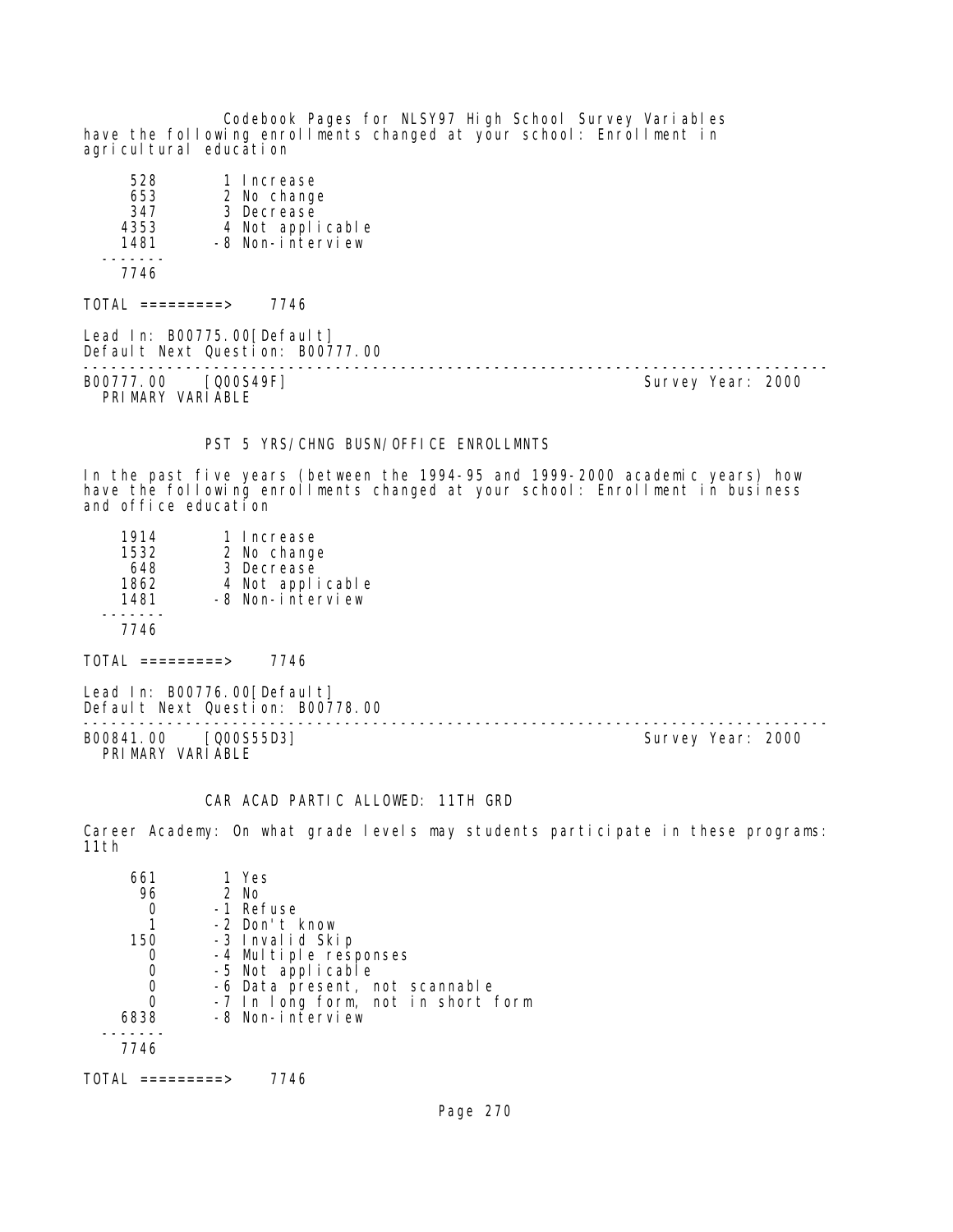Codebook Pages for NLSY97 High School Survey Variables Lead In: B00840.00[Default] Default Next Question: B00842.00 -------------------------------------------------------------------------------- B00842.00 [Q00S55D4] Survey Year: 2000 PRIMARY VARIABLE

## CAR ACAD PARTIC ALLOWED: 12TH GRD

Career Academy: On what grade levels may students participate in these programs: 12th

| 647                                        | 1 Yes                                                           |                   |  |
|--------------------------------------------|-----------------------------------------------------------------|-------------------|--|
| 110                                        | 2 No                                                            |                   |  |
| 0                                          | -1 Refuse                                                       |                   |  |
|                                            | -2 Don't know                                                   |                   |  |
| 150                                        | -3 Invalid Skip                                                 |                   |  |
| 0                                          | -4 Multiple responses                                           |                   |  |
| $\begin{smallmatrix}0\\0\end{smallmatrix}$ | -5 Not applicable                                               |                   |  |
|                                            | -6 Data present, not scannable                                  |                   |  |
| $\mathbf 0$                                | -7 In long form, not in short form                              |                   |  |
| 6838                                       | -8 Non-interview                                                |                   |  |
| 7746                                       |                                                                 |                   |  |
| TOTAL =========>                           | 7746                                                            |                   |  |
|                                            | Lead In: B00841.00[Default]<br>Default Next Question: B00843.00 |                   |  |
| B00843.00                                  | [Q00S55D5]                                                      | Survey Year: 2000 |  |

PRIMARY VARIABLE

### CAR ACAD PARTIC ALLOWED: OTHER GRD

Career Academy: On what grade levels may students participate in these programs: Other

| 20                                         | 1 Yes                                                           |                   |  |
|--------------------------------------------|-----------------------------------------------------------------|-------------------|--|
| 737                                        | 2 No                                                            |                   |  |
| 0                                          | -1 Refuse                                                       |                   |  |
|                                            | -2 Don't know                                                   |                   |  |
| 150                                        | -3 Invalid Skip                                                 |                   |  |
| 0                                          | -4 Multiple responses                                           |                   |  |
| $\begin{smallmatrix}0\\0\end{smallmatrix}$ | -5 Not applicable                                               |                   |  |
|                                            | -6 Data present, not scannable                                  |                   |  |
| $\overline{0}$                             | -7 In long form, not in short form                              |                   |  |
| 6838                                       | -8 Non-interview                                                |                   |  |
| 7746                                       |                                                                 |                   |  |
| TOTAL =========>                           | 7746                                                            |                   |  |
|                                            | Lead In: B00842.00[Default]<br>Default Next Question: B00844.00 |                   |  |
| B00844.00 [Q00S55E]<br>PRIMARY VARIABLE    |                                                                 | Survey Year: 2000 |  |

CAR ACAD PRGRMS TARGTD AT AT-RISK STUD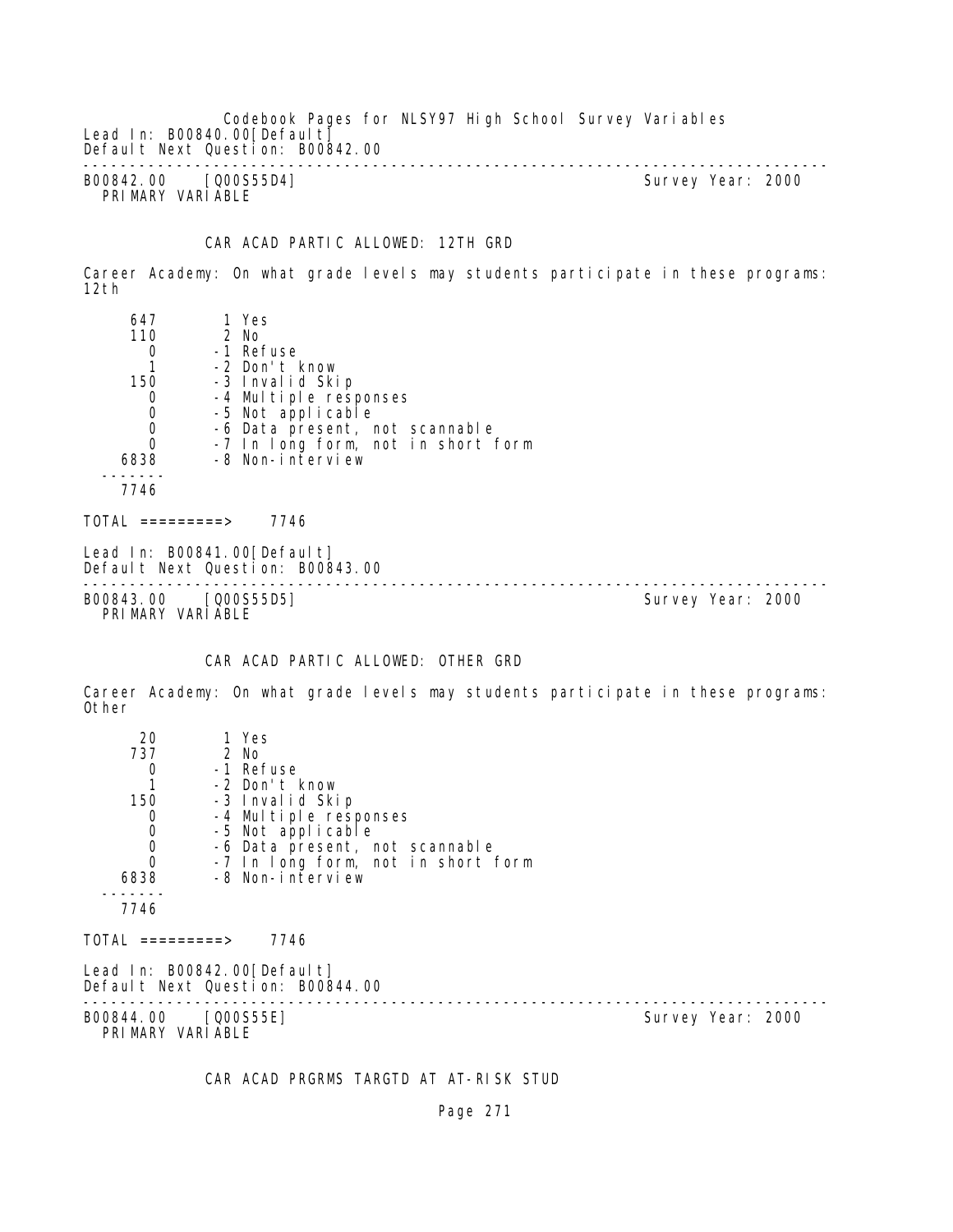Codebook Pages for NLSY97 High School Survey Variables Career Academy: Are these programs targeted at 'at risk' students? NOTE: Similar 1996 NLSY97 School Administrator Questionnaire question - Q96S68E 229 1 Yes 2 No 0 -1 Refuse<br>2 -2 Don't l 2 -2 Don't know -3 Invalid Skip 0 -4 Multiple responses<br>0 -5 Not applicable 0 -5 Not applicable<br>0 -6 Data present, m 0 -6 Data present, not scannable 0 -7 In long form, not in short form 6838 -8 Non-interview ------- 7746  $TOTAL$  ========> 7746 Lead In: B00843.00 [Default] Default Next Question: B00845.00 -------------------------------------------------------------------------------- Survey Year: 2000 PRIMARY VARIABLE

#### CAR ACAD PRGRMS TARGTD AT NON-COLL STUD

Career Academy: Are these programs targeted at non-college bound students?

| 218      | 1 Yes                                      |
|----------|--------------------------------------------|
| 531      | 2 No                                       |
|          | -1 Refuse                                  |
|          | -2 Don't know                              |
| 158      | -3 Invalid Skip                            |
|          | -4 Multiple responses<br>-5 Not applicable |
|          |                                            |
| $\Omega$ | -6 Data present, not scannable             |
|          | -7 In long form, not in short form         |
| 6838     | -8 Non-interview                           |
|          |                                            |
|          |                                            |

7746

TOTAL =========> 7746

Lead In: B00844.00 [Default] Default Next Question: B00846.00

--------------------------------------------------------------------------------

B00893.00 [Q00S67B] PRIMARY VARIABLE

#### NUM YRS REQUIRED GRAD/MATH

How many years in the following subjects are required for graduation from your school: Mathematics QUESTIONNAIRE NOTE: If there is no minimum course requirement in a subject area, enter "0". For fractions of a year, enter one semester as 0.50 year, one quarter as 0.25 year, and one trimester as 0.33 year.

NOTE: Similar 1996 NLSY97 School Administrator Questionnaire question - Q96S48BY

| O TO 1: years<br>95<br>1.01 TO 2: years<br>1542 |
|-------------------------------------------------|
|-------------------------------------------------|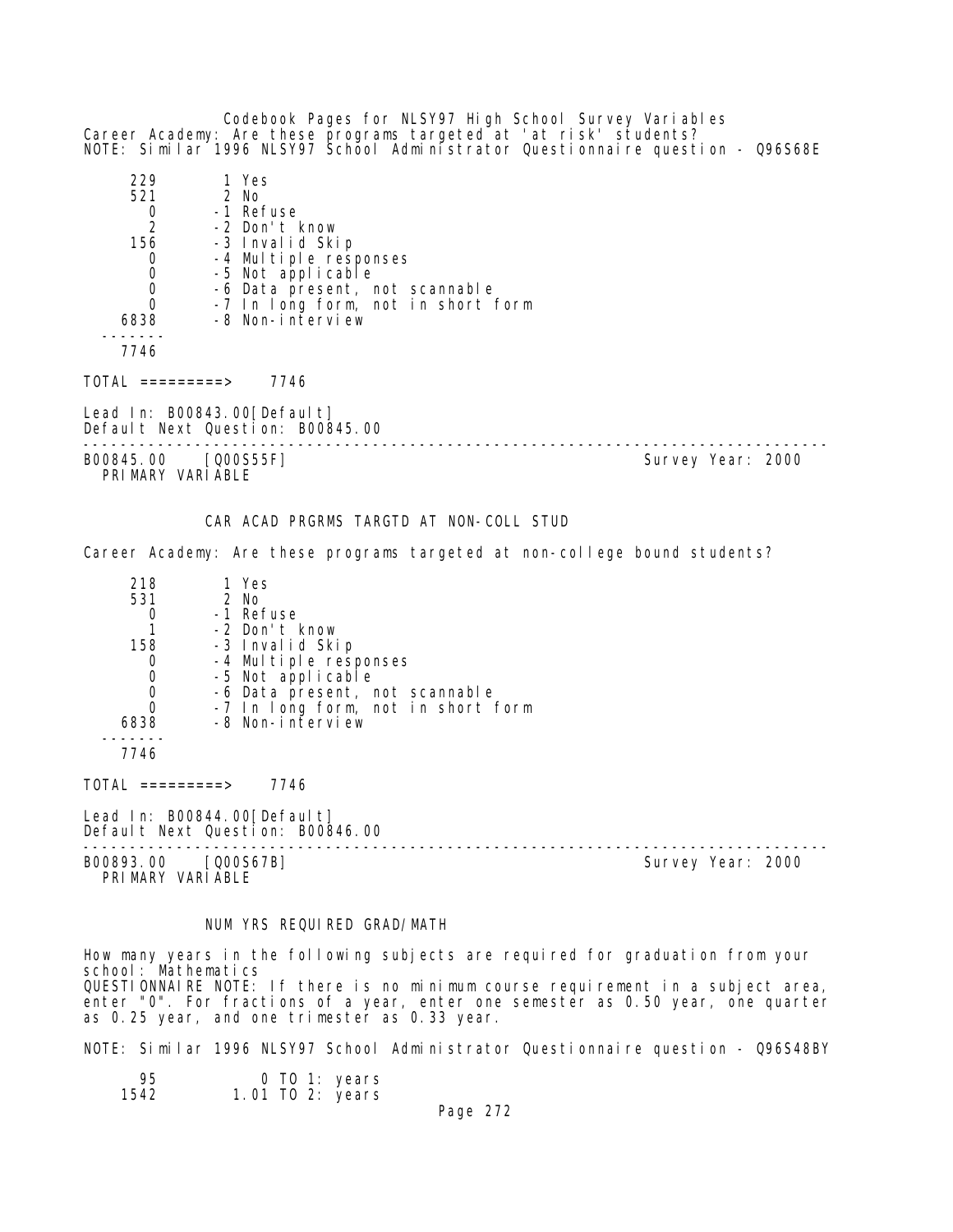|                                             | Codebook Pages for NLSY97 High School Survey Variables          |  |
|---------------------------------------------|-----------------------------------------------------------------|--|
| 3466                                        | 2.01 TO 3: years                                                |  |
| 1029                                        | 3.01 TO 5: years                                                |  |
| $\begin{array}{c} 16 \\ 3 \\ 1 \end{array}$ | 5.01 TO 7: years                                                |  |
|                                             | 7.01 TO 10: years                                               |  |
|                                             | -1: Refuse                                                      |  |
| 32                                          | -2: Don't know                                                  |  |
| 144                                         | -3: Invalid skip                                                |  |
| 0                                           | -4: Multiple responses                                          |  |
| 65                                          | -5: Not applicable                                              |  |
| 0                                           | -6: Data present, not scannable                                 |  |
| $\mathbf 0$                                 | -7: In long form, not in short form                             |  |
| 1353                                        | -8: Non-interview                                               |  |
|                                             |                                                                 |  |
| 7746                                        |                                                                 |  |
| TOTAL =========>                            | 7746                                                            |  |
|                                             | Lead In: B00892.00[Default]<br>Default Next Question: B00894.00 |  |
|                                             |                                                                 |  |

PRIMARY VARIABLE

B00894.00 [Q00S67C] Survey Year: 2000

### NUM YRS REQUIRED GRAD/SCIENCE

How many years in the following subjects are required for graduation from your school: Science QUESTIONNAIRE NOTE: If there is no minimum course requirement in a subject area, enter "0". For fractions of a year, enter one semester as 0.50 year, one quarter as 0.25 year, and one trimester as 0.33 year.

NOTE: Similar 1996 NLSY97 School Administrator Questionnaire question - Q96S48CY

| 169<br>2487                             | 0 TO 1: years<br>1.01 TO 2: years                               |                   |
|-----------------------------------------|-----------------------------------------------------------------|-------------------|
| 2901                                    | 2.01 TO 3: years                                                |                   |
| 564                                     | 3.01 TO 5: years                                                |                   |
| 14                                      | 5.01 TO 7: years                                                |                   |
| 10                                      | 7.01 TO 10: years                                               |                   |
| $\overline{1}$                          | -1: Refuse                                                      |                   |
| 34                                      | -2: Don't know                                                  |                   |
| 148                                     | -3: Invalid skip                                                |                   |
| 0                                       | -4: Multiple responses                                          |                   |
| 65                                      | -5: Not applicable                                              |                   |
| $\mathbf 0$                             | -6: Data present, not scannable                                 |                   |
| 0                                       | -7: In long form, not in short form                             |                   |
| 1353                                    | -8: Non-interview                                               |                   |
| 7746                                    |                                                                 |                   |
| TOTAL =========>                        | 7746                                                            |                   |
|                                         | Lead In: B00893.00[Default]<br>Default Next Question: B00895.00 |                   |
| B00895.00 [Q00S67D]<br>PRIMARY VARIABLE |                                                                 | Survey Year: 2000 |

## NUM YRS REQUIRED GRAD/SOC SCI HIST

How many years in the following subjects are required for graduation from your Page 273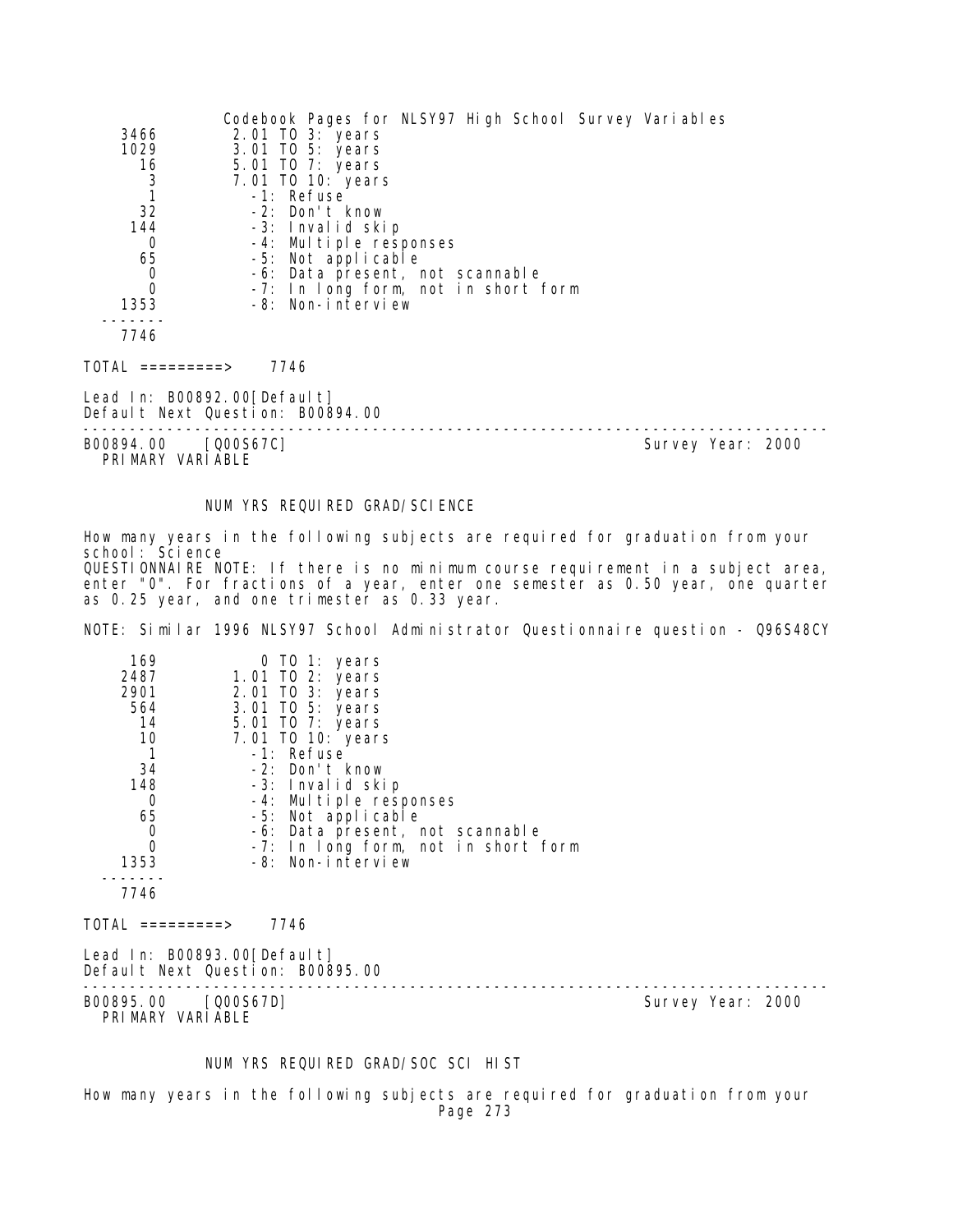Codebook Pages for NLSY97 High School Survey Variables school: Social Studies/History QUESTIONNAIRE NOTE: If there is no minimum course requirement in a subject area, enter "0". For fractions of a year, enter one semester as 0.50 year, one quarter as 0.25 year, and one trimester as 0.33 year.

NOTE: Similar 1996 NLSY97 School Administrator Questionnaire question - Q96S48DY

| 103                          | 0 TO 1: years                       |
|------------------------------|-------------------------------------|
| 569                          | 1.01 TO 2: years                    |
| 3333                         | 2.01 TO 3: years                    |
| 2116                         | 3.01 TO 5: years                    |
| 17                           | 5.01 TO 7: years                    |
| 8                            | 7.01 TO 10: years                   |
|                              | -1: Refuse                          |
| 33                           | -2: Don't know                      |
| 148                          | -3: Invalid skip                    |
| 0                            | -4: Multiple responses              |
| 65                           | -5: Not applicable                  |
| 0                            | -6: Data present, not scannable     |
| $\Omega$                     | -7: In long form, not in short form |
| 1353                         | -8: Non-interview                   |
|                              |                                     |
| 7746                         |                                     |
| TOTAL<br>$=$ = = = = = = = > | 7746                                |

Lead In: B00894.00 [Default] Default Next Question: B00896.00

-------------------------------------------------------------------------------- B00717.00 [Q00S37MA] Survey Year: 2000 PRIMARY VARIABLE

CAR PREP OFFRD JOB SITE VISITS

Which of the following programs, activities, or services do you offer to your students: Job site visits NOTE: Similar 1996 NLSY97 School Administrator Questionnaire question - Q96S56A

| 4202                                       | 1 Yes                                                           |                   |  |
|--------------------------------------------|-----------------------------------------------------------------|-------------------|--|
| 2168                                       | 2 No                                                            |                   |  |
|                                            | -1 Refuse                                                       |                   |  |
| 4                                          | -2 Don't know                                                   |                   |  |
| 18                                         | -3 Invalid Skip                                                 |                   |  |
| $\mathbf 0$                                | -4 Multiple responses                                           |                   |  |
| $\begin{smallmatrix}0\\0\end{smallmatrix}$ | -5 Not applicable                                               |                   |  |
|                                            | -6 Data present, not scannable                                  |                   |  |
| $\overline{0}$                             | -7 In long form, not in short form                              |                   |  |
| 1353                                       | -8 Non-interview                                                |                   |  |
|                                            |                                                                 |                   |  |
| 7746                                       |                                                                 |                   |  |
| $\text{TOTAL}$ =========>                  | 7746                                                            |                   |  |
|                                            | Lead In: B00716.00[Default]<br>Default Next Question: B00718.00 |                   |  |
| B00718.00 [Q00S37MB]<br>PRIMARY VARIABLE   |                                                                 | Survey Year: 2000 |  |

CAR PREP OFFRD SCHOOL VISITS BY WORKERS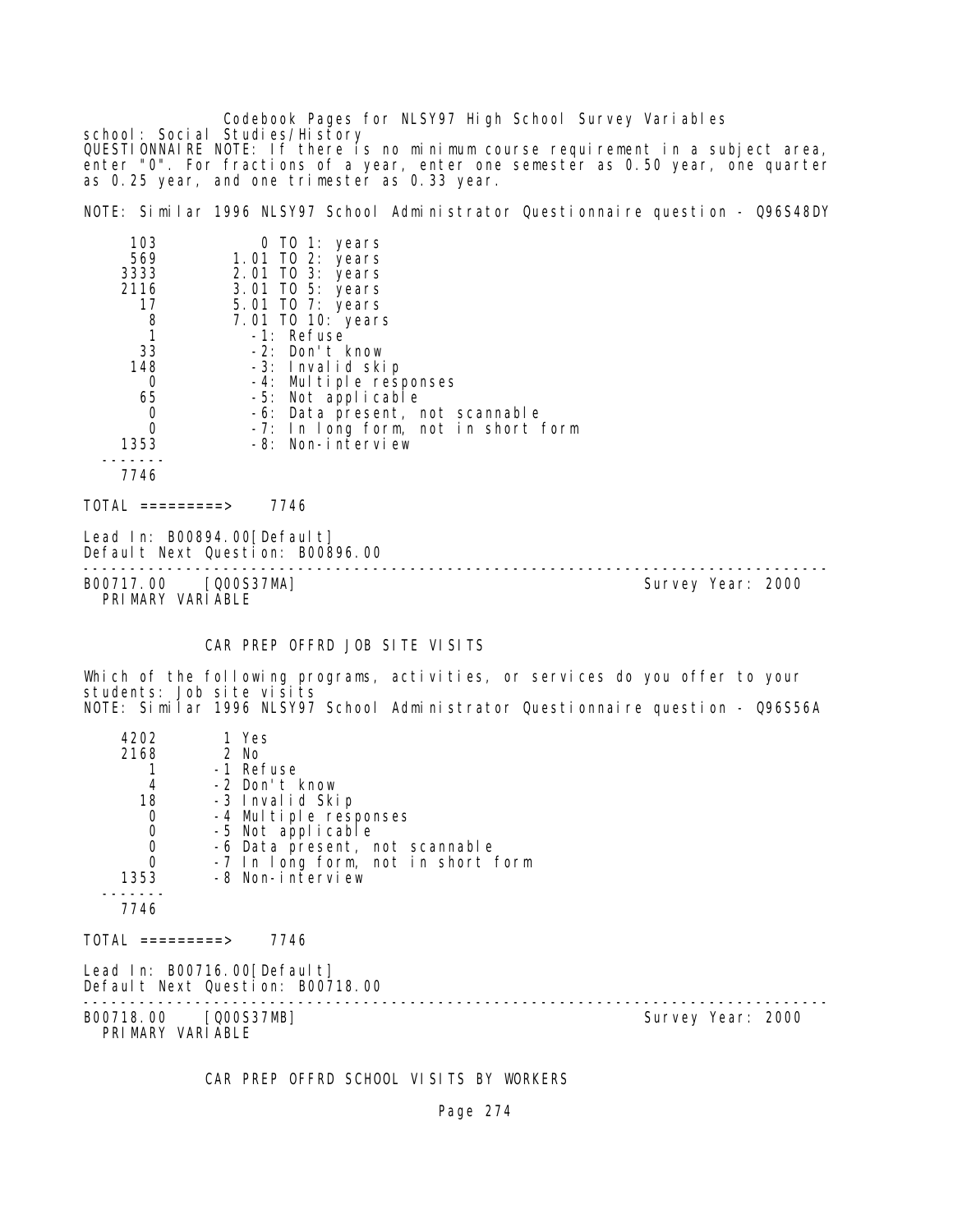Codebook Pages for NLSY97 High School Survey Variables Which of the following programs, activities, or services do you offer to your students: School visits by individuals in various occupations NOTE: Similar 1996 NLSY97 School Administrator Questionnaire question - Q96S56B

| 5219 | 1 Yes                              |
|------|------------------------------------|
| 1151 | $2$ No                             |
|      | -1 Refuse                          |
|      | -2 Don't know                      |
| 18   | -3 Invalid Skip                    |
| O    | -4 Multiple responses              |
|      | -5 Not applicable                  |
|      | -6 Data present, not scannable     |
|      | -7 In long form, not in short form |
| 1353 | -8 Non-interview                   |
|      |                                    |
| 7746 |                                    |

TOTAL =========> 7746

Lead In: B00717.00 [Default] Default Next Question: B00719.00

B00719.00 [Q00S37MC] Survey Year: 2000 PRIMARY VARIABLE

--------------------------------------------------------------------------------

#### CAR PREP OFFRD COLLEGE AWARE/GUIDNCE COUNS

Which of the following programs, activities, or services do you offer to your students: College awareness and preparation guidance counseling NOTE: Similar 1996 NLSY97 School Administrator Questionnaire question - Q96S56C

| 6033 | 1 Yes                              |
|------|------------------------------------|
| 337  | 2 No                               |
|      | -1 Refuse                          |
| 4    | -2 Don't know                      |
| 18   | -3 Invalid Skip                    |
| 0    | -4 Multiple responses              |
| O    | -5 Not applicable                  |
|      | -6 Data present, not scannable     |
|      | -7 In long form, not in short form |
| 1353 | -8 Non-interview                   |
|      |                                    |
| 7746 |                                    |

 $TOTAL$  =========> 7746

Lead In: B00718.00[Default] Default Next Question: B00720.00

-------------------------------------------------------------------------------- B00720.00 [Q00S37MD] Survey Year: 2000 PRIMARY VARIABLE

### CAR PREP OFFRD OCCUPATIONAL AWARE/PREP

Which of the following programs, activities, or services do you offer to your students: Occupational awareness and preparation awareness counseling NOTE: Similar 1996 NLSY97 School Administrator Questionnaire question - Q96S56D

| 4681 | 1 Yes     |
|------|-----------|
| 1689 | $2$ No    |
|      | -1 Refuse |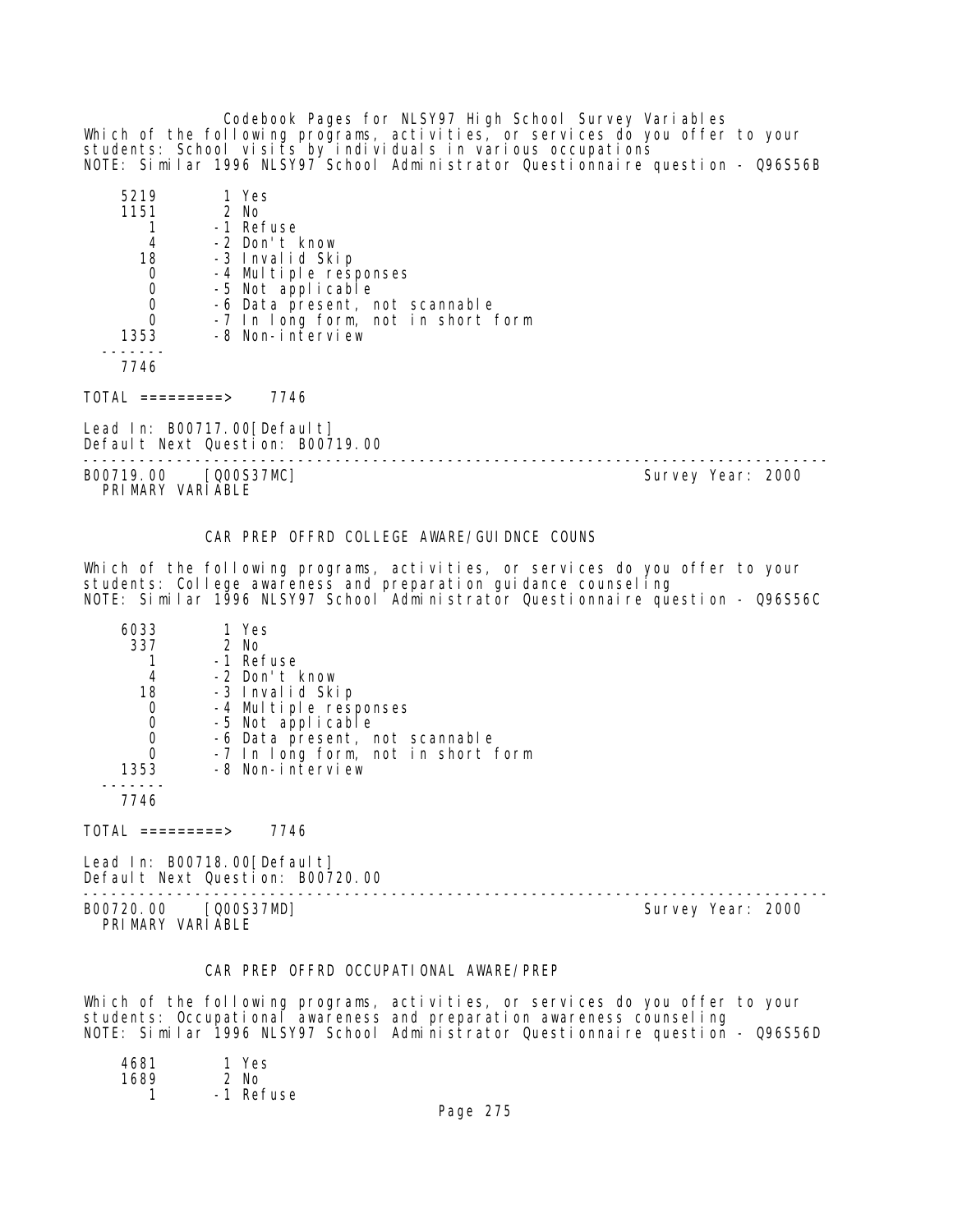|                  | Codebook Pages for NLSY97 High School Survey Variables |
|------------------|--------------------------------------------------------|
| 4                | -2 Don't know                                          |
| 18               | -3 Invalid Skip                                        |
| 0                | -4 Multiple responses                                  |
| 0                | -5 Not applicable                                      |
| 0                | -6 Data present, not scannable                         |
| $\Omega$         | -7 In long form, not in short form                     |
| 1353             | -8 Non-interview                                       |
|                  |                                                        |
| 7746             |                                                        |
| TOTAI =========> | 7746                                                   |

Lead In: B00719.00[Default] Default Next Question: B00721.00

B00778.00 [Q00S49G] PRIMARY VARIABLE

--------------------------------------------------------------------------------

### PST 5 YRS/CHNG MKTG/DISTRIB ENROLLMNTS

In the past five years (between the 1994-95 and 1999-2000 academic years) how have the following enrollments changed at your school: Enrollment in marketing/distributive education

| 1092 | 1 Increase       |
|------|------------------|
| 1275 | 2 No change      |
| 402  | 3 Decrease       |
| 3120 | 4 Not applicable |
| 1481 | -8 Non-interview |
|      |                  |
| 7746 |                  |
|      |                  |
|      |                  |

 $TOTAL$  =========> 7746

Lead In: B00777.00 [Default] Default Next Question: B00779.00

B00779.00 [Q00S49H] PRIMARY VARIABLE

--------------------------------------------------------------------------------

#### PST 5 YRS/CHNG TRADE/INDSTR ENROLLMNTS

In the past five years (between the 1994-95 and 1999-2000 academic years) how have the following enrollments changed at your school: Enrollment in trade and industrial education

| 1226<br>1 Increase<br>1360<br>2 No change<br>549<br>3 Decrease<br>4 Not applicable<br>2768<br>-8 Non-interview<br>1481<br>7746 |          |                   |
|--------------------------------------------------------------------------------------------------------------------------------|----------|-------------------|
| $TOTAL$ ==========><br>7746                                                                                                    |          |                   |
| Lead In: B00778.00 [Default]<br>Default Next Question: B00780.00                                                               |          |                   |
| B00780.00 [Q00S49I]<br>PRIMARY VARIABLE                                                                                        |          | Survey Year: 2000 |
|                                                                                                                                | Page 276 |                   |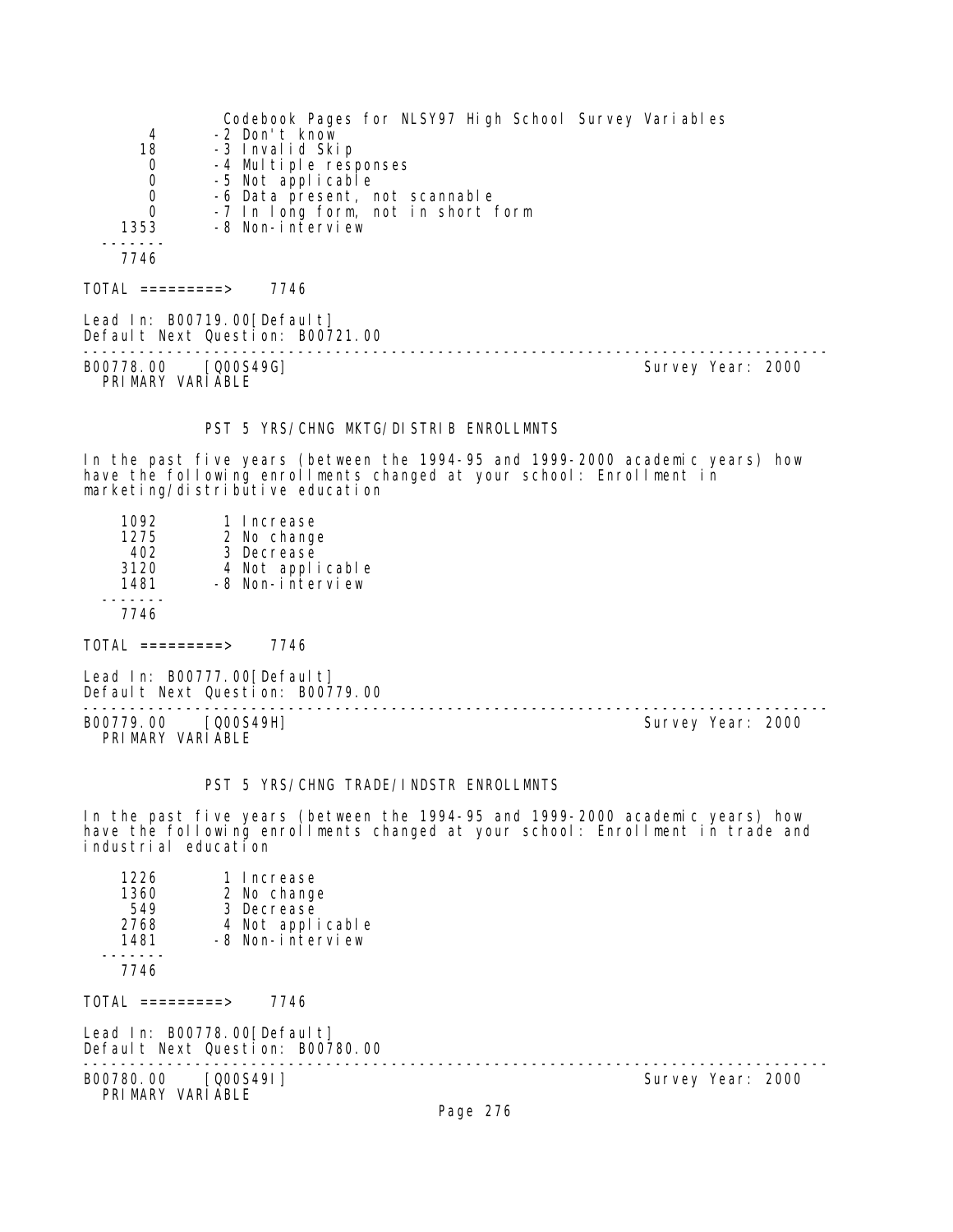PST 5 YRS/CHNG HOME ECONOMICS ENROLLMNTS

In the past five years (between the 1994-95 and 1999-2000 academic years) how have the following enrollments changed at your school: Enrollment in home economics

| 1364<br>1479<br>690<br>2420<br>1481 | 1 Increase<br>2 No change<br>3 Decrease<br>4 Not applicable<br>-8 Non-interview |                   |
|-------------------------------------|---------------------------------------------------------------------------------|-------------------|
| 7746                                |                                                                                 |                   |
| TOTAL =========>                    | 7746                                                                            |                   |
|                                     | Lead In: B00779.00[Default]<br>Default Next Question: B00781.00                 |                   |
| B00781.00                           | [000S50A]                                                                       | Survey Year: 2000 |

PRIMARY VARIABLE

### CHAPTERS BUSINESS PROFS OF AMERICA

Which of the following vocational student organizations have chapters at your school: Business Professional of America

| 748  | 1 Yes                              |
|------|------------------------------------|
| 4744 | 2 No                               |
|      | -1 Refuse                          |
| 26   | -2 Don't know                      |
| 874  | -3 Invalid Skip                    |
| 0    | -4 Multiple responses              |
| 0    | -5 Not applicable                  |
| 0    | -6 Data present, not scannable     |
| 0    | -7 In long form, not in short form |
| 1353 | -8 Non-interview                   |
|      |                                    |
| 7746 |                                    |

 $TOTAL$  =========> 7746

Lead In: B00780.00 [Default] Default Next Question: B00782.00

B00782.00 [Q00S50B] Survey Year: 2000 PRIMARY VARIABLE

--------------------------------------------------------------------------------

#### CHAPTERS DISTRIB ED CLUBS OF AMERICA

Which of the following vocational student organizations have chapters at your school: Distributive Education Clubs of America

| 1444 | 1 Yes                 |  |
|------|-----------------------|--|
| 4048 | $2$ No                |  |
|      | -1 Refuse             |  |
| 26   | -2 Don't know         |  |
| 874  | -3 Invalid Skip       |  |
|      | -4 Multiple responses |  |
|      |                       |  |

Page 277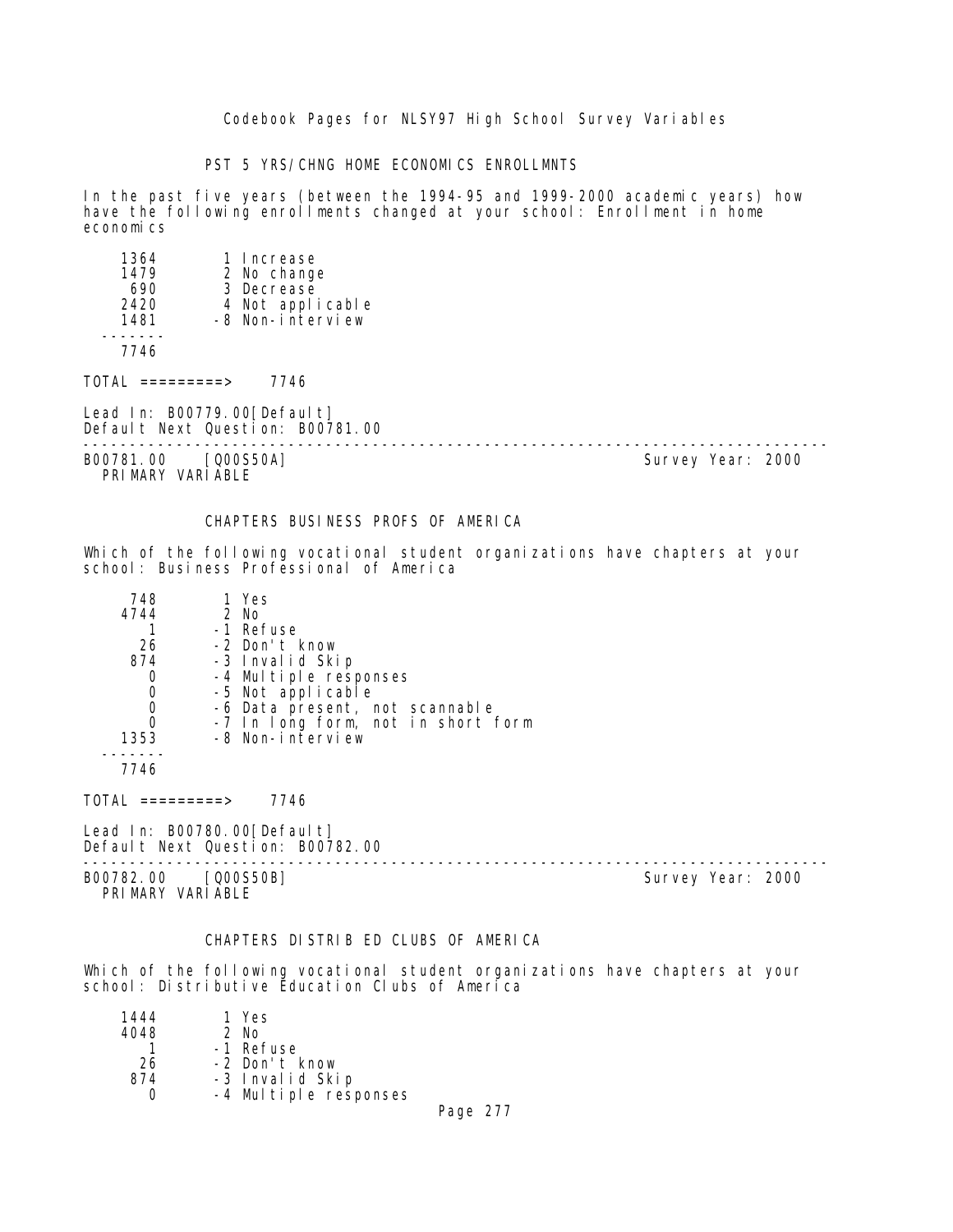| 0<br>$\mathbf 0$<br>$\mathbf 0$<br>1353<br>7746 | Codebook Pages for NLSY97 High School Survey Variables<br>-5 Not applicable<br>-6 Data present, not scannable<br>-7 In long form, not in short form<br>-8 Non-interview |                   |
|-------------------------------------------------|-------------------------------------------------------------------------------------------------------------------------------------------------------------------------|-------------------|
| TOTAL =========>                                | 7746                                                                                                                                                                    |                   |
|                                                 | Lead In: B00781.00[Default]<br>Default Next Question: B00783.00                                                                                                         |                   |
| B00846.00                                       | [000S55G]                                                                                                                                                               | Survey Year: 2000 |

PRIMARY VARIABLE

### CAR ACAD MIN GPA REQUIRED PARTCPTE

Career Academy: Do students need to have a minimum grade-point average to qualify to participate in these programs?

| 251  | 1 Yes                              |
|------|------------------------------------|
| 504  | $2$ No                             |
|      | -1 Refuse                          |
|      | -2 Don't know                      |
| 150  | -3 Invalid Skip                    |
| O    | -4 Multiple responses              |
|      | -5 Not applicable                  |
|      | -6 Data present, not scannable     |
|      | -7 In long form, not in short form |
| 6838 | -8 Non-interview                   |
|      |                                    |
| 7746 |                                    |

 $TOTAL$  =========> 7746

Lead In: B00845.00[Default] Default Next Question: B00847.00

B00847.00 [Q00S56A] Survey Year: 2000 PRIMARY VARIABLE

--------------------------------------------------------------------------------

## ENTERPRISE DOES SCH OFFER?

Does your school offer School Sponsored Enterprise? NOTE: Similar 1996 NLSY97 School Administrator Questionnaire question - Q96S73A

| 957  | 1 Yes                              |
|------|------------------------------------|
| 5288 | $2$ No                             |
|      | -1 Refuse                          |
| 11   | -2 Don't know                      |
| 136  | -3 Invalid Skip                    |
|      | -4 Multiple responses              |
|      | -5 Not applicable                  |
|      | -6 Data present, not scannable     |
|      | -7 In long form, not in short form |
| 1353 | -8 Non-interview                   |
|      |                                    |
| 7746 |                                    |
|      |                                    |

 $TOTAL$  =========> 7746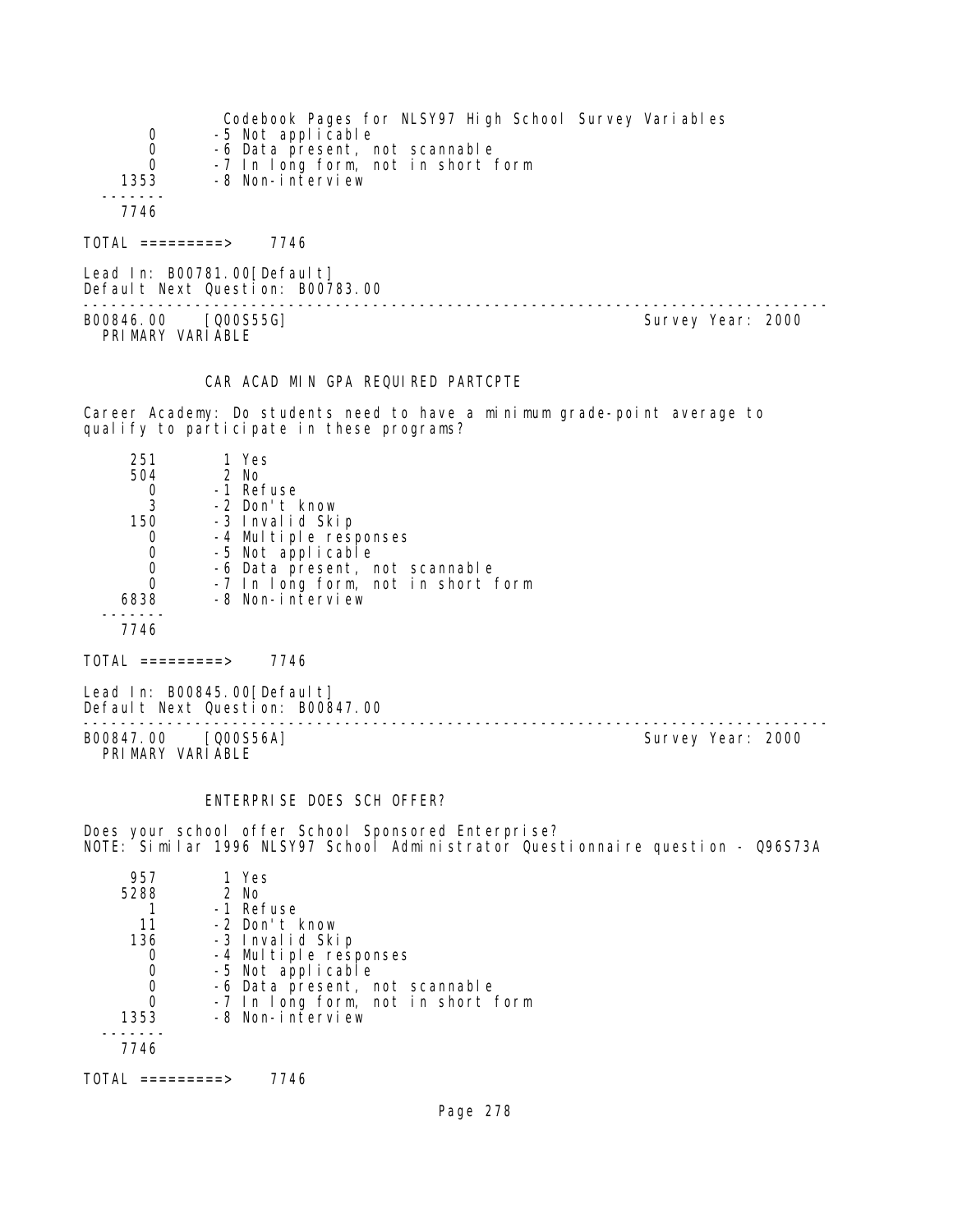Lead In: B00846.00 [Default] Default Next Question: B00848.00 -------------------------------------------------------------------------------- B00848.00 [Q00S56B] PRIMARY VARIABLE ENTERPRISE NUM STUD PARTICIPANTS/FALL 1999 School Sponsored Enterprise: About how many students participated in these programs in the Fall of 1999 NOTE: Similar 1996 NLSY97 School Administrator Questionnaire question - Q96S73B 529 0 TO 49: students 209 50 TO 99: students 80 100 TO 149: students 65 150 TO 249: students 38 250 TO 499: students 8 500 TO 749: students 4 750 TO 999: students 4 1000 TO 20000: students 0 -1: Refuse 12 -2: Don't know 156 -3: Invalid skip 0 -4: Multiple responses 0 -5: Not applicable<br>0 -6: Data present no 0 -6: Data present not scannable 6641 -8: Non-interview ------- 7746  $TOTAL$  =========> 7746 Lead In: B00847.00 [Default] Default Next Question: B00849.00 -------------------------------------------------------------------------------- B00849.00 [Q00S56C] PRIMARY VARIABLE

Codebook Pages for NLSY97 High School Survey Variables

### ENTERPRISE YR PRGRMS 1ST IMPLEMENTED

School Sponsored Enterprise: In what year were these programs first implemented NOTE: Similar 1996 NLSY97 School Administrator Questionnaire question - Q96S73C

| 42<br>61<br>78 | 1900 TO 1969:<br>1970 TO 1979:<br>1980 TO 1984: |
|----------------|-------------------------------------------------|
| 86             | 1985 TO 1989:                                   |
| 159            | 1990 TO 1994:                                   |
| 402            | 1995 TO 2000:                                   |
| O              | $-1$ : Refuse                                   |
| -71            | $-2$ : Don't know                               |
| 206            | -3: Invalid skip                                |
|                | -4: Multiple responses                          |
|                | -5: Not applicable                              |
| O              | -6: Data present, not scannable                 |
| 6641           | -8: Non-interview                               |
|                |                                                 |
| 7746           |                                                 |
|                |                                                 |

TOTAL =========> 7746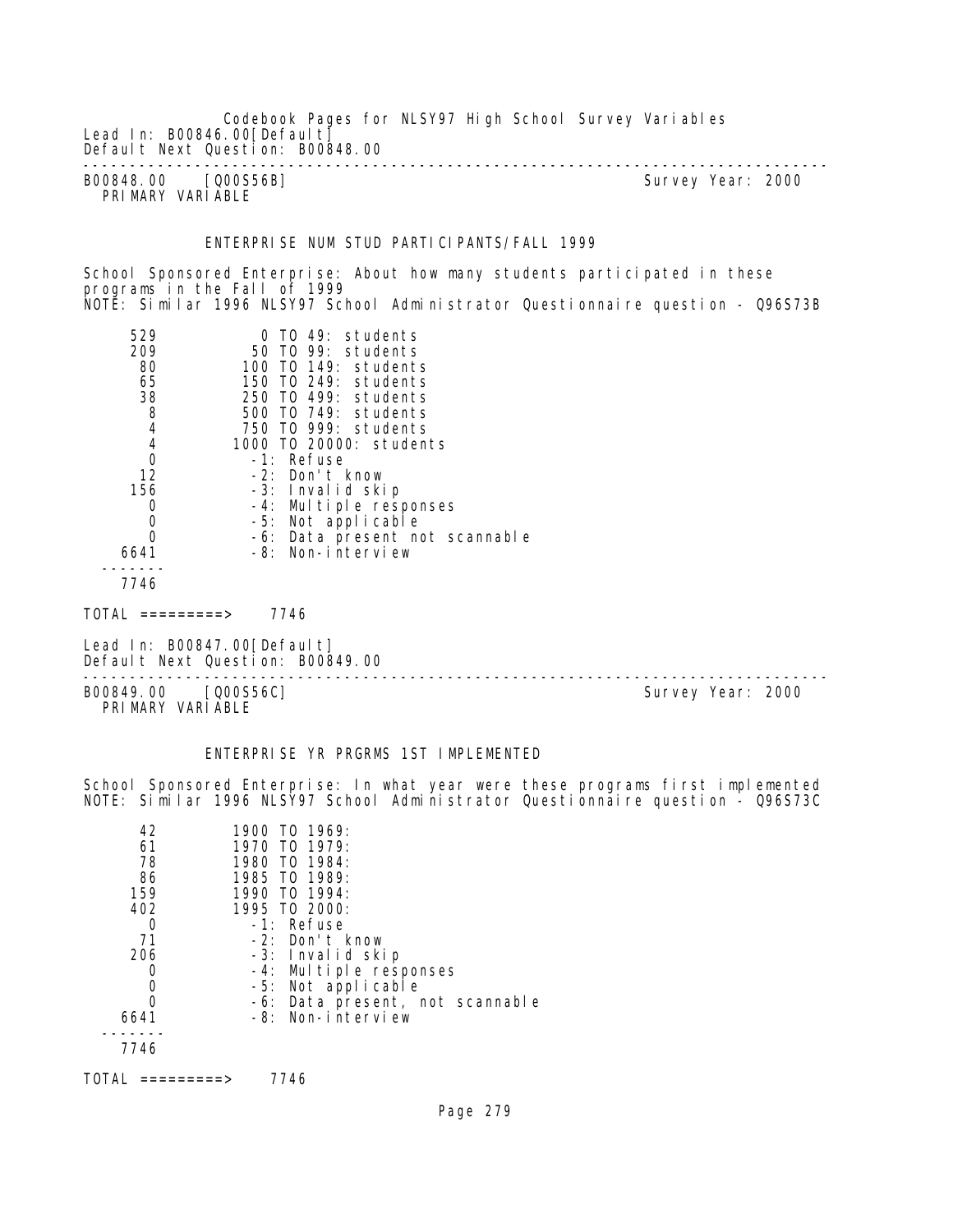Codebook Pages for NLSY97 High School Survey Variables Lead In: B00848.00 [Default] Default Next Question: B00850.00 -------------------------------------------------------------------------------- B00668.00 [Q00S24E] Survey Year: 2000

PRIMARY VARIABLE

### PCT TEACHING STAFF HAWAIIAN/PAC ISLANDER

Approximately what percentage of your teaching staff belongs to each of the following racial/ethnic groups: Native Hawaiian or other Pacific Islander

| 4235                           | $0:$ percent                        |
|--------------------------------|-------------------------------------|
| 427                            | .01 TO 9.9: percent                 |
| 22                             | 10 T0 19.9: percent                 |
| 4                              | 20 TO 39.9: percent                 |
|                                | 40 TO 59.9: percent                 |
| $\mathbf 0$                    | 60 T0 79.9: percent                 |
|                                | 80 TO 1000. 9: percent              |
| 5                              | -1: Refuse                          |
| 61                             | -2: Don't know                      |
| 1635                           | -3: Invalid skip                    |
| $\frac{0}{2}$                  | -4: Multiple responses              |
|                                | -5: Not applicable                  |
| $\mathbf 0$                    | -6: Data present, not scannable     |
| $\mathbf 0$                    | -7: In long form, not in short form |
| 1353                           | -8: Non-interview                   |
|                                |                                     |
| 7746                           |                                     |
| TOTAL<br>$=$ = = = = = = = $>$ | 7746                                |

Lead In: B00667.00 [Default] Default Next Question: B00669.00

--------------------------------------------------------------------------------

B00669.00 [Q00S24F] Survey Year: 2000 PRIMARY VARIABLE

## PCT TEACHING STAFF AMER INDIAN/ALASKAN

Approximately what percentage of your teaching staff belongs to each of the following racial/ethnic groups: American Indian or Alaska Native NOTE: Similar 1996 NLSY97 School Administrator Questionnaire question - Q96S17E

| 4171<br>519    | $0:$ percent<br>.01 TO 9.9: percent        |
|----------------|--------------------------------------------|
| 20<br>8        | 10 T0 19.9: percent<br>20 T0 39.9: percent |
|                |                                            |
| 4              | 40 T0 59.9: percent                        |
| $\overline{2}$ | 60 T0 79.9: percent                        |
|                | 80 T0 1000. 9: percent                     |
| 5              | -1: Refuse                                 |
| 65             | -2: Don't know                             |
| 1596           | -3: Invalid skip                           |
| O              | -4: Multiple responses                     |
| 2              | -5: Not applicable                         |
| 0              | -6: Data present, not scannable            |
|                | -7: In long form, not in short form        |
| 1353           | -8: Non-interview                          |
|                |                                            |
| 7746           |                                            |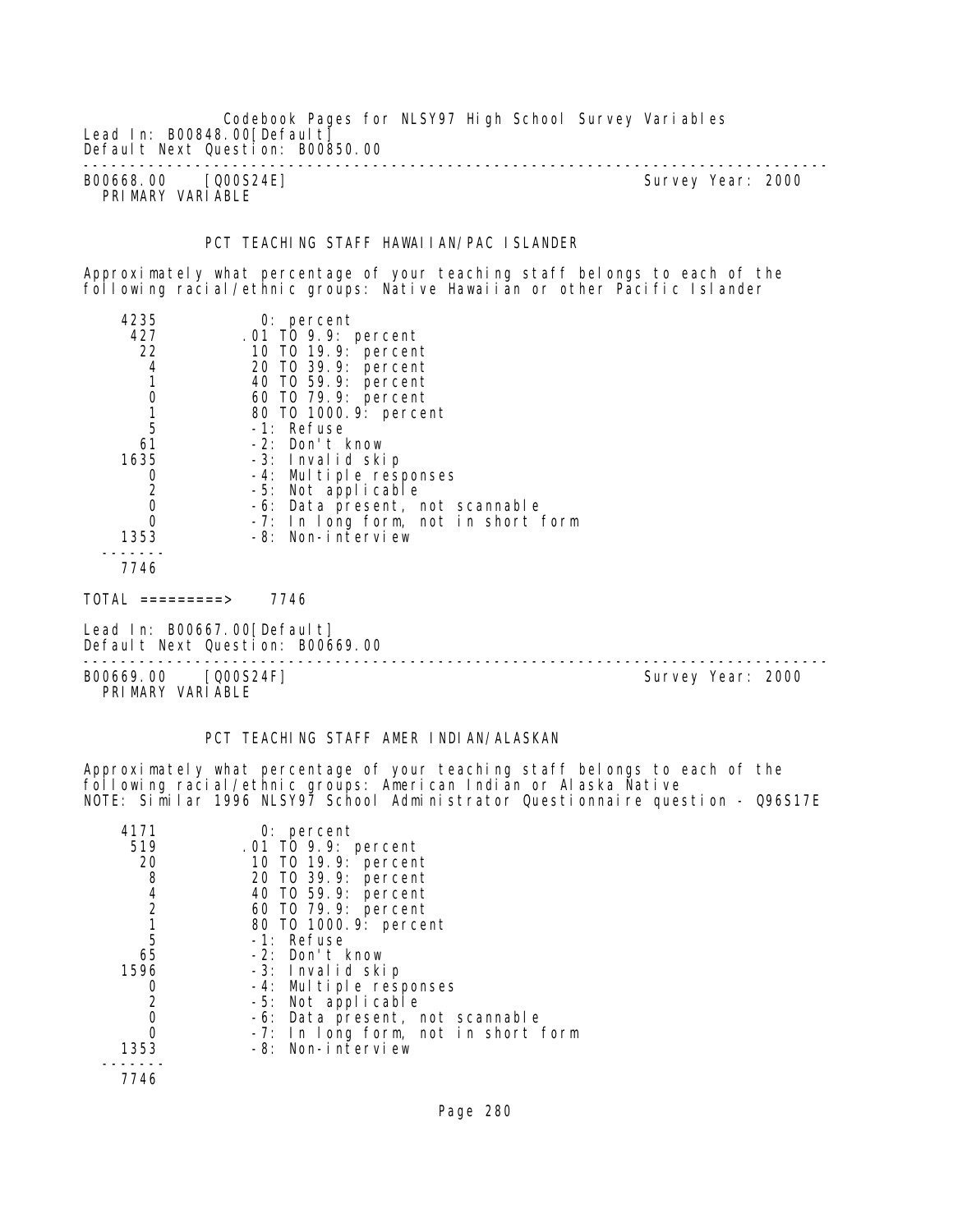Codebook Pages for NLSY97 High School Survey Variables  $TOTAL$  =========> Lead In: B00668.00 [Default] Default Next Question: B00670.00 -------------------------------------------------------------------------------- B00670.00 [Q00S25\_M] Survey Year: 2000 PRIMARY VARIABLE

# PCT TEACHING STAFF MALE

Approximately what percentage of your teaching staff is male? NOTE: Similar 1996 NLSY97 School Administrator Questionnaire question - Q96S18A

| 34             | $0:$ percent                        |
|----------------|-------------------------------------|
| 108            | .01 TO 9.9: percent                 |
| 275            | 10 T0 19.9: percent                 |
| 1512           | 20 TO 39.9: percent                 |
| 3548           | 40 T0 59.9: percent                 |
| 679            | 60 T0 79.9: percent                 |
| 147            | 80 T0 1000.9: percent               |
| O              | -1: Refuse                          |
| 19             | -2: Don't know                      |
| 69             | -3: Invalid skip                    |
| 0              | -4: Multiple responses              |
| $\overline{a}$ | -5: Not applicable                  |
| $\overline{0}$ | -6: Data present, not scannable     |
| 0              | -7: In long form, not in short form |
| 1353           | -8: Non-interview                   |
|                |                                     |
| 77 A Z         |                                     |

7746

TOTAL =========> 7746

Lead In: B00669.00 [Default] Default Next Question: B00671.00

-------------------------------------------------------------------------------- B00721.00 [Q00S37ME] Survey Year: 2000 PRIMARY VARIABLE

### CAR PREP OFFRD SKILL CERTIFICATES

Which of the following programs, activities, or services do you offer to your students: Skill certificates NOTE: Similar 1996 NLSY97 School Administrator Questionnaire question - Q96S56E

| 1650 | 1 Yes                                      |
|------|--------------------------------------------|
| 4720 | $2$ No                                     |
|      | -1 Refuse                                  |
|      | -2 Don't know                              |
| 18   | -3 Invalid Skip                            |
| O    | -4 Multiple responses<br>-5 Not applicable |
| 0    |                                            |
| 0    | -6 Data present, not scannable             |
| O    | -7 In long form, not in short form         |
| 1353 | -8 Non-interview                           |
|      |                                            |
| 7746 |                                            |

TOTAL =========> 7746

Lead In: B00720.00 [Default]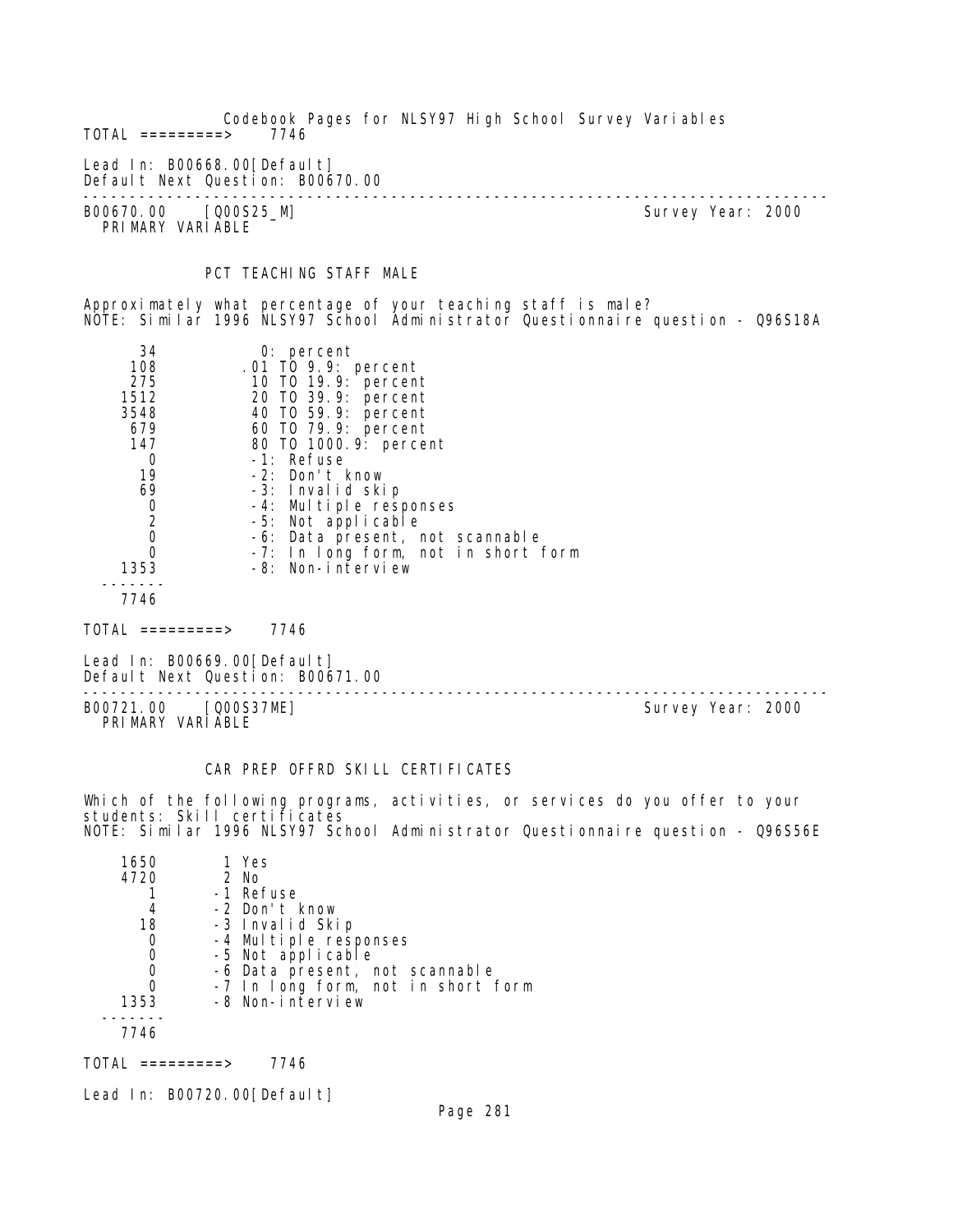Codebook Pages for NLSY97 High School Survey Variables Default Next Question: B00722.00

-------------------------------------------------------------------------------- B00722.00 [Q00S37MF] PRIMARY VARIABLE

#### CAR PREP OFFRD GENL WKPLACE COMPETENCY

Which of the following programs, activities, or services do you offer to your students: Instruction in general workplace competencies NOTE: Similar 1996 NLSY97 School Administrator Questionnaire question - Q96S56G

| 3061<br>3309<br>4<br>18                                                     | 1 Yes<br>2 No<br>-1 Refuse<br>-2 Don't know<br>-3 Invalid Skip                                                                         |                   |
|-----------------------------------------------------------------------------|----------------------------------------------------------------------------------------------------------------------------------------|-------------------|
| $\mathbf 0$<br>$\mathbf 0$<br>$\mathbf 0$<br>$\overline{0}$<br>1353<br>7746 | -4 Multiple responses<br>-5 Not applicable<br>-6 Data present, not scannable<br>-7 In long form, not in short form<br>-8 Non-interview |                   |
| TOTAL =========>                                                            | 7746                                                                                                                                   |                   |
|                                                                             | Lead In: B00721.00[Default]<br>Default Next Question: B00723.00                                                                        |                   |
| B00723.00                                                                   | [Q00S37MG]                                                                                                                             | Survey Year: 2000 |

B00723.00 [Q00S37MG] PRIMARY VARIABLE

## CAR PREP OFFRD ALL ASPECTS OF AN INDUSTRY

Which of the following programs, activities, or services do you offer to your students: Instruction in all aspects of an industry NOTE: Similar 1996 NLSY97 School Administrator Questionnaire question - Q96S56H

| 1351                                           | 1 Yes                                                           |                   |
|------------------------------------------------|-----------------------------------------------------------------|-------------------|
| 5019                                           | 2 No                                                            |                   |
|                                                | -1 Refuse                                                       |                   |
| $\begin{array}{c} 4 \\ 18 \end{array}$         | -2 Don't know                                                   |                   |
|                                                | -3 Invalid Skip                                                 |                   |
| $\begin{matrix} 0 \\ 0 \\ 0 \\ 0 \end{matrix}$ | -4 Multiple responses                                           |                   |
|                                                | -5 Not applicable                                               |                   |
|                                                | -6 Data present, not scannable                                  |                   |
|                                                | -7 In long form, not in short form                              |                   |
| 1353                                           | -8 Non-interview                                                |                   |
| 7746                                           |                                                                 |                   |
| TOTAL =========>                               | 7746                                                            |                   |
|                                                | Lead In: B00722.00[Default]<br>Default Next Question: B00724.00 |                   |
| B00724.00 [Q00S37MH]<br>PRIMARY VARIABLE       |                                                                 | Survey Year: 2000 |
|                                                | CAR PREP OFFRD NONE OF THE ABOVE                                |                   |

Page 282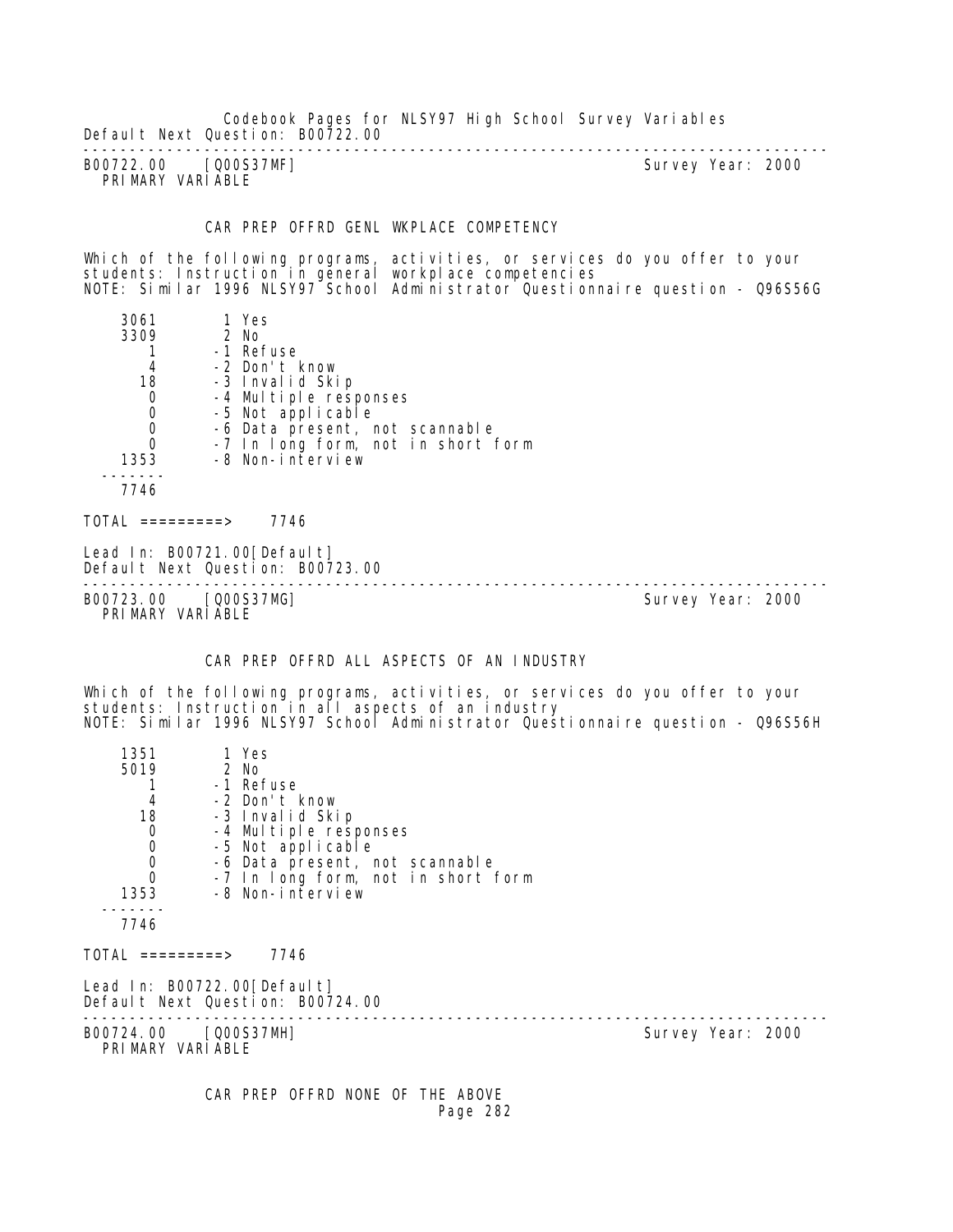Which of the following programs, activities, or services do you offer to your students: None of the above

| 101  | 1 Yes                              |
|------|------------------------------------|
| 6269 | 2 No                               |
|      | -1 Refuse                          |
|      | -2 Don't know                      |
| 18   | -3 Invalid Skip                    |
| 0    | -4 Multiple responses              |
| 0    | -5 Not applicable                  |
| 0    | -6 Data present, not scannable     |
|      | -7 In long form, not in short form |
| 1353 | -8 Non-interview                   |
|      |                                    |
| 7746 |                                    |

TOTAL =========> 7746

Lead In: B00723.00 [Default] Default Next Question: B00725.00

B00783.00 [Q00S50C] Survey Year: 2000 PRIMARY VARIABLE

--------------------------------------------------------------------------------

### CHAPTERS FUTURE BUS LDRS OF AMERICA

Which of the following vocational student organizations have chapters at your school: Future Business Leaders of America

| 1824 | 1 Yes                                      |
|------|--------------------------------------------|
| 3668 | 2 No                                       |
|      | -1 Refuse                                  |
| 26   | -2 Don't know                              |
| 874  | -3 Invalid Skip                            |
| 0    | -4 Multiple responses<br>-5 Not applicable |
| 0    |                                            |
| 0    | -6 Data present, not scannable             |
| 0    | -7 In long form, not in short form         |
| 1353 | -8 Non-interview                           |
|      |                                            |

7746

 $TOTAL$  =========> 7746

Lead In: B00782.00[Default] Default Next Question: B00784.00

B00784.00 [Q00S50D] PRIMARY VARIABLE

--------------------------------------------------------------------------------

# CHAPTERS FUTURE HOMEMAKERS OF AMERICA

Which of the following vocational student organizations have chapters at your school: Future Homemakers of America

| 1429 | 1 Yes           |
|------|-----------------|
| 4063 | 2 No            |
|      | -1 Refuse       |
| 26   | -2 Don't know   |
| 874  | -3 Invalid Skip |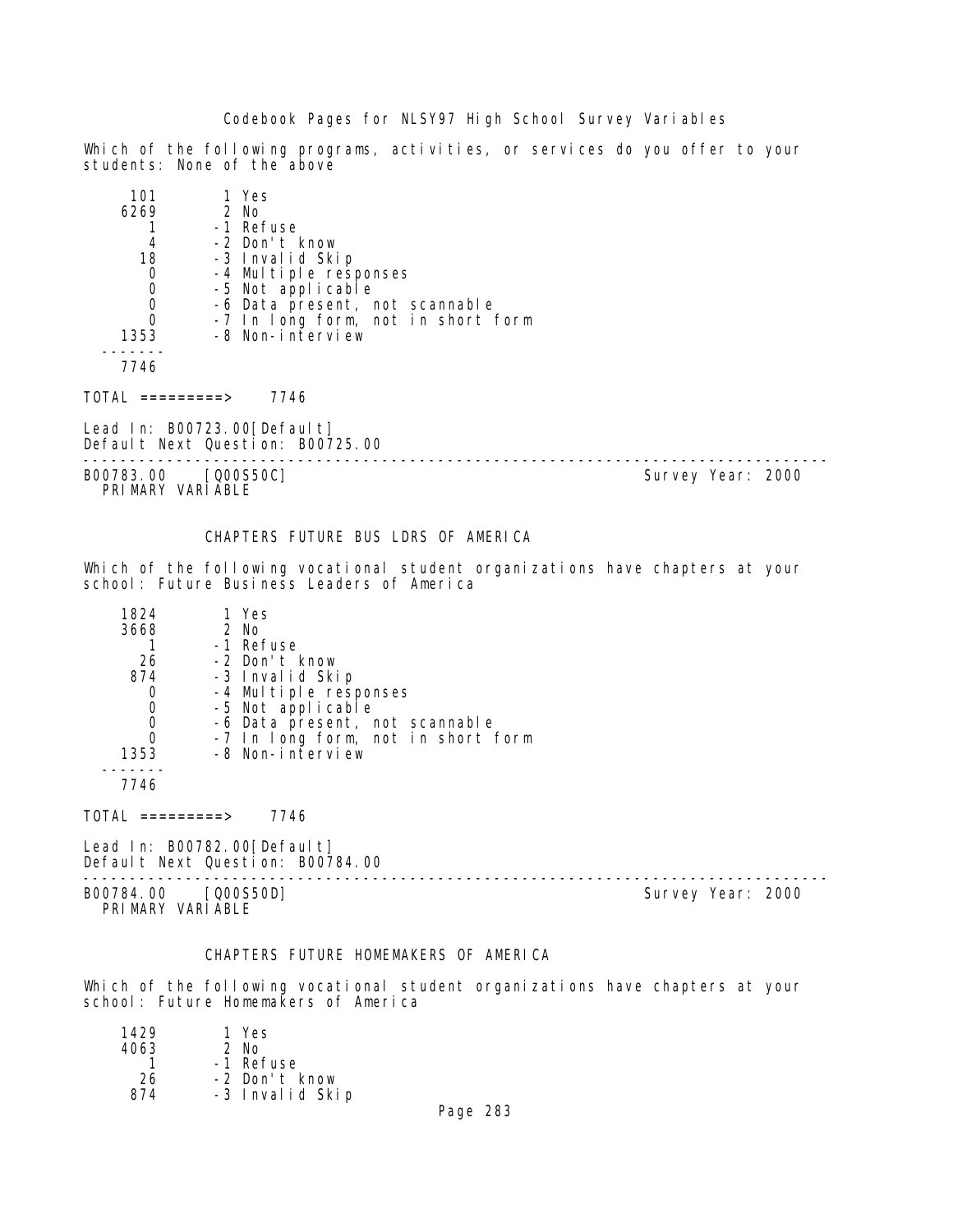|      | Codebook Pages for NLSY97 High School Survey Variables |
|------|--------------------------------------------------------|
| 0    | -4 Multiple responses                                  |
| 0    | -5 Not applicable                                      |
| 0    | -6 Data present, not scannable                         |
| 0    | -7 In long form, not in short form                     |
| 1353 | -8 Non-interview                                       |
|      |                                                        |
| 7746 |                                                        |
|      |                                                        |

TOTAL =========> 7746

Lead In: B00783.00[Default] Default Next Question: B00785.00

B00785.00 [Q00S50E] PRI MARY VARI ABLE

--------------------------------------------------------------------------------

## CHAPTERS HEALTH OCCUPATIONS STUDENTS

Which of the following vocational student organizations have chapters at your school: Health Occupations Students

| 790  | 1 Yes                              |
|------|------------------------------------|
| 4702 | 2 No                               |
|      | -1 Refuse                          |
| 26   | -2 Don't know                      |
| 874  | -3 Invalid Skip                    |
|      | -4 Multiple responses              |
|      | -5 Not applicable                  |
| O    | -6 Data present, not scannable     |
|      | -7 In long form, not in short form |
| 1353 | -8 Non-interview                   |
|      |                                    |
| 7746 |                                    |

 $TOTAL$  =========> 7746

Lead In: B00784.00[Default] Default Next Question: B00786.00

B00786.00 [Q00S50F] Survey Year: 2000 PRIMARY VARIABLE

--------------------------------------------------------------------------------

## CHAPTERS FUTURE FARMERS OF AMERICA

Which of the following vocational student organizations have chapters at your school: Future Farmers of America

| 1073 | 1 Yes                              |
|------|------------------------------------|
| 4419 | $2$ No                             |
|      | -1 Refuse                          |
|      | -2 Don't know                      |
|      | -3 Invalid Skip                    |
|      | -4 Multiple responses              |
|      | -5 Not applicable                  |
|      | -6 Data present, not scannable     |
|      | -7 In long form, not in short form |
| 1353 | -8 Non-interview                   |
|      |                                    |
| 7746 |                                    |
|      |                                    |

TOTAL =========> 7746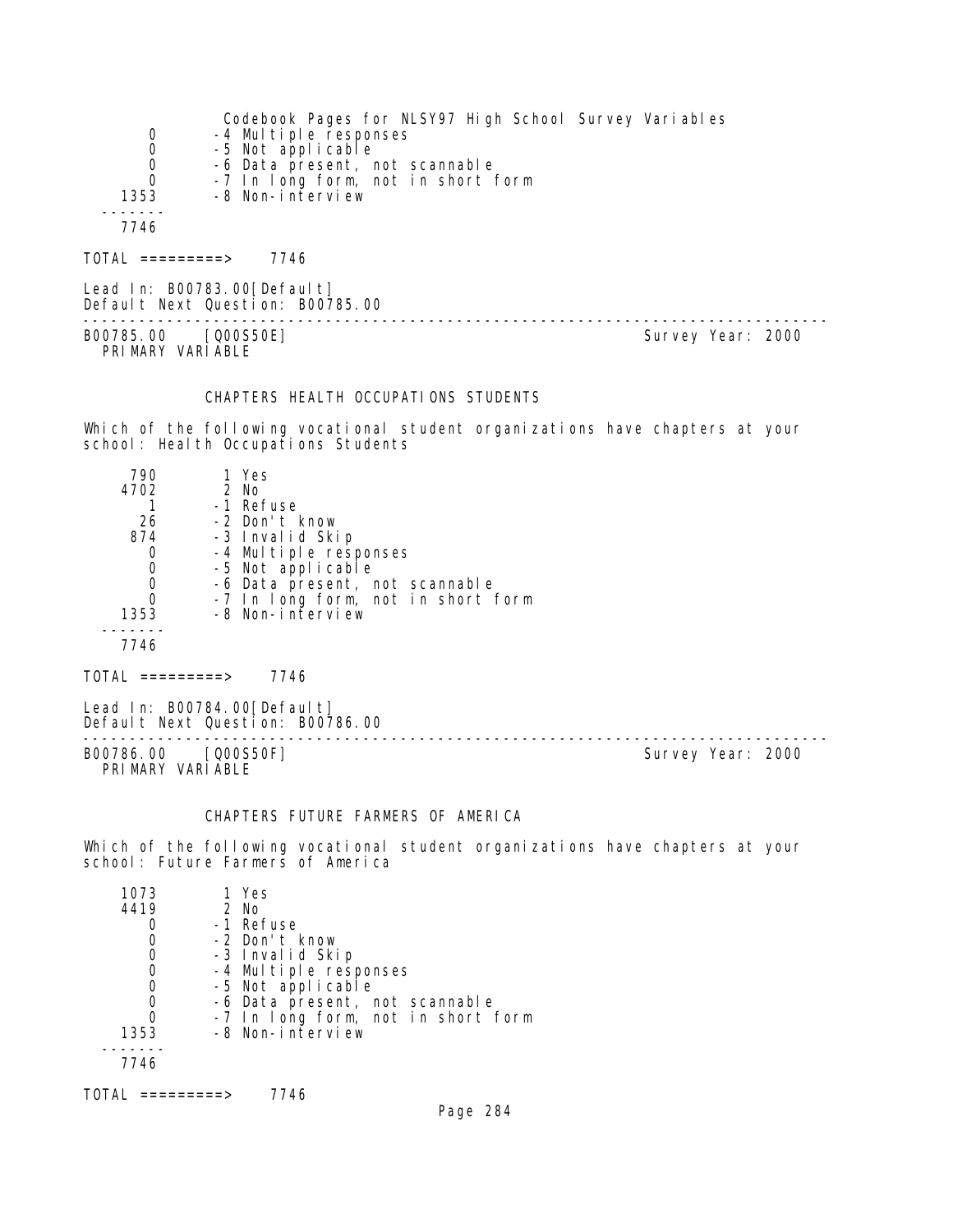Codebook Pages for NLSY97 High School Survey Variables Lead In: B00785.00 [Default] Default Next Question: B00787.00 -------------------------------------------------------------------------------- B00787.00 [Q00S50G] PRIMARY VARIABLE

## CHAPTERS NATL POST 2RY AGRICULT STUDS

Which of the following vocational student organizations have chapters at your school: National Postsecondary Agricultural Student Organization

| 31                               | 1 Yes                                    |  |
|----------------------------------|------------------------------------------|--|
| 5461                             | 2 No                                     |  |
|                                  | -1 Refuse                                |  |
| 26                               | -2 Don't know                            |  |
| 874                              | -3 Invalid Skip                          |  |
| $\mathbf 0$                      | -4 Multiple responses                    |  |
| $\boldsymbol{0}$                 | -5 Not applicable                        |  |
| $\begin{matrix}0\\0\end{matrix}$ | -6 Data present, not scannable           |  |
|                                  | -7 In long form, not in short form       |  |
| 1353                             | -8 Non-interview                         |  |
|                                  |                                          |  |
| 7746                             |                                          |  |
|                                  |                                          |  |
| TOTAL =========>                 | 7746                                     |  |
|                                  | $1 \circ 1 \circ 1$ $1 \circ 0.0070/005$ |  |

Lead In: B00786.00 [Default] Default Next Question: B00788.00

-------------------------------------------------------------------------------- B00850.00 [Q00S56D] PRIMARY VARIABLE

# ENTERPRISE PARTIC ALLOWED: 9TH GRD

School Sponsored Enterprise: On what grade levels may students participate in these programs: 9th NOTE: Similar 1996 NLSY97 School Administrator Questionnaire question - Q96S73D1

| 338                                        | 1 Yes                                                           |                   |
|--------------------------------------------|-----------------------------------------------------------------|-------------------|
| 616                                        | 2 No                                                            |                   |
| $\begin{matrix}0\\0\end{matrix}$           | -1 Refuse                                                       |                   |
|                                            | -2 Don't know                                                   |                   |
| 151                                        | -3 Invalid Skip                                                 |                   |
| 0                                          | -4 Multiple responses                                           |                   |
| $\begin{smallmatrix}0\\0\end{smallmatrix}$ | -5 Not applicable                                               |                   |
|                                            | -6 Data present, not scannable                                  |                   |
| $\overline{0}$                             | -7 In long form, not in short form                              |                   |
| 6641                                       | -8 Non-interview                                                |                   |
|                                            |                                                                 |                   |
| 7746                                       |                                                                 |                   |
| $\text{TOTAL}$ =========>                  | 7746                                                            |                   |
|                                            | Lead In: B00849.00[Default]<br>Default Next Question: B00851.00 |                   |
| B00851.00 [Q00S56D2]<br>PRIMARY VARIABLE   |                                                                 | Survey Year: 2000 |
|                                            |                                                                 |                   |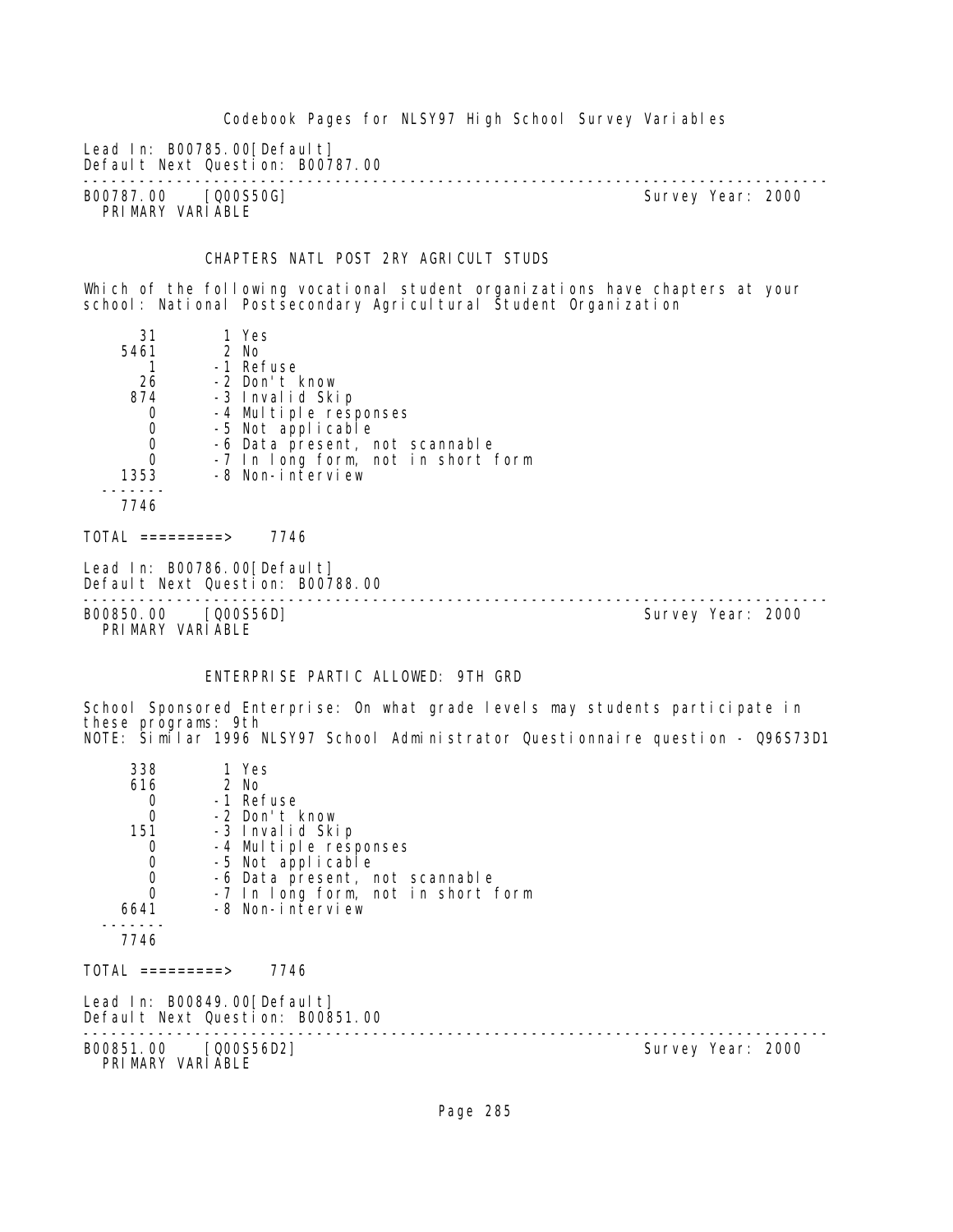Codebook Pages for NLSY97 High School Survey Variables ENTERPRISE PARTIC ALLOWED: 10TH GRD

School Sponsored Enterprise: On what grade levels may students participate in these programs: 10th NOTE: Similar 1996 NLSY97 School Administrator Questionnaire question - Q96S73D2

| 519  | 1 Yes                                      |
|------|--------------------------------------------|
| 435  | 2 No                                       |
|      | -1 Refuse                                  |
| 0    | -2 Don't know                              |
| 151  | -3 Invalid Skip                            |
| O    | -4 Multiple responses<br>-5 Not applicable |
| 0    |                                            |
| 0    | -6 Data present, not scannable             |
| 0    | -7 In long form, not in short form         |
| 6641 | -8 Non-interview                           |
|      |                                            |
| 7746 |                                            |

TOTAL =========> 7746

Lead In: B00850.00[Default] Default Next Question: B00852.00

-------------------------------------------------------------------------------- PRIMARY VARIABLE

Survey Year: 2000

## ENTERPRISE PARTIC ALLOWED: 11TH GRD

School Sponsored Enterprise: On what grade levels may students participate in these programs: 11th NOTE: Similar 1996 NLSY97 School Administrator Questionnaire question - Q96S73D3

| 825  | 1 Yes                              |
|------|------------------------------------|
| 129  | 2 No                               |
|      | -1 Refuse                          |
| 0    | -2 Don't know                      |
| 151  | -3 Invalid Skip                    |
| O    | -4 Multiple responses              |
| 0    | -5 Not applicable                  |
| 0    | -6 Data present, not scannable     |
| 0    | -7 In long form, not in short form |
| 6641 | -8 Non-interview                   |
|      |                                    |
| 7746 |                                    |

 $TOTAL$  =========> 7746

Lead In: B00851.00 [Default] Default Next Question: B00853.00

-------------------------------------------------------------------------------- B00853.00 [Q00S56D4] PRIMARY VARIABLE

# ENTERPRISE PARTIC ALLOWED: 12TH GRD

School Sponsored Enterprise: On what grade levels may students participate in these programs: 12th NOTE: Similar 1996 NLSY97 School Administrator Questionnaire question - Q96S73D4

890 1 Yes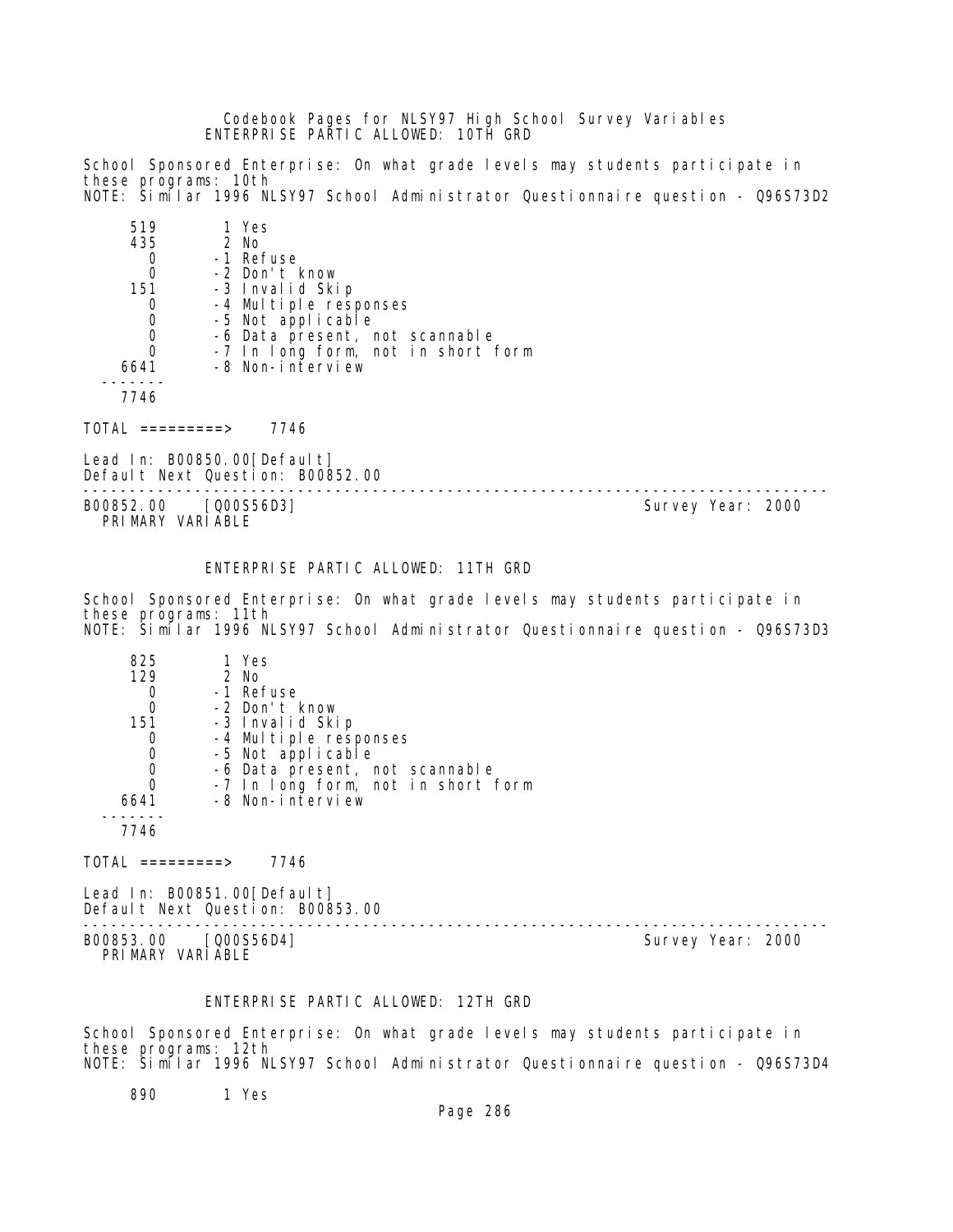| 64<br>0<br>0<br>151<br>0<br>0<br>0<br>0<br>6641<br>$- - - -$                                                   | Codebook Pages for NLSY97 High School Survey Variables<br>2 No<br>-1 Refuse<br>-2 Don't know<br>-3 Invalid Skip<br>-4 Multiple responses<br>-5 Not applicable<br>-6 Data present, not scannable<br>-7 In long form, not in short form<br>-8 Non-interview                                                                                                    |                   |
|----------------------------------------------------------------------------------------------------------------|--------------------------------------------------------------------------------------------------------------------------------------------------------------------------------------------------------------------------------------------------------------------------------------------------------------------------------------------------------------|-------------------|
| 7746                                                                                                           |                                                                                                                                                                                                                                                                                                                                                              |                   |
| $TOTAL$ ==========><br>Lead In: B00852.00 [Default]                                                            | 7746<br>Default Next Question: B00854.00<br>------------------                                                                                                                                                                                                                                                                                               |                   |
| B00671.00<br>PRIMARY VARIABLE                                                                                  | [000S25_F]                                                                                                                                                                                                                                                                                                                                                   | Survey Year: 2000 |
|                                                                                                                | PCT TEACHING STAFF FEMALE                                                                                                                                                                                                                                                                                                                                    |                   |
|                                                                                                                | Approximately what percentage of your teaching staff is female?<br>NOTE: Similar 1996 NLSY97 School Administrator Questionnaire question - Q96S18B                                                                                                                                                                                                           |                   |
| 22<br>19<br>58<br>392<br>2798<br>2369<br>637<br>1<br>18<br>77<br>0<br>$\overline{2}$<br>0<br>0<br>1353<br>7746 | $0:$ percent<br>.01 TO 9.9: percent<br>10 T0 19.9: percent<br>20 TO 39.9: percent<br>40 T0 59.9: percent<br>60 T0 79.9: percent<br>80 T0 1000. 9: percent<br>-1: Refuse<br>-2: Don't know<br>-3: Invalid skip<br>-4: Multiple responses<br>-5: Not applicable<br>-6: Data present, not scannable<br>-7: In long form, not in short form<br>-8: Non-interview |                   |
| $\overline{IO}AL$ =========>                                                                                   | 7746                                                                                                                                                                                                                                                                                                                                                         |                   |
| Lead In: B00670.00 [Default]                                                                                   | Default Next Question: B00672.00                                                                                                                                                                                                                                                                                                                             |                   |
| B00672.00<br>PRIMARY VARIABLE                                                                                  | 000S26A                                                                                                                                                                                                                                                                                                                                                      | Survey Year: 2000 |

## NRML YRLY BASE SALARY/BACH NO EXP

According to the salary schedule, what is the normal yearly base salary for a teacher....with a bachelor's degree and no teaching experience? NOTE: Similar 1996 NLSY97 School Administrator Questionnaire question - Q96S23A

| 13   |  | $0$ TO 9999: dollars    |          |  |
|------|--|-------------------------|----------|--|
| 507  |  | 10000 TO 19999: dollars |          |  |
| 3210 |  | 20000 TO 29999: dollars |          |  |
| 1779 |  | 30000 TO 39999: dollars |          |  |
|      |  |                         | Page 287 |  |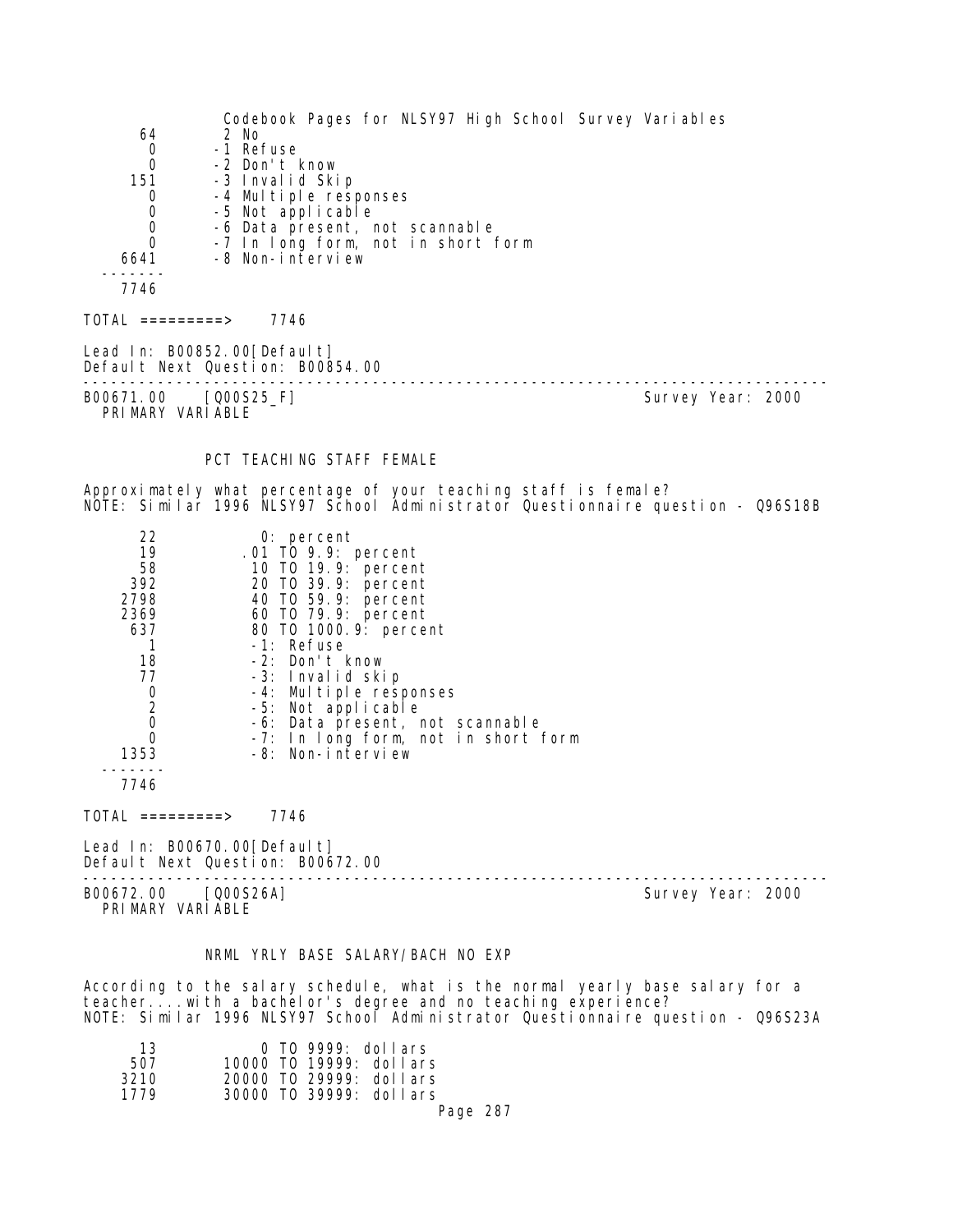| 51<br>4<br>$\mathbf{1}$<br>$\overline{0}$<br>1<br>26<br>332<br>469<br>0<br>$\mathbf 0$<br>$\mathbf 0$<br>$\Omega$<br>1353 | Codebook Pages for NLSY97 High School Survey Variables<br>40000 TO 49999: dollars<br>50000 TO 59999: dollars<br>60000 TO 69999: dollars<br>70000 TO 79999: dollars<br>80000 T0 199999: dollars<br>-1: Refuse<br>-2: Don't know<br>-3: Invalid skip<br>-4: Multiple responses<br>-5: Not applicable<br>-6: Data present, not scannable<br>-7: In long form, not in short form<br>-8: Non-interview |                   |
|---------------------------------------------------------------------------------------------------------------------------|---------------------------------------------------------------------------------------------------------------------------------------------------------------------------------------------------------------------------------------------------------------------------------------------------------------------------------------------------------------------------------------------------|-------------------|
| 7746                                                                                                                      |                                                                                                                                                                                                                                                                                                                                                                                                   |                   |
| TOTAL =========>                                                                                                          | 7746                                                                                                                                                                                                                                                                                                                                                                                              |                   |
|                                                                                                                           | Lead In: B00671.00[Default]<br>Default Next Question: B00673.00                                                                                                                                                                                                                                                                                                                                   |                   |
| B00673.00                                                                                                                 | $[000S26B]$                                                                                                                                                                                                                                                                                                                                                                                       | Survey Year: 2000 |

PRIMARY VARIABLE

## NRML YRLY BASE SALARY/MASTERS NO EXP

According to the salary schedule, what is the normal yearly base salary for a teacher....with a master's degree or equivalent and no teaching experience? NOTE: Similar 1996 NLSY97 School Administrator Questionnaire question - Q96S23B

| 9<br>311<br>2173<br>2528<br>292<br>19<br>$\begin{array}{c}\n 4 \\ 0 \\ 2 \\ 30\n \end{array}$<br>448<br>577<br>$\begin{smallmatrix}0\0\0\end{smallmatrix}$<br>$\Omega$<br>1353<br>7746 | 0 TO 9999: dollars<br>10000 TO 19999: dollars<br>20000 TO 29999: dollars<br>30000 TO 39999: dollars<br>40000 TO 49999: dollars<br>50000 TO 59999: dollars<br>60000 TO 69999: dollars<br>70000 TO 79999: dollars<br>80000 TO 199999: dollars<br>-1: Refuse<br>-2: Don't know<br>-3: Invalid skip<br>-4: Multiple responses<br>-5: Not applicable<br>-6: Data present, not scannable<br>-7: In long form, not in short form<br>-8: Non-interview |                   |
|----------------------------------------------------------------------------------------------------------------------------------------------------------------------------------------|------------------------------------------------------------------------------------------------------------------------------------------------------------------------------------------------------------------------------------------------------------------------------------------------------------------------------------------------------------------------------------------------------------------------------------------------|-------------------|
| TOTAL =========>                                                                                                                                                                       | 7746                                                                                                                                                                                                                                                                                                                                                                                                                                           |                   |
|                                                                                                                                                                                        | Lead In: B00672.00[Default]<br>Default Next Question: B00674.00                                                                                                                                                                                                                                                                                                                                                                                |                   |
| B00725.00 [Q00S38]<br>PRIMARY VARIABLE                                                                                                                                                 |                                                                                                                                                                                                                                                                                                                                                                                                                                                | Survey Year: 2000 |

## DOES SCHOOL OFFER INTEREST EVAL TESTS

Does your school offer assessments such as an interest inventory to help Page 288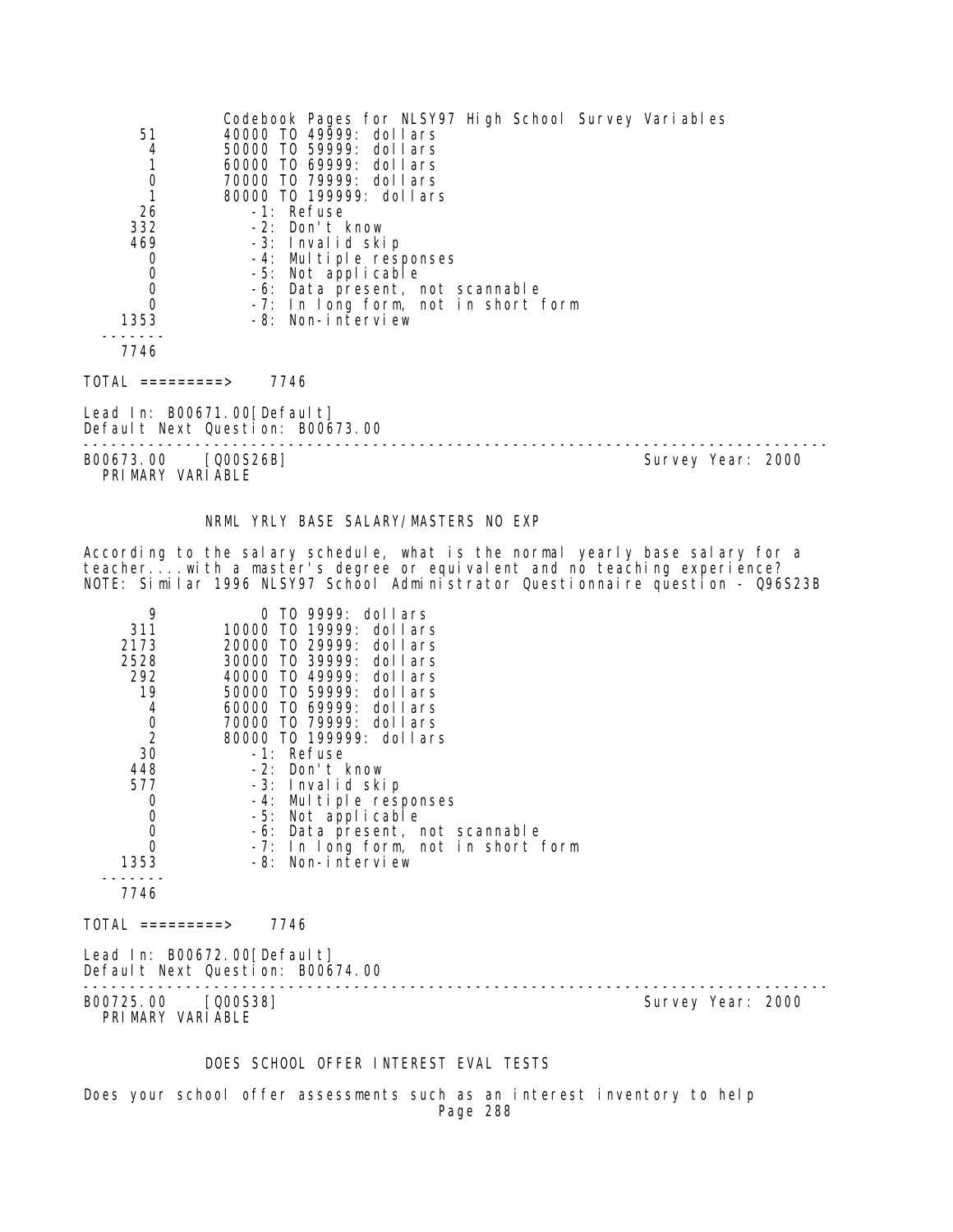Codebook Pages for NLSY97 High School Survey Variables students determine career interests and skills? NOTE: Similar 1996 NLSY97 School Administrator Questionnaire question - Q96S57

| 5436                                   | 1 Yes                                                           |                                    |                   |  |
|----------------------------------------|-----------------------------------------------------------------|------------------------------------|-------------------|--|
| 894                                    | 2 No                                                            |                                    |                   |  |
|                                        | -1 Refuse                                                       |                                    |                   |  |
| 21                                     | -2 Don't know                                                   |                                    |                   |  |
| 41                                     | -3 Invalid Skip                                                 |                                    |                   |  |
| $\mathbf 0$                            | -4 Multiple responses                                           |                                    |                   |  |
| $\mathbf 0$                            | -5 Not applicable                                               |                                    |                   |  |
| $\mathbf 0$                            |                                                                 | -6 Data present, not scannable     |                   |  |
| $\overline{0}$                         |                                                                 | -7 In long form, not in short form |                   |  |
| 1353                                   | -8 Non-interview                                                |                                    |                   |  |
|                                        |                                                                 |                                    |                   |  |
| 7746                                   |                                                                 |                                    |                   |  |
| TOTAL =========>                       | 7746                                                            |                                    |                   |  |
|                                        | Lead In: B00724.00[Default]<br>Default Next Question: B00726.00 |                                    |                   |  |
| B00726.00 [Q00S39]<br>PRIMARY VARIABLE |                                                                 |                                    | Survey Year: 2000 |  |

# DOES SCHOOL OFFER SKILL IMPROVEMENT TEST

Does your school offer assessments to help students to determine what skills or capabilities they need to improve in order to be employed in particular career areas? NOTE: Similar 1996 NLSY97 School Administrator Questionnaire question - Q96S58

| 4087 | 1 Yes                              |
|------|------------------------------------|
| 2192 | 2 No                               |
|      | -1 Refuse                          |
| 29   | -2 Don't know                      |
| 84   | -3 Invalid Skip                    |
|      | -4 Multiple responses              |
| 0    | -5 Not applicable                  |
|      | -6 Data present, not scannable     |
|      | -7 In long form, not in short form |
| 1353 | -8 Non-interview                   |
|      |                                    |
| 7746 |                                    |

 $TOTAL$  =========> 7746

Lead In: B00725.00[Default] Default Next Question: B00727.00

-------------------------------------------------------------------------------- B00727.00 [Q00S40] Survey Year: 2000 PRIMARY VARIABLE

# STUDENTS DEVELOP INDIV CAREER PLANS

Have the students in your school developed individualized career plans or other written plans describing their career or occupational interests? NOTE: Similar 1996 NLSY97 School Administrator Questionnaire question - Q96S59

| 3415 | 1 Yes     |
|------|-----------|
| 2877 | $2$ No    |
|      | -1 Refuse |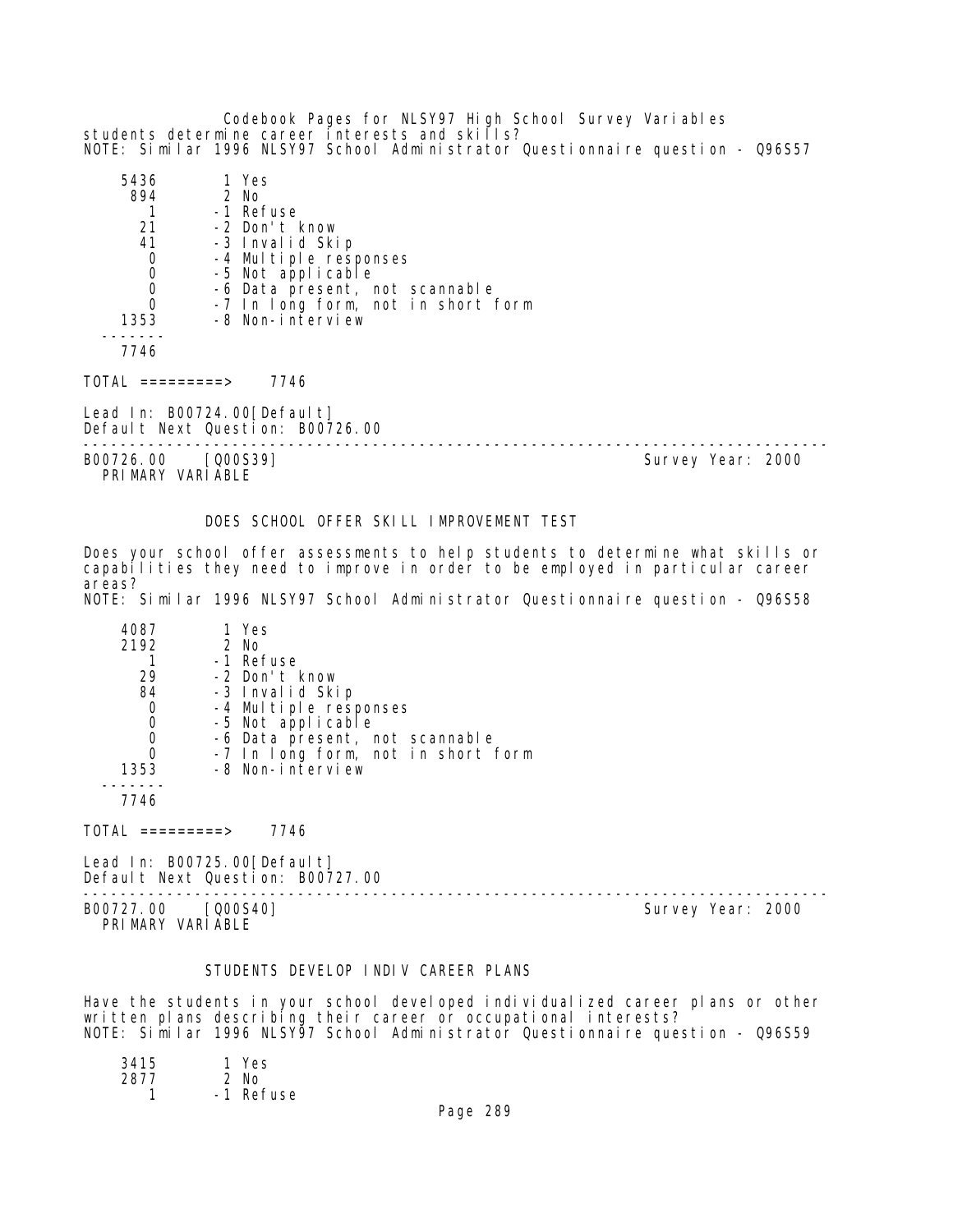| 24<br>76<br>0<br>0<br>0<br>0<br>1353                           | Codebook Pages for NLSY97 High School Survey Variables<br>-2 Don't know<br>-3 Invalid Skip<br>-4 Multiple responses<br>-5 Not applicable<br>-6 Data present, not scannable<br>-7 In long form, not in short form<br>-8 Non-interview |                   |
|----------------------------------------------------------------|--------------------------------------------------------------------------------------------------------------------------------------------------------------------------------------------------------------------------------------|-------------------|
| 7746                                                           |                                                                                                                                                                                                                                      |                   |
| $TOTAL$ =========> 7746                                        |                                                                                                                                                                                                                                      |                   |
|                                                                | Lead In: B00726.00 [Defaul t]<br>Default Next Question: B00728.00                                                                                                                                                                    |                   |
| B00728.00 [000S41]<br>PRIMARY VARIABLE                         |                                                                                                                                                                                                                                      | Survey Year: 2000 |
|                                                                | HOW OFTEN STUDENT CAREER PLANS UPDATED<br>How often are these plans updated?<br>NOTE: Similar 1996 NLSY97 School Administrator Questionnaire question - Q96S60                                                                       |                   |
| 2623<br>368<br>375<br>0<br>25<br>125<br>0<br>0<br>4230<br>7746 | 1 Every year<br>2 Every other year<br>3 Other<br>-1 Refuse<br>-2 Don't know<br>-3 Invalid skip<br>-4 Multiple responses<br>-5 Not applicable<br>-8 Non-interview                                                                     |                   |
| $TOTAL$ =========> 7746                                        |                                                                                                                                                                                                                                      |                   |
|                                                                | Lead In: B00727.00 [Default]<br>Default Next Question: B00729.00                                                                                                                                                                     |                   |
| B00788.00 [Q00S50H]<br>PRIMARY VARIABLE                        |                                                                                                                                                                                                                                      | Survey Year: 2000 |

# CHAPTERS NATL YOUNG FARMERS ED ASSOC

Which of the following vocational student organizations have chapters at your school: National Young Farmers Educational Association

| 93   | 1 Yes                              |
|------|------------------------------------|
| 5399 | $2$ No                             |
|      | -1 Refuse                          |
| 26   | -2 Don't know                      |
| 874  | -3 Invalid Skip                    |
|      | -4 Multiple responses              |
| 0    | -5 Not applicable                  |
|      | -6 Data present, not scannable     |
|      | -7 In long form, not in short form |
| 1353 | -8 Non-interview                   |
|      |                                    |
| 7746 |                                    |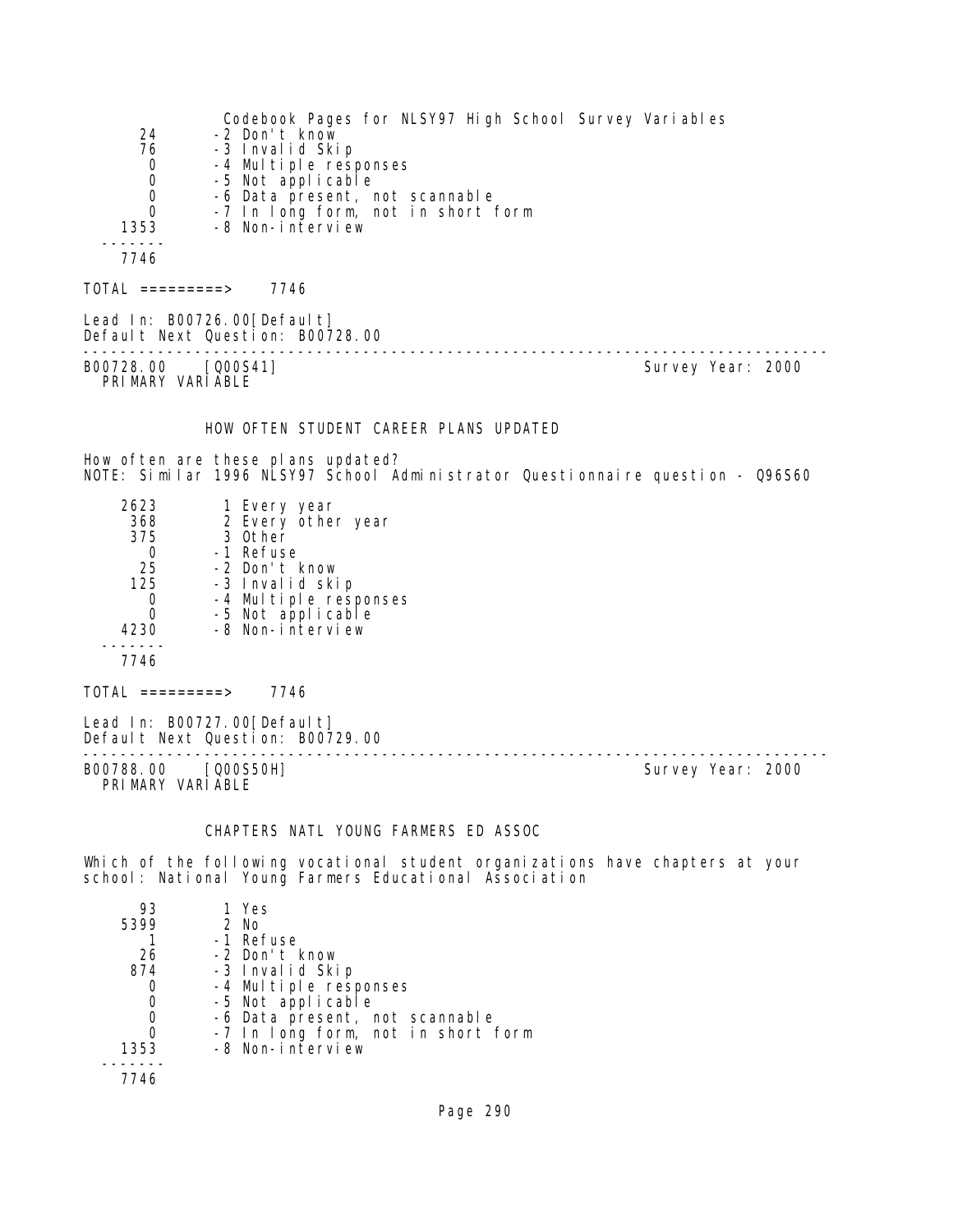Codebook Pages for NLSY97 High School Survey Variables  $TOTAL$  =========> Lead In: B00787.00 [Default] Default Next Question: B00789.00 -------------------------------------------------------------------------------- B00789.00 [Q00S501] PRIMARY VARIABLE CHAPTERS TECHNOLOGY STUDENT ASSOCIATION Which of the following vocational student organizations have chapters at your school: Technology Student Association 465 1 Yes 5027 2 No 1 -1 Refuse 26 -2 Don't know % -3 Invalid Skip"<br>-4 Multiple resu 0 -4 Multiple responses<br>0 -5 Not applicable 0 -5 Not applicable<br>0 -6 Data present, r 0 -6 Data present, not scannable 0 -7 In long form, not in short form 1353 -8 Non-interview ------- 7746  $TOTAL$  ========> 7746 Lead In: B00788.00 [Default] Default Next Question: B00790.00 -------------------------------------------------------------------------------- B00790.00 [Q00S50J] PRIMARY VARIABLE CHAPTERS VOC INDUSTRIAL CLUBS OF AMERICA Which of the following vocational student organizations have chapters at your school: Vocational Industrial Clubs of America 1224 1 Yes 4268 1 -1 Refuse 26 -2 Don't know 874 -3 Invalid Skip 0 -4 Multiple responses<br>0 -5 Not applicable 0 -5 Not applicable 0 -6 Data present, not scannable 0 -7 In long form, not in short form 1353 -8 Non-interview ------- 7746  $TOTAL$  ========> 7746 Lead In: B00789.00 [Default] Default Next Question: B00791.00 -------------------------------------------------------------------------------- Survey Year: 2000 PRIMARY VARIABLE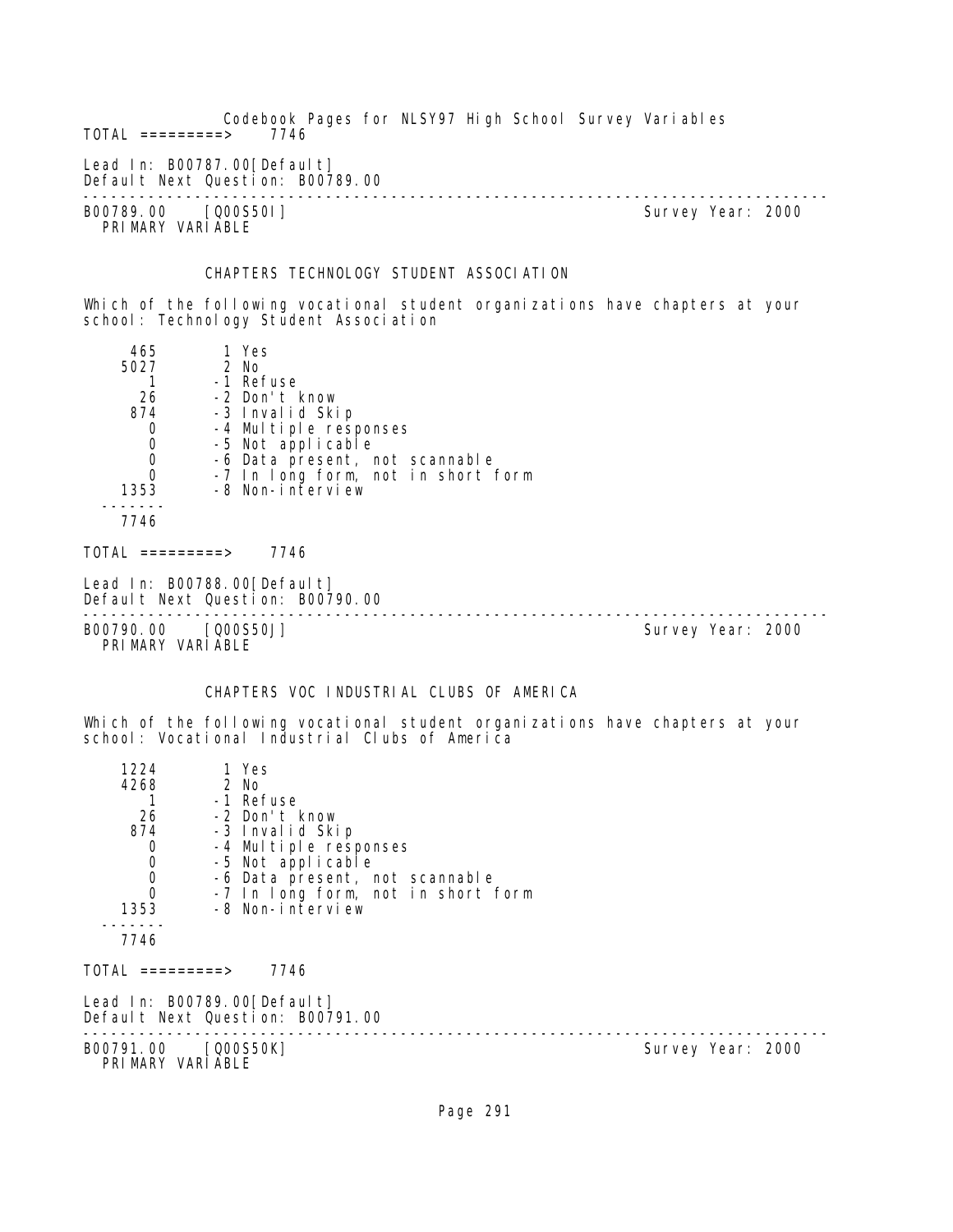Codebook Pages for NLSY97 High School Survey Variables CHAPTERS NONE OF THE ABOVE

Which of the following vocational student organizations have chapters at your school: None of the above

| 2138 | 1 Yes                              |
|------|------------------------------------|
| 3354 | 2 No                               |
|      | -1 Refuse                          |
| 26   | -2 Don't know                      |
| 874  | -3 Invalid Skip                    |
|      | -4 Multiple responses              |
| 0    | -5 Not applicable                  |
| 0    | -6 Data present, not scannable     |
|      | -7 In long form, not in short form |
| 1353 | -8 Non-interview                   |
|      |                                    |

7746

 $TOTAL$  =========> 7746

Lead In: B00790.00 [Default] Default Next Question: B00792.00

-------------------------------------------------------------------------------- B00792.00 [Q00S51A] PRIMARY VARIABLE

APP TRNG DOES SCH OFFER?

Does your school offer Apprenticeship Training Programs NOTE: Similar 1996 NLSY97 School Administrator Questionnaire question - Q96S66A

| 1266 | 1 Yes                              |
|------|------------------------------------|
| 4967 | 2 No                               |
|      | -1 Refuse                          |
| 15   | -2 Don't know                      |
| 144  | -3 Invalid Skip                    |
|      | -4 Multiple responses              |
|      | -5 Not applicable                  |
|      | -6 Data present, not scannable     |
|      | -7 In long form, not in short form |
| 1353 | -8 Non-interview                   |
|      |                                    |
| 7746 |                                    |

 $TOTAL$  =========> 7746

Lead In: B00791.00[Default] Default Next Question: B00793.00

-------------------------------------------------------------------------------- B00854.00 [Q00S56D5] Survey Year: 2000 PRIMARY VARIABLE

# ENTERPRISE PARTIC ALLOWED: OTHER GRD

School Sponsored Enterprise: On what grade levels may students participate in these programs: Other

| 34  | 1 Yes         |
|-----|---------------|
| 920 | 2 No          |
| Ω   | -1 Refuse     |
| ∩   | -2 Don't know |
|     |               |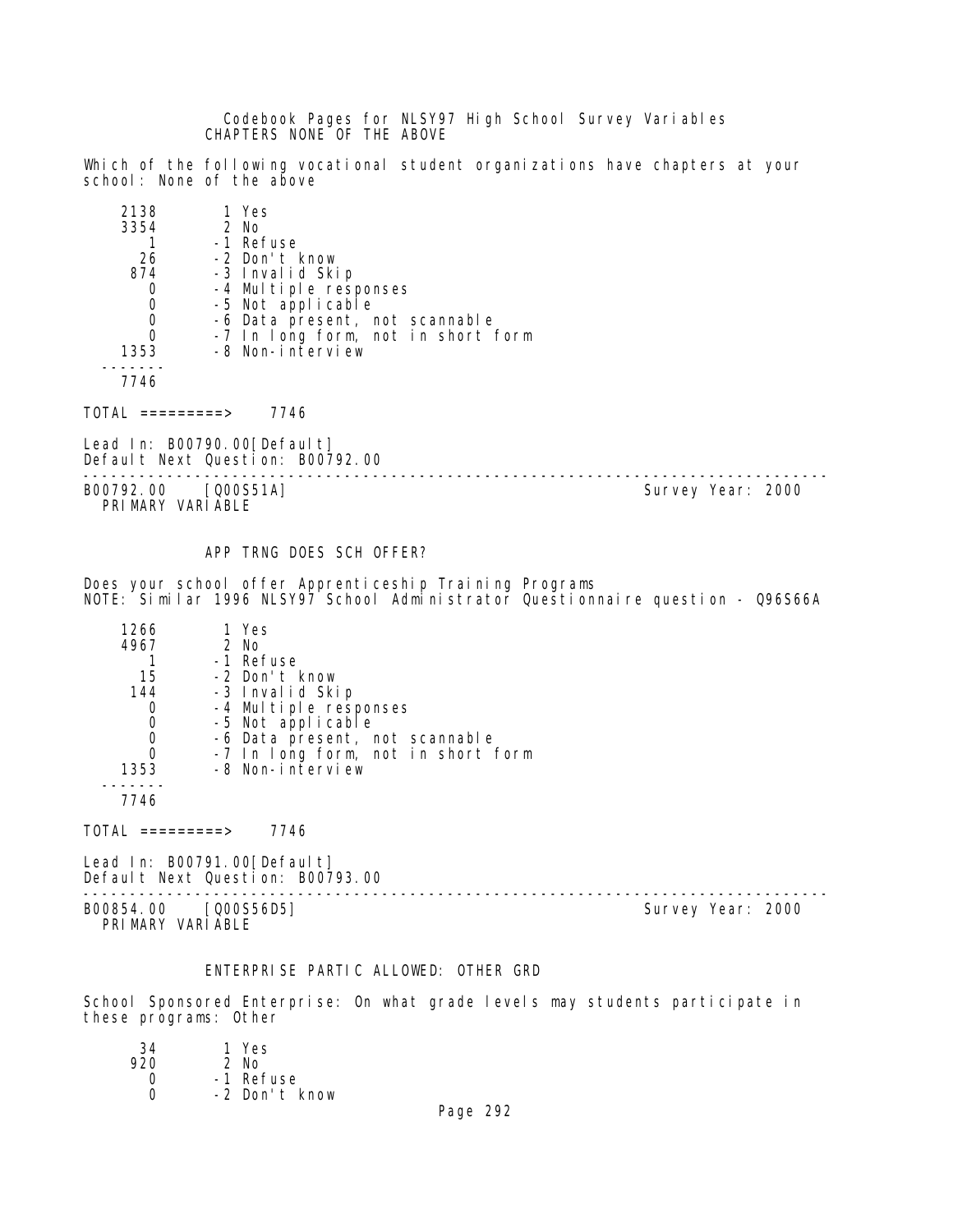|      | Codebook Pages for NLSY97 High School Survey Variables |
|------|--------------------------------------------------------|
| 151  | -3 Invalid Skip                                        |
| 0    | -4 Multiple responses                                  |
| 0    | -5 Not applicable                                      |
| 0    | -6 Data present, not scannable                         |
| 0    | -7 In long form, not in short form                     |
| 6641 | -8 Non-interview                                       |
|      |                                                        |
| 7746 |                                                        |
|      |                                                        |

Lead In: B00853.00[Default] Default Next Question: B00855.00 -------------------------------------------------------------------------------- B00855.00 [Q00S56E] Survey Year: 2000 PRIMARY VARIABLE

#### ENTERPRISE PRGRMS TARGTD AT AT-RISK STUD

TOTAL =========> 7746

School Sponsored Enterprise: Are these programs targeted at 'at risk' students? NOTE: Similar 1996 NLSY97 School Administrator Questionnaire question - Q96S73E

| 195              | 1 Yes                              |  |
|------------------|------------------------------------|--|
| 750              | 2 No                               |  |
|                  | -1 Refuse                          |  |
| $\frac{0}{2}$    | -2 Don't know                      |  |
| 158              | -3 Invalid Skip                    |  |
| 0                | -4 Multiple responses              |  |
| $\mathbf 0$      | -5 Not applicable                  |  |
| $\mathbf 0$      | -6 Data present, not scannable     |  |
| 0                | -7 In long form, not in short form |  |
| 6641             | -8 Non-interview                   |  |
|                  |                                    |  |
| 7746             |                                    |  |
| TOTAL =========> | 7746                               |  |
|                  | Lead In: B00854.00[Default]        |  |

Default Next Question: B00856.00 -------------------------------------------------------------------------------- B00856.00 [Q00S56F] PRIMARY VARIABLE

### ENTERPRISE PRGRMS TARGTD AT NON-COLL STUD

School Sponsored Enterprise: Are these programs targeted at non-college bound students? NOTE: Similar 1996 NLSY97 School Administrator Questionnaire question - Q96S73F

| 226           | 1 Yes                              |
|---------------|------------------------------------|
| 712           | 2 No                               |
|               | -1 Refuse                          |
| $\mathcal{L}$ | -2 Don't know                      |
| 165           | -3 Invalid Skip                    |
|               | -4 Multiple responses              |
|               | -5 Not applicable                  |
|               | -6 Data present, not scannable     |
|               | -7 In long form, not in short form |
| 6641          | -8 Non-interview                   |
|               |                                    |
|               |                                    |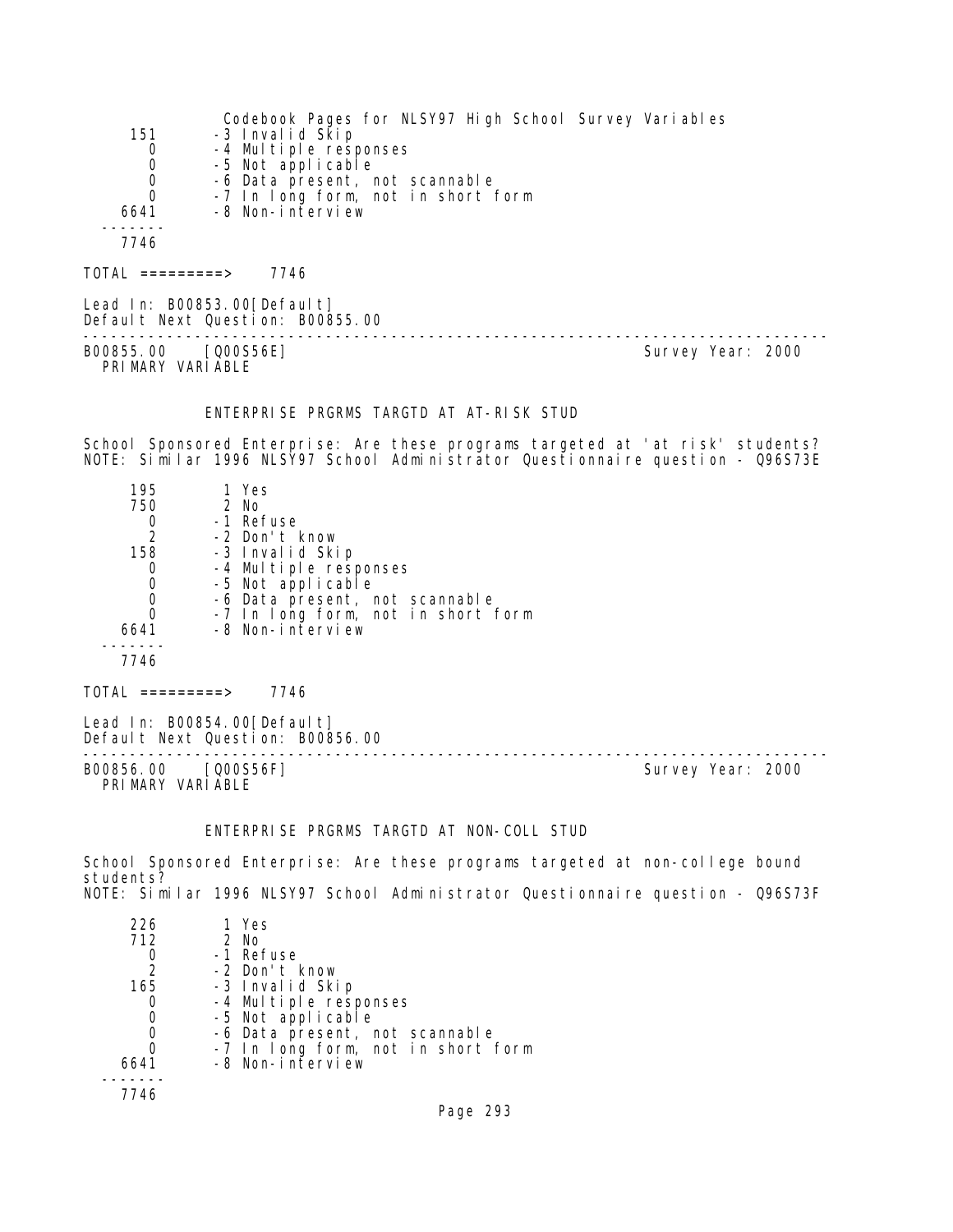$TOTAL$  =========> 7746

Lead In: B00855.00[Default] Default Next Question: B00857.00

B00857.00 [Q00S56G] PRIMARY VARIABLE

--------------------------------------------------------------------------------

#### ENTERPRISE MIN GPA REQUIRED PARTCPTE

School Sponsored Enterprise: Do students need to have a minimum grade-point average to qualify to participate in these programs? NOTE: Similar 1996 NLSY97 School Administrator Questionnaire question - Q96S73I

| 106  | 1 Yes                              |
|------|------------------------------------|
| 837  | 2 No                               |
|      | -1 Refuse                          |
|      | -2 Don't know                      |
| 155  | -3 Invalid Skip                    |
|      | -4 Multiple responses              |
| 0    | -5 Not applicable                  |
| 0    | -6 Data present, not scannable     |
| O    | -7 In long form, not in short form |
| 6641 | -8 Non-interview                   |
|      |                                    |

7746

 $TOTAL$  =========> 7746

Lead In: B00856.00 [Default] Default Next Question: B00858.00

B00674.00 [Q00S26C] PRI MARY VARI ABLE

--------------------------------------------------------------------------------

# NRML YRLY BASE SALARY/BACH 10 YRS EXP

According to the salary schedule, what is the normal yearly base salary for a teacher....with a bachelor's degree and 10 years teaching experience? NOTE: Similar 1996 NLSY97 School Administrator Questionnaire question - Q96S23C

| 8    | $\overline{10}$ 9999: dollars       |
|------|-------------------------------------|
| 184  | 10000 TO 19999: dollars             |
| 950  | 20000 T0 29999: dollars             |
| 2252 | 30000 TO 39999: dollars             |
| 1374 | 40000 TO 49999: dollars             |
| 348  | 50000 TO 59999: dollars             |
| 39   | 60000 TO 69999: dollars             |
|      | 70000 T0 79999: dollars             |
| 0    | 80000 TO 199999: dollars            |
| 34   | $-1$ : Refuse                       |
| 566  | -2: Don't know                      |
| 637  | -3: Invalid skip                    |
| 0    | -4: Multiple responses              |
| 0    | -5: Not applicable                  |
| 0    | -6: Data present, not scannable     |
| 0    | -7: In long form, not in short form |
| 1353 | -8: Non-interview                   |
|      |                                     |
| 7746 |                                     |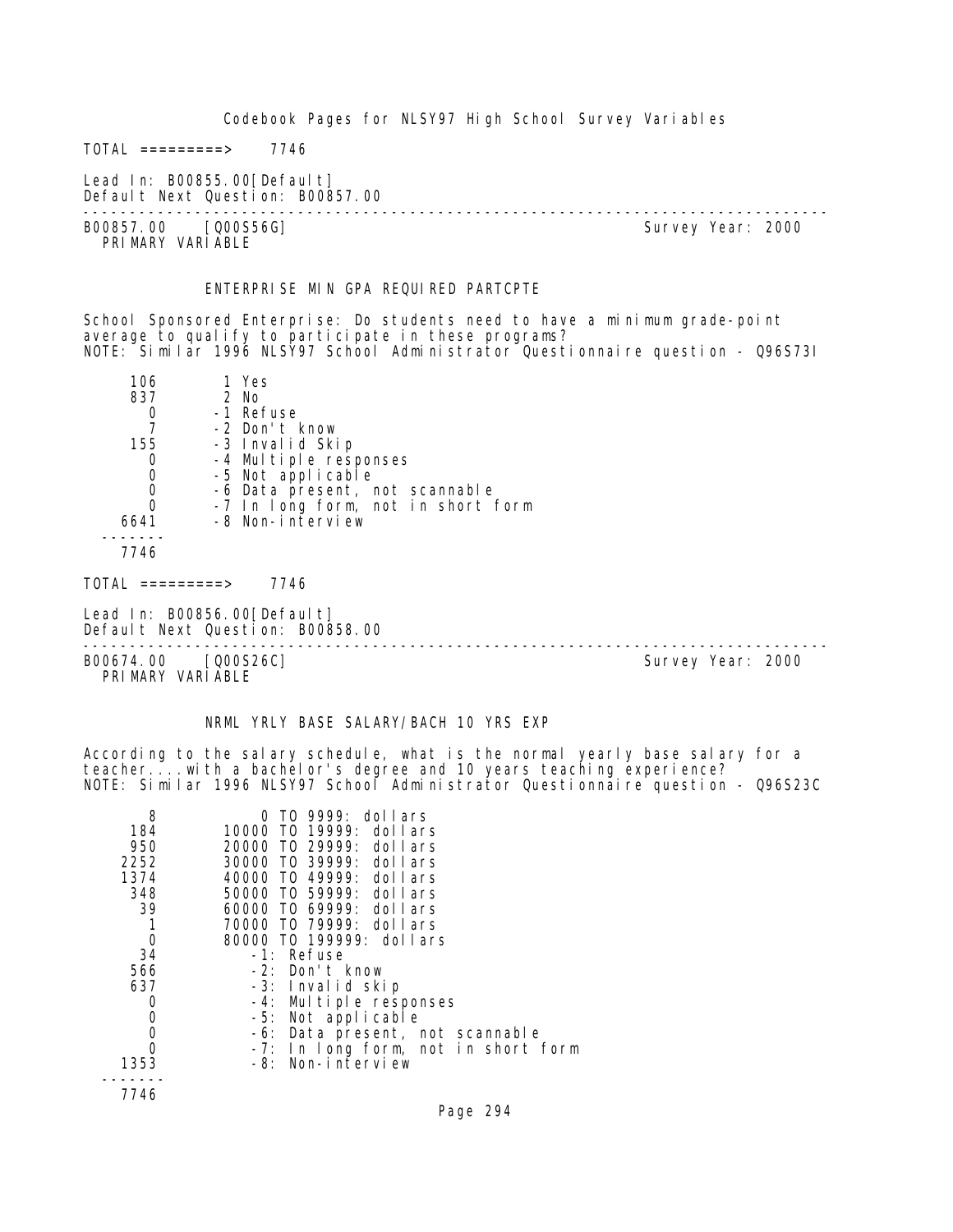$TOTAL$  =========> 7746

Lead In: B00673.00[Default] Default Next Question: B00675.00

-------------------------------------------------------------------------------- B00675.00 [Q00S26D] PRI MARY VARI ABLE

#### NRML YRLY BASE SALARY/MASTERS 10 YRS EXP

According to the salary schedule, what is the normal yearly base salary for a teacher....with a master's degree or equivalent and 10 years teaching experi ence? NOTE: Similar 1996 NLSY97 School Administrator Questionnaire question - Q96S23D

| 8              | TO 9999: dollars                    |
|----------------|-------------------------------------|
| 123            | 10000 TO 19999: dollars             |
| 572            | 20000 TO 29999: dollars             |
| 1830           | 30000 TO 39999: dollars             |
| 1683           | 40000 T0 49999: dollars             |
| 719            | 50000 TO 59999: dollars             |
| 220            | 60000 TO 69999: dollars             |
| 32             | 70000 TO 79999: dollars             |
| $\overline{3}$ | 80000 TO 199999: dollars            |
| 34             | -1: Refuse                          |
| 554            | -2: Don't know                      |
| 615            | -3: Invalid skip                    |
| 0              | -4: Multiple responses              |
| 0              | -5: Not applicable                  |
| 0              | -6: Data present, not scannable     |
|                | -7: In long form, not in short form |
| 1353           | -8: Non-interview                   |
|                |                                     |
| 7746           |                                     |

TOTAL =========> 7746

PRIMARY VARIABLE

Lead In: B00674.00 [Default] Default Next Question: B00676.00 -------------------------------------------------------------------------------- B00676.00 [Q00S26E]

#### NRML YRLY BASE SALARY/HIGHEST SCHED STEP

According to the salary schedule, what is the normal yearly base salary for a teacher....at the highest step on the salary schedule? NOTE: Similar 1996 NLSY97 School Administrator Questionnaire question - Q96S23E

| 12   | $0$ TO 9999: dollars             |
|------|----------------------------------|
| 69   | 10000 TO 19999:<br>dollars       |
| 212  | 20000 TO 29999:<br>dollars       |
| 492  | 30000 TO 39999:<br>dollars       |
| 1252 | $40000$ TO $49999$ :<br>dol Lars |
| 1428 | $50000$ TO $59999$ :<br>dollars  |
| 1019 | 60000 TO 69999:<br>dollars       |
| 439  | 70000 TO 79999:<br>dol Lars      |
| 248  | 80000 TO 199999: dollars         |
| 32   | $-1$ : Refuse                    |
| 505  | $-2$ : Don't know                |

Page 295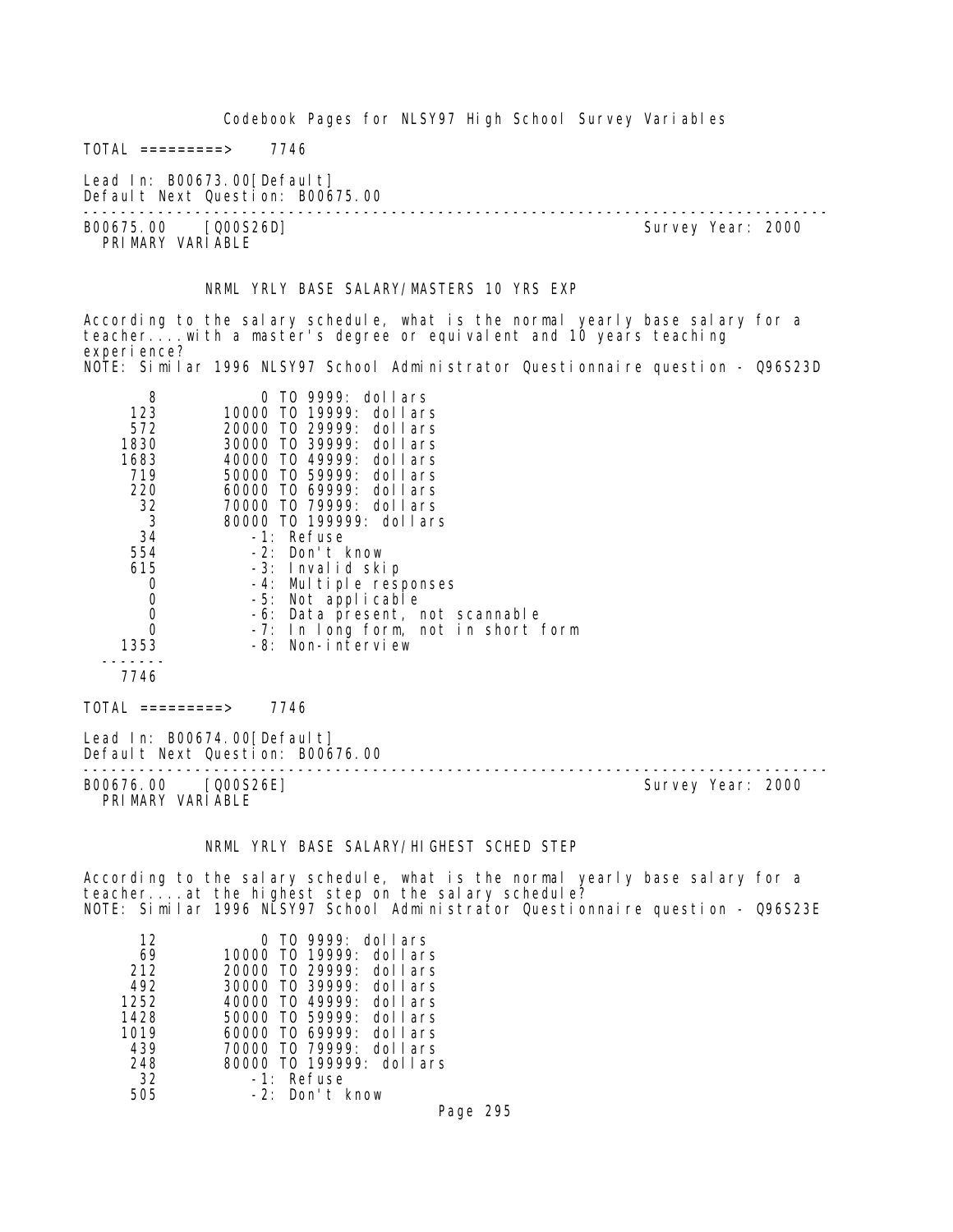|                  | Codebook Pages for NLSY97 High School Survey Variables |
|------------------|--------------------------------------------------------|
| 685              | -3: Invalid skip                                       |
| 0                | -4: Multiple responses                                 |
| $\mathbf 0$      | -5: Not applicable                                     |
| 0                | -6: Data present, not scannable                        |
|                  | -7: In long form, not in short form                    |
| 1353             | -8: Non-interview                                      |
|                  |                                                        |
| 7746             |                                                        |
|                  |                                                        |
| TOTAL =========> | 7746                                                   |

Lead In: B00675.00[Default] Default Next Question: B00677.00

B00729.00 [Q00S42] Survey Year: 2000 PRIMARY VARIABLE

--------------------------------------------------------------------------------

#### ARE PARENTS INVLVD/DVLPMNT CAREER PLANS

Are parents involved in the development of student's plans? NOTE: Similar 1996 NLSY97 School Administrator Questionnaire question - Q96S61

| 2698 | 1 Yes                              |
|------|------------------------------------|
| 685  | 2 No                               |
|      | -1 Refuse                          |
| 13   | -2 Don't know                      |
| 120  | -3 Invalid Skip                    |
| 0    | -4 Multiple responses              |
| 0    | -5 Not applicable                  |
|      | -6 Data present, not scannable     |
|      | -7 In long form, not in short form |
| 4230 | -8 Non-interview                   |
|      |                                    |
| 7746 |                                    |
|      |                                    |

TOTAL =========> 7746

Lead In: B00728.00[Default] Default Next Question: B00730.00

B00730.00 [Q00S43] PRIMARY VARIABLE

--------------------------------------------------------------------------------

#### EXTENT PARENT INVLVMNT/DVLPMNT CAREER PL

What is the extent of parent involvement in the development of students' career/occupational interest plans? NOTE: Similar 1996 NLSY97 School Administrator Questionnaire question - Q96S62

| 503  | 1 Home discussion only                  |
|------|-----------------------------------------|
| 746  | 2 Parent sign off only                  |
| 1229 | 3 Parents meet with teacher and student |
|      | -1 Refuse                               |
| 11   | -2 Don't know                           |
| 342  | -3 Invalid skip                         |
|      | -4 Multiple responses                   |
|      | -5 Not applicable                       |
| 4915 | -8 Non-interview                        |
|      |                                         |
| 7746 |                                         |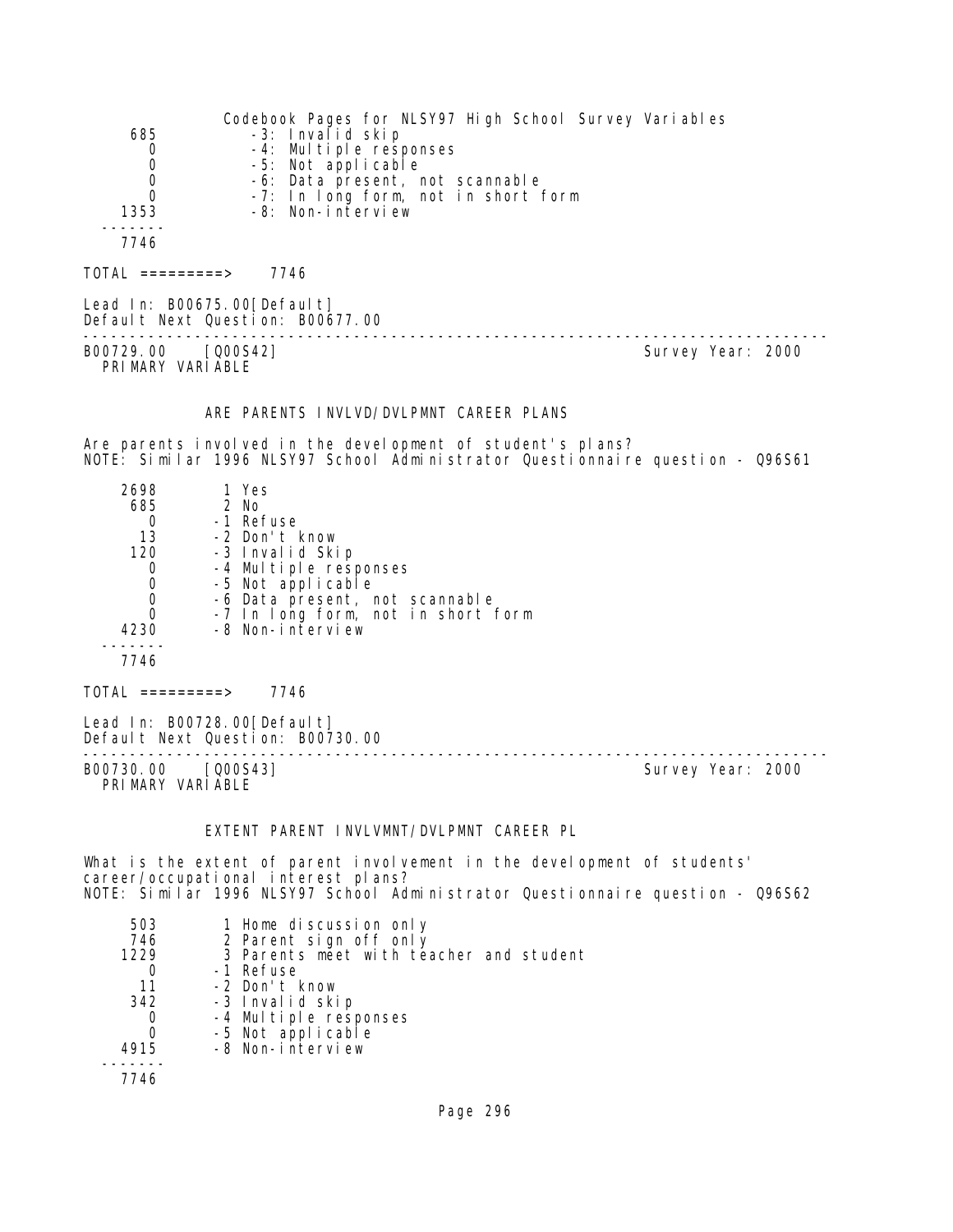Codebook Pages for NLSY97 High School Survey Variables  $TOTAL$  =========> Lead In: B00729.00 [Default] Default Next Question: B00731.00 -------------------------------------------------------------------------------- B00731.00 [Q00S44] Survey Year: 2000 PRIMARY VARIABLE SCHOOL HAS FORMAL AGREEMENTS W/EMPS Does your school have formal or written agreements with employers to help build connections for students between school and workplace experience?

| 2916 | 1 Yes                              |
|------|------------------------------------|
| 3384 | 2 No                               |
|      | -1 Refuse                          |
| 25   | -2 Don't know                      |
| 67   | -3 Invalid Skip                    |
| 0    | -4 Multiple responses              |
| 0    | -5 Not applicable                  |
|      | -6 Data present, not scannable     |
|      | -7 In long form, not in short form |
| 1353 | -8 Non-interview                   |
|      |                                    |
| 7746 |                                    |
|      |                                    |

 $TOTAL$  ========> 7746

Lead In: B00730.00 [Default] Default Next Question: B00732.00

B00732.00 [Q00S45MA] Survey Year: 2000 PRIMARY VARIABLE

--------------------------------------------------------------------------------

# ACAD DEV UNPAID SUMMER INTERNSHIPS

In the last 12 months, which of the following professional development activities has your school paid for or provided for academic teachers or counselors: Unpaid summer internships in business or at work sites NOTE: Similar 1996 NLSY97 School Administrator Questionnaire question - Q96S63A

| 1014<br>5173<br>32<br>94<br>$\mathbf 0$<br>77<br>$\begin{matrix}0\\0\end{matrix}$<br>1353 | 1 Yes<br>2 No<br>-1 Refuse<br>-2 Don't know<br>-3 Invalid Skip<br>-4 Multiple responses<br>-5 Not applicable<br>-6 Data present, not scannable<br>-7 In long form, not in short form<br>-8 Non-interview |                   |
|-------------------------------------------------------------------------------------------|----------------------------------------------------------------------------------------------------------------------------------------------------------------------------------------------------------|-------------------|
| 7746                                                                                      |                                                                                                                                                                                                          |                   |
| TOTAL =========>                                                                          | 7746                                                                                                                                                                                                     |                   |
|                                                                                           | Lead In: B00731.00[Default]<br>Default Next Question: B00733.00                                                                                                                                          |                   |
| B00793.00 [Q00S51B]<br>PRIMARY VARIABLE                                                   |                                                                                                                                                                                                          | Survey Year: 2000 |
|                                                                                           | Page 297                                                                                                                                                                                                 |                   |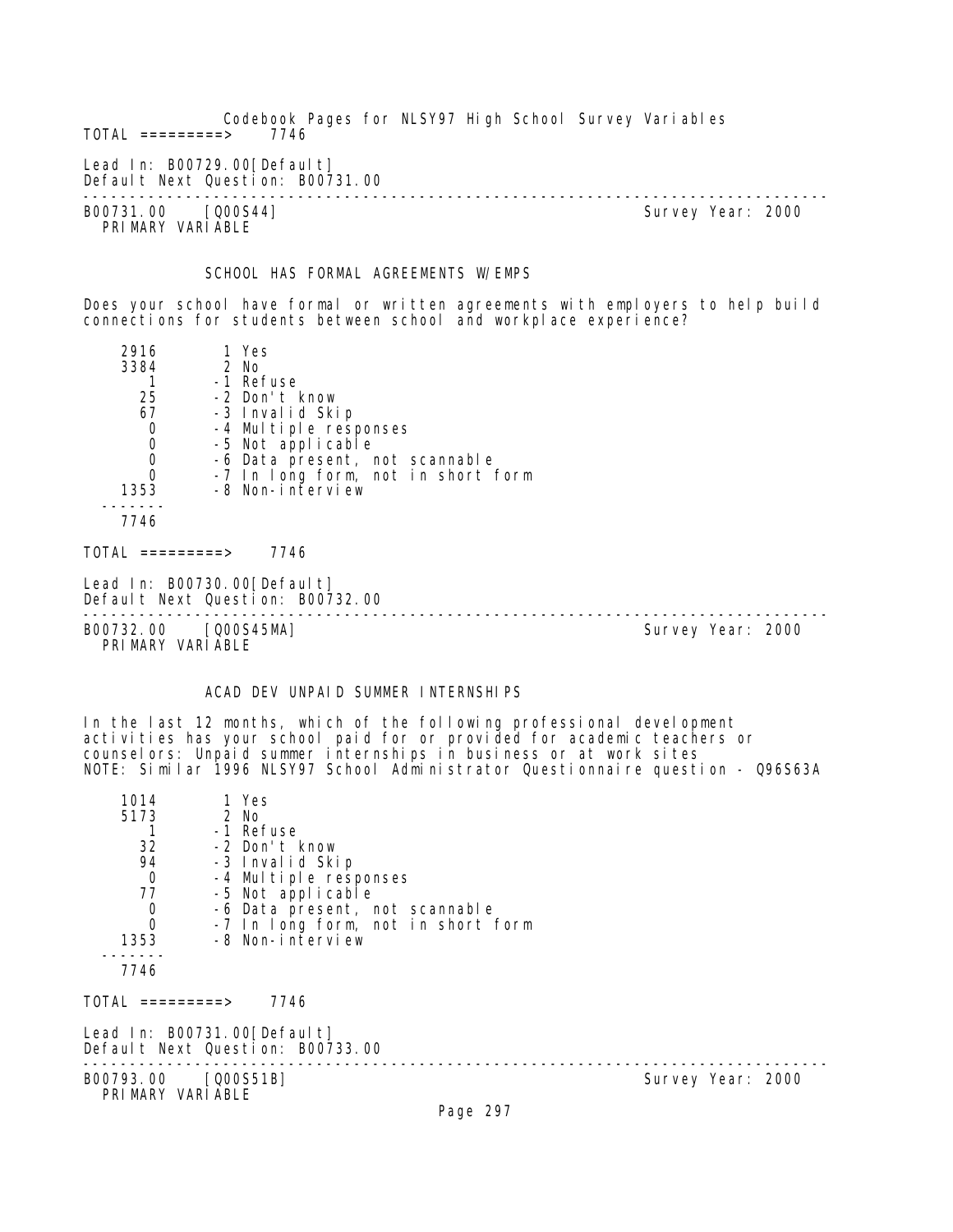APP TRNG NUM STUD PARTICIPANTS/FALL 1999

889 0 TO 49: students

Apprenticeship: About how many students participated in these programs in the Fall of 1999 NOTE: Similar 1996 NLSY97 School Administrator Questionnaire question - Q96S66B

| 7746<br>TOTAL =========>         7746<br>Lead In: B00792.00[Default]<br>Default Next Question: B00794.00<br>----------------------------<br>B00794.00<br>[Q00S51C]<br>Survey Year: 2000<br>PRIMARY VARIABLE<br>APP TRNG YR PRGRMS 1ST IMPLEMENTED<br>Apprenticeship: In what year were these programs first implemented<br>NOTE: Similar 1996 NLSY97 School Administrator Questionnaire question - Q96S66C<br>42<br>1900 TO 1969:<br>1970 TO 1979:<br>84<br>59<br>1980 TO 1984:<br>1985 TO 1989:<br>61<br>185<br>1990 TO 1994:<br>582<br>1995 TO 2000:<br>-1: Refuse<br>0<br>159<br>-2: Don't know<br>254<br>-3: Invalid skip<br>-4: Multiple responses<br>0<br>-5: Not applicable<br>0<br>0<br>-6: Data present, not scannable<br>6320<br>-8: Non-interview<br>7746<br>TOTAL =========><br>7746<br>Lead In: B00793.00[Default]<br>Default Next Question: B00795.00 | 148<br>65<br>65<br>27<br>15<br>3<br>6<br>0<br>26<br>182<br>O<br>0<br>0<br>6320 | 50 TO 99: students<br>100 TO 149: students<br>150 TO 249: students<br>250 TO 499: students<br>500 T0 749: students<br>750 TO 999: students<br>1000 T0 20000: students<br>-1: Refuse<br>-2: Don't know<br>-3: Invalid skip<br>-4: Multiple responses<br>-5: Not applicable<br>-6: Data present not scannable<br>-8: Non-interview |  |
|---------------------------------------------------------------------------------------------------------------------------------------------------------------------------------------------------------------------------------------------------------------------------------------------------------------------------------------------------------------------------------------------------------------------------------------------------------------------------------------------------------------------------------------------------------------------------------------------------------------------------------------------------------------------------------------------------------------------------------------------------------------------------------------------------------------------------------------------------------------------|--------------------------------------------------------------------------------|----------------------------------------------------------------------------------------------------------------------------------------------------------------------------------------------------------------------------------------------------------------------------------------------------------------------------------|--|
|                                                                                                                                                                                                                                                                                                                                                                                                                                                                                                                                                                                                                                                                                                                                                                                                                                                                     |                                                                                |                                                                                                                                                                                                                                                                                                                                  |  |
|                                                                                                                                                                                                                                                                                                                                                                                                                                                                                                                                                                                                                                                                                                                                                                                                                                                                     |                                                                                |                                                                                                                                                                                                                                                                                                                                  |  |
|                                                                                                                                                                                                                                                                                                                                                                                                                                                                                                                                                                                                                                                                                                                                                                                                                                                                     |                                                                                |                                                                                                                                                                                                                                                                                                                                  |  |
|                                                                                                                                                                                                                                                                                                                                                                                                                                                                                                                                                                                                                                                                                                                                                                                                                                                                     |                                                                                |                                                                                                                                                                                                                                                                                                                                  |  |
|                                                                                                                                                                                                                                                                                                                                                                                                                                                                                                                                                                                                                                                                                                                                                                                                                                                                     |                                                                                |                                                                                                                                                                                                                                                                                                                                  |  |
|                                                                                                                                                                                                                                                                                                                                                                                                                                                                                                                                                                                                                                                                                                                                                                                                                                                                     |                                                                                |                                                                                                                                                                                                                                                                                                                                  |  |
|                                                                                                                                                                                                                                                                                                                                                                                                                                                                                                                                                                                                                                                                                                                                                                                                                                                                     |                                                                                |                                                                                                                                                                                                                                                                                                                                  |  |
|                                                                                                                                                                                                                                                                                                                                                                                                                                                                                                                                                                                                                                                                                                                                                                                                                                                                     |                                                                                |                                                                                                                                                                                                                                                                                                                                  |  |
|                                                                                                                                                                                                                                                                                                                                                                                                                                                                                                                                                                                                                                                                                                                                                                                                                                                                     |                                                                                |                                                                                                                                                                                                                                                                                                                                  |  |
| B00795.00 [Q00S51D]<br>Survey Year: 2000<br>PRIMARY VARIABLE<br>Page 298                                                                                                                                                                                                                                                                                                                                                                                                                                                                                                                                                                                                                                                                                                                                                                                            |                                                                                |                                                                                                                                                                                                                                                                                                                                  |  |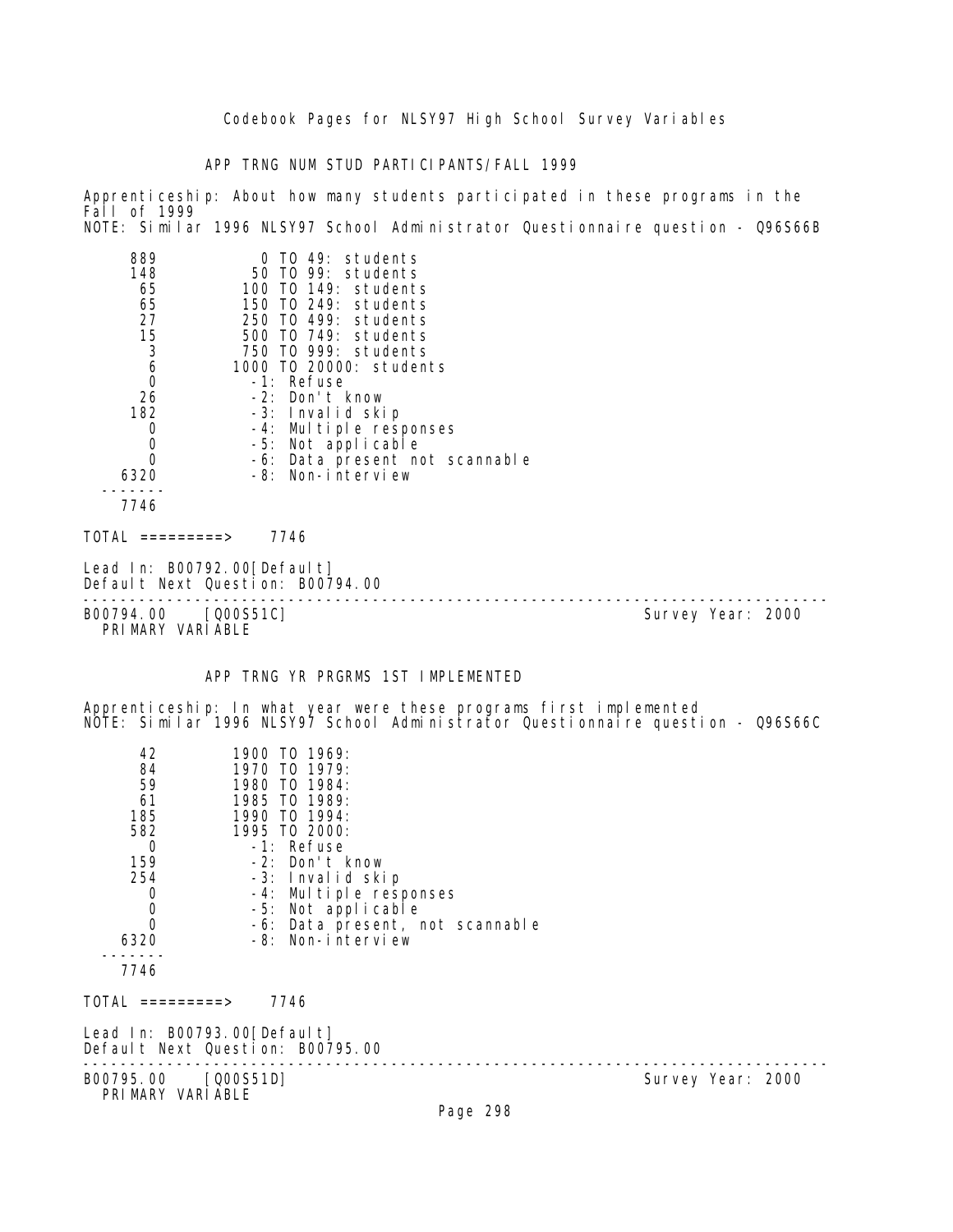APP TRNG PARTIC ALLOWED: 9TH GRD

Apprenticeship: On what grade levels may students participate in these programs: 9th NOTE: Similar 1996 NLSY97 School Administrator Questionnaire question - Q96S66D1

| 130  | 1 Yes                              |
|------|------------------------------------|
| 1123 | 2 No                               |
|      | -1 Refuse                          |
| 5    | -2 Don't know                      |
| 168  | -3 Invalid Skip                    |
|      | -4 Multiple responses              |
| 0    | -5 Not applicable                  |
|      | -6 Data present, not scannable     |
|      | -7 In long form, not in short form |
| 6320 | -8 Non-interview                   |
|      |                                    |
| 7746 |                                    |

TOTAL =========> 7746

Lead In: B00794.00 [Default] Default Next Question: B00796.00

-------------------------------------------------------------------------------- B00796.00 [Q00S51D2] PRIMARY VARIABLE

# APP TRNG PARTIC ALLOWED: 10TH GRD

Apprenticeship: On what grade levels may students participate in these programs: 10th NOTE: Similar 1996 NLSY97 School Administrator Questionnaire question - Q96S66D2

| 285  | 1 Yes                              |
|------|------------------------------------|
| 968  | 2 No                               |
|      | -1 Refuse                          |
| 5    | -2 Don't know                      |
| 168  | -3 Invalid Skip                    |
|      | -4 Multiple responses              |
| 0    | -5 Not applicable                  |
| 0    | -6 Data present, not scannable     |
| 0    | -7 In long form, not in short form |
| 6320 | -8 Non-interview                   |
|      |                                    |
|      |                                    |

TOTAL =========> 7746

Lead In: B00795.00 [Default] Default Next Question: B00797.00 --------------------------------------------------------------------------------

B00858.00 [Q00S57A] Survey Year: 2000 PRIMARY VARIABLE

#### COOP ED DOES SCH OFFER?

Does your school offer Cooperative Education Programs? NOTE: Similar 1996 NLSY97 School Administrator Questionnaire question - Q96S69A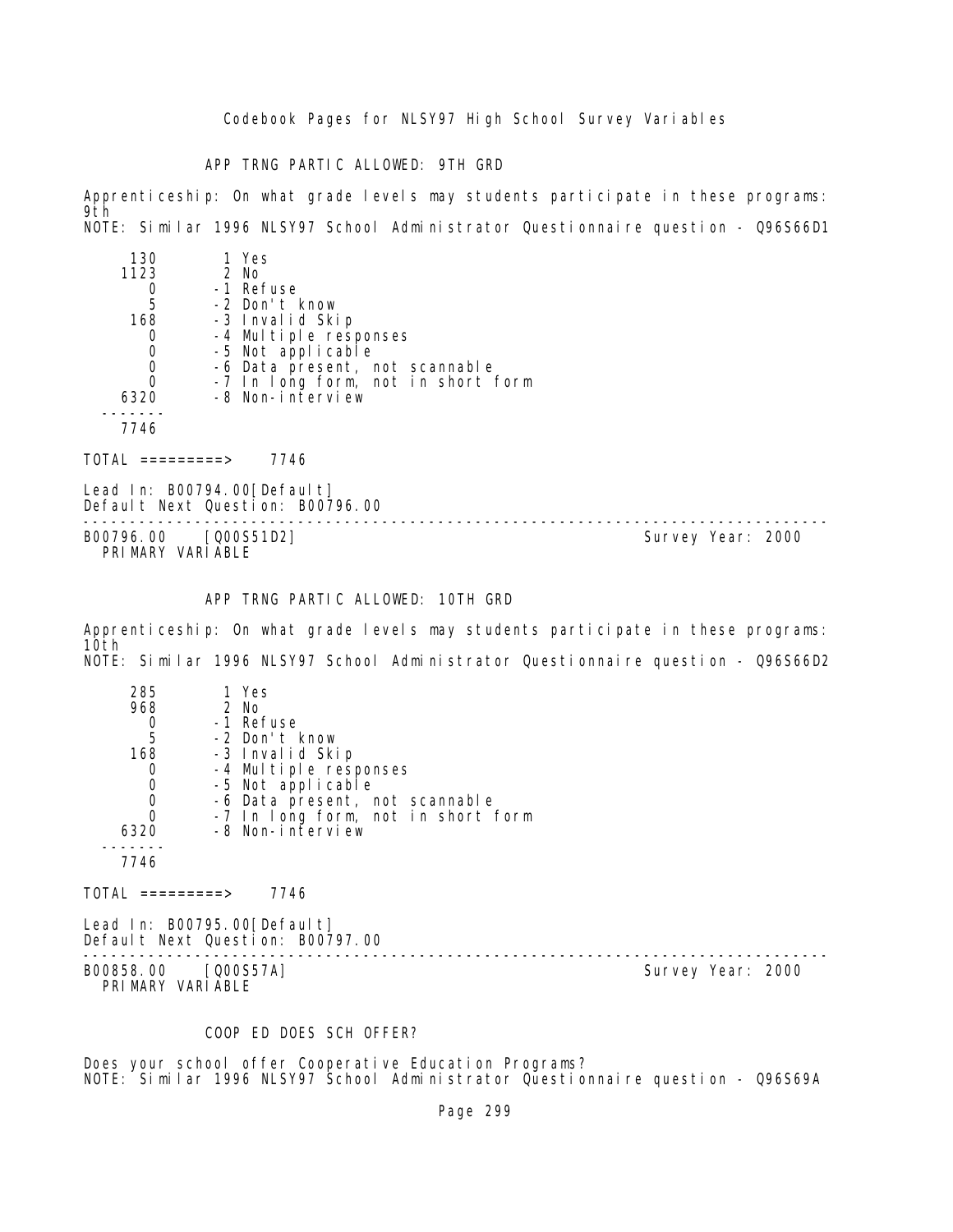| 2463<br>3787<br>1<br>10<br>132<br>0<br>0<br>0<br>0<br>1353<br>7746<br>TOTAL =========>           | 1 Yes<br>2 No<br>-1 Refuse<br>-2 Don't know<br>-3 Invalid Skip<br>-4 Multiple responses<br>-5 Not applicable<br>-6 Data present, not scannable<br>-7 In long form, not in short form<br>-8 Non-interview<br>7746                                                                                                                                      | Codebook Pages for NLSY97 High School Survey Variables                                                                                                              |
|--------------------------------------------------------------------------------------------------|-------------------------------------------------------------------------------------------------------------------------------------------------------------------------------------------------------------------------------------------------------------------------------------------------------------------------------------------------------|---------------------------------------------------------------------------------------------------------------------------------------------------------------------|
|                                                                                                  | Lead In: B00857.00[Default]<br>Default Next Question: B00859.00                                                                                                                                                                                                                                                                                       |                                                                                                                                                                     |
| B00859.00 [Q00S57B]<br>PRIMARY VARIABLE                                                          |                                                                                                                                                                                                                                                                                                                                                       | Survey Year: 2000                                                                                                                                                   |
|                                                                                                  | COOP ED NUM STUD PARTICIPANTS/FALL 1999                                                                                                                                                                                                                                                                                                               |                                                                                                                                                                     |
| the Fall of 1999                                                                                 |                                                                                                                                                                                                                                                                                                                                                       | Cooperative Education: About how many students participated in these programs in<br>NOTE: Similar 1996 NLSY97 School Administrator Questionnaire question - Q96S69B |
| 1295<br>575<br>243<br>188<br>65<br>19<br>0<br>5<br>0<br>40<br>176<br>0<br>0<br>0<br>5140<br>7746 | 0 TO 49: students<br>50 T0 99: students<br>100 T0 149: students<br>150 TO 249: students<br>250 TO 499: students<br>500 TO 749: students<br>750 TO 999: students<br>1000 T0 20000: students<br>-1: Refuse<br>-2: Don't know<br>-3: Invalid skip<br>-4: Multiple responses<br>-5: Not applicable<br>-6: Data present not scannable<br>-8: Non-interview |                                                                                                                                                                     |
| TOTAL =========>                                                                                 | 7746                                                                                                                                                                                                                                                                                                                                                  |                                                                                                                                                                     |
|                                                                                                  | Lead In: B00858.00[Default]<br>Default Next Question: B00860.00                                                                                                                                                                                                                                                                                       |                                                                                                                                                                     |
| B00860.00                                                                                        | [Q00S57C]                                                                                                                                                                                                                                                                                                                                             | Survey Year: 2000                                                                                                                                                   |

PRIMARY VARIABLE

# COOP ED YR PRGRMS 1ST IMPLEMENTED

Cooperative Education: In what year were these programs first implemented NOTE: Similar 1996 NLSY97 School Administrator Questionnaire question - Q96S69C

| 252. | $1900$ TO $1969$ |
|------|------------------|
| 471  | 1970 TO 1979:    |
| 280  | 1980 TO 1984:    |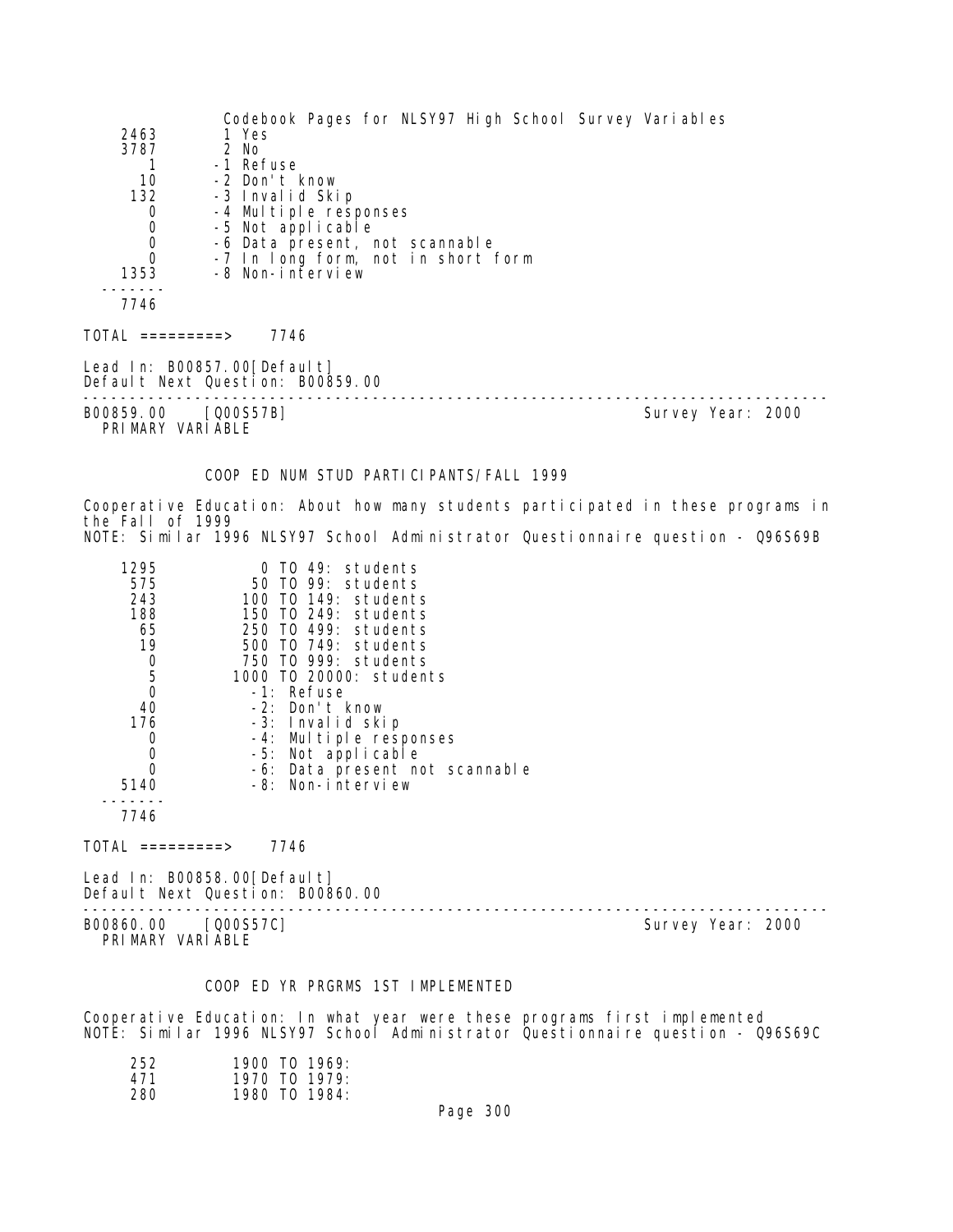| 171<br>345<br>303<br>0<br>410<br>374<br>0<br>0<br>0<br>5140<br>7746 | Codebook Pages for NLSY97 High School Survey Variables<br>1985 TO 1989:<br>1990 TO 1994:<br>1995 TO 2000:<br>-1: Refuse<br>-2: Don't know<br>-3: Invalid skip<br>-4: Multiple responses<br>-5: Not applicable<br>-6: Data present, not scannable<br>-8: Non-interview |                                                                                  |  |
|---------------------------------------------------------------------|-----------------------------------------------------------------------------------------------------------------------------------------------------------------------------------------------------------------------------------------------------------------------|----------------------------------------------------------------------------------|--|
| $TOTAL$ =========> 7746                                             |                                                                                                                                                                                                                                                                       |                                                                                  |  |
|                                                                     | Lead In: B00859.00 [Default]<br>Default Next Question: B00861.00                                                                                                                                                                                                      | -----------------------------                                                    |  |
| B00861.00 [Q00S57D]<br>PRIMARY VARIABLE                             |                                                                                                                                                                                                                                                                       | Survey Year: 2000                                                                |  |
|                                                                     | COOP ED PARTIC ALLOWED: 9TH GRD                                                                                                                                                                                                                                       | Cooperative Education: On what grade levels may students participate in these    |  |
| programs: 9th                                                       |                                                                                                                                                                                                                                                                       | NOTĔ: Similar 1996 NLSY97 School Administrator Questionnaire question - Q96S69D1 |  |
| 191<br>2257<br>0<br>4<br>154<br>0<br>0<br>0<br>0<br>5140<br>7746    | 1 Yes<br>2 No<br>-1 Refuse<br>-2 Don't know<br>-3 Invalid Skip<br>-4 Multiple responses<br>-5 Not applicable<br>-6 Data present, not scannable<br>-7 In long form, not in short form<br>-8 Non-interview                                                              |                                                                                  |  |
| $TOTAL$ =========> 7746                                             |                                                                                                                                                                                                                                                                       |                                                                                  |  |
|                                                                     | Lead In: B00860.00 [Default]<br>Default Next Question: B00862.00                                                                                                                                                                                                      |                                                                                  |  |
| B00677.00 [000S27]<br>PRIMARY VARIABLE                              |                                                                                                                                                                                                                                                                       | Survey Year: 2000                                                                |  |
|                                                                     | APPROX TOTAL SCHOOL ENROLLMENT 1999-2000                                                                                                                                                                                                                              |                                                                                  |  |
|                                                                     | approximate total enrollment in this school?                                                                                                                                                                                                                          | As of one month after the start of the 1999-2000 school year, what was the       |  |
|                                                                     |                                                                                                                                                                                                                                                                       |                                                                                  |  |

| 380  | 0 TO 99: students       |
|------|-------------------------|
| 1685 | 100 T0 499: students    |
| 1660 | 500 TO 999: students    |
| 1858 | 1000 TO 1999: students  |
| 611  | 2000 TO 2999: students  |
| 141  | 3000 TO 4999: students  |
| 19   | 5000 TO 20000: students |
|      | $-1$ : Refuse           |
|      |                         |

Page 301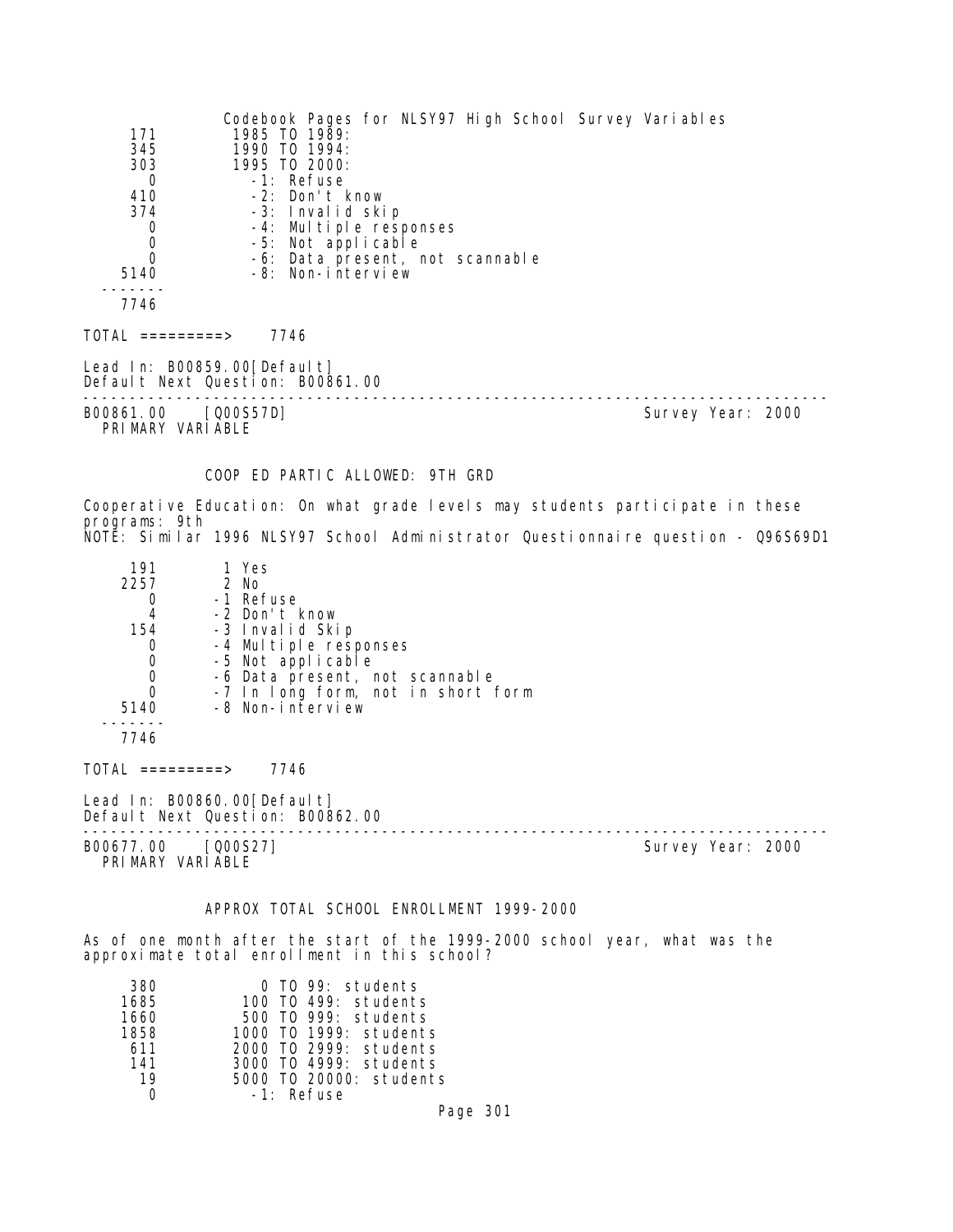Codebook Pages for NLSY97 High School Survey Variables 4 -2: Don't know 35 -3: Invalid skip 0 -4: Multiple responses 0 -5: Not applicable 0 -6: Data present, not scannable 0 -7: In long form, not in short form 1353 -8: Non-interview ------- 7746 TOTAL =========> 7746 Lead In: B00676.00 [Default] Default Next Question: B00678.00 -------------------------------------------------------------------------------- Survey Year: 2000 PRIMARY VARIABLE APPROX TOTAL 9-12 ENROLMMENT 1999-2000 As of one month after the start of the 1999-2000 school year, what was the approximate total enrollment in grades 9 to 12? 800 0 TO 99: students 1751 100 TO 499: students 1305 500 TO 999: students 1682 1000 TO 1999: students 606 2000 TO 2999: students 145 3000 TO 4999: students 18 5000 TO 20000: students 0 -1: Refuse<br>10 -2: Don't I -2: Don't know 76 -3: Invalid skip 0 -4: Multiple responses<br>0 -5: Not applicable 0 -5: Not applicable 0 -6: Data present, not scannable 0 -7: In long form, not in short form 1353 -8: Non-interview ------- 7746 TOTAL =========> 7746 Lead In: B00677.00 [Default] Default Next Question: B00679.00 -------------------------------------------------------------------------------- B00679.00 [Q00S29] PRIMARY VARIABLE

# APPROX PCT ADA AT SCHOOL/FALL 1999

What was the approximate percent average daily attendance (ADA) of students in this school in the fall term of 1999? NOTE: Similar 1996 NLSY97 School Administrator Questionnaire question - Q96S30

| b   | $0:$ percent        |          |  |
|-----|---------------------|----------|--|
| 30  | .01 TO 9.9: percent |          |  |
| 12  | 10 T0 19.9: percent |          |  |
|     | 20 T0 39.9: percent |          |  |
| 12  | 40 TO 59.9: percent |          |  |
| 153 | 60 T0 79.9: percent |          |  |
|     |                     | Page 302 |  |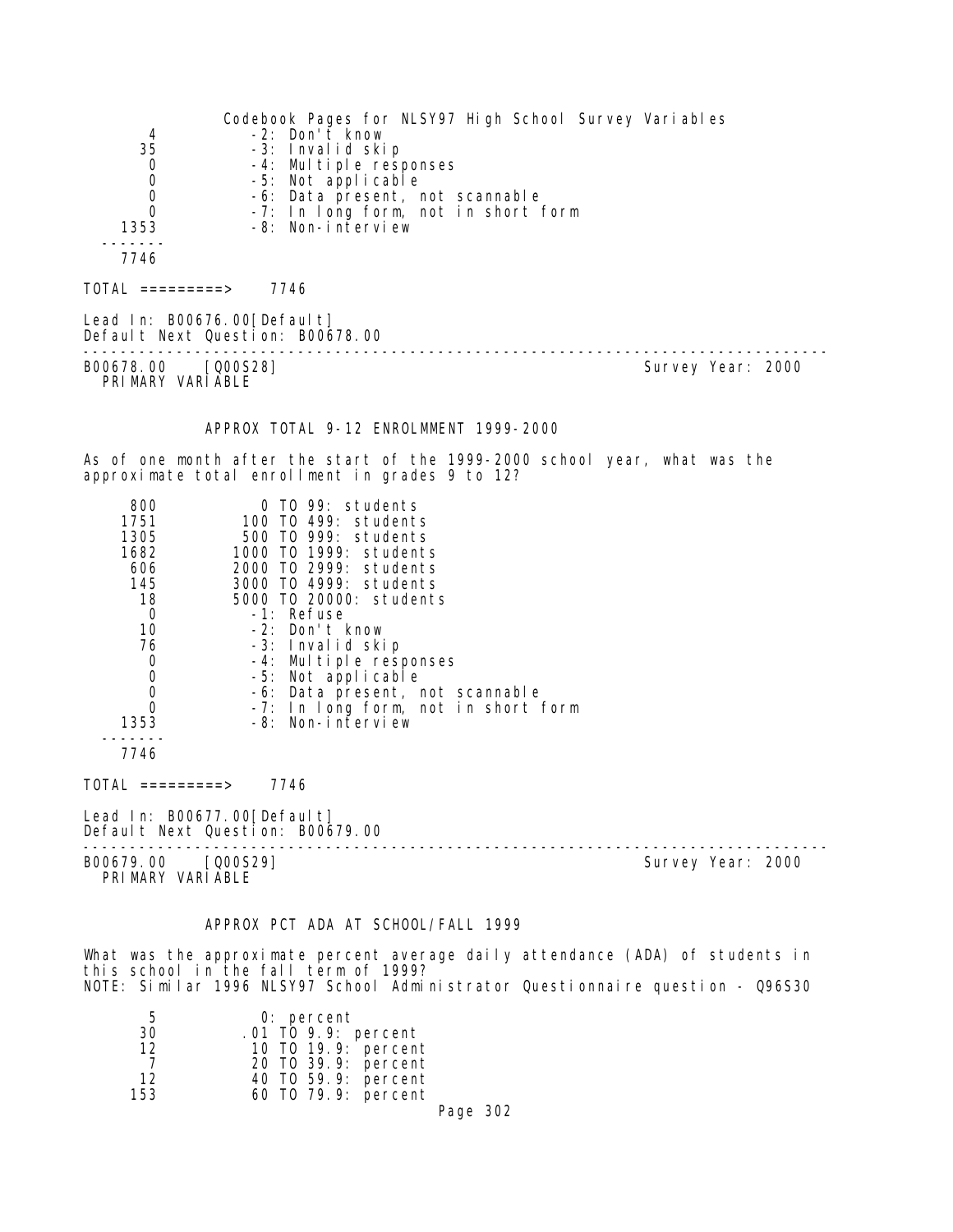| 5749<br>0<br>178<br>247<br>0<br>0<br>0<br>$\Omega$<br>1353              | Codebook Pages for NLSY97 High School Survey Variables<br>80 T0 1000.9: percent<br>-1: Refuse<br>-2: Don't know<br>-3: Invalid skip<br>-4: Multiple responses<br>-5: Not applicable<br>-6: Data present, not scannable<br>-7: In long form, not in short form<br>-8: Non-interview                          |                   |
|-------------------------------------------------------------------------|-------------------------------------------------------------------------------------------------------------------------------------------------------------------------------------------------------------------------------------------------------------------------------------------------------------|-------------------|
| 7746                                                                    |                                                                                                                                                                                                                                                                                                             |                   |
| $TOTAL$ =========> 7746                                                 |                                                                                                                                                                                                                                                                                                             |                   |
| Lead In: B00678.00[Default]<br>Default Next Question: B00680.00         |                                                                                                                                                                                                                                                                                                             |                   |
| B00733.00 [Q00S45MB]<br>PRIMARY VARIABLE                                |                                                                                                                                                                                                                                                                                                             | Survey Year: 2000 |
|                                                                         | ACAD DEV PAID SUMMER INTERNSHIPS                                                                                                                                                                                                                                                                            |                   |
|                                                                         | In the last 12 months, which of the following professional development<br>activities has your school paid for or provided for academic teachers or<br>counselors: Paid summer internships in businesses or at work sites<br>NOTE: Similar 1996 NLSY97 School Administrator Questionnaire question - Q96S63B |                   |
| 1369<br>4818<br>1<br>32<br>96<br>$\overline{0}$<br>77<br>0<br>0<br>1353 | 1 Yes<br>2 No<br>-1 Refuse<br>-2 Don't know<br>-3 Invalid Skip<br>-4 Multiple responses<br>-5 Not applicable<br>-6 Data present, not scannable<br>-7 In long form, not in short form<br>-8 Non-interview                                                                                                    |                   |
| 7746                                                                    |                                                                                                                                                                                                                                                                                                             |                   |
| TOTAL =========> 7746                                                   |                                                                                                                                                                                                                                                                                                             |                   |
| Lead In: B00732.00[Default]                                             |                                                                                                                                                                                                                                                                                                             |                   |

Default Next Question: B00734.00 -------------------------------------------------------------------------------- B00734.00 [Q00S45MC] Survey Year: 2000 PRIMARY VARIABLE

### ACAD DEV SCHOOL YEAR INTERNSHIPS

In the last 12 months, which of the following professional development activities has your school paid for or provided for academic teachers or counselors: Internships in businesses or at work sites during the school year NOTE: Similar 1996 NLSY97 School Administrator Questionnaire question - Q96S63C

| 662  | 1 Yes                 |  |
|------|-----------------------|--|
| 5525 | $2$ No                |  |
|      | -1 Refuse             |  |
| 32   | -2 Don't know         |  |
| 96   | -3 Invalid Skip       |  |
|      | -4 Multiple responses |  |
|      |                       |  |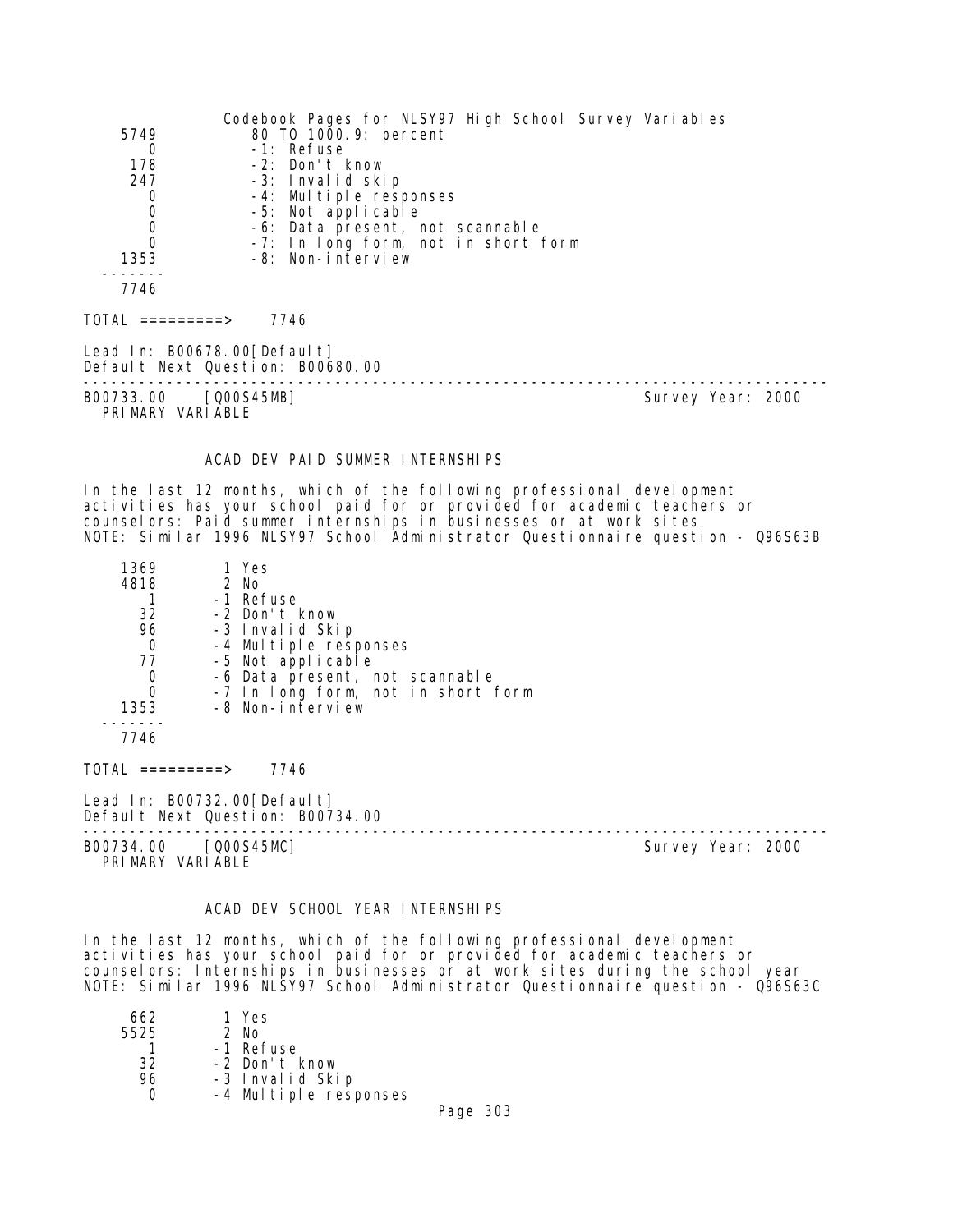|                    | Codebook Pages for NLSY97 High School Survey Variables |
|--------------------|--------------------------------------------------------|
| 77                 | -5 Not applicable                                      |
| 0                  | -6 Data present, not scannable                         |
|                    | -7 In long form, not in short form                     |
| 1353               | -8 Non-interview                                       |
|                    |                                                        |
| 7746               |                                                        |
|                    |                                                        |
| $TOTAI$ =========> | 7746                                                   |

Lead In: B00733.00[Default] Default Next Question: B00735.00 -------------------------------------------------------------------------------- B00735.00 [Q00S45MD] Survey Year: 2000 PRIMARY VARIABLE

# ACAD DEV CONFS WKSHOPS ACAD/VOC ED

In the last 12 months, which of the following professional development activities has your school paid for or provided for academic teachers or counselors: Attendance at conferences or workshops devoted to integrating academic and vocational education

NOTE: Similar 1996 NLSY97 School Administrator Questionnaire question - Q96S63D

| 4004         | 1 Yes                              |
|--------------|------------------------------------|
| 2183         | 2 No                               |
|              | -1 Refuse                          |
| 32           | -2 Don't know                      |
| 96           | -3 Invalid Skip                    |
| 0            | -4 Multiple responses              |
| 77           | -5 Not applicable                  |
| 0            | -6 Data present, not scannable     |
| O            | -7 In long form, not in short form |
| 1353         | -8 Non-interview                   |
|              |                                    |
| 7746         |                                    |
|              |                                    |
| $========->$ | 746                                |

Lead In: B00734.00 [Default] Default Next Question: B00736.00

-------------------------------------------------------------------------------- PRIMARY VARIABLE

Survey Year: 2000

# APP TRNG PARTIC ALLOWED: 11TH GRD

Apprenticeship: On what grade levels may students participate in these programs: 11th NOTE: Similar 1996 NLSY97 School Administrator Questionnaire question - Q96S66D3

| 953  | 1 Yes                              |
|------|------------------------------------|
| 300  | 2 No                               |
|      | -1 Refuse                          |
| -5   | -2 Don't know                      |
| 168  | -3 Invalid Skip                    |
| 0    | -4 Multiple responses              |
| 0    | -5 Not applicable                  |
|      | -6 Data present, not scannable     |
|      | -7 In long form, not in short form |
| 6320 | -8 Non-interview                   |
|      |                                    |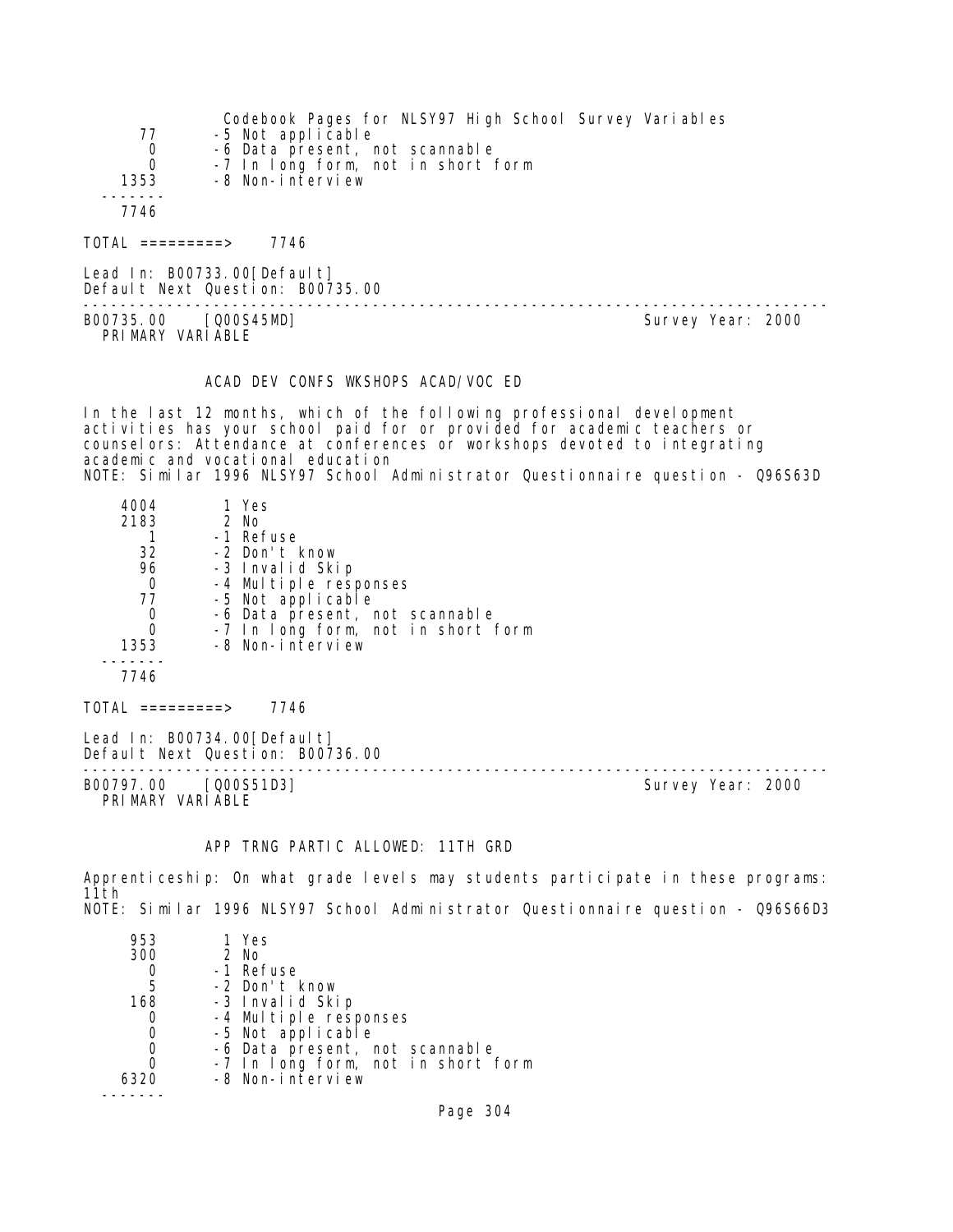Codebook Pages for NLSY97 High School Survey Variables 7746  $TOTAL$  ========> 7746 Lead In: B00796.00 [Default] Default Next Question: B00798.00 -------------------------------------------------------------------------------- B00798.00 [Q00S51D4] Survey Year: 2000 PRIMARY VARIABLE

APP TRNG PARTIC ALLOWED: 12TH GRD

Apprenticeship: On what grade levels may students participate in these programs: 12th NOTE: Similar 1996 NLSY97 School Administrator Questionnaire question - Q96S66D4

| 1159<br>94<br>5<br>168<br>0 | 1 Yes<br>2 No<br>-1 Refuse<br>-2 Don't know<br>-3 Invalid Skip<br>-4 Multiple responses<br>-5 Not applicable<br>-6 Data present, not scannable |
|-----------------------------|------------------------------------------------------------------------------------------------------------------------------------------------|
| 6320                        | -7 In long form, not in short form<br>-8 Non-interview                                                                                         |
| 7746                        |                                                                                                                                                |

TOTAL =========> 7746

Lead In: B00797.00 [Default] Default Next Question: B00799.00

B00799.00 [Q00S51D5] PRIMARY VARIABLE

--------------------------------------------------------------------------------

# APP TRNG PARTIC ALLOWED: OTHER GRD

Apprenticeship: On what grade levels may students participate in these programs: Other

| TOTAL =========><br>7746<br>Lead In: B00798.00[Default]    |  |
|------------------------------------------------------------|--|
|                                                            |  |
| Default Next Question: B00800.00                           |  |
| B00800.00<br>$[0.00551E]$<br>Survey Year: 2000<br>$D = 22$ |  |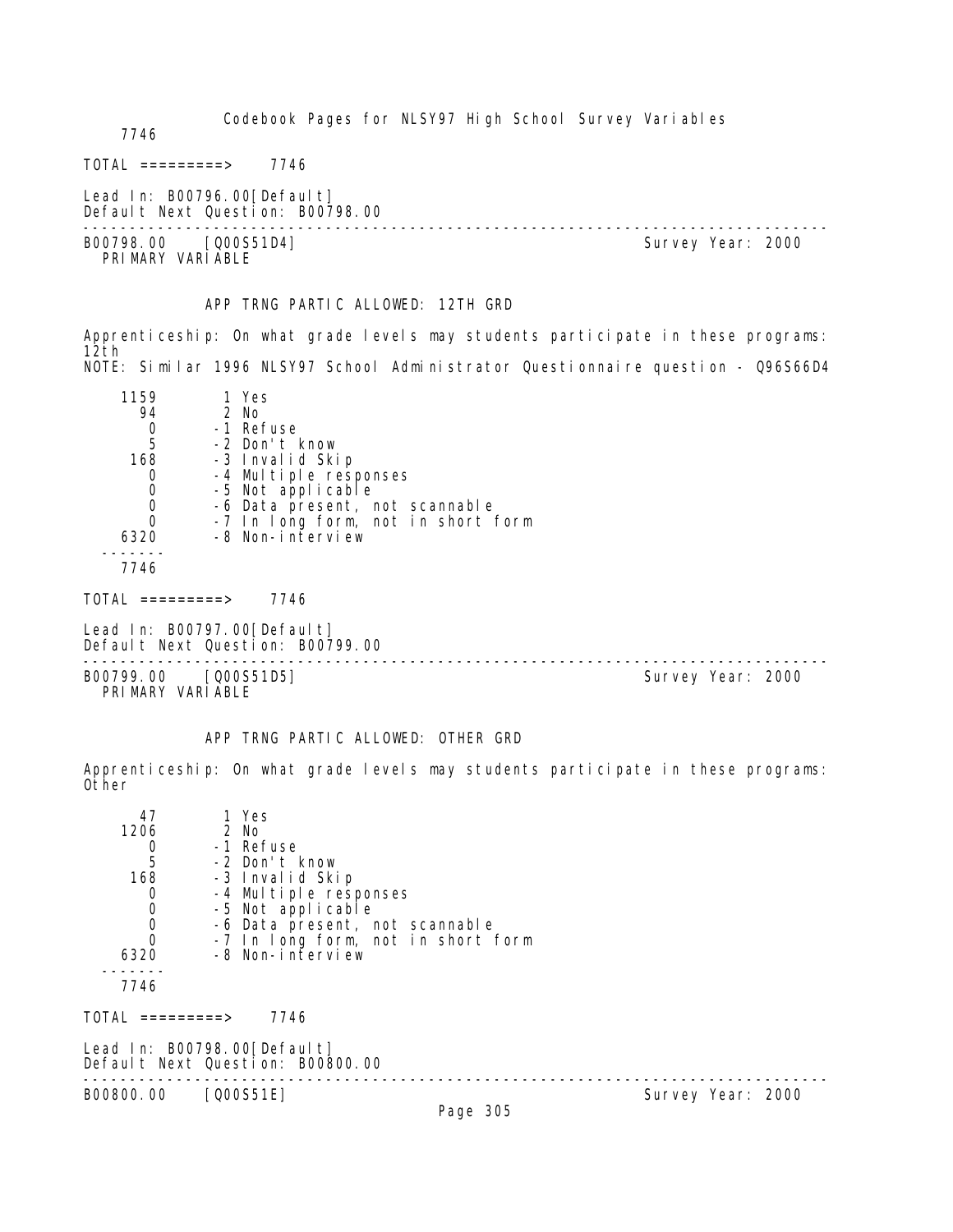Codebook Pages for NLSY97 High School Survey Variables PRIMARY VARIABLE

APP TRNG PRGRMS TARGTD AT AT-RISK STUD

Apprenticeship: Are these programs targeted at 'at risk' students? NOTE: Similar 1996 NLSY97 School Administrator Questionnaire question - Q96S66E

| 289  | 1 Yes                              |
|------|------------------------------------|
| 958  | 2 No                               |
|      | -1 Refuse                          |
| 3    | -2 Don't know                      |
| 176  | -3 Invalid Skip                    |
| O    | -4 Multiple responses              |
| 0    | -5 Not applicable                  |
| 0    | -6 Data present, not scannable     |
| 0    | -7 In long form, not in short form |
| 6320 | -8 Non-interview                   |
|      |                                    |
|      |                                    |

TOTAL =========> 7746

Lead In: B00799.00[Default] Default Next Question: B00801.00

-------------------------------------------------------------------------------- B00862.00 [Q00S57D2] PRIMARY VARIABLE

# COOP ED PARTIC ALLOWED: 10TH GRD

Cooperative Education: On what grade levels may students participate in these programs: 10th NOTE: Similar 1996 NLSY97 School Administrator Questionnaire question - Q96S69D2

| 438<br>2010 | 1 Yes<br>2 No                      |
|-------------|------------------------------------|
|             | -1 Refuse                          |
| 4           | -2 Don't know                      |
| 154         | -3 Invalid Skip                    |
|             | -4 Multiple responses              |
|             | -5 Not applicable                  |
|             | -6 Data present, not scannable     |
|             | -7 In long form, not in short form |
| 5140        | -8 Non-interview                   |
|             |                                    |
|             |                                    |

 $TOTAL$  ========> 7746

Lead In: B00861.00[Default] Default Next Question: B00863.00

B00863.00 [Q00S57D3] Survey Year: 2000 PRIMARY VARIABLE

--------------------------------------------------------------------------------

# COOP ED PARTIC ALLOWED: 11TH GRD

Cooperative Education: On what grade levels may students participate in these programs: 11th NOTE: Similar 1996 NLSY97 School Administrator Questionnaire question - Q96S69D3

Page 306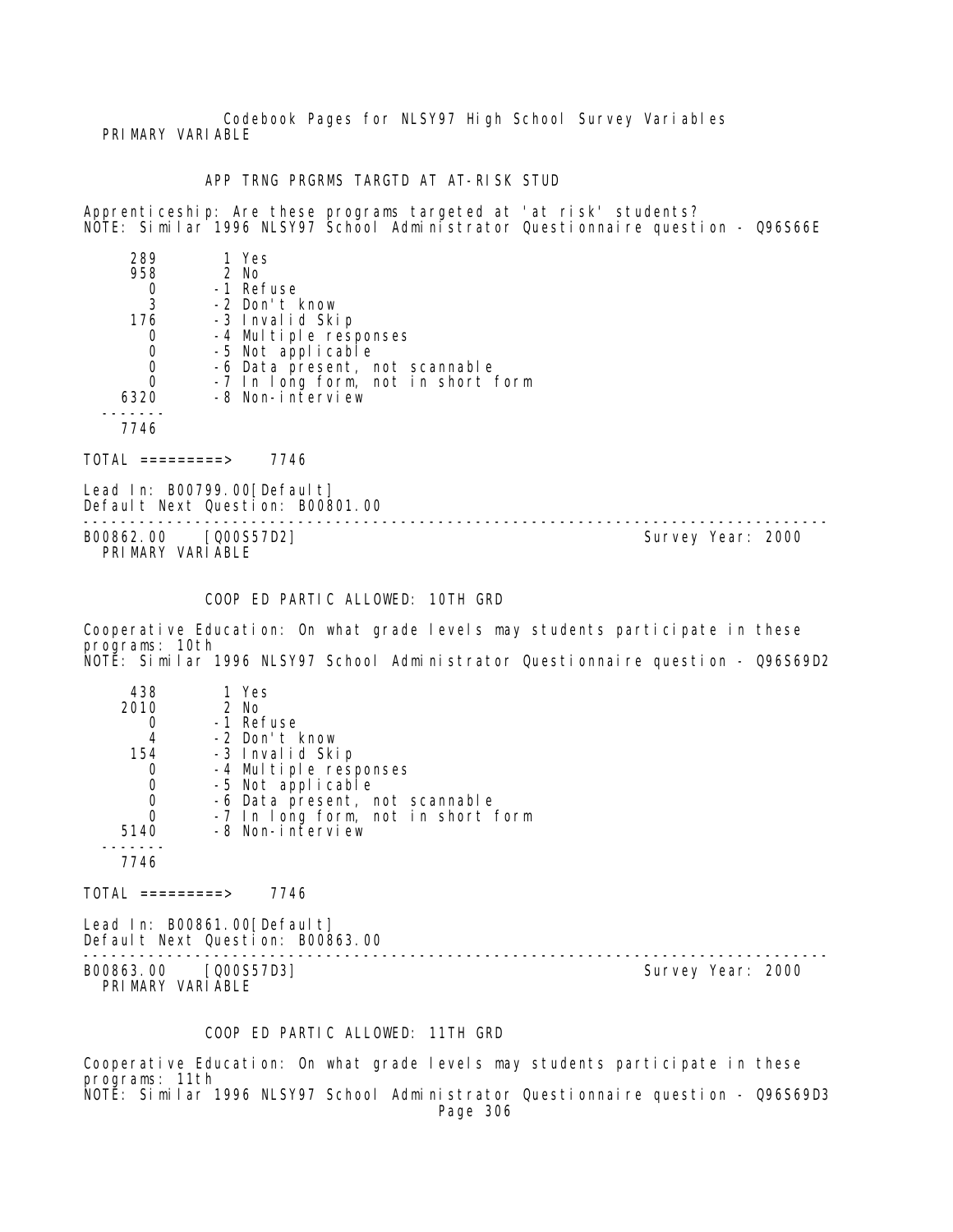| 1756                                           | 1 Yes                                                           |                   |  |
|------------------------------------------------|-----------------------------------------------------------------|-------------------|--|
| 692                                            | 2 No                                                            |                   |  |
| 0                                              | -1 Refuse                                                       |                   |  |
| $\overline{4}$                                 | -2 Don't know                                                   |                   |  |
| 154                                            | -3 Invalid Skip                                                 |                   |  |
|                                                | -4 Multiple responses                                           |                   |  |
|                                                | -5 Not applicable                                               |                   |  |
| $\begin{matrix} 0 \\ 0 \\ 0 \\ 0 \end{matrix}$ | -6 Data present, not scannable                                  |                   |  |
|                                                | -7 In long form, not in short form                              |                   |  |
| 5140                                           | -8 Non-interview                                                |                   |  |
| 7746                                           |                                                                 |                   |  |
| TOTAL =========>                               | 7746                                                            |                   |  |
|                                                | Lead In: B00862.00[Default]<br>Default Next Question: B00864.00 |                   |  |
| B00864.00                                      | [Q00S57D4]                                                      | Survey Year: 2000 |  |

PRIMARY VARIABLE

# COOP ED PARTIC ALLOWED: 12TH GRD

Cooperative Education: On what grade levels may students participate in these programs: 12th NOTE: Similar 1996 NLSY97 School Administrator Questionnaire question - Q96S69D4

| 2364 | 1 Yes                                      |
|------|--------------------------------------------|
| 84   | 2 No                                       |
|      | -1 Refuse                                  |
| 4    | -2 Don't know                              |
| 154  | -3 Invalid Skip                            |
| O    | -4 Multiple responses<br>-5 Not applicable |
| 0    |                                            |
|      | -6 Data present, not scannable             |
| O    | -7 In long form, not in short form         |
| 5140 | -8 Non-interview                           |
|      |                                            |

7746

TOTAL =========> 7746

Lead In: B00863.00 [Default] Default Next Question: B00865.00

-------------------------------------------------------------------------------- B00865.00 [Q00S57D5] Survey Year: 2000

PRIMARY VARIABLE

#### COOP ED PARTIC ALLOWED: OTHER GRD

Cooperative Education: On what grade levels may students participate in these programs: Other

| 40   | 1 Yes                                      |               |
|------|--------------------------------------------|---------------|
| 2408 | 2 No                                       |               |
|      | -1 Refuse                                  |               |
|      | -2 Don't know                              |               |
| 154  | -3 Invalid Skip                            |               |
|      |                                            |               |
|      | -4 Multiple responses<br>-5 Not applicable |               |
|      |                                            | $\sim$ $\sim$ |

Page 307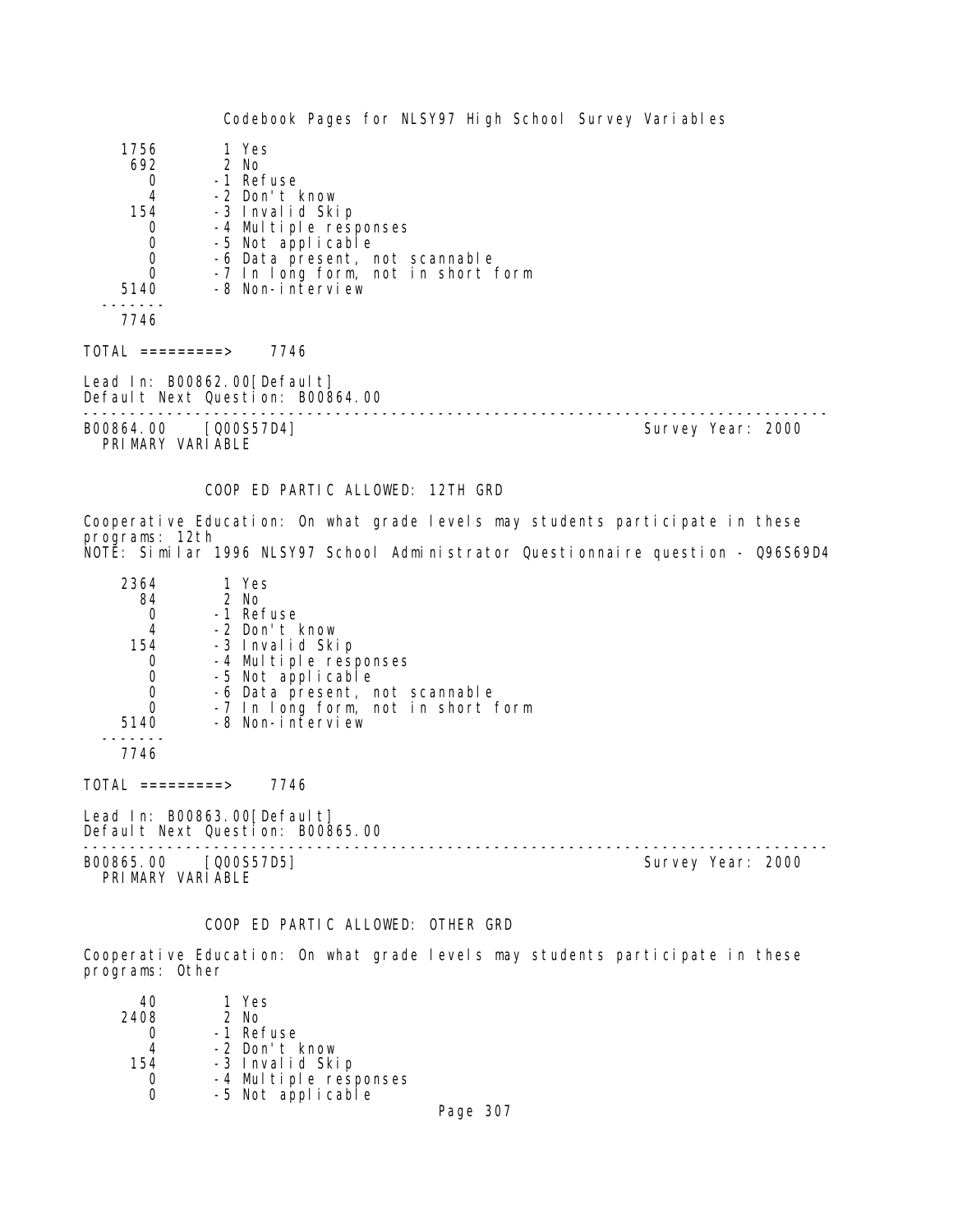| 0<br>$\mathbf 0$<br>5140                | Codebook Pages for NLSY97 High School Survey Variables<br>-6 Data present, not scannable<br>-7 In long form, not in short form<br>-8 Non-interview |                   |
|-----------------------------------------|----------------------------------------------------------------------------------------------------------------------------------------------------|-------------------|
| 7746                                    |                                                                                                                                                    |                   |
| $\text{TOTAL}$ ==========>              | 7746                                                                                                                                               |                   |
|                                         | Lead In: $B00864.00[Defaul t]$<br>Default Next Question: B00866.00                                                                                 |                   |
| B00680.00 [Q00S30A]<br>PRIMARY VARIABLE |                                                                                                                                                    | Survey Year: 2000 |

#### PCT STUDENTS HISPANIC OR LATINO

Approximately what percentage of your students are Hispanic or Latino? NOTE: Similar 1996 NLSY97 School Administrator Questionnaire question - Q96S32D

| 677                                       | $0:$ percent                        |                   |  |
|-------------------------------------------|-------------------------------------|-------------------|--|
| 3230                                      | .01 TO 9.9: percent                 |                   |  |
| 864                                       | 10 T0 19.9: percent                 |                   |  |
| 676                                       | 20 TO 39.9: percent                 |                   |  |
| 310                                       | 40 TO 59.9: percent                 |                   |  |
| 194                                       | 60 TO 79.9: percent                 |                   |  |
| 207                                       | 80 TO 1000.9: percent               |                   |  |
|                                           | -1: Refuse                          |                   |  |
| 103                                       | -2: Don't know                      |                   |  |
| 125                                       | -3: Invalid skip                    |                   |  |
| $\boldsymbol{0}$                          | -4: Multiple responses              |                   |  |
|                                           | -5: Not applicable                  |                   |  |
| $\begin{matrix} 0 \\ 0 \\ 0 \end{matrix}$ | -6: Data present, not scannable     |                   |  |
|                                           | -7: In long form, not in short form |                   |  |
| 1353                                      | -8: Non-interview                   |                   |  |
|                                           |                                     |                   |  |
| 7746                                      |                                     |                   |  |
| TOTAL =========>                          | 7746                                |                   |  |
| Lead In: B00679.00[Default]               | Default Next Question: B00681.00    |                   |  |
| B00681.00 [Q00S30B]<br>PRIMARY VARIABLE   |                                     | Survey Year: 2000 |  |

#### PCT STUDENTS WHITE

Approximately what percentage of your students belongs to each of the following racial/ethnic groups: White NOTE: Similar 1996 NLSY97 School Administrator Questionnaire question - Q96S32C

| 118  | $0:$ percent                               |
|------|--------------------------------------------|
| 487  | .01 TO 9.9: percent<br>10 TO 19.9: percent |
| 240  |                                            |
| 498  | 20 T0 39.9: percent                        |
| 675  | 40 T0 59.9: percent                        |
| 1184 | 60 T0 79.9: percent                        |
| 2993 | 80 T0 1000. 9: percent                     |
|      | -1: Refuse                                 |
| 82   | -2: Don't know                             |
| 109  | -3: Invalid skip                           |
|      | Page 308                                   |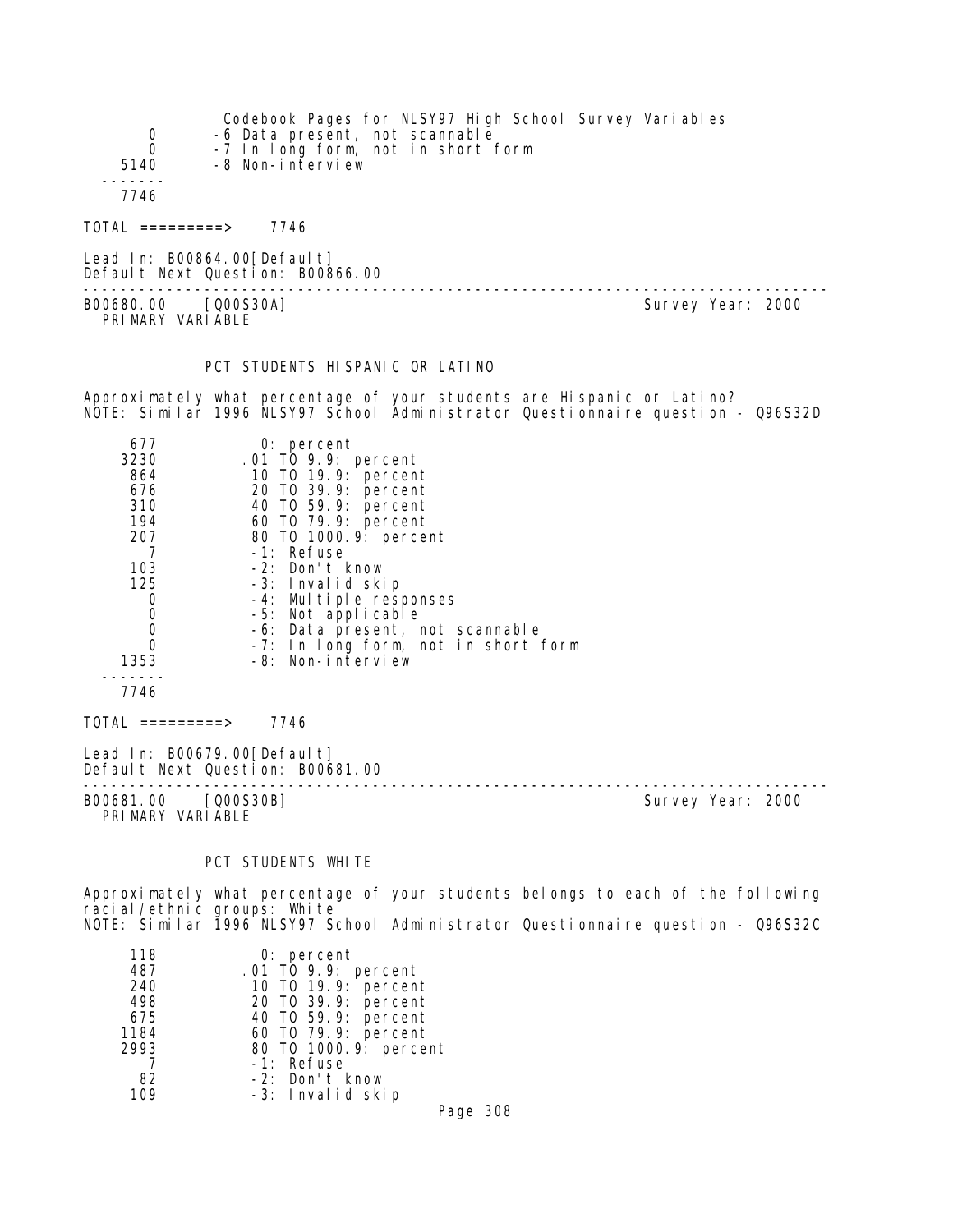|                       | Codebook Pages for NLSY97 High School Survey Variables |
|-----------------------|--------------------------------------------------------|
| 0                     | $-4$ : Multiple responses                              |
| 0                     | -5: Not applicable                                     |
| 0                     | -6: Data present, not scannable                        |
| $\Omega$              | -7: In long form, not in short form                    |
| 1353                  | -8: Non-interview                                      |
|                       |                                                        |
| 7746                  |                                                        |
| $=$ = = = = = = = = > | 7746                                                   |

Lead In: B00680.00[Default] Default Next Question: B00682.00 -------------------------------------------------------------------------------- B00682.00 [Q00S30C] PRI MARY VARI ABLE

#### PCT STUDENTS BLACK/AFRICAN AMERICAN

Approximately what percentage of your students belongs to each of the following racial/ethnic groups: Black or African American NOTE: Similar 1996 NLSY97 School Administrator Questionnaire question - Q96S32B

| 396<br>3162<br>879 | $0:$ percent<br>.01 TO 9.9: percent<br>10 T0 19.9: percent |  |
|--------------------|------------------------------------------------------------|--|
| 767                | 20 TO 39.9: percent                                        |  |
| 332                | 40 TO 59.9: percent                                        |  |
| 170                | 60 TO 79.9: percent                                        |  |
| 353                | 80 T0 1000.9: percent                                      |  |
|                    | -1: Refuse                                                 |  |
| 86                 | -2: Don't know                                             |  |
| 241                | -3: Invalid skip                                           |  |
| 0                  | -4: Multiple responses                                     |  |
| $\mathbf 0$        | -5: Not applicable                                         |  |
| $\mathbf 0$        | -6: Data present, not scannable                            |  |
|                    | -7: In long form, not in short form                        |  |
| 1353               | $-8$ : Non-interview                                       |  |
| 7746               |                                                            |  |

TOTAL =========> 7746

Lead In: B00681.00 [Default] Default Next Question: B00683.00

B00557.00 [Q96S89A] PRIMARY VARIABLE

--------------------------------------------------------------------------------

# PRINCIPALS DEGREE - ASSOCIATE

Do you hold....an associate degree

| 620  | 1 Yes                              |
|------|------------------------------------|
| 1842 | 2 No                               |
| 3    | -1 Refuse                          |
| 60   | -2 Don't know                      |
| 2724 | -3 Invalid skip                    |
|      | -4 Multiple responses              |
| 3    | -5 Not applicable                  |
| 0    | -6 Data present, not scannable     |
|      | -7 In long form, not in short form |
|      | Page 309                           |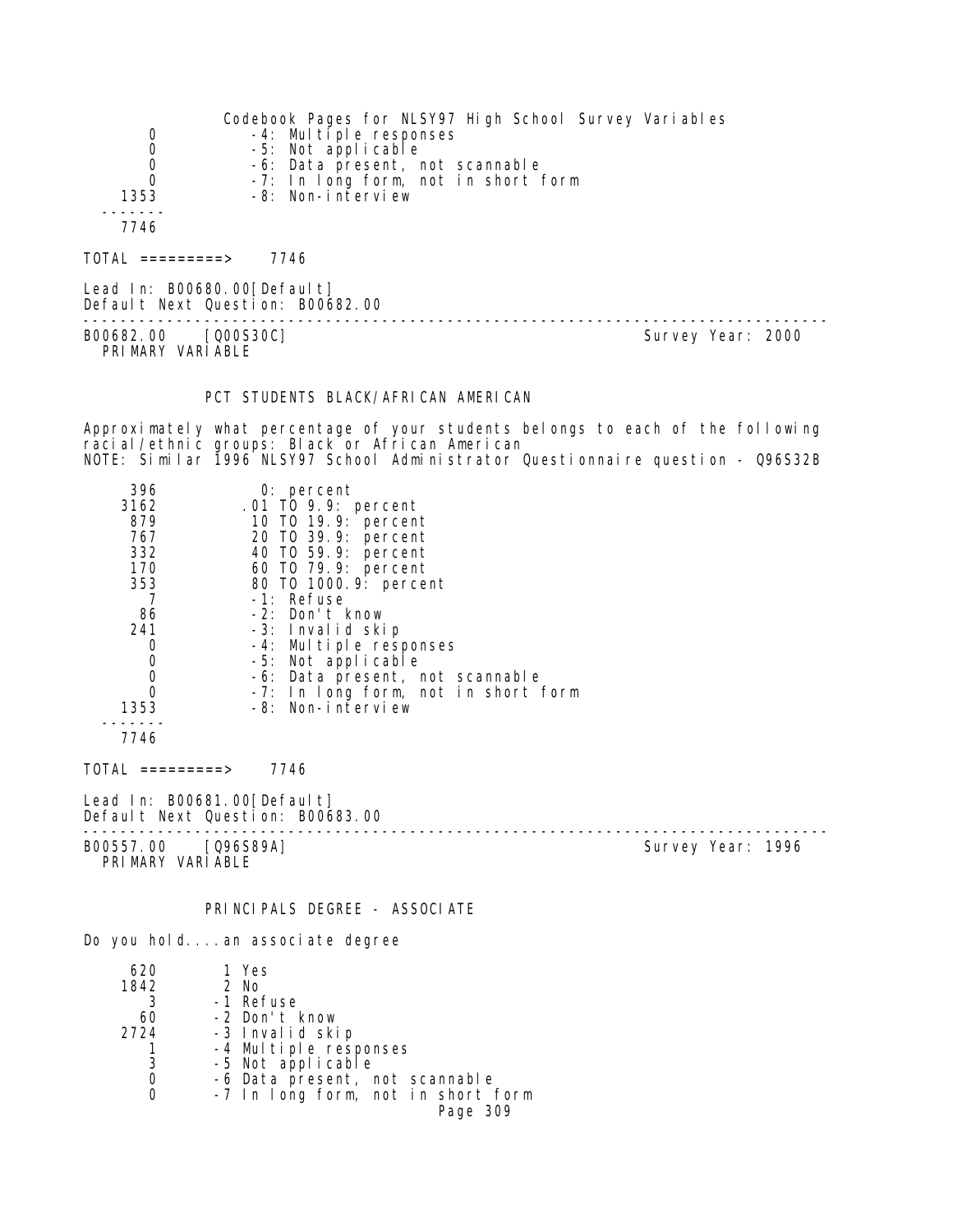Codebook Pages for NLSY97 High School Survey Variables 2493 -8 Non-interview ------- 7746 TOTAL =========> 7746 Lead In: B00556.00[Default] Default Next Question: B00558.00 -------------------------------------------------------------------------------- B00558.00 [Q96S89B] PRIMARY VARIABLE PRINCIPALS DEGREE - BACHELOR Do you hold....a bachelor's degree 3866 1 Yes 139 2 No<br>3 -1 Ret 3 -1 Refuse 14 -2 Don't know 1227 -3 Invalid skip 2 -4 Multiple responses 2 -5 Not applicable<br>0 -6 Data present. 0 -6 Data present, not scannable<br>0 -7 In Iong form, not in short 0 -7 In long form, not in short form<br>2493 -8 Non-interview -8 Non-interview ------- 7746 TOTAL =========> 7746 Lead In: B00557.00 [Default] Default Next Question: B00559.00 -------------------------------------------------------------------------------- B00559.00 [Q96S89C] PRIMARY VARIABLE PRINCIPALS DEGREE - EDUCATION SPEC OR PROF Do you hold....an education specialist or professional diploma 1931 1 Yes 98 2 No<br>3 -1 Re1 3 -1 Refuse<br>30 -2 Don't H 30 -2 Don't know 2189 -3 Invalid skip 0 -4 Multiple responses 2 -5 Not applicable 0 -6 Data present, not scannable 0 -7 In long form, not in short form 2493 -8 Non-interview ------- 7746  $TOTAL$  =========> 7746 Lead In: B00558.00 [Default] Default Next Question: B00560.00 -------------------------------------------------------------------------------- B00560.00 [Q96S89D] PRIMARY VARIABLE Page 310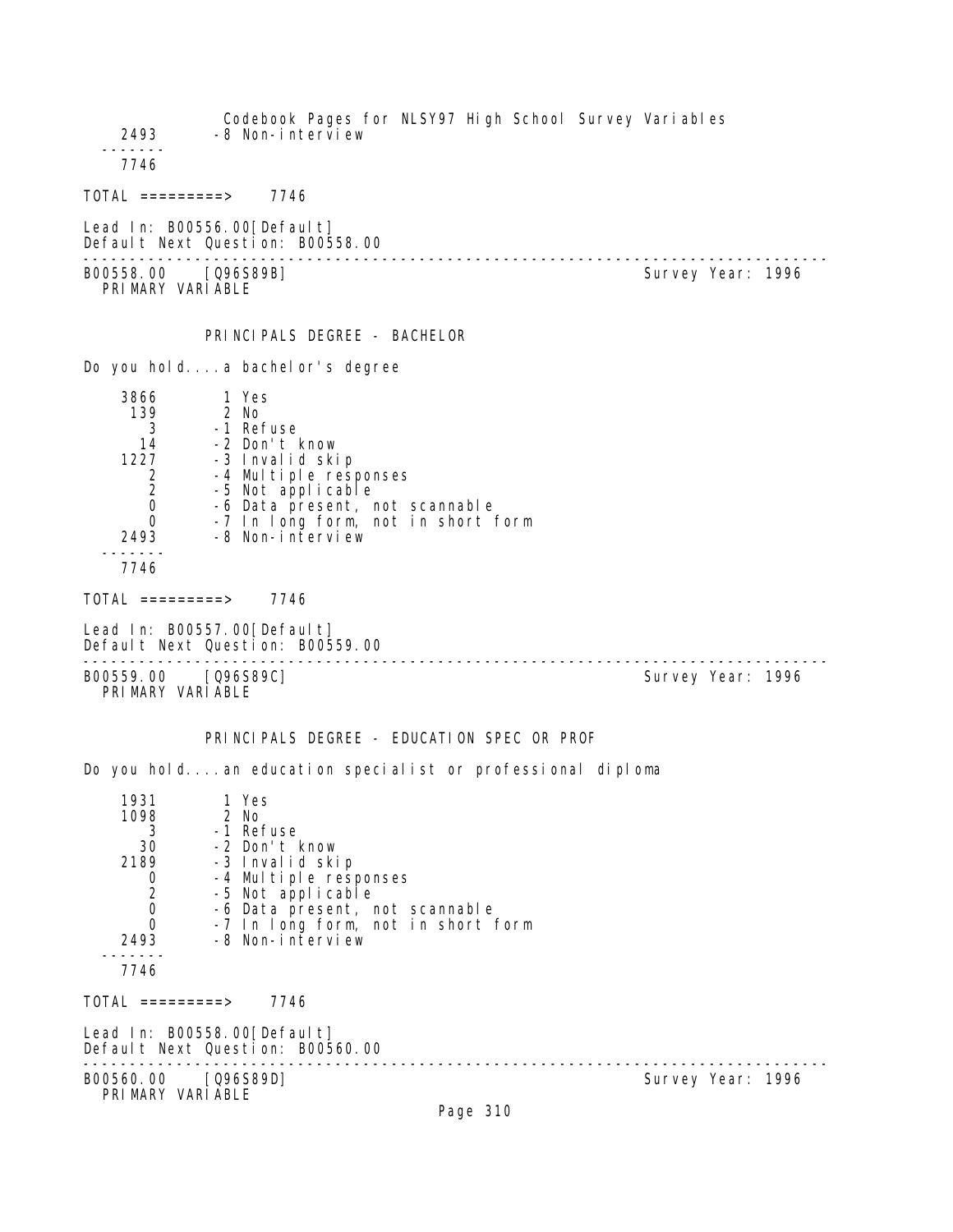PRINCIPALS DEGREE - MASTER

Do you hold....a master's degree

| 4134 | 1 Yes                                      |
|------|--------------------------------------------|
| 273  | 2 No                                       |
| 3    | -1 Refuse                                  |
| 17   | -2 Don't know                              |
| 824  | -3 Invalid skip                            |
|      | -4 Multiple responses<br>-5 Not applicable |
|      |                                            |
|      | -6 Data present, not scannable             |
|      | -7 In long form, not in short form         |
| 2493 | -8 Non-interview                           |
|      |                                            |
|      |                                            |

7746

TOTAL =========> 7746

Lead In: B00559.00[Default] Default Next Question: B00561.00

-------------------------------------------------------------------------------- B00561.00 [Q96S89E] PRIMARY VARIABLE

PRINCIPALS DEGREE - DOCTORATE

Do you hold....a doctorate

| 786  | 1 Yes                              |
|------|------------------------------------|
| 1805 | 2 No                               |
| 3    | -1 Refuse                          |
| 17   | -2 Don't know                      |
| 2638 | -3 Invalid skip                    |
|      | -4 Multiple responses              |
| 3    | -5 Not applicable                  |
|      | -6 Data present, not scannable     |
|      | -7 In long form, not in short form |
| 2493 | -8 Non-interview                   |
|      |                                    |
| 7746 |                                    |

 $TOTAL$  =========> 7746

Lead In: B00560.00[Default] Default Next Question: B00562.00

-------------------------------------------------------------------------------- B00627.00 [Q00S8MF] Survey Year: 2000 PRIMARY VARIABLE

# SCHOOL HAS MEDIA RESOURCE CENTER

Does your school have the following facilities: Media resource center NOTE: Similar 1996 NLSY97 School Administrator Questionnaire question - Q96S9F

| 3764 | 1 Yes         |
|------|---------------|
| 2619 | $2$ No        |
| Ω    | -1 Refuse     |
|      | -2 Don't know |
|      |               |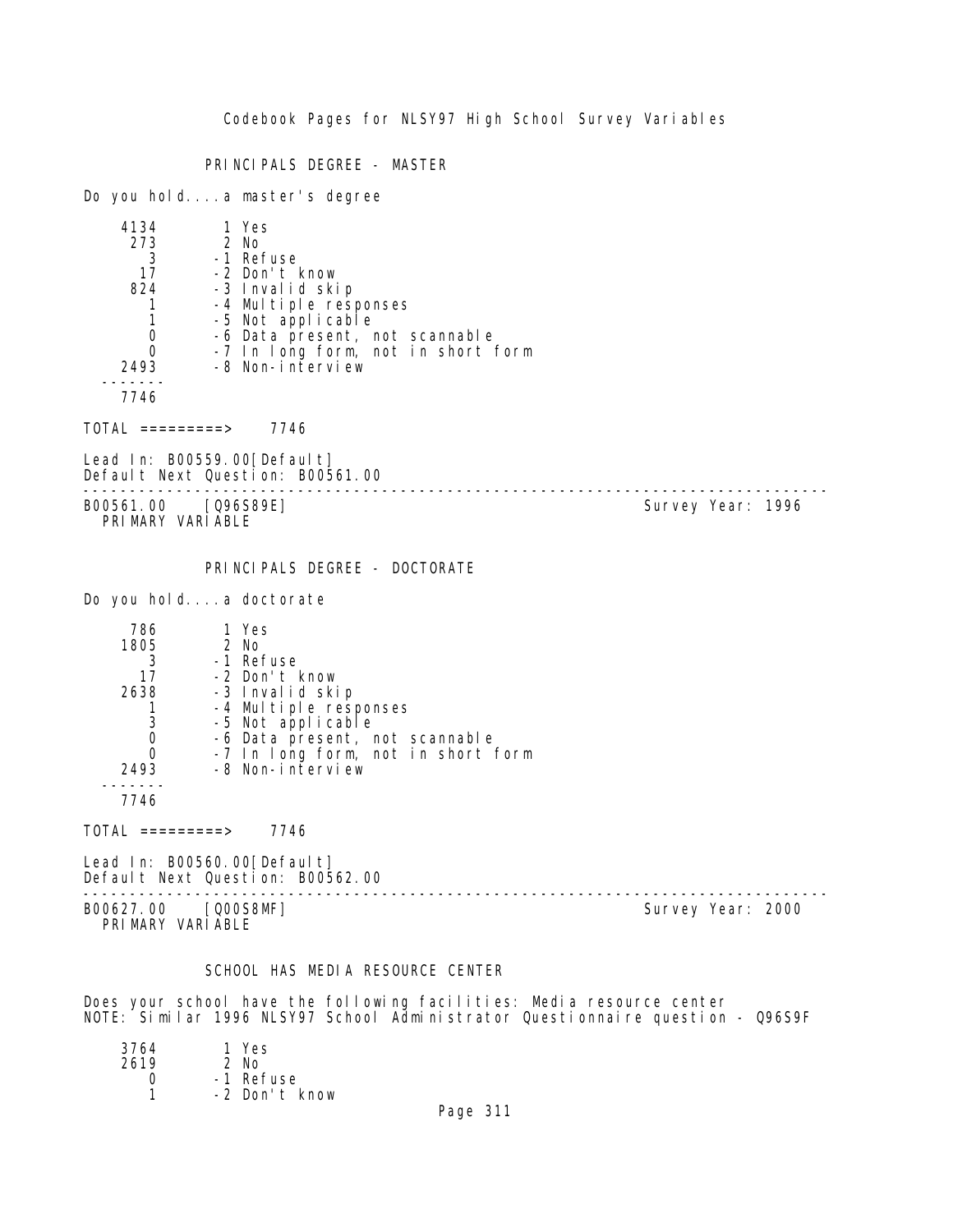|                                   | Codebook Pages for NLSY97 High School Survey Variables |
|-----------------------------------|--------------------------------------------------------|
| 9                                 | -3 Invalid skip                                        |
| 0                                 | -4 Multiple responses                                  |
| 0                                 | -5 Not applicable                                      |
| 0                                 | -6 Data present, not scannable                         |
| 0                                 | -7 In long form, not in short form                     |
| 1353                              | -8 Non-interview                                       |
|                                   |                                                        |
| 7746                              |                                                        |
|                                   |                                                        |
| $\overline{10}$ TOTAL ==========> | 7746                                                   |

Lead In: B00626.00[Default] Default Next Question: B00628.00 -------------------------------------------------------------------------------- B00628.00 [Q00S8MG] Survey Year: 2000 PRIMARY VARIABLE

#### SCHOOL HAS REMEDIAL READING OR MATH

Does your school have the following facilities: Remedial reading and/or remedial mathematics laboratory NOTE: Similar 1996 NLSY97 School Administrator Questionnaire question - Q96S9G

| 2720<br>3663<br>1353<br>7746 | 1 Yes<br>2 No<br>-1 Refuse<br>-2 Don't know<br>-3 Invalid skip<br>-4 Multiple responses<br>-5 Not applicable<br>-6 Data present, not scannable<br>-7 In long form, not in short form<br>-8 Non-interview |
|------------------------------|----------------------------------------------------------------------------------------------------------------------------------------------------------------------------------------------------------|
| =========>                   | 746                                                                                                                                                                                                      |

Lead In: B00627.00 [Default] Default Next Question: B00629.00

-------------------------------------------------------------------------------- B00629.00 [Q00S8MH] PRIMARY VARIABLE

#### SCHOOL HAS NON-LIBRARY SUBJ RESRCE CTRS

Does your school have the following facilities: Subject area resource center(s) other than central library NOTE: Similar 1996 NLSY97 School Administrator Questionnaire question - Q96S9H

| 1399 | 1 Yes                              |
|------|------------------------------------|
| 4984 | 2 No                               |
|      | -1 Refuse                          |
|      | -2 Don't know                      |
| 9    | -3 Invalid Skip                    |
| O    | -4 Multiple responses              |
| O    | -5 Not applicable                  |
| 0    | -6 Data present, not scannable     |
| O    | -7 In long form, not in short form |
| 1353 | -8 Non-interview                   |
|      |                                    |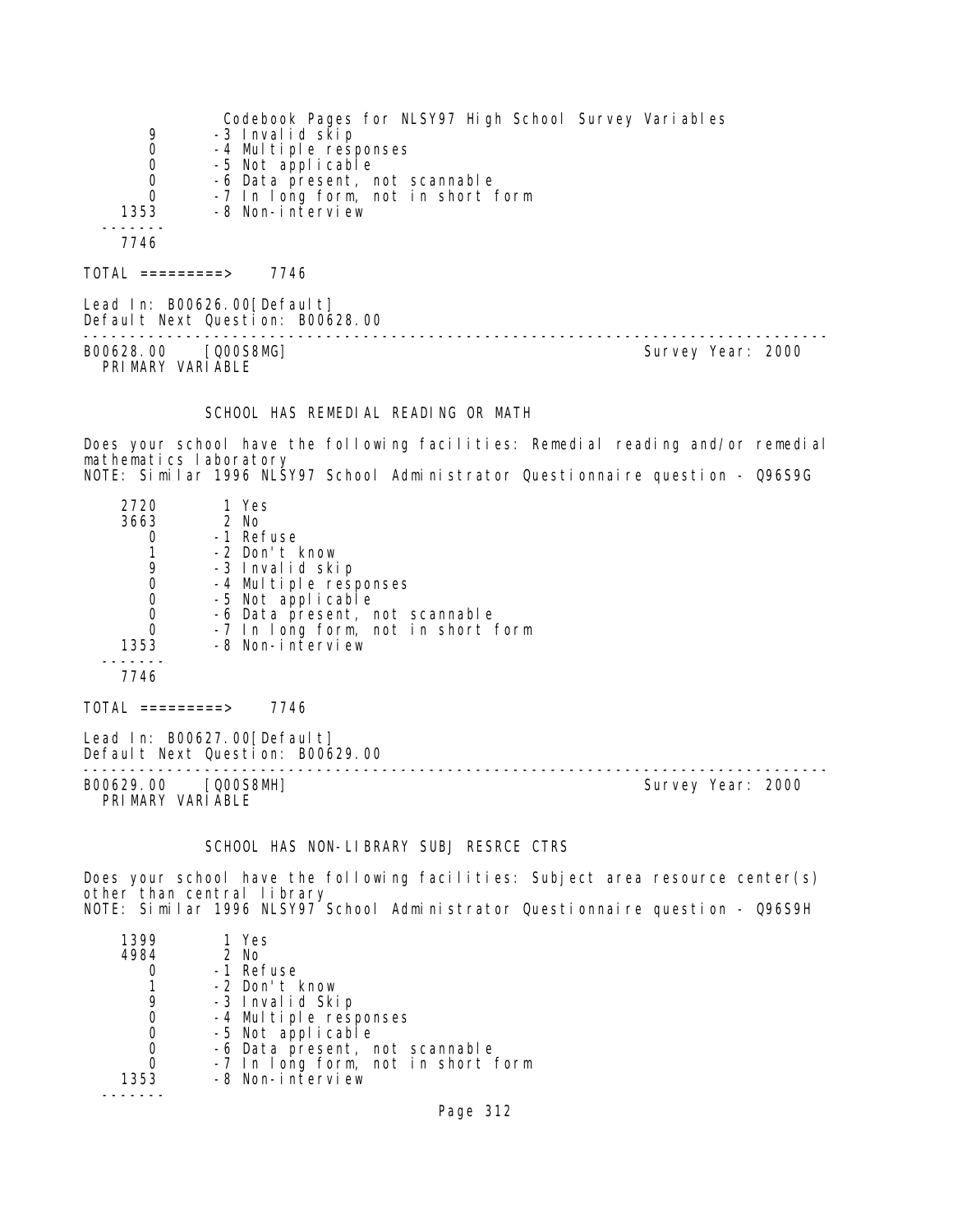Codebook Pages for NLSY97 High School Survey Variables 7746  $TOTAL$  ========> 7746 Lead In: B00628.00 [Default] Default Next Question: B00630.00 -------------------------------------------------------------------------------- Survey Year: 2000 PRI MARY VARI ABLE SCHOOL HAS IN-HOUSE SUSPENSION CENTER Does your school have the following facilities: In-house suspension center NOTE: Similar 1996 NLSY97 School Administrator Questionnaire question - Q96S9I 3270 1 Yes 2 No 0 -1 Refuse<br>1 -2 Don't H 1 -2 Don't know<br>9 -3 Invalid Ski 9 -3 Invalid Skip<br>0 -4 Multiple resp 0 -4 Multiple responses 0 -5 Not applicable 0 -6 Data present, not scannable 0 -7 In long form, not in short form 1353 -8 Non-interview ------- 7746  $TOTAL$  =========> 7746 Lead In: B00629.00 [Default] Default Next Question: B00631.00 -------------------------------------------------------------------------------- B00439.00 [Q96S72C] PRIMARY VARIABLE YEAR FIRST IMPLEMENTED - MENTORING Mentoring: Year the activity was first implemented 19\*\* 20 0 TO 69: years 40 70 TO 79: years 37 80 TO 84: years 84 85 TO 89: years 323 90 TO 94: years 257 95 TO 99: years 0 -1: Refuse 3 -2: Don't know 898 -3: Invalid skip<br>0 -4: Multiple resi 0 -4: Multiple responses<br>3591 -5: Not applicable 3591 -5: Not applicable 0 -6: Data present, not scannable<br>2493 -8: Non-interview -8: Non-interview ------- 7746 TOTAL =========> 7746 Lead In: B00438.00[Default] Default Next Question: B00440.00

Page 313

--------------------------------------------------------------------------------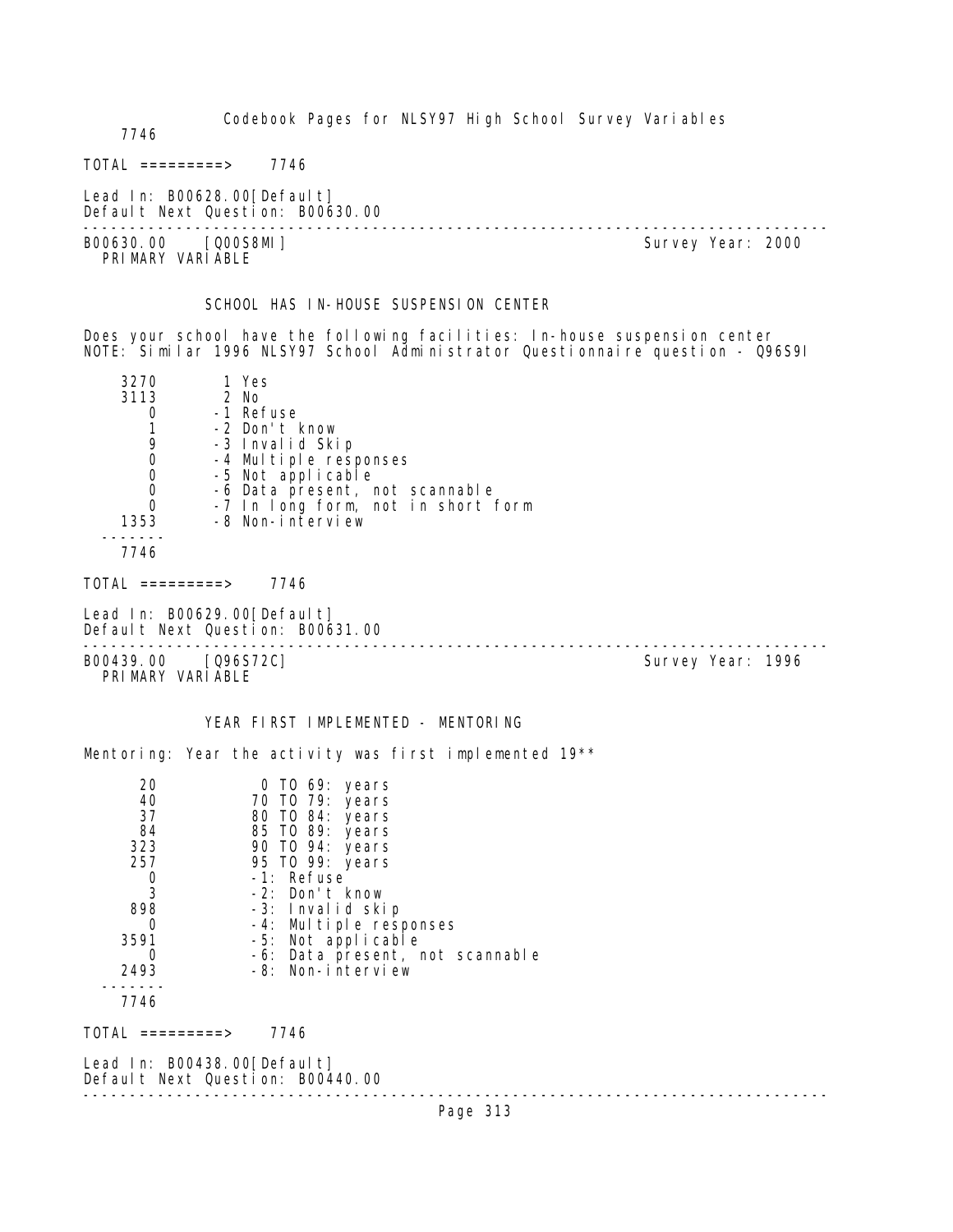Codebook Pages for NLSY97 High School Survey Variables B00440.00 [Q96S72D1] Survey Year: 1996 PRIMARY VARIABLE

MENTORING - 9

Mentoring: Mark the grade levels in which students may participate: 9

| 277  | 1 Yes                              |
|------|------------------------------------|
| 523  | $2$ No                             |
|      | -1 Refuse                          |
| Ω    | -2 Don't know                      |
| 840  | -3 Invalid skip                    |
| O    | -4 Multiple responses              |
| 3590 | -5 Not applicable                  |
| 23   | -6 Data present, not scannable     |
| O    | -7 In long form, not in short form |
| 2493 | -8 Non-interview                   |
|      |                                    |
|      |                                    |

TOTAL =========> 7746

Lead In: B00439.00[Default] Default Next Question: B00441.00

-------------------------------------------------------------------------------- B00441.00 [Q96S72D2] PRIMARY VARIABLE

# MENTORING - 10

Mentoring: Mark the grade levels in which students may participate: 10

| 396  | 1 Yes                              |
|------|------------------------------------|
| 402  | 2 No                               |
|      | -1 Refuse                          |
|      | -2 Don't know                      |
| 840  | -3 Invalid skip                    |
|      | -4 Multiple responses              |
| 3592 | -5 Not applicable                  |
| 23   | -6 Data present, not scannable     |
|      | -7 In long form, not in short form |
| 2493 | -8 Non-interview                   |
|      |                                    |
| 7746 |                                    |

 $TOTAL$  =========> 7746

Lead In: B00440.00 [Default] Default Next Question: B00442.00

-------------------------------------------------------------------------------- B00442.00 [Q96S72D3] PRIMARY VARIABLE

#### MENTORING - 11

Mentoring: Mark the grade levels in which students may participate: 11

| 638 | 1 Yes     |
|-----|-----------|
| 160 | 2 No      |
| O   | -1 Refuse |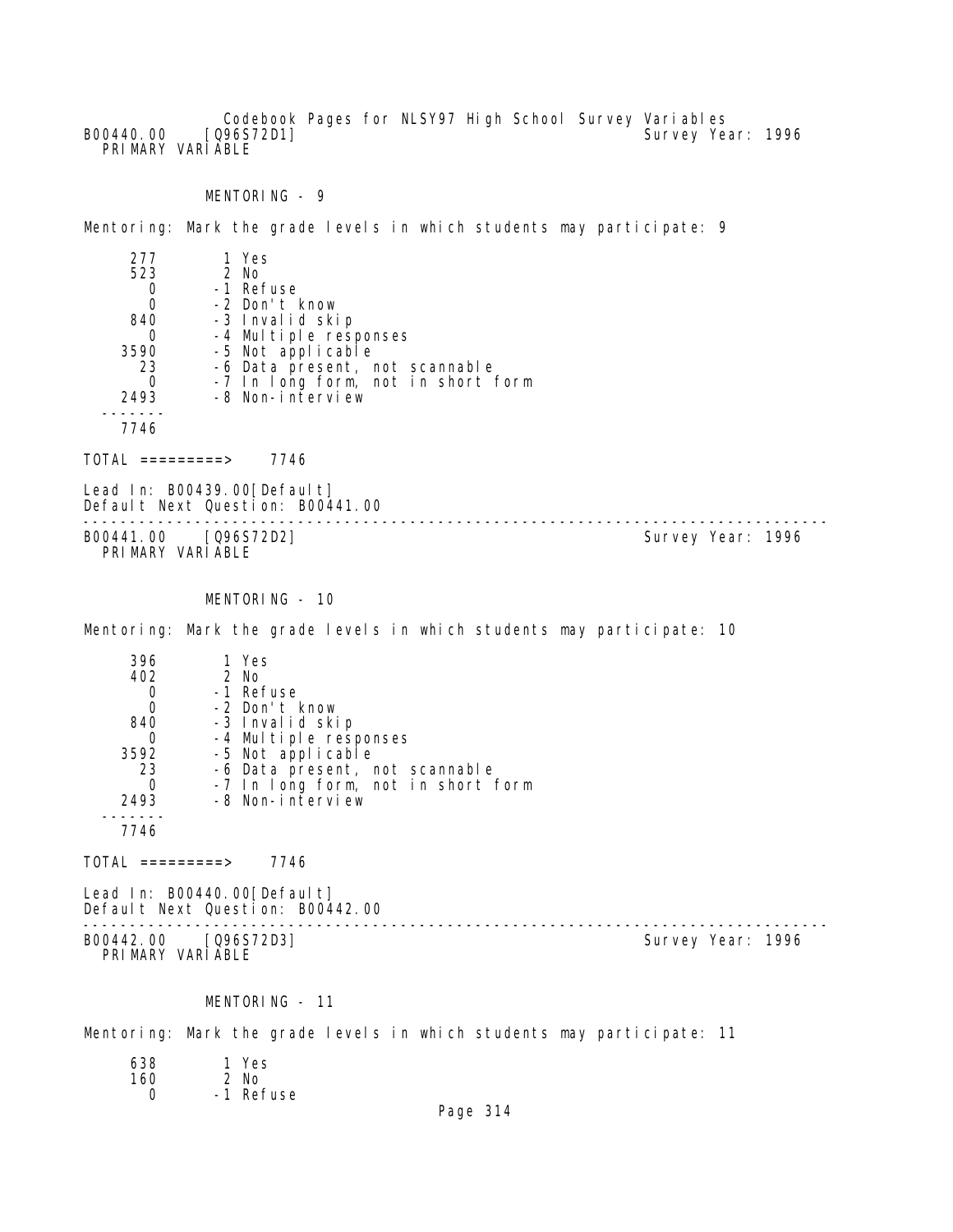| 0<br>840<br>0<br>3592<br>23<br>0<br>2493                                      | Codebook Pages for NLSY97 High School Survey Variables<br>-2 Don't know<br>-3 Invalid skip<br>-4 Multiple responses<br>-5 Not applicable<br>-6 Data present, not scannable<br>-7 In long form, not in short form<br>-8 Non-interview |                   |
|-------------------------------------------------------------------------------|--------------------------------------------------------------------------------------------------------------------------------------------------------------------------------------------------------------------------------------|-------------------|
| 7746                                                                          |                                                                                                                                                                                                                                      |                   |
| $TOTAL$ =========> 7746                                                       |                                                                                                                                                                                                                                      |                   |
|                                                                               | Lead In: B00441.00 [Default]<br>Default Next Question: B00443.00                                                                                                                                                                     |                   |
| B00443.00 [Q96S72D4]<br>PRIMARY VARIABLE                                      |                                                                                                                                                                                                                                      | Survey Year: 1996 |
|                                                                               | MENTORING - 12                                                                                                                                                                                                                       |                   |
|                                                                               | Mentoring: Mark the grade levels in which students may participate: 12                                                                                                                                                               |                   |
| 722<br>78<br>0<br>0<br>840<br>$\mathsf{O}$<br>3590<br>23<br>0<br>2493<br>7746 | 1 Yes<br>2 No<br>-1 Refuse<br>-2 Don't know<br>-3 Invalid skip<br>-4 Multiple responses<br>-5 Not applicable<br>-6 Data present, not scannable<br>-7 In long form, not in short form<br>-8 Non-interview                             |                   |
| $TOTAL$ =========> 7746                                                       |                                                                                                                                                                                                                                      |                   |
|                                                                               | Lead In: B00442.00 [Default]<br>$\overline{11}$                                                                                                                                                                                      |                   |

Default Next Question: B00444.00 -------------------------------------------------------------------------------- B00507.00 [Q96S80] Survey Year: 1996 PRIMARY VARIABLE

# VOCATIONAL TECHNICAL OR BUS ACCESS ACADEMIC

Do students in vocational, technical, or business programs have access to academic programs or courses?

| 1574 | 1 Yes                              |
|------|------------------------------------|
| 181  | 2 No                               |
|      | -1 Refuse                          |
|      | -2 Don't know                      |
| 433  | -3 Invalid skip                    |
|      | -4 Multiple responses              |
| O    | -5 Not applicable                  |
| 0    | -6 Data present, not scannable     |
| 3065 | -7 In long form, not in short form |
| 2493 | -8 Non-interview                   |
|      |                                    |
| 7746 |                                    |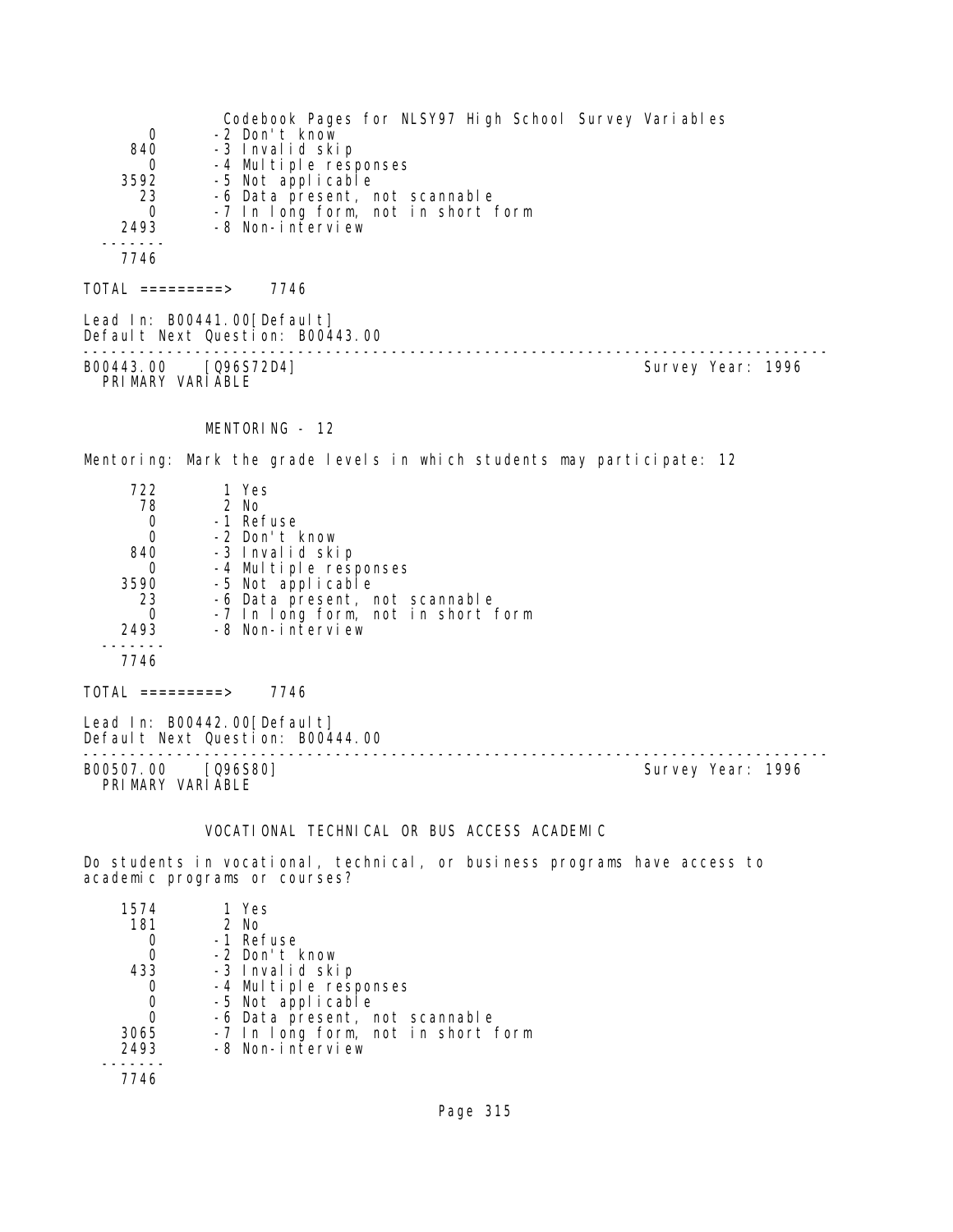Codebook Pages for NLSY97 High School Survey Variables  $TOTAL$  =========> Lead In: B00506.00 [Default] Default Next Question: B00508.00 -------------------------------------------------------------------------------- B00508.00 [Q96S81] PRIMARY VARIABLE ACADEMIC ACCESS VOCATIONAL TECH OR BUS Do students in academic programs have access to vocational, technical, or business programs or courses? 1587 1 Yes 244 2 No 0 -1 Refuse<br>0 -2 Don't I 0 -2 Don't know 57 -3 Invalid skip<br>O -4 Multiple resu 0 -4 Multiple responses<br>0 -5 Not applicable 0 -5 Not applicable<br>0 -6 Data present, r 0 -6 Data present, not scannable 3065 -7 In long form, not in short form 2493 -8 Non-interview ------- 7746  $TOTAL$  ========> 7746 Lead In: B00507.00 [Default] Default Next Question: B00509.00 -------------------------------------------------------------------------------- B00509.00 [Q96S82A] PRIMARY VARIABLE PARENTS ARE GIVEN INTERIM REPORTS Please indicate which of the following occur at your school: Parents are given interim reports during grading periods 1963 1 Yes 48 2 No 0 -1 Refuse 0 -2 Don't know 17 -3 Invalid skip<br>O -4 Multiple resu 0 -4 Multiple responses 0 -5 Not applicable 0 -6 Data present, not scannable 3065 -7 In long form, not in short form 2493 -8 Non-interview ------- 7746

 $TOTAL$  ========> 7746

Lead In: B00508.00 [Default] Default Next Question: B00510.00

-------------------------------------------------------------------------------- Survey Year: 1996 PRIMARY VARIABLE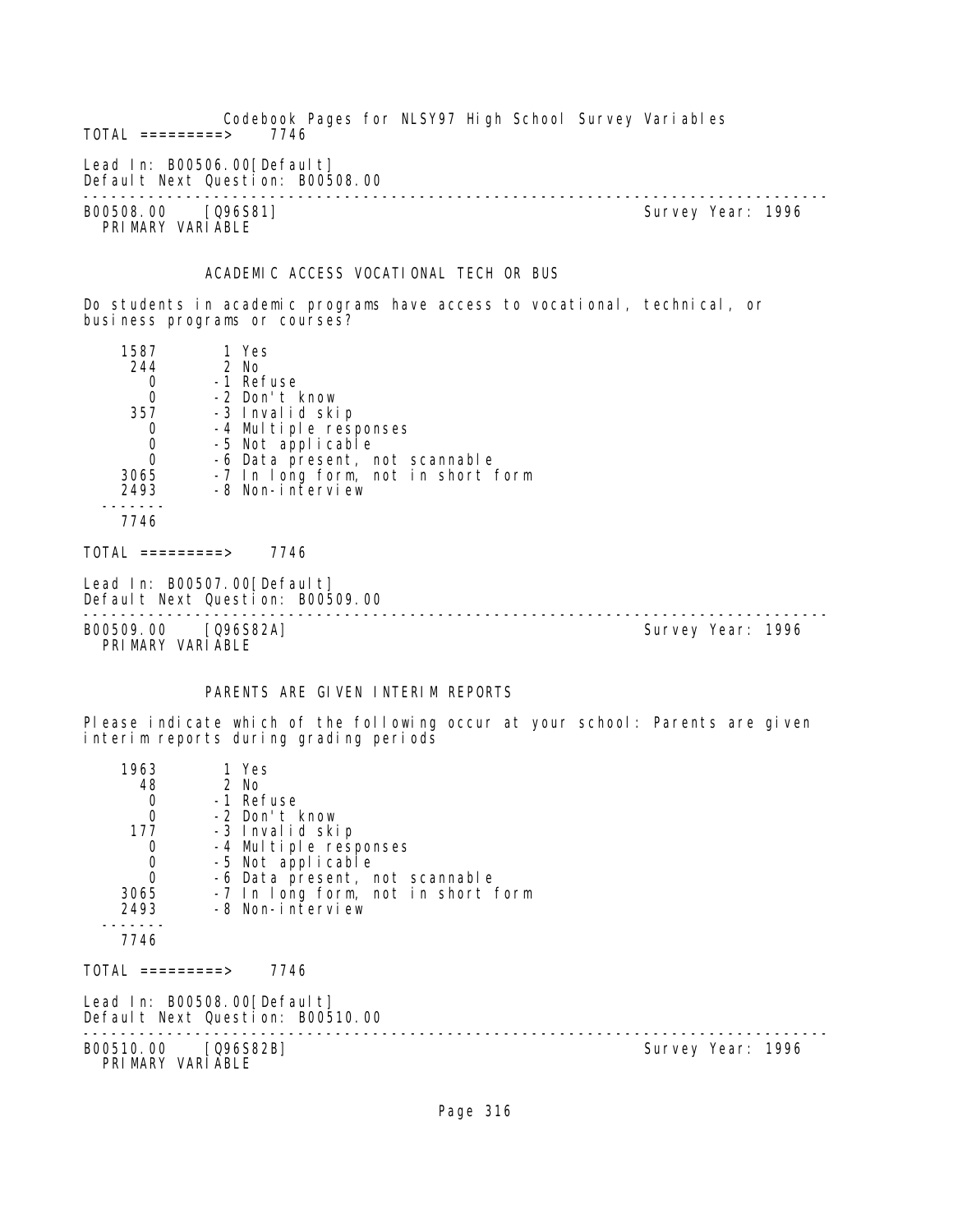Codebook Pages for NLSY97 High School Survey Variables PARENTS ARE ENCOURAGED TO PARTICIPATE

Please indicate which of the following occur at your school: Parents are encouraged to participate in their child's ability group placement

| 1394     | 1 Yes                              |
|----------|------------------------------------|
| 541      | 2 No                               |
|          | -1 Refuse                          |
| 0        | -2 Don't know                      |
| 253      | -3 Invalid skip                    |
| O        | -4 Multiple responses              |
| 0        | -5 Not applicable                  |
| $\Omega$ | -6 Data present, not scannable     |
| 3065     | -7 In long form, not in short form |
| 2493     | -8 Non-interview                   |
|          |                                    |
| 7746     |                                    |

 $TOTAL$  =========> 7746

Lead In: B00509.00[Default] Default Next Question: B00511.00

-------------------------------------------------------------------------------- B00511.00 [Q96S82C]

PRIMARY VARIABLE

Please indicate which of the following occur at your school: Parents are given written information about the goals and objectives of the regular school program

PARENTS ARE GIVEN WRITTEN INFORMATION

| 1881 | 1 Yes                              |
|------|------------------------------------|
| 100  | 2 No                               |
|      | -1 Refuse                          |
|      | -2 Don't know                      |
| 207  | -3 Invalid skip                    |
|      | -4 Multiple responses              |
|      | -5 Not applicable                  |
|      | -6 Data present, not scannable     |
| 3065 | -7 In long form, not in short form |
| 2493 | -8 Non-interview                   |
|      |                                    |
| 7746 |                                    |

 $TOTAL$  =========> 7746

Lead In: B00510.00[Default] Default Next Question: B00512.00

B00562.00 [Q96S89F] Survey Year: 1996 PRIMARY VARIABLE

--------------------------------------------------------------------------------

# PRINCIPALS DEGREE - FIRST PROFESSIONAL DEG

Do you hold....a first professional degree (M.D., D.D.S., etc.)

| 99   | 1 Yes           |
|------|-----------------|
| 2056 | $2$ No          |
| 3    | -1 Refuse       |
| 17   | -2 Don't know   |
| 3074 | -3 Invalid skip |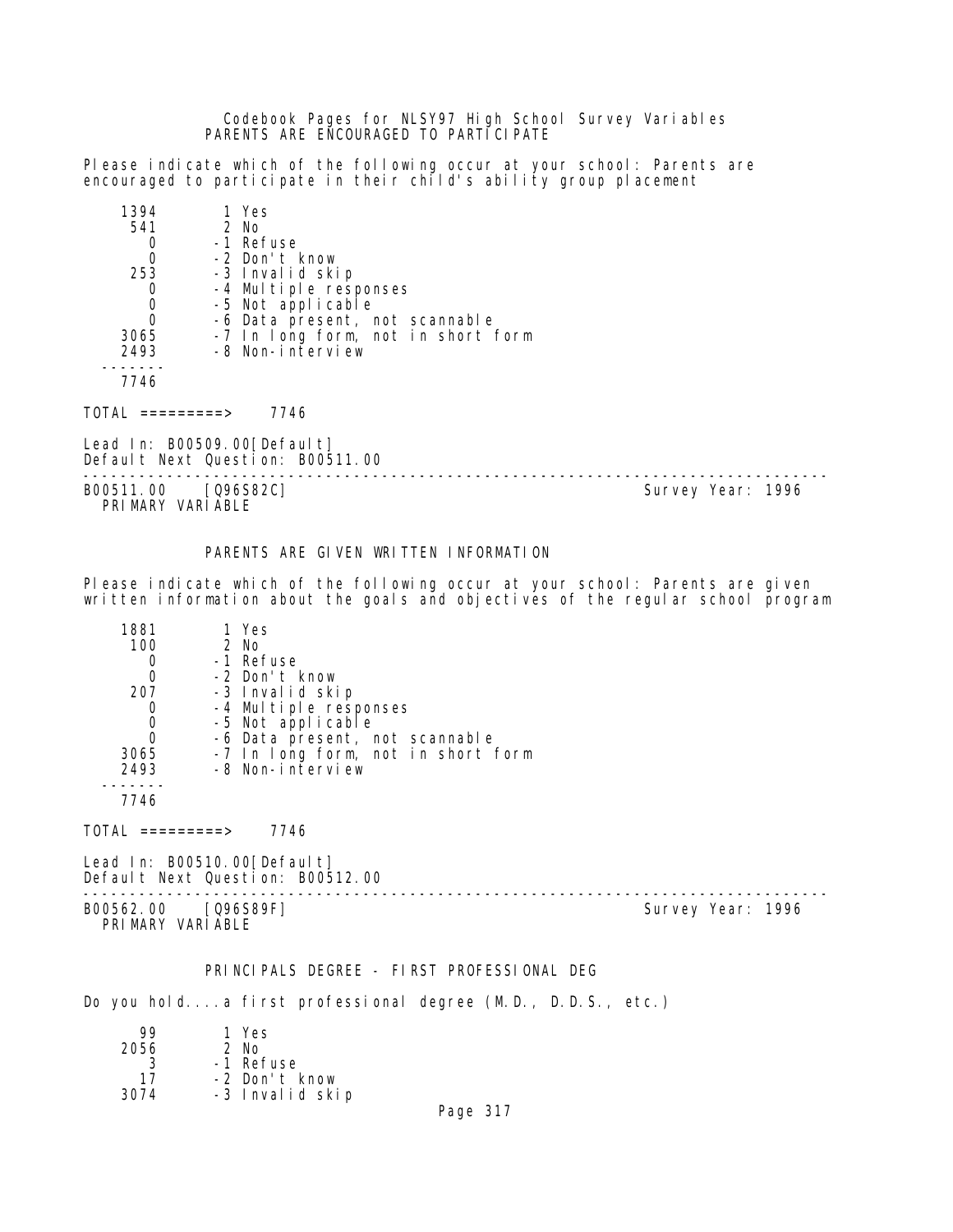|      | Codebook Pages for NLSY97 High School Survey Variables |
|------|--------------------------------------------------------|
| 0    | -4 Multiple responses                                  |
| 4    | -5 Not applicable                                      |
| 0    | -6 Data present, not scannable                         |
| 0    | -7 In long form, not in short form                     |
| 2493 | -8 Non-interview                                       |
|      |                                                        |
| 7746 |                                                        |
|      |                                                        |
|      |                                                        |

TOTAL =========> 7746

Lead In: B00561.00[Default] Default Next Question: B00563.00 -------------------------------------------------------------------------------- B00563.00 [Q96S90AT]

PRI MARY VARI ABLE

#### PRINCIPALS EXPERIENCE - PRINCIPAL HERE

Including this year, how many years of experience do you have...as a principal at this school

| 731                                                             | 0 TO 1: years                       |
|-----------------------------------------------------------------|-------------------------------------|
| 1169                                                            | 2 TO 3: years                       |
| 1129                                                            | 4 TO 6: years                       |
| 779                                                             | 7 TO 10: years                      |
| 429                                                             | 11 TO 15: years                     |
| 250                                                             | 16 TO 20: years                     |
| 177                                                             | 21 TO 30: years                     |
| 26                                                              | 31 TO 100: years                    |
|                                                                 | -1: Refuse                          |
| 8                                                               | -2: Don't know                      |
| 546                                                             | -3: Invalid skip                    |
|                                                                 | -4: Multiple responses              |
| 7                                                               | -5: Not applicable                  |
| $\boldsymbol{0}$                                                | -6: Data present, not scannable     |
| $\Omega$                                                        | -7: In long form, not in short form |
| 2493                                                            | -8: Non-interview                   |
|                                                                 |                                     |
| 7746                                                            |                                     |
| TOTAL =========>                                                | 7746                                |
| Lead In: B00562.00[Default]<br>Default Next Question: B00564.00 |                                     |
|                                                                 |                                     |

B00564.00 [Q96S90AO] Survey Year: 1996 PRIMARY VARIABLE

# PRINCIPALS EXPERIENCE - PRINCIPAL OTHER

Including this year, how many years of experience do you have...as a principal at other schools

| 1009<br>0 TO 1: years             |  |
|-----------------------------------|--|
| 172<br>2 TO 3: years              |  |
| 228<br>4 TO 6: years              |  |
| 202<br>7 TO 10: years             |  |
| 145<br>11 TO 15: years            |  |
| 16 TO 20: years<br>62             |  |
| 39<br>21 TO 30: years             |  |
| 31 TO 100: years<br>$\mathcal{D}$ |  |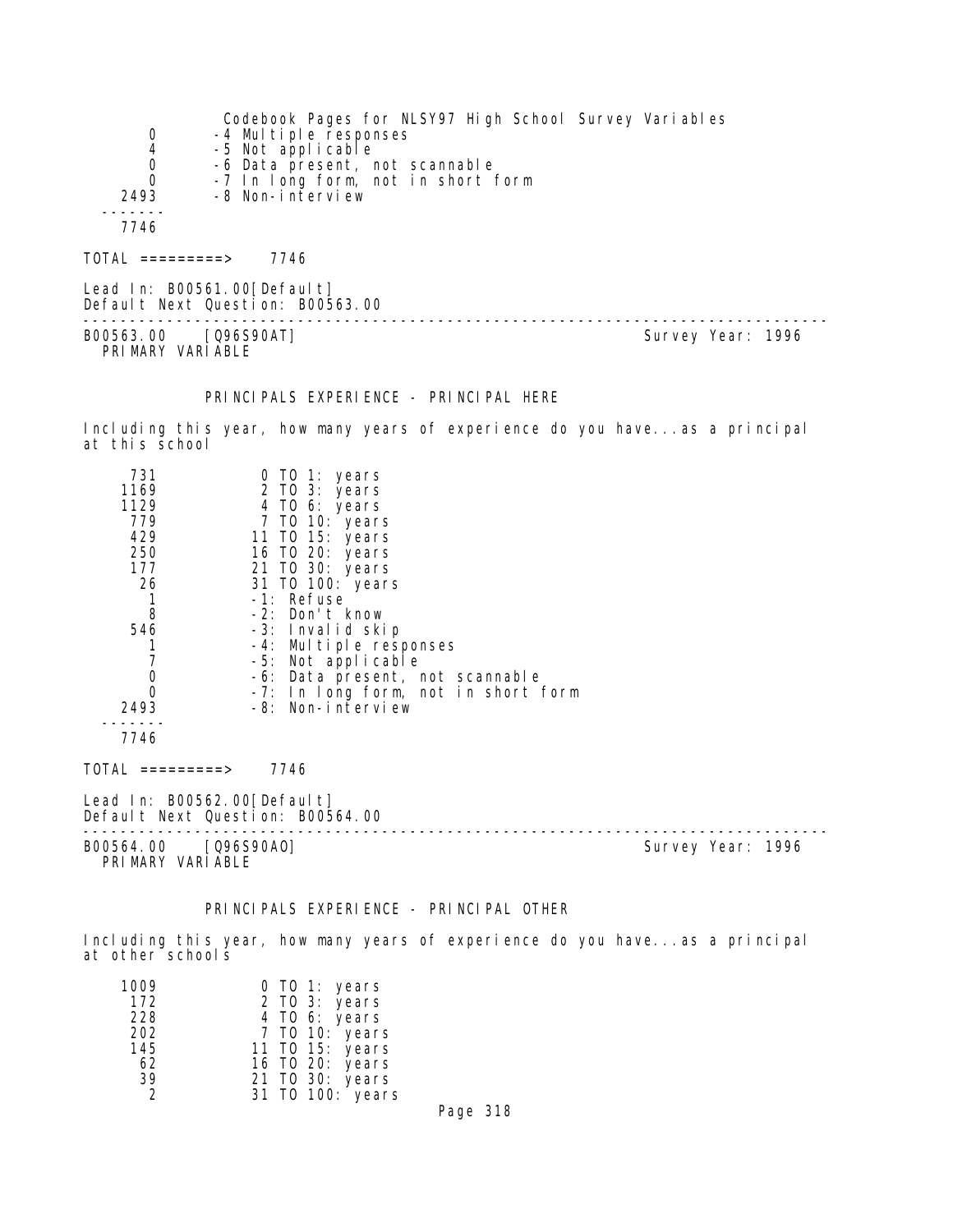Codebook Pages for NLSY97 High School Survey Variables 0 -1: Refuse<br>0 -2: Don't 0 -2: Don't know 329 -3: Invalid skip 0 -4: Multiple responses 0 -5: Not applicable 0 -6: Data present, not scannable 3065 -7: In long form, not in short form 2493 -8: Non-interview ------- 7746  $TOTAL$  ========> 7746 Lead In: B00563.00 [Default] Default Next Question: B00565.00 -------------------------------------------------------------------------------- B00565.00 [Q96S90BT] PRIMARY VARIABLE PRINCIPALS EXPERIENCE - ANOTHER ADMIN HERE Including this year, how many years of experience do you have...in another administrative position at this school 1173 0 TO 1: years 184 2 TO 3: years 181 4 TO 6: years 134 7 TO 10: years 70 11 TO 15: years 28 16 TO 20: years 19 21 TO 30: years 0 31 TO 100: years 0 -1: Refuse<br>0 -2: Don't I 0 -2: Don't know<br>399 -3: Invalid ski 399 -3: Invalid skip 0 -4: Multiple responses<br>0 -5: Not applicable 0 -5: Not applicable 0 -6: Data present, not scannable 3065 -7: In long form, not in short form 2493 -8: Non-interview ------- 7746  $TOTAL$  ========> 7746 Lead In: B00564.00[Default] Default Next Question: B00566.00 -------------------------------------------------------------------------------- B00631.00 [Q00S8MJ] PRIMARY VARIABLE SCHOOL HAS HEALTH CLINIC

Does your school have the following facilities: Health clinic NOTE: Similar 1996 NLSY97 School Administrator Questionnaire question - Q96S9J

| 2889 | 1 Yes           |
|------|-----------------|
| 3494 | $2$ No          |
|      | -1 Refuse       |
| 1    | -2 Don't know   |
| Q    | -3 Invalid Skip |
|      |                 |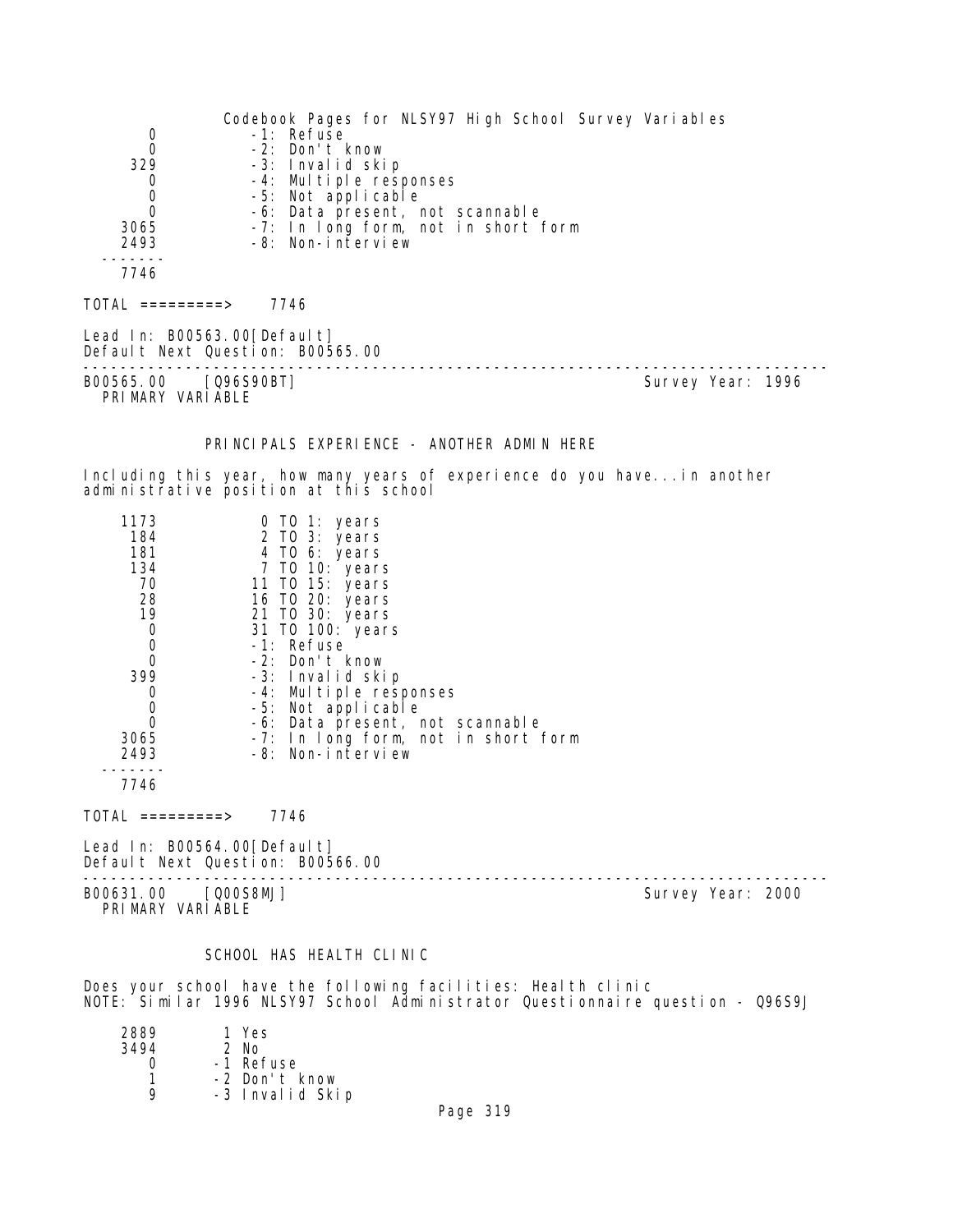|      | Codebook Pages for NLSY97 High School Survey Variables |
|------|--------------------------------------------------------|
| 0    | -4 Multiple responses                                  |
| 0    | -5 Not applicable                                      |
| 0    | -6 Data present, not scannable                         |
| 0    | -7 In long form, not in short form                     |
| 1353 | -8 Non-interview                                       |
|      |                                                        |
| 7746 |                                                        |
|      |                                                        |

TOTAL =========> 7746

Lead In: B00630.00[Default] Default Next Question: B00632.00

B00632.00 [Q00S8MK] PRIMARY VARIABLE

--------------------------------------------------------------------------------

#### SCHOOL HAS STUDENT CAFETERIA

Does your school have the following facilities: Student cafeteria NOTE: Similar 1996 NLSY97 School Administrator Questionnaire question - Q96S9M

| 5451 | 1 Yes                              |
|------|------------------------------------|
| 932  | 2 No                               |
|      | -1 Refuse                          |
|      | -2 Don't know                      |
| 9    | -3 Invalid Skip                    |
|      | -4 Multiple responses              |
| O    | -5 Not applicable                  |
| 0    | -6 Data present, not scannable     |
| 0    | -7 In long form, not in short form |
| 1353 | -8 Non-interview                   |
|      |                                    |
| 7746 |                                    |
|      |                                    |

 $TOTAL$  =========> 7746

Lead In: B00631.00[Default] Default Next Question: B00633.00

B00633.00 [Q00S8ML] Survey Year: 2000 PRIMARY VARIABLE

--------------------------------------------------------------------------------

# SCHOOL HAS REC FACILS FOR STUDENTS

Does your school have the following facilities: Recreational facilities for students' use before and after class NOTE: Similar 1996 NLSY97 School Administrator Questionnaire question - Q96S9N

| 2830<br>3553 | 1 Yes<br>2 No                      |
|--------------|------------------------------------|
|              | -1 Refuse                          |
|              | -2 Don't know                      |
|              | -3 Invalid Skip                    |
|              | -4 Multiple responses              |
| 0            | -5 Not applicable                  |
| 0            | -6 Data present, not scannable     |
| O            | -7 In long form, not in short form |
| 1353         | -8 Non-interview                   |
|              |                                    |
|              |                                    |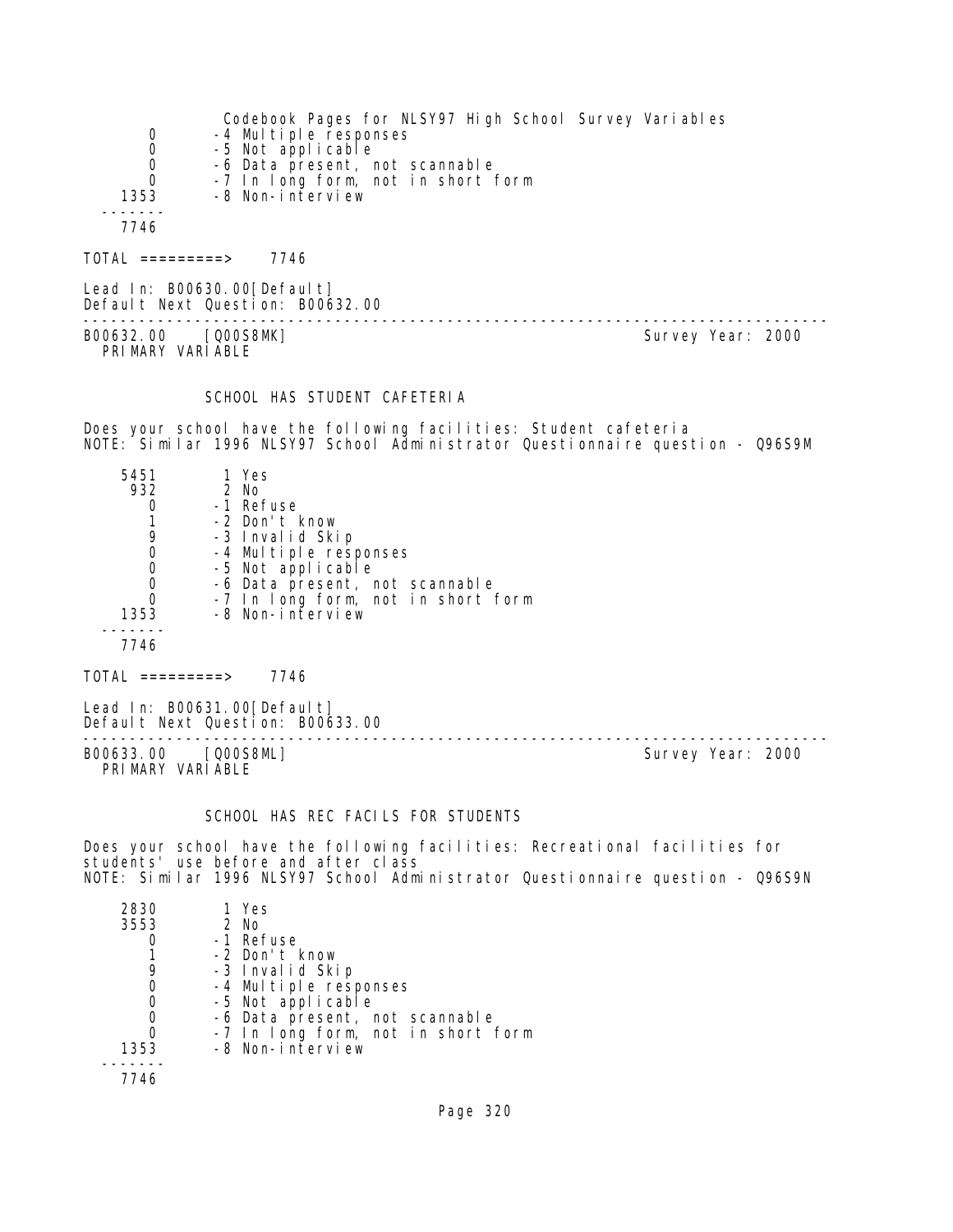Codebook Pages for NLSY97 High School Survey Variables  $TOTAL$  =========> Lead In: B00632.00 [Default] Default Next Question: B00634.00 -------------------------------------------------------------------------------- B00634.00 [Q00S8MM] PRIMARY VARIABLE SCHOOL HAS NONE OF THE ABOVE Does your school have the following facilities: None of the above 37 1 Yes  $6346$ 0 -1 Refuse<br>1 -2 Don't H 1 -2 Don't know 9 -3 Invalid Skip<br>0 -4 Multiple resu 0 -4 Multiple responses<br>0 -5 Not applicable 0 -5 Not applicable<br>0 -6 Data present, r 0 -6 Data present, not scannable 0 -7 In long form, not in short form 1353 -8 Non-interview ------- 7746  $TOTAL$  =========> 7746 Lead In: B00633.00[Default] Default Next Question: B00635.00 -------------------------------------------------------------------------------- B00444.00 [Q96S72E] PRIMARY VARIABLE AT RISK - MENTORING Mentoring: In order to participate, is it true that the student must be considered at risk? 90 1 Yes<br>745 2 No 745 2 No 0 -1 Refuse 0 -2 Don't know 831 -3 Invalid skip 0 -4 Multiple responses<br>3587 -5 Not applicable 3587 -5 Not applicable 0 -6 Data present, not scannable 0 -7 In long form, not in short form 2493 -8 Non-interview ------- 7746 TOTAL =========> 7746 Lead In: B00443.00[Default] Default Next Question: B00445.00 -------------------------------------------------------------------------------- B00445.00 [Q96S72F]

PRIMARY VARIABLE

 NON-COLLEGE BOUND - MENTORING Page 321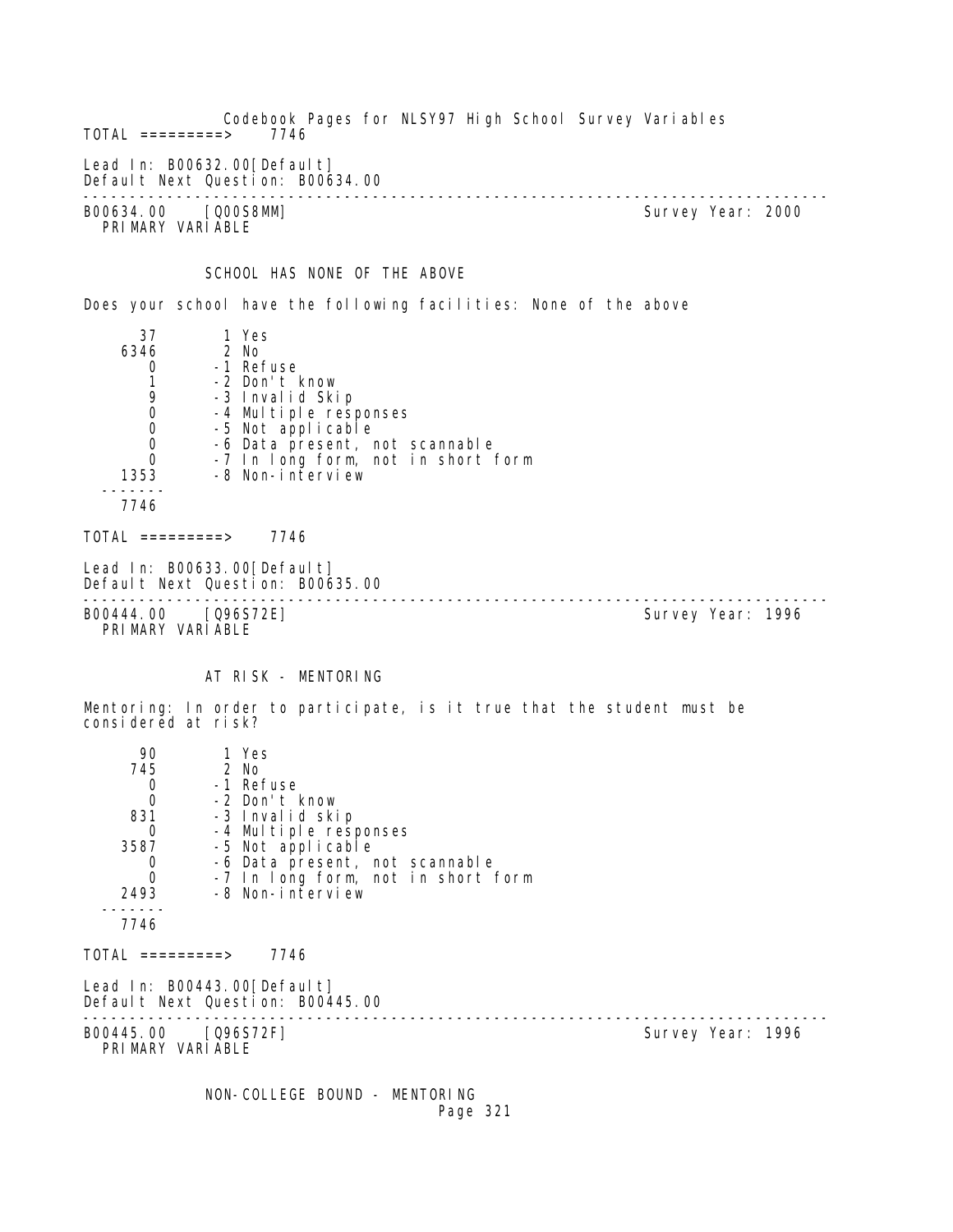Mentoring: In order to participate, is it true that the student must be non-col lege bound?

| 14   | 1 Yes                                      |
|------|--------------------------------------------|
| 831  | 2 No                                       |
|      | -1 Refuse                                  |
|      | -2 Don't know                              |
| 820  | -3 Invalid skip                            |
|      |                                            |
| 3587 | -4 Multiple responses<br>-5 Not applicable |
|      | -6 Data present, not scannable             |
|      | -7 In long form, not in short form         |
| 2493 | -8 Non-interview                           |
|      |                                            |
| 7746 |                                            |

TOTAL =========> 7746

Lead In: B00444.00 [Default] Default Next Question: B00446.00

-------------------------------------------------------------------------------- B00446.00 [Q96S72G] Survey Year: 1996 PRIMARY VARIABLE

#### SEPARATE COURSE - MENTORING

Mentoring: In order to participate, is it true that the student must complete a separate course of related instruction?

| 192  | 1 Yes                              |
|------|------------------------------------|
| 644  | 2 No                               |
|      | -1 Refuse                          |
|      | -2 Don't know                      |
| 829  | -3 Invalid skip                    |
|      | -4 Multiple responses              |
| 3587 | -5 Not applicable                  |
|      | -6 Data present, not scannable     |
|      | -7 In long form, not in short form |
| 2493 | -8 Non-interview                   |
|      |                                    |

7746

 $TOTAL$  =========> 7746

Lead In: B00445.00[Default] Default Next Question: B00447.00

B00447.00 [Q96S72H] PRIMARY VARIABLE

--------------------------------------------------------------------------------

#### GPA REQUIRED - MENTORING

Mentoring: In order to participate, is it true that the student must have a minimum grade-point average?

| 1 Yes           |
|-----------------|
| $2$ No          |
| -1 Refuse       |
| -2 Don't know   |
| -3 Invalid skip |
|                 |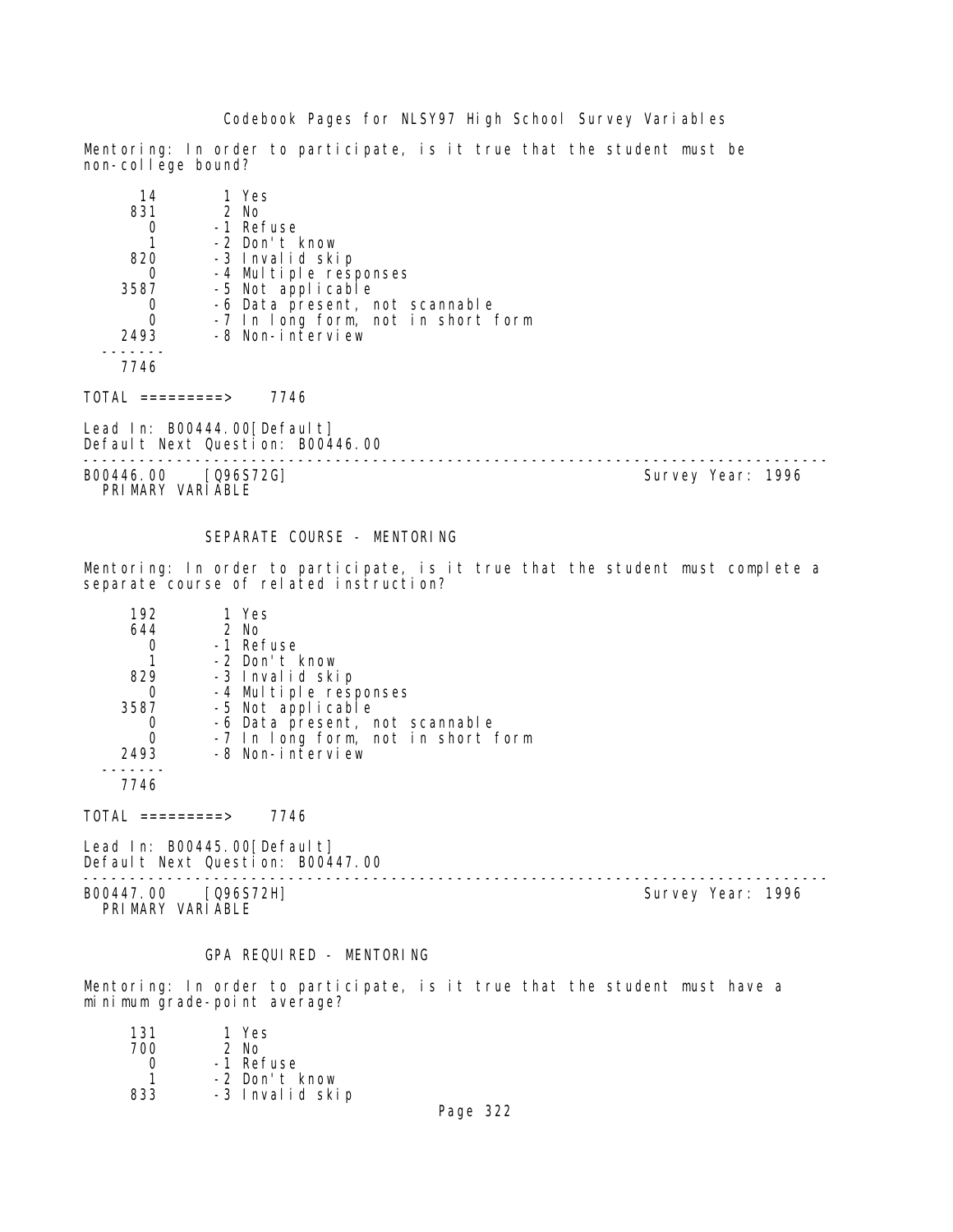|          | Codebook Pages for NLSY97 High School Survey Variables |
|----------|--------------------------------------------------------|
| 0        | -4 Multiple responses                                  |
| 3588     | -5 Not applicable                                      |
| 0        | -6 Data present, not scannable                         |
| $\Omega$ | -7 In long form, not in short form                     |
| 2493     | -8 Non-interview                                       |
|          |                                                        |
| 7746     |                                                        |
|          |                                                        |

TOTAL =========> 7746

Lead In: B00446.00 [Default] Default Next Question: B00448.00 -------------------------------------------------------------------------------- B00448.00 [Q96S72I] PRIMARY VARIABLE

#### GPA REQUIRED - MENTORING

Mentoring: If Yes to Q96S66H, enter the minimum grade point average required

|      | 0 TO .99: GPA                   |
|------|---------------------------------|
| 8    | 1 TO 1.99: GPA                  |
| 67   | 2 TO 2.99: GPA                  |
| 28   | 3 TO 3.99: GPA                  |
| 0    | 4 TO 4.99: GPA                  |
| 10   | 5 TO 99: GPA                    |
|      | -1: Refuse                      |
|      | $-2$ : Don't know               |
| 843  | -3: Invalid skip                |
|      | -4: Multiple responses          |
| 4289 | -5: Not applicable              |
|      | -6: Data present, not scannable |
| 2493 | -8: Non-interview               |
|      |                                 |
| 7746 |                                 |
|      |                                 |

Lead In: B00447.00[Default] Default Next Question: B00449.00

-------------------------------------------------------------------------------- PRIMARY VARIABLE

 $TOTAL$  =========> 7746

Survey Year: 1996

# PARENTS ARE MAILED A SCHOOL NEWSLETTER

Please indicate which of the following occur at your school: Parents are mailed a school newsletter on a regular basis

| 1704 | 1 Yes                                      |
|------|--------------------------------------------|
| 288  | $2$ No                                     |
|      | -1 Refuse                                  |
|      | -2 Don't know                              |
| 196  | -3 Invalid skip                            |
| O    | -4 Multiple responses<br>-5 Not applicable |
| 0    |                                            |
| O    | -6 Data present, not scannable             |
| 3065 | -7 In long form, not in short form         |
| 2493 | -8 Non-interview                           |
|      |                                            |
| 7746 |                                            |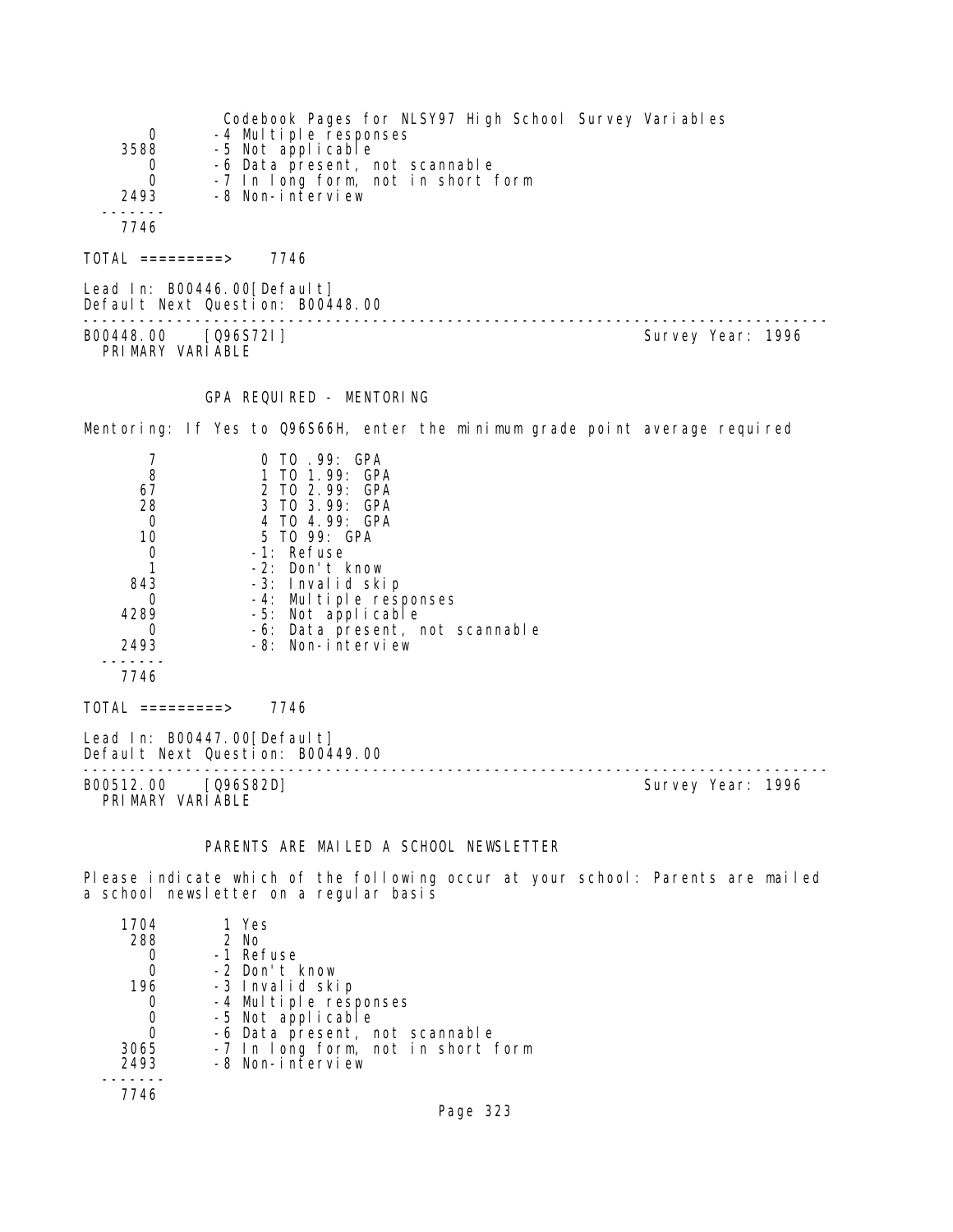$TOTAL$  =========> 7746

Lead In: B00511.00 [Default] Default Next Question: B00513.00

-------------------------------------------------------------------------------- B00513.00 [Q96S82E] PRI MARY VARI ABLE

#### PARENT CONFERENCES ARE SCHEDULED

Please indicate which of the following occur at your school: Parent conferences are scheduled at the school's request

| 1937 | 1 Yes                              |
|------|------------------------------------|
| 49   | 2 No                               |
| 0    | -1 Refuse                          |
| 0    | -2 Don't know                      |
| 200  | -3 Invalid skip                    |
|      | -4 Multiple responses              |
|      | -5 Not applicable                  |
|      | -6 Data present, not scannable     |
| 3065 | -7 In long form, not in short form |
| 2493 | -8 Non-interview                   |
|      |                                    |
| 7746 |                                    |

 $TOTAL$  =========> 7746

Lead In: B00512.00 [Default] Default Next Question: B00514.00

--------------------------------------------------------------------------------

PRIMARY VARIABLE

B00514.00 [Q96S83A] Survey Year: 1996

#### PHYSICAL CONFLICTS

Please indicate the number of the following types of incidents that were reported to the appropriate administrative office in the 1995-1996 school year: Physical conflicts among students

| 263<br>562<br>335<br>254<br>210 | TO 9: teachers<br>$1$ TO 5.9: teachers<br>6 TO 12.9: teachers<br>13 TO 24.9: teachers<br>25 TO 49.9: teachers |
|---------------------------------|---------------------------------------------------------------------------------------------------------------|
| 110                             | 50 TO 74.9: teachers                                                                                          |
| 43                              | 75 TO 99.9: teachers                                                                                          |
| 28                              | 100 TO 149.9: teachers                                                                                        |
| -6                              | 150 TO 199.9: teachers                                                                                        |
| 11                              | 200 TO 1000: teachers                                                                                         |
| 0                               | -1: Refuse                                                                                                    |
| 0                               | -2: Don't know                                                                                                |
| 365                             | -3: Invalid skip                                                                                              |
| 0                               | -4: Multiple responses                                                                                        |
| 0                               | -5: Not applicable                                                                                            |
|                                 | -6: Data present, not scannable                                                                               |
| 3065                            | -7: In long form, not in short form                                                                           |
| 2493                            | -8: Non-interview                                                                                             |
|                                 |                                                                                                               |
| 7746                            |                                                                                                               |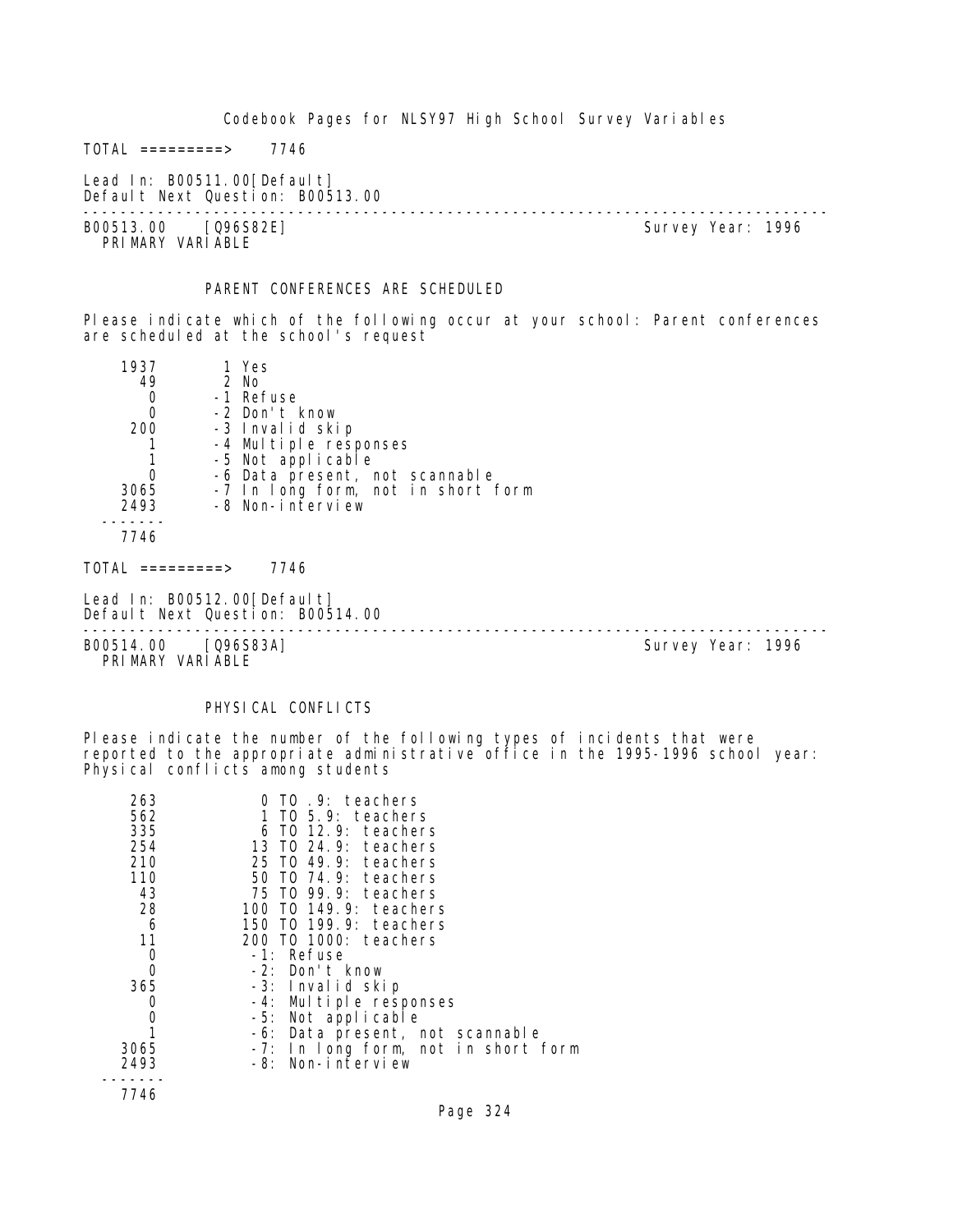|                                                                                                                    | Codebook Pages for NLSY97 High School Survey Variables                                                                                                                                                                                                                                                                                            |  |                   |
|--------------------------------------------------------------------------------------------------------------------|---------------------------------------------------------------------------------------------------------------------------------------------------------------------------------------------------------------------------------------------------------------------------------------------------------------------------------------------------|--|-------------------|
| TOTAL =========>                                                                                                   | 7746                                                                                                                                                                                                                                                                                                                                              |  |                   |
| Lead In: B00513.00 [Default]<br>Default Next Question: B00515.00                                                   |                                                                                                                                                                                                                                                                                                                                                   |  |                   |
| B00566.00 [Q96S90B0]<br>PRIMARY VARIABLE                                                                           |                                                                                                                                                                                                                                                                                                                                                   |  | Survey Year: 1996 |
|                                                                                                                    | PRINCIPALS EXPERIENCE - OTHER ADMIN OTHER                                                                                                                                                                                                                                                                                                         |  |                   |
|                                                                                                                    | Including this year, how many years of experience do you have in another<br>administrative position at other schools                                                                                                                                                                                                                              |  |                   |
| 722<br>241<br>351<br>256<br>145<br>55<br>25<br>2<br>$\mathbf 0$<br>0<br>390<br>1<br>0<br>0<br>3065<br>2493<br>7746 | 0 TO 1: years<br>2 TO 3: years<br>4 TO 6: years<br>7 TO 10: years<br>11 TO 15: years<br>16 TO 20: years<br>21 TO 30: years<br>31 TO 100: years<br>-1: Refuse<br>-2: Don't know<br>-3: Invalid skip<br>-4: Multiple responses<br>-5: Not applicable<br>-6: Data present, not scannable<br>-7: In long form, not in short form<br>-8: Non-interview |  |                   |
| $TOTAL$ =========> 7746                                                                                            |                                                                                                                                                                                                                                                                                                                                                   |  |                   |
| Lead In: B00565.00 [Default]<br>Default Next Question: B00567.00                                                   |                                                                                                                                                                                                                                                                                                                                                   |  |                   |

-------------------------------------------------------------------------------- B00567.00 [Q96S90CT] Survey Year: 1996 PRIMARY VARIABLE

PRINCIPALS EXPERIENCE - CLASSROOM TEACHER HERE

Including this year, how many years of experience do you have...as a classroom teacher at this school

| 1128 | 0 TO 1: years                       |
|------|-------------------------------------|
| 112  | 2 TO 3: years                       |
| 141  | 4 TO 6: years                       |
| 175  | 7 TO 10: years                      |
| 110  | 11 TO 15: years                     |
| 78   | 16 TO 20: years                     |
| 56   | 21 TO 30: years                     |
| 8    | 31 TO 100: years                    |
| 0    | -1: Refuse                          |
|      | -2: Don't know                      |
| 380  | -3: Invalid skip                    |
|      | -4: Multiple responses              |
|      | -5: Not applicable                  |
|      | -6: Data present, not scannable     |
| 3065 | -7: In long form, not in short form |
|      | Page 325                            |
|      |                                     |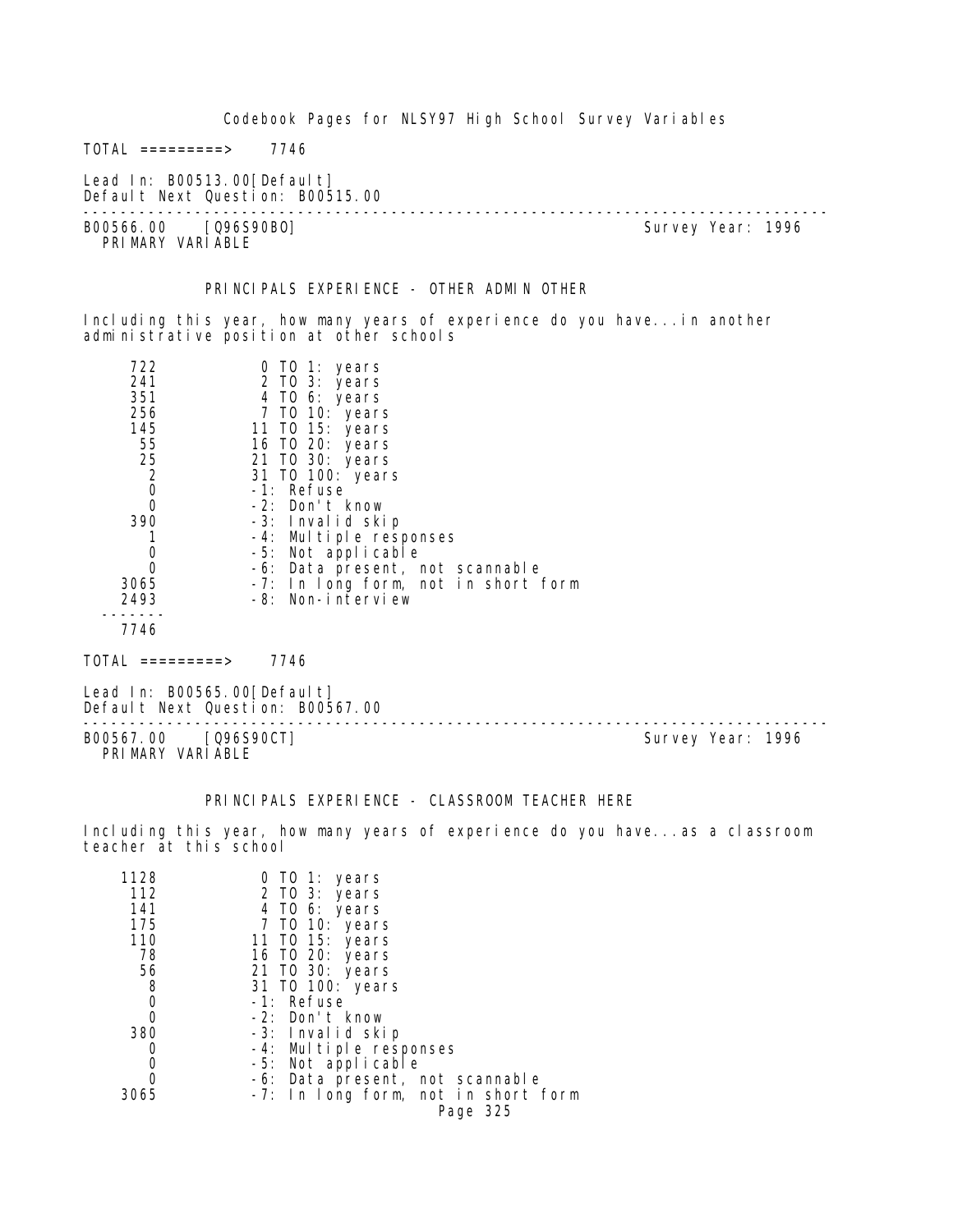| 2493                                     | Codebook Pages for NLSY97 High School Survey Variables<br>-8: Non-interview |  |                   |
|------------------------------------------|-----------------------------------------------------------------------------|--|-------------------|
| 7746                                     |                                                                             |  |                   |
| $\overline{\text{TOTAL}}$ ==========>    | 7746                                                                        |  |                   |
| Lead In: B00566.00 [Default]             | Default Next Question: B00568.00                                            |  |                   |
| B00568.00 [Q96S90C0]<br>PRIMARY VARIABLE |                                                                             |  | Survey Year: 1996 |

# PRINCIPALS EXPERIENCE - CLASSROOM TEACHER OTHER

Including this year, how many years of experience do you have...as a classroom teacher at other schools

| 244  | 0 TO 1: years                       |
|------|-------------------------------------|
| 193  | 2 TO 3: years                       |
| 320  | 4 TO 6: years                       |
| 458  | 7 TO 10: years                      |
| 374  | 11 TO 15: years                     |
| 200  | 16 TO 20: years                     |
| 94   | 21 TO 30: years                     |
| 11   | 31 TO 100: years                    |
| O    | -1: Refuse                          |
| Ω    | -2: Don't know                      |
| 294  | -3: Invalid skip                    |
|      | -4: Multiple responses              |
| Ω    | -5: Not applicable                  |
|      | -6: Data present, not scannable     |
| 3065 | -7: In long form, not in short form |
| 2493 | -8: Non-interview                   |
|      |                                     |
| 7746 |                                     |
|      |                                     |

 $TOTAL$  =========> 7746

Lead In: B00567.00[Default] Default Next Question: B00569.00 --------------------------------------------------------------------------------

B00569.00 [Q96S91] PRIMARY VARIABLE

# COMPUTER USAGE BY PRINCIPAL

Do you have access to a personal computer for administrative purposes?

| 1 Yes                              |
|------------------------------------|
|                                    |
| $2$ No                             |
| -1 Refuse                          |
| -2 Don't know                      |
| -3 Invalid skip                    |
| -4 Multiple responses              |
| -5 Not applicable                  |
| -6 Data present, not scannable     |
| -7 In long form, not in short form |
| -8 Non-interview                   |
|                                    |
|                                    |
|                                    |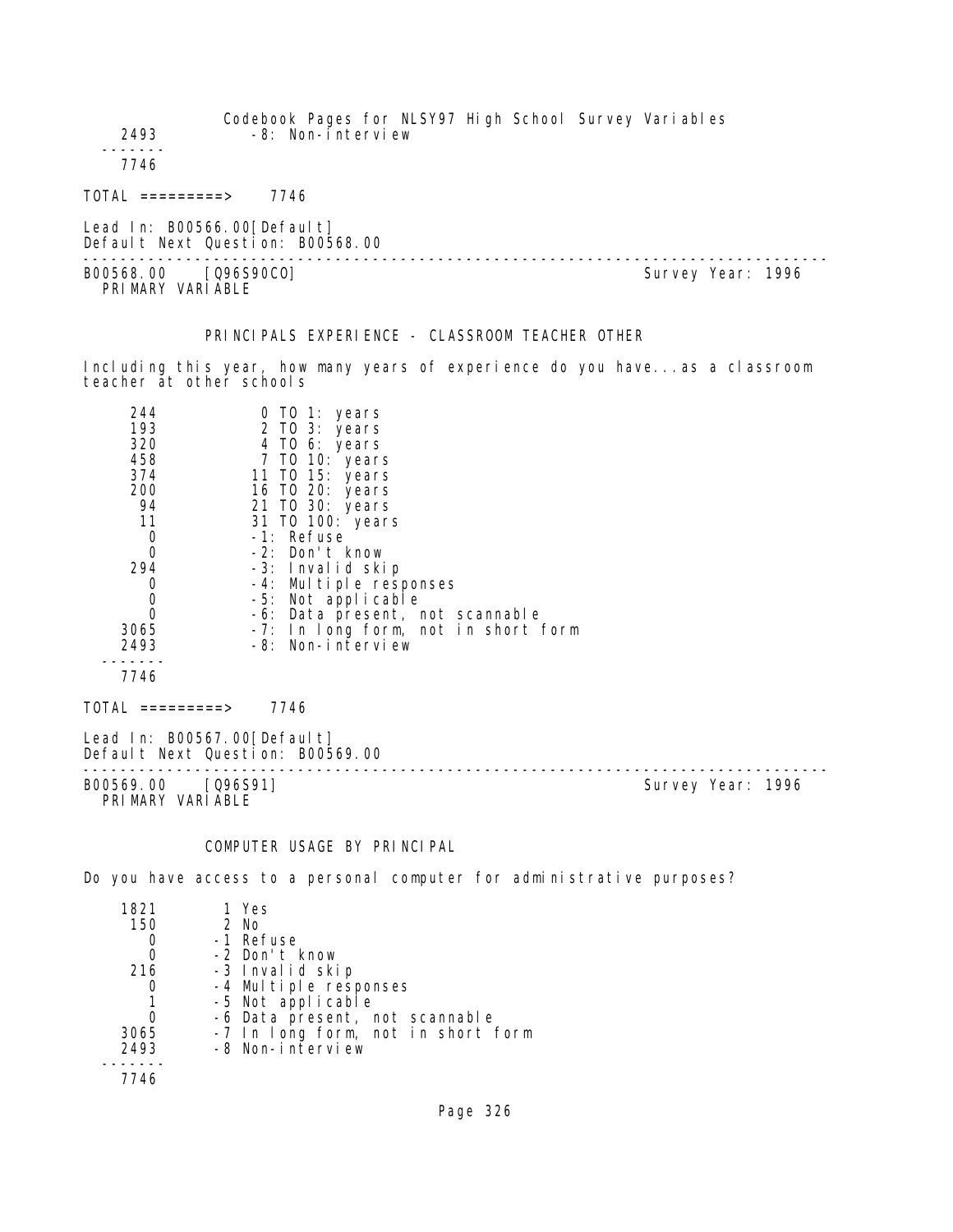Codebook Pages for NLSY97 High School Survey Variables  $TOTAL$  =========> Lead In: B00568.00 [Default] Default Next Question: B00570.00 -------------------------------------------------------------------------------- B00635.00 [Q00S9] Survey Year: 2000 PRIMARY VARIABLE

# APPROX NUM COMPUTERS AVAILABLE AT SCHOOL

Please estimate how many computers are available for instructional or student use in your school? NOTE: Similar 1996 NLSY97 School Administrator Questionnaire question - Q96S11

| 1026   | $0$ TO 39:                          |
|--------|-------------------------------------|
| 1178   | 40 TO 79:                           |
| 1369   | 80 TO 149:                          |
| 711    | 150 TO 199:                         |
| 1479   | 200 TO 399:                         |
| 505    | 400 TO 3000:                        |
|        | -1: Refuse                          |
| 47     | $-2$ : Don't know                   |
| 78     | -3: Invalid skip                    |
|        | -4: Multiple responses              |
|        | -5: Not applicable                  |
|        | -6: Data present, not scannable     |
|        | -7: In long form, not in short form |
| 1353   | -8: Non-interview                   |
| -- - - |                                     |

7746

Lead In: B00634.00[Default] Default Next Question: B00636.00

-------------------------------------------------------------------------------- B00636.00 [Q00S10] Survey Year: 2000 PRIMARY VARIABLE

#### APPROX PCT OF COMPUTERS <2 YRS OLD

About what percentage of these computers are less than two years old? NOTE: Similar 1996 NLSY97 School Administrator Questionnaire question - Q96S12

| 528  | $0:$ percent                        |
|------|-------------------------------------|
| 276  | .01 TO 9.9: percent                 |
| 549  | 10 T0 19.9: percent                 |
| 1387 | 20 T0 39.9: percent                 |
| 1462 | 40 T0 59.9: percent                 |
| 796  | 60 T0 79.9: percent                 |
| 1112 | 80 T0 1000. 9: percent              |
| 0    | -1: Refuse                          |
| 89   | -2: Don't know                      |
| 173  | -3: Invalid skip                    |
| 0    | -4: Multiple responses              |
| 0    | -5: Not applicable                  |
| 0    | -6: Data present, not scannable     |
|      | -7: In long form, not in short form |
| 1374 | -8: Non-interview                   |
|      |                                     |
| 7746 |                                     |

TOTAL =========> 7746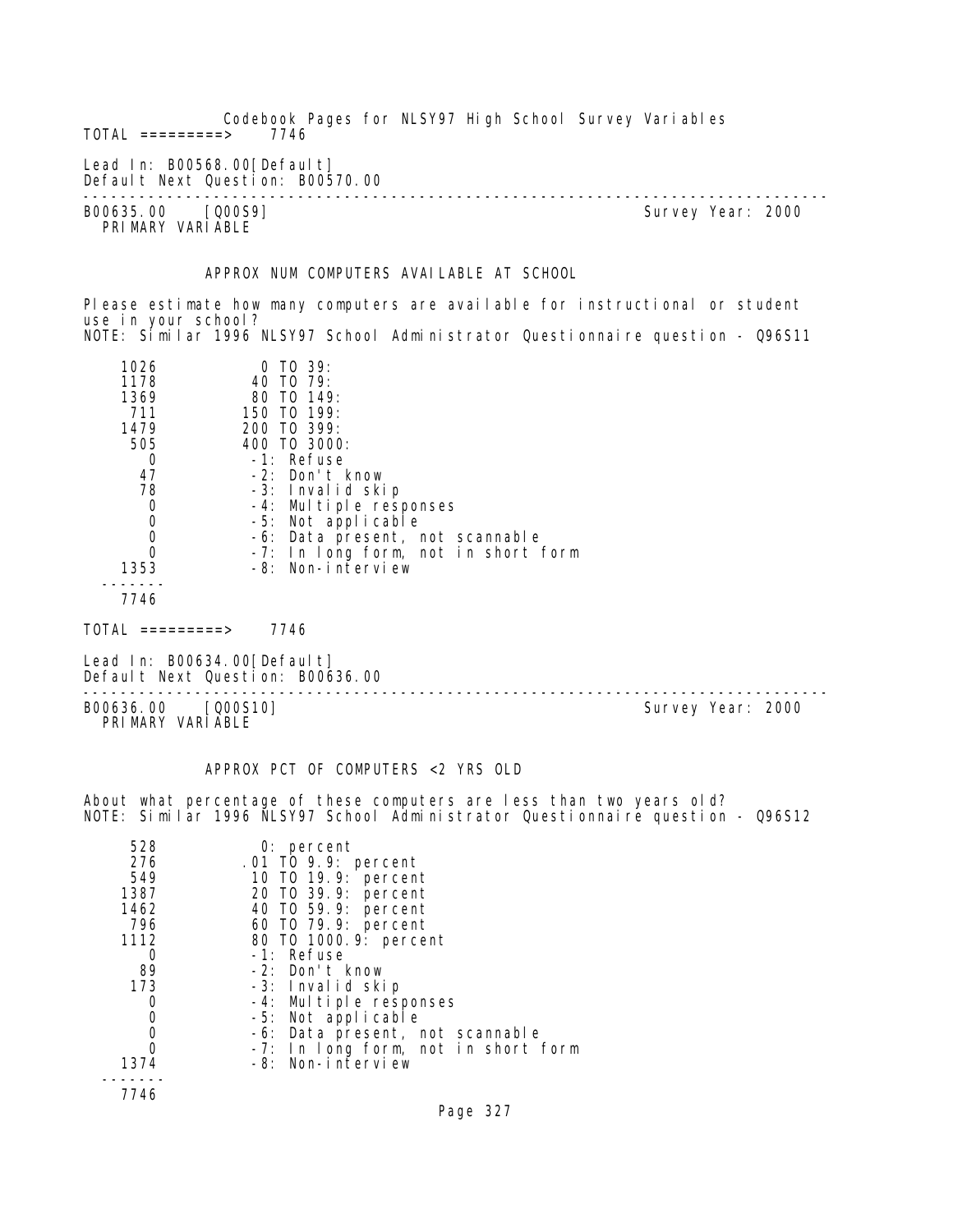Codebook Pages for NLSY97 High School Survey Variables  $TOTAL$  ========> 7746 Lead In: B00635.00 [Default] Default Next Question: B00637.00 -------------------------------------------------------------------------------- Survey Year: 2000 PRIMARY VARIABLE DOES SCHOOL USE BLOCK SCHEDULING Does your school use block scheduling? NOTE: Similar 1996 NLSY97 School Administrator Questionnaire question - Q96S67A 2297 1 Yes 4044 2 No 0 -1 Refuse<br>15 -2 Don't I 15 -2 Don't know 37 -3 Invalid skip<br>O -4 Multiple res 0 -4 Multiple responses<br>0 -5 Not applicable 0 -5 Not applicable 0 -6 Data present, not scannable 0 -7 In long form, not in short form 1353 -8 Non-interview ------- 7746 TOTAL =========> 7746 Lead In: B00636.00 [Default] Default Next Question: B00638.00 -------------------------------------------------------------------------------- B00638.00 [Q00S12] PRIMARY VARIABLE DOES SCHOOL HAVE CAREER ACADEMY PROGRAM Does your school have a career academy program? NOTE: Similar 1996 NLSY97 School Administrator Questionnaire question - Q96S3G 905 1 Yes<br>5435 2 No 2 No 0 -1 Refuse<br>10 -2 Don't I 10 -2 Don't know 43 -3 Invalid skip 0 -4 Multiple responses 0 -5 Not applicable 0 -6 Data present, not scannable<br>0 -7 In Long form not in short 1 0 -7 In long form, not in short form<br>1353 -8 Non-interview -8 Non-interview ------- 7746  $TOTAL$  =========> 7746 Lead In: B00637.00[Default] Default Next Question: B00639.00 -------------------------------------------------------------------------------- Survey Year: 1996 PRIMARY VARIABLE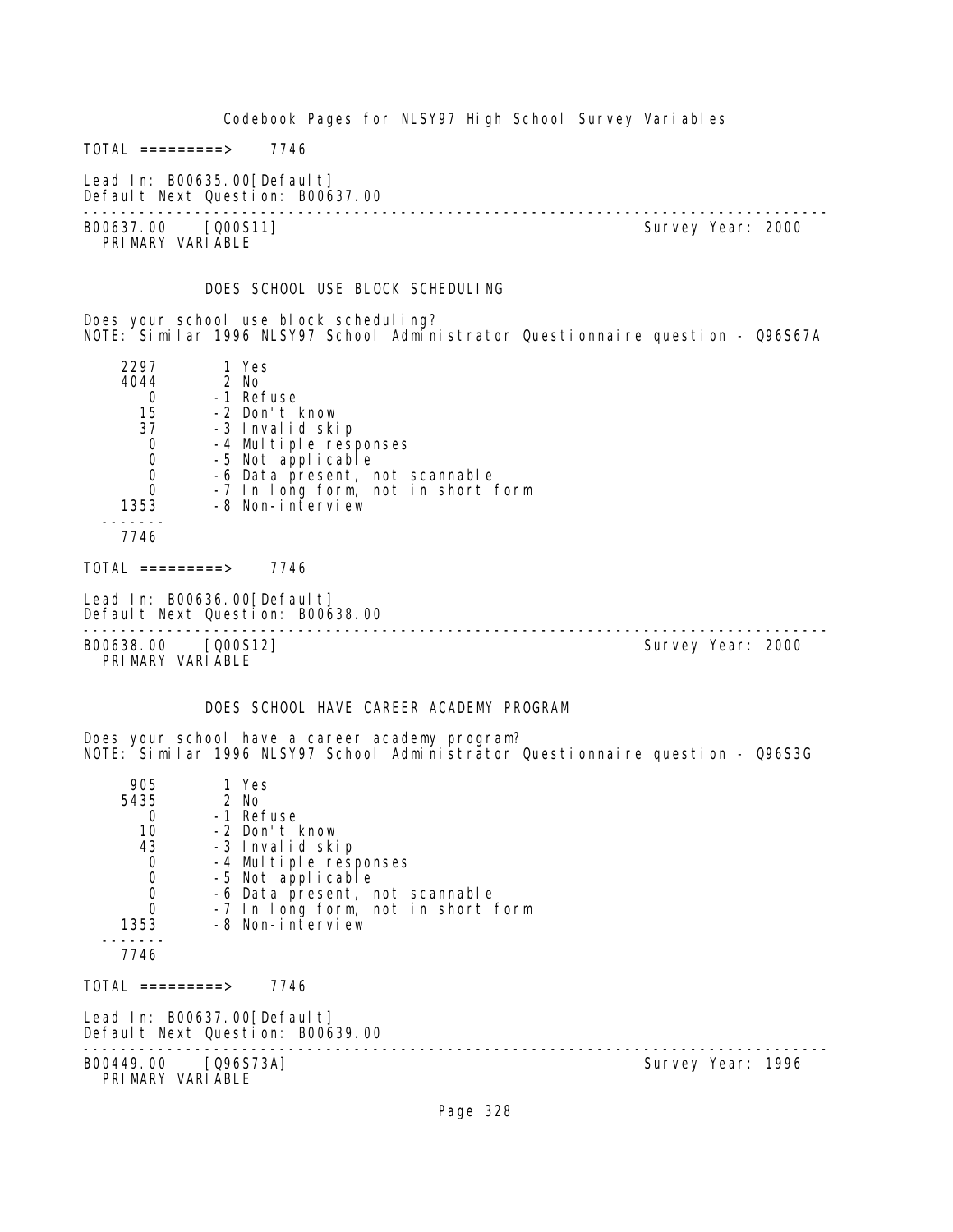Codebook Pages for NLSY97 High School Survey Variables

# OFFERING SCHOOL-SPONSORED ENTERPRISE

Do you offer this activity: School-Sponsored Enterprise NOTE: Similar 2000 NLSY97 School Administrator Questionnaire question - Q00S56A

| 664  | 1 Yes                              |
|------|------------------------------------|
| 3742 | $2$ No                             |
|      | -1 Refuse                          |
| 2    | -2 Don't know                      |
| 837  | -3 Invalid skip                    |
|      | -4 Multiple responses              |
| 8    | -5 Not applicable                  |
|      | -6 Data present, not scannable     |
|      | -7 In long form, not in short form |
| 2493 | -8 Non-interview                   |
|      |                                    |
| 7746 |                                    |
|      |                                    |

TOTAL =========> 7746

Lead In: B00448.00[Default] Default Next Question: B00450.00

-------------------------------------------------------------------------------- Survey Year: 1996 PRIMARY VARIABLE

NUMBER OF STUDENTS - SCHOOL-SPONSORED ENTERPRISE

School-Sponsored Enterprise: Number of students participating in Fall 1996 NOTE: Similar 2000 NLSY97 School Administrator Questionnaire question - Q00S56B

| 382                                     | 0 TO 49: students                                               |                   |  |
|-----------------------------------------|-----------------------------------------------------------------|-------------------|--|
| 129<br>54                               | 50 TO 99: students<br>100 TO 149: students                      |                   |  |
| 28                                      | 150 TO 249: students                                            |                   |  |
|                                         | 250 TO 499: students                                            |                   |  |
| 15<br>3<br>0<br>2<br>0                  | 500 T0 749: students                                            |                   |  |
|                                         | 750 TO 999: students                                            |                   |  |
|                                         | 1000 TO 20000: students                                         |                   |  |
|                                         | -1: Refuse                                                      |                   |  |
| $\mathbf 0$                             | -2: Don't know                                                  |                   |  |
| 886                                     | -3: Invalid skip                                                |                   |  |
| 0                                       | -4: Multiple responses                                          |                   |  |
| 3754<br>0                               | -5: Not applicable                                              |                   |  |
| 2493                                    | -6: Data present not scannable<br>-8: Non-interview             |                   |  |
|                                         |                                                                 |                   |  |
| 7746                                    |                                                                 |                   |  |
| TOTAL =========>                        | 7746                                                            |                   |  |
|                                         | Lead In: B00449.00[Default]<br>Default Next Question: B00451.00 |                   |  |
| B00451.00 [Q96S73C]<br>PRIMARY VARIABLE |                                                                 | Survey Year: 1996 |  |
|                                         | YEAR FIRST IMPLEMENTED - SCHOOL-SPONSORED ENTERPRISE            |                   |  |

School-Sponsored Enterprise: Year the activity was first implemented 19<sup>\*\*</sup> Page 329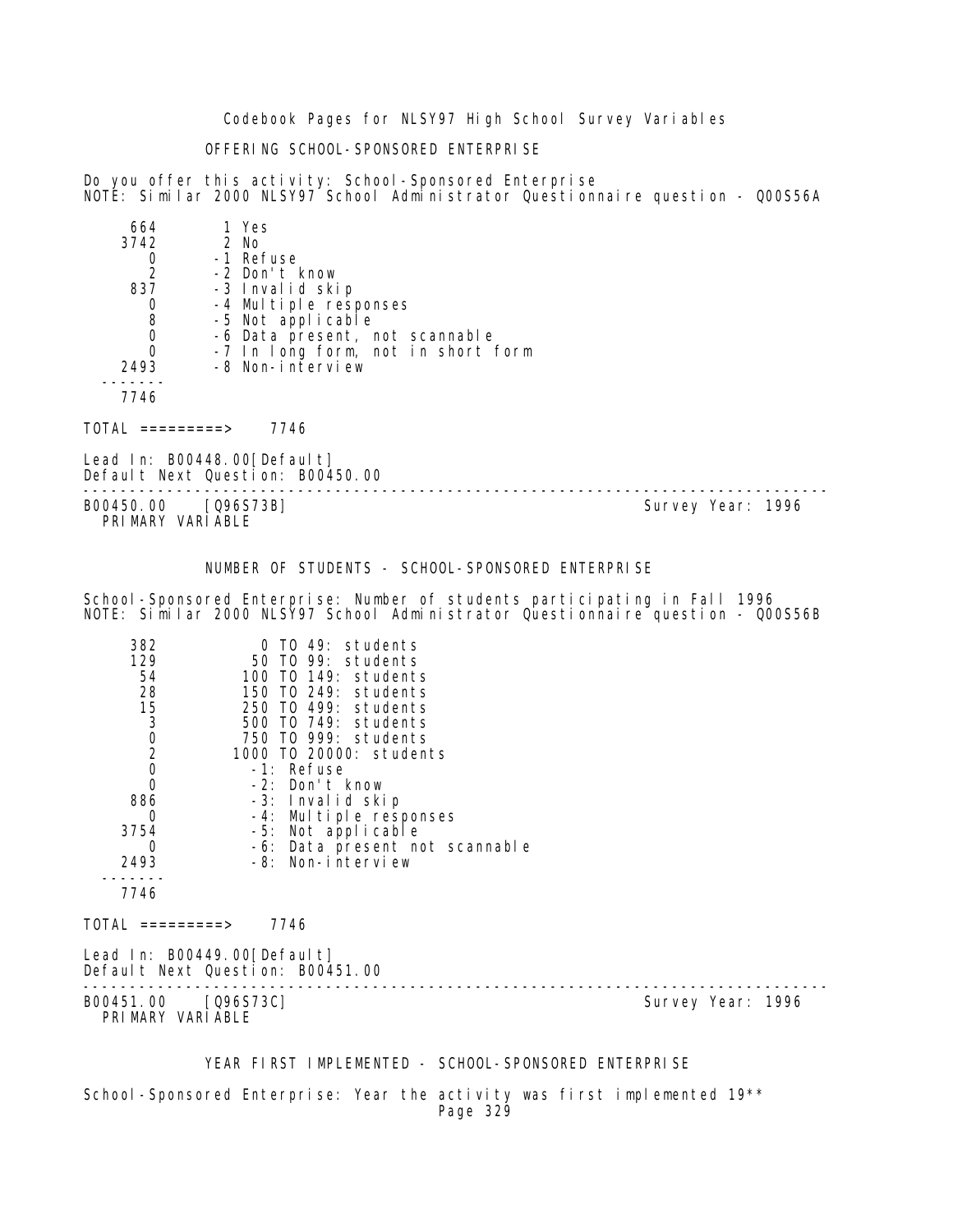|                                                                                                                 | Codebook Pages for NLSY97 High School Survey Variables<br>NOTE: Similar 2000 NLSY97 School Administrator Questionnaire question - Q00S56C                                                                                                                                 |                   |  |
|-----------------------------------------------------------------------------------------------------------------|---------------------------------------------------------------------------------------------------------------------------------------------------------------------------------------------------------------------------------------------------------------------------|-------------------|--|
| 33<br>59<br>41<br>89<br>195<br>158<br>$\begin{array}{c} 0 \\ 5 \end{array}$<br>920<br>0<br>3753<br>2493<br>7746 | 0 TO 69: years<br>70 TO 79: years<br>80 TO 84: years<br>85 TO 89: years<br>90 TO 94: years<br>95 TO 99: years<br>-1: Refuse<br>-2: Don't know<br>-3: Invalid skip<br>-4: Multiple responses<br>-5: Not applicable<br>-6: Data present, not scannable<br>-8: Non-interview |                   |  |
| $TOTAL$ ==========>                                                                                             | 7746                                                                                                                                                                                                                                                                      |                   |  |
| Lead In: $B00450.00[Defaul t]$                                                                                  | Default Next Question: B00452.00                                                                                                                                                                                                                                          |                   |  |
| B00452.00                                                                                                       | [Q96S73D1]                                                                                                                                                                                                                                                                | Survey Year: 1996 |  |

PRIMARY VARIABLE

### SCHOOL-SPONSORED ENTERPRISE - 9

School-Sponsored Enterprise: Mark the grade levels in which students may participate: 9 NOTE: Similar 2000 NLSY97 School Administrator Questionnaire question - Q00S56D

| 222  | 1 Yes                              |
|------|------------------------------------|
| 400  | $2$ No                             |
|      | -1 Refuse                          |
|      | -2 Don't know                      |
| 857  | -3 Invalid skip                    |
|      | -4 Multiple responses              |
| 3757 | -5 Not applicable                  |
| 17   | -6 Data present, not scannable     |
|      | -7 In long form, not in short form |
| 2493 |                                    |
|      |                                    |
|      | -8 Non-interview                   |

7746

 $TOTAL$  =========> 7746

Lead In: B00451.00[Default] Default Next Question: B00453.00

-------------------------------------------------------------------------------- B00515.00 [Q96S83B] Survey Year: 1996 PRIMARY VARIABLE

#### **GANG ACTIVITY**

Please indicate the number of the following types of incidents that were reported to the appropriate administrative office in the 1995-1996 school year: Gang activity

| 3300 | 0 TO .9: teachers    |
|------|----------------------|
| 725  | $1$ TO 5.9: teachers |
|      | Page 330             |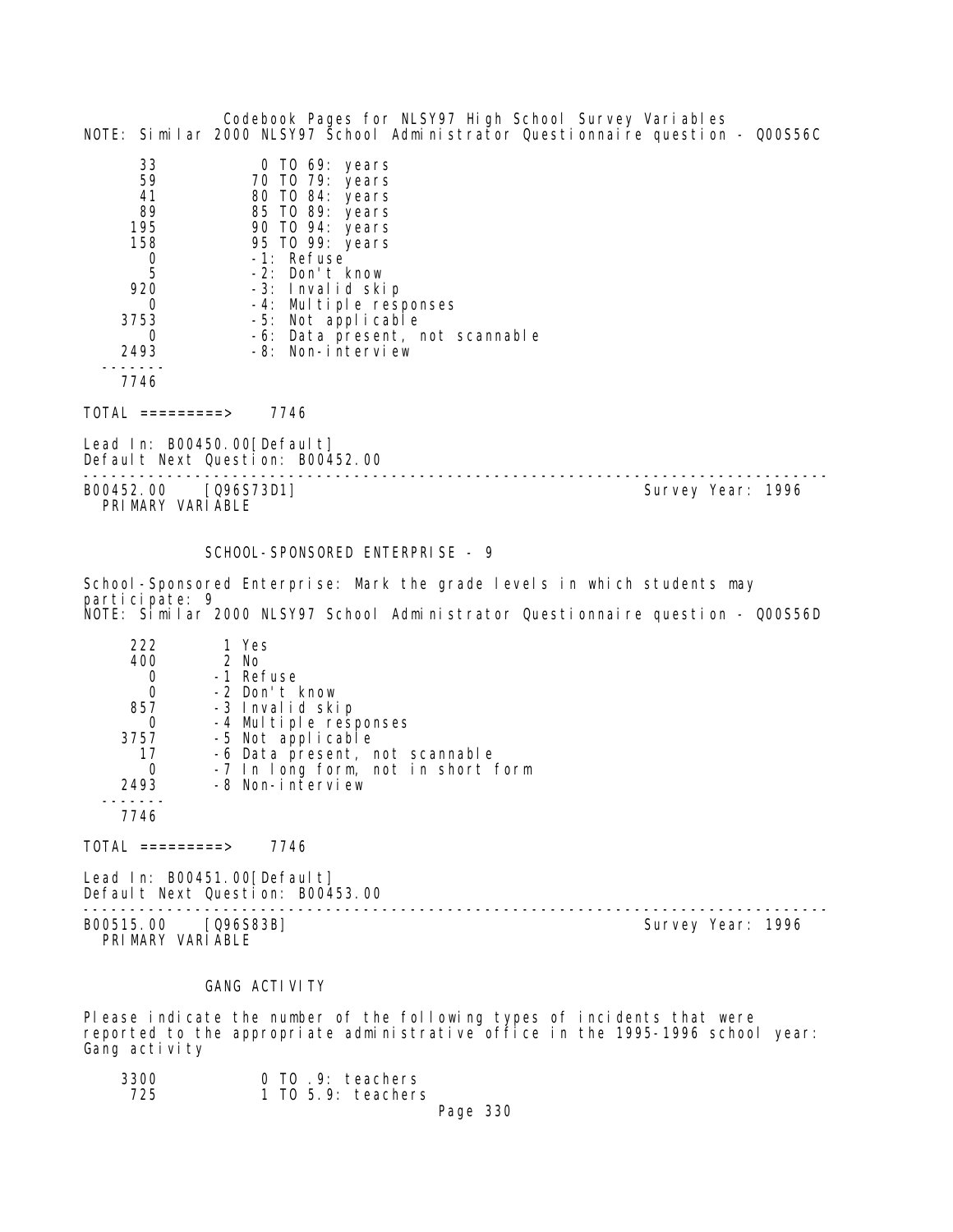|               | Codebook Pages for NLSY97 High School Survey Variables |
|---------------|--------------------------------------------------------|
| 186           | $6$ TO $12.9$ : teachers                               |
| 107           | 13 TO 24.9: teachers                                   |
| 71            | 25 TO 49.9: teachers                                   |
| 31            | 50 TO 74.9: teachers                                   |
| 4             | 75 TO 99.9: teachers                                   |
| 11            | 100 T0 149.9: teachers                                 |
| $\frac{5}{2}$ | 150 TO 199.9: teachers                                 |
|               | 200 TO 1000: teachers                                  |
| 9             | -1: Refuse                                             |
| 14            | -2: Don't know                                         |
| 769           | -3: Invalid skip                                       |
| 0             | -4: Multiple responses                                 |
| 15            | -5: Not applicable                                     |
| 4             | -6: Data present, not scannable                        |
| 0             | -7: In long form, not in short form                    |
| 2493          | -8: Non-interview                                      |
|               |                                                        |
| 7746          |                                                        |

TOTAL =========> 7746

Lead In: B00514.00[Default] Default Next Question: B00516.00

-------------------------------------------------------------------------------- Survey Year: 1996 PRIMARY VARIABLE

# ROBBERY OR THEFT

Please indicate the number of the following types of incidents that were reported to the appropriate administrative office in the 1995-1996 school year: Robbery or theft (of student, teacher, or school property)

| 292<br>705<br>429<br>214<br>126<br>32<br>13<br>$\begin{array}{c}\n 13 \\ 3 \\ 0 \\ 0\n \end{array}$<br>$\overline{0}$<br>360<br>$\mathbf 0$<br>$\begin{smallmatrix}0\\1\end{smallmatrix}$<br>3065<br>2493<br>7746<br>TOTAL =========> | 0 TO .9: teachers<br>1 TO 5.9: teachers<br>$6$ TO 12.9: teachers<br>13 TO 24.9: teachers<br>25 TO 49.9: teachers<br>50 TO 74.9: teachers<br>75 TO 99.9: teachers<br>100 TO 149.9: teachers<br>150 TO 199.9: teachers<br>200 T0 1000: teachers<br>-1: Refuse<br>-2: Don't know<br>-3: Invalid skip<br>-4: Multiple responses<br>-5: Not applicable<br>-6: Data present, not scannable<br>-7: In long form, not in short form<br>-8: Non-interview<br>7746 |                   |
|---------------------------------------------------------------------------------------------------------------------------------------------------------------------------------------------------------------------------------------|----------------------------------------------------------------------------------------------------------------------------------------------------------------------------------------------------------------------------------------------------------------------------------------------------------------------------------------------------------------------------------------------------------------------------------------------------------|-------------------|
|                                                                                                                                                                                                                                       | Lead In: B00515.00[Default]<br>Default Next Question: B00517.00                                                                                                                                                                                                                                                                                                                                                                                          |                   |
| B00517.00                                                                                                                                                                                                                             | $[Q96S83D]$                                                                                                                                                                                                                                                                                                                                                                                                                                              | Survey Year: 1996 |

PRIMARY VARIABLE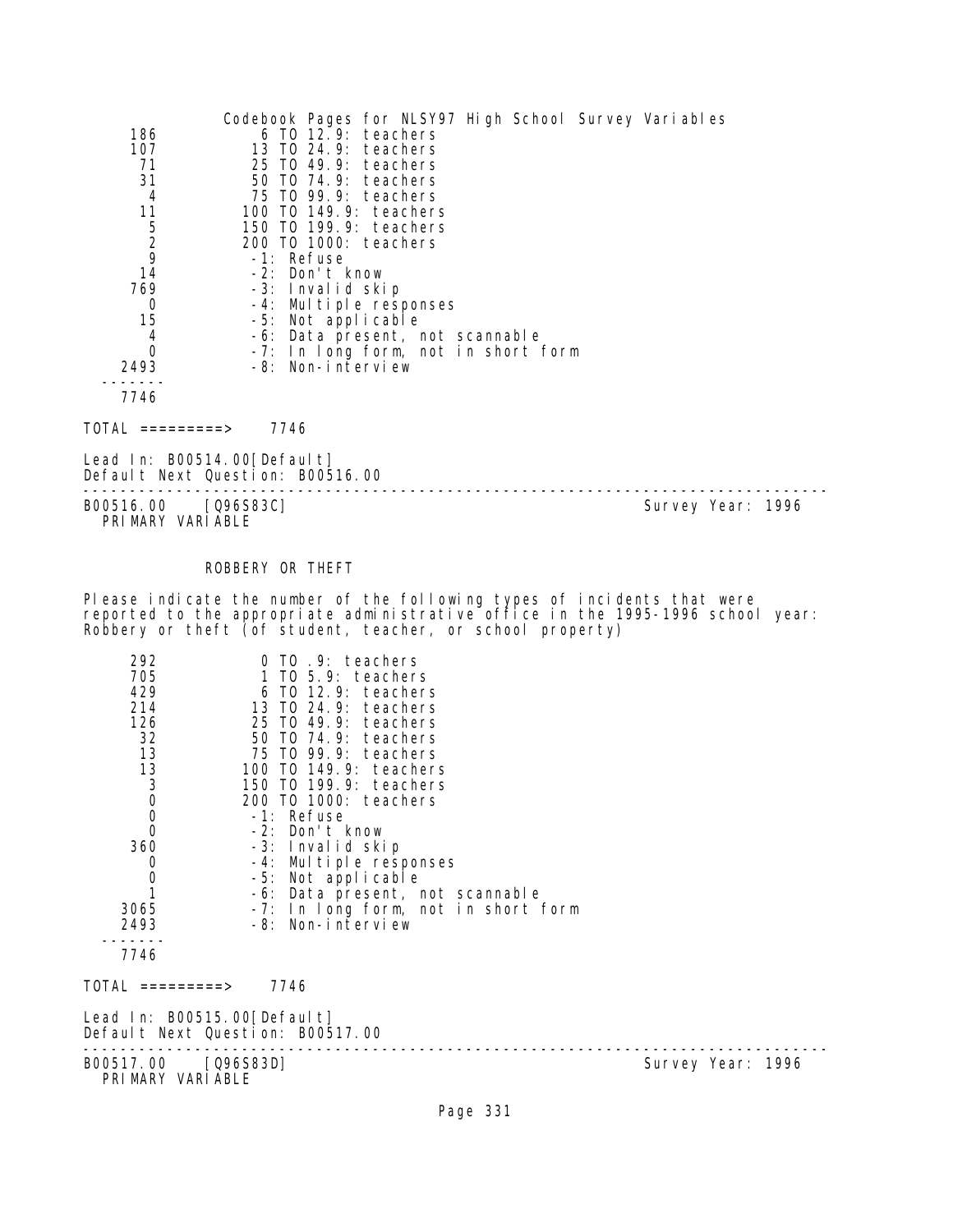Codebook Pages for NLSY97 High School Survey Variables

VANDALISM

Please indicate the number of the following types of incidents that were reported to the appropriate administrative office in the 1995-1996 school year: Vandalism

| 1106<br>1853<br>786<br>378<br>178<br>67<br>13<br>33<br>8<br>6<br>0<br>0<br>0<br>0<br>12<br>0<br>0<br>2493<br>7746<br>TOTAL =========> | 0 TO .9: teachers<br>TO 5.9: teachers<br>6 T0 12.9: teachers<br>13 TO 24.9: teachers<br>25 TO 49.9: teachers<br>50 T0 74.9: teachers<br>75 TO 99.9: teachers<br>100 T0 149.9: teachers<br>150 T0 199.9: teachers<br>200 T0 1000: teachers<br>-1: Refuse<br>-2: Don't know<br>-3: Invalid skip<br>-4: Multiple responses<br>-5: Not applicable<br>-6: Data present, not scannable<br>-7: In long form, not in short form<br>-8: Non-interview<br>7746 |                   |  |
|---------------------------------------------------------------------------------------------------------------------------------------|------------------------------------------------------------------------------------------------------------------------------------------------------------------------------------------------------------------------------------------------------------------------------------------------------------------------------------------------------------------------------------------------------------------------------------------------------|-------------------|--|
| Lead In: B00516.00[Default]                                                                                                           |                                                                                                                                                                                                                                                                                                                                                                                                                                                      |                   |  |
|                                                                                                                                       | Default Next Question: B00518.00                                                                                                                                                                                                                                                                                                                                                                                                                     |                   |  |
| B00570.00 [Q96S92]<br>PRIMARY VARIABLE                                                                                                |                                                                                                                                                                                                                                                                                                                                                                                                                                                      | Survey Year: 1996 |  |
| 453<br>543<br>218<br>477<br>17<br>64<br>0<br>0<br>224<br>36<br>156<br>0<br>3065<br>2493<br>7746                                       | PRINCIPALS TYPE OF COMPUTER<br>What type of computer do you primarily use?<br>1 PC with Pentium processor<br>2 PC with 486 processor<br>3 PC with 386 processor or less<br>4 Macintosh<br>5 Other Apple<br>6 Other type<br>-1 Refuse<br>-2 Don't know<br>-3 Invalid skip<br>-4 Multiple responses<br>-5 Not applicable<br>-6 Data present, not scannable<br>-7 In long form, not in short form<br>-8 Non-interview                                   |                   |  |
| TOTAL =========><br>Lead In: B00569.00[Default]                                                                                       | 7746                                                                                                                                                                                                                                                                                                                                                                                                                                                 |                   |  |
|                                                                                                                                       | Default Next Question: B00571.00                                                                                                                                                                                                                                                                                                                                                                                                                     |                   |  |
|                                                                                                                                       |                                                                                                                                                                                                                                                                                                                                                                                                                                                      |                   |  |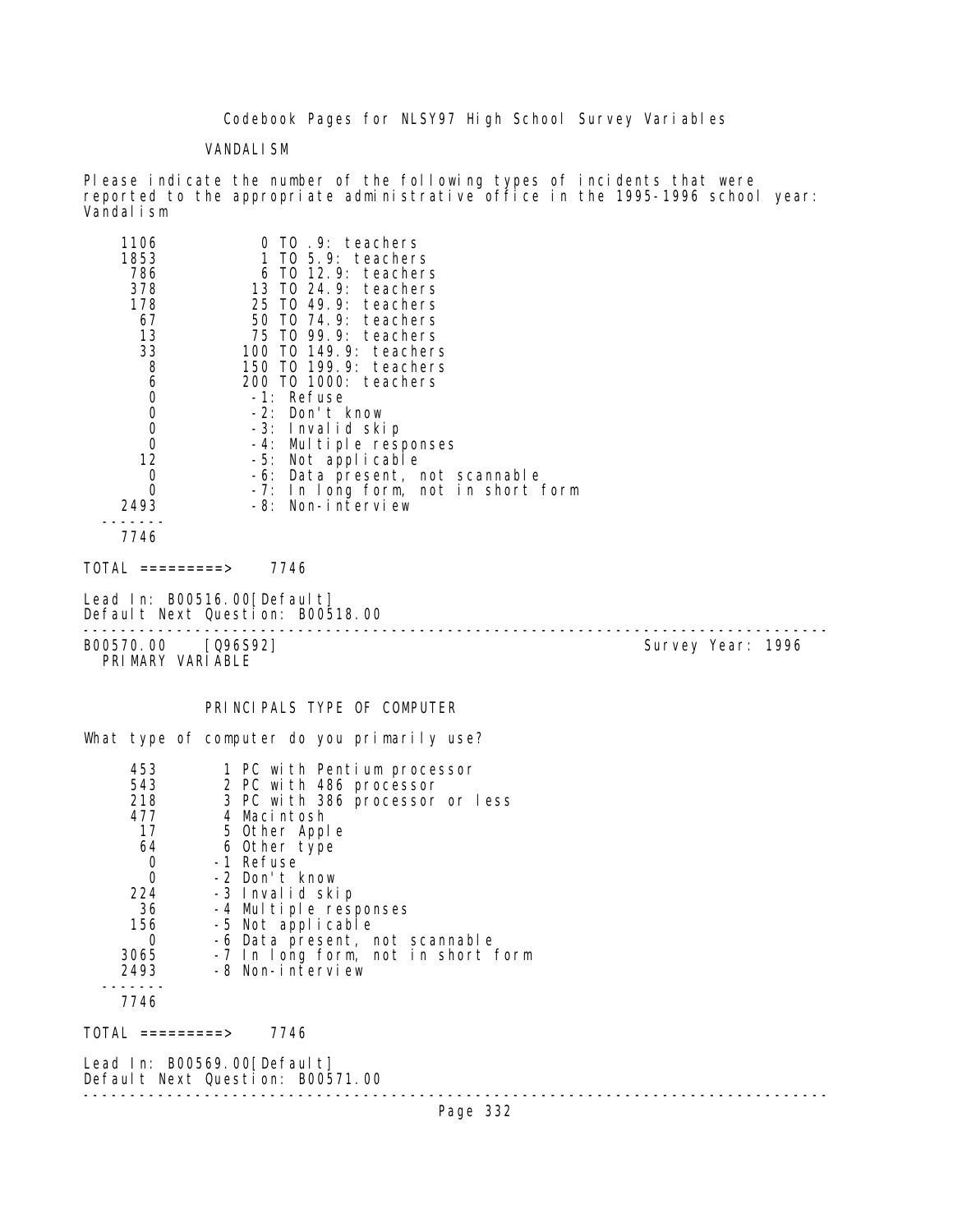Codebook Pages for NLSY97 High School Survey Variables B00571.00 [Q96S93A] Survey Year: 1996 PRIMARY VARIABLE

#### PRINCIPALS TYPE OF OS - DOS

What type of operating systems does this computer use: DOS

| 843      | 1 Yes                              |
|----------|------------------------------------|
| 979      | $2$ No                             |
|          | -1 Refuse                          |
|          | -2 Don't know                      |
| 216      | -3 Invalid skip                    |
| $\Omega$ | -4 Multiple responses              |
| 150      | -5 Not applicable                  |
|          | -6 Data present, not scannable     |
| 3065     | -7 In long form, not in short form |
| 2493     | -8 Non-interview                   |
|          |                                    |
| 7746     |                                    |

TOTAL =========> 7746

Lead In: B00570.00 [Default] Default Next Question: B00572.00

-------------------------------------------------------------------------------- B00572.00 [Q96S93B] PRIMARY VARIABLE

# PRINCIPALS TYPE OF OS - WINDOWS 95

What type of operating systems does this computer use: Windows 95

| 636  | 1 Yes                              |
|------|------------------------------------|
| 1186 | 2 No                               |
|      | -1 Refuse                          |
|      | -2 Don't know                      |
| 216  | -3 Invalid skip                    |
|      | -4 Multiple responses              |
| 150  | -5 Not applicable                  |
|      | -6 Data present, not scannable     |
| 3065 | -7 In long form, not in short form |
| 2493 | -8 Non-interview                   |
|      |                                    |
| 7746 |                                    |

 $TOTAL$  =========> 7746

Lead In: B00571.00 [Default] Default Next Question: B00573.00

B00573.00 [Q96S93C] PRI MARY VARI ABLE

--------------------------------------------------------------------------------

# PRINCIPALS TYPE OF OS - WINDOWS 3.1 OR LOWER

What type of operating systems does this computer use: Windows 3.1 or lower

| 657  | 1 Yes     |
|------|-----------|
| 1165 | $2$ No    |
| Ω    | -1 Refuse |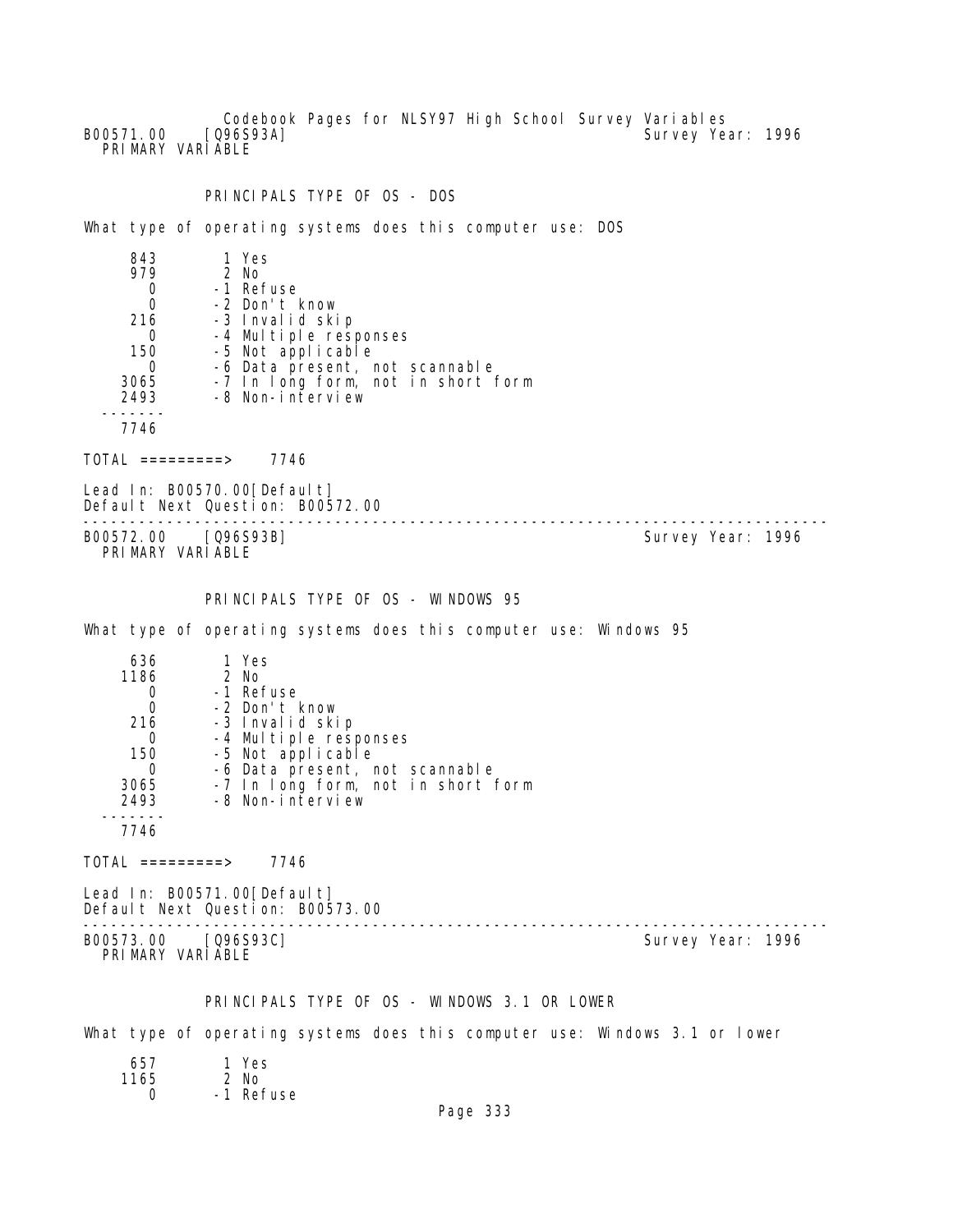Codebook Pages for NLSY97 High School Survey Variables 0 -2 Don't know<br>216 -3 Invalid ski 16 -3 Invalid skip<br>0 -4 Multiple resu 0 -4 Multiple responses<br>150 -5 Not applicable 150 -5 Not applicable 0 -6 Data present, not scannable 3065 -7 In long form, not in short form 3065 -7 In long form,<br>2493 -8 Non-interview ------- 7746 TOTAL =========> 7746 Lead In: B00572.00 [Default] Default Next Question: B00574.00 -------------------------------------------------------------------------------- Survey Year: 1996 PRIMARY VARIABLE PRINCIPALS TYPE OF OS - MACINTOSH What type of operating systems does this computer use: Macintosh 501 1 Yes  $\frac{1321}{0}$  0 -1 Refuse 0 -2 Don't know -3 Invalid skip 0 -4 Multiple responses 150 -5 Not applicable 0 -6 Data present, not scannable 3065 -7 In long form, not in short form 2493 -8 Non-interview ------- 7746 TOTAL =========> 7746 Lead In: B00573.00 [Default] Default Next Question: B00575.00 -------------------------------------------------------------------------------- Survey Year: 2000 PRIMARY VARIABLE IN WHAT YR DID CAREER ACADEMY BEGIN In what year did the career academy begin? 7 1900 TO 1949:<br>2 1950 TO 1959: 2 1950 TO 1959:<br>13 1960 TO 1969: 13 1960 TO 1969:<br>43 1970 TO 1979: 43 1970 TO 1979: 72 1980 TO 1989: 630 1990 TO 1999: 32 2000 TO 2009: 1 -1: Refuse 45 -2: Don't know 113 -3: Invalid skip 0 -4: Multiple responses

- 0 -5: Not applicable<br>0 -6: Data present. n 0 -6: Data present, not scannable<br>6788 -8: Non-interview
	- -8: Non-interview Page 334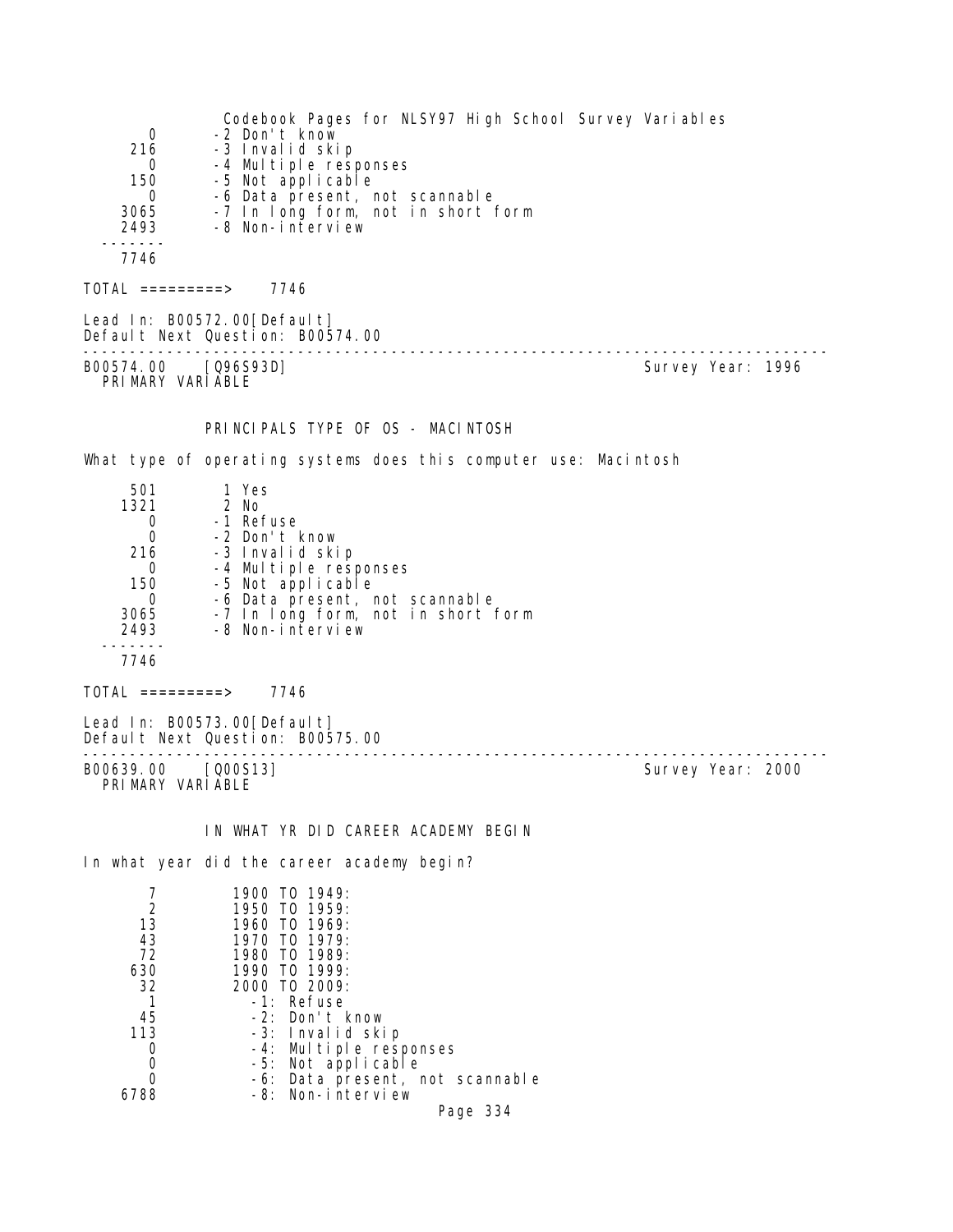Codebook Pages for NLSY97 High School Survey Variables

 ------- 7746

 $TOTAL$  =========> 7746

Lead In: B00638.00[Default] Default Next Question: B00640.00

--------------------------------------------------------------------------------

B00640.00 [Q00S14] PRI MARY VARI ABLE

# APPROX PCT/STUDENT PARTICIPATE CAREER ACAD

Approximately what percentage of your students participate in the career academy?

| 10   | $0:$ percent                        |
|------|-------------------------------------|
| 209  | .01 TO 9.9: percent                 |
| 203  | 10 T0 19.9: percent                 |
| 199  | 20 TO 39.9: percent                 |
| 67   | 40 T0 59.9: percent                 |
| 28   | 60 T0 79.9: percent                 |
| 166  | 80 T0 1000. 9: percent              |
|      | -1: Refuse                          |
| 19   | -2: Don't know                      |
| 56   | -3: Invalid skip                    |
| 0    | -4: Multiple responses              |
| 0    | -5: Not applicable                  |
| 0    | -6: Data present, not scannable     |
|      | -7: In long form, not in short form |
| 6788 | -8: Non-interview                   |
|      |                                     |
| 7746 |                                     |

 $TOTAL$  =========> 7746

Lead In: B00639.00[Default] Default Next Question: B00641.00

B00641.00 [Q00S15MA] Survey Year: 2000 PRIMARY VARIABLE

--------------------------------------------------------------------------------

# RECOG AS NEW AMERICAN HIGH SCHOOL

Is your school recognized as any of the following: New American High School

| 57   | 1 Yes                              |
|------|------------------------------------|
| 6131 | 2 No                               |
|      | -1 Refuse                          |
| 37   | -2 Don't know                      |
| 168  | -3 Invalid skip                    |
|      | -4 Multiple responses              |
|      | -5 Not applicable                  |
|      | -6 Data present, not scannable     |
|      | -7 In long form, not in short form |
| 1353 | -8 Non-interview                   |
|      |                                    |
| 7746 |                                    |
|      |                                    |

TOTAL =========> 7746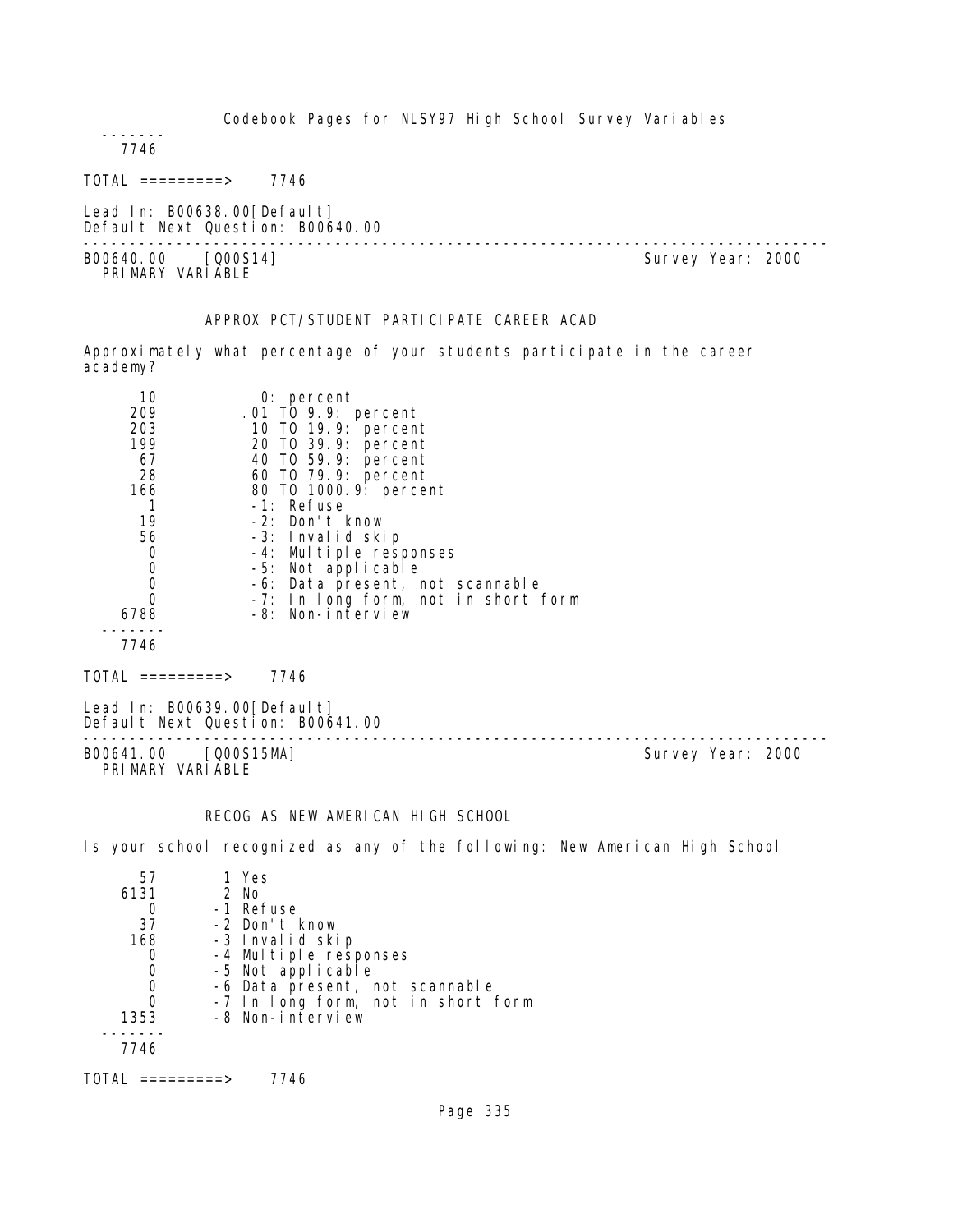Codebook Pages for NLSY97 High School Survey Variables Lead In: B00640.00 [Default] Default Next Question: B00642.00 -------------------------------------------------------------------------------- B00642.00 [Q00S15MB] Survey Year: 2000 PRIMARY VARIABLE

RECOG AS BLUE RIBBON SCHOOL

Is your school recognized as any of the following: Blue Ribbon School

| 514  | 1 Yes                              |
|------|------------------------------------|
| 5674 | 2 No                               |
|      | -1 Refuse                          |
| 37   | -2 Don't know                      |
| 168  | -3 Invalid skip                    |
|      | -4 Multiple responses              |
| 0    | -5 Not applicable                  |
| 0    | -6 Data present, not scannable     |
| 0    | -7 In long form, not in short form |
| 1353 | -8 Non-interview                   |
|      |                                    |
| 7746 |                                    |
|      |                                    |

 $TOTAL$  =========> 7746

Lead In: B00641.00 [Default] Default Next Question: B00643.00

-------------------------------------------------------------------------------- B00453.00 [Q96S73D2] Survey Year: 1996 PRIMARY VARIABLE

#### SCHOOL-SPONSORED ENTERPRISE - 10

School-Sponsored Enterprise: Mark the grade levels in which students may participate: 10 NOTE: Similar 2000 NLSY97 School Administrator Questionnaire question - Q00S56D2

| 327                                      | 1 Yes                                                           |                   |  |
|------------------------------------------|-----------------------------------------------------------------|-------------------|--|
| 294                                      | 2 No                                                            |                   |  |
| 0                                        | -1 Refuse                                                       |                   |  |
| $\overline{0}$                           | -2 Don't know                                                   |                   |  |
| 857                                      | -3 Invalid skip                                                 |                   |  |
| 0                                        | -4 Multiple responses                                           |                   |  |
| 3758                                     | -5 Not applicable                                               |                   |  |
| 17                                       | -6 Data present, not scannable                                  |                   |  |
| $\Omega$                                 | -7 In long form, not in short form                              |                   |  |
| 2493                                     | -8 Non-interview                                                |                   |  |
| 7746                                     |                                                                 |                   |  |
|                                          |                                                                 |                   |  |
| $\text{TOTAL}$ =========>                | 7746                                                            |                   |  |
|                                          | Lead In: B00452.00[Default]<br>Default Next Question: B00454.00 |                   |  |
| B00454.00 [Q96S73D3]<br>PRIMARY VARIABLE |                                                                 | Survey Year: 1996 |  |
|                                          |                                                                 |                   |  |

SCHOOL-SPONSORED ENTERPRISE - 11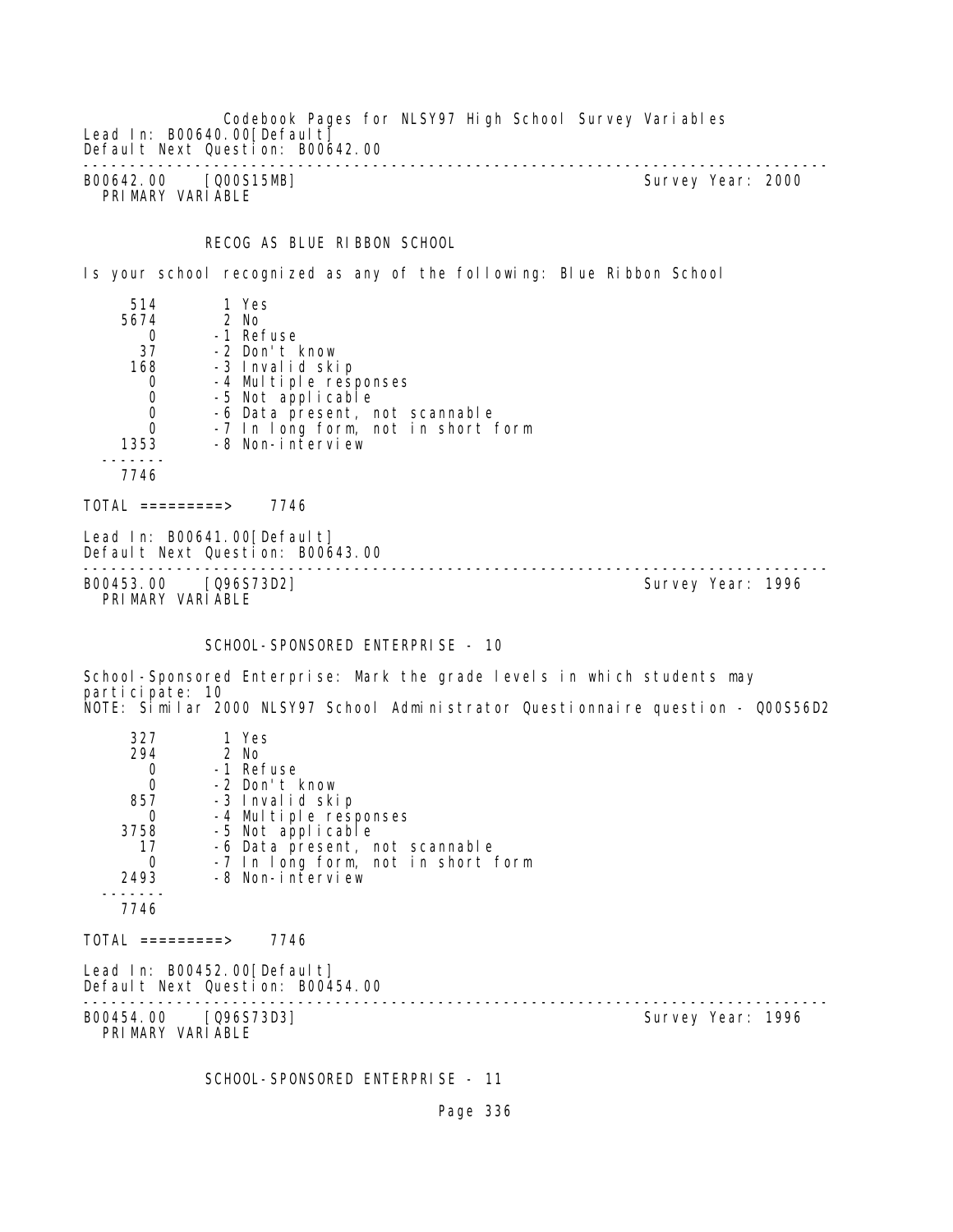Codebook Pages for NLSY97 High School Survey Variables School-Sponsored Enterprise: Mark the grade levels in which students may participate: 11 NOTE: Similar 2000 NLSY97 School Administrator Questionnaire question - Q00S56D3

| 528<br>95 | 1 Yes<br>$2$ No                    |
|-----------|------------------------------------|
|           | -1 Refuse                          |
| 0         | -2 Don't know                      |
| 857       | -3 Invalid skip                    |
|           | -4 Multiple responses              |
| 3756      | -5 Not applicable                  |
| 17        | -6 Data present, not scannable     |
|           | -7 In long form, not in short form |
| 2493      | -8 Non-interview                   |
|           |                                    |
| 7746      |                                    |

TOTAL =========> 7746

Lead In: B00453.00[Default] Default Next Question: B00455.00

B00455.00 [Q96S73D4] Survey Year: 1996 PRIMARY VARIABLE

--------------------------------------------------------------------------------

SCHOOL-SPONSORED ENTERPRISE - 12

School-Sponsored Enterprise: Mark the grade levels in which students may participate: 12 NOTE: Similar 2000 NLSY97 School Administrator Questionnaire question - Q00S56D4

| 598  | 1 Yes                              |
|------|------------------------------------|
| 26   | 2 No                               |
|      | -1 Refuse                          |
|      | -2 Don't know                      |
| 857  | -3 Invalid skip                    |
|      | -4 Multiple responses              |
| 3755 | -5 Not applicable                  |
| 17   | -6 Data present, not scannable     |
|      | -7 In long form, not in short form |
| 2493 | -8 Non-interview                   |
|      |                                    |
| 7746 |                                    |

 $TOTAL$  =========> 7746

Lead In: B00454.00[Default] Default Next Question: B00456.00

-------------------------------------------------------------------------------- B00456.00 [Q96S73E] Survey Year: 1996 PRIMARY VARIABLE

#### AT RISK - SCHOOL-SPONSORED ENTERPRISE

School-Sponsored Enterprise: In order to participate, is it true that the student must be considered at risk? NOTE: Similar 2000 NLSY97 School Administrator Questionnaire question - Q00S56E

| 30  | 1 Yes     |
|-----|-----------|
| 631 | 2 No      |
| Ω   | -1 Refuse |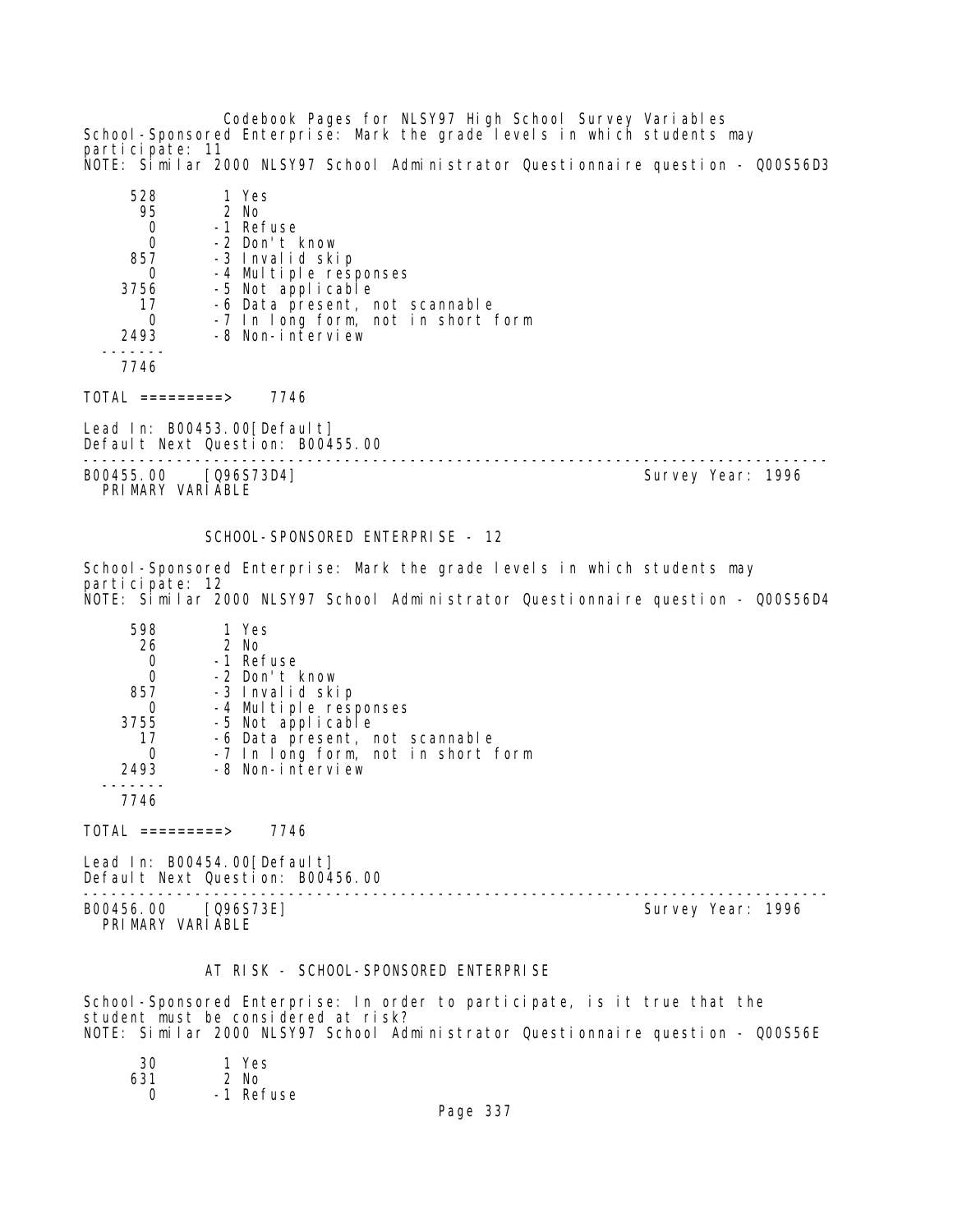|                     | Codebook Pages for NLSY97 High School Survey Variables           |  |
|---------------------|------------------------------------------------------------------|--|
| 0                   | -2 Don't know                                                    |  |
| 840                 | -3 Invalid skip                                                  |  |
| 0                   | -4 Multiple responses                                            |  |
| 3752                | -5 Not applicable                                                |  |
| 0                   | -6 Data present, not scannable                                   |  |
| 0                   | -7 In long form, not in short form                               |  |
| 2493                | -8 Non-interview                                                 |  |
|                     |                                                                  |  |
| 7746                |                                                                  |  |
| $TOTAL$ ==========> | 7746                                                             |  |
|                     | Lead In: B00455.00 [Default]<br>Default Next Question: B00457.00 |  |

-------------------------------------------------------------------------------- B00518.00 [Q96S83E] Survey Year: 1996

PRIMARY VARIABLE

# PHYSICAL ABUSE OF TEACHERS

Please indicate the number of the following types of incidents that were reported to the appropriate administrative office in the 1995-1996 school year: Physical abuse of teachers

| 1617<br>226<br>10<br>4<br>1<br>$\mathbf 0$<br>$\mathbf 0$<br>$\mathbf 0$<br>000<br>0<br>329<br>0<br>$\mathbf 0$<br>1<br>3065<br>2493 | TO 9: teachers<br>$T0$ 5.9: teachers<br>$6$ TO 12.9: teachers<br>13 TO 24.9: teachers<br>25 TO 49.9:<br>teachers<br>50 TO 74.9: teachers<br>75 TO 99.9: teachers<br>100 TO 149.9: teachers<br>150 TO 199.9: teachers<br>200 TO 1000: teachers<br>-1: Refuse<br>-2: Don't know<br>-3: Invalid skip<br>-4: Multiple responses<br>-5: Not applicable<br>-6: Data present, not scannable<br>-7: In long form, not in short form<br>-8: Non-interview |                   |
|--------------------------------------------------------------------------------------------------------------------------------------|--------------------------------------------------------------------------------------------------------------------------------------------------------------------------------------------------------------------------------------------------------------------------------------------------------------------------------------------------------------------------------------------------------------------------------------------------|-------------------|
| 7746<br>$\overline{O}TAL$ ==========>                                                                                                | 7746                                                                                                                                                                                                                                                                                                                                                                                                                                             |                   |
|                                                                                                                                      | Lead In: B00517.00 [Default]                                                                                                                                                                                                                                                                                                                                                                                                                     |                   |
|                                                                                                                                      | Default Next Question: B00519.00                                                                                                                                                                                                                                                                                                                                                                                                                 |                   |
| B00519.00                                                                                                                            | [Q96S83F]                                                                                                                                                                                                                                                                                                                                                                                                                                        | Survey Year: 1996 |

B00519.00 [Q96S83F] Survey Year: 1996 PRIMARY VARIABLE

#### VERBAL ABUSE OF TEACHERS

Please indicate the number of the following types of incidents that were reported to the appropriate administrative office in the 1995-1996 school year: Verbal abuse of teachers

| 572 | 0 TO .9: teachers    |
|-----|----------------------|
| 570 | $1$ TO 5.9: teachers |
|     | Page 338             |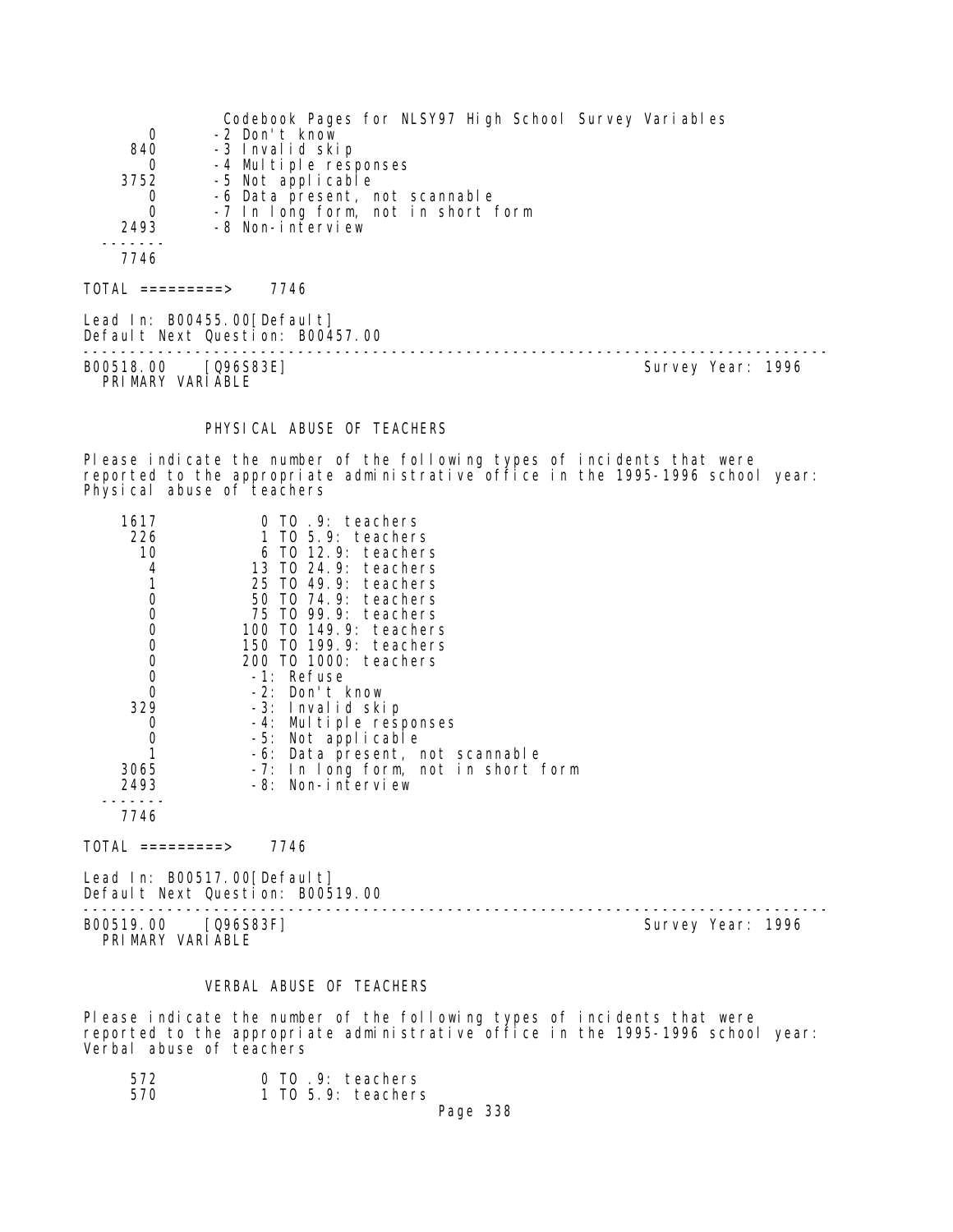|                | Codebook Pages for NLSY97 High School Survey Variables |
|----------------|--------------------------------------------------------|
| 268            | $6$ TO $12.9$ : teachers                               |
| 180            | 13 TO 24.9: teachers                                   |
| 110            | 25 TO 49.9: teachers                                   |
| 37             | 50 TO 74.9: teachers                                   |
| 16             | 75 TO 99.9: teachers                                   |
| 17             | 100 TO 149.9: teachers                                 |
| 8              | 150 TO 199.9: teachers                                 |
| 13             | 200 TO 1000: teachers                                  |
| $\mathbf 0$    | -1: Refuse                                             |
| $\mathbf 0$    | -2: Don't know                                         |
| 394            | -3: Invalid skip                                       |
|                | -4: Multiple responses                                 |
| 0              | -5: Not applicable                                     |
| $\overline{2}$ | -6: Data present, not scannable                        |
| 3065           | -7: In long form, not in short form                    |
| 2493           | -8: Non-interview                                      |
|                |                                                        |
| 7746           |                                                        |

TOTAL =========> 7746

Lead In: B00518.00[Default] Default Next Question: B00520.00

-------------------------------------------------------------------------------- Survey Year: 1996 PRIMARY VARIABLE

# POSSESSION OF WEAPONS

Please indicate the number of the following types of incidents that were reported to the appropriate administrative office in the 1995-1996 school year: Possession of weapons by students NOTE: Similar 2000 NLSY97 School Administrator Questionnaire question - Q00S36H

| 2644<br>1529<br>234<br>61<br>15<br>$\frac{4}{2}$<br>$\frac{2}{1}$<br>10<br>18<br>719<br>0<br>11<br>$\overline{c}$<br>$\overline{0}$<br>2493 | $0$ TO $.9$ : teachers<br>1 TO 5.9: teachers<br>$6$ TO 12.9: teachers<br>13 TO 24.9: teachers<br>25 TO 49.9: teachers<br>50 TO 74.9: teachers<br>75 TO 99.9: teachers<br>100 TO 149.9: teachers<br>150 TO 199.9: teachers<br>200 TO 1000: teachers<br>-1: Refuse<br>-2: Don't know<br>-3: Invalid skip<br>-4: Multiple responses<br>-5: Not applicable<br>-6: Data present, not scannable<br>-7: In long form, not in short form<br>-8: Non-interview |                   |  |
|---------------------------------------------------------------------------------------------------------------------------------------------|-------------------------------------------------------------------------------------------------------------------------------------------------------------------------------------------------------------------------------------------------------------------------------------------------------------------------------------------------------------------------------------------------------------------------------------------------------|-------------------|--|
| 7746                                                                                                                                        |                                                                                                                                                                                                                                                                                                                                                                                                                                                       |                   |  |
| $\text{TOTAL}$ =========>                                                                                                                   | 7746                                                                                                                                                                                                                                                                                                                                                                                                                                                  |                   |  |
| Lead In: B00519.00[Default]                                                                                                                 | Default Next Question: B00521.00                                                                                                                                                                                                                                                                                                                                                                                                                      |                   |  |
| B00575.00 [Q96S93E]<br>PRIMARY VARIABLE                                                                                                     |                                                                                                                                                                                                                                                                                                                                                                                                                                                       | Survey Year: 1996 |  |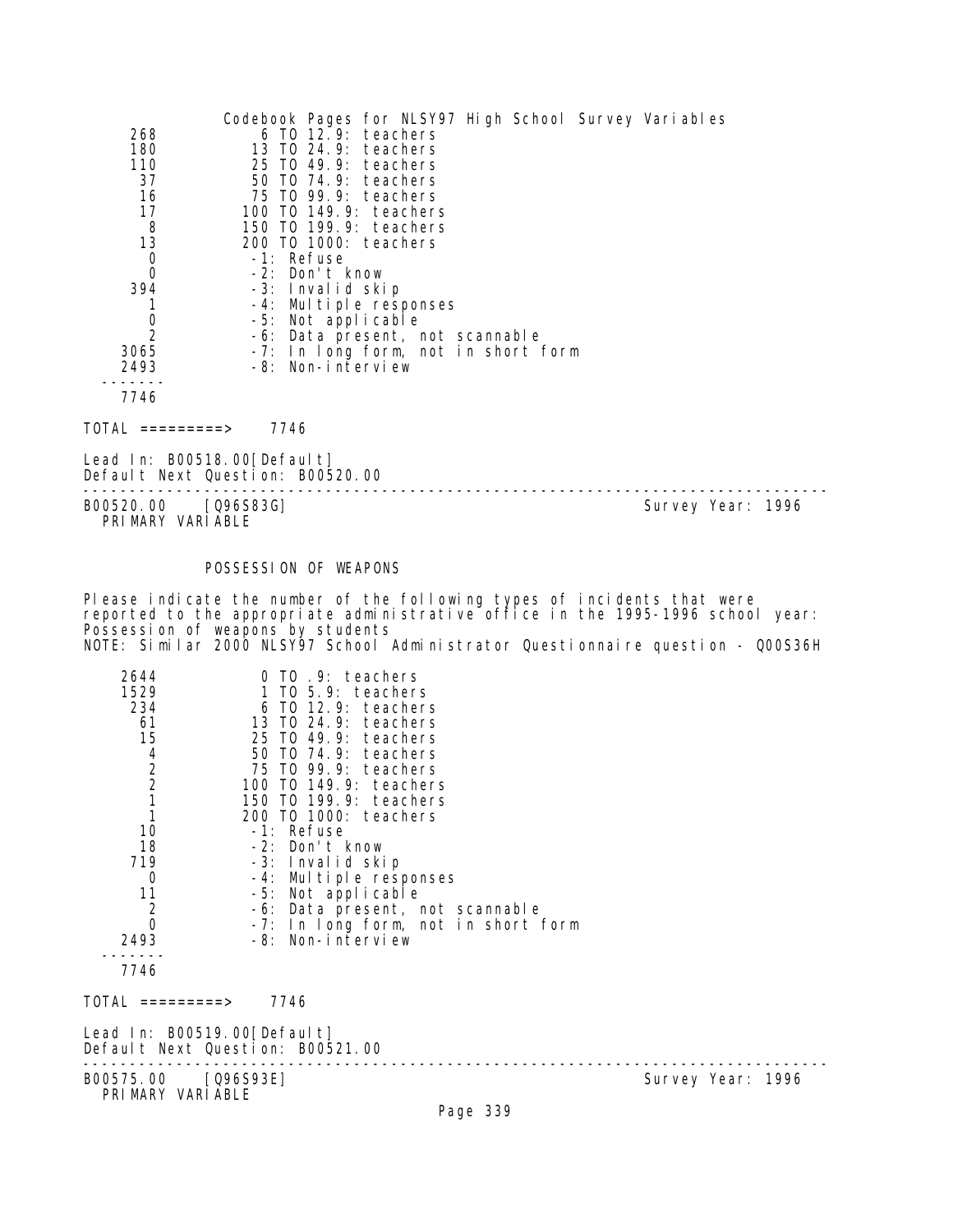Codebook Pages for NLSY97 High School Survey Variables

PRINCIPALS TYPE OF OS - APPLE

What type of operating systems does this computer use: Apple

| 55   | 1 Yes                              |
|------|------------------------------------|
| 1767 | $2$ No                             |
|      | -1 Refuse                          |
| 0    | -2 Don't know                      |
| 216  | -3 Invalid skip                    |
|      | -4 Multiple responses              |
| 150  | -5 Not applicable                  |
|      | -6 Data present, not scannable     |
| 3065 | -7 In long form, not in short form |
| 2493 | -8 Non-interview                   |
|      |                                    |
| 7746 |                                    |

TOTAL =========> 7746

Lead In: B00574.00[Default] Default Next Question: B00576.00

-------------------------------------------------------------------------------- B00576.00 [Q96S93F] PRIMARY VARIABLE

PRINCIPALS TYPE OF OS - OS2

What type of operating systems does this computer use: OS2

| 26   | 1 Yes                              |
|------|------------------------------------|
| 1796 | 2 No                               |
|      | -1 Refuse                          |
|      | -2 Don't know                      |
| 216  | -3 Invalid skip                    |
|      | -4 Multiple responses              |
| 150  | -5 Not applicable                  |
|      | -6 Data present, not scannable     |
| 3065 | -7 In long form, not in short form |
| 2493 | -8 Non-interview                   |
|      |                                    |
| 7746 |                                    |

 $TOTAL$  ========> 7746

Lead In: B00575.00[Default] Default Next Question: B00577.00

B00577.00 [Q96S93G] Survey Year: 1996 PRIMARY VARIABLE

--------------------------------------------------------------------------------

#### PRINCIPALS TYPE OF OS - OTHER

What type of operating systems does this computer use: Other type

| 67   | 1 Yes           |
|------|-----------------|
| 1755 | $2$ No          |
|      | -1 Refuse       |
| O    | -2 Don't know   |
| 216  | -3 Invalid skip |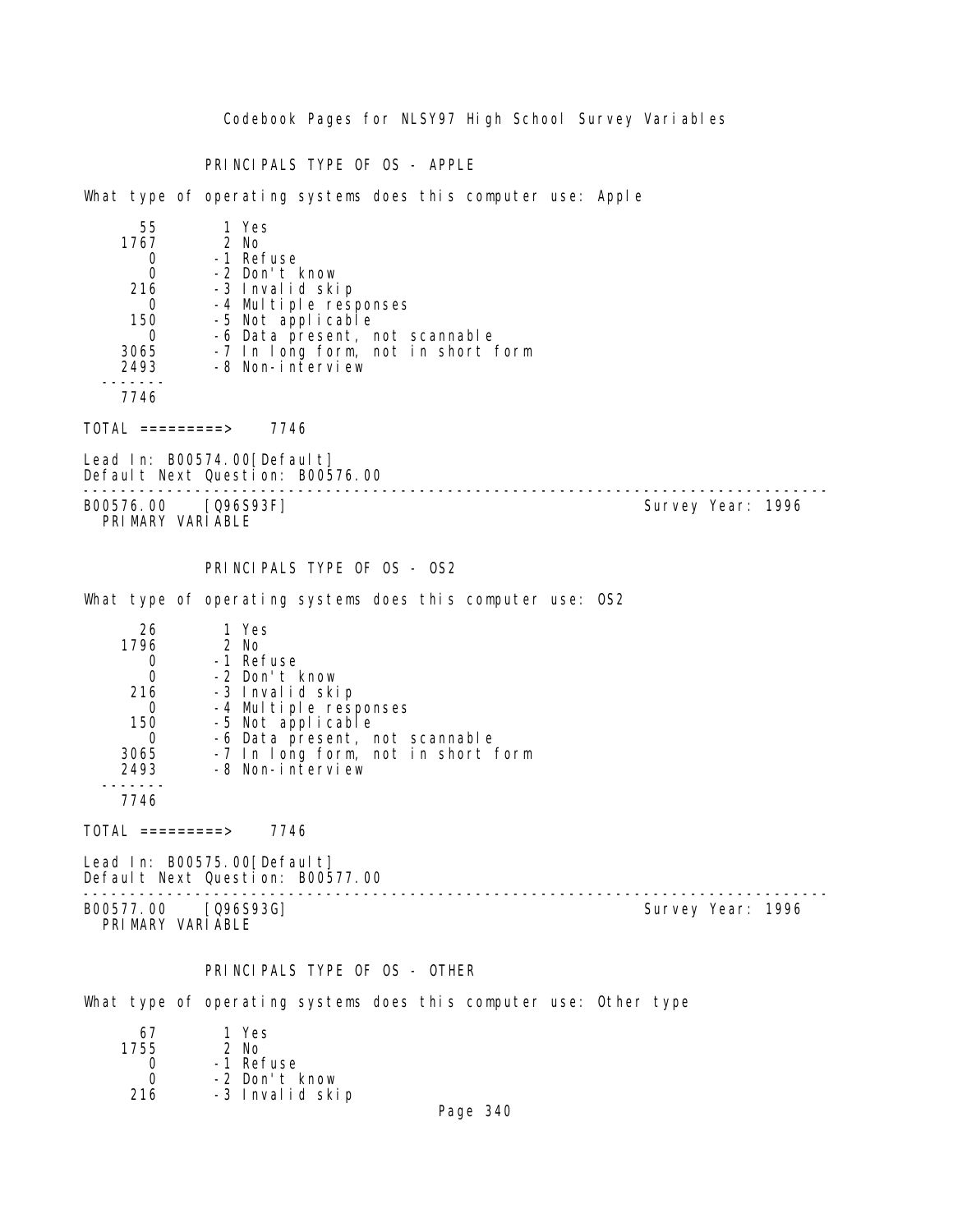| Codebook Pages for NLSY97 High School Survey Variables<br>-4 Multiple responses<br>0<br>150<br>-5 Not applicable<br>-6 Data present, not scannable<br>0<br>3065<br>-7 In long form, not in short form<br>2493<br>-8 Non-interview<br>7746                                                                                                                                                                          |
|--------------------------------------------------------------------------------------------------------------------------------------------------------------------------------------------------------------------------------------------------------------------------------------------------------------------------------------------------------------------------------------------------------------------|
| $TOTAL$ =========> 7746                                                                                                                                                                                                                                                                                                                                                                                            |
| Lead In: B00576.00 [Default]<br>Default Next Question: B00578.00                                                                                                                                                                                                                                                                                                                                                   |
| Survey Year: 1996<br>B00578.00 [096S94]<br>PRIMARY VARIABLE                                                                                                                                                                                                                                                                                                                                                        |
| PRINCIPALS TYPE OF OS PREFERRED                                                                                                                                                                                                                                                                                                                                                                                    |
| If you marked more than one response in Q96S93*, which do you prefer?                                                                                                                                                                                                                                                                                                                                              |
| 1 DOS<br>108<br>286<br>2 Windows 95<br>282<br>3 Windows 3.1 or lower<br>114<br>4 Macintosh<br>5<br>5 Apple<br>$\overline{7}$<br>6 OS2<br>18<br>7 Other type<br>-1 Refuse<br>0<br>-2 Don't know<br>0<br>135<br>-3 Invalid skip<br>19<br>-4 Multiple responses<br>1214<br>-5 Not applicable<br>-6 Data present, not scannable<br>0<br>3065<br>-7 In long form, not in short form<br>-8 Non-interview<br>2493<br>7746 |
| $TOTAL$ =========> 7746                                                                                                                                                                                                                                                                                                                                                                                            |
| Lead In: B00577.00 [Default]<br>Default Next Question: B00579.00                                                                                                                                                                                                                                                                                                                                                   |
| Survey Year: 1996<br>B00579.00 [Q96S95A]<br>PRIMARY VARIABLE                                                                                                                                                                                                                                                                                                                                                       |
| PRINCIPALS COMPUTER DISK SIZE - 5 1/4                                                                                                                                                                                                                                                                                                                                                                              |
| Which size disk drive do you use: 5 1/4 inch                                                                                                                                                                                                                                                                                                                                                                       |
| 284<br>1 Yes<br>2 No<br>1458<br>-1 Refuse<br>Ü                                                                                                                                                                                                                                                                                                                                                                     |

|      | -2 Don't know                      |
|------|------------------------------------|
| 296  | -3 Invalid skip                    |
|      | -4 Multiple responses              |
| 150  | -5 Not applicable                  |
|      | -6 Data present, not scannable     |
| 3065 | -7 In long form, not in short form |
| 2493 | -8 Non-interview                   |
|      |                                    |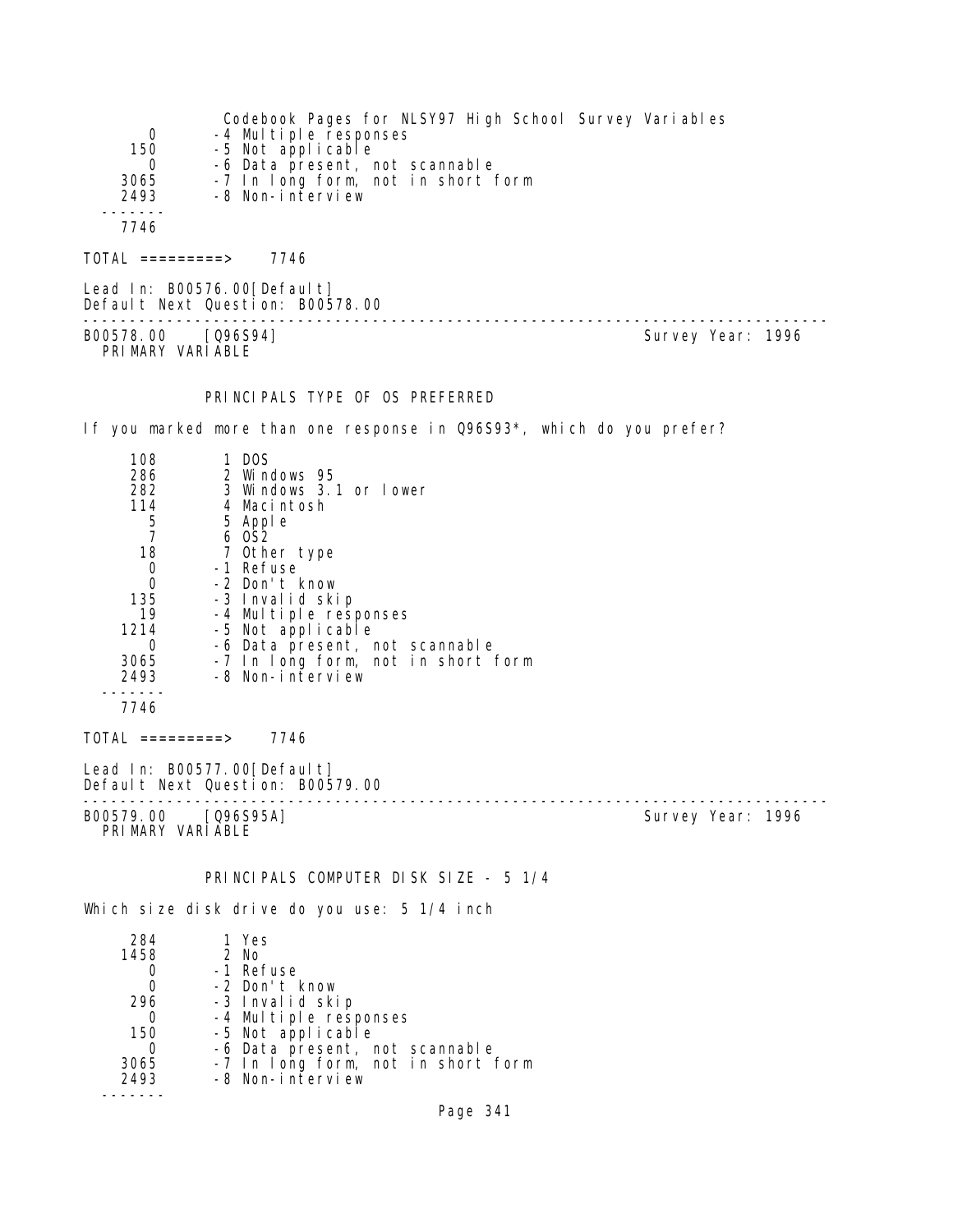Codebook Pages for NLSY97 High School Survey Variables 7746  $TOTAL$  ========> 7746 Lead In: B00578.00 [Default] Default Next Question: B00580.00 -------------------------------------------------------------------------------- Survey Year: 2000 PRI MARY VARI ABLE SCHOOL EXISTED 5 YRS AGO Approximately what percentage of the teachers currently working in your school worked in your school five years ago, that is, during the 1994-1995 academic year: School did not exist five years ago. NOTE: Similar 1996 NLSY97 School Administrator Questionnaire question - Q96S15NO 6246 1 Yes 128 2 No 1 -1 Refuse<br>3 -2 Don't H

 3 -2 Don't know 15 -3 Invalid Skip 0 -4 Multiple responses 0 -5 Not applicable<br>0 -6 Data present, n 0 -6 Data present, not scannable<br>0 -7 In Iong form, not in short 0 -7 In long form, not in short form -8 Non-interview -------

7746

 $TOTAL$  =========> 7746

Lead In: B00658.00 [Default] Default Next Question: B00660.00

B00660.00 [Q00S20] Survey Year: 2000 PRIMARY VARIABLE

PCT TEACHERS HAVE 10+ YRS EXP/ANY SCHOOL

Approximately what percentage of the teachers currently working in your school have ten or more years of teaching experience at any school? (IF NONE, ENTER '0') NOTE: Similar 1996 NLSY97 School Administrator Questionnaire question - Q96S16

--------------------------------------------------------------------------------

| 48             | 0: percent                          |
|----------------|-------------------------------------|
| 70             | .01 TO 9.9: percent                 |
| 166            | 10 T0 19.9: percent                 |
| 730            | 20 TO 39.9: percent                 |
| 1643           | 40 T0 59.9: percent                 |
| 2214           | 60 T0 79.9: percent                 |
| 1414           | 80 T0 1000. 9: percent              |
|                | $-1$ : Refuse                       |
|                | -2: Don't know                      |
|                | -3: Invalid skip                    |
| O              | -4: Multiple responses              |
| $\overline{2}$ | -5: Not applicable                  |
|                | -6: Data present, not scannable     |
|                | -7: In long form, not in short form |
| 1353           | -8: Non-interview                   |
|                |                                     |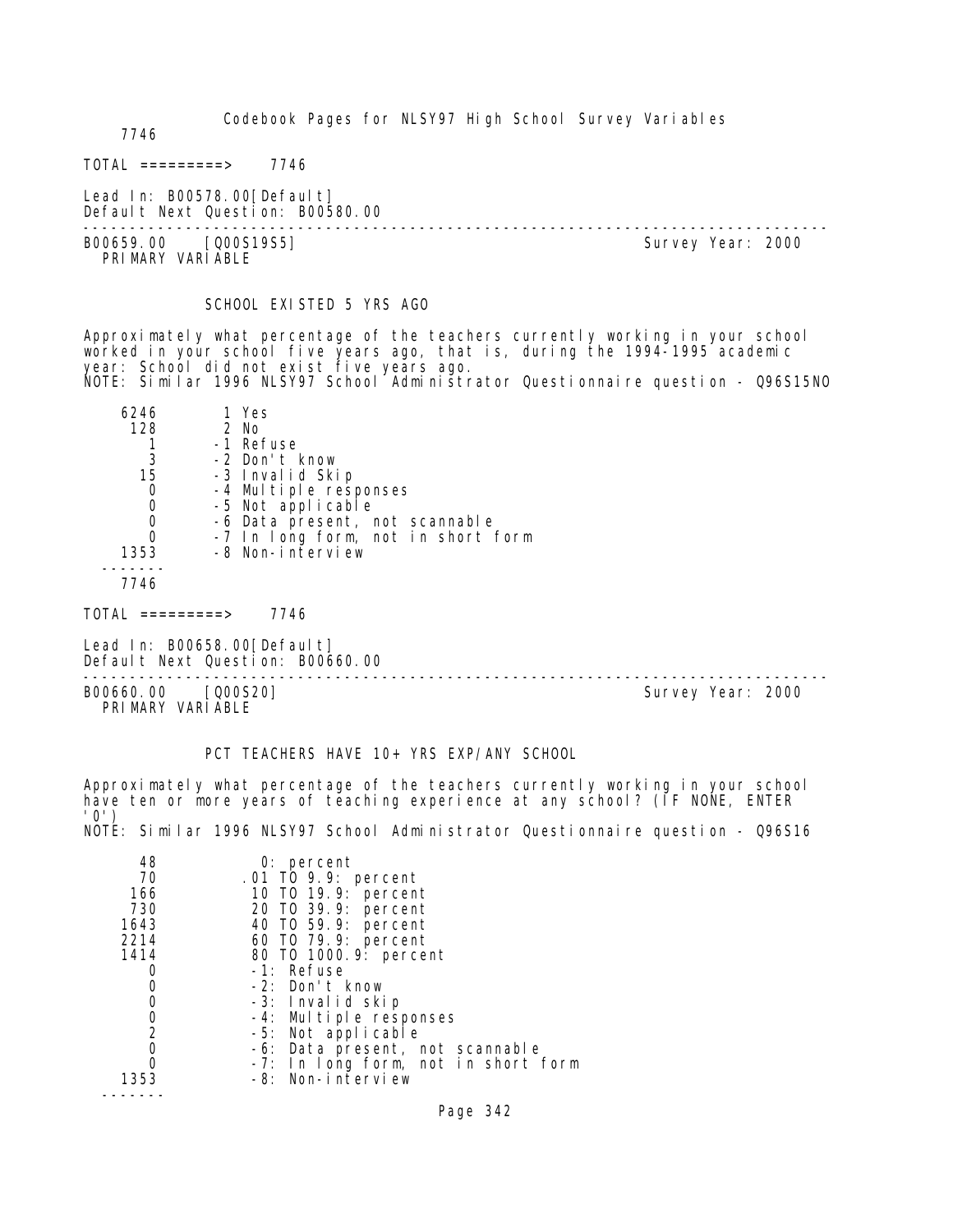Codebook Pages for NLSY97 High School Survey Variables 7746  $TOTAL$  ========> 7746 Lead In: B00659.00[Default] Default Next Question: B00661.00 -------------------------------------------------------------------------------- Survey Year: 2000 PRIMARY VARIABLE PCT TEACHERS W/DEGREE BEYOND BACHELORS Approximately what percentage of your teaching staff has a degree beyond bachelor's? (IF NONE, ENTER '0')

NOTE: Similar 1996 NLSY97 School Administrator Questionnaire question - Q96S19

| 118<br>176<br>437<br>1205<br>1612<br>1549<br>1098<br>156<br>39<br>0<br>$\overline{2}$<br>0<br>0<br>1353 | $0:$ percent<br>.01 TO 9.9: percent<br>10 T0 19.9: percent<br>20 TO 39.9: percent<br>40 T0 59.9: percent<br>60 T0 79.9: percent<br>80 T0 1000. 9: percent<br>-1: Refuse<br>-2: Don't know<br>-3: Invalid skip<br>-4: Multiple responses<br>-5: Not applicable<br>-6: Data present, not scannable<br>-7: In long form, not in short form<br>-8: Non-interview |
|---------------------------------------------------------------------------------------------------------|--------------------------------------------------------------------------------------------------------------------------------------------------------------------------------------------------------------------------------------------------------------------------------------------------------------------------------------------------------------|
| 7746                                                                                                    |                                                                                                                                                                                                                                                                                                                                                              |

TOTAL =========> 7746

Lead In: B00660.00 [Default] Default Next Question: B00662.00

B00457.00 [Q96S73F] Survey Year: 1996 PRIMARY VARIABLE

--------------------------------------------------------------------------------

NON-COLLEGE BOUND - SCHOOL-SPONSORED ENTERPRISE

School-Sponsored Enterprise: In order to participate, is it true that the student must be non-college bound? NOTE: Similar 2000 NLSY97 School Administrator Questionnaire question - Q00S56F

| 16   | 1 Yes                              |
|------|------------------------------------|
| 653  | $2$ No                             |
|      | -1 Refuse                          |
|      | -2 Don't know                      |
| 831  | -3 Invalid skip                    |
|      | -4 Multiple responses              |
| 3752 | -5 Not applicable                  |
|      | -6 Data present, not scannable     |
|      | -7 In long form, not in short form |
| 2493 | -8 Non-interview                   |
|      |                                    |
| 7746 |                                    |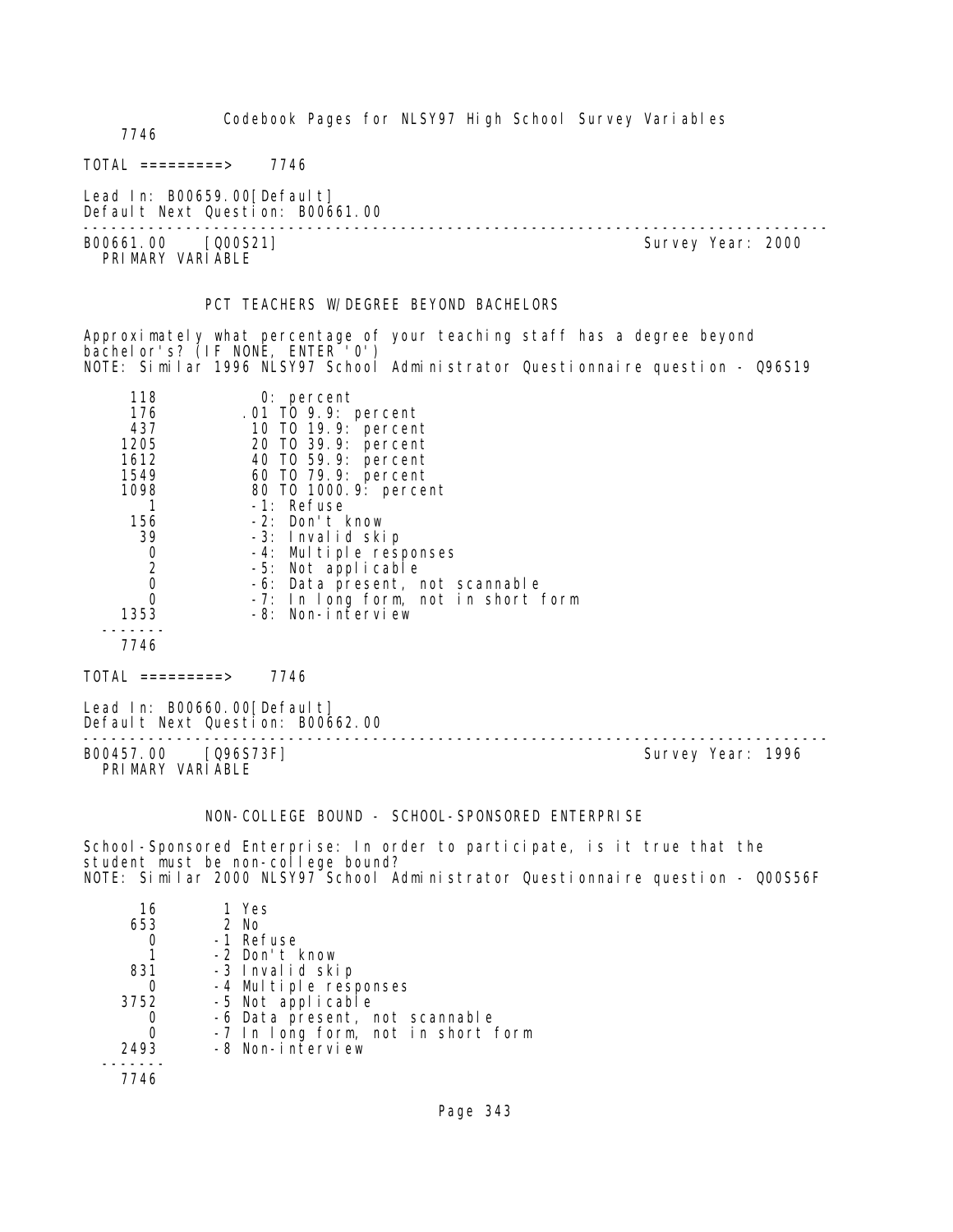Codebook Pages for NLSY97 High School Survey Variables  $TOTAL$  =========> Lead In: B00456.00 [Default] Default Next Question: B00458.00 -------------------------------------------------------------------------------- B00458.00 [Q96S73G] PRIMARY VARIABLE SEPARATE COURSE - SCHOOL-SPONSORED ENTERPRISE School-Sponsored Enterprise: In order to participate, is it true that the student must complete a separate course of related instruction? 262 1 Yes 398 2 No 0 -1 Refuse 1 -2 Don't know 40 -3 Invalid skip<br>0 -4 Multiple res 0 -4 Multiple responses<br>3752 -5 Not applicable 3752 -5 Not applicable 0 -6 Data present, not scannable 0 -7 In long form, not in short form 2493 -8 Non-interview ------- 7746  $TOTAL$  ========> 7746 Lead In: B00457.00 [Default] Default Next Question: B00459.00 -------------------------------------------------------------------------------- B00459.00 [Q96S73H] PRIMARY VARIABLE GPA REQUIRED - SCHOOL-SPONSORED ENTERPRISE School-Sponsored Enterprise: In order to participate, is it true that the student must have a minimum grade-point average? 54 1 Yes 606 2 No 0 -1 Refuse 1 -2 Don't know 9 -3 Invalid skip<br>0 -4 Multiple resu 0 -4 Multiple responses<br>3752 -5 Not applicable 3752 -5 Not applicable 0 -6 Data present, not scannable 0 -7 In long form, not in short form 2493 -8 Non-interview ------- 7746  $TOTAL$  ========> 7746 Lead In: B00458.00 [Default] Default Next Question: B00460.00 -------------------------------------------------------------------------------- Survey Year: 1996 PRIMARY VARIABLE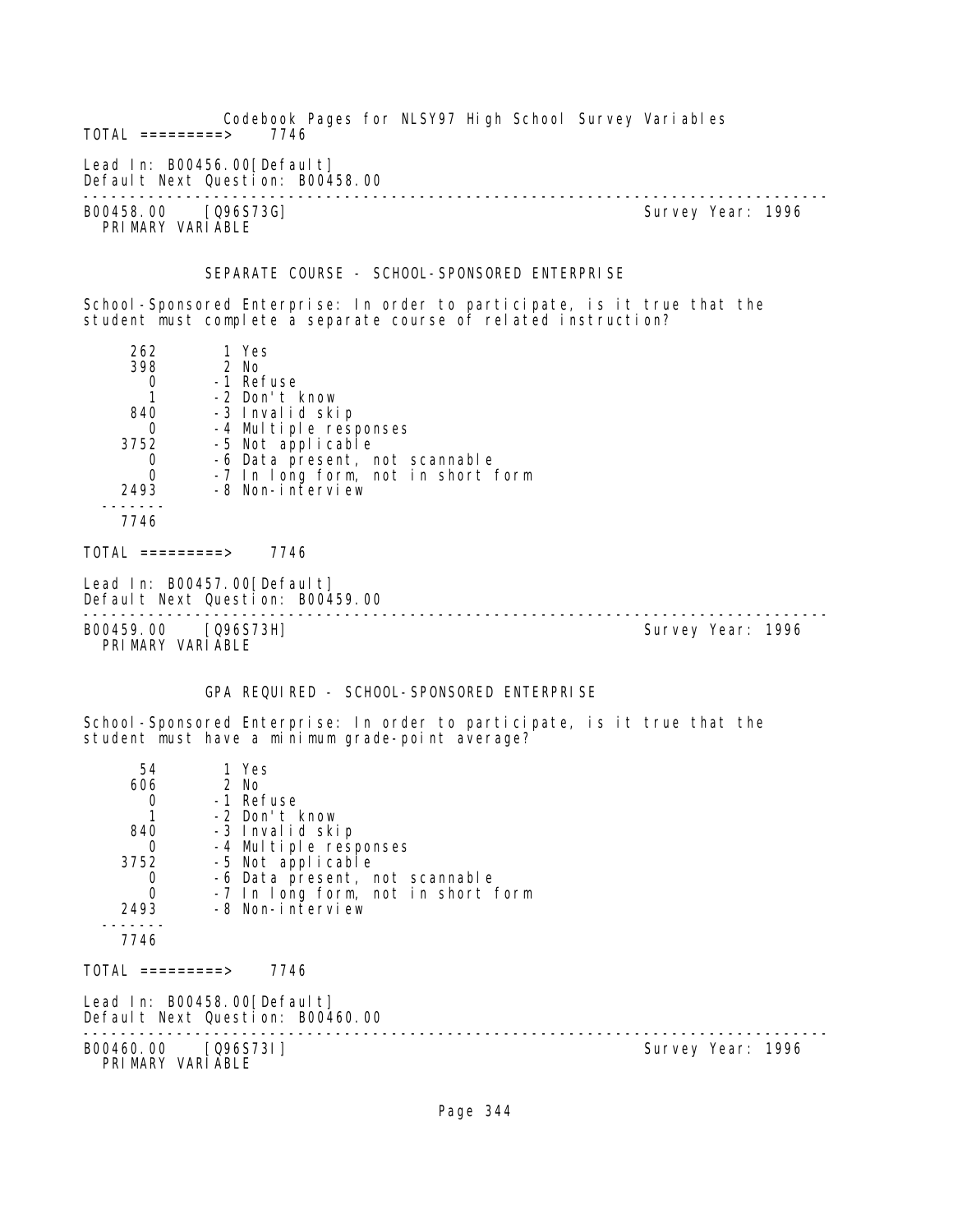Codebook Pages for NLSY97 High School Survey Variables GPA REQUIRED - SCHOOL-SPONSORED ENTERPRISE

School-Sponsored Enterprise: If Yes to Q96S66H, enter the minimum grade point average required NOTE: Similar 2000 NLSY97 School Administrator Questionnaire question - Q00S56G

|      | TO .99: GPA                     |
|------|---------------------------------|
|      | TO 1.99: GPA                    |
| 34   | 2 TO 2.99: GPA                  |
| 3    | 3 TO 3.99: GPA                  |
| 0    | 4 TO 4.99: GPA                  |
| 3    | 5 TO 99: GPA                    |
|      | $-1$ : Refuse                   |
|      | $-2$ : Don't know               |
| 846  | -3: Invalid skip                |
|      | -4: Multiple responses          |
| 4359 | -5: Not applicable              |
|      | -6: Data present, not scannable |
| 2493 | -8: Non-interview               |
|      |                                 |
|      |                                 |

 $TOTAL$  =========> 7746

Lead In: B00459.00[Default] Default Next Question: B00461.00

B00521.00 [Q96S83H] PRIMARY VARIABLE

--------------------------------------------------------------------------------

### USE OF ALCOHOL

Please indicate the number of the following types of incidents that were reported to the appropriate administrative office in the 1995-1996 school year: Use of alcohol by students on school property NOTE: Similar 2000 NLSY97 School Administrator Questionnaire question - Q00S36F

| 2187          | TO .9: teachers                          |
|---------------|------------------------------------------|
| 1590          | 1 TO $5.9$ : teachers                    |
| 472           | 6 TO 12.9: teachers                      |
| 136           | 13 TO 24.9: teachers                     |
| 54            | 25 TO 49.9: teachers                     |
| 10            | 50 TO 74.9: teachers                     |
|               | 75 TO 99.9: teachers                     |
| $\frac{2}{5}$ | 100 T0 149.9: teachers                   |
|               | 150 TO 199.9: teachers                   |
|               | 200 TO 1000: teachers                    |
| 10            | -1: Refuse                               |
| 22            | -2: Don't know                           |
| 747           | -3: Invalid skip                         |
| 0             | -4: Multiple responses                   |
| 15            | -5: Not applicable                       |
|               | -6: Data present, not scannable          |
|               | In long form, not in short form<br>$-7:$ |
| 2493          | -8: Non-interview                        |
|               |                                          |
| 7746          |                                          |

 $TOTAL$  ========> 7746

Lead In: B00520.00 [Default] Default Next Question: B00522.00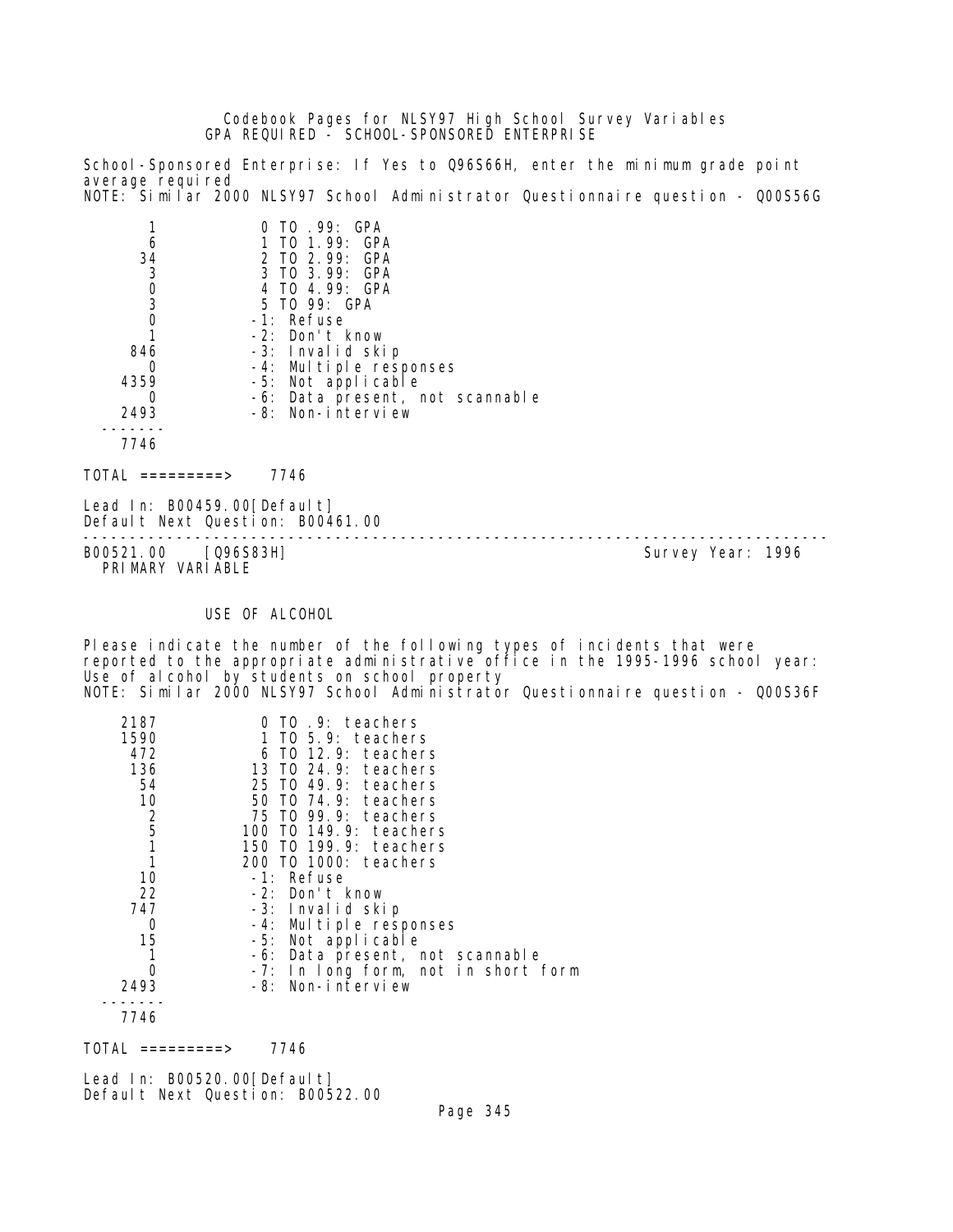Codebook Pages for NLSY97 High School Survey Variables

-------------------------------------------------------------------------------- B00522.00 [Q96S83I] PRIMARY VARIABLE

USE OF ILLEGAL DRUGS

Please indicate the number of the following types of incidents that were reported to the appropriate administrative office in the 1995-1996 school year: Use of illegal drugs by students on school property NOTE: Similar 2000 NLSY97 School Administrator Questionnaire question - Q00S36G

| 1983           | .9: teachers<br>TO.                 |
|----------------|-------------------------------------|
| 1509           | 1 TO $5.9$ : teachers               |
| 560            | 6 TO 12.9: teachers                 |
| 240            | 13 TO 24.9: teachers                |
| 101            | 25 TO 49.9: teachers                |
| 24             | 50 TO 74.9: teachers                |
|                | 75 TO 99.9: teachers                |
| 12             | 100 T0 149.9: teachers              |
| 1              | 150 TO 199.9: teachers              |
| $\overline{2}$ | 200 TO 1000: teachers               |
| 10             | $-1$ : Refuse                       |
| 23             | -2: Don't know                      |
| 765            | -3: Invalid skip                    |
| 0              | -4: Multiple responses              |
| 14             | -5: Not applicable                  |
| $\overline{2}$ | -6: Data present, not scannable     |
|                | -7: In long form, not in short form |
| 2493           | -8: Non-interview                   |
|                |                                     |
| 7746           |                                     |

 $TOTAL$  =========> 7746

Lead In: B00521.00 [Default] Default Next Question: B00523.00

B00580.00 [Q96S95B] PRIMARY VARIABLE

--------------------------------------------------------------------------------

PRINCIPALS COMPUTER DISK SIZE - 3 1/2

Which size disk drive do you use: 3 1/2 inch

| 1605 | 1 Yes                              |
|------|------------------------------------|
| 137  | 2 No                               |
|      | -1 Refuse                          |
| 0    | -2 Don't know                      |
| 296  | -3 Invalid skip                    |
|      | -4 Multiple responses              |
| 150  | -5 Not applicable                  |
|      | -6 Data present, not scannable     |
| 3065 | -7 In long form, not in short form |
| 2493 | -8 Non-interview                   |
|      |                                    |
| 7746 |                                    |

 $TOTAL$  ========> 7746

Lead In: B00579.00 [Default] Default Next Question: B00581.00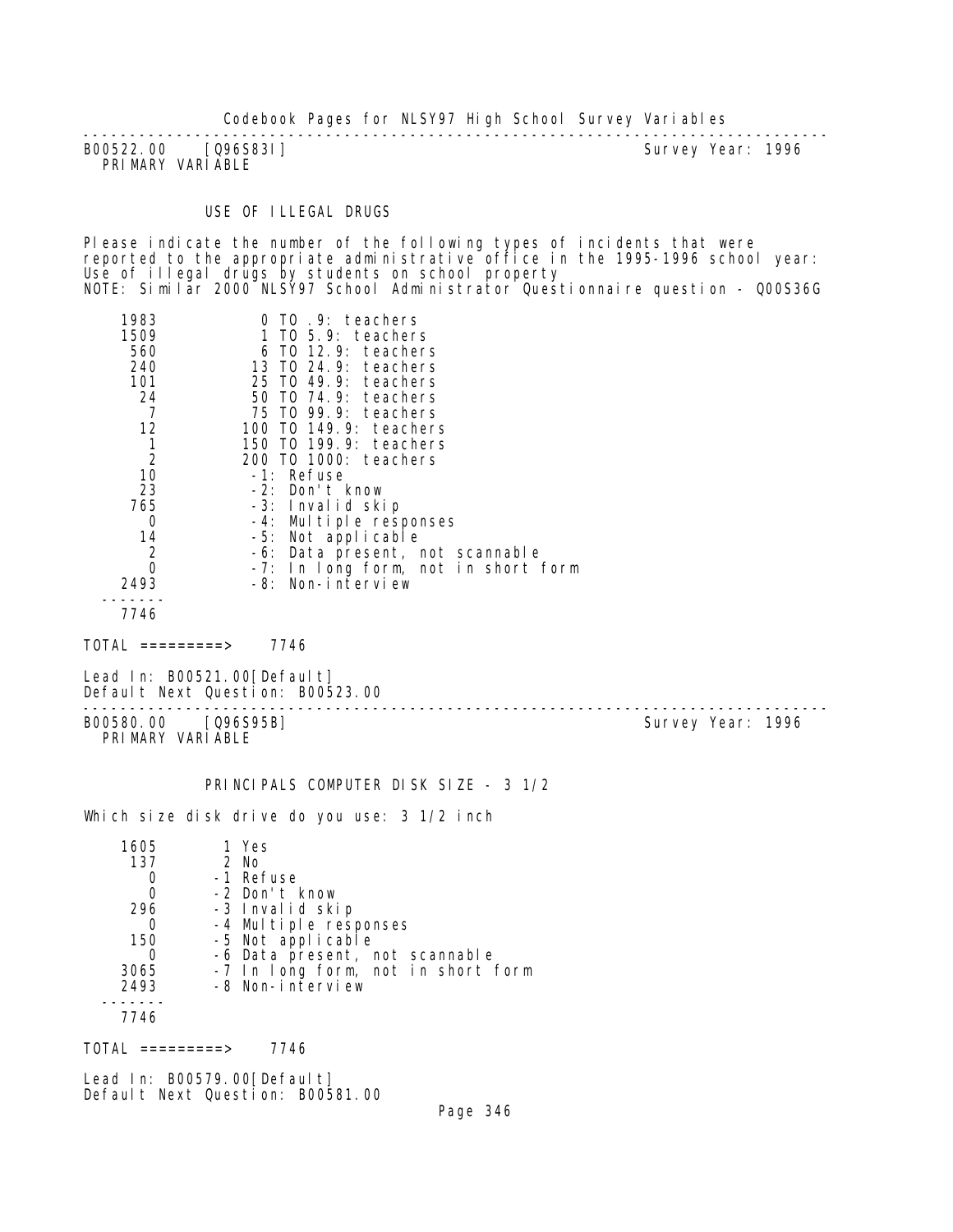Codebook Pages for NLSY97 High School Survey Variables

-------------------------------------------------------------------------------- B00581.00 [Q96S95C] PRIMARY VARIABLE

#### PRINCIPALS COMPUTER DISK SIZE - OTHER

Which size disk drive do you use: Other

| 67   | 1 Yes                              |
|------|------------------------------------|
| 1675 | $2$ No                             |
|      | -1 Refuse                          |
|      | -2 Don't know                      |
| 296  | -3 Invalid skip                    |
|      | -4 Multiple responses              |
| 150  | -5 Not applicable                  |
|      | -6 Data present, not scannable     |
| 3065 | -7 In long form, not in short form |
| 2493 | -8 Non-interview                   |
|      |                                    |
| 7746 |                                    |

TOTAL =========> 7746

Lead In: B00580.00 [Default] Default Next Question: B00582.00 --------------------------------------------------------------------------------

B00582.00 [Q96S96] Survey Year: 1996 PRIMARY VARIABLE

PRINCIPALS COMPUTER HAVE MODEM

Do you have a modem?

| 986  | 1 Yes                              |
|------|------------------------------------|
| 829  | $2$ No                             |
|      | -1 Refuse                          |
|      | -2 Don't know                      |
| 223  | -3 Invalid skip                    |
|      | -4 Multiple responses              |
| 150  | -5 Not applicable                  |
|      | -6 Data present, not scannable     |
| 3065 | -7 In long form, not in short form |
| 2493 | -8 Non-interview                   |
|      |                                    |
| 7746 |                                    |

 $TOTAL$  =========> 7746

Lead In: B00581.00[Default] Default Next Question: B00583.00

B00583.00 [Q96S97] PRIMARY VARIABLE

--------------------------------------------------------------------------------

PRINCIPALS COMPUTER BAUD RATE

What is the baud rate?

| 194 | 1 Below 14, 400    |
|-----|--------------------|
| 676 | 2 14,400 or higher |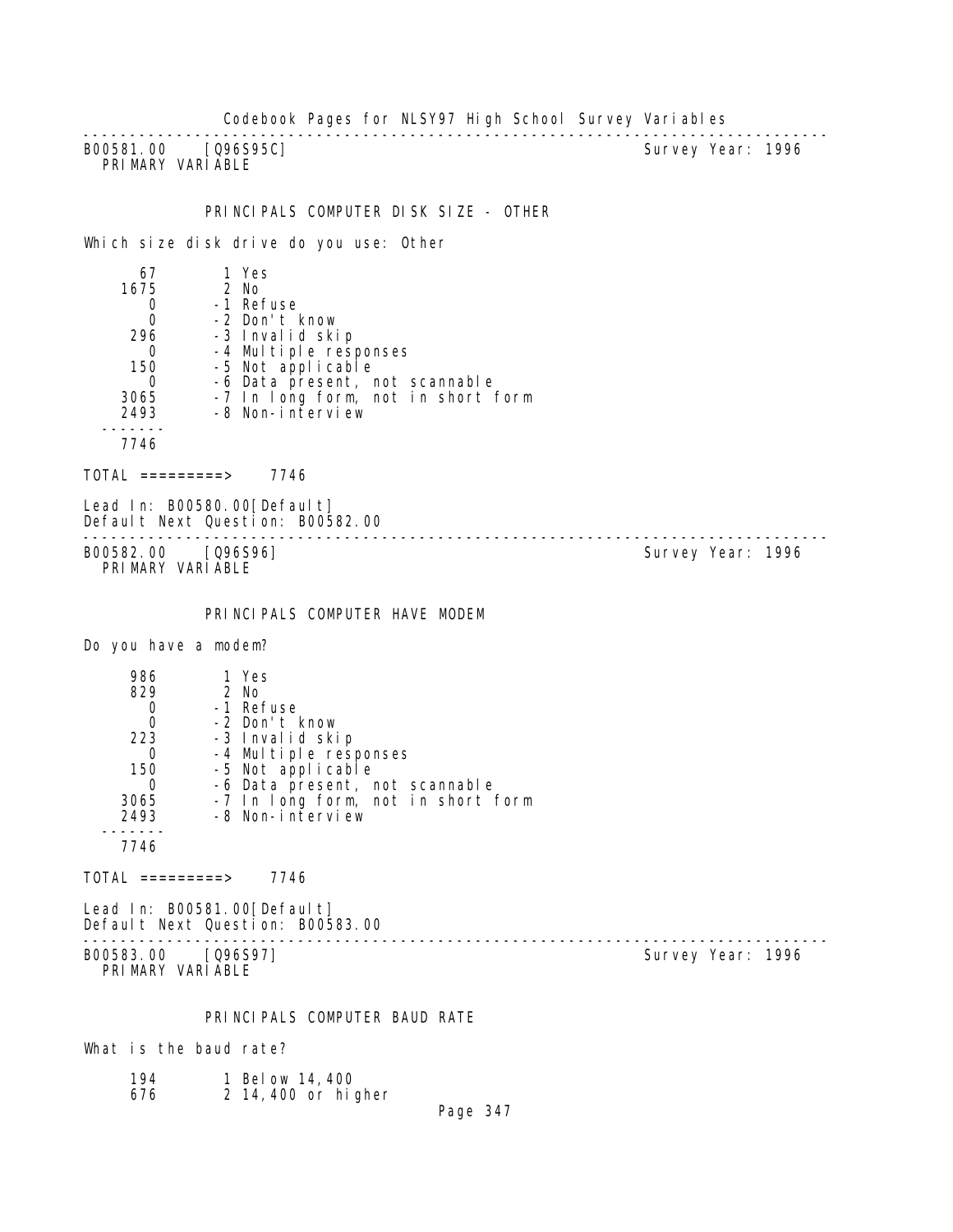Codebook Pages for NLSY97 High School Survey Variables 0 -1 Refuse<br>0 -2 Don't I 0 -2 Don't know<br>338 -3 Invalid ski 338 -3 Invalid skip 0 -4 Multiple responses 979 -5 Not applicable 0 -6 Data present, not scannable 3065 -7 In long form, not in short form 2493 -8 Non-interview ------- 7746 TOTAL =========> 7746 Lead In: B00582.00 [Default] Default Next Question: B00584.00 -------------------------------------------------------------------------------- B00584.00 [Q96S98] PRIMARY VARIABLE PRINCIPALS COMPUTER HAVE ACCESS TO INTERNET Do you have access to the Internet? 1272 1 Yes 554 2 No 0 -1 Refuse<br>0 -2 Don't H 0 -2 Don't know 212 -3 Invalid skip 0 -4 Multiple responses 150 -5 Not applicable 0 -6 Data present, not scannable 3065 -7 In long form, not in short form 2493 -8 Non-interview ------- 7746  $TOTAL$  =========> 7746 Lead In: B00583.00 [Default] Default Next Question: B00585.00 -------------------------------------------------------------------------------- Survey Year: 2000 PRIMARY VARIABLE

# RECOG AS COALITION OF ESSENTIAL SCHS

Is your school recognized as any of the following: Member of the Coalition of Essential Schools

| 179  | 1 Yes                                      |
|------|--------------------------------------------|
| 6009 | 2 No                                       |
|      | -1 Refuse                                  |
| 37   | -2 Don't know                              |
| 168  | -3 Invalid skip                            |
|      | -4 Multiple responses<br>-5 Not applicable |
| O    |                                            |
|      | -6 Data present, not scannable             |
|      | -7 In long form, not in short form         |
| 1353 | -8 Non-interview                           |
|      |                                            |
| 7746 |                                            |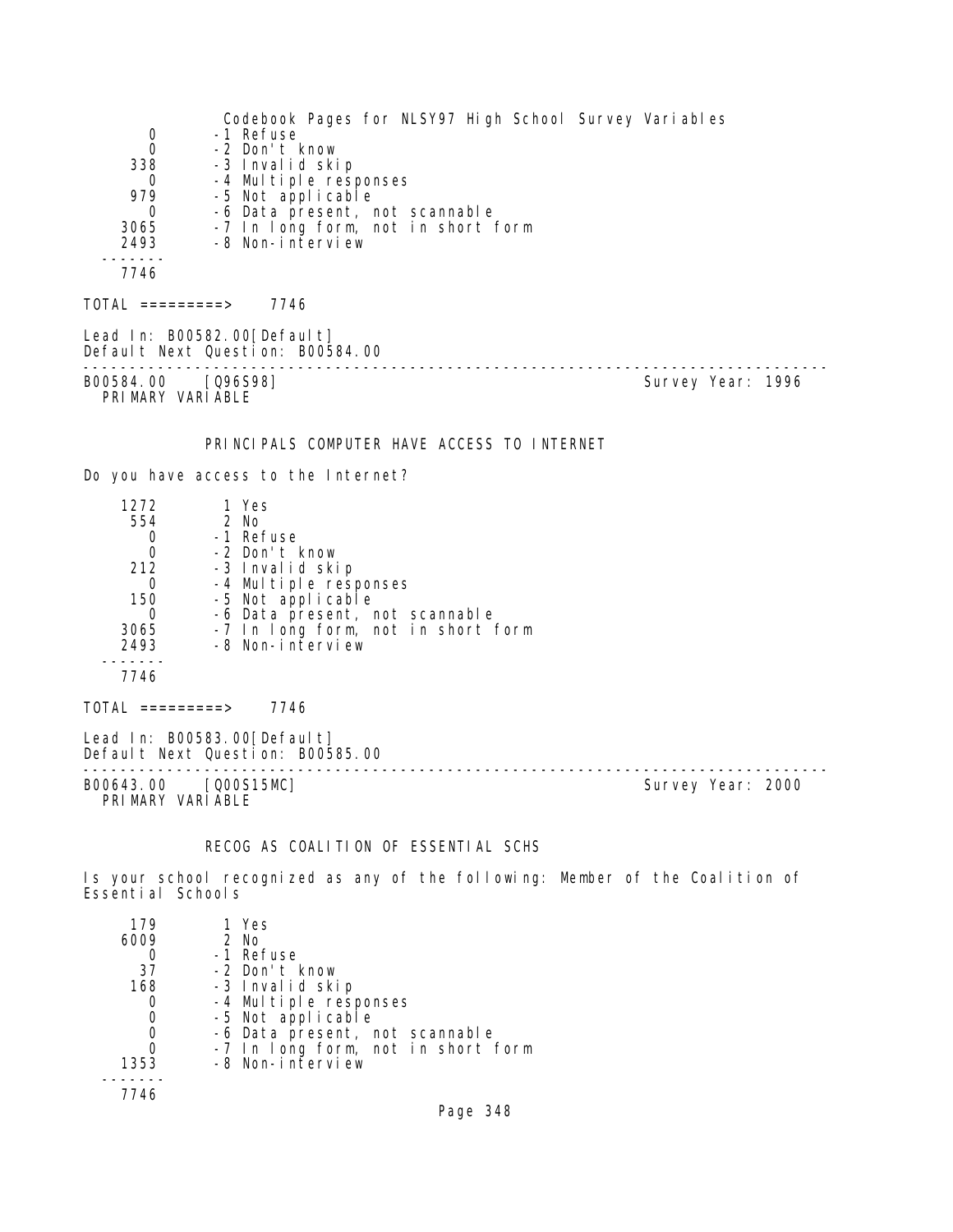Codebook Pages for NLSY97 High School Survey Variables  $TOTAL$  =========> 7746

Survey Year: 2000

Lead In: B00642.00[Default]

Default Next Question: B00644.00 --------------------------------------------------------------------------------

PRIMARY VARIABLE

#### RECOG AS HIGH SCHOOLS THAT WORK

Is your school recognized as any of the following: Member of High Schools That Work

| 387                                                                | 1 Yes                              |  |  |
|--------------------------------------------------------------------|------------------------------------|--|--|
| 5801                                                               | 2 No                               |  |  |
| 0                                                                  | -1 Refuse                          |  |  |
| 37                                                                 | -2 Don't know                      |  |  |
| 168                                                                | -3 Invalid skip                    |  |  |
| 0                                                                  | -4 Multiple responses              |  |  |
| $\mathbf 0$                                                        | -5 Not applicable                  |  |  |
| $\mathbf 0$                                                        | -6 Data present, not scannable     |  |  |
| $\Omega$                                                           | -7 In long form, not in short form |  |  |
| 1353                                                               | -8 Non-interview                   |  |  |
|                                                                    |                                    |  |  |
| 7746                                                               |                                    |  |  |
| TOTAL =========>                                                   | 7746                               |  |  |
| Lead In: B00643.00[Default]<br>$D - E - I + N - I$ $D - I$ $A - I$ |                                    |  |  |

Default Next Question: B00645.00 -------------------------------------------------------------------------------- B00645.00 [Q00S15ME] Survey Year: 2000

PRIMARY VARIABLE

# RECOG AS NONE OF THE ABOVE

Is your school recognized as any of the following: None of the above

| 5140<br>1048                              | 1 Yes<br>2 No                                                   |                   |
|-------------------------------------------|-----------------------------------------------------------------|-------------------|
| $\Omega$                                  | -1 Refuse                                                       |                   |
| 37                                        | -2 Don't know                                                   |                   |
| 168                                       | -3 Invalid skip                                                 |                   |
| $\mathbf 0$                               | -4 Multiple responses                                           |                   |
|                                           | -5 Not applicable                                               |                   |
| $\begin{matrix} 0 \\ 0 \\ 0 \end{matrix}$ | -6 Data present, not scannable                                  |                   |
|                                           | -7 In long form, not in short form                              |                   |
| 1353                                      | -8 Non-interview                                                |                   |
| 7746                                      |                                                                 |                   |
| TOTAL =========>                          | 7746                                                            |                   |
|                                           | Lead In: B00644.00[Default]<br>Default Next Question: B00646.00 |                   |
| B00646.00 [Q00S16MA]<br>PRIMARY VARIABLE  |                                                                 | Survey Year: 2000 |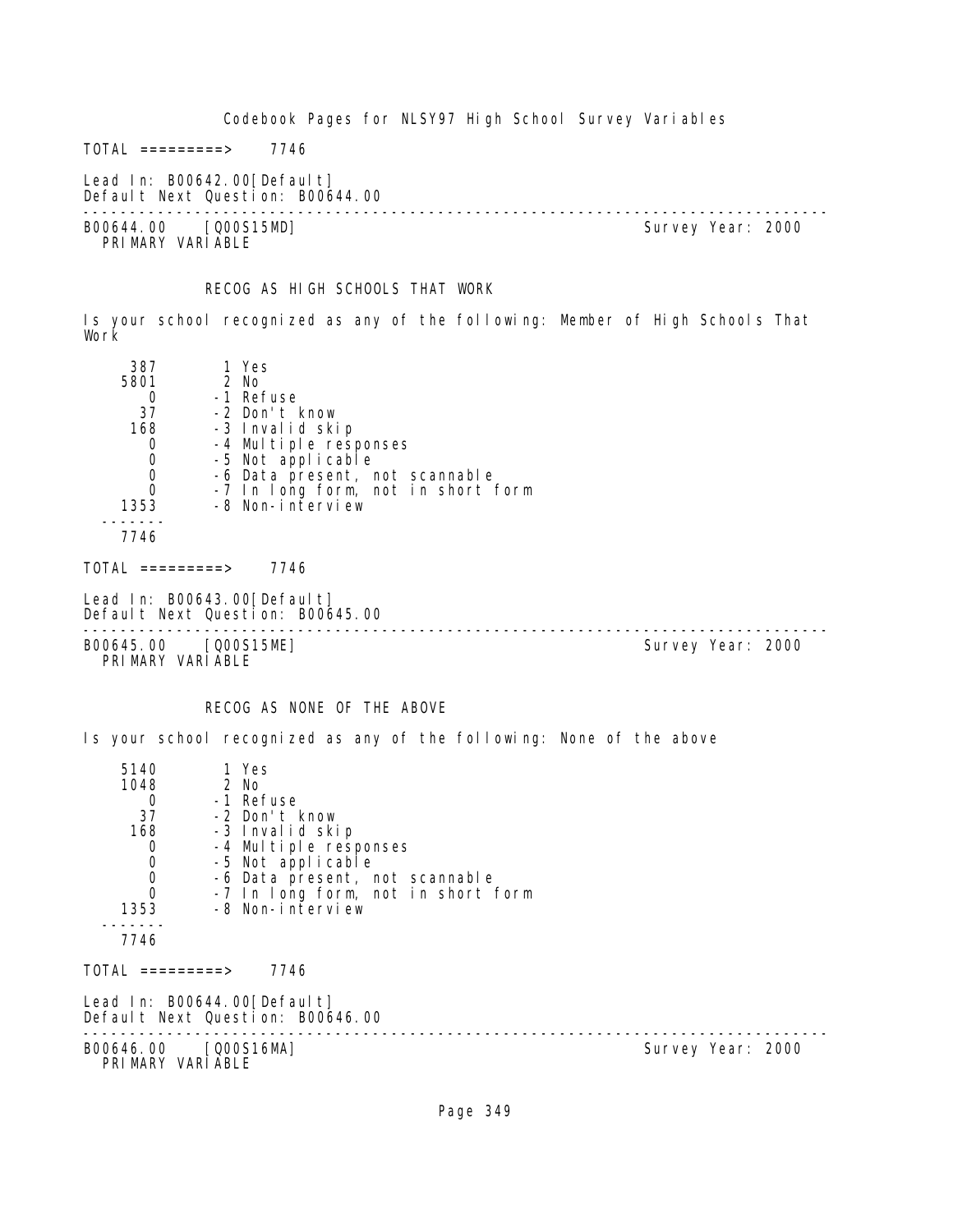Codebook Pages for NLSY97 High School Survey Variables SCH RECVS TITLE 1

Which of the following types of federal funding does your school receive: Title 1 of Improving American's School Act

| 2261 | 1 Yes                              |
|------|------------------------------------|
| 3979 | 2 No                               |
|      | -1 Refuse                          |
| 126  | -2 Don't know                      |
| 26   | -3 Invalid skip                    |
| 0    | -4 Multiple responses              |
| 0    | -5 Not applicable                  |
| O    | -6 Data present, not scannable     |
| 0    | -7 In long form, not in short form |
| 1353 | -8 Non-interview                   |
|      |                                    |
|      |                                    |

 $TOTAL$  =========> 7746

Lead In: B00645.00[Default] Default Next Question: B00647.00

-------------------------------------------------------------------------------- B00647.00 [Q00S16MB]

PRIMARY VARIABLE

# SCH RECVS PERKINS VOC/APPLIED TECH ACT

Which of the following types of federal funding does your school receive: Carl D. Perkins Vocational and Applied Technology Education Act

| 2598 | 1 Yes                              |
|------|------------------------------------|
| 3642 | 2 No                               |
|      | -1 Refuse                          |
| 126  | -2 Don't know                      |
| 26   | -3 Invalid skip                    |
| 0    | -4 Multiple responses              |
|      | -5 Not applicable                  |
|      | -6 Data present, not scannable     |
|      | -7 In long form, not in short form |
| 1353 | -8 Non-interview                   |
|      |                                    |
| 7746 |                                    |

 $TOTAL$  =========> 7746

Lead In: B00646.00[Default] Default Next Question: B00648.00

-------------------------------------------------------------------------------- B00461.00 [Q96S74A] Survey Year: 1996 PRIMARY VARIABLE

#### OFFERING TECH PREP

Do you offer this activity: Tech prep NOTE: Similar 2000 NLSY97 School Administrator Questionnaire question - Q00S58A

| 1602 | 1 Yes         |
|------|---------------|
| 2995 | $2$ No        |
| Ω    | -1 Refuse     |
| U    | -2 Don't know |
|      |               |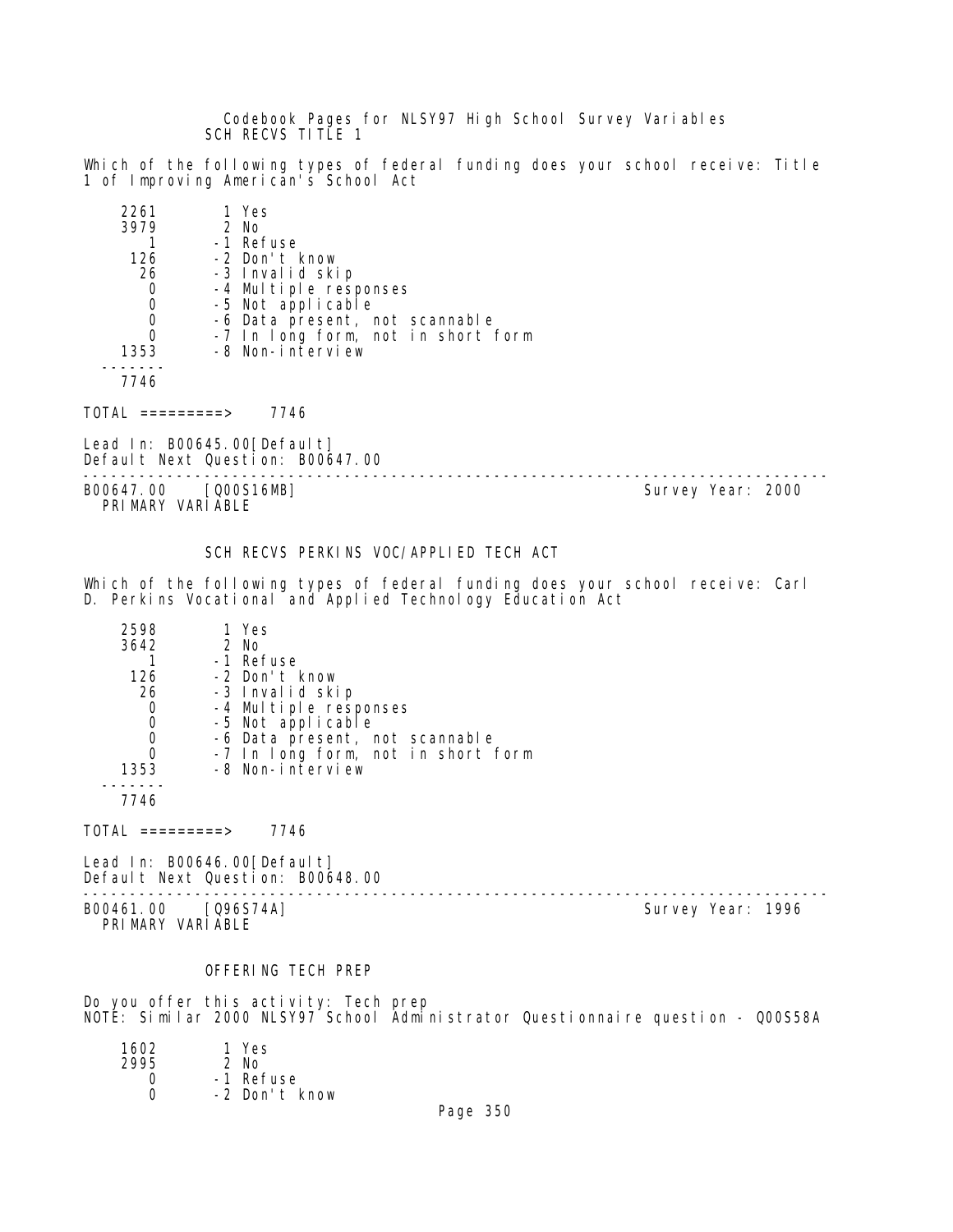| 648<br>0<br>8<br>$\boldsymbol{0}$<br>$\Omega$<br>2493 | Codebook Pages for NLSY97 High School Survey Variables<br>-3 Invalid skip<br>-4 Multiple responses<br>-5 Not applicable<br>-6 Data present, not scannable<br>-7 In long form, not in short form<br>-8 Non-interview |                   |
|-------------------------------------------------------|---------------------------------------------------------------------------------------------------------------------------------------------------------------------------------------------------------------------|-------------------|
| 7746                                                  |                                                                                                                                                                                                                     |                   |
| $TOTAL$ =========> 7746                               |                                                                                                                                                                                                                     |                   |
|                                                       | Lead In: B00460.00 [Default]<br>Default Next Question: B00462.00                                                                                                                                                    |                   |
| B00462.00 [Q96S74B]<br>PRIMARY VARIABLE               |                                                                                                                                                                                                                     | Survey Year: 1996 |
|                                                       | NUMBER OF STUDENTS - TECH PREP                                                                                                                                                                                      |                   |
|                                                       | Tech prep: Number of students participating in Fall 1996<br>NOTE: Similar 2000 NLSY97 School Administrator Questionnaire question - Q00S58B                                                                         |                   |
| 540<br>267<br>161 —<br>166 —<br>160<br>47             | 0 TO 49: students<br>50 TO 99: students<br>100 TO 149: students<br>150 TO 249: students<br>250 TO 499: students<br>500 TO 749: students                                                                             |                   |

TOTAL =========> 7746

 ------- 7746

 47 500 TO 749: students 29 750 TO 999: students 31 1000 TO 20000: students 0 -1: Refuse<br>10 -2: Don't 10 -2: Don't know 834 -3: Invalid skip 0 -4: Multiple responses<br>3006 -5: Not applicable 3006 -5: Not applicable<br>2006 -6: Data present no 2 -6: Data present not scannable

2493 -8: Non-interview

Lead In: B00461.00 [Default] Default Next Question: B00463.00 -------------------------------------------------------------------------------- Survey Year: 1996 PRIMARY VARIABLE

## YEAR FIRST IMPLEMENTED - TECH PREP

Tech prep: Year the activity was first implemented 19\*\* NOTE: Similar 2000 NLSY97 School Administrator Questionnaire question - Q00S58C

| 48  | 0 TO 69: years  |
|-----|-----------------|
| 40  | 70 T0 79: years |
| 33  | 80 TO 84: years |
| 80  | 85 TO 89: years |
| 825 | 90 TO 94: years |
| 368 | 95 TO 99: years |
| O   | -1: Refuse      |
| 14  | -2: Don't know  |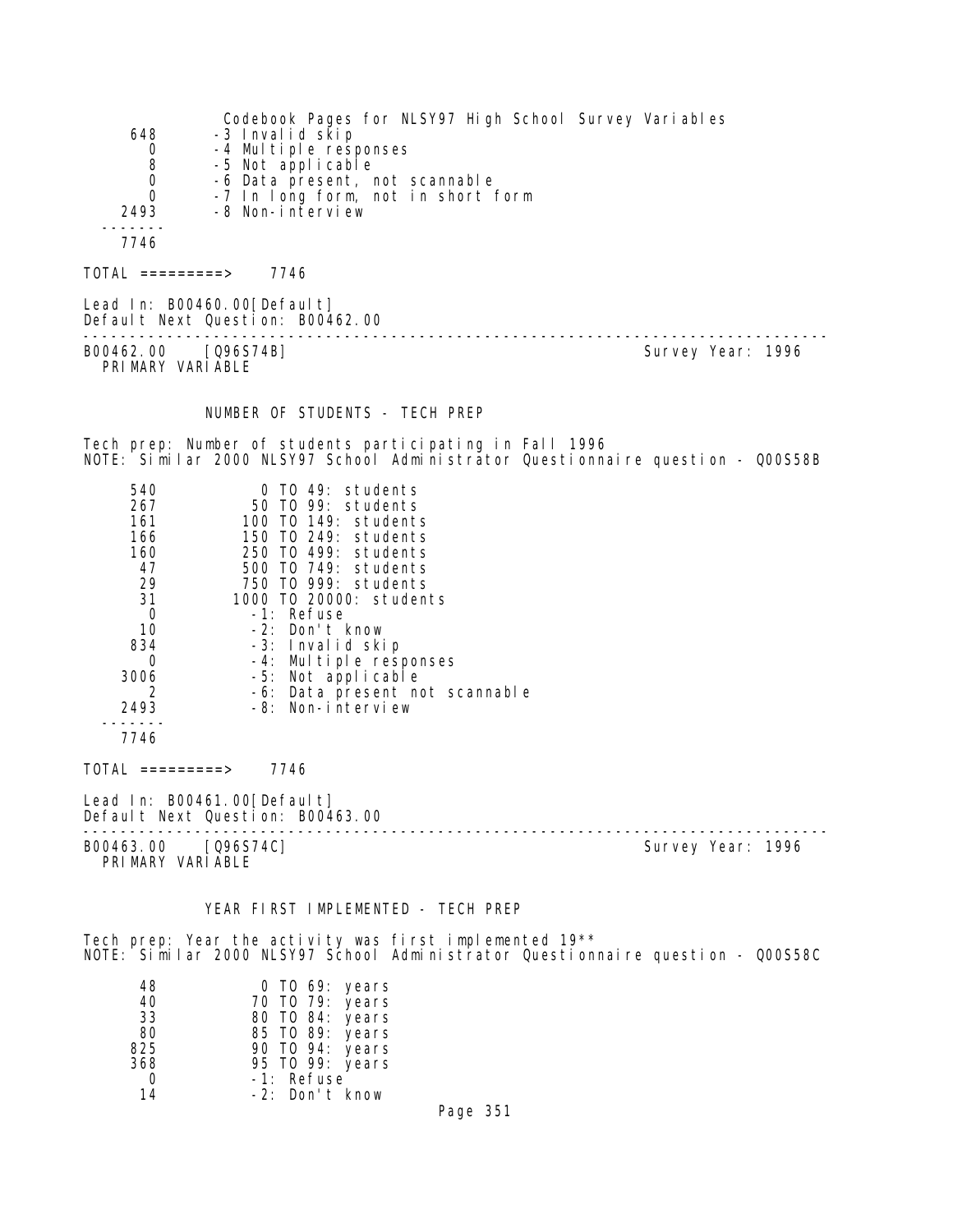| 841<br>$\Omega$<br>3004<br>0<br>2493<br>7746                                        | -3: Invalid skip<br>-4: Multiple responses<br>-5: Not applicable<br>-6: Data present, not scannable<br>$-8$ : Non-interview                                                                      | Codebook Pages for NLSY97 High School Survey Variables                                                                                                   |
|-------------------------------------------------------------------------------------|--------------------------------------------------------------------------------------------------------------------------------------------------------------------------------------------------|----------------------------------------------------------------------------------------------------------------------------------------------------------|
| $TOTAL$ =========> 7746                                                             |                                                                                                                                                                                                  |                                                                                                                                                          |
| Lead In: B00462.00 [Default]                                                        | Default Next Question: B00464.00                                                                                                                                                                 |                                                                                                                                                          |
| B00464.00 [Q96S74D1]<br>PRIMARY VARIABLE                                            |                                                                                                                                                                                                  | Survey Year: 1996                                                                                                                                        |
|                                                                                     | TECH PREP - 9                                                                                                                                                                                    |                                                                                                                                                          |
|                                                                                     |                                                                                                                                                                                                  | Tech prep: Mark the grade levels in which students may participate: 9<br>NOTE: Similar 2000 NLSY97 School Administrator Questionnaire question - QOOS58D |
| 636<br>808 2 No<br>0<br>$\mathbf{1}$<br>731<br>0<br>3012<br>65<br>0<br>2493<br>7746 | 1 Yes<br>-1 Refuse<br>-2 Don't know<br>-3 Invalid skip<br>-4 Multiple responses<br>-5 Not applicable<br>-6 Data present, not scannable<br>-7 In long form, not in short form<br>-8 Non-interview |                                                                                                                                                          |

 $TOTAL$  =========> 7746

Lead In: B00463.00[Default] Default Next Question: B00465.00

B00523.00 [Q96S83J] Survey Year: 1996 PRIMARY VARIABLE

--------------------------------------------------------------------------------

# POSSESSION OF ALCOHOL

Please indicate the number of the following types of incidents that were reported to the appropriate administrative office in the 1995-1996 school year: Possession of alcohol by students on school property

| TO 9: teachers             |
|----------------------------|
| TO 5.9: teachers<br>1      |
| 6 TO 12.9: teachers        |
| 13 TO 24.9: teachers       |
| 49.9: teachers<br>25 TO    |
| $T0$ 74.9: teachers<br>50. |
| $T0$ 99.9: teachers<br>75. |
| 100 TO 149.9: teachers     |
| 150 T0 199.9: teachers     |
| 200 TO 1000: teachers      |
| -1: Refuse                 |
| -2: Don't know             |
| -3: Invalid skip           |
|                            |

Page 352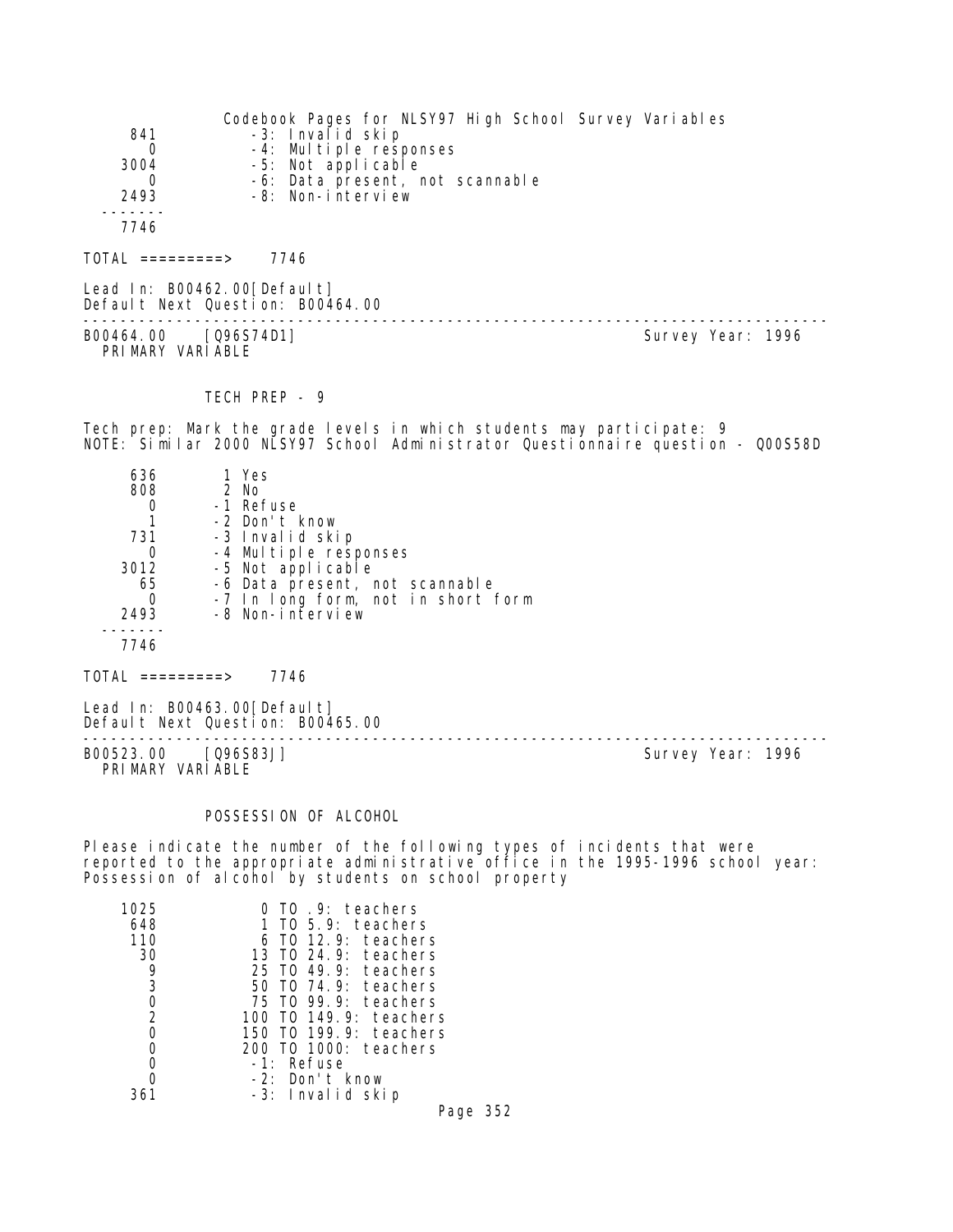|                                | Codebook Pages for NLSY97 High School Survey Variables   |
|--------------------------------|----------------------------------------------------------|
| 0                              | -4: Multiple responses                                   |
| 0<br>0                         | -5: Not applicable<br>-6: Data present, not scannable    |
| 3065<br>2493                   | -7: In long form, not in short form<br>-8: Non-interview |
|                                |                                                          |
| 7746                           |                                                          |
| $\text{TOTAL}$ ==========>     | 7746                                                     |
| Lead In: $B00522.00[Defaul t]$ |                                                          |

Default Next Question: B00524.00 -------------------------------------------------------------------------------- B00524.00 [Q96S83K] PRIMARY VARIABLE

#### POSSESSION OF DRUGS

Please indicate the number of the following types of incidents that were reported to the appropriate administrative office in the 1995-1996 school year: Possession of illegal drugs by students on school property

| 772                                        | $0$ TO $.9$ : teachers              |
|--------------------------------------------|-------------------------------------|
| 686                                        | 1 TO 5.9: teachers                  |
| 232                                        | 6 TO 12.9: teachers                 |
| 91                                         | 13 TO 24.9: teachers                |
| 42                                         | 25 TO 49.9: teachers                |
| $\begin{array}{c} 5 \\ 3 \\ 2 \end{array}$ | 50 TO 74.9: teachers                |
|                                            | 75 TO 99.9: teachers                |
|                                            | 100 T0 149.9: teachers              |
| 0                                          | 150 TO 199.9: teachers              |
| 0                                          | 200 TO 1000: teachers               |
| 0                                          | -1: Refuse                          |
| 0                                          | -2: Don't know                      |
| 352                                        | -3: Invalid skip                    |
|                                            | -4: Multiple responses              |
| 0                                          | -5: Not applicable                  |
| $\overline{2}$                             | -6: Data present, not scannable     |
| 3065                                       | -7: In long form, not in short form |
| 2493                                       | -8: Non-interview                   |
|                                            |                                     |

7746

TOTAL =========> 7746

Lead In: B00523.00[Default] Default Next Question: B00525.00

B00525.00 [Q96S84A] PRIMARY VARIABLE

--------------------------------------------------------------------------------

#### TYPICAL DAY - PERCENT TARDY

Please indicate the percentage of students enrolled in this school who, on a typical school day: are tardy

| 58   | 0: percent          |  |
|------|---------------------|--|
| 1471 | .01 TO 9.9: percent |  |
| 227  | 10 T0 19.9: percent |  |
| 55   | 20 TO 39.9: percent |  |
| 8    | 40 TO 59.9: percent |  |
|      |                     |  |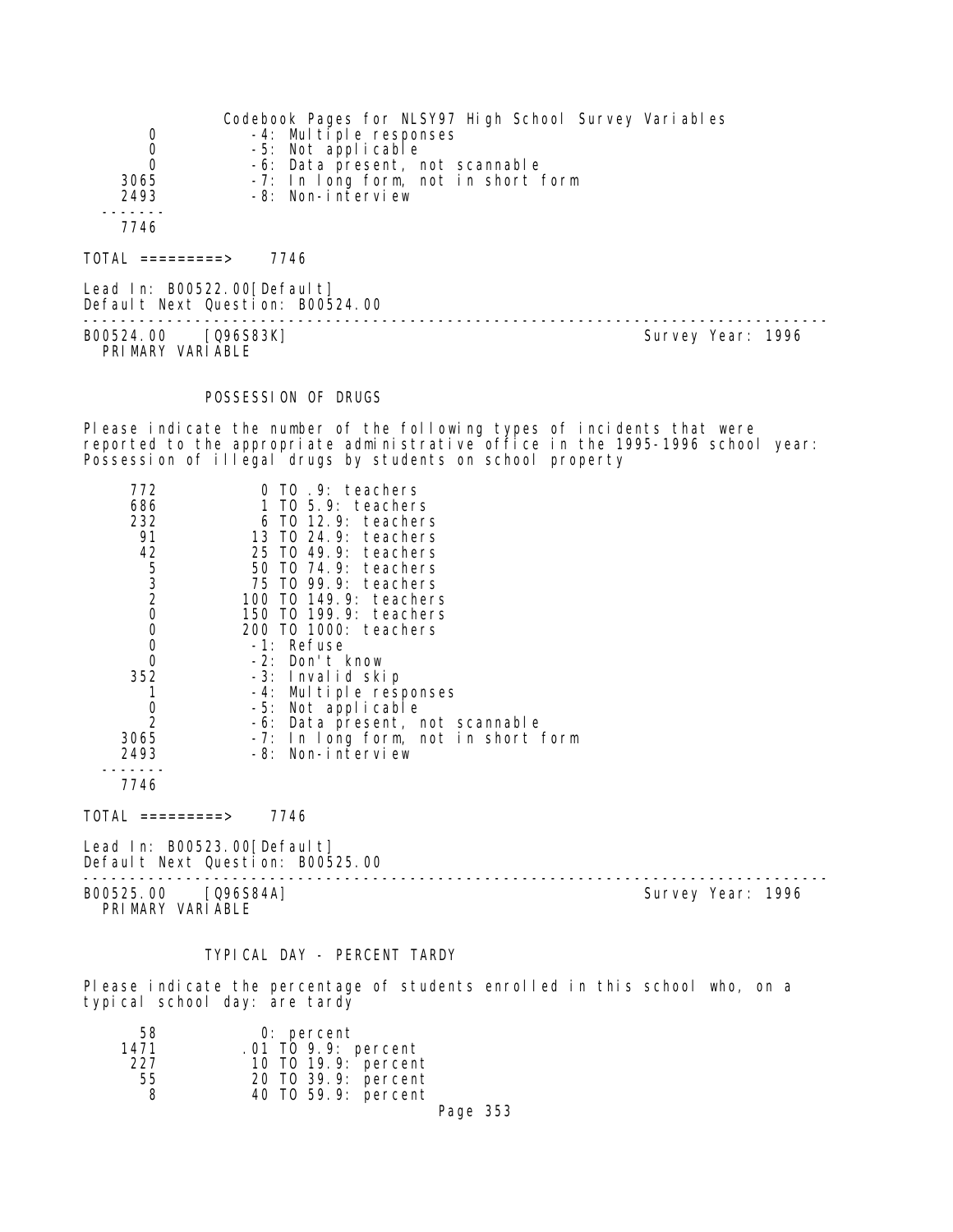| 4<br>$\overline{2}$<br>0<br>0<br>363<br>0<br>0<br>0<br>3065<br>2493  | Codebook Pages for NLSY97 High School Survey Variables<br>60 TO 79.9: percent<br>80 T0 1000. 9: percent<br>-1: Refuse<br>-2: Don't know<br>-3: Invalid skip<br>-4: Multiple responses<br>-5: Not applicable<br>-6: Data present, not scannable<br>-7: In long form, not in short form<br>-8: Non-interview |                   |
|----------------------------------------------------------------------|------------------------------------------------------------------------------------------------------------------------------------------------------------------------------------------------------------------------------------------------------------------------------------------------------------|-------------------|
| 7746                                                                 |                                                                                                                                                                                                                                                                                                            |                   |
| $TOTAL$ =========> 7746                                              |                                                                                                                                                                                                                                                                                                            |                   |
|                                                                      | Lead In: B00524.00 [Default]<br>Default Next Question: B00526.00                                                                                                                                                                                                                                           |                   |
| B00585.00 [096S99]<br>PRIMARY VARIABLE                               |                                                                                                                                                                                                                                                                                                            | Survey Year: 1996 |
|                                                                      | PRINCIPAL HAVE EMAIL ADDRESS                                                                                                                                                                                                                                                                               |                   |
|                                                                      | Do you have an E-mail address?                                                                                                                                                                                                                                                                             |                   |
| 920<br>907<br>0<br>0<br>210<br>1<br>150<br>0<br>3065<br>2493<br>7746 | 1 Yes<br>2 No<br>-1 Refuse<br>-2 Don't know<br>-3 Invalid skip<br>-4 Multiple responses<br>-5 Not applicable<br>-6 Data present, not scannable<br>-7 In long form, not in short form<br>-8 Non-interview                                                                                                   |                   |
| $\overline{\text{TOTAL}}$ =========>                                 | 7746                                                                                                                                                                                                                                                                                                       |                   |
|                                                                      | Lead In: B00584.00 [Default]<br>Default Next Question: B00586.00<br>-------------------------------                                                                                                                                                                                                        |                   |
| B00586.00<br>PRIMARY VARIABLE                                        | [096S100]                                                                                                                                                                                                                                                                                                  | Survey Year: 1996 |
|                                                                      | OTHERS USE COMPUTER AT THEIR JOBS                                                                                                                                                                                                                                                                          |                   |
|                                                                      | Do other administrators in your school use computers as part of their jobs?                                                                                                                                                                                                                                |                   |
| 1870<br>104                                                          | 1 Yes<br>2 No                                                                                                                                                                                                                                                                                              |                   |

| 1 U 7 U | $\sqrt{2}$                         |
|---------|------------------------------------|
| 104     | $2$ No                             |
|         | -1 Refuse                          |
|         | -2 Don't know                      |
| 214     | -3 Invalid skip                    |
|         | -4 Multiple responses              |
|         | -5 Not applicable                  |
|         | -6 Data present, not scannable     |
| 3065    | -7 In long form, not in short form |
| 2493    | -8 Non-interview                   |
|         |                                    |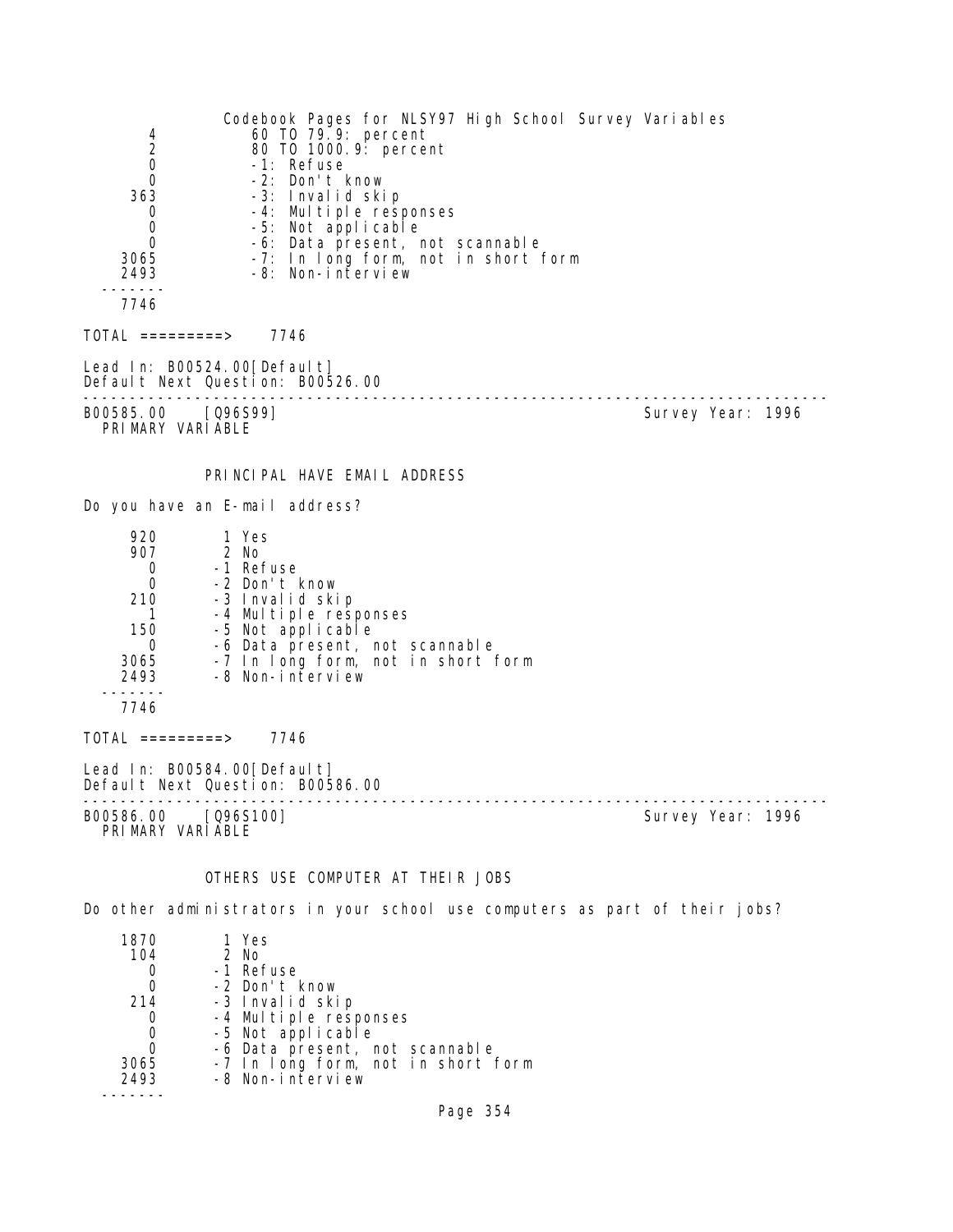| 7746                                      | Codebook Pages for NLSY97 High School Survey Variables                                                   |                   |  |
|-------------------------------------------|----------------------------------------------------------------------------------------------------------|-------------------|--|
| $TOTAL$ =========>                        | 7746                                                                                                     |                   |  |
|                                           | Lead In: B00585.00 [Default]<br>Default Next Question: B00587.00<br>------------------------------------ |                   |  |
| B00587.00<br>PRIMARY VARIABLE             | [Q96SFORM]                                                                                               | Survey Year: 1996 |  |
|                                           | LONG FORM OR SHORT FORM QUESTIONNAIRE                                                                    |                   |  |
|                                           | Long form or short form questionnaire.                                                                   |                   |  |
| 2188<br>3065<br>2493                      | 1 Long form<br>2 Short form<br>-8 Non-interview                                                          |                   |  |
| 7746                                      |                                                                                                          |                   |  |
| $TOTAL$ =========> 7746                   |                                                                                                          |                   |  |
|                                           | Lead In: B00586.00 [Defaul t]<br>Default Next Question: B00588.00<br>-------------------------           |                   |  |
| B00588.00<br>PRIMARY VARIABLE             | [Q96SWT]                                                                                                 | Survey Year: 1996 |  |
|                                           | 1996 WEIGHT                                                                                              |                   |  |
| 1996 weight                               |                                                                                                          |                   |  |
| 432<br>516<br>3508<br>797<br>2493<br>7746 | $1$ TO $1.29$ :<br>$1.3$ TO $1.35$ :<br>$1.36$ TO $1.4$ :<br>$1.41$ TO $1.6$ :<br>-8: Non-interview      |                   |  |
| $TOTAL$ =========>                        | 7746                                                                                                     |                   |  |
|                                           | Lead In: B00587.00[Default]<br>Default Next Question: B00589.00                                          |                   |  |
| B00589.00<br>PRIMARY VARIABLE             | [PANELWT]                                                                                                | Survey Year: 1996 |  |
|                                           | PANEL WEIGHT FOR 1996 SCHOOL<br>Panel weight for 1996 school                                             |                   |  |

| $0$ TO $.999$ :    |
|--------------------|
| 1 TO 1 499:        |
| $1.5$ TO $1.999$ : |
| $2$ TO $2$ 999:    |
| $3$ TO $3$ 999:    |
| 4 TO 4 999 $\cdot$ |
| $5$ TO $5$ 999:    |
| 6 TO 6 999:        |
|                    |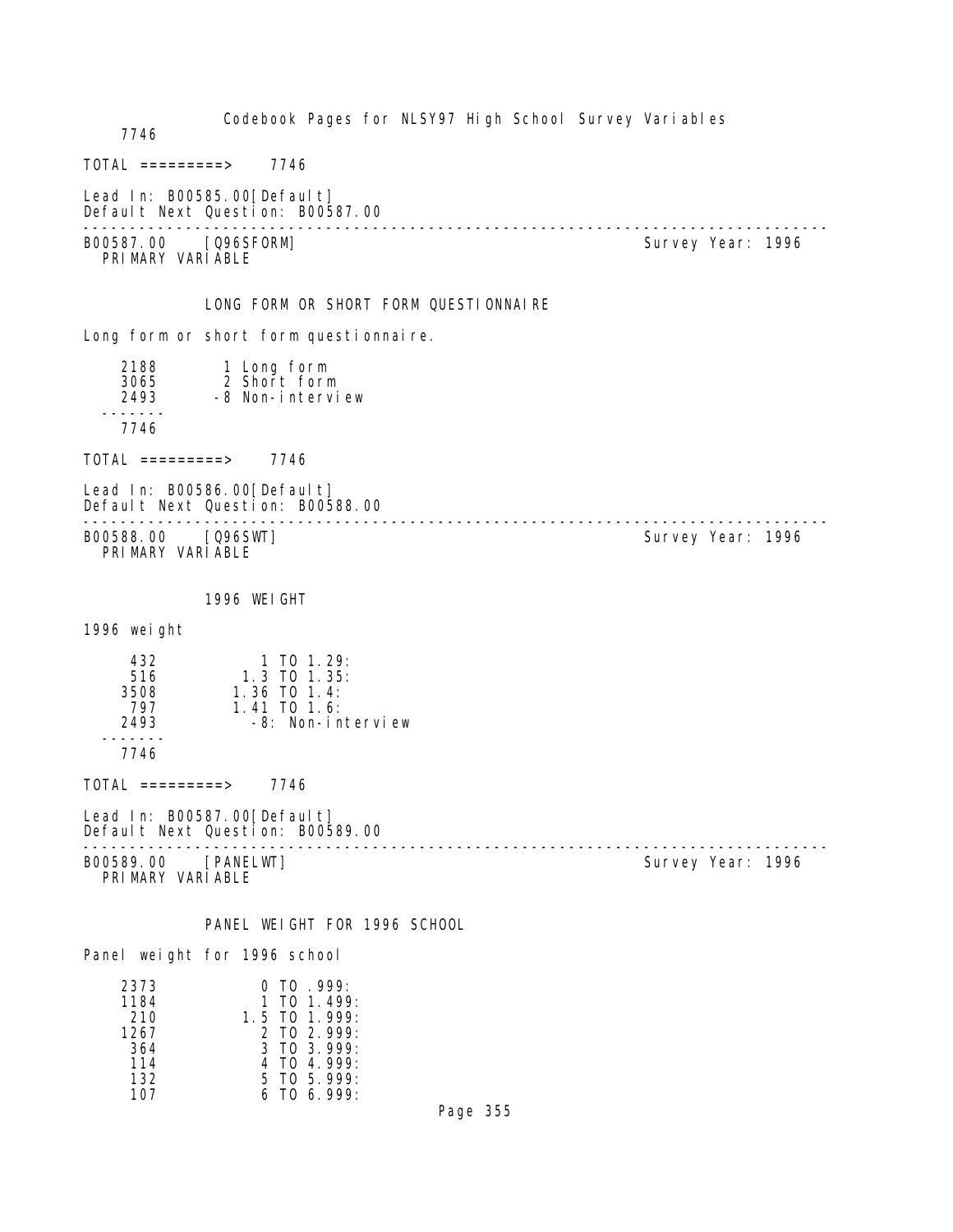| 36<br>75<br>32<br>208<br>117<br>37<br>14<br>3<br>1473<br>7746      | Codebook Pages for NLSY97 High School Survey Variables<br>7 TO 7.999:<br>8 TO 8.999:<br>9 TO 9.999:<br>10 TO 24.999:<br>25 TO 49, 999:<br>50 TO 99.999:<br>100 TO 199.999:<br>200 TO 300.999:<br>-8: Non-interview |                   |
|--------------------------------------------------------------------|--------------------------------------------------------------------------------------------------------------------------------------------------------------------------------------------------------------------|-------------------|
| TOTAL =========>                                                   | 7746                                                                                                                                                                                                               |                   |
|                                                                    | Lead In: B00588.00 [Default]<br>Default Next Question: B00590.00<br>------------------------------                                                                                                                 |                   |
| B00653.00<br>PRIMARY VARIABLE                                      | [Q00S16MH]                                                                                                                                                                                                         | Survey Year: 2000 |
|                                                                    | SCH RECVS NONE OF THESE FEDERAL FUNDS                                                                                                                                                                              |                   |
|                                                                    | Which of the following types of federal funding does your school receive: None                                                                                                                                     |                   |
| 1134<br>5106<br>1<br>126<br>26<br>0<br>0<br>0<br>0<br>1353<br>7746 | 1 Yes<br>2 No<br>-1 Refuse<br>-2 Don't know<br>-3 Invalid skip<br>-4 Multiple responses<br>-5 Not applicable<br>-6 Data present, not scannable<br>-7 In long form, not in short form<br>-8 Non-interview           |                   |
| $\overline{TOTAL}$ =========>                                      | 7746                                                                                                                                                                                                               |                   |
|                                                                    | Lead In: B00652.00 [Default]<br>Default Next Question: B00654.00<br>--------------------------                                                                                                                     |                   |
| B00654.00 [Q00S17A]<br>PRIMARY VARIABLE                            |                                                                                                                                                                                                                    | Survey Year: 2000 |

# TOTAL NUM TEACHERS WORKING AT SCHOOL

About how many teachers currently work in your school? Please estimate the total number of teachers.

|      | TO 9: teachers                           |
|------|------------------------------------------|
| 143  | 1 TO 5.9: teachers                       |
| 332  | 12.9: teachers<br>- TO                   |
| 698  | 13 TO 24.9: teachers                     |
| 1472 | 49.9: teachers<br>25 TO                  |
| 1265 | $T0$ 74.9: teachers<br>50.               |
| 1034 | 99.9: teachers<br>75 TO                  |
| 1037 | 149.9: teachers<br>T <sub>0</sub><br>100 |
| 304  | 199.9: teachers<br>T0<br>150             |
| 81   | TO 1000: teachers                        |
|      | Refuse<br>$-1$ .                         |

Page 356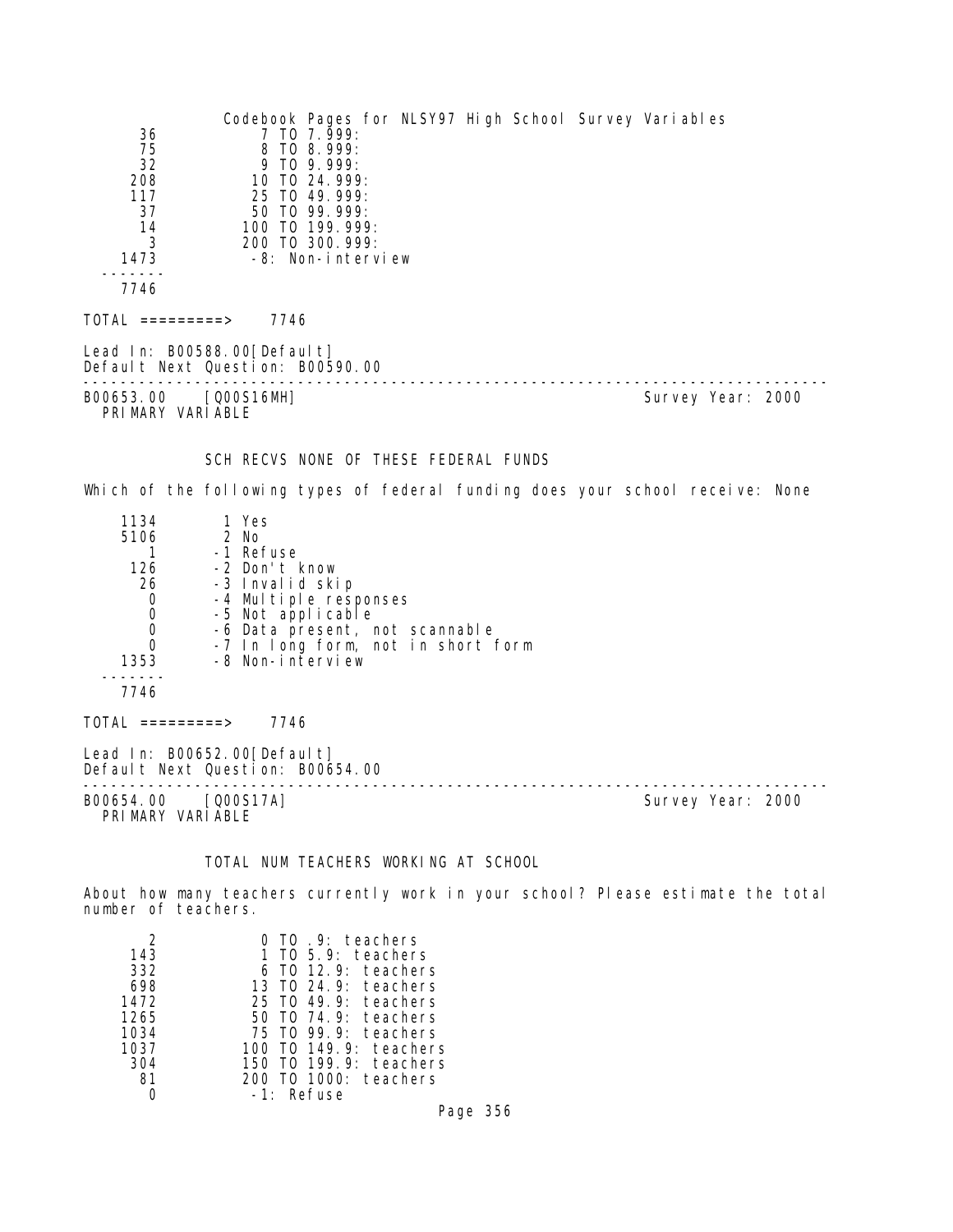Codebook Pages for NLSY97 High School Survey Variables 3 -2: Don't know 22 -3: Invalid skip 0 -4: Multiple responses 0 -5: Not applicable<br>0 -6: Data present, r 0 -6: Data present, not scannable 0 -7: In long form, not in short form 1353 -8: Non-interview ------- 7746 TOTAL =========> 7746 Lead In: B00653.00 [Default] Default Next Question: B00655.00 -------------------------------------------------------------------------------- Survey Year: 2000 PRIMARY VARIABLE NUM TEACHERS IN ACADEMIC SUBJECTS About how many teachers currently work in your school? Please estimate the total number of teachers in academic subjects. 77 0 TO .9: teachers 254 1 TO 5.9: teachers 407 6 TO 12.9: teachers 824 13 TO 24.9: teachers 1605 25 TO 49.9: teachers 1388 50 TO 74.9: teachers 849 75 TO 99.9: teachers 672 100 TO 149.9: teachers 148 150 TO 199.9: teachers 29 200 TO 1000: teachers 0 -1: Refuse<br>18 -2: Don't -2: Don't know 122 -3: Invalid skip 0 -4: Multiple responses 0 -5: Not applicable<br>0 -6: Data present, r 0 -6: Data present, not scannable 0 -7: In long form, not in short form 1353 -8: Non-interview ------- 7746  $TOTAL$  =========> 7746 Lead In: B00654.00 [Default] Default Next Question: B00656.00 -------------------------------------------------------------------------------- B00465.00 [Q96S74D2] PRIMARY VARIABLE

#### TECH PREP - 10

Tech prep: Mark the grade levels in which students may participate: 10 NOTE: Similar 2000 NLSY97 School Administrator Questionnaire question - Q00S58D2

| 893 | 1 Yes         |
|-----|---------------|
| 551 | $2$ No        |
| Ω   | -1 Refuse     |
|     | -2 Don't know |
|     |               |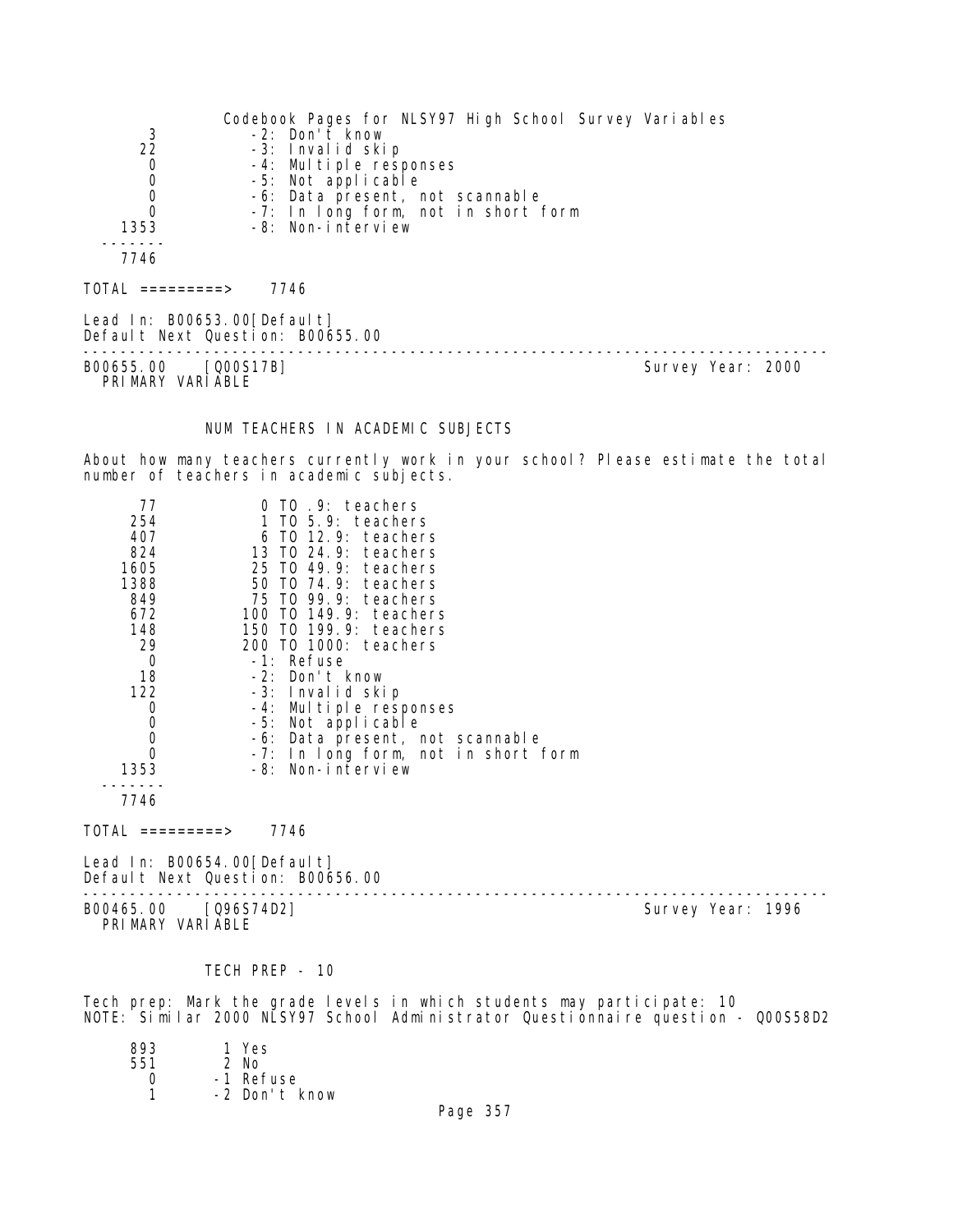|          | Codebook Pages for NLSY97 High School Survey Variables |
|----------|--------------------------------------------------------|
| 731      | -3 Invalid skip                                        |
| $\Omega$ | -4 Multiple responses                                  |
| 3012     | -5 Not applicable                                      |
| 65       | -6 Data present, not scannable                         |
| $\Omega$ | -7 In long form, not in short form                     |
| 2493     | -8 Non-interview                                       |
|          |                                                        |
| 7746     |                                                        |
|          |                                                        |

 $TOTAL$  ========> 7746

Lead In: B00464.00[Default] Default Next Question: B00466.00 -------------------------------------------------------------------------------- B00466.00 [Q96S74D3] Survey Year: 1996 PRIMARY VARIABLE

TECH PREP - 11

Tech prep: Mark the grade levels in which students may participate: 11 NOTE: Similar 2000 NLSY97 School Administrator Questionnaire question - Q00S58D3

| 1335     | 1 Yes                              |
|----------|------------------------------------|
| 112      | 2 No                               |
|          | -1 Refuse                          |
|          | -2 Don't know                      |
| 731      | -3 Invalid skip                    |
|          | -4 Multiple responses              |
| 3009     | -5 Not applicable                  |
| 65       | -6 Data present, not scannable     |
| $\Omega$ | -7 In long form, not in short form |
| 2493     | -8 Non-interview                   |
|          |                                    |
| 7746     |                                    |
|          |                                    |

TOTAL =========> 7746

Lead In: B00465.00[Default] Default Next Question: B00467.00

B00467.00 [Q96S74D4] PRIMARY VARIABLE

--------------------------------------------------------------------------------

TECH PREP - 12

Tech prep: Mark the grade levels in which students may participate: 12 NOTE: Similar 2000 NLSY97 School Administrator Questionnaire question - Q00S58D4

| 1349 | 1 Yes                              |
|------|------------------------------------|
| 98   | 2 No                               |
|      | -1 Refuse                          |
|      | -2 Don't know                      |
| 731  | -3 Invalid skip                    |
|      | -4 Multiple responses              |
| 3009 | -5 Not applicable                  |
| 65   | -6 Data present, not scannable     |
|      | -7 In long form, not in short form |
| 2493 | -8 Non-interview                   |
|      |                                    |
| 7746 |                                    |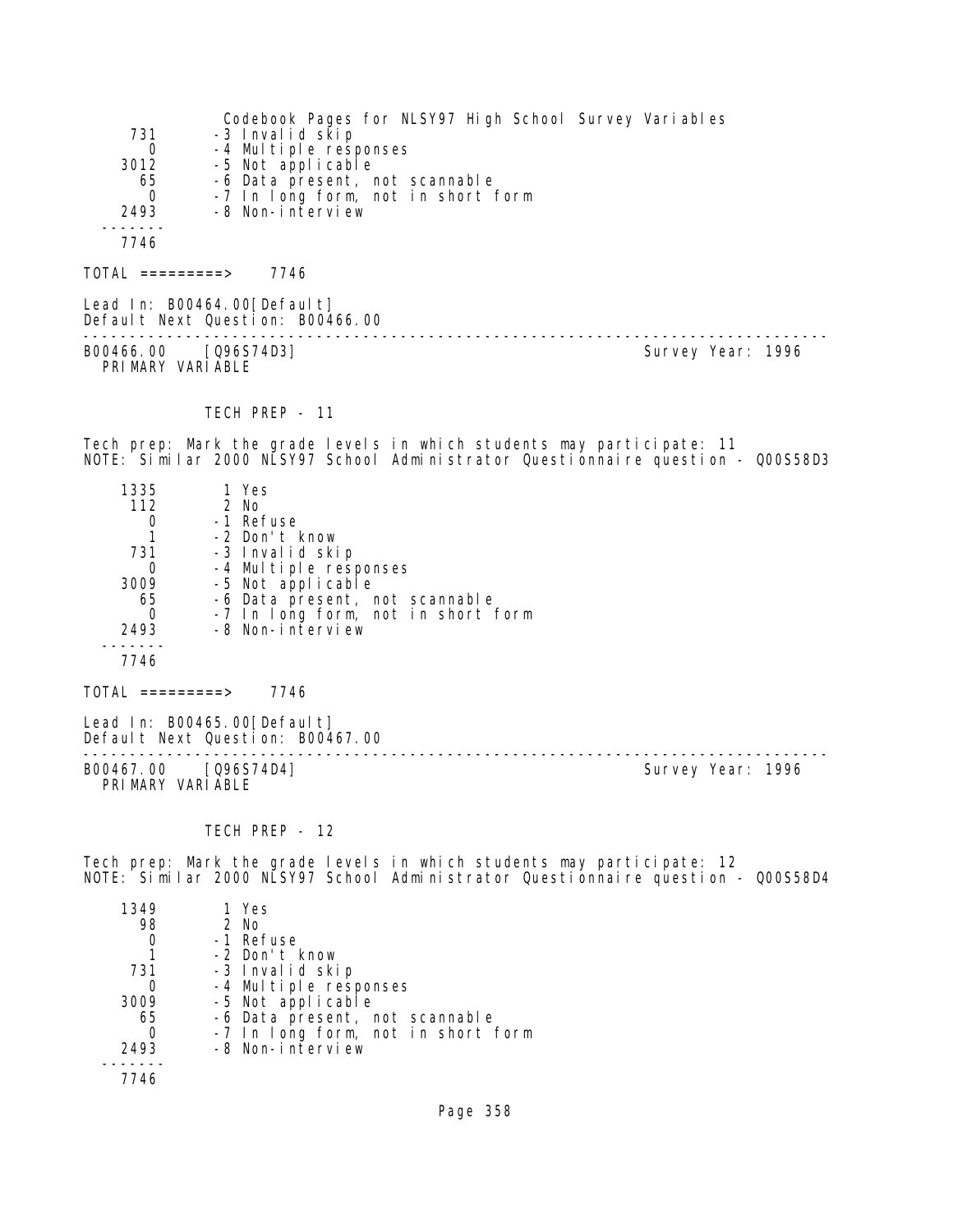Codebook Pages for NLSY97 High School Survey Variables  $TOTAL$  =========> Lead In: B00466.00 [Default] Default Next Question: B00468.00 -------------------------------------------------------------------------------- B00468.00 [Q96S74E] Survey Year: 1996 PRIMARY VARIABLE

AT RISK - TECH PREP

Tech prep: In order to participate, is it true that the student must be considered at risk? NOTE: Similar 2000 NLSY97 School Administrator Questionnaire question - Q00S58E

| 26    | 1 Yes                              |
|-------|------------------------------------|
| 1518  | 2 No                               |
|       | -1 Refuse                          |
| 0     | -2 Don't know                      |
| 705   | -3 Invalid skip                    |
|       | -4 Multiple responses              |
| 3003  | -5 Not applicable                  |
|       | -6 Data present, not scannable     |
|       | -7 In long form, not in short form |
| 2493  | -8 Non-interview                   |
|       |                                    |
| 7746  |                                    |
| ΤΛΤΛΙ | 7716                               |

TOTAL =========> 7746

Lead In: B00467.00[Default] Default Next Question: B00469.00

-------------------------------------------------------------------------------- B00526.00 [Q96S84B] Survey Year: 1996

PRIMARY VARIABLE

# TYPICAL DAY - PERCENT TRUANT

Please indicate the percentage of students enrolled in this school who, on a typical school day: are truant

| 1798 | $0:$ percent                        |
|------|-------------------------------------|
| 2208 | .01 TO 9.9: percent                 |
| 226  | 10 T0 19.9: percent                 |
| 70   | 20 TO 39.9: percent                 |
| 14   | 40 TO 59.9: percent                 |
| 4    | 60 TO 79.9: percent                 |
| 11   | 80 T0 1000. 9: percent              |
|      | -1: Refuse                          |
| 66   | -2: Don't know                      |
| 838  | -3: Invalid skip                    |
| 0    | -4: Multiple responses              |
| 17   | -5: Not applicable                  |
| 0    | -6: Data present, not scannable     |
| ი    | -7: In long form, not in short form |
| 2493 | -8: Non-interview                   |
|      |                                     |
| 7746 |                                     |

TOTAL =========> 7746

Lead In: B00525.00 [Default]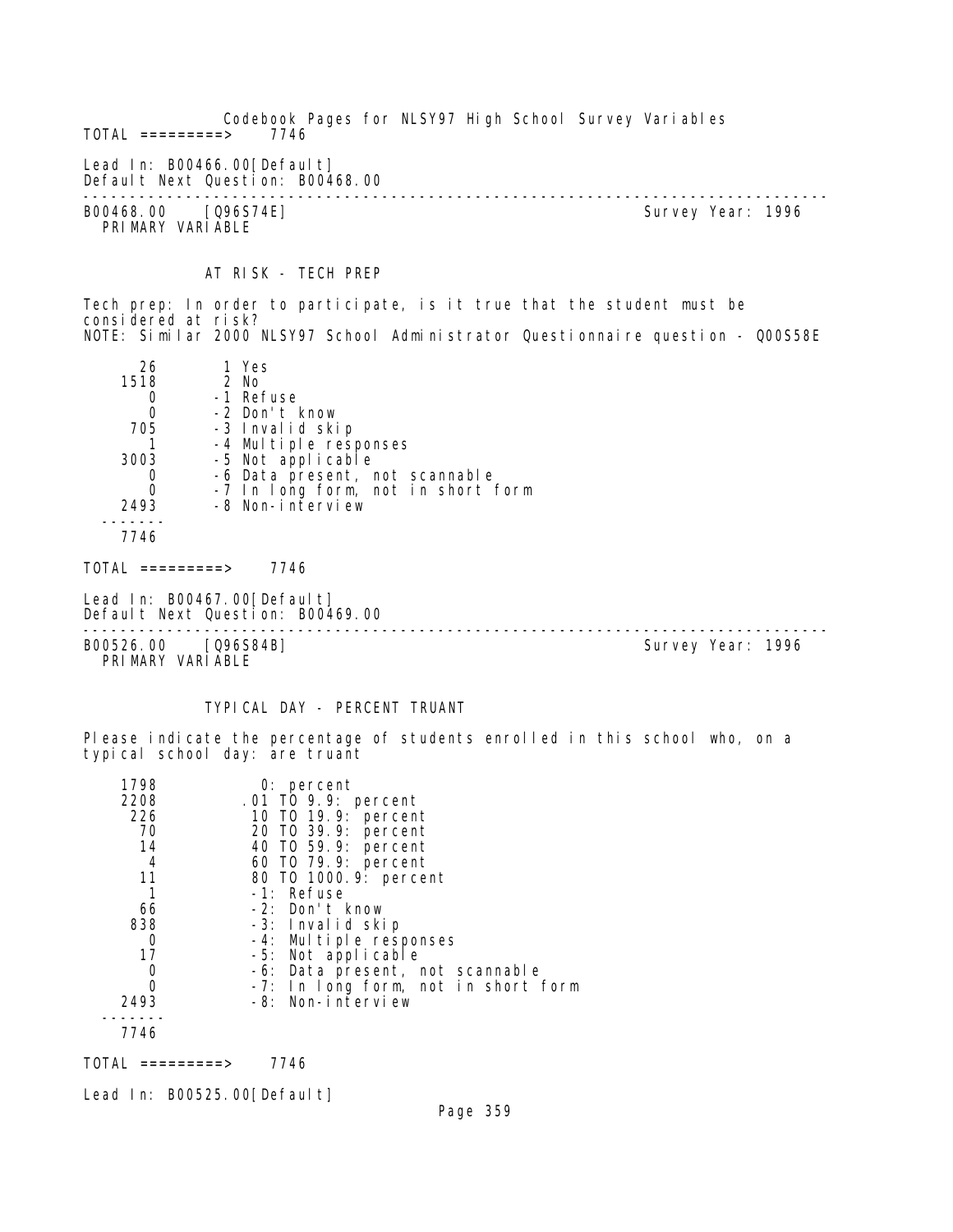Codebook Pages for NLSY97 High School Survey Variables Default Next Question: B00527.00

-------------------------------------------------------------------------------- B00527.00 [Q96S84C] PRIMARY VARIABLE

# TYPICAL DAY - PERCENT UNDER ALCOHOL

Please indicate the percentage of students enrolled in this school who, on a typical school day: are under the influence of alcohol

| 1526 | $0:$ percent                        |
|------|-------------------------------------|
| 241  | $.01$ TO 9.9: percent               |
| 8    | 10 T0 19.9: percent                 |
|      | 20 TO 39.9: percent                 |
| 0    | 40 TO 59.9: percent                 |
| 0    | 60 TO 79.9: percent                 |
| 0    | 80 T0 1000.9: percent               |
| 0    | -1: Refuse                          |
|      | -2: Don't know                      |
| 411  | -3: Invalid skip                    |
|      | -4: Multiple responses              |
| 0    | -5: Not applicable                  |
|      | -6: Data present, not scannable     |
| 3065 | -7: In long form, not in short form |
| 2493 | -8: Non-interview                   |
| 7746 |                                     |
|      |                                     |

TOTAL =========> 7746

Lead In: B00526.00 [Default] Default Next Question: B00528.00 --------------------------------------------------------------------------------

B00528.00 [Q96S84D] PRIMARY VARIABLE

# TYPICAL DAY - PERCENT UNDER DRUGS

Please indicate the percentage of students enrolled in this school who, on a typical school day: are under the influence of illegal drugs

| 1364           | $0:$ percent                               |
|----------------|--------------------------------------------|
| 379            | .01 TO 9.9: percent                        |
| 17             |                                            |
| 5              | 10 T0 19.9: percent<br>20 T0 39.9: percent |
| $\overline{2}$ | 40 T0 59.9: percent                        |
| 0              | 60 T0 79.9: percent                        |
| 0              | 80 T0 1000.9: percent                      |
| 0              | -1: Refuse                                 |
|                | -2: Don't know                             |
| 420            | -3: Invalid skip                           |
|                | -4: Multiple responses                     |
| 0              | -5: Not applicable                         |
|                | -6: Data present, not scannable            |
| 3065           | -7: In long form, not in short form        |
| 2493           | -8: Non-interview                          |
|                |                                            |
| 7746           |                                            |
|                |                                            |

TOTAL =========> 7746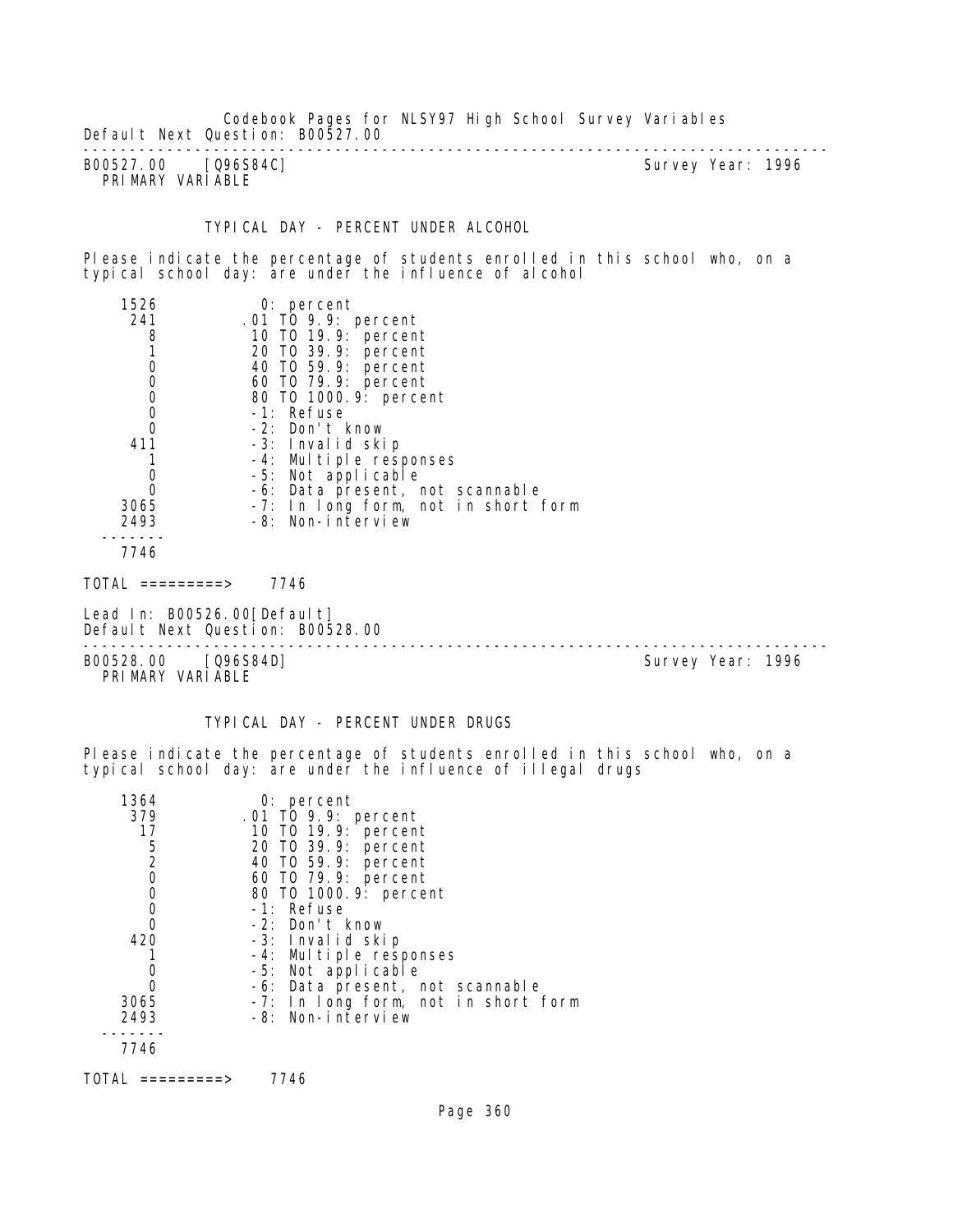Codebook Pages for NLSY97 High School Survey Variables Lead In: B00527.00 [Default] Default Next Question: B00529.00 -------------------------------------------------------------------------------- B00590.00 [Q00S1MM] Survey Year: 2000 PRIMARY VARIABLE

### SCHOOL HAS PRE-KINDERGARTEN

What grade levels are included in your school (Please check all that apply): Pre-kindergarten NOTE: Similar 1996 NLSY97 School Administrator Questionnaire question - Q96S1\_PK

| 673         | 1 Yes                              |
|-------------|------------------------------------|
| 5716        | 2 No                               |
| 0           | -1 Refuse                          |
| 3           | -2 Don't know                      |
| $\mathbf 0$ | -3 Invalid Skip                    |
| $\mathbf 0$ | -4 Multiple responses              |
| $\mathbf 0$ | -5 Not applicable                  |
| $\Omega$    | -6 Data present, not scannable     |
| 1353        | -7 In long form, not in short form |
| 7746        | -8 Non-interview                   |
| ========>   | 7746                               |

Lead In: B00589.00[Default] Default Next Question: B00591.00

-------------------------------------------------------------------------------- B00591.00 [Q00S1MN] PRIMARY VARIABLE

# SCHOOL HAS KINDERGARTEN

What grade levels are included in your school (Please check all that apply): Kindergarten NOTE: Similar 1996 NLSY97 School Administrator Questionnaire question - Q96S1\_K

| 1015                                       | 1 Yes                                                           |                   |  |
|--------------------------------------------|-----------------------------------------------------------------|-------------------|--|
| 5374                                       | 2 No                                                            |                   |  |
| 0                                          | -1 Refuse                                                       |                   |  |
|                                            | -2 Don't know                                                   |                   |  |
| $\frac{3}{0}$                              | -3 Invalid Skip                                                 |                   |  |
|                                            | -4 Multiple responses                                           |                   |  |
| $\begin{smallmatrix}0\\0\end{smallmatrix}$ | -5 Not applicable                                               |                   |  |
|                                            | -6 Data present, not scannable                                  |                   |  |
| $\Omega$                                   | -7 In long form, not in short form                              |                   |  |
| 1353                                       | -8 Non-interview                                                |                   |  |
| 7746                                       |                                                                 |                   |  |
| TOTAL =========>                           | 7746                                                            |                   |  |
|                                            | Lead In: B00590.00[Default]<br>Default Next Question: B00592.00 |                   |  |
| B00592.00 [Q00S1MA]<br>PRIMARY VARIABLE    |                                                                 | Survey Year: 2000 |  |
|                                            |                                                                 |                   |  |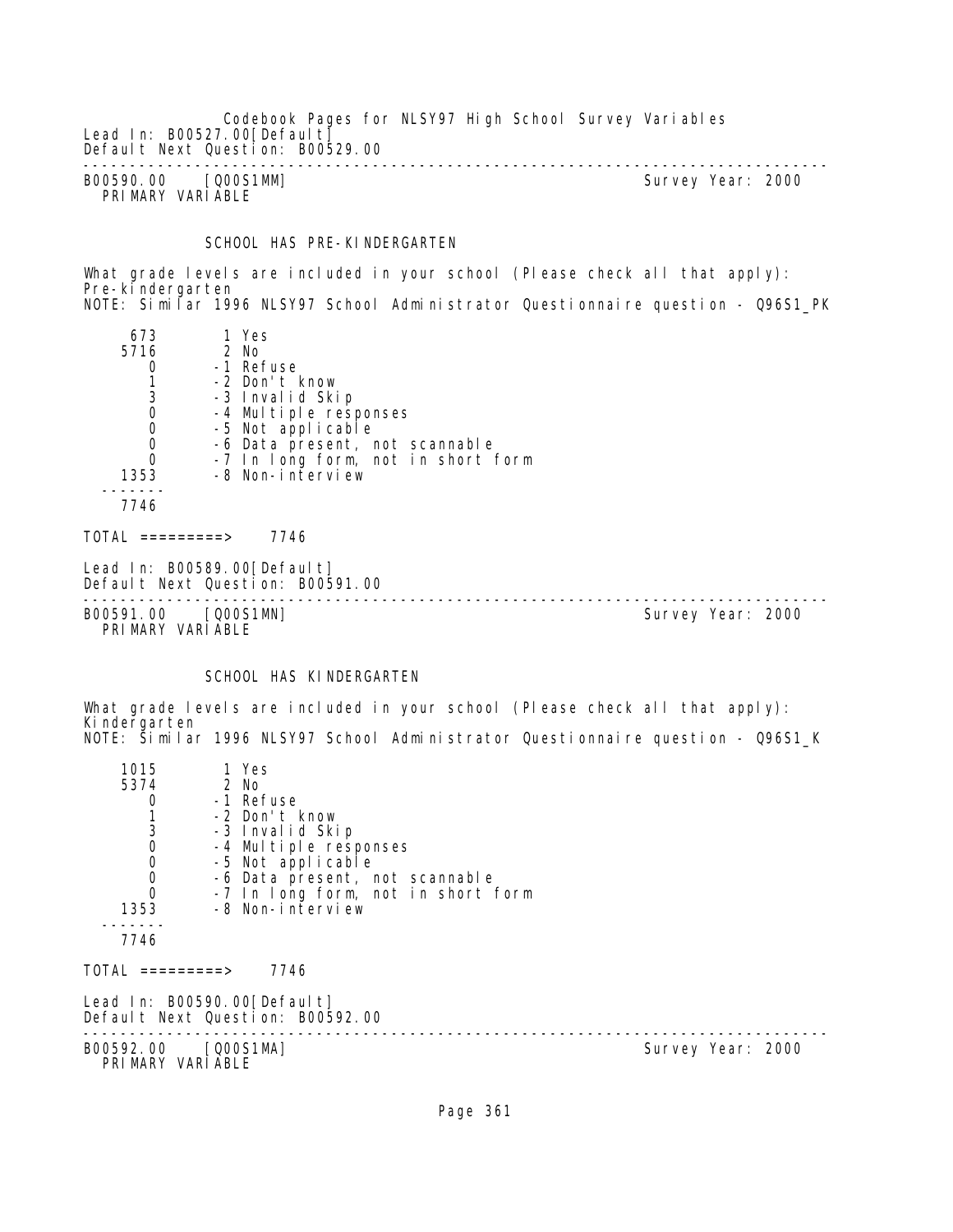Codebook Pages for NLSY97 High School Survey Variables SCHOOL HAS 1ST GRADE

What grade levels are included in your school (Please check all that apply): 1st grade NOTE: Similar 1996 NLSY97 School Administrator Questionnaire question - Q96S1\_1

| 1092<br>5297<br>3 | 1 Yes<br>$2$ No<br>-1 Refuse<br>-2 Don't know<br>-3 Invalid Skip<br>-4 Multiple responses<br>-5 Not applicable<br>-6 Data present, not scannable |
|-------------------|--------------------------------------------------------------------------------------------------------------------------------------------------|
|                   | -7 In long form, not in short form                                                                                                               |
| 1353              | -8 Non-interview                                                                                                                                 |
|                   |                                                                                                                                                  |

7746

TOTAL =========> 7746

Lead In: B00591.00[Default] Default Next Question: B00593.00

-------------------------------------------------------------------------------- Survey Year: 2000 PRIMARY VARIABLE

# SCHOOL HAS 2ND GRADE

What grade levels are included in your school (Please check all that apply): 2nd grade NOTE: Similar 1996 NLSY97 School Administrator Questionnaire question - Q96S1\_2

| 1071 | 1 Yes                              |
|------|------------------------------------|
| 5318 | 2 No                               |
|      | -1 Refuse                          |
|      | -2 Don't know                      |
| 3    | -3 Invalid Skip                    |
|      | -4 Multiple responses              |
|      | -5 Not applicable                  |
|      | -6 Data present, not scannable     |
|      | -7 In long form, not in short form |
| 1353 | -8 Non-interview                   |
|      |                                    |
| 7746 |                                    |
|      |                                    |

 $TOTAL$  =========> 7746

Lead In: B00592.00 [Default] Default Next Question: B00594.00

-------------------------------------------------------------------------------- B00662.00 [Q00S22] PRIMARY VARIABLE

# 1998-99/DAYS STAFF DVLPMNT/CORE ACADEMIC

During the 1998-1999 school year, how many days of staff development activities were required for your teachers in core academic subject areas?

| 418 | 0 TO .9: days  |
|-----|----------------|
| 188 | 1 T0 1.9: days |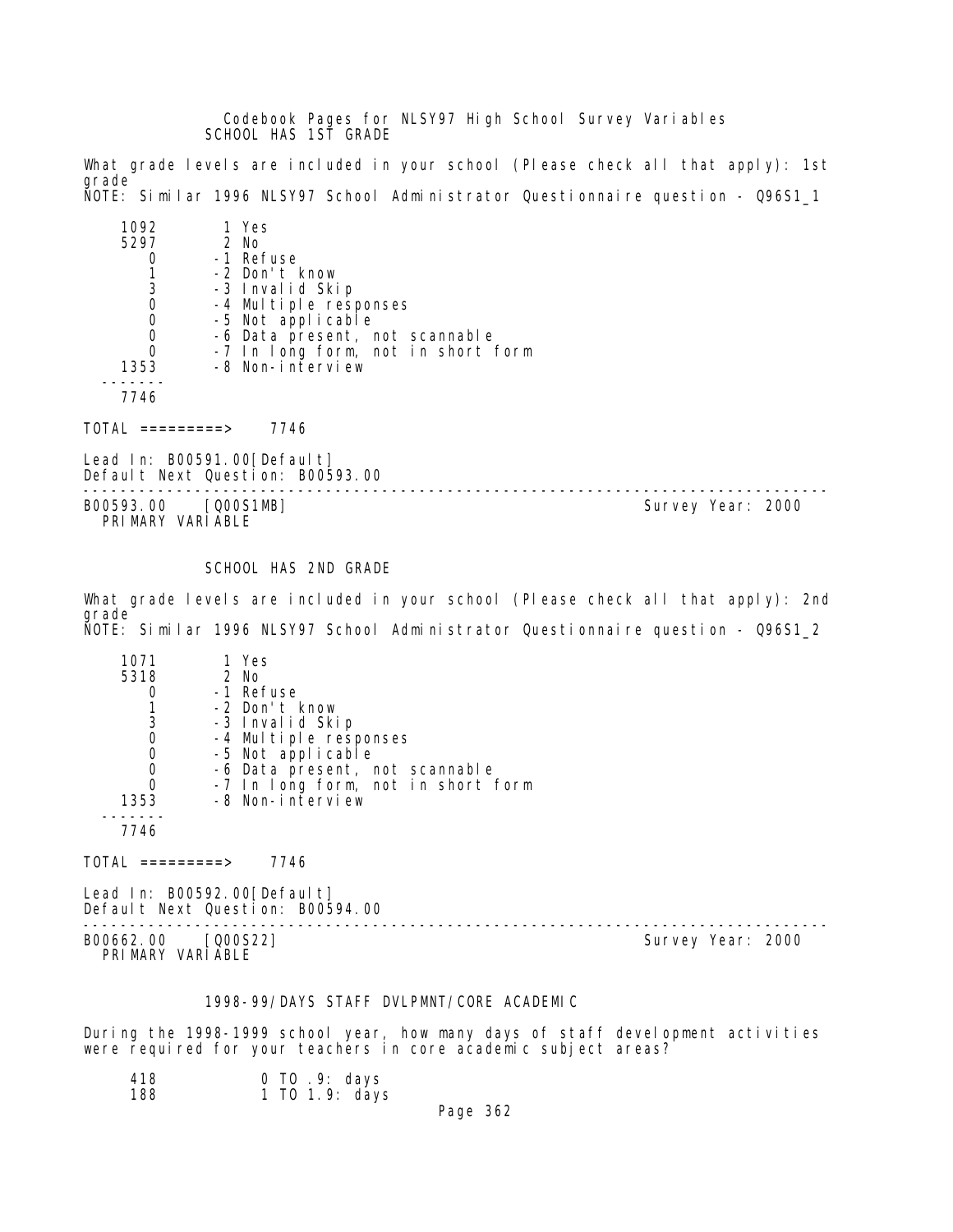|                                  | Codebook Pages for NLSY97 High School Survey Variables |
|----------------------------------|--------------------------------------------------------|
| 884                              | 2 TO 2.9: days                                         |
| 984                              | 3 TO 3.9: days                                         |
| 2021                             | 4 TO 5.9: days                                         |
| 972                              | 6 TO 9.9: days                                         |
| 577                              | 10 TO 19.9: days                                       |
| 74                               | 20 TO 99.9: days                                       |
| $\begin{matrix}0\\0\end{matrix}$ | 100 T0 299: days                                       |
|                                  | -1: Refuse                                             |
| 105                              | -2: Don't know                                         |
| 93                               | -3: Invalid skip                                       |
| $\mathbf 0$                      | -4: Multiple responses                                 |
| 77                               | -5: Not applicable                                     |
| $\mathbf 0$                      | -6: Data present, not scannable                        |
| 0                                | -7: In long form, not in short form                    |
| 1353                             | -8: Non-interview                                      |
|                                  |                                                        |
| 7746                             |                                                        |
|                                  |                                                        |
| TOTAL<br>=========>              | 7746                                                   |
|                                  |                                                        |

Lead In: B00661.00[Default] Default Next Question: B00663.00

-------------------------------------------------------------------------------- B00663.00 [Q00S23] Survey Year: 2000 PRIMARY VARIABLE

1998-99/DAYS STAFF DVLPMNT/VOCATIONAL ED

During the 1998-1999 school year, how many days of staff development activities were required for your vocational education teachers?

| 458<br>139<br>585<br>622<br>1312<br>710<br>424<br>61<br>$\begin{matrix}0\\0\end{matrix}$<br>83<br>466<br>0<br>1533<br>0<br>0<br>1353 | $0$ TO $.9$ : days<br>1 TO 1.9: days<br>2 TO 2.9: days<br>3 TO 3.9: days<br>4 TO 5.9: days<br>6 TO 9.9: days<br>10 TO 19.9: days<br>20 TO 99.9: days<br>100 T0 299: days<br>-1: Refuse<br>-2: Don't know<br>-3: Invalid skip<br>-4: Multiple responses<br>-5: Not applicable<br>-6: Data present, not scannable<br>-7: In long form, not in short form<br>-8: Non-interview |                   |
|--------------------------------------------------------------------------------------------------------------------------------------|-----------------------------------------------------------------------------------------------------------------------------------------------------------------------------------------------------------------------------------------------------------------------------------------------------------------------------------------------------------------------------|-------------------|
| 7746<br>TOTAL =========>                                                                                                             | 7746                                                                                                                                                                                                                                                                                                                                                                        |                   |
| Lead In: B00662.00[Default]                                                                                                          | Default Next Question: B00664.00                                                                                                                                                                                                                                                                                                                                            |                   |
| B00664.00 [Q00S24A]<br>PRIMARY VARIABLE                                                                                              |                                                                                                                                                                                                                                                                                                                                                                             | Survey Year: 2000 |

PCT TEACHING STAFF HISPANIC OR LATINO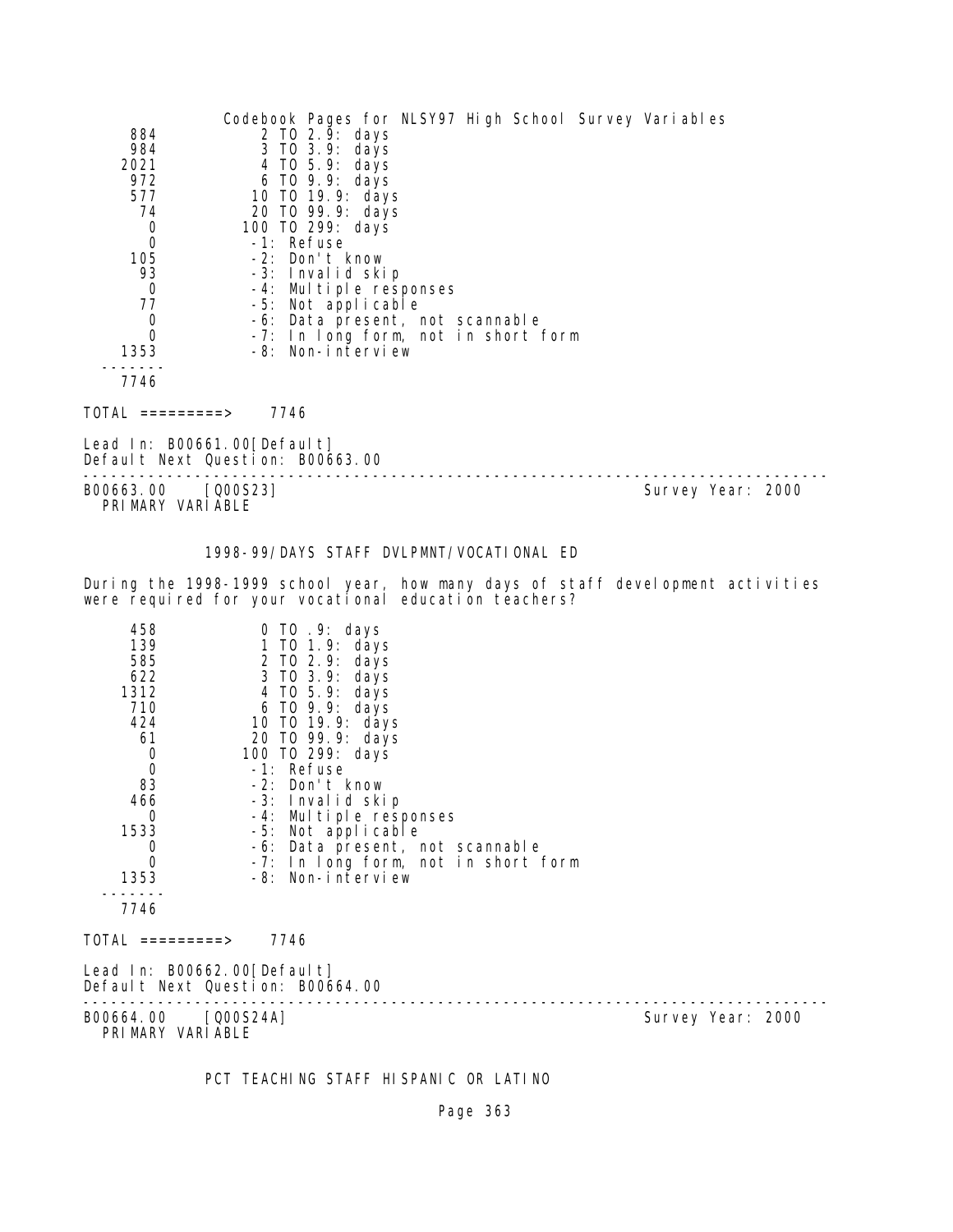Codebook Pages for NLSY97 High School Survey Variables Approximately what percentage of your teaching staff is Hispanic or Latino? NOTE: Similar 1996 NLSY97 School Administrator Questionnaire question - Q96S17D

| 2555           | $0:$ percent                        |
|----------------|-------------------------------------|
| 2720           | .01 TO 9.9: percent                 |
| 527            | 10 T0 19.9: percent                 |
| 296            | 20 TO 39.9: percent                 |
| 75             | 40 T0 59.9: percent                 |
| 36             | 60 TO 79.9: percent                 |
| 41             | 80 T0 1000.9: percent               |
| -2             | -1: Refuse                          |
| 53             | -2: Don't know                      |
| 86             | -3: Invalid skip                    |
| 0              | -4: Multiple responses              |
| $\overline{2}$ | -5: Not applicable                  |
|                | -6: Data present, not scannable     |
|                | -7: In long form, not in short form |
| 1353           | -8: Non-interview                   |
|                |                                     |
| 7746           |                                     |

TOTAL =========> 7746

Lead In: B00663.00[Default] Default Next Question: B00665.00

B00469.00 [Q96S74F] PRIMARY VARIABLE

--------------------------------------------------------------------------------

NON-COLLEGE BOUND - TECH PREP

Tech prep: In order to participate, is it true that the student must be non-college bound? NOTE: Similar 2000 NLSY97 School Administrator Questionnaire question - Q00S58F

| 26   | 1 Yes                              |
|------|------------------------------------|
| 1519 | $2$ No                             |
|      | -1 Refuse                          |
|      | -2 Don't know                      |
| 704  | -3 Invalid skip                    |
| O    | -4 Multiple responses              |
| 3003 | -5 Not applicable                  |
|      | -6 Data present, not scannable     |
| 0    | -7 In long form, not in short form |
| 2493 | -8 Non-interview                   |
|      |                                    |
|      |                                    |

 $TOTAL$  ========> 7746

Lead In: B00468.00[Default] Default Next Question: B00470.00

B00470.00 [Q96S74G] Survey Year: 1996 PRIMARY VARIABLE

--------------------------------------------------------------------------------

### SEPARATE COURSE - TECH PREP

Tech prep: In order to participate, is it true that the student must complete a separate course of related instruction?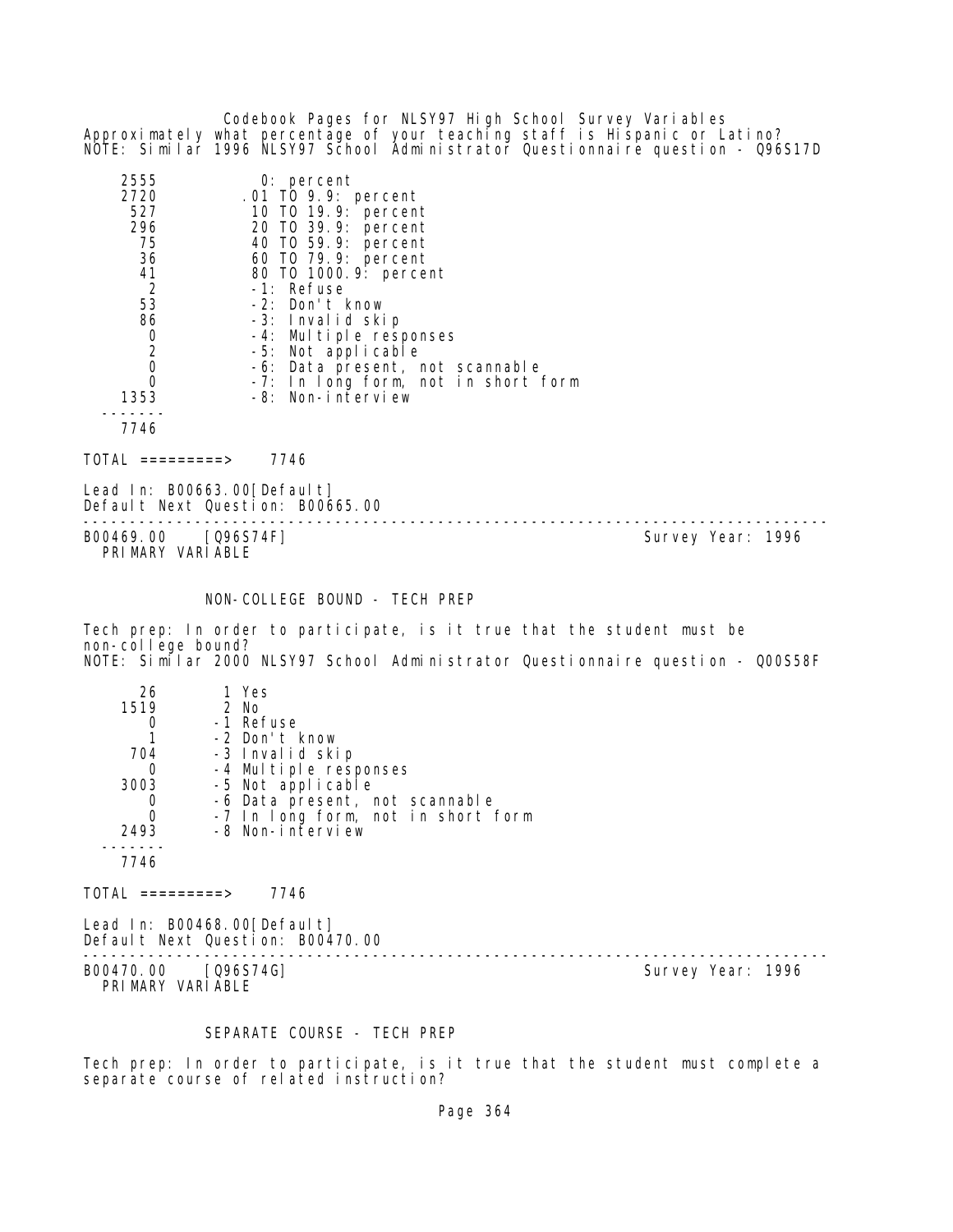| 609<br>898<br>0<br>1<br>741<br>1<br>3003<br>0<br>0<br>2493   | Codebook Pages for NLSY97 High School Survey Variables<br>1 Yes<br>2 No<br>-1 Refuse<br>-2 Don't know<br>-3 Invalid skip<br>-4 Multiple responses<br>-5 Not applicable<br>-6 Data present, not scannable<br>-7 In long form, not in short form<br>-8 Non-interview |                   |
|--------------------------------------------------------------|--------------------------------------------------------------------------------------------------------------------------------------------------------------------------------------------------------------------------------------------------------------------|-------------------|
| 7746                                                         |                                                                                                                                                                                                                                                                    |                   |
| $TOTAL$ =========> 7746                                      |                                                                                                                                                                                                                                                                    |                   |
|                                                              | Lead In: B00469.00 [Default]<br>Default Next Question: B00471.00                                                                                                                                                                                                   |                   |
| B00471.00 [Q96S74H]<br>PRIMARY VARIABLE                      |                                                                                                                                                                                                                                                                    | Survey Year: 1996 |
|                                                              | GPA REQUIRED - TECH PREP                                                                                                                                                                                                                                           |                   |
|                                                              | Tech prep: In order to participate, is it true that the student must have a<br>minimum grade-point average?                                                                                                                                                        |                   |
| 166<br>1348<br>0<br>1.<br>735<br>0<br>3003<br>O<br>0<br>2493 | 1 Yes<br>2 No<br>-1 Refuse<br>-2 Don't know<br>-3 Invalid skip<br>-4 Multiple responses<br>-5 Not applicable<br>-6 Data present, not scannable<br>-7 In long form, not in short form<br>-8 Non-interview                                                           |                   |
| 7746                                                         |                                                                                                                                                                                                                                                                    |                   |
| $\overline{\text{TOTAL}}$ =========>                         | 7746                                                                                                                                                                                                                                                               |                   |
|                                                              | Lead In: B00470.00 [Default]<br>Default Next Question: B00472.00<br>---------------                                                                                                                                                                                |                   |
| B00472.00<br>PRIMARY VARIABLE                                | [096574]                                                                                                                                                                                                                                                           | Survey Year: 1996 |

# GPA REQUIRED - TECH PREP

Tech prep: If Yes to Q96S66H, enter the minimum grade point average required NOTE: Similar 2000 NLSY97 School Administrator Questionnaire question - Q00S58G

| 10             | O TO 99: GPA      |
|----------------|-------------------|
| -8             | 1 TO 1.99: GPA    |
| 90             | 2 TO 2.99: GPA    |
| 20             | 3 TO 3.99: GPA    |
| $\mathbf{1}$   | 4 TO 4.99: GPA    |
| 16             | 5 TO 99: GPA      |
| $\overline{0}$ | -1: Refuse        |
| 3              | $-2$ : Don't know |
| 753            | -3: Invalid skip  |

Page 365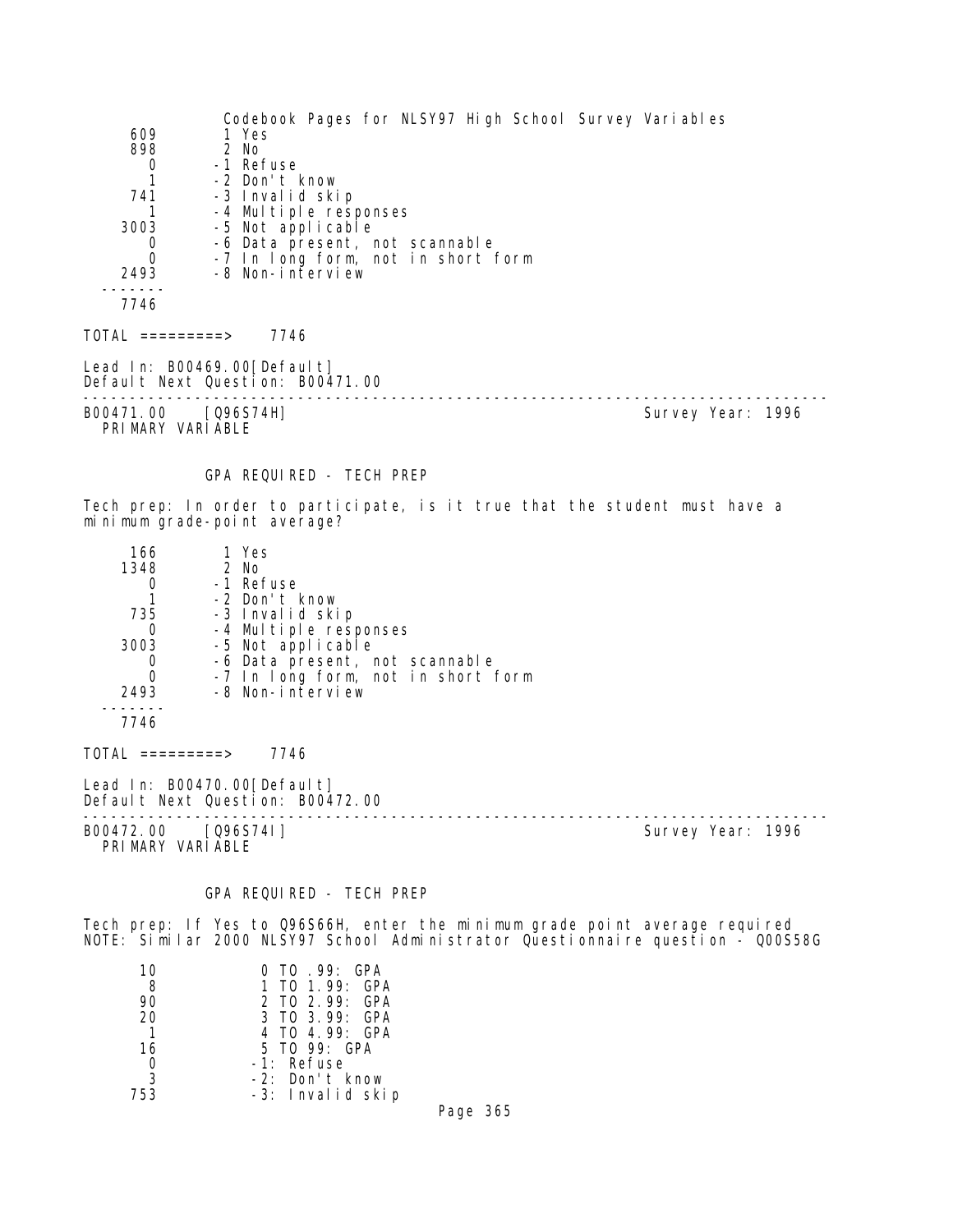| 0<br>4352<br>2493        | Codebook Pages for NLSY97 High School Survey Variables<br>-4: Multiple responses<br>-5: Not applicable<br>-6: Data present, not scannable<br>-8: Non-interview |  |
|--------------------------|----------------------------------------------------------------------------------------------------------------------------------------------------------------|--|
| 7746<br>TOTAL =========> | 7746                                                                                                                                                           |  |
|                          |                                                                                                                                                                |  |

Lead In: B00471.00 [Default] Default Next Question: B00473.00 -------------------------------------------------------------------------------- B00529.00 [Q96S85A1] Survey Year: 1996 PRIMARY VARIABLE

### INFLUENCE OF STATE DEPARTMENT ON CURRICULUM

Using the scale 0-5 where 0 is "None" and 5 is "A great deal," indicate how much ACTUAL influence you think each group or person has on decisions concerning the following activities: State department of education on (a) Establishing curriculum

| 625                           | 0 None                                                          |                   |
|-------------------------------|-----------------------------------------------------------------|-------------------|
| 416                           |                                                                 |                   |
| 453                           | $\begin{array}{cc} 2 & 2 \\ 3 & 3 \end{array}$                  |                   |
| 900                           |                                                                 |                   |
| 1126                          | 4 4                                                             |                   |
| 1206                          | 5 A Great Deal                                                  |                   |
| 2                             | -1 Refuse                                                       |                   |
| 60                            | -2 Don't know                                                   |                   |
| 458                           | -3 Invalid skip                                                 |                   |
| $\frac{0}{7}$                 | -4 Multiple responses                                           |                   |
|                               | -5 Not applicable                                               |                   |
| $\mathbf 0$<br>$\overline{0}$ | -6 Data present, not scannable                                  |                   |
| 2493                          | -7 In long form, not in short form<br>-8 Non-interview          |                   |
|                               |                                                                 |                   |
| 7746                          |                                                                 |                   |
| TOTAL =========>              | 7746                                                            |                   |
|                               | Lead In: B00528.00[Default]<br>Default Next Question: B00530.00 |                   |
| PRIMARY VARIABLE              | B00530.00 [Q96S85A2]                                            | Survey Year: 1996 |

## INFLUENCE OF DISTRICT STAFF ON CURRICULUM

Using the scale 0-5 where 0 is "None" and 5 is "A great deal," indicate how much ACTUAL influence you think each group or person has on decisions concerning the following activities: School district staff/School board/Governing board on (a) Establishing curriculum

| 446  | 0 None         |
|------|----------------|
| 286  |                |
| 404  | 22             |
| 856  | 33             |
| 1307 | 44             |
| 1431 | 5 A Great Deal |
|      | -1 Refuse      |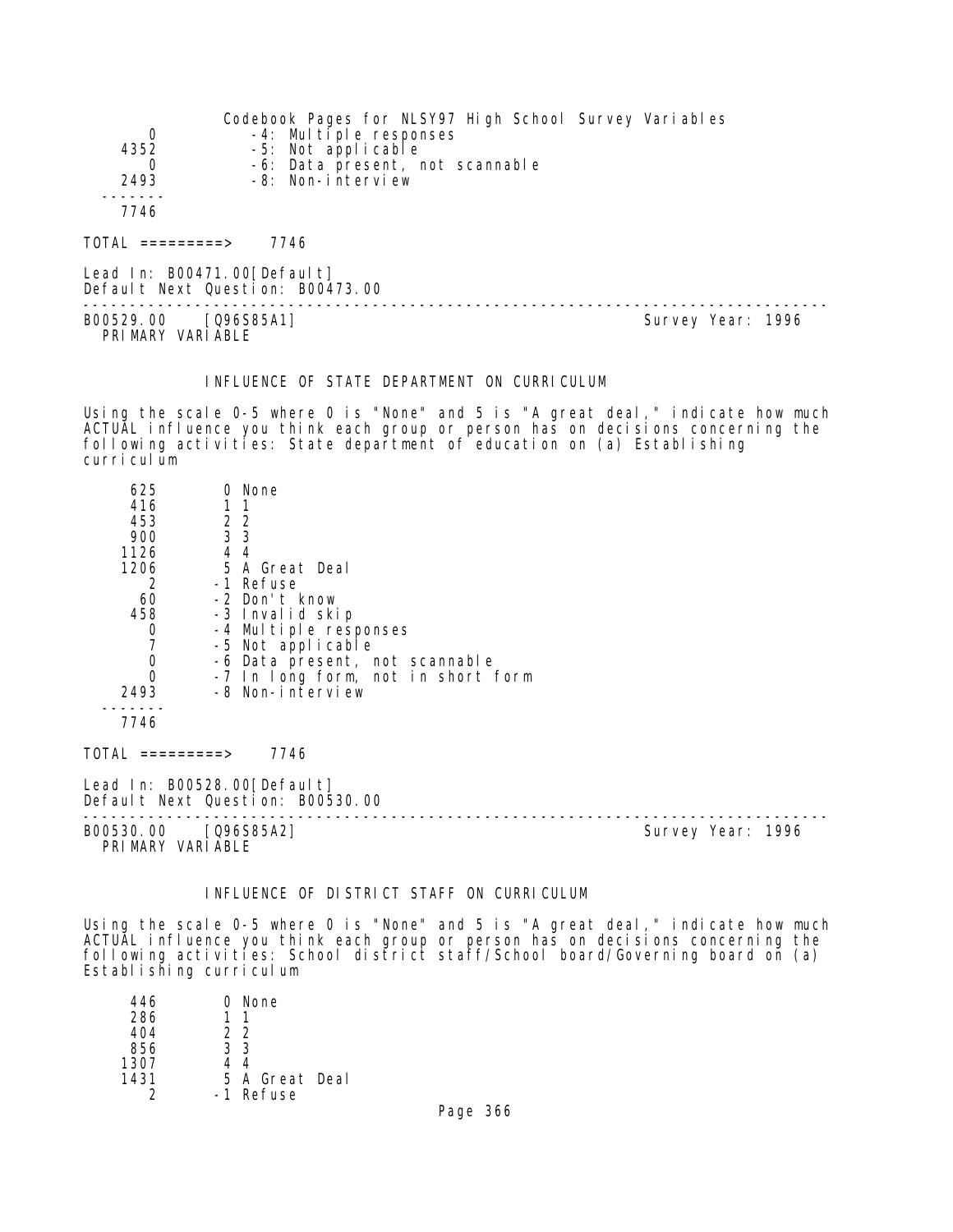|                  | Codebook Pages for NLSY97 High School Survey Variables          |                   |
|------------------|-----------------------------------------------------------------|-------------------|
| 60               | -2 Don't know                                                   |                   |
| 447              | -3 Invalid skip                                                 |                   |
| $\frac{5}{9}$    | -4 Multiple responses                                           |                   |
|                  | -5 Not applicable                                               |                   |
| $\mathbf 0$      | -6 Data present, not scannable                                  |                   |
| $\Omega$         | -7 In long form, not in short form                              |                   |
| 2493             | -8 Non-interview                                                |                   |
|                  |                                                                 |                   |
| 7746             |                                                                 |                   |
| TOTAL =========> | 7746                                                            |                   |
|                  | Lead In: B00529.00[Default]<br>Default Next Question: B00531.00 |                   |
| B00531.00        | [Q96S85A3]                                                      | Survey Year: 1996 |

PRIMARY VARIABLE

# INFLUENCE OF PRINCIPAL ON CURRICULUM

Using the scale 0-5 where 0 is "None" and 5 is "A great deal," indicate how much ACTUAL influence you think each group or person has on decisions concerning the following activities: Principal/School head (a) Establishing curriculum

| 34   | 0 None                             |  |
|------|------------------------------------|--|
| 103  |                                    |  |
| 315  | 2 2                                |  |
| 945  | 3 <sub>3</sub>                     |  |
| 1511 | 44                                 |  |
| 1864 | 5 A Great Deal                     |  |
|      | -1 Refuse                          |  |
| 59   | -2 Don't know                      |  |
| 413  | -3 Invalid skip                    |  |
|      | -4 Multiple responses              |  |
| 5    | -5 Not applicable                  |  |
|      | -6 Data present, not scannable     |  |
|      | -7 In long form, not in short form |  |
| 2493 | -8 Non-interview                   |  |
|      |                                    |  |
| 7746 |                                    |  |

TOTAL =========> 7746

Lead In: B00530.00 [Default] Default Next Question: B00532.00

-------------------------------------------------------------------------------- B00594.00 [Q00S1MC] Survey Year: 2000

PRIMARY VARIABLE

#### SCHOOL HAS 3RD GRADE

What grade levels are included in your school (Please check all that apply): 3rd grade NOTE: Similar 1996 NLSY97 School Administrator Questionnaire question - Q96S1\_3

| 1076 | 1 Yes                 |
|------|-----------------------|
| 5313 | $2$ No                |
|      | -1 Refuse             |
|      | -2 Don't know         |
| 3    | -3 Invalid Skip       |
|      | -4 Multiple responses |
|      |                       |

Page 367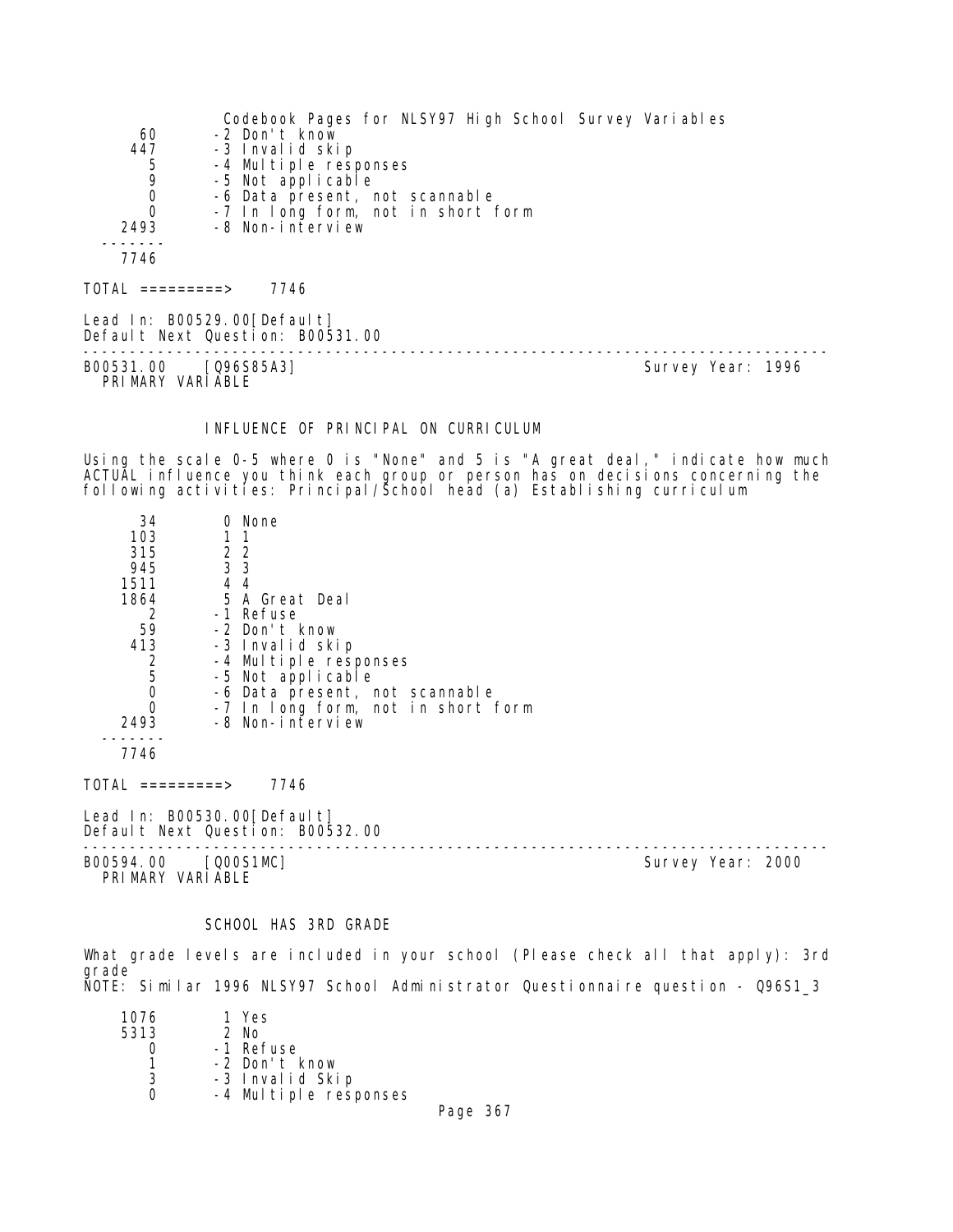|                             | Codebook Pages for NLSY97 High School Survey Variables |
|-----------------------------|--------------------------------------------------------|
| 0                           | -5 Not applicable                                      |
| $\mathbf 0$                 | -6 Data present, not scannable                         |
| $\Omega$                    | -7 In long form, not in short form                     |
| 1353                        | -8 Non-interview                                       |
|                             |                                                        |
| 7746                        |                                                        |
| TOTAL =========>            | 7746                                                   |
| Lead In: B00593.00[Default] |                                                        |

Default Next Question: B00595.00 -------------------------------------------------------------------------------- B00595.00 [Q00S1MD] Survey Year: 2000 PRIMARY VARIABLE

### SCHOOL HAS 4TH GRADE

What grade levels are included in your school (Please check all that apply): 4th grade NOTE: Similar 1996 NLSY97 School Administrator Questionnaire question - Q96S1\_4

| 1093<br>5296<br>3<br>0<br>O | 1 Yes<br>2 No<br>-1 Refuse<br>-2 Don't know<br>-3 Invalid Skip<br>-4 Multiple responses<br>-5 Not applicable<br>-6 Data present, not scannable<br>-7 In long form, not in short form |
|-----------------------------|--------------------------------------------------------------------------------------------------------------------------------------------------------------------------------------|
| 1353                        | -8 Non-interview                                                                                                                                                                     |
| 7746                        |                                                                                                                                                                                      |

 $TOTAL$  =========> 7746

Lead In: B00594.00[Default] Default Next Question: B00596.00

B00596.00 [Q00S1ME] PRIMARY VARIABLE

--------------------------------------------------------------------------------

### SCHOOL HAS 5TH GRADE

What grade levels are included in your school (Please check all that apply): 5th grade NOTE: Similar 1996 NLSY97 School Administrator Questionnaire question - Q96S1\_5

| 1118 | 1 Yes                              |
|------|------------------------------------|
| 5271 | $2$ No                             |
|      | -1 Refuse                          |
|      | -2 Don't know                      |
| 3    | -3 Invalid Skip                    |
| 0    | -4 Multiple responses              |
| 0    | -5 Not applicable                  |
| 0    | -6 Data present, not scannable     |
|      | -7 In long form, not in short form |
| 1353 | -8 Non-interview                   |
|      |                                    |
|      |                                    |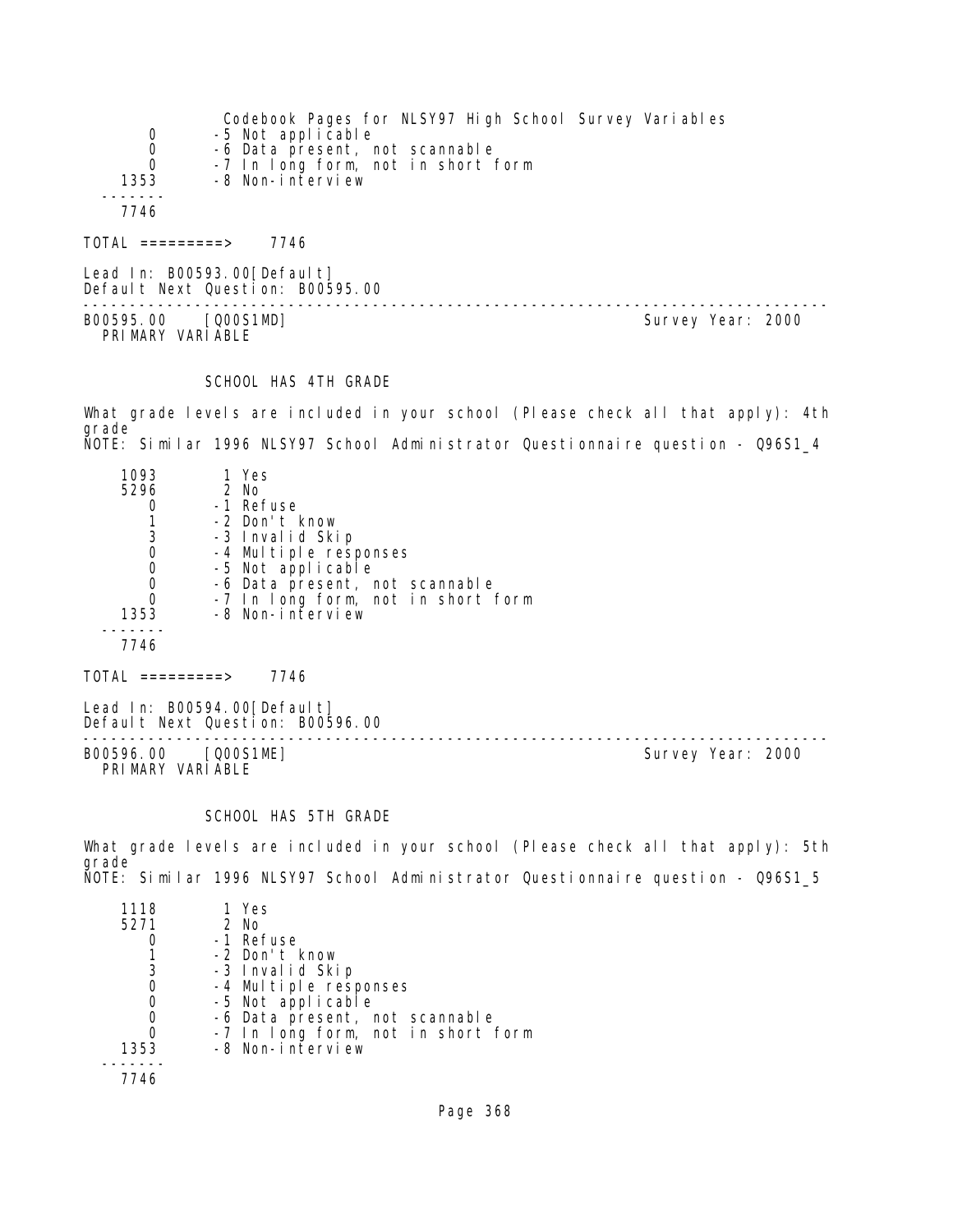Codebook Pages for NLSY97 High School Survey Variables  $TOTAL$  =========> Lead In: B00595.00[Default] Default Next Question: B00597.00 -------------------------------------------------------------------------------- B00597.00 [Q00S1MF] Survey Year: 2000 PRIMARY VARIABLE

# SCHOOL HAS 6TH GRADE

What grade levels are included in your school (Please check all that apply): 6th grade NOTE: Similar 1996 NLSY97 School Administrator Questionnaire question - Q96S1\_6

| 1292                                     | 1 Yes                                                           |                                    |                   |  |
|------------------------------------------|-----------------------------------------------------------------|------------------------------------|-------------------|--|
| 5097                                     | 2 No                                                            |                                    |                   |  |
| 0                                        | -1 Refuse                                                       |                                    |                   |  |
| $\begin{array}{c} 1 \\ 3 \end{array}$    | -2 Don't know                                                   |                                    |                   |  |
|                                          | -3 Invalid Skip                                                 |                                    |                   |  |
| $\mathbf 0$                              | -4 Multiple responses                                           |                                    |                   |  |
| $\mathbf 0$                              | -5 Not applicable                                               |                                    |                   |  |
| $\begin{matrix} 0 \\ 0 \end{matrix}$     |                                                                 | -6 Data present, not scannable     |                   |  |
|                                          |                                                                 | -7 In long form, not in short form |                   |  |
| 1353                                     | -8 Non-interview                                                |                                    |                   |  |
|                                          |                                                                 |                                    |                   |  |
| 7746                                     |                                                                 |                                    |                   |  |
| TOTAL =========>                         | 7746                                                            |                                    |                   |  |
|                                          | Lead In: B00596.00[Default]<br>Default Next Question: B00598.00 |                                    |                   |  |
| B00648.00 [Q00S16MC]<br>PRIMARY VARIABLE |                                                                 |                                    | Survey Year: 2000 |  |

## SCH RECVS JOB TRAINING PARTNERSHIP ACT

Which of the following types of federal funding does your school receive: Job Training Partnership Act

| 758<br>5482<br>126<br>26<br>$\mathbf 0$<br>$\boldsymbol{0}$<br>$\begin{matrix}0\\0\end{matrix}$<br>1353<br>7746 | 1 Yes<br>2 No<br>-1 Refuse<br>-2 Don't know<br>-3 Invalid skip<br>-4 Multiple responses<br>-5 Not applicable<br>-6 Data present, not scannable<br>-7 In long form, not in short form<br>-8 Non-interview |                   |  |
|-----------------------------------------------------------------------------------------------------------------|----------------------------------------------------------------------------------------------------------------------------------------------------------------------------------------------------------|-------------------|--|
| TOTAL =========>                                                                                                | 7746                                                                                                                                                                                                     |                   |  |
| Lead In: B00647.00[Default]<br>Default Next Question: B00649.00                                                 |                                                                                                                                                                                                          |                   |  |
| B00649.00 [Q00S16MD]<br>PRIMARY VARIABLE                                                                        |                                                                                                                                                                                                          | Survey Year: 2000 |  |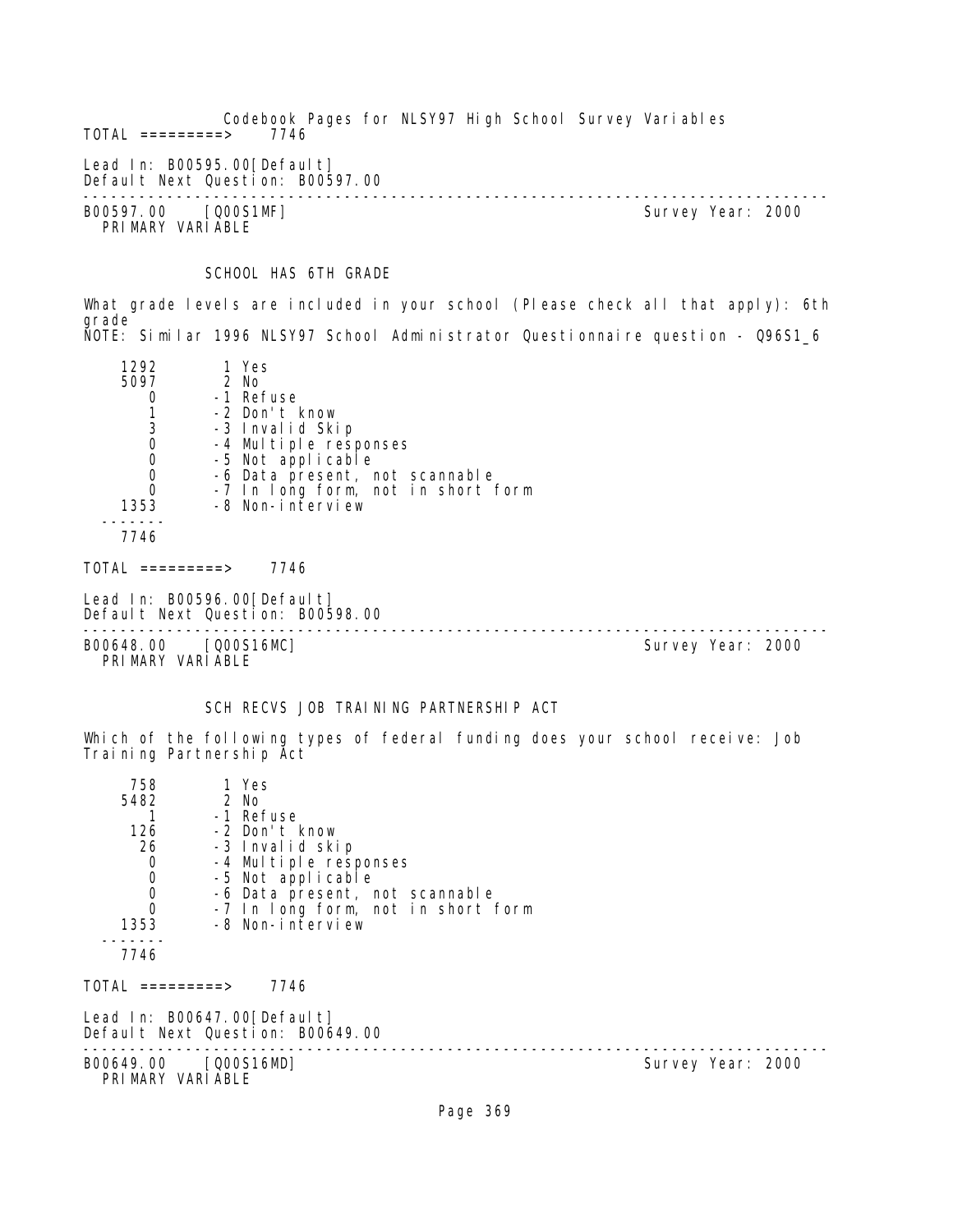Codebook Pages for NLSY97 High School Survey Variables

SCH RECVS EISENHOWER PROF DEV

Which of the following types of federal funding does your school receive: Eisenhower Professional Development

| 2514 | 1 Yes                              |
|------|------------------------------------|
| 3726 | 2 No                               |
|      | -1 Refuse                          |
| 126  | -2 Don't know                      |
| 26   | -3 Invalid skip                    |
|      | -4 Multiple responses              |
|      | -5 Not applicable                  |
|      | -6 Data present, not scannable     |
|      | -7 In long form, not in short form |
| 1353 | -8 Non-interview                   |
|      |                                    |
| 7746 |                                    |

TOTAL =========> 7746

Lead In: B00648.00[Default] Default Next Question: B00650.00

B00650.00 [Q00S16ME] PRIMARY VARIABLE

--------------------------------------------------------------------------------

# SCH RECVS SAFE AND DRUG-FREE SCHS

Which of the following types of federal funding does your school receive: Safe and Drug-Free Schools and Communities

| 3417 | 1 Yes                              |
|------|------------------------------------|
| 2823 | 2 No                               |
|      | -1 Refuse                          |
| 126  | -2 Don't know                      |
| 26   | -3 Invalid skip                    |
|      | -4 Multiple responses              |
|      | -5 Not applicable                  |
|      | -6 Data present, not scannable     |
|      | -7 In long form, not in short form |
| 1353 | -8 Non-interview                   |
|      |                                    |
|      |                                    |

7746

TOTAL =========> 7746

Lead In: B00649.00 [Default] Default Next Question: B00651.00

B00651.00 [Q00S16MF] Survey Year: 2000 PRIMARY VARIABLE

--------------------------------------------------------------------------------

## SCH RECVS NATIONAL SCHOOL LUNCH PROGRAM

Which of the following types of federal funding does your school receive: National School Lunch Program

| 3524 | 1 Yes     |
|------|-----------|
| 2716 | $2$ No    |
|      | -1 Refuse |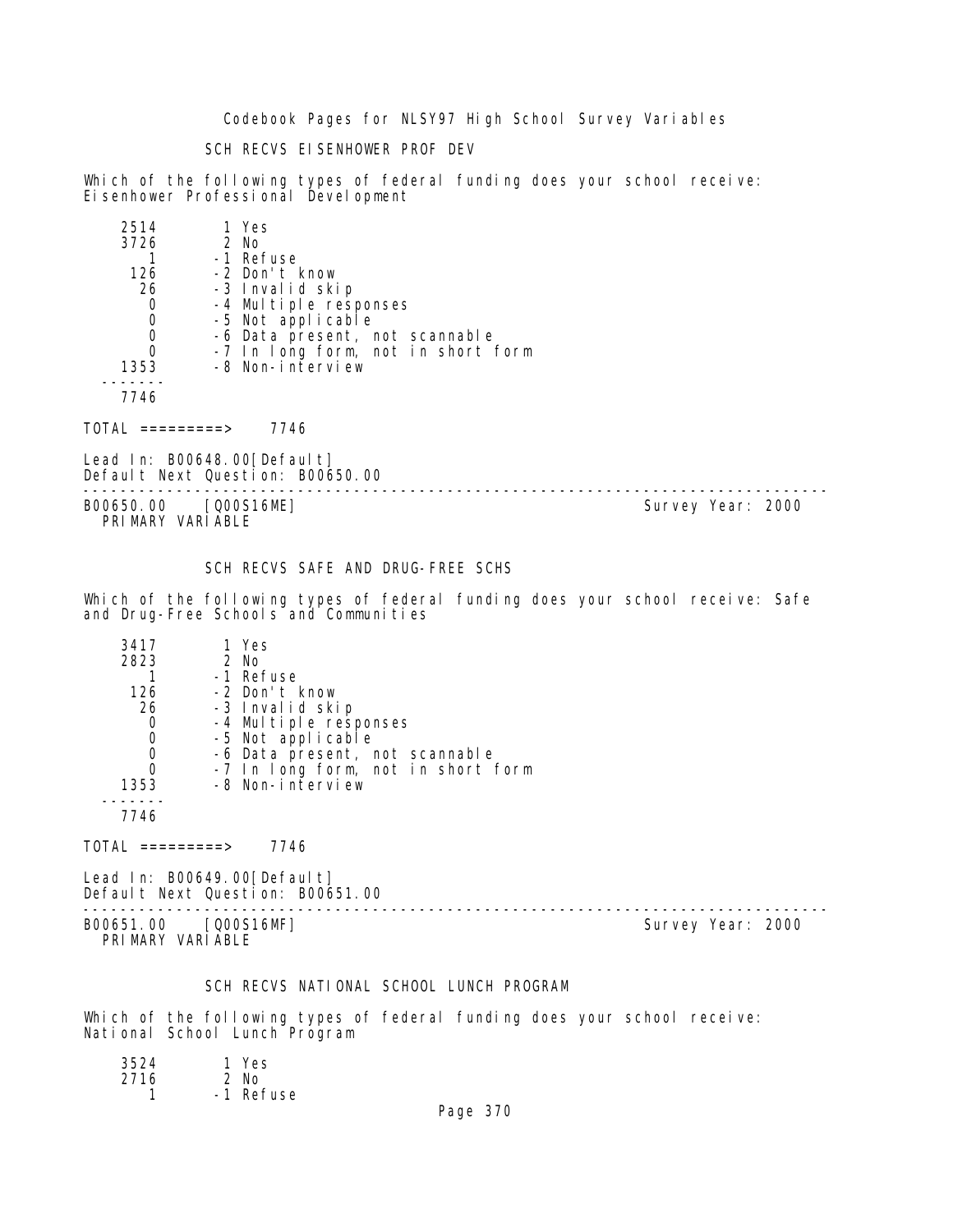|                  | Codebook Pages for NLSY97 High School Survey Variables                                                                                                                                                                                                                                                                                                                                                                                                                                     |
|------------------|--------------------------------------------------------------------------------------------------------------------------------------------------------------------------------------------------------------------------------------------------------------------------------------------------------------------------------------------------------------------------------------------------------------------------------------------------------------------------------------------|
| 126              | -2 Don't know                                                                                                                                                                                                                                                                                                                                                                                                                                                                              |
| 26               | -3 Invalid skip                                                                                                                                                                                                                                                                                                                                                                                                                                                                            |
| $\mathbf 0$      | -4 Multiple responses                                                                                                                                                                                                                                                                                                                                                                                                                                                                      |
| $\mathbf 0$      | -5 Not applicable                                                                                                                                                                                                                                                                                                                                                                                                                                                                          |
| 0                | -6 Data present, not scannable                                                                                                                                                                                                                                                                                                                                                                                                                                                             |
| $\Omega$         | -7 In long form, not in short form                                                                                                                                                                                                                                                                                                                                                                                                                                                         |
| 1353             | -8 Non-interview                                                                                                                                                                                                                                                                                                                                                                                                                                                                           |
|                  |                                                                                                                                                                                                                                                                                                                                                                                                                                                                                            |
| 7746             |                                                                                                                                                                                                                                                                                                                                                                                                                                                                                            |
| TOTAL =========> | 7746                                                                                                                                                                                                                                                                                                                                                                                                                                                                                       |
|                  | $\blacksquare$ $\blacksquare$ $\blacksquare$ $\blacksquare$ $\blacksquare$ $\blacksquare$ $\blacksquare$ $\blacksquare$ $\blacksquare$ $\blacksquare$ $\blacksquare$ $\blacksquare$ $\blacksquare$ $\blacksquare$ $\blacksquare$ $\blacksquare$ $\blacksquare$ $\blacksquare$ $\blacksquare$ $\blacksquare$ $\blacksquare$ $\blacksquare$ $\blacksquare$ $\blacksquare$ $\blacksquare$ $\blacksquare$ $\blacksquare$ $\blacksquare$ $\blacksquare$ $\blacksquare$ $\blacksquare$ $\blacks$ |

Lead In: B00650.00[Default] Default Next Question: B00652.00 -------------------------------------------------------------------------------- B00652.00 [Q00S16MG] Survey Year: 2000 PRIMARY VARIABLE

## SCH RECVS OTHER

Which of the following types of federal funding does your school receive: Other

| 596        | 1 Yes                              |  |
|------------|------------------------------------|--|
| 5644       | 2 No                               |  |
|            | -1 Refuse                          |  |
| 126        | -2 Don't know                      |  |
| 26         | -3 Invalid skip                    |  |
| 0          | -4 Multiple responses              |  |
| 0          | -5 Not applicable                  |  |
| 0          | -6 Data present, not scannable     |  |
| 0          | -7 In long form, not in short form |  |
| 1353       | -8 Non-interview                   |  |
|            |                                    |  |
| 7746       |                                    |  |
|            |                                    |  |
| =========> | 7746                               |  |

Lead In: B00651.00[Default] Default Next Question: B00653.00 -------------------------------------------------------------------------------- B00473.00 [Q96S75A] PRI MARY VARI ABLE

# OFFERING OTHER I

Do you offer this activity: Other Work-Based Learning Activities I

| 525  | 1 Yes                              |
|------|------------------------------------|
| 3507 | 2 No                               |
|      | -1 Refuse                          |
|      | -2 Don't know                      |
| 0    | -3 Invalid skip                    |
| 0    | -4 Multiple responses              |
| 10   | -5 Not applicable                  |
| 0    | -6 Data present, not scannable     |
|      | -7 In long form, not in short form |
| 2493 | -8 Non-interview                   |
|      |                                    |
| 7746 |                                    |
|      |                                    |

TOTAL =========> 7746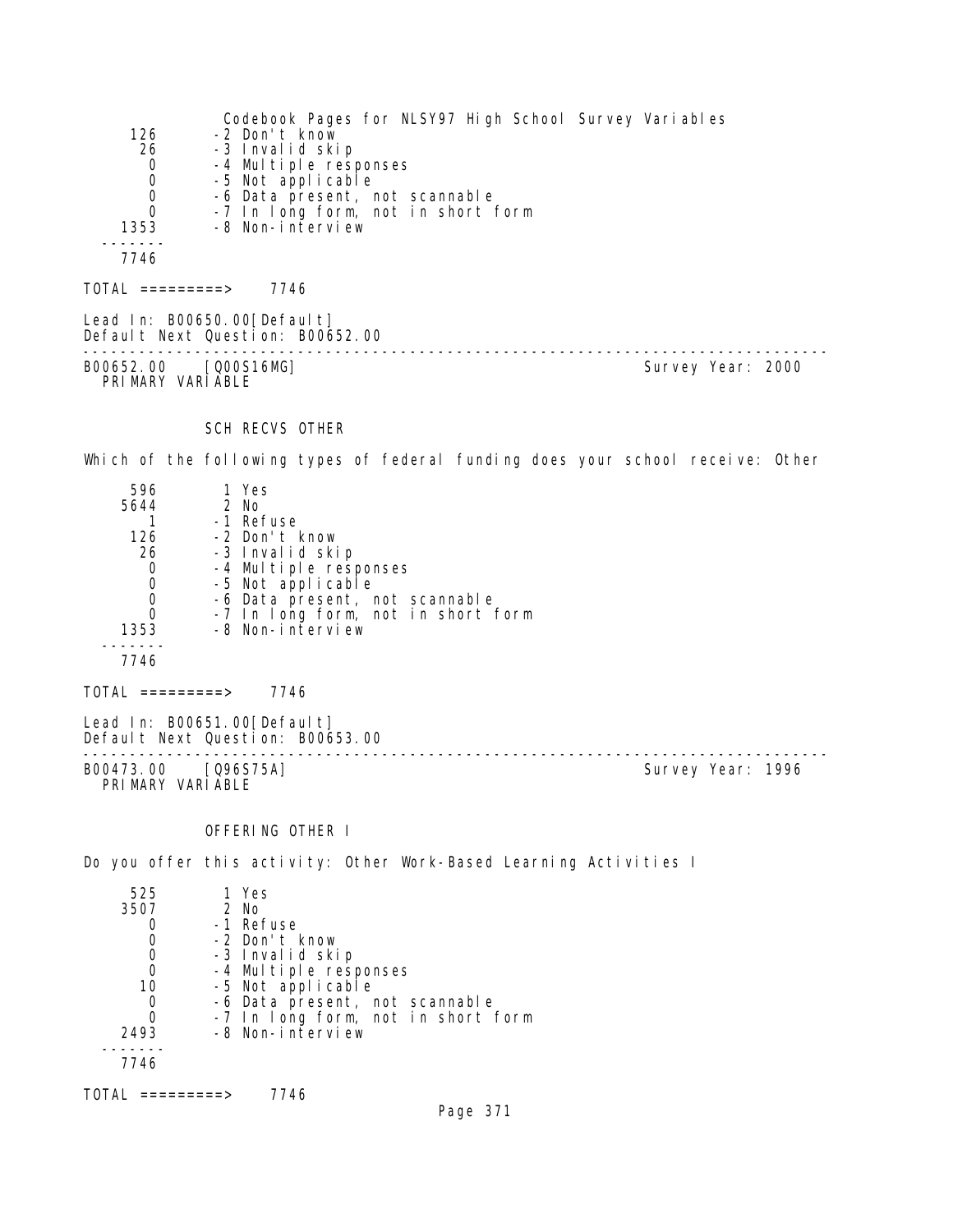Codebook Pages for NLSY97 High School Survey Variables Lead In: B00472.00 [Default] Default Next Question: B00474.00 -------------------------------------------------------------------------------- B00474.00 [Q96S75B] PRIMARY VARIABLE NUMBER OF STUDENTS - OTHER I Other Work-Based Learning Activities I: Number of students participating in Fall 1996 250 0 TO 49: students 87 50 TO 99: students 43 100 TO 149: students 36 150 TO 249: students 27 250 TO 499: students 7 500 TO 749: students 3 750 TO 999: students 9 1000 TO 20000: students 0 -1: Refuse 2 -2: Don't know 504 -3: Invalid skip 0 -4: Multiple responses 4285 -5: Not applicable 0 -6: Data present not scannable 2493 -8: Non-interview ------- 7746  $TOTAL$  =========> 7746 Lead In: B00473.00 [Default] Default Next Question: B00475.00 -------------------------------------------------------------------------------- B00475.00 [Q96S75C] PRIMARY VARIABLE

### YEAR FIRST IMPLEMENTED - OTHER I

Other Work-Based Learning Activities I: Year the activity was first implemented 19\*\*

| 47<br>67<br>47 | 0 TO 69: years<br>70 TO 79: years<br>80 TO 84: years |
|----------------|------------------------------------------------------|
| 48             | 85 TO 89: years                                      |
| 104            | 90 TO 94: years                                      |
| 106            | 95 TO 99: years                                      |
|                | -1: Refuse                                           |
| 4              | -2: Don't know                                       |
| 545            | -3: Invalid skip                                     |
|                | -4: Multiple responses                               |
| 4284           | -5: Not applicable                                   |
|                | -6: Data present, not scannable                      |
| 2493           | -8: Non-interview                                    |
|                |                                                      |
| 7746           |                                                      |
|                |                                                      |

TOTAL =========> 7746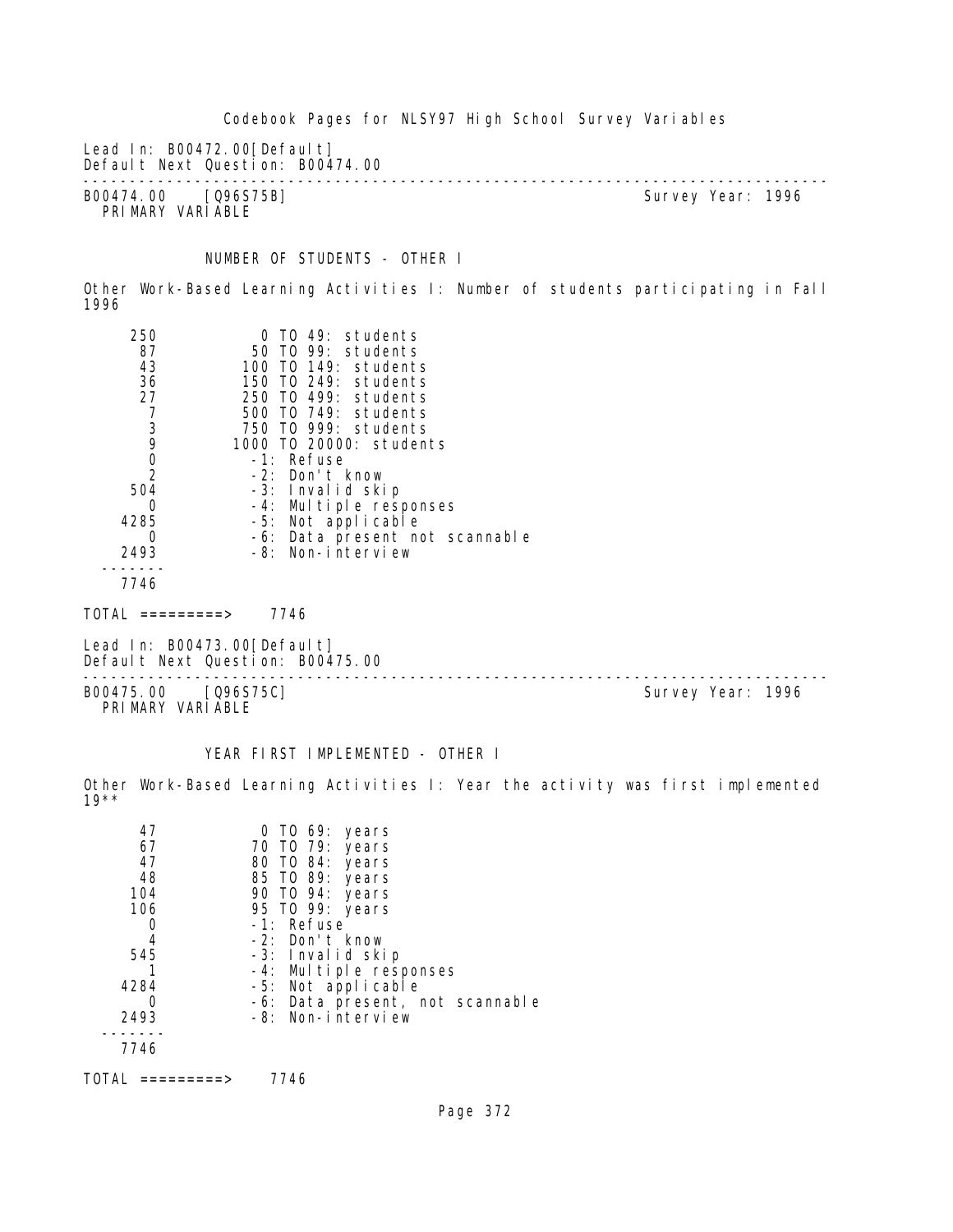Codebook Pages for NLSY97 High School Survey Variables Lead In: B00474.00 [Default] Default Next Question: B00476.00 -------------------------------------------------------------------------------- B00476.00 [Q96S75D1] Survey Year: 1996 PRIMARY VARIABLE

OTHER  $I - 9$ 

Other Work-Based Learning Activities I: Mark the grade levels in which students may participate: 9

| 146                                      | 1 Yes                                                            |                                    |                   |  |
|------------------------------------------|------------------------------------------------------------------|------------------------------------|-------------------|--|
| 328                                      | 2 No                                                             |                                    |                   |  |
| 0                                        | -1 Refuse                                                        |                                    |                   |  |
| $\boldsymbol{0}$                         | -2 Don't know                                                    |                                    |                   |  |
| 480                                      | -3 Invalid skip                                                  |                                    |                   |  |
| 0                                        | -4 Multiple responses                                            |                                    |                   |  |
| 4287                                     | -5 Not applicable                                                |                                    |                   |  |
| 12                                       |                                                                  | -6 Data present, not scannable     |                   |  |
| 0                                        |                                                                  | -7 In long form, not in short form |                   |  |
| 2493                                     | -8 Non-interview                                                 |                                    |                   |  |
|                                          |                                                                  |                                    |                   |  |
| 7746                                     |                                                                  |                                    |                   |  |
| TOTAL =========>                         | 7746                                                             |                                    |                   |  |
|                                          | Lead In: B00475.00 [Default]<br>Default Next Question: B00477.00 |                                    |                   |  |
| B00532.00 [Q96S85A4]<br>PRIMARY VARIABLE |                                                                  |                                    | Survey Year: 1996 |  |

### INFLUENCE OF TEACHERS ON CURRICULUM

Using the scale 0-5 where 0 is "None" and 5 is "A great deal," indicate how much ACTUAL influence you think each group or person has on decisions concerning the following activities: Teachers (a) Establishing curriculum

| 64                                              | 0 None                                                          |                                    |                   |
|-------------------------------------------------|-----------------------------------------------------------------|------------------------------------|-------------------|
| 117                                             |                                                                 |                                    |                   |
| 329                                             | 2 <sub>2</sub>                                                  |                                    |                   |
| 918                                             | 3 3                                                             |                                    |                   |
| 1669                                            | 4 4                                                             |                                    |                   |
|                                                 | 1671 5 A Great Deal                                             |                                    |                   |
| 2                                               | -1 Refuse                                                       |                                    |                   |
|                                                 | 60 -2 Don't know                                                |                                    |                   |
| 415                                             | -3 Invalid skip                                                 |                                    |                   |
| $\begin{array}{c} 3 \\ 5 \\ 0 \\ 0 \end{array}$ | -4 Multiple responses                                           |                                    |                   |
|                                                 | -5 Not applicable                                               |                                    |                   |
|                                                 | -6 Data present, not scannable                                  |                                    |                   |
|                                                 |                                                                 | -7 In long form, not in short form |                   |
| 2493                                            | -8 Non-interview                                                |                                    |                   |
| 7746                                            |                                                                 |                                    |                   |
| TOTAL =========>                                | 7746                                                            |                                    |                   |
|                                                 | Lead In: B00531.00[Default]<br>Default Next Question: B00533.00 |                                    |                   |
| B00533.00                                       | [Q96S85A5]                                                      | $D_{200}$ 272                      | Survey Year: 1996 |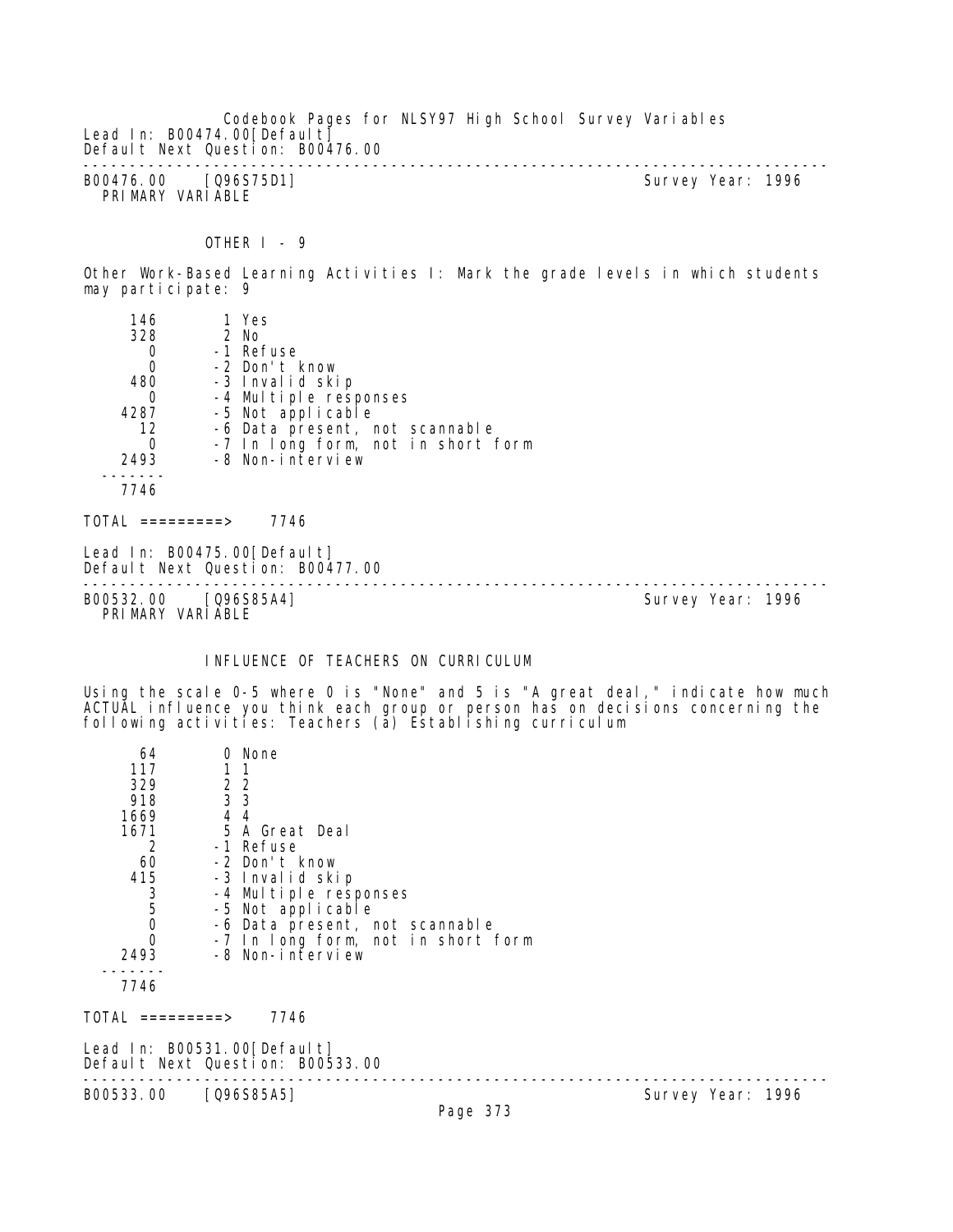Codebook Pages for NLSY97 High School Survey Variables PRIMARY VARIABLE

#### INFLUENCE OF PARENT ASSOCIATION ON CURRICULUM

Using the scale 0-5 where 0 is "None" and 5 is "A great deal," indicate how much ACTUAL influence you think each group or person has on decisions concerning the following activities: Parent association on (a) Establishing curriculum

| 723              | 0 None                             |  |
|------------------|------------------------------------|--|
| 1108             |                                    |  |
| 1215             | 2 2                                |  |
| 1127             | 3 <sub>3</sub>                     |  |
| 415              | 44                                 |  |
| 135              | 5 A Great Deal                     |  |
| 2                | -1 Refuse                          |  |
| 59               | -2 Don't know                      |  |
| 458              | -3 Invalid skip                    |  |
| $\frac{3}{8}$    | -4 Multiple responses              |  |
|                  | -5 Not applicable                  |  |
| 0                | -6 Data present, not scannable     |  |
| $\Omega$         | -7 In long form, not in short form |  |
| 2493             | -8 Non-interview                   |  |
|                  |                                    |  |
| 7746             |                                    |  |
| TOTAL =========> | 7746                               |  |
|                  | Lead In: B00532.00[Default]        |  |

Default Next Question: B00534.00

-------------------------------------------------------------------------------- B00534.00 [Q96S85B1]

PRIMARY VARIABLE

# INFLUENCE OF STATE DEPARTMENT ON HIRING

Using the scale 0-5 where 0 is "None" and 5 is "A great deal," indicate how much ACTUAL influence you think each group or person has on decisions concerning the following activities: State department of education on (b) Hiring new full-time teachers

| 2599 | 0 None                             |
|------|------------------------------------|
| 800  | 11                                 |
| 453  | 2 2                                |
| 424  | 3 <sub>3</sub>                     |
| 195  | 44                                 |
| 214  | 5 A Great Deal                     |
|      | -1 Refuse                          |
| 57   | -2 Don't know                      |
| 501  | -3 Invalid skip                    |
|      | -4 Multiple responses              |
| 8    | -5 Not applicable                  |
| 0    | -6 Data present, not scannable     |
|      | -7 In long form, not in short form |
| 2493 | -8 Non-interview                   |
|      |                                    |
| 7746 |                                    |

 $TOTAL$  ========> 7746

Lead In: B00533.00 [Default] Default Next Question: B00535.00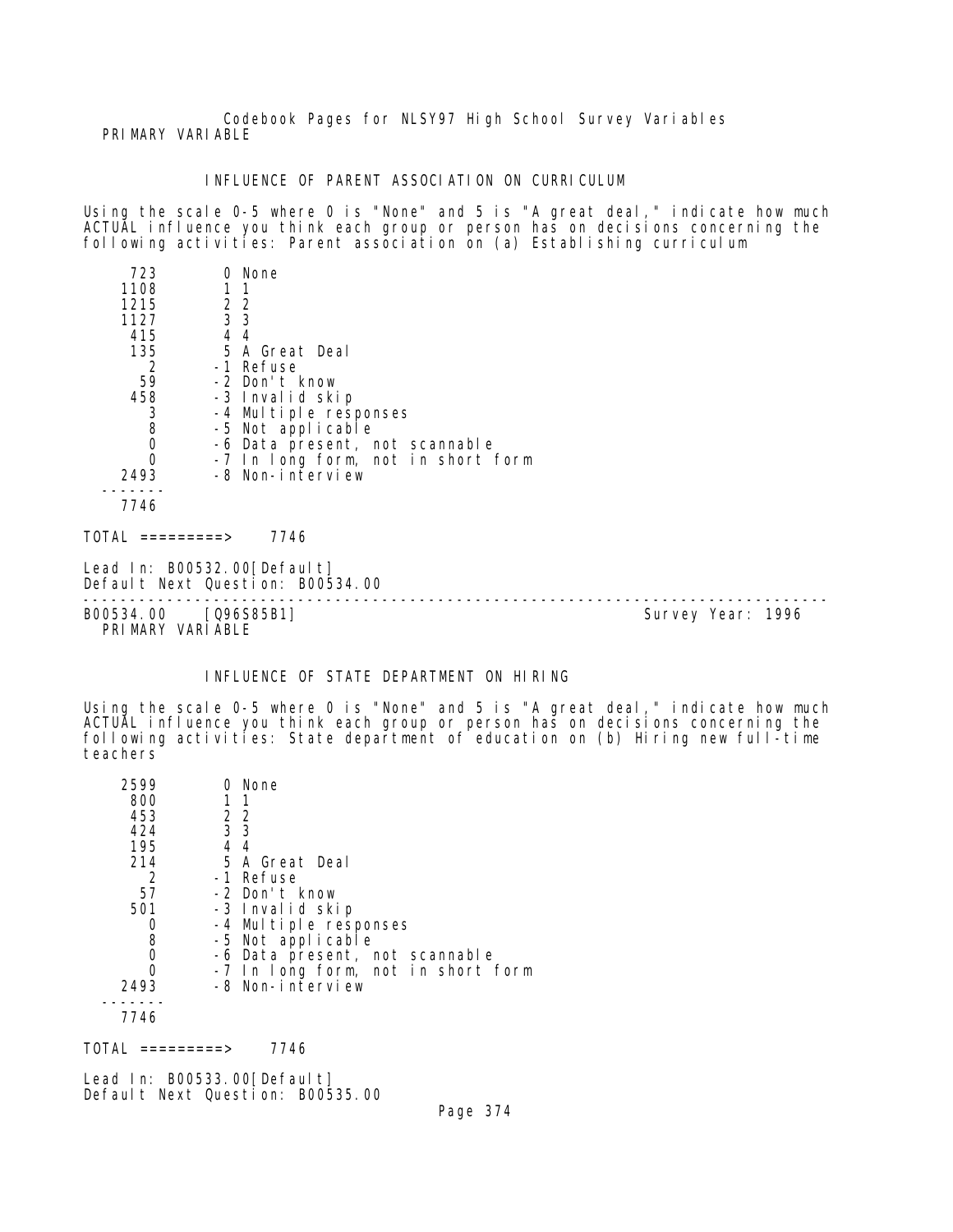Codebook Pages for NLSY97 High School Survey Variables

-------------------------------------------------------------------------------- B00598.00 [Q00S1MG] PRIMARY VARIABLE

## SCHOOL HAS 7TH GRADE

What grade levels are included in your school (Please check all that apply): 7th grade NOTE: Similar 1996 NLSY97 School Administrator Questionnaire question - Q96S1\_7

| 1680<br>4709<br>3<br>0<br>0<br>0<br>0<br>1353 | 1 Yes<br>$2$ No<br>-1 Refuse<br>-2 Don't know<br>-3 Invalid Skip<br>-4 Multiple responses<br>-5 Not applicable<br>-6 Data present, not scannable<br>-7 In long form, not in short form<br>-8 Non-interview |
|-----------------------------------------------|------------------------------------------------------------------------------------------------------------------------------------------------------------------------------------------------------------|
| 7746                                          |                                                                                                                                                                                                            |
| =========>                                    | 7746                                                                                                                                                                                                       |

Lead In: B00597.00 [Default] Default Next Question: B00599.00

-------------------------------------------------------------------------------- B00599.00 [Q00S1MH] Survey Year: 2000 PRIMARY VARIABLE

#### SCHOOL HAS 8TH GRADE

What grade levels are included in your school (Please check all that apply): 8th grade NOTE: Similar 1996 NLSY97 School Administrator Questionnaire question - Q96S1\_8

| 1756                                                  | 1 Yes                                                           |                   |
|-------------------------------------------------------|-----------------------------------------------------------------|-------------------|
| 4633                                                  | 2 No                                                            |                   |
| 0                                                     | -1 Refuse                                                       |                   |
| $\begin{bmatrix} 1 \\ 3 \\ 0 \\ 0 \\ 0 \end{bmatrix}$ | -2 Don't know                                                   |                   |
|                                                       | -3 Invalid Skip                                                 |                   |
|                                                       | -4 Multiple responses                                           |                   |
|                                                       | -5 Not applicable                                               |                   |
|                                                       | -6 Data present, not scannable                                  |                   |
| $\overline{0}$                                        | -7 In long form, not in short form                              |                   |
| 1353                                                  | -8 Non-interview                                                |                   |
| 7746                                                  |                                                                 |                   |
| TOTAL =========>                                      | 7746                                                            |                   |
|                                                       | Lead In: B00598.00[Default]<br>Default Next Question: B00600.00 |                   |
| B00600.00 [Q00S1MI]<br>PRIMARY VARIABLE               |                                                                 | Survey Year: 2000 |
|                                                       |                                                                 |                   |

SCHOOL HAS 9TH GRADE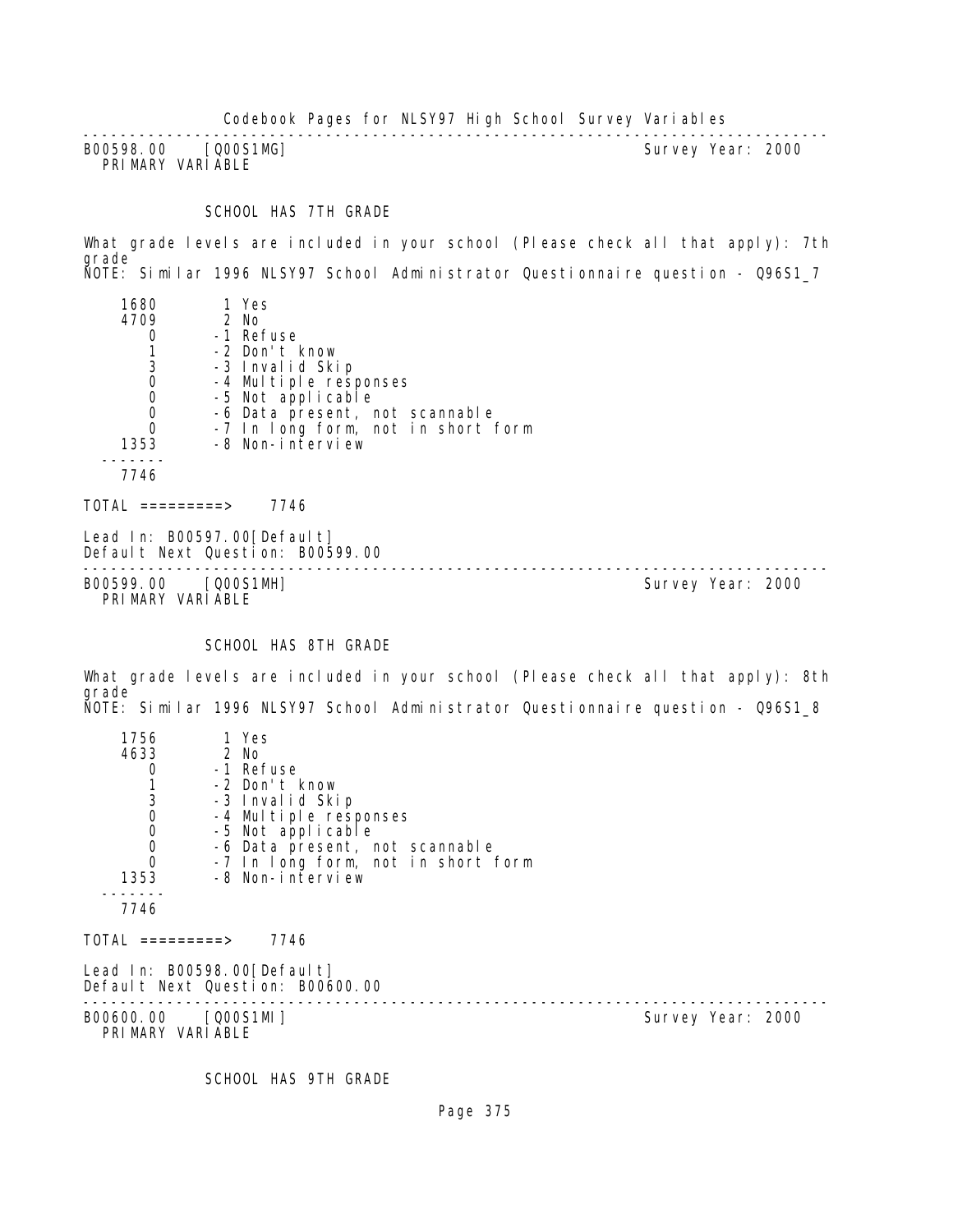Codebook Pages for NLSY97 High School Survey Variables What grade levels are included in your school (Please check all that apply): 9th grade NOTE: Similar 1996 NLSY97 School Administrator Questionnaire question - Q96S1\_9

| 385  | 1 Yes<br>2 No                              |
|------|--------------------------------------------|
|      | -1 Refuse                                  |
|      | -2 Don't know                              |
| 3    | -3 Invalid Skip                            |
|      |                                            |
|      | -4 Multiple responses<br>-5 Not applicable |
|      | -6 Data present, not scannable             |
|      | -7 In long form, not in short form         |
| 1353 | -8 Non-interview                           |
|      |                                            |
|      |                                            |

TOTAL =========> 7746

Lead In: B00599.00[Default] Default Next Question: B00601.00

B00601.00 [Q00S1MJ] Survey Year: 2000 PRIMARY VARIABLE

--------------------------------------------------------------------------------

SCHOOL HAS 10TH GRADE

What grade levels are included in your school (Please check all that apply): 10th grade NOTE: Similar 1996 NLSY97 School Administrator Questionnaire question - Q96S1\_10

| 6121 | 1 Yes                              |
|------|------------------------------------|
| 268  | 2 No                               |
|      | -1 Refuse                          |
|      | -2 Don't know                      |
| 3    | -3 Invalid Skip                    |
| 0    | -4 Multiple responses              |
|      | -5 Not applicable                  |
|      | -6 Data present, not scannable     |
|      | -7 In long form, not in short form |
| 1353 | -8 Non-interview                   |
|      |                                    |
| 7746 |                                    |

 $TOTAL$  =========> 7746

Lead In: B00600.00[Default] Default Next Question: B00602.00

-------------------------------------------------------------------------------- B00656.00 [Q00S17C] Survey Year: 2000 PRIMARY VARIABLE

# NUM TEACHERS IN VOCATIONAL SUBJECTS

About how many teachers currently work in your school? Please estimate the total number of teachers in vocational subjects.

| 1533 | 0 TO 9: teachers      |
|------|-----------------------|
| 1665 | $1$ TO 5.9: teachers  |
| 1408 | $6$ TO 12.9: teachers |
| 834  | 13 TO 24.9: teachers  |
|      | Page 376              |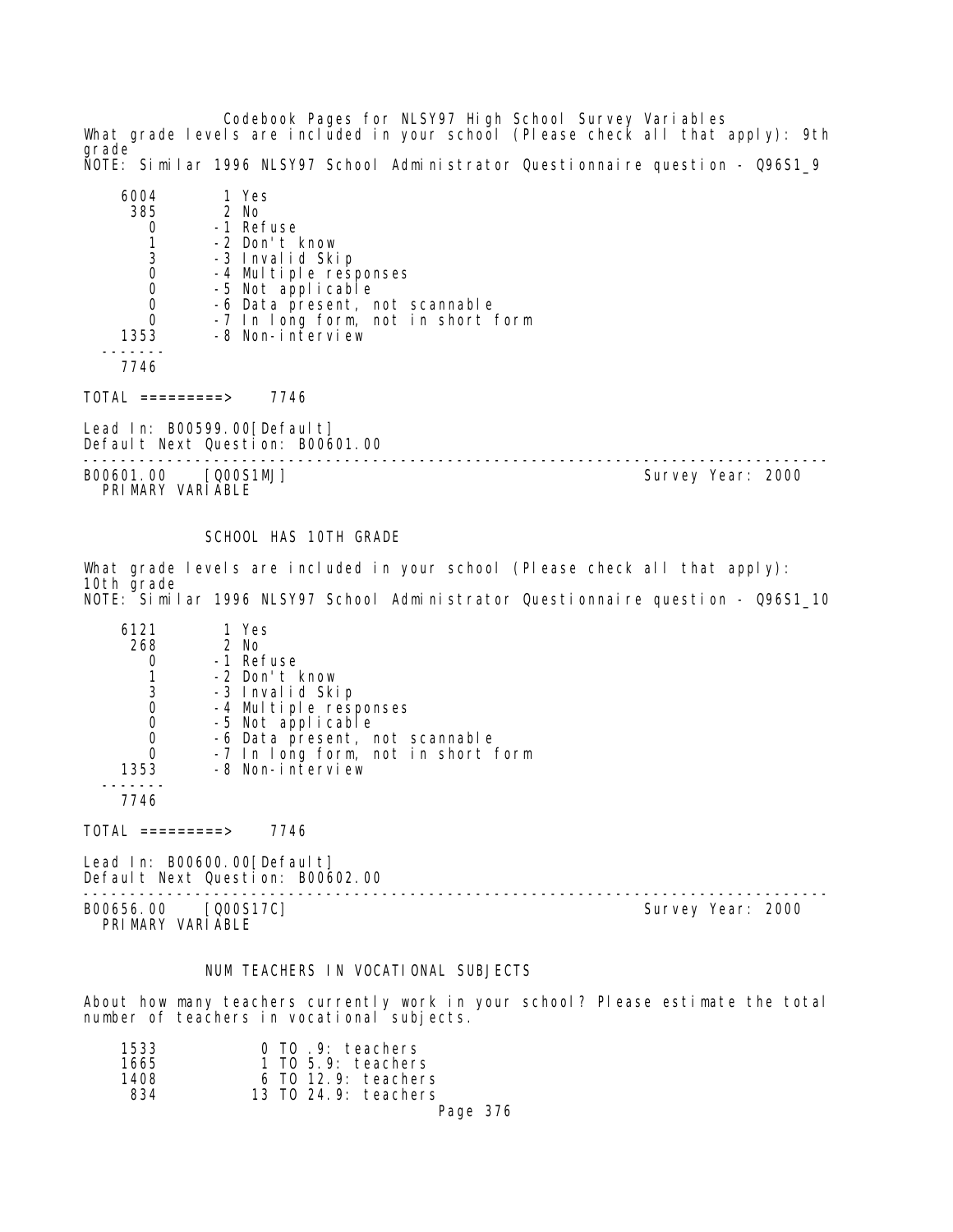|                    | Codebook Pages for NLSY97 High School Survey Variables |
|--------------------|--------------------------------------------------------|
| 365                | 25 TO 49.9: teachers                                   |
| 50                 | 50 TO 74.9: teachers                                   |
| 12                 | 75 TO 99.9: teachers                                   |
| 12                 | 100 T0 149.9: teachers                                 |
| $\frac{2}{1}$      | 150 TO 199.9: teachers                                 |
|                    | 200 TO 1000: teachers                                  |
| $\mathbf 0$        | -1: Refuse                                             |
| 18                 | -2: Don't know                                         |
| 493                | -3: Invalid skip                                       |
| 0                  | -4: Multiple responses                                 |
| $\mathbf 0$        | -5: Not applicable                                     |
| $\mathbf 0$        | -6: Data present, not scannable                        |
| $\Omega$           | -7: In long form, not in short form                    |
| 1353               | -8: Non-interview                                      |
|                    |                                                        |
| 7746               |                                                        |
| T01AL<br>========> | 7746                                                   |

Lead In: B00655.00 [Default] Default Next Question: B00657.00

-------------------------------------------------------------------------------- B00657.00 [Q00S18] Survey Year: 2000 PRIMARY VARIABLE

PCT TEACHERS AT SCHOOL DURING 1998-99 YR

About what percentage of the teachers currently working in your school worked in your school last year, that is, during the 1998-1999 academic year?

| 6<br>29        | $0:$ percent<br>.01 TO 9.9: percent |
|----------------|-------------------------------------|
| 45             | 10 T0 19.9: percent                 |
| 54             | 20 TO 39.9: percent                 |
| 113            | 40 T0 59.9: percent                 |
| 686            | 60 TO 79.9: percent                 |
| 5425           | 80 TO 1000.9: percent               |
|                | $-1$ : Refuse                       |
| 17             | -2: Don't know                      |
| 15             | -3: Invalid skip                    |
| O              | -4: Multiple responses              |
| $\overline{2}$ | -5: Not applicable                  |
| 0              | -6: Data present, not scannable     |
|                | -7: In long form, not in short form |
| 1353           | -8: Non-interview                   |
|                |                                     |
| 7746           |                                     |

 $TOTAL$  ========> 7746

Lead In: B00656.00[Default] Default Next Question: B00658.00

-------------------------------------------------------------------------------- B00658.00 [Q00S19] Survey Year: 2000

PRIMARY VARIABLE

# PCT TEACHERS AT SCHOOL DURING 1994-95 YR

Approximately what percentage of the teachers currently working in your school worked in your school five years ago, that is, during the 1994-1995 academic year?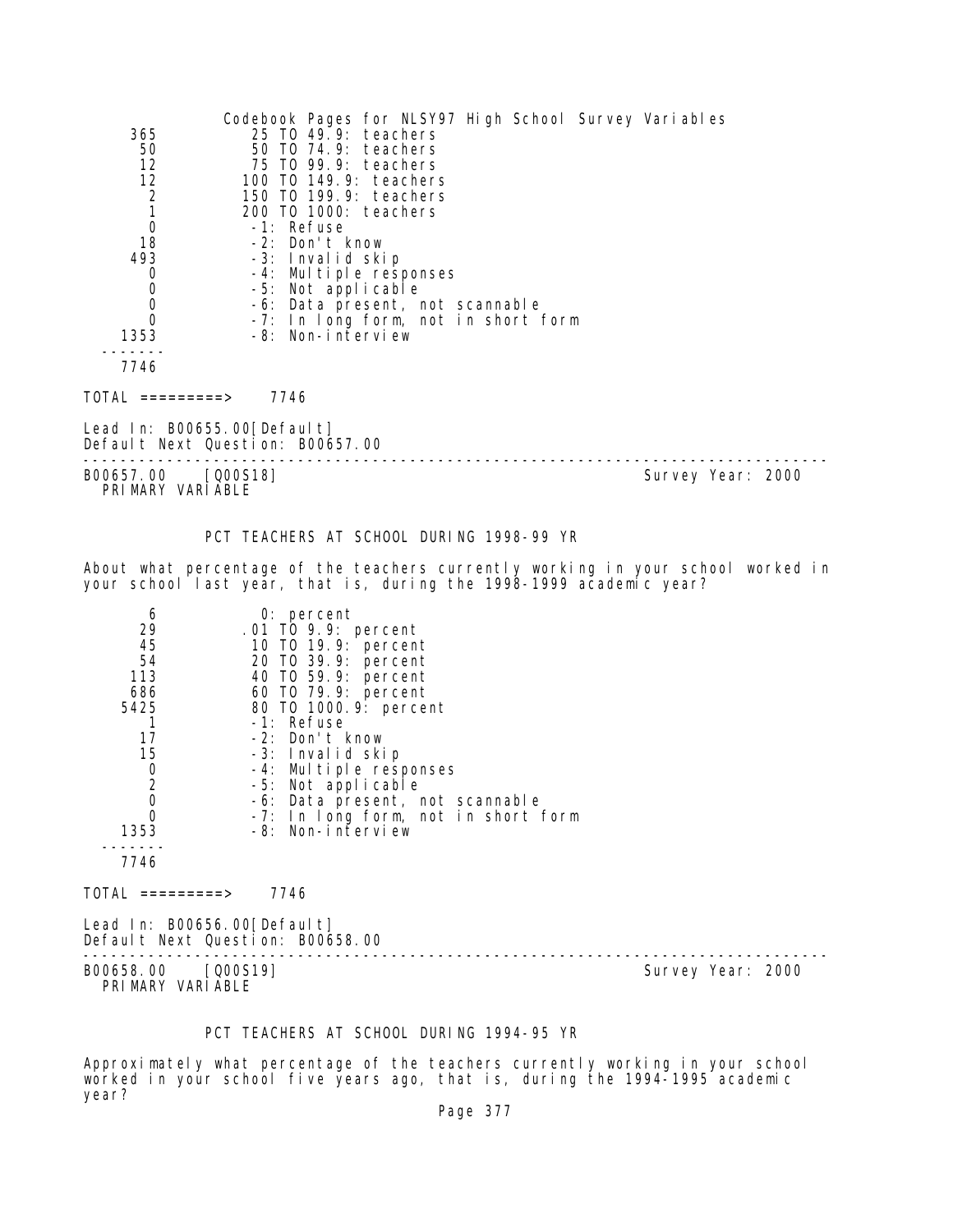|                                                                                                                        | Codebook Pages for NLSY97 High School Survey Variables                                                                                                                                                                                                                                                                                                      |  |
|------------------------------------------------------------------------------------------------------------------------|-------------------------------------------------------------------------------------------------------------------------------------------------------------------------------------------------------------------------------------------------------------------------------------------------------------------------------------------------------------|--|
| 53<br>58<br>82<br>461<br>1272<br>2324<br>1871<br>113<br>28<br>$\begin{bmatrix} 0 \\ 2 \\ 0 \\ 0 \end{bmatrix}$<br>1481 | $0:$ percent<br>.01 TO 9.9: percent<br>10 T0 19.9: percent<br>20 TO 39.9: percent<br>40 TO 59.9: percent<br>60 TO 79.9: percent<br>80 TO 1000.9: percent<br>-1: Refuse<br>-2: Don't know<br>-3: Invalid skip<br>-4: Multiple responses<br>-5: Not applicable<br>-6: Data present, not scannable<br>-7: In long form, not in short form<br>-8: Non-interview |  |
| 7746                                                                                                                   |                                                                                                                                                                                                                                                                                                                                                             |  |
| TOTAL =========>                                                                                                       | 7746                                                                                                                                                                                                                                                                                                                                                        |  |
| Lead In: B00657.00[Default]                                                                                            | Default Next Question: B00659.00                                                                                                                                                                                                                                                                                                                            |  |

-------------------------------------------------------------------------------- B00477.00 [Q96S75D2] PRIMARY VARIABLE

## OTHER I - 10

Other Work-Based Learning Activities I: Mark the grade levels in which students may participate: 10

| 212  | 1 Yes                              |
|------|------------------------------------|
| 261  | 2 No                               |
|      | -1 Refuse                          |
|      | -2 Don't know                      |
| 480  | -3 Invalid skip                    |
|      | -4 Multiple responses              |
| 4288 | -5 Not applicable                  |
| 12   | -6 Data present, not scannable     |
|      | -7 In long form, not in short form |
| 2493 | -8 Non-interview                   |
|      |                                    |
| 7746 |                                    |

TOTAL =========> 7746

Lead In: B00476.00 [Default]

Default Next Question: B00478.00 -------------------------------------------------------------------------------- B00478.00 [Q96S75D3] Survey Year: 1996 PRIMARY VARIABLE

#### OTHER I - 11

Other Work-Based Learning Activities I: Mark the grade levels in which students may participate: 11

| 390          | 1 Yes     |
|--------------|-----------|
| 83           | 2 No      |
| <sup>0</sup> | -1 Refuse |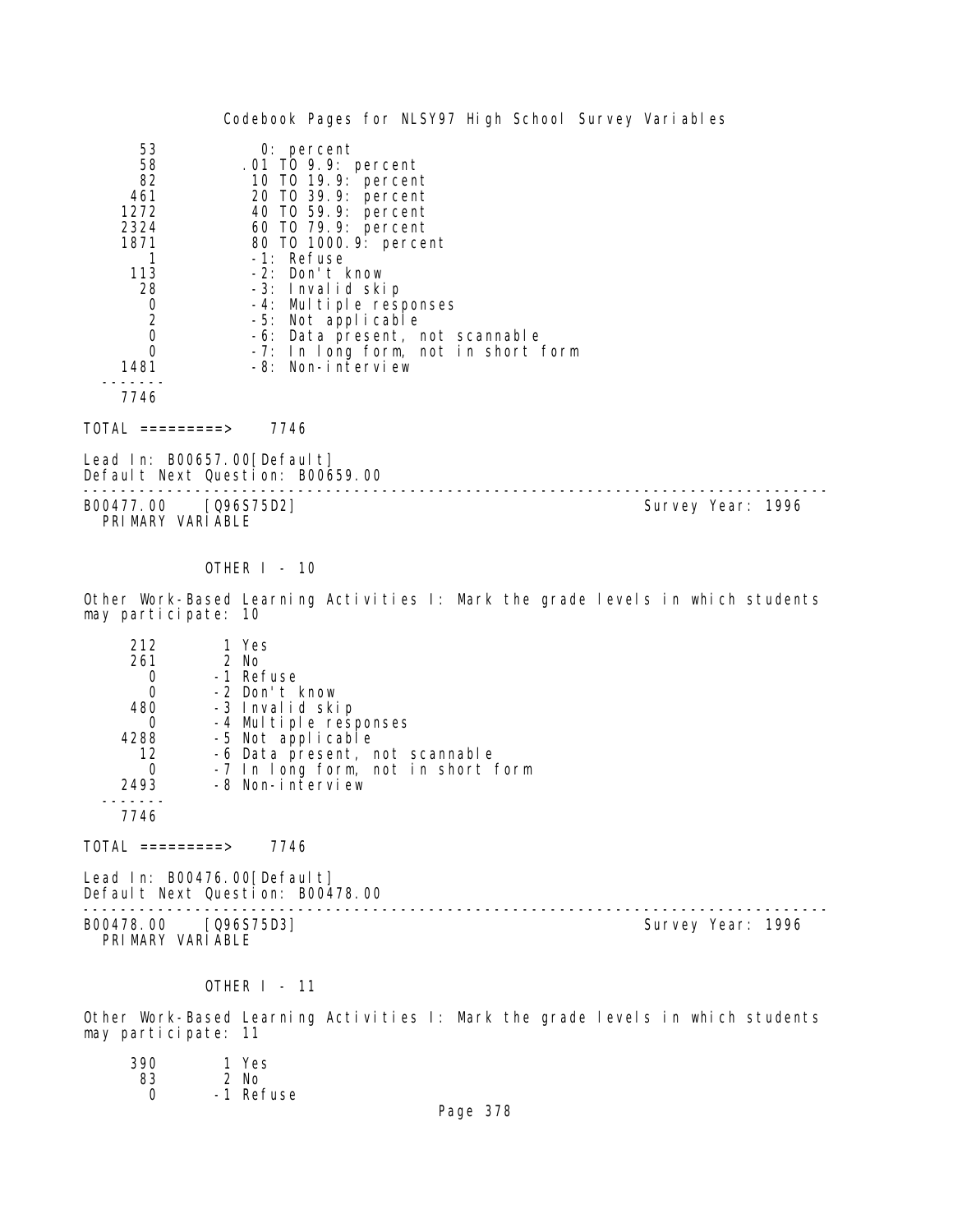|                  | Codebook Pages for NLSY97 High School Survey Variables          |
|------------------|-----------------------------------------------------------------|
| 0                | -2 Don't know                                                   |
| 480              | -3 Invalid skip                                                 |
| 0                | -4 Multiple responses                                           |
| 4288             | -5 Not applicable                                               |
| 12               | -6 Data present, not scannable                                  |
| $\Omega$         | -7 In long form, not in short form                              |
| 2493             | -8 Non-interview                                                |
|                  |                                                                 |
| 7746             |                                                                 |
| TOTAL =========> | 7746                                                            |
|                  | Lead In: B00477.00[Default]<br>Default Next Question: B00479.00 |

-------------------------------------------------------------------------------- B00479.00 [Q96S75D4] Survey Year: 1996 PRIMARY VARIABLE

# OTHER I - 12

Other Work-Based Learning Activities I: Mark the grade levels in which students may participate: 12

| 443  | 1 Yes                              |
|------|------------------------------------|
| 33   | 2 No                               |
|      | -1 Refuse                          |
| 0    | -2 Don't know                      |
| 480  | -3 Invalid skip                    |
| Ω    | -4 Multiple responses              |
| 4285 | -5 Not applicable                  |
| 12   | -6 Data present, not scannable     |
|      | -7 In long form, not in short form |
| 2493 | -8 Non-interview                   |
|      |                                    |
| 7746 |                                    |
|      |                                    |

 $TOTAL$  =========> 7746

Lead In: B00478.00[Default] Default Next Question: B00480.00

-------------------------------------------------------------------------------- PRIMARY VARIABLE

Survey Year: 1996

## AT RISK - OTHER I

Other Work-Based Learning Activities I: In order to participate, is it true that the student must be considered at risk?

| 61            | 1 Yes                                                  |
|---------------|--------------------------------------------------------|
| 434           | $2$ No                                                 |
|               | -1 Refuse                                              |
| 0             | -2 Don't know                                          |
| 474           | -3 Invalid skip                                        |
| $\mathcal{L}$ | -4 Multiple responses<br>-5 Not applicable             |
| 4284          |                                                        |
|               | -6 Data present, not scannable                         |
|               | -7 In long form, not in short form<br>-8 Non-interview |
| 2493          |                                                        |
|               |                                                        |
| 7746          |                                                        |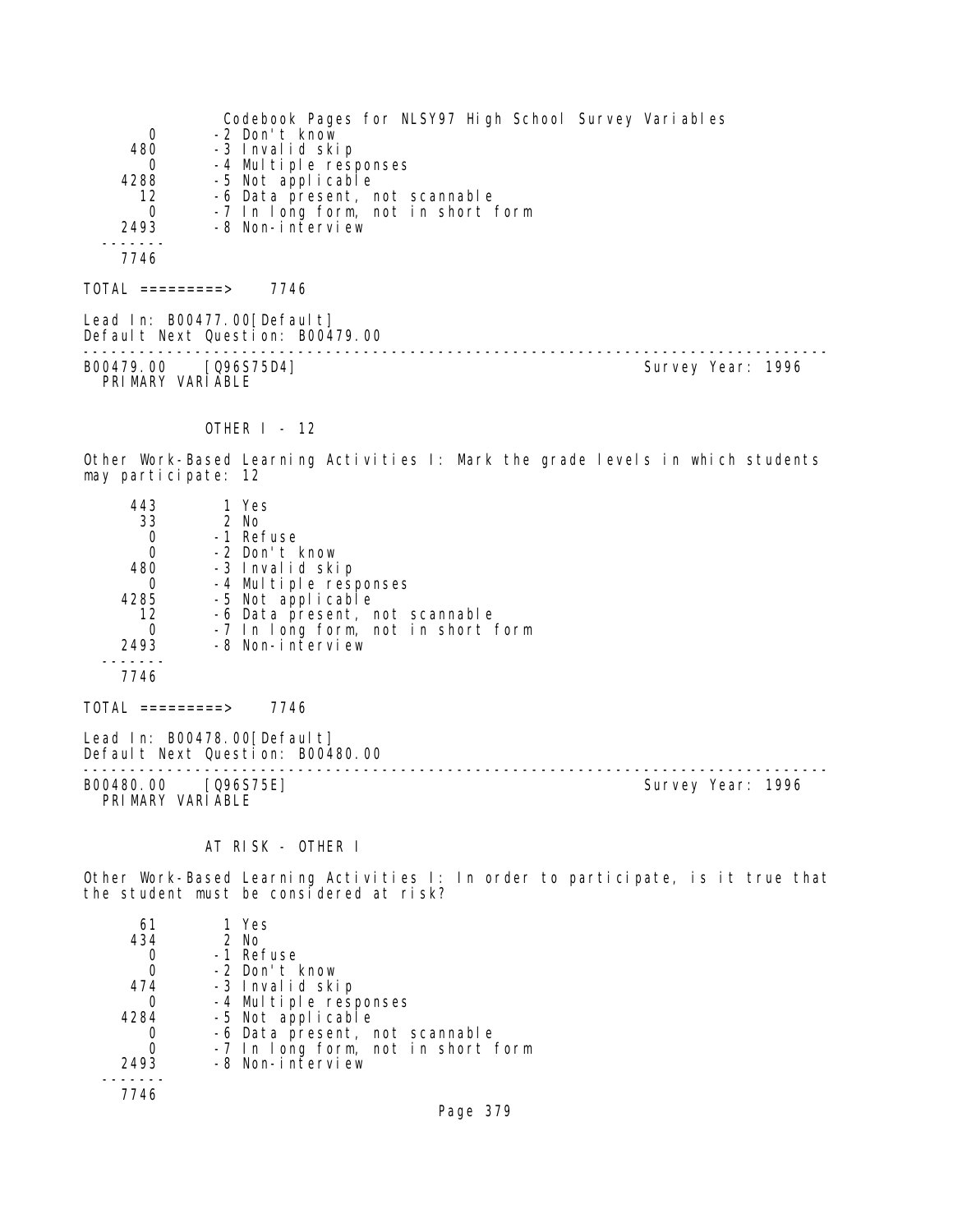Codebook Pages for NLSY97 High School Survey Variables  $TOTAL$  ========> 7746 Lead In: B00479.00[Default] Default Next Question: B00481.00 -------------------------------------------------------------------------------- Survey Year: 1996 PRIMARY VARIABLE NON-COLLEGE BOUND - OTHER I Other Work-Based Learning Activities I: In order to participate, is it true that the student must be non-college bound? 16 1 Yes<br>478 2 No 478 2 No 0 -1 Refuse<br>0 -2 Don't I 0 -2 Don't know 475 -3 Invalid skip 0 -4 Multiple responses 4284 -5 Not applicable 0 -6 Data present, not scannable 0 -7 In long form, not in short form 2493 -8 Non-interview ------- 7746 TOTAL =========> 7746 Lead In: B00480.00 [Default] Default Next Question: B00482.00 -------------------------------------------------------------------------------- B00535.00 [Q96S85B2] PRIMARY VARIABLE

### INFLUENCE OF DISTRICT STAFF ON HIRING

Using the scale 0-5 where 0 is "None" and 5 is "A great deal," indicate how much ACTUAL influence you think each group or person has on decisions concerning the following activities: School district staff/School board/Governing board on (b) Hiring new full-time teachers

| 1052 | 0 None                             |
|------|------------------------------------|
| 509  | 11                                 |
| 565  | 2 2                                |
| 708  | 3 3                                |
| 741  | 44                                 |
| 1148 | 5 A Great Deal                     |
| 2    | -1 Refuse                          |
| 57   | -2 Don't know                      |
| 459  | -3 Invalid skip                    |
|      | -4 Multiple responses              |
| 8    | -5 Not applicable                  |
| 0    | -6 Data present, not scannable     |
|      | -7 In long form, not in short form |
| 2493 | -8 Non-interview                   |
|      |                                    |
| 7746 |                                    |
|      |                                    |

TOTAL =========> 7746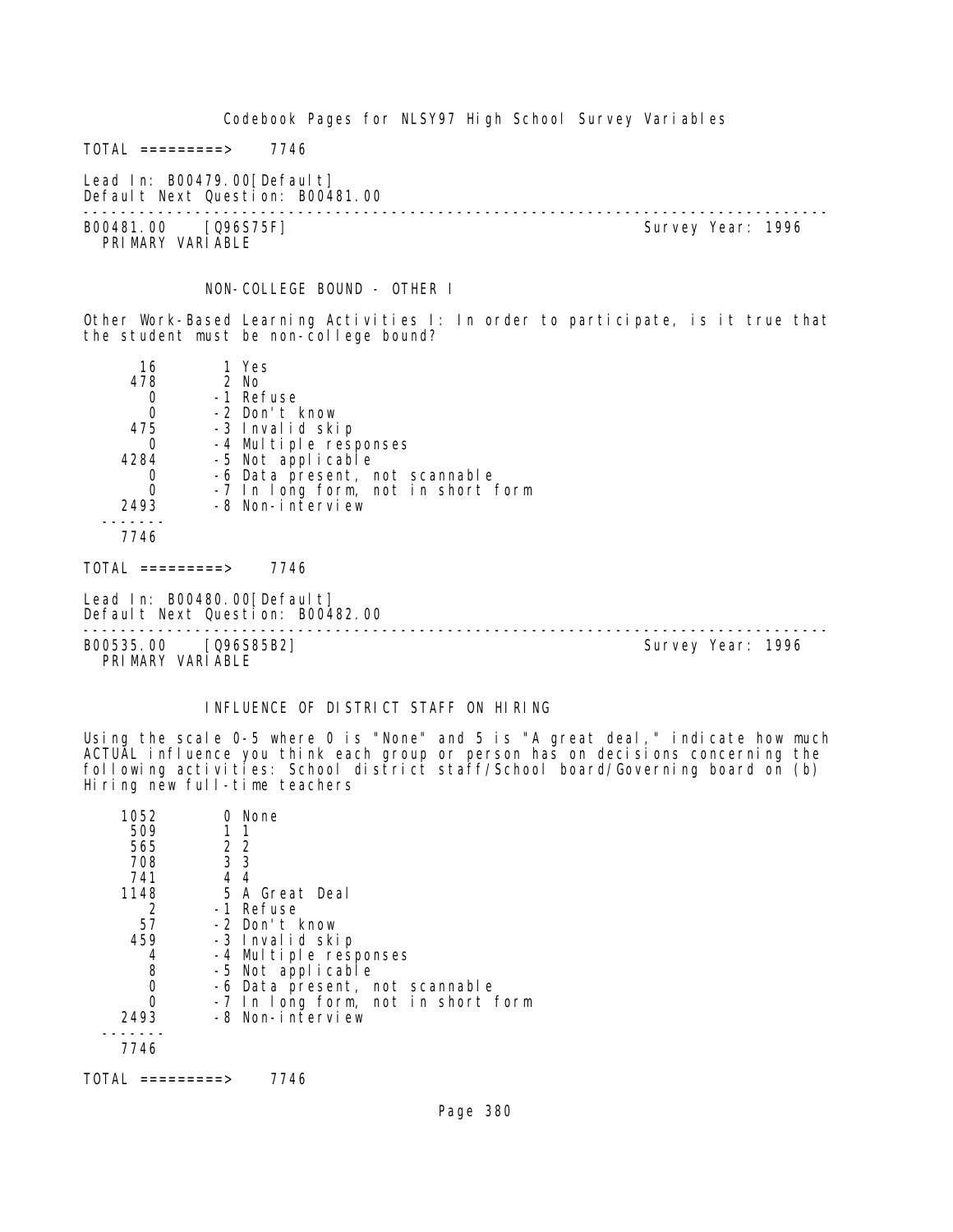Codebook Pages for NLSY97 High School Survey Variables Lead In: B00534.00 [Default] Default Next Question: B00536.00 -------------------------------------------------------------------------------- B00536.00 [Q96S85B3] Survey Year: 1996

PRIMARY VARIABLE

INFLUENCE OF PRINCIPAL ON HIRING

Using the scale 0-5 where 0 is "None" and 5 is "A great deal," indicate how much ACTUAL influence you think each group or person has on decisions concerning the following activities: Principal/School head (b) Hiring new full-time teachers

| 28   | 0 None                             |
|------|------------------------------------|
| 22   |                                    |
| 44   | 2 2                                |
| 201  | 3 <sub>3</sub>                     |
| 910  | $4\overline{4}$                    |
| 3579 | 5 A Great Deal                     |
|      | -1 Refuse                          |
| 56   | -2 Don't know                      |
| 401  | -3 Invalid skip                    |
| 4    | -4 Multiple responses              |
| 6    | -5 Not applicable                  |
| 0    | -6 Data present, not scannable     |
| O    | -7 In long form, not in short form |
| 2493 | -8 Non-interview                   |
|      |                                    |
| 7746 |                                    |

TOTAL =========> 7746

Lead In: B00535.00 [Default] Default Next Question: B00537.00

--------------------------------------------------------------------------------

B00537.00 [Q96S85B4] Survey Year: 1996 PRIMARY VARIABLE

# INFLUENCE OF TEACHERS ON HIRING

Using the scale 0-5 where 0 is "None" and 5 is "A great deal," indicate how much ACTUAL influence you think each group or person has on decisions concerning the following activities: Teachers (b) Hiring new full-time teachers

| 788  | None                               |
|------|------------------------------------|
| 571  | $1 \t1$                            |
| 708  | 2 2                                |
| 1140 | 3 <sub>3</sub>                     |
| 1024 | 44                                 |
| 502  | 5 A Great Deal                     |
| 2    | -1 Refuse                          |
| 56   | -2 Don't know                      |
| 454  | -3 Invalid skip                    |
|      | -4 Multiple responses              |
| 6    | -5 Not applicable                  |
| 0    | -6 Data present, not scannable     |
| Ω    | -7 In long form, not in short form |
| 2493 | -8 Non-interview                   |
|      |                                    |
| 7746 |                                    |
|      |                                    |

 $TOTAL$  =========> 7746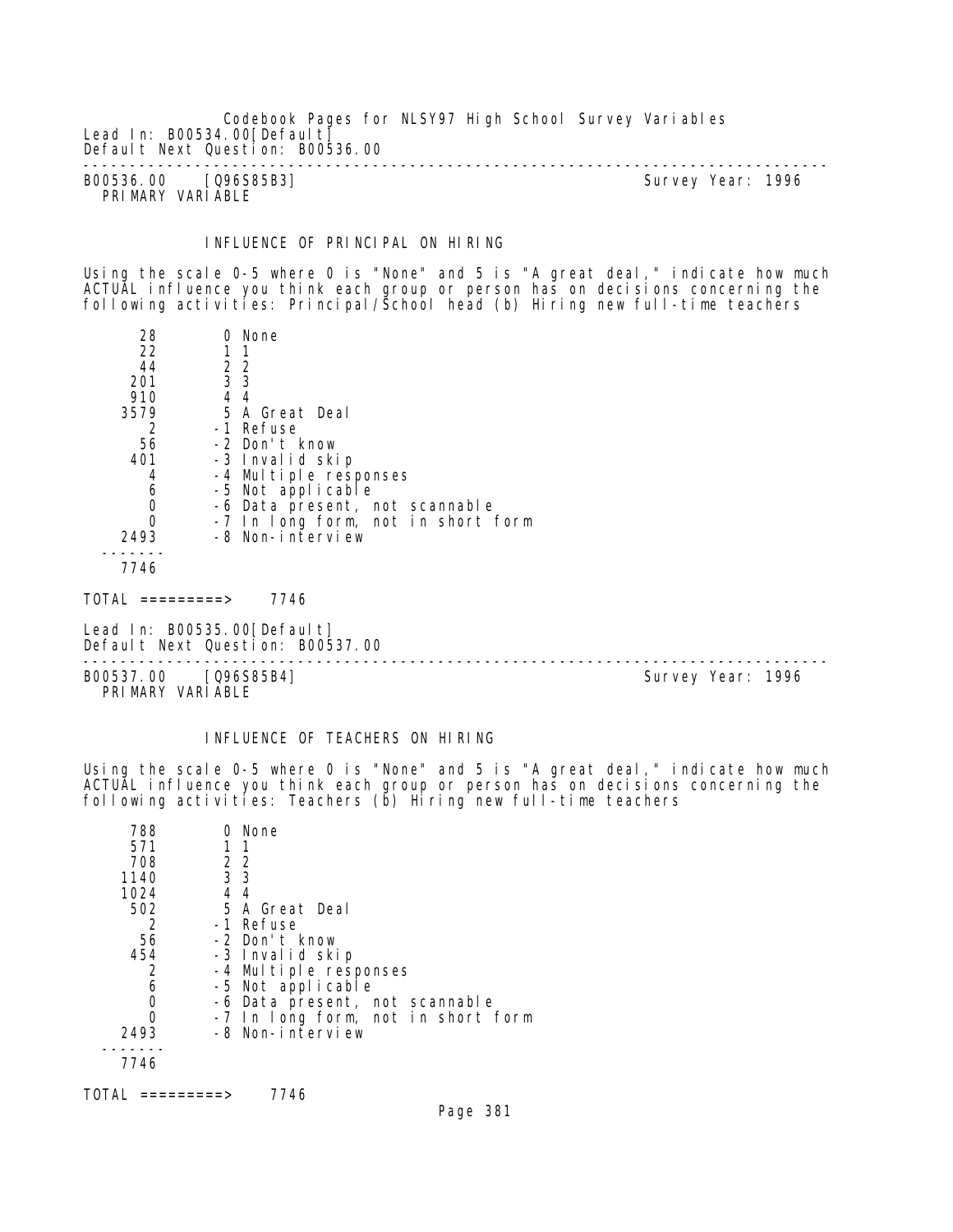Codebook Pages for NLSY97 High School Survey Variables Lead In: B00536.00 [Default] Default Next Question: B00538.00 -------------------------------------------------------------------------------- B00602.00 [Q00S1MK] PRIMARY VARIABLE

SCHOOL HAS 11TH GRADE

What grade levels are included in your school (Please check all that apply): 11th grade NOTE: Similar 1996 NLSY97 School Administrator Questionnaire question - Q96S1\_11

| 6214             | 1 Yes                                                                      |  |
|------------------|----------------------------------------------------------------------------|--|
| 175              | 2 No                                                                       |  |
| 0                | -1 Refuse                                                                  |  |
|                  | -2 Don't know                                                              |  |
| 3                | -3 Invalid Skip                                                            |  |
| $\mathbf 0$      | -4 Multiple responses                                                      |  |
| $\mathbf 0$      | -5 Not applicable                                                          |  |
| $\mathbf 0$      | -6 Data present, not scannable                                             |  |
| $\Omega$         | -7 In long form, not in short form                                         |  |
| 1353             | -8 Non-interview                                                           |  |
|                  |                                                                            |  |
| 7746             |                                                                            |  |
|                  |                                                                            |  |
| TOTAL =========> | 7746                                                                       |  |
|                  | Lead In: B00601.00[Default]<br>$D - E - I + N - I$ $D - I$ $A - I$ $A - I$ |  |

Default Next Question: B00603.00 --------------------------------------------------------------------------------

B00603.00 [Q00S1ML] Survey Year: 2000 PRIMARY VARIABLE

# SCHOOL HAS 12TH GRADE

What grade levels are included in your school (Please check all that apply): 12th grade NOTE: Similar 1996 NLSY97 School Administrator Questionnaire question - Q96S1\_12

| 6372<br>17<br>$\mathbf 0$<br>130000000<br>1353<br>7746 | 1 Yes<br>2 No<br>-1 Refuse<br>-2 Don't know<br>-3 Invalid Skip<br>-4 Multiple responses<br>-5 Not applicable<br>-6 Data present, not scannable<br>-7 In long form, not in short form<br>-8 Non-interview |                   |
|--------------------------------------------------------|----------------------------------------------------------------------------------------------------------------------------------------------------------------------------------------------------------|-------------------|
| $TOTAL$ =========>                                     | 7746                                                                                                                                                                                                     |                   |
|                                                        | Lead In: B00602.00 [Default]<br>Default Next Question: B00604.00                                                                                                                                         |                   |
| B00604.00 [Q00S2]<br>PRIMARY VARIABLE                  |                                                                                                                                                                                                          | Survey Year: 2000 |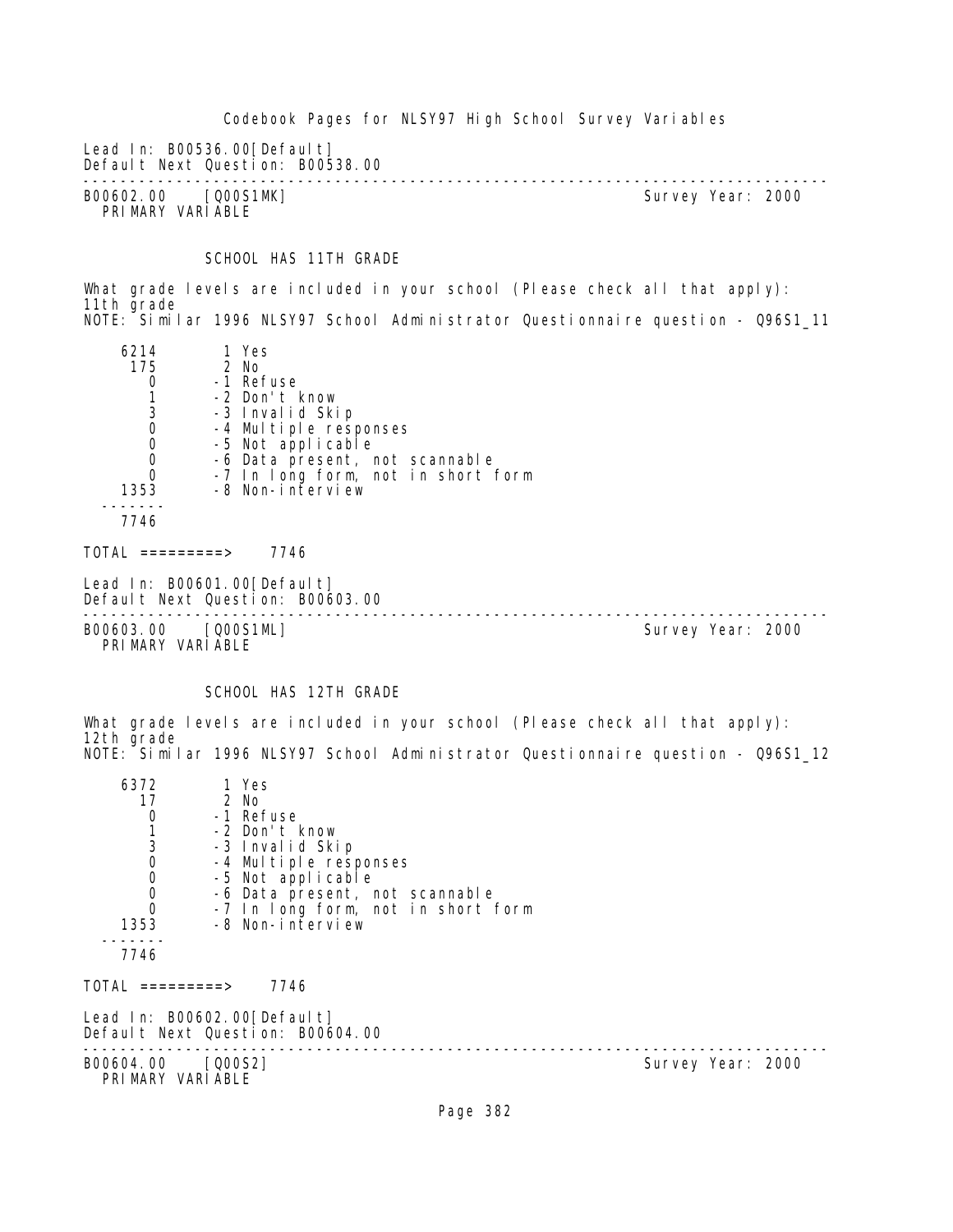Codebook Pages for NLSY97 High School Survey Variables

SCHOOL SECTOR

Which one of the following best characterizes your school? NOTE: Similar 1996 NLSY97 School Administrator Questionnaire question - Q96S2

| 4408 | 1 Public school                               |
|------|-----------------------------------------------|
| 601  | 2 Catholic school                             |
| 896  | 3 Private school, other religious affiliation |
| 481  | 4 Private school, no religious affiliation    |
|      | -1 Refuse                                     |
| 0    | -2 Don't know                                 |
| 6    | -3 Invalid skip                               |
| 0    | -6 Data present, not scannable                |
| 0    | -7 In long form, not in short form            |
| 1353 | -8 Non-interview                              |
|      |                                               |
| 7746 |                                               |

TOTAL =========> 7746

Lead In: B00603.00[Default] Default Next Question: B00605.00

-------------------------------------------------------------------------------- B00605.00 [Q00S3] PRIMARY VARIABLE

## APPROX MAX YEARLY TUITION AT SCHOOL

What is the approximate maximum yearly tuition to attend your school? NOTE: Similar 1996 NLSY97 School Administrator Questionnaire question - Q96S7

| 21<br>101<br>582<br>562<br>196<br>108<br>263<br>78<br>4<br>17<br>53<br>$\boldsymbol{0}$<br>$\begin{smallmatrix}0\\0\end{smallmatrix}$<br>$\Omega$<br>5761 | O:<br>TO 1999:<br>2000 TO 3999:<br>4000 TO 5999:<br>6000 TO 7999:<br>8000 TO 9999:<br>10000 TO 19999:<br>20000 TO 99999:<br>-1: Refuse<br>-2: Don't know<br>-3: Invalid skip<br>-4: Multiple responses<br>-5: Not applicable<br>-8: Non-interview | -6: Date present, not scannable<br>-7: In long form, not in short form |                   |  |
|-----------------------------------------------------------------------------------------------------------------------------------------------------------|---------------------------------------------------------------------------------------------------------------------------------------------------------------------------------------------------------------------------------------------------|------------------------------------------------------------------------|-------------------|--|
| 7746<br>TOTAL =========>                                                                                                                                  | 7746                                                                                                                                                                                                                                              |                                                                        |                   |  |
|                                                                                                                                                           | Lead In: B00604.00[Default]<br>Default Next Question: B00606.00                                                                                                                                                                                   |                                                                        |                   |  |
| B00665.00 [Q00S24B]<br>PRIMARY VARIABLE                                                                                                                   |                                                                                                                                                                                                                                                   |                                                                        | Survey Year: 2000 |  |

PCT TEACHING STAFF WHITE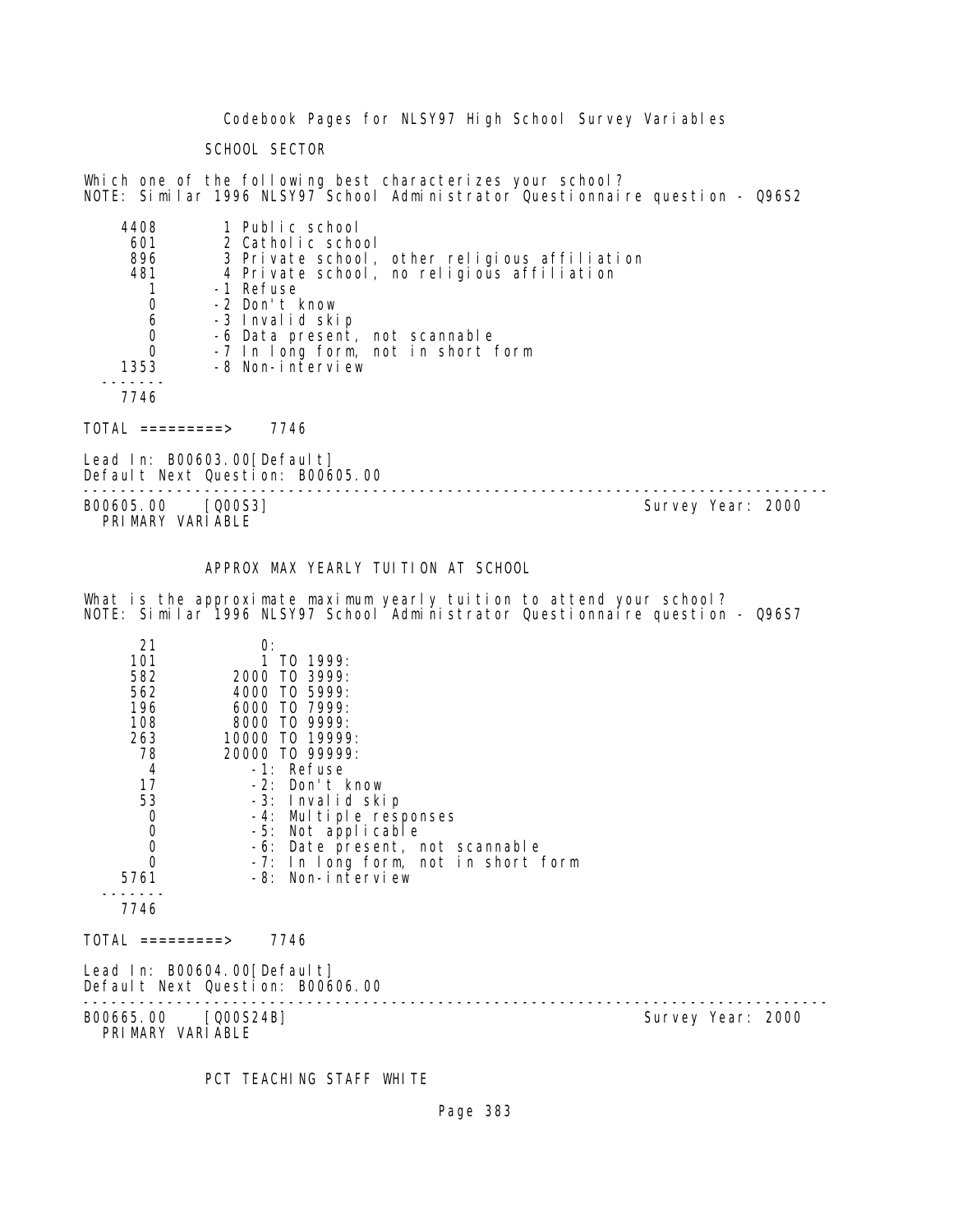Codebook Pages for NLSY97 High School Survey Variables Approximately what percentage of your teaching staff belongs to each of the following racial/ethnic groups: White NOTE: Similar 1996 NLSY97 School Administrator Questionnaire question - Q96S17C

| 30             | $0:$ percent                        |
|----------------|-------------------------------------|
| 96             | .01 TO 9.9: percent                 |
| 62             | 10 T0 19.9: percent                 |
| 177            | 20 TO 39.9: percent                 |
| 308            | 40 T0 59.9: percent                 |
| 745            | 60 T0 79.9: percent                 |
| 4857           | 80 T0 1000. 9: percent              |
| 5              | -1: Refuse                          |
| 45             | -2: Don't know                      |
| 66             | -3: Invalid skip                    |
| 0              | -4: Multiple responses              |
| $\overline{2}$ | -5: Not applicable                  |
| 0              | -6: Data present, not scannable     |
| O              | -7: In long form, not in short form |
| 1353           | -8: Non-interview                   |
|                |                                     |
| 7746           |                                     |

 $TOTAL$  =========> 7746

Lead In: B00664.00[Default] Default Next Question: B00666.00

-------------------------------------------------------------------------------- B00666.00 [Q00S24C] PRIMARY VARIABLE

## PCT TEACHING STAFF BLACK/AFRICAN AMERICAN

Approximately what percentage of your teaching staff belongs to each of the following racial/ethnic groups: Black or African American NOTE: Similar 1996 NLSY97 School Administrator Questionnaire question - Q96S17B

| 1814                                             | $0:$ percent                        |
|--------------------------------------------------|-------------------------------------|
| 2173                                             | .01 TO 9.9: percent                 |
| 582                                              | 10 TO 19.9: percent                 |
| 462                                              | 20 TO 39.9: percent                 |
| 186                                              | 40 TO 59.9: percent                 |
| 125                                              | 60 TO 79.9: percent                 |
| 129                                              | 80 TO 1000.9: percent               |
| 5                                                | -1: Refuse                          |
| 51                                               | -2: Don't know                      |
| 864                                              | -3: Invalid skip                    |
| $\begin{bmatrix} 0 \\ 2 \\ 0 \\ 0 \end{bmatrix}$ | -4: Multiple responses              |
|                                                  | -5: Not applicable                  |
|                                                  | -6: Data present, not scannable     |
|                                                  | -7: In long form, not in short form |
| 1353                                             | -8: Non-interview                   |
| 7746                                             |                                     |
|                                                  |                                     |
| TOTAL =========>                                 | 7746                                |
| Lead In: B00665.00[Default]                      | $\sqrt{2}$                          |

Default Next Question: B00667.00 -------------------------------------------------------------------------------- B00667.00 [Q00S24D] PRIMARY VARIABLE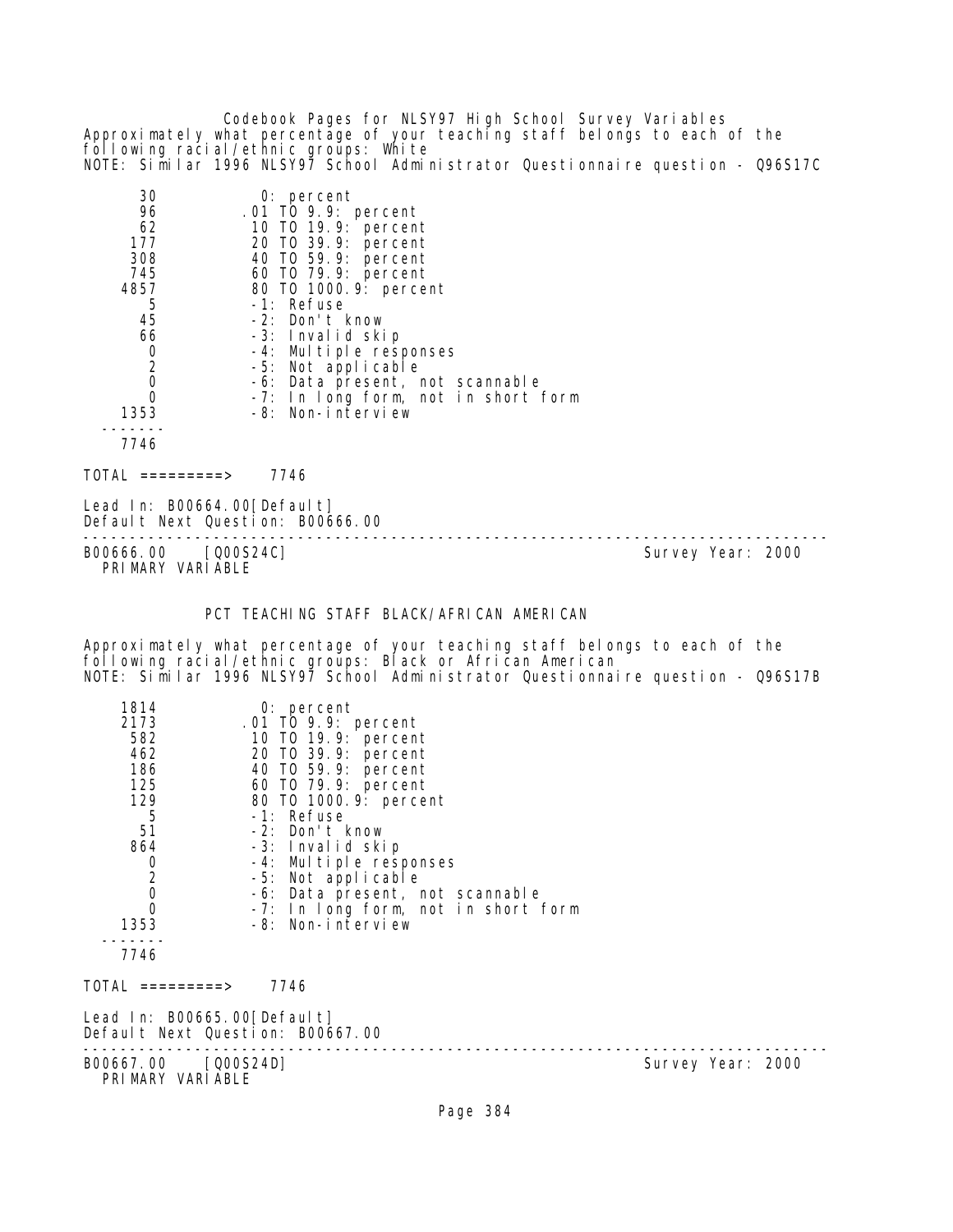Codebook Pages for NLSY97 High School Survey Variables

PCT TEACHING STAFF ASIAN

Approximately what percentage of your teaching staff belongs to each of the following racial/ethnic groups: Asian

| 3266                                       | 0: percent                          |
|--------------------------------------------|-------------------------------------|
| 1603                                       | $.01$ TO 9.9: percent               |
| 120                                        | 10 T0 19.9: percent                 |
| 25                                         | 20 TO 39.9: percent                 |
|                                            | 40 TO 59.9: percent                 |
|                                            | 60 T0 79.9: percent                 |
| $\begin{array}{c} 0 \\ 2 \\ 5 \end{array}$ | 80 TO 1000. 9: percent              |
|                                            | -1: Refuse                          |
| 56                                         | -2: Don't know                      |
| 1313                                       | -3: Invalid skip                    |
| 0                                          | -4: Multiple responses              |
| 2                                          | -5: Not applicable                  |
| 0                                          | -6: Data present, not scannable     |
|                                            | -7: In long form, not in short form |
| 1353                                       | -8: Non-interview                   |
|                                            |                                     |
| 7746                                       |                                     |
| TOTAL<br>$========>$                       | 7746                                |

Lead In: B00666.00 [Default] Default Next Question: B00668.00

-------------------------------------------------------------------------------- B00482.00 [Q96S75G] Survey Year: 1996 PRIMARY VARIABLE

### SEPARATE COURSE - OTHER I

Other Work-Based Learning Activities I: In order to participate, is it true that the student must complete a separate course of related instruction?

| 217                                     | 1 Yes                              |                   |  |
|-----------------------------------------|------------------------------------|-------------------|--|
| 286                                     | 2 No                               |                   |  |
| $\mathbf 0$                             | -1 Refuse                          |                   |  |
| $\mathbf 0$                             | -2 Don't know                      |                   |  |
| 1230                                    | -3 Invalid skip                    |                   |  |
| 3                                       | -4 Multiple responses              |                   |  |
| 3517                                    | -5 Not applicable                  |                   |  |
| 0                                       | -6 Data present, not scannable     |                   |  |
| $\overline{0}$                          | -7 In long form, not in short form |                   |  |
| 2493                                    | -8 Non-interview                   |                   |  |
|                                         |                                    |                   |  |
| 7746                                    |                                    |                   |  |
| TOTAL =========>                        | 7746                               |                   |  |
|                                         | Lead In: B00481.00[Default]        |                   |  |
|                                         | Default Next Question: B00483.00   |                   |  |
| B00483.00 [Q96S75H]<br>PRIMARY VARIABLE |                                    | Survey Year: 1996 |  |
|                                         |                                    |                   |  |

GPA REQUIRED - OTHER I

Other Work-Based Learning Activities I: In order to participate, is it true that Page 385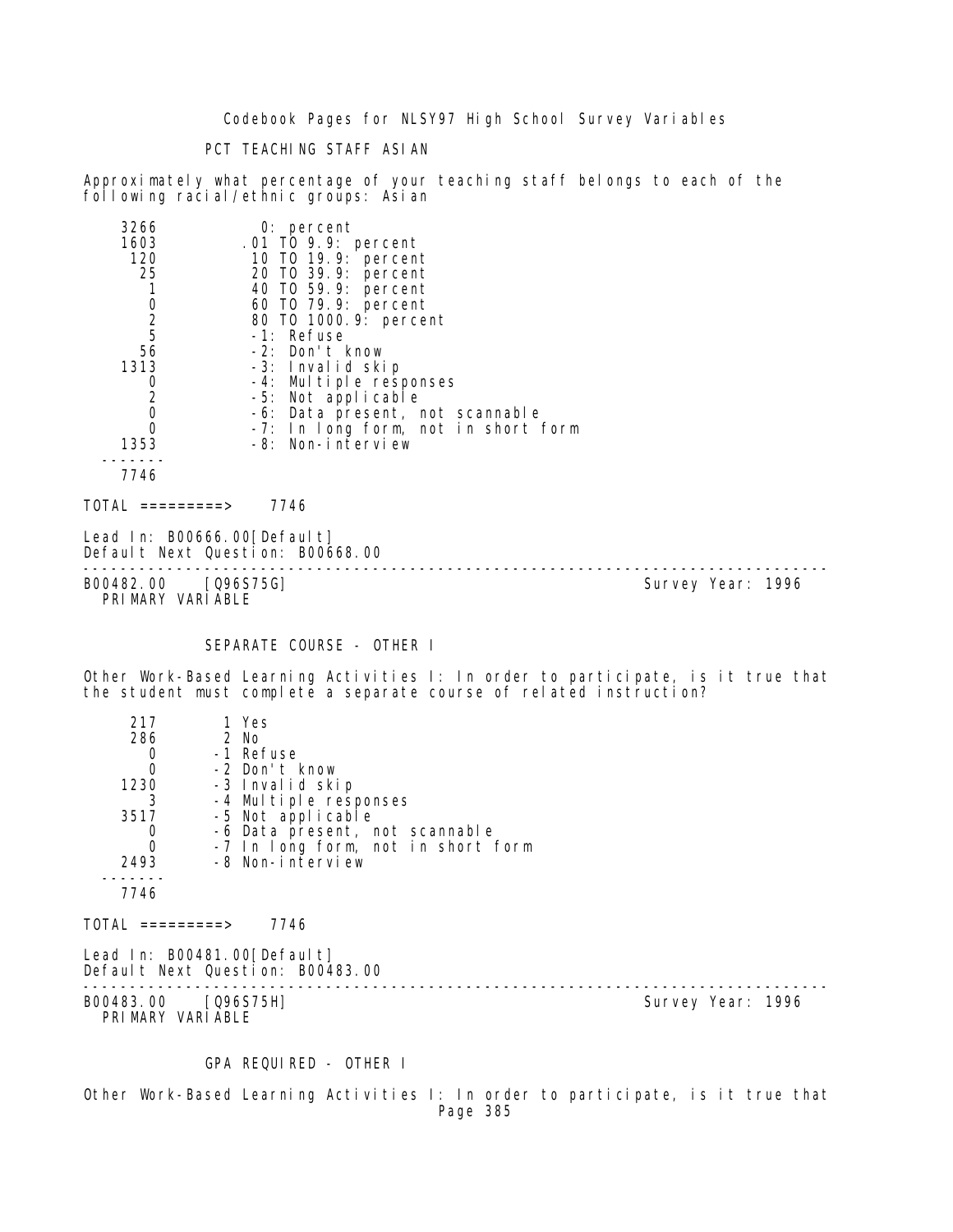Codebook Pages for NLSY97 High School Survey Variables the student must have a minimum grade-point average? 63 1 Yes 45 2 No<br>1 Re 0 -1 Refuse  $\overline{1}$  -2 Don't know<br>1236 -3 Invalid ski -3 Invalid skip 0 -4 Multiple responses<br>3517 -5 Not applicable -5 Not applicable 0 -6 Data present, not scannable<br>0 -7 In long form, not in short t 0 -7 In long form, not in short form<br>2493 -8 Non-interview -8 Non-interview ------- 7746  $TOTAL$  =========> 7746 Lead In: B00482.00 [Default] Default Next Question: B00484.00 -------------------------------------------------------------------------------- B00484.00 [Q96S75I] PRIMARY VARIABLE GPA REQUIRED - OTHER I Other Work-Based Learning Activities I: If Yes to Q96S66H, enter the minimum grade point average required 6 0 TO .99: GPA 1 1 TO 1.99: GPA 44 2 TO 2.99: GPA 6 3 TO 3.99: GPA 0 4 TO 4.99: GPA<br>3 5 TO 99: GPA 3 5 TO 99: GPA 0 -1: Refuse<br>0 -2: Don't 0 -2: Don't know 1239 -3: Invalid skip 0 -4: Multiple responses 3954 -5: Not applicable 0 -6: Data present, not scannable 2493 -8: Non-interview ------- 7746  $TOTAL$  =========> 7746 Lead In: B00483.00 [Default] Default Next Question: B00485.00 -------------------------------------------------------------------------------- B00485.00 [Q96S76A] PRIMARY VARIABLE OFFERING OTHER II

Do you offer this activity: Other Work-Based Learning Activities II

| 143  | 1 Yes           |
|------|-----------------|
| 1626 | $2$ No.         |
|      | -1 Refuse       |
| ∩    | -2 Don't know   |
| 728  | -3 Invalid skip |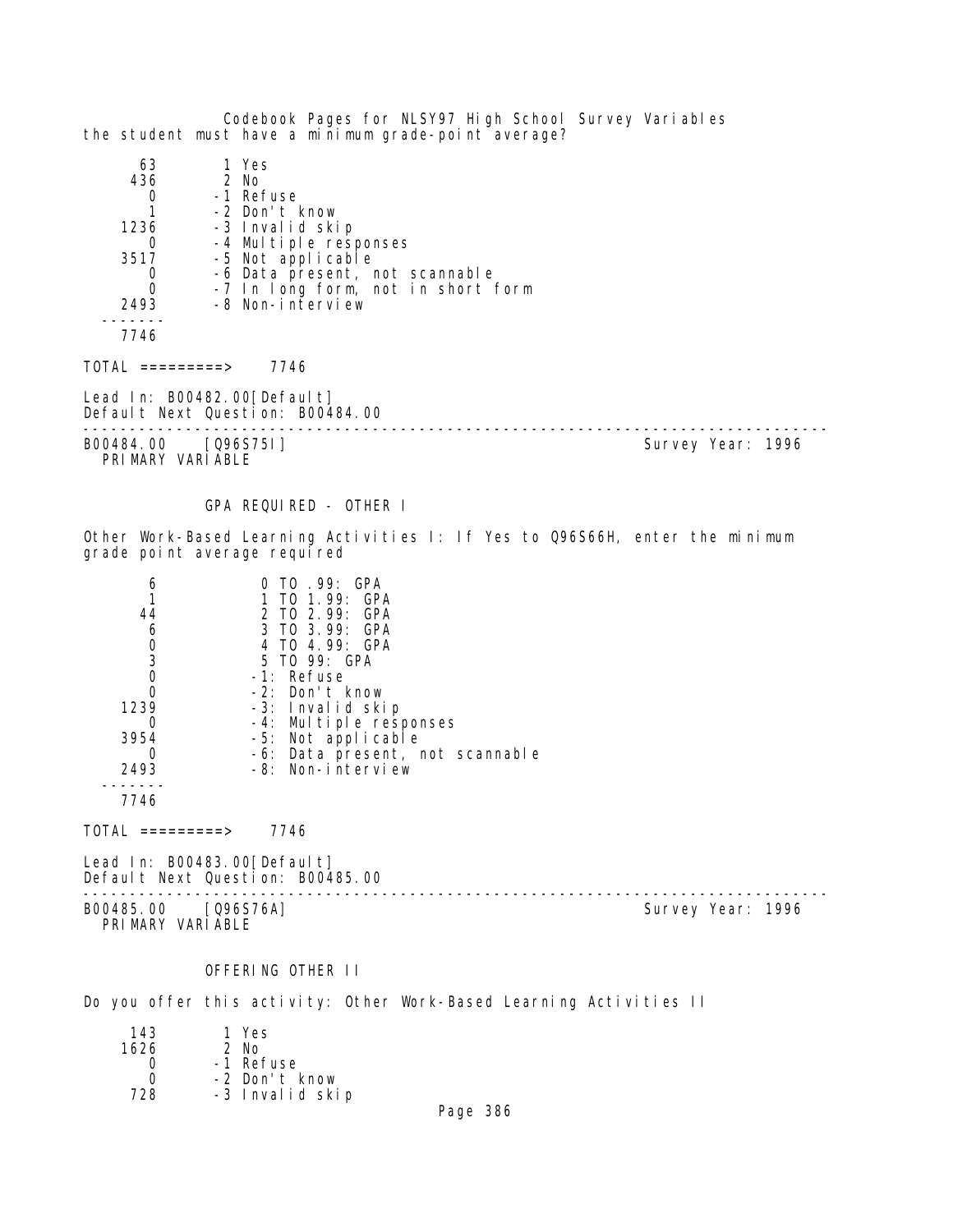|                              | Codebook Pages for NLSY97 High School Survey Variables |
|------------------------------|--------------------------------------------------------|
| 0                            | -4 Multiple responses                                  |
| 2756                         | -5 Not applicable                                      |
| 0                            | -6 Data present, not scannable                         |
| 0                            | -7 In long form, not in short form                     |
| 2493                         | -8 Non-interview                                       |
|                              |                                                        |
| 7746                         |                                                        |
|                              |                                                        |
| $\overline{O}TAL$ =========> | 7746                                                   |

Lead In: B00484.00[Default] Default Next Question: B00486.00 -------------------------------------------------------------------------------- B00538.00 [Q96S85B5] PRI MARY VARI ABLE

#### INFLUENCE OF PARENT ASSOCIATION ON HIRING

Using the scale 0-5 where 0 is "None" and 5 is "A great deal," indicate how much ACTUAL influence you think each group or person has on decisions concerning the following activities: Parent association on (b) Hiring new full-time teachers

| 2511<br>912<br>642<br>414<br>153<br>61<br>$\overline{2}$<br>59<br>492<br>0<br>$\mathbf 0$<br>$\Omega$ | 0 None<br>$\begin{array}{cc} 2 & 2 \\ 3 & 3 \end{array}$<br>44<br>5 A Great Deal<br>-1 Refuse<br>-2 Don't know<br>-3 Invalid skip<br>-4 Multiple responses<br>-5 Not applicable<br>-6 Data present, not scannable<br>-7 In long form, not in short form |                   |
|-------------------------------------------------------------------------------------------------------|---------------------------------------------------------------------------------------------------------------------------------------------------------------------------------------------------------------------------------------------------------|-------------------|
| 2493<br>7746                                                                                          | -8 Non-interview                                                                                                                                                                                                                                        |                   |
| $TOTAL$ =========>                                                                                    | 7746                                                                                                                                                                                                                                                    |                   |
|                                                                                                       | Lead In: B00537.00 [Default]<br>Default Next Question: B00539.00                                                                                                                                                                                        |                   |
| B00539.00                                                                                             | [096S85C1]                                                                                                                                                                                                                                              | Survey Year: 1996 |

PRIMARY VARIABLE

## INFLUENCE OF STATE DEPARTMENT ON POLICY

Using the scale 0-5 where 0 is "None" and 5 is "A great deal," indicate how much ACTUAL influence you think each group or person has on decisions concerning the following activities: State department of education on (c) Setting discipline policy

| 765 | 0 None         |
|-----|----------------|
| 331 |                |
| 256 | 22             |
| 308 | 33             |
| 156 | 44             |
| 109 | 5 A Great Deal |
|     | -1 Refuse      |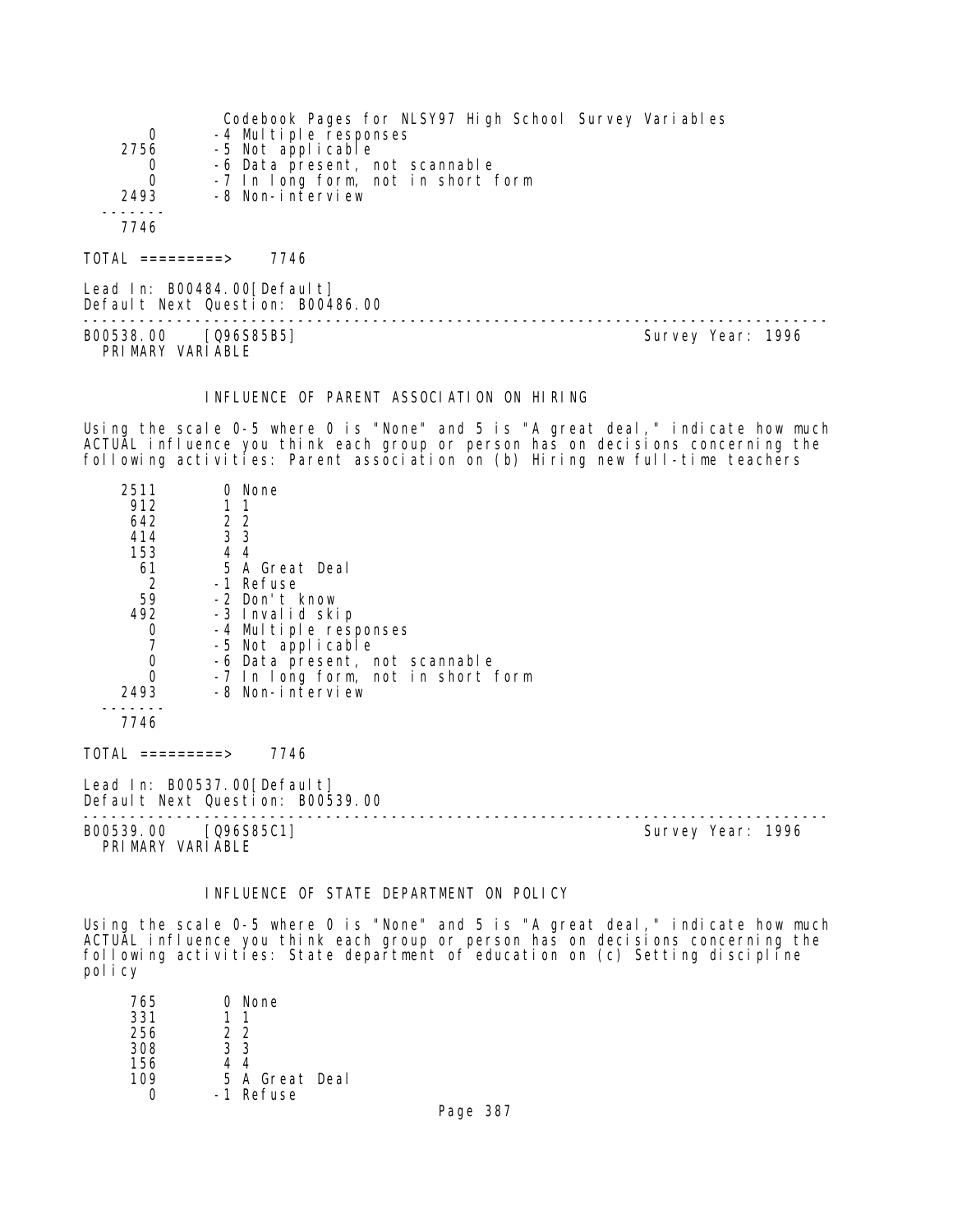|                  | Codebook Pages for NLSY97 High School Survey Variables          |  |
|------------------|-----------------------------------------------------------------|--|
| 0                | -2 Don't know                                                   |  |
| 262              | -3 Invalid skip                                                 |  |
|                  | -4 Multiple responses                                           |  |
| 0                | -5 Not applicable                                               |  |
| $\Omega$         | -6 Data present, not scannable                                  |  |
| 3065             | -7 In long form, not in short form                              |  |
| 2493             | -8 Non-interview                                                |  |
|                  |                                                                 |  |
| 7746             |                                                                 |  |
| TOTAL =========> | 7746                                                            |  |
|                  | Lead In: B00538.00[Default]<br>Default Next Question: B00540.00 |  |

-------------------------------------------------------------------------------- B00540.00 [Q96S85C2] PRIMARY VARIABLE

### INFLUENCE OF DISTRICT STAFF ON POLICY

Using the scale 0-5 where 0 is "None" and 5 is "A great deal," indicate how much ACTUAL influence you think each group or person has on decisions concerning the following activities: School district staff/School board/Governing board on (c) Setting discipline policy

| 265  | 0 None                             |  |
|------|------------------------------------|--|
| 130  |                                    |  |
| 155  | 2 2                                |  |
| 312  | 3 <sub>3</sub>                     |  |
| 480  | 44                                 |  |
| 606  | 5 A Great Deal                     |  |
|      | -1 Refuse                          |  |
| Ω    | -2 Don't know                      |  |
| 235  | -3 Invalid skip                    |  |
| 5    | -4 Multiple responses              |  |
| O    | -5 Not applicable                  |  |
|      | -6 Data present, not scannable     |  |
| 3065 | -7 In long form, not in short form |  |
| 2493 | -8 Non-interview                   |  |
|      |                                    |  |

7746

 $TOTAL$  ========> 7746

Lead In: B00539.00[Default] Default Next Question: B00541.00

B00606.00 [Q00S4] Survey Year: 2000 PRIMARY VARIABLE

--------------------------------------------------------------------------------

### PCT STUDENTS PAY MAX YRLY TUITION

About what percentage of your students pay the maximum yearly tuition? NOTE: Similar 1996 NLSY97 School Administrator Questionnaire question - Q96S8

| 39  | 0: percent          |
|-----|---------------------|
| 60  | .01 TO 9.9: percent |
| 76  | 10 T0 19.9: percent |
| 185 | 20 TO 39.9: percent |
| 177 | 40 TO 59.9: percent |
| 438 | 60 T0 79.9: percent |
|     |                     |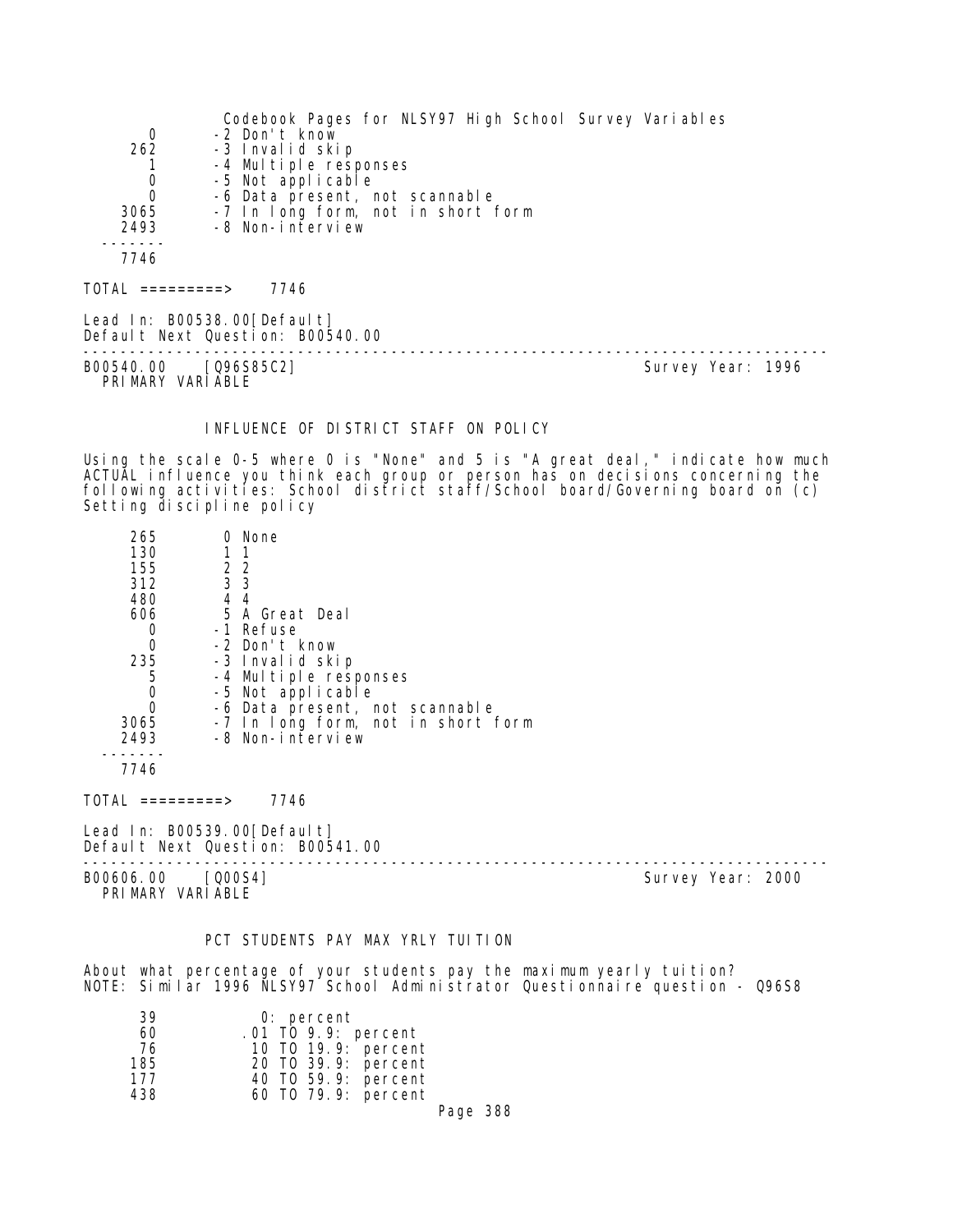Codebook Pages for NLSY97 High School Survey Variables 849 80 TO 1000.9: percent 3 -1: Refuse 88 -2: Don't know 70 -3: Invalid skip 0 -4: Multiple responses 0 -5: Not applicable 0 -6: Data present, not scannable<br>0 -7: In Iong form, not in short 0 -7: In long form, not in short form -8: Non-interview ------- 7746  $TOTAL$  ========> 7746 Lead In: B00605.00[Default] Default Next Question: B00607.00 -------------------------------------------------------------------------------- Survey Year: 2000 PRIMARY VARIABLE SCH CHAR COMPREHENSIVE HIGH SCHOOL Which of the following characterize your school: Comprehensive high school 5119 1 Yes  $\begin{matrix} 1248 \\ 0 \end{matrix}$ 0 -1 Refuse<br>3 -2 Don't I 3 -2 Don't know 23 -3 Invalid skip 0 -4 Multiple responses 0 -5 Not applicable 0 -6 Data present, not scannable 0 -7 In long form, not in short form 1353 -8 Non-interview ------- 7746  $TOTAL$  ========> 7746 Lead In: B00606.00 [Default] Default Next Question: B00608.00 -------------------------------------------------------------------------------- Survey Year: 2000 PRIMARY VARIABLE

SCH CHAR COMPREHENSIVE TECH OR VOC

Which of the following characterize your school: Comprehensive technical or vocational school NOTE: Similar 1996 NLSY97 School Administrator Questionnaire question - Q96S3C

| 235  | 1 Yes                              |
|------|------------------------------------|
| 6132 | 2 No                               |
|      | -1 Refuse                          |
| 3    | -2 Don't know                      |
| 23   | -3 Invalid skip                    |
| 0    | -4 Multiple responses              |
| 0    | -5 Not applicable                  |
| 0    | -6 Data present, not scannable     |
| 0    | -7 In long form, not in short form |
| 1353 | -8 Non-interview                   |
|      | Page 389                           |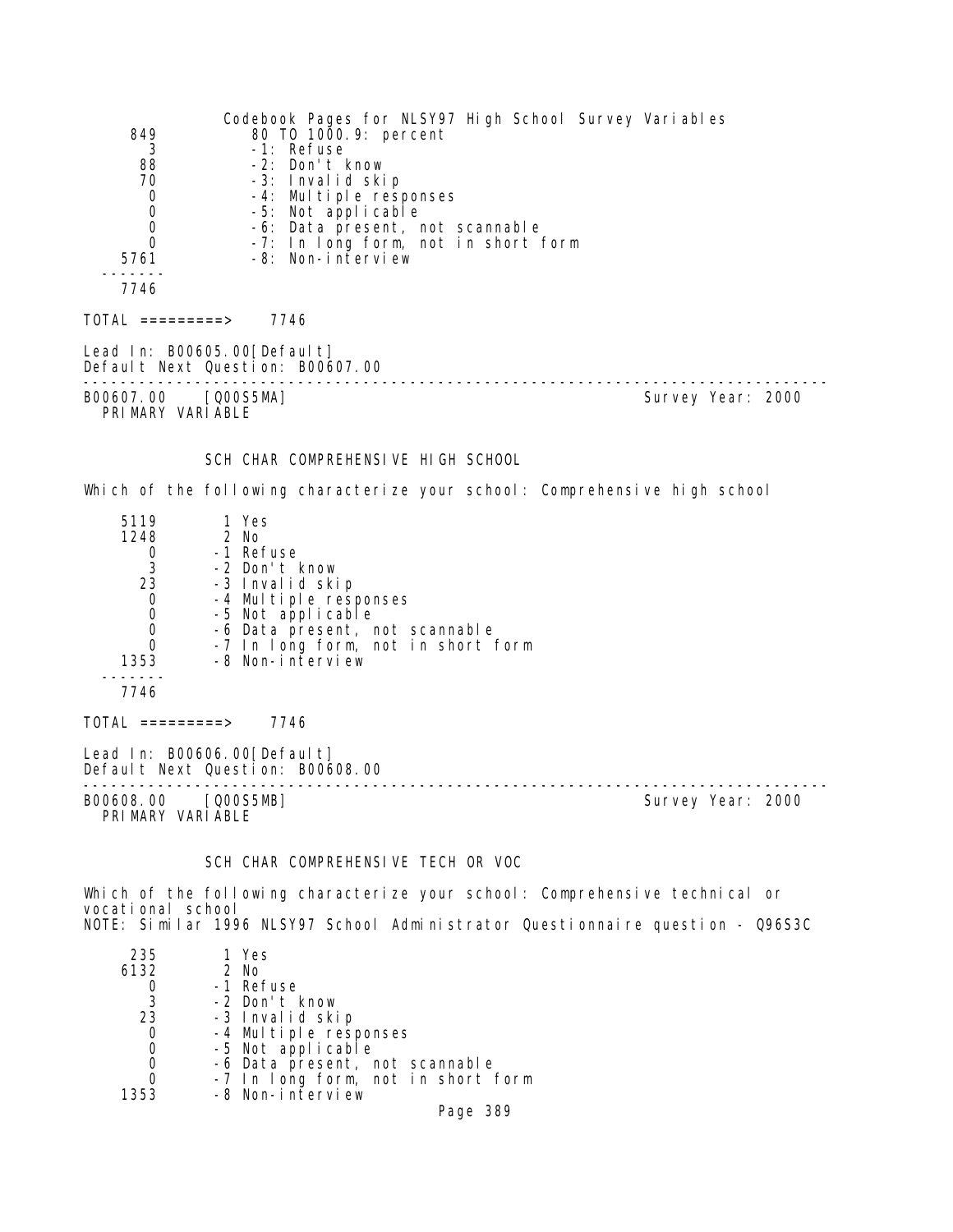Codebook Pages for NLSY97 High School Survey Variables

 ------- 7746

TOTAL =========> 7746

Lead In: B00607.00[Default] Default Next Question: B00609.00

-------------------------------------------------------------------------------- B00609.00 [Q00S5MC] PRI MARY VARI ABLE

SCH CHAR AREA VOCATIONAL SCHOOL

Which of the following characterize your school: Area vocational school NOTE: Similar 1996 NLSY97 School Administrator Questionnaire question - Q96S3C

| 259  | 1 Yes                              |
|------|------------------------------------|
| 6108 | 2 No                               |
|      | -1 Refuse                          |
| 3    | -2 Don't know                      |
| 23   | -3 Invalid skip                    |
| 0    | -4 Multiple responses              |
| 0    | -5 Not applicable                  |
|      | -6 Data present, not scannable     |
|      | -7 In long form, not in short form |
| 1353 | -8 Non-interview                   |
|      |                                    |
| 7746 |                                    |

TOTAL =========> 7746

Lead In: B00608.00 [Default] Default Next Question: B00610.00

-------------------------------------------------------------------------------- B00419.00 [Q96S70D4] PRIMARY VARIABLE

INTERNSHIP - 12

Internship: Mark the grade levels in which students may participate: 12 NOTE: Similar 2000 NLSY97 School Administrator Questionnaire question - Q00S53D4

| 964       | 1 Yes                              |
|-----------|------------------------------------|
| 43        | 2 No                               |
| Ω         | -1 Refuse                          |
| 0         | -2 Don't know                      |
| 776       | -3 Invalid skip                    |
|           | -4 Multiple responses              |
| 3446      | -5 Not applicable                  |
| 24        | -6 Data present, not scannable     |
|           | -7 In long form, not in short form |
| 2493      | -8 Non-interview                   |
|           |                                    |
| 7746      |                                    |
|           |                                    |
| ========> | 7746                               |
|           |                                    |

Lead In: B00418.00 [Default]

Default Next Question: B00420.00

B00420.00 [Q96S70E]

--------------------------------------------------------------------------------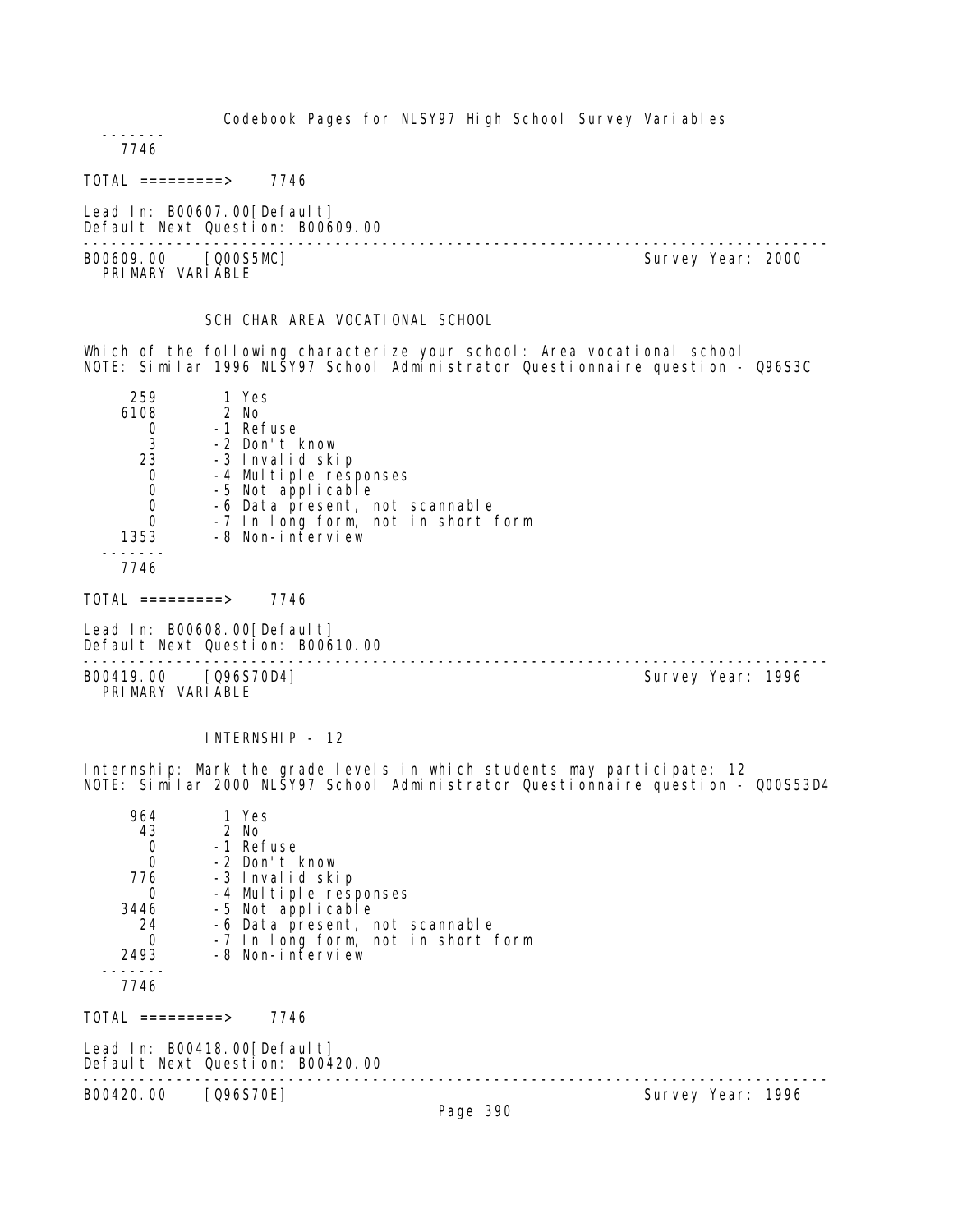Codebook Pages for NLSY97 High School Survey Variables PRIMARY VARIABLE

AT RISK - INTERNSHIP

Internship: In order to participate, is it true that the student must be considered at risk? NOTE: Similar 2000 NLSY97 School Administrator Questionnaire question - Q00S53E

| 30   | 1 Yes                              |
|------|------------------------------------|
| 1011 | $2$ No                             |
|      | -1 Refuse                          |
|      | -2 Don't know                      |
| 765  | -3 Invalid skip                    |
| 2    | -4 Multiple responses              |
| 3445 | -5 Not applicable                  |
|      | -6 Data present, not scannable     |
|      | -7 In long form, not in short form |
| 2493 | -8 Non-interview                   |
|      |                                    |
| 7746 |                                    |

 $TOTAL$  =========> 7746

Lead In: B00419.00 [Default] Default Next Question: B00421.00

-------------------------------------------------------------------------------- B00421.00 [Q96S70F] PRIMARY VARIABLE

NON-COLLEGE BOUND - INTERNSHIP

Internship: In order to participate, is it true that the student must be non-college bound? NOTE: Similar 2000 NLSY97 School Administrator Questionnaire question - Q00S53F

| 15   | 1 Yes                              |
|------|------------------------------------|
| 1035 | $2$ No                             |
|      | -1 Refuse                          |
|      | -2 Don't know                      |
| 758  | -3 Invalid skip                    |
|      | -4 Multiple responses              |
| 3445 | -5 Not applicable                  |
|      | -6 Data present, not scannable     |
|      | -7 In long form, not in short form |
| 2493 | -8 Non-interview                   |
|      |                                    |
| 7746 |                                    |
|      |                                    |

 $TOTAL$  =========> 7746

Lead In: B00420.00 [Default] Default Next Question: B00422.00

-------------------------------------------------------------------------------- B00422.00 [Q96S70G] PRIMARY VARIABLE

### SEPARATE COURSE - INTERNSHIP

Internship: In order to participate, is it true that the student must complete a separate course of related instruction?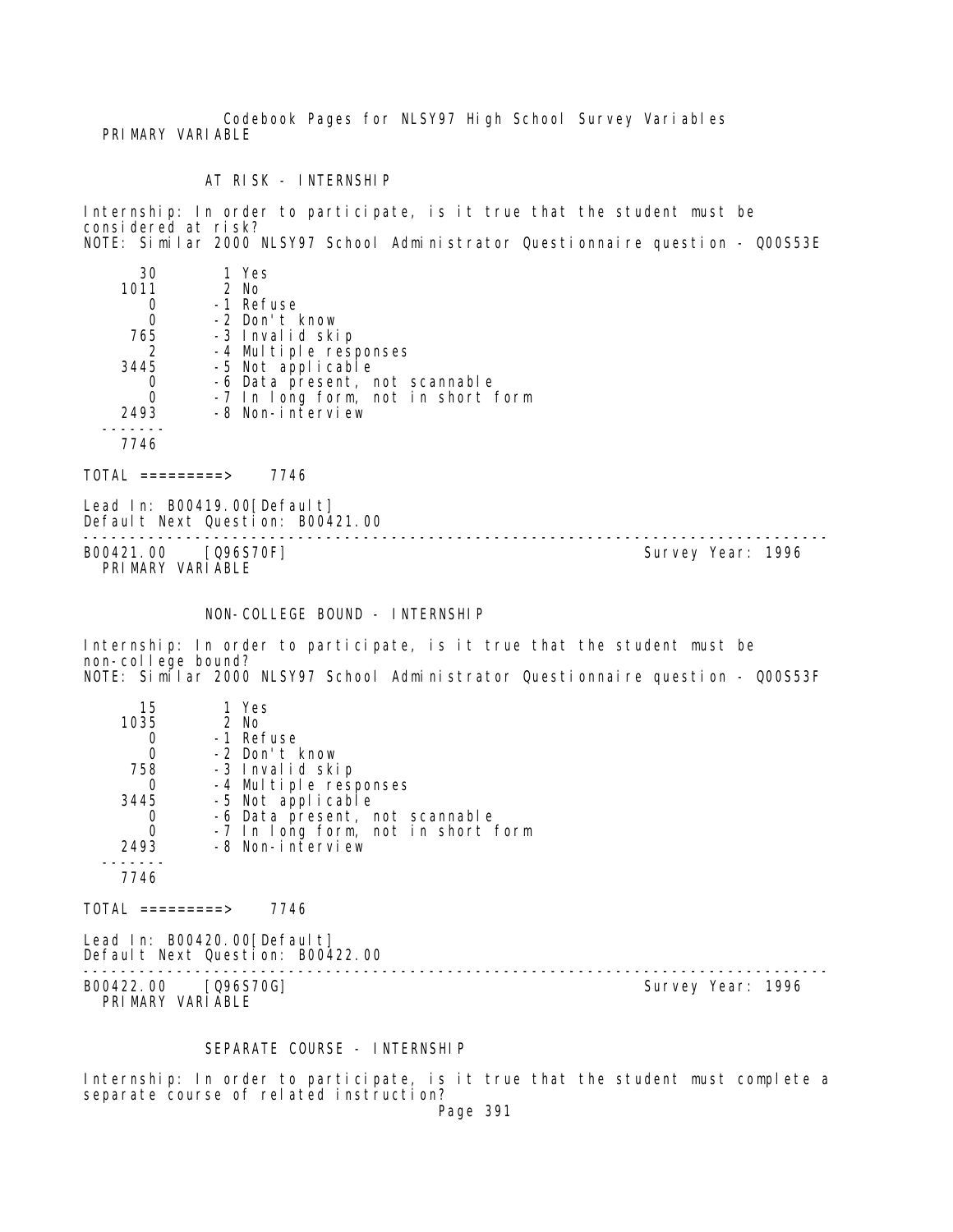Codebook Pages for NLSY97 High School Survey Variables 391 1 Yes 647 2 No 0 -1 Refuse<br>0 -2 Don't H 0 -2 Don't know 770 -3 Invalid skip 0 -4 Multiple responses<br>3445 -5 Not applicable 3445 -5 Not applicable 0 -6 Data present, not scannable<br>0 -7 In Iong form, not in short 0 -7 In long form, not in short form -8 Non-interview ------- 7746 TOTAL =========> 7746 Lead In: B00421.00 [Default] Default Next Question: B00423.00 -------------------------------------------------------------------------------- Survey Year: 1996 PRIMARY VARIABLE NUMBER OF STUDENTS - OTHER II Other Work-Based Learning Activities II: Number of students participating in Fall 1996 80 0 TO 49: students 23 50 TO 99: students 8 100 TO 149: students 5 150 TO 249: students 7 250 TO 499: students 2 500 TO 749: students 1 750 TO 999: students 2 1000 TO 20000: students 0 -1: Refuse<br>0 -2: Don't 0 -2: Don't know 632 -3: Invalid skip 0 -4: Multiple responses 4493 -5: Not applicable 0 -6: Data present not scannable 2493 -8: Non-interview ------- 7746 TOTAL =========> 7746 Lead In: B00485.00 [Default] Default Next Question: B00487.00 -------------------------------------------------------------------------------- Survey Year: 1996 PRIMARY VARIABLE

## YEAR FIRST IMPLEMENTED - OTHER II

Other Work-Based Learning Activities II: Year the activity was first implemented 19\*\*

| 13 | $0$ TO 69: years |  |
|----|------------------|--|
| 18 | 70 TO 79: years  |  |
| 15 | 80 TO 84: years  |  |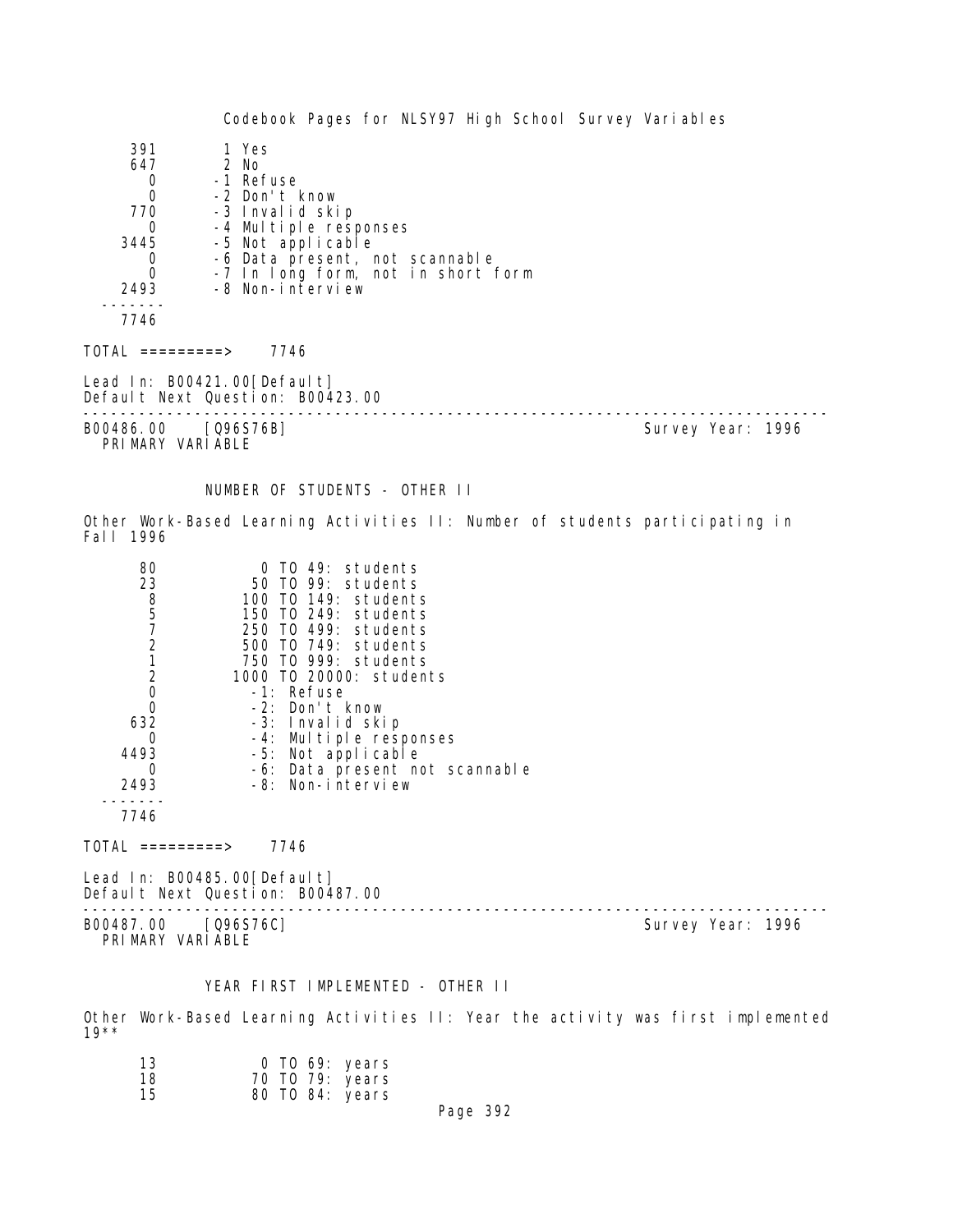|                                          | Codebook Pages for NLSY97 High School Survey Variables |                   |  |
|------------------------------------------|--------------------------------------------------------|-------------------|--|
| 10                                       | 85 TO 89: years                                        |                   |  |
| 28                                       | 90 TO 94: years                                        |                   |  |
| 36                                       | 95 TO 99: years                                        |                   |  |
| 0                                        | -1: Refuse                                             |                   |  |
|                                          | -2: Don't know                                         |                   |  |
| 639                                      | -3: Invalid skip                                       |                   |  |
| 0                                        | -4: Multiple responses                                 |                   |  |
| 4493                                     | -5: Not applicable                                     |                   |  |
| 0                                        | -6: Data present, not scannable                        |                   |  |
| 2493                                     | -8: Non-interview                                      |                   |  |
| 7746                                     |                                                        |                   |  |
|                                          |                                                        |                   |  |
| TOTAL =========>                         | 7746                                                   |                   |  |
| Lead In: B00486.00[Default]              |                                                        |                   |  |
|                                          | Default Next Question: B00488.00                       |                   |  |
| B00488.00 [Q96S76D1]<br>PRIMARY VARIABLE |                                                        | Survey Year: 1996 |  |

# OTHER II - 9

Other Work-Based Learning Activities II: Mark the grade levels in which students may participate: 9

| 39                 | 1 Yes                                                              |                   |
|--------------------|--------------------------------------------------------------------|-------------------|
| 101                | $2$ No                                                             |                   |
| 0                  | -1 Refuse                                                          |                   |
| $\mathbf 0$        | -2 Don't know                                                      |                   |
| 617                | -3 Invalid skip                                                    |                   |
| 0                  | -4 Multiple responses                                              |                   |
| 4493               | -5 Not applicable                                                  |                   |
| 3                  | -6 Data present, not scannable                                     |                   |
| $\mathbf 0$        | -7 In long form, not in short form                                 |                   |
| 2493               | -8 Non-interview                                                   |                   |
| 7746               |                                                                    |                   |
| $TOTAL$ =========> | 7746                                                               |                   |
|                    | Lead In: $B00487.00$ [Default]<br>Default Next Question: B00489.00 |                   |
| B00489.00          | [Q96S76D2]                                                         | Survey Year: 1996 |

PRI MARY VARI ABLE

OTHER II - 10

Other Work-Based Learning Activities II: Mark the grade levels in which students may participate: 10

| 57   | 1 Yes                              |
|------|------------------------------------|
| 82   | 2 No                               |
| 0    | -1 Refuse                          |
| 0    | -2 Don't know                      |
| 617  | -3 Invalid skip                    |
|      | -4 Multiple responses              |
| 4494 | -5 Not applicable                  |
|      | -6 Data present, not scannable     |
|      | -7 In long form, not in short form |
|      | Page 393                           |
|      |                                    |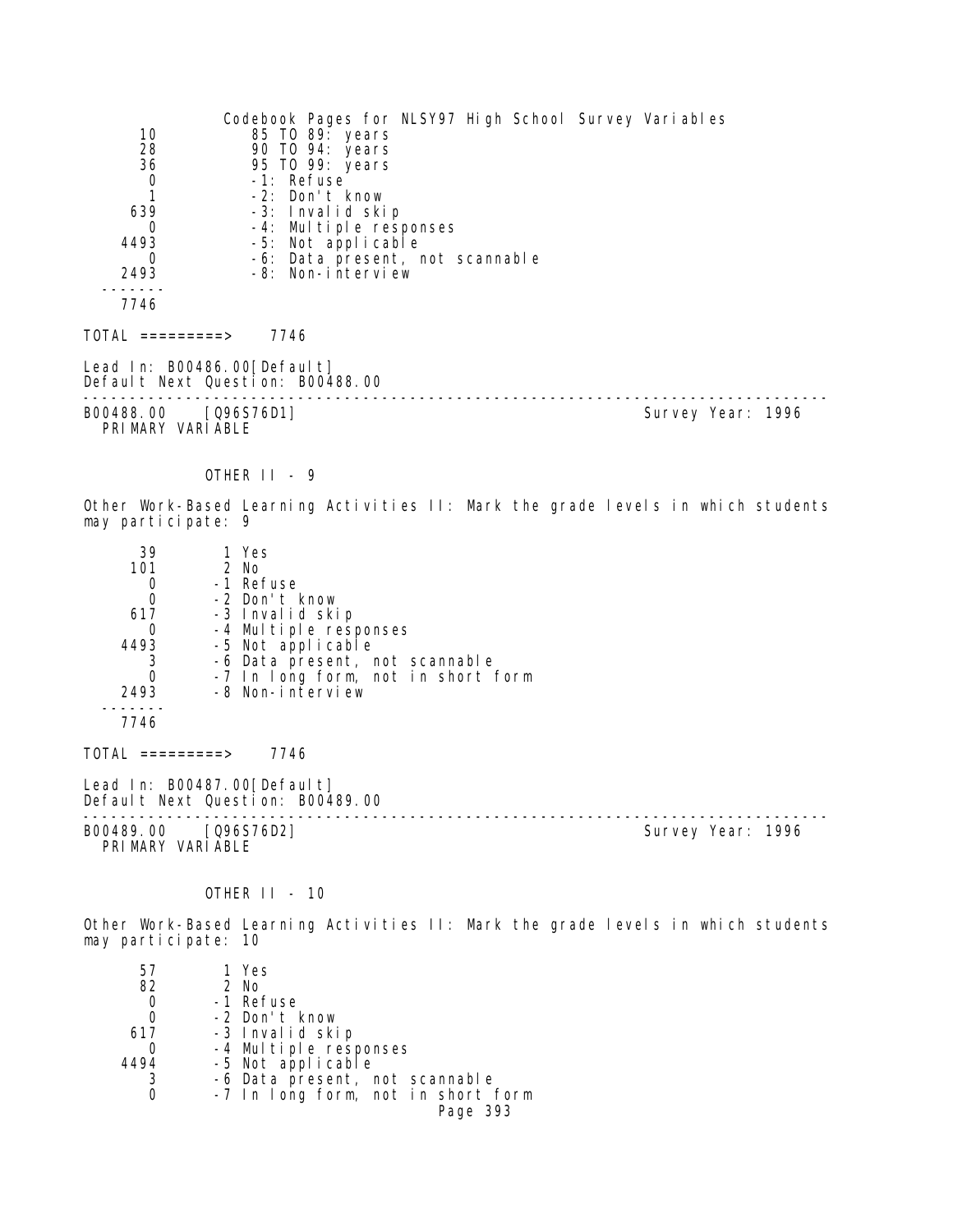Codebook Pages for NLSY97 High School Survey Variables 2493 -8 Non-interview ------- 7746

TOTAL =========> 7746

Lead In: B00488.00 [Default] Default Next Question: B00490.00

B00541.00 [Q96S85C3] PRIMARY VARIABLE

--------------------------------------------------------------------------------

INFLUENCE OF PRINCIPAL ON POLICY

Using the scale 0-5 where 0 is "None" and 5 is "A great deal," indicate how much ACTUAL influence you think each group or person has on decisions concerning the following activities: Principal/School head (c) Setting discipline policy

| 5    |    | None                               |
|------|----|------------------------------------|
| 8    |    |                                    |
| 29   |    | 2 2                                |
| 124  |    | 3 <sub>3</sub>                     |
| 529  | 44 |                                    |
| 1266 |    | 5 A Great Deal                     |
|      |    | -1 Refuse                          |
| Ω    |    | -2 Don't know                      |
| 226  |    | -3 Invalid skip                    |
|      |    | -4 Multiple responses              |
|      |    | -5 Not applicable                  |
| 0    |    | -6 Data present, not scannable     |
| 3065 |    | -7 In long form, not in short form |
| 2493 |    | -8 Non-interview                   |
|      |    |                                    |
| 7746 |    |                                    |
|      |    |                                    |

TOTAL =========> 7746

Lead In: B00540.00 [Default] Default Next Question: B00542.00

B00542.00 [Q96S85C4] PRIMARY VARIABLE

--------------------------------------------------------------------------------

## INFLUENCE OF TEACHERS ON POLICY

Using the scale 0-5 where 0 is "None" and 5 is "A great deal," indicate how much ACTUAL influence you think each group or person has on decisions concerning the following activities: Teachers (c̄) Setting discipline policy

| 26  |     | 0 None                         |
|-----|-----|--------------------------------|
| 44  |     | - 1                            |
| 127 |     | 22                             |
| 460 | 3 3 |                                |
| 749 |     | 44                             |
| 549 |     | 5 A Great Deal                 |
|     |     | -1 Refuse                      |
|     |     | -2 Don't know                  |
| 231 |     | -3 Invalid skip                |
|     |     | -4 Multiple responses          |
|     |     | -5 Not applicable              |
|     |     | -6 Data present, not scannable |
|     |     | Page 394                       |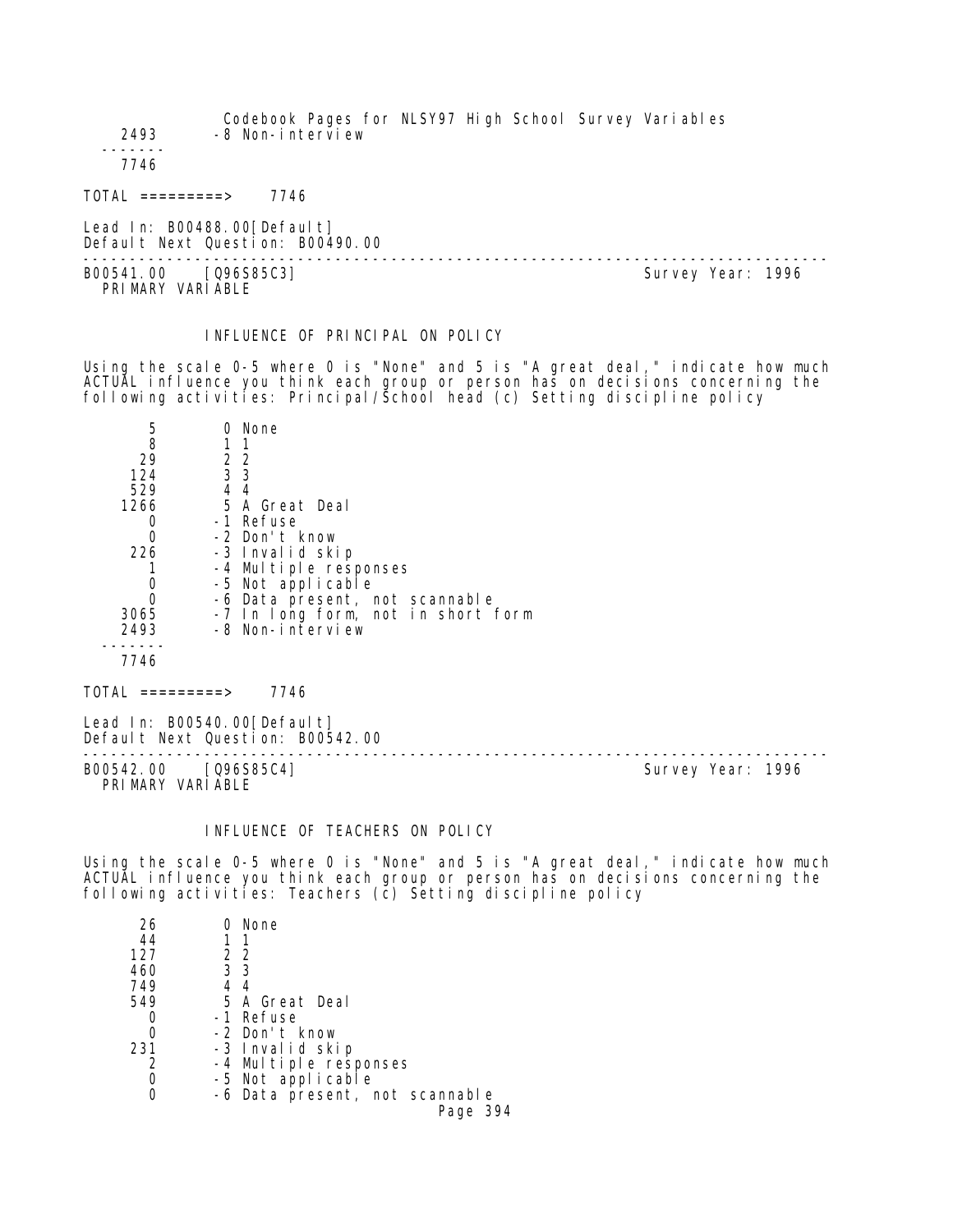| 3065<br>2493        | Codebook Pages for NLSY97 High School Survey Variables<br>-7 In long form, not in short form<br>-8 Non-interview |
|---------------------|------------------------------------------------------------------------------------------------------------------|
| 7746                |                                                                                                                  |
| $TOTAL$ ==========> | 7746                                                                                                             |

Lead In: B00541.00 [Default] Default Next Question: B00543.00

-------------------------------------------------------------------------------- B00543.00 [Q96S85C5] Survey Year: 1996 PRIMARY VARIABLE

## INFLUENCE OF PARENT ASSOCIATION ON POLICY

Using the scale 0-5 where 0 is "None" and 5 is "A great deal," indicate how much ACTUAL influence you think each group or person has on decisions concerning the following activities: Parent association on (c) Setting discipline policy

| 415  | None                               |
|------|------------------------------------|
| 418  | 11                                 |
| 386  | 22                                 |
| 425  | 3 <sub>3</sub>                     |
| 192  | 44                                 |
| 90   | 5 A Great Deal                     |
| O    | -1 Refuse                          |
| Ω    | -2 Don't know                      |
| 262  | -3 Invalid skip                    |
|      | -4 Multiple responses              |
|      | -5 Not applicable                  |
|      | -6 Data present, not scannable     |
| 3065 | -7 In long form, not in short form |
| 2493 | -8 Non-interview                   |
|      |                                    |
| 7746 |                                    |
|      |                                    |

 $TOTAL$  =========> 7746

Lead In: B00542.00 [Default] Default Next Question: B00544.00

-------------------------------------------------------------------------------- B00610.00 [Q00S5MD] PRIMARY VARIABLE

## SCH CHAR CHARTER SCHOOL

Which of the following characterize your school: Charter school NOTE: Similar 1996 NLSY97 School Administrator Questionnaire question - Q96S3A

| 41   | 1 Yes                              |
|------|------------------------------------|
| 6326 | 2 No                               |
|      | -1 Refuse                          |
| 3    | -2 Don't know                      |
| 23   | -3 Invalid skip                    |
| 0    | -4 Multiple responses              |
| 0    | -5 Not applicable                  |
| 0    | -6 Data present, not scannable     |
|      | -7 In long form, not in short form |
| 1353 | -8 Non-interview                   |
|      |                                    |
| 7746 |                                    |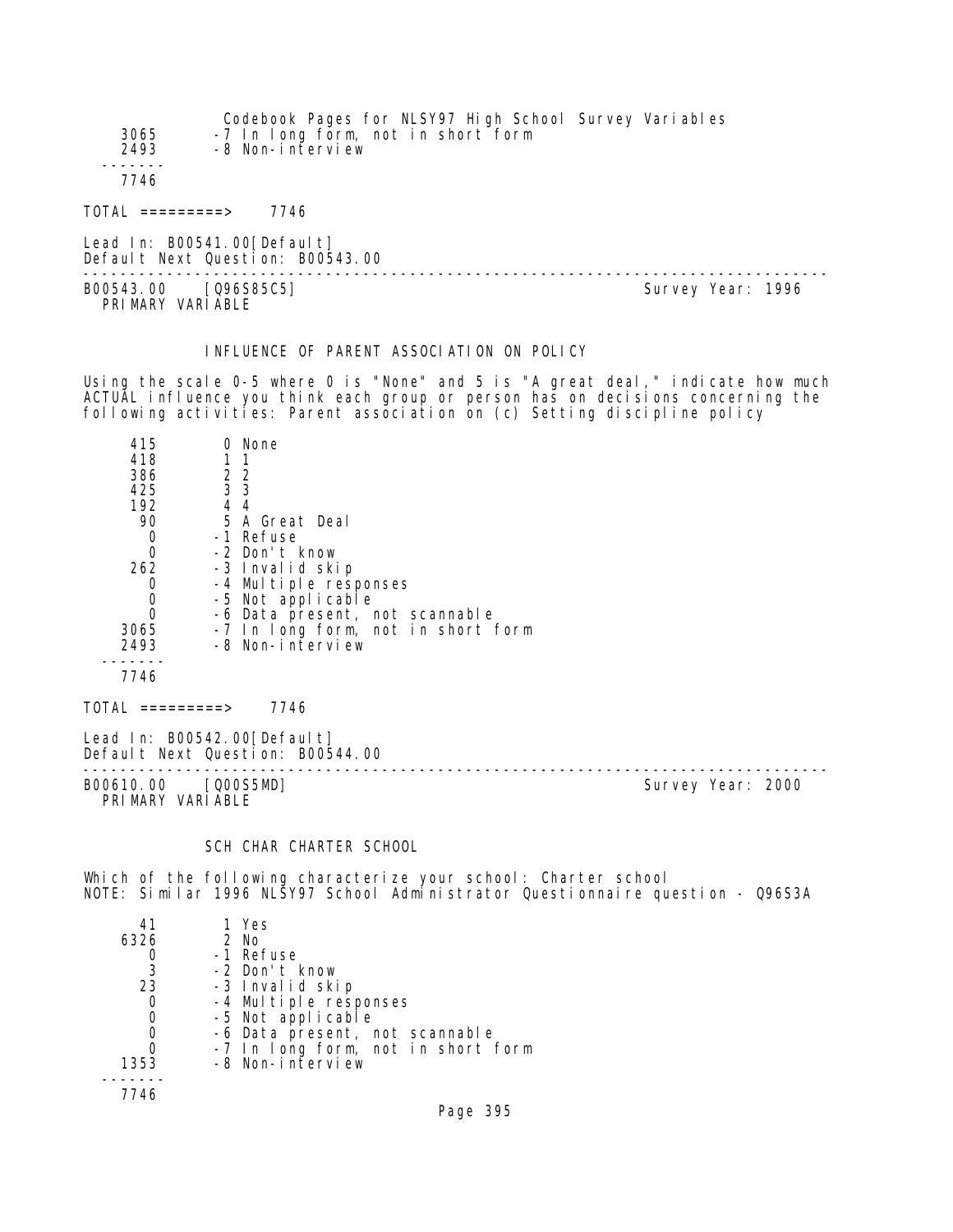Codebook Pages for NLSY97 High School Survey Variables  $TOTAL$  ========> 7746 Lead In: B00609.00[Default] Default Next Question: B00611.00 -------------------------------------------------------------------------------- Survey Year: 2000 PRIMARY VARIABLE SCH CHAR YEAR ROUND SCHOOL Which of the following characterize your school: Year round school NOTE: Similar 1996 NLSY97 School Administrator Questionnaire question - Q96S3B 106 1 Yes<br>6261 2 No 61 2 No<br>0 -1 Re 0 -1 Refuse<br>3 -2 Don't I 3 -2 Don't know 23 -3 Invalid skip 0 -4 Multiple responses<br>0 -5 Not applicable 0 -5 Not applicable 0 -6 Data present, not scannable 0 -7 In long form, not in short form 1353 -8 Non-interview ------- 7746 TOTAL =========> 7746 Lead In: B00610.00 [Default] Default Next Question: B00612.00 -------------------------------------------------------------------------------- B00612.00 [Q00S5MF] PRIMARY VARIABLE SCH CHAR BOARDING SCHOOL Which of the following characterize your school: Boarding school NOTE: Similar 1996 NLSY97 School Administrator Questionnaire question - Q96S3D 128 1 Yes<br>6239 2 No 2 No 0 -1 Refuse<br>3 -2 Don't 3 -2 Don't know 23 -3 Invalid skip<br>O -4 Multiple resu 0 -4 Multiple responses 0 -5 Not applicable 0 -6 Data present, not scannable<br>0 -7 In Long form not in short 1 0 -7 In long form, not in short form<br>1353 -8 Non-interview -8 Non-interview ------- 7746  $TOTAL$  =========> 7746 Lead In: B00611.00[Default] Default Next Question: B00613.00 -------------------------------------------------------------------------------- Survey Year: 2000 PRI MARY VARI ABLE

Page 396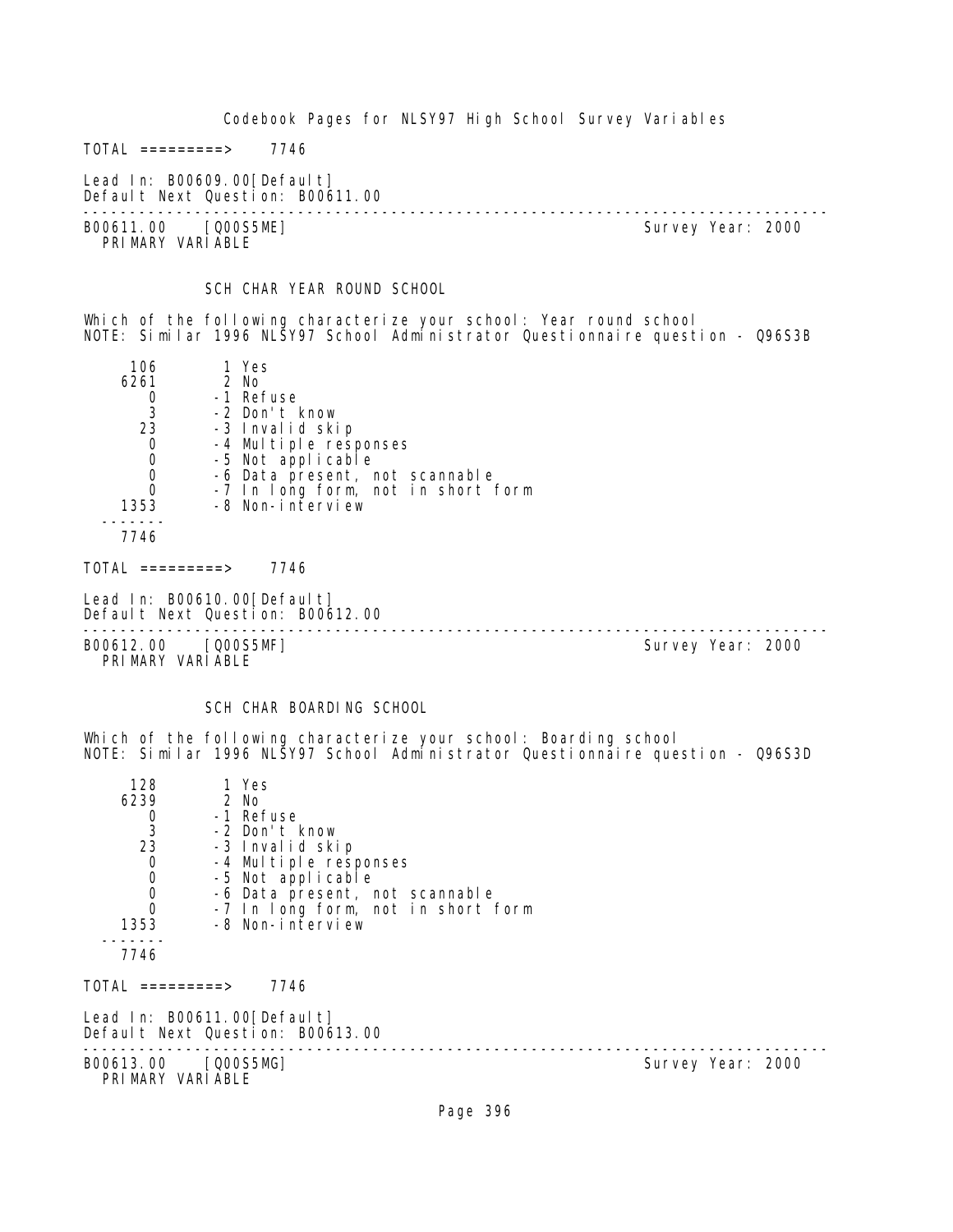Codebook Pages for NLSY97 High School Survey Variables

SCH CHAR INDIAN RESERVATION SCHOOL

Which of the following characterize your school: Indian reservation school NOTE: Similar 1996 NLSY97 School Administrator Questionnaire question - Q96S3E

| 5    | 1 Yes                              |
|------|------------------------------------|
| 6362 | $2$ No                             |
|      | -1 Refuse                          |
| -3   | -2 Don't know                      |
| 23   | -3 Invalid skip                    |
|      | -4 Multiple responses              |
|      | -5 Not applicable                  |
|      | -6 Data present, not scannable     |
|      | -7 In long form, not in short form |
| 1353 | -8 Non-interview                   |
|      |                                    |
| 7746 |                                    |

TOTAL =========> 7746

Lead In: B00612.00[Default] Default Next Question: B00614.00

-------------------------------------------------------------------------------- PRIMARY VARIABLE

Survey Year: 1996

# GPA REQUIRED - INTERNSHIP

Internship: In order to participate, is it true that the student must have a minimum grade-point average?

| 238  | 1 Yes                              |
|------|------------------------------------|
| 797  | $2$ No                             |
|      | -1 Refuse                          |
|      | -2 Don't know                      |
| 773  | -3 Invalid skip                    |
|      | -4 Multiple responses              |
| 3445 | -5 Not applicable                  |
|      | -6 Data present, not scannable     |
|      | -7 In long form, not in short form |
| 2493 | -8 Non-interview                   |
|      |                                    |
|      |                                    |

TOTAL =========> 7746

Lead In: B00422.00 [Default] Default Next Question: B00424.00

B00424.00 [Q96S70I] PRIMARY VARIABLE

--------------------------------------------------------------------------------

#### GPA REQUIRED - INTERNSHIP

Internship: If Yes to Q96S66H, enter the minimum grade point average required NOTE: Similar 2000 NLSY97 School Administrator Questionnaire question - Q00S53G

| 13  | $0$ TO $.99:$ GPA |
|-----|-------------------|
| -5  | 1 TO 1.99: GPA    |
| 130 | 2 TO 2.99: GPA    |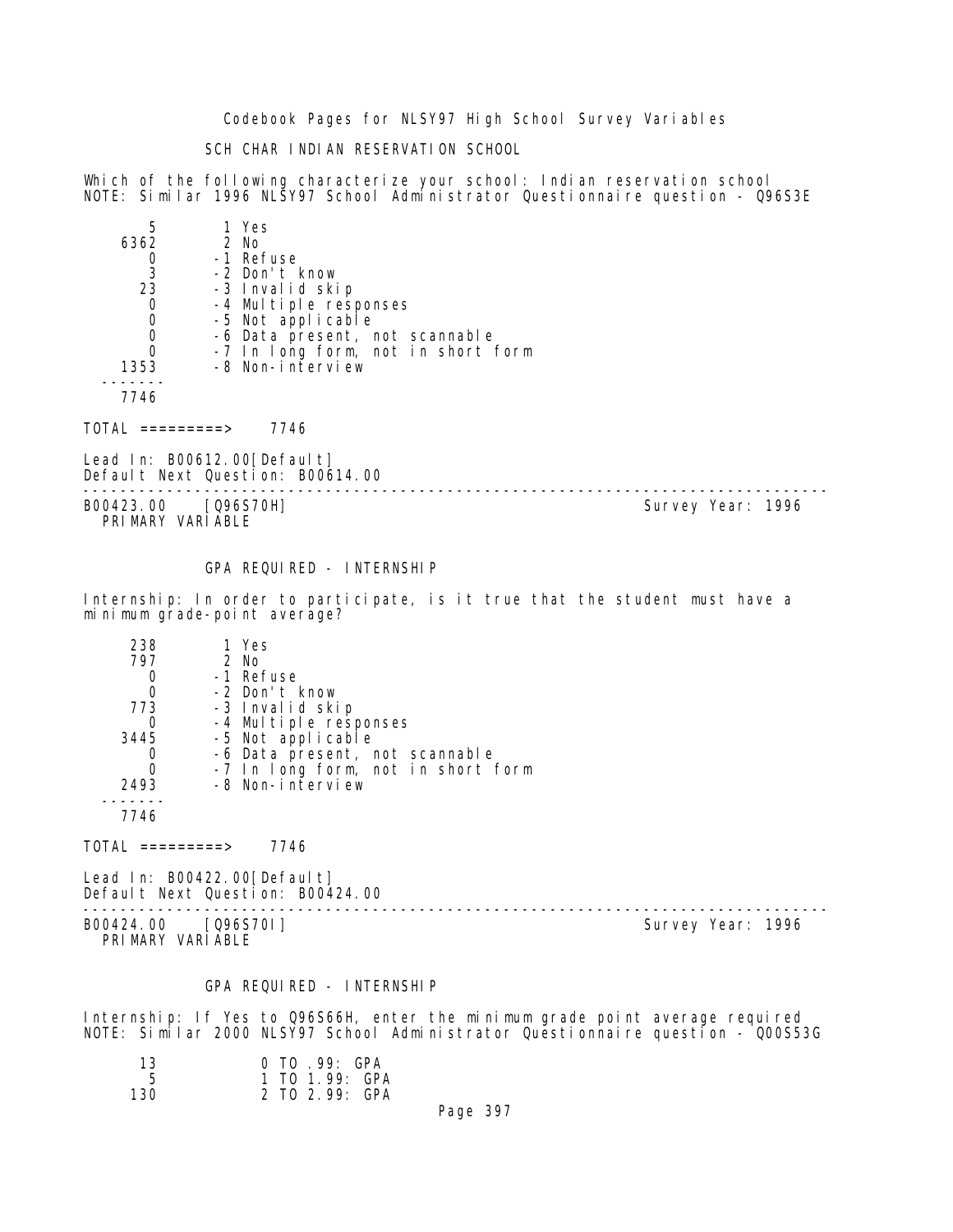| 42<br>0<br>26<br>0<br>2<br>793<br>0<br>4242<br>0<br>2493<br>7746  | 3 TO 3.99: GPA<br>4 TO 4.99: GPA<br>5 TO 99: GPA<br>-1: Refuse<br>-2: Don't know<br>-3: Invalid skip<br>-4: Multiple responses<br>-5: Not applicable<br>-8: Non-interview                                | Codebook Pages for NLSY97 High School Survey Variables<br>-6: Data present, not scannable |                                                                                 |
|-------------------------------------------------------------------|----------------------------------------------------------------------------------------------------------------------------------------------------------------------------------------------------------|-------------------------------------------------------------------------------------------|---------------------------------------------------------------------------------|
| $TOTAL$ =========> 7746                                           |                                                                                                                                                                                                          |                                                                                           |                                                                                 |
| Lead In: B00423.00 [Default]                                      | Default Next Question: B00425.00                                                                                                                                                                         |                                                                                           |                                                                                 |
| B00425.00 [Q96S71A]<br>PRIMARY VARIABLE                           |                                                                                                                                                                                                          |                                                                                           | Survey Year: 1996                                                               |
|                                                                   | OFFERING JOB SHADOWING                                                                                                                                                                                   |                                                                                           |                                                                                 |
|                                                                   | Do you offer this activity: Job Shadowing                                                                                                                                                                |                                                                                           | NOTE: Similar 2000 NLSY97 School Administrator Questionnaire question - Q00S52A |
| 1373<br>3151<br>0<br>1<br>722<br>0<br>6<br>0<br>0<br>2493<br>7746 | 1 Yes<br>2 No<br>-1 Refuse<br>-2 Don't know<br>-3 Invalid skip<br>-4 Multiple responses<br>-5 Not applicable<br>-6 Data present, not scannable<br>-7 In long form, not in short form<br>-8 Non-interview |                                                                                           |                                                                                 |
| $TOTAL$ =========> 7746                                           |                                                                                                                                                                                                          |                                                                                           |                                                                                 |
| Lead In: $B00424.00[Defaul t]$                                    | Default Next Question: B00426.00                                                                                                                                                                         |                                                                                           |                                                                                 |
| B00426.00 [Q96S71B]<br>PRIMARY VARIABLE                           |                                                                                                                                                                                                          |                                                                                           | Survey Year: 1996                                                               |
|                                                                   | NUMBER OF STUDENTS - JOB SHADOWING                                                                                                                                                                       |                                                                                           |                                                                                 |
|                                                                   | Job Shadowing: Number of students participating in Fall 1996                                                                                                                                             |                                                                                           | NOTE: Similar 2000 NLSY97 School Administrator Questionnaire question - Q00S52B |
| 729<br>213<br>102<br>100<br>52<br>27<br>7<br>3                    | 0 TO 49: students<br>50 TO 99: students<br>100 T0 149: students<br>150 TO 249: students<br>250 TO 499: students<br>500 T0 749: students<br>750 TO 999: students<br>1000 T0 20000: students               |                                                                                           |                                                                                 |

Page 398

0 -1: Refuse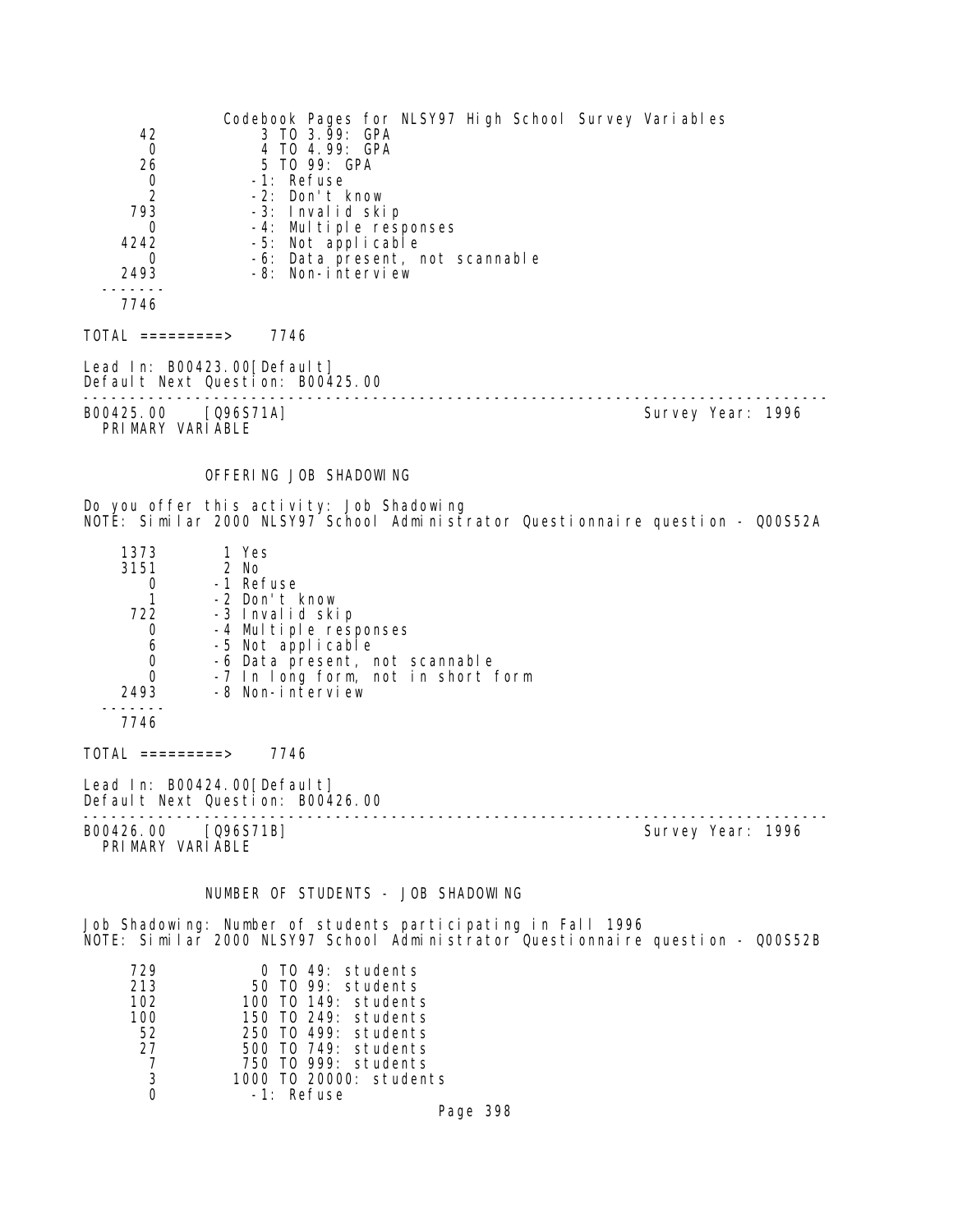|                  | Codebook Pages for NLSY97 High School Survey Variables |  |
|------------------|--------------------------------------------------------|--|
| 8                | -2: Don't know                                         |  |
| 848              | -3: Invalid skip                                       |  |
| 0                | -4: Multiple responses                                 |  |
| 3163             | -5: Not applicable                                     |  |
|                  | -6: Data present not scannable                         |  |
| 2493             | -8: Non-interview                                      |  |
|                  |                                                        |  |
| 7746             |                                                        |  |
|                  |                                                        |  |
| TOTAL =========> | 7746                                                   |  |
|                  |                                                        |  |

Lead In: B00425.00[Default] Default Next Question: B00427.00 -------------------------------------------------------------------------------- B00490.00 [Q96S76D3] Survey Year: 1996 PRIMARY VARIABLE

## OTHER II - 11

Other Work-Based Learning Activities II: Mark the grade levels in which students may participate: 11

| 115              | 1 Yes                                                                                                                                                                                                                                                                                                                                                                                                                                                                                      |  |
|------------------|--------------------------------------------------------------------------------------------------------------------------------------------------------------------------------------------------------------------------------------------------------------------------------------------------------------------------------------------------------------------------------------------------------------------------------------------------------------------------------------------|--|
| 24               | 2 No                                                                                                                                                                                                                                                                                                                                                                                                                                                                                       |  |
| 0                | -1 Refuse                                                                                                                                                                                                                                                                                                                                                                                                                                                                                  |  |
| 0                | -2 Don't know                                                                                                                                                                                                                                                                                                                                                                                                                                                                              |  |
| 617              | -3 Invalid skip                                                                                                                                                                                                                                                                                                                                                                                                                                                                            |  |
| 0                | -4 Multiple responses                                                                                                                                                                                                                                                                                                                                                                                                                                                                      |  |
| 4494             | -5 Not applicable                                                                                                                                                                                                                                                                                                                                                                                                                                                                          |  |
| 3                | -6 Data present, not scannable                                                                                                                                                                                                                                                                                                                                                                                                                                                             |  |
|                  | -7 In long form, not in short form                                                                                                                                                                                                                                                                                                                                                                                                                                                         |  |
| 2493             | -8 Non-interview                                                                                                                                                                                                                                                                                                                                                                                                                                                                           |  |
|                  |                                                                                                                                                                                                                                                                                                                                                                                                                                                                                            |  |
| 7746             |                                                                                                                                                                                                                                                                                                                                                                                                                                                                                            |  |
| TOTAL =========> | 7746                                                                                                                                                                                                                                                                                                                                                                                                                                                                                       |  |
|                  | $\blacksquare$ $\blacksquare$ $\blacksquare$ $\blacksquare$ $\blacksquare$ $\blacksquare$ $\blacksquare$ $\blacksquare$ $\blacksquare$ $\blacksquare$ $\blacksquare$ $\blacksquare$ $\blacksquare$ $\blacksquare$ $\blacksquare$ $\blacksquare$ $\blacksquare$ $\blacksquare$ $\blacksquare$ $\blacksquare$ $\blacksquare$ $\blacksquare$ $\blacksquare$ $\blacksquare$ $\blacksquare$ $\blacksquare$ $\blacksquare$ $\blacksquare$ $\blacksquare$ $\blacksquare$ $\blacksquare$ $\blacks$ |  |

Lead In: B00489.00[Default] Default Next Question: B00491.00 -------------------------------------------------------------------------------- B00491.00 [Q96S76D4] PRIMARY VARIABLE

# OTHER II - 12

Other Work-Based Learning Activities II: Mark the grade levels in which students may participate: 12

| 130  | 1 Yes                              |
|------|------------------------------------|
|      | $2$ No                             |
|      | -1 Refuse                          |
|      | -2 Don't know                      |
| 617  | -3 Invalid skip                    |
|      | -4 Multiple responses              |
| 4494 | -5 Not applicable                  |
|      | -6 Data present, not scannable     |
|      | -7 In long form, not in short form |
| 2493 | -8 Non-interview                   |
|      |                                    |
| 7746 |                                    |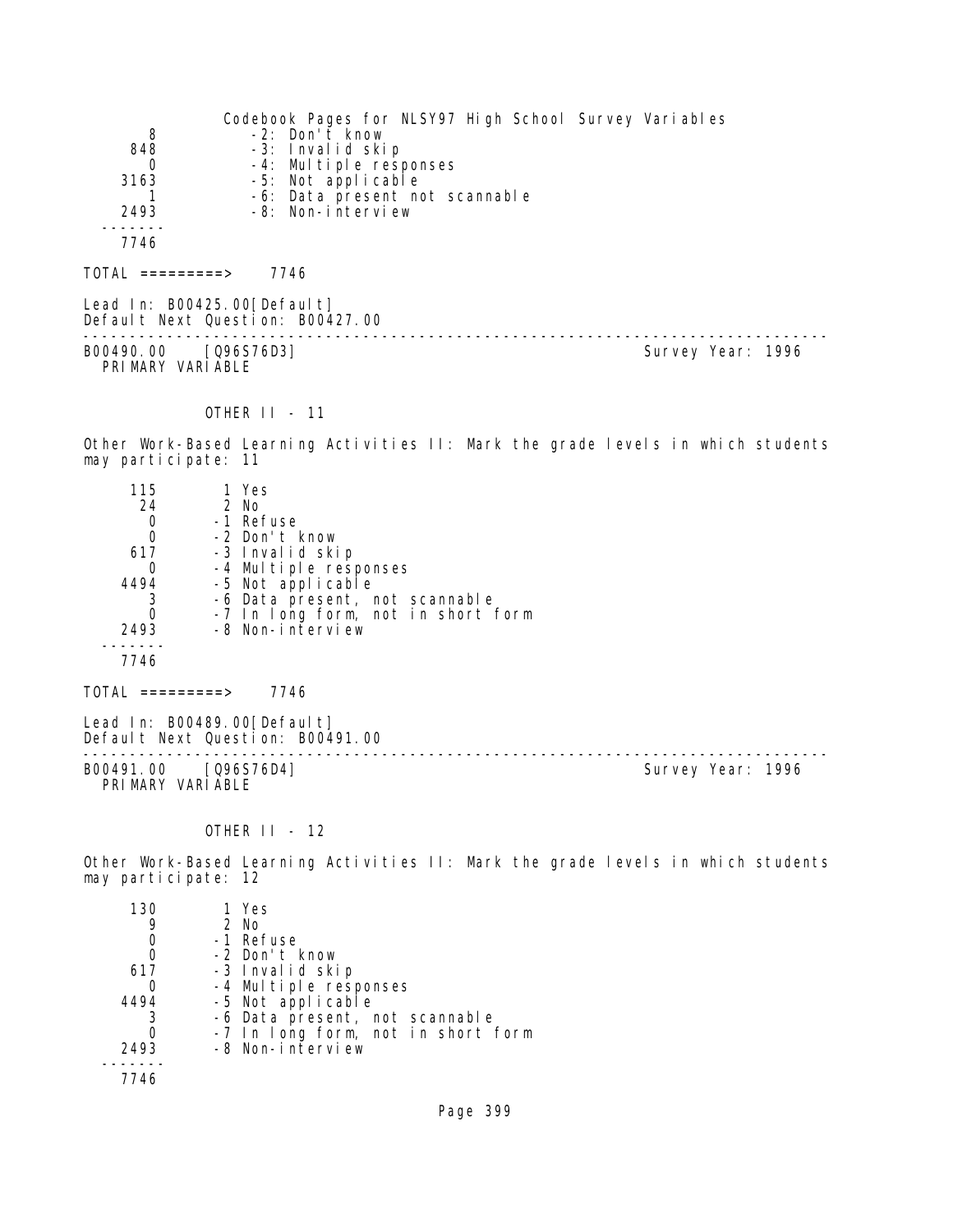Codebook Pages for NLSY97 High School Survey Variables  $TOTAL$  =========> Lead In: B00490.00 [Default] Default Next Question: B00492.00 -------------------------------------------------------------------------------- B00492.00 [Q96S76E] PRIMARY VARIABLE AT RISK - OTHER II Other Work-Based Learning Activities II: In order to participate, is it true that the student must be considered at risk? 21 1 Yes<br>125 2 No 125 2 No 0 -1 Refuse<br>0 -2 Don't 0 -2 Don't know 614 -3 Invalid skip 0 -4 Multiple responses<br>4493 -5 Not applicable 4493 -5 Not applicable 0 -6 Data present, not scannable 0 -7 In long form, not in short form 2493 -8 Non-interview ------- 7746  $TOTAL$  ========> 7746 Lead In: B00491.00 [Default] Default Next Question: B00493.00 -------------------------------------------------------------------------------- B00493.00 [Q96S76F] PRIMARY VARIABLE NON-COLLEGE BOUND - OTHER II Other Work-Based Learning Activities II: In order to participate, is it true that the student must be non-college bound? 6 1 Yes<br>140 2 No 2 No 0 -1 Refuse 0 -2 Don't know 614 -3 Invalid skip 0 -4 Multiple responses<br>4493 -5 Not applicable 4493 -5 Not applicable 0 -6 Data present, not scannable 0 -7 In long form, not in short form 2493 -8 Non-interview ------- 7746  $TOTAL$  ========> 7746 Lead In: B00492.00 [Default] Default Next Question: B00494.00 -------------------------------------------------------------------------------- Survey Year: 1996 PRIMARY VARIABLE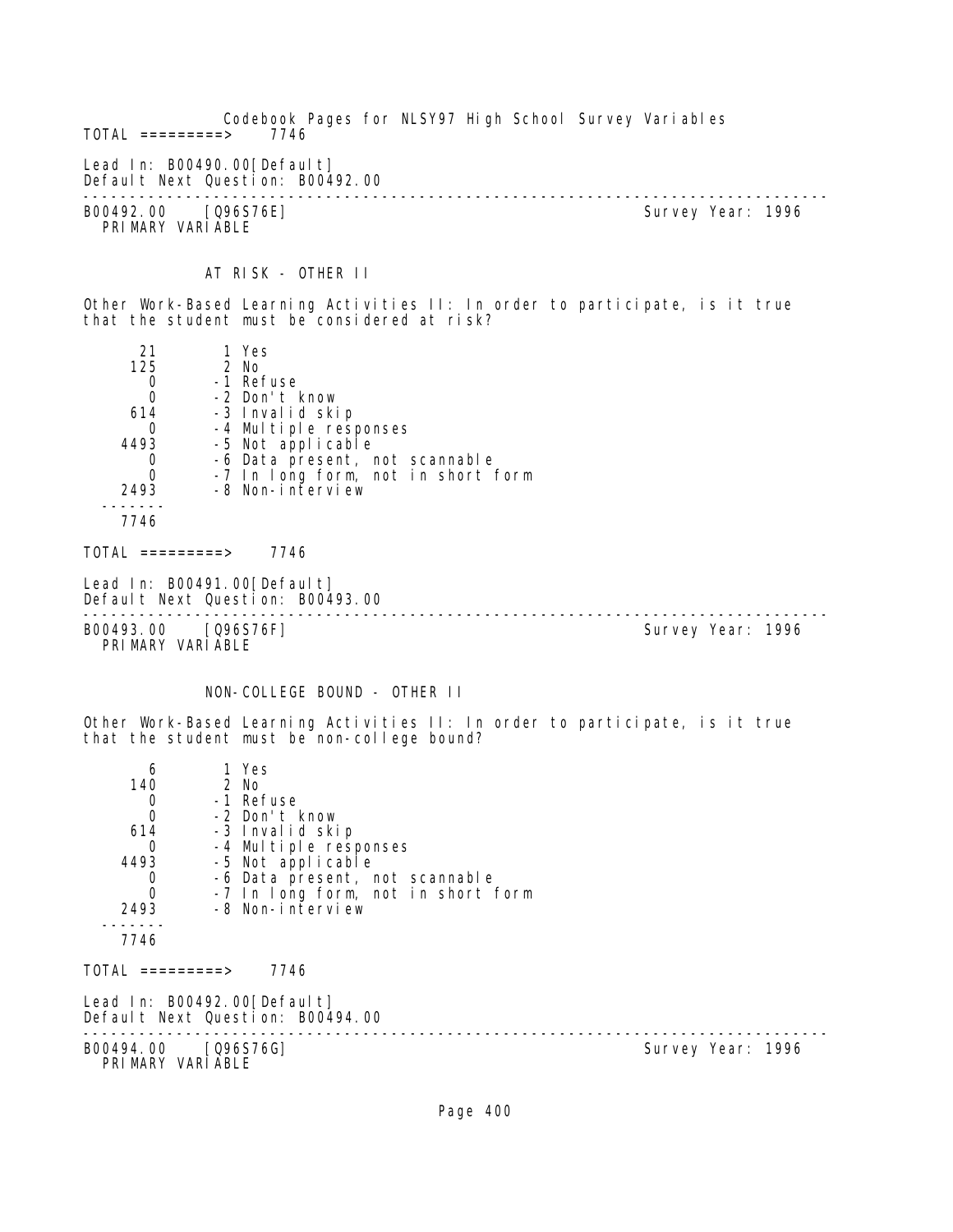Codebook Pages for NLSY97 High School Survey Variables SEPARATE COURSE - OTHER II

Other Work-Based Learning Activities II: In order to participate, is it true that the student must complete a separate course of related instruction?

| 72   | 1 Yes                              |
|------|------------------------------------|
| 77   | 2 No                               |
| 0    | -1 Refuse                          |
| 0    | -2 Don't know                      |
| 722  | -3 Invalid skip                    |
|      | -4 Multiple responses              |
| 4382 | -5 Not applicable                  |
|      | -6 Data present, not scannable     |
| 0    | -7 In long form, not in short form |
| 2493 | -8 Non-interview                   |
|      |                                    |
|      |                                    |

 $TOTAL$  =========> 7746

Lead In: B00493.00[Default] Default Next Question: B00495.00

-------------------------------------------------------------------------------- B00544.00 [Q96S85D1] PRIMARY VARIABLE

# INFLUENCE OF STATE DEPARTMENT ON BUDGET

Using the scale 0-5 where 0 is "None" and 5 is "A great deal," indicate how much ACTUAL influence you think each group or person has on decisions concerning the following activities: State department of education on (d) Deciding how the school budget will be spent

| 2120                             | 0 None                                                           |  |
|----------------------------------|------------------------------------------------------------------|--|
| 702                              | 1                                                                |  |
| 536                              | 2 <sub>2</sub>                                                   |  |
| 645                              | 3 3                                                              |  |
| 396                              | 4 4                                                              |  |
| 251                              | 5 A Great Deal                                                   |  |
| 2                                | -1 Refuse                                                        |  |
| 58                               | -2 Don't know                                                    |  |
| 535                              | -3 Invalid skip                                                  |  |
| $\begin{matrix}0\\8\end{matrix}$ | -4 Multiple responses                                            |  |
|                                  | -5 Not applicable                                                |  |
| $\mathbf 0$                      | -6 Data present, not scannable                                   |  |
| 0                                | -7 In long form, not in short form                               |  |
| 2493                             | -8 Non-interview                                                 |  |
|                                  |                                                                  |  |
| 7746                             |                                                                  |  |
| $TOTAL$ ==========>              | 7746                                                             |  |
|                                  | Lead In: B00543.00 [Default]<br>Default Next Question: B00545.00 |  |

-------------------------------------------------------------------------------- B00545.00 [Q96S85D2] PRI MARY VARI ABLE

#### INFLUENCE OF DISTRICT STAFF ON BUDGET

Using the scale 0-5 where 0 is "None" and 5 is "A great deal," indicate how much Page 401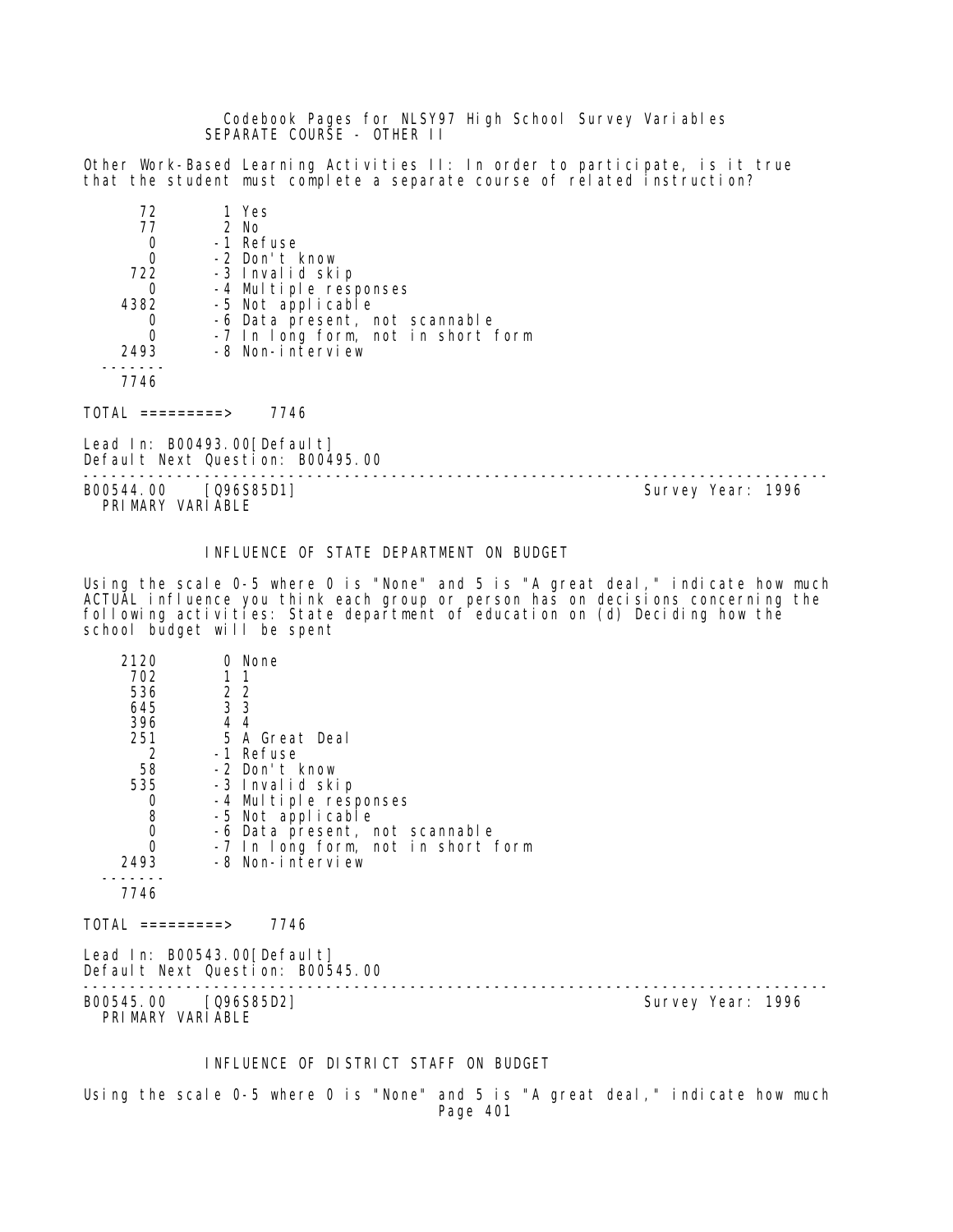Codebook Pages for NLSY97 High School Survey Variables ACTUAL influence you think each group or person has on decisions concerning the following activities: School district staff/School board/Governing board on (d) Deciding how the school budget will be spent

| 470  |                | 0 None                             |
|------|----------------|------------------------------------|
| 190  |                | 11                                 |
| 336  | 2 2            |                                    |
| 709  | 3 <sub>3</sub> |                                    |
| 1141 | 4 4            |                                    |
| 1889 |                | 5 A Great Deal                     |
| 2    |                | -1 Refuse                          |
| 56   |                | -2 Don't know                      |
| 448  |                | -3 Invalid skip                    |
| 2    |                | -4 Multiple responses              |
| 10   |                | -5 Not applicable                  |
|      |                | -6 Data present, not scannable     |
|      |                | -7 In long form, not in short form |
| 2493 |                | -8 Non-interview                   |
|      |                |                                    |
| 7746 |                |                                    |

TOTAL =========> 7746

Lead In: B00544.00 [Default] Default Next Question: B00546.00

-------------------------------------------------------------------------------- B00546.00 [Q96S85D3] PRIMARY VARIABLE

# INFLUENCE OF PRINCIPAL ON BUDGET

Using the scale 0-5 where 0 is "None" and 5 is "A great deal," indicate how much ACTUAL influence you think each group or person has on decisions concerning the following activities: Principal/School head (d) Deciding how the school budget will be spent

| 37                                      | 0 None                                                          |                   |
|-----------------------------------------|-----------------------------------------------------------------|-------------------|
| 57                                      |                                                                 |                   |
| 184                                     | $\begin{smallmatrix}2&2\\3&3\end{smallmatrix}$                  |                   |
| 588                                     |                                                                 |                   |
| 1450                                    | 4 4                                                             |                   |
| 2459                                    | 5 A Great Deal                                                  |                   |
| 2                                       | -1 Refuse -                                                     |                   |
| 55                                      | -2 Don't know                                                   |                   |
| 413                                     | -3 Invalid skip                                                 |                   |
|                                         | -4 Multiple responses                                           |                   |
| $\begin{array}{c} 7 \\ 0 \end{array}$   | -5 Not applicable                                               |                   |
|                                         | -6 Data present, not scannable                                  |                   |
| $\Omega$                                | -7 In long form, not in short form                              |                   |
| 2493                                    | -8 Non-interview                                                |                   |
| 7746                                    |                                                                 |                   |
|                                         |                                                                 |                   |
| TOTAL =========>                        | 7746                                                            |                   |
|                                         | Lead In: B00545.00[Default]<br>Default Next Question: B00547.00 |                   |
| B00614.00 [Q00S5MH]<br>PRIMARY VARIABLE |                                                                 | Survey Year: 2000 |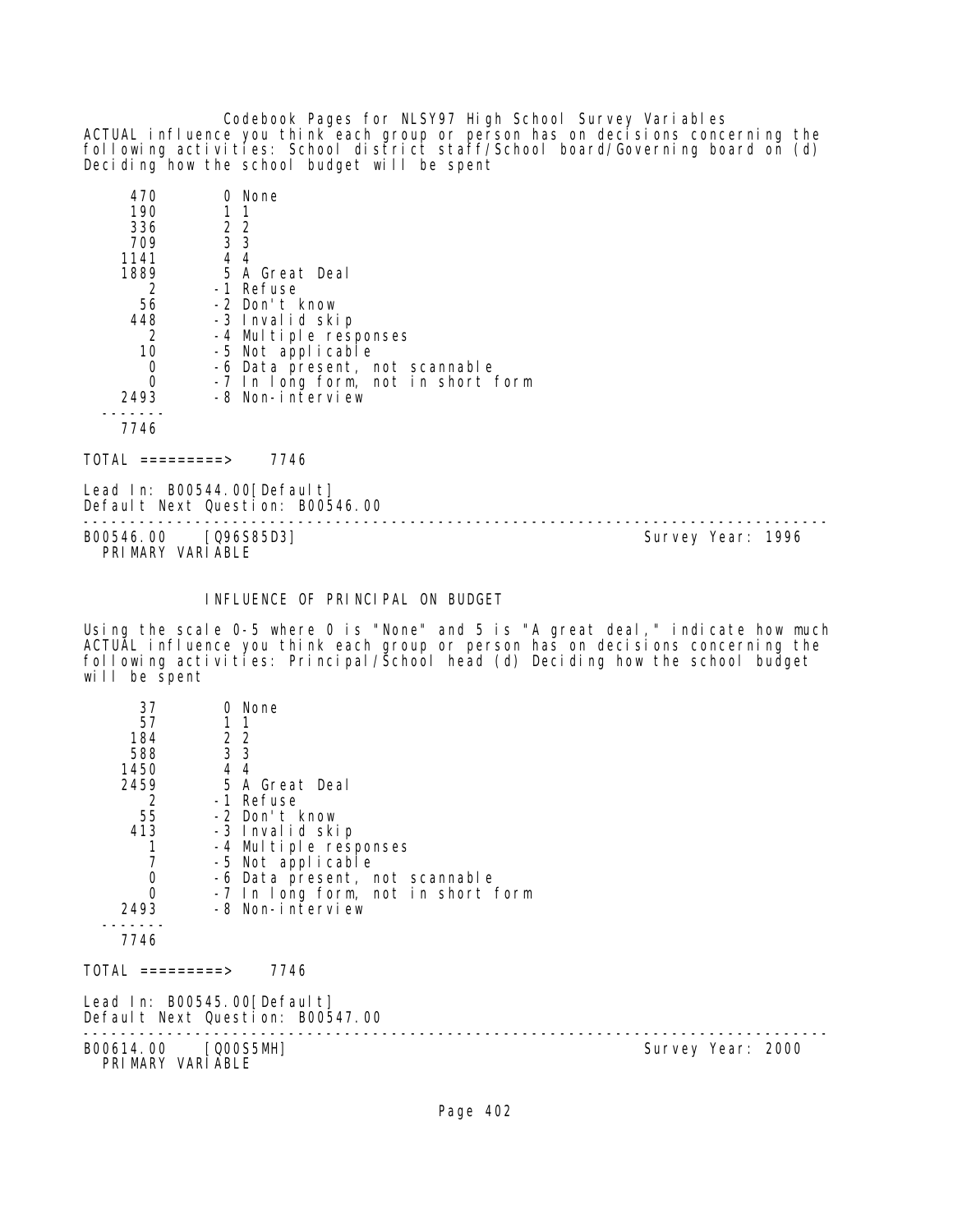Codebook Pages for NLSY97 High School Survey Variables SCH CHAR MILITARY ACADEMY

Which of the following characterize your school: Military academy NOTE: Similar 1996 NLSY97 School Administrator Questionnaire question - Q96S3F

| 14       | 1 Yes         |                                                        |
|----------|---------------|--------------------------------------------------------|
| 6353     | $2$ No        |                                                        |
|          | -1 Refuse     |                                                        |
| -3       | -2 Don't know |                                                        |
| 23       |               | -3 Invalid skip                                        |
| 0        |               | -4 Multiple responses                                  |
| 0        |               | -5 Not applicable                                      |
|          |               | -6 Data present, not scannable                         |
| $\Omega$ |               | -7 In long form, not in short form<br>-8 Non-interview |
| 1353     |               |                                                        |
|          |               |                                                        |

7746

 $TOTAL$  =========> 7746

Lead In: B00613.00 [Default] Default Next Question: B00615.00

-------------------------------------------------------------------------------- B00615.00 [Q00S5MI] PRIMARY VARIABLE

SCH CHAR ALTERNATIVE SCHOOL

Which of the following characterize your school: Alternative school NOTE: Similar 1996 NLSY97 School Administrator Questionnaire question - Q96S3H

| 268  | 1 Yes                              |
|------|------------------------------------|
| 6099 | 2 No                               |
|      | -1 Refuse                          |
| -3   | -2 Don't know                      |
| 23   | -3 Invalid skip                    |
|      | -4 Multiple responses              |
| O    | -5 Not applicable                  |
|      | -6 Data present, not scannable     |
|      | -7 In long form, not in short form |
| 1353 | -8 Non-interview                   |
|      |                                    |
|      |                                    |

 $TOTAL$  =========> 7746

Lead In: B00614.00[Default] Default Next Question: B00616.00

-------------------------------------------------------------------------------- B00616.00 [Q00S5MJ] Survey Year: 2000 PRIMARY VARIABLE

## SCH CHAR SPECIAL EDUCATION SCHOOL

Which of the following characterize your school: Special education school NOTE: Similar 1996 NLSY97 School Administrator Questionnaire question - Q96S3I

| 191  | 1 Yes         |
|------|---------------|
| 6176 | $2$ No        |
| Ω    | -1 Refuse     |
| 3    | -2 Don't know |
|      |               |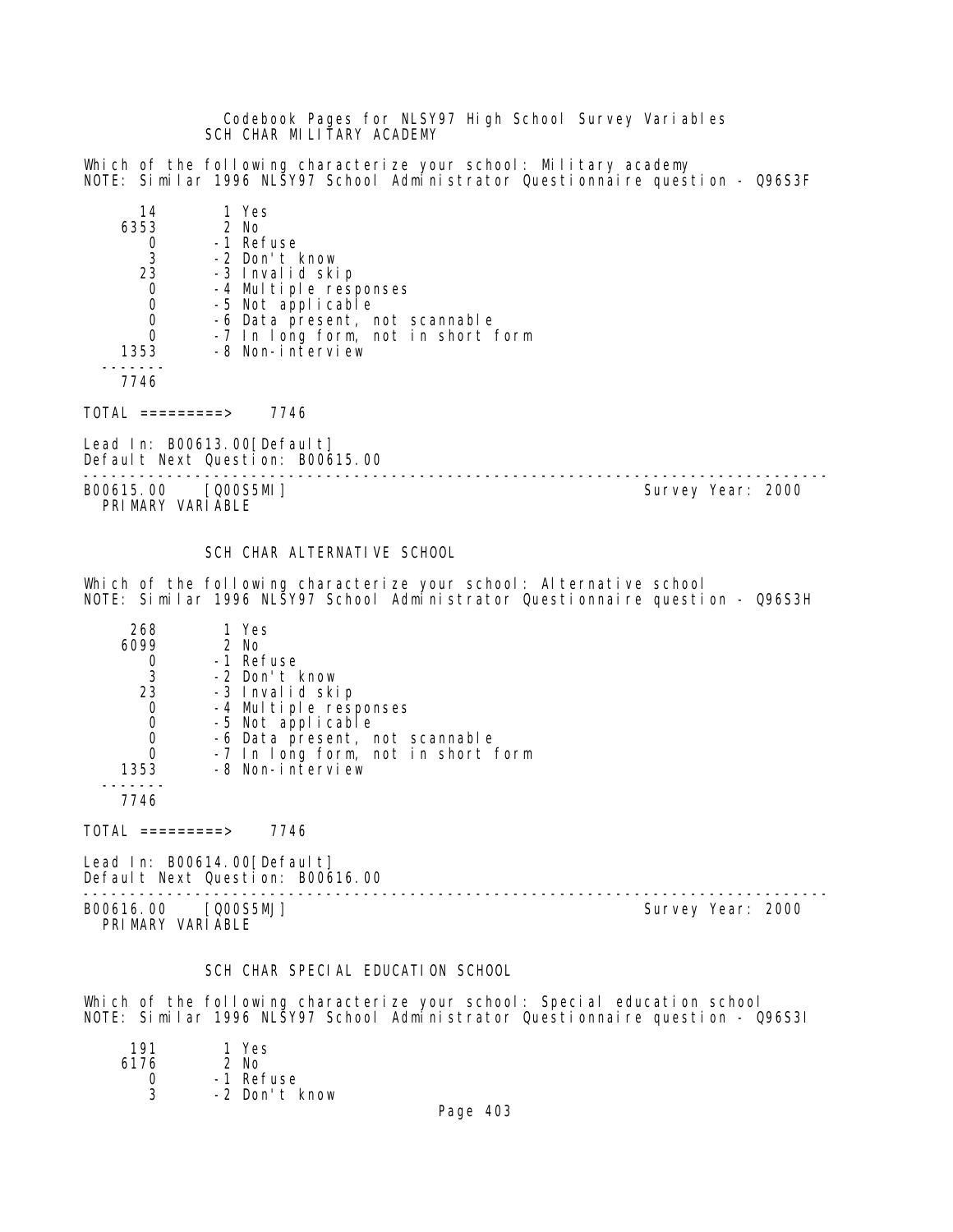|          | Codebook Pages for NLSY97 High School Survey Variables |
|----------|--------------------------------------------------------|
| 23       | -3 Invalid skip                                        |
| 0        | -4 Multiple responses                                  |
| 0        | -5 Not applicable                                      |
| 0        | -6 Data present, not scannable                         |
| $\Omega$ | -7 In long form, not in short form                     |
| 1353     | -8 Non-interview                                       |
|          |                                                        |
| 7746     |                                                        |
|          |                                                        |

 $TOTAL$  ========> 7746

Lead In: B00615.00[Default] Default Next Question: B00617.00 -------------------------------------------------------------------------------- B00617.00 [Q00S5MK] Survey Year: 2000 PRIMARY VARIABLE

# SCH CHAR SPECIAL PROGRAMS OR CURRIC

Which of the following characterize your school: School with special programs emphasis or specialized curriculum NOTE: Similar 1996 NLSY97 School Administrator Questionnaire question - Q96S3J

| 668<br>5699<br>3<br>23<br>0<br>O<br>0<br>0 | 1 Yes<br>$2$ No<br>-1 Refuse<br>-2 Don't know<br>-3 Invalid skip<br>-4 Multiple responses<br>-5 Not applicable<br>-6 Data present, not scannable<br>-7 In long form, not in short form |
|--------------------------------------------|----------------------------------------------------------------------------------------------------------------------------------------------------------------------------------------|
| 7746                                       |                                                                                                                                                                                        |
| 1353                                       | -8 Non-interview                                                                                                                                                                       |

 $TOTAL$  =========> 7746

Lead In: B00616.00 [Default] Default Next Question: B00618.00

-------------------------------------------------------------------------------- PRIMARY VARIABLE

Survey Year: 2000

# SCH CHAR OTHER

Which of the following characterize your school: Other

| 564  | 1 Yes                              |
|------|------------------------------------|
| 5803 | $2$ No                             |
|      | -1 Refuse                          |
| 3    | -2 Don't know                      |
| 23   | -3 Invalid skip                    |
|      | -4 Multiple responses              |
|      | -5 Not applicable                  |
|      | -6 Data present, not scannable     |
|      | -7 In long form, not in short form |
| 1353 | -8 Non-interview                   |
|      |                                    |
| 7746 |                                    |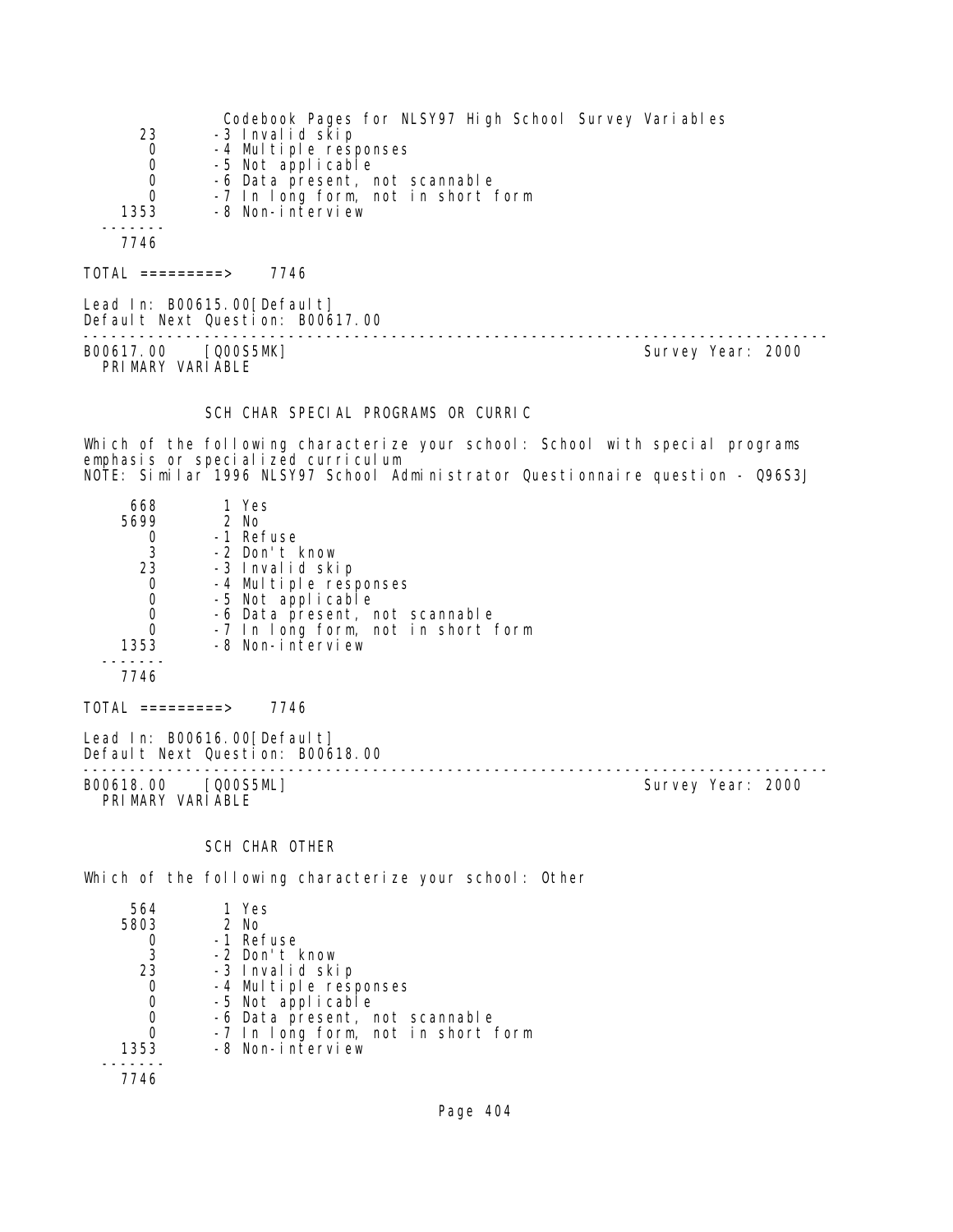Codebook Pages for NLSY97 High School Survey Variables  $TOTAL$  =========> Lead In: B00617.00 [Default] Default Next Question: B00619.00 -------------------------------------------------------------------------------- B00427.00 [Q96S71C] PRIMARY VARIABLE YEAR FIRST IMPLEMENTED - JOB SHADOWING Job Shadowing: Year the activity was first implemented 19\*\* NOTE: Similar 2000 NLSY97 School Administrator Questionnaire question - Q00S52C 26 0 TO 69: years 47 70 TO 79: years 69 80 TO 84: years 142 85 TO 89: years 543 90 TO 94: years 398 95 TO 99: years 0 -1: Refuse 10 -2: Don't know 856 -3: Invalid skip 0 -4: Multiple responses 3162 -5: Not applicable<br>0 -6: Data present, r 0 -6: Data present, not scannable<br>2493 -8: Non-interview -8: Non-interview ------- 7746  $TOTAL$  ========> 7746 Lead In: B00426.00 [Default] Default Next Question: B00428.00 -------------------------------------------------------------------------------- B00428.00 [Q96S71D1] PRIMARY VARIABLE JOB SHADOWING - 9 Job Shadowing: Mark the grade levels in which students may participate: 9 NOTE: Similar 2000 NLSY97 School Administrator Questionnaire question - Q00S52D 358 1 Yes 88 2 No<br>0 - 1 Ret 0 -1 Refuse<br>2 -2 Don't k 2 -2 Don't know 779 -3 Invalid skip 0 -4 Multiple responses<br>3177 -5 Not applicable 3177 -5 Not applicable 49 -6 Data present, not scannable 0 -7 In long form, not in short form<br>2493 -8 Non-interview -8 Non-interview ------- 7746

TOTAL =========> 7746

Lead In: B00427.00 [Default] Default Next Question: B00429.00 --------------------------------------------------------------------------------

B00429.00 [Q96S71D2]

Page 405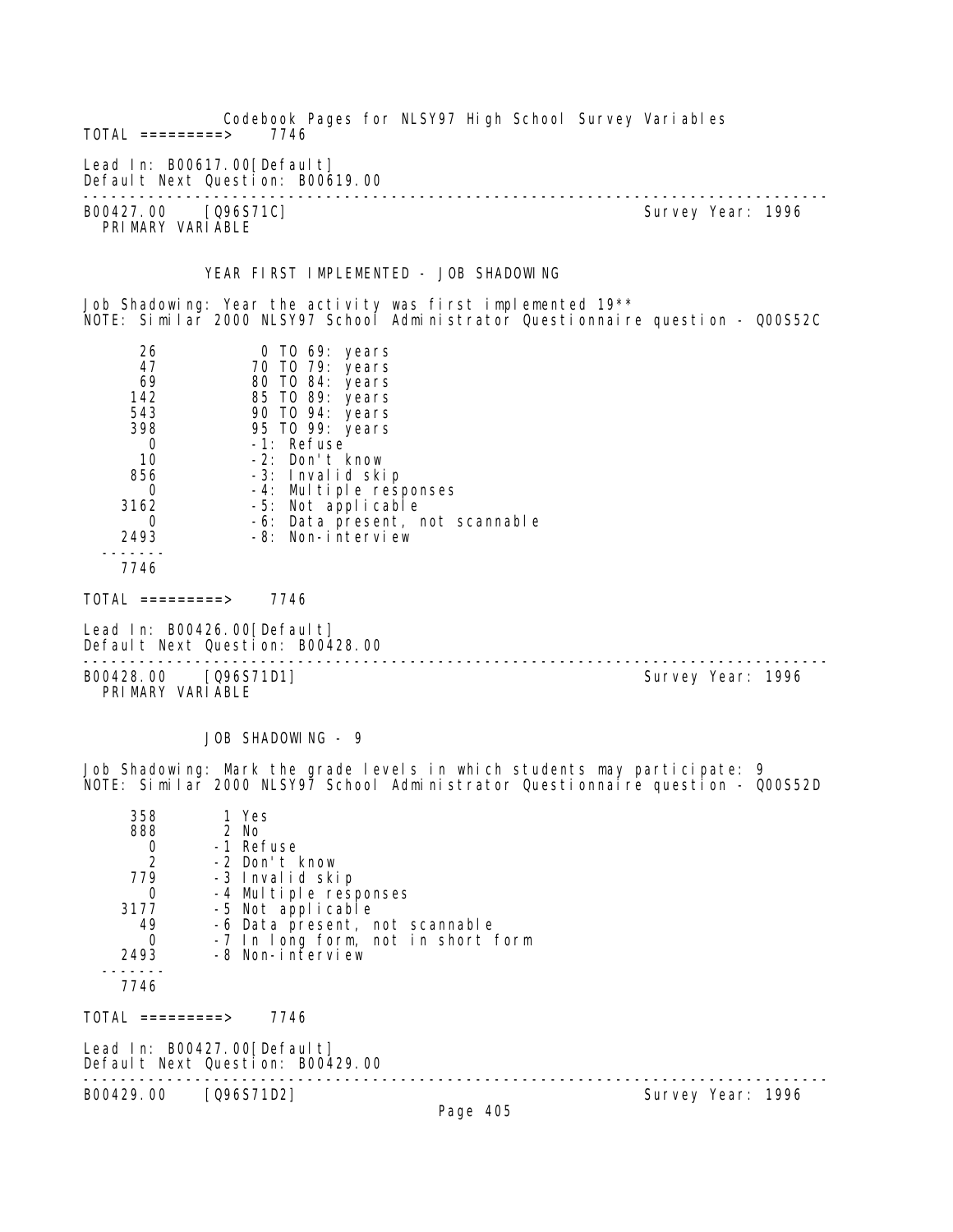Codebook Pages for NLSY97 High School Survey Variables PRIMARY VARIABLE

JOB SHADOWING - 10

Job Shadowing: Mark the grade levels in which students may participate: 10 NOTE: Similar 2000 NLSY97 School Administrator Questionnaire question - Q00S52D2

| -7 In long form, not in short form |
|------------------------------------|
|                                    |
|                                    |
|                                    |
|                                    |

TOTAL =========> 7746

Lead In: B00428.00 [Default] Default Next Question: B00430.00

B00430.00 [Q96S71D3] PRIMARY VARIABLE

--------------------------------------------------------------------------------

JOB SHADOWING - 11

Job Shadowing: Mark the grade levels in which students may participate: 11 NOTE: Similar 2000 NLSY97 School Administrator Questionnaire question - Q00S52D3

| 982  | 1 Yes                                      |
|------|--------------------------------------------|
| 264  | $2$ No                                     |
|      | -1 Refuse                                  |
| 2    | -2 Don't know                              |
| 779  | -3 Invalid skip                            |
|      | -4 Multiple responses<br>-5 Not applicable |
| 3177 |                                            |
| 49   | -6 Data present, not scannable             |
|      | -7 In long form, not in short form         |
| 2493 | -8 Non-interview                           |
|      |                                            |
| 7746 |                                            |

 $TOTAL$  =========> 7746

Lead In: B00429.00 [Default] Default Next Question: B00431.00

B00495.00 [Q96S76H] PRIMARY VARIABLE

--------------------------------------------------------------------------------

# GPA REQUIRED - OTHER II

Other Work-Based Learning Activities II: In order to participate, is it true that the student must have a minimum grade-point average?

17 1 Yes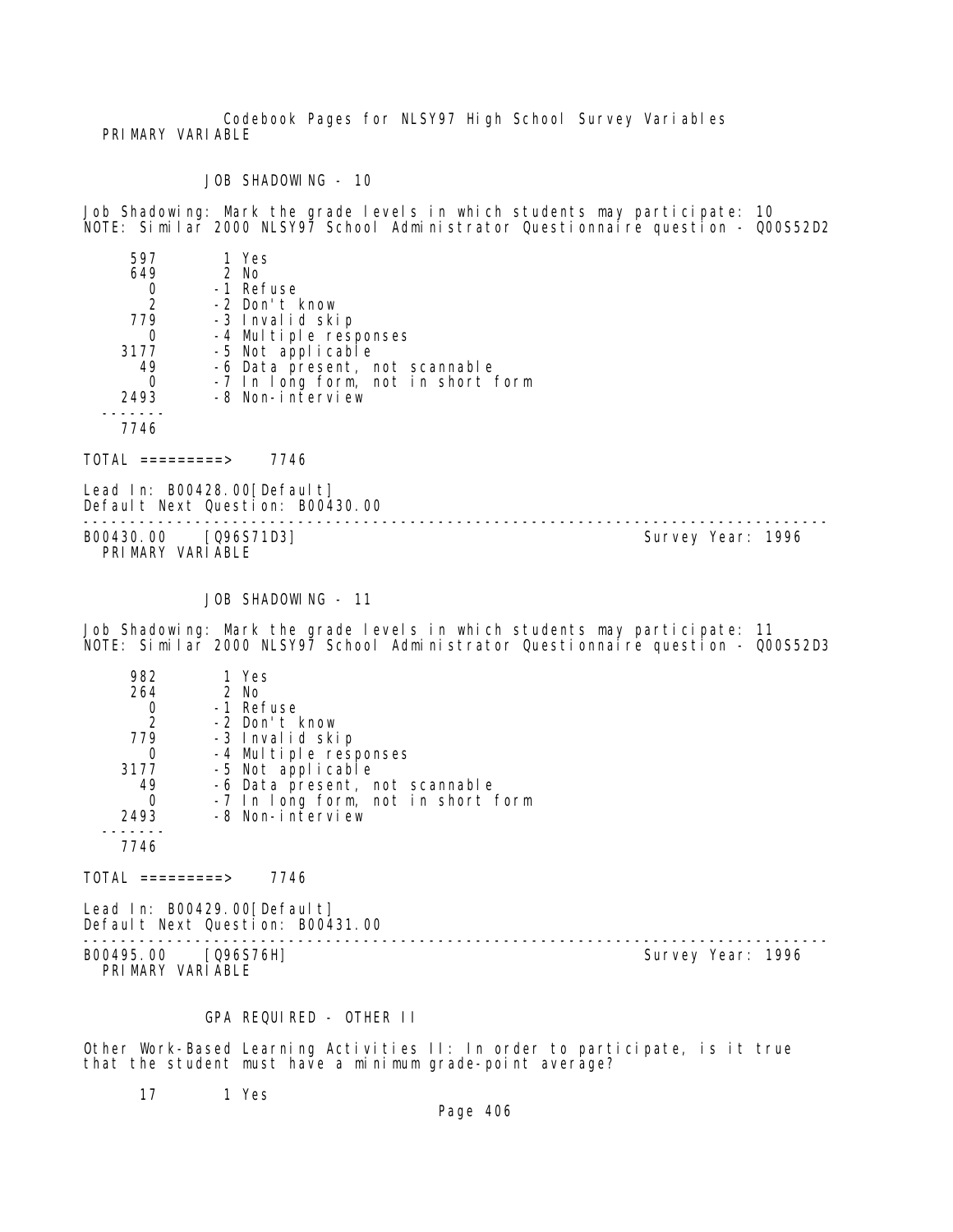Codebook Pages for NLSY97 High School Survey Variables 133 2 No 0 -1 Refuse<br>0 -2 Don't I 0 -2 Don't know -3 Invalid skip 0 -4 Multiple responses<br>4382 -5 Not applicable -5 Not applicable 0 -6 Data present, not scannable<br>0 -7 In Iong form, not in short 0 -7 In long form, not in short form<br>2493 -8 Non-interview -8 Non-interview ------- 7746  $TOTAL$  ========> 7746 Lead In: B00494.00[Default] Default Next Question: B00496.00 -------------------------------------------------------------------------------- Survey Year: 1996 PRIMARY VARIABLE GPA REQUIRED - OTHER II Other Work-Based Learning Activities II: If Yes to Q96S66H, enter the minimum grade point average required 5 0 TO .99: GPA 1 1 TO 1.99: GPA 10 2 TO 2.99: GPA<br>1 3 TO 3.99: GPA 1 3 TO 3.99: GPA 0 4 TO 4.99: GPA 1 5 TO 99: GPA<br>0 -1: Refuse 0 -1: Refuse<br>0 -2: Don't 0 -2: Don't know<br>720 -3: Invalid ski 0 -3: Invalid skip<br>0 -4: Multiple res 0 -4: Multiple responses<br>4515 -5: Not applicable 4515 -5: Not applicable 0 -6: Data present, not scannable 2493 -8: Non-interview ------- 7746 TOTAL =========> 7746 Lead In: B00495.00 [Default] Default Next Question: B00497.00 -------------------------------------------------------------------------------- B00497.00 [Q96S78A] PRIMARY VARIABLE

## ADMISSION - GEOGRAPHIC AREA

Please indicate which of the admission practices listed below are followed in your school: Students in a particular geographic area are assigned to this school.

| 1038 | 1 Yes                 |  |
|------|-----------------------|--|
| 929  | $2$ No                |  |
|      | -1 Refuse             |  |
| O    | -2 Don't know         |  |
| 221  | -3 Invalid skip       |  |
|      | -4 Multiple responses |  |
|      | -                     |  |

Page 407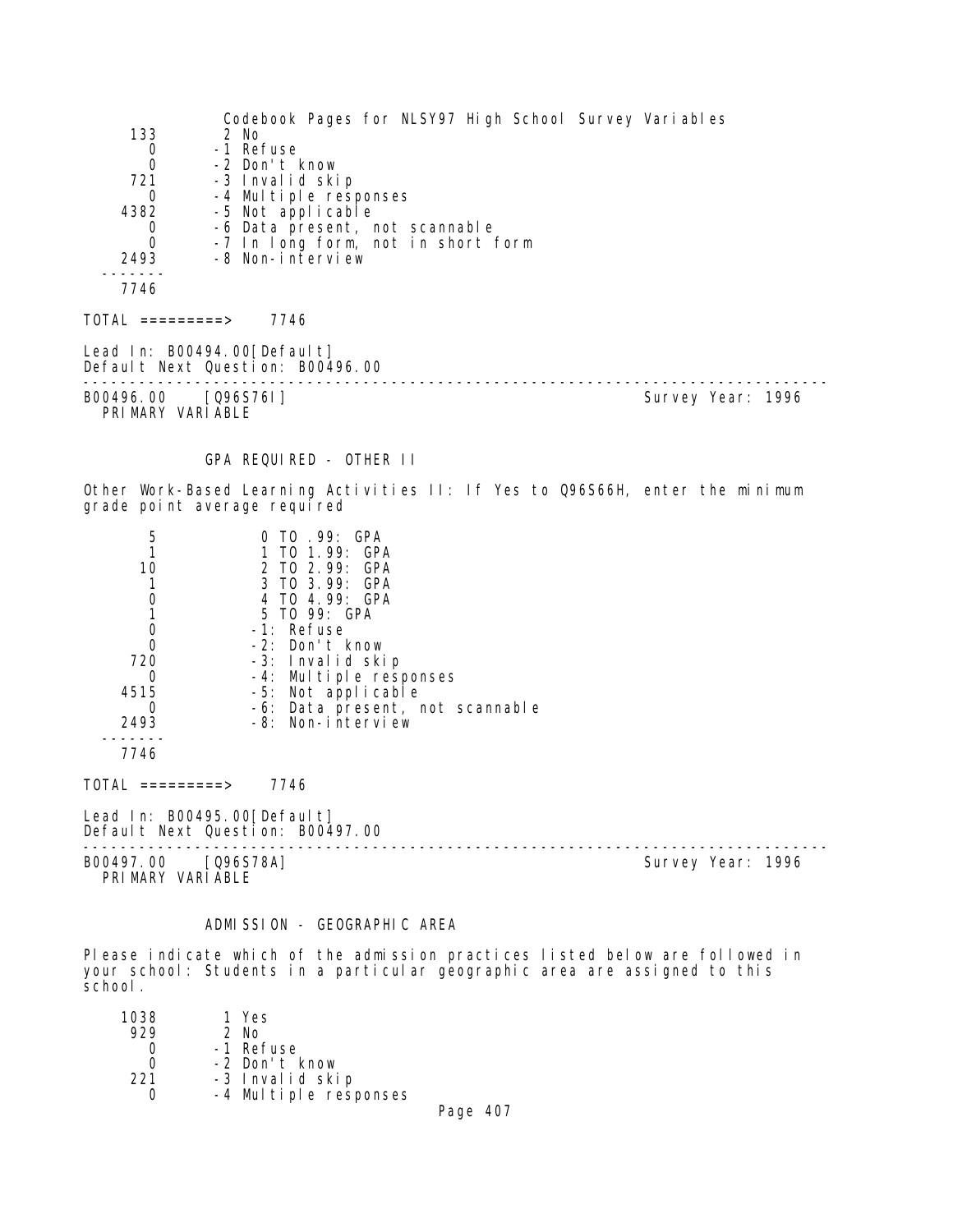| 0                | Codebook Pages for NLSY97 High School Survey Variables<br>-5 Not applicable |
|------------------|-----------------------------------------------------------------------------|
| $\Omega$         | -6 Data present, not scannable                                              |
| 3065<br>2493     | -7 In long form, not in short form<br>-8 Non-interview                      |
| 7746             |                                                                             |
| TOTAL =========> | 7746                                                                        |

Lead In: B00496.00[Default] Default Next Question: B00498.00 -------------------------------------------------------------------------------- B00498.00 [Q96S78B] Survey Year: 1996

PRIMARY VARIABLE

#### ADMISSION - ACHIEVE RACIAL BALANCE

Please indicate which of the admission practices listed below are followed in your school: Students are assigned from particular areas to achieve racial balance.

| 85<br>1820<br>283<br>3065 | 1 Yes<br>$2$ No<br>-1 Refuse<br>-2 Don't know<br>-3 Invalid skip<br>-4 Multiple responses<br>-5 Not applicable<br>-6 Data present, not scannable<br>-7 In long form, not in short form |
|---------------------------|----------------------------------------------------------------------------------------------------------------------------------------------------------------------------------------|
| 2493                      | -8 Non-interview                                                                                                                                                                       |
| 7746                      |                                                                                                                                                                                        |
|                           |                                                                                                                                                                                        |

 $TOTAL$  =========> 7746

Lead In: B00497.00[Default] Default Next Question: B00499.00

B00547.00 [Q96S85D4] Survey Year: 1996 PRIMARY VARIABLE

--------------------------------------------------------------------------------

# INFLUENCE OF TEACHERS ON BUDGET

Using the scale 0-5 where 0 is "None" and 5 is "A great deal," indicate how much ACTUAL influence you think each group or person has on decisions concerning the following activities: Teachers (d) Deciding how the school budget will be spent

| 334  |                | None                               |
|------|----------------|------------------------------------|
| 426  | 11             |                                    |
| 803  | 2 2            |                                    |
| 1446 | 3 <sub>3</sub> |                                    |
| 1187 | 44             |                                    |
| 538  |                | 5 A Great Deal                     |
| 2    |                | -1 Refuse                          |
| 57   |                | -2 Don't know                      |
| 455  |                | -3 Invalid skip                    |
|      |                | -4 Multiple responses              |
| 5    |                | -5 Not applicable                  |
| 0    |                | -6 Data present, not scannable     |
|      |                | -7 In long form, not in short form |
|      |                | 408<br>Page                        |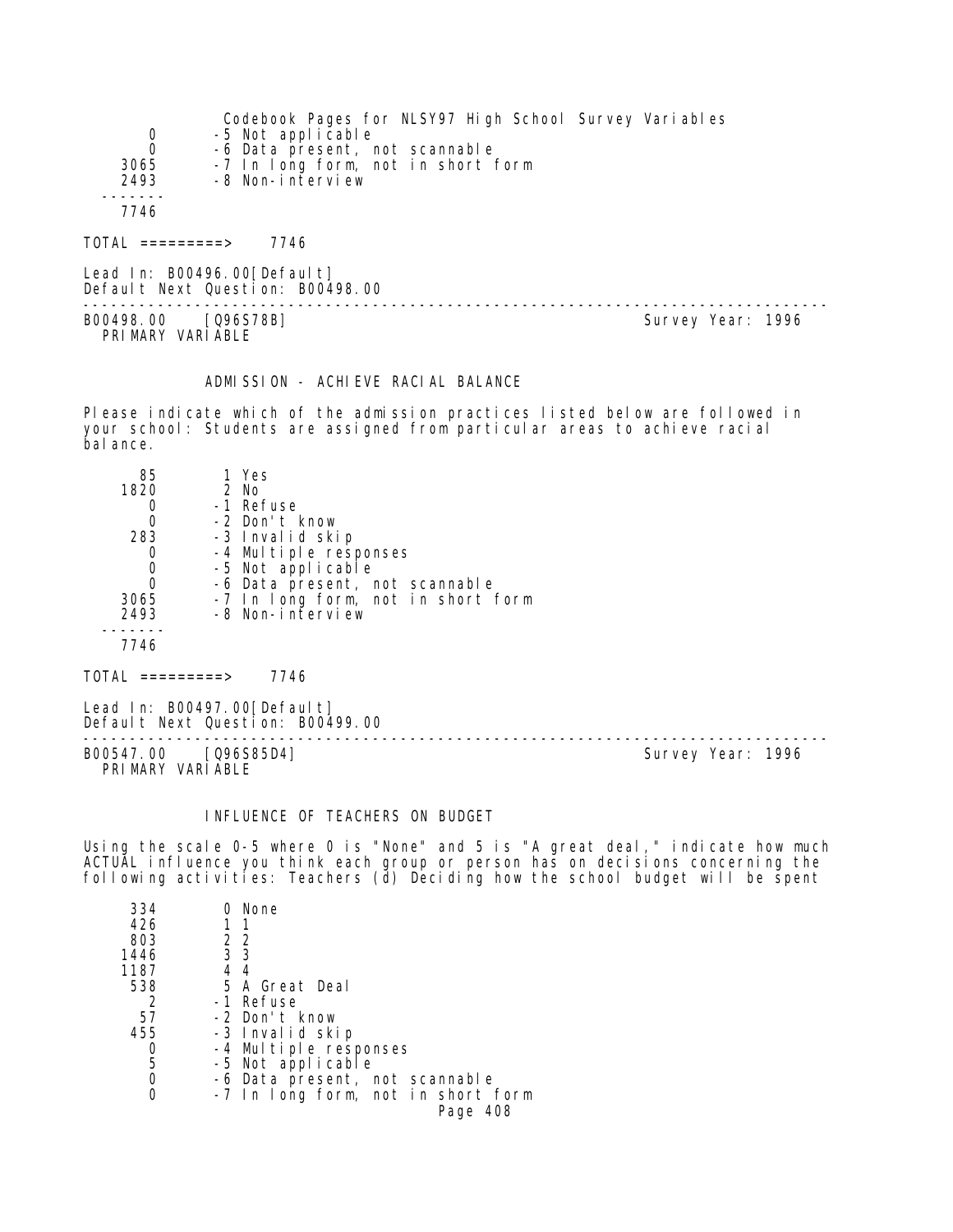Codebook Pages for NLSY97 High School Survey Variables 2493 -8 Non-interview ------- 7746 TOTAL =========> 7746 Lead In: B00546.00 [Default] Default Next Question: B00548.00 -------------------------------------------------------------------------------- B00548.00 [Q96S85D5] PRIMARY VARIABLE

# INFLUENCE OF PARENT ASSOCIATION ON BUDGET

Using the scale 0-5 where 0 is "None" and 5 is "A great deal," indicate how much ACTUAL influence you think each group or person has on decisions concerning the following activities: Parent association on (d) Deciding how the school budget will be spent

| 1627                 |                  | None                               |
|----------------------|------------------|------------------------------------|
| 1257                 |                  | 11                                 |
| 909                  | 2 2              |                                    |
| 572                  | $\overline{3}$ 3 |                                    |
| 200                  | 44               |                                    |
| 107                  |                  | 5 A Great Deal                     |
| 2                    |                  | -1 Refuse                          |
| 58                   |                  | -2 Don't know                      |
| 511                  |                  | -3 Invalid skip                    |
| 2                    |                  | -4 Multiple responses              |
|                      |                  | -5 Not applicable                  |
|                      |                  | -6 Data present, not scannable     |
|                      |                  | -7 In long form, not in short form |
| 2493                 |                  | -8 Non-interview                   |
|                      |                  |                                    |
| 7746                 |                  |                                    |
| TOTAL<br>$========>$ |                  | 7746                               |

Lead In: B00547.00 [Default] Default Next Question: B00549.00

-------------------------------------------------------------------------------- B00549.00 [Q96S85E1] PRIMARY VARIABLE

## INFLUENCE OF STATE DEPARTMENT ON EVALUATION

Using the scale 0-5 where 0 is "None" and 5 is "A great deal," indicate how much ACTUAL influence you think each group or person has on decisions concerning the following activities: State department of education on (e) Establishing criteria for evaluating teachers

| 699 | None                  |      |
|-----|-----------------------|------|
| 234 | - 1                   |      |
| 228 | 22                    |      |
| 287 | 3 3                   |      |
| 234 | 44                    |      |
| 251 | 5 A Great Deal        |      |
|     | -1 Refuse             |      |
|     | -2 Don't know         |      |
| 255 | -3 Invalid skip       |      |
|     | -4 Multiple responses |      |
|     |                       | Do∩∩ |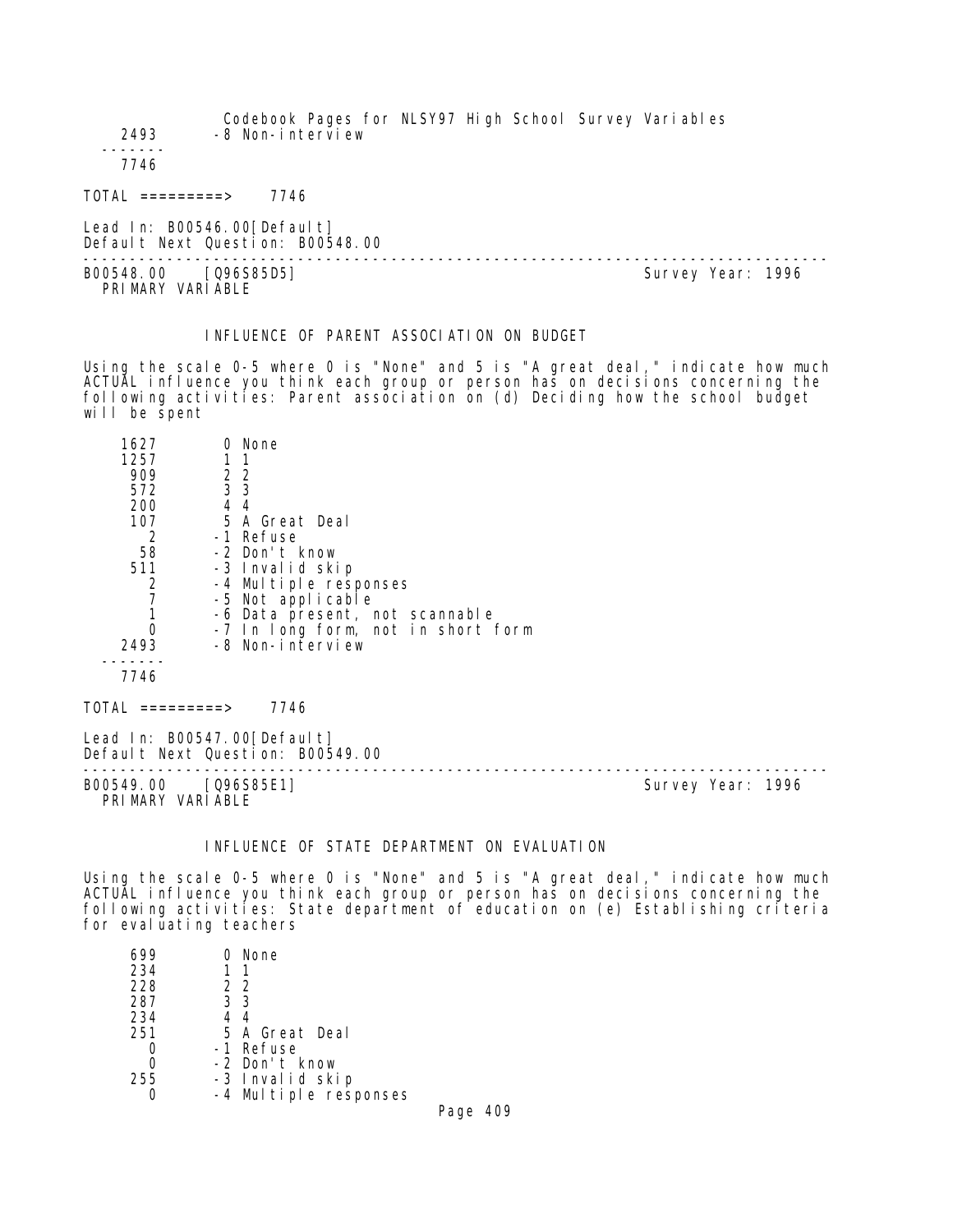| $\overline{0}$   | Codebook Pages for NLSY97 High School Survey Variables<br>-5 Not applicable |
|------------------|-----------------------------------------------------------------------------|
| $\Omega$         | -6 Data present, not scannable                                              |
| 3065             | -7 In long form, not in short form                                          |
| 2493             | -8 Non-interview                                                            |
|                  |                                                                             |
| 7746             |                                                                             |
| TOTAL =========> | 7746                                                                        |
|                  |                                                                             |

Lead In: B00548.00 [Default] Default Next Question: B00550.00

B00619.00 [Q00S6HR] Survey Year: 2000 PRIMARY VARIABLE

--------------------------------------------------------------------------------

#### HIGHEST GRADE SCHOOL DAY LENGTH/HRS

How long is the school day for students in the highest grade in your school (including instructional and noninstructional time)? Hours NOTE: Similar 1996 NLSY97 School Administrator Questionnaire question - Q96S4HR

| 163        | $0$ TO 4: hours                 |
|------------|---------------------------------|
| 3059       | 5 TO 6: hours                   |
| 3015       | $7$ TO 8: hours                 |
| 111        | 9 TO 24: hours                  |
| 0          | -1: Refuse                      |
|            | -2: Don't know                  |
| 44         | -3: Invalid skip                |
| 0          | -4: Multiple responses          |
| 0          | -5: Not applicable              |
| 0          | -6: Data present, not scannable |
| 1353       | -8: Non-interview               |
|            |                                 |
| 7746       |                                 |
| =========> | 7746                            |

Lead In: B00618.00 [Default] Default Next Question: B00620.00

B00620.00 [Q00S6MIN] PRIMARY VARIABLE

--------------------------------------------------------------------------------

# HIGHEST GRADE SCHOOL DAY LENGTH/MIN

How long is the school day for students in the highest grade in your school (including instructional and noninstructional time)? Minutes NOTE: Similar 1996 NLSY97 School Administrator Questionnaire question - Q96S4MIN

| 2157 | 0 TO 14: minutes                |
|------|---------------------------------|
| 788  | 15 TO 29: minutes               |
| 1955 | 30 TO 44: minutes               |
| 928  | 45 TO 60: minutes               |
|      | -1: Refuse                      |
|      | $-2$ : Don't know               |
| 564  | -3: Invalid skip                |
|      | -4: Multiple responses          |
|      | -5: Not applicable              |
|      | -6: Data present, not scannable |
| 1353 | -8: Non-interview               |
|      |                                 |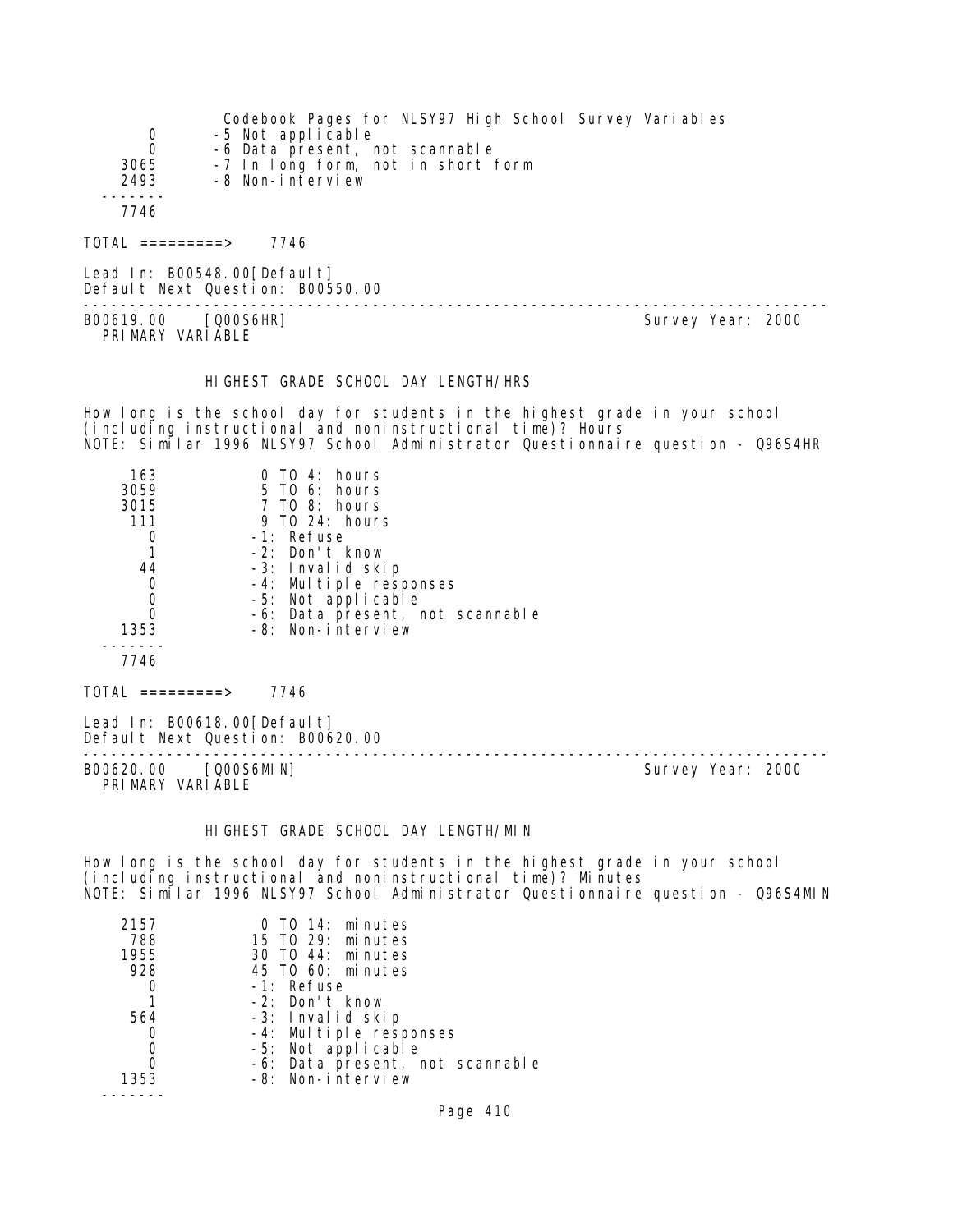Codebook Pages for NLSY97 High School Survey Variables

7746

 $TOTAL$  ========> 7746

Lead In: B00619.00[Default] Default Next Question: B00621.00

B00621.00 [Q00S7] PRIMARY VARIABLE

--------------------------------------------------------------------------------

#### DAYS OF INSTRUCTION/REG ACADEMIC YR

How many days of instruction are there in the regular academic year for a student at your school? NOTE: Similar 1996 NLSY97 School Administrator Questionnaire question - Q96S5

| 144  | 0 TO 99: days                   |
|------|---------------------------------|
| 21   | 100 T0 149: days                |
| 396  | 150 T0 174: days                |
| 1031 | 175 TO 179: days                |
| 4112 | 180 TO 184: days                |
| 512  | 185 TO 199: days                |
| 97   | 200 T0 365: days                |
| Ω    | -1: Refuse                      |
| 25   | -2: Don't know                  |
| 55   | -3: Invalid skip                |
| 0    | -4: Multiple responses          |
| 0    | -5: Not applicable              |
| Ω    | -6: Data present, not scannable |
| 1353 | -8: Non-interview               |
|      |                                 |

7746

 $TOTAL$  =========> 7746

Lead In: B00620.00[Default] Default Next Question: B00622.00

B00622.00 [Q00S8MA] Survey Year: 2000 PRIMARY VARIABLE

--------------------------------------------------------------------------------

# SCHOOL HAS CENTRAL LIBRARY

Does your school have the following facilities: Central library NOTE: Similar 1996 NLSY97 School Administrator Questionnaire question - Q96S9A

| 5801 | 1 Yes                              |
|------|------------------------------------|
| 582  | $2$ No                             |
|      | -1 Refuse                          |
|      | -2 Don't know                      |
|      | -3 Invalid skip                    |
|      | -4 Multiple responses              |
|      | -5 Not applicable                  |
|      | -6 Data present, not scannable     |
|      | -7 In long form, not in short form |
| 1353 | -8 Non-interview                   |
|      |                                    |
| 7746 |                                    |
|      |                                    |

TOTAL =========> 7746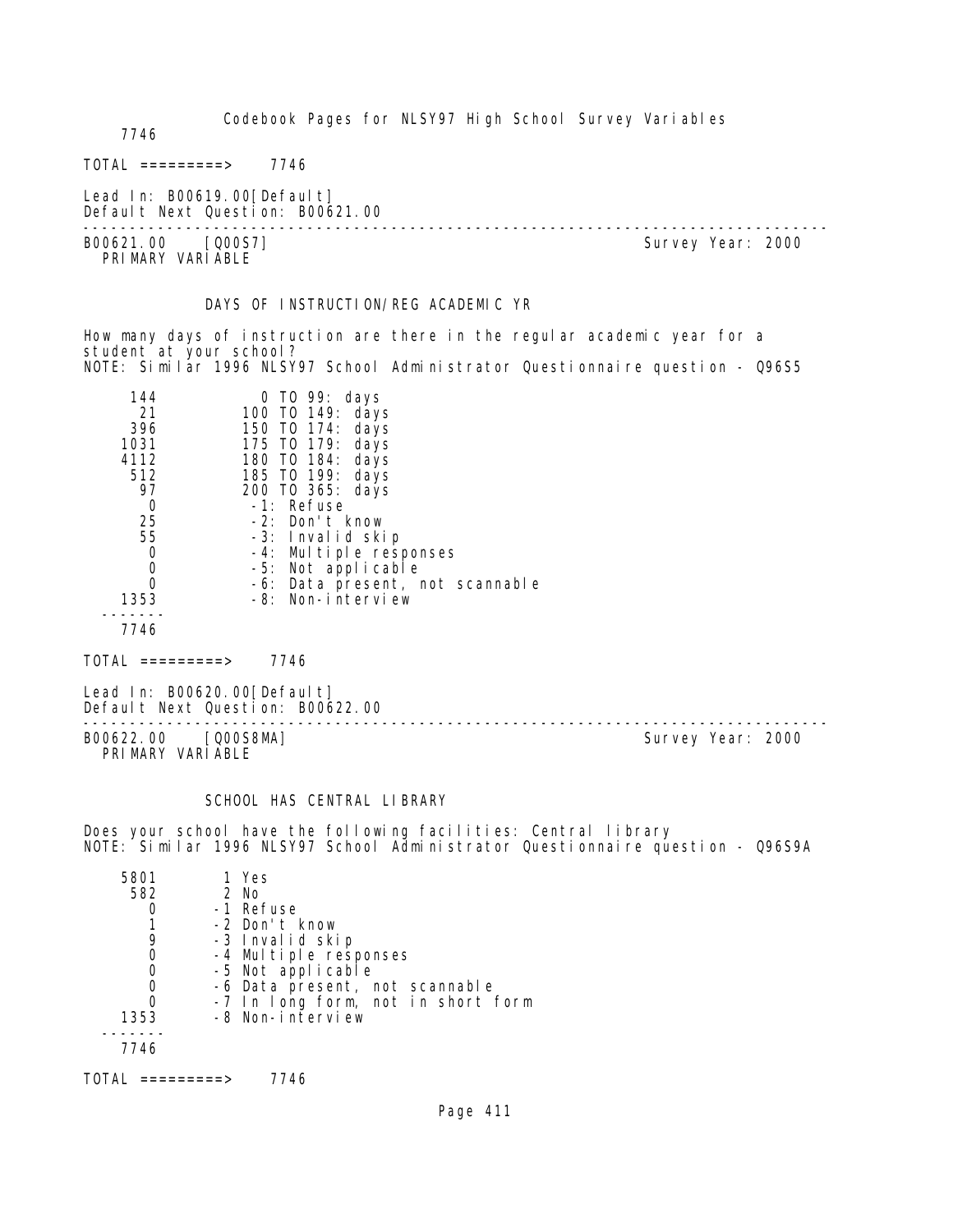Codebook Pages for NLSY97 High School Survey Variables Lead In: B00621.00 [Default] Default Next Question: B00623.00 -------------------------------------------------------------------------------- B00431.00 [Q96S71D4] Survey Year: 1996 PRIMARY VARIABLE

JOB SHADOWING - 12

Job Shadowing: Mark the grade levels in which students may participate: 12 NOTE: Similar 2000 NLSY97 School Administrator Questionnaire question - Q00S52D4

| 1057             | 1 Yes                                                           |                   |  |
|------------------|-----------------------------------------------------------------|-------------------|--|
| 196              | 2 No                                                            |                   |  |
| $\frac{0}{2}$    | -1 Refuse                                                       |                   |  |
|                  | -2 Don't know                                                   |                   |  |
| 779              | -3 Invalid skip                                                 |                   |  |
| 0                | -4 Multiple responses                                           |                   |  |
| 3170             | -5 Not applicable                                               |                   |  |
| 49               | -6 Data present, not scannable                                  |                   |  |
| 0                | -7 In long form, not in short form                              |                   |  |
| 2493             | -8 Non-interview                                                |                   |  |
| 7746             |                                                                 |                   |  |
| TOTAL =========> | 7746                                                            |                   |  |
|                  | Lead In: B00430.00[Default]<br>Default Next Question: B00432.00 |                   |  |
| B00432.00        | [Q96S71E]                                                       | Survey Year: 1996 |  |

PRIMARY VARIABLE

AT RISK - JOB SHADOWING

Job Shadowing: In order to participate, is it true that the student must be considered at risk? NOTE: Similar 2000 NLSY97 School Administrator Questionnaire question - Q00S52E

| 42                                      | 1 Yes                                                           |                   |
|-----------------------------------------|-----------------------------------------------------------------|-------------------|
| 1294                                    | 2 No                                                            |                   |
| $\Omega$                                | -1 Refuse                                                       |                   |
|                                         | -2 Don't know                                                   |                   |
|                                         | 758 -3 Invalid skip                                             |                   |
| $\overline{0}$                          | -4 Multiple responses                                           |                   |
| 3158                                    | -5 Not applicable                                               |                   |
| 0                                       | -6 Data present, not scannable                                  |                   |
| $\Omega$<br>2493                        | -7 In long form, not in short form<br>-8 Non-interview          |                   |
|                                         |                                                                 |                   |
| 7746                                    |                                                                 |                   |
| TOTAL =========>                        | 7746                                                            |                   |
|                                         | Lead In: B00431.00[Default]<br>Default Next Question: B00433.00 |                   |
| B00433.00 [Q96S71F]<br>PRIMARY VARIABLE |                                                                 | Survey Year: 1996 |
|                                         | NON-COLLEGE BOUND - JOB SHADOWING<br>Page 412                   |                   |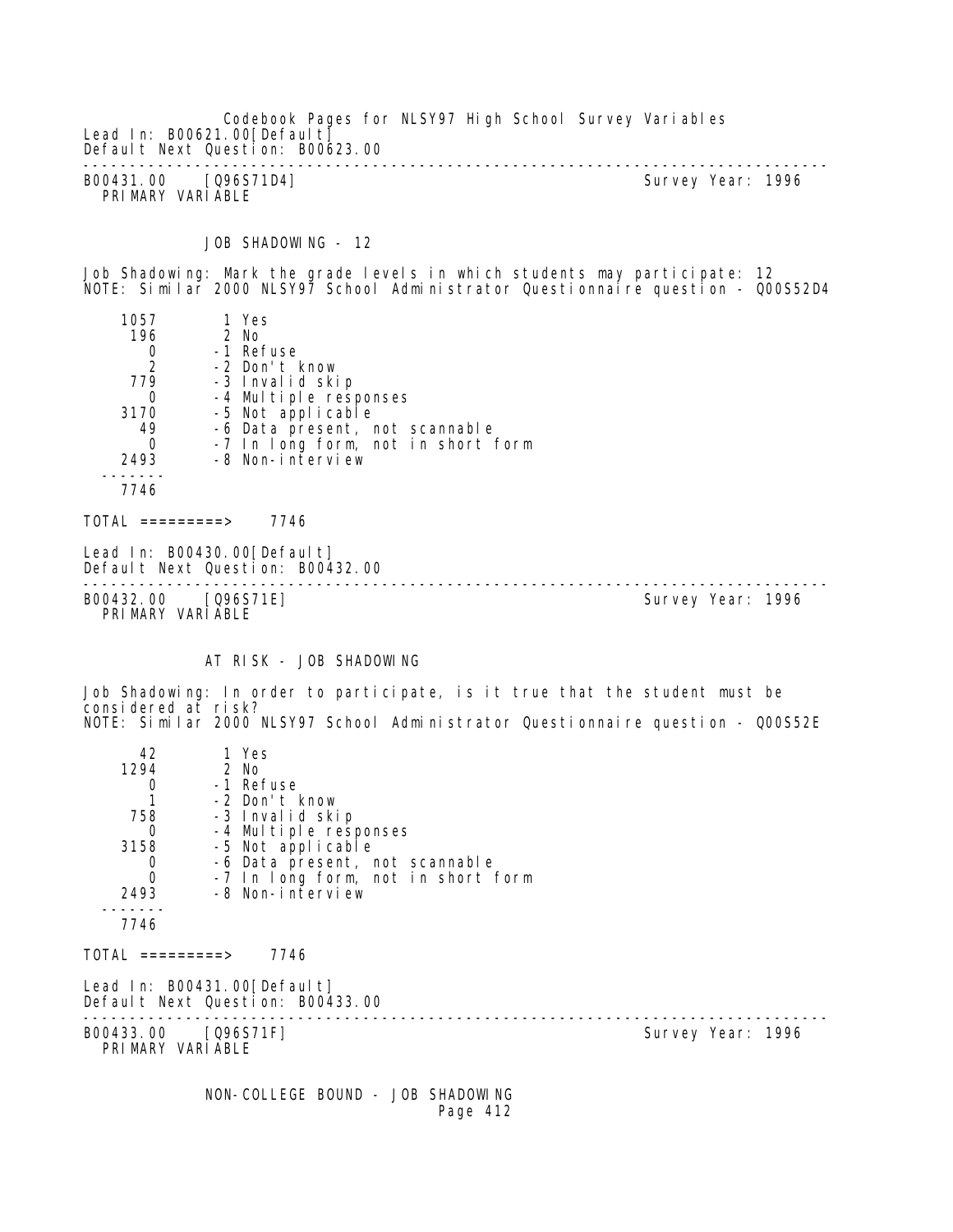## Codebook Pages for NLSY97 High School Survey Variables

Job Shadowing: In order to participate, is it true that the student must be non-college bound? NOTE: Similar 2000 NLSY97 School Administrator Questionnaire question - Q00S52F

| 21   | 1 Yes                              |
|------|------------------------------------|
| 1307 | $2$ No                             |
|      | -1 Refuse                          |
| 2    | -2 Don't know                      |
| 765  | -3 Invalid skip                    |
|      | -4 Multiple responses              |
| 3158 | -5 Not applicable                  |
|      | -6 Data present, not scannable     |
| 0    | -7 In long form, not in short form |
| 2493 | -8 Non-interview                   |
|      |                                    |
| 7746 |                                    |

 $TOTAL$  =========> 7746

Lead In: B00432.00[Default] Default Next Question: B00434.00

B00434.00 [Q96S71G] PRIMARY VARIABLE

--------------------------------------------------------------------------------

#### SEPARATE COURSE - JOB SHADOWING

Job Shadowing: In order to participate, is it true that the student must complete a separate course of related instruction?

| 238  | 1 Yes                              |
|------|------------------------------------|
| 1083 | $2$ No                             |
|      | -1 Refuse                          |
| 3    | -2 Don't know                      |
| 771  | -3 Invalid skip                    |
|      | -4 Multiple responses              |
| 3158 | -5 Not applicable                  |
|      | -6 Data present, not scannable     |
|      | -7 In long form, not in short form |
| 2493 | -8 Non-interview                   |
|      |                                    |
|      |                                    |

 $TOTAL$  =========> 7746

Lead In: B00433.00[Default] Default Next Question: B00435.00

-------------------------------------------------------------------------------- B00499.00 [Q96S78C] Survey Year: 1996 PRIMARY VARIABLE

#### ADMISSION - ENTRANCE TESTS

Please indicate which of the admission practices listed below are followed in your school: Students are admitted on achievement entrance tests, auditions or other competitive criteria.

| 673  | 1 Yes     |
|------|-----------|
| 1252 | $2$ No    |
| O    | -1 Refuse |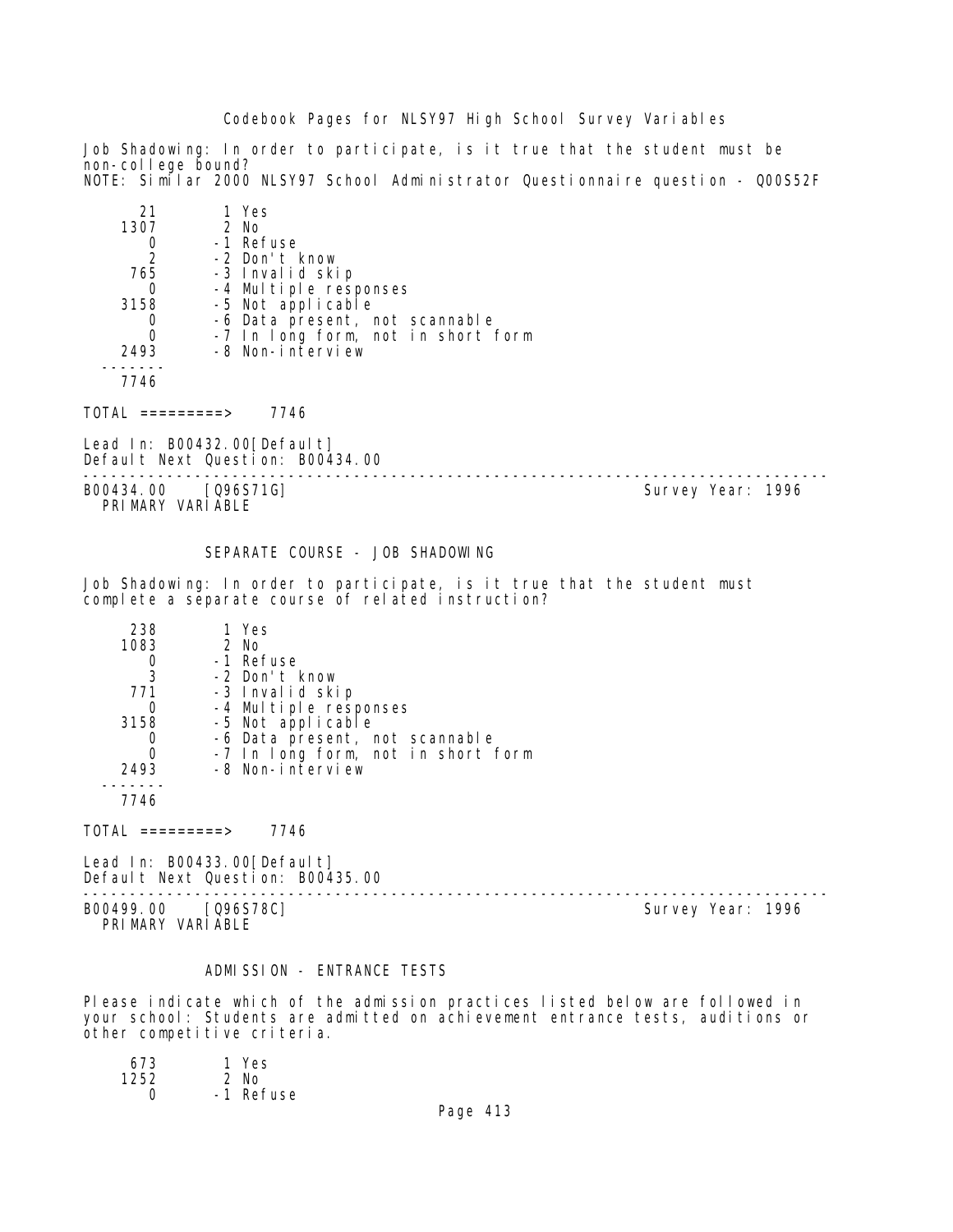|                  | Codebook Pages for NLSY97 High School Survey Variables          |
|------------------|-----------------------------------------------------------------|
| 0                | -2 Don't know                                                   |
| 263              | -3 Invalid skip                                                 |
| 0                | -4 Multiple responses                                           |
| 0                | -5 Not applicable                                               |
| $\mathbf 0$      | -6 Data present, not scannable                                  |
| 3065             | -7 In long form, not in short form                              |
| 2493             | -8 Non-interview                                                |
|                  |                                                                 |
| 7746             |                                                                 |
| TOTAL =========> | 7746                                                            |
|                  | Lead In: B00498.00[Default]<br>Default Next Question: B00500.00 |

B00500.00 [Q96S78D] PRIMARY VARIABLE

--------------------------------------------------------------------------------

# ADMISSION - LOTTERY OR RANDOM SELECTION

Please indicate which of the admission practices listed below are followed in your school: Students are admitted on a lottery or random selection.

| 58       | 1 Yes                              |
|----------|------------------------------------|
| 1839     | $2$ No                             |
|          | -1 Refuse                          |
| $\Omega$ | -2 Don't know                      |
| 291      | -3 Invalid skip                    |
|          | -4 Multiple responses              |
|          | -5 Not applicable                  |
|          | -6 Data present, not scannable     |
| 3065     | -7 In long form, not in short form |
| 2493     | -8 Non-interview                   |
|          |                                    |
| 7746     |                                    |
|          |                                    |

Lead In: B00499.00[Default]

Default Next Question: B00501.00 --------------------------------------------------------------------------------

PRI MARY VARI ABLE

 $TOTAL$  =========> 7746

Survey Year: 1996

#### ADMISSION - FIRST COME FIRST SERVE

Please indicate which of the admission practices listed below are followed in your school: Admittance is determined on a first some first service basis.

| 348  | 1 Yes                              |
|------|------------------------------------|
| 1547 | $2$ No                             |
|      | -1 Refuse                          |
|      | -2 Don't know                      |
| 293  | -3 Invalid skip                    |
|      | -4 Multiple responses              |
| 0    | -5 Not applicable                  |
| 0    | -6 Data present, not scannable     |
| 3065 | -7 In long form, not in short form |
| 2493 | -8 Non-interview                   |
|      |                                    |
| 7746 |                                    |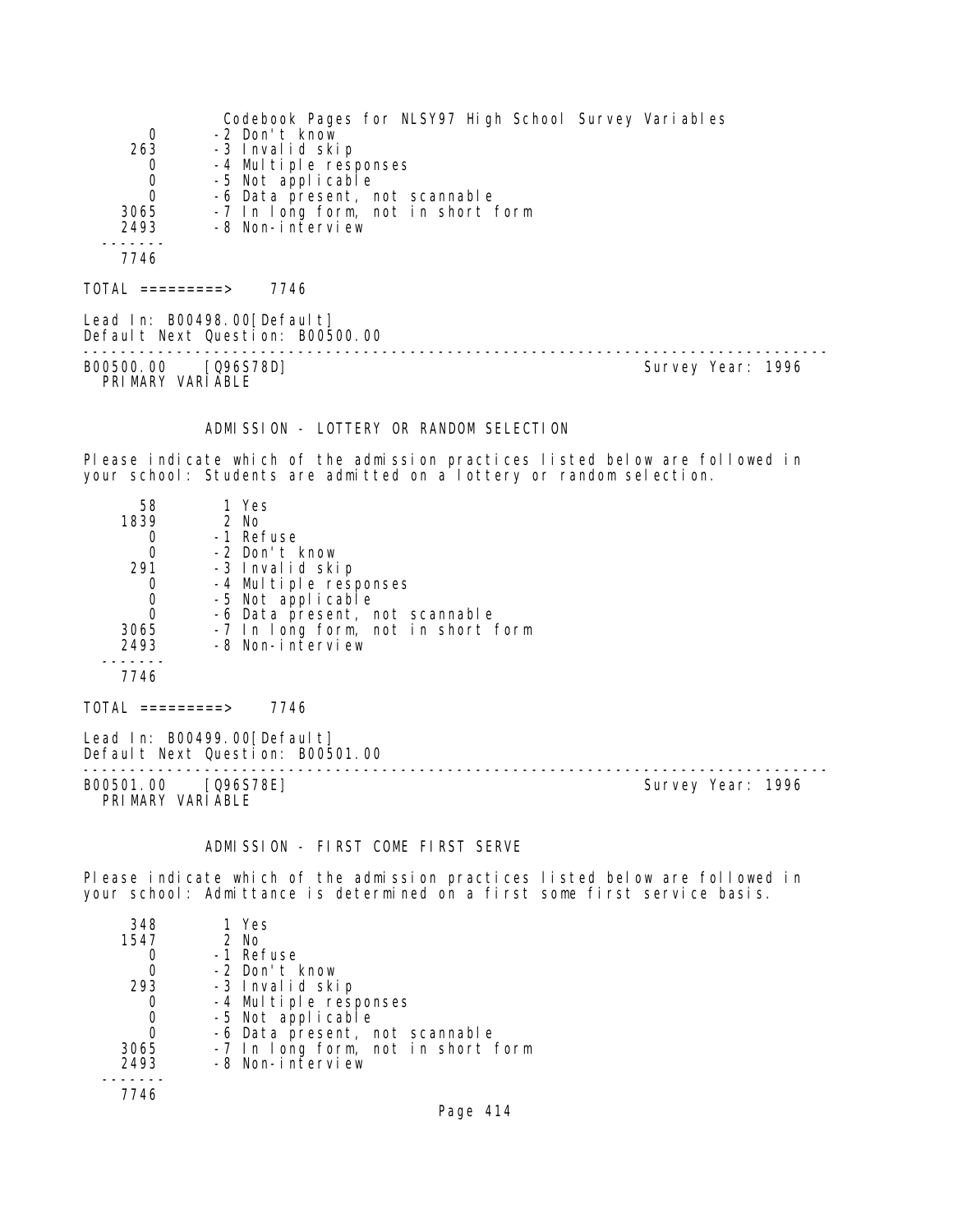Codebook Pages for NLSY97 High School Survey Variables

 $TOTAL$  =========> 7746

Lead In: B00500.00[Default] Default Next Question: B00502.00

-------------------------------------------------------------------------------- B00502.00 [Q96S78F] PRIMARY VARIABLE

## ADMISSION - RECOMMENDATION

Please indicate which of the admission practices listed below are followed in your school: Admittance is based on recommendation by former principals, teachers or other non-family members.

| 618  | 1 Yes                              |
|------|------------------------------------|
| 1278 | $2$ No                             |
|      | -1 Refuse                          |
|      | -2 Don't know                      |
| 292  | -3 Invalid skip                    |
|      | -4 Multiple responses              |
|      | -5 Not applicable                  |
|      | -6 Data present, not scannable     |
| 3065 | -7 In long form, not in short form |
| 2493 | -8 Non-interview                   |
|      |                                    |

7746

 $TOTAL$  =========> 7746

Lead In: B00501.00[Default] Default Next Question: B00503.00

B00550.00 [Q96S85E2] PRI MARY VARI ABLE

--------------------------------------------------------------------------------

### INFLUENCE OF DISTRICT STAFF ON EVALUATION

Using the scale 0-5 where 0 is "None" and 5 is "A great deal," indicate how much ACTUAL influence you think each group or person has on decisions concerning the following activities: School district staff/School board/Governing board on (e) Establishing criteria for evaluating teachers

| 303  | 0 None                             |
|------|------------------------------------|
| 115  | 1 1                                |
| 166  | 2 2                                |
| 301  | 3 <sub>3</sub>                     |
| 450  | 4 4                                |
| 613  | 5 A Great Deal                     |
|      | -1 Refuse                          |
| Ω    | -2 Don't know                      |
| 238  | -3 Invalid skip                    |
| 2    | -4 Multiple responses              |
| O    | -5 Not applicable                  |
| 0    | -6 Data present, not scannable     |
| 3065 | -7 In long form, not in short form |
| 2493 | -8 Non-interview                   |
|      |                                    |
| 7746 |                                    |
|      |                                    |

TOTAL =========> 7746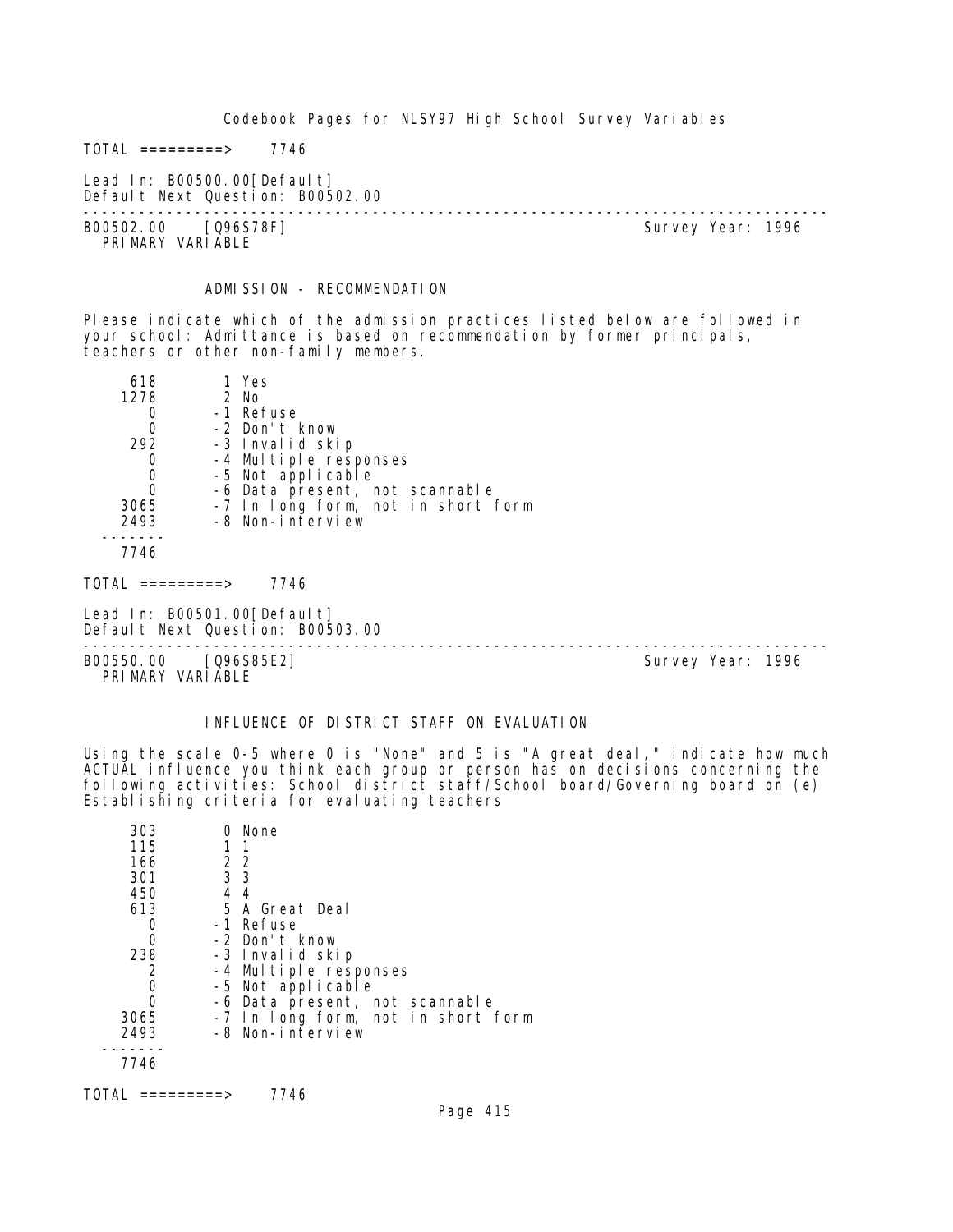Codebook Pages for NLSY97 High School Survey Variables

Lead In: B00549.00[Default] Default Next Question: B00551.00

-------------------------------------------------------------------------------- B00551.00 [Q96S85E3] PRIMARY VARIABLE

# INFLUENCE OF PRINCIPAL ON EVALUATION

Using the scale 0-5 where 0 is "None" and 5 is "A great deal," indicate how much ACTUAL influence you think each group or person has on decisions concerning the following activities: Principal/School head (e) Establishing criteria for evaluating teachers

| 48   |     | 0 None                             |
|------|-----|------------------------------------|
| 50   | 11  |                                    |
| 108  | 2 2 |                                    |
| 236  | 3 3 |                                    |
| 459  | 44  |                                    |
| 1052 |     | 5 A Great Deal                     |
|      |     | -1 Refuse                          |
|      |     | -2 Don't know                      |
| 233  |     | -3 Invalid skip                    |
|      |     | -4 Multiple responses              |
|      |     | -5 Not applicable                  |
|      |     | -6 Data present, not scannable     |
| 3065 |     | -7 In long form, not in short form |
| 2493 |     | -8 Non-interview                   |
|      |     |                                    |
|      |     |                                    |

TOTAL =========> 7746

Lead In: B00550.00 [Default] Default Next Question: B00552.00

-------------------------------------------------------------------------------- B00552.00 [Q96S85E4] Survey Year: 1996 PRIMARY VARIABLE

## INFLUENCE OF TEACHERS ON EVALUATION

Using the scale 0-5 where 0 is "None" and 5 is "A great deal," indicate how much ACTUAL influence you think each group or person has on decisions concerning the following activities: Teacher on (e) Establishing criteria for evaluating teachers

| 196  | 0 None                             |
|------|------------------------------------|
| 180  | -1                                 |
| 297  | 2 2                                |
| 503  | 3 3                                |
| 505  | 44                                 |
| 260  | 5 A Great Deal                     |
|      | -1 Refuse                          |
|      | -2 Don't know                      |
| 247  | -3 Invalid skip                    |
|      | -4 Multiple responses              |
|      | -5 Not applicable                  |
|      | -6 Data present, not scannable     |
| 3065 | -7 In long form, not in short form |
| 2493 | -8 Non-interview                   |
|      |                                    |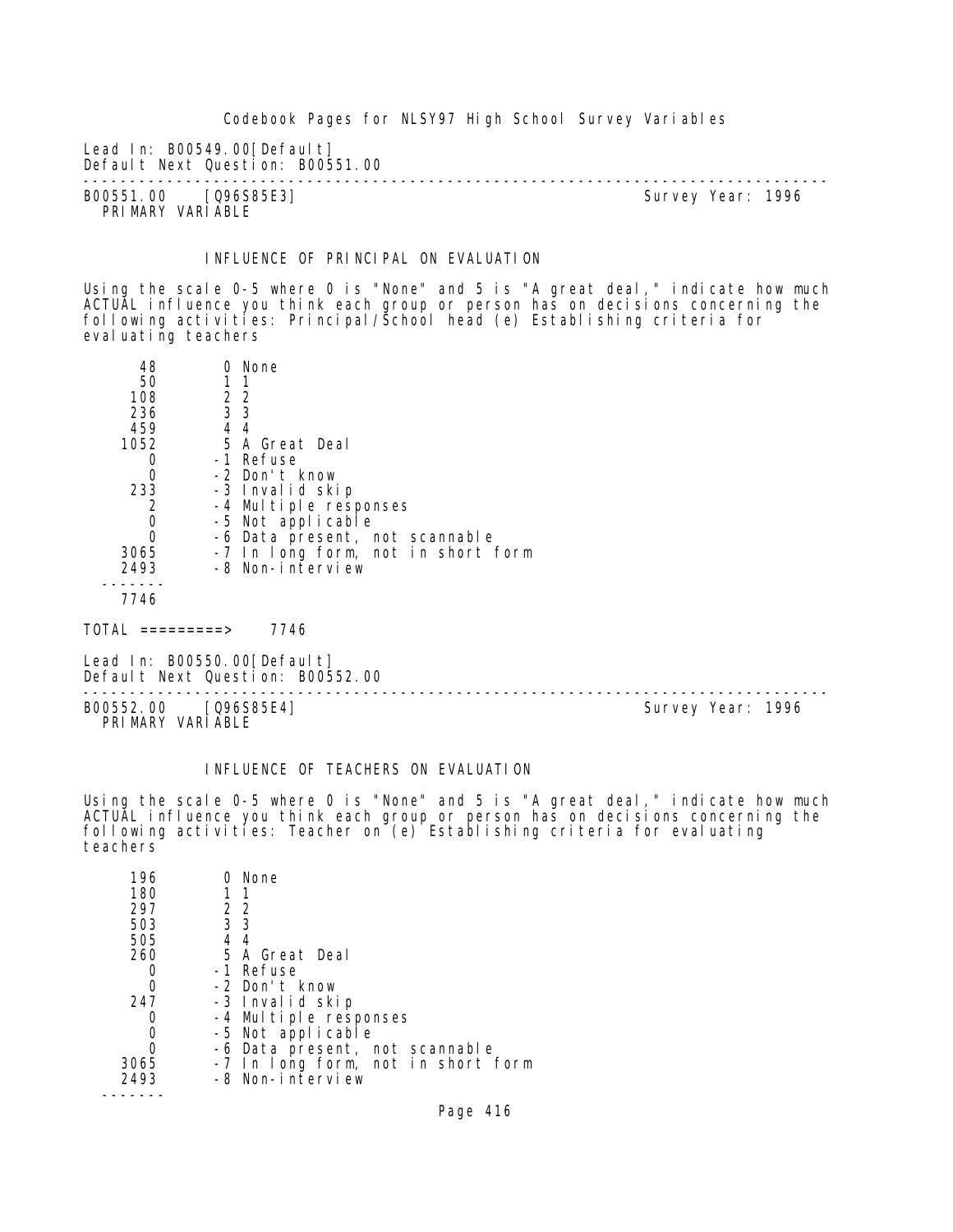Codebook Pages for NLSY97 High School Survey Variables 7746  $TOTAL$  ========> 7746 Lead In: B00551.00 [Default] Default Next Question: B00553.00 -------------------------------------------------------------------------------- Survey Year: 2000 PRIMARY VARIABLE SCHOOL HAS CAREER INFORMATION CENTER Does your school have the following facilities: Career information center NOTE: Similar 1996 NLSY97 School Administrator Questionnaire question - Q96S9B 4512 1 Yes 2 No 0 -1 Refuse<br>1 -2 Don't H 1 -2 Don't know<br>9 -3 Invalid Ski 9 -3 Invalid Skip<br>0 -4 Multiple resp 0 -4 Multiple responses 0 -5 Not applicable 0 -6 Data present, not scannable 0 -7 In long form, not in short form 1353 -8 Non-interview ------- 7746  $TOTAL$  =========> 7746 Lead In: B00622.00 [Default] Default Next Question: B00624.00 -------------------------------------------------------------------------------- B00624.00 [Q00S8MC] PRIMARY VARIABLE SCHOOL HAS OCCUPATION TRAINING CENTER

Does your school have the following facilities: Occupation training center NOTE: Similar 1996 NLSY97 School Administrator Questionnaire question - Q96S9C

| 1094<br>5289<br>$\Omega$<br>9<br>$\mathbf 0$<br>$\mathbf 0$ | 1 Yes<br>2 No<br>-1 Refuse<br>-2 Don't know<br>-3 Invalid skip<br>-4 Multiple responses<br>-5 Not applicable |                   |  |
|-------------------------------------------------------------|--------------------------------------------------------------------------------------------------------------|-------------------|--|
| $\begin{matrix}0\\0\end{matrix}$<br>1353                    | -6 Data present, not scannable<br>-7 In long form, not in short form<br>-8 Non-interview                     |                   |  |
| 7746<br>TOTAL =========>                                    | 7746                                                                                                         |                   |  |
|                                                             | Lead In: B00623.00[Default]<br>Default Next Question: B00625.00                                              |                   |  |
| B00625.00 [Q00S8MD]<br>PRIMARY VARIABLE                     |                                                                                                              | Survey Year: 2000 |  |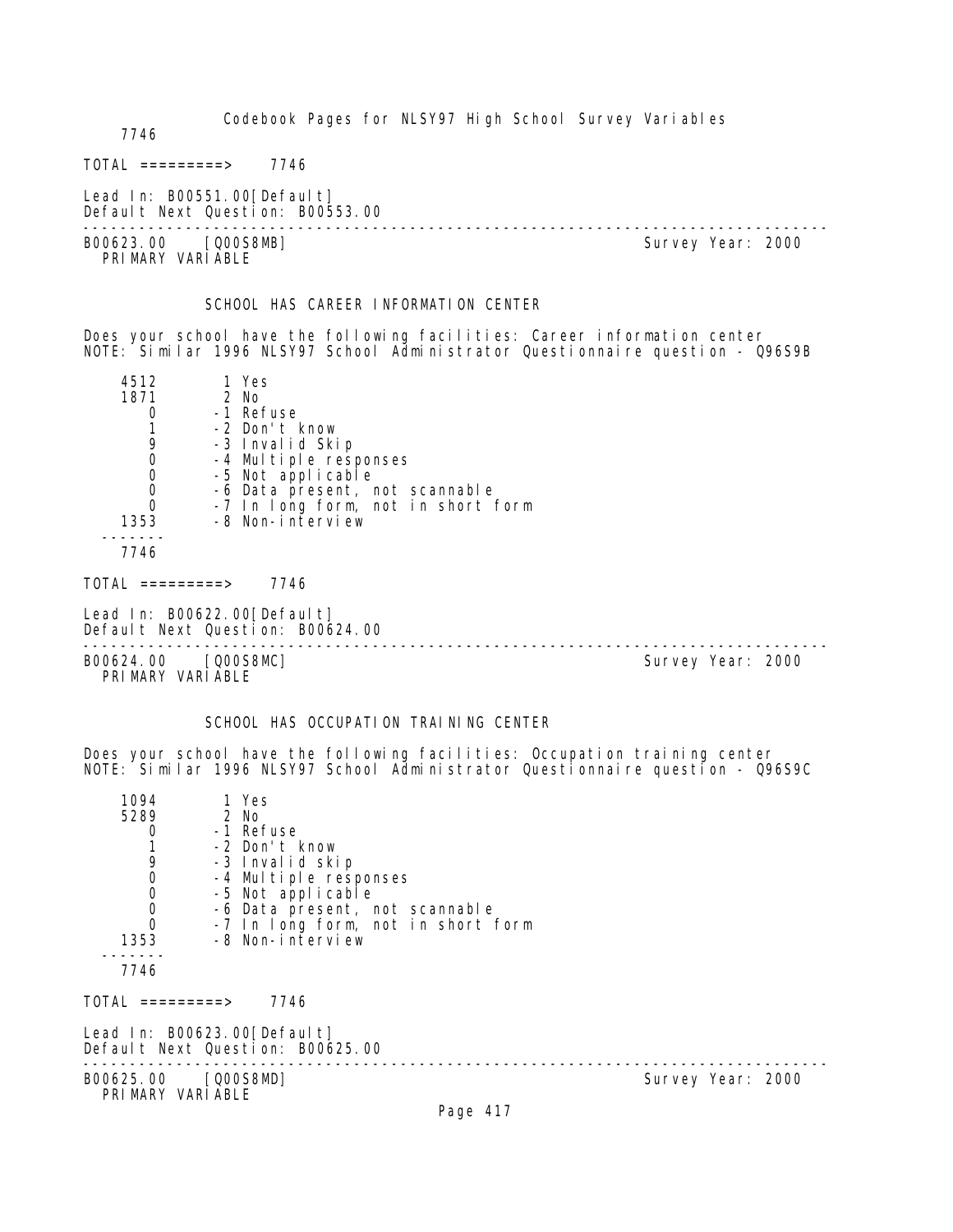Codebook Pages for NLSY97 High School Survey Variables

SCHOOL HAS COMPUTER CENTER/LAB

Does your school have the following facilities: Computer center/lab NOTE: Similar 1996 NLSY97 School Administrator Questionnaire question - Q96S9D

| 5026 | 1 Yes                              |
|------|------------------------------------|
| 357  | $2$ No                             |
|      | -1 Refuse                          |
|      | -2 Don't know                      |
|      | -3 Invalid Skip                    |
|      | -4 Multiple responses              |
|      | -5 Not applicable                  |
|      | -6 Data present, not scannable     |
|      | -7 In long form, not in short form |
| 1353 | -8 Non-interview                   |
|      |                                    |
| 7746 |                                    |
|      |                                    |

 $TOTAL$  ========> 7746

Lead In: B00624.00 [Default] Default Next Question: B00626.00

-------------------------------------------------------------------------------- B00626.00 [Q00S8ME] PRIMARY VARIABLE

#### SCHOOL HAS MEDIA PRODUCTION FACILITIES

Does your school have the following facilities: Media production facilities NOTE: Similar 1996 NLSY97 School Administrator Questionnaire question - Q96S9E

| 2761 | 1 Yes                              |
|------|------------------------------------|
| 3622 | 2 No                               |
|      | -1 Refuse                          |
|      | -2 Don't know                      |
| 9    | -3 Invalid skip                    |
|      | -4 Multiple responses              |
| O    | -5 Not applicable                  |
| 0    | -6 Data present, not scannable     |
| 0    | -7 In long form, not in short form |
| 1353 | -8 Non-interview                   |
|      |                                    |
| 7746 |                                    |

 $TOTAL$  =========> 7746

Lead In: B00625.00 [Default] Default Next Question: B00627.00

B00435.00 [Q96S71H] PRI MARY VARI ABLE

--------------------------------------------------------------------------------

## GPA REQUIRED - JOB SHADOWING

Job Shadowing: In order to participate, is it true that the student must have a minimum grade-point average?

 124 1 Yes 1198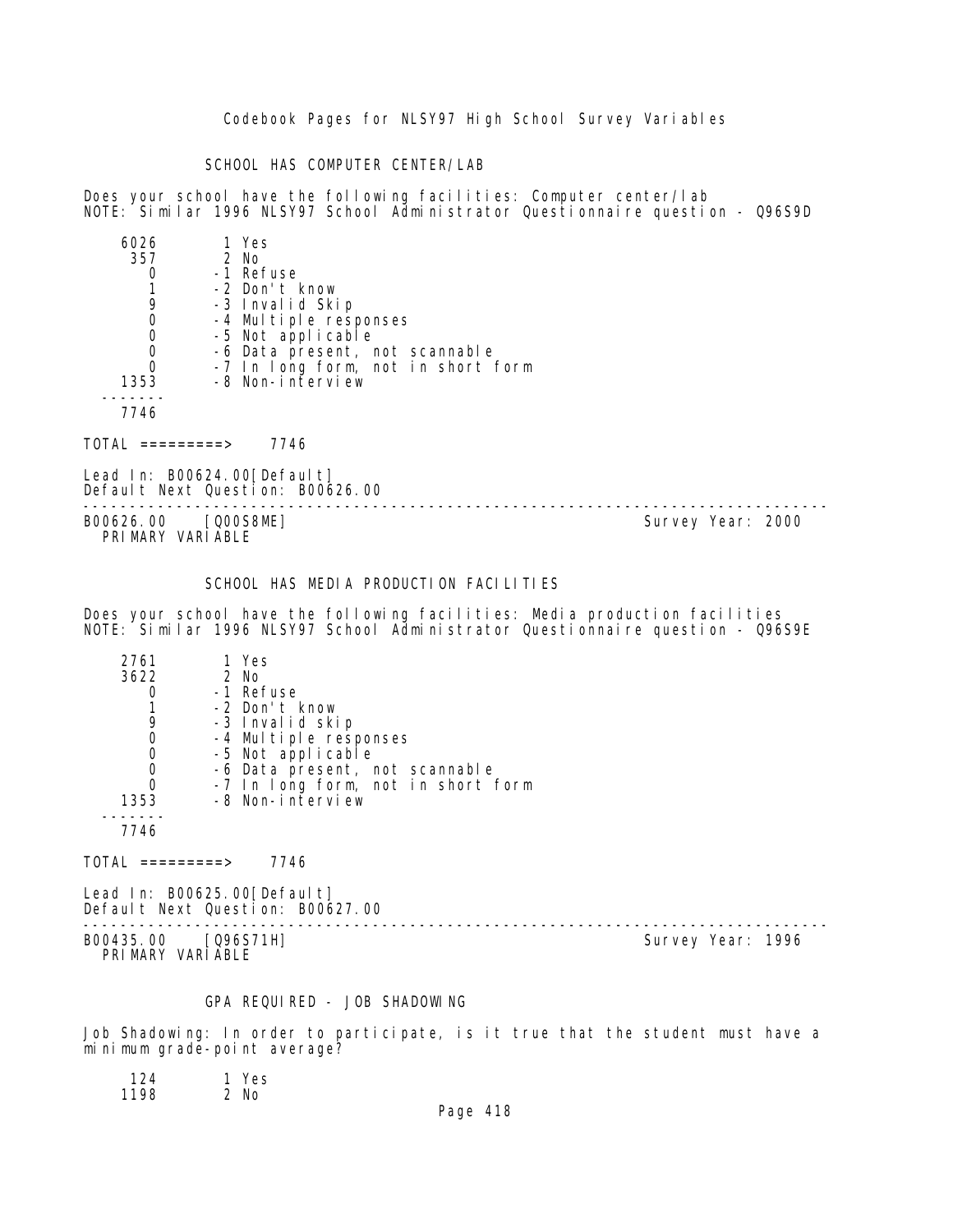Codebook Pages for NLSY97 High School Survey Variables 0 -1 Refuse<br>2 -2 Don't H 2 -2 Don't know<br>771 -3 Invalid ski 771 -3 Invalid skip 0 -4 Multiple responses 3158 -5 Not applicable 0 -6 Data present, not scannable 0 -7 In long form, not in short form 2493 -8 Non-interview ------- 7746  $TOTAL$  =========> 7746 Lead In: B00434.00 [Default] Default Next Question: B00436.00 -------------------------------------------------------------------------------- B00436.00 [Q96S711] PRIMARY VARIABLE GPA REQUIRED - JOB SHADOWING Job Shadowing: If Yes to Q96S66H, enter the minimum grade point average required NOTE: Similar 2000 NLSY97 School Administrator Questionnaire question - Q00S52G 9 0 TO .99: GPA<br>4 1 TO 1.99: GP 4 1 TO 1.99: GPA<br>74 2 TO 2 99: GPA 74 2 TO 2.99: GPA 16 3 TO 3.99: GPA 0 4 TO 4.99: GPA 9 5 TO 99: GPA 0 -1: Refuse<br>1 -2: Don't I 1 -2: Don't know 782 -3: Invalid skip 0 -4: Multiple responses<br>4358 -5: Not applicable 4358 -5: Not applicable 0 -6: Data present, not scannable 2493 -8: Non-interview ------- 7746  $TOTAL$  =========> 7746 Lead In: B00435.00 [Default] Default Next Question: B00437.00 -------------------------------------------------------------------------------- B00437.00 [Q96S72A] PRIMARY VARIABLE OFFERING MENTORING Do you offer this activity: Mentoring 856 1 Yes 3580

|               | -1 Refuse                          |
|---------------|------------------------------------|
| $\mathcal{P}$ | -2 Don't know                      |
| 810           | -3 Invalid skip                    |
|               | -4 Multiple responses              |
| 5             | -5 Not applicable                  |
| 0             | -6 Data present, not scannable     |
| 0             | -7 In long form, not in short form |
|               | Page 419                           |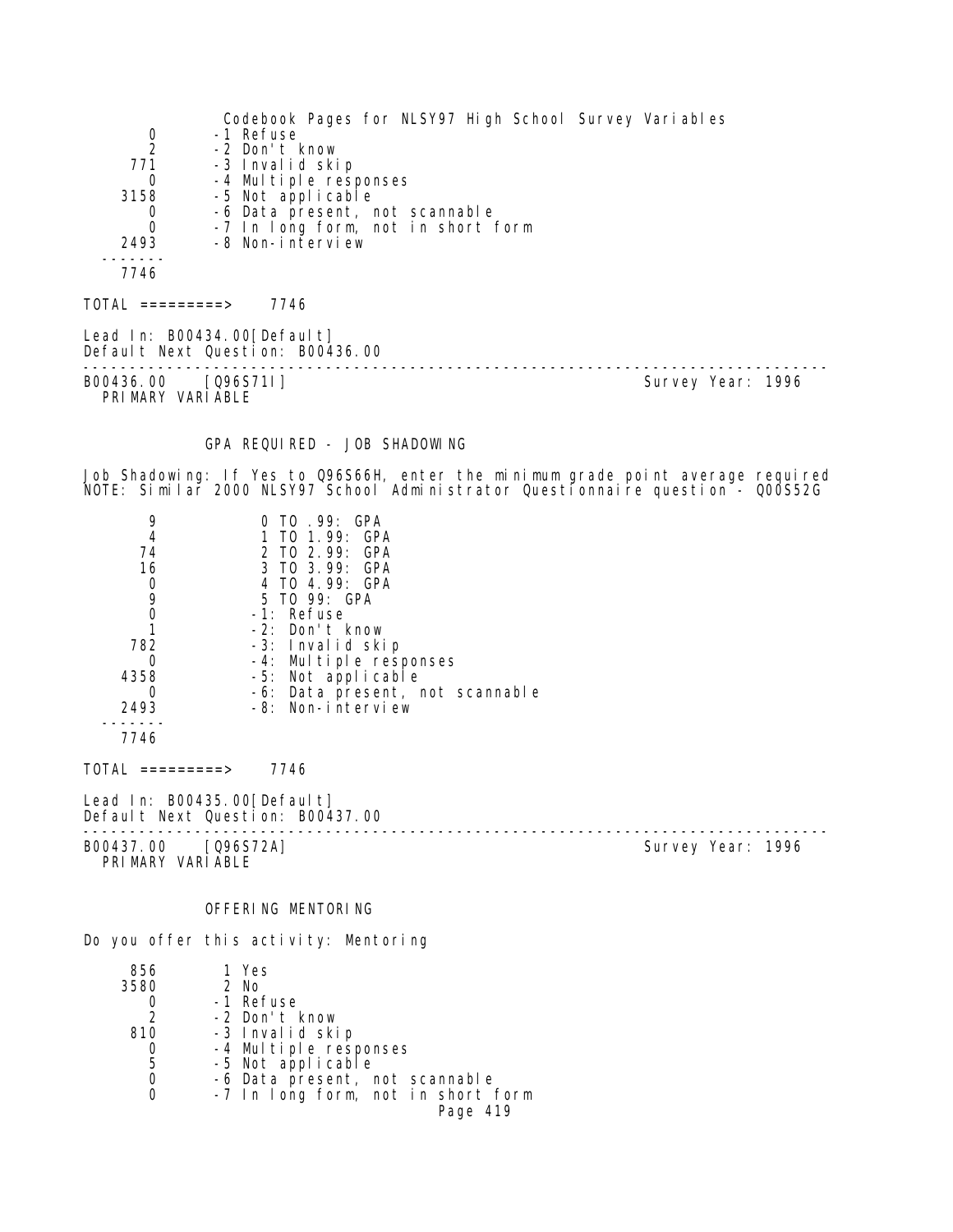| 2493                                                                                       | Codebook Pages for NLSY97 High School Survey Variables<br>-8 Non-interview                                                                                                                                                                                                                                                                            |  |                   |  |
|--------------------------------------------------------------------------------------------|-------------------------------------------------------------------------------------------------------------------------------------------------------------------------------------------------------------------------------------------------------------------------------------------------------------------------------------------------------|--|-------------------|--|
| 7746                                                                                       |                                                                                                                                                                                                                                                                                                                                                       |  |                   |  |
|                                                                                            | $TOTAL$ =========> 7746                                                                                                                                                                                                                                                                                                                               |  |                   |  |
|                                                                                            | Lead In: B00436.00 [Default]<br>Default Next Question: B00438.00                                                                                                                                                                                                                                                                                      |  |                   |  |
| PRIMARY VARIABLE                                                                           | B00438.00 [Q96S72B]                                                                                                                                                                                                                                                                                                                                   |  | Survey Year: 1996 |  |
|                                                                                            | NUMBER OF STUDENTS - MENTORING                                                                                                                                                                                                                                                                                                                        |  |                   |  |
|                                                                                            | Mentoring: Number of students participating in Fall 1996                                                                                                                                                                                                                                                                                              |  |                   |  |
| 481<br>133<br>72<br>34<br>24<br>10<br>4<br>4<br>0<br>7<br>893<br>O<br>3590<br>2493<br>7746 | 0 TO 49: students<br>50 TO 99: students<br>100 T0 149: students<br>150 TO 249: students<br>250 TO 499: students<br>500 T0 749: students<br>750 TO 999: students<br>1000 T0 20000: students<br>-1: Refuse<br>-2: Don't know<br>-3: Invalid skip<br>-4: Multiple responses<br>-5: Not applicable<br>-6: Data present not scannable<br>-8: Non-interview |  |                   |  |
|                                                                                            | $TOTAL$ =========> 7746                                                                                                                                                                                                                                                                                                                               |  |                   |  |
|                                                                                            | Lead In: B00437.00 [Defaul t]<br>Default Next Question: B00439.00<br>______________________________________                                                                                                                                                                                                                                           |  |                   |  |
| PRIMARY VARIABLE                                                                           | B00503.00 [096S78G]                                                                                                                                                                                                                                                                                                                                   |  | Survey Year: 1996 |  |
|                                                                                            | ADMISSION - STUDENT OR PARENT PREFERENCES                                                                                                                                                                                                                                                                                                             |  |                   |  |
|                                                                                            | Please indicate which of the admission practices listed below are followed in                                                                                                                                                                                                                                                                         |  |                   |  |

| 589  | 1 Yes                              |
|------|------------------------------------|
| 1297 | 2 No                               |
|      | -1 Refuse                          |
|      | -2 Don't know                      |
| 302  | -3 Invalid skip                    |
|      | -4 Multiple responses              |
|      | -5 Not applicable                  |
|      | -6 Data present, not scannable     |
| 3065 | -7 In long form, not in short form |
| 2493 | -8 Non-interview                   |
|      |                                    |
| 7746 |                                    |
|      |                                    |

your school: Admittance is based on student/parent preferences.

TOTAL =========> 7746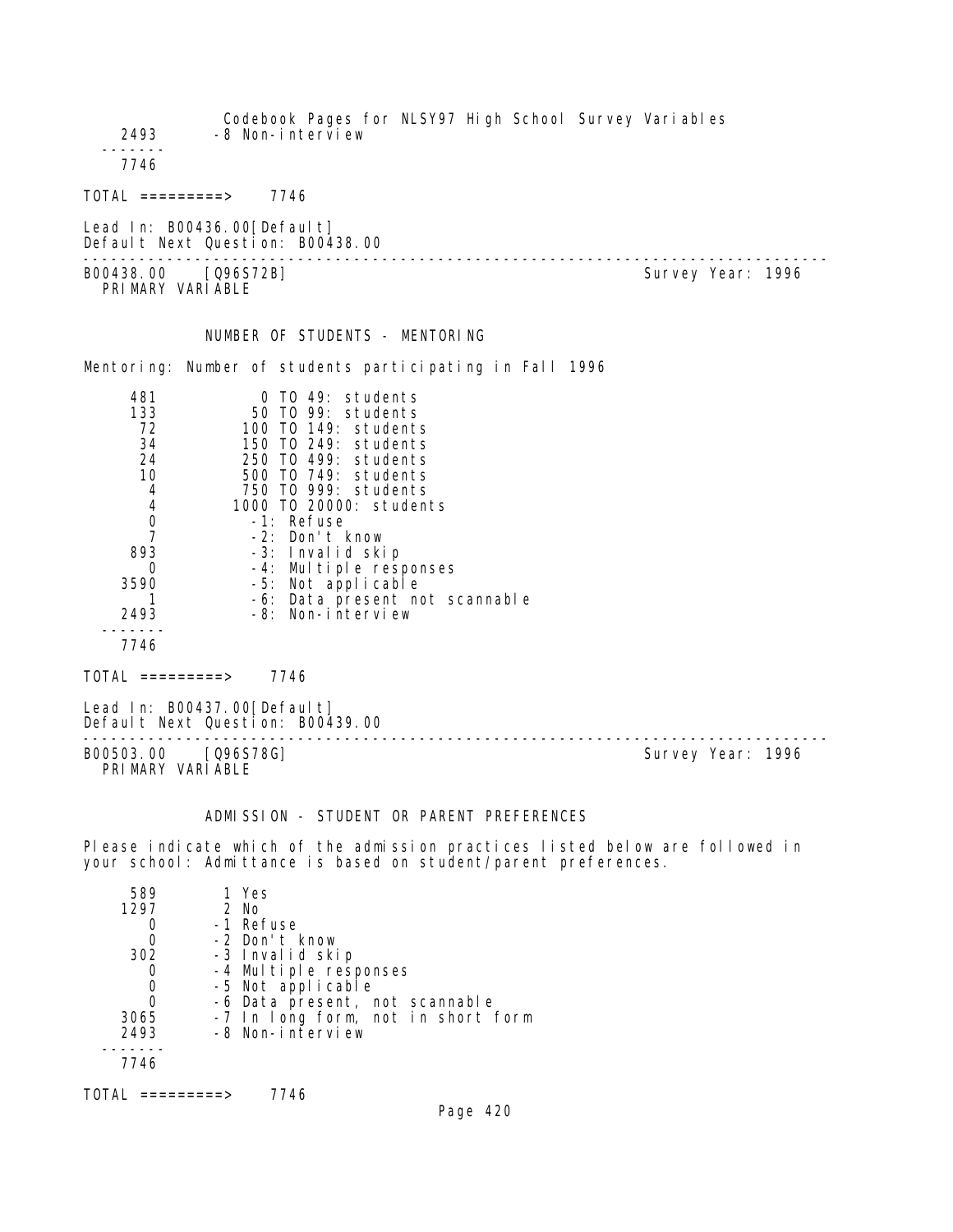Codebook Pages for NLSY97 High School Survey Variables Lead In: B00502.00 [Default] Default Next Question: B00504.00 -------------------------------------------------------------------------------- B00504.00 [Q96S78H] Survey Year: 1996 PRIMARY VARIABLE ADMISSION - ABILITY TO PAY

Please indicate which of the admission practices listed below are followed in your school: Admittance is based on ability to pay.

| 360  | 1 Yes                              |
|------|------------------------------------|
| 1516 | $2$ No                             |
|      | -1 Refuse                          |
| O    | -2 Don't know                      |
| 311  | -3 Invalid skip                    |
|      | -4 Multiple responses              |
|      | -5 Not applicable                  |
|      | -6 Data present, not scannable     |
| 3065 | -7 In long form, not in short form |
| 2493 | -8 Non-interview                   |
|      |                                    |
| 7746 |                                    |

 $TOTAL$  =========> 7746

Lead In: B00503.00[Default] Default Next Question: B00505.00

B00505.00 [Q96S78I] PRIMARY VARIABLE

--------------------------------------------------------------------------------

# ADMISSION - GEOGRAPHIC AREA

Please indicate which of the admission practices listed below are followed in your school: Students in a particular geographic area are assigned to this school.

| 294                                    | 1 Yes                                                           |                   |
|----------------------------------------|-----------------------------------------------------------------|-------------------|
| 1026                                   | 2 No                                                            |                   |
| 0                                      | -1 Refuse                                                       |                   |
| $\mathbf 0$                            | -2 Don't know                                                   |                   |
| 868                                    | -3 Invalid skip                                                 |                   |
| 0                                      | -4 Multiple responses                                           |                   |
| $\begin{matrix}0\\0\end{matrix}$       | -5 Not applicable                                               |                   |
|                                        | -6 Data present, not scannable                                  |                   |
| 3065                                   | -7 In long form, not in short form                              |                   |
| 2493                                   | -8 Non-interview                                                |                   |
| 7746                                   |                                                                 |                   |
|                                        |                                                                 |                   |
| TOTAL =========>                       | 7746                                                            |                   |
|                                        | Lead In: B00504.00[Default]<br>Default Next Question: B00506.00 |                   |
| B00506.00 [Q96S79]<br>PRIMARY VARIABLE |                                                                 | Survey Year: 1996 |
|                                        |                                                                 |                   |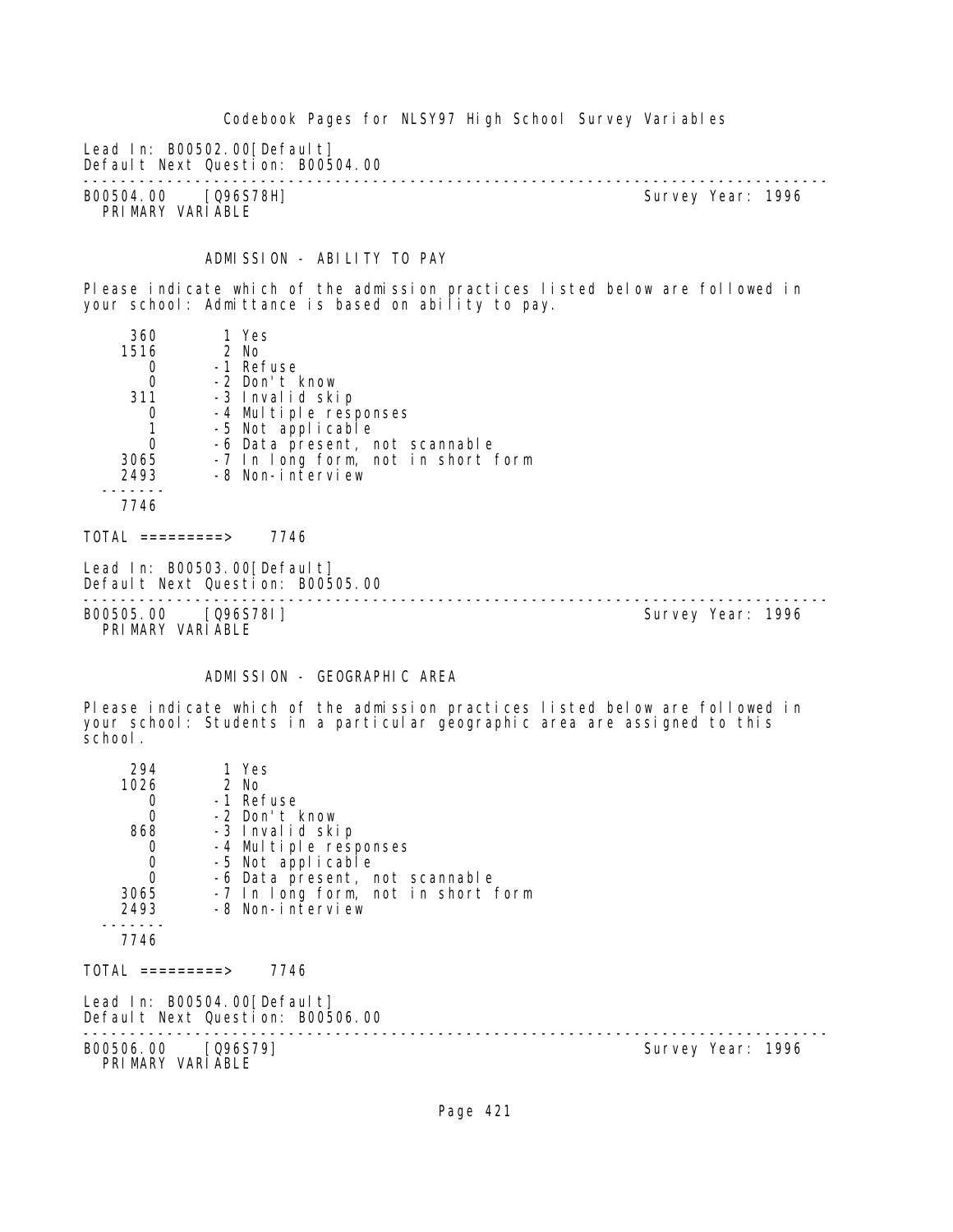Codebook Pages for NLSY97 High School Survey Variables OPEN ACCESS TO ANY COURSE

Do students in your school have open access to any course offered in your school, provided they have taken the prerequisites for the course?

| 1892     | 1 Yes                              |
|----------|------------------------------------|
| 128      | 2 No                               |
|          | -1 Refuse                          |
| 0        | -2 Don't know                      |
| 168      | -3 Invalid skip                    |
|          | -4 Multiple responses              |
| 0        | -5 Not applicable                  |
| $\Omega$ | -6 Data present, not scannable     |
| 3065     | -7 In long form, not in short form |
| 2493     | -8 Non-interview                   |
|          |                                    |
|          |                                    |

 $TOTAL$  =========> 7746

Lead In: B00505.00 [Default] Default Next Question: B00507.00

-------------------------------------------------------------------------------- B00553.00 [Q96S85E5] PRIMARY VARIABLE

INFLUENCE OF PARENT ASSOCIATION ON EVALUATION

Using the scale 0-5 where 0 is "None" and 5 is "A great deal," indicate how much ACTUAL influence you think each group or person has on decisions concerning the following activities: Parent association on (e) Establishing criteria for eval uating teachers

| 1014                             | 0 None                                                          |
|----------------------------------|-----------------------------------------------------------------|
| 473                              |                                                                 |
| 257                              | 2 <sub>2</sub>                                                  |
| 131                              | $\overline{3}$ $\overline{3}$                                   |
| 31                               | 44                                                              |
| 11                               | 5 A Great Deal                                                  |
| $\begin{matrix}0\\0\end{matrix}$ | -1 Refuse                                                       |
|                                  | -2 Don't know                                                   |
| 271                              | -3 Invalid skip                                                 |
| $\mathbf 0$                      | -4 Multiple responses                                           |
| $\begin{matrix}0\\0\end{matrix}$ | -5 Not applicable                                               |
|                                  | -6 Data present, not scannable                                  |
| 3065                             | -7 In long form, not in short form                              |
| 2493                             | -8 Non-interview                                                |
|                                  |                                                                 |
| 7746                             |                                                                 |
| TOTAL =========>                 | 7746                                                            |
|                                  | Lead In: B00552.00[Default]<br>Default Next Question: B00554.00 |
|                                  |                                                                 |

PRIMARY VARIABLE

B00554.00 [Q96S86] B00554.00 [Q96S86]

SEX OF PRINCIPAL

What is your sex?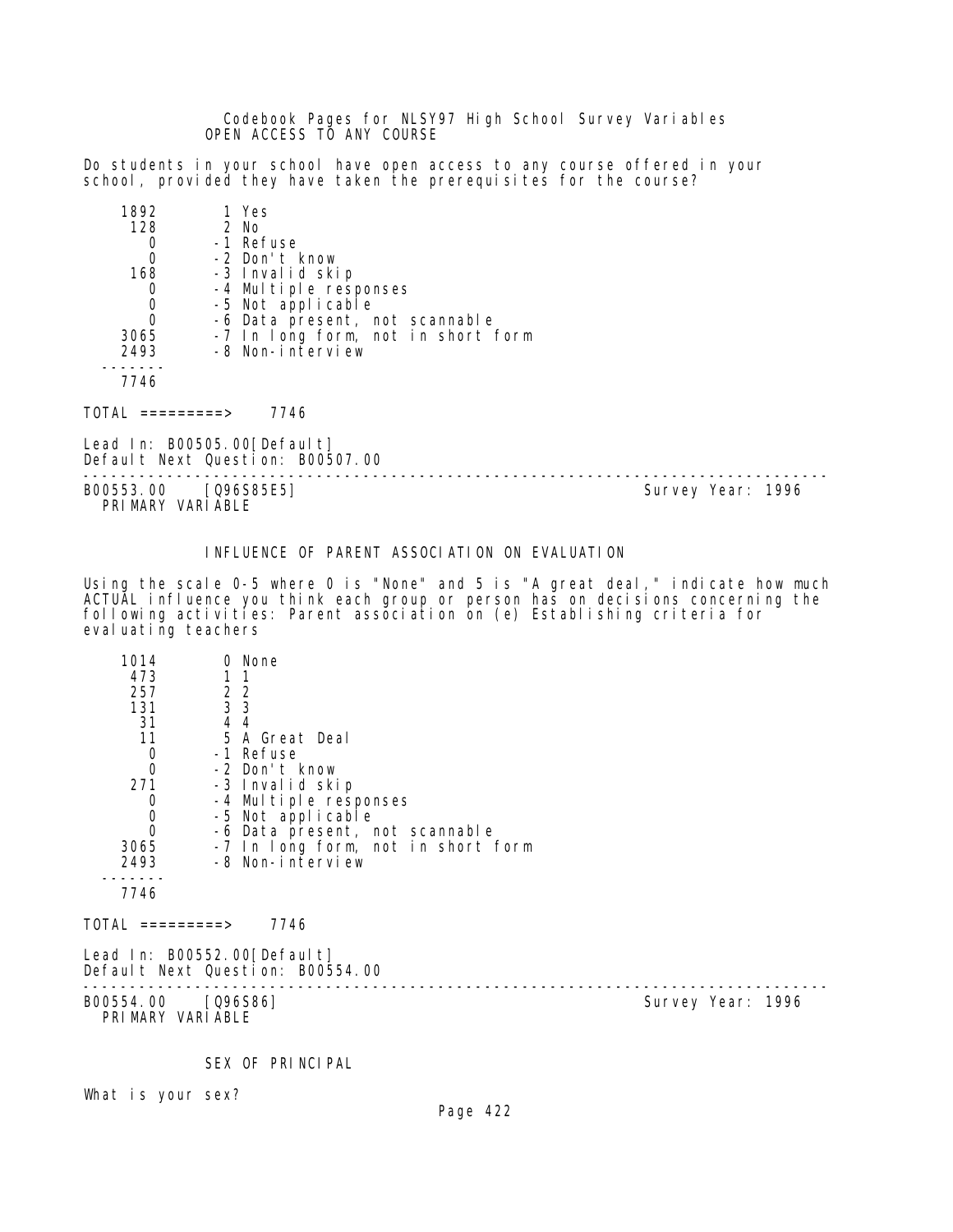Codebook Pages for NLSY97 High School Survey Variables 3593 1 Male<br>1257 2 Femal 1257 2 Female 0 -1 Refuse 2 -2 Don't know 400 -3 Invalid skip 0 -4 Multiple responses<br>1 -5 Not applicable 1 -5 Not applicable<br>0 -6 Data present, n 0 -6 Data present, not scannable<br>0 -7 In Iong form, not in short 0 -7 In long form, not in short form -8 Non-interview ------- 7746 TOTAL =========> 7746 Lead In: B00553.00 [Default] Default Next Question: B00555.00 -------------------------------------------------------------------------------- Survey Year: 1996 PRIMARY VARIABLE BEST DESCRIBES PRINCIPAL Which best describes you (MARK ONE) 22 1 American Indian of Alaskan Native<br>28 2 Asian or Pacific Islander 28 2 Asian or Pacific Islander 182 3 Hispanic, regardless of race 390 4 Black, not of Hispanic origin 4154 5 White, not of Hispanic origin 33 6 Other 6 -1 Refuse 2 -2 Don't know 435 -3 Invalid skip 1 -6 Data present, not scannable 0 -7 In long form, not in short form 2493 -8 Non-interview ------- 7746 TOTAL =========> 7746 Lead In: B00554.00 [Default] Default Next Question: B00556.00 -------------------------------------------------------------------------------- B00556.00 [Q96S88] Survey Year: 1996 PRIMARY VARIABLE YEAR OF BIRTH OF PRINCIPAL What is the year of your birth? 19\_ \_ 4503 0 TO 69: years

| 4003 | U TU 09: years  |
|------|-----------------|
| 10   | 70 TO 79: years |
| Ω    | 80 TO 84: years |
| O    | 85 TO 89: years |
| 1    | 90 TO 94: years |
| 1    | 95 TO 99: years |
| 22   | -1: Refuse      |
| 76   | -2: Don't know  |
|      |                 |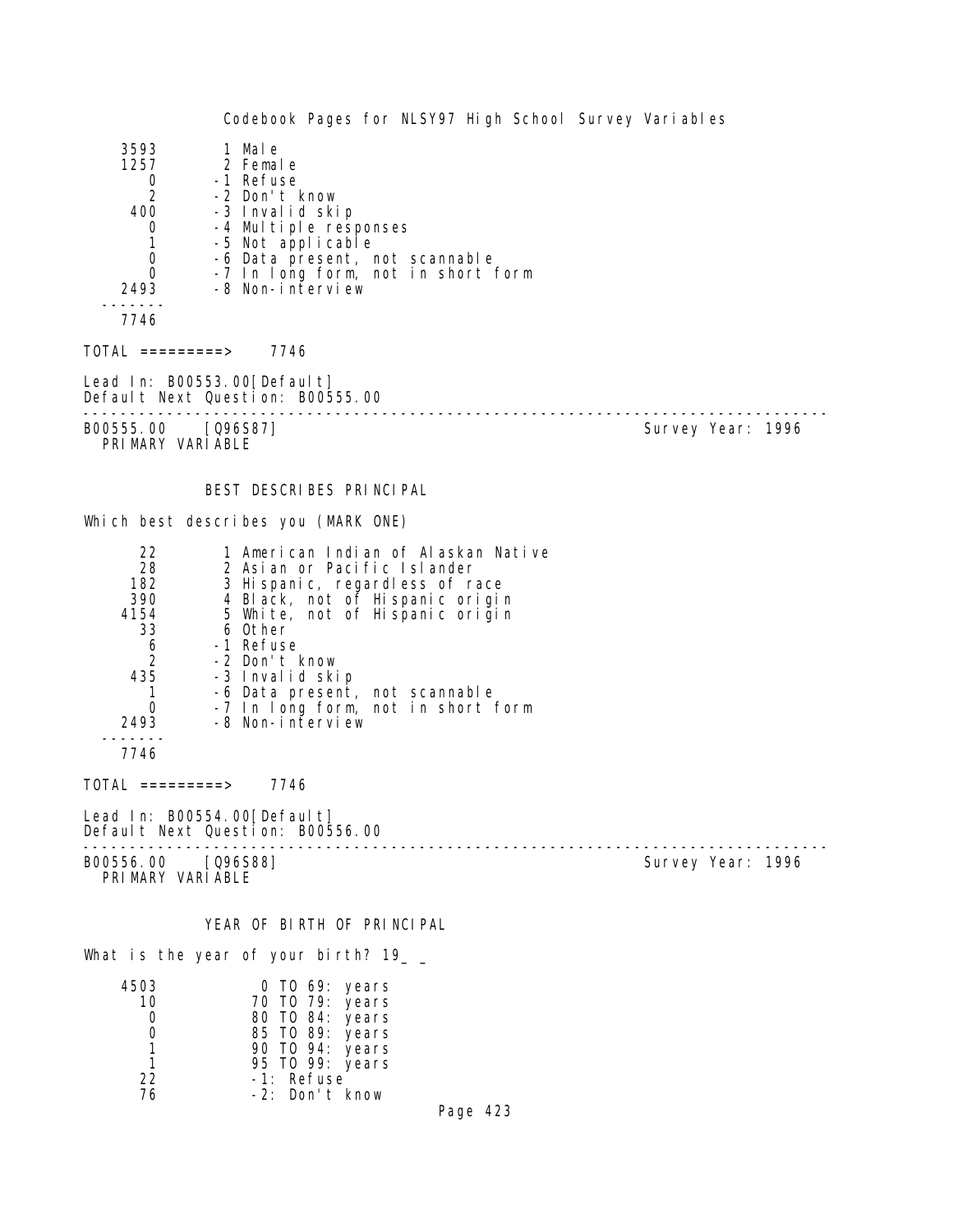| 640<br>0<br>0<br>0<br>2493 | Codebook Pages for NLSY97 High School Survey Variables<br>-3: Invalid skip<br>-4: Multiple responses<br>-5: Not applicable<br>-6: Data present, not scannable<br>-8: Non-interview |  |
|----------------------------|------------------------------------------------------------------------------------------------------------------------------------------------------------------------------------|--|
| 7746                       |                                                                                                                                                                                    |  |
| =========>                 | 7746                                                                                                                                                                               |  |

Lead In: B00555.00[Default] Default Next Question: B00557.00 -------------------------------------------------------------------------------- B00922.00 [Q00S71MI] PRIMARY VARIABLE

#### AP US HISTORY OFFERED

Does this school offer Advanced Placement courses in: U.S. History NOTE: Similar 1996 NLSY97 School Administrator Questionnaire question - Q96S54H

| 3670 | 1 Yes                                      |
|------|--------------------------------------------|
| 1992 | 2 No                                       |
| 5    | -1 Refuse                                  |
| 18   | -2 Don't know                              |
| 708  | -3 Invalid Skip                            |
|      | -4 Multiple responses<br>-5 Not applicable |
| O    |                                            |
| 0    | -6 Data present, not scannable             |
| 0    | -7 In long form, not in short form         |
| 1353 | -8 Non-interview                           |
|      |                                            |
| 7746 |                                            |

 $TOTAL$  =========> 7746

Lead In: B00921.00[Default] Default Next Question: B00923.00

B00923.00 [Q00S71MJ] Survey Year: 2000 PRIMARY VARIABLE

--------------------------------------------------------------------------------

#### AP US GOVT OFFERED

Does this school offer Advanced Placement courses in: U.S. Government/Politics NOTE: Similar 1996 NLSY97 School Administrator Questionnaire question - Q96S54I

| 1988 | 1 Yes                              |
|------|------------------------------------|
| 3674 | 2 No                               |
| 5    | -1 Refuse                          |
| 18   | -2 Don't know                      |
| 708  | -3 Invalid Skip                    |
|      | -4 Multiple responses              |
|      | -5 Not applicable                  |
|      | -6 Data present, not scannable     |
|      | -7 In long form, not in short form |
| 1353 | -8 Non-interview                   |
|      |                                    |
| 7746 |                                    |
|      |                                    |

TOTAL =========> 7746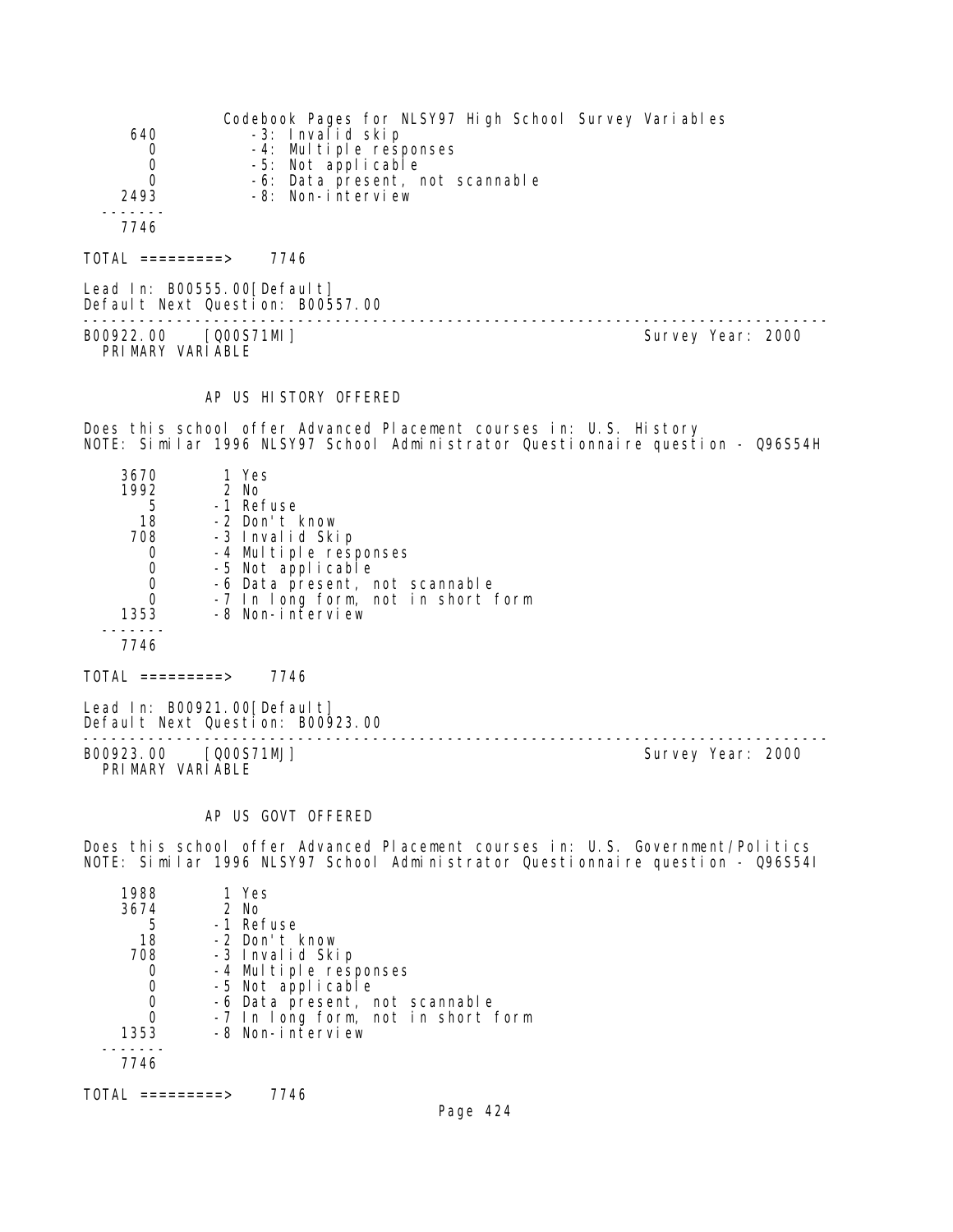Codebook Pages for NLSY97 High School Survey Variables Lead In: B00922.00[Default] Default Next Question: B00924.00 -------------------------------------------------------------------------------- B00924.00 [Q00S71MK] PRIMARY VARIABLE AP COMP GOVT OFFERED Does this school offer Advanced Placement courses in: Comparative Government/Politics NOTE: Similar 1996 NLSY97 School Administrator Questionnaire question - Q96S54J 408 1 Yes 5254 2 No 5 -1 Refuse 18 -2 Don't know 708 -3 Invalid Skip 0 -4 Multiple responses<br>0 -5 Not applicable 0 -5 Not applicable 0 -6 Data present, not scannable 0 -7 In long form, not in short form 1353 -8 Non-interview ------- 7746  $TOTAL$  ========> 7746 Lead In: B00923.00 [Default] Default Next Question: B00925.00 -------------------------------------------------------------------------------- B00925.00 [Q00S71ML] PRIMARY VARIABLE AP EUR HISTORY OFFERED Does this school offer Advanced Placement courses in: European History NOTE: Similar 1996 NLSY97 School Administrator Questionnaire question - Q96S54L 1638 1 Yes<br>4024 2 No 4024 2 No 5 -1 Refuse 18 -2 Don't know 708 -3 Invalid Skip 0 -4 Multiple responses 0 -5 Not applicable 0 -6 Data present, not scannable 0 -7 In long form, not in short form 1353 -8 Non-interview ------- 7746  $TOTAL$  ========> 7746 Lead In: B00924.00 [Default] Default Next Question: B00926.00 --------------------------------------------------------------------------------

B00926.00 [Q00S71MM] PRIMARY VARIABLE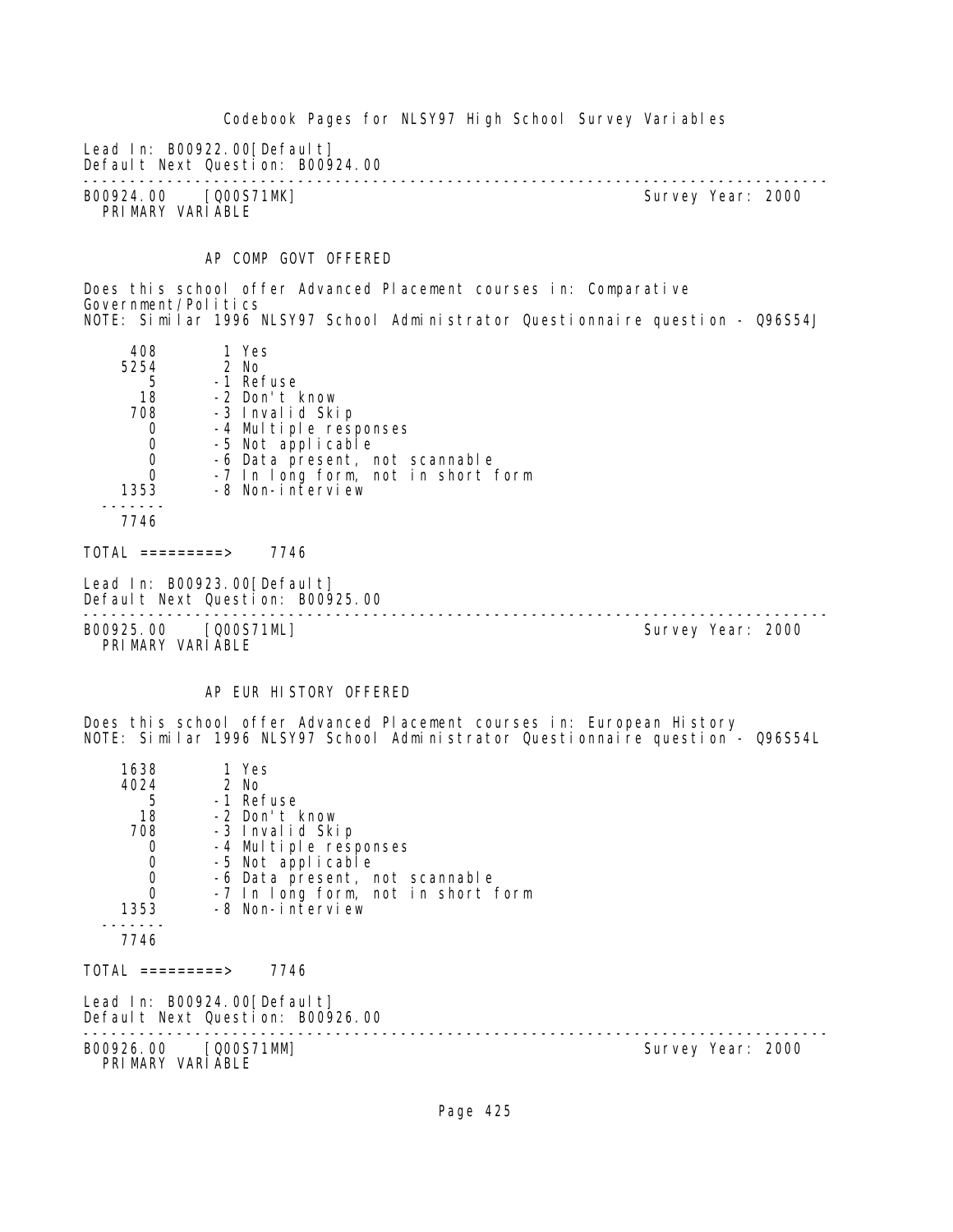Codebook Pages for NLSY97 High School Survey Variables AP PSYCHOLOGY OFFERED

Does this school offer Advanced Placement courses in: Psychology NOTE: Similar 1996 NLSY97 School Administrator Questionnaire question - Q96S54K

| 812  | 1 Yes                                                  |
|------|--------------------------------------------------------|
| 4850 | $2$ No                                                 |
| 5    | -1 Refuse                                              |
| 18   | -2 Don't know                                          |
| 708  | -3 Invalid Skip                                        |
| O    | -4 Multiple responses                                  |
|      | -5 Not applicable                                      |
|      | -6 Data present, not scannable                         |
| O    | -7 In long form, not in short form<br>-8 Non-interview |
| 1353 |                                                        |
|      |                                                        |

7746

 $TOTAL$  =========> 7746

Lead In: B00925.00[Default] Default Next Question: B00927.00

-------------------------------------------------------------------------------- B00927.00 [Q00S71MN]

PRIMARY VARIABLE

AP FRENCH OFFERED

Does this school offer Advanced Placement courses in: French NOTE: Similar 1996 NLSY97 School Administrator Questionnaire question - Q96S54M

| 1701 | 1 Yes                              |
|------|------------------------------------|
| 3961 | 2 No                               |
| 5    | -1 Refuse                          |
| 18   | -2 Don't know                      |
| 708  | -3 Invalid Skip                    |
|      | -4 Multiple responses              |
| O    | -5 Not applicable                  |
|      | -6 Data present, not scannable     |
|      | -7 In long form, not in short form |
| 1353 | -8 Non-interview                   |
|      |                                    |
| 7746 |                                    |

 $TOTAL$  =========> 7746

Lead In: B00926.00[Default] Default Next Question: B00928.00

-------------------------------------------------------------------------------- B00928.00 [Q00S71MO] Survey Year: 2000 PRIMARY VARIABLE

#### AP SPANISH OFFERED

Does this school offer Advanced Placement courses in: Spanish NOTE: Similar 1996 NLSY97 School Administrator Questionnaire question - Q96S54P

| 2412 | 1 Yes         |
|------|---------------|
| 3250 | $2$ No        |
| 5    | -1 Refuse     |
| 18   | -2 Don't know |
|      |               |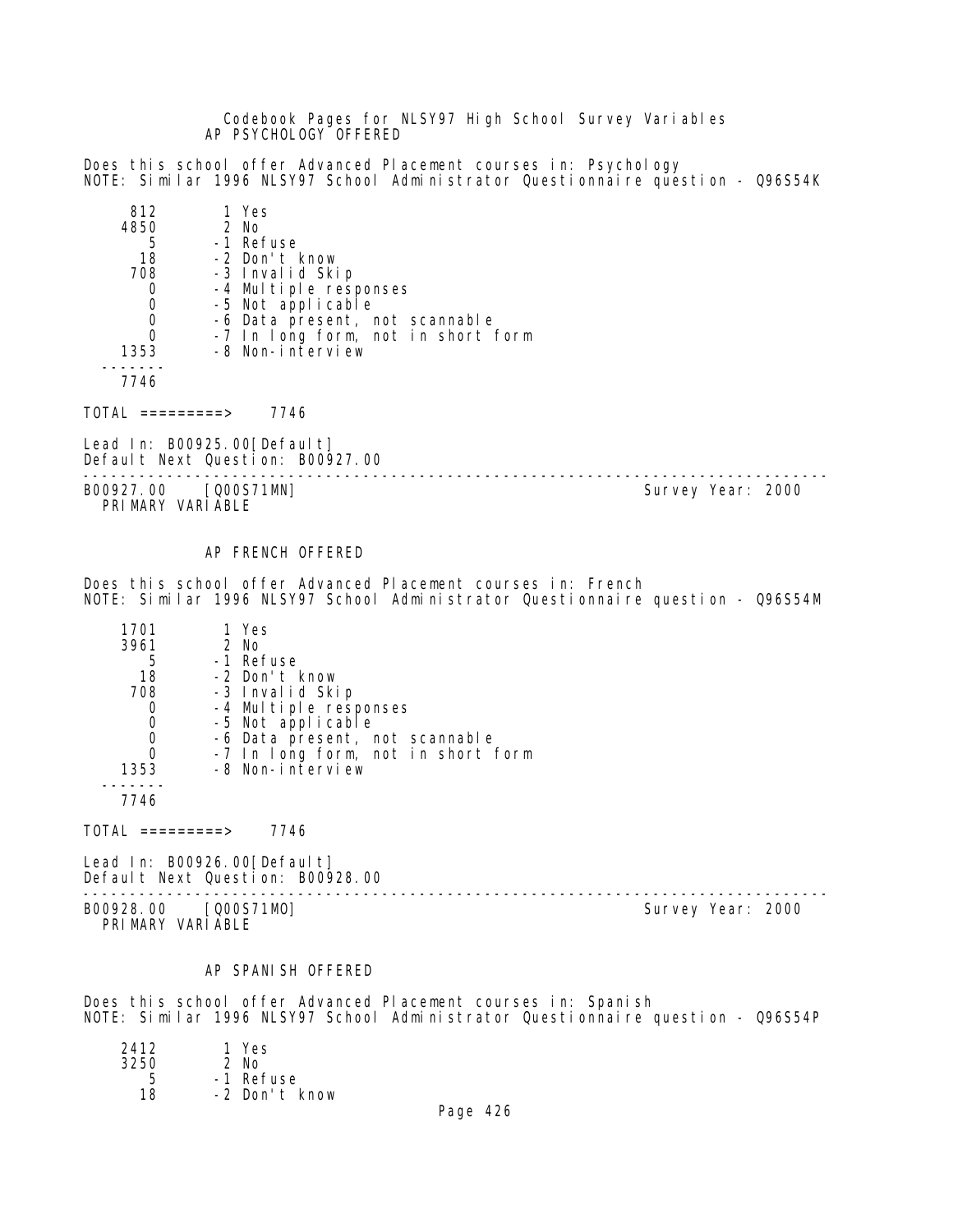|      | Codebook Pages for NLSY97 High School Survey Variables |
|------|--------------------------------------------------------|
| 708  | -3 Invalid Skip                                        |
| 0    | -4 Multiple responses                                  |
| 0    | -5 Not applicable                                      |
| 0    | -6 Data present, not scannable                         |
| 0    | -7 In long form, not in short form                     |
| 1353 | -8 Non-interview                                       |
|      |                                                        |
| 7746 |                                                        |
|      |                                                        |

 $TOTAL$  ========> 7746

Lead In: B00927.00[Default] Default Next Question: B00929.00 -------------------------------------------------------------------------------- B00929.00 [Q00S71MP] Survey Year: 2000 PRIMARY VARIABLE

### AP GERMAN OFFERED

Does this school offer Advanced Placement courses in: German NOTE: Similar 1996 NLSY97 School Administrator Questionnaire question - Q96S54N

| 611  | 1 Yes                              |
|------|------------------------------------|
| 5051 | $2$ No                             |
| 5    | -1 Refuse                          |
| 18   | -2 Don't know                      |
| 708  | -3 Invalid Skip                    |
| O    | -4 Multiple responses              |
| O    | -5 Not applicable                  |
| O    | -6 Data present, not scannable     |
| 0    | -7 In long form, not in short form |
| 1353 | -8 Non-interview                   |
|      |                                    |
| 7746 |                                    |

TOTAL =========> 7746

Lead In: B00928.00[Default] Default Next Question: B00930.00

B00930.00 [Q00S71MQ] PRIMARY VARIABLE

--------------------------------------------------------------------------------

# AP LATIN OFFERED

Does this school offer Advanced Placement courses in: Latin NOTE: Similar 1996 NLSY97 School Administrator Questionnaire question - Q96S54O

| 610  | 1 Yes                              |
|------|------------------------------------|
| 5052 | $2$ No                             |
| 5    | -1 Refuse                          |
| 18   | -2 Don't know                      |
| 708  | -3 Invalid Skip                    |
|      | -4 Multiple responses              |
| O    | -5 Not applicable                  |
|      | -6 Data present, not scannable     |
|      | -7 In long form, not in short form |
| 1353 | -8 Non-interview                   |
|      |                                    |
| 7746 |                                    |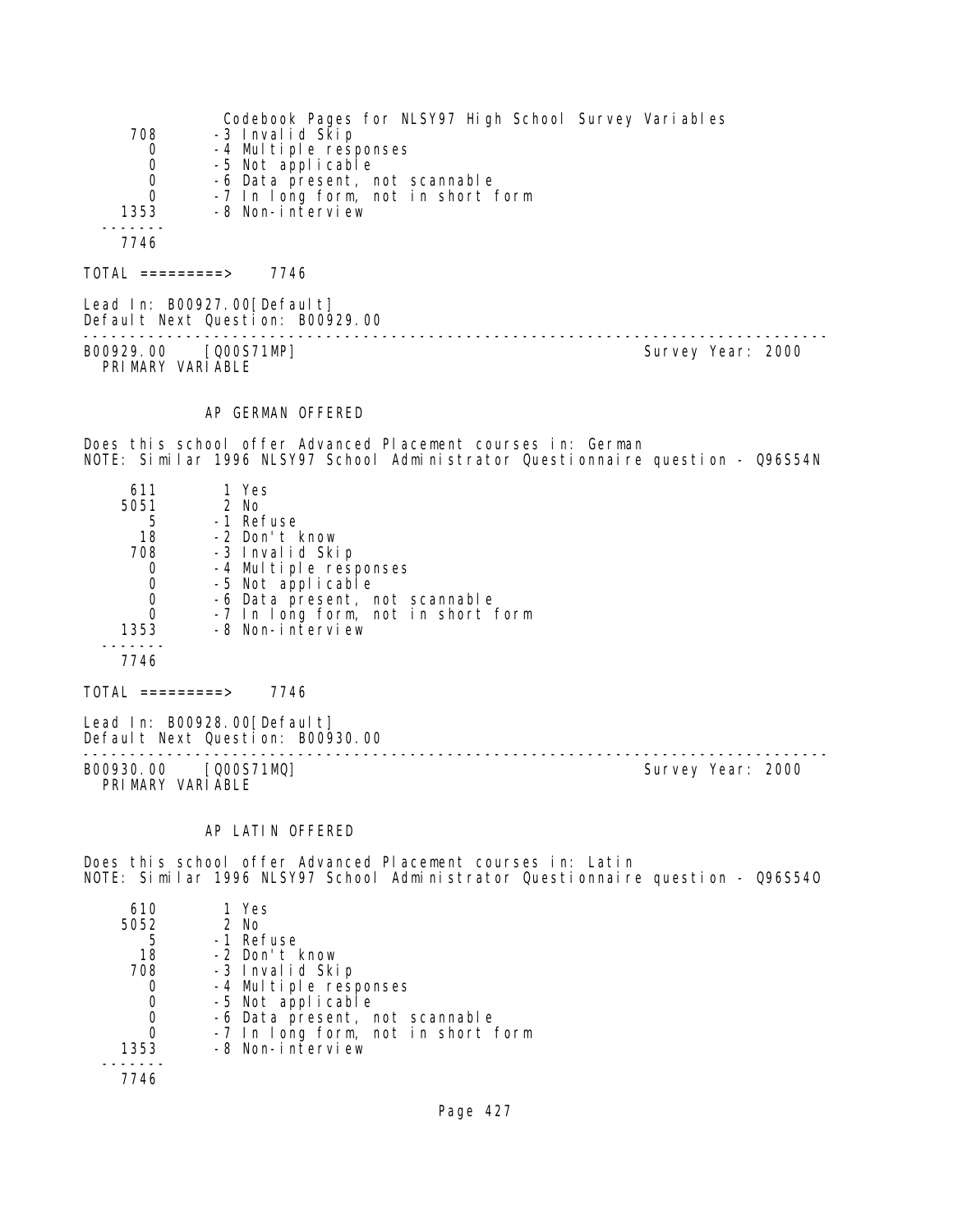Codebook Pages for NLSY97 High School Survey Variables  $TOTAL$  =========> Lead In: B00929.00 [Default] Default Next Question: B00931.00 -------------------------------------------------------------------------------- B00931.00 [Q00S71MR] PRIMARY VARIABLE AP ART HISTORY OFFERED Does this school offer Advanced Placement courses in: Art History 767 1 Yes 95 2 No<br>5 -1 Ret 5 -1 Refuse 18 -2 Don't know -3 Invalid Skip 0 -4 Multiple responses<br>0 -5 Not applicable 0 -5 Not applicable<br>0 -6 Data present. r 0 -6 Data present, not scannable 0 -7 In long form, not in short form 1353 -8 Non-interview ------- 7746  $TOTAL$  =========> 7746 Lead In: B00930.00[Default] Default Next Question: B00932.00 -------------------------------------------------------------------------------- B00932.00 [Q00S71MS] PRIMARY VARIABLE AP MUSIC THY OFFERED Does this school offer Advanced Placement courses in: Music Theory 667 1 Yes 95 2 No 5 -1 Refuse 18 -2 Don't know 708 -3 Invalid Skip 0 -4 Multiple responses 0 -5 Not applicable<br>0 -6 Data present. r 0 -6 Data present, not scannable 0 -7 In long form, not in short form 1353 -8 Non-interview ------- 7746 TOTAL =========> 7746 Lead In: B00931.00 [Default] Default Next Question: B00933.00 -------------------------------------------------------------------------------- B00933.00 [Q00S71MT]

PRIMARY VARIABLE

AP STUDIO ART OFFERED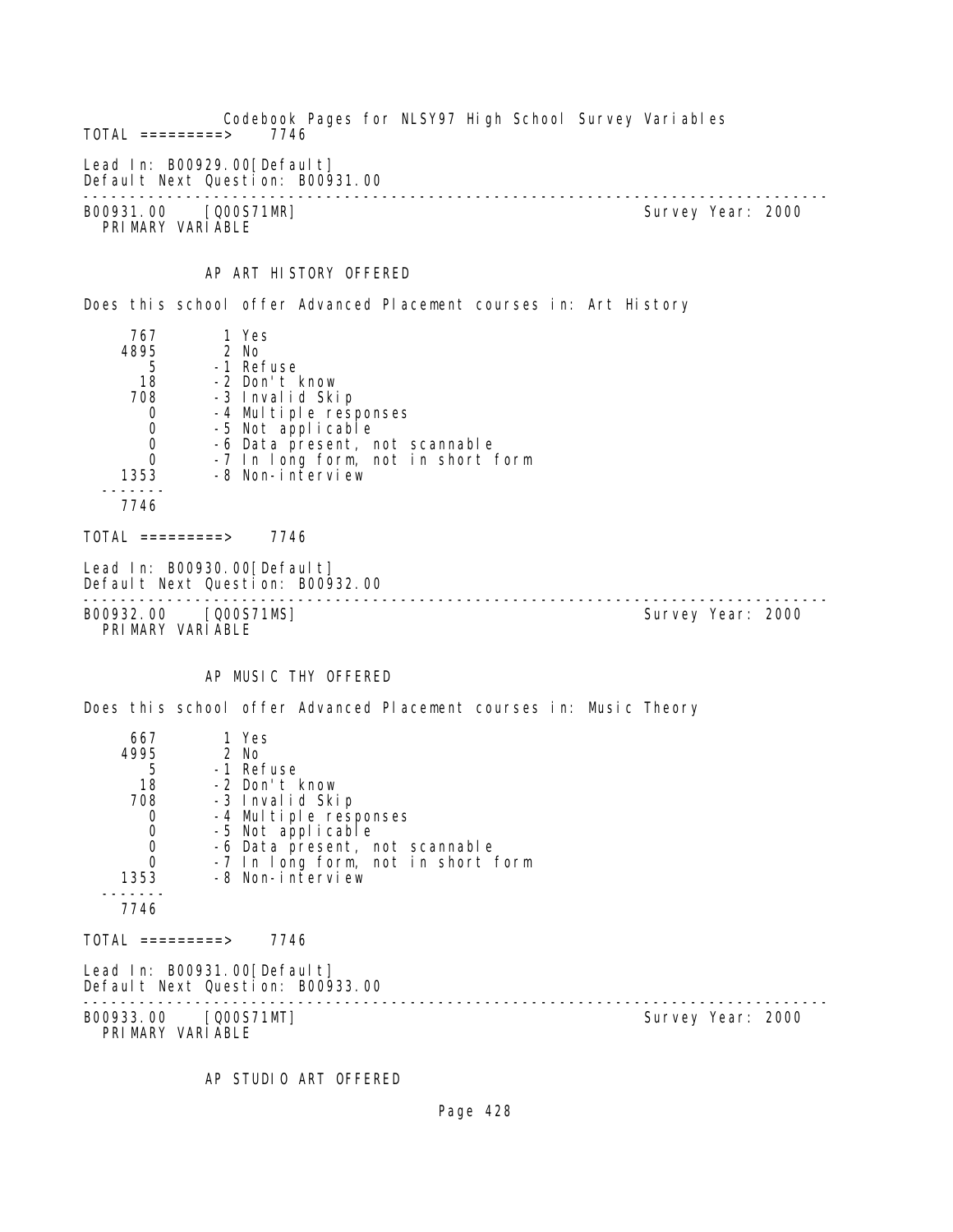Codebook Pages for NLSY97 High School Survey Variables Does this school offer Advanced Placement courses in: Studio Art 1159 1 Yes<br>4503 2 No  $\begin{array}{c} 4503 \\ 5 \end{array}$ 5 -1 Refuse<br>18 -2 Don't I 18 -2 Don't know 708 -3 Invalid Skip 0 -4 Multiple responses<br>0 -5 Not applicable 0 -5 Not applicable<br>0 -6 Data present. 0 -6 Data present, not scannable 0 -7 In long form, not in short form 1353 -8 Non-interview ------- 7746  $TOTAL$  =========> 7746 Lead In: B00932.00 [Default] Default Next Question: B00934.00 -------------------------------------------------------------------------------- B00934.00 [Q00S71MU] PRIMARY VARIABLE NO AP COURSES OFFERED Does this school offer Advanced Placement courses in: None of the above 661 1 Yes )1 2 No<br>5 -1 Ret 5 -1 Refuse 18 -2 Don't know<br>708 -3 Invalid Ski 708 -3 Invalid Skip 0 -4 Multiple responses<br>0 -5 Not applicable 0 -5 Not applicable<br>0 -6 Data present, n 0 -6 Data present, not scannable<br>0 -7 In Iong form, not in short 0 -7 In long form, not in short form<br>1353 -8 Non-interview -8 Non-interview ------- 7746  $TOTAL$  =========> 7746 Lead In: B00933.00 [Default] Default Next Question: B00935.00 -------------------------------------------------------------------------------- Survey Year: 2000 PRIMARY VARIABLE MODE OF DATA ENTRY Mode of data entry 2131 1 Telephone Interview<br>4064 2 Self-Administered 4064 2 Self-Administered 198 3 Mode uncertain 1353 -8 Non-interview ------- 7746

TOTAL =========> 7746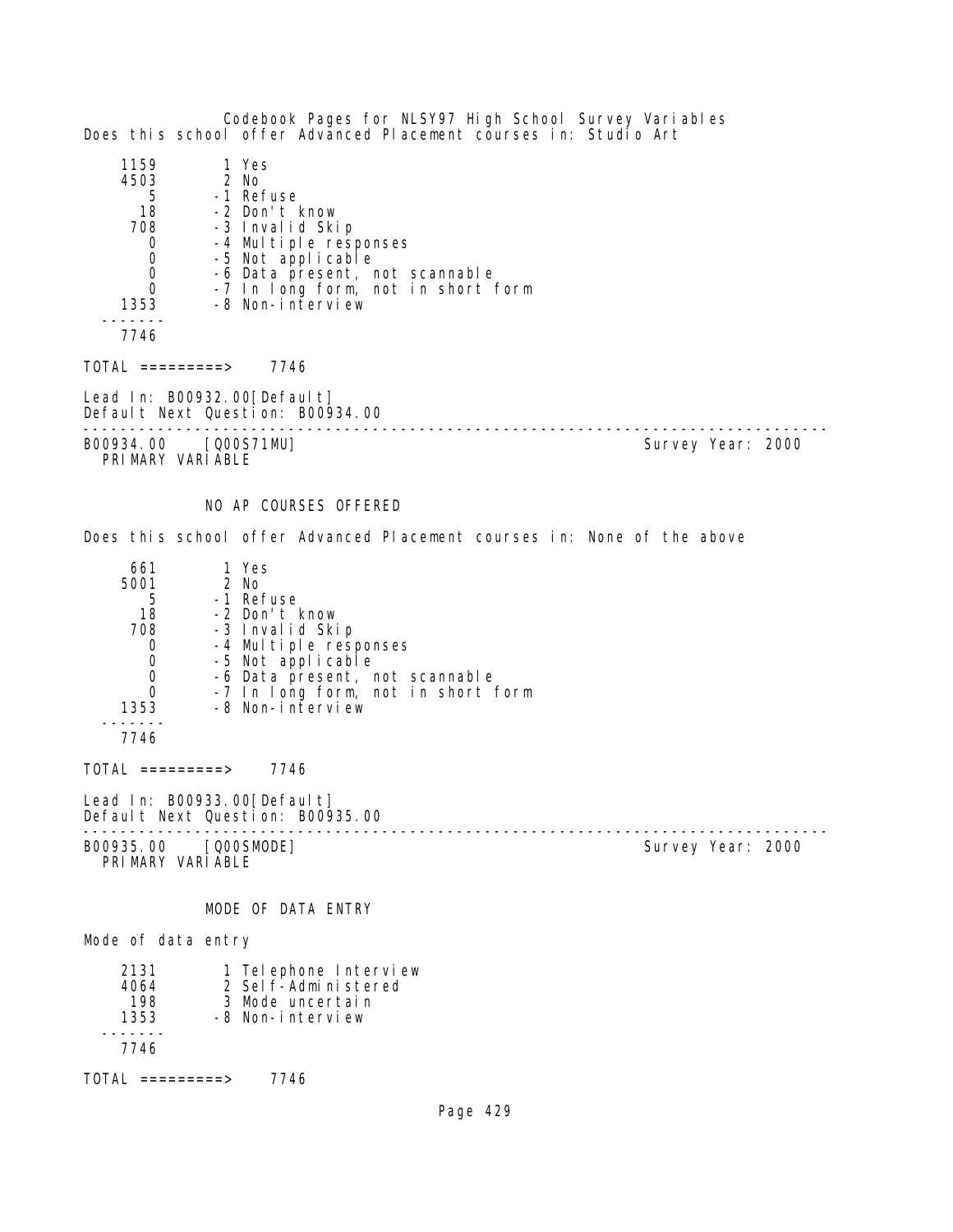Codebook Pages for NLSY97 High School Survey Variables Lead In: B00934.00 [Default] Default Next Question: B00936.00 -------------------------------------------------------------------------------- B00936.00 [Q00SWT] Survey Year: 2000 PRIMARY VARIABLE

2000 WEIGHT

| 2000 weight |  |
|-------------|--|
|             |  |

| 586<br>3292<br>664<br>703<br>327<br>121<br>123<br>69<br>73<br>36<br>35<br>201<br>109<br>36<br>16<br>2<br>1353 | T0.999:<br>0<br>1<br>$T0$ 1.499:<br>$T0$ 1.999:<br>1.5<br>2<br>$TO$ 2.999:<br>3 TO 3.999:<br>4<br>TO 4.999:<br>$5$ TO $5$ 999:<br>T0, 6, 999<br>6<br>7<br>TO 7.999:<br>TO 8.999:<br>8<br>9<br>T(1, 9, 999)<br>10<br>TO 24, 999:<br>25 TO 49, 999:<br>$T0$ 99.999:<br>50<br>TO 199, 999:<br>100.<br>200 TO 300, 999:<br>-8:<br>Non-interview |
|---------------------------------------------------------------------------------------------------------------|---------------------------------------------------------------------------------------------------------------------------------------------------------------------------------------------------------------------------------------------------------------------------------------------------------------------------------------------|
| 7746                                                                                                          |                                                                                                                                                                                                                                                                                                                                             |
|                                                                                                               |                                                                                                                                                                                                                                                                                                                                             |

 $TOTAL$  =========> 7746

Lead In: B00935.00[Default] Default Next Question: B00937.00

-------------------------------------------------------------------------------- B00937.00 [Q00SDINT~D] Survey Year: 2000 PRIMARY VARIABLE

DATE OF ENTRY OR INTERVIEW

Date of entry or interview.

UNIVERSE: Computer needs date corrected

| 2039 | 1 TO 8: days                    |
|------|---------------------------------|
| 1811 | 9 TO 16: days                   |
| 1392 | 17 TO 24: days                  |
| 1127 | 25 TO 31: days                  |
|      | -1: Refuse                      |
|      | -2: Don't know                  |
| 24   | -3: Invalid skip                |
| 0    | -4: Multiple responses          |
|      | -5: Not applicable              |
|      | -6: Data present, not scannable |
| 1353 | -8: Non-interview               |
|      |                                 |
| 7746 |                                 |
|      |                                 |

 $TOTAL$  =========> 7746

Lead In: B00936.00[Default]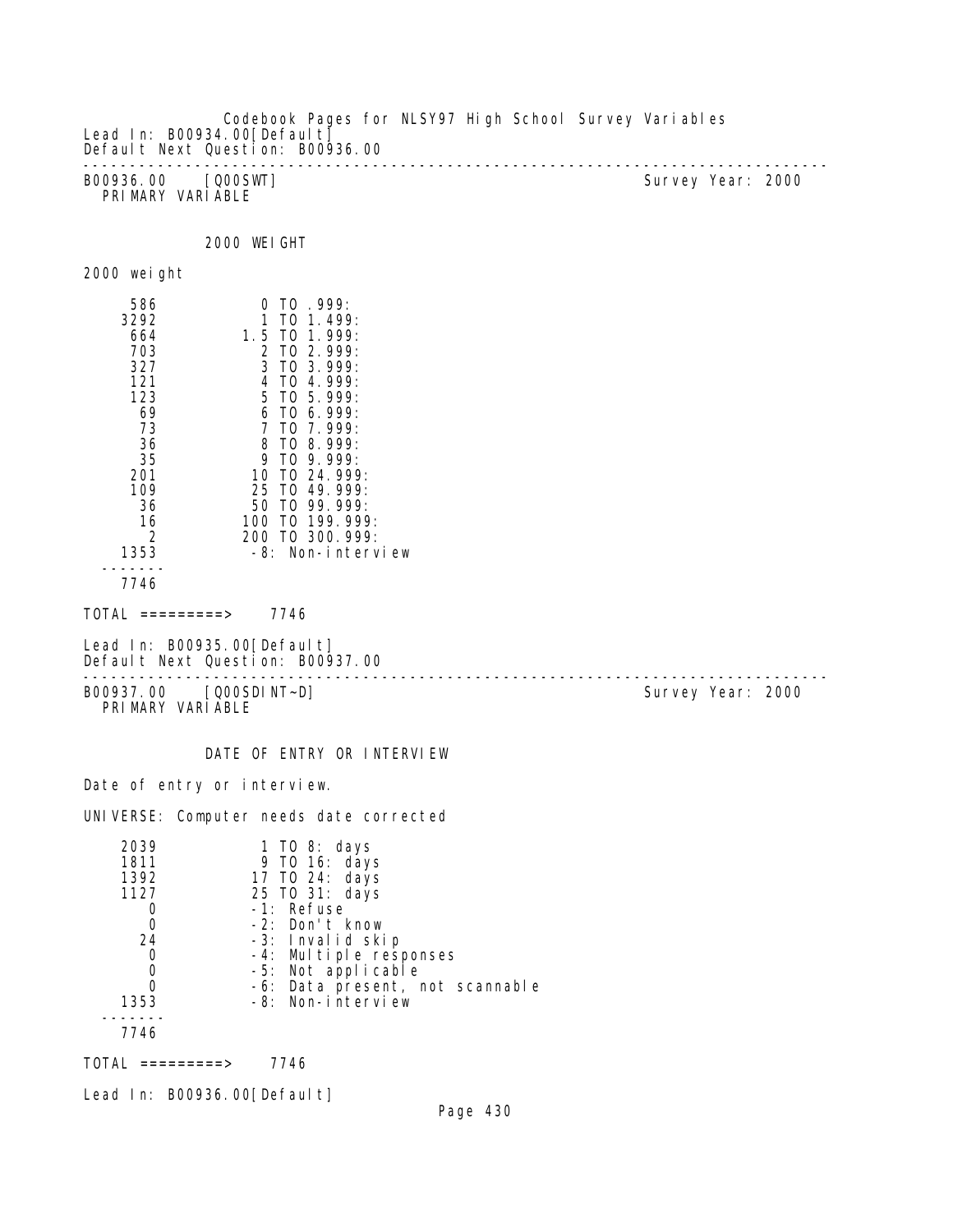Codebook Pages for NLSY97 High School Survey Variables Default Next Question: End of Survey. --------------------------------------------------------------------------------

B00937.01 [Q00SDINT~M] PRIMARY VARIABLE

# ENTER INTERVIEW DATE

Date of entry or interview.

UNIVERSE: Computer needs date corrected

|                                  | 1: | January                         |
|----------------------------------|----|---------------------------------|
|                                  |    | 2: February                     |
|                                  |    | 3: March                        |
| 1339                             |    | 4: April                        |
| 3632                             |    | 5: May                          |
| 1021                             |    | 6: June                         |
| 311                              |    | $7:$ July                       |
| 51                               |    | 8: August                       |
| 11                               |    | 9: September                    |
| 0                                |    | 10: October                     |
|                                  |    | 11: November                    |
| $\begin{matrix}0\\0\end{matrix}$ |    | 12: December                    |
| $\mathbf 0$                      |    | -1: Refuse                      |
| 0                                |    | -2: Don't know                  |
| 24                               |    | -3: Invalid skip                |
| 0                                |    | -4: Multiple responses          |
| 0                                |    | -5: Not applicable              |
|                                  |    | -6: Data present, not scannable |
| 1353                             |    | -8: Non-interview               |
| 7746                             |    |                                 |
|                                  |    |                                 |

 $TOTAL$  =========> 7746

Lead In: B00936.00[Default] Default Next Question: End of Survey.

-------------------------------------------------------------------------------- B00937.02 [Q00SDINT~Y] Survey Year: 2000 PRIMARY VARIABLE

ENTER INTERVIEW DATE

Date of entry or interview.

UNIVERSE: Computer needs date corrected

| 6369 | 2000 |                                 |
|------|------|---------------------------------|
|      |      | -1: Refuse                      |
|      |      | -2: Don't know                  |
| 24   |      | -3: Invalid skip                |
| 0    |      | -4: Multiple responses          |
|      |      | -5: Not applicable              |
|      |      | -6: Data present, not scannable |
| 1353 |      | -8: Non-interview               |
|      |      |                                 |
| 7746 |      |                                 |
|      |      |                                 |

 $TOTAL$  =========> 7746

Lead In: B00936.00[Default]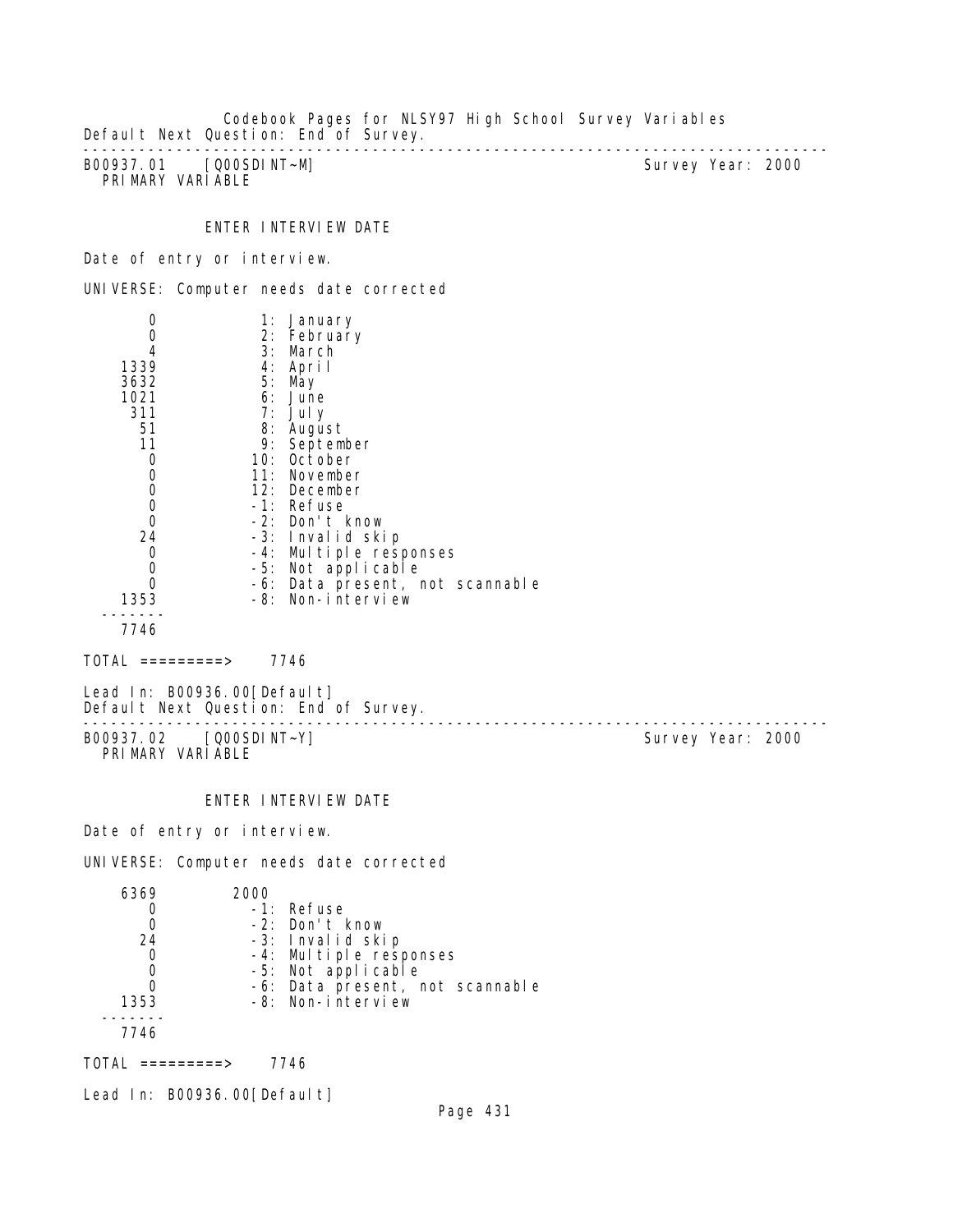Codebook Pages for NLSY97 High School Survey Variables Default Next Question: End of Survey.

-------------------------------------------------------------------------------- B00902.00 [Q00S67K] PRIMARY VARIABLE

#### NUM YRS REQUIRED GRAD/HEALTH ED

How many years in the following subjects are required for graduation from your school: Health Education QUESTIONNAIRE NOTE: If there is no minimum course requirement in a subject area, enter "0". For fractions of a year, enter one semester as 0.50 year, one quarter as 0.25 year, and one trimester as 0.33 year.

NOTE: Similar 1996 NLSY97 School Administrator Questionnaire question - Q96S48KY

| 5147 | 0 TO 1: years                       |
|------|-------------------------------------|
| 333  | 1.01 TO 2: years                    |
| 38   | 2.01 TO 3: years                    |
| 303  | 3.01 TO 5: years                    |
|      | 5.01 TO 7: years                    |
| 5    | 7.01 TO 10: years                   |
|      | -1: Refuse                          |
| 42   | -2: Don't know                      |
| 459  | -3: Invalid skip                    |
| 0    | -4: Multiple responses              |
| 65   | -5: Not applicable                  |
| O    | -6: Data present, not scannable     |
|      | -7: In long form, not in short form |
| 1353 | -8: Non-interview                   |
|      |                                     |
| 7746 |                                     |

 $TOTAI$  ========> 7746

Lead In: B00901.00[Default] Default Next Question: B00903.00

B00903.00 [Q00S67L] PRIMARY VARIABLE

--------------------------------------------------------------------------------

#### NUM YRS REQUIRED GRAD/RELIG MORAL

How many years in the following subjects are required for graduation from your school: Religious/Moral/Ethics Education QUESTIONNAIRE NOTE: If there is no minimum course requirement in a subject area, enter "0". For fractions of a year, enter one semester as 0.50 year, one quarter as 0.25 year, and one trimester as 0.33 year.

NOTE: Similar 1996 NLSY97 School Administrator Questionnaire question - Q96S48LY

| 3889 | 0 TO 1: years                                |
|------|----------------------------------------------|
| 132  | 1.01 TO 2: years                             |
| 63   | 2.01 TO 3: years                             |
| 1160 | 3.01 TO 5: years                             |
| 5    | 5.01 TO 7: years                             |
| 3    | 7.01 TO 10: years                            |
|      | -1: Refuse                                   |
| 33   | -2: Don't know                               |
| 1042 | -3: Invalid skip                             |
|      |                                              |
| 65   | -4: Multiple responses<br>-5: Not applicable |

Page 432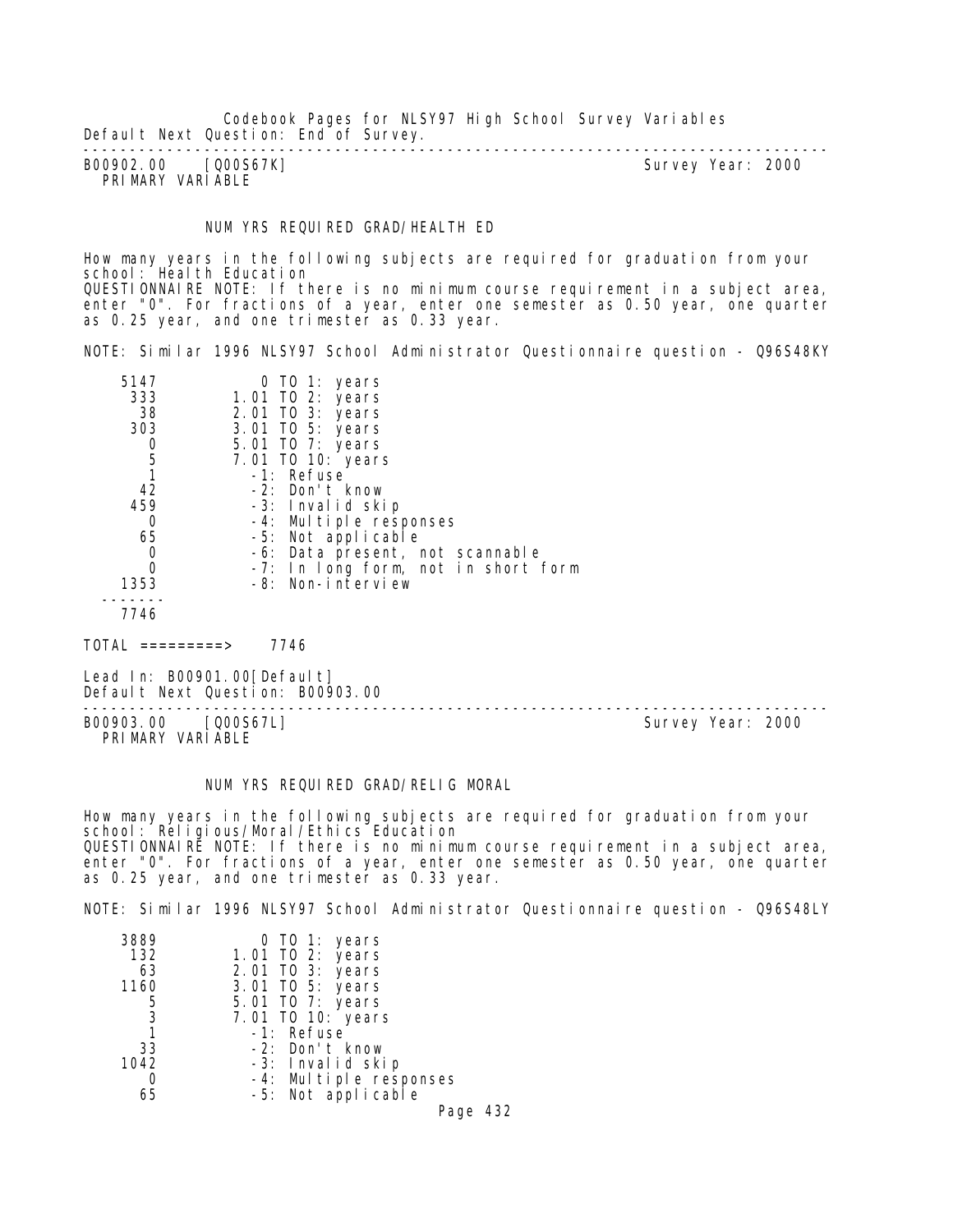|                                | Codebook Pages for NLSY97 High School Survey Variables |
|--------------------------------|--------------------------------------------------------|
| 0                              | -6: Data present, not scannable                        |
| $\Omega$                       | -7: In long form, not in short form                    |
| 1353                           | -8: Non-interview                                      |
|                                |                                                        |
| 7746                           |                                                        |
| $\overline{TOTAL}$ ==========> | 7746                                                   |
| Lead In: $B00902.00$ [Default] | Default Next Question: B00904.00                       |

B00904.00 [Q00S67M] PRIMARY VARIABLE

--------------------------------------------------------------------------------

#### NUM YRS REQUIRED GRAD/OTHER

How many years in the following subjects are required for graduation from your school: Other (Please specify below) QUESTIONNAIRE NOTE: If there is no minimum course requirement in a subject area, enter "0". For fractions of a year, enter one semester as 0.50 year, one quarter as 0.25 year, and one trimester as 0.33 year.

NOTE: Similar 1996 NLSY97 School Administrator Questionnaire question - Q96S48MY

| 2910     | 0 TO 1: years                       |
|----------|-------------------------------------|
| 165      | 1.01 TO 2: years                    |
| 116      | 2.01 TO 3: years                    |
| 243      | 3.01 TO 5: years                    |
| 175      | 5.01 TO 7: years                    |
| 161      | 7.01 TO 10: years                   |
|          | -1: Refuse                          |
| 25       | -2: Don't know                      |
| 2532     | -3: Invalid skip                    |
|          | -4: Multiple responses              |
| 65       | -5: Not applicable                  |
| 0        | -6: Data present, not scannable     |
| $\Omega$ | -7: In long form, not in short form |
| 1353     | -8: Non-interview                   |
|          |                                     |
| 7746     |                                     |
|          |                                     |

TOTAL =========> 7746

Lead In: B00903.00 [Default] Default Next Question: B00905.00

-------------------------------------------------------------------------------- B00905.00 [Q00S68] Survey Year: 2000

PRIMARY VARIABLE

#### NUM HRS COMMNTY SERV REQUIRED GRAD

How many hours of community service are required for graduation? (IF NONE, ENTER "0".) NOTE: Similar 1996 NLSY97 School Administrator Questionnaire question - Q96S50

| 4501 | $0:$ no hours      |
|------|--------------------|
| 11   | $.1$ TO 1: hours   |
| 39   | $1.1$ TO 5: hours  |
| 334  | $5.1$ TO 20: hours |
| 446  | 20.1 TO 40: hours  |
| 245  | 40.1 TO 60: hours  |

Page 433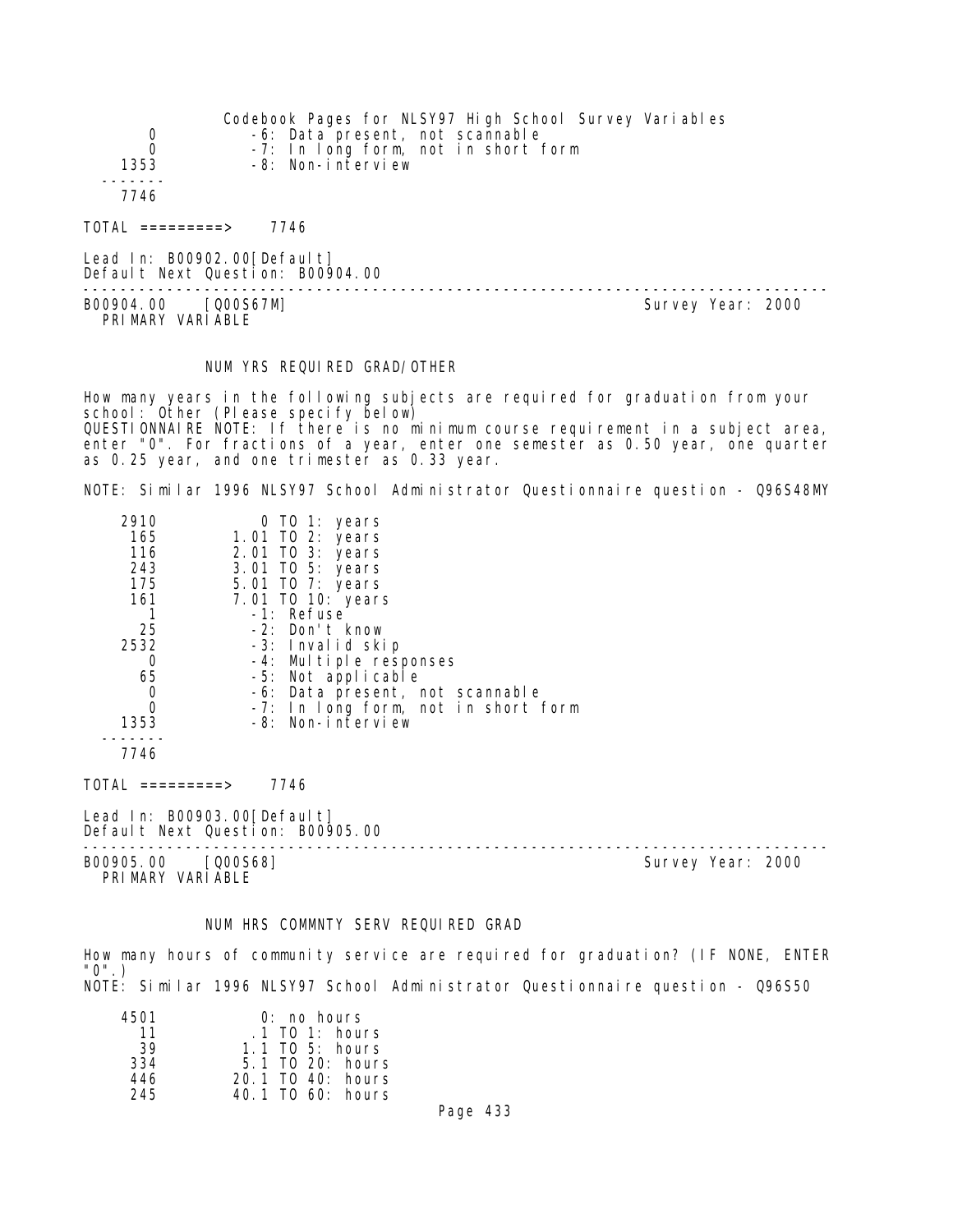| 253<br>205<br>129<br>$\frac{2}{1}$<br>54<br>173<br>0<br>$\mathbf 0$<br>$\mathbf 0$<br>$\Omega$<br>1353<br>7746 | Codebook Pages for NLSY97 High School Survey Variables<br>60.1 TO 80: hours<br>80.1 TO 100: hours<br>100.1 TO 500: hours<br>500.1 TO 1000: hours<br>-1: Refuse<br>-2: Don't know<br>-3: Invalid skip<br>-4: Multiple responses<br>-5: Not applicable<br>-6: Data present, not scannable<br>-7: In long form, not in short form<br>-8: Non-interview |                   |
|----------------------------------------------------------------------------------------------------------------|-----------------------------------------------------------------------------------------------------------------------------------------------------------------------------------------------------------------------------------------------------------------------------------------------------------------------------------------------------|-------------------|
| TOTAL =========>                                                                                               | 7746                                                                                                                                                                                                                                                                                                                                                |                   |
|                                                                                                                | Lead In: B00904.00[Default]<br>Default Next Question: B00906.00                                                                                                                                                                                                                                                                                     |                   |
| B00906.00 [Q00S69]<br>PRIMARY VARIABLE                                                                         |                                                                                                                                                                                                                                                                                                                                                     | Survey Year: 2000 |
|                                                                                                                | ARE GRADS REQUIRED/PASS STNDRDZD TEST                                                                                                                                                                                                                                                                                                               |                   |

Are students required to pass a standardized test to receive a high school diploma at this school? NOTE: Similar 1996 NLSY97 School Administrator Questionnaire question - Q96S51

| 2746<br>3509 | 1 Yes<br>2 No<br>-1 Refuse         |
|--------------|------------------------------------|
|              |                                    |
| 13           | -2 Don't know                      |
| 124          | -3 Invalid Skip                    |
| 0            | -4 Multiple responses              |
| 0            | -5 Not applicable                  |
| 0            | -6 Data present, not scannable     |
| 0            | -7 In long form, not in short form |
| 1353         | -8 Non-interview                   |
| 7746         |                                    |

 $TOTAL$  =========> 7746

Lead In: B00905.00[Default] Default Next Question: B00907.00

PRIMARY VARIABLE

-------------------------------------------------------------------------------- B00907.00 [Q00S70MA] Survey Year: 2000

## MATH OFFERED GEOMETRY

Please indicate below which math courses are offered at your school: Geometry NOTE: Similar 1996 NLSY97 School Administrator Questionnaire question - Q96S52I1

| 6002 | 1 Yes                 |  |
|------|-----------------------|--|
| 222  | 2 No                  |  |
|      | -1 Refuse             |  |
|      | -2 Don't know         |  |
| 159  | -3 Invalid Skip       |  |
|      | -4 Multiple responses |  |
|      |                       |  |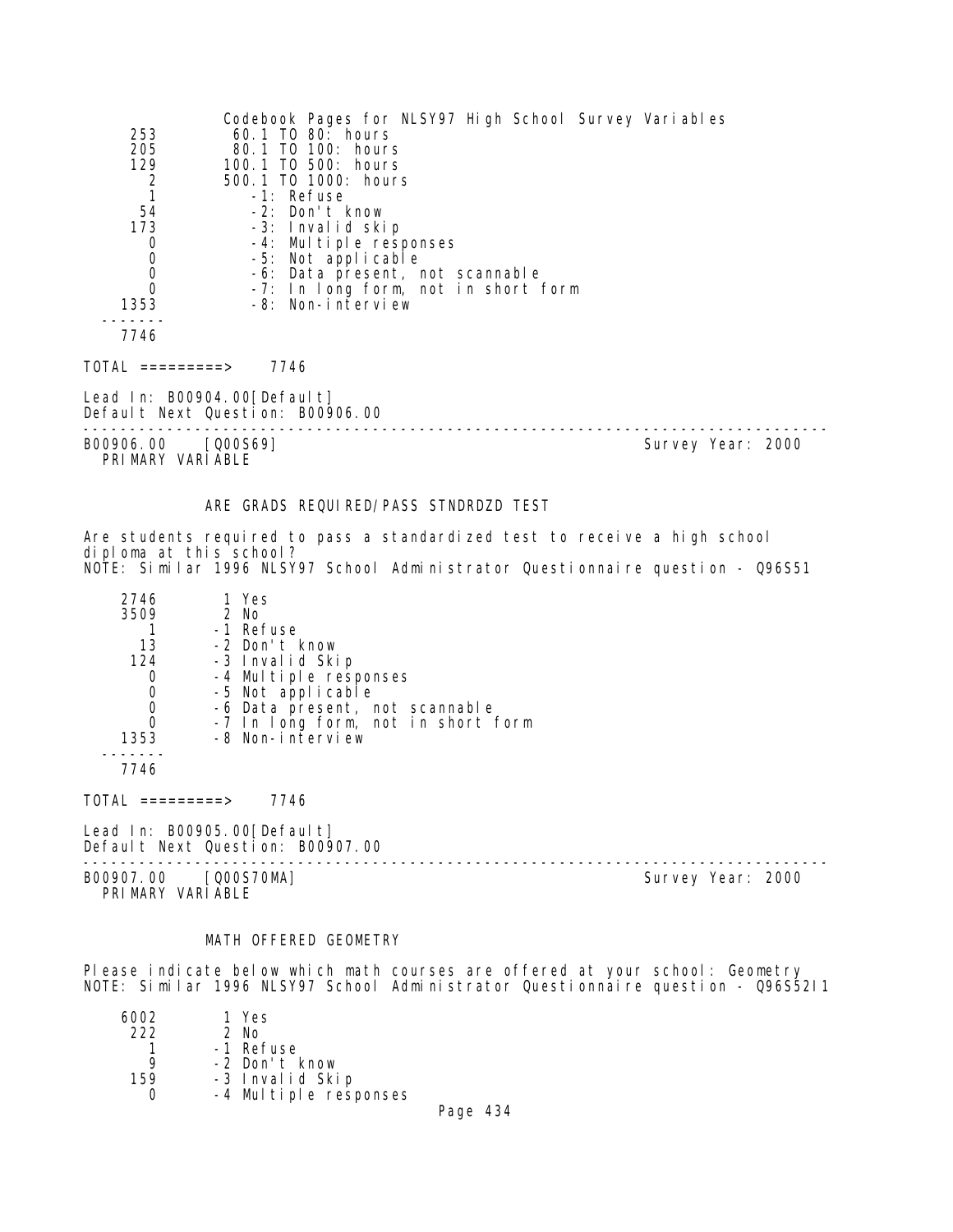| 0        | Codebook Pages for NLSY97 High School Survey Variables<br>-5 Not applicable |
|----------|-----------------------------------------------------------------------------|
| 0        | -6 Data present, not scannable                                              |
| $\Omega$ | -7 In long form, not in short form                                          |
| 1353     | -8 Non-interview                                                            |
|          |                                                                             |
| 7746     |                                                                             |
|          |                                                                             |

Lead In: B00906.00[Default] Default Next Question: B00908.00

B00908.00 [Q00S70MB] Survey Year: 2000 PRIMARY VARIABLE

 $TOTAL$  =========> 7746

--------------------------------------------------------------------------------

#### MATH OFFERED TRIGONOMETRY

Please indicate below which math courses are offered at your school: Trigonometry NOTE: Similar 1996 NLSY97 School Administrator Questionnaire question - Q96S52J1

| 4927 | 1 Yes                              |
|------|------------------------------------|
| 1297 | $2$ No                             |
|      | -1 Refuse                          |
| 9    | -2 Don't know                      |
| 159  | -3 Invalid Skip                    |
|      | -4 Multiple responses              |
|      | -5 Not applicable                  |
|      | -6 Data present, not scannable     |
|      | -7 In long form, not in short form |
| 1353 | -8 Non-interview                   |
|      |                                    |
| 7746 |                                    |
|      |                                    |

 $TOTAL$  =========> 7746

Lead In: B00907.00[Default] Default Next Question: B00909.00

B00909.00 [Q00S70MC] PRIMARY VARIABLE

--------------------------------------------------------------------------------

## MATH OFFERED ANALYTIC GEOMETRY

Please indicate below which math courses are offered at your school: Analytic Geometry NOTE: Similar 1996 NLSY97 School Administrator Questionnaire question - Q96S52K1

| 2605 | 1 Yes                              |
|------|------------------------------------|
| 3619 | 2 No                               |
|      | -1 Refuse                          |
|      | -2 Don't know                      |
| 159  | -3 Invalid Skip                    |
|      | -4 Multiple responses              |
|      | -5 Not applicable                  |
|      | -6 Data present, not scannable     |
|      | -7 In long form, not in short form |
| 1353 | -8 Non-interview                   |
|      |                                    |
|      |                                    |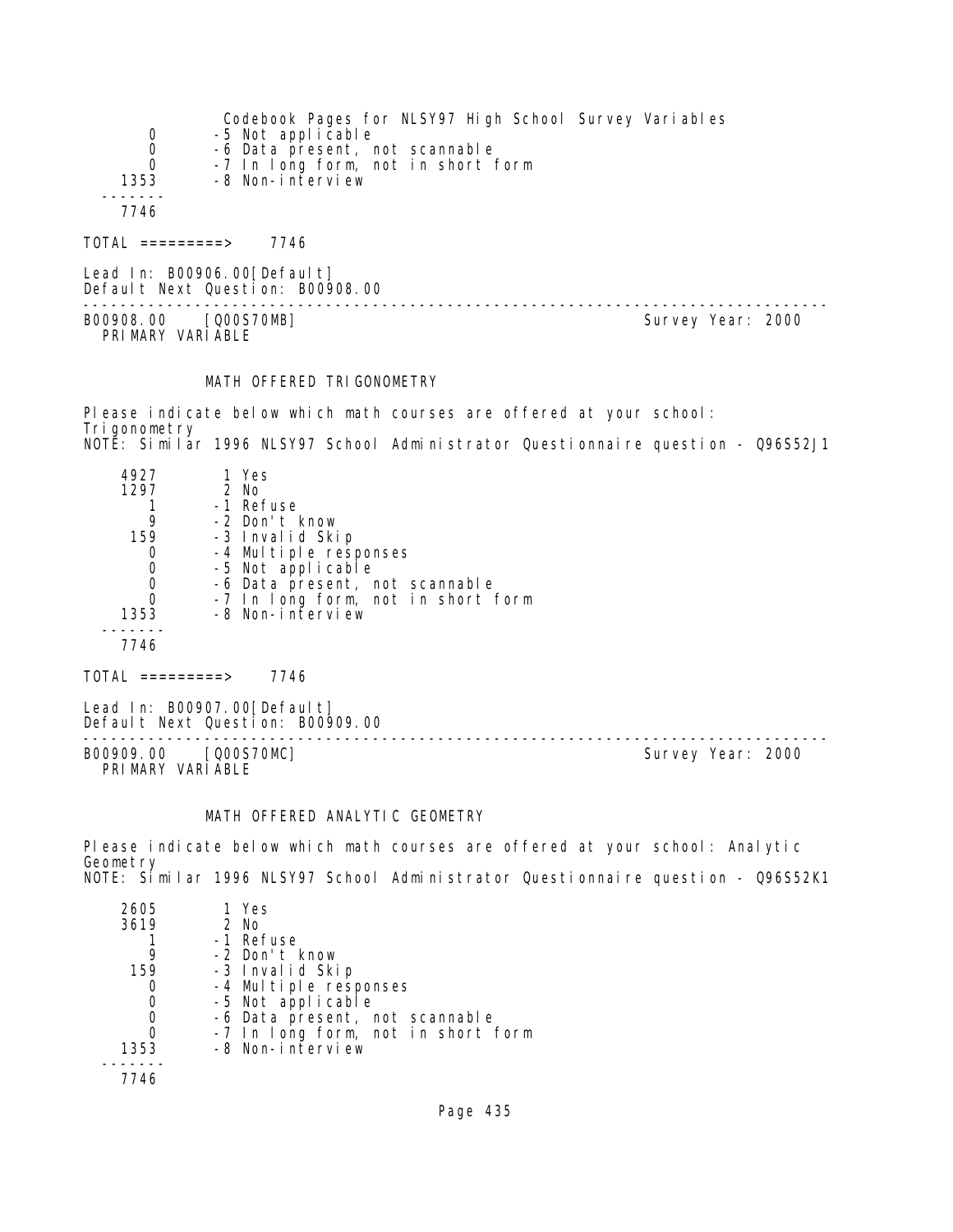Codebook Pages for NLSY97 High School Survey Variables  $TOTAL$  =========> Lead In: B00908.00[Default] Default Next Question: B00910.00 -------------------------------------------------------------------------------- B00910.00 [Q00S70MD] Survey Year: 2000 PRIMARY VARIABLE

# MATH OFFERED PROBABILITY/STATISTICS

Please indicate below which math courses are offered at your school: Probability/Statistics NOTE: Similar 1996 NLSY97 School Administrator Questionnaire question - Q96S52L1

| 2970<br>3254<br>9<br>159<br>0<br>$\mathbf 0$<br>$\begin{matrix}0\\0\end{matrix}$<br>1353<br>7746 | 1 Yes<br>2 No<br>-1 Refuse<br>-2 Don't know<br>-3 Invalid Skip<br>-4 Multiple responses<br>-5 Not applicable<br>-6 Data present, not scannable<br>-7 In long form, not in short form<br>-8 Non-interview |                   |
|--------------------------------------------------------------------------------------------------|----------------------------------------------------------------------------------------------------------------------------------------------------------------------------------------------------------|-------------------|
| $\text{TOTAL}$ =========>                                                                        | 7746                                                                                                                                                                                                     |                   |
|                                                                                                  | Lead In: B00909.00[Default]<br>Default Next Question: B00911.00                                                                                                                                          |                   |
| B00911.00                                                                                        | [Q00S70ME]                                                                                                                                                                                               | Survey Year: 2000 |

PRIMARY VARIABLE

# MATH OFFERED PRECALCULUS

Please indicate below which math courses are offered at your school: Precalculus NOTE: Similar 1996 NLSY97 School Administrator Questionnaire question - Q96S52O1

| 5250                                   | 1 Yes                                                           |  |                   |  |
|----------------------------------------|-----------------------------------------------------------------|--|-------------------|--|
| 974                                    | 2 No                                                            |  |                   |  |
|                                        | -1 Refuse                                                       |  |                   |  |
| 9                                      | -2 Don't know                                                   |  |                   |  |
| 159                                    | -3 Invalid Skip                                                 |  |                   |  |
|                                        | -4 Multiple responses                                           |  |                   |  |
|                                        | -5 Not applicable                                               |  |                   |  |
| $\begin{matrix}0\\0\\0\\0\end{matrix}$ | -6 Data present, not scannable                                  |  |                   |  |
|                                        | -7 In long form, not in short form                              |  |                   |  |
| 1353                                   | -8 Non-interview                                                |  |                   |  |
| 7746                                   |                                                                 |  |                   |  |
| TOTAL =========>                       | 7746                                                            |  |                   |  |
|                                        | Lead In: B00910.00[Default]<br>Default Next Question: B00912.00 |  |                   |  |
| PRIMARY VARIABLE                       | B00912.00 [Q00S70MF]                                            |  | Survey Year: 2000 |  |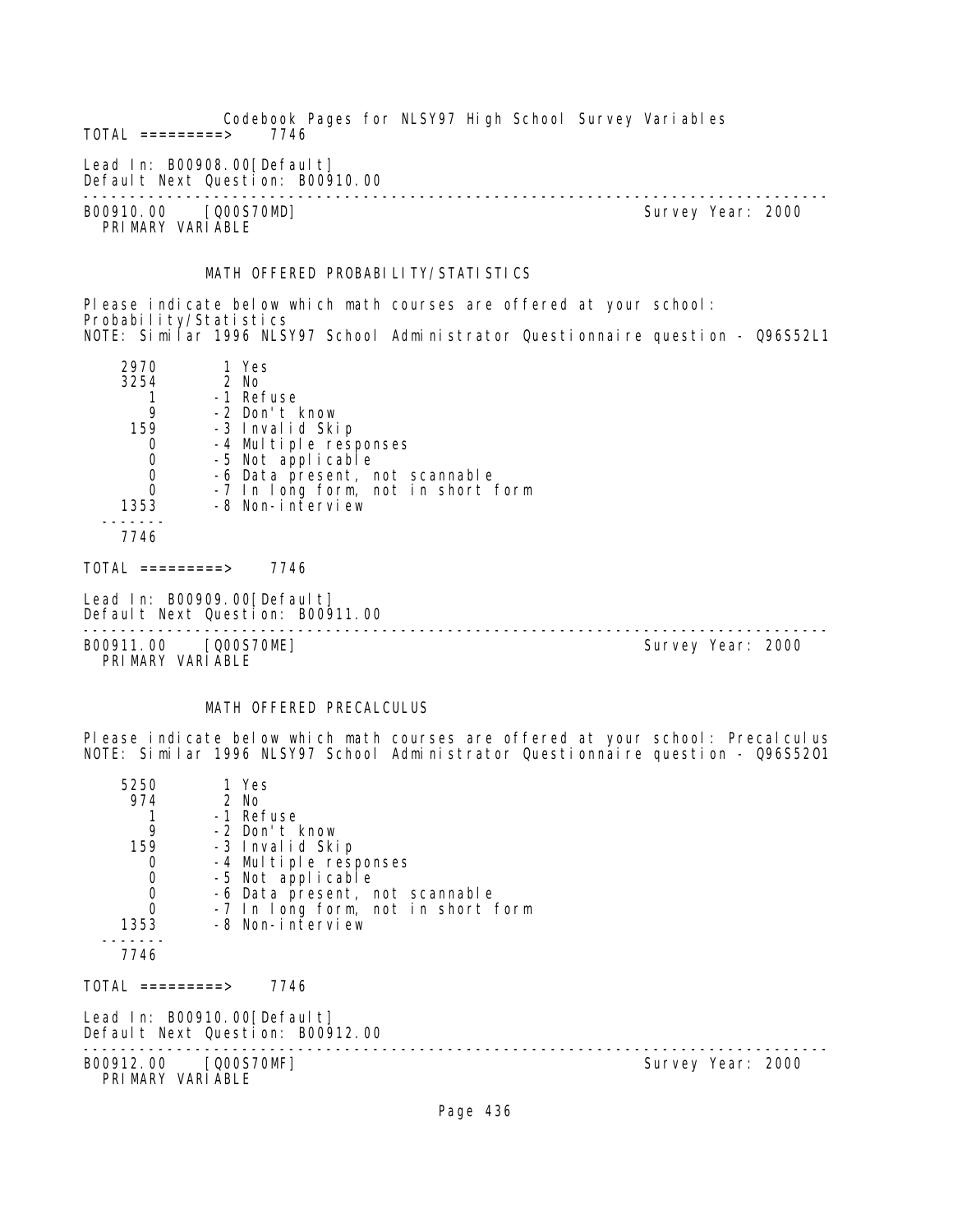Codebook Pages for NLSY97 High School Survey Variables

# MATH OFFERED CALCULUS

Please indicate below which math courses are offered at your school: Calculus NOTE: Similar 1996 NLSY97 School Administrator Questionnaire question - Q96S52P1

| 5117 | 1 Yes                              |
|------|------------------------------------|
| 1107 | $2$ No                             |
|      | -1 Refuse                          |
|      | -2 Don't know                      |
| 159  | -3 Invalid Skip                    |
|      | -4 Multiple responses              |
|      | -5 Not applicable                  |
|      | -6 Data present, not scannable     |
|      | -7 In long form, not in short form |
| 1353 | -8 Non-interview                   |
|      |                                    |
| 7746 |                                    |

TOTAL =========> 7746

Lead In: B00911.00[Default] Default Next Question: B00913.00

-------------------------------------------------------------------------------- B00913.00 [Q00S70MG] PRIMARY VARIABLE

# MATH OFFERED NONE OF THE ABOVE

Please indicate below which math courses are offered at your school: None of the above NOTE: Similar 1996 NLSY97 School Administrator Questionnaire question - Q96S52Q1

| 106      | 1 Yes                              |
|----------|------------------------------------|
| 6118     | 2 No                               |
|          | -1 Refuse                          |
| 9        | -2 Don't know                      |
| 159      | -3 Invalid Skip                    |
|          | -4 Multiple responses              |
|          | -5 Not applicable                  |
|          | -6 Data present, not scannable     |
| $\Omega$ | -7 In long form, not in short form |
| 1353     | -8 Non-interview                   |
|          |                                    |
| 7746     |                                    |

 $TOTAL$  =========> 7746

Lead In: B00912.00 [Default] Default Next Question: B00914.00

-------------------------------------------------------------------------------- B00914.00 [Q00S71MA] PRIMARY VARIABLE

#### AP PHYSICS OFFERED

Does this school offer Advanced Placement courses in: Physics NOTE: Similar 1996 NLSY97 School Administrator Questionnaire question - Q96S54A

 2668 1 Yes 2994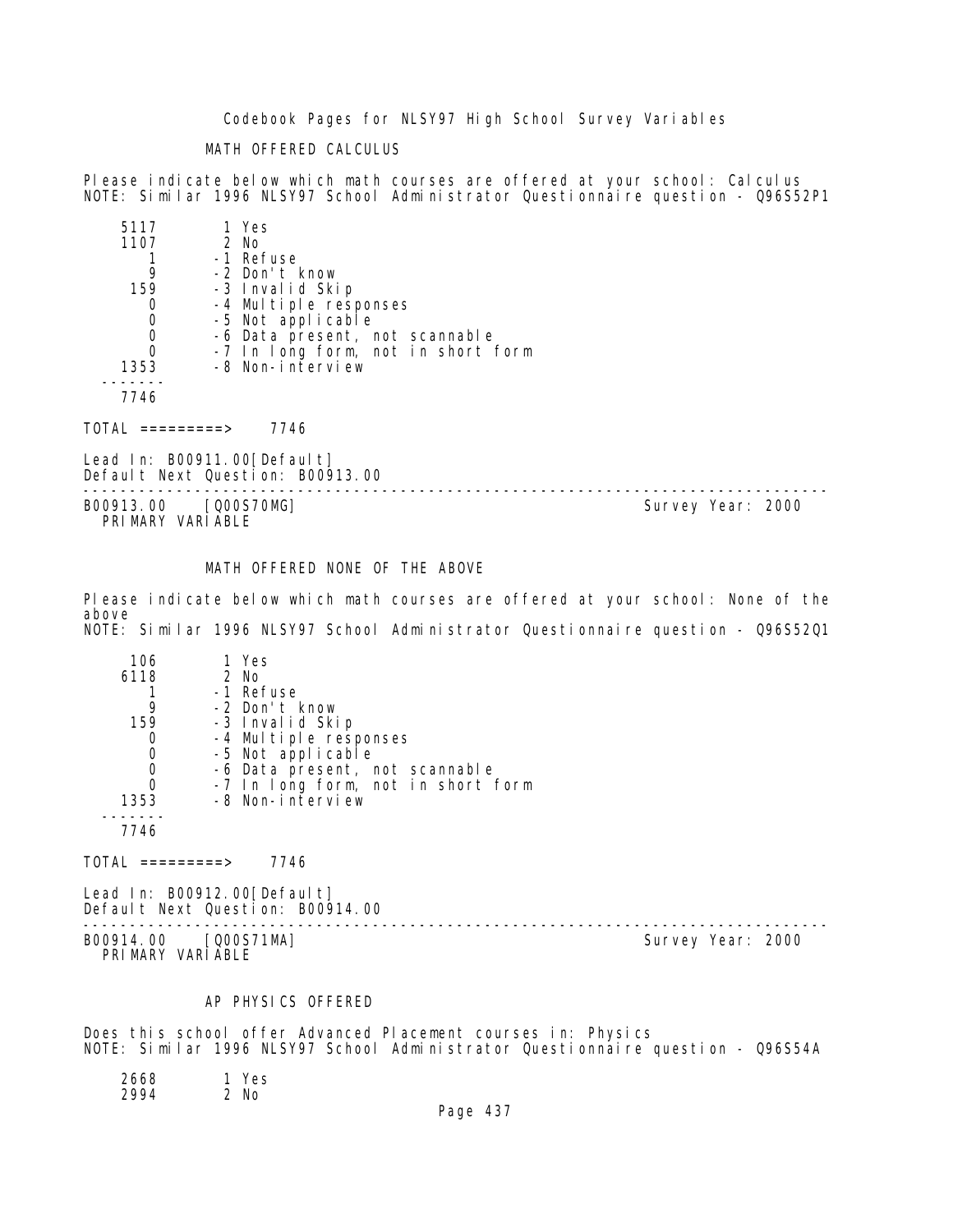Codebook Pages for NLSY97 High School Survey Variables 5 -1 Refuse 18 -2 Don't know y<br>1986 -- Johan Land Skip<br>1986 -- Johan Land Liple respondent 0 -4 Multiple responses 0 -5 Not applicable 0 -6 Data present, not scannable 0 -7 In long form, not in short form 1353 -8 Non-interview ------- 7746  $TOTAL$  ========> 7746 Lead In: B00913.00 [Default] Default Next Question: B00915.00 -------------------------------------------------------------------------------- B00915.00 [Q00S71MB] PRIMARY VARIABLE AP CHEMISTRY OFFERED Does this school offer Advanced Placement courses in: Chemistry NOTE: Similar 1996 NLSY97 School Administrator Questionnaire question - Q96S54B 3035 1 Yes 2627 2 No 5 -1 Refuse<br>18 -2 Don't I 18 -2 Don't know 708 -3 Invalid Skip 0 -4 Multiple responses 0 -5 Not applicable 0 -6 Data present, not scannable 0 -7 In long form, not in short form 1353 -8 Non-interview ------- 7746  $TOTAL$  ========> 7746 Lead In: B00914.00 [Default] Default Next Question: B00916.00 -------------------------------------------------------------------------------- Survey Year: 2000 PRIMARY VARIABLE AP BIOLOGY OFFERED Does this school offer Advanced Placement courses in: Biology NOTE: Similar 1996 NLSY97 School Administrator Questionnaire question - Q96S54C 3376 1 Yes 2 No 5 -1 Refuse 18 -2 Don't know ya ilima -3 Invalid Skip<br>108 -4 Multiple resp 0 -4 Multiple responses 0 -5 Not applicable

- 0 -6 Data present, not scannable<br>0 -7 In Long form, not in short 1
- 0 -7 In long form, not in short form
- -8 Non-interview -------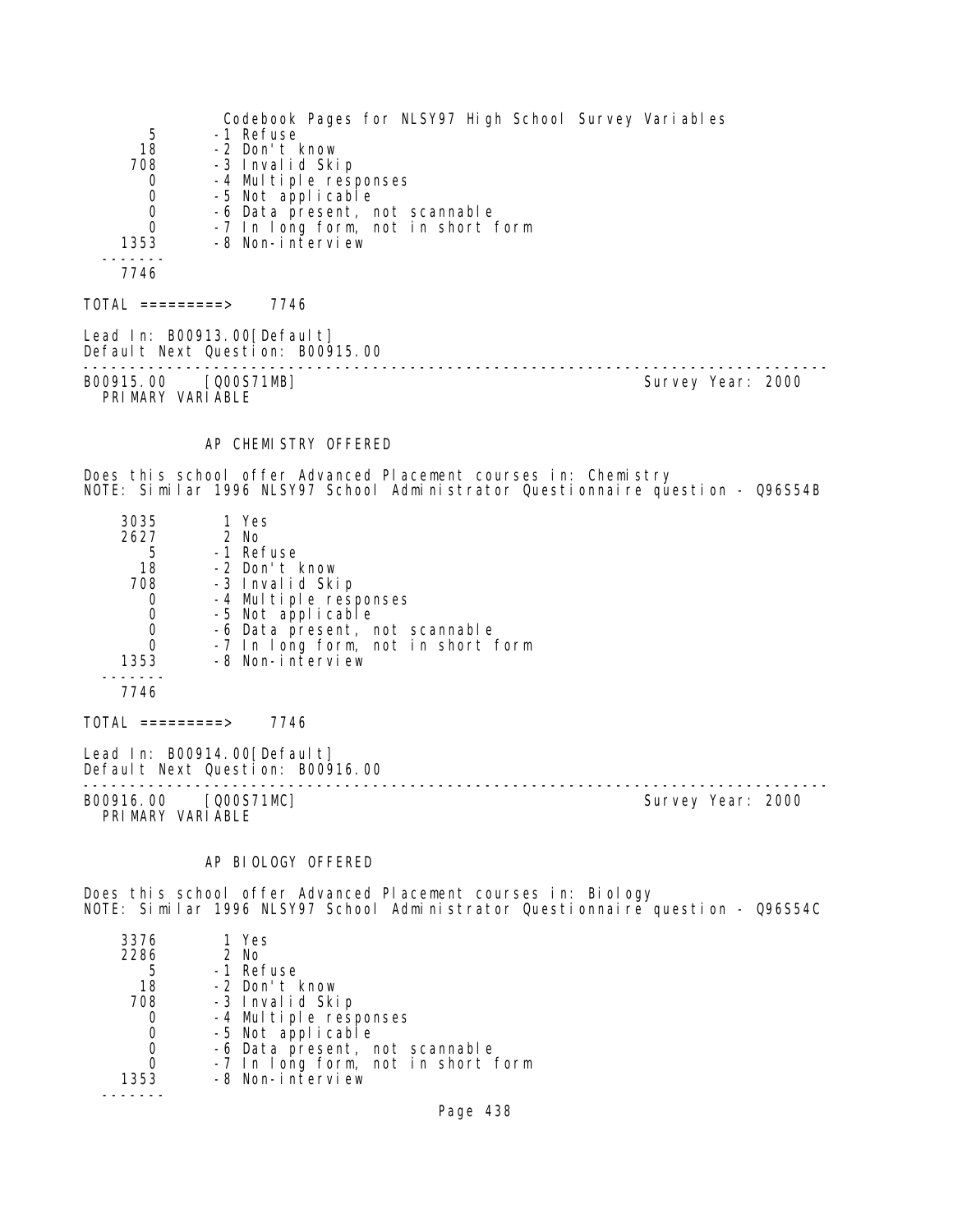Codebook Pages for NLSY97 High School Survey Variables

7746

 $TOTAL$  ========> 7746

Lead In: B00915.00 [Default] Default Next Question: B00917.00

B00917.00 [Q00S71MD] PRIMARY VARIABLE

--------------------------------------------------------------------------------

#### AP COMPUTER SCIENCE

Does this school offer Advanced Placement courses in: Computer Science NOTE: Similar 1996 NLSY97 School Administrator Questionnaire question - Q96S54E

| 1528 | 1 Yes                              |
|------|------------------------------------|
| 4134 | 2 No                               |
| 5    | -1 Refuse                          |
| 18   | -2 Don't know                      |
| 708  | -3 Invalid Skip                    |
|      | -4 Multiple responses              |
| 0    | -5 Not applicable                  |
| 0    | -6 Data present, not scannable     |
|      | -7 In long form, not in short form |
| 1353 | -8 Non-interview                   |
|      |                                    |

7746

 $TOTAL$  =========> 7746

Lead In: B00916.00 [Default] Default Next Question: B00918.00

-------------------------------------------------------------------------------- B00918.00 [Q00S71ME] PRIMARY VARIABLE

#### AP CALCULUS OFFERED

Does this school offer Advanced Placement courses in: Calculus NOTE: Similar 1996 NLSY97 School Administrator Questionnaire question - Q96S54D

| 4024<br>1638<br>5<br>18<br>708<br>$\mathbf 0$<br>$\begin{matrix} 0 \\ 0 \\ 0 \end{matrix}$ | 1 Yes<br>2 No<br>-1 Refuse<br>-2 Don't know<br>-3 Invalid Skip<br>-4 Multiple responses<br>-5 Not applicable<br>-6 Data present, not scannable<br>-7 In long form, not in short form |                   |
|--------------------------------------------------------------------------------------------|--------------------------------------------------------------------------------------------------------------------------------------------------------------------------------------|-------------------|
| 1353                                                                                       | -8 Non-interview                                                                                                                                                                     |                   |
| 7746                                                                                       |                                                                                                                                                                                      |                   |
| TOTAL =========>                                                                           | 7746                                                                                                                                                                                 |                   |
|                                                                                            | Lead In: B00917.00[Default]<br>Default Next Question: B00919.00                                                                                                                      |                   |
| B00919.00 [Q00S71MF]<br>PRIMARY VARIABLE                                                   |                                                                                                                                                                                      | Survey Year: 2000 |
|                                                                                            |                                                                                                                                                                                      | Page 439          |
|                                                                                            |                                                                                                                                                                                      |                   |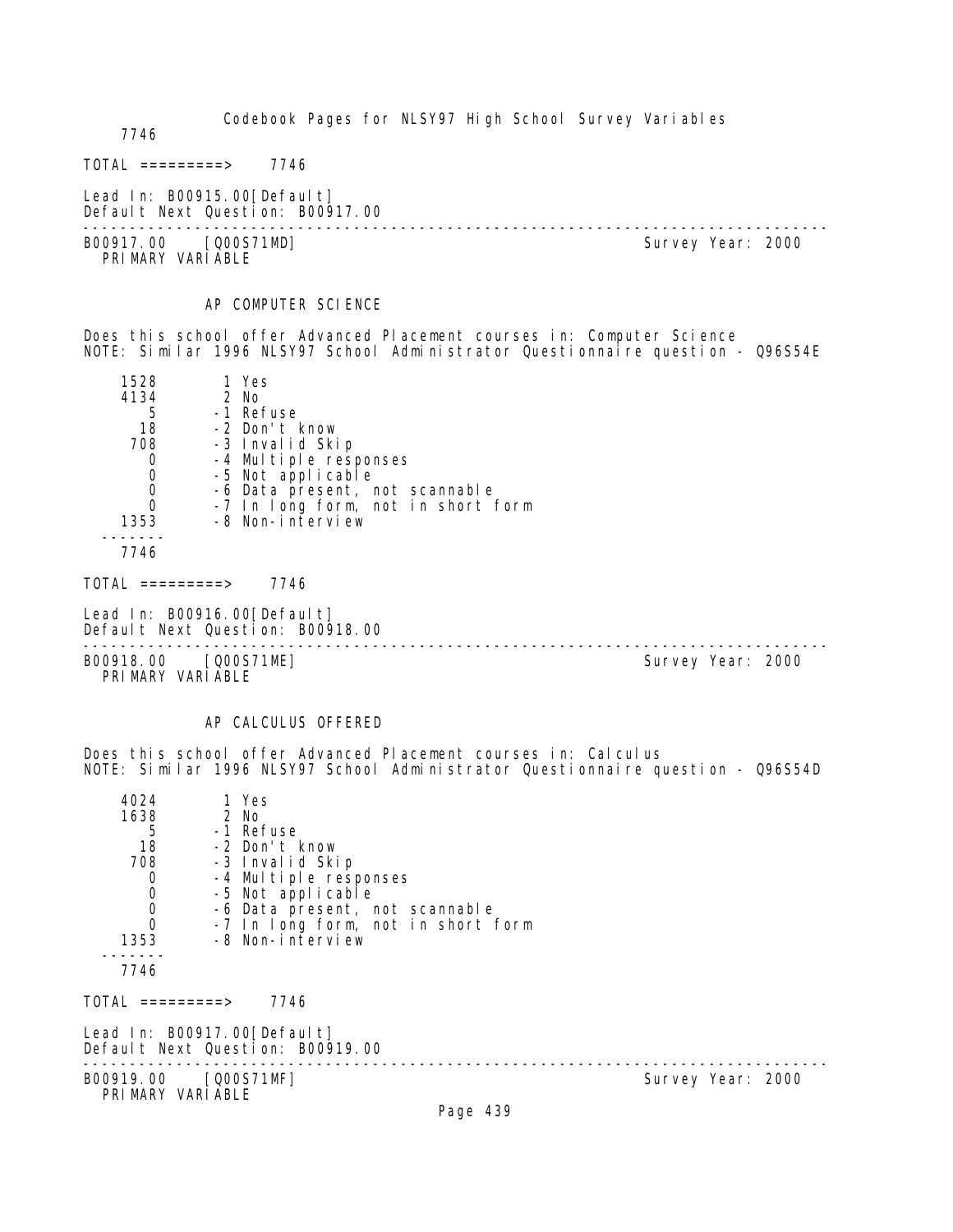Codebook Pages for NLSY97 High School Survey Variables

AP STATISTICS OFFERED

Does this school offer Advanced Placement courses in: Statistics

| 1194 | 1 Yes                              |
|------|------------------------------------|
| 4468 | $2$ No                             |
| 5    | -1 Refuse                          |
| 18   | -2 Don't know                      |
| 708  | -3 Invalid Skip                    |
|      | -4 Multiple responses              |
|      | -5 Not applicable                  |
|      | -6 Data present, not scannable     |
|      | -7 In long form, not in short form |
| 1353 | -8 Non-interview                   |
|      |                                    |
|      |                                    |

7746

TOTAL =========> 7746

Lead In: B00918.00[Default] Default Next Question: B00920.00

-------------------------------------------------------------------------------- PRIMARY VARIABLE

Survey Year: 2000

# AP ECONOMICS OFFERED

Does this school offer Advanced Placement courses in: Economics NOTE: Similar 1996 NLSY97 School Administrator Questionnaire question - Q96S54F

| 1319 | 1 Yes                              |
|------|------------------------------------|
| 4343 | 2 No                               |
| 5    | -1 Refuse                          |
| 18   | -2 Don't know                      |
| 708  | -3 Invalid Skip                    |
|      | -4 Multiple responses              |
| 0    | -5 Not applicable                  |
| 0    | -6 Data present, not scannable     |
|      | -7 In long form, not in short form |
| 1353 | -8 Non-interview                   |
|      |                                    |

7746

TOTAL =========> 7746

Lead In: B00919.00 [Default] Default Next Question: B00921.00

B00921.00 [Q00S71MH] Survey Year: 2000 PRIMARY VARIABLE

--------------------------------------------------------------------------------

#### AP ENGLISH OFFERED

Does this school offer Advanced Placement courses in: English NOTE: Similar 1996 NLSY97 School Administrator Questionnaire question - Q96S54G

| 4283 | 1 Yes     |
|------|-----------|
| 1379 | $2$ No    |
|      | -1 Refuse |